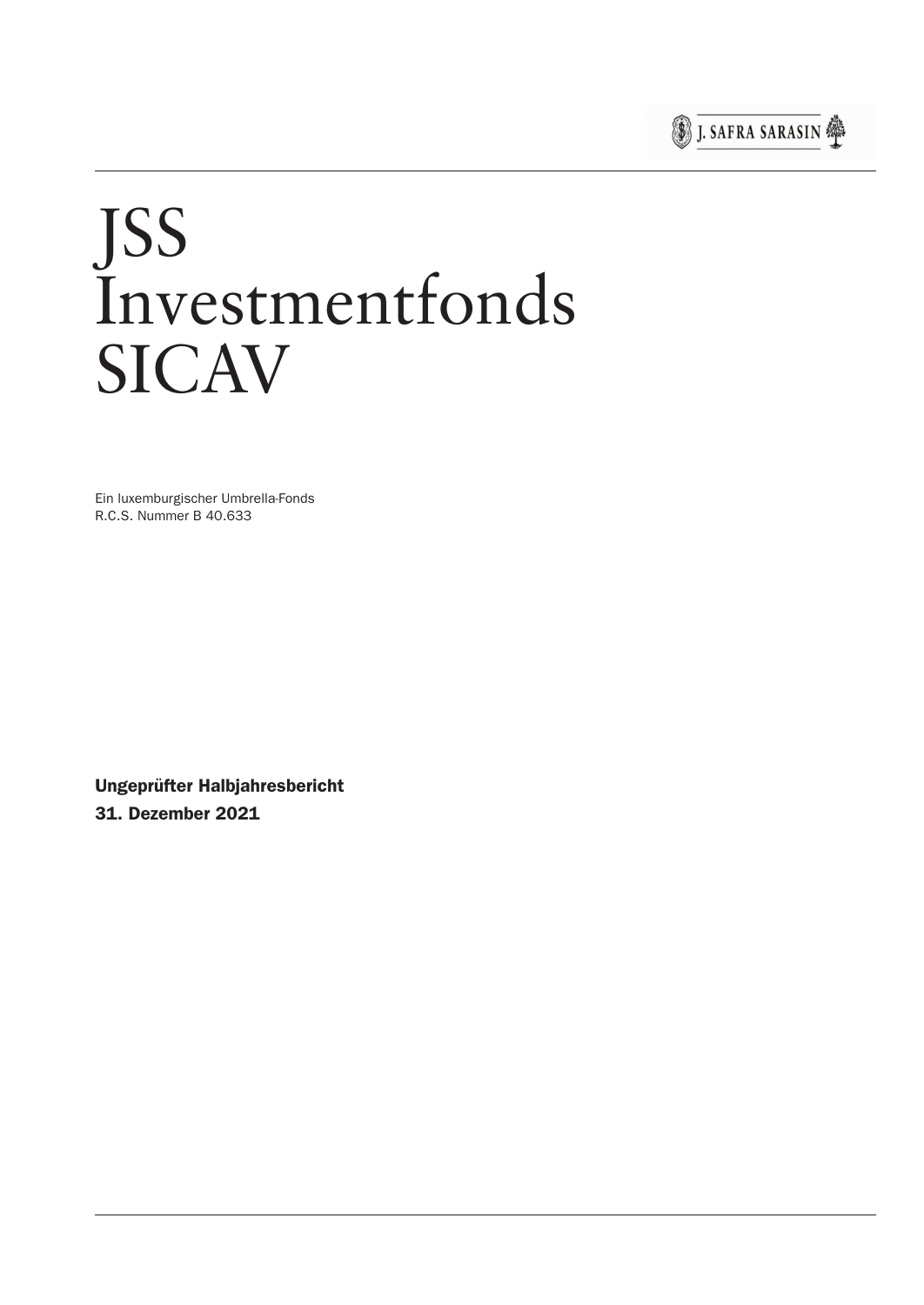Auf der Grundlage des vorliegenden Halbjahresberichts können keine Zeichnungen entgegengenommen werden. Zeichnungen können nur auf Basis des aktuellen ausführlichen Prospektes, der wesentlichen Anlegerinformationen (KIIDs) sowie des letzten Jahresberichts, einschließlich des geprüften Abschlusses, und gegebenenfalls des danach veröffentlichten Halbjahresberichts er folgen.

Der ausführliche Prospekt, die wesentlichen Anlegerinformationen (KI-IDs) und die aktuellen Jahres- und Halbjahresberichte können kostenlos bei den in diesem Bericht aufgeführten Zahl- und Vertriebsstellen bezogen werden.

Im Folgenden werden die Namen der Teilfonds der JSS Investmentfonds SICAV (z. B. "JSS Alternative Multi-Strategy Fund") ohne Angabe der Umbrella-Bezeichnung "JSS Investmentfonds SICAV" verwendet. Eine Übersicht über die vollständige Bezeichnung der einzelnen Teilfonds ist in Erläuterung 1 im Kapitel "Erläuterungen" aufgeführt.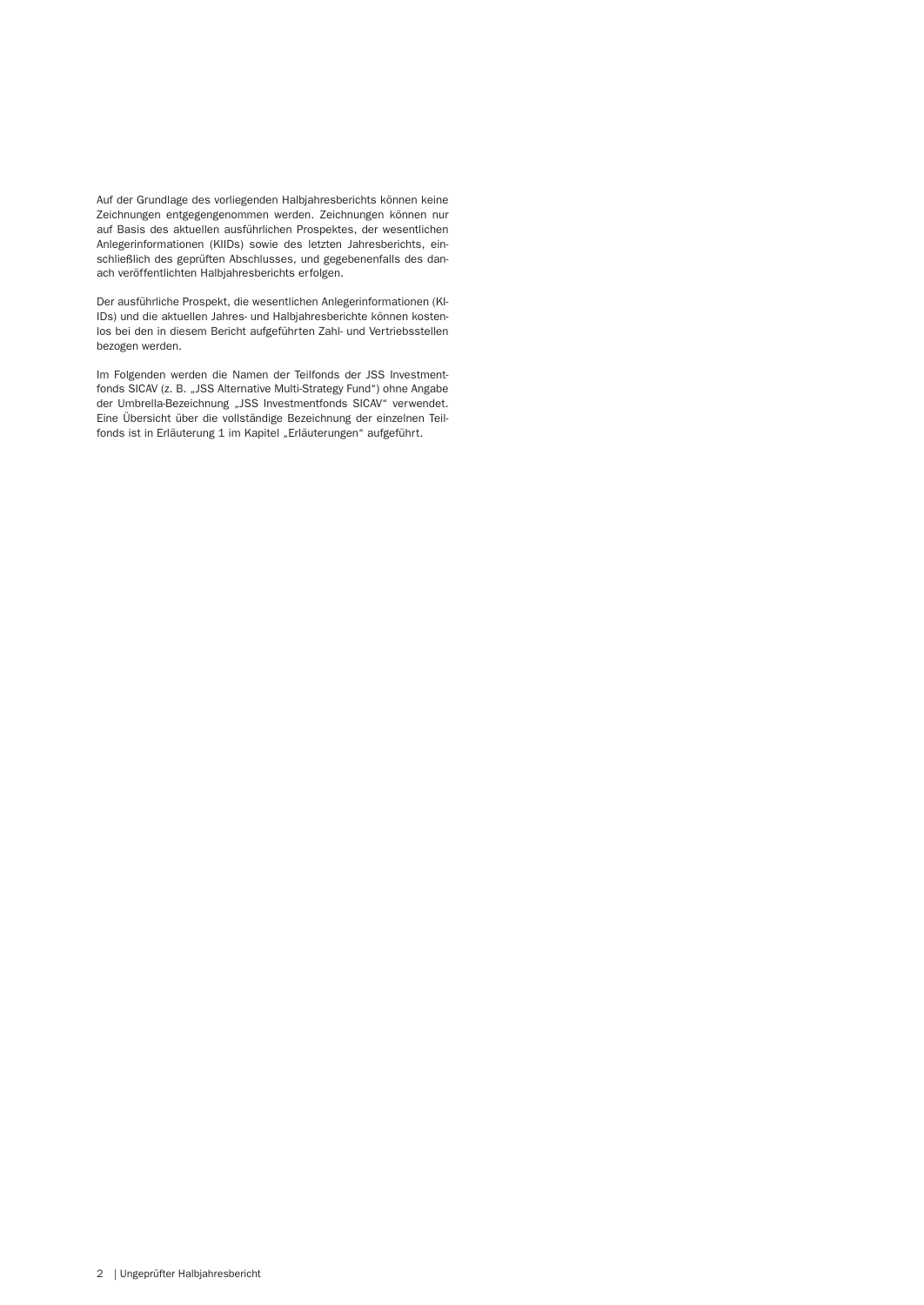## Inhaltsverzeichnis

| Informationen                                                      | 5   |
|--------------------------------------------------------------------|-----|
| Organisation und Verwaltung                                        | 17  |
| Nettoinventarwertaufstellung                                       | 19  |
| Fondsperformance                                                   | 41  |
| Nettovermögensaufstellung                                          | 46  |
| Ertrags- und Aufwandsrechnung und Veränderungen des Nettovermögens | 55  |
| <b>JSS Alternative Multi-Strategy Fund</b>                         |     |
| Wertpapierbestand und sonstige Vermögenswerte                      | 65  |
|                                                                    |     |
| JSS Sustainable Bond - Emerging Markets Corporate IG*              |     |
| Wertpapierbestand und sonstige Vermögenswerte                      | 66  |
| JSS Sustainable Equity - Systematic Emerging Markets               |     |
| Wertpapierbestand und sonstige Vermögenswerte                      | 74  |
|                                                                    |     |
| <b>JSS Sustainable Equity - Global Dividend</b>                    | 76  |
| Wertpapierbestand und sonstige Vermögenswerte                      |     |
| JSS Sustainable Multi Asset - Thematic Balanced (CH)*              |     |
| Wertpapierbestand und sonstige Vermögenswerte                      | 78  |
| JSS GlobalSar - Balanced (EUR)                                     |     |
| Wertpapierbestand und sonstige Vermögenswerte                      | 81  |
|                                                                    |     |
| JSS GlobalSar - Growth (EUR)                                       |     |
| Wertpapierbestand und sonstige Vermögenswerte                      | 84  |
| <b>JSS Twelve Sustainable Insurance Bond*</b>                      |     |
| Wertpapierbestand und sonstige Vermögenswerte                      | 87  |
| JSS Sustainable Equity - Global Thematic                           |     |
| Wertpapierbestand und sonstige Vermögenswerte                      | 89  |
|                                                                    |     |
| JSS Sustainable Bond - Global Short-term*                          |     |
| Wertpapierbestand und sonstige Vermögenswerte                      | 91  |
| <b>JSS Sustainable Bond CHF</b>                                    |     |
| Wertpapierbestand und sonstige Vermögenswerte                      | 96  |
|                                                                    |     |
| <b>JSS Sustainable Bond - Euro Broad</b>                           | 98  |
| Wertpapierbestand und sonstige Vermögenswerte                      |     |
| <b>JSS Sustainable Bond - EUR Corporates</b>                       |     |
| Wertpapierbestand und sonstige Vermögenswerte                      | 102 |
| <b>JSS Sustainable Green Bond - Global</b>                         |     |
| Wertpapierbestand und sonstige Vermögenswerte                      | 106 |
|                                                                    |     |
| <b>JSS Sustainable Equity - Europe</b>                             |     |
| Wertpapierbestand und sonstige Vermögenswerte                      | 108 |
| JSS Sustainable Equity - Global Climate 2035                       |     |
| Wertpapierbestand und sonstige Vermögenswerte                      | 110 |
| JSS Sustainable Equity - Real Estate Global                        |     |
| Wertpapierbestand und sonstige Vermögenswerte                      | 112 |
|                                                                    |     |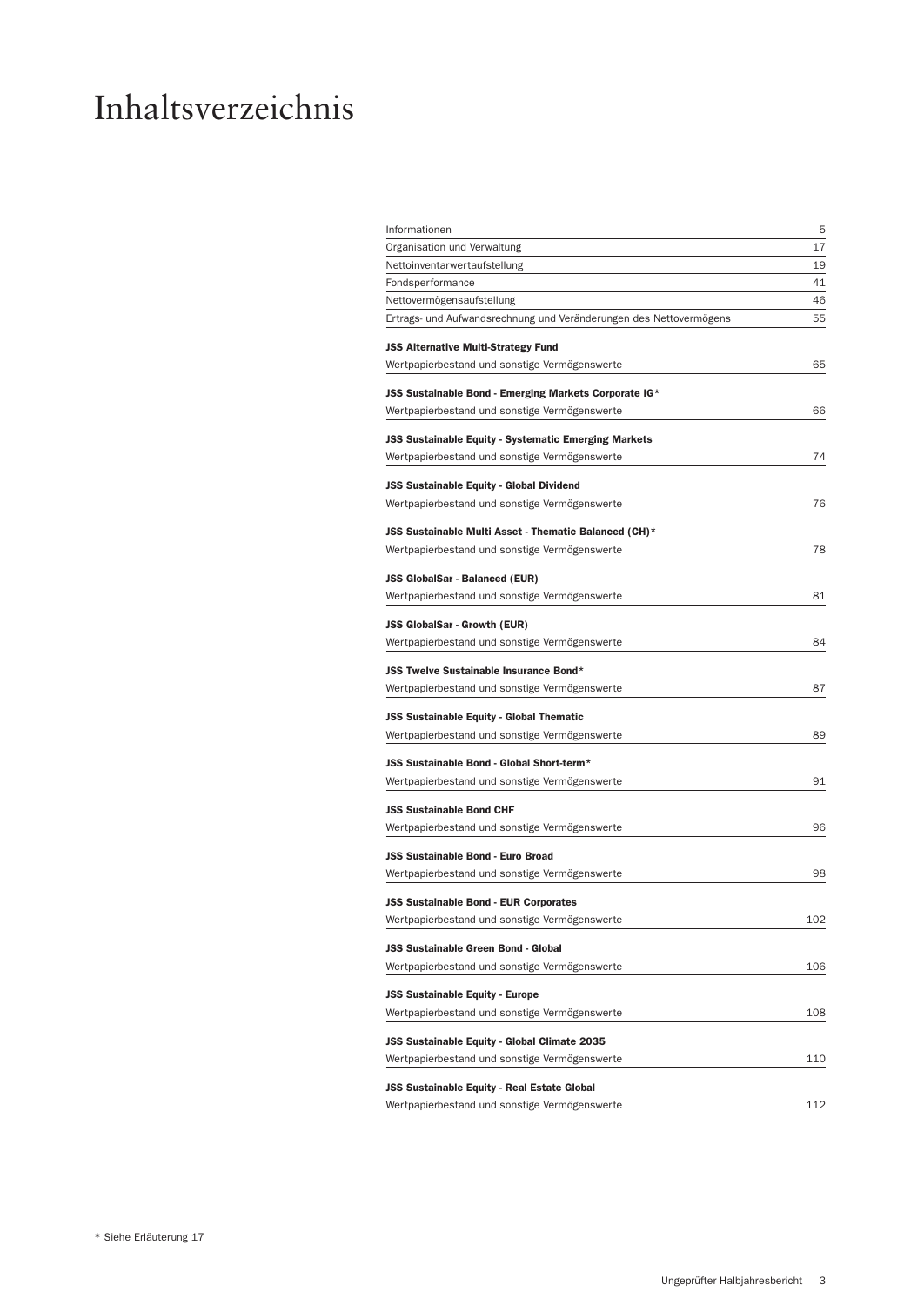| <b>JSS Sustainable Equity - USA</b>                       |     |
|-----------------------------------------------------------|-----|
| Wertpapierbestand und sonstige Vermögenswerte             | 113 |
| <b>JSS Sustainable Multi Asset - Global Opportunities</b> |     |
| Wertpapierbestand und sonstige Vermögenswerte             | 115 |
| <b>JSS Sustainable Equity - Green Planet</b>              |     |
| Wertpapierbestand und sonstige Vermögenswerte             | 124 |
| JSS Bond - USD High Yield                                 |     |
| Wertpapierbestand und sonstige Vermögenswerte             | 126 |
| <b>JSS Sustainable Bond - Total Return Global</b>         |     |
| Wertpapierbestand und sonstige Vermögenswerte             | 138 |
| <b>JSS Sustainable Equity - Consumer Brands</b>           |     |
| Wertpapierbestand und sonstige Vermögenswerte             | 143 |
| <b>JSS Sustainable Equity - Tech Disruptors</b>           |     |
| Wertpapierbestand und sonstige Vermögenswerte             | 145 |
| JSS Sustainable Bond - Emerging Markets Local Currency*   |     |
| Wertpapierbestand und sonstige Vermögenswerte             | 147 |
| <b>JSS Equity - All China</b>                             |     |
| Wertpapierbestand und sonstige Vermögenswerte             | 149 |
| Erläuterungen zum Abschluss per 31.12.2021                | 151 |
| Sonstige Informationen                                    | 169 |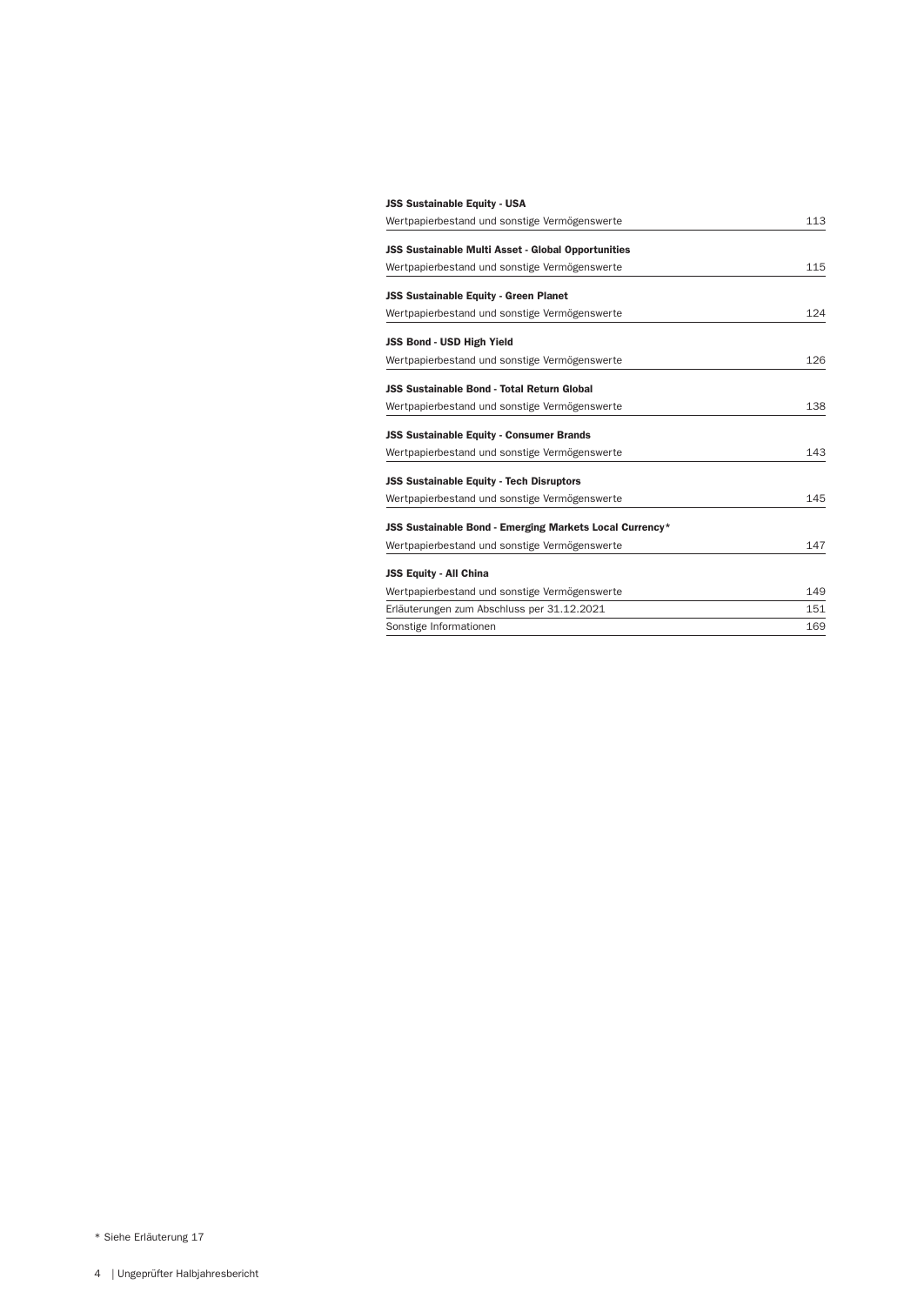### <span id="page-4-0"></span>Informationen\*

|                                                             | Bezeichnung der<br>Anteilsklasse | <b>ISIN</b>  | Benchmark                                                                                                               |
|-------------------------------------------------------------|----------------------------------|--------------|-------------------------------------------------------------------------------------------------------------------------|
| <b>JSS Alternative Multi-Strategy Fund</b>                  | -C CHF acc hedged-               | LU1111706146 | ICE LIBOR CHF 3M                                                                                                        |
| JSS Alternative Multi-Strategy Fund                         | -I USD acc-                      | LU1111706575 | ICE LIBOR USD 3M                                                                                                        |
| JSS Alternative Multi-Strategy Fund                         | -P EUR acc hedged-               | LU1111705924 | ICE LIBOR EUR 3M                                                                                                        |
| <b>JSS Alternative Multi-Strategy Fund</b>                  | -P USD acc-                      | LU1111705767 | ICE LIBOR USD 3M                                                                                                        |
| JSS Sustainable Bond - Emerging Markets Corporate IG        | -C CHF acc hedged-               | LU1073944271 | JPM Corporate Broad EMBI Diversified High Grade Index                                                                   |
| JSS Sustainable Bond - Emerging Markets Corporate IG        | -C EUR acc hedged-               | LU1073944354 | JPM Corporate Broad EMBI Diversified High Grade Index                                                                   |
| <b>JSS Sustainable Bond - Emerging Markets Corporate IG</b> | -C USD acc-                      | LU1073944198 | JPM Corporate Broad EMBI Diversified High Grade Index                                                                   |
| JSS Sustainable Bond - Emerging Markets Corporate IG        | -C USD dist-                     | LU1210450364 | JPM Corporate Broad EMBI Diversified High Grade Index                                                                   |
| JSS Sustainable Bond - Emerging Markets Corporate IG        | -I CHF acc hedged-               | LU1073944511 | JPM Corporate Broad EMBI Diversified High Grade Index                                                                   |
| JSS Sustainable Bond - Emerging Markets Corporate IG        | -I USD acc-                      | LU1073944438 | JPM Corporate Broad EMBI Diversified High Grade Index                                                                   |
| JSS Sustainable Bond - Emerging Markets Corporate IG        | -I USD dist-                     | LU1210450448 | JPM Corporate Broad EMBI Diversified High Grade Index                                                                   |
| JSS Sustainable Bond - Emerging Markets Corporate IG        | -P CHF acc hedged-               | LU1073943893 | JPM Corporate Broad EMBI Diversified High Grade Index                                                                   |
| JSS Sustainable Bond - Emerging Markets Corporate IG        | -P EUR acc hedged-               | LU1073943976 | JPM Corporate Broad EMBI Diversified High Grade Index                                                                   |
| JSS Sustainable Bond - Emerging Markets Corporate IG        | -P EUR dist hedged-              | LU1244594351 | JPM Corporate Broad EMBI Diversified High Grade Index                                                                   |
| JSS Sustainable Bond - Emerging Markets Corporate IG        | -P USD acc-                      | LU1073943620 | JPM Corporate Broad EMBI Diversified High Grade Index                                                                   |
| JSS Sustainable Bond - Emerging Markets Corporate IG        | -P USD dist-                     | LU1210450281 | JPM Corporate Broad EMBI Diversified High Grade Index                                                                   |
| JSS Sustainable Bond - Emerging Markets Corporate IG        | -Y CHF acc hedged-               | LU1201473821 | JPM Corporate Broad EMBI Diversified High Grade Index                                                                   |
| JSS Sustainable Bond - Emerging Markets Corporate IG        | -Y CHF dist hedged-              | LU1244594948 | JPM Corporate Broad EMBI Diversified High Grade Index                                                                   |
| JSS Sustainable Bond - Emerging Markets Corporate IG        | -Y EUR acc hedged-               | LU1201474043 | JPM Corporate Broad EMBI Diversified High Grade Index                                                                   |
| JSS Sustainable Bond - Emerging Markets Corporate IG        | -Y EUR dist hedged-              | LU1244595085 | JPM Corporate Broad EMBI Diversified High Grade Index                                                                   |
| JSS Sustainable Bond - Emerging Markets Corporate IG        | -Y GBP dist hedged-              | LU1545798859 |                                                                                                                         |
|                                                             | -Y USD acc-                      |              | JPM Corporate Broad EMBI Diversified High Grade Index                                                                   |
| JSS Sustainable Bond - Emerging Markets Corporate IG        | -Y USD dist-                     | LU1201474126 | JPM Corporate Broad EMBI Diversified High Grade Index                                                                   |
| JSS Sustainable Bond - Emerging Markets Corporate IG        |                                  | LU1210450521 | JPM Corporate Broad EMBI Diversified High Grade Index                                                                   |
| <b>JSS Sustainable Equity - Systematic Emerging Markets</b> | -C USD acc-                      | LU0950588334 | <b>MSCI Emerging Markets NR Index USD</b>                                                                               |
| <b>JSS Sustainable Equity - Systematic Emerging Markets</b> | -C USD dist-                     | LU1732170136 | MSCI Emerging Markets NR Index USD                                                                                      |
| <b>JSS Sustainable Equity - Systematic Emerging Markets</b> | -I USD acc-                      | LU1111702400 | MSCI Emerging Markets NR Index USD                                                                                      |
| <b>JSS Sustainable Equity - Systematic Emerging Markets</b> | -P USD dist-                     | LU0068337053 | <b>MSCI Emerging Markets NR Index USD</b>                                                                               |
| JSS Sustainable Equity - Global Dividend                    | -C EUR acc-                      | LU0950588763 | MSCI World NR Index                                                                                                     |
| JSS Sustainable Equity - Global Dividend                    | -C EUR dist-                     | LU1732170649 | <b>MSCI World NR Index</b>                                                                                              |
| <b>JSS Sustainable Equity - Global Dividend</b>             | -C USD acc-                      | LU1111702822 | MSCI World NR Index                                                                                                     |
| <b>JSS Sustainable Equity - Global Dividend</b>             | -C USD dist-                     | LU2076226567 | MSCI World NR Index                                                                                                     |
| <b>JSS Sustainable Equity - Global Dividend</b>             | -E USD acc-                      | LU2076227615 | MSCI World NR Index                                                                                                     |
| JSS Sustainable Equity - Global Dividend                    | -E USD dist-                     | LU2076227532 | MSCI World NR Index                                                                                                     |
| JSS Sustainable Equity - Global Dividend                    | -P EUR acc-                      | LU0533812276 | <b>MSCI World NR Index</b>                                                                                              |
| JSS Sustainable Equity - Global Dividend                    | -P EUR dist-                     | LU0375216479 | <b>MSCI World NR Index</b>                                                                                              |
| JSS Sustainable Equity - Global Dividend                    | -P USD acc-                      | LU1096892549 | MSCI World NR Index                                                                                                     |
| <b>JSS Sustainable Equity - Global Dividend</b>             | -P USD dist-                     | LU1732170565 | <b>MSCI World NR Index</b>                                                                                              |
| JSS Sustainable Equity - Global Dividend                    | -S EUR acc-                      | LU1842717297 | MSCI World NR Index                                                                                                     |
| JSS Sustainable Equity - Global Dividend                    | -S EUR dist-                     | LU1842717370 | MSCI World NR Index                                                                                                     |
| JSS Sustainable Equity - Global Dividend                    | -Y USD acc-                      | LU2076228001 | <b>MSCI World NR Index</b>                                                                                              |
| <b>JSS Sustainable Equity - Global Dividend</b>             | -Y USD dist-                     | LU2076227961 | MSCI World NR Index                                                                                                     |
| <b>JSS Sustainable Multi Asset - Thematic Balanced (CH)</b> | -C CHF acc-                      | LU0950588920 | 30% MSCI World NR Index CHF, 20% MSCI World NR Index<br>CHF Hedged, 50% ICE BofA Euro Broad Market Index CHF<br>Hedged. |
| JSS Sustainable Multi Asset - Thematic Balanced (CH)        | -C CHF dist-                     | LU1732170995 | 30% MSCI World NR Index CHF, 20% MSCI World NR Index<br>CHF Hedged, 50% ICE BofA Euro Broad Market Index CHF<br>Hedged. |
| <b>JSS Sustainable Multi Asset - Thematic Balanced (CH)</b> | -P CHF dist-                     | LU0058890657 | 30% MSCI World NR Index CHF, 20% MSCI World NR Index<br>CHF Hedged, 50% ICE BofA Euro Broad Market Index CHF<br>Hedged. |
| <b>JSS GlobalSar - Balanced (EUR)</b>                       | -C EUR acc-                      | LU0950589068 | 30% MSCI World NR Index EUR, 20% MSCI World NR Index<br>EUR Hedged, 50% ICE BofA Euro Broad Market Index.               |
| <b>JSS GlobalSar - Balanced (EUR)</b>                       | -C EUR dist-                     | LU1732171027 | 30% MSCI World NR Index EUR, 20% MSCI World NR Index<br>EUR Hedged, 50% ICE BofA Euro Broad Market Index.               |
| <b>JSS GlobalSar - Balanced (EUR)</b>                       | -P EUR dist-                     | LU0058893917 | 30% MSCI World NR Index EUR, 20% MSCI World NR Index<br>EUR Hedged, 50% ICE BofA Euro Broad Market Index.               |
| JSS GlobalSar - Balanced (EUR)                              | -S EUR acc-                      | LU1842716646 | 30% MSCI World NR Index EUR, 20% MSCI World NR Index<br>EUR Hedged, 50% ICE BofA Euro Broad Market Index.               |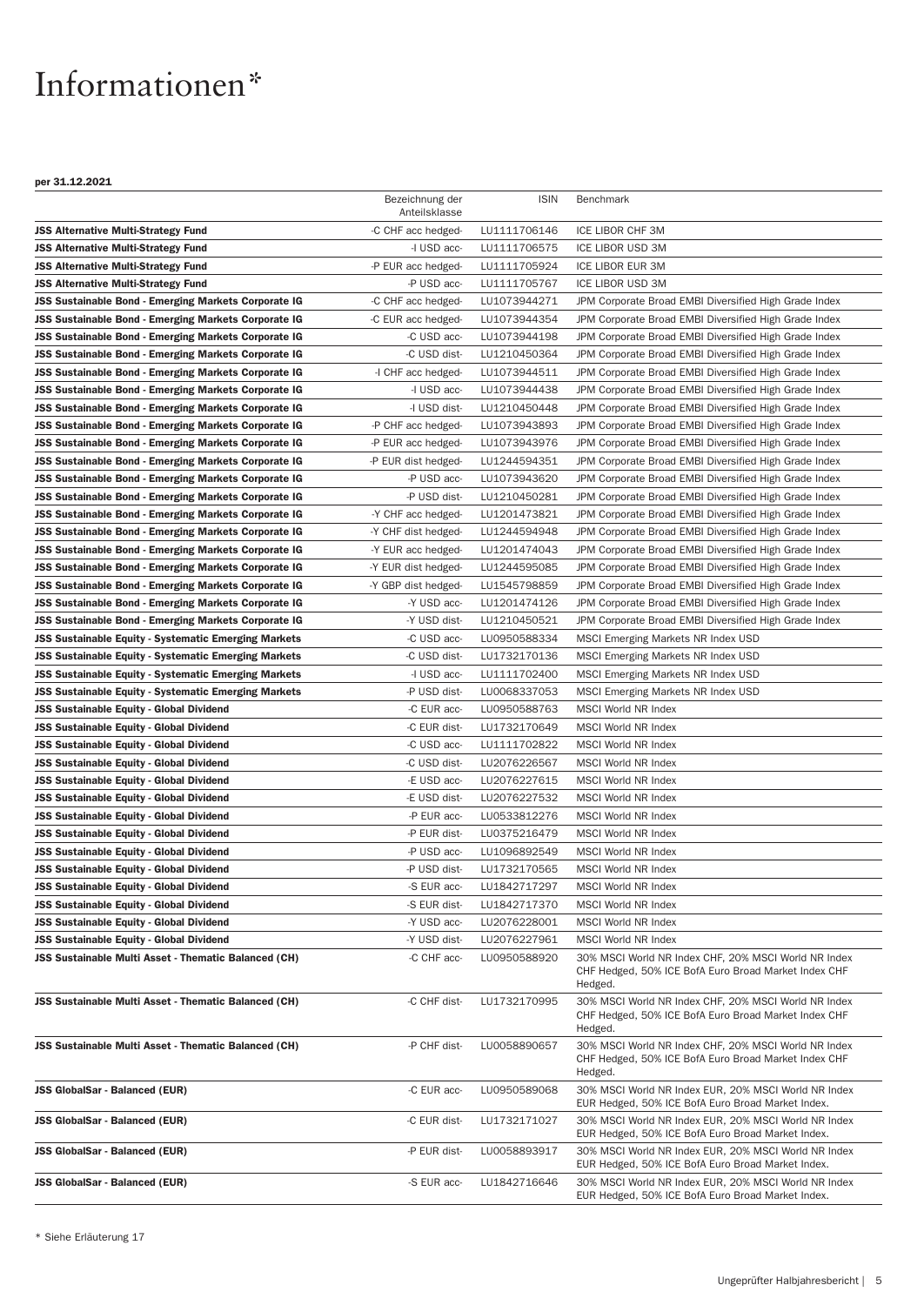#### per 31.12.2021

|                                                 | Bezeichnung der<br>Anteilsklasse | <b>ISIN</b>  | <b>Benchmark</b>                                     |
|-------------------------------------------------|----------------------------------|--------------|------------------------------------------------------|
| <b>JSS GlobalSar - Growth (EUR)</b>             | -P EUR acc-                      | LU0198388380 | 45% MSCI World NR Index EUR, 30% MSCI World NR Index |
|                                                 |                                  |              | EUR Hedged, 25% ICE BofA Euro Broad Market Index.    |
| <b>JSS Twelve Sustainable Insurance Bond</b>    | -C CHF acc hedged-               | LU1111708860 | ICE LIBOR CHF 3m + 2%                                |
| <b>JSS Twelve Sustainable Insurance Bond</b>    | -C EUR acc-                      | LU1111708787 | ICE LIBOR EUR 3m + 2%                                |
| <b>JSS Twelve Sustainable Insurance Bond</b>    | -C GBP acc hedged-               | LU1111709082 | ICE LIBOR GBP 3m + 2%                                |
| <b>JSS Twelve Sustainable Insurance Bond</b>    | -C USD acc hedged-               | LU1111708944 | ICE LIBOR USD 3m + 2%                                |
| <b>JSS Twelve Sustainable Insurance Bond</b>    | -I CHF acc hedged-               | LU1111709322 | ICE LIBOR CHF 3m + 2%                                |
| <b>JSS Twelve Sustainable Insurance Bond</b>    | -I EUR acc-                      | LU1111709249 | ICE LIBOR EUR 3m + 2%                                |
| <b>JSS Twelve Sustainable Insurance Bond</b>    | -I USD acc hedged-               | LU1111709595 | ICE LIBOR USD 3m + 2%                                |
| <b>JSS Twelve Sustainable Insurance Bond</b>    | -I USD dist hedged-              | LU1244595754 | ICE LIBOR USD 3m + 2%                                |
| <b>JSS Twelve Sustainable Insurance Bond</b>    | -I10 CHF acc hedged-             | LU2075973177 | ICE LIBOR CHF 3m + 2%                                |
| <b>JSS Twelve Sustainable Insurance Bond</b>    | -I10 EUR acc-                    | LU2075973334 | ICE LIBOR CHF 3m + 2%                                |
| <b>JSS Twelve Sustainable Insurance Bond</b>    | -I3 CHF acc hedged-              | LU2075972286 | ICE LIBOR CHF 3m + 2%                                |
| <b>JSS Twelve Sustainable Insurance Bond</b>    | -I30 CHF acc hedged-             | LU1629314078 | ICE LIBOR CHF 3m + 2%                                |
| <b>JSS Twelve Sustainable Insurance Bond</b>    | -I30 EUR acc-                    | LU1629313856 | ICE LIBOR EUR 3m + 2%                                |
| <b>JSS Twelve Sustainable Insurance Bond</b>    | -I30 EUR dist-                   | LU1629313930 | ICE LIBOR EUR 3m + 2%                                |
| <b>JSS Twelve Sustainable Insurance Bond</b>    | -I30 USD acc hedged-             | LU1629314235 | ICE LIBOR USD 3m + 2%                                |
| <b>JSS Twelve Sustainable Insurance Bond</b>    | -I30 USD dist hedged-            | LU1629314318 | ICE LIBOR USD 3m + 2%                                |
| <b>JSS Twelve Sustainable Insurance Bond</b>    | -IZ3 CHF acc hedged-             | LU2075975206 | ICE LIBOR CHF 3m + 2%                                |
| <b>JSS Twelve Sustainable Insurance Bond</b>    | -IZ3 EUR acc-                    | LU2075975461 | ICE LIBOR EUR 3m + 2%                                |
| <b>JSS Twelve Sustainable Insurance Bond</b>    | -IZ3 EUR dist-                   | LU2075975545 | ICE LIBOR EUR 3m + 2%                                |
| <b>JSS Twelve Sustainable Insurance Bond</b>    | -P CHF acc hedged-               | LU1111708431 | ICE LIBOR CHF 3m + 2%                                |
| <b>JSS Twelve Sustainable Insurance Bond</b>    | -P EUR acc-                      | LU1111708357 | ICE LIBOR EUR 3m + 2%                                |
| <b>JSS Twelve Sustainable Insurance Bond</b>    | -P EUR dist-                     | LU1210451099 | ICE LIBOR EUR 3m + 2%                                |
| <b>JSS Twelve Sustainable Insurance Bond</b>    | -P USD acc hedged-               | LU1111708514 | ICE LIBOR USD 3m + 2%                                |
| <b>JSS Twelve Sustainable Insurance Bond</b>    | -P USD dist hedged-              | LU1244595242 | ICE LIBOR USD 3m + 2%                                |
| <b>JSS Sustainable Equity - Global Thematic</b> | -C CHF acc-                      | LU2076229074 | <b>MSCI World NR Index</b>                           |
| <b>JSS Sustainable Equity - Global Thematic</b> | -C EUR acc-                      | LU0950589498 | MSCI World NR Index                                  |
| <b>JSS Sustainable Equity - Global Thematic</b> | -C EUR dist-                     | LU1732171373 | MSCI World NR Index                                  |
| <b>JSS Sustainable Equity - Global Thematic</b> | -C USD acc-                      | LU1111703127 | <b>MSCI World NR Index</b>                           |
| JSS Sustainable Equity - Global Thematic        | -I EUR acc-                      | LU0405184523 | <b>MSCI World NR Index</b>                           |
| <b>JSS Sustainable Equity - Global Thematic</b> | -I USD (BRL hedged) acc-         | LU2067136072 | <b>MSCI World NR Index</b>                           |
| <b>JSS Sustainable Equity - Global Thematic</b> | -I USD acc-                      | LU1111703390 | <b>MSCI World NR Index</b>                           |
| <b>JSS Sustainable Equity - Global Thematic</b> | -I USD dist-                     | LU1991390706 | <b>MSCI World NR Index</b>                           |
| <b>JSS Sustainable Equity - Global Thematic</b> | -I10 CHF acc-                    | LU2008796604 | <b>MSCI World NR Index</b>                           |
| <b>JSS Sustainable Equity - Global Thematic</b> | -I10 EUR acc-                    | LU2008796273 | <b>MSCI World NR Index</b>                           |
| JSS Sustainable Equity - Global Thematic        | -I10 USD acc-                    | LU2008796430 | <b>MSCI World NR Index</b>                           |
| <b>JSS Sustainable Equity - Global Thematic</b> | -IH1 NOK acc-                    | LU2076230247 | <b>MSCI World NR Index</b>                           |
| <b>JSS Sustainable Equity - Global Thematic</b> | -M EUR acc-                      | LU0950589571 | MSCI World NR Index                                  |
| <b>JSS Sustainable Equity - Global Thematic</b> | -P EUR acc-                      | LU0480508919 | MSCI World NR Index                                  |
| <b>JSS Sustainable Equity - Global Thematic</b> | -P EUR dist-                     | LU0229773345 | MSCI World NR Index                                  |
| <b>JSS Sustainable Equity - Global Thematic</b> | -P SGD acc-                      | LU2361429579 | <b>MSCI World NR Index</b>                           |
| <b>JSS Sustainable Equity - Global Thematic</b> | -P USD acc-                      | LU1111703473 | MSCI World NR Index                                  |
| <b>JSS Sustainable Equity - Global Thematic</b> | -P USD dist-                     | LU1732171290 | <b>MSCI World NR Index</b>                           |
| <b>JSS Sustainable Equity - Global Thematic</b> | -S EUR dist-                     | LU2076230833 | <b>MSCI World NR Index</b>                           |
| <b>JSS Sustainable Equity - Global Thematic</b> | -Y EUR acc-                      | LU1205684001 | MSCI World NR Index                                  |
| JSS Sustainable Equity - Global Thematic        | -Y USD dist-                     | LU2161043588 | MSCI World NR Index                                  |
| <b>JSS Sustainable Bond - Global Short-term</b> | -C CHF acc hedged-               | LU1073945245 | ICE LIBOR CHF 3M                                     |
| <b>JSS Sustainable Bond - Global Short-term</b> | -C EUR acc hedged-               | LU1073945328 | ICE LIBOR EUR 3M                                     |
| <b>JSS Sustainable Bond - Global Short-term</b> | -C EUR dist hedged-              | LU1244596133 | ICE LIBOR EUR 3M                                     |
| <b>JSS Sustainable Bond - Global Short-term</b> | -C USD acc-                      | LU1073945161 | ICE LIBOR USD 3M                                     |
| <b>JSS Sustainable Bond - Global Short-term</b> | -C USD dist-                     | LU1210452063 | ICE LIBOR USD 3M                                     |
| <b>JSS Sustainable Bond - Global Short-term</b> | -I USD acc-                      | LU1073945591 | ICE LIBOR USD 3M                                     |
| <b>JSS Sustainable Bond - Global Short-term</b> | -P CHF acc hedged-               | LU1073944941 | ICE LIBOR CHF 3M                                     |
| <b>JSS Sustainable Bond - Global Short-term</b> | -P EUR acc hedged-               | LU1073945088 | ICE LIBOR EUR 3M                                     |
| <b>JSS Sustainable Bond - Global Short-term</b> | -P USD acc-                      | LU1073944867 | ICE LIBOR USD 3M                                     |
| <b>JSS Sustainable Bond - Global Short-term</b> | -P USD dist-                     | LU1210451842 | ICE LIBOR USD 3M                                     |
| * Siehe Erläuterung 17                          |                                  |              |                                                      |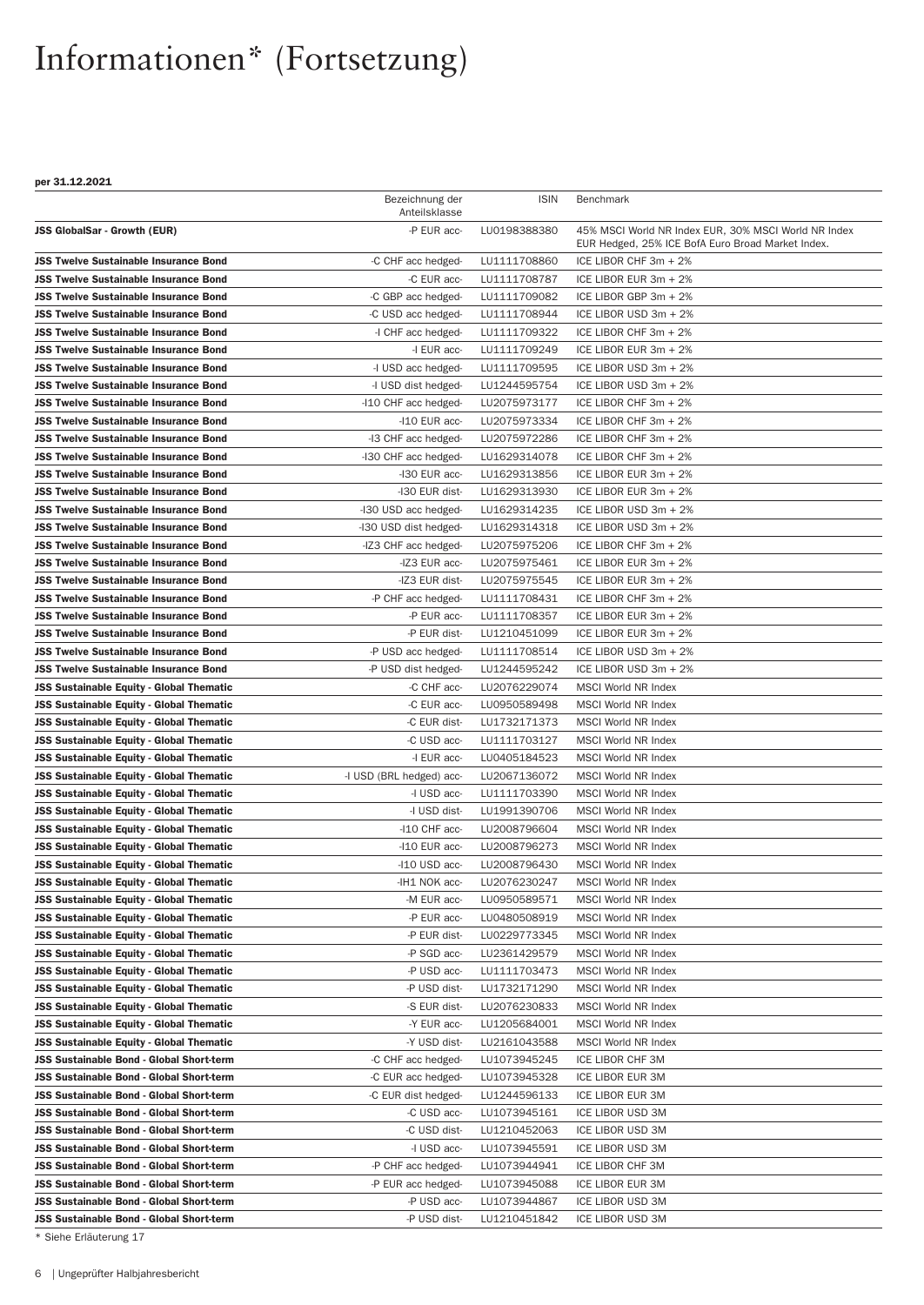|                                                    | Bezeichnung der<br>Anteilsklasse | <b>ISIN</b>  | Benchmark                                                                                                                             |
|----------------------------------------------------|----------------------------------|--------------|---------------------------------------------------------------------------------------------------------------------------------------|
| <b>JSS Sustainable Bond - Global Short-term</b>    | -Y CHF acc hedged-               | LU1201473581 | ICE LIBOR CHF 3M                                                                                                                      |
| JSS Sustainable Bond - Global Short-term           | -Y EUR acc hedged-               | LU1201473664 | ICE LIBOR EUR 3M                                                                                                                      |
| <b>JSS Sustainable Bond - Global Short-term</b>    | -Y USD dist-                     | LU1210452659 | ICE LIBOR USD 3M                                                                                                                      |
| <b>JSS Sustainable Bond CHF</b>                    | -C CHF acc-                      | LU0950591809 | SBI Foreign AAA-BBB TR Index                                                                                                          |
| <b>JSS Sustainable Bond CHF</b>                    | -M CHF acc-                      | LU0950591981 | SBI Foreign AAA-BBB TR Index                                                                                                          |
| <b>JSS Sustainable Bond CHF</b>                    | -P CHF dist-                     | LU0121751324 | SBI Foreign AAA-BBB TR Index                                                                                                          |
| <b>JSS Sustainable Bond - Euro Broad</b>           | -C CHF acc hedged-               | LU2076224786 | <b>ICE BofA Euro Broad Market Index</b>                                                                                               |
| <b>JSS Sustainable Bond - Euro Broad</b>           | -C EUR acc-                      | LU0950592104 | ICE BofA Euro Broad Market Index                                                                                                      |
| <b>JSS Sustainable Bond - Euro Broad</b>           | -C EUR dist-                     | LU1732171969 | ICE BofA Euro Broad Market Index                                                                                                      |
| JSS Sustainable Bond - Euro Broad                  | -I EUR acc-                      | LU2076225163 | ICE BofA Euro Broad Market Index                                                                                                      |
| <b>JSS Sustainable Bond - Euro Broad</b>           | -I EUR dist-                     | LU2076225247 | <b>ICE BofA Euro Broad Market Index</b>                                                                                               |
| <b>JSS Sustainable Bond - Euro Broad</b>           | -P CHF dist hedged-              | LU2076224273 | ICE BofA Euro Broad Market Index                                                                                                      |
| <b>JSS Sustainable Bond - Euro Broad</b>           | -P EUR dist-                     | LU0158938935 | <b>ICE BofA Euro Broad Market Index</b>                                                                                               |
| JSS Sustainable Bond - Euro Broad                  | -Y CHF acc hedged-               | LU2076226054 | <b>ICE BofA Euro Broad Market Index</b>                                                                                               |
| <b>JSS Sustainable Bond - Euro Broad</b>           | -Y EUR acc-                      | LU1752454568 | ICE BofA Euro Broad Market Index                                                                                                      |
| JSS Sustainable Bond - Euro Broad                  | -Y EUR dist-                     | LU1752454485 | ICE BofA Euro Broad Market Index                                                                                                      |
|                                                    |                                  |              | ICE BofA Euro Corporate Index                                                                                                         |
| <b>JSS Sustainable Bond - EUR Corporates</b>       | -C EUR acc-                      | LU0950591718 |                                                                                                                                       |
| <b>JSS Sustainable Bond - EUR Corporates</b>       | -C EUR dist-                     | LU1732172009 | ICE BofA Euro Corporate Index                                                                                                         |
| <b>JSS Sustainable Bond - EUR Corporates</b>       | -I EUR acc-                      | LU0734492860 | ICE BofA Euro Corporate Index                                                                                                         |
| <b>JSS Sustainable Bond - EUR Corporates</b>       | -M EUR acc-                      | LU0776582891 | ICE BofA Euro Corporate Index                                                                                                         |
| <b>JSS Sustainable Bond - EUR Corporates</b>       | -P EUR dist-                     | LU0045164786 | ICE BofA Euro Corporate Index                                                                                                         |
| <b>JSS Sustainable Bond - EUR Corporates</b>       | -Y CHF dist hedged-              | LU2312587103 | ICE BofA Euro Corporate Index                                                                                                         |
| <b>JSS Sustainable Bond - EUR Corporates</b>       | -Y EUR acc-                      | LU1205683706 | ICE BofA Euro Corporate Index                                                                                                         |
| JSS Sustainable Green Bond - Global                | -C CHF acc hedged-               | LU1698507123 | ICE BofA Green Bond Index hedged in EUR                                                                                               |
| JSS Sustainable Green Bond - Global                | -C EUR dist-                     | LU1698507040 | ICE BofA Green Bond Index hedged in EUR                                                                                               |
| JSS Sustainable Green Bond - Global                | -P EUR acc-                      | LU0288930356 | ICE BofA Green Bond Index hedged in EUR                                                                                               |
| <b>JSS Sustainable Equity - Europe</b>             | -C EUR acc-                      | LU0950592369 | <b>MSCI Europe NR Index</b>                                                                                                           |
| <b>JSS Sustainable Equity - Europe</b>             | -P EUR acc-                      | LU0484532444 | <b>MSCI Europe NR Index</b>                                                                                                           |
| <b>JSS Sustainable Equity - Europe</b>             | -P EUR dist-                     | LU0058891119 | <b>MSCI Europe NR Index</b>                                                                                                           |
| <b>JSS Sustainable Equity - Europe</b>             | -P USD acc-                      | LU1096900078 | <b>MSCI Europe NR Index</b>                                                                                                           |
| <b>JSS Sustainable Equity - Europe</b>             | -Y EUR acc-                      | LU1205683888 | <b>MSCI Europe NR Index</b>                                                                                                           |
| JSS Sustainable Equity - Global Climate 2035       | -C CHF acc-                      | LU2273127774 | <b>MSCI World NR Index</b>                                                                                                            |
| JSS Sustainable Equity - Global Climate 2035       | -C EUR acc-                      | LU0950592443 | MSCI World NR Index                                                                                                                   |
| JSS Sustainable Equity - Global Climate 2035       | -C USD acc-                      | LU1111704364 | MSCI World NR Index                                                                                                                   |
| JSS Sustainable Equity - Global Climate 2035       | -I CHF acc-                      | LU2273128319 | <b>MSCI World NR Index</b>                                                                                                            |
| JSS Sustainable Equity - Global Climate 2035       | -M EUR acc-                      | LU0749004452 | <b>MSCI World NR Index</b>                                                                                                            |
| JSS Sustainable Equity - Global Climate 2035       | -P EUR dist-                     | LU0097427784 | MSCI World NR Index                                                                                                                   |
| JSS Sustainable Equity - Global Climate 2035       | -P USD acc-                      | LU1111704448 | MSCI World NR Index                                                                                                                   |
| JSS Sustainable Equity - Real Estate Global        | -C EUR acc-                      | LU0950592872 | S&P Developed Property Index in EUR                                                                                                   |
| JSS Sustainable Equity - Real Estate Global        | -C EUR dist-                     | LU1991392827 | S&P Developed Property Index in EUR                                                                                                   |
| JSS Sustainable Equity - Real Estate Global        | -I EUR acc-                      | LU0950592955 | S&P Developed Property Index in EUR                                                                                                   |
| JSS Sustainable Equity - Real Estate Global        | -P EUR acc-                      | LU0288928376 | S&P Developed Property Index in EUR                                                                                                   |
| JSS Sustainable Equity - Real Estate Global        | -P EUR dist-                     | LU1991392074 | S&P Developed Property Index in EUR                                                                                                   |
| JSS Sustainable Equity - Real Estate Global        | -P USD acc-                      | LU1111705098 | S&P Developed Property Index in USD                                                                                                   |
| <b>JSS Sustainable Equity - USA</b>                | -C USD acc-                      | LU0950593094 | MSCI USA NR Index                                                                                                                     |
| <b>JSS Sustainable Equity - USA</b>                | -I USD acc-                      | LU1111705254 | MSCI USA NR Index                                                                                                                     |
| <b>JSS Sustainable Equity - USA</b>                | -I USD dist-                     | LU2076232961 | MSCI USA NR Index                                                                                                                     |
| <b>JSS Sustainable Equity - USA</b>                | -P USD acc-                      | LU0526864581 | MSCI USA NR Index                                                                                                                     |
| <b>JSS Sustainable Equity - USA</b>                | -P USD dist-                     | LU2076232706 | MSCI USA NR Index                                                                                                                     |
| <b>JSS Sustainable Equity - USA</b>                | -Y USD acc-                      | LU1629314664 | MSCI USA NR Index                                                                                                                     |
| JSS Sustainable Multi Asset - Global Opportunities | -C EUR acc-                      | LU0950593177 | Eine Benchmark wird nicht angegeben, da es keinen<br>anerkannten und öffentlichen Index gibt, der die Anlagepolitik<br>repräsentiert. |
| JSS Sustainable Multi Asset - Global Opportunities | -I H2 CHF dist-                  | LU2273130562 | Eine Benchmark wird nicht angegeben, da es keinen<br>anerkannten und öffentlichen Index gibt, der die Anlagepolitik<br>repräsentiert. |
|                                                    |                                  |              |                                                                                                                                       |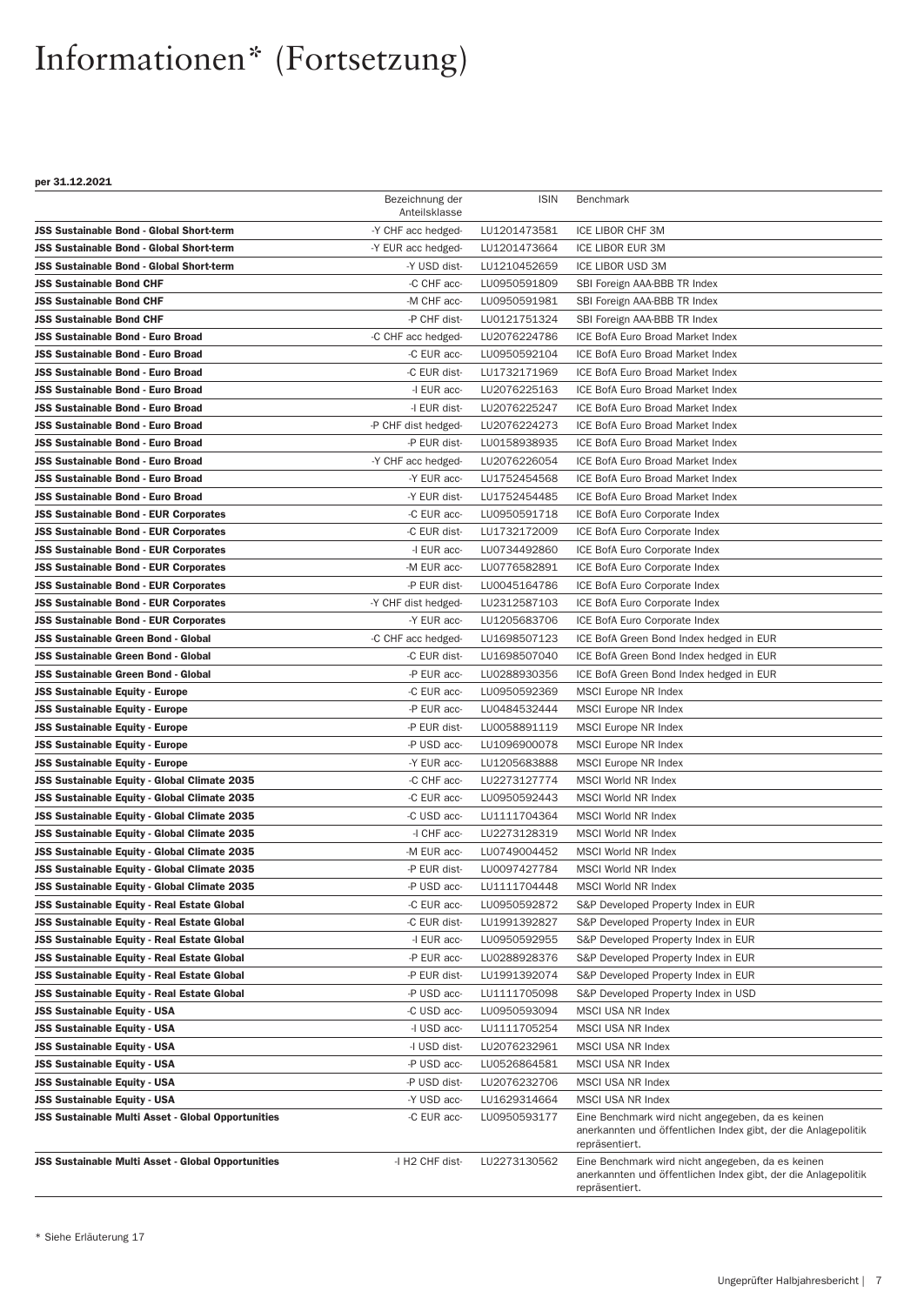per 31.12.2021

|                                                    | Bezeichnung der<br>Anteilsklasse | <b>ISIN</b>  | Benchmark                                                                                                                             |
|----------------------------------------------------|----------------------------------|--------------|---------------------------------------------------------------------------------------------------------------------------------------|
| JSS Sustainable Multi Asset - Global Opportunities | -I USD H2 acc-                   | LU1842720325 | Eine Benchmark wird nicht angegeben, da es keinen<br>anerkannten und öffentlichen Index gibt, der die Anlagepolitik<br>repräsentiert. |
| JSS Sustainable Multi Asset - Global Opportunities | -P CHF H2 acc-                   | LU1111702079 | Eine Benchmark wird nicht angegeben, da es keinen<br>anerkannten und öffentlichen Index gibt, der die Anlagepolitik<br>repräsentiert. |
| JSS Sustainable Multi Asset - Global Opportunities | -P EUR acc-                      | LU1111705338 | Eine Benchmark wird nicht angegeben, da es keinen<br>anerkannten und öffentlichen Index gibt, der die Anlagepolitik<br>repräsentiert. |
| JSS Sustainable Multi Asset - Global Opportunities | -P EUR dist-                     | LU0058892943 | Eine Benchmark wird nicht angegeben, da es keinen<br>anerkannten und öffentlichen Index gibt, der die Anlagepolitik<br>repräsentiert. |
| JSS Sustainable Multi Asset - Global Opportunities | -P USD H2 acc-                   | LU1842719665 | Eine Benchmark wird nicht angegeben, da es keinen<br>anerkannten und öffentlichen Index gibt, der die Anlagepolitik<br>repräsentiert. |
| JSS Sustainable Equity - Green Planet              | -C CHF H1 acc-                   | LU1111702236 | Eine Benchmark wird nicht angegeben, da es keinen<br>anerkannten und öffentlichen Index gibt, der die Anlagepolitik<br>repräsentiert. |
| JSS Sustainable Equity - Green Planet              | -C EUR acc-                      | LU0950593250 | Eine Benchmark wird nicht angegeben, da es keinen<br>anerkannten und öffentlichen Index gibt, der die Anlagepolitik<br>repräsentiert. |
| JSS Sustainable Equity - Green Planet              | -C EUR dist-                     | LU1732172694 | Eine Benchmark wird nicht angegeben, da es keinen<br>anerkannten und öffentlichen Index gibt, der die Anlagepolitik<br>repräsentiert. |
| JSS Sustainable Equity - Green Planet              | -C USD acc-                      | LU1111705684 | Eine Benchmark wird nicht angegeben, da es keinen<br>anerkannten und öffentlichen Index gibt, der die Anlagepolitik<br>repräsentiert. |
| JSS Sustainable Equity - Green Planet              | -C USD dist-                     | LU1732172777 | Eine Benchmark wird nicht angegeben, da es keinen<br>anerkannten und öffentlichen Index gibt, der die Anlagepolitik<br>repräsentiert. |
| JSS Sustainable Equity - Green Planet              | -I CHF acc-                      | LU1965939850 | Eine Benchmark wird nicht angegeben, da es keinen<br>anerkannten und öffentlichen Index gibt, der die Anlagepolitik<br>repräsentiert. |
| JSS Sustainable Equity - Green Planet              | -I EUR acc-                      | LU0333595519 | Eine Benchmark wird nicht angegeben, da es keinen<br>anerkannten und öffentlichen Index gibt, der die Anlagepolitik<br>repräsentiert. |
| JSS Sustainable Equity - Green Planet              | -I EUR dist-                     | LU1732172850 | Eine Benchmark wird nicht angegeben, da es keinen<br>anerkannten und öffentlichen Index gibt, der die Anlagepolitik<br>repräsentiert. |
| JSS Sustainable Equity - Green Planet              | -P CHF H1 acc -                  | LU1111702319 | Eine Benchmark wird nicht angegeben, da es keinen<br>anerkannten und öffentlichen Index gibt, der die Anlagepolitik<br>repräsentiert. |
| JSS Sustainable Equity - Green Planet              | -P EUR acc-                      | LU0707700596 | Eine Benchmark wird nicht angegeben, da es keinen<br>anerkannten und öffentlichen Index gibt, der die Anlagepolitik<br>repräsentiert. |
| <b>JSS Sustainable Equity - Green Planet</b>       | -P EUR dist-                     | LU0333595436 | Eine Benchmark wird nicht angegeben, da es keinen<br>anerkannten und öffentlichen Index gibt, der die Anlagepolitik<br>repräsentiert. |
| <b>JSS Sustainable Equity - Green Planet</b>       | -P GBP dist-                     | LU1545800341 | Eine Benchmark wird nicht angegeben, da es keinen<br>anerkannten und öffentlichen Index gibt, der die Anlagepolitik<br>repräsentiert. |
| <b>JSS Sustainable Equity - Green Planet</b>       | -P USD H1 acc-                   | LU1120832198 | Eine Benchmark wird nicht angegeben, da es keinen<br>anerkannten und öffentlichen Index gibt, der die Anlagepolitik<br>repräsentiert. |
| JSS Sustainable Equity - Green Planet              | -P USD dist-                     | LU0950593417 | Eine Benchmark wird nicht angegeben, da es keinen<br>anerkannten und öffentlichen Index gibt, der die Anlagepolitik<br>repräsentiert. |
| <b>JSS Sustainable Equity - Green Planet</b>       | -S EUR dist-                     | LU1842716729 | Eine Benchmark wird nicht angegeben, da es keinen<br>anerkannten und öffentlichen Index gibt, der die Anlagepolitik<br>repräsentiert. |
| <b>JSS Sustainable Equity - Green Planet</b>       | -Y EUR acc-                      | LU1205684183 | Eine Benchmark wird nicht angegeben, da es keinen<br>anerkannten und öffentlichen Index gibt, der die Anlagepolitik<br>repräsentiert. |
| JSS Bond - USD High Yield                          | -C EUR acc hedged-               | LU1184841341 | Bloomberg Barclays US Corporate High Yield 2% Issuer<br>Capped TR Index                                                               |
| <b>JSS Bond - USD High Yield</b>                   | -C USD acc-                      | LU1184840962 | Bloomberg Barclays US Corporate High Yield 2% Issuer<br>Capped TR Index                                                               |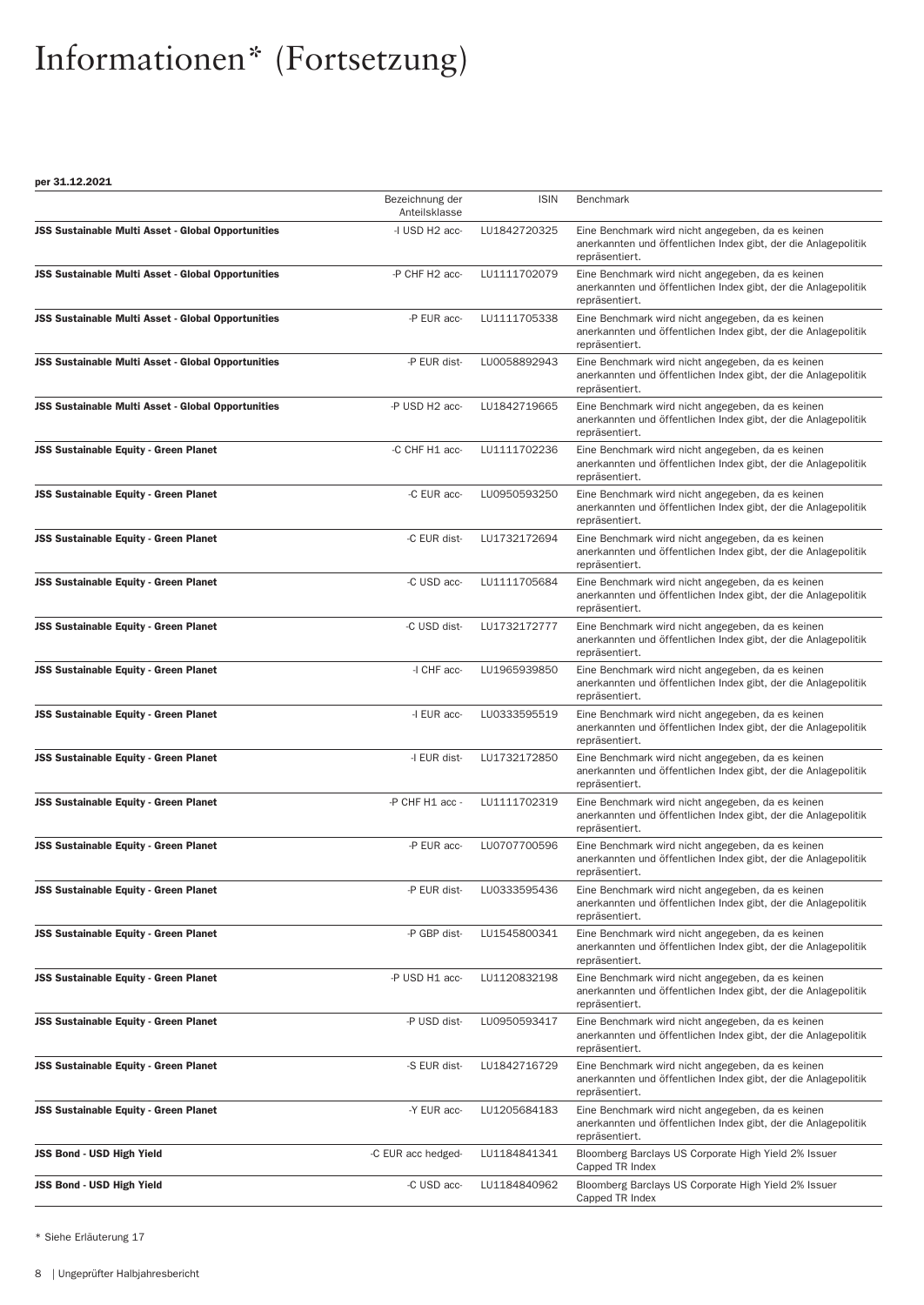|                                                   | Bezeichnung der<br>Anteilsklasse | <b>ISIN</b>  | <b>Benchmark</b>                                                                                                                      |
|---------------------------------------------------|----------------------------------|--------------|---------------------------------------------------------------------------------------------------------------------------------------|
| JSS Bond - USD High Yield                         | -C USD dist-                     | LU1210450109 | Bloomberg Barclays US Corporate High Yield 2% Issuer<br>Capped TR Index                                                               |
| JSS Bond - USD High Yield                         | -I CHF acc hedged-               | LU1184841937 | Bloomberg Barclays US Corporate High Yield 2% Issuer<br>Capped TR Index                                                               |
| JSS Bond - USD High Yield                         | -I USD acc-                      | LU1184841770 | Bloomberg Barclays US Corporate High Yield 2% Issuer<br>Capped TR Index                                                               |
| JSS Bond - USD High Yield                         | -I USD dist-                     | LU1210450018 | Bloomberg Barclays US Corporate High Yield 2% Issuer<br>Capped TR Index                                                               |
| <b>JSS Bond - USD High Yield</b>                  | -P CHF acc hedged-               | LU1184840293 | Bloomberg Barclays US Corporate High Yield 2% Issuer<br>Capped TR Index                                                               |
| JSS Bond - USD High Yield                         | -P CHF dist hedged-              | LU1184840459 | Bloomberg Barclays US Corporate High Yield 2% Issuer<br>Capped TR Index                                                               |
| JSS Bond - USD High Yield                         | -P EUR acc hedged-               | LU1184840533 | Bloomberg Barclays US Corporate High Yield 2% Issuer<br>Capped TR Index                                                               |
| JSS Bond - USD High Yield                         | -P EUR dist hedged-              | LU1184840707 | Bloomberg Barclays US Corporate High Yield 2% Issuer<br>Capped TR Index                                                               |
| JSS Bond - USD High Yield                         | -P USD acc-                      | LU1184840020 | Bloomberg Barclays US Corporate High Yield 2% Issuer<br>Capped TR Index                                                               |
| JSS Bond - USD High Yield                         | -P USD dist-                     | LU1210449945 | Bloomberg Barclays US Corporate High Yield 2% Issuer<br>Capped TR Index                                                               |
| <b>JSS Sustainable Bond - Total Return Global</b> | -C CHF acc hedged-               | LU1332517405 | Eine Benchmark wird nicht angegeben, da es keinen<br>anerkannten und öffentlichen Index gibt, der die Anlagepolitik<br>repräsentiert. |
| <b>JSS Sustainable Bond - Total Return Global</b> | -C EUR acc hedged-               | LU1332517660 | Eine Benchmark wird nicht angegeben, da es keinen<br>anerkannten und öffentlichen Index gibt, der die Anlagepolitik<br>repräsentiert. |
| <b>JSS Sustainable Bond - Total Return Global</b> | -C GBP dist hedged-              | LU1545802636 | Eine Benchmark wird nicht angegeben, da es keinen<br>anerkannten und öffentlichen Index gibt, der die Anlagepolitik<br>repräsentiert. |
| <b>JSS Sustainable Bond - Total Return Global</b> | -C USD acc-                      | LU1332517231 | Eine Benchmark wird nicht angegeben, da es keinen<br>anerkannten und öffentlichen Index gibt, der die Anlagepolitik<br>repräsentiert. |
| <b>JSS Sustainable Bond - Total Return Global</b> | -C USD dist-                     | LU1332517314 | Eine Benchmark wird nicht angegeben, da es keinen<br>anerkannten und öffentlichen Index gibt, der die Anlagepolitik<br>repräsentiert. |
| <b>JSS Sustainable Bond - Total Return Global</b> | -I CHF acc hedged-               | LU1332518122 | Eine Benchmark wird nicht angegeben, da es keinen<br>anerkannten und öffentlichen Index gibt, der die Anlagepolitik<br>repräsentiert. |
| <b>JSS Sustainable Bond - Total Return Global</b> | -I EUR acc hedged-               | LU1332518478 | Eine Benchmark wird nicht angegeben, da es keinen<br>anerkannten und öffentlichen Index gibt, der die Anlagepolitik<br>repräsentiert. |
| JSS Sustainable Bond - Total Return Global        | -I EUR dist hedged-              | LU1332518551 | Eine Benchmark wird nicht angegeben, da es keinen<br>anerkannten und öffentlichen Index gibt, der die Anlagepolitik<br>repräsentiert. |
| <b>JSS Sustainable Bond - Total Return Global</b> | -I USD acc-                      | LU1332517827 | Eine Benchmark wird nicht angegeben, da es keinen<br>anerkannten und öffentlichen Index gibt, der die Anlagepolitik<br>repräsentiert. |
| JSS Sustainable Bond - Total Return Global        | -I USD dist-                     | LU1332518049 | Eine Benchmark wird nicht angegeben, da es keinen<br>anerkannten und öffentlichen Index gibt, der die Anlagepolitik<br>repräsentiert. |
| <b>JSS Sustainable Bond - Total Return Global</b> | -M CHF acc hedged-               | LU1332518635 | Eine Benchmark wird nicht angegeben, da es keinen<br>anerkannten und öffentlichen Index gibt, der die Anlagepolitik<br>repräsentiert. |
| <b>JSS Sustainable Bond - Total Return Global</b> | -P CHF acc hedged-               | LU1332516852 | Eine Benchmark wird nicht angegeben, da es keinen<br>anerkannten und öffentlichen Index gibt, der die Anlagepolitik<br>repräsentiert. |
| JSS Sustainable Bond - Total Return Global        | -P EUR acc hedged-               | LU1332517074 | Eine Benchmark wird nicht angegeben, da es keinen<br>anerkannten und öffentlichen Index gibt, der die Anlagepolitik<br>repräsentiert. |
| <b>JSS Sustainable Bond - Total Return Global</b> | -P EUR dist hedged-              | LU1332517157 | Eine Benchmark wird nicht angegeben, da es keinen<br>anerkannten und öffentlichen Index gibt, der die Anlagepolitik<br>repräsentiert. |
| JSS Sustainable Bond - Total Return Global        | -P USD acc-                      | LU1332516696 | Eine Benchmark wird nicht angegeben, da es keinen<br>anerkannten und öffentlichen Index gibt, der die Anlagepolitik<br>repräsentiert. |
|                                                   |                                  |              |                                                                                                                                       |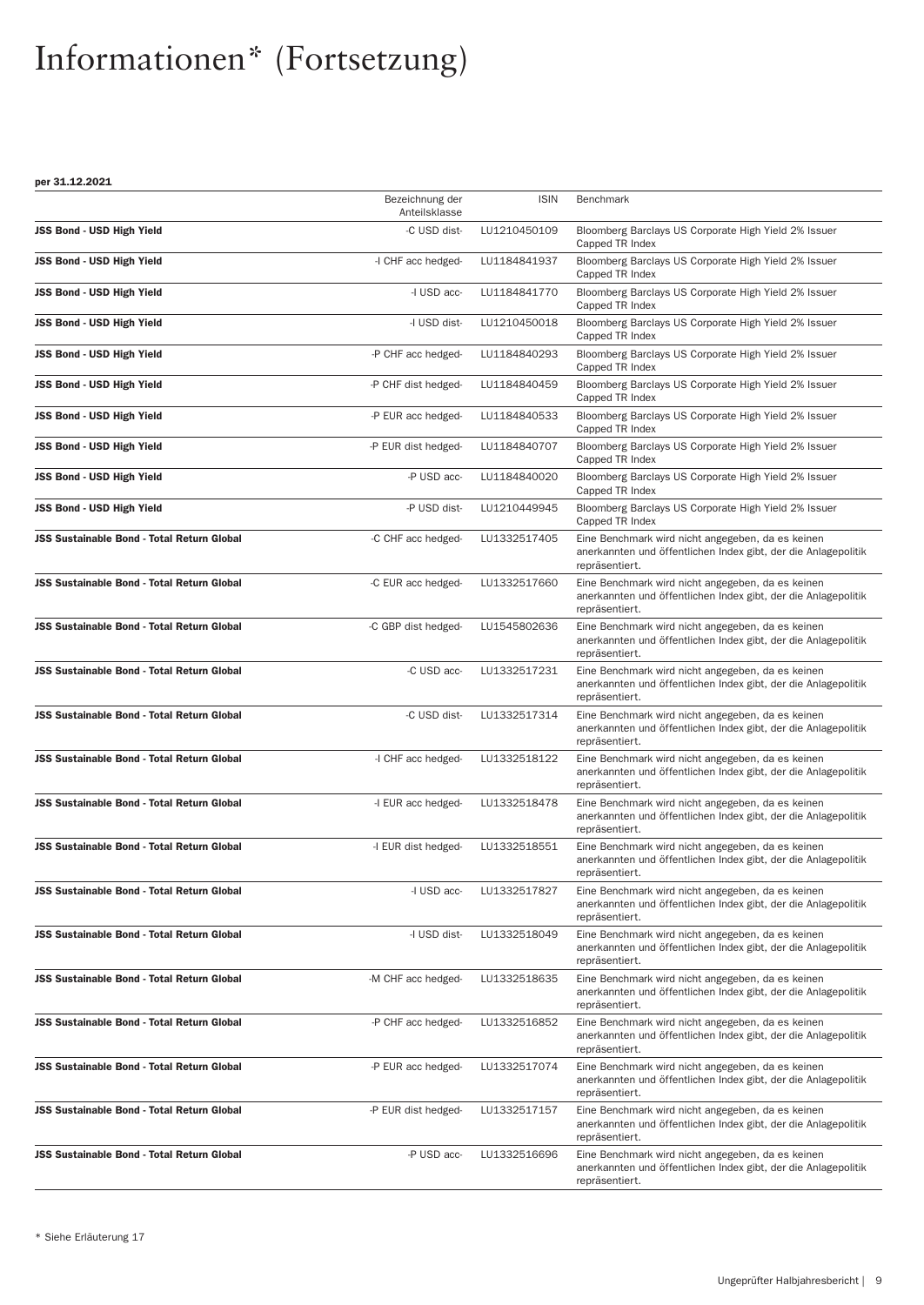|                                                   | Bezeichnung der<br>Anteilsklasse | <b>ISIN</b>  | <b>Benchmark</b>                                                                                                                      |
|---------------------------------------------------|----------------------------------|--------------|---------------------------------------------------------------------------------------------------------------------------------------|
| <b>JSS Sustainable Bond - Total Return Global</b> | -P USD dist-                     | LU1332516779 | Eine Benchmark wird nicht angegeben, da es keinen<br>anerkannten und öffentlichen Index gibt, der die Anlagepolitik<br>repräsentiert. |
| <b>JSS Sustainable Bond - Total Return Global</b> | -Y CHF acc hedged-               | LU1405747244 | Eine Benchmark wird nicht angegeben, da es keinen<br>anerkannten und öffentlichen Index gibt, der die Anlagepolitik<br>repräsentiert. |
| <b>JSS Sustainable Bond - Total Return Global</b> | -Y EUR acc hedged-               | LU1405747327 | Eine Benchmark wird nicht angegeben, da es keinen<br>anerkannten und öffentlichen Index gibt, der die Anlagepolitik<br>repräsentiert. |
| JSS Sustainable Bond - Total Return Global        | -Y GBP dist hedged-              | LU1405749539 | Eine Benchmark wird nicht angegeben, da es keinen<br>anerkannten und öffentlichen Index gibt, der die Anlagepolitik<br>repräsentiert. |
| JSS Sustainable Bond - Total Return Global        | -Y USD acc-                      | LU1405747087 | Eine Benchmark wird nicht angegeben, da es keinen<br>anerkannten und öffentlichen Index gibt, der die Anlagepolitik<br>repräsentiert. |
| <b>JSS Sustainable Bond - Total Return Global</b> | -Y USD dist-                     | LU1405747160 | Eine Benchmark wird nicht angegeben, da es keinen<br>anerkannten und öffentlichen Index gibt, der die Anlagepolitik<br>repräsentiert. |
| <b>JSS Sustainable Equity - Consumer Brands</b>   | -C EUR acc-                      | LU1752455532 | Eine Benchmark wird nicht angegeben, da es keinen<br>anerkannten und öffentlichen Index gibt, der die Anlagepolitik<br>repräsentiert. |
| <b>JSS Sustainable Equity - Consumer Brands</b>   | -C USD acc-                      | LU1752455375 | Eine Benchmark wird nicht angegeben, da es keinen<br>anerkannten und öffentlichen Index gibt, der die Anlagepolitik<br>repräsentiert. |
| <b>JSS Sustainable Equity - Consumer Brands</b>   | -I USD acc-                      | LU1752455888 | Eine Benchmark wird nicht angegeben, da es keinen<br>anerkannten und öffentlichen Index gibt, der die Anlagepolitik<br>repräsentiert. |
| <b>JSS Sustainable Equity - Consumer Brands</b>   | -P EUR acc-                      | LU1752454998 | Eine Benchmark wird nicht angegeben, da es keinen<br>anerkannten und öffentlichen Index gibt, der die Anlagepolitik<br>repräsentiert. |
| <b>JSS Sustainable Equity - Consumer Brands</b>   | -P EUR dist-                     | LU1752455292 | Eine Benchmark wird nicht angegeben, da es keinen<br>anerkannten und öffentlichen Index gibt, der die Anlagepolitik<br>repräsentiert. |
| <b>JSS Sustainable Equity - Consumer Brands</b>   | -P USD acc-                      | LU1752454642 | Eine Benchmark wird nicht angegeben, da es keinen<br>anerkannten und öffentlichen Index gibt, der die Anlagepolitik<br>repräsentiert. |
| <b>JSS Sustainable Equity - Consumer Brands</b>   | -P USD dist-                     | LU1752454725 | Eine Benchmark wird nicht angegeben, da es keinen<br>anerkannten und öffentlichen Index gibt, der die Anlagepolitik<br>repräsentiert. |
| <b>JSS Sustainable Equity - Tech Disruptors</b>   | -C CHF acc-                      | LU1842718345 | Eine Benchmark wird nicht angegeben, da es keinen<br>anerkannten und öffentlichen Index gibt, der die Anlagepolitik<br>repräsentiert. |
| <b>JSS Sustainable Equity - Tech Disruptors</b>   | -C EUR acc-                      | LU1752457405 | Eine Benchmark wird nicht angegeben, da es keinen<br>anerkannten und öffentlichen Index gibt, der die Anlagepolitik<br>repräsentiert. |
| <b>JSS Sustainable Equity - Tech Disruptors</b>   | -C USD acc-                      | LU1752456936 | Eine Benchmark wird nicht angegeben, da es keinen<br>anerkannten und öffentlichen Index gibt, der die Anlagepolitik<br>repräsentiert. |
| <b>JSS Sustainable Equity - Tech Disruptors</b>   | -C USD dist-                     | LU1752457157 | Eine Benchmark wird nicht angegeben, da es keinen<br>anerkannten und öffentlichen Index gibt, der die Anlagepolitik<br>repräsentiert. |
| <b>JSS Sustainable Equity - Tech Disruptors</b>   | -E USD acc-                      | LU1842717453 | Eine Benchmark wird nicht angegeben, da es keinen<br>anerkannten und öffentlichen Index gibt, der die Anlagepolitik<br>repräsentiert. |
| <b>JSS Sustainable Equity - Tech Disruptors</b>   | -E USD dist-                     | LU1842717537 | Eine Benchmark wird nicht angegeben, da es keinen<br>anerkannten und öffentlichen Index gibt, der die Anlagepolitik<br>repräsentiert. |
| <b>JSS Sustainable Equity - Tech Disruptors</b>   | -I CHF acc-                      | LU1842718691 | Eine Benchmark wird nicht angegeben, da es keinen<br>anerkannten und öffentlichen Index gibt, der die Anlagepolitik<br>repräsentiert. |
| <b>JSS Sustainable Equity - Tech Disruptors</b>   | -I EUR acc-                      | LU2076231567 | Eine Benchmark wird nicht angegeben, da es keinen<br>anerkannten und öffentlichen Index gibt, der die Anlagepolitik<br>repräsentiert. |
| <b>JSS Sustainable Equity - Tech Disruptors</b>   | -I USD (BRL hedged) acc-         | LU1842717883 | Eine Benchmark wird nicht angegeben, da es keinen<br>anerkannten und öffentlichen Index gibt, der die Anlagepolitik<br>repräsentiert. |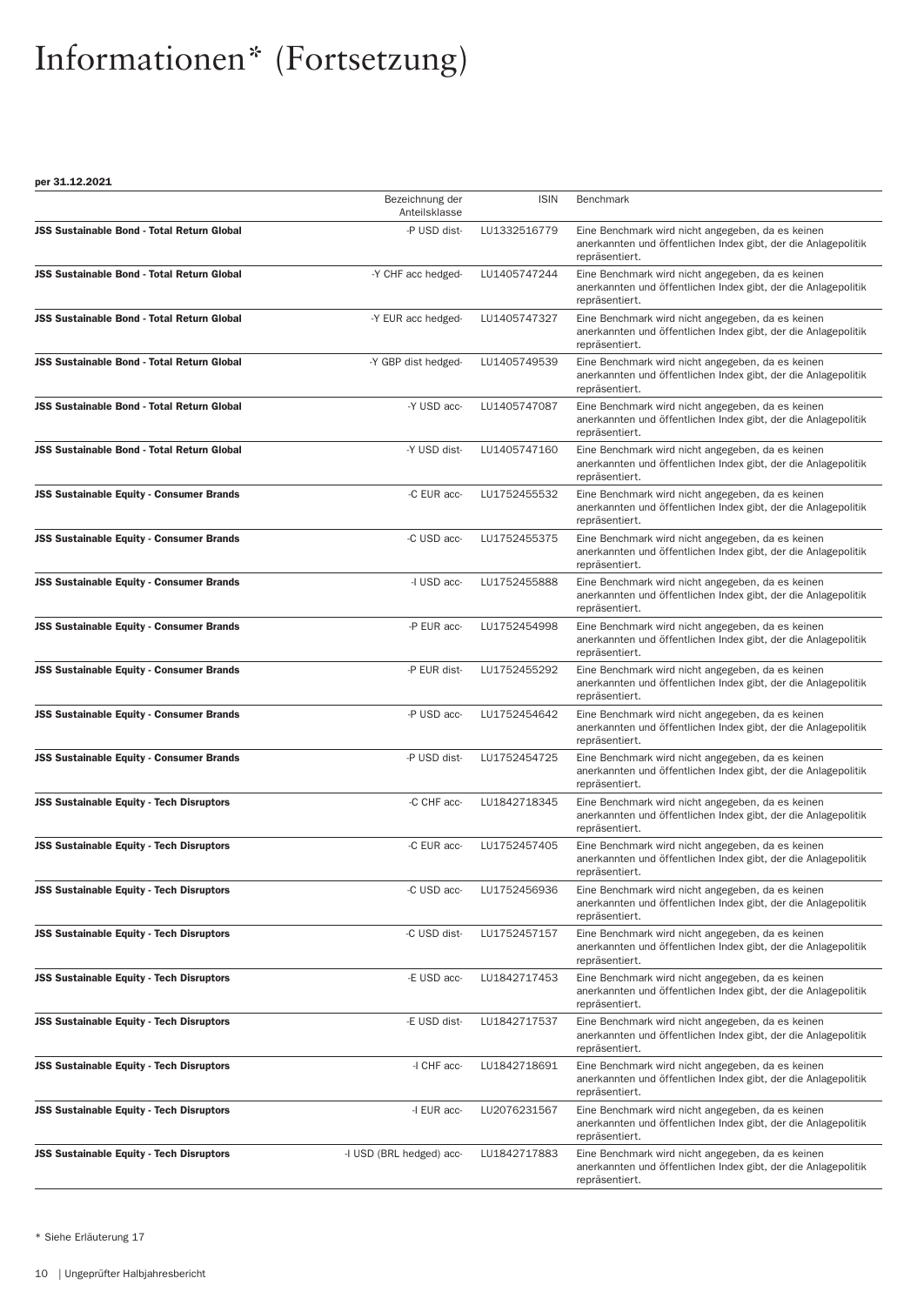|                                                               | Bezeichnung der<br>Anteilsklasse | <b>ISIN</b>  | <b>Benchmark</b>                                                                                                                      |
|---------------------------------------------------------------|----------------------------------|--------------|---------------------------------------------------------------------------------------------------------------------------------------|
| <b>JSS Sustainable Equity - Tech Disruptors</b>               | -I USD acc-                      | LU1752458551 | Eine Benchmark wird nicht angegeben, da es keinen<br>anerkannten und öffentlichen Index gibt, der die Anlagepolitik<br>repräsentiert. |
| <b>JSS Sustainable Equity - Tech Disruptors</b>               | -I10 USD acc-                    | LU2273126701 | Eine Benchmark wird nicht angegeben, da es keinen<br>anerkannten und öffentlichen Index gibt, der die Anlagepolitik<br>repräsentiert. |
| <b>JSS Sustainable Equity - Tech Disruptors</b>               | -M USD acc-                      | LU1842718006 | Eine Benchmark wird nicht angegeben, da es keinen<br>anerkannten und öffentlichen Index gibt, der die Anlagepolitik<br>repräsentiert. |
| <b>JSS Sustainable Equity - Tech Disruptors</b>               | -P CHF dist-                     | LU1842718261 | Eine Benchmark wird nicht angegeben, da es keinen<br>anerkannten und öffentlichen Index gibt, der die Anlagepolitik<br>repräsentiert. |
| <b>JSS Sustainable Equity - Tech Disruptors</b>               | -P EUR acc-                      | LU1752456696 | Eine Benchmark wird nicht angegeben, da es keinen<br>anerkannten und öffentlichen Index gibt, der die Anlagepolitik<br>repräsentiert. |
| <b>JSS Sustainable Equity - Tech Disruptors</b>               | -P EUR dist-                     | LU1752456852 | Eine Benchmark wird nicht angegeben, da es keinen<br>anerkannten und öffentlichen Index gibt, der die Anlagepolitik<br>repräsentiert. |
| <b>JSS Sustainable Equity - Tech Disruptors</b>               | -P USD acc-                      | LU1752456340 | Eine Benchmark wird nicht angegeben, da es keinen<br>anerkannten und öffentlichen Index gibt, der die Anlagepolitik<br>repräsentiert. |
| <b>JSS Sustainable Equity - Tech Disruptors</b>               | -P USD dist-                     | LU1752456423 | Eine Benchmark wird nicht angegeben, da es keinen<br>anerkannten und öffentlichen Index gibt, der die Anlagepolitik<br>repräsentiert. |
| <b>JSS Sustainable Equity - Tech Disruptors</b>               | -Y USD acc-                      | LU1752458049 | Eine Benchmark wird nicht angegeben, da es keinen<br>anerkannten und öffentlichen Index gibt, der die Anlagepolitik<br>repräsentiert. |
| <b>JSS Sustainable Equity - Tech Disruptors</b>               | -Y USD dist-                     | LU1752458478 | Eine Benchmark wird nicht angegeben, da es keinen<br>anerkannten und öffentlichen Index gibt, der die Anlagepolitik<br>repräsentiert. |
| <b>JSS Sustainable Bond - Emerging Markets Local Currency</b> | -C USD acc-                      | LU1835934479 | J.P. Morgan GBI-EM Global Diversified Composite Unhedged<br><b>USD</b>                                                                |
| <b>JSS Sustainable Bond - Emerging Markets Local Currency</b> | -C USD dist-                     | LU1835934552 | J.P. Morgan GBI-EM Global Diversified Composite Unhedged<br><b>USD</b>                                                                |
| <b>JSS Sustainable Bond - Emerging Markets Local Currency</b> | -I USD acc-                      | LU1835934636 | J.P. Morgan GBI-EM Global Diversified Composite Unhedged<br><b>USD</b>                                                                |
| <b>JSS Sustainable Bond - Emerging Markets Local Currency</b> | -I USD dist-                     | LU1835934719 | J.P. Morgan GBI-EM Global Diversified Composite Unhedged<br><b>USD</b>                                                                |
| JSS Sustainable Bond - Emerging Markets Local Currency        | -M USD acc-                      | LU1835935013 | J.P. Morgan GBI-EM Global Diversified Composite Unhedged<br><b>USD</b>                                                                |
| <b>JSS Sustainable Bond - Emerging Markets Local Currency</b> | -P USD acc-                      | LU1835934123 | J.P. Morgan GBI-EM Global Diversified Composite Unhedged<br><b>USD</b>                                                                |
| <b>JSS Sustainable Bond - Emerging Markets Local Currency</b> | -P USD dist-                     | LU1835934396 | J.P. Morgan GBI-EM Global Diversified Composite Unhedged<br><b>USD</b>                                                                |
| <b>JSS Sustainable Bond - Emerging Markets Local Currency</b> | -Y USD acc-                      | LU1835934800 | J.P. Morgan GBI-EM Global Diversified Composite Unhedged<br><b>USD</b>                                                                |
| <b>JSS Sustainable Bond - Emerging Markets Local Currency</b> | -Y USD dist-                     | LU1835934982 | J.P. Morgan GBI-EM Global Diversified Composite Unhedged<br><b>USD</b>                                                                |
| <b>JSS Equity - All China</b>                                 | -C CHF acc-                      | LU1965940783 | MSCI China All Shares NR Index                                                                                                        |
| <b>JSS Equity - All China</b>                                 | -C EUR acc-                      | LU1965940510 | MSCI China All Shares NR Index                                                                                                        |
| <b>JSS Equity - All China</b>                                 | -C USD acc-                      | LU1900873875 | MSCI China All Shares NR Index                                                                                                        |
| <b>JSS Equity - All China</b>                                 | -C USD dist-                     | LU1900873958 | MSCI China All Shares NR Index                                                                                                        |
| <b>JSS Equity - All China</b>                                 | -I CHF acc-                      | LU1965941161 | MSCI China All Shares NR Index                                                                                                        |
| <b>JSS Equity - All China</b>                                 | -I EUR acc-                      | LU1965940940 | MSCI China All Shares NR Index                                                                                                        |
| <b>JSS Equity - All China</b>                                 | -I USD acc-                      | LU1900874097 | MSCI China All Shares NR Index                                                                                                        |
| <b>JSS Equity - All China</b>                                 | -I10 USD acc-                    | LU2273125992 | MSCI China All Shares NR Index                                                                                                        |
| JSS Equity - All China                                        | -P CHF acc-                      | LU1965940353 | MSCI China All Shares NR Index                                                                                                        |
| <b>JSS Equity - All China</b>                                 | -P CHF dist-                     | LU1965940437 | MSCI China All Shares NR Index                                                                                                        |
| <b>JSS Equity - All China</b>                                 | -P EUR acc-                      | LU1965940197 | MSCI China All Shares NR Index                                                                                                        |
| <b>JSS Equity - All China</b>                                 | -P USD acc-                      | LU1900873529 | MSCI China All Shares NR Index                                                                                                        |
| <b>JSS Equity - All China</b>                                 | -P USD dist-                     | LU1900873792 | MSCI China All Shares NR Index                                                                                                        |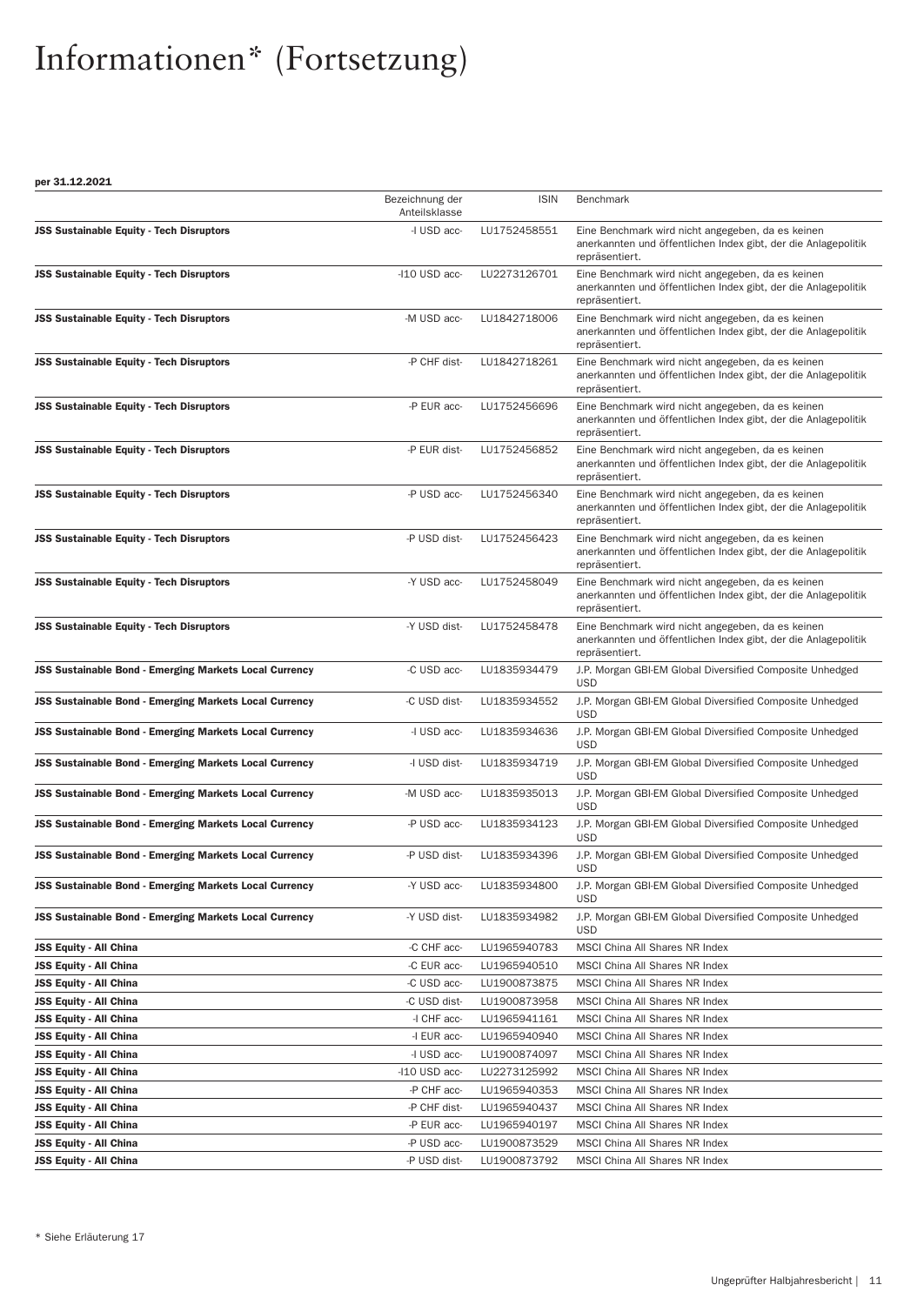#### Total Expense Ratio per 31.12.2021

|                                                                          | <b>ISIN-Nummer</b> | TER mit      | % der                       |
|--------------------------------------------------------------------------|--------------------|--------------|-----------------------------|
|                                                                          |                    | Performance- | Performance-                |
|                                                                          |                    | gebühr       | gebühr                      |
| JSS Alternative Multi-Strategy Fund -C CHF acc hedged-                   | LU1111706146       | 1.19         |                             |
| JSS Alternative Multi-Strategy Fund - IUSD acc-                          | LU1111706575       | 1.08         | 0.02                        |
| JSS Alternative Multi-Strategy Fund -P EUR acc hedged-                   | LU1111705924       | 1.45         |                             |
| JSS Alternative Multi-Strategy Fund -P USD acc-                          | LU1111705767       | 1.46         | 0.01                        |
| JSS Sustainable Bond - Emerging Markets Corporate IG -C CHF acc hedged-  | LU1073944271       | 1.16         |                             |
| JSS Sustainable Bond - Emerging Markets Corporate IG -C EUR acc hedged-  | LU1073944354       | 1.15         |                             |
| JSS Sustainable Bond - Emerging Markets Corporate IG -C USD acc-         | LU1073944198       | 1.17         | ٠                           |
| JSS Sustainable Bond - Emerging Markets Corporate IG -C USD dist-        | LU1210450364       | 1.17         |                             |
| JSS Sustainable Bond - Emerging Markets Corporate IG - CHF acc hedged-   | LU1073944511       | 0.98         | $\mathcal{L}_{\mathcal{A}}$ |
| JSS Sustainable Bond - Emerging Markets Corporate IG -I USD acc-         | LU1073944438       | 0.97         | $\overline{\phantom{a}}$    |
| JSS Sustainable Bond - Emerging Markets Corporate IG -I USD dist-        | LU1210450448       | 0.98         | ÷                           |
| JSS Sustainable Bond - Emerging Markets Corporate IG -P CHF acc hedged-  | LU1073943893       | 1.62         | $\mathcal{L}_{\mathcal{A}}$ |
| JSS Sustainable Bond - Emerging Markets Corporate IG -P EUR acc hedged-  | LU1073943976       | 1.62         | $\sim$                      |
| JSS Sustainable Bond - Emerging Markets Corporate IG -P EUR dist hedged- | LU1244594351       | 1.62         | ÷                           |
| JSS Sustainable Bond - Emerging Markets Corporate IG -P USD acc-         | LU1073943620       | 1.62         | $\overline{\phantom{a}}$    |
| JSS Sustainable Bond - Emerging Markets Corporate IG -P USD dist-        | LU1210450281       | 1.62         | $\overline{\phantom{a}}$    |
| JSS Sustainable Bond - Emerging Markets Corporate IG - Y CHF acc hedged- | LU1201473821       | 0.81         | ÷                           |
| JSS Sustainable Bond - Emerging Markets Corporate IG -Y CHF dist hedged- | LU1244594948       | 0.81         | $\overline{\phantom{a}}$    |
| JSS Sustainable Bond - Emerging Markets Corporate IG -Y EUR acc hedged-  | LU1201474043       | 0.81         | $\sim$                      |
| JSS Sustainable Bond - Emerging Markets Corporate IG -Y EUR dist hedged- | LU1244595085       | 0.82         | ÷                           |
| JSS Sustainable Bond - Emerging Markets Corporate IG -Y GBP dist hedged- | LU1545798859       | 0.81         | ÷,                          |
| JSS Sustainable Bond - Emerging Markets Corporate IG -Y USD acc-         | LU1201474126       | 0.82         | $\overline{\phantom{a}}$    |
| JSS Sustainable Bond - Emerging Markets Corporate IG -Y USD dist-        | LU1210450521       | 0.81         | $\overline{\phantom{a}}$    |
| JSS Sustainable Equity - Systematic Emerging Markets -C USD acc-         | LU0950588334       | 1.33         |                             |
| JSS Sustainable Equity - Systematic Emerging Markets -C USD dist-        | LU1732170136       | 1.36         | $\sim$                      |
| JSS Sustainable Equity - Systematic Emerging Markets -I USD acc-         | LU1111702400       | 1.02         | $\overline{\phantom{a}}$    |
| JSS Sustainable Equity - Systematic Emerging Markets -P USD dist-        | LU0068337053       | 1.86         | $\overline{\phantom{a}}$    |
| JSS Sustainable Equity - Global Dividend -C EUR acc-                     | LU0950588763       | 1.27         | $\overline{\phantom{a}}$    |
| JSS Sustainable Equity - Global Dividend -C EUR dist-                    | LU1732170649       | 1.28         |                             |
| JSS Sustainable Equity - Global Dividend -C USD acc-                     | LU1111702822       | 1.26         | ÷                           |
| JSS Sustainable Equity - Global Dividend -C USD dist-                    | LU2076226567       | 1.26         | $\overline{\phantom{a}}$    |
| JSS Sustainable Equity - Global Dividend -E USD acc-                     | LU2076227615       | 1.59         | $\overline{\phantom{a}}$    |
| JSS Sustainable Equity - Global Dividend -E USD dist-                    | LU2076227532       | 1.58         | $\overline{\phantom{a}}$    |
|                                                                          |                    | 1.79         | $\overline{\phantom{a}}$    |
| JSS Sustainable Equity - Global Dividend -P EUR acc-                     | LU0533812276       | 1.79         |                             |
| JSS Sustainable Equity - Global Dividend -P EUR dist-                    | LU0375216479       | 1.78         | $\overline{\phantom{a}}$    |
| JSS Sustainable Equity - Global Dividend -P USD acc-                     | LU1096892549       |              |                             |
| JSS Sustainable Equity - Global Dividend -P USD dist-                    | LU1732170565       | 1.77         | $\sim$                      |
| JSS Sustainable Equity - Global Dividend -S EUR acc-                     | LU1842717297       | 1.05         | $\sim$                      |
| JSS Sustainable Equity - Global Dividend -S EUR dist-                    | LU1842717370       | 1.05         |                             |
| JSS Sustainable Equity - Global Dividend -Y USD acc-                     | LU2076228001       | 0.89         |                             |
| JSS Sustainable Equity - Global Dividend -Y USD dist-                    | LU2076227961       | 0.89         |                             |
| JSS Sustainable Multi Asset - Thematic Balanced (CH) -C CHF acc-         | LU0950588920       | 1.31         | 0.02                        |
| JSS Sustainable Multi Asset - Thematic Balanced (CH) -C CHF dist-        | LU1732170995       | 1.31         | 0.02                        |
| JSS Sustainable Multi Asset - Thematic Balanced (CH) -P CHF dist-        | LU0058890657       | 1.80         | 0.02                        |
| JSS GlobalSar - Balanced (EUR) -C EUR acc-                               | LU0950589068       | 1.31         |                             |
| JSS GlobalSar - Balanced (EUR) -C EUR dist-                              | LU1732171027       | 1.31         |                             |
| JSS GlobalSar - Balanced (EUR) -P EUR dist-                              | LU0058893917       | 1.81         |                             |
| JSS GlobalSar - Balanced (EUR) -S EUR acc-                               | LU1842716646       | 1.06         | $\sim$                      |
| JSS GlobalSar - Growth (EUR) -P EUR acc-                                 | LU0198388380       | 1.87         |                             |
| JSS Twelve Sustainable Insurance Bond -C CHF acc hedged-                 | LU1111708860       | 1.33         | 0.12                        |
| JSS Twelve Sustainable Insurance Bond -C EUR acc-                        | LU1111708787       | 1.34         | 0.13                        |
| JSS Twelve Sustainable Insurance Bond -C GBP acc hedged-                 | LU1111709082       | 1.34         | 0.13                        |
| JSS Twelve Sustainable Insurance Bond -C USD acc hedged-                 | LU1111708944       | 1.32         | 0.11                        |
| JSS Twelve Sustainable Insurance Bond -I CHF acc hedged-                 | LU1111709322       | 0.82         | 0.14                        |
| JSS Twelve Sustainable Insurance Bond -I EUR acc-                        | LU1111709249       | 0.84         | 0.16                        |
| JSS Twelve Sustainable Insurance Bond - I USD acc hedged-                | LU1111709595       | 0.82         | 0.14                        |
| JSS Twelve Sustainable Insurance Bond - I USD dist hedged-               | LU1244595754       | 0.73         | 0.15                        |
| JSS Twelve Sustainable Insurance Bond -110 CHF acc hedged-               | LU2075973177       | 0.63         |                             |
|                                                                          |                    |              |                             |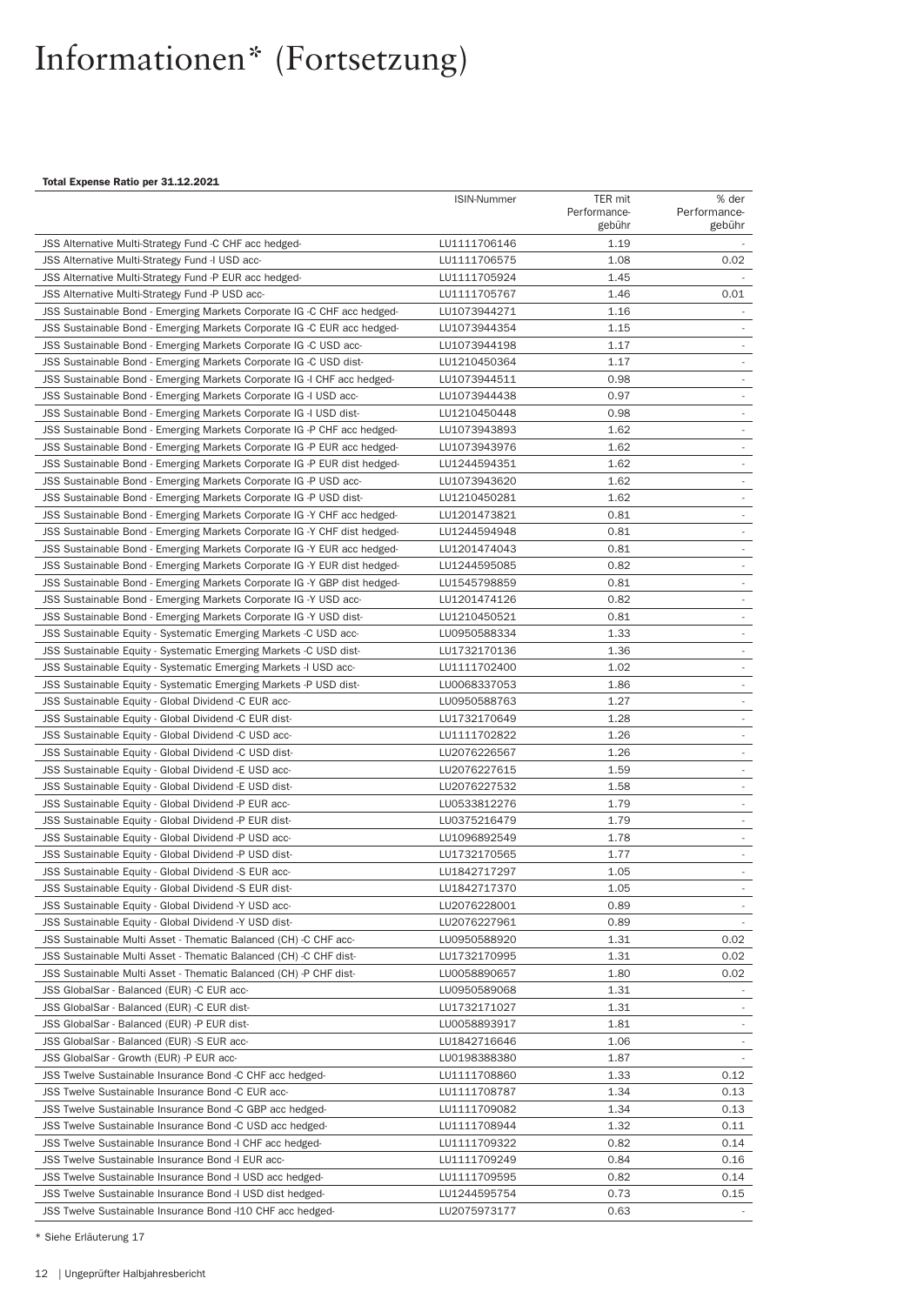#### Total Expense Ratio per 31.12.2021

|                                                                   | <b>ISIN-Nummer</b> | TER mit      | % der                    |
|-------------------------------------------------------------------|--------------------|--------------|--------------------------|
|                                                                   |                    | Performance- | Performance-             |
|                                                                   |                    | gebühr       | gebühr                   |
| JSS Twelve Sustainable Insurance Bond -I10 EUR acc-               | LU2075973334       | 0.63         |                          |
| JSS Twelve Sustainable Insurance Bond -13 CHF acc hedged-         | LU2075972286       | 0.68         | $\sim$                   |
| JSS Twelve Sustainable Insurance Bond -130 CHF acc hedged-        | LU1629314078       | 0.58         |                          |
| JSS Twelve Sustainable Insurance Bond - 130 EUR acc-              | LU1629313856       | 0.58         |                          |
| JSS Twelve Sustainable Insurance Bond - 130 EUR dist-             | LU1629313930       | 0.58         | $\sim$                   |
| JSS Twelve Sustainable Insurance Bond -130 USD acc hedged-        | LU1629314235       | 0.58         |                          |
| JSS Twelve Sustainable Insurance Bond -I30 USD dist hedged-       | LU1629314318       | 0.58         |                          |
| JSS Twelve Sustainable Insurance Bond -IZ3 CHF acc hedged-        | LU2075975206       | 0.68         | ×.                       |
| JSS Twelve Sustainable Insurance Bond - IZ3 EUR acc-              | LU2075975461       | 0.68         |                          |
| JSS Twelve Sustainable Insurance Bond - IZ3 EUR dist-             | LU2075975545       | 0.68         |                          |
| JSS Twelve Sustainable Insurance Bond -P CHF acc hedged-          | LU1111708431       | 1.42         | 0.11                     |
| JSS Twelve Sustainable Insurance Bond -P EUR acc-                 | LU1111708357       | 1.44         | 0.13                     |
| JSS Twelve Sustainable Insurance Bond -P EUR dist-                | LU1210451099       | 1.44         | 0.13                     |
| JSS Twelve Sustainable Insurance Bond -P USD acc hedged-          | LU1111708514       | 1.43         | 0.12                     |
| JSS Twelve Sustainable Insurance Bond -P USD dist hedged-         | LU1244595242       | 1.43         | 0.12                     |
| JSS Sustainable Equity - Global Thematic -C CHF acc-              | LU2076229074       | 1.51         |                          |
| JSS Sustainable Equity - Global Thematic -C EUR acc-              | LU0950589498       | 1.52         |                          |
| JSS Sustainable Equity - Global Thematic -C EUR dist-             | LU1732171373       | 1.52         |                          |
| JSS Sustainable Equity - Global Thematic -C USD acc-              | LU1111703127       | 1.52         | $\overline{\phantom{a}}$ |
| JSS Sustainable Equity - Global Thematic -I EUR acc-              | LU0405184523       | 1.38         | $\sim$                   |
| JSS Sustainable Equity - Global Thematic -I USD (BRL hedged) acc- | LU2067136072       | 1.04         |                          |
| JSS Sustainable Equity - Global Thematic -I USD acc-              | LU1111703390       | 1.37         | ÷                        |
| JSS Sustainable Equity - Global Thematic -I USD dist-             | LU1991390706       | 1.39         | $\overline{\phantom{a}}$ |
| JSS Sustainable Equity - Global Thematic -110 CHF acc-            | LU2008796604       | 0.88         |                          |
| JSS Sustainable Equity - Global Thematic -110 EUR acc-            | LU2008796273       | 0.88         | $\sim$                   |
| JSS Sustainable Equity - Global Thematic -110 USD acc-            | LU2008796430       | 0.87         | $\sim$                   |
| JSS Sustainable Equity - Global Thematic -IH1 NOK acc-            | LU2076230247       | 1.40         |                          |
| JSS Sustainable Equity - Global Thematic -M EUR acc-              | LU0950589571       | 0.35         | $\overline{\phantom{a}}$ |
| JSS Sustainable Equity - Global Thematic -P EUR acc-              | LU0480508919       | 2.02         | $\sim$                   |
| JSS Sustainable Equity - Global Thematic -P EUR dist-             | LU0229773345       | 2.02         |                          |
| JSS Sustainable Equity - Global Thematic -P SGD acc-              | LU2361429579       | 2.05         | ÷                        |
| JSS Sustainable Equity - Global Thematic -P USD acc-              | LU1111703473       | 2.02         | $\sim$                   |
| JSS Sustainable Equity - Global Thematic -P USD dist-             | LU1732171290       | 2.02         | $\overline{\phantom{a}}$ |
| JSS Sustainable Equity - Global Thematic -S EUR dist-             | LU2076230833       | 1.02         | $\overline{\phantom{a}}$ |
| JSS Sustainable Equity - Global Thematic -Y EUR acc-              | LU1205684001       | 0.88         | $\overline{\phantom{a}}$ |
| JSS Sustainable Equity - Global Thematic -Y USD dist-             | LU2161043588       | 0.87         |                          |
| JSS Sustainable Bond - Global Short-term -C CHF acc hedged-       | LU1073945245       | 0.97         | $\sim$                   |
| JSS Sustainable Bond - Global Short-term -C EUR acc hedged-       | LU1073945328       | 0.98         | $\sim$                   |
| JSS Sustainable Bond - Global Short-term -C EUR dist hedged-      | LU1244596133       | 0.98         |                          |
| JSS Sustainable Bond - Global Short-term -C USD acc-              | LU1073945161       | 0.98         | $\overline{\phantom{a}}$ |
| JSS Sustainable Bond - Global Short-term -C USD dist-             | LU1210452063       | 0.98         |                          |
| JSS Sustainable Bond - Global Short-term -I USD acc-              | LU1073945591       | 0.84         |                          |
| JSS Sustainable Bond - Global Short-term -P CHF acc hedged-       | LU1073944941       | 1.08         | $\sim$                   |
| JSS Sustainable Bond - Global Short-term -P EUR acc hedged-       | LU1073945088       | 1.08         |                          |
| JSS Sustainable Bond - Global Short-term -P USD acc-              | LU1073944867       | 1.08         | ٠                        |
| JSS Sustainable Bond - Global Short-term -P USD dist-             | LU1210451842       | 1.08         | $\overline{\phantom{a}}$ |
| JSS Sustainable Bond - Global Short-term -Y CHF acc hedged-       | LU1201473581       | 0.69         | $\overline{\phantom{a}}$ |
| JSS Sustainable Bond - Global Short-term -Y EUR acc hedged-       | LU1201473664       | 0.69         |                          |
| JSS Sustainable Bond - Global Short-term -Y USD dist-             | LU1210452659       | 0.68         | $\sim$                   |
| JSS Sustainable Bond CHF -C CHF acc-                              | LU0950591809       | 0.83         |                          |
| JSS Sustainable Bond CHF-M CHF acc-                               | LU0950591981       | 0.44         |                          |
| JSS Sustainable Bond CHF-P CHF dist-                              | LU0121751324       | 1.08         | $\sim$                   |
| JSS Sustainable Bond - Euro Broad -C CHF acc hedged-              | LU2076224786       | 0.74         |                          |
| JSS Sustainable Bond - Euro Broad -C EUR acc-                     | LU0950592104       | 0.75         |                          |
| JSS Sustainable Bond - Euro Broad -C EUR dist-                    | LU1732171969       | 0.74         | $\sim$                   |
| JSS Sustainable Bond - Euro Broad -I EUR acc-                     | LU2076225163       | 0.51         |                          |
| JSS Sustainable Bond - Euro Broad -I EUR dist-                    | LU2076225247       | 0.51         |                          |
| JSS Sustainable Bond - Euro Broad -P CHF dist hedged-             | LU2076224273       | 0.99         |                          |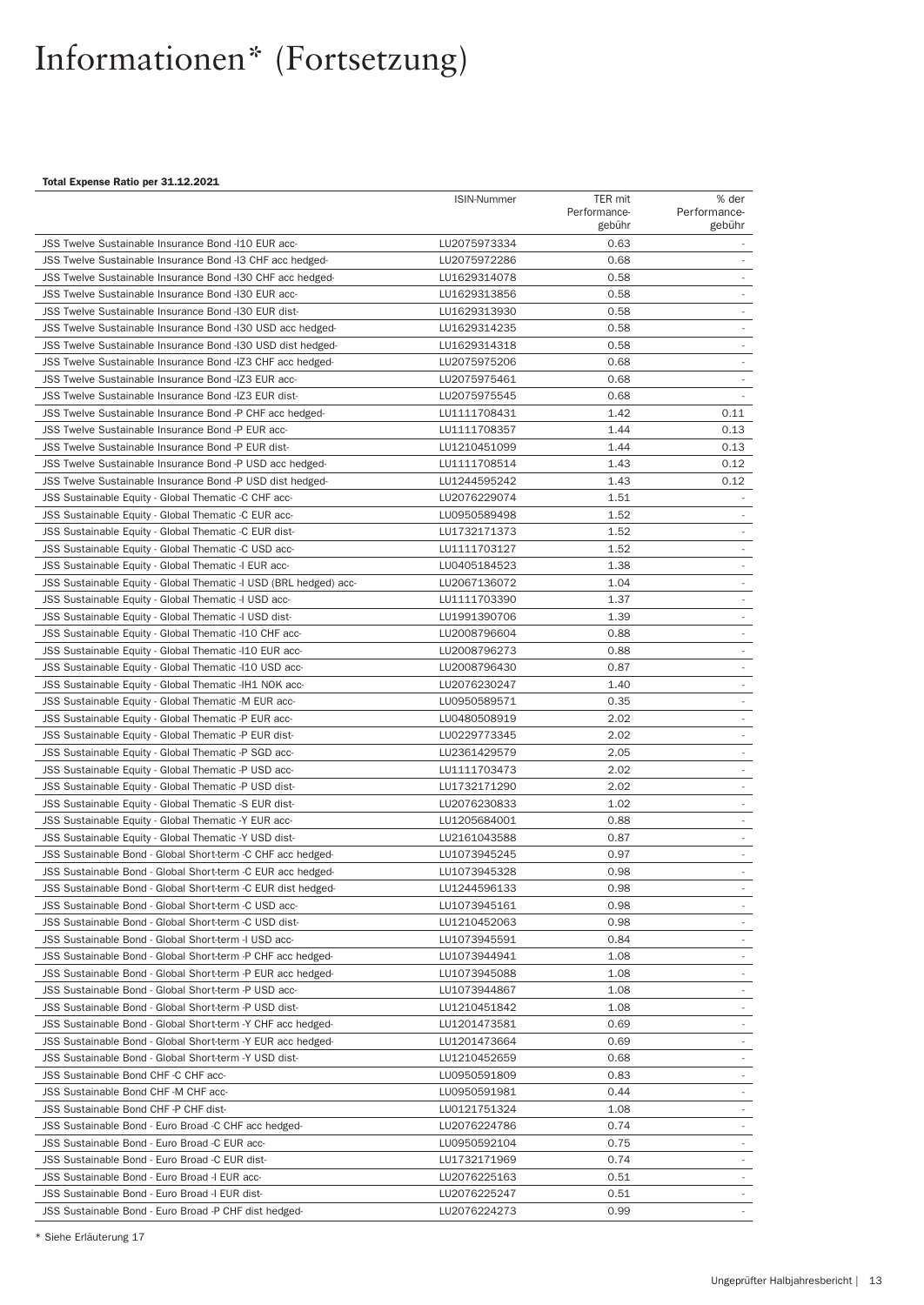#### Total Expense Ratio per 31.12.2021

|                                                                    | ISIN-Nummer  | TER mit      | % der                       |
|--------------------------------------------------------------------|--------------|--------------|-----------------------------|
|                                                                    |              | Performance- | Performance-                |
|                                                                    |              | gebühr       | gebühr                      |
| JSS Sustainable Bond - Euro Broad -P EUR dist-                     | LU0158938935 | 0.99         |                             |
| JSS Sustainable Bond - Euro Broad -Y CHF acc hedged-               | LU2076226054 | 0.64         | $\sim$                      |
| JSS Sustainable Bond - Euro Broad -Y EUR acc-                      | LU1752454568 | 0.65         |                             |
| JSS Sustainable Bond - Euro Broad -Y EUR dist-                     | LU1752454485 | 0.66         |                             |
| JSS Sustainable Bond - EUR Corporates -C EUR acc-                  | LU0950591718 | 0.80         | $\sim$                      |
| JSS Sustainable Bond - EUR Corporates -C EUR dist-                 | LU1732172009 | 0.80         |                             |
| JSS Sustainable Bond - EUR Corporates -I EUR acc-                  | LU0734492860 | 0.66         |                             |
| JSS Sustainable Bond - EUR Corporates -M EUR acc-                  | LU0776582891 | 0.35         | $\overline{\phantom{a}}$    |
| JSS Sustainable Bond - EUR Corporates -P EUR dist-                 | LU0045164786 | 1.04         | ÷                           |
| JSS Sustainable Bond - EUR Corporates -Y CHF dist hedged-          | LU2312587103 | 0.65         |                             |
| JSS Sustainable Bond - EUR Corporates -Y EUR acc-                  | LU1205683706 | 0.64         | $\sim$                      |
| JSS Sustainable Green Bond - Global -C CHF acc hedged-             | LU1698507123 | 1.03         | $\overline{\phantom{a}}$    |
| JSS Sustainable Green Bond - Global -C EUR dist-                   | LU1698507040 | 1.04         |                             |
| JSS Sustainable Green Bond - Global -P EUR acc-                    | LU0288930356 | 1.23         | $\sim$                      |
| JSS Sustainable Equity - Europe -C EUR acc-                        | LU0950592369 | 1.32         |                             |
| JSS Sustainable Equity - Europe -P EUR acc-                        | LU0484532444 | 1.67         | $\overline{\phantom{a}}$    |
| JSS Sustainable Equity - Europe -P EUR dist-                       | LU0058891119 | 1.67         | $\mathcal{L}_{\mathcal{A}}$ |
| JSS Sustainable Equity - Europe -P USD acc-                        | LU1096900078 | 1.65         |                             |
| JSS Sustainable Equity - Europe -Y EUR acc-                        | LU1205683888 | 0.72         | $\overline{\phantom{a}}$    |
| JSS Sustainable Equity - Global Climate 2035 -C CHF acc-           | LU2273127774 | 1.31         | ×.                          |
| JSS Sustainable Equity - Global Climate 2035 -C EUR acc-           | LU0950592443 | 1.29         |                             |
| JSS Sustainable Equity - Global Climate 2035 -C USD acc-           | LU1111704364 | 1.28         | $\sim$                      |
| JSS Sustainable Equity - Global Climate 2035 - ICHF acc-           | LU2273128319 | 1.05         | $\sim$                      |
| JSS Sustainable Equity - Global Climate 2035 -M EUR acc-           | LU0749004452 | 0.25         |                             |
| JSS Sustainable Equity - Global Climate 2035 -P EUR dist-          | LU0097427784 | 2.03         | $\overline{\phantom{a}}$    |
| JSS Sustainable Equity - Global Climate 2035 -P USD acc-           | LU1111704448 | 2.01         | $\sim$                      |
| JSS Sustainable Equity - Real Estate Global -C EUR acc-            | LU0950592872 | 1.32         |                             |
| JSS Sustainable Equity - Real Estate Global -C EUR dist-           | LU1991392827 | 1.33         | $\sim$                      |
| JSS Sustainable Equity - Real Estate Global -I EUR acc-            | LU0950592955 | 1.18         |                             |
| JSS Sustainable Equity - Real Estate Global -P EUR acc-            | LU0288928376 | 1.82         |                             |
| JSS Sustainable Equity - Real Estate Global -P EUR dist-           | LU1991392074 | 1.82         |                             |
| JSS Sustainable Equity - Real Estate Global -P USD acc-            | LU1111705098 | 2.05         | 0.21                        |
| JSS Sustainable Equity - USA -C USD acc-                           | LU0950593094 | 1.27         |                             |
| JSS Sustainable Equity - USA -I USD acc-                           | LU1111705254 | 1.09         |                             |
| JSS Sustainable Equity - USA -I USD dist-                          | LU2076232961 | 1.11         |                             |
| JSS Sustainable Equity - USA -P USD acc-                           | LU0526864581 | 1.77         |                             |
| JSS Sustainable Equity - USA -P USD dist-                          | LU2076232706 | 1.77         |                             |
| JSS Sustainable Equity - USA -Y USD acc-                           | LU1629314664 | 0.67         |                             |
| JSS Sustainable Multi Asset - Global Opportunities -C EUR acc-     | LU0950593177 | 1.24         |                             |
| JSS Sustainable Multi Asset - Global Opportunities - IH2 CHF dist- | LU2273130562 | 1.00         | $\sim$                      |
| JSS Sustainable Multi Asset - Global Opportunities -I USD H2 acc-  | LU1842720325 | 1.03         |                             |
| JSS Sustainable Multi Asset - Global Opportunities -P CHF H2 acc-  | LU1111702079 | 1.90         |                             |
| JSS Sustainable Multi Asset - Global Opportunities -P EUR acc-     | LU1111705338 | 1.74         | $\sim$                      |
| JSS Sustainable Multi Asset - Global Opportunities -P EUR dist-    | LU0058892943 | 1.92         | $\sim$                      |
| JSS Sustainable Multi Asset - Global Opportunities -P USD H2 acc-  | LU1842719665 | 1.81         | $\sim$                      |
| JSS Sustainable Equity - Green Planet -C CHF H1 acc-               | LU1111702236 | 1.62         | $\sim$                      |
| JSS Sustainable Equity - Green Planet -C EUR acc-                  | LU0950593250 | 1.63         |                             |
| JSS Sustainable Equity - Green Planet -C EUR dist-                 | LU1732172694 | 1.63         |                             |
| JSS Sustainable Equity - Green Planet -C USD acc-                  | LU1111705684 | 1.62         | $\sim$                      |
| JSS Sustainable Equity - Green Planet -C USD dist-                 | LU1732172777 | 1.63         |                             |
| JSS Sustainable Equity - Green Planet -I CHF acc-                  | LU1965939850 | 1.35         |                             |
| JSS Sustainable Equity - Green Planet -I EUR acc-                  | LU0333595519 | 1.36         | $\sim$                      |
| JSS Sustainable Equity - Green Planet - I EUR dist-                | LU1732172850 | 1.40         |                             |
| JSS Sustainable Equity - Green Planet -P CHF H1 acc -              | LU1111702319 | 2.27         |                             |
| JSS Sustainable Equity - Green Planet -P EUR acc-                  | LU0707700596 | 2.28         | $\sim$                      |
| JSS Sustainable Equity - Green Planet -P EUR dist-                 | LU0333595436 | 2.28         |                             |
| JSS Sustainable Equity - Green Planet -P GBP dist-                 | LU1545800341 | 2.27         |                             |
| JSS Sustainable Equity - Green Planet -P USD H1 acc-               | LU1120832198 | 2.27         |                             |
|                                                                    |              |              |                             |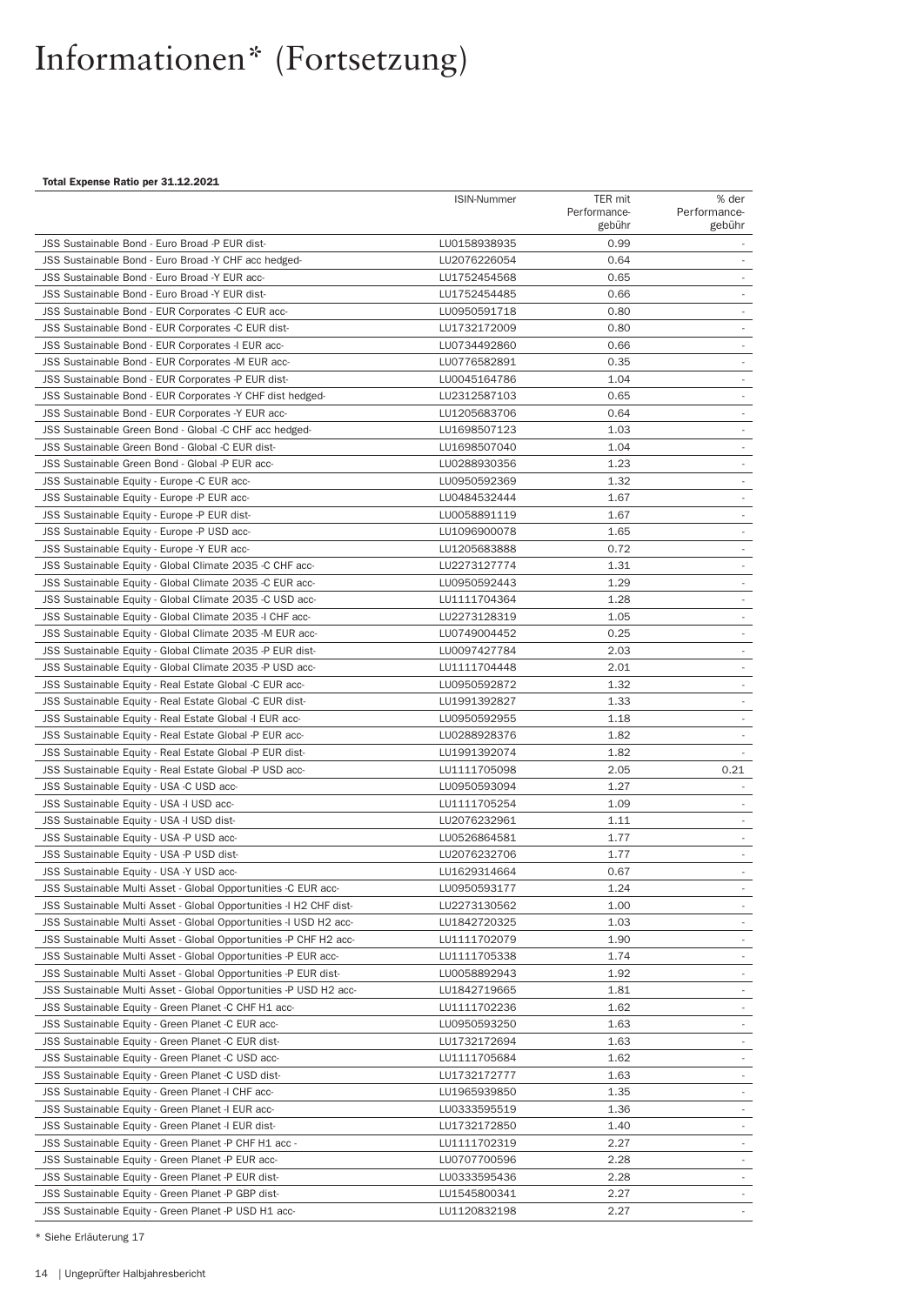#### Total Expense Ratio per 31.12.2021

|                                                                   | <b>ISIN-Nummer</b> | TER mit      | % der                    |
|-------------------------------------------------------------------|--------------------|--------------|--------------------------|
|                                                                   |                    | Performance- | Performance-             |
|                                                                   |                    | gebühr       | gebühr                   |
| JSS Sustainable Equity - Green Planet -P USD dist-                | LU0950593417       | 2.28         |                          |
| JSS Sustainable Equity - Green Planet -S EUR dist-                | LU1842716729       | 1.28         | $\sim$                   |
| JSS Sustainable Equity - Green Planet -Y EUR acc-                 | LU1205684183       | 1.02         |                          |
| JSS Bond - USD High Yield -C EUR acc hedged-                      | LU1184841341       | 1.41         |                          |
| JSS Bond - USD High Yield -C USD acc-                             | LU1184840962       | 1.41         | $\sim$                   |
| JSS Bond - USD High Yield -C USD dist-                            | LU1210450109       | 1.41         |                          |
| JSS Bond - USD High Yield -I CHF acc hedged-                      | LU1184841937       | 1.17         |                          |
| JSS Bond - USD High Yield -I USD acc-                             | LU1184841770       | 1.17         | ٠                        |
| JSS Bond - USD High Yield -I USD dist-                            | LU1210450018       | 1.17         |                          |
| JSS Bond - USD High Yield -P CHF acc hedged-                      | LU1184840293       | 1.71         |                          |
| JSS Bond - USD High Yield -P CHF dist hedged-                     | LU1184840459       | 1.71         | ٠                        |
| JSS Bond - USD High Yield -P EUR acc hedged-                      | LU1184840533       | 1.71         |                          |
| JSS Bond - USD High Yield -P EUR dist hedged-                     | LU1184840707       | 1.70         |                          |
| JSS Bond - USD High Yield -P USD acc-                             | LU1184840020       | 1.71         | ×.                       |
| JSS Bond - USD High Yield -P USD dist-                            | LU1210449945       | 1.71         |                          |
| JSS Sustainable Bond - Total Return Global -C CHF acc hedged-     | LU1332517405       | 0.93         | $\overline{\phantom{a}}$ |
| JSS Sustainable Bond - Total Return Global -C EUR acc hedged-     | LU1332517660       | 0.93         | ÷,                       |
| JSS Sustainable Bond - Total Return Global -C GBP dist hedged-    | LU1545802636       | 0.93         |                          |
| JSS Sustainable Bond - Total Return Global -C USD acc-            | LU1332517231       | 0.93         | $\overline{\phantom{a}}$ |
| JSS Sustainable Bond - Total Return Global -C USD dist-           | LU1332517314       | 0.93         | $\sim$                   |
| JSS Sustainable Bond - Total Return Global -I CHF acc hedged-     | LU1332518122       | 0.74         |                          |
| JSS Sustainable Bond - Total Return Global -I EUR acc hedged-     | LU1332518478       | 0.74         | $\overline{\phantom{a}}$ |
| JSS Sustainable Bond - Total Return Global -I EUR dist hedged-    | LU1332518551       | 0.74         | ٠                        |
| JSS Sustainable Bond - Total Return Global -I USD acc-            | LU1332517827       | 0.74         |                          |
| JSS Sustainable Bond - Total Return Global -I USD dist-           | LU1332518049       | 0.74         | $\overline{\phantom{a}}$ |
| JSS Sustainable Bond - Total Return Global -M CHF acc hedged-     | LU1332518635       | 0.36         | $\sim$                   |
| JSS Sustainable Bond - Total Return Global -P CHF acc hedged-     | LU1332516852       | 1.28         |                          |
| JSS Sustainable Bond - Total Return Global -P EUR acc hedged-     | LU1332517074       | 1.28         | $\overline{\phantom{a}}$ |
| JSS Sustainable Bond - Total Return Global -P EUR dist hedged-    | LU1332517157       | 1.28         | $\overline{\phantom{a}}$ |
| JSS Sustainable Bond - Total Return Global -P USD acc-            | LU1332516696       | 1.28         |                          |
| JSS Sustainable Bond - Total Return Global -P USD dist-           | LU1332516779       | 1.28         |                          |
| JSS Sustainable Bond - Total Return Global -Y CHF acc hedged-     | LU1405747244       | 0.64         | $\overline{\phantom{a}}$ |
| JSS Sustainable Bond - Total Return Global -Y EUR acc hedged-     | LU1405747327       | 0.64         | $\overline{\phantom{a}}$ |
| JSS Sustainable Bond - Total Return Global -Y GBP dist hedged-    | LU1405749539       | 0.64         | $\overline{\phantom{a}}$ |
| JSS Sustainable Bond - Total Return Global -Y USD acc-            | LU1405747087       | 0.65         | $\overline{\phantom{a}}$ |
| JSS Sustainable Bond - Total Return Global -Y USD dist-           | LU1405747160       | 0.64         |                          |
| JSS Sustainable Equity - Consumer Brands -C EUR acc-              | LU1752455532       | 1.34         | $\sim$                   |
| JSS Sustainable Equity - Consumer Brands -C USD acc-              | LU1752455375       | 1.34         | $\sim$                   |
| JSS Sustainable Equity - Consumer Brands -I USD acc-              | LU1752455888       | 1.10         |                          |
| JSS Sustainable Equity - Consumer Brands -P EUR acc-              | LU1752454998       | 1.94         | $\sim$                   |
| JSS Sustainable Equity - Consumer Brands -P EUR dist-             | LU1752455292       | 1.94         | $\sim$                   |
| JSS Sustainable Equity - Consumer Brands -P USD acc-              | LU1752454642       | 1.94         | $\overline{\phantom{a}}$ |
| JSS Sustainable Equity - Consumer Brands -P USD dist-             | LU1752454725       | 1.94         | $\sim$                   |
| JSS Sustainable Equity - Tech Disruptors -C CHF acc-              | LU1842718345       | 1.28         | $\overline{\phantom{a}}$ |
|                                                                   |                    |              | $\overline{\phantom{a}}$ |
| JSS Sustainable Equity - Tech Disruptors -C EUR acc-              | LU1752457405       | 1.28         | $\overline{\phantom{a}}$ |
| JSS Sustainable Equity - Tech Disruptors -C USD acc-              | LU1752456936       | 1.28         |                          |
| JSS Sustainable Equity - Tech Disruptors -C USD dist-             | LU1752457157       | 1.27         | $\overline{\phantom{a}}$ |
| JSS Sustainable Equity - Tech Disruptors -E USD acc-              | LU1842717453       | 1.58         |                          |
| JSS Sustainable Equity - Tech Disruptors -E USD dist-             | LU1842717537       | 1.58         | $\sim$                   |
| JSS Sustainable Equity - Tech Disruptors - CHF acc-               | LU1842718691       | 1.04         | $\overline{\phantom{a}}$ |
| JSS Sustainable Equity - Tech Disruptors -I EUR acc-              | LU2076231567       | 1.02         | $\overline{\phantom{a}}$ |
| JSS Sustainable Equity - Tech Disruptors -I USD (BRL hedged) acc- | LU1842717883       | 1.09         | $\sim$                   |
| JSS Sustainable Equity - Tech Disruptors - IUSD acc-              | LU1752458551       | 1.04         | $\overline{\phantom{a}}$ |
| JSS Sustainable Equity - Tech Disruptors -110 USD acc-            | LU2273126701       | 0.93         |                          |
| JSS Sustainable Equity - Tech Disruptors -M USD acc-              | LU1842718006       | 0.35         | $\sim$                   |
| JSS Sustainable Equity - Tech Disruptors -P CHF dist-             | LU1842718261       | 1.88         |                          |
| JSS Sustainable Equity - Tech Disruptors -P EUR acc-              | LU1752456696       | 1.88         |                          |
| JSS Sustainable Equity - Tech Disruptors -P EUR dist-             | LU1752456852       | 1.88         |                          |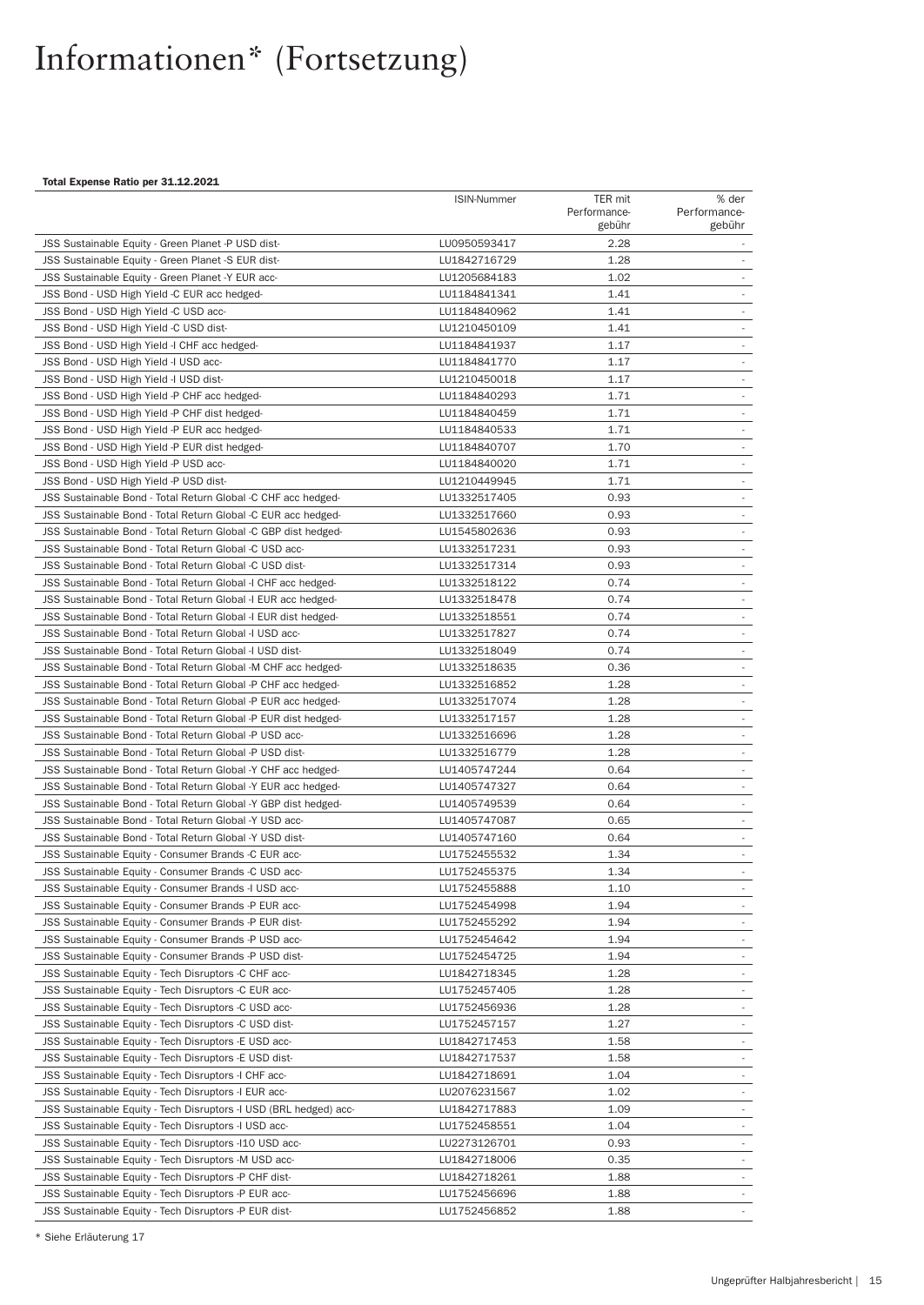#### Total Expense Ratio per 31.12.2021

|                                                                     | <b>ISIN-Nummer</b> | TER mit                | % der                  |
|---------------------------------------------------------------------|--------------------|------------------------|------------------------|
|                                                                     |                    | Performance-<br>gebühr | Performance-<br>gebühr |
|                                                                     |                    |                        |                        |
| JSS Sustainable Equity - Tech Disruptors -P USD acc-                | LU1752456340       | 1.88                   |                        |
| JSS Sustainable Equity - Tech Disruptors -P USD dist-               | LU1752456423       | 1.88                   |                        |
| JSS Sustainable Equity - Tech Disruptors -Y USD acc-                | LU1752458049       | 0.86                   |                        |
| JSS Sustainable Equity - Tech Disruptors -Y USD dist-               | LU1752458478       | 0.88                   |                        |
| JSS Sustainable Bond - Emerging Markets Local Currency -C USD acc-  | LU1835934479       | 1.37                   |                        |
| JSS Sustainable Bond - Emerging Markets Local Currency -C USD dist- | LU1835934552       | 1.37                   |                        |
| JSS Sustainable Bond - Emerging Markets Local Currency -I USD acc-  | LU1835934636       | 1.04                   |                        |
| JSS Sustainable Bond - Emerging Markets Local Currency -I USD dist- | LU1835934719       | 1.04                   |                        |
| JSS Sustainable Bond - Emerging Markets Local Currency -M USD acc-  | LU1835935013       | 0.44                   |                        |
| JSS Sustainable Bond - Emerging Markets Local Currency -P USD acc-  | LU1835934123       | 1.88                   |                        |
| JSS Sustainable Bond - Emerging Markets Local Currency -P USD dist- | LU1835934396       | 1.88                   |                        |
| JSS Sustainable Bond - Emerging Markets Local Currency -Y USD acc-  | LU1835934800       | 0.98                   |                        |
| JSS Sustainable Bond - Emerging Markets Local Currency -Y USD dist- | LU1835934982       | 0.98                   |                        |
| JSS Equity - All China -C CHF acc-                                  | LU1965940783       | 1.59                   |                        |
| JSS Equity - All China -C EUR acc-                                  | LU1965940510       | 1.59                   |                        |
| JSS Equity - All China -C USD acc-                                  | LU1900873875       | 1.59                   |                        |
| JSS Equity - All China -C USD dist-                                 | LU1900873958       | 1.59                   |                        |
| JSS Equity - All China -I CHF acc-                                  | LU1965941161       | 1.24                   |                        |
| JSS Equity - All China -I EUR acc-                                  | LU1965940940       | 1.24                   |                        |
| JSS Equity - All China -I USD acc-                                  | LU1900874097       | 1.24                   |                        |
| JSS Equity - All China - 110 USD acc-                               | LU2273125992       | 1.13                   |                        |
| JSS Equity - All China -P CHF acc-                                  | LU1965940353       | 1.99                   |                        |
| JSS Equity - All China -P CHF dist-                                 | LU1965940437       | 1.99                   |                        |
| JSS Equity - All China -P EUR acc-                                  | LU1965940197       | 1.99                   |                        |
| JSS Equity - All China -P USD acc-                                  | LU1900873529       | 1.99                   |                        |
| JSS Equity - All China -P USD dist-                                 | LU1900873792       | 1.99                   |                        |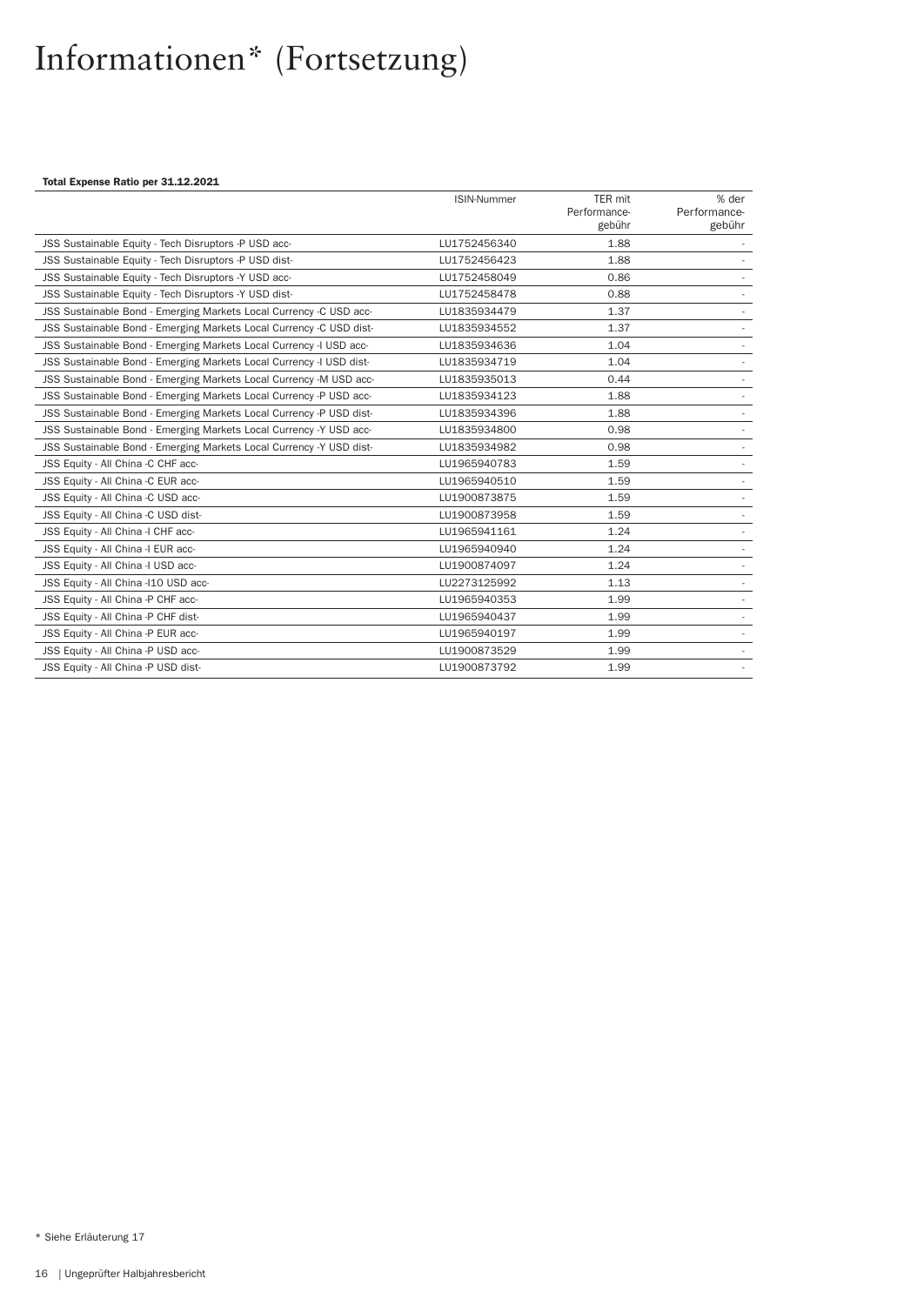### <span id="page-16-0"></span>Organisation und Verwaltung

#### Eingetragener Sitz der Gesellschaft

11-13, Boulevard de la Foire, L-1528 Luxemburg, Großherzogtum Luxemburg

#### Verwaltungsgesellschaft

J. Safra Sarasin Fund Management (Luxembourg) S.A., 11-13, Boulevard de la Foire, L-1528 Luxemburg, Großherzogtum Luxemburg

#### Verwaltungsrat der Gesellschaft

Urs Oberer (Präsident), Geschäftsführer, Bank J. Safra Sarasin AG, Basel, Schweiz

Jules Ronald Moor, Geschäftsführer (CEO Luxembourg), Banque J. Safra Sarasin (Luxembourg) S.A., Luxemburg, Großherzogtum Luxemburg

Ronnie Neefs Luxemburg, Großherzogtum Luxemburg

Claude Niedner, Partner Arendt & Medernach S.A., Luxemburg, Großherzogtum Luxemburg

#### Geschäftsleitung der Verwaltungsgesellschaft

Leonardo Mattos, Luxemburg, Großherzogtum Luxemburg

Valter Rinaldi, Basel, Schweiz

Ronnie Neefs, Luxemburg, Großherzogtum Luxemburg

#### Anlageverwalter

Bank J. Safra Sarasin AG, Elisabethenstrasse 62, CH-4051 Basel, Schweiz Verwaltete Teilfonds: JSS Sustainable Equity - Systematic Emerging Markets, JSS Sustainable Equity - Global Dividend, JSS Sustainable Bond CHF, JSS Sustainable Green Bond - Global, JSS Sustainable Bond - Euro Broad, JSS Sustainable Bond EUR Corporates, JSS Sustainable Equity - Europe, JSS Sustainable Equity - Global Climate 2035, JSS Sustainable Equity - USA, JSS Sustainable Equity - Green Planet, JSS Sustainable Bond - Total Return Global, JSS Sustainable Multi Asset - Global Opportunities, JSS Sustainable Equity - Consumer Brands, JSS Sustainable Equity - Tech Disruptors, JSS Sustainable Bond - Emerging Markets Local Currency, JSS Sustainable Bond - Emerging Markets Corporate IG, JSS Sustainable Bond - Global Short-term.

#### Sarasin & Partners LLP,

Juxon House, 100 St. Paul's Churchyard, London EC4M 8BU, Vereinigtes Königreich Verwaltete Teilfonds: JSS GlobalSar - Growth (EUR), JSS Sustainable Equity - Global Thematic, JSS Sustainable Equity - Real Estate Global, JSS Sustainable Multi Asset - Thematic Balanced (CH), JSS GlobalSar - Balanced (EUR).

#### J. Safra Sarasin Asset Management (Europe) Ltd,

47 Berkeley Square, London W1J 5AU, Vereinigtes Königreich Verwaltete Teilfonds: JSS Alternative Multi-Strategy Fund.

#### J. Safra Asset Management Ltda

Avenida Paulista, 2100 – Cerqueira César, CEP 01310.930, Stadt São Paulo, Bundesstaat São Paolo, Brasilien Verwaltete Teilfonds: JSS Responsible Equity - Brazil\*.

#### Twelve Capital AG

Dufourstrasse 101, CH-8008 Zürich, Schweiz Verwaltete Teilfonds: JSS Twelve Sustainable Insurance Bond.

#### Federated Investment Counseling

1001 Liberty Avenue, Pittsburgh, PA 15222, USA

#### Verwaltete Teilfonds:

JSS Bond - USD High Yield.

#### China Asset Management Co. Ltd. Beijing

Zone A, Tianzhu Airport Industrial Zone, Shunyi District, Peking, Volksrepublik China Verwaltete Teilfonds: JSS Equity - All China.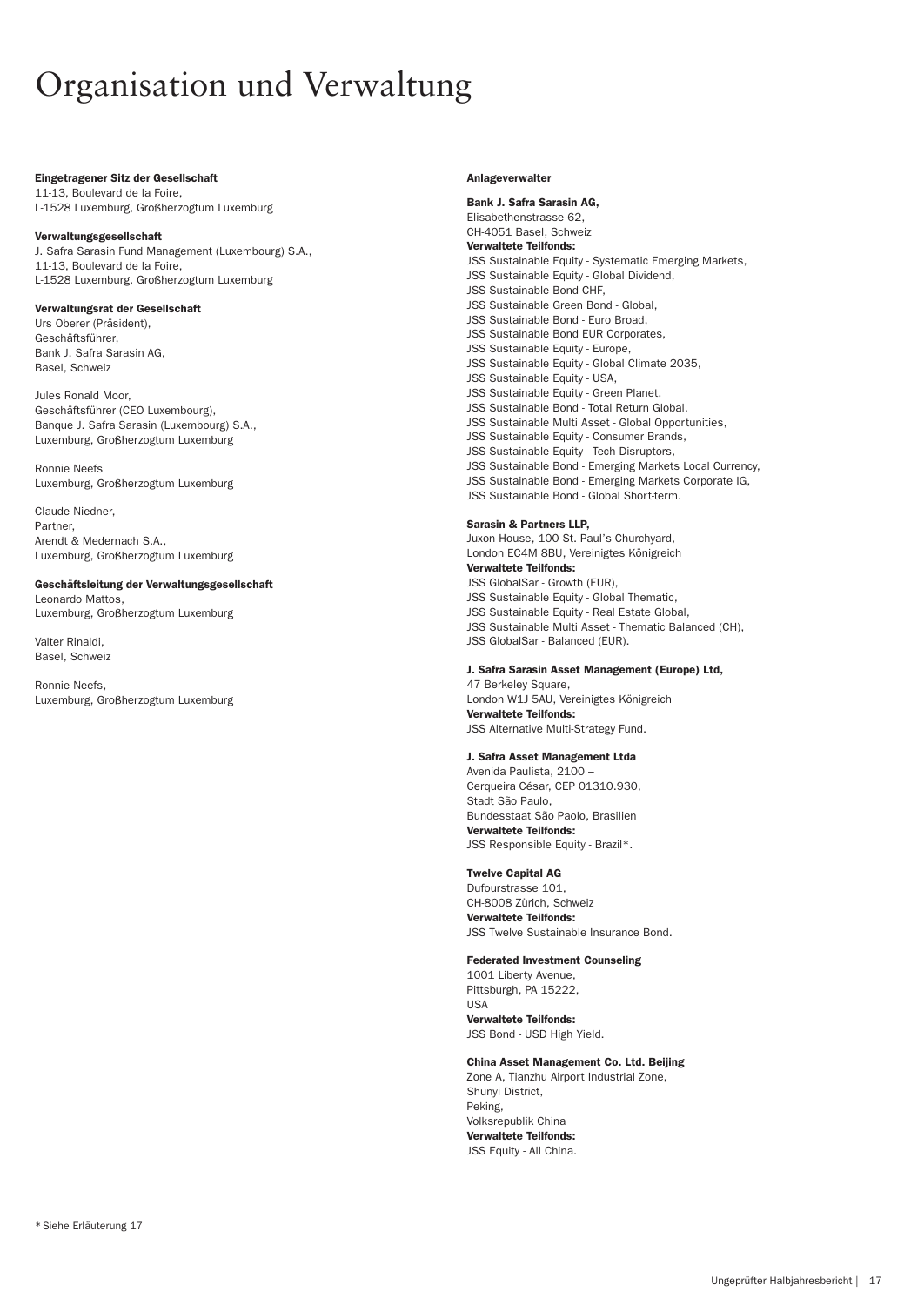### Organisation und Verwaltung (Fortsetzung)

#### Verwahrstelle & Zahlstelle

RBC Investor Services Bank S.A., 14, Porte de France L-4360 Esch-sur-Alzette Großherzogtum Luxemburg

#### Zentralverwaltung, Domizil-, Register- und Transferstelle

RBC Investor Services Bank S.A., 14, Porte de France L-4360 Esch-sur-Alzette Großherzogtum Luxemburg

#### Zahlstelle für die Schweiz

Bank J. Safra Sarasin AG, Elisabethenstrasse 62, CH-4002 Basel, Schweiz

#### Vertreter in der Schweiz

J. Safra Sarasin Investmentfonds AG, Wallstrasse 9, CH-4002 Basel, Schweiz

#### Informations- und Zahlstelle in Liechtenstein

(bis zum 01.08.2021) Volksbank AG, Feldkircher Strasse 2, FL-9494 Schaan, Liechtenstein

#### Informationsstelle in Deutschland

(bis zum 01.09.2021) J. Safra Sarasin (Deutschland) GmBH Kirchnerstrasse 6-8, D-60311 Frankfurt am Main, Deutschland

#### Zahl- und Informationsstelle in Österreich

(bis zum 30.09.2021) Raiffeisen Bank International AG, Am Stadtpark 9, A-1030 Wien, Österreichch

#### Italienische Zahlstellen

State Street S.p.A., Via Ferrante Aporti, 10, I-20125 Mailand, Italien

Société Générale Securities Services S.p.A., Via Benigno Crespi 19/A - MAC2, I-20159 Mailand, Italien

Allfunds Bank S.A., Italian Branch, Via Santa Margherita, 7 I-20121 Mailand, Italien

#### Zentralisierungsstelle in Frankreich

Caceis Bank France S.A. 1-3, Place Valhubert, F-75013 Paris, Frankreich

#### Informationsstelle in Gibraltar

Bank J. Safra Sarasin (Gibraltar) Ltd. 57/63 Line Wall Road P.O. Box 452, Gibraltar

#### Facility Agent und Zahlstelle in Großbritannien

Sarasin & Partners LLP, Juxon House, 100 St. Paul's Churchyard, London EC4M 8BU, Großbritannien

#### Facility Agent und Zahlstelle in Irland

Sarasin & Partners LLP, Dublin Branch, 120 St Stephen's Green, Dublin 2, Irland

#### Zahlstelle in Schweden

SEB Skandinaviska Enskilda Banken AG, Merchant Banking, SE-10640 Stockholm, Schweden

#### Cabinet de révision agréé

Deloitte Audit, Société à responsabilité limitée, 20, Boulevard de Kockelscheuer, L-1821 Luxemburg, Großherzogtum Luxemburg

#### Rechtsberater

Arendt & Medernach S.A., 41A, avenue J.F Kennedy, L-2082 Luxemburg, Großherzogtum Luxemburg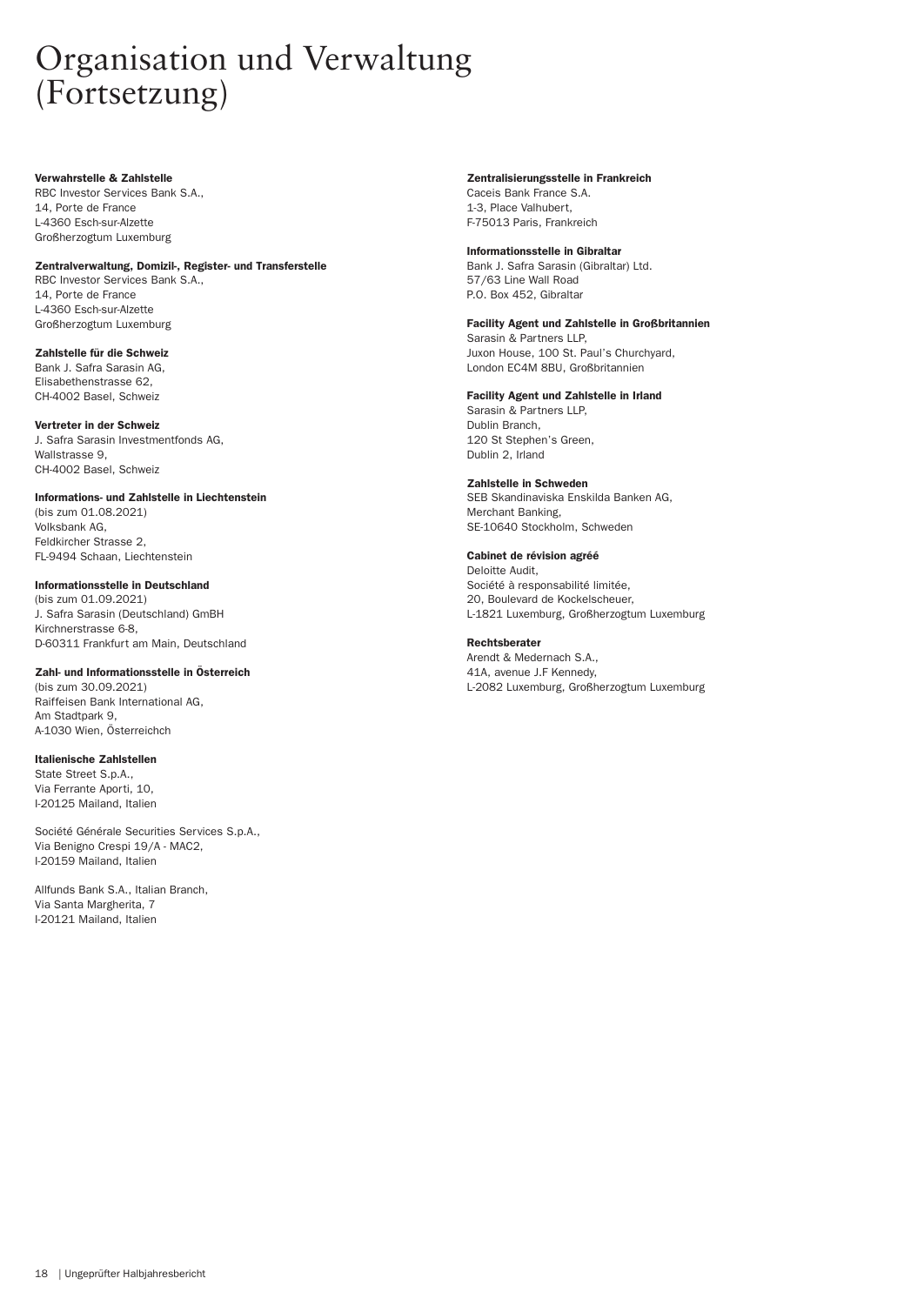# <span id="page-18-0"></span>Nettoinventarwertaufstellung\*

Nettoinventarwertaufstellung\*

|                                                                                       | 31.12.2021          | 30.06.2021       | 30.06.2020     |
|---------------------------------------------------------------------------------------|---------------------|------------------|----------------|
|                                                                                       |                     |                  |                |
| JSS Alternative Multi-Strategy Fund -C CHF acc hedged- LU1111706146                   |                     |                  |                |
| Nettovermögen                                                                         | 652 560.00          | 688 160.00       | 990 743.12     |
| Nettoinventarwert pro Aktie                                                           | 81.57               | 86.02            | 83.25          |
| Im Umlauf befindliche Aktien                                                          | 8 000.00            | 8 000.00         | 11 900.00      |
| JSS Alternative Multi-Strategy Fund -I USD acc- LU1111706575                          |                     |                  |                |
| Nettovermögen                                                                         | 10 267 000.00       | 10 761 000.00    | 10 304 193.80  |
| Nettoinventarwert pro Aktie                                                           | 102.67              | 107.61           | 103.04         |
| Im Umlauf befindliche Aktien                                                          | 100 000.00          | 100 000.00       | 100 000.00     |
|                                                                                       |                     |                  |                |
| JSS Alternative Multi-Strategy Fund -P EUR acc hedged- LU1111705924                   |                     |                  |                |
| Nettovermögen                                                                         | 620 678.34          | 711 616.85       | 281 400.44     |
| Nettoinventarwert pro Aktie                                                           | 86.00               | 90.80            | 87.94          |
| Im Umlauf befindliche Aktien                                                          | 7 217.19            | 7837.19          | 3 200.00       |
|                                                                                       |                     |                  |                |
| JSS Alternative Multi-Strategy Fund -P USD acc- LU1111705767<br>Nettovermögen         | 5 026 814.95        | 5437602.76       | 5 324 604.91   |
| Nettoinventarwert pro Aktie                                                           | 100.12              | 105.16           | 101.02         |
| Im Umlauf befindliche Aktien                                                          | 50 207.90           | 51 707.90        | 52 707.90      |
|                                                                                       |                     |                  |                |
| JSS Sustainable Bond - Emerging Markets Corporate IG* -C CHF acc hedged- LU1073944271 |                     |                  |                |
| Nettovermögen                                                                         | 369 003.14          | 374 022.31       | 8 458 553.23   |
| Nettoinventarwert pro Aktie                                                           | 97.78               | 99.11            | 92.71          |
| Im Umlauf befindliche Aktien                                                          | 3 7 7 3 . 8 1       | 3773.81          | 91 234.47      |
|                                                                                       |                     |                  |                |
| JSS Sustainable Bond - Emerging Markets Corporate IG* -C EUR acc hedged- LU1073944354 |                     |                  |                |
| Nettovermögen                                                                         | 915 851.63          | 379 660.80       |                |
| Nettoinventarwert pro Aktie<br>Im Umlauf befindliche Aktien                           | 97.94<br>9 3 5 1.15 | 99.21<br>3826.84 |                |
|                                                                                       |                     |                  |                |
| JSS Sustainable Bond - Emerging Markets Corporate IG* -C USD acc- LU1073944198        |                     |                  |                |
| Nettovermögen                                                                         | 7 160 662.06        | 7 046 571.68     | 2833448.92     |
| Nettoinventarwert pro Aktie                                                           | 129.97              | 130.99           | 123.38         |
| Im Umlauf befindliche Aktien                                                          | 55 094.73           | 53 794.73        | 22 966.11      |
|                                                                                       |                     |                  |                |
| JSS Sustainable Bond - Emerging Markets Corporate IG* -C USD dist-LU1210450364        |                     |                  |                |
| Nettovermögen                                                                         | 7 669 913.27        | 7 406 352.45     | 6 797 520.19   |
| Nettoinventarwert pro Aktie                                                           | 106.83              | 109.21           | 106.01         |
| Im Umlauf befindliche Aktien                                                          | 71 795.50           | 67 817.53        | 64 121.39      |
| JSS Sustainable Bond - Emerging Markets Corporate IG* -I CHF acc hedged-LU1073944511  |                     |                  |                |
| Nettovermögen                                                                         | 8 783 142.43        | 8 893 536.14     | 8 458 553.23   |
| Nettoinventarwert pro Aktie                                                           | 96.27               | 97.48            | 92.71          |
| Im Umlauf befindliche Aktien                                                          | 91 234.47           | 91 234.47        | 91 234.47      |
|                                                                                       |                     |                  |                |
| JSS Sustainable Bond - Emerging Markets Corporate IG* -I USD acc- LU1073944438        |                     |                  |                |
| Nettovermögen                                                                         | 188 660 395.68      | 200 617 774.78   | 155 226 126.16 |
| Nettoinventarwert pro Aktie                                                           | 132.06              | 132.97           | 124.96         |
| Im Umlauf befindliche Aktien                                                          | 1 428 596.06        | 1508 744.64      | 1 242 216.07   |
|                                                                                       |                     |                  |                |
| JSS Sustainable Bond - Emerging Markets Corporate IG* -I USD dist- LU1210450448       |                     |                  |                |
| Nettovermögen                                                                         | 10 461 614.59       | 23 356 849.31    | 45 979 202.80  |
| Nettoinventarwert pro Aktie                                                           | 103.93              | 106.25           | 103.11         |
| Im Umlauf befindliche Aktien                                                          | 100 660.20          | 219 829.17       | 445 909.06     |
| JSS Sustainable Bond - Emerging Markets Corporate IG* -P CHF acc hedged-LU1073943893  |                     |                  |                |
| Nettovermögen                                                                         | 4 413 763.58        | 2877537.09       | 2 651 846.43   |
| Nettoinventarwert pro Aktie                                                           | 92.16               | 93.62            | 89.62          |
| Im Umlauf befindliche Aktien                                                          | 47 892.40           | 30 736.35        | 29 588.56      |
|                                                                                       |                     |                  |                |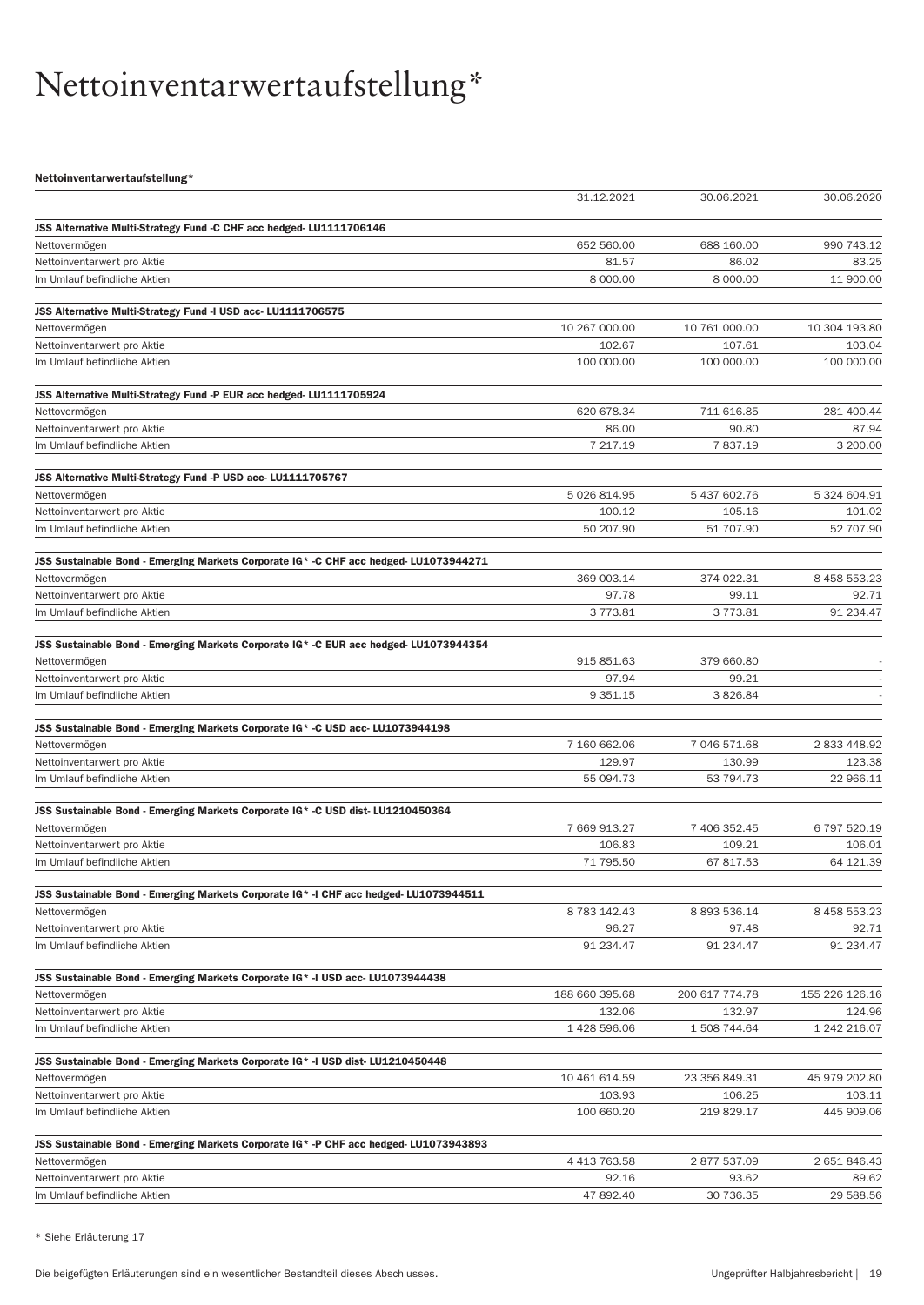|                                                                                                         | 31.12.2021              | 30.06.2021           | 30.06.2020    |
|---------------------------------------------------------------------------------------------------------|-------------------------|----------------------|---------------|
|                                                                                                         |                         |                      |               |
| JSS Sustainable Bond - Emerging Markets Corporate IG* -P EUR acc hedged- LU1073943976                   |                         |                      |               |
| Nettovermögen                                                                                           | 13 733 770.54           | 12 451 539.70        | 17 065 637.68 |
| Nettoinventarwert pro Aktie                                                                             | 88.54                   | 89.91                | 85.91         |
| Im Umlauf befindliche Aktien                                                                            | 155 113.74              | 138 488.93           | 198 642.18    |
| JSS Sustainable Bond - Emerging Markets Corporate IG* -P EUR dist hedged- LU1244594351                  |                         |                      |               |
| Nettovermögen                                                                                           | 1 240 523.87            | 1 275 133.31         | 1 440 306.72  |
| Nettoinventarwert pro Aktie                                                                             | 93.91                   | 96.53                | 94.64         |
| Im Umlauf befindliche Aktien                                                                            | 13 209.71               | 13 209.71            | 15 219.50     |
|                                                                                                         |                         |                      |               |
| JSS Sustainable Bond - Emerging Markets Corporate IG* -P USD acc- LU1073943620                          |                         |                      |               |
| Nettovermögen                                                                                           | 82 373 228.16           | 86 594 384.18        | 71 626 280.39 |
| Nettoinventarwert pro Aktie                                                                             | 126.03                  | 127.31               | 120.41        |
| Im Umlauf befindliche Aktien                                                                            | 653 600.16              | 680 185.25           | 594 864.03    |
|                                                                                                         |                         |                      |               |
| JSS Sustainable Bond - Emerging Markets Corporate IG* -P USD dist-LU1210450281                          |                         |                      |               |
| Nettovermögen                                                                                           | 25 588 621.85<br>106.34 | 26 223 816.30        | 23 115 585.97 |
| Nettoinventarwert pro Aktie                                                                             |                         | 108.70<br>241 249.46 | 105.52        |
| Im Umlauf befindliche Aktien                                                                            | 240 630.26              |                      | 219 071.41    |
| JSS Sustainable Bond - Emerging Markets Corporate IG* -Y CHF acc hedged- LU1201473821                   |                         |                      |               |
| Nettovermögen                                                                                           | 42 552 305.15           | 36 141 005.04        | 833 633.05    |
| Nettoinventarwert pro Aktie                                                                             | 97.28                   | 98.42                | 93.51         |
| Im Umlauf befindliche Aktien                                                                            | 437 420.90              | 367 212.00           | 8915.00       |
|                                                                                                         |                         |                      |               |
| JSS Sustainable Bond - Emerging Markets Corporate IG* -Y CHF dist hedged- LU1244594948<br>Nettovermögen | 3896686.55              | 3 233 323.60         |               |
| Nettoinventarwert pro Aktie                                                                             | 96.55                   | 98.79                |               |
| Im Umlauf befindliche Aktien                                                                            | 40 359.26               | 32 729.26            |               |
|                                                                                                         |                         |                      |               |
| JSS Sustainable Bond - Emerging Markets Corporate IG* -Y EUR acc hedged- LU1201474043                   |                         |                      |               |
| Nettovermögen                                                                                           | 52 628 251.92           | 45 570 546.12        | 611 240.35    |
| Nettoinventarwert pro Aktie                                                                             | 93.48                   | 94.54                | 89.65         |
| Im Umlauf befindliche Aktien                                                                            | 562 989.43              | 482 023.97           | 6818.28       |
| JSS Sustainable Bond - Emerging Markets Corporate IG* -Y EUR dist hedged- LU1244595085                  |                         |                      |               |
| Nettovermögen                                                                                           | 734 692.00              | 1928 355.00          |               |
| Nettoinventarwert pro Aktie                                                                             | 96.67                   | 98.89                |               |
| Im Umlauf befindliche Aktien                                                                            | 7 600.00                | 19 500.00            |               |
|                                                                                                         |                         |                      |               |
| JSS Sustainable Bond - Emerging Markets Corporate IG* -Y GBP dist hedged- LU1545798859                  |                         |                      |               |
| Nettovermögen                                                                                           | 5 345 812.35            | 5 216 801.14         |               |
| Nettoinventarwert pro Aktie                                                                             | 97.23                   | 99.09                |               |
| Im Umlauf befindliche Aktien                                                                            | 54 981.10               | 52 647.10            |               |
| JSS Sustainable Bond - Emerging Markets Corporate IG* -Y USD acc- LU1201474126                          |                         |                      |               |
| Nettovermögen                                                                                           | 4 106 588.25            | 3 548 360.88         | 2 236 726.87  |
| Nettoinventarwert pro Aktie                                                                             | 133.05                  | 133.86               | 125.62        |
| Im Umlauf befindliche Aktien                                                                            | 30 865.00               | 26 508.00            | 17 806.00     |
|                                                                                                         |                         |                      |               |
| JSS Sustainable Bond - Emerging Markets Corporate IG* -Y USD dist- LU1210450521                         |                         |                      |               |
| Nettovermögen                                                                                           | 69 854 210.47           | 54 905 112.91        |               |
| Nettoinventarwert pro Aktie                                                                             | 97.88                   | 99.58                |               |
| Im Umlauf befindliche Aktien                                                                            | 713 671.95              | 551 366.87           |               |
| JSS Sustainable Equity - Systematic Emerging Markets -C USD acc- LU0950588334                           |                         |                      |               |
| Nettovermögen                                                                                           | 1 066 058.56            | 1 387 408.79         | 481 475.06    |
| Nettoinventarwert pro Aktie                                                                             | 328.22                  | 387.80               | 285.74        |
| Im Umlauf befindliche Aktien                                                                            | 3 248.00                | 3577.64              | 1 685.00      |
|                                                                                                         |                         |                      |               |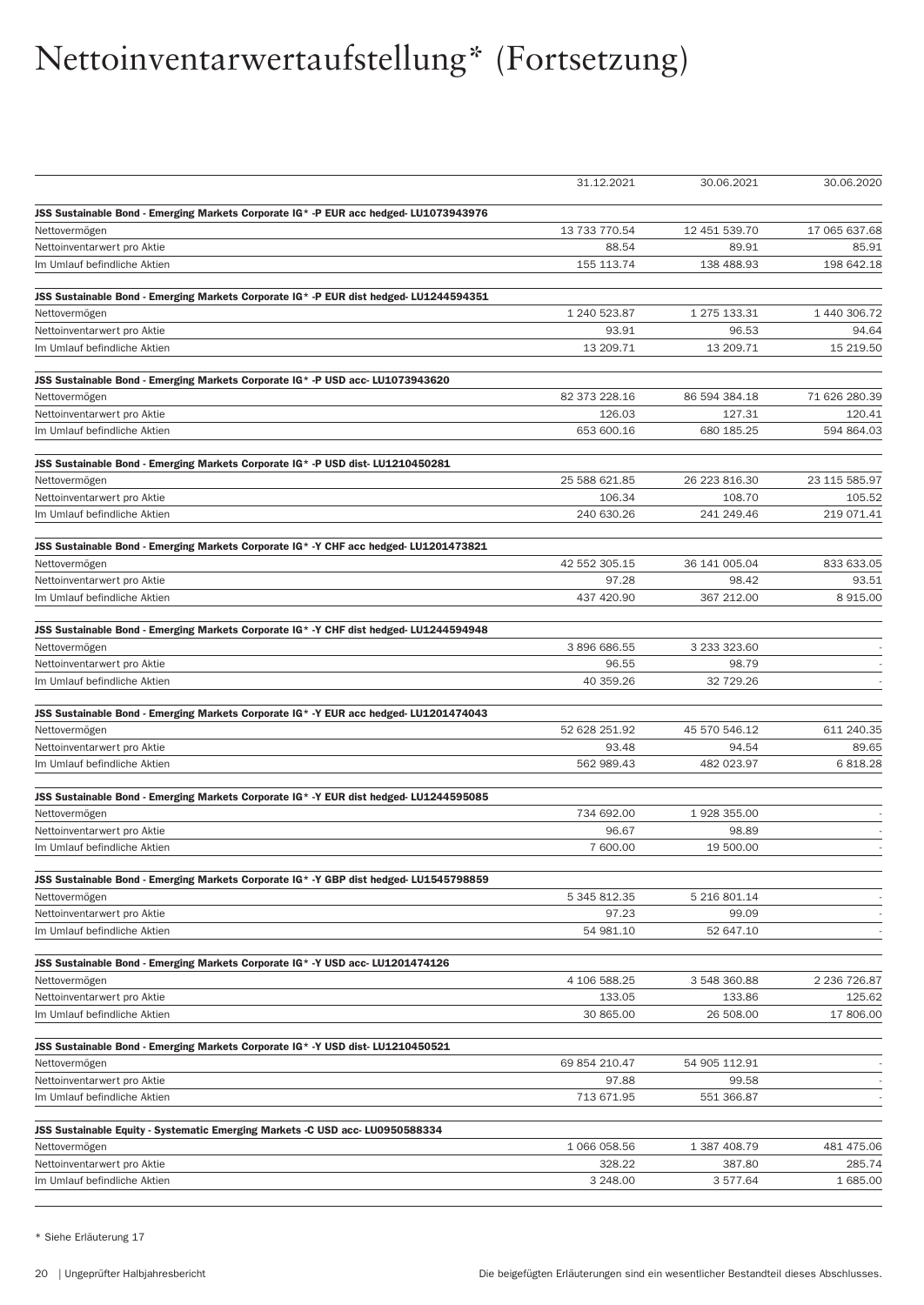|                                                                                | 31.12.2021    | 30.06.2021               | 30.06.2020       |
|--------------------------------------------------------------------------------|---------------|--------------------------|------------------|
|                                                                                |               |                          |                  |
| JSS Sustainable Equity - Systematic Emerging Markets -C USD dist-LU1732170136  |               |                          |                  |
| Nettovermögen                                                                  | 1 004 162.24  | 1 223 878.72             | 944 368.23       |
| Nettoinventarwert pro Aktie                                                    | 88.72         | 104.83                   | 77.24            |
| Im Umlauf befindliche Aktien                                                   | 11 318.33     | 11 674.89                | 12 227.01        |
| JSS Sustainable Equity - Systematic Emerging Markets -I USD acc- LU1111702400  |               |                          |                  |
| Nettovermögen                                                                  | 11 388 758.20 | $\overline{\phantom{a}}$ |                  |
| Nettoinventarwert pro Aktie                                                    | 85.55         |                          |                  |
| Im Umlauf befindliche Aktien                                                   | 133 124.00    |                          |                  |
|                                                                                |               |                          |                  |
| JSS Sustainable Equity - Systematic Emerging Markets -P USD dist- LU0068337053 |               |                          |                  |
| Nettovermögen                                                                  | 39 330 606.11 | 48 652 862.39            | 43 104 808.03    |
| Nettoinventarwert pro Aktie                                                    | 314.25        | 372.24                   | 275.71           |
| Im Umlauf befindliche Aktien                                                   | 125 157.06    | 130 702.94               | 156 339.63       |
|                                                                                |               |                          |                  |
| JSS Sustainable Equity - Global Dividend -C EUR acc- LU0950588763              |               |                          |                  |
| Nettovermögen                                                                  | 6 224 492.65  | 2 266 538.60             |                  |
| Nettoinventarwert pro Aktie<br>Im Umlauf befindliche Aktien                    | 133.02        | 121.18<br>18 703.90      |                  |
|                                                                                | 46 793.66     |                          |                  |
| JSS Sustainable Equity - Global Dividend -C EUR dist-LU1732170649              |               |                          |                  |
| Nettovermögen                                                                  | 1959870.67    | 840 714.51               | 260 036.61       |
| Nettoinventarwert pro Aktie                                                    | 131.99        | 121.42                   | 97.76            |
| Im Umlauf befindliche Aktien                                                   | 14 848.63     | 6 9 24.02                | 2 660.00         |
| JSS Sustainable Equity - Global Dividend -C USD acc- LU1111702822              |               |                          |                  |
| Nettovermögen                                                                  | 7 008 431.34  | 2 252 816.48             |                  |
| Nettoinventarwert pro Aktie                                                    | 124.53        | 118.30                   |                  |
| Im Umlauf befindliche Aktien                                                   | 56 279.06     | 19 043.25                |                  |
| JSS Sustainable Equity - Global Dividend -C USD dist-LU2076226567              |               |                          |                  |
| Nettovermögen                                                                  | 1 386 146.72  | 404 561.01               |                  |
| Nettoinventarwert pro Aktie                                                    | 115.40        | 109.63                   |                  |
| Im Umlauf befindliche Aktien                                                   | 12 011.67     | 3 690.24                 |                  |
|                                                                                |               |                          |                  |
| JSS Sustainable Equity - Global Dividend -E USD acc- LU2076227615              |               |                          |                  |
| Nettovermögen                                                                  | 4 660 870.57  | 4797923.49               |                  |
| Nettoinventarwert pro Aktie                                                    | 135.01        | 128.45                   |                  |
| Im Umlauf befindliche Aktien                                                   | 34 522.41     | 37 352.46                |                  |
| JSS Sustainable Equity - Global Dividend -E USD dist-LU2076227532              |               |                          |                  |
| Nettovermögen                                                                  | 6 219 043.31  | 5776982.97               |                  |
| Nettoinventarwert pro Aktie                                                    | 134.05        | 127.54                   |                  |
| Im Umlauf befindliche Aktien                                                   | 46 393.46     | 45 295.46                |                  |
|                                                                                |               |                          |                  |
| JSS Sustainable Equity - Global Dividend -P EUR acc- LU0533812276              |               |                          |                  |
| Nettovermögen                                                                  | 14 310 264.83 | 11 792 101.83            | 8 9 29 1 5 1.0 6 |
| Nettoinventarwert pro Aktie                                                    | 289.32        | 264.21                   | 211.64           |
| Im Umlauf befindliche Aktien                                                   | 49 461.72     | 44 631.55                | 42 190.23        |
| JSS Sustainable Equity - Global Dividend -P EUR dist- LU0375216479             |               |                          |                  |
| Nettovermögen                                                                  | 8 122 466.96  | 6 304 015.72             | 5 217 273.43     |
| Nettoinventarwert pro Aktie                                                    | 252.49        | 231.82                   | 187.33           |
| Im Umlauf befindliche Aktien                                                   | 32 169.46     | 27 193.58                | 27 851.11        |
| JSS Sustainable Equity - Global Dividend -P USD acc- LU1096892549              |               |                          |                  |
| Nettovermögen                                                                  | 33 553 196.60 | 28 151 199.65            | 1985 678.18      |
| Nettoinventarwert pro Aktie                                                    | 329.00        | 313.33                   | 237.70           |
| Im Umlauf befindliche Aktien                                                   | 101 985.40    | 89 845.21                | 8 3 5 3 . 6 5    |
|                                                                                |               |                          |                  |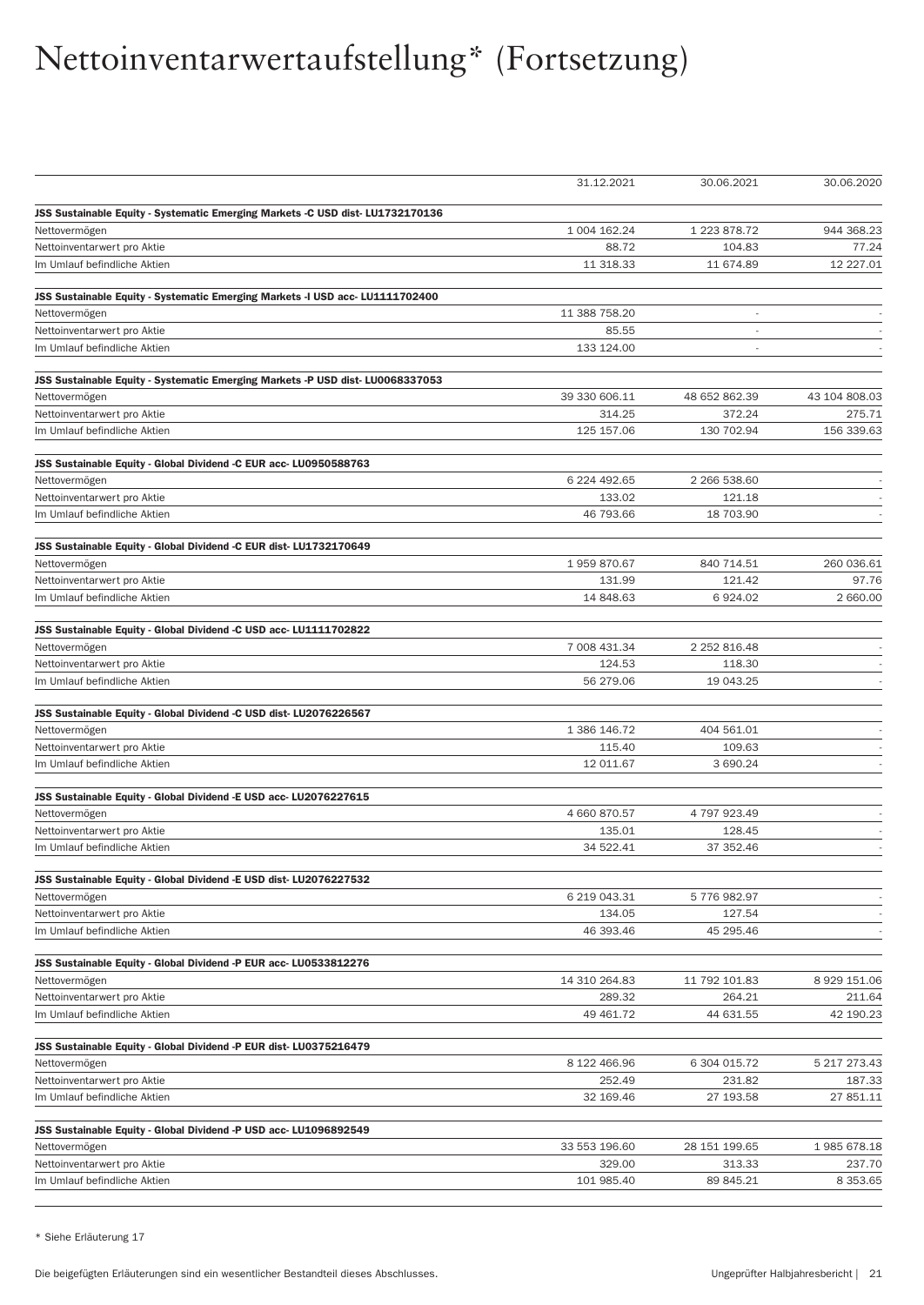|                                                                                                  | 31.12.2021     | 30.06.2021     | 30.06.2020          |
|--------------------------------------------------------------------------------------------------|----------------|----------------|---------------------|
| JSS Sustainable Equity - Global Dividend -P USD dist-LU1732170565                                |                |                |                     |
| Nettovermögen                                                                                    | 4 098 050.90   | 2 982 819.89   |                     |
| Nettoinventarwert pro Aktie                                                                      | 110.70         | 105.42         |                     |
| Im Umlauf befindliche Aktien                                                                     | 37 019.43      | 28 294.63      |                     |
|                                                                                                  |                |                |                     |
| JSS Sustainable Equity - Global Dividend -S EUR acc- LU1842717297                                |                |                |                     |
| Nettovermögen                                                                                    | 1 626 098.37   | 1894373.98     | 1 495 129.23        |
| Nettoinventarwert pro Aktie                                                                      | 145.53         | 132.41         | 105.28              |
| Im Umlauf befindliche Aktien                                                                     | 11 173.63      | 14 306.88      | 14 201.71           |
| JSS Sustainable Equity - Global Dividend -S EUR dist-LU1842717370                                |                |                |                     |
| Nettovermögen                                                                                    | 3 696 814.35   | 3 435 656.41   | 3 0 3 6 4 2 8 . 7 3 |
| Nettoinventarwert pro Aktie                                                                      | 139.83         | 128.75         | 103.93              |
| Im Umlauf befindliche Aktien                                                                     | 26 437.92      | 26 684.71      | 29 217.44           |
|                                                                                                  |                |                |                     |
| JSS Sustainable Equity - Global Dividend -Y USD acc- LU2076228001                                |                |                |                     |
| Nettovermögen                                                                                    | 34 938 492.61  | 31 752 065.26  | 1 121 356.85        |
| Nettoinventarwert pro Aktie                                                                      | 142.99         | 135.57         | 101.94              |
| Im Umlauf befindliche Aktien                                                                     | 244 342.21     | 234 211.59     | 11 000.00           |
| JSS Sustainable Equity - Global Dividend -Y USD dist-LU2076227961                                |                |                |                     |
| Nettovermögen                                                                                    | 46 192 230.74  | 19 806 729.34  | 3 0 26 3 24.37      |
| Nettoinventarwert pro Aktie                                                                      | 168.89         | 162.26         | 122.00              |
| Im Umlauf befindliche Aktien                                                                     | 273 504.83     | 122 067.85     | 24 805.80           |
|                                                                                                  |                |                |                     |
| JSS Sustainable Multi Asset - Thematic Balanced (CH)* -C CHF acc- LU0950588920                   |                |                |                     |
| Nettovermögen                                                                                    | 14 393 658.81  | 13 657 546.22  | 5 321 954.39        |
| Nettoinventarwert pro Aktie                                                                      | 495.91         | 502.79         | 443.45              |
| Im Umlauf befindliche Aktien                                                                     | 29 024.74      | 27 163.52      | 12 001.19           |
| JSS Sustainable Multi Asset - Thematic Balanced (CH)* -C CHF dist-LU1732170995                   |                |                |                     |
| Nettovermögen                                                                                    | 5 121 545.87   | 5 138 511.64   | 2 249 395.45        |
| Nettoinventarwert pro Aktie                                                                      | 117.95         | 119.58         | 105.47              |
| Im Umlauf befindliche Aktien                                                                     | 43 421.33      | 42 971.33      | 21 326.35           |
|                                                                                                  |                |                |                     |
| JSS Sustainable Multi Asset - Thematic Balanced (CH)* - P CHF dist-LU0058890657<br>Nettovermögen | 162 985 689.37 | 167 659 891.74 | 145 250 973.12      |
| Nettoinventarwert pro Aktie                                                                      | 520.21         | 528.73         | 468.51              |
| Im Umlauf befindliche Aktien                                                                     | 313 307.49     | 317 099.26     | 310 027.39          |
|                                                                                                  |                |                |                     |
| JSS GlobalSar - Balanced (EUR) -C EUR acc- LU0950589068                                          |                |                |                     |
| Nettovermögen                                                                                    | 22 436 995.13  | 20 948 347.18  | 15 283 596.86       |
| Nettoinventarwert pro Aktie                                                                      | 459.34         | 454.37         | 403.36              |
| Im Umlauf befindliche Aktien                                                                     | 48 846.16      | 46 104.16      | 37 891.18           |
| JSS GlobalSar - Balanced (EUR) -C EUR dist-LU1732171027                                          |                |                |                     |
| Nettovermögen                                                                                    | 1 121 089.59   | 1 064 782.85   |                     |
| Nettoinventarwert pro Aktie                                                                      | 106.35         | 105.20         |                     |
| Im Umlauf befindliche Aktien                                                                     | 10 541.51      | 10 121.51      |                     |
|                                                                                                  |                |                |                     |
| JSS GlobalSar - Balanced (EUR) -P EUR dist-LU0058893917                                          |                |                |                     |
| Nettovermögen                                                                                    | 53 181 093.06  | 51 672 706.00  | 45 996 793.54       |
| Nettoinventarwert pro Aktie                                                                      | 436.99         | 433.35         | 386.56              |
| Im Umlauf befindliche Aktien                                                                     | 121 698.65     | 119 240.12     | 118 991.42          |
| JSS GlobalSar - Balanced (EUR) -S EUR acc- LU1842716646                                          |                |                |                     |
| Nettovermögen                                                                                    | 397 069.30     | 490 067.20     | 3 834 524.39        |
| Nettoinventarwert pro Aktie                                                                      | 125.20         | 123.69         | 109.50              |
| Im Umlauf befindliche Aktien                                                                     | 3 171.48       | 3 962.06       | 35 017.55           |
|                                                                                                  |                |                |                     |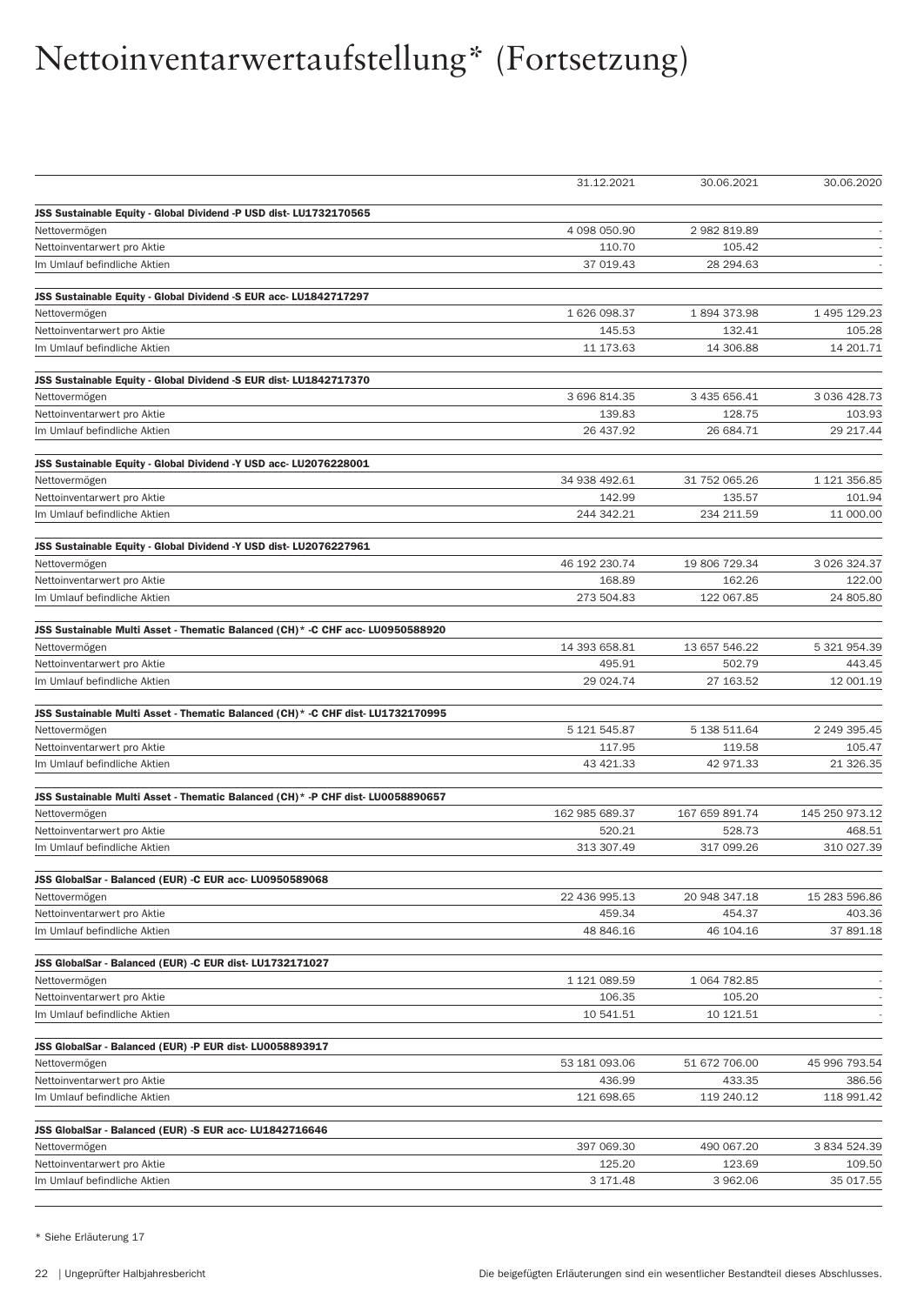|                                                                          | 31.12.2021           | 30.06.2021           | 30.06.2020           |
|--------------------------------------------------------------------------|----------------------|----------------------|----------------------|
| JSS GlobalSar - Growth (EUR) -P EUR acc- LU0198388380                    |                      |                      |                      |
| Nettovermögen                                                            | 26 832 077.43        | 27 033 781.61        | 25 412 191.34        |
| Nettoinventarwert pro Aktie                                              | 240.68               | 236.33               | 199.65               |
| Im Umlauf befindliche Aktien                                             | 111 484.45           | 114 389.97           | 127 285.59           |
| JSS Twelve Sustainable Insurance Bond* -C CHF acc hedged-LU1111708860    |                      |                      |                      |
|                                                                          | 2 132 954.15         | 1 535 114.20         | 1860957.33           |
| Nettovermögen                                                            | 142.65               | 143.37               | 133.19               |
| Nettoinventarwert pro Aktie<br>Im Umlauf befindliche Aktien              | 14 952.36            | 10 707.36            | 13 971.80            |
|                                                                          |                      |                      |                      |
| JSS Twelve Sustainable Insurance Bond* -C EUR acc- LU1111708787          |                      |                      |                      |
| Nettovermögen                                                            | 6 256 768.81         | 6486590.53           | 20 589 977.78        |
| Nettoinventarwert pro Aktie                                              | 123.39               | 123.82               | 114.67               |
| Im Umlauf befindliche Aktien                                             | 50 707.26            | 52 387.26            | 179 555.16           |
| JSS Twelve Sustainable Insurance Bond* -C GBP acc hedged- LU1111709082   |                      |                      |                      |
| Nettovermögen                                                            | 1 005 840.95         | 1023861.82           | 945 440.69           |
| Nettoinventarwert pro Aktie                                              | 93.93                | 94.02                | 86.60                |
| Im Umlauf befindliche Aktien                                             | 10 708.41            | 10 889.83            | 10 916.95            |
| JSS Twelve Sustainable Insurance Bond* -C USD acc hedged-LU1111708944    |                      |                      |                      |
| Nettovermögen                                                            | 4 445 580.79         | 3 833 521.63         | 2 042 935.89         |
| Nettoinventarwert pro Aktie                                              | 169.29               | 169.32               | 155.87               |
| Im Umlauf befindliche Aktien                                             | 26 260.15            | 22 640.69            | 13 106.79            |
|                                                                          |                      |                      |                      |
| JSS Twelve Sustainable Insurance Bond* -I CHF acc hedged-LU1111709322    |                      |                      |                      |
| Nettovermögen                                                            | 32 179 392.98        | 31 990 800.99        | 36 882 472.51        |
| Nettoinventarwert pro Aktie<br>Im Umlauf befindliche Aktien              | 144.36<br>222 910.73 | 144.74<br>221 022.53 | 133.80<br>275 664.66 |
|                                                                          |                      |                      |                      |
| JSS Twelve Sustainable Insurance Bond* -I EUR acc- LU1111709249          | 13 954 493.40        | 13 597 220.48        | 24 035 309.41        |
| Nettovermögen                                                            | 125.37               | 125.49               | 115.67               |
| Nettoinventarwert pro Aktie<br>Im Umlauf befindliche Aktien              | 111 306.48           | 108 353.02           | 207 796.15           |
|                                                                          |                      |                      |                      |
| JSS Twelve Sustainable Insurance Bond* -I USD acc hedged-LU1111709595    |                      |                      |                      |
| Nettovermögen                                                            | 4 866 334.36         | 4 838 257.90         | 5 103 165.34         |
| Nettoinventarwert pro Aktie                                              | 173.25               | 172.87               | 158.38               |
| Im Umlauf befindliche Aktien                                             | 28 088.51            | 27 987.84            | 32 222.90            |
| JSS Twelve Sustainable Insurance Bond* -I USD dist hedged- LU1244595754  |                      |                      |                      |
| Nettovermögen                                                            | 5 051 919.70         | 5 161 406.77         | 4738370.26           |
| Nettoinventarwert pro Aktie                                              | 113.97               | 116.44               | 106.90               |
| Im Umlauf befindliche Aktien                                             | 44 326.75            | 44 326.75            | 44 326.75            |
| JSS Twelve Sustainable Insurance Bond* -110 CHF acc hedged- LU2075973177 |                      |                      |                      |
| Nettovermögen                                                            | 43 359 126.38        | 45 455 287.31        | 31 940 712.11        |
| Nettoinventarwert pro Aktie                                              | 114.34               | 114.58               | 105.69               |
| Im Umlauf befindliche Aktien                                             | 379 212.23           | 396 712.23           | 302 204.80           |
| JSS Twelve Sustainable Insurance Bond* - 110 EUR acc- LU2075973334       |                      |                      |                      |
| Nettovermögen                                                            | 30 688 016.99        | 30 682 890.35        |                      |
| Nettoinventarwert pro Aktie                                              | 102.32               | 102.35               |                      |
| Im Umlauf befindliche Aktien                                             | 299 921.98           | 299 783.98           |                      |
|                                                                          |                      |                      |                      |
| JSS Twelve Sustainable Insurance Bond* -13 CHF acc hedged-LU2075972286   | 6 081 452.39         | 6 096 217.04         | 10 812 208.17        |
| Nettovermögen<br>Nettoinventarwert pro Aktie                             | 115.33               | 115.61               | 106.69               |
| Im Umlauf befindliche Aktien                                             | 52 730.88            | 52 730.88            | 101 342.15           |
|                                                                          |                      |                      |                      |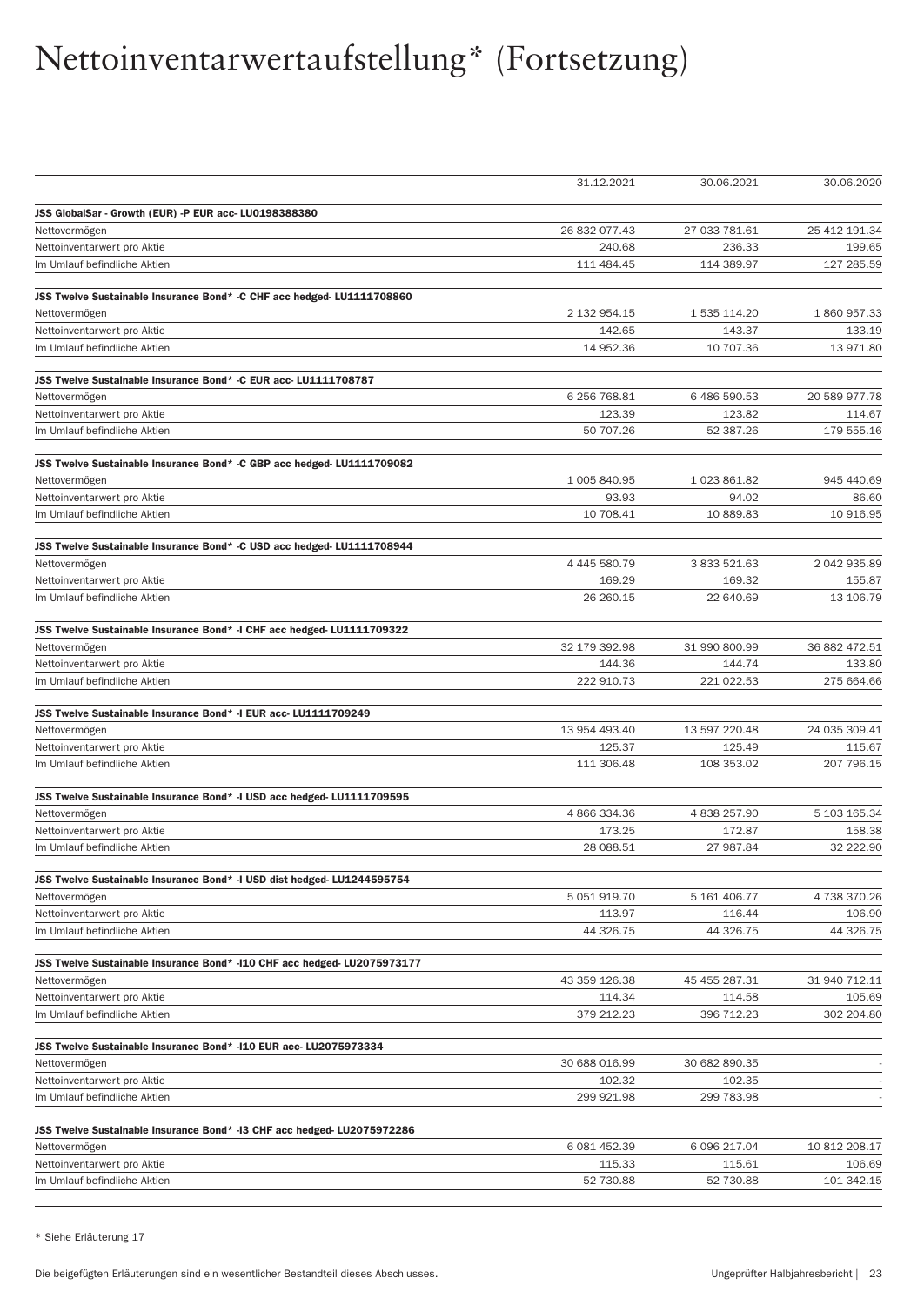|                                                                           | 31.12.2021     | 30.06.2021    | 30.06.2020    |
|---------------------------------------------------------------------------|----------------|---------------|---------------|
| JSS Twelve Sustainable Insurance Bond* -130 CHF acc hedged- LU1629314078  |                |               |               |
| Nettovermögen                                                             | 64 196 980.88  | 60 559 223.28 | 48 254 348.22 |
| Nettoinventarwert pro Aktie                                               | 112.50         | 112.70        | 103.90        |
| Im Umlauf befindliche Aktien                                              | 570 639.83     | 537 348.92    | 464 431.65    |
| JSS Twelve Sustainable Insurance Bond* -130 EUR acc- LU1629313856         |                |               |               |
| Nettovermögen                                                             | 120 719 288.60 | 95 507 205.16 | 34 661 617.19 |
| Nettoinventarwert pro Aktie                                               | 112.53         | 112.55        | 103.38        |
| Im Umlauf befindliche Aktien                                              | 1072774.27     | 848 575.79    | 335 272.47    |
| JSS Twelve Sustainable Insurance Bond* -130 EUR dist- LU1629313930        |                |               |               |
| Nettovermögen                                                             | 2 968 121.80   | 5 297 898.80  | 1 161 507.01  |
| Nettoinventarwert pro Aktie                                               | 105.74         | 109.19        | 100.30        |
| Im Umlauf befindliche Aktien                                              | 28 070.00      | 48 520.00     | 11 580.00     |
| JSS Twelve Sustainable Insurance Bond* -130 USD acc hedged- LU1629314235  |                |               |               |
| Nettovermögen                                                             | 32 452 853.40  | 32 353 609.20 | 29 419 761.09 |
| Nettoinventarwert pro Aktie                                               | 107.91         | 107.58        | 98.06         |
| Im Umlauf befindliche Aktien                                              | 300 740.00     | 300 740.00    | 300 000.00    |
| JSS Twelve Sustainable Insurance Bond* -130 USD dist hedged- LU1629314318 |                |               |               |
| Nettovermögen                                                             | 48 720 110.19  | 45 681 748.08 | 18 477 531.40 |
| Nettoinventarwert pro Aktie                                               | 108.36         | 111.43        | 101.58        |
| Im Umlauf befindliche Aktien                                              | 449 613.42     | 409 959.15    | 181 906.26    |
| JSS Twelve Sustainable Insurance Bond* - IZ3 CHF acc hedged- LU2075975206 |                |               |               |
| Nettovermögen                                                             | 21 066 714.33  | 18 254 130.97 | 9 443 113.59  |
| Nettoinventarwert pro Aktie                                               | 111.53         | 111.79        | 103.16        |
| Im Umlauf befindliche Aktien                                              | 188 888.32     | 163 289.48    | 91 543.96     |
| JSS Twelve Sustainable Insurance Bond* - IZ3 EUR acc- LU2075975461        |                |               |               |
| Nettovermögen                                                             | 5 434 734.91   | 5 424 672.62  | 517 991.86    |
| Nettoinventarwert pro Aktie                                               | 112.19         | 112.26        | 103.21        |
| Im Umlauf befindliche Aktien                                              | 48 442.24      | 48 322.40     | 5 018.57      |
| JSS Twelve Sustainable Insurance Bond* - IZ3 EUR dist- LU2075975545       |                |               |               |
| Nettovermögen                                                             | 6 618 393.00   | 5 175 595.00  | 3 322 807.64  |
| Nettoinventarwert pro Aktie                                               | 104.68         | 108.05        | 99.35         |
| Im Umlauf befindliche Aktien                                              | 63 225.00      | 47 900.00     | 33 445.00     |
| JSS Twelve Sustainable Insurance Bond* -P CHF acc hedged- LU1111708431    |                |               |               |
| Nettovermögen                                                             | 19 071 397.58  | 19 870 584.09 | 20 519 547.09 |
| Nettoinventarwert pro Aktie                                               | 140.87         | 141.65        | 131.67        |
| Im Umlauf befindliche Aktien                                              | 135 382.96     | 140 279.45    | 155 845.55    |
| JSS Twelve Sustainable Insurance Bond* - P EUR acc- LU1111708357          |                |               |               |
| Nettovermögen                                                             | 29 940 308.19  | 32 955 671.11 | 36 387 095.66 |
| Nettoinventarwert pro Aktie                                               | 122.17         | 122.65        | 113.68        |
| Im Umlauf befindliche Aktien                                              | 245 070.87     | 268 696.87    | 320 086.65    |
| JSS Twelve Sustainable Insurance Bond* - P EUR dist- LU1210451099         |                |               |               |
| Nettovermögen                                                             | 6 623 504.17   | 7 852 554.39  | 7 734 236.98  |
| Nettoinventarwert pro Aktie                                               | 104.19         | 107.08        | 101.37        |
| Im Umlauf befindliche Aktien                                              | 63 571.40      | 73 333.53     | 76 295.52     |
| JSS Twelve Sustainable Insurance Bond* - P USD acc hedged- LU1111708514   |                |               |               |
| Nettovermögen                                                             | 17 318 778.49  | 18 473 967.04 | 15 288 277.93 |
| Nettoinventarwert pro Aktie                                               | 168.42         | 168.53        | 155.25        |
| Im Umlauf befindliche Aktien                                              | 102 830.89     | 109 618.27    | 98 473.03     |
|                                                                           |                |               |               |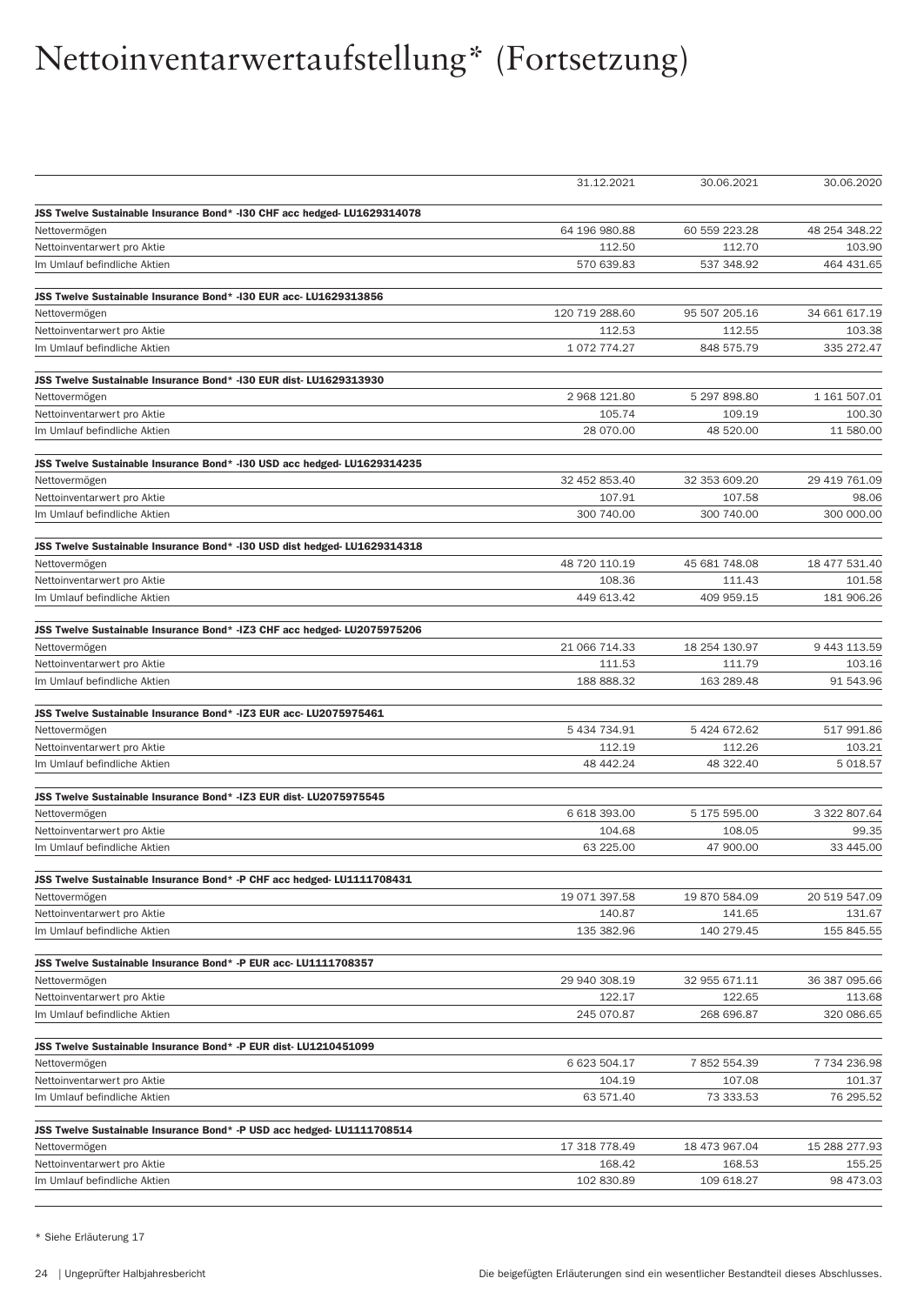|                                                                                | 31.12.2021              | 30.06.2021              | 30.06.2020              |
|--------------------------------------------------------------------------------|-------------------------|-------------------------|-------------------------|
| JSS Twelve Sustainable Insurance Bond* - P USD dist hedged- LU1244595242       |                         |                         |                         |
| Nettovermögen                                                                  | 22 692 343.37           | 24 154 600.47           | 28 014 133.87           |
| Nettoinventarwert pro Aktie                                                    | 120.16                  | 122.79                  | 115.55                  |
| Im Umlauf befindliche Aktien                                                   | 188 851.06              | 196 714.72              | 242 436.23              |
|                                                                                |                         |                         |                         |
| JSS Sustainable Equity - Global Thematic -C CHF acc- LU2076229074              |                         |                         |                         |
| Nettovermögen                                                                  | 7805526.93              | 6 486 082.14            | 1 260 901.95            |
| Nettoinventarwert pro Aktie                                                    | 127.79<br>61 080.89     | 132.72<br>48 870.42     | 95.21<br>13 243.36      |
| Im Umlauf befindliche Aktien                                                   |                         |                         |                         |
| JSS Sustainable Equity - Global Thematic -C EUR acc- LU0950589498              |                         |                         |                         |
| Nettovermögen                                                                  | 55 250 416.63           | 44 501 401.40           | 22 915 089.14           |
| Nettoinventarwert pro Aktie                                                    | 333.57                  | 327.46                  | 241.97                  |
| Im Umlauf befindliche Aktien                                                   | 165 633.65              | 135 898.74              | 94 704.00               |
| JSS Sustainable Equity - Global Thematic -C EUR dist-LU1732171373              |                         |                         |                         |
| Nettovermögen                                                                  | 19 580 883.19           | 16 746 336.47           | 7 911 933.62            |
| Nettoinventarwert pro Aktie                                                    | 182.49                  | 179.15                  | 132.37                  |
| Im Umlauf befindliche Aktien                                                   | 107 298.39              | 93 476.62               | 59 770.52               |
| JSS Sustainable Equity - Global Thematic -C USD acc- LU1111703127              |                         |                         |                         |
| Nettovermögen                                                                  | 19 372 959.98           | 19 470 709.18           | 3 668 907.59            |
| Nettoinventarwert pro Aktie                                                    | 151.54                  | 155.14                  | 108.56                  |
| Im Umlauf befindliche Aktien                                                   | 127 840.57              | 125 504.12              | 33 793.89               |
|                                                                                |                         |                         |                         |
| JSS Sustainable Equity - Global Thematic -I EUR acc- LU0405184523              |                         |                         |                         |
| Nettovermögen                                                                  | 88 071 559.16<br>347.73 | 86 188 228.59<br>341.12 | 72 365 071.41<br>251.71 |
| Nettoinventarwert pro Aktie<br>Im Umlauf befindliche Aktien                    | 253 275.70              | 252 662.49              | 287 495.89              |
|                                                                                |                         |                         |                         |
| JSS Sustainable Equity - Global Thematic -I USD (BRL hedged) acc- LU2067136072 | 561 053 033.30          | 442 865 300.19          | 981 776.50              |
| Nettovermögen<br>Nettoinventarwert pro Aktie                                   | 166.00                  | 183.85                  | 116.87                  |
| Im Umlauf befindliche Aktien                                                   | 3 379 837.55            | 2 408 840.36            | 8 400.00                |
|                                                                                |                         |                         |                         |
| JSS Sustainable Equity - Global Thematic -I USD acc- LU1111703390              |                         |                         |                         |
| Nettovermögen                                                                  | 77 705 825.97           | 48 473 503.19           | 41 520 368.25           |
| Nettoinventarwert pro Aktie                                                    | 152.03                  | 155.53                  | 108.69                  |
| Im Umlauf befindliche Aktien                                                   | 511 121.66              | 311 666.58              | 382 014.90              |
| JSS Sustainable Equity - Global Thematic -I USD dist-LU1991390706              |                         |                         |                         |
| Nettovermögen                                                                  | 262 273.94              | 98 823.09               | 333 677.72              |
| Nettoinventarwert pro Aktie                                                    | 151.99                  | 155.48                  | 108.66                  |
| Im Umlauf befindliche Aktien                                                   | 1 725.60                | 635.60                  | 3 070.60                |
| JSS Sustainable Equity - Global Thematic -110 CHF acc- LU2008796604            |                         |                         |                         |
| Nettovermögen                                                                  | 52 735 826.48           | 46 998 048.08           | 9 043 621.31            |
| Nettoinventarwert pro Aktie                                                    | 148.39                  | 153.62                  | 109.50                  |
| Im Umlauf befindliche Aktien                                                   | 355 386.66              | 305 937.04              | 82 592.00               |
| JSS Sustainable Equity - Global Thematic -110 EUR acc- LU2008796273            |                         |                         |                         |
| Nettovermögen                                                                  | 48 221 696.40           | 47 535 604.93           | 17 462 440.21           |
| Nettoinventarwert pro Aktie                                                    | 143.28                  | 140.20                  | 102.93                  |
| Im Umlauf befindliche Aktien                                                   | 336 555.67              | 339 055.67              | 169 650.00              |
| JSS Sustainable Equity - Global Thematic -110 USD acc- LU2008796430            |                         |                         |                         |
| Nettovermögen                                                                  | 9 283 810.43            | 4 491 776.45            |                         |
| Nettoinventarwert pro Aktie                                                    | 110.59                  | 112.85                  |                         |
| Im Umlauf befindliche Aktien                                                   | 83 948.01               | 39 803.07               |                         |
|                                                                                |                         |                         |                         |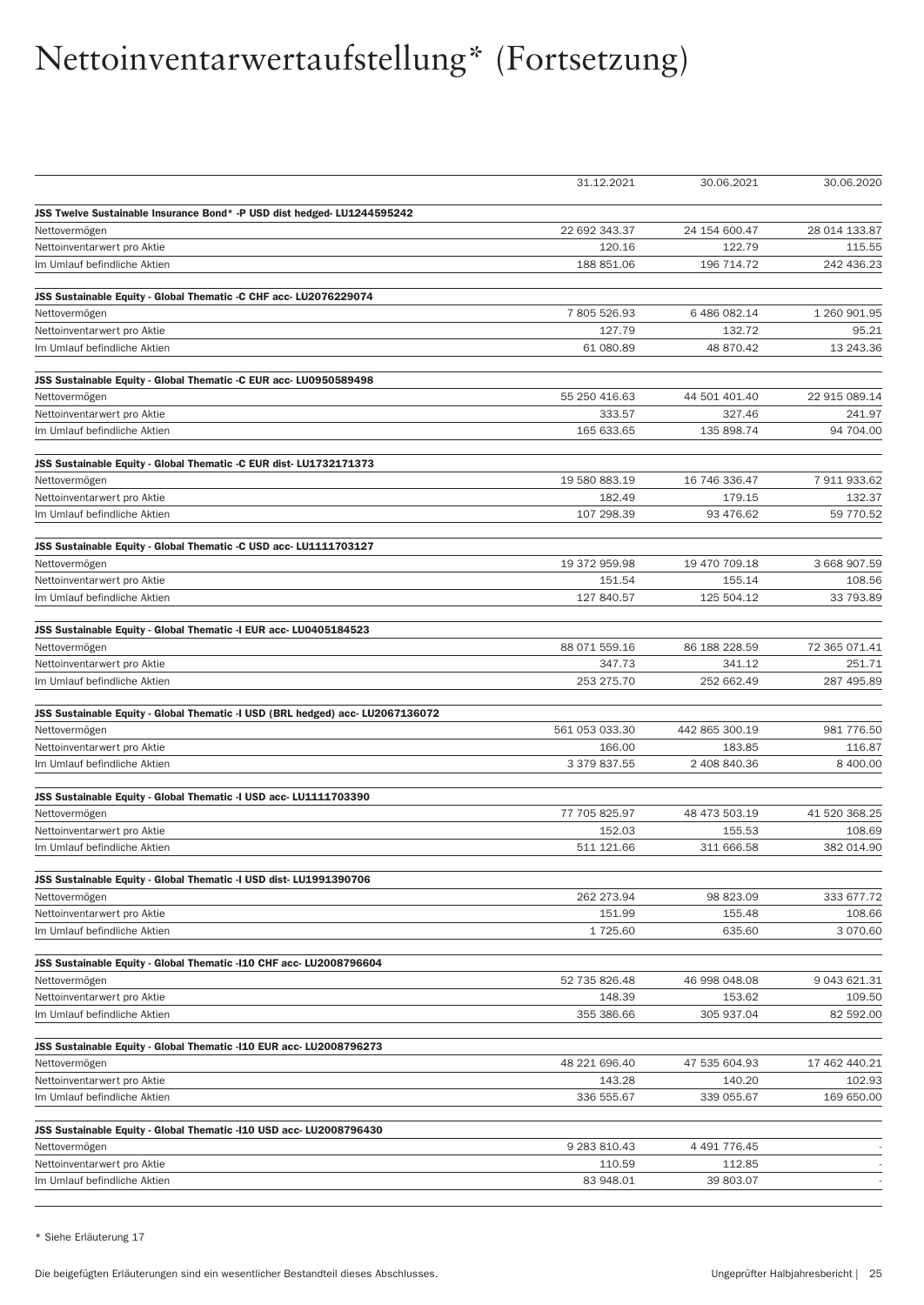|                                                                           | 31.12.2021            | 30.06.2021          | 30.06.2020             |
|---------------------------------------------------------------------------|-----------------------|---------------------|------------------------|
|                                                                           |                       |                     |                        |
| JSS Sustainable Equity - Global Thematic -IH1 NOK acc- LU2076230247       | 254 660 267.65        | 616 044 874.21      |                        |
| Nettovermögen<br>Nettoinventarwert pro Aktie                              | 1 310.58              | 1 3 3 2.5 5         |                        |
| Im Umlauf befindliche Aktien                                              | 194 311.12            | 462 305.26          |                        |
|                                                                           |                       |                     |                        |
| JSS Sustainable Equity - Global Thematic -M EUR acc- LU0950589571         |                       |                     |                        |
| Nettovermögen                                                             | 16 144 369.60         | 15 432 697.40       |                        |
| Nettoinventarwert pro Aktie                                               | 112.52                | 109.81              |                        |
| Im Umlauf befindliche Aktien                                              | 143 480.00            | 140 540.00          |                        |
|                                                                           |                       |                     |                        |
| JSS Sustainable Equity - Global Thematic -P EUR acc- LU0480508919         |                       |                     | 117 551 549.04         |
| Nettovermögen                                                             | 202 970 061.28        | 199 506 502.10      |                        |
| Nettoinventarwert pro Aktie                                               | 319.78                | 314.71              | 233.71<br>502 981.84   |
| Im Umlauf befindliche Aktien                                              | 634 717.81            | 633 937.60          |                        |
| JSS Sustainable Equity - Global Thematic -P EUR dist- LU0229773345        |                       |                     |                        |
| Nettovermögen                                                             | 393 881 575.67        | 375 300 886.50      | 274 744 717.20         |
| Nettoinventarwert pro Aktie                                               | 319.44                | 314.38              | 233.46                 |
| Im Umlauf befindliche Aktien                                              | 1 233 037.74          | 1 193 781.05        | 1 176 820.82           |
| JSS Sustainable Equity - Global Thematic -P SGD acc- LU2361429579         |                       |                     |                        |
| Nettovermögen                                                             | 1 909 600.00          |                     |                        |
| Nettoinventarwert pro Aktie                                               | 95.48                 | ÷,                  |                        |
| Im Umlauf befindliche Aktien                                              | 20 000.00             | ×,                  |                        |
|                                                                           |                       |                     |                        |
| JSS Sustainable Equity - Global Thematic -P USD acc- LU1111703473         |                       |                     |                        |
| Nettovermögen                                                             | 173 993 712.09        | 147 350 049.47      | 48 089 882.96          |
| Nettoinventarwert pro Aktie                                               | 157.34                | 161.48              | 113.57                 |
| Im Umlauf befindliche Aktien                                              | 1 105 845.38          | 912 497.21          | 423 424.12             |
| JSS Sustainable Equity - Global Thematic -P USD dist-LU1732171290         |                       |                     |                        |
| Nettovermögen                                                             | 19 582 923.19         | 18 126 733.21       | 8 442 838.96           |
| Nettoinventarwert pro Aktie                                               | 149.78                | 153.73              | 108.11                 |
| Im Umlauf befindliche Aktien                                              | 130 744.58            | 117 912.79          | 78 089.78              |
|                                                                           |                       |                     |                        |
| JSS Sustainable Equity - Global Thematic -S EUR dist-LU2076230833         |                       |                     |                        |
| Nettovermögen                                                             | 1756 183.50<br>147.42 | 1929846.34          | 1 558 219.81<br>106.14 |
| Nettoinventarwert pro Aktie<br>Im Umlauf befindliche Aktien               | 11 912.79             | 144.36<br>13 368.29 | 14 681.10              |
|                                                                           |                       |                     |                        |
| JSS Sustainable Equity - Global Thematic -Y EUR acc- LU1205684001         |                       |                     |                        |
| Nettovermögen                                                             | 13 064 761.45         | 6 312 989.73        | 43 203 948.08          |
| Nettoinventarwert pro Aktie                                               | 200.16                | 195.85              | 143.80                 |
| Im Umlauf befindliche Aktien                                              | 65 271.59             | 32 233.80           | 300 445.70             |
| JSS Sustainable Equity - Global Thematic -Y USD dist- LU2161043588        |                       |                     |                        |
| Nettovermögen                                                             | 74 757 990.87         | 59 497 519.86       |                        |
| Nettoinventarwert pro Aktie                                               | 110.64                | 112.90              |                        |
| Im Umlauf befindliche Aktien                                              | 675 686.83            | 526 993.09          |                        |
|                                                                           |                       |                     |                        |
| JSS Sustainable Bond - Global Short-term* -C CHF acc hedged- LU1073945245 |                       |                     |                        |
| Nettovermögen                                                             | 534 209.87            | 101 385.53          |                        |
| Nettoinventarwert pro Aktie                                               | 98.60                 | 99.50               |                        |
| Im Umlauf befindliche Aktien                                              | 5 417.95              | 1 0 18.95           |                        |
| JSS Sustainable Bond - Global Short-term* -C EUR acc hedged- LU1073945328 |                       |                     |                        |
| Nettovermögen                                                             | 3 176 839.60          | 1596 731.86         | 507 501.10             |
| Nettoinventarwert pro Aktie                                               | 102.35                | 103.22              | 101.50                 |
| Im Umlauf befindliche Aktien                                              | 31 038.98             | 15 469.21           | 5 000.00               |
|                                                                           |                       |                     |                        |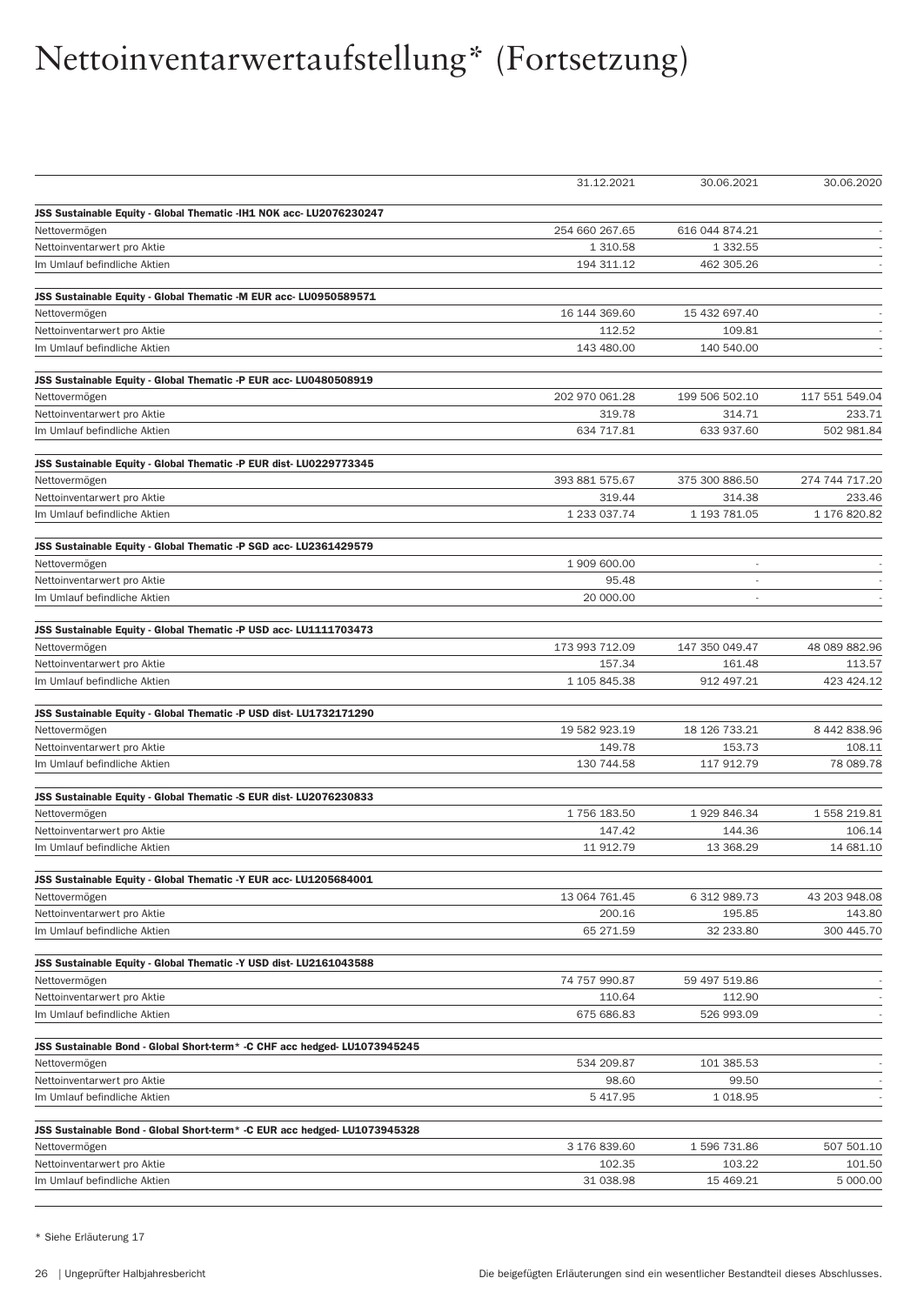|                                                                                             | 31.12.2021               | 30.06.2021               | 30.06.2020             |
|---------------------------------------------------------------------------------------------|--------------------------|--------------------------|------------------------|
|                                                                                             |                          |                          |                        |
| JSS Sustainable Bond - Global Short-term* - C EUR dist hedged- LU1244596133                 |                          |                          |                        |
| Nettovermögen                                                                               | 6 297 588.48<br>99.60    | 5 969 009.72<br>100.46   |                        |
| Nettoinventarwert pro Aktie<br>Im Umlauf befindliche Aktien                                 | 63 228.80                | 59 416.78                |                        |
|                                                                                             |                          |                          |                        |
| JSS Sustainable Bond - Global Short-term* -C USD acc- LU1073945161                          |                          |                          |                        |
| Nettovermögen                                                                               | 16 583 887.81            | 16 689 557.01            | 11 419 785.49          |
| Nettoinventarwert pro Aktie                                                                 | 118.40                   | 118.82                   | 115.68                 |
| Im Umlauf befindliche Aktien                                                                | 140 066.62               | 140 460.84               | 98 714.59              |
|                                                                                             |                          |                          |                        |
| JSS Sustainable Bond - Global Short-term* - C USD dist- LU1210452063                        |                          |                          |                        |
| Nettovermögen                                                                               | 166 913 519.00           | 180 148 750.93           | 115 192 085.00         |
| Nettoinventarwert pro Aktie                                                                 | 100.00                   | 101.56                   | 101.53                 |
| Im Umlauf befindliche Aktien                                                                | 1 669 135.19             | 1773815.98               | 98 714.59              |
| JSS Sustainable Bond - Global Short-term* -I CHF acc hedged- LU1073945674                   |                          |                          |                        |
| Nettovermögen                                                                               | $\overline{\phantom{a}}$ |                          | 18 314 608.00          |
| Nettoinventarwert pro Aktie                                                                 | $\overline{\phantom{a}}$ | $\overline{\phantom{a}}$ | 99.00                  |
| Im Umlauf befindliche Aktien                                                                |                          |                          | 185 000,00             |
|                                                                                             |                          |                          |                        |
| JSS Sustainable Bond - Global Short-term* -I USD acc- LU1073945591                          |                          |                          |                        |
| Nettovermögen                                                                               | 12 637 930.01            | 13 524 594.54            | 6 343 522.22           |
| Nettoinventarwert pro Aktie<br>Im Umlauf befindliche Aktien                                 | 120.05                   | 120.39                   | 117.08                 |
|                                                                                             | 105 272.22               | 112 339.85               | 54 180.13              |
| JSS Sustainable Bond - Global Short-term* -I USD dist-LU1210458185                          |                          |                          |                        |
| Nettovermögen                                                                               | $\overline{\phantom{a}}$ | $\overline{\phantom{a}}$ | 2 935 122.28           |
| Nettoinventarwert pro Aktie                                                                 | ÷,                       |                          | 100.56                 |
| Im Umlauf befindliche Aktien                                                                | $\overline{\phantom{a}}$ |                          | 29 186.60              |
|                                                                                             |                          |                          |                        |
| JSS Sustainable Bond - Global Short-term* - P CHF acc hedged- LU1073944941<br>Nettovermögen | 9 267 342.08             | 9739648.90               | 8 731 276.60           |
| Nettoinventarwert pro Aktie                                                                 | 85.80                    | 86.63                    | 85.46                  |
| Im Umlauf befindliche Aktien                                                                | 108 010.98               | 112 428.13               | 102 164.67             |
|                                                                                             |                          |                          |                        |
| JSS Sustainable Bond - Global Short-term* - P EUR acc hedged- LU1073945088                  |                          |                          |                        |
| Nettovermögen                                                                               | 24 680 652.13            | 29 990 255.30            | 35 294 535.83          |
| Nettoinventarwert pro Aktie                                                                 | 79.99                    | 80.73                    | 79.47                  |
| Im Umlauf befindliche Aktien                                                                | 308 546.72               | 371 488.36               | 444 129.12             |
| JSS Sustainable Bond - Global Short-term* - P USD acc- LU1073944867                         |                          |                          |                        |
| Nettovermögen                                                                               | 76 351 694.27            | 88 393 607.95            | 71 130 008.74          |
| Nettoinventarwert pro Aktie                                                                 | 117.43                   | 117.90                   | 114.92                 |
| Im Umlauf befindliche Aktien                                                                | 650 189.00               | 749 733.74               | 618 930.09             |
|                                                                                             |                          |                          |                        |
| JSS Sustainable Bond - Global Short-term* - P USD dist- LU1210451842                        |                          |                          |                        |
| Nettovermögen                                                                               | 13 540 583.09            | 16 659 843.71            | 13 924 299.75          |
| Nettoinventarwert pro Aktie                                                                 | 100.50                   | 102.06                   | 102.03                 |
| Im Umlauf befindliche Aktien                                                                | 134 732.17               | 163 235.78               | 136 471.62             |
| JSS Sustainable Bond - Global Short-term* -Y CHF acc hedged- LU1201473581                   |                          |                          |                        |
| Nettovermögen                                                                               | 198 485.20               | 193 881.16               | 13 027 116.93          |
| Nettoinventarwert pro Aktie                                                                 | 98.26                    | 99.02                    | 97.48                  |
| Im Umlauf befindliche Aktien                                                                | 2 0 2 0 . 0 0            | 1958.00                  | 133 644.37             |
|                                                                                             |                          |                          |                        |
| JSS Sustainable Bond - Global Short-term* -Y EUR acc hedged- LU1201473664                   |                          |                          |                        |
| Nettovermögen                                                                               | 2 969 409.87             | 3 951 986.29<br>98.78    | 24 361 644.94<br>96.88 |
| Nettoinventarwert pro Aktie<br>Im Umlauf befindliche Aktien                                 | 98.13<br>30 259.96       | 40 007.96                | 251 465.28             |
|                                                                                             |                          |                          |                        |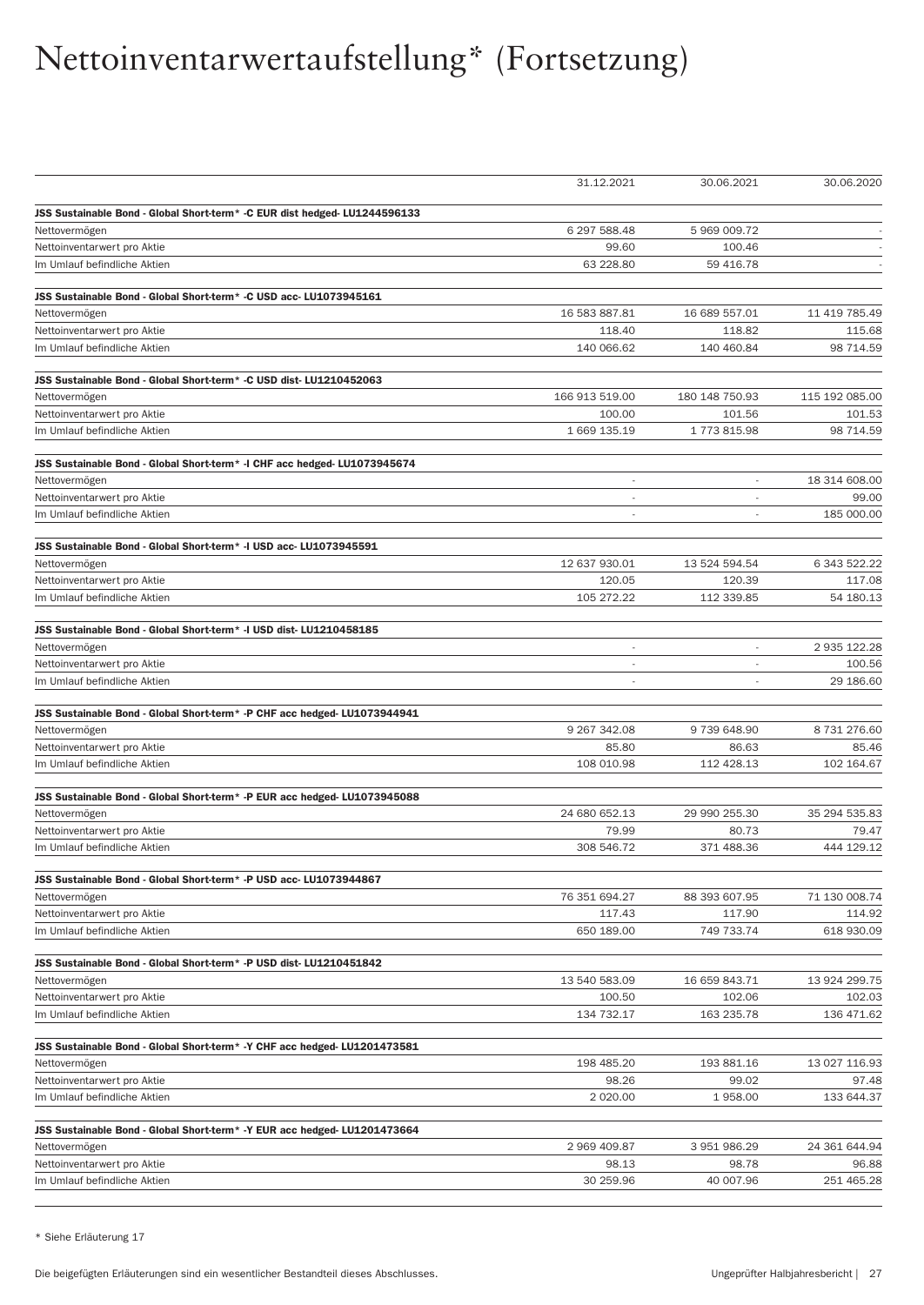|                                                                             | 31.12.2021           | 30.06.2021           | 30.06.2020           |
|-----------------------------------------------------------------------------|----------------------|----------------------|----------------------|
| JSS Sustainable Bond - Global Short-term* - Y USD dist- LU1210452659        |                      |                      |                      |
| Nettovermögen                                                               | 6 166 094.13         | 7 503 775.63         | 29 517 125.52        |
| Nettoinventarwert pro Aktie                                                 | 100.89               | 102.47               | 102.46               |
| Im Umlauf befindliche Aktien                                                | 61 117.00            | 73 229.00            | 288 097.53           |
| JSS Sustainable Bond CHF -C CHF acc- LU0950591809                           |                      |                      |                      |
| Nettovermögen                                                               | 1 199 455.21         | 1 331 726.14         | 1 566 914.21         |
| Nettoinventarwert pro Aktie                                                 | 156.71               | 158.05               | 157.83               |
| Im Umlauf befindliche Aktien                                                | 7 653.98             | 8 4 2 5.98           | 9927.80              |
| JSS Sustainable Bond CHF -M CHF acc- LU0950591981                           |                      |                      |                      |
| Nettovermögen                                                               | 906 908.94           | 912 831.09           | 899 985.35           |
| Nettoinventarwert pro Aktie                                                 | 99.54                | 100.19               | 99.67                |
| Im Umlauf befindliche Aktien                                                | 9 111.00             | 9 111.00             | 9 030.00             |
|                                                                             |                      |                      |                      |
| JSS Sustainable Bond CHF -P CHF dist-LU0121751324                           |                      |                      |                      |
| Nettovermögen                                                               | 18 712 452.33        | 19 025 502.84        | 21 452 921.02        |
| Nettoinventarwert pro Aktie                                                 | 151.47               | 152.96               | 153.13<br>140 096.86 |
| Im Umlauf befindliche Aktien                                                | 123 539.00           | 124 382.21           |                      |
| JSS Sustainable Bond - Euro Broad -C CHF acc hedged- LU2076224786           |                      |                      |                      |
| Nettovermögen                                                               | 481 725.20           | 489 372.40           |                      |
| Nettoinventarwert pro Aktie                                                 | 99.53                | 101.11               |                      |
| Im Umlauf befindliche Aktien                                                | 4 840.00             | 4 840.00             |                      |
| JSS Sustainable Bond - Euro Broad -C EUR acc- LU0950592104                  |                      |                      |                      |
| Nettovermögen                                                               | 3 910 233.33         | 3 699 848.22         | 2 812 716.46         |
| Nettoinventarwert pro Aktie                                                 | 130.49               | 132.35               | 128.91               |
| Im Umlauf befindliche Aktien                                                | 29 965.77            | 27 955.03            | 21 819.80            |
|                                                                             |                      |                      |                      |
| JSS Sustainable Bond - Euro Broad -C EUR dist- LU1732171969                 | 2 596 895.79         | 2 429 536.92         | 994 693.38           |
| Nettovermögen                                                               |                      |                      |                      |
| Nettoinventarwert pro Aktie                                                 | 100.69               | 102.12               | 99.47                |
| Im Umlauf befindliche Aktien                                                | 25 791.00            | 23 791.00            | 10 000.00            |
| JSS Sustainable Bond - Euro Broad -I EUR acc-LU2076225163                   |                      |                      |                      |
| Nettovermögen                                                               | 15 209 889.08        | 9 983 203.42         | 2 570 507.29         |
| Nettoinventarwert pro Aktie                                                 | 103.32               | 104.66               | 101.71               |
| Im Umlauf befindliche Aktien                                                | 147 211.47           | 95 387.00            | 25 273.00            |
| JSS Sustainable Bond - Euro Broad -I EUR dist- LU2076225247                 |                      |                      |                      |
| Nettovermögen                                                               | 3 362 370.00         | 3 169 233.00         |                      |
| Nettoinventarwert pro Aktie                                                 | 97.46                | 98.73                |                      |
| Im Umlauf befindliche Aktien                                                | 34 500.00            | 32 100.00            |                      |
| JSS Sustainable Bond - Euro Broad -P CHF dist hedged- LU2076224273          |                      |                      |                      |
| Nettovermögen                                                               | 23 788 747.98        | 22 871 722.14        |                      |
| Nettoinventarwert pro Aktie                                                 | 97.82                | 99.46                |                      |
| Im Umlauf befindliche Aktien                                                | 243 189.00           | 229 959.00           |                      |
|                                                                             |                      |                      |                      |
| JSS Sustainable Bond - Euro Broad -P EUR dist-LU0158938935<br>Nettovermögen | 74 571 778.53        | 75 305 691.79        |                      |
|                                                                             |                      |                      | 59 984 382.38        |
| Nettoinventarwert pro Aktie<br>Im Umlauf befindliche Aktien                 | 124.34<br>599 740.86 | 126.27<br>596 386.25 | 123.29<br>486 521.44 |
|                                                                             |                      |                      |                      |
| JSS Sustainable Bond - Euro Broad -Y CHF acc hedged- LU2076226054           |                      |                      |                      |
| Nettovermögen                                                               | 15 027 427.07        | 15 911 127.91        | 18 198 009.63        |
| Nettoinventarwert pro Aktie                                                 | 102.26               | 103.81               | 101.28               |
| Im Umlauf befindliche Aktien                                                | 146 953.13           | 153 271.63           | 179 664.26           |
|                                                                             |                      |                      |                      |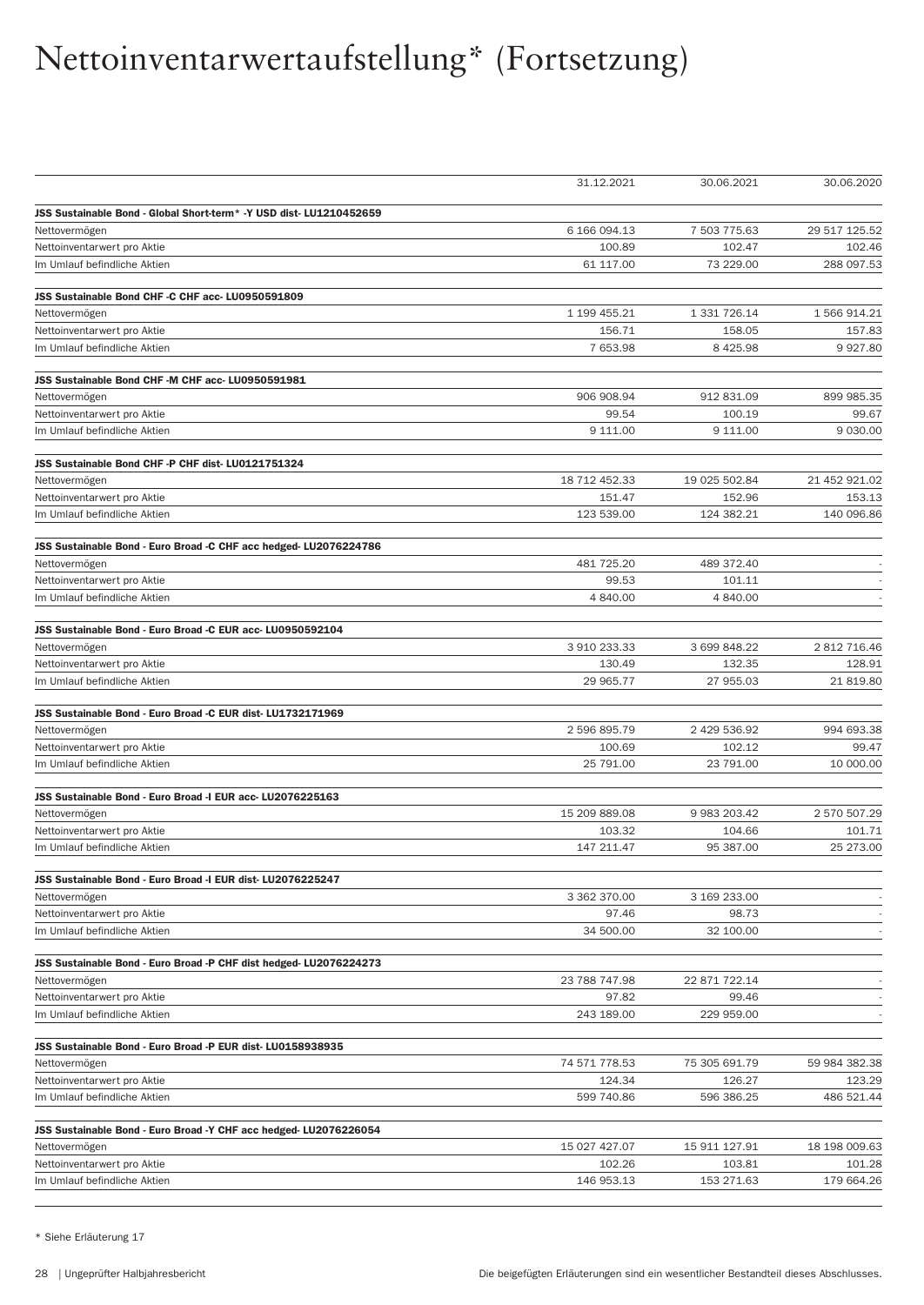|                                                                                 | 31.12.2021             | 30.06.2021              | 30.06.2020          |
|---------------------------------------------------------------------------------|------------------------|-------------------------|---------------------|
| JSS Sustainable Bond - Euro Broad -Y EUR acc-LU1752454568                       |                        |                         |                     |
| Nettovermögen                                                                   | 5 563 474.50           | 6 288 339.29            | 2 282 555.67        |
| Nettoinventarwert pro Aktie                                                     | 110.48                 | 111.99                  | 108.98              |
| Im Umlauf befindliche Aktien                                                    | 50 357.30              | 56 150.90               | 20 944.54           |
|                                                                                 |                        |                         |                     |
| JSS Sustainable Bond - Euro Broad -Y EUR dist- LU1752454485                     |                        |                         |                     |
| Nettovermögen                                                                   | 78 448.00              | 2 067 936.00            |                     |
| Nettoinventarwert pro Aktie                                                     | 98.06                  | 99.42                   |                     |
| Im Umlauf befindliche Aktien                                                    | 800.00                 | 20 800.00               |                     |
| JSS Sustainable Bond - EUR Corporates -C EUR acc- LU0950591718                  |                        |                         |                     |
| Nettovermögen                                                                   | 4770868.11             | 9 328 590.49            | 8 323 376.96        |
| Nettoinventarwert pro Aktie                                                     | 112.43                 | 113.48                  | 107.22              |
| Im Umlauf befindliche Aktien                                                    | 42 434.12              | 82 204.71               | 77 627.71           |
| JSS Sustainable Bond - EUR Corporates -C EUR dist-LU1732172009                  |                        |                         |                     |
| Nettovermögen                                                                   | 581 740.00             | 473 297.00              |                     |
| Nettoinventarwert pro Aktie                                                     | 100.30                 | 101.24                  |                     |
| Im Umlauf befindliche Aktien                                                    | 5 800.00               | 4 675.00                |                     |
|                                                                                 |                        |                         |                     |
| JSS Sustainable Bond - EUR Corporates -I EUR acc- LU0734492860<br>Nettovermögen | 7 882 610.41           | 19 448 937.69           | 14 106 161.24       |
| Nettoinventarwert pro Aktie                                                     | 197.56                 | 199.26                  | 188.00              |
| Im Umlauf befindliche Aktien                                                    | 39 899.83              | 97 605.83               | 75 032.78           |
|                                                                                 |                        |                         |                     |
| JSS Sustainable Bond - EUR Corporates -M EUR acc- LU0776582891                  |                        |                         |                     |
| Nettovermögen                                                                   | 12 181 536.60          | 8 858 228.10            | 7 944 188.64        |
| Nettoinventarwert pro Aktie<br>Im Umlauf befindliche Aktien                     | 205.18<br>59 370.00    | 206.63<br>42 870.00     | 194.38<br>40 870.00 |
|                                                                                 |                        |                         |                     |
| JSS Sustainable Bond - EUR Corporates -P EUR dist-LU0045164786                  | 38 327 592.07          | 38 818 806.62           | 37 321 563.64       |
| Nettovermögen<br>Nettoinventarwert pro Aktie                                    | 166.93                 | 169.80                  | 161.80              |
| Im Umlauf befindliche Aktien                                                    | 229 602.78             | 228 614.88              | 230 667.37          |
|                                                                                 |                        |                         |                     |
| JSS Sustainable Bond - EUR Corporates -Y CHF dist hedged- LU2312587103          |                        |                         |                     |
| Nettovermögen                                                                   | 19 006 358.58          | 19 252 881.92           |                     |
| Nettoinventarwert pro Aktie                                                     | 98.78                  | 99.76                   |                     |
| Im Umlauf befindliche Aktien                                                    | 192 411.00             | 192 992.00              |                     |
| JSS Sustainable Bond - EUR Corporates -Y EUR acc- LU1205683706                  |                        |                         |                     |
| Nettovermögen                                                                   | 34 177 290.99          | 33 492 805.16           | 40 948 786.15       |
| Nettoinventarwert pro Aktie                                                     | 108.27                 | 109.20                  | 103.02              |
| Im Umlauf befindliche Aktien                                                    | 315 667.23             | 306 710.67              | 397 496.46          |
| JSS Sustainable Green Bond - Global -C CHF acc hedged-LU1698507123              |                        |                         |                     |
| Nettovermögen                                                                   | 355 343.28             | 328 020.67              |                     |
| Nettoinventarwert pro Aktie                                                     | 97.10                  | 98.37                   |                     |
| Im Umlauf befindliche Aktien                                                    | 3 659.56               | 3 3 3 4 .5 6            |                     |
|                                                                                 |                        |                         |                     |
| JSS Sustainable Green Bond - Global -C EUR dist-LU1698507040                    |                        |                         | 5 906 234.40        |
| Nettovermögen<br>Nettoinventarwert pro Aktie                                    | 7 131 792.58<br>104.79 | 10 042 428.01<br>106.01 | 106.68              |
| Im Umlauf befindliche Aktien                                                    | 68 057.95              | 94 730.95               | 55 365.00           |
|                                                                                 |                        |                         |                     |
| JSS Sustainable Green Bond - Global -P EUR acc- LU0288930356                    |                        |                         |                     |
| Nettovermögen                                                                   | 14 036 587.71          | 15 093 808.76           | 15 413 323.70       |
| Nettoinventarwert pro Aktie                                                     | 140.49                 | 142.26                  | 143.44              |
| Im Umlauf befindliche Aktien                                                    | 99 911.65              | 106 100.16              | 107 451.56          |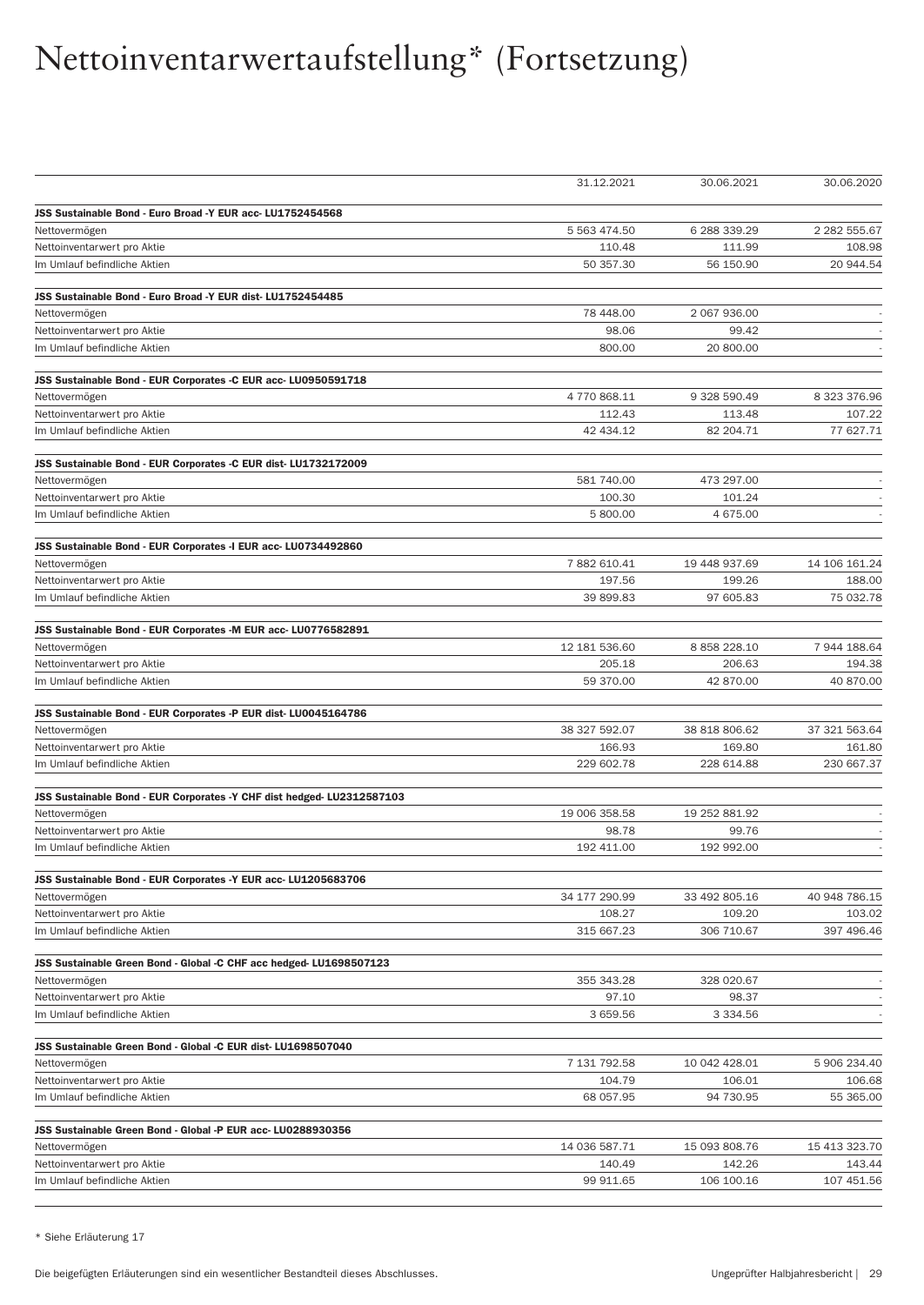|                                                                                        | 31.12.2021           | 30.06.2021           | 30.06.2020           |
|----------------------------------------------------------------------------------------|----------------------|----------------------|----------------------|
| JSS Sustainable Equity - Europe -C EUR acc- LU0950592369                               |                      |                      |                      |
| Nettovermögen                                                                          | 940 218.82           | 1 754 721.26         | 715 626.02           |
| Nettoinventarwert pro Aktie                                                            | 126.40               | 119.38               | 94.49                |
| Im Umlauf befindliche Aktien                                                           | 7 438.44             | 14 698.62            | 7 573.20             |
| JSS Sustainable Equity - Europe -P EUR acc- LU0484532444                               |                      |                      |                      |
| Nettovermögen                                                                          | 12 094 806.82        | 11 803 675.26        | 12 069 900.32        |
| Nettoinventarwert pro Aktie                                                            | 125.56               | 118.79               | 94.41                |
| Im Umlauf befindliche Aktien                                                           | 96 326.91            | 99 365.90            | 127 841.67           |
| JSS Sustainable Equity - Europe -P EUR dist-LU0058891119                               |                      |                      |                      |
| Nettovermögen                                                                          | 24 075 989.76        | 23 490 573.18        | 21 127 251.02        |
| Nettoinventarwert pro Aktie                                                            | 118.78               | 112.37               | 89.32                |
| Im Umlauf befindliche Aktien                                                           | 202 693.97           | 209 046.66           | 236 545.93           |
| JSS Sustainable Equity - Europe -P USD acc- LU1096900078                               |                      |                      |                      |
| Nettovermögen                                                                          | 3 610 192.65         | 3 377 553.32         | 774 782.38           |
| Nettoinventarwert pro Aktie                                                            | 135.70               | 133.89               | 100.78               |
| Im Umlauf befindliche Aktien                                                           | 26 604.22            | 25 226.33            | 7687.72              |
| JSS Sustainable Equity - Europe -Y EUR acc- LU1205683888                               |                      |                      |                      |
| Nettovermögen                                                                          | 4 438 786.10         | 5 221 666.92         | 264 796.79           |
| Nettoinventarwert pro Aktie                                                            | 127.54               | 120.09               | 94.57                |
| Im Umlauf befindliche Aktien                                                           | 34 803.09            | 43 481.28            | 2 800.00             |
| JSS Sustainable Equity - Global Climate 2035 -C CHF acc- LU2273127774                  |                      |                      |                      |
| Nettovermögen                                                                          | 478 673.83           | 148 428.49           |                      |
| Nettoinventarwert pro Aktie                                                            | 106.29               | 101.77               |                      |
| Im Umlauf befindliche Aktien                                                           | 4 503.47             | 1 458.47             |                      |
| JSS Sustainable Equity - Global Climate 2035 -C EUR acc- LU0950592443                  |                      |                      |                      |
| Nettovermögen                                                                          | 2 328 556.23         | 1 470 296.14         | 249 707.64           |
| Nettoinventarwert pro Aktie                                                            | 252.08               | 228.14               | 180.74               |
| Im Umlauf befindliche Aktien                                                           | 9 237.37             | 6 4 4 4.71           | 1 381.56             |
|                                                                                        |                      |                      |                      |
| JSS Sustainable Equity - Global Climate 2035 -C USD acc- LU1111704364                  |                      |                      |                      |
| Nettovermögen                                                                          | 4 604 898.86         | 1 075 707.22         |                      |
| Nettoinventarwert pro Aktie<br>Im Umlauf befindliche Aktien                            | 112.91<br>40 783.80  | 106.56<br>10 094.85  |                      |
|                                                                                        |                      |                      |                      |
| JSS Sustainable Equity - Global Climate 2035 -I CHF acc- LU2273128319<br>Nettovermögen | 10 915 000.00        | 10 438 000.00        |                      |
| Nettoinventarwert pro Aktie                                                            | 109.15               | 104.38               |                      |
| Im Umlauf befindliche Aktien                                                           | 100 000.00           | 100 000.00           |                      |
| JSS Sustainable Equity - Global Climate 2035 -M EUR acc- LU0749004452                  |                      |                      |                      |
| Nettovermögen                                                                          | 1 088 507.36         | 1 063 175.01         | 411 596.50           |
| Nettoinventarwert pro Aktie                                                            | 271.80               | 244.70               | 191.81               |
| Im Umlauf befindliche Aktien                                                           | 4 004.81             | 4 3 4 4 .8 1         | 2 145.81             |
|                                                                                        |                      |                      |                      |
| JSS Sustainable Equity - Global Climate 2035 -P EUR dist-LU0097427784                  | 74 404 032.96        |                      | 55 676 463.96        |
| Nettovermögen                                                                          |                      | 67 235 504.43        |                      |
| Nettoinventarwert pro Aktie<br>Im Umlauf befindliche Aktien                            | 239.70<br>310 404.81 | 217.72<br>308 816.39 | 173.68<br>320 570.19 |
|                                                                                        |                      |                      |                      |
| JSS Sustainable Equity - Global Climate 2035 -P USD acc- LU1111704448                  |                      |                      |                      |
| Nettovermögen                                                                          | 13 708 335.58        | 10 163 284.91        | 1 144 794.44         |
| Nettoinventarwert pro Aktie                                                            | 181.91               | 172.31               | 130.17               |
| Im Umlauf befindliche Aktien                                                           | 75 357.79            | 58 982.56            | 8 7 9 4 . 3 4        |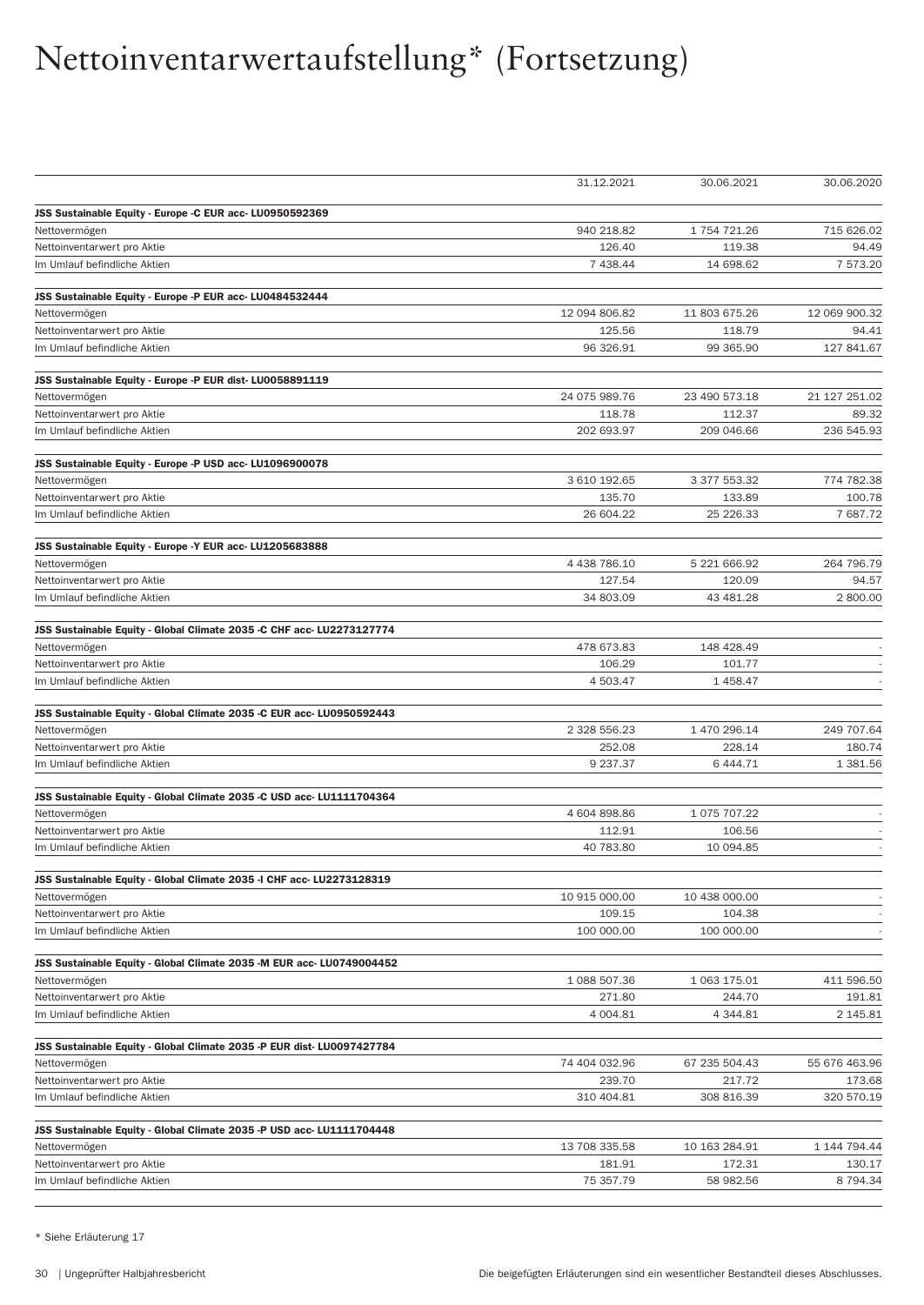|                                                                                       | 31.12.2021              | 30.06.2021             | 30.06.2020             |
|---------------------------------------------------------------------------------------|-------------------------|------------------------|------------------------|
|                                                                                       |                         |                        |                        |
| JSS Sustainable Equity - Real Estate Global -C EUR acc- LU0950592872                  | 1768873.23              | 1 464 816.85           |                        |
| Nettovermögen                                                                         | 195.25                  | 176.13                 | 2 015 505.40<br>148.59 |
| Nettoinventarwert pro Aktie<br>Im Umlauf befindliche Aktien                           | 9 0 5 9.5 3             | 8 3 1 6 . 6 8          | 13 563.88              |
|                                                                                       |                         |                        |                        |
| JSS Sustainable Equity - Real Estate Global -C EUR dist-LU1991392827                  |                         |                        |                        |
| Nettovermögen                                                                         | 13 695.30               | 12 491.18              | 10 655.22              |
| Nettoinventarwert pro Aktie                                                           | 109.87                  | 100.21                 | 85.48                  |
| Im Umlauf befindliche Aktien                                                          | 124.65                  | 124.65                 | 124.65                 |
| JSS Sustainable Equity - Real Estate Global -I EUR acc- LU0950592955                  |                         |                        |                        |
| Nettovermögen                                                                         | 16 042 755.68           | 12 958 571.77          | 6 850 012.07           |
| Nettoinventarwert pro Aktie                                                           | 112.67                  | 101.58                 | 85.58                  |
| Im Umlauf befindliche Aktien                                                          | 142 387.11              | 127 570.11             | 80 046.11              |
|                                                                                       |                         |                        |                        |
| JSS Sustainable Equity - Real Estate Global -P EUR acc- LU0288928376<br>Nettovermögen | 18 067 698.74           | 16 119 169.54          | 14 906 899.19          |
|                                                                                       | 187.23                  | 169.33                 | 143.57                 |
| Nettoinventarwert pro Aktie<br>Im Umlauf befindliche Aktien                           | 96 500.02               | 95 193.82              | 103 831.63             |
|                                                                                       |                         |                        |                        |
| JSS Sustainable Equity - Real Estate Global -P EUR dist- LU1991392074                 |                         |                        |                        |
| Nettovermögen                                                                         | 2 272 997.85            | 2 094 470.08           | 2 406 049.86           |
| Nettoinventarwert pro Aktie                                                           | 110.96                  | 100.35                 | 85.08                  |
| Im Umlauf befindliche Aktien                                                          | 20 484.84               | 20 871.65              | 28 278.40              |
| JSS Sustainable Equity - Real Estate Global -P USD acc- LU1111705098                  |                         |                        |                        |
| Nettovermögen                                                                         | 440 188.73              | 415 151.70             | 1 240 120.39           |
| Nettoinventarwert pro Aktie                                                           | 112.17                  | 105.79                 | 85.18                  |
| Im Umlauf befindliche Aktien                                                          | 3 9 24.30               | 3924.30                | 14 558.49              |
| JSS Sustainable Equity - USA -C USD acc- LU0950593094                                 |                         |                        |                        |
| Nettovermögen                                                                         | 26 052 942.41           | 25 362 753.06          | 16 783 153.32          |
| Nettoinventarwert pro Aktie                                                           | 372.18                  | 342.59                 | 240.56                 |
| Im Umlauf befindliche Aktien                                                          | 70 000.92               | 74 032.38              | 69 767.66              |
|                                                                                       |                         |                        |                        |
| JSS Sustainable Equity - USA -I USD acc- LU1111705254                                 |                         |                        |                        |
| Nettovermögen<br>Nettoinventarwert pro Aktie                                          | 24 606 254.19<br>193.95 | 8 692 441.35<br>178.38 | 1 136 539.41<br>125.08 |
| Im Umlauf befindliche Aktien                                                          | 126 869.06              | 48 729.91              | 9 086.66               |
|                                                                                       |                         |                        |                        |
| JSS Sustainable Equity - USA -I USD dist-LU2076232961                                 |                         |                        |                        |
| Nettovermögen                                                                         | 1856811.36              | 1980974.12             | 440 712.43             |
| Nettoinventarwert pro Aktie                                                           | 193.95                  | 178.38                 | 125.08                 |
| Im Umlauf befindliche Aktien                                                          | 9573.66                 | 11 105.36              | 3 523.36               |
| JSS Sustainable Equity - USA -P USD acc- LU0526864581                                 |                         |                        |                        |
| Nettovermögen                                                                         | 52 433 197.97           | 44 789 684.42          | 34 463 168.53          |
| Nettoinventarwert pro Aktie                                                           | 362.17                  | 334.19                 | 235.84                 |
| Im Umlauf befindliche Aktien                                                          | 144 775.10              | 134 024.61             | 146 131.35             |
| JSS Sustainable Equity - USA -P USD dist-LU2076232706                                 |                         |                        |                        |
| Nettovermögen                                                                         | 9 092 332.97            | 11 002 114.75          | 9727984.20             |
| Nettoinventarwert pro Aktie                                                           | 191.64                  | 176.84                 | 124.80                 |
| Im Umlauf befindliche Aktien                                                          | 47 444.86               | 62 215.08              | 77 951.05              |
|                                                                                       |                         |                        |                        |
| JSS Sustainable Equity - USA -Y USD acc- LU1629314664                                 |                         |                        |                        |
| Nettovermögen                                                                         | 98 254 533.16           | 55 201 570.87          | 23 705 388.05          |
| Nettoinventarwert pro Aktie                                                           | 176.24                  | 161.74                 | 112.98                 |
| Im Umlauf befindliche Aktien                                                          | 557 504.16              | 341 298.20             | 209 814.02             |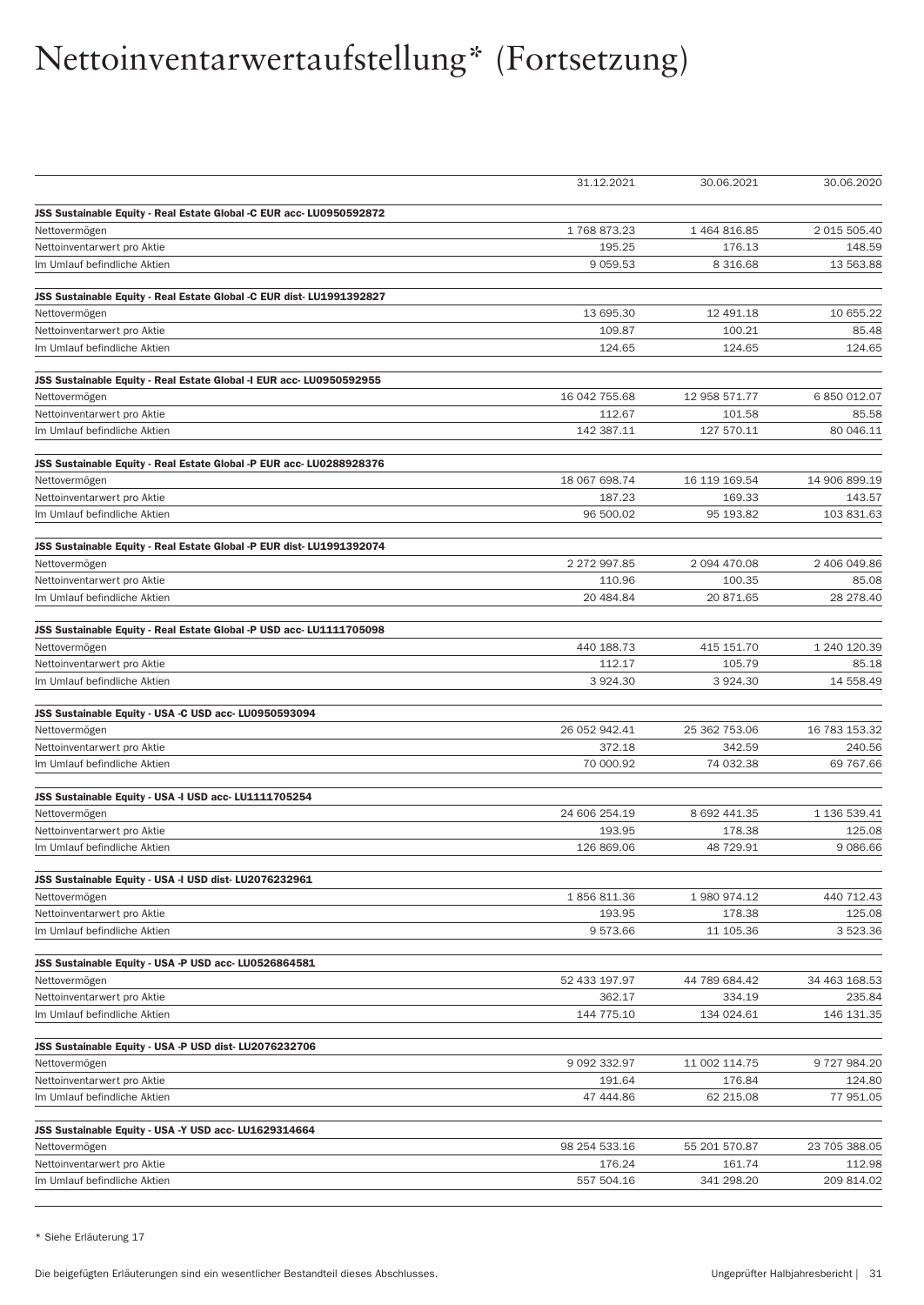|                                                                                 | 31.12.2021               | 30.06.2021                   | 30.06.2020     |
|---------------------------------------------------------------------------------|--------------------------|------------------------------|----------------|
| JSS Sustainable Multi Asset - Global Opportunities -C EUR acc- LU0950593177     |                          |                              |                |
| Nettovermögen                                                                   | 2 118 463.20             | $\qquad \qquad \blacksquare$ |                |
| Nettoinventarwert pro Aktie                                                     | 140.11                   |                              |                |
| Im Umlauf befindliche Aktien                                                    | 15 120.00                | ÷,                           |                |
| JSS Sustainable Multi Asset - Global Opportunities -I EUR dist- LU1842720242    |                          |                              |                |
| Nettovermögen                                                                   | $\overline{\phantom{a}}$ | $\overline{\phantom{a}}$     | 375 488.75     |
| Nettoinventarwert pro Aktie                                                     |                          |                              | 97.96          |
| Im Umlauf befindliche Aktien                                                    |                          | ä,                           | 3833.24        |
|                                                                                 |                          |                              |                |
| JSS Sustainable Multi Asset - Global Opportunities -I H2 CHF dist- LU2273130562 | 2 157 753.71             | 1073638.00                   |                |
| Nettovermögen                                                                   |                          |                              |                |
| Nettoinventarwert pro Aktie                                                     | 101.37                   | 100.34                       |                |
| Im Umlauf befindliche Aktien                                                    | 21 285.92                | 10 700.00                    |                |
| JSS Sustainable Multi Asset - Global Opportunities -I USD H2 acc- LU1842720325  |                          |                              |                |
| Nettovermögen                                                                   | 1 027 224.00             | 4 033 179.05                 |                |
| Nettoinventarwert pro Aktie                                                     | 103.76                   | 101.58                       |                |
| Im Umlauf befindliche Aktien                                                    | 9 900.00                 | 39 704.46                    |                |
| JSS Sustainable Multi Asset - Global Opportunities -P CHF H2 acc- LU1111702079  |                          |                              |                |
| Nettovermögen                                                                   | 2 047 651.54             | 1 403 786.69                 | 1 063 069.68   |
| Nettoinventarwert pro Aktie                                                     | 243.35                   | 241.94                       | 206.34         |
| Im Umlauf befindliche Aktien                                                    | 8 4 1 4 . 4 3            | 5 802.21                     | 5 152.12       |
| JSS Sustainable Multi Asset - Global Opportunities -P EUR acc- LU1111705338     |                          |                              |                |
| Nettovermögen                                                                   | 620 870.27               | L,                           |                |
| Nettoinventarwert pro Aktie                                                     | 98.94                    |                              |                |
| Im Umlauf befindliche Aktien                                                    | 6 275.22                 |                              |                |
| JSS Sustainable Multi Asset - Global Opportunities -P EUR dist-LU0058892943     |                          |                              |                |
| Nettovermögen                                                                   | 209 452 518.11           | 195 379 240.07               | 177 020 167.28 |
| Nettoinventarwert pro Aktie                                                     | 245.48                   | 235.84                       | 202.74         |
| Im Umlauf befindliche Aktien                                                    | 853 236.59               | 828 439.79                   | 873 118.47     |
| JSS Sustainable Multi Asset - Global Opportunities -P USD H2 acc- LU1842719665  |                          |                              |                |
| Nettovermögen                                                                   | 338 141.23               | L,                           |                |
| Nettoinventarwert pro Aktie                                                     | 106.81                   | ÷,                           |                |
| Im Umlauf befindliche Aktien                                                    | 3 165.82                 | ä,                           |                |
| JSS Sustainable Equity - Green Planet -C CHF H1 acc- LU1111702236               |                          |                              |                |
| Nettovermögen                                                                   | 7 384 739.60             | 5 071 137.25                 | 992 260.51     |
| Nettoinventarwert pro Aktie                                                     | 180.90                   | 161.83                       | 117.53         |
| Im Umlauf befindliche Aktien                                                    | 40 822.22                | 31 336.20                    | 8 4 4 2 . 3 5  |
| JSS Sustainable Equity - Green Planet -C EUR acc- LU0950593250                  |                          |                              |                |
| Nettovermögen                                                                   | 25 590 803.53            | 19 992 613.19                | 9 719 920.48   |
| Nettoinventarwert pro Aktie                                                     | 329.62                   | 286.84                       | 207.43         |
| Im Umlauf befindliche Aktien                                                    | 77 637.29                | 69 699.53                    | 46 859.36      |
|                                                                                 |                          |                              |                |
| JSS Sustainable Equity - Green Planet -C EUR dist- LU1732172694                 |                          |                              |                |
| Nettovermögen                                                                   | 3 360 305.12             | 2 462 244.89                 |                |
| Nettoinventarwert pro Aktie                                                     | 145.22                   | 126.37                       |                |
| Im Umlauf befindliche Aktien                                                    | 23 139.41                | 19 484.41                    |                |
| JSS Sustainable Equity - Green Planet -C USD acc- LU1111705684                  |                          |                              |                |
| Nettovermögen                                                                   | 5 586 524.64             | 3 225 037.46                 |                |
| Nettoinventarwert pro Aktie                                                     | 113.63                   | 103.11                       |                |
| Im Umlauf befindliche Aktien                                                    | 49 164.17                | 31 277.64                    |                |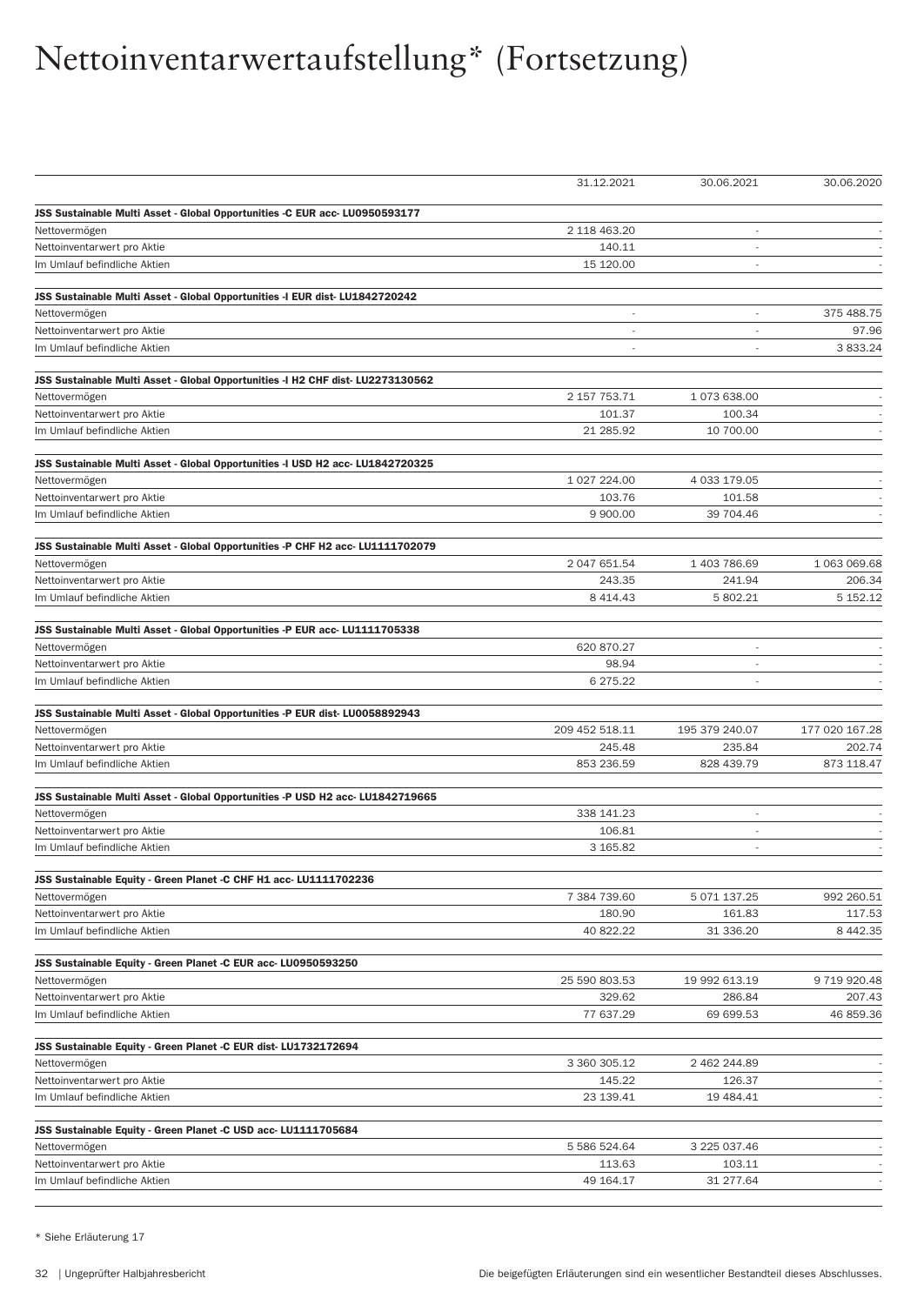|                                                                    | 31.12.2021             | 30.06.2021         | 30.06.2020     |
|--------------------------------------------------------------------|------------------------|--------------------|----------------|
| JSS Sustainable Equity - Green Planet -C USD dist- LU1732172777    |                        |                    |                |
| Nettovermögen                                                      | 2 297 144.00           | 2 064 000.00       |                |
| Nettoinventarwert pro Aktie                                        | 113.72                 | 103.20             |                |
| Im Umlauf befindliche Aktien                                       | 20 200.00              | 20 000.00          |                |
|                                                                    |                        |                    |                |
| JSS Sustainable Equity - Green Planet -I CHF acc- LU1965939850     |                        |                    |                |
| Nettovermögen                                                      | 3 572 322.80           | 3 282 675.00       |                |
| Nettoinventarwert pro Aktie                                        | 131.72                 | 121.04             |                |
| Im Umlauf befindliche Aktien                                       | 27 120.58              | 27 120.58          |                |
| JSS Sustainable Equity - Green Planet -I EUR acc- LU0333595519     |                        |                    |                |
| Nettovermögen                                                      | 6 477 471.97           | 5 355 315.18       | 10 819 203.52  |
| Nettoinventarwert pro Aktie                                        | 332.88                 | 289.14             | 208.80         |
| Im Umlauf befindliche Aktien                                       | 19 458.88              | 18 521.53          | 51 816.97      |
|                                                                    |                        |                    |                |
| JSS Sustainable Equity - Green Planet -I EUR dist- LU1732172850    | 1726 240.90            | 2 292 375.40       |                |
| Nettovermögen<br>Nettoinventarwert pro Aktie                       | 148.43                 | 128.93             |                |
| Im Umlauf befindliche Aktien                                       | 11 630.00              | 17 780.00          |                |
|                                                                    |                        |                    |                |
| JSS Sustainable Equity - Green Planet -P CHF H1 acc - LU1111702319 |                        |                    |                |
| Nettovermögen                                                      | 13 985 755.98          | 9 559 306.61       | 5 504 342.46   |
| Nettoinventarwert pro Aktie                                        | 175.97                 | 157.92             | 115.43         |
| Im Umlauf befindliche Aktien                                       | 79 478.07              | 60 532.59          | 47 688.11      |
| JSS Sustainable Equity - Green Planet -P EUR acc- LU0707700596     |                        |                    |                |
| Nettovermögen                                                      | 44 717 195.58          | 36 580 926.33      | 21 711 087.01  |
| Nettoinventarwert pro Aktie                                        | 302.55                 | 264.15             | 192.28         |
| Im Umlauf befindliche Aktien                                       | 147 801.01             | 138 485.43         | 112 915.63     |
| JSS Sustainable Equity - Green Planet -P EUR dist-LU0333595436     |                        |                    |                |
| Nettovermögen                                                      | 157 877 524.45         | 138 698 548.40     | 109 987 633.87 |
| Nettoinventarwert pro Aktie                                        | 302.55                 | 264.14             | 192.27         |
| Im Umlauf befindliche Aktien                                       | 521 822.92             | 525 094.83         | 572 036.56     |
|                                                                    |                        |                    |                |
| JSS Sustainable Equity - Green Planet -P GBP dist- LU1545800341    |                        |                    |                |
| Nettovermögen<br>Nettoinventarwert pro Aktie                       | 1 276 421.84<br>116.16 | 512 228.60         |                |
| Im Umlauf befindliche Aktien                                       | 10 988.48              | 103.69<br>4 940.00 |                |
|                                                                    |                        |                    |                |
| JSS Sustainable Equity - Green Planet -P USD H1 acc- LU1120832198  |                        |                    |                |
| Nettovermögen                                                      | 26 064 218.94          | 18 525 604.48      | 8 693 183.46   |
| Nettoinventarwert pro Aktie                                        | 206.65                 | 184.31             | 133.01         |
| Im Umlauf befindliche Aktien                                       | 126 127.36             | 100 513.29         | 65 355.74      |
| JSS Sustainable Equity - Green Planet -P USD dist-LU0950593417     |                        |                    |                |
| Nettovermögen                                                      | 25 982 426.29          | 23 749 215.49      | 12 354 688.32  |
| Nettoinventarwert pro Aktie                                        | 342.54                 | 311.87             | 215.00         |
| Im Umlauf befindliche Aktien                                       | 75 852.24              | 76 151.01          | 57 463.77      |
| JSS Sustainable Equity - Green Planet -S EUR dist- LU1842716729    |                        |                    |                |
| Nettovermögen                                                      | 3 199 055.12           | 2 769 674.37       | 1967698.00     |
| Nettoinventarwert pro Aktie                                        | 164.72                 | 143.09             | 103.12         |
| Im Umlauf befindliche Aktien                                       | 19 421.17              | 19 356.17          | 19 081.17      |
|                                                                    |                        |                    |                |
| JSS Sustainable Equity - Green Planet -Y EUR acc- LU1205684183     |                        |                    |                |
| Nettovermögen                                                      | 59 360 253.88          | 40 510 389.47      | 11 233 061.81  |
| Nettoinventarwert pro Aktie                                        | 218.71                 | 189.70             | 136.44         |
| Im Umlauf befindliche Aktien                                       | 271 410.79             | 213 549.76         | 82 327.34      |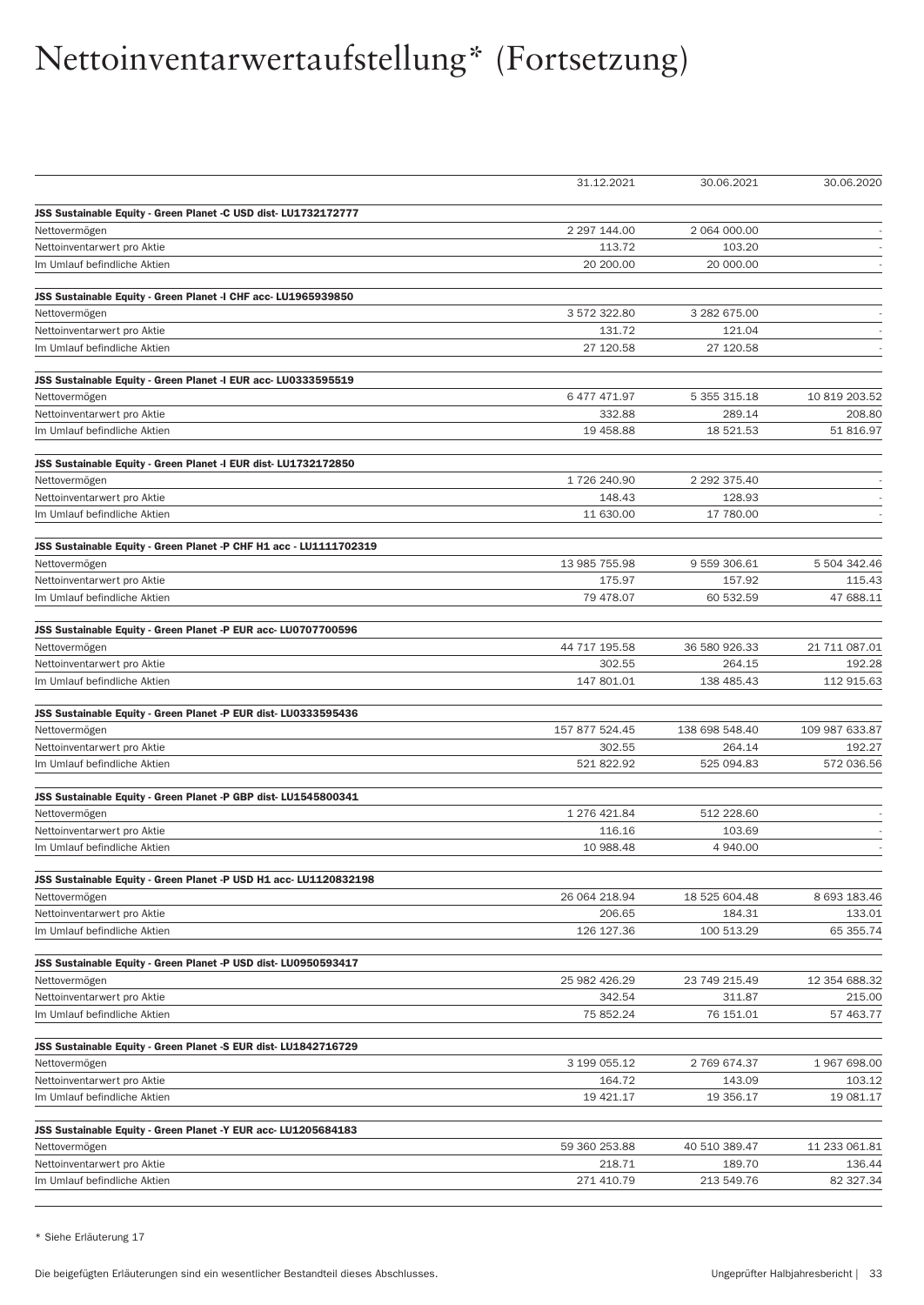|                                                             | 31.12.2021               | 30.06.2021               | 30.06.2020     |
|-------------------------------------------------------------|--------------------------|--------------------------|----------------|
| JSS Bond - USD High Yield -C EUR acc hedged- LU1184841341   |                          |                          |                |
| Nettovermögen                                               | 4 138 694.90             | 3 566 837.20             | 2813666.86     |
| Nettoinventarwert pro Aktie                                 | 127.62                   | 127.39                   | 107.69         |
| Im Umlauf befindliche Aktien                                | 32 429.83                | 27 999.35                | 26 128.00      |
| JSS Bond - USD High Yield -C USD acc- LU1184840962          |                          |                          |                |
| Nettovermögen                                               | 8 506 777.15             | 6 681 477.40             | 4 234 310.35   |
| Nettoinventarwert pro Aktie                                 | 142.08                   | 141.12                   | 118.06         |
| Im Umlauf befindliche Aktien                                | 59 873.15                | 47 346.07                | 35 866.86      |
| JSS Bond - USD High Yield -C USD dist-LU1210450109          |                          |                          |                |
| Nettovermögen                                               | 13 902 540.46            | 13 206 041.47            | 7 640 188.47   |
| Nettoinventarwert pro Aktie                                 | 109.97                   | 111.22                   | 96.71          |
| Im Umlauf befindliche Aktien                                | 126 421.21               | 118 738.01               | 79 000.35      |
| JSS Bond - USD High Yield -I CHF acc hedged-LU1184841937    |                          |                          |                |
| Nettovermögen                                               | 36 815.44                | 33 482.40                | 83 005.67      |
| Nettoinventarwert pro Aktie                                 | 119.92                   | 119.58                   | 101.10         |
| Im Umlauf befindliche Aktien                                | 307.00                   | 280.00                   | 821.00         |
| JSS Bond - USD High Yield -I EUR acc hedged- LU1184842232   |                          |                          |                |
| Nettovermögen                                               | $\overline{\phantom{a}}$ | $\overline{\phantom{a}}$ | 20 717.43      |
| Nettoinventarwert pro Aktie                                 | $\overline{\phantom{a}}$ |                          | 103.58         |
| Im Umlauf befindliche Aktien                                | $\overline{\phantom{a}}$ | $\overline{\phantom{a}}$ | 200.00         |
|                                                             |                          |                          |                |
| JSS Bond - USD High Yield -I USD acc- LU1184841770          | 15 314 883.30            | 15 324 147.03            | 3713243.68     |
| Nettovermögen                                               | 144.47                   | 143.32                   | 119.61         |
| Nettoinventarwert pro Aktie<br>Im Umlauf befindliche Aktien | 106 007.36               | 106 922.60               | 31 044.09      |
|                                                             |                          |                          |                |
| JSS Bond - USD High Yield -I USD dist-LU1210450018          | 7 299 246.54             | 7 382 749.82             |                |
| Nettovermögen                                               |                          |                          | 6 493 306.31   |
| Nettoinventarwert pro Aktie                                 | 110.14                   | 111.40                   | 96.84          |
| Im Umlauf befindliche Aktien                                | 66 272.44                | 66 272.44                | 67 049.38      |
| JSS Bond - USD High Yield -P CHF acc hedged-LU1184840293    |                          |                          |                |
| Nettovermögen                                               | 1 720 106.81             | 1 727 481.15             | 1 258 951.38   |
| Nettoinventarwert pro Aktie                                 | 121.83                   | 121.89                   | 103.63         |
| Im Umlauf befindliche Aktien                                | 14 118.91                | 14 172.46                | 12 148.21      |
| JSS Bond - USD High Yield -P CHF dist hedged- LU1184840459  |                          |                          |                |
| Nettovermögen                                               | 646 920.62               | 458 205.98               | 354 496.79     |
| Nettoinventarwert pro Aktie                                 | 97.25                    | 98.94                    | 87.10          |
| Im Umlauf befindliche Aktien                                | 6 652.14                 | 4 631.15                 | 4 070.00       |
| JSS Bond - USD High Yield -P EUR acc hedged- LU1184840533   |                          |                          |                |
| Nettovermögen                                               | 8 535 955.31             | 8 530 844.03             | 6 620 415.76   |
| Nettoinventarwert pro Aktie                                 | 125.28                   | 125.21                   | 106.08         |
| Im Umlauf befindliche Aktien                                | 68 135.02                | 68 132.29                | 62 410.92      |
| JSS Bond - USD High Yield -P EUR dist hedged- LU1184840707  |                          |                          |                |
| Nettovermögen                                               | 3 360 719.25             | 3 107 987.95             | 1 360 005.11   |
| Nettoinventarwert pro Aktie                                 | 98.75                    | 100.42                   | 88.28          |
| Im Umlauf befindliche Aktien                                | 34 032.60                | 30 949.89                | 15 405.89      |
| JSS Bond - USD High Yield -P USD acc- LU1184840020          |                          |                          |                |
| Nettovermögen                                               | 138 949 975.65           | 140 308 648.74           | 111 731 804.69 |
| Nettoinventarwert pro Aktie                                 | 139.27                   | 138.54                   | 116.24         |
| Im Umlauf befindliche Aktien                                | 997 702.13               | 1 012 766.34             | 961 197.20     |
|                                                             |                          |                          |                |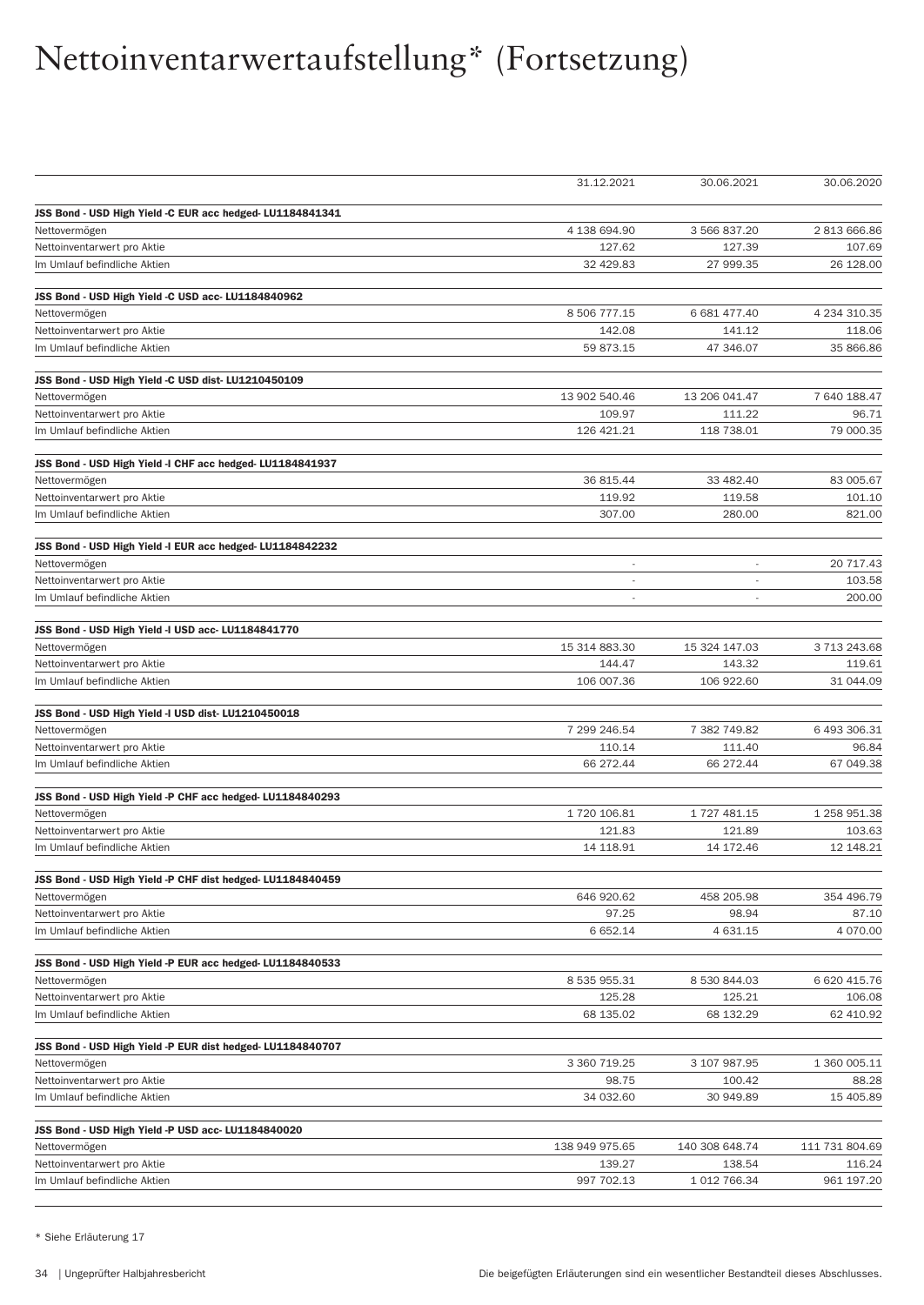|                                                                             | 31.12.2021    | 30.06.2021    | 30.06.2020    |
|-----------------------------------------------------------------------------|---------------|---------------|---------------|
| JSS Bond - USD High Yield -P USD dist- LU1210449945                         |               |               |               |
| Nettovermögen                                                               | 77 265 497.20 | 76 029 388.60 | 64 303 305.71 |
| Nettoinventarwert pro Aktie                                                 | 109.81        | 111.05        | 96.59         |
| Im Umlauf befindliche Aktien                                                | 703 628.97    | 684 641.05    | 665 768.96    |
| JSS Sustainable Bond - Total Return Global -C CHF acc hedged- LU1332517405  |               |               |               |
| Nettovermögen                                                               | 5 043 208.62  | 5 427 767.98  | 3 380 326.66  |
| Nettoinventarwert pro Aktie                                                 | 98.31         | 100.11        | 99.69         |
| Im Umlauf befindliche Aktien                                                | 51 299.04     | 54 218.04     | 33 907.23     |
| JSS Sustainable Bond - Total Return Global -C EUR acc hedged- LU1332517660  |               |               |               |
| Nettovermögen                                                               | 12 056 248.07 | 11 497 496.98 | 6 208 062.56  |
| Nettoinventarwert pro Aktie                                                 | 101.40        | 103.21        | 102.51        |
| Im Umlauf befindliche Aktien                                                | 118 897.91    | 111 399.06    | 60 565.10     |
| JSS Sustainable Bond - Total Return Global -C GBP dist hedged- LU1545802636 |               |               |               |
| Nettovermögen                                                               | 160 912.00    | 163 184.00    |               |
| Nettoinventarwert pro Aktie                                                 | 100.57        | 101.99        |               |
| Im Umlauf befindliche Aktien                                                | 1 600.00      | 1 600.00      |               |
| JSS Sustainable Bond - Total Return Global -C USD acc- LU1332517231         |               |               |               |
| Nettovermögen                                                               | 22 094 298.61 | 23 281 891.75 | 10 719 917.36 |
| Nettoinventarwert pro Aktie                                                 | 114.31        | 115.69        | 113.74        |
| Im Umlauf befindliche Aktien                                                | 193 284.04    | 201 243.77    | 94 250.76     |
| JSS Sustainable Bond - Total Return Global -C USD dist- LU1332517314        |               |               |               |
| Nettovermögen                                                               | 2 269 772.19  | 2 952 784.40  | 2 267 248.07  |
| Nettoinventarwert pro Aktie                                                 | 103.97        | 106.83        | 106.87        |
| Im Umlauf befindliche Aktien                                                | 21 831.03     | 27 640.03     | 21 215.45     |
| JSS Sustainable Bond - Total Return Global -I CHF acc hedged- LU1332518122  |               |               |               |
| Nettovermögen                                                               | 36 821 676.58 | 37 143 441.31 | 22 842 921.64 |
| Nettoinventarwert pro Aktie                                                 | 107.01        | 108.86        | 108.20        |
| Im Umlauf befindliche Aktien                                                | 344 095.66    | 341 203.76    | 211 112.51    |
| JSS Sustainable Bond - Total Return Global -I EUR acc hedged- LU1332518478  |               |               |               |
| Nettovermögen                                                               | 49 038 663.80 | 48 608 739.13 | 22 111 898.31 |
| Nettoinventarwert pro Aktie                                                 | 105.57        | 107.35        | 106.48        |
| Im Umlauf befindliche Aktien                                                | 464 513.25    | 452 806.14    | 207 673.03    |
| JSS Sustainable Bond - Total Return Global -I EUR dist hedged- LU1332518551 |               |               |               |
| Nettovermögen                                                               | 3 647 407.97  | 4 574 553.27  | 3 547 160.82  |
| Nettoinventarwert pro Aktie                                                 | 95.98         | 99.31         | 99.39         |
| Im Umlauf befindliche Aktien                                                | 38 001.75     | 46 063.37     | 35 688.37     |
| JSS Sustainable Bond - Total Return Global -I USD acc- LU1332517827         |               |               |               |
| Nettovermögen                                                               | 54 747 183.64 | 64 813 151.57 | 44 448 660.05 |
| Nettoinventarwert pro Aktie                                                 | 124.20        | 125.58        | 123.23        |
| Im Umlauf befindliche Aktien                                                | 440 798.58    | 516 110.46    | 360 695.41    |
| JSS Sustainable Bond - Total Return Global -I USD dist- LU1332518049        |               |               |               |
| Nettovermögen                                                               | 17 845 719.08 | 19 514 918.41 | 15 894 984.11 |
| Nettoinventarwert pro Aktie                                                 | 104.61        | 107.58        | 107.61        |
| Im Umlauf befindliche Aktien                                                | 170 592.86    | 181 399.13    | 147 705.37    |
| JSS Sustainable Bond - Total Return Global -M CHF acc hedged- LU1332518635  |               |               |               |
| Nettovermögen                                                               | 49 184 377.34 | 49 017 432.41 | 68 519 078.47 |
| Nettoinventarwert pro Aktie                                                 | 110.18        | 111.87        | 110.81        |
| Im Umlauf befindliche Aktien                                                | 446 400.23    | 438 164.23    | 618 358.23    |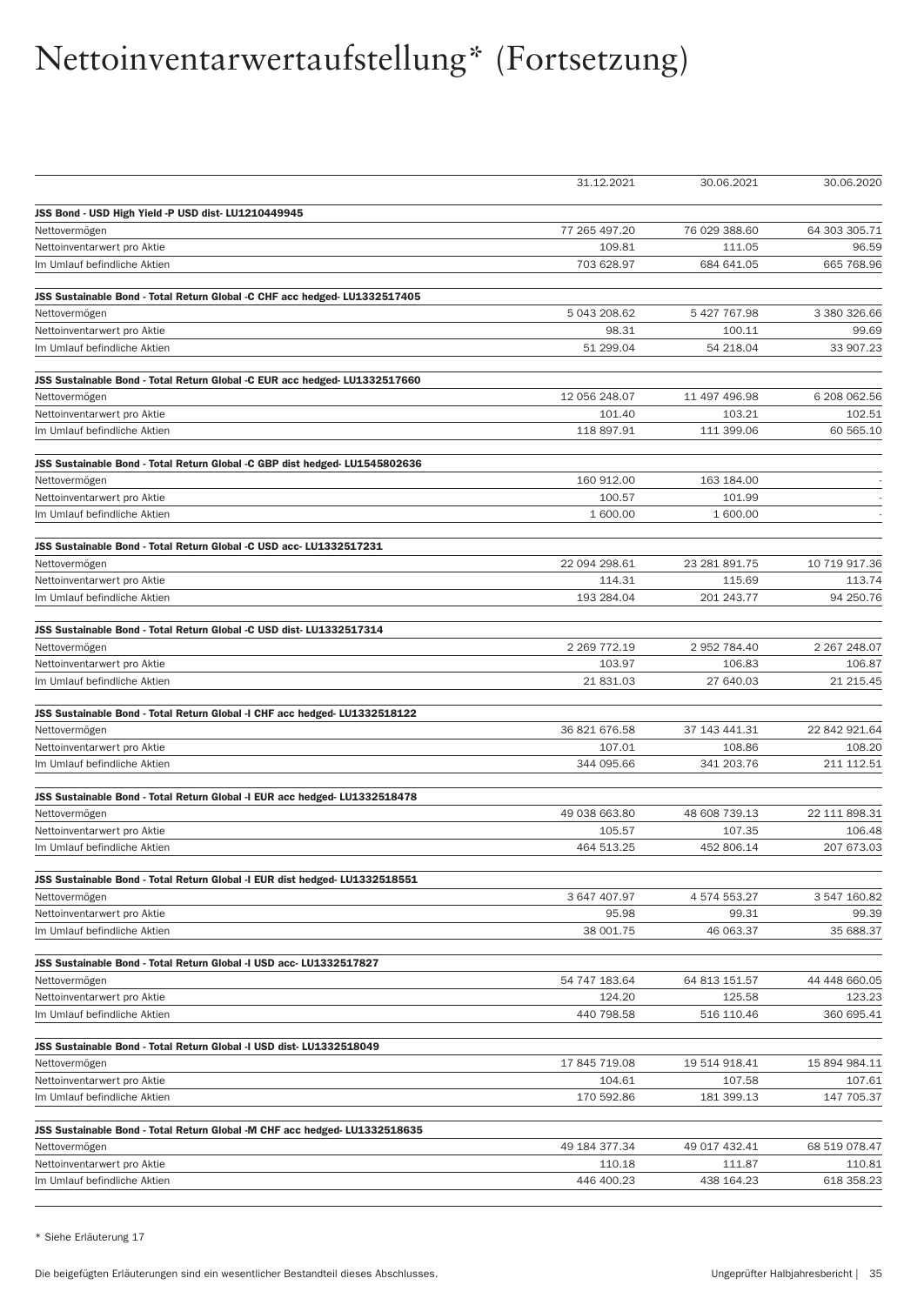|                                                                             | 31.12.2021     | 30.06.2021           | 30.06.2020           |
|-----------------------------------------------------------------------------|----------------|----------------------|----------------------|
| JSS Sustainable Bond - Total Return Global -P CHF acc hedged- LU1332516852  |                |                      |                      |
| Nettovermögen                                                               | 25 848 089.87  | 26 655 707.66        | 20 226 625.42        |
| Nettoinventarwert pro Aktie                                                 | 104.01         | 106.09               | 106.01               |
| Im Umlauf befindliche Aktien                                                | 248 515.43     | 251 255.61           | 190 798.14           |
|                                                                             |                |                      |                      |
| JSS Sustainable Bond - Total Return Global -P EUR acc hedged- LU1332517074  |                |                      |                      |
| Nettovermögen                                                               | 28 916 509.90  | 46 532 159.56        | 43 790 236.35        |
| Nettoinventarwert pro Aktie                                                 | 106.01         | 108.10               | 107.75               |
| Im Umlauf befindliche Aktien                                                | 272 771.53     | 430 454.76           | 406 413.85           |
| JSS Sustainable Bond - Total Return Global -P EUR dist hedged- LU1332517157 |                |                      |                      |
| Nettovermögen                                                               | 4 655 812.48   | 5 017 828.09         | 2 635 282.21         |
| Nettoinventarwert pro Aktie                                                 | 93.62          | 96.64                | 97.65                |
| Im Umlauf befindliche Aktien                                                | 49 730.96      | 51 922.89            | 26 988.02            |
|                                                                             |                |                      |                      |
| JSS Sustainable Bond - Total Return Global -P USD acc- LU1332516696         |                |                      |                      |
| Nettovermögen                                                               | 122 591 548.96 | 139 626 459.28       | 105 839 913.07       |
| Nettoinventarwert pro Aktie                                                 | 120.27         | 121.94               | 120.30               |
| Im Umlauf befindliche Aktien                                                | 1 019 302.81   | 1 145 042.31         | 879 780.04           |
| JSS Sustainable Bond - Total Return Global -P USD dist- LU1332516779        |                |                      |                      |
| Nettovermögen                                                               | 26 783 623.48  | 25 951 463.20        | 20 670 507.35        |
| Nettoinventarwert pro Aktie                                                 | 111.09         | 113.94               | 114.00               |
| Im Umlauf befindliche Aktien                                                | 241 098.42     | 227 764.29           | 181 312.42           |
| JSS Sustainable Bond - Total Return Global -Y CHF acc hedged- LU1405747244  |                |                      |                      |
| Nettovermögen                                                               | 34 999 492.79  | 36 710 548.21        | 21 554 194.19        |
| Nettoinventarwert pro Aktie                                                 | 101.34         | 103.03               | 102.33               |
| Im Umlauf befindliche Aktien                                                | 345 367.01     | 356 309.31           | 210 637.17           |
|                                                                             |                |                      |                      |
| JSS Sustainable Bond - Total Return Global -Y EUR acc hedged- LU1405747327  | 53 086 680.62  | 53 684 532.30        | 37 956 114.59        |
| Nettovermögen                                                               | 103.20         |                      |                      |
| Nettoinventarwert pro Aktie<br>Im Umlauf befindliche Aktien                 | 514 405.82     | 104.88<br>511 866.25 | 103.87<br>365 423.48 |
|                                                                             |                |                      |                      |
| JSS Sustainable Bond - Total Return Global -Y GBP dist hedged- LU1405749539 |                |                      |                      |
| Nettovermögen                                                               | 5 250 331.26   | 5 666 140.01         | 3 686 336.69         |
| Nettoinventarwert pro Aktie                                                 | 97.68          | 99.80                | 99.98                |
| Im Umlauf befindliche Aktien                                                | 53 750.32      | 56 774.95            | 36 869.79            |
| JSS Sustainable Bond - Total Return Global -Y USD acc- LU1405747087         |                |                      |                      |
| Nettovermögen                                                               | 18 401 820.72  | 22 396 862.72        | 38 473 226.04        |
| Nettoinventarwert pro Aktie                                                 | 113.97         | 115.18               | 112.94               |
| Im Umlauf befindliche Aktien                                                | 161 461.97     | 194 450.97           | 340 660.97           |
|                                                                             |                |                      |                      |
| JSS Sustainable Bond - Total Return Global -Y USD dist-LU1405747160         | 69 513 418.56  | 66 039 374.68        | 45 446 883.62        |
| Nettovermögen<br>Nettoinventarwert pro Aktie                                | 104.16         | 107.13               | 106.15               |
| Im Umlauf befindliche Aktien                                                | 667 371.53     | 616 441.47           | 428 157.35           |
|                                                                             |                |                      |                      |
| JSS Sustainable Equity - Consumer Brands -C EUR acc- LU1752455532           |                |                      |                      |
| Nettovermögen                                                               | 2 954 102.69   | 3 304 331.14         | 2 298 515.63         |
| Nettoinventarwert pro Aktie                                                 | 146.76         | 137.63               | 104.84               |
| Im Umlauf befindliche Aktien                                                | 20 128.80      | 24 008.80            | 21 924.70            |
| JSS Sustainable Equity - Consumer Brands -C USD acc- LU1752455375           |                |                      |                      |
| Nettovermögen                                                               | 2 914 079.67   | 2 796 244.84         | 2 045 108.39         |
| Nettoinventarwert pro Aktie                                                 | 142.98         | 139.84               | 100.88               |
| Im Umlauf befindliche Aktien                                                | 20 381.03      | 19 996.03            | 20 272.25            |
|                                                                             |                |                      |                      |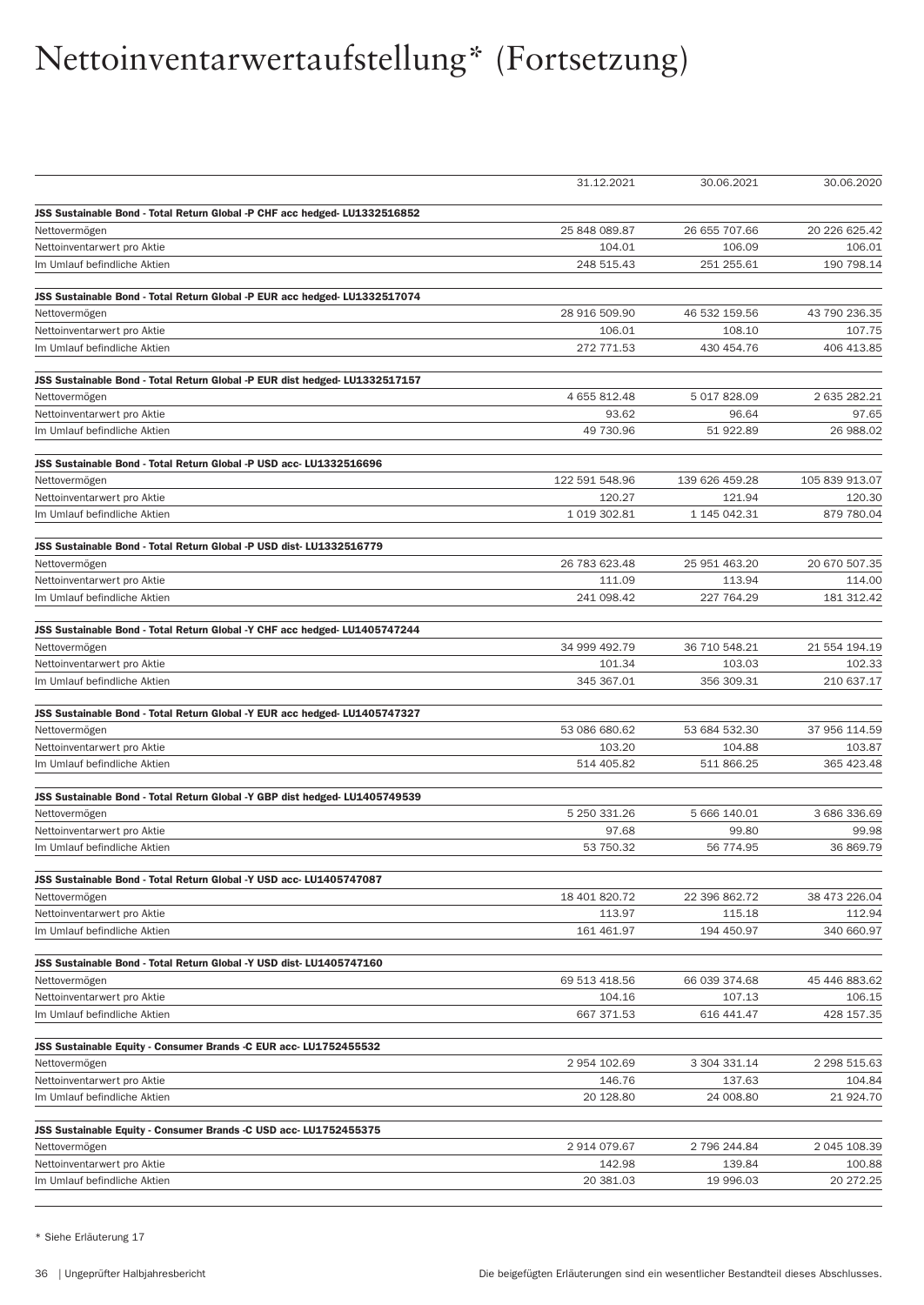|                                                                    | 31.12.2021             | 30.06.2021             | 30.06.2020             |
|--------------------------------------------------------------------|------------------------|------------------------|------------------------|
|                                                                    |                        |                        |                        |
| JSS Sustainable Equity - Consumer Brands -I USD acc- LU1752455888  |                        |                        |                        |
| Nettovermögen<br>Nettoinventarwert pro Aktie                       | 2 884 600.00<br>144.23 | 5 635 600.00<br>140.89 | 4 055 745.32<br>101.39 |
| Im Umlauf befindliche Aktien                                       | 20 000.00              | 40 000.00              | 40 000.00              |
|                                                                    |                        |                        |                        |
| JSS Sustainable Equity - Consumer Brands -P EUR acc- LU1752454998  |                        |                        |                        |
| Nettovermögen                                                      | 3796591.89             | 4 167 816.25           | 3 672 158.44           |
| Nettoinventarwert pro Aktie                                        | 143.66                 | 135.14                 | 103.56                 |
| Im Umlauf befindliche Aktien                                       | 26 427.62              | 30 840.73              | 35 460.28              |
|                                                                    |                        |                        |                        |
| JSS Sustainable Equity - Consumer Brands -P EUR dist- LU1752455292 | 3 129 779.97           | 3 565 499.76           | 3 040 807.81           |
| Nettovermögen                                                      | 143.62                 |                        |                        |
| Nettoinventarwert pro Aktie<br>Im Umlauf befindliche Aktien        | 21 792.09              | 135.10<br>26 391.56    | 103.54<br>29 369.72    |
|                                                                    |                        |                        |                        |
| JSS Sustainable Equity - Consumer Brands -P USD acc- LU1752454642  |                        |                        |                        |
| Nettovermögen                                                      | 8 897 555.40           | 9 327 274.08           | 7 515 117.99           |
| Nettoinventarwert pro Aktie                                        | 139.93                 | 137.26                 | 99.62                  |
| Im Umlauf befindliche Aktien                                       | 63 585.76              | 67 953.33              | 75 438.84              |
|                                                                    |                        |                        |                        |
| JSS Sustainable Equity - Consumer Brands -P USD dist- LU1752454725 | 2 634 712.58           | 3 379 801.02           | 2 635 802.96           |
| Nettovermögen<br>Nettoinventarwert pro Aktie                       | 139.93                 | 137.26                 | 99.62                  |
| Im Umlauf befindliche Aktien                                       | 18 828.79              | 24 623.35              | 26 458.64              |
|                                                                    |                        |                        |                        |
| JSS Sustainable Equity - Tech Disruptors -C CHF acc- LU1842718345  |                        |                        |                        |
| Nettovermögen                                                      | 19 118 007.59          | 17 571 006.95          | 6 307 269.80           |
| Nettoinventarwert pro Aktie                                        | 185.26                 | 176.39                 | 132.52                 |
| Im Umlauf befindliche Aktien                                       | 103 195.55             | 99 614.53              | 47 592.40              |
| JSS Sustainable Equity - Tech Disruptors -C EUR acc- LU1752457405  |                        |                        |                        |
| Nettovermögen                                                      | 18 015 264.48          | 15 987 035.14          | 8 653 203.71           |
| Nettoinventarwert pro Aktie                                        | 201.41                 | 181.27                 | 140.28                 |
| Im Umlauf befindliche Aktien                                       | 89 445.73              | 88 194.60              | 61 685.35              |
|                                                                    |                        |                        |                        |
| JSS Sustainable Equity - Tech Disruptors -C USD acc- LU1752456936  |                        |                        |                        |
| Nettovermögen                                                      | 56 647 337.82          | 53 823 787.59          | 26 422 584.27          |
| Nettoinventarwert pro Aktie                                        | 196.21                 | 184.16                 | 134.97                 |
| Im Umlauf befindliche Aktien                                       | 288 707.70             | 292 266.44             | 195 765.36             |
| JSS Sustainable Equity - Tech Disruptors -C USD dist- LU1752457157 |                        |                        |                        |
| Nettovermögen                                                      | 7 661 527.19           | 16 248 828.46          | 7 709 019.37           |
| Nettoinventarwert pro Aktie                                        | 176.99                 | 166.12                 | 121.75                 |
| Im Umlauf befindliche Aktien                                       | 43 287.91              | 97 813.80              | 63 318.95              |
|                                                                    |                        |                        |                        |
| JSS Sustainable Equity - Tech Disruptors -E USD acc- LU1842717453  |                        |                        |                        |
| Nettovermögen                                                      | 22 401 822.59          | 22 928 096.84          | 19 698 365.26          |
| Nettoinventarwert pro Aktie                                        | 196.94                 | 185.12                 | 136.09                 |
| Im Umlauf befindliche Aktien                                       | 113 749.48             | 123 855.32             | 144 748.70             |
| JSS Sustainable Equity - Tech Disruptors -E USD dist- LU1842717537 |                        |                        |                        |
| Nettovermögen                                                      | 7 576 363.81           | 7 432 306.77           | 6 137 707.11           |
| Nettoinventarwert pro Aktie                                        | 189.62                 | 178.24                 | 131.03                 |
| Im Umlauf befindliche Aktien                                       | 39 955.51              | 41 698.31              | 46 842.30              |
| JSS Sustainable Equity - Tech Disruptors -I CHF acc- LU1842718691  |                        |                        |                        |
| Nettovermögen                                                      | 3 384 900.00           | 3 219 000.00           |                        |
| Nettoinventarwert pro Aktie                                        | 112.83                 | 107.30                 |                        |
| Im Umlauf befindliche Aktien                                       | 30 000.00              | 30 000.00              |                        |
|                                                                    |                        |                        |                        |

\* Siehe Erläuterung 17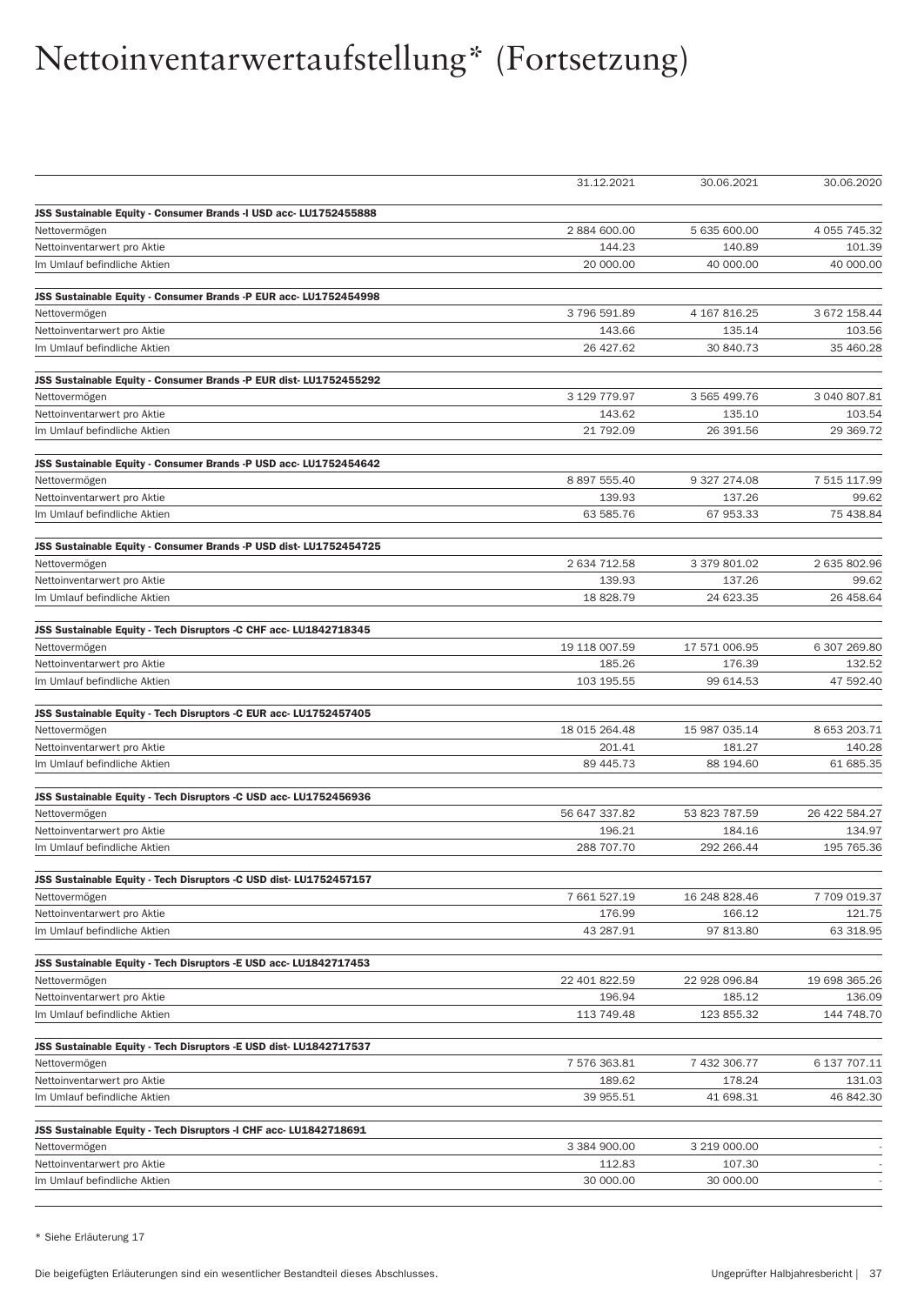|                                                                                | 31.12.2021            | 30.06.2021               | 30.06.2020    |
|--------------------------------------------------------------------------------|-----------------------|--------------------------|---------------|
|                                                                                |                       |                          |               |
| JSS Sustainable Equity - Tech Disruptors -I EUR acc- LU2076231567              |                       |                          |               |
| Nettovermögen                                                                  | 1 453 800.00<br>96.92 | ÷,<br>ä,                 |               |
| Nettoinventarwert pro Aktie<br>Im Umlauf befindliche Aktien                    | 15 000.00             | $\overline{\phantom{a}}$ |               |
|                                                                                |                       |                          |               |
| JSS Sustainable Equity - Tech Disruptors -I USD (BRL hedged) acc- LU1842717883 |                       |                          |               |
| Nettovermögen                                                                  | 3 807 224.01          | 1 183 687.79             |               |
| Nettoinventarwert pro Aktie                                                    | 108.45                | 109.88                   |               |
| Im Umlauf befindliche Aktien                                                   | 35 105.80             | 10 772.55                |               |
|                                                                                |                       |                          |               |
| JSS Sustainable Equity - Tech Disruptors -I USD acc- LU1752458551              |                       |                          |               |
| Nettovermögen                                                                  | 38 091 217.62         | 87 404 724.45            | 45 742 343.87 |
| Nettoinventarwert pro Aktie                                                    | 197.95                | 185.57                   | 135.68        |
| Im Umlauf befindliche Aktien                                                   | 192 428.48            | 471 006.76               | 337 135.06    |
| JSS Sustainable Equity - Tech Disruptors -I10 USD acc- LU2273126701            |                       |                          |               |
| Nettovermögen                                                                  | 19 215 291.80         | ÷,                       |               |
| Nettoinventarwert pro Aktie                                                    | 99.10                 | $\overline{a}$           |               |
| Im Umlauf befindliche Aktien                                                   | 193 898.00            |                          |               |
|                                                                                |                       |                          |               |
| JSS Sustainable Equity - Tech Disruptors -M USD acc- LU1842718006              |                       |                          |               |
| Nettovermögen                                                                  | 15 676 224.24         | 551 768.82               | 19 614 114.21 |
| Nettoinventarwert pro Aktie                                                    | 192.81                | 180.14<br>3 063.00       | 130.85        |
| Im Umlauf befindliche Aktien                                                   | 81 304.00             |                          | 149 900.00    |
| JSS Sustainable Equity - Tech Disruptors -P CHF dist-LU1842718261              |                       |                          |               |
| Nettovermögen                                                                  | 10 380 359.34         | 9 945 313.43             | 3 406 166.39  |
| Nettoinventarwert pro Aktie                                                    | 185.18                | 176.87                   | 133.67        |
| Im Umlauf befindliche Aktien                                                   | 56 055.51             | 56 229.51                | 25 481.49     |
| JSS Sustainable Equity - Tech Disruptors -P EUR acc- LU1752456696              |                       |                          |               |
| Nettovermögen                                                                  | 26 629 876.38         | 25 121 228.19            | 10 916 040.80 |
| Nettoinventarwert pro Aktie                                                    | 197.11                | 177.95                   | 138.53        |
| Im Umlauf befindliche Aktien                                                   | 135 101.60            | 141 170.15               | 78 799.35     |
|                                                                                |                       |                          |               |
| JSS Sustainable Equity - Tech Disruptors -P EUR dist- LU1752456852             |                       |                          |               |
| Nettovermögen                                                                  | 13 874 415.39         | 12 521 311.87            | 9 635 135.70  |
| Nettoinventarwert pro Aktie                                                    | 197.12                | 177.96                   | 138.54        |
| Im Umlauf befindliche Aktien                                                   | 70 385.63             | 70 360.26                | 69 548.61     |
| JSS Sustainable Equity - Tech Disruptors -P USD acc- LU1752456340              |                       |                          |               |
| Nettovermögen                                                                  | 140 618 926.60        | 140 249 319.24           | 67 504 777.22 |
| Nettoinventarwert pro Aktie                                                    | 192.02                | 180.78                   | 133.29        |
| Im Umlauf befindliche Aktien                                                   | 732 313.96            | 775 801.08               | 506 454.35    |
|                                                                                |                       |                          |               |
| JSS Sustainable Equity - Tech Disruptors -P USD dist- LU1752456423             |                       |                          |               |
| Nettovermögen                                                                  | 18 719 372.45         | 17 952 818.89            | 10 092 814.24 |
| Nettoinventarwert pro Aktie                                                    | 192.03                | 180.78                   | 133.29        |
| Im Umlauf befindliche Aktien                                                   | 97 481.50             | 99 307.55                | 75 719.52     |
| JSS Sustainable Equity - Tech Disruptors -Y USD acc- LU1752458049              |                       |                          |               |
| Nettovermögen                                                                  | 40 248 679.12         | 444 423.77               | 10 416 231.02 |
| Nettoinventarwert pro Aktie                                                    | 204.79                | 191.81                   | 140.05        |
| Im Umlauf befindliche Aktien                                                   | 196 536.35            | 2 317.00                 | 74 374.00     |
|                                                                                |                       |                          |               |
| JSS Sustainable Equity - Tech Disruptors -Y USD dist-LU1752458478              |                       |                          |               |
| Nettovermögen                                                                  | 20 457 980.60         | 1886 490.90              | 34 005 674.86 |
| Nettoinventarwert pro Aktie                                                    | 178.31                | 167.02                   | 121.93        |
| Im Umlauf befindliche Aktien                                                   | 114 732.66            | 11 295.00                | 278 903.00    |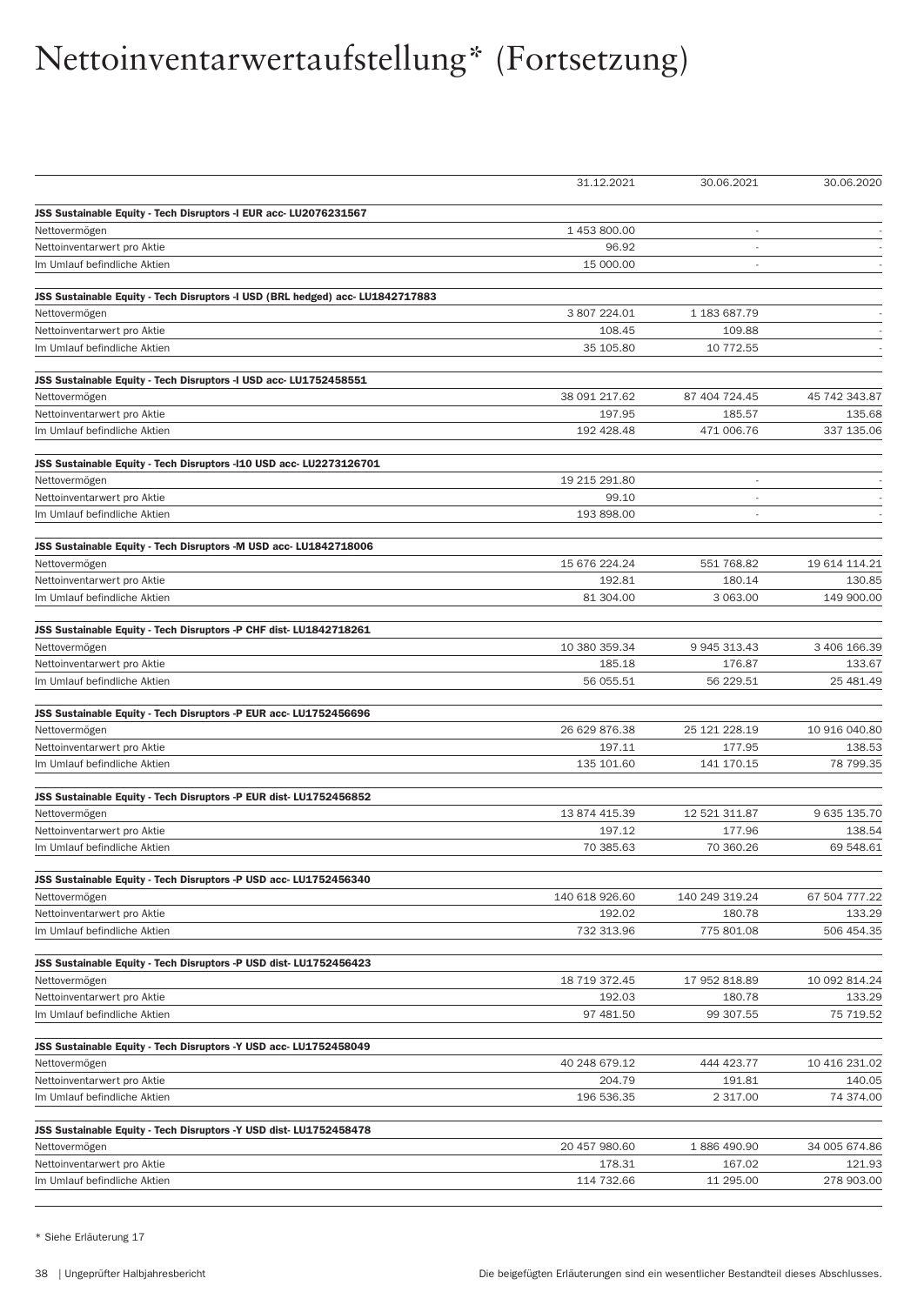|                                                                                   | 31.12.2021              | 30.06.2021               | 30.06.2020             |
|-----------------------------------------------------------------------------------|-------------------------|--------------------------|------------------------|
| JSS Sustainable Bond - Emerging Markets Local Currency* -C USD acc- LU1835934479  |                         |                          |                        |
| Nettovermögen                                                                     | 10 939 161.98           | 10 167 997.30            | 7 603 213.72           |
| Nettoinventarwert pro Aktie                                                       | 97.79                   | 105.21                   | 97.69                  |
| Im Umlauf befindliche Aktien                                                      | 111 863.81              | 96 644.78                | 77 833.58              |
|                                                                                   |                         |                          |                        |
| JSS Sustainable Bond - Emerging Markets Local Currency* -C USD dist- LU1835934552 |                         |                          |                        |
| Nettovermögen                                                                     | 2 166 183.49            | 2 592 928.81             | 1 346 984.00           |
| Nettoinventarwert pro Aktie                                                       | 90.48                   | 99.86                    | 94.99                  |
| Im Umlauf befindliche Aktien                                                      | 23 941.02               | 25 965.64                | 14 180.00              |
| JSS Sustainable Bond - Emerging Markets Local Currency* -I USD acc- LU1835934636  |                         |                          |                        |
| Nettovermögen                                                                     | 986 300.00              | 1 059 300.00             | 980 278.73             |
| Nettoinventarwert pro Aktie                                                       | 98.63                   | 105.93                   | 98.03                  |
| Im Umlauf befindliche Aktien                                                      | 10 000.00               | 10 000.00                | 10 000.00              |
| JSS Sustainable Bond - Emerging Markets Local Currency* -I USD dist- LU1835934719 |                         |                          |                        |
| Nettovermögen                                                                     | 1 365 517.56            | 1 960 392.96             | 951 434.26             |
| Nettoinventarwert pro Aktie                                                       | 90.77                   | 100.20                   | 95.14                  |
| Im Umlauf befindliche Aktien                                                      | 15 043.71               | 19 564.80                | 10 000.00              |
|                                                                                   |                         |                          |                        |
| JSS Sustainable Bond - Emerging Markets Local Currency* -M USD acc- LU1835935013  |                         |                          |                        |
| Nettovermögen                                                                     | 697 302.00              | $\overline{\phantom{a}}$ |                        |
| Nettoinventarwert pro Aktie                                                       | 94.23                   | $\sim$                   |                        |
| Im Umlauf befindliche Aktien                                                      | 7 400.00                | $\overline{\phantom{a}}$ |                        |
| JSS Sustainable Bond - Emerging Markets Local Currency* -P USD acc- LU1835934123  |                         |                          |                        |
| Nettovermögen                                                                     | 12 690 991.58           | 15 816 456.20            | 10 047 249.59          |
| Nettoinventarwert pro Aktie                                                       | 96.55                   | 104.14                   | 97.17                  |
| Im Umlauf befindliche Aktien                                                      | 131 444.76              | 151 876.86               | 103 393.38             |
| JSS Sustainable Bond - Emerging Markets Local Currency* -P USD dist- LU1835934396 |                         |                          |                        |
| Nettovermögen                                                                     | 5 415 909.40            | 6 062 400.73             | 3 842 386.11           |
| Nettoinventarwert pro Aktie                                                       | 90.06                   | 99.37                    | 94.78                  |
| Im Umlauf befindliche Aktien                                                      | 60 136.68               | 61 008.36                | 40 540.84              |
|                                                                                   |                         |                          |                        |
| JSS Sustainable Bond - Emerging Markets Local Currency* -Y USD acc- LU1835934800  |                         |                          |                        |
| Nettovermögen                                                                     | 5 572 755.03            | 15 184 102.80            | 21 564 616.52          |
| Nettoinventarwert pro Aktie<br>Im Umlauf befindliche Aktien                       | 98.51<br>56 570.45      | 105.76<br>143 571.32     | 97.82<br>220 461.44    |
|                                                                                   |                         |                          |                        |
| JSS Sustainable Bond - Emerging Markets Local Currency* -Y USD dist- LU1835934982 |                         |                          |                        |
| Nettovermögen                                                                     | 10 774 363.32           | 22 741 478.51            | 17 791 164.72          |
| Nettoinventarwert pro Aktie                                                       | 90.56                   | 99.97                    | 94.90                  |
| Im Umlauf befindliche Aktien                                                      | 118 974.86              | 227 483.03               | 187 477.34             |
| JSS Equity - All China -C CHF acc- LU1965940783                                   |                         |                          |                        |
| Nettovermögen                                                                     | 26 450 917.47           | 33 471 357.19            | 8 174 944.52           |
| Nettoinventarwert pro Aktie                                                       | 129.69                  | 161.04                   | 111.46                 |
| Im Umlauf befindliche Aktien                                                      | 203 954.95              | 207 844.99               | 73 345.60              |
|                                                                                   |                         |                          |                        |
| JSS Equity - All China -C EUR acc- LU1965940510                                   |                         |                          |                        |
| Nettovermögen                                                                     | 28 602 327.73<br>136.89 | 35 680 625.58            | 3 742 261.59<br>114.45 |
| Nettoinventarwert pro Aktie                                                       |                         | 160.55                   |                        |
| Im Umlauf befindliche Aktien                                                      | 208 943.88              | 222 239.96               | 32 698.33              |
| JSS Equity - All China -C USD acc- LU1900873875                                   |                         |                          |                        |
| Nettovermögen                                                                     | 70 102 185.43           | 97 539 786.53            | 15 080 025.57          |
| Nettoinventarwert pro Aktie                                                       | 139.05                  | 170.68                   | 115.24                 |
| Im Umlauf befindliche Aktien                                                      | 504 150.92              | 571 477.54               | 130 859.36             |
|                                                                                   |                         |                          |                        |

\* Siehe Erläuterung 17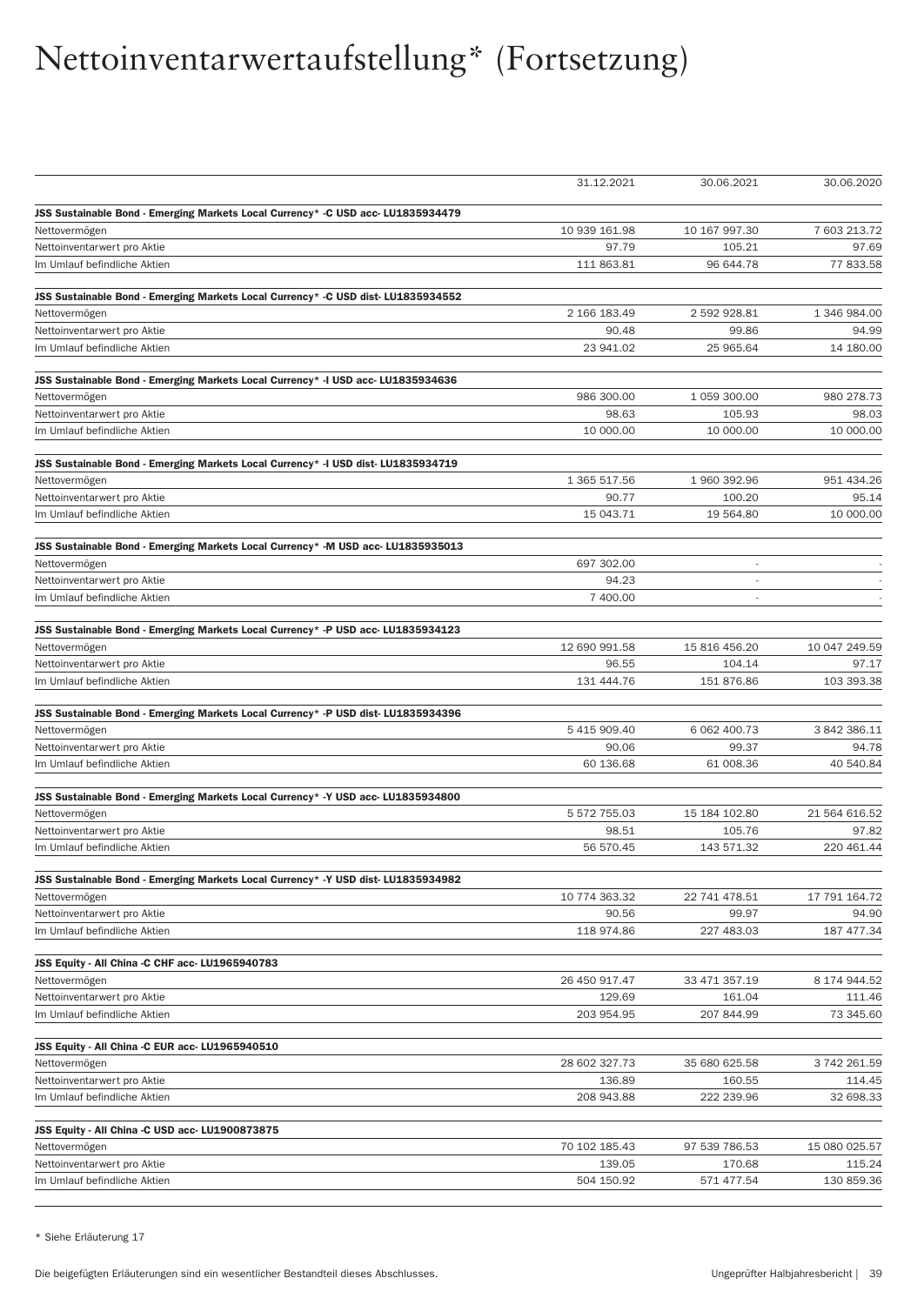|                                                   | 31.12.2021     | 30.06.2021       | 30.06.2020    |
|---------------------------------------------------|----------------|------------------|---------------|
| JSS Equity - All China -C USD dist-LU1900873958   |                |                  |               |
| Nettovermögen                                     | 10 169 471.71  | 13 033 661.94    | 1787163.78    |
| Nettoinventarwert pro Aktie                       | 139.06         | 170.70           | 115.25        |
| Im Umlauf befindliche Aktien                      | 73 130.10      | 76 354.20        | 15 507.43     |
| JSS Equity - All China - I CHF acc- LU1965941161  |                |                  |               |
| Nettovermögen                                     | 9 587 392.27   | 6 344 229.30     | 1 116 830.13  |
| Nettoinventarwert pro Aktie                       | 130.65         | 161.95           | 111.69        |
| Im Umlauf befindliche Aktien                      | 73 382.26      | 39 174.00        | 10 000.00     |
| JSS Equity - All China -I EUR acc- LU1965940940   |                |                  |               |
| Nettovermögen                                     | 4 829 597.25   | 6 427 556.02     | 2 811 845.64  |
| Nettoinventarwert pro Aktie                       | 137.89         | 161.44           | 114.68        |
| Im Umlauf befindliche Aktien                      | 35 025.00      | 39 813.90        | 24 520.00     |
| JSS Equity - All China -I USD acc- LU1900874097   |                |                  |               |
| Nettovermögen                                     | 96 292 312.95  | 222 915 213.86   | 10 397 530.61 |
| Nettoinventarwert pro Aktie                       | 140.08         | 171.65           | 115.48        |
| Im Umlauf befindliche Aktien                      | 687 409.43     | 1 298 661.31     | 90 038.15     |
| JSS Equity - All China -110 USD acc- LU2273125992 |                |                  |               |
| Nettovermögen                                     | 29 165 193.20  | i,               |               |
| Nettoinventarwert pro Aktie                       | 97.24          | $\overline{a}$   |               |
| Im Umlauf befindliche Aktien                      | 299 930.00     |                  |               |
| JSS Equity - All China -P CHF acc- LU1965940353   |                |                  |               |
| Nettovermögen                                     | 18 085 295.68  | 22 674 790.48    | 5 244 879.46  |
| Nettoinventarwert pro Aktie                       | 128.63         | 160.04           | 111.20        |
| Im Umlauf befindliche Aktien                      | 140 599.36     | 141 682.02       | 47 162.92     |
| JSS Equity - All China -P CHF dist- LU1965940437  |                |                  |               |
| Nettovermögen                                     | 2 333 232.43   | 3 0 26 8 8 1.6 1 | 458 751.72    |
| Nettoinventarwert pro Aktie                       | 128.63         | 160.05           | 111.21        |
| Im Umlauf befindliche Aktien                      | 18 139.10      | 18 912.10        | 4 1 2 5 . 0 0 |
| JSS Equity - All China -P EUR acc- LU1965940197   |                |                  |               |
| Nettovermögen                                     | 23 507 782.10  | 33 016 616.46    | 9 457 790.86  |
| Nettoinventarwert pro Aktie                       | 135.76         | 159.55           | 114.20        |
| Im Umlauf befindliche Aktien                      | 173 156.91     | 206 935.86       | 82 819.82     |
| JSS Equity - All China -P USD acc- LU1900873529   |                |                  |               |
| Nettovermögen                                     | 260 020 301.54 | 341 150 313.23   | 72 689 009.34 |
| Nettoinventarwert pro Aktie                       | 137.92         | 169.64           | 114.99        |
| Im Umlauf befindliche Aktien                      | 1885 298.01    | 2 011 025.19     | 632 107.41    |
| JSS Equity - All China -P USD dist-LU1900873792   |                |                  |               |
| Nettovermögen                                     | 16 196 159.38  | 21 288 240.65    | 11 048 495.08 |
| Nettoinventarwert pro Aktie                       | 137.92         | 169.64           | 114.99        |
| Im Umlauf befindliche Aktien                      | 117 431.55     | 125 490.69       | 96 079.52     |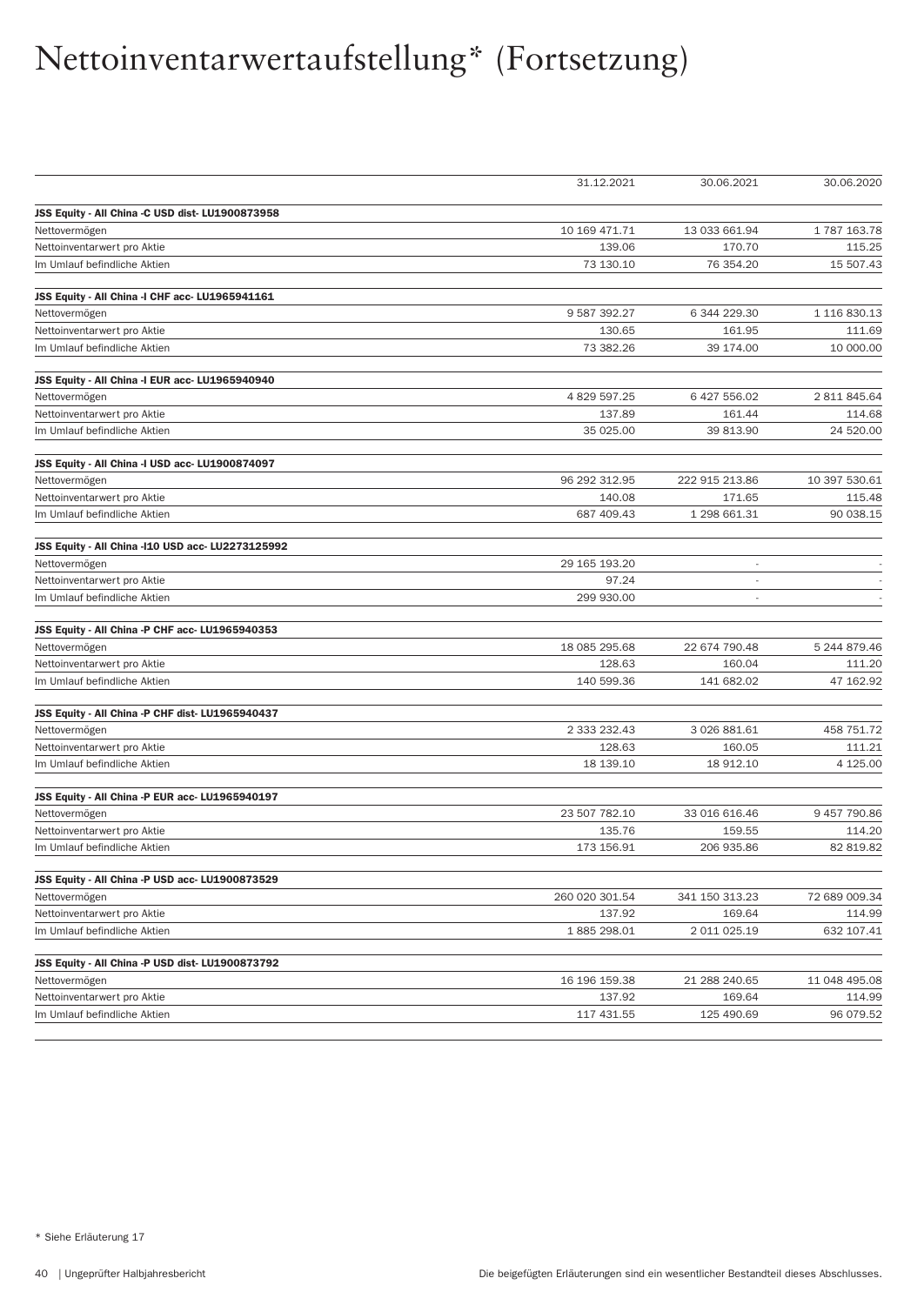## Fondsperformance\*\*/\*\*\*

#### Performance der Aktienklasse in % pro Kalenderjahr

|                                                                                                                                                           | Währung der              | $(31.12.2020 -$          | $(31.12.2019 -$          | $(31.12.2018 -$          | $(31.12.2017 -$          |
|-----------------------------------------------------------------------------------------------------------------------------------------------------------|--------------------------|--------------------------|--------------------------|--------------------------|--------------------------|
|                                                                                                                                                           | Aktienklasse             | 31.12.2021)<br>(laufende | 31.12.2020)              | 31.12.2019)              | 31.12.2018)              |
|                                                                                                                                                           |                          | Berichtsperiode)         |                          |                          |                          |
| JSS Alternative Multi-Strategy Fund -C CHF acc hedged-                                                                                                    | <b>CHF</b>               | $-5.61$                  | 0.85                     | 0.53                     | $-6.18$                  |
| JSS Alternative Multi-Strategy Fund -I USD acc-                                                                                                           | <b>USD</b>               | $-4.46$                  | 2.41                     | 4.05                     | $-2.67$                  |
| JSS Alternative Multi-Strategy Fund -P EUR acc hedged-                                                                                                    | EUR                      | $-5.78$                  | 1.03                     | 0.63                     | $-6.01$                  |
| JSS Alternative Multi-Strategy Fund -P GBP acc hedged-                                                                                                    | <b>GBP</b>               | ÷,                       | $\sim$                   | $\mathcal{A}$            | -4.95                    |
| JSS Alternative Multi-Strategy Fund -P USD acc-                                                                                                           | <b>USD</b>               | $-4.82$                  | 2.06                     | 3.77                     | $-3.03$                  |
| JSS Alternative Multi-Strategy Fund -Y CHF acc hedged-                                                                                                    | <b>CHF</b>               |                          | $\overline{\phantom{a}}$ | $\mathcal{N}_{-}$        | $-5.82$                  |
| JSS Alternative Multi-Strategy Fund -Y EUR acc hedged-                                                                                                    | EUR                      |                          | $\star$<br>$\star$       |                          | $-5.55$                  |
| JSS Alternative Multi-Strategy Fund -Y USD acc-                                                                                                           | <b>USD</b>               | $\overline{\phantom{a}}$ | -*                       | $\overline{\phantom{a}}$ | -2.64                    |
| JSS Sustainable Bond - Emerging Markets Corporate IG*** - C CHF acc hedged-<br>JSS Sustainable Bond - Emerging Markets Corporate IG*** -C EUR acc hedged- | <b>CHF</b><br>EUR        | -2.48<br>$-2.31$         | $\mathcal{A}$            | 7.31                     | -6.03                    |
| JSS Sustainable Bond - Emerging Markets Corporate IG*** -C USD acc-                                                                                       | <b>USD</b>               | $-1.37$                  | 7.38                     | 11.07                    | -2.77                    |
| JSS Sustainable Bond - Emerging Markets Corporate IG*** -C USD dist-                                                                                      | <b>USD</b>               | $-1.37$                  | 7.41                     | 11.07                    | -2.76                    |
| JSS Sustainable Bond - Emerging Markets Corporate IG*** -I CHF acc hedged-                                                                                | <b>CHF</b>               | $-2.22$                  | 5.39                     | 7.31                     | -6.03                    |
| JSS Sustainable Bond - Emerging Markets Corporate IG*** -I USD acc-                                                                                       | <b>USD</b>               | $-1.17$                  | 7.60                     | 11.28                    | $-2.58$                  |
| JSS Sustainable Bond - Emerging Markets Corporate IG*** -I USD dist-                                                                                      | <b>USD</b>               | $-1.17$                  | 7.61                     | 11.27                    | -2.58                    |
| JSS Sustainable Bond - Emerging Markets Corporate IG*** - M CHF acc hedged-                                                                               | <b>CHF</b>               |                          | $\overline{\phantom{a}}$ | $\mathbbmss{} \ast$      | -5.48                    |
| JSS Sustainable Bond - Emerging Markets Corporate IG*** -P CHF acc hedged-                                                                                | <b>CHF</b>               | -2.87                    | 4.74                     | 6.61                     | -6.63                    |
| JSS Sustainable Bond - Emerging Markets Corporate IG*** -P EUR acc hedged-                                                                                | <b>EUR</b>               | -2.75                    | 4.76                     | 7.06                     | -6.18                    |
| JSS Sustainable Bond - Emerging Markets Corporate IG*** -P EUR dist hedged-                                                                               | EUR                      | $-2.71$                  | 4.80                     | 7.07                     | -6.18                    |
| JSS Sustainable Bond - Emerging Markets Corporate IG*** -P USD acc-                                                                                       | <b>USD</b>               | $-1.82$                  | 6.93                     | 10.57                    | -3.21                    |
| JSS Sustainable Bond - Emerging Markets Corporate IG*** -P USD dist-                                                                                      | <b>USD</b>               | $-1.81$                  | 6.93                     | 10.57                    | -3.20                    |
| JSS Sustainable Bond - Emerging Markets Corporate IG*** -Y CHF acc hedged-                                                                                | <b>CHF</b>               | $-2.12$                  | 5.57                     | 7.48                     | -5.88                    |
| JSS Sustainable Bond - Emerging Markets Corporate IG*** -Y CHF dist hedged-                                                                               | CHF                      |                          | $_{-*}$                  |                          |                          |
| JSS Sustainable Bond - Emerging Markets Corporate IG*** -Y EUR acc hedged-                                                                                | <b>EUR</b>               | $-1.99$                  | 5.60                     | 7.93                     | $-5.42$                  |
| JSS Sustainable Bond - Emerging Markets Corporate IG*** -Y EUR dist hedged-                                                                               | EUR                      |                          | $_{-*}$                  |                          |                          |
| JSS Sustainable Bond - Emerging Markets Corporate IG*** -Y GBP dist hedged-                                                                               | <b>GBP</b>               |                          | $\star$                  |                          |                          |
| JSS Sustainable Bond - Emerging Markets Corporate IG*** -Y USD acc-                                                                                       | <b>USD</b>               | $-1.03$                  | 7.77                     | 11.46                    | $-2.42$                  |
| JSS Sustainable Bond - Emerging Markets Corporate IG*** -Y USD dist-                                                                                      | <b>USD</b>               |                          | $_{-*}$                  |                          |                          |
| JSS Sustainable Equity - Systematic Emerging Markets -C USD acc-                                                                                          | <b>USD</b>               | -12.16                   | 5.14                     | 9.03                     | $-11.18$<br>$\cdot$      |
| JSS Sustainable Equity - Systematic Emerging Markets -C USD dist-                                                                                         | <b>USD</b><br><b>USD</b> | $-12.16$<br>$-12.60$     | 5.13<br>4.54             | 9.12<br>8.40             | $-11.71$                 |
| JSS Sustainable Equity - Systematic Emerging Markets -P USD dist-<br>JSS Sustainable Equity - Global Dividend -C EUR acc-                                 | <b>EUR</b>               | 28.26                    | $\mathcal{A}$            | $\overline{\phantom{a}}$ |                          |
| JSS Sustainable Equity - Global Dividend -C EUR dist-                                                                                                     | <b>EUR</b>               | 28.27                    | $-1.56$                  | $\overline{\phantom{a}}$ | $\mathord{\mathbb R}^*$  |
| JSS Sustainable Equity - Global Dividend -C USD acc-                                                                                                      | <b>USD</b>               | 19.22                    | $_{-*}$                  | $\overline{\phantom{a}}$ | $\overline{\phantom{a}}$ |
| JSS Sustainable Equity - Global Dividend -C USD dist-                                                                                                     | <b>USD</b>               |                          | $_{-*}$                  | $\overline{\phantom{a}}$ |                          |
| JSS Sustainable Equity - Global Dividend -E USD acc-                                                                                                      | <b>USD</b>               | 18.87                    | $_{-*}$                  | $\overline{\phantom{a}}$ |                          |
| JSS Sustainable Equity - Global Dividend -E USD dist-                                                                                                     | <b>USD</b>               | 18.86                    | $_{-*}$                  | $\overline{\phantom{a}}$ |                          |
| JSS Sustainable Equity - Global Dividend -P EUR acc-                                                                                                      | <b>EUR</b>               | 27.63                    | $-2.21$                  | 21.23                    | $-4.49$                  |
| JSS Sustainable Equity - Global Dividend -P EUR dist-                                                                                                     | <b>EUR</b>               | 27.63                    | $-2.06$                  | 21.23                    | -4.49                    |
| JSS Sustainable Equity - Global Dividend -P USD acc-                                                                                                      | <b>USD</b>               | 18.62                    | 6.59                     | 19.05                    | -9.07                    |
| JSS Sustainable Equity - Global Dividend -P USD dist-                                                                                                     | <b>USD</b>               |                          | -*                       |                          |                          |
| <b>JSS Sustainable Equity - Global Dividend -S EUR acc-</b>                                                                                               | EUR                      | 28.59                    | -1.49                    | 22.15                    | $\cdot$                  |
| JSS Sustainable Equity - Global Dividend -S EUR dist-                                                                                                     | EUR                      | 28.59                    | $-1.22$                  | 22.14                    | $\cdot$                  |
| JSS Sustainable Equity - Global Dividend -Y USD acc-                                                                                                      | <b>USD</b>               | 19.69                    | $_{-*}$                  |                          |                          |
| JSS Sustainable Equity - Global Dividend -Y USD dist-                                                                                                     | <b>USD</b>               | 19.69                    | $^\ast$                  | J.                       |                          |
| JSS Sustainable Multi Asset - Thematic Balanced (CH)*** -C CHF acc-                                                                                       | <b>CHF</b>               | 2.33                     | 8.54                     | 14.00                    | -6.73                    |
| JSS Sustainable Multi Asset - Thematic Balanced (CH)*** -C CHF dist-                                                                                      | CHF                      | 2.33                     | 8.53                     | 14.01                    | $\mathcal{A}_-$          |
| JSS Sustainable Multi Asset - Thematic Balanced (CH)*** -P CHF dist-                                                                                      | CHF                      | 1.83                     | 8.03                     | 13.46                    | $-7.20$                  |
| <b>JSS GlobalSar - Balanced (EUR) -C EUR acc-</b>                                                                                                         | EUR                      | 4.85                     | 7.48                     | 14.95                    | -4.81<br>$_{-*}$         |
| JSS GlobalSar - Balanced (EUR) -C EUR dist-<br>JSS GlobalSar - Balanced (EUR) -P EUR dist-                                                                | EUR<br>EUR               | 4.85<br>4.33             | 6.96                     | 14.39                    | -5.28                    |
| JSS GlobalSar - Balanced (EUR) -S EUR acc-                                                                                                                | EUR                      | 5.11                     | 7.77                     | 15.31                    | $-*$                     |
| JSS GlobalSar - Growth (EUR) -P EUR acc-                                                                                                                  | EUR                      | 8.76                     | 8.73                     | 20.15                    | -6.70                    |
| JSS Twelve Sustainable Insurance Bond*** - C CHF acc hedged-                                                                                              | <b>CHF</b>               | 0.69                     | 0.32                     | 13.04                    | -8.37                    |
|                                                                                                                                                           |                          |                          |                          |                          |                          |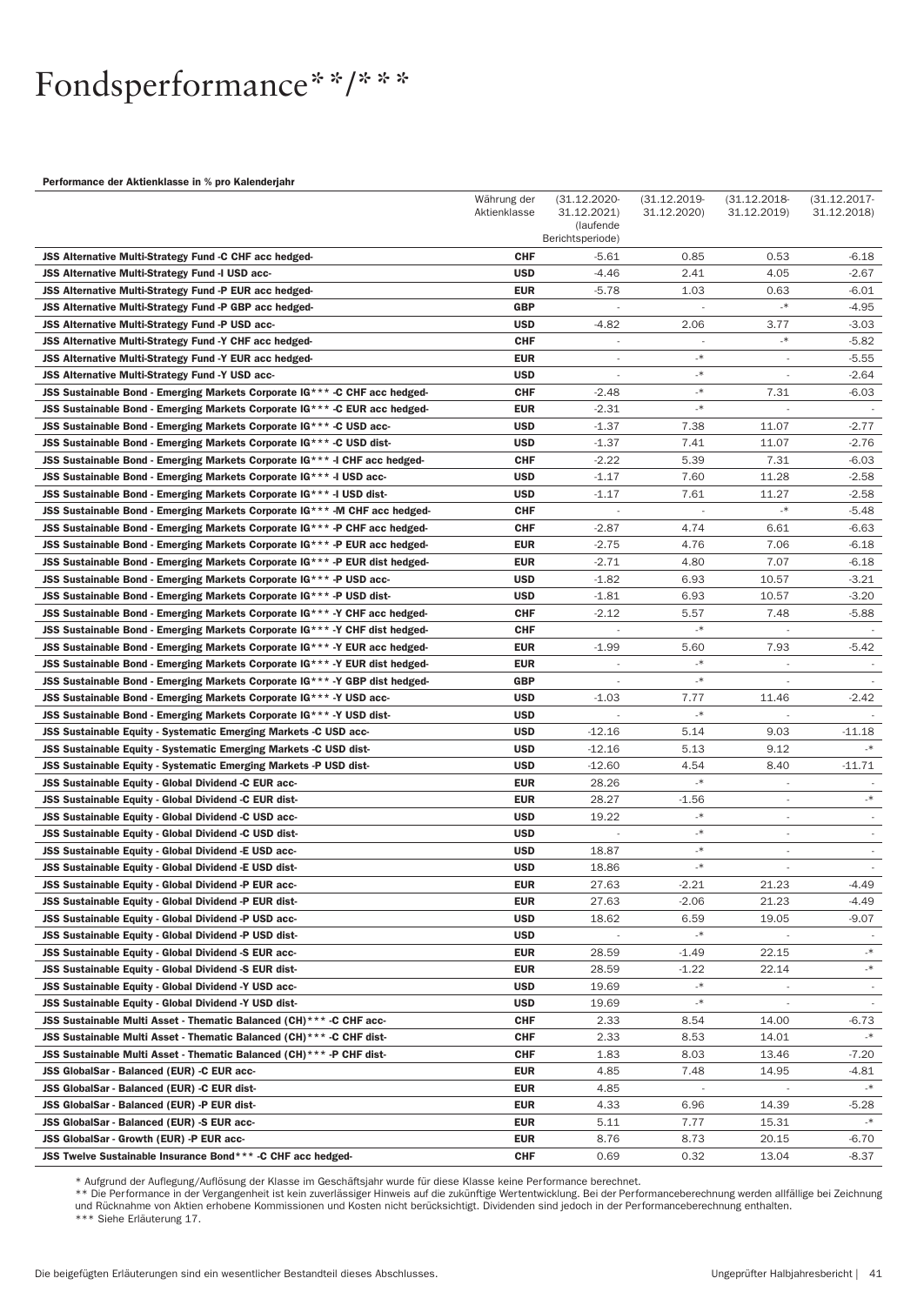#### Performance der Aktienklasse in % pro Kalenderjahr

|                                                                                                                             | Währung der              | $(31.12.2020 -$               | $(31.12.2019 -$         | $(31.12.2018 -$                  | $(31.12.2017 -$          |
|-----------------------------------------------------------------------------------------------------------------------------|--------------------------|-------------------------------|-------------------------|----------------------------------|--------------------------|
|                                                                                                                             | Aktienklasse             | 31.12.2021)                   | 31.12.2020)             | 31.12.2019)                      | 31.12.2018)              |
|                                                                                                                             |                          | (laufende<br>Berichtsperiode) |                         |                                  |                          |
| JSS Twelve Sustainable Insurance Bond*** -C EUR acc-                                                                        | <b>EUR</b>               | 1.02                          | 0.69                    | 13.38                            | $-7.88$                  |
| JSS Twelve Sustainable Insurance Bond*** -C GBP acc hedged-                                                                 | <b>GBP</b>               | 1.53                          | 0.66                    | 14.65                            | -6.97                    |
| JSS Twelve Sustainable Insurance Bond*** -C USD acc hedged-                                                                 | <b>USD</b>               | 1.68                          | 2.15                    | 16.08                            | $-5.38$                  |
| JSS Twelve Sustainable Insurance Bond*** -I CHF acc hedged-                                                                 | <b>CHF</b>               | 1.18                          | 0.45                    | 13.10                            | $-8.24$                  |
| JSS Twelve Sustainable Insurance Bond*** -I EUR acc-                                                                        | EUR                      | 1.53                          | 1.12                    | 13.54                            | -7.74                    |
| JSS Twelve Sustainable Insurance Bond*** -I USD acc hedged-                                                                 | <b>USD</b>               | 2.18                          | 2.61                    | 16.14                            | -5.29                    |
| JSS Twelve Sustainable Insurance Bond*** -I USD dist hedged-                                                                | <b>USD</b>               | 2.29                          | $_{-*}$                 |                                  |                          |
| JSS Twelve Sustainable Insurance Bond*** - I10 CHF acc hedged-                                                              | <b>CHF</b>               | 1.38                          | $^\ast$                 | ÷                                |                          |
| JSS Twelve Sustainable Insurance Bond*** -I10 EUR acc-                                                                      | EUR                      | 1.74                          | $_{-*}$                 | $\overline{\phantom{a}}$         |                          |
| JSS Twelve Sustainable Insurance Bond*** -13 CHF acc hedged-                                                                | <b>CHF</b>               | 1.33                          | $_{-*}$                 | $\overline{\phantom{a}}$         |                          |
| JSS Twelve Sustainable Insurance Bond*** - I30 CHF acc hedged-                                                              | <b>CHF</b>               | 1.44                          | $^\ast$                 | $\overline{\phantom{a}}$         |                          |
| JSS Twelve Sustainable Insurance Bond*** - I30 EUR acc-                                                                     | EUR                      | 1.78                          | 1.42                    | 14.29                            |                          |
| JSS Twelve Sustainable Insurance Bond*** - I30 EUR dist-                                                                    | EUR                      | 1.78                          | $_{-*}$                 |                                  | $\sim$                   |
| JSS Twelve Sustainable Insurance Bond*** -130 USD acc hedged-                                                               | <b>USD</b>               | 2.44                          | 3.04                    | $\overline{\phantom{a}}$         | $\overline{\phantom{a}}$ |
| JSS Twelve Sustainable Insurance Bond*** -130 USD dist hedged-                                                              | <b>USD</b>               | 2.44                          | $_{-*}$                 | $\overline{\phantom{a}}$         | $\overline{\phantom{a}}$ |
| JSS Twelve Sustainable Insurance Bond*** - IZ3 CHF acc hedged-                                                              | <b>CHF</b>               | 1.34                          | $_{-*}$                 | $\overline{\phantom{a}}$         |                          |
| JSS Twelve Sustainable Insurance Bond*** - IZ3 EUR acc-                                                                     | EUR                      | 1.69                          | $_{-*}$                 | $\overline{\phantom{a}}$         | $\overline{\phantom{a}}$ |
| JSS Twelve Sustainable Insurance Bond*** - IZ3 EUR dist-                                                                    | EUR                      | 1.69                          | $\mathcal{A}$           | $\overline{\phantom{a}}$         |                          |
| JSS Twelve Sustainable Insurance Bond*** -P CHF acc hedged-                                                                 | CHF                      | 0.60                          | $-0.04$                 | 12.81                            | -8.54                    |
| JSS Twelve Sustainable Insurance Bond*** - P EUR acc-                                                                       | <b>EUR</b>               | 0.93                          | 0.60                    | 13.27                            | -8.06                    |
| JSS Twelve Sustainable Insurance Bond*** -P EUR dist-                                                                       | EUR                      | 0.93                          | 0.60                    | 13.27                            | $-8.05$                  |
| JSS Twelve Sustainable Insurance Bond*** -P USD acc hedged-                                                                 | <b>USD</b>               | 1.60                          | 2.04                    | 15.91                            | -5.57                    |
| JSS Twelve Sustainable Insurance Bond*** -P USD dist hedged-                                                                | <b>USD</b>               | 1.58                          | 2.04                    | 16.15                            | $-5.53$                  |
| JSS Sustainable Equity - Global Thematic -C CHF acc-                                                                        | <b>CHF</b>               | 14.70                         | $_{-*}$                 |                                  |                          |
| JSS Sustainable Equity - Global Thematic -C EUR acc-                                                                        | EUR                      | 19.73                         | 15.62                   | 33.61                            | $-1.22$                  |
| JSS Sustainable Equity - Global Thematic -C EUR dist-                                                                       | EUR                      | 19.74                         | 15.64                   | 33.60                            | $\cdot$                  |
| JSS Sustainable Equity - Global Thematic -C USD acc-                                                                        | <b>USD</b>               | 11.28                         | 26.06                   | $\mathcal{N}_{-}$                |                          |
| JSS Sustainable Equity - Global Thematic -I EUR acc-                                                                        | <b>EUR</b>               | 19.90                         | 15.80                   | 33.79                            | $-1.10$                  |
| JSS Sustainable Equity - Global Thematic -I USD (BRL hedged) acc-                                                           | <b>USD</b>               | 7.13                          | $_{-*}$                 | $\overline{\phantom{a}}$         | $\sim$                   |
| JSS Sustainable Equity - Global Thematic -I USD acc-                                                                        | <b>USD</b>               | 11.43                         | 26.22                   | $_{-*}$                          |                          |
| JSS Sustainable Equity - Global Thematic -I USD dist-                                                                       | <b>USD</b>               | 11.43                         | 26.23                   | $\mathbin{{\ast}}$               |                          |
| JSS Sustainable Equity - Global Thematic -110 CHF acc-                                                                      | <b>CHF</b>               | 15.44                         | $_{-*}$                 | $\mathord{\text{--}}$            | $\overline{\phantom{a}}$ |
| JSS Sustainable Equity - Global Thematic -110 EUR acc-                                                                      | <b>EUR</b>               | 20.50                         | 16.34                   | $\overline{\phantom{a}}$         |                          |
| JSS Sustainable Equity - Global Thematic -110 USD acc-                                                                      | <b>USD</b>               |                               | $_{-*}$                 | $\overline{\phantom{a}}$         |                          |
| JSS Sustainable Equity - Global Thematic -IH1 NOK acc-                                                                      | <b>NOK</b>               | 12.52                         | $_{-*}$                 | $\overline{\phantom{a}}$         |                          |
| JSS Sustainable Equity - Global Thematic -M EUR acc-                                                                        | <b>EUR</b>               |                               | $_{-*}$                 |                                  |                          |
| JSS Sustainable Equity - Global Thematic -P EUR acc-                                                                        | <b>EUR</b>               | 19.14                         | 15.06                   | 32.94                            | -1.76                    |
| JSS Sustainable Equity - Global Thematic -P EUR dist-                                                                       | <b>EUR</b>               | 19.14                         | 15.07                   | 32.93                            | $-1.74$                  |
| JSS Sustainable Equity - Global Thematic -P SGD acc-                                                                        | <b>EUR</b>               | $\cdot$                       |                         |                                  |                          |
| JSS Sustainable Equity - Global Thematic -P USD acc-                                                                        | <b>USD</b>               | 10.72                         | 25.43                   | 30.54                            | $\mathcal{A}_-$          |
| JSS Sustainable Equity - Global Thematic -P USD dist-                                                                       | <b>USD</b>               | 10.72                         | 25.42<br>$_{-*}$        | $_{*}$                           |                          |
| JSS Sustainable Equity - Global Thematic -S EUR dist-                                                                       | <b>EUR</b>               | 20.33                         |                         |                                  |                          |
| JSS Sustainable Equity - Global Thematic -Y EUR acc-                                                                        | EUR                      | 20.50                         | 16.40<br>$\mathbf{R}^*$ | 34.47                            | -0.59                    |
| JSS Sustainable Equity - Global Thematic -Y USD dist-                                                                       | <b>USD</b><br><b>CHF</b> |                               | $\mathbf{R}^*$          |                                  |                          |
| JSS Sustainable Bond - Global Short-term*** -C CHF acc hedged-                                                              |                          | $-1.40$                       | -*                      |                                  |                          |
| JSS Sustainable Bond - Global Short-term *** -C EUR acc hedged-                                                             | <b>EUR</b>               | $-1.23$                       | $^\ast$                 |                                  |                          |
| JSS Sustainable Bond - Global Short-term*** -C EUR dist hedged-<br>JSS Sustainable Bond - Global Short-term*** -C USD acc-  | EUR<br><b>USD</b>        | $-1.23$<br>$-0.29$            | 3.39                    | $\overline{\phantom{a}}$<br>6.06 | 0.07                     |
| JSS Sustainable Bond - Global Short-term*** -C USD dist-                                                                    | <b>USD</b>               | -0.29                         | 3.38                    |                                  | 0.09                     |
|                                                                                                                             | <b>CHF</b>               | $\cdot$                       | $\sim$                  | 6.04                             |                          |
| JSS Sustainable Bond - Global Short-term *** - I CHF acc hedged-<br>JSS Sustainable Bond - Global Short-term*** -I USD acc- | <b>USD</b>               | $-0.17$                       | 3.52                    | 2.34<br>6.19                     | $-3.22$<br>0.24          |
| JSS Sustainable Bond - Global Short-term*** -I USD dist-                                                                    | <b>USD</b>               | -*                            |                         | 6.20                             | 0.22                     |
| JSS Sustainable Bond - Global Short-term*** -P CHF acc hedged-                                                              | <b>CHF</b>               | $-1.49$                       | 1.43                    | 2.09                             | -3.46                    |
| JSS Sustainable Bond - Global Short-term*** -P EUR acc hedged-                                                              | <b>EUR</b>               | $-1.34$                       | 1.60                    | 2.52                             | $-3.10$                  |
|                                                                                                                             |                          |                               |                         |                                  |                          |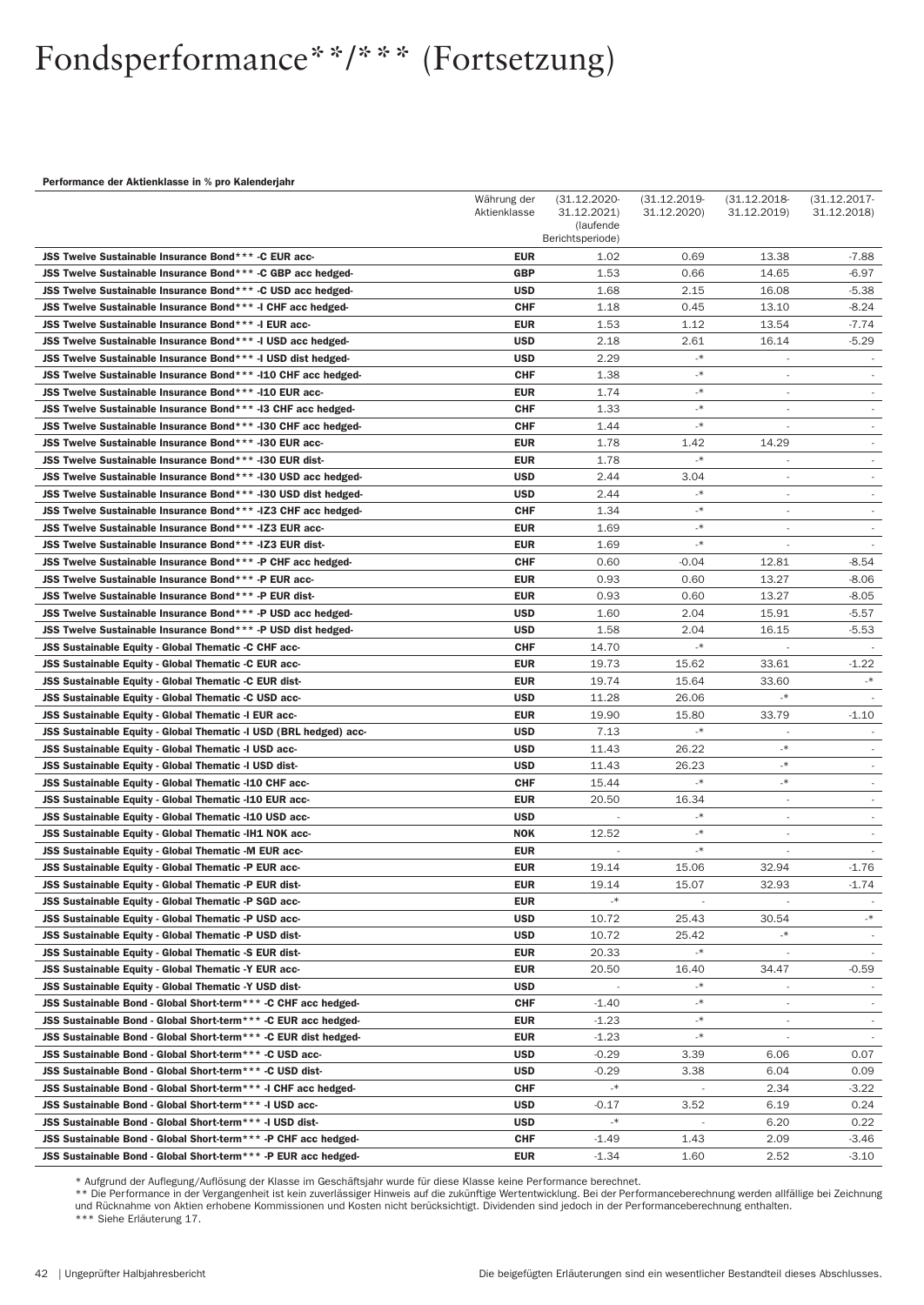#### Performance der Aktienklasse in % pro Kalenderjahr

|                                                                                   | Währung der<br>Aktienklasse | $(31.12.2020 -$<br>31.12.2021)<br>(laufende | $(31.12.2019 -$<br>31.12.2020) | $(31.12.2018 -$<br>31.12.2019) | $(31.12.2017 -$<br>31.12.2018) |
|-----------------------------------------------------------------------------------|-----------------------------|---------------------------------------------|--------------------------------|--------------------------------|--------------------------------|
|                                                                                   |                             | Berichtsperiode)                            |                                |                                |                                |
| JSS Sustainable Bond - Global Short-term*** -P USD acc-                           | <b>USD</b>                  | $-0.40$                                     | 3.28                           | 5.94                           | $-0.01$                        |
| JSS Sustainable Bond - Global Short-term*** -P USD dist-                          | <b>USD</b>                  | $-0.39$                                     | 3.27                           | 5.94                           | -0.01                          |
| JSS Sustainable Bond - Global Short-term*** - Y CHF acc hedged-                   | <b>CHF</b>                  | $-1.23$                                     | 1.78                           | 2.50                           | -3.07                          |
| JSS Sustainable Bond - Global Short-term*** - Y EUR acc hedged-                   | EUR<br><b>USD</b>           | $-0.90$                                     | 1.99                           | 2.94                           | -2.71                          |
| JSS Sustainable Bond - Global Short-term*** -Y USD dist-                          | <b>CHF</b>                  | $\overline{\phantom{a}}$                    | 3.68                           | 6.37                           | 0.40                           |
| <b>JSS Sustainable Bond CHF-C CHF acc-</b><br>JSS Sustainable Bond CHF-M CHF acc- | CHF                         | $-1.42$<br>$-1.03$                          | $-0.15$<br>0.24                | 0.96<br>$_{\star}$             | $-1.22$                        |
| <b>JSS Sustainable Bond CHF-P CHF dist-</b>                                       | CHF                         | -1.67                                       | $-0.41$                        | 0.72                           | -1.46                          |
| JSS Sustainable Bond - Euro Broad -C CHF acc hedged-                              | <b>CHF</b>                  | $-3.26$                                     | $\mathcal{A}$                  |                                |                                |
| JSS Sustainable Bond - Euro Broad -C EUR acc-                                     | <b>EUR</b>                  | $-2.95$                                     | 5.61                           | 8.89                           | -0.89                          |
| <b>JSS Sustainable Bond - Euro Broad -C EUR dist-</b>                             | <b>EUR</b>                  | -2.96                                       | $_{-*}$                        | $\sim$                         |                                |
| JSS Sustainable Bond - Euro Broad -I EUR acc-                                     | EUR                         | $-2.73$                                     | $_{-*}$                        | $\overline{\phantom{a}}$       |                                |
| JSS Sustainable Bond - Euro Broad -I EUR dist-                                    | EUR                         | $-2.73$                                     | $^\ast$                        | ÷,                             |                                |
| JSS Sustainable Bond - Euro Broad -M EUR acc-                                     | EUR                         |                                             | $^\ast$                        | ÷                              | -0.49                          |
| JSS Sustainable Bond - Euro Broad -P CHF dist hedged-                             | <b>CHF</b>                  |                                             | $_{-*}$                        |                                |                                |
| JSS Sustainable Bond - Euro Broad -P EUR dist-                                    | EUR                         | $-3.20$                                     | 5.35                           | 8.59                           | $-1.14$                        |
| JSS Sustainable Bond - Euro Broad -Y CHF acc hedged-                              | <b>CHF</b>                  | $-3.14$                                     | $_{-*}$                        | $\overline{\phantom{a}}$       | $\sim$                         |
| JSS Sustainable Bond - Euro Broad -Y EUR acc-                                     | EUR                         | $-2.86$                                     | 5.74                           | $_{-*}$                        |                                |
| JSS Sustainable Bond - Euro Broad -Y EUR dist-                                    | EUR                         | -2.87                                       | $_{-*}$                        |                                |                                |
| JSS Sustainable Bond - EUR Corporates -C EUR acc-                                 | <b>EUR</b>                  | $-0.71$                                     | 4.05                           | 5.97                           | -2.15                          |
| JSS Sustainable Bond - EUR Corporates -C EUR dist-                                | EUR                         | $-0.70$                                     | $_{-*}$                        |                                |                                |
| JSS Sustainable Bond - EUR Corporates -I EUR acc-                                 | EUR                         | $-0.56$                                     | 4.20                           | 6.12                           | -2.02                          |
| JSS Sustainable Bond - EUR Corporates -M EUR acc-                                 | <b>EUR</b>                  | $-0.27$                                     | 4.52                           | 6.43                           | $-1.72$                        |
| JSS Sustainable Bond - EUR Corporates -P EUR dist-                                | <b>EUR</b>                  | $-0.95$                                     | 3.79                           | 5.71                           | -2.40                          |
| JSS Sustainable Bond - EUR Corporates -Y CHF dist hedged-                         | <b>CHF</b>                  |                                             | $\mathcal{A}$                  |                                |                                |
| JSS Sustainable Bond - EUR Corporates -Y EUR acc-                                 | EUR                         | $-0.56$                                     | 4.21                           | 6.14                           | $_{\star}$                     |
| JSS Sustainable Green Bond - Global -C CHF acc hedged-                            | <b>CHF</b>                  | $-4.27$                                     | $_{-*}$                        |                                |                                |
| JSS Sustainable Green Bond - Global -C EUR dist-                                  | <b>EUR</b>                  | $-3.95$                                     | 4.12                           | 5.69                           | $\cdot$                        |
| JSS Sustainable Green Bond - Global -P EUR acc-                                   | <b>EUR</b>                  | $-4.14$                                     | 3.91                           | 5.48                           | -3.15                          |
| JSS Sustainable Equity - Europe -C EUR acc-                                       | <b>EUR</b>                  | 20.73                                       | $-4.04$                        | 24.85                          | $-13.17$                       |
| JSS Sustainable Equity - Europe -P EUR acc-                                       | <b>EUR</b>                  | 20.31                                       | $-4.55$                        | 24.11                          | -13.70                         |
| JSS Sustainable Equity - Europe -P EUR dist-                                      | <b>EUR</b>                  | 20.31                                       | $-4.55$                        | 24.10                          | $-13.68$                       |
| JSS Sustainable Equity - Europe -P USD acc-                                       | <b>USD</b>                  | 11.82                                       | 4.23                           | 21.64                          | $-17.83$                       |
| <b>JSS Sustainable Equity - Europe -Y EUR acc-</b>                                | <b>EUR</b>                  | 21.47                                       | $-3.63$                        | 25.42                          | $-12.77$                       |
| JSS Sustainable Equity - Global Climate 2035 -C CHF acc-                          | <b>CHF</b>                  | $\sim$                                      | $_{-*}$                        |                                |                                |
| JSS Sustainable Equity - Global Climate 2035 -C EUR acc-                          | <b>EUR</b>                  | 26.15                                       | 5.69                           | 29.14                          | -6.09                          |
| JSS Sustainable Equity - Global Climate 2035 -C USD acc-                          | <b>USD</b>                  | $\overline{a}$                              | $_{-*}$                        |                                |                                |
| JSS Sustainable Equity - Global Climate 2035 -I CHF acc-                          | <b>CHF</b>                  |                                             | –*                             |                                |                                |
| JSS Sustainable Equity - Global Climate 2035 -M EUR acc-                          | <b>EUR</b>                  | 27.48                                       | 6.81                           | 30.54                          | $-5.08$                        |
| JSS Sustainable Equity - Global Climate 2035 -P EUR dist-                         | <b>EUR</b>                  | 25.22                                       | 5.03                           | 28.38                          | $-6.65$                        |
| JSS Sustainable Equity - Global Climate 2035 -P USD acc-                          | <b>USD</b>                  | 16.39                                       | 14.70                          | 25.83                          | -11.13                         |
| JSS Sustainable Equity - Real Estate Global -C EUR acc-                           | <b>EUR</b>                  | 29.67                                       | -15.77                         | 16.42                          | $-5.59$                        |
| JSS Sustainable Equity - Real Estate Global -C EUR dist-                          | EUR                         | 29.64                                       | -15.77                         | -*                             |                                |
| JSS Sustainable Equity - Real Estate Global -I EUR acc-                           | EUR                         | 29.83                                       | $-15.66$                       | $\mathord{\text{I}}*$          |                                |
| JSS Sustainable Equity - Real Estate Global -P EUR acc-                           | <b>EUR</b>                  | 29.02                                       | $-16.19$                       | 15.87                          | -6.07                          |
| JSS Sustainable Equity - Real Estate Global -P EUR dist-                          | <b>EUR</b>                  | 29.01                                       | -16.19                         | $_{*}$                         |                                |
| JSS Sustainable Equity - Real Estate Global -P USD acc-                           | <b>USD</b>                  | 19.58                                       | $-8.66$                        |                                |                                |
| JSS Sustainable Equity - USA -C USD acc-                                          | <b>USD</b>                  | 25.36                                       | 20.72                          | 30.33                          | -5.48                          |
| JSS Sustainable Equity - USA -I USD acc-                                          | <b>USD</b>                  | 25.56                                       | -*                             |                                |                                |
| JSS Sustainable Equity - USA -I USD dist-                                         | <b>USD</b>                  | 25.55                                       | $\mathbf{R}^*$                 |                                |                                |
| JSS Sustainable Equity - USA -P USD acc-                                          | <b>USD</b>                  | 24.74                                       | 20.12                          | 29.76                          | -5.84                          |
| JSS Sustainable Equity - USA -P USD dist-                                         | <b>USD</b>                  | 24.74                                       | -*                             |                                | $\mathcal{N}_-$                |
| JSS Sustainable Equity - USA -Y USD acc-                                          | <b>USD</b>                  | 26.12                                       | 21.22                          | 30.94                          |                                |
| JSS Sustainable Multi Asset - Global Opportunities -C EUR acc-                    | EUR                         | $\cdot$                                     |                                |                                |                                |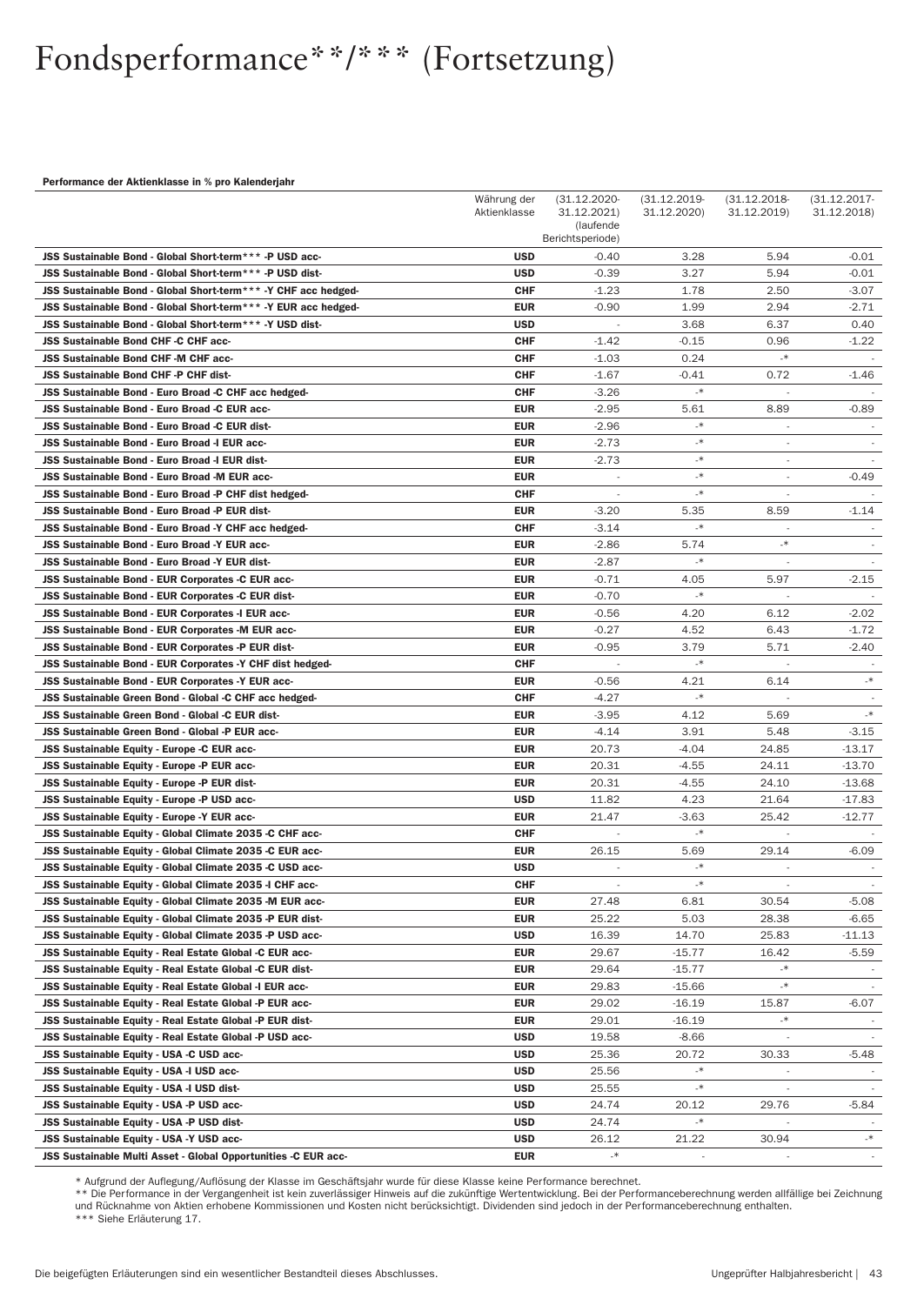#### Performance der Aktienklasse in % pro Kalenderjahr

|                                                                                                           | $(31.12.2020 -$<br>31.12.2021) | $(31.12.2019 -$<br>31.12.2020) | $(31.12.2018 -$<br>31.12.2019) | $(31.12.2017 -$<br>31.12.2018) |                    |
|-----------------------------------------------------------------------------------------------------------|--------------------------------|--------------------------------|--------------------------------|--------------------------------|--------------------|
|                                                                                                           | Aktienklasse                   | (laufende                      |                                |                                |                    |
|                                                                                                           |                                | Berichtsperiode)               |                                |                                |                    |
| JSS Sustainable Multi Asset - Global Opportunities -I H2 CHF dist-                                        | CHF                            |                                | $_{-*}$                        | ÷                              |                    |
| JSS Sustainable Multi Asset - Global Opportunities -I USD H2 acc-                                         | USD                            |                                | $\ast$                         |                                |                    |
| JSS Sustainable Multi Asset - Global Opportunities -P CHF H2 acc-                                         | <b>CHF</b>                     | 10.36                          | 4.39                           | 13.28                          | -7.88              |
| JSS Sustainable Multi Asset - Global Opportunities -P EUR acc-                                            | <b>EUR</b>                     | $\mathcal{A}$                  |                                |                                |                    |
| JSS Sustainable Multi Asset - Global Opportunities -P EUR dist-                                           | <b>EUR</b>                     | 13.15<br>.∗                    | 4.72                           | 13.85                          | $-7.36$            |
| JSS Sustainable Multi Asset - Global Opportunities -P USD H2 acc-                                         | <b>USD</b><br><b>CHF</b>       |                                | $\overline{\phantom{a}}$       | J.                             | $-16.28$           |
| JSS Sustainable Equity - Green Planet -C CHF H1 acc-<br>JSS Sustainable Equity - Green Planet -C EUR acc- | EUR                            | 26.11<br>29.96                 | 16.15<br>16.52                 | 26.63<br>27.19                 | -15.67             |
| JSS Sustainable Equity - Green Planet -C EUR dist-                                                        | EUR                            | 29.96                          | $\overline{\phantom{a}}$       | $\overline{\phantom{a}}$       | $\cdot^*$          |
| <b>JSS Sustainable Equity - Green Planet -C USD acc-</b>                                                  | <b>USD</b>                     |                                | $\mathbf{\ast}$                | $\overline{\phantom{a}}$       |                    |
| <b>JSS Sustainable Equity - Green Planet -C USD dist-</b>                                                 | <b>USD</b>                     | $\overline{a}$                 | -*                             | $\overline{a}$                 |                    |
| JSS Sustainable Equity - Green Planet -I CHF acc-                                                         | CHF                            | $\overline{a}$                 | $^\ast$                        | $\overline{a}$                 |                    |
| <b>JSS Sustainable Equity - Green Planet -I EUR acc-</b>                                                  | EUR                            | 30.30                          | 16.66                          | 27.32                          | -15.59             |
| JSS Sustainable Equity - Green Planet -I EUR dist-                                                        | EUR                            | 30.28                          | $\mathbf{\ast}$                |                                |                    |
| JSS Sustainable Equity - Green Planet -P CHF H1 acc-                                                      | <b>CHF</b>                     | 25.33                          | 15.36                          | 25.85                          | -16.79             |
| JSS Sustainable Equity - Green Planet -P EUR acc-                                                         | EUR                            | 29.12                          | 15.73                          | 26.31                          | -16.25             |
| <b>JSS Sustainable Equity - Green Planet -P EUR dist-</b>                                                 | EUR                            | 29.12                          | 15.73                          | 26.31                          | -16.25             |
| JSS Sustainable Equity - Green Planet -P GBP dist-                                                        | <b>GBP</b>                     | $\overline{a}$                 | $\mathbf{\ast}$                | ÷,                             |                    |
| JSS Sustainable Equity - Green Planet -P USD H1 acc-                                                      | <b>USD</b>                     | 26.79                          | 17.63                          | 29.74                          | -14.38             |
| JSS Sustainable Equity - Green Planet -P USD dist-                                                        | <b>USD</b>                     | 20.01                          | 26.39                          | 23.80                          | -20.26             |
| JSS Sustainable Equity - Green Planet -S EUR dist-                                                        | <b>EUR</b>                     | 30.42                          | 16.89                          | 27.58                          | $_{\star}$         |
| <b>JSS Sustainable Equity - Green Planet -Y EUR acc-</b>                                                  | <b>EUR</b>                     | 30.74                          | 17.13                          | 27.84                          | -15.24             |
| JSS Bond - USD High Yield -C EUR acc hedged-                                                              | EUR                            | 5.82                           | 4.61                           | 11.54                          | -7.71              |
| JSS Bond - USD High Yield -C USD acc-                                                                     | <b>USD</b>                     | 6.83                           | 6.56                           | 14.89                          | -4.94              |
| <b>JSS Bond - USD High Yield -C USD dist-</b>                                                             | <b>USD</b>                     | 6.83                           | 6.56                           | 14.89                          | -4.94              |
| JSS Bond - USD High Yield -I CHF acc hedged-                                                              | <b>CHF</b>                     | 5.94                           | 3.61                           | 11.26                          | -7.80              |
| JSS Bond - USD High Yield -I EUR acc hedged-                                                              | EUR                            | $\mathcal{A}$                  |                                | 11.75                          | $-7.52$            |
| JSS Bond - USD High Yield -I USD acc-                                                                     | <b>USD</b>                     | 7.09                           | 6.81                           | 15.17                          | -4.71              |
| JSS Bond - USD High Yield -I USD dist-                                                                    | <b>USD</b>                     | 7.09                           | 6.81                           | 15.17                          | -4.70              |
| JSS Bond - USD High Yield -P CHF acc hedged-                                                              | <b>CHF</b>                     | 5.26                           | 3.93                           | 10.70                          | $-8.32$            |
| JSS Bond - USD High Yield -P CHF dist hedged-                                                             | CHF                            | 5.33                           | 3.96                           | 10.77                          | $-8.30$            |
| <b>JSS Bond - USD High Yield -P EUR acc hedged-</b>                                                       | <b>EUR</b>                     | 5.56                           | 4.18                           | 11.14                          | -7.92              |
| JSS Bond - USD High Yield -P EUR dist hedged-                                                             | EUR<br><b>USD</b>              | 5.49                           | 4.03                           | 10.90                          | -7.95              |
| JSS Bond - USD High Yield -P USD acc-<br>JSS Bond - USD High Yield -P USD dist-                           | <b>USD</b>                     | 6.51<br>6.52                   | 6.24<br>6.24                   | 14.55<br>14.55                 | $-5.22$<br>$-5.23$ |
| JSS Sustainable Bond - Total Return Global -C CHF acc hedged-                                             | CHF                            | $-3.36$                        | 4.30                           | 4.22                           | $-3.59$            |
| JSS Sustainable Bond - Total Return Global -C EUR acc hedged-                                             | EUR                            | $-3.19$                        | 4.53                           | 4.59                           | $-3.11$            |
| JSS Sustainable Bond - Total Return Global -C GBP dist hedged-                                            | GBP                            | $\sim$                         | 一个                             | $\sim$                         |                    |
| <b>JSS Sustainable Bond - Total Return Global -C USD acc-</b>                                             | <b>USD</b>                     | $-2.21$                        | 6.23                           | 7.83                           | -0.24              |
| JSS Sustainable Bond - Total Return Global -C USD dist-                                                   | <b>USD</b>                     | $-2.21$                        | 6.24                           | 7.82                           | -0.21              |
| JSS Sustainable Bond - Total Return Global -I CHF acc hedged-                                             | CHF                            | $-3.18$                        | 4.34                           | 4.31                           | -3.45              |
| JSS Sustainable Bond - Total Return Global -I EUR acc hedged-                                             | EUR                            | $-3.02$                        | 4.52                           | 4.87                           | -3.06              |
| JSS Sustainable Bond - Total Return Global -I EUR dist hedged-                                            | EUR                            | -2.99                          | 4.83                           | 4.83                           | -3.02              |
| JSS Sustainable Bond - Total Return Global -I USD acc-                                                    | <b>USD</b>                     | $-2.03$                        | 6.44                           | 8.03                           | -0.05              |
| JSS Sustainable Bond - Total Return Global -I USD dist-                                                   | <b>USD</b>                     | $-2.03$                        | 6.44                           | 8.03                           | $-0.06$            |
| JSS Sustainable Bond - Total Return Global -M CHF acc hedged-                                             | CHF                            | $-2.81$                        | 4.80                           | 4.86                           | -3.04              |
| JSS Sustainable Bond - Total Return Global -P CHF acc hedged-                                             | CHF                            | $-3.69$                        | 3.79                           | 3.91                           | -3.79              |
| JSS Sustainable Bond - Total Return Global -P EUR acc hedged-                                             | EUR                            | -3.54                          | 4.12                           | 4.24                           | $-3.55$            |
| JSS Sustainable Bond - Total Return Global -P EUR dist hedged-                                            | EUR                            | $-3.57$                        | 4.15                           | 4.25                           | $-3.53$            |
| JSS Sustainable Bond - Total Return Global -P USD acc-                                                    | <b>USD</b>                     | $-2.55$                        | 5.87                           | 7.46                           | $-0.58$            |
| JSS Sustainable Bond - Total Return Global -P USD dist-                                                   | <b>USD</b>                     | $-2.56$                        | 5.86                           | 7.46                           | $-0.58$            |
| JSS Sustainable Bond - Total Return Global -Y CHF acc hedged-                                             | CHF                            | $-3.07$                        | 4.54                           | 4.33                           | -3.16              |
| JSS Sustainable Bond - Total Return Global -Y EUR acc hedged-                                             | EUR                            | $-2.91$                        | 4.69                           | 4.82                           | -2.83              |
| JSS Sustainable Bond - Total Return Global -Y GBP dist hedged-                                            | <b>GBP</b>                     | $-2.24$                        | 5.68                           | 5.83                           | $-1.89$            |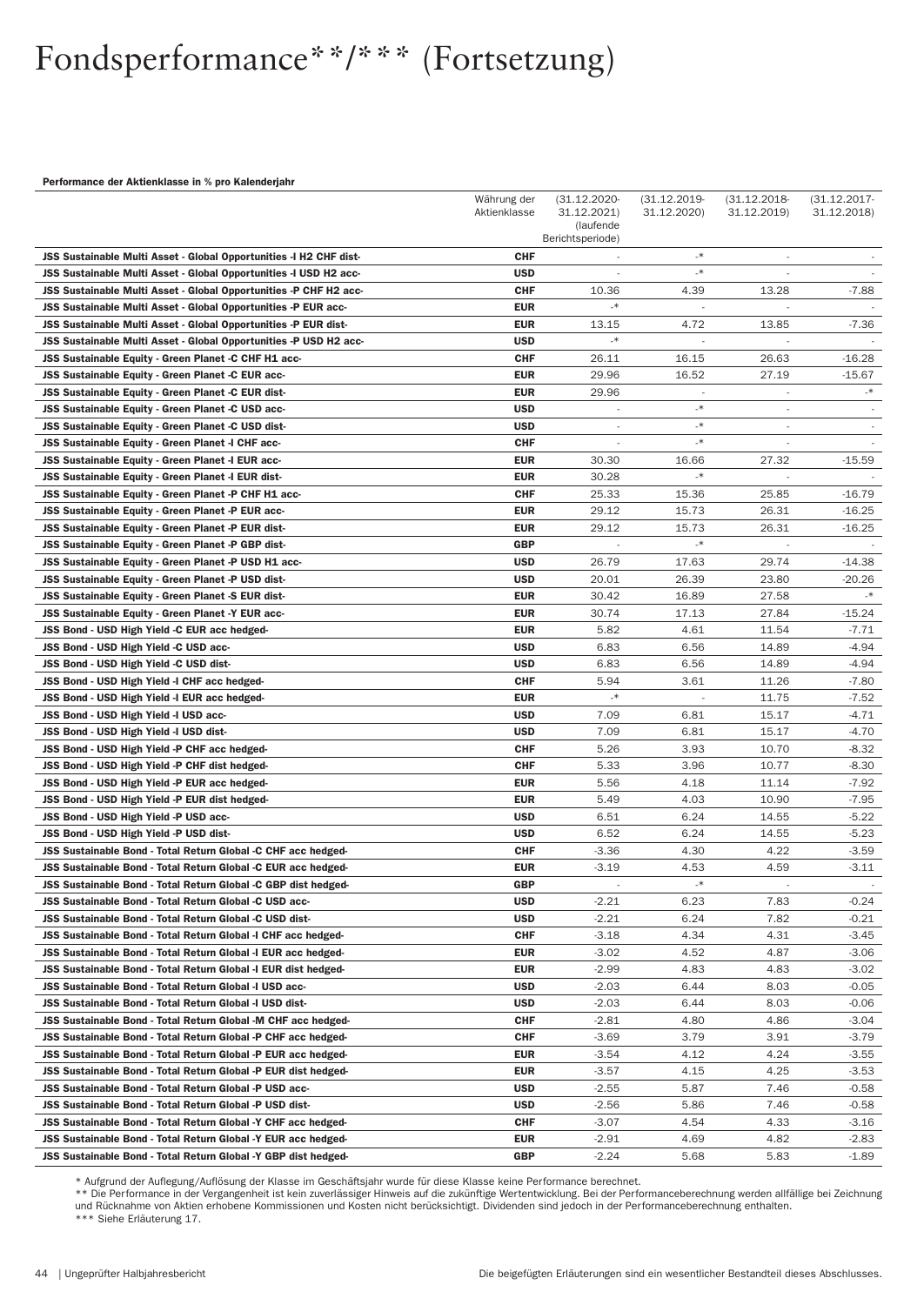#### Performance der Aktienklasse in % pro Kalenderjahr

|                                                                        | Währung der<br>Aktienklasse | (31.12.2020-<br>31.12.2021)<br>(laufende<br>Berichtsperiode) | $(31.12.2019 -$<br>31.12.2020) | $(31.12.2018 -$<br>31.12.2019) | $(31.12.2017 -$<br>31.12.2018) |
|------------------------------------------------------------------------|-----------------------------|--------------------------------------------------------------|--------------------------------|--------------------------------|--------------------------------|
| JSS Sustainable Bond - Total Return Global -Y USD acc-                 | <b>USD</b>                  | $-1.93$                                                      | 6.50                           | 8.09                           | $\mathord{\mathbb R}^*$        |
| JSS Sustainable Bond - Total Return Global -Y USD dist-                | <b>USD</b>                  | $-1.92$                                                      | 6.51                           | 8.08                           | $\mathord{\text{I}}*$          |
| JSS Sustainable Equity - Consumer Brands -C EUR acc-                   | <b>EUR</b>                  | 20.25                                                        | 15.53                          | 25.51                          | $\mathord{\mathbb R}^*$        |
| JSS Sustainable Equity - Consumer Brands -C USD acc-                   | <b>USD</b>                  | 11.75                                                        | 26.20                          | 23.00                          | $\mathord{\mathbb R}^*$        |
| JSS Sustainable Equity - Consumer Brands -I USD acc-                   | <b>USD</b>                  | 12.02                                                        | 26.49                          | 23.29                          | $\mathord{\text{I}}*$          |
| JSS Sustainable Equity - Consumer Brands -P EUR acc-                   | <b>EUR</b>                  | 19.52                                                        | 14.87                          | 24.76                          | $\cdot$                        |
| JSS Sustainable Equity - Consumer Brands -P EUR dist-                  | <b>EUR</b>                  | 19.51                                                        | 14.84                          | 24.76                          | $\mathord{\mathbb R}^*$        |
| JSS Sustainable Equity - Consumer Brands -P USD acc-                   | <b>USD</b>                  | 11.09                                                        | 25.42                          | 22.27                          | $\mathord{\text{I}}*$          |
| JSS Sustainable Equity - Consumer Brands -P USD dist-                  | <b>USD</b>                  | 11.08                                                        | 25.43                          | 22.27                          | $\mathbf{R}_{-}$               |
| JSS Sustainable Equity - Tech Disruptors -C CHF acc-                   | <b>CHF</b>                  | 19.57                                                        | 35.92                          | $\mathcal{N}_{-}$              |                                |
| JSS Sustainable Equity - Tech Disruptors -C EUR acc-                   | EUR                         | 24.81                                                        | 36.44                          | 34.02                          | $\mathord{\mathbb R}^*$        |
| JSS Sustainable Equity - Tech Disruptors -C USD acc-                   | <b>USD</b>                  | 16.00                                                        | 49.02                          | 31.35                          | $\mathbb{R}_-$                 |
| JSS Sustainable Equity - Tech Disruptors -C USD dist-                  | <b>USD</b>                  | 16.00                                                        | 49.02                          | $\mathord{\text{I}}*$          | $\overline{\phantom{a}}$       |
| JSS Sustainable Equity - Tech Disruptors -E USD acc-                   | <b>USD</b>                  | 15.65                                                        | 48.57                          | $\mathbf{\ast}$                | $\overline{\phantom{a}}$       |
| JSS Sustainable Equity - Tech Disruptors -E USD dist-                  | <b>USD</b>                  | 15.65                                                        | 48.57                          | $\mathbf{\ast}$                | $\overline{\phantom{a}}$       |
| JSS Sustainable Equity - Tech Disruptors -I CHF acc-                   | <b>CHF</b>                  |                                                              | $\mathbf{\ast}$                | $\overline{\phantom{a}}$       |                                |
| JSS Sustainable Equity - Tech Disruptors -I EUR acc-                   | <b>EUR</b>                  | .∗                                                           |                                | ä,                             |                                |
| JSS Sustainable Equity - Tech Disruptors -I USD (BRL hedged) acc-      | <b>USD</b>                  | $\overline{\phantom{a}}$                                     | .∗                             | $\overline{a}$                 | $\overline{\phantom{a}}$       |
| <b>JSS Sustainable Equity - Tech Disruptors -I USD acc-</b>            | <b>USD</b>                  | 16.28                                                        | 49.37                          | 31.68                          | $\mathord{\mathbb R}$          |
| JSS Sustainable Equity - Tech Disruptors -I10 USD acc-                 | <b>USD</b>                  | $^\ast$                                                      | $\overline{\phantom{a}}$       | $\overline{\phantom{a}}$       | $\overline{\phantom{a}}$       |
| JSS Sustainable Equity - Tech Disruptors -M USD acc-                   | <b>USD</b>                  | 17.04                                                        | 50.41                          | 32.55                          | $\cdot^*$                      |
| JSS Sustainable Equity - Tech Disruptors -P CHF dist-                  | <b>CHF</b>                  | 18.86                                                        | 35.09                          | 28.36                          | $\mathord{\mathbb R}^*$        |
| <b>JSS Sustainable Equity - Tech Disruptors -P EUR acc-</b>            | <b>EUR</b>                  | 24.06                                                        | 35.63                          | 33.22                          | -*                             |
| JSS Sustainable Equity - Tech Disruptors -P EUR dist-                  | <b>EUR</b>                  | 24.06                                                        | 35.63                          | 33.23                          | $\mathcal{A}_-$                |
| JSS Sustainable Equity - Tech Disruptors -P USD acc-                   | <b>USD</b>                  | 15.30                                                        | 48.13                          | 30.57                          | $\mathord{\mathbb R}^*$        |
| JSS Sustainable Equity - Tech Disruptors -P USD dist-                  | <b>USD</b>                  | 15.31                                                        | 48.13                          | 30.57                          | $\mathord{\text{I}}*$          |
| JSS Sustainable Equity - Tech Disruptors -Y USD acc-                   | <b>USD</b>                  | 16.44                                                        | 49.61                          | 31.87                          | $\ast$                         |
| JSS Sustainable Equity - Tech Disruptors -Y USD dist-                  | <b>USD</b>                  | 16.46                                                        | $\mathbf{\ast}$                | $\overline{\phantom{a}}$       | $\overline{\phantom{a}}$       |
| JSS Sustainable Bond - Emerging Markets Local Currency*** - C USD acc- | <b>USD</b>                  | $-10.09$                                                     | 2.46                           | $\mathbf{\ast}$                | $\overline{\phantom{a}}$       |
| JSS Sustainable Bond - Emerging Markets Local Currency*** -C USD dist- | <b>USD</b>                  | -10.09                                                       | 2.46                           | $\mathord{\mathbb R}^*$        | $\overline{\phantom{a}}$       |
| JSS Sustainable Bond - Emerging Markets Local Currency*** -I USD acc-  | <b>USD</b>                  | -9.79                                                        | 2.80                           | $\mathord{\text{I}}*$          |                                |
| JSS Sustainable Bond - Emerging Markets Local Currency*** -I USD dist- | <b>USD</b>                  | -9.79                                                        | 2.81                           | $\cdot$                        | $\overline{\phantom{a}}$       |
| JSS Sustainable Bond - Emerging Markets Local Currency*** - M USD acc- | <b>USD</b>                  | $\mathcal{A}$                                                | $\sim$                         | $\overline{\phantom{a}}$       |                                |
| JSS Sustainable Bond - Emerging Markets Local Currency*** -P USD acc-  | <b>USD</b>                  | $-10.54$                                                     | 1.95                           | $\mathord{\text{I}}*$          |                                |
| JSS Sustainable Bond - Emerging Markets Local Currency*** -P USD dist- | <b>USD</b>                  | $-10.53$                                                     | 1.94                           | $\mathbf{\ast}$                | $\overline{\phantom{a}}$       |
| JSS Sustainable Bond - Emerging Markets Local Currency*** -Y USD acc-  | <b>USD</b>                  | $-9.73$                                                      | 2.87                           | $^\ast$                        |                                |
| JSS Sustainable Bond - Emerging Markets Local Currency*** -Y USD dist- | <b>USD</b>                  | -9.73                                                        | 2.86                           | $\star$                        |                                |
| JSS Equity - All China -C CHF acc-                                     | <b>CHF</b>                  | $-11.40$                                                     | 46.28                          | _*                             |                                |
| <b>JSS Equity - All China -C EUR acc-</b>                              | EUR                         | $-7.06$                                                      | 46.25                          | -*                             |                                |
| JSS Equity - All China -C USD acc-                                     | USD                         | -14.38                                                       | 60.55                          | -*                             |                                |
| JSS Equity - All China -C USD dist-                                    | <b>USD</b>                  | $-14.38$                                                     | 60.56                          | $\mathcal{A}_-$                | $\sim$                         |
| JSS Equity - All China - I CHF acc-                                    | <b>CHF</b>                  | -11.07                                                       | 46.79                          | $_{-*}$                        |                                |
| JSS Equity - All China -I EUR acc-                                     | EUR                         | $-6.73$                                                      | 46.75                          | $\mathcal{A}_-$                |                                |
| JSS Equity - All China -I USD acc-                                     | USD                         | -14.08                                                       | 61.12                          | $\mathbf{R}_{-}$               | $\sim$                         |
| JSS Equity - All China -110 USD acc-                                   | USD                         | $\mathcal{N}_-$                                              |                                |                                |                                |
| JSS Equity - All China -P CHF acc-                                     | <b>CHF</b>                  | -11.75                                                       | 45.66                          | $\mathord{\text{I}}*$          |                                |
| JSS Equity - All China -P CHF dist-                                    | <b>CHF</b>                  | -11.75                                                       | 45.67                          | -*                             | $\sim$                         |
| JSS Equity - All China -P EUR acc-                                     | EUR                         | $-7.43$                                                      | 45.64                          | -*                             |                                |
| JSS Equity - All China -P USD acc-                                     | USD                         | -14.73                                                       | 59.90                          | $\mathbf{R}_{-}$               |                                |
| JSS Equity - All China -P USD dist-                                    | USD                         | -14.73                                                       | 59.90                          | $\mathord{\mathbb R}^*$        |                                |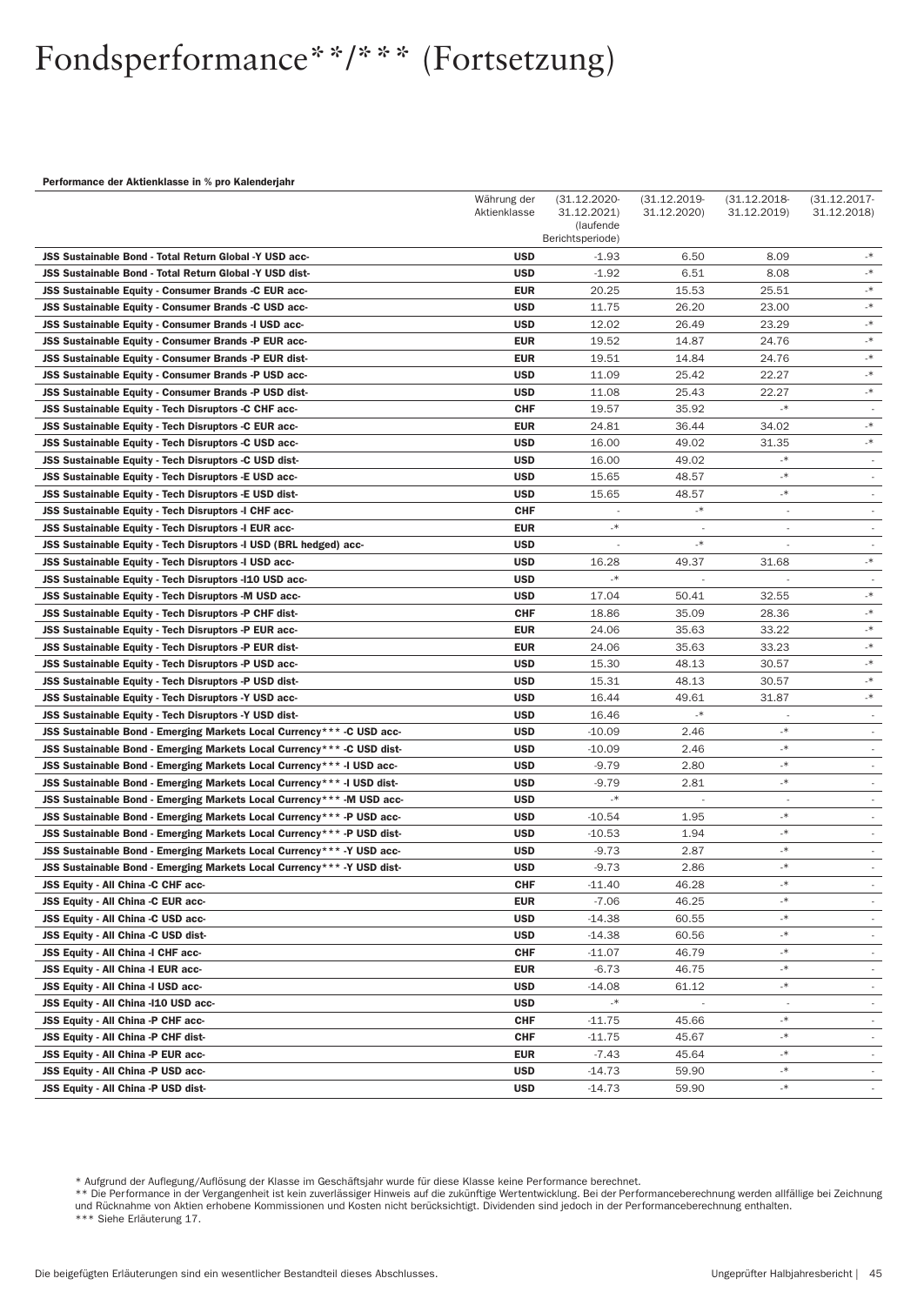# Nettovermögensaufstellung\*

|                                                            | Konsolidiert     | <b>JSS Alternative Multi-</b><br><b>Strategy Fund</b> | JSS Sustainable Bond -<br><b>Emerging Markets</b><br>Corporate IG* |
|------------------------------------------------------------|------------------|-------------------------------------------------------|--------------------------------------------------------------------|
|                                                            | (in EUR)         | (in USD)                                              | (in USD)                                                           |
| <b>AKTIVA</b>                                              |                  |                                                       |                                                                    |
| Wertpapierbestand und Optionskontrakte zum Marktwert       | 6 495 634 981.78 | 16 712 561.51                                         | 512 103 050.97                                                     |
| Bankguthaben                                               | 200 543 104.81   | 31 340.49                                             | 29 391 090.43                                                      |
| Forderungen aus Devisengeschäften                          | 2.97             |                                                       |                                                                    |
| Forderungen aus dem Verkauf von Wertpapieren               | 438 258.77       |                                                       | 5 326.26                                                           |
| Ausstehende Zeichnungsbeträge                              | 4978593.29       |                                                       | 38 950.75                                                          |
| Forderungen aus Erträgen von Wertpapieren                  | 30 360 696.41    |                                                       | 5 817 983.71                                                       |
| Zinsforderungen aus Bankguthaben                           | 0.86             |                                                       |                                                                    |
| Nicht realisierter Gewinn aus Devisentermingeschäften      | 1 544 003.24     |                                                       |                                                                    |
| Nicht realisierter Nettogewinn aus Devisentermingeschäften | 10 112 441.08    |                                                       | 1872804.30                                                         |
| Nicht realisierter Nettogewinn aus Swapgeschäften          | 545 603.92       |                                                       |                                                                    |
| Sonstige Forderungen                                       | 329 024.60       |                                                       |                                                                    |
| <b>GESAMTAKTIVA</b>                                        | 6 744 486 711.73 | 16 743 902.00                                         | 549 229 206.42                                                     |
| <b>PASSIVA</b>                                             |                  |                                                       |                                                                    |
| Bankverbindlichkeiten                                      | 1542994.38       | $\overline{\phantom{a}}$                              |                                                                    |
| Verbindlichkeiten aus Devisengeschäften                    | 18 326.62        |                                                       | 17.77                                                              |
| Verbindlichkeiten aus dem Kauf von Wertpapieren            | 498 026.99       |                                                       |                                                                    |
| Ausstehende Zahlungen aus dem Rückkauf von Aktien          | 14 580 350.65    |                                                       | 889 065.64                                                         |
| Verbindlichkeiten aus Bankzinsen                           | 12 489.22        | 0.44                                                  | 884.51                                                             |
| Nicht realisierter Verlust aus Devisentermingeschäften     | 2 532 201.31     | 7 704.55                                              |                                                                    |
| Sonstige Passiva                                           | 8 559 390.80     | 20 584.38                                             | 604 500.98                                                         |
| <b>GESAMTPASSIVA</b>                                       | 27 743 779.97    | 28 289.37                                             | 1494468.90                                                         |
| NETTOVERMÖGEN am Ende der Berichtsperiode                  | 6 716 742 931.76 | 16 715 612.63                                         | 547 734 737.52                                                     |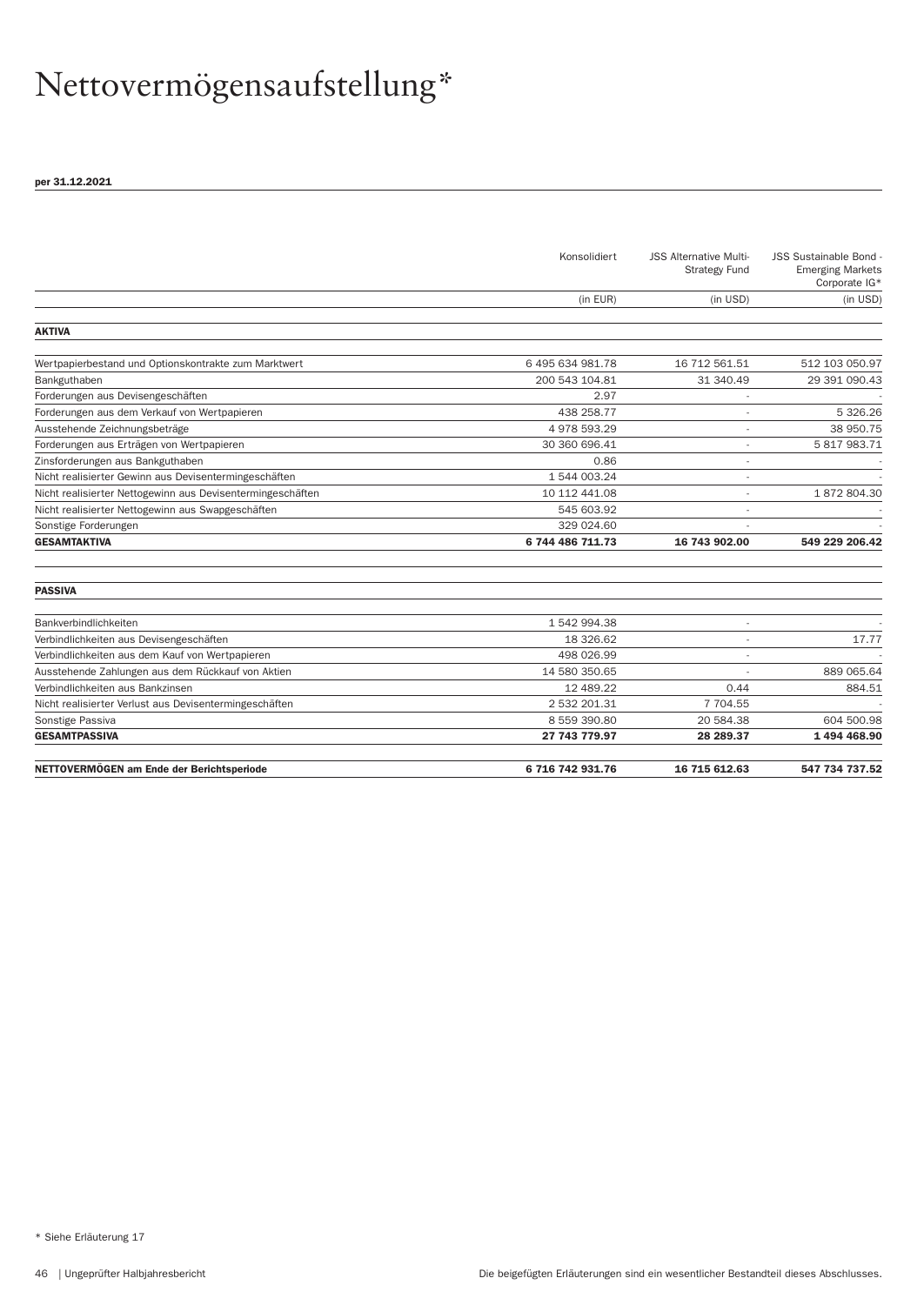|                                                            | <b>JSS Sustainable Equity</b><br>-Systematic Emerging<br>Markets | JSS Sustainable Equity -<br><b>Global Dividend</b> | <b>JSS Sustainable Multi</b><br>Asset - Thematic<br>Balanced (CH)* |
|------------------------------------------------------------|------------------------------------------------------------------|----------------------------------------------------|--------------------------------------------------------------------|
|                                                            | (in USD)                                                         | (in USD)                                           | (in CHF)                                                           |
| <b>AKTIVA</b>                                              |                                                                  |                                                    |                                                                    |
| Wertpapierbestand und Optionskontrakte zum Marktwert       | 51 819 398.43                                                    | 176 714 720.70                                     | 174 141 504.09                                                     |
| Bankguthaben                                               | 945 065.42                                                       | 2 417 936.06                                       | 7 178 072.63                                                       |
| Forderungen aus Devisengeschäften                          |                                                                  |                                                    | 3.08                                                               |
| Forderungen aus dem Verkauf von Wertpapieren               |                                                                  |                                                    |                                                                    |
| Ausstehende Zeichnungsbeträge                              | 3 1 2 5 . 9 0                                                    | 557.00                                             | 1996.20                                                            |
| Forderungen aus Erträgen von Wertpapieren                  | 127 824.12                                                       | 255 585.67                                         | 928 690.97                                                         |
| Zinsforderungen aus Bankguthaben                           |                                                                  |                                                    |                                                                    |
| Nicht realisierter Gewinn aus Devisentermingeschäften      |                                                                  |                                                    |                                                                    |
| Nicht realisierter Nettogewinn aus Devisentermingeschäften |                                                                  | 0.02                                               | 537 283.36                                                         |
| Nicht realisierter Nettogewinn aus Swapgeschäften          |                                                                  |                                                    |                                                                    |
| Sonstige Forderungen                                       |                                                                  | 6 087.20                                           | 23 396.79                                                          |
| <b>GESAMTAKTIVA</b>                                        | 52 895 413.87                                                    | 179 394 886.65                                     | 182 810 947.12                                                     |
| <b>PASSIVA</b>                                             |                                                                  |                                                    |                                                                    |
| Bankverbindlichkeiten                                      |                                                                  |                                                    | 0.07                                                               |
| Verbindlichkeiten aus Devisengeschäften                    |                                                                  |                                                    |                                                                    |
| Verbindlichkeiten aus dem Kauf von Wertpapieren            |                                                                  |                                                    |                                                                    |
| Ausstehende Zahlungen aus dem Rückkauf von Aktien          | 11 878.42                                                        | 258 272.83                                         | 16 149.45                                                          |
| Verbindlichkeiten aus Bankzinsen                           | 0.08                                                             | 53.82                                              | 545.18                                                             |
| Nicht realisierter Verlust aus Devisentermingeschäften     |                                                                  |                                                    |                                                                    |
| Sonstige Passiva                                           | 93 870.10                                                        | 208 923.03                                         | 294 752.09                                                         |
| <b>GESAMTPASSIVA</b>                                       | 105 748.60                                                       | 467 249.68                                         | 311 446.79                                                         |
| NETTOVERMÖGEN am Ende der Berichtsperiode                  | 52 789 665.27                                                    | 178 927 636.97                                     | 182 499 500.33                                                     |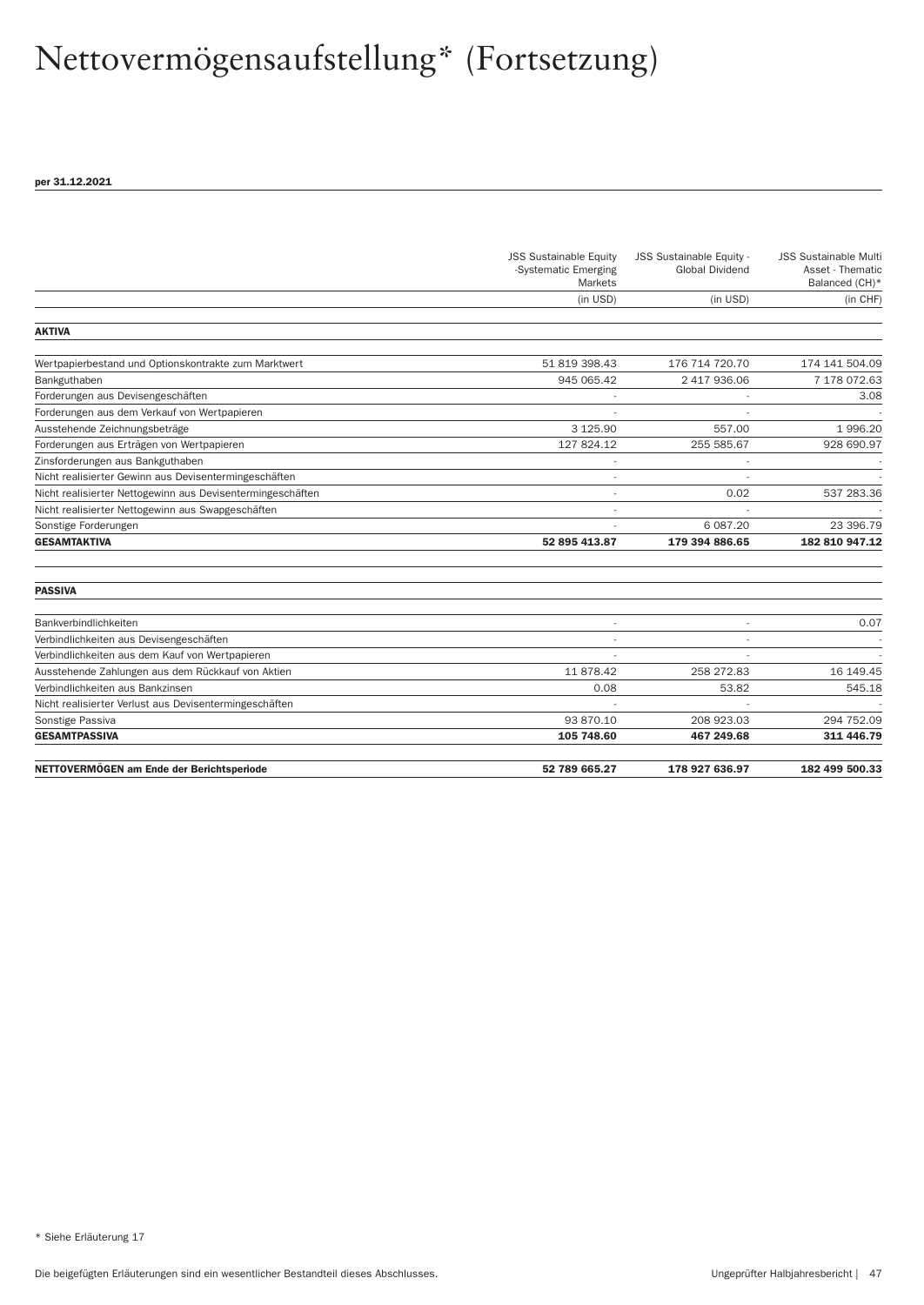|                                                            | JSS GlobalSar - Balanced | JSS GlobalSar - Growth | <b>JSS Twelve Sustainable</b> |
|------------------------------------------------------------|--------------------------|------------------------|-------------------------------|
|                                                            | (EUR)                    | (EUR)                  | Insurance Bond*               |
|                                                            | (in EUR)                 | (in EUR)               | (in EUR)                      |
| <b>AKTIVA</b>                                              |                          |                        |                               |
| Wertpapierbestand und Optionskontrakte zum Marktwert       | 74 168 140.25            | 26 164 281.90          | 495 536 194.57                |
| Bankguthaben                                               | 2 632 196.58             | 645 927.64             | 25 338 261.77                 |
| Forderungen aus Devisengeschäften                          |                          |                        |                               |
| Forderungen aus dem Verkauf von Wertpapieren               |                          |                        |                               |
| Ausstehende Zeichnungsbeträge                              | 9881.88                  |                        | 107 370.48                    |
| Forderungen aus Erträgen von Wertpapieren                  | 413 568.37               | 54 287.70              | 7 011 475.40                  |
| Zinsforderungen aus Bankguthaben                           |                          |                        |                               |
| Nicht realisierter Gewinn aus Devisentermingeschäften      |                          |                        |                               |
| Nicht realisierter Nettogewinn aus Devisentermingeschäften | 27 852.48                | 16823.28               |                               |
| Nicht realisierter Nettogewinn aus Swapgeschäften          |                          |                        |                               |
| Sonstige Forderungen                                       | 5 211.46                 | 4 162.79               |                               |
| <b>GESAMTAKTIVA</b>                                        | 77 256 851.02            | 26 885 483.31          | 527 993 302.22                |
| <b>PASSIVA</b>                                             |                          |                        |                               |
| Bankverbindlichkeiten                                      | 0.03                     | 0.04                   |                               |
| Verbindlichkeiten aus Devisengeschäften                    |                          |                        | 797.13                        |
| Verbindlichkeiten aus dem Kauf von Wertpapieren            |                          |                        |                               |
| Ausstehende Zahlungen aus dem Rückkauf von Aktien          |                          |                        | 219 118.89                    |
| Verbindlichkeiten aus Bankzinsen                           | 164.38                   | 40.24                  | 1 254.71                      |
| Nicht realisierter Verlust aus Devisentermingeschäften     |                          |                        | 2 241 328.94                  |
| Sonstige Passiva                                           | 120 670.39               | 53 008.35              | 412 604.47                    |
| <b>GESAMTPASSIVA</b>                                       | 120 834.80               | 53 048.63              | 2875104.14                    |
| NETTOVERMÖGEN am Ende der Berichtsperiode                  | 77 136 016.22            | 26 832 434.68          | 525 118 198.08                |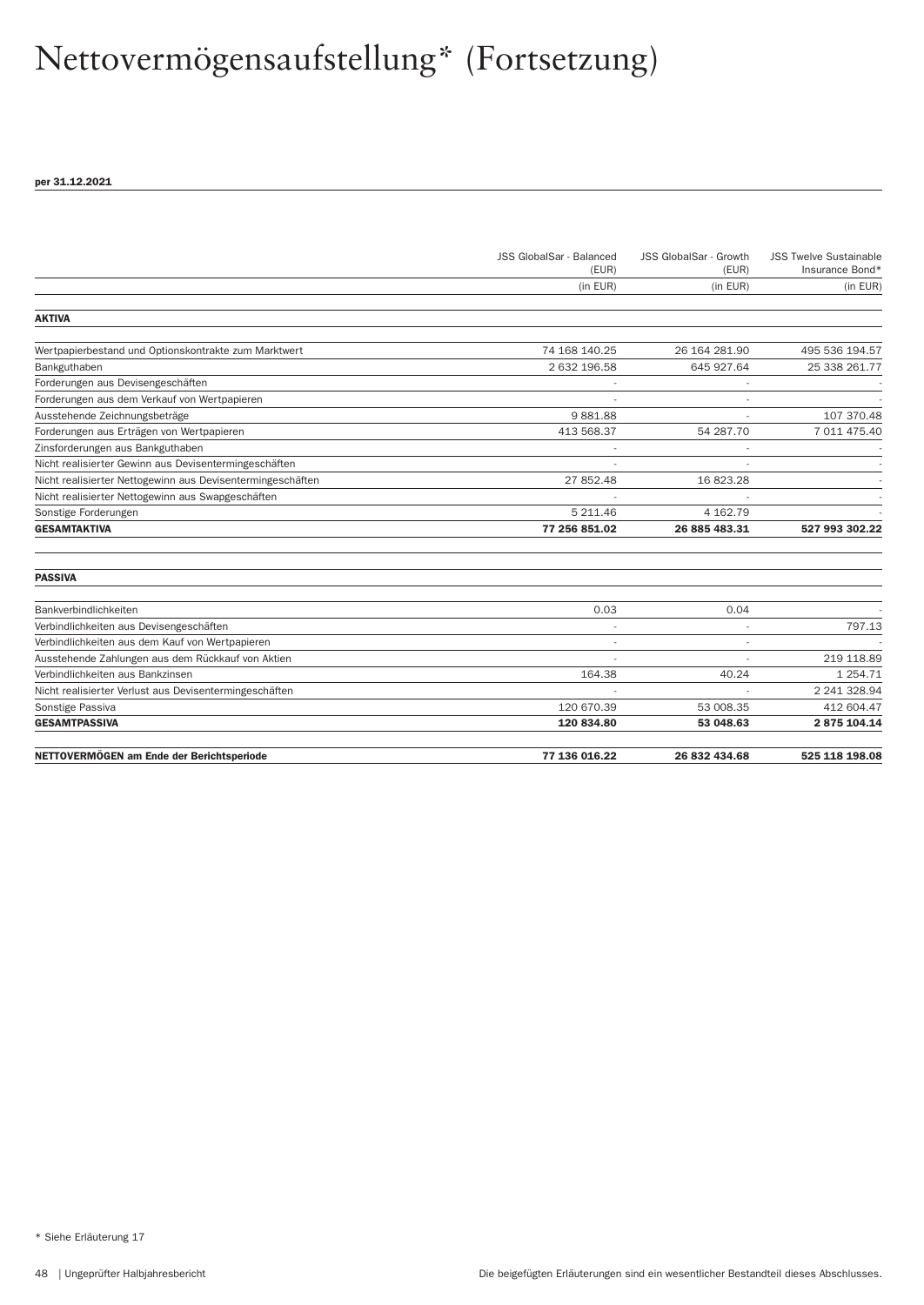|                                                            | JSS Sustainable Equity -<br><b>Global Thematic</b> | JSS Sustainable Bond -<br>Global Short-term* | <b>JSS Sustainable Bond</b><br><b>CHF</b> |
|------------------------------------------------------------|----------------------------------------------------|----------------------------------------------|-------------------------------------------|
|                                                            | (in EUR)                                           | (in USD)                                     | (in CHF)                                  |
| <b>AKTIVA</b>                                              |                                                    |                                              |                                           |
| Wertpapierbestand und Optionskontrakte zum Marktwert       | 1 720 850 860.09                                   | 321 442 107.53                               | 19 160 384.90                             |
| Bankguthaben                                               | 25 571 546.53                                      | 20 491 681.32                                | 1 604 419.61                              |
| Forderungen aus Devisengeschäften                          |                                                    |                                              |                                           |
| Forderungen aus dem Verkauf von Wertpapieren               |                                                    |                                              |                                           |
| Ausstehende Zeichnungsbeträge                              | 137 680.58                                         |                                              | 1 731.09                                  |
| Forderungen aus Erträgen von Wertpapieren                  | 1 215 119.65                                       | 3 181 483.18                                 | 82 486.43                                 |
| Zinsforderungen aus Bankguthaben                           |                                                    |                                              |                                           |
| Nicht realisierter Gewinn aus Devisentermingeschäften      |                                                    |                                              |                                           |
| Nicht realisierter Nettogewinn aus Devisentermingeschäften | 1729800.23                                         | 616 360.65                                   |                                           |
| Nicht realisierter Nettogewinn aus Swapgeschäften          |                                                    |                                              |                                           |
| Sonstige Forderungen                                       | 83 043.16                                          |                                              |                                           |
| <b>GESAMTAKTIVA</b>                                        | 1749 588 050.24                                    | 345 731 632.68                               | 20 849 022.03                             |
| <b>PASSIVA</b>                                             |                                                    |                                              |                                           |
| Bankverbindlichkeiten                                      | 1.08                                               |                                              |                                           |
| Verbindlichkeiten aus Devisengeschäften                    | 4.57                                               |                                              |                                           |
| Verbindlichkeiten aus dem Kauf von Wertpapieren            |                                                    | $\blacksquare$                               |                                           |
| Ausstehende Zahlungen aus dem Rückkauf von Aktien          | 129 865.05                                         |                                              | 1 060.78                                  |
| Verbindlichkeiten aus Bankzinsen                           | 1532.23                                            | 676.29                                       | 352.99                                    |
| Nicht realisierter Verlust aus Devisentermingeschäften     |                                                    |                                              |                                           |
| Sonstige Passiva                                           | 2 345 766.98                                       | 352 020.60                                   | 28 418.68                                 |
| <b>GESAMTPASSIVA</b>                                       | 2 477 169.91                                       | 352 696.89                                   | 29 832.45                                 |
| NETTOVERMÖGEN am Ende der Berichtsperiode                  | 1747110880.33                                      | 345 378 935.79                               | 20 819 189.58                             |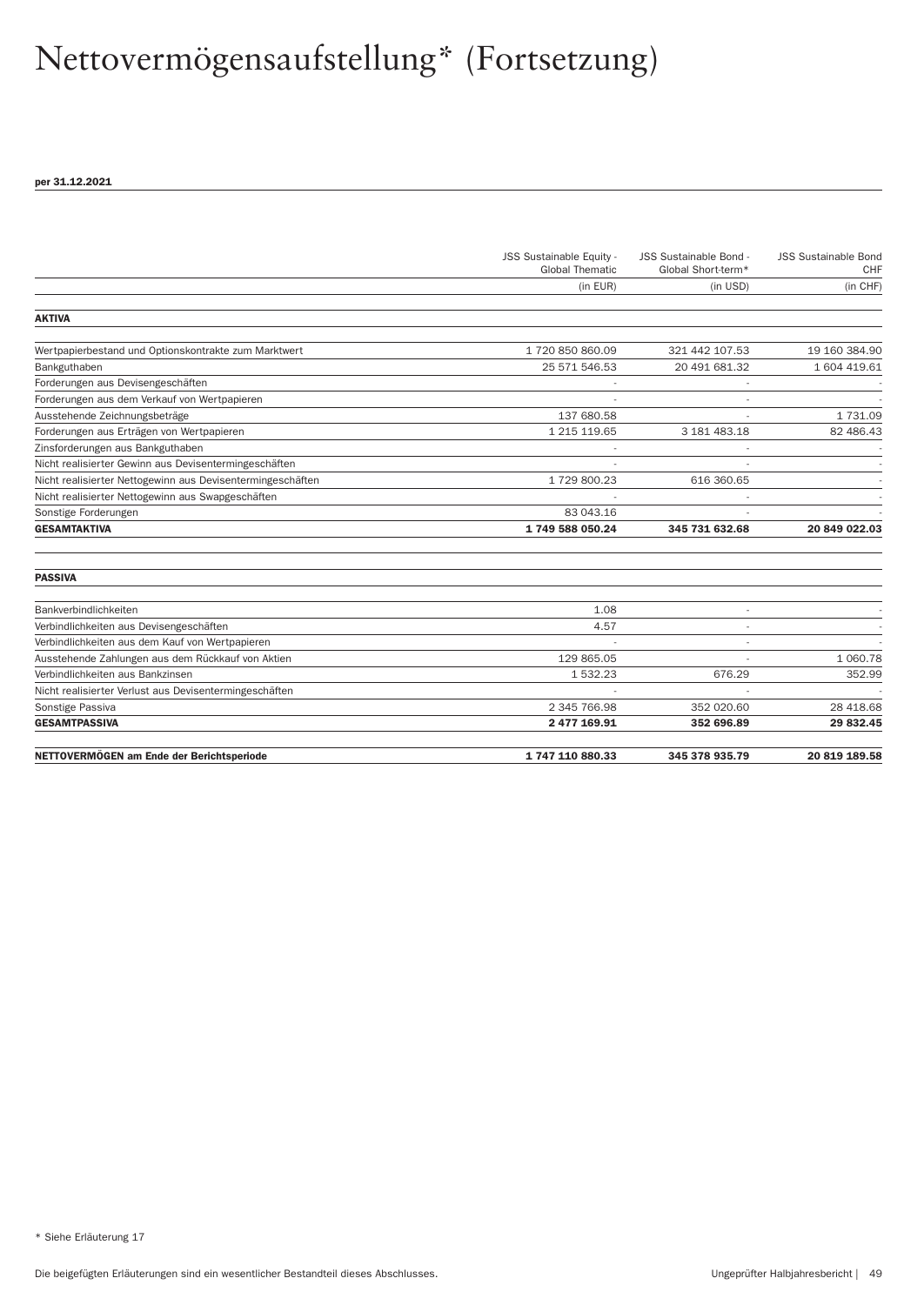|                                                            | <b>JSS Sustainable Bond</b><br>- Euro Broad | JSS Sustainable Bond -<br><b>EUR Corporates</b> | <b>JSS Sustainable Green</b><br>Bond - Global |
|------------------------------------------------------------|---------------------------------------------|-------------------------------------------------|-----------------------------------------------|
|                                                            | (in EUR)                                    | (in EUR)                                        | (in EUR)                                      |
| <b>AKTIVA</b>                                              |                                             |                                                 |                                               |
| Wertpapierbestand und Optionskontrakte zum Marktwert       | 135 153 796.25                              | 114 908 383.45                                  | 19 850 613.05                                 |
| Bankguthaben                                               | 6 664 406.30                                | 609 400.46                                      | 1 648 074.50                                  |
| Forderungen aus Devisengeschäften                          |                                             |                                                 |                                               |
| Forderungen aus dem Verkauf von Wertpapieren               |                                             |                                                 |                                               |
| Ausstehende Zeichnungsbeträge                              | 51 446.15                                   | 2 775.21                                        |                                               |
| Forderungen aus Erträgen von Wertpapieren                  | 708 107.91                                  | 848 819.83                                      | 102 362.31                                    |
| Zinsforderungen aus Bankguthaben                           |                                             |                                                 |                                               |
| Nicht realisierter Gewinn aus Devisentermingeschäften      | 909 062.06                                  | 2 500.00                                        | 43 360.00                                     |
| Nicht realisierter Nettogewinn aus Devisentermingeschäften | 695 000.69                                  | 69 305.33                                       |                                               |
| Nicht realisierter Nettogewinn aus Swapgeschäften          | 489 036.61                                  | 56 567.31                                       |                                               |
| Sonstige Forderungen                                       |                                             |                                                 |                                               |
| <b>GESAMTAKTIVA</b>                                        | 144 670 855.97                              | 116 497 751.59                                  | 21 644 409.86                                 |
| <b>PASSIVA</b>                                             |                                             |                                                 |                                               |
| Bankverbindlichkeiten                                      | 909 233.10                                  | 2 500.00                                        | 43 360.00                                     |
| Verbindlichkeiten aus Devisengeschäften                    |                                             |                                                 |                                               |
| Verbindlichkeiten aus dem Kauf von Wertpapieren            | 409 032.88                                  |                                                 |                                               |
| Ausstehende Zahlungen aus dem Rückkauf von Aktien          | 6982.75                                     | 140 681.70                                      |                                               |
| Verbindlichkeiten aus Bankzinsen                           | 413.31                                      | 35.45                                           | 53.83                                         |
| Nicht realisierter Verlust aus Devisentermingeschäften     |                                             |                                                 | 60 272.96                                     |
| Sonstige Passiva                                           | 123 510.34                                  | 90 214.11                                       | 29 317.12                                     |
| <b>GESAMTPASSIVA</b>                                       | 1 449 172.38                                | 233 431.26                                      | 133 003.91                                    |
|                                                            |                                             |                                                 |                                               |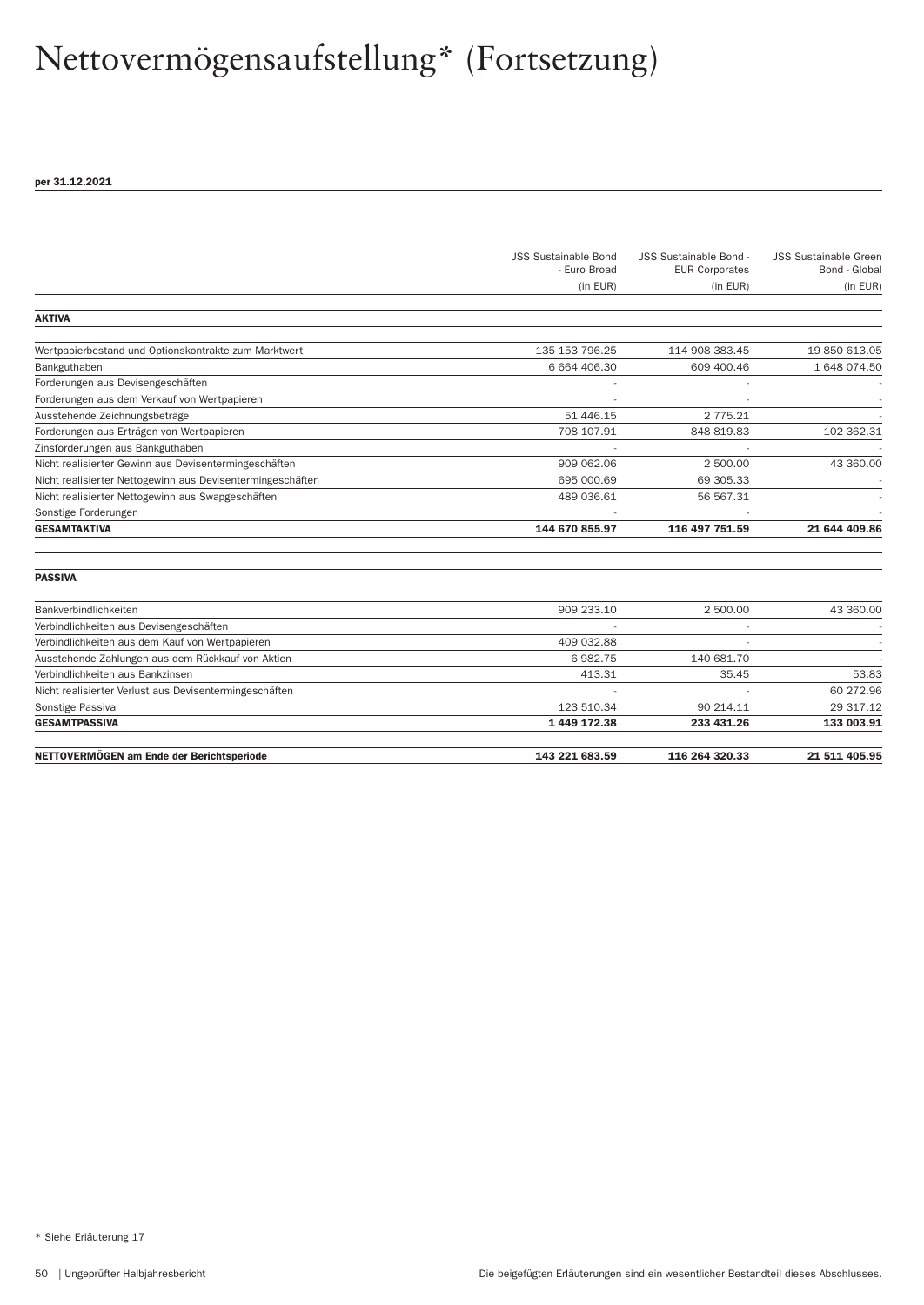|                                                            | JSS Sustainable Equity -<br>Europe | JSS Sustainable Equity -<br>Global Climate 2035 | JSS Sustainable Equity -<br><b>Real Estate Global</b> |
|------------------------------------------------------------|------------------------------------|-------------------------------------------------|-------------------------------------------------------|
|                                                            | (in EUR)                           | (in EUR)                                        | (in EUR)                                              |
|                                                            |                                    |                                                 |                                                       |
| <b>AKTIVA</b>                                              |                                    |                                                 |                                                       |
| Wertpapierbestand und Optionskontrakte zum Marktwert       | 44 468 673.39                      | 103 451 617.08                                  | 38 324 972.18                                         |
| Bankguthaben                                               | 219 237.20                         | 1 625 856.33                                    | 862 983.39                                            |
| Forderungen aus Devisengeschäften                          | $\overline{\phantom{a}}$           |                                                 |                                                       |
| Forderungen aus dem Verkauf von Wertpapieren               |                                    |                                                 | 114 379.80                                            |
| Ausstehende Zeichnungsbeträge                              |                                    | 15 735.21                                       | 99.93                                                 |
| Forderungen aus Erträgen von Wertpapieren                  | 29 250.00                          | 54 720.78                                       | 41 284.83                                             |
| Zinsforderungen aus Bankguthaben                           |                                    |                                                 |                                                       |
| Nicht realisierter Gewinn aus Devisentermingeschäften      |                                    |                                                 |                                                       |
| Nicht realisierter Nettogewinn aus Devisentermingeschäften |                                    | 1.55                                            | 407.75                                                |
| Nicht realisierter Nettogewinn aus Swapgeschäften          |                                    |                                                 |                                                       |
| Sonstige Forderungen                                       | 75 751.11                          | 26 919.22                                       |                                                       |
| <b>GESAMTAKTIVA</b>                                        | 44 792 911.70                      | 105 174 850.17                                  | 39 344 127.88                                         |
| <b>PASSIVA</b>                                             |                                    |                                                 |                                                       |
| Bankverbindlichkeiten                                      | ×,                                 | 2.72                                            | 0.47                                                  |
| Verbindlichkeiten aus Devisengeschäften                    |                                    |                                                 |                                                       |
| Verbindlichkeiten aus dem Kauf von Wertpapieren            |                                    | 88 994.11                                       |                                                       |
| Ausstehende Zahlungen aus dem Rückkauf von Aktien          |                                    | 5 531.50                                        | 727 568.96                                            |
| Verbindlichkeiten aus Bankzinsen                           | 8.23                               | 39.88                                           | 51.05                                                 |
| Nicht realisierter Verlust aus Devisentermingeschäften     |                                    |                                                 |                                                       |
| Sonstige Passiva                                           | 69 341.34                          | 159 184.43                                      | 62 560.34                                             |
| <b>GESAMTPASSIVA</b>                                       | 69 349.57                          | 253 752.64                                      | 790 180.82                                            |
| NETTOVERMÖGEN am Ende der Berichtsperiode                  | 44 723 562.13                      | 104 921 097.53                                  | 38 553 947.06                                         |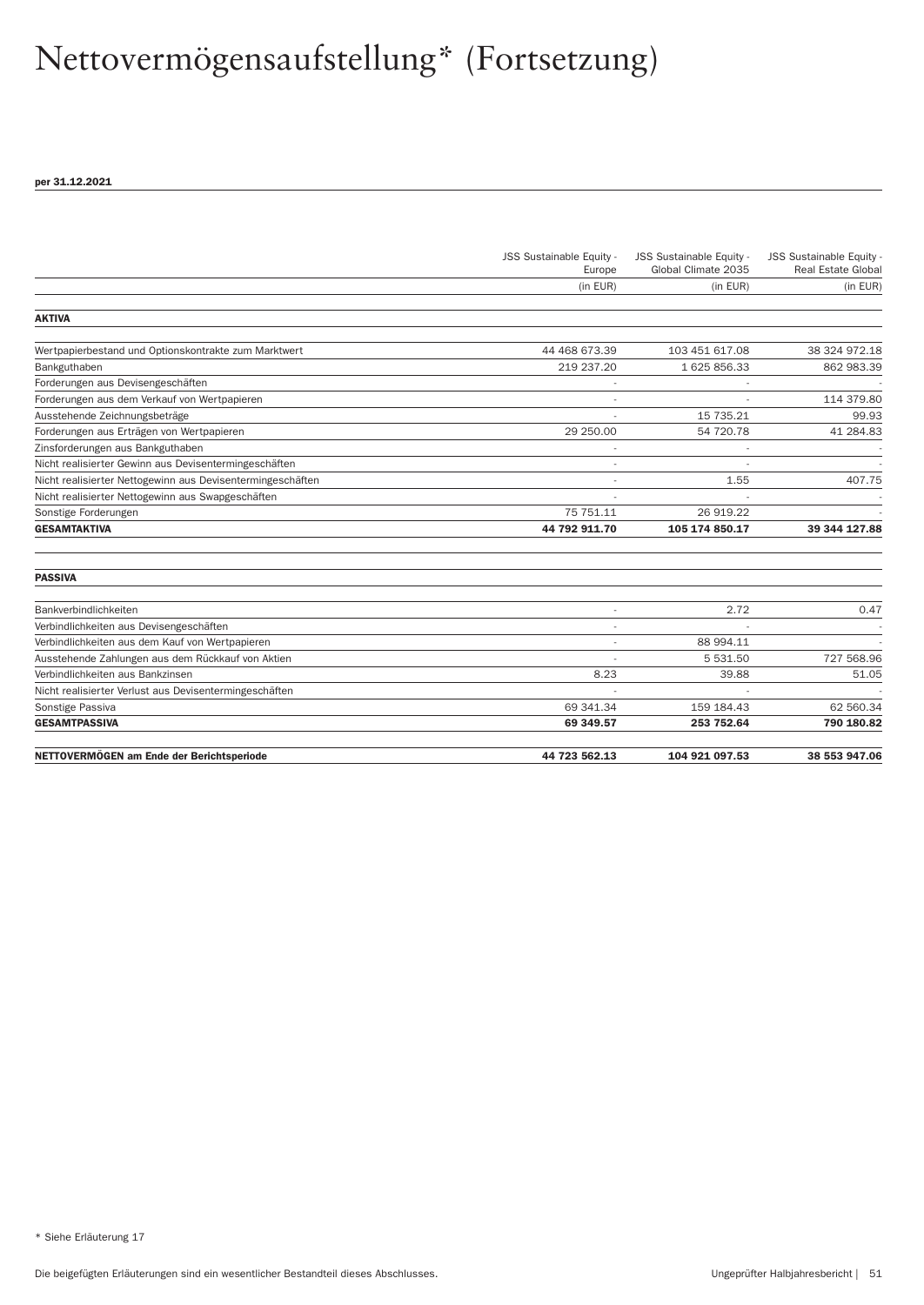|                                                            | JSS Sustainable Equity -<br><b>USA</b> | <b>JSS Sustainable Multi</b><br>Asset - Global<br>Opportunities | JSS Sustainable Equity -<br><b>Green Planet</b> |
|------------------------------------------------------------|----------------------------------------|-----------------------------------------------------------------|-------------------------------------------------|
|                                                            | (in USD)                               | (in EUR)                                                        | (in EUR)                                        |
| <b>AKTIVA</b>                                              |                                        |                                                                 |                                                 |
| Wertpapierbestand und Optionskontrakte zum Marktwert       | 210 335 440.73                         | 209 807 676.42                                                  | 373 199 292.42                                  |
| Bankguthaben                                               | 2 031 572.24                           | 6 103 187.41                                                    | 7 762 605.99                                    |
| Forderungen aus Devisengeschäften                          |                                        |                                                                 |                                                 |
| Forderungen aus dem Verkauf von Wertpapieren               |                                        |                                                                 |                                                 |
| Ausstehende Zeichnungsbeträge                              | 6 532.20                               | 245.97                                                          | 50 812.30                                       |
| Forderungen aus Erträgen von Wertpapieren                  | 118 755.77                             | 1 133 884.64                                                    | 145 763.53                                      |
| Zinsforderungen aus Bankguthaben                           |                                        |                                                                 |                                                 |
| Nicht realisierter Gewinn aus Devisentermingeschäften      |                                        |                                                                 |                                                 |
| Nicht realisierter Nettogewinn aus Devisentermingeschäften |                                        | 707 863.42                                                      | 249 349.13                                      |
| Nicht realisierter Nettogewinn aus Swapgeschäften          | ٠                                      |                                                                 |                                                 |
| Sonstige Forderungen                                       |                                        | 61 034.33                                                       | 20 851.81                                       |
| <b>GESAMTAKTIVA</b>                                        | 212 492 300.94                         | 217 813 892.19                                                  | 381 428 675.18                                  |
| <b>PASSIVA</b>                                             |                                        |                                                                 |                                                 |
| Bankverbindlichkeiten                                      |                                        |                                                                 |                                                 |
| Verbindlichkeiten aus Devisengeschäften                    |                                        |                                                                 |                                                 |
| Verbindlichkeiten aus dem Kauf von Wertpapieren            |                                        |                                                                 |                                                 |
| Ausstehende Zahlungen aus dem Rückkauf von Aktien          |                                        | 6887.16                                                         | 164 069.42                                      |
| Verbindlichkeiten aus Bankzinsen                           | 29.27                                  | 303.52                                                          | 452.08                                          |
| Nicht realisierter Verlust aus Devisentermingeschäften     |                                        |                                                                 |                                                 |
| Sonstige Passiva                                           | 199 511.68                             | 359 222.04                                                      | 662 798.59                                      |
| <b>GESAMTPASSIVA</b>                                       | 199 540.95                             | 366 412.72                                                      | 827 320.09                                      |
| NETTOVERMÖGEN am Ende der Berichtsperiode                  | 212 292 759.99                         | 217 447 479.47                                                  | 380 601 355.09                                  |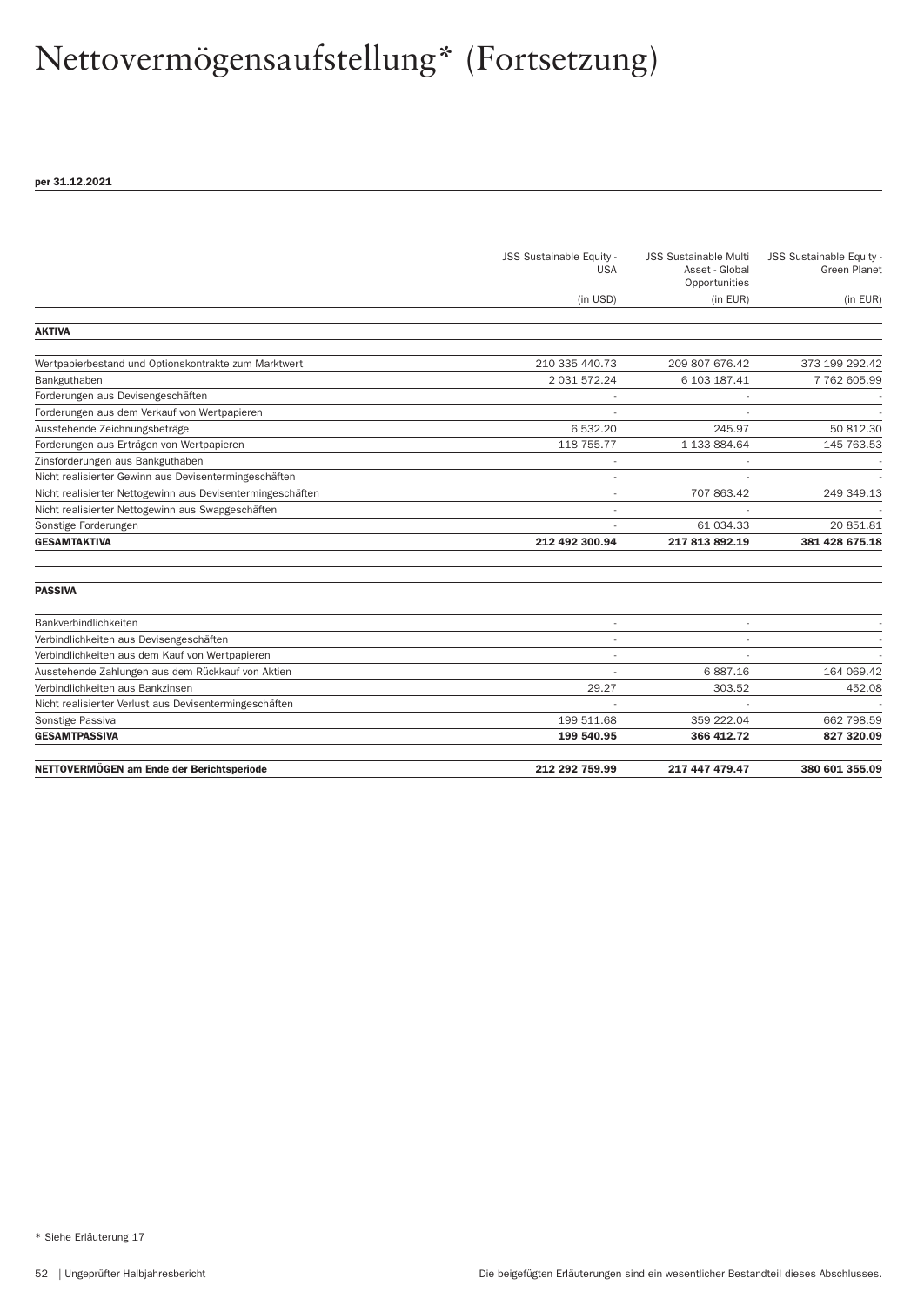|                                                            | JSS Bond - USD High<br>Yield | JSS Sustainable Bond -<br><b>Total Return</b><br>Global | JSS Sustainable Equity -<br><b>Consumer Brands</b> |
|------------------------------------------------------------|------------------------------|---------------------------------------------------------|----------------------------------------------------|
|                                                            | (in USD)                     | (in USD)                                                | (in USD)                                           |
| <b>AKTIVA</b>                                              |                              |                                                         |                                                    |
| Wertpapierbestand und Optionskontrakte zum Marktwert       | 274 076 962.29               | 655 126 404.06                                          | 28 380 244.61                                      |
| Bankguthaben                                               | 5 030 699.66                 | 22 391 908.74                                           | 236 332.79                                         |
| Forderungen aus Devisengeschäften                          |                              |                                                         |                                                    |
| Forderungen aus dem Verkauf von Wertpapieren               | 22 000.00                    |                                                         |                                                    |
| Ausstehende Zeichnungsbeträge                              | 75 000,00                    | 5 008 021.02                                            |                                                    |
| Forderungen aus Erträgen von Wertpapieren                  | 3832648.92                   | 5 688 763.93                                            | 1500.93                                            |
| Zinsforderungen aus Bankguthaben                           |                              |                                                         |                                                    |
| Nicht realisierter Gewinn aus Devisentermingeschäften      |                              | 666 621.71                                              |                                                    |
| Nicht realisierter Nettogewinn aus Devisentermingeschäften |                              | 4 364 947.59                                            |                                                    |
| Nicht realisierter Nettogewinn aus Swapgeschäften          |                              |                                                         |                                                    |
| Sonstige Forderungen                                       |                              |                                                         | 511.04                                             |
| <b>GESAMTAKTIVA</b>                                        | 283 037 310.87               | 693 246 667.05                                          | 28 618 589.37                                      |
| <b>PASSIVA</b>                                             |                              |                                                         |                                                    |
| Bankverbindlichkeiten                                      |                              | 665 274.92                                              |                                                    |
| Verbindlichkeiten aus Devisengeschäften                    |                              | 19 911.57                                               |                                                    |
| Verbindlichkeiten aus dem Kauf von Wertpapieren            |                              |                                                         |                                                    |
| Ausstehende Zahlungen aus dem Rückkauf von Aktien          | 218 714.08                   | 11 523 779.63                                           |                                                    |
| Verbindlichkeiten aus Bankzinsen                           | 66.74                        | 430.57                                                  | 11.54                                              |
| Nicht realisierter Verlust aus Devisentermingeschäften     | 254 391.77                   |                                                         |                                                    |
| Sonstige Passiva                                           | 447 389.52                   | 581 541.46                                              | 51 662.70                                          |
| <b>GESAMTPASSIVA</b>                                       | 920 562.11                   | 12 790 938.15                                           | 51 674.24                                          |
| NETTOVERMÖGEN am Ende der Berichtsperiode                  | 282 116 748.76               | 680 455 728.90                                          | 28 566 915.13                                      |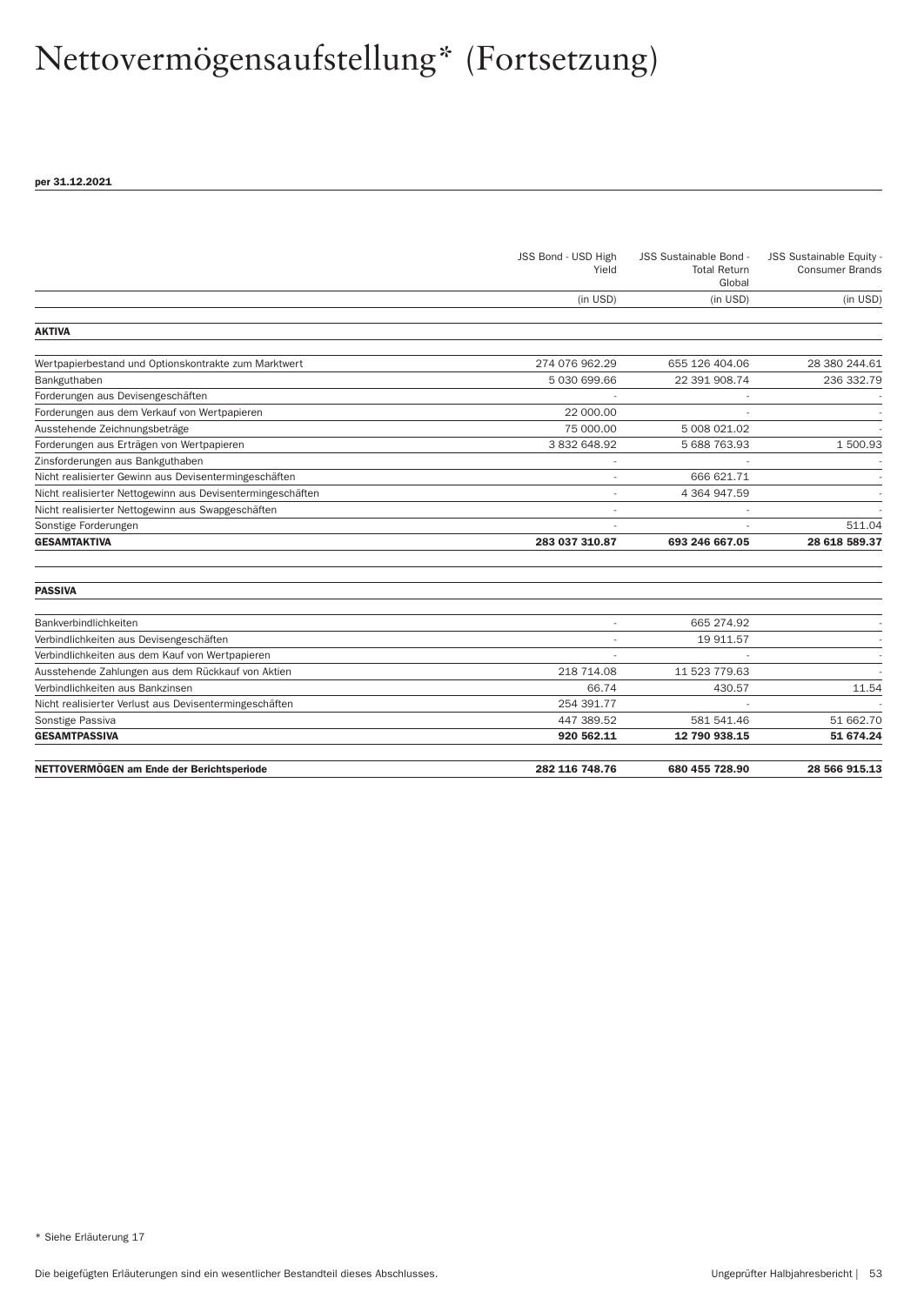| NETTOVERMÖGEN am Ende der Berichtsperiode                  | 495 413 931.95           | 50 608 194.70            | 608 250 601.40         |
|------------------------------------------------------------|--------------------------|--------------------------|------------------------|
| <b>GESAMTPASSIVA</b>                                       | 680 941.95               | 95 818.20                | 3 015 140.52           |
| Sonstige Passiva                                           | 665 711.63               | 75 122.55                | 974 235.82             |
| Nicht realisierter Verlust aus Devisentermingeschäften     |                          |                          | 141.27                 |
| Verbindlichkeiten aus Bankzinsen                           | 163.55                   |                          | 5954.59                |
| Ausstehende Zahlungen aus dem Rückkauf von Aktien          | 15 066.77                | 17 414.40                | 2 034 808.84           |
| Verbindlichkeiten aus dem Kauf von Wertpapieren            |                          |                          |                        |
| Verbindlichkeiten aus Devisengeschäften                    |                          |                          |                        |
| Bankverbindlichkeiten                                      |                          | 3 281.25                 |                        |
| <b>PASSIVA</b>                                             |                          |                          |                        |
|                                                            |                          |                          |                        |
| <b>GESAMTAKTIVA</b>                                        | 496 094 873.90           | 50 704 012.90            | 611 265 741.92         |
| Sonstige Forderungen                                       | 26 915.53                |                          |                        |
| Nicht realisierter Nettogewinn aus Swapgeschäften          |                          | $\overline{\phantom{a}}$ |                        |
| Nicht realisierter Nettogewinn aus Devisentermingeschäften | 12 352.14                | 67 615.21                |                        |
| Nicht realisierter Gewinn aus Devisentermingeschäften      |                          | 3 281.25                 |                        |
| Zinsforderungen aus Bankguthaben                           |                          | 0.98                     |                        |
| Forderungen aus Erträgen von Wertpapieren                  | 17818.26                 | 1 002 102.44             |                        |
| Ausstehende Zeichnungsbeträge                              | 7 518.62                 |                          | 90 217.38              |
| Forderungen aus dem Verkauf von Wertpapieren               |                          |                          | 340 988.82             |
| Forderungen aus Devisengeschäften                          |                          |                          |                        |
| Bankguthaben                                               | 10 504 695.39            | 1883797.12               | 32 446 275.83          |
| Wertpapierbestand und Optionskontrakte zum Marktwert       | 485 525 573.96           | 47 747 215.90            | 578 388 259.89         |
| <b>AKTIVA</b>                                              |                          |                          |                        |
|                                                            | (in USD)                 | (in USD)                 | (in USD)               |
|                                                            |                          | Local Currency*          |                        |
|                                                            | <b>Tech Disruptors</b>   | <b>Emerging Markets</b>  |                        |
|                                                            | JSS Sustainable Equity - | JSS Sustainable Bond -   | JSS Equity - All China |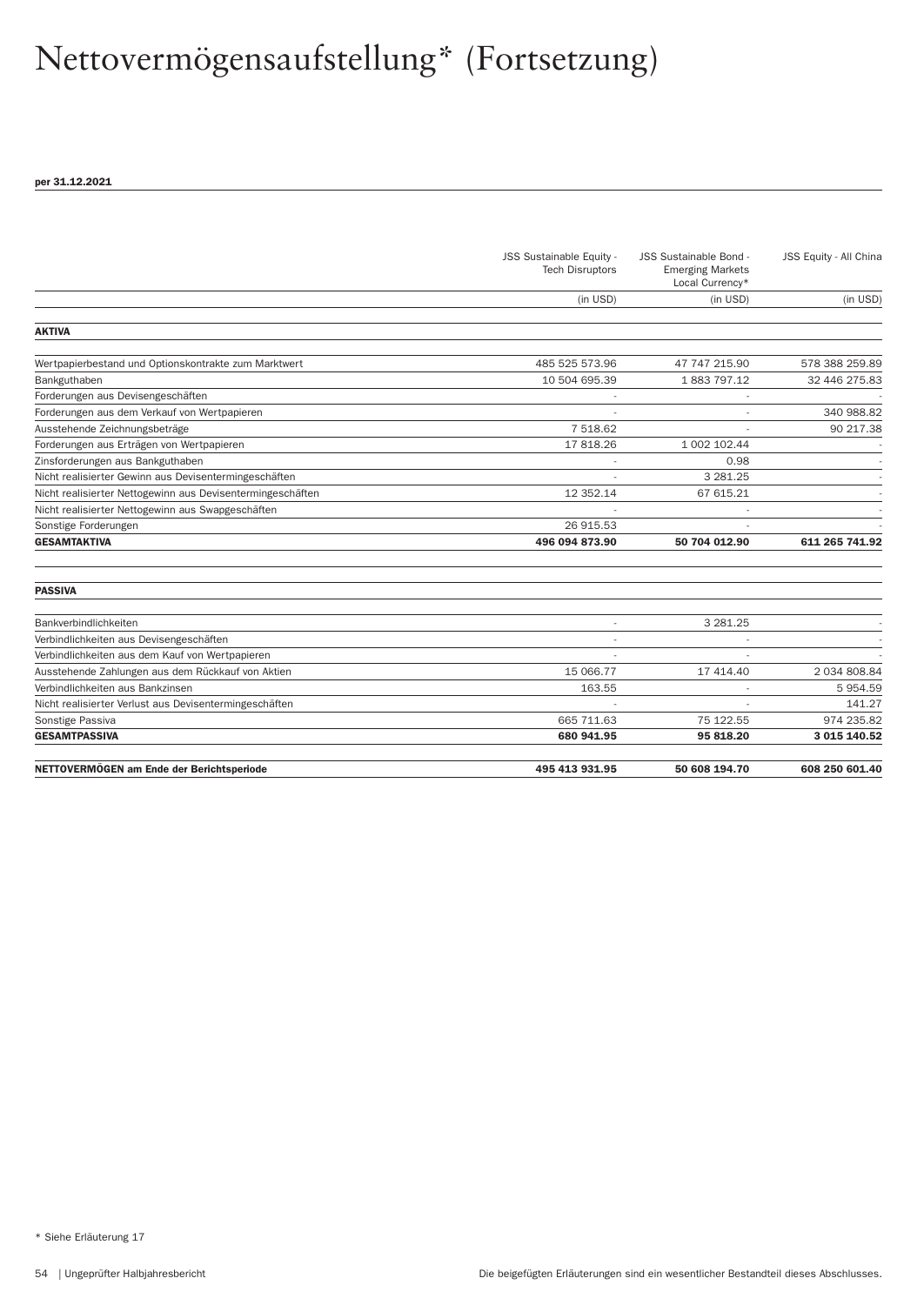Für die Berichtsperiode vom 01.07.2021 bis zum 31.12.2021

|                                                                   | Konsolidiert     | <b>JSS Alternative Multi-</b><br><b>Strategy Fund</b> | JSS Sustainable Bond -<br><b>Emerging Markets</b><br>Corporate IG** |
|-------------------------------------------------------------------|------------------|-------------------------------------------------------|---------------------------------------------------------------------|
|                                                                   | (in EUR)         | (in USD)                                              | (in USD)                                                            |
| NETTOVERMÖGEN zu Beginn der Berichtsperiode                       | 6 434 786 304.87 | 17 786 671.75                                         | 545 701 989.40                                                      |
| <b>ERTRÄGE</b>                                                    |                  |                                                       |                                                                     |
| Nettodividendenerträge                                            | 18 653 203.12    | $\overline{\phantom{a}}$                              |                                                                     |
| Zinserträge aus Anleihen und anderen Schuldverschreibungen        | 45 720 982.01    |                                                       | 10 731 399.73                                                       |
| Zinsen auf Bankguthaben                                           | 4 192.46         | $\overline{\phantom{a}}$                              |                                                                     |
| Erhaltene Kommissionen                                            | 10 679.00        | $\overline{a}$                                        |                                                                     |
| Sonstige Erträge                                                  | 364.16           | $\overline{\phantom{a}}$                              |                                                                     |
| Gesamterträge                                                     | 64 389 420.75    | $\blacksquare$                                        | 10 731 399.73                                                       |
| <b>AUFWENDUNGEN</b>                                               |                  |                                                       |                                                                     |
| Verwaltungsgesellschaftsgebühr                                    | 36 737 404.59    | 67 566.34                                             | 2 191 740.46                                                        |
| Performancegebühr                                                 | 59 796.91        |                                                       |                                                                     |
| Verwahrstellengebühr                                              | 384 179.14       | 4 3 58.51                                             | 40 221.10                                                           |
| Transaktionskosten                                                | 822 897.90       | 1 543.18                                              | 6 992.71                                                            |
| Zentralverwaltungsaufwand                                         | 6 0 65 4 5 5.33  | 21 779.60                                             | 539 190.93                                                          |
| Prüfungskosten                                                    | 87 166.77        | 3 620.51                                              | 8 2 3 0.2 2                                                         |
| Kapitalsteuern                                                    | 1 248 115.96     | 1 368.13                                              | 93 683.84                                                           |
| Gezahlte Zinsen für Bankverbindlichkeiten                         | 545 799.27       | 429.67                                                | 36 690.72                                                           |
| Zinsaufwendungen aus Swaps                                        | 16 299.11        |                                                       | 2 138.89                                                            |
| Sonstige Aufwendungen                                             | 1 309 883.54     | 6 316.69                                              | 148 535.03                                                          |
| Gesamtaufwendungen                                                | 47 276 998.52    | 106 982.63                                            | 3 067 423.90                                                        |
| SUMME DER NETTOERTRÄGE/NETTOVERLUSTE                              | 17 112 422.23    | -106 982.63                                           | 7 663 975.83                                                        |
|                                                                   |                  |                                                       |                                                                     |
| Nettorealisierte Werterhöhungen/Wertverminderungen                |                  |                                                       |                                                                     |
| aus Wertpapieren                                                  | 65 638 120.02    | $-14807.16$                                           | -4 037 551.49                                                       |
| aus Optionen/Warrants                                             | 944 264.28       |                                                       |                                                                     |
| aus Swapgeschäften                                                | $-7255.11$       |                                                       | $-3935.10$                                                          |
| aus Terminkontrakten und CFD                                      | -2 136 201.63    |                                                       | 47 656.30                                                           |
| aus Devisenterminkontrakten                                       | -35 944 873.43   | -64 757.69                                            | -7 589 900.88                                                       |
| aus Devisen                                                       | -938 335.04      | $-323.57$                                             | -70 270.48                                                          |
| <b>REALISIERTES ERGEBNIS</b>                                      | 44 668 141.32    | -186 871.05                                           | -3 990 025.82                                                       |
| Nettoveränderung der nicht realisierten Zuschreibung/Abschreibung |                  |                                                       |                                                                     |
| aus Wertpapieren                                                  | -109 466 928.58  | -704 315.22                                           | -7 840 056.66                                                       |
| aus Optionen/Warrants                                             | 279 550.34       |                                                       |                                                                     |
| aus Swapgeschäften                                                | 571 843.69       | $\overline{\phantom{a}}$                              | 2 952.13                                                            |
| aus Terminkontrakten und CFD                                      | 2 604 441.80     |                                                       | 29 687.50                                                           |
| - aus Devisenterminkontrakten                                     | 5 544 318.30     | 34 394.84                                             | 4 438 148.46                                                        |
| <b>ERGEBNIS</b>                                                   | -55 798 633.13   | -856 791.43                                           | -7 359 294.39                                                       |
| Ausschüttungen                                                    | -10 325 744.88   |                                                       | -1 452 368.19                                                       |
| Nettomittelzuflüsse/-abflüsse aus Zeichnungen und Rücknahmen      | 202 032 436.88   | -214 267.69                                           | 10 844 410.70                                                       |
| SUMME DER VERÄNDERUNGEN DES NETTOVERMÖGENS                        | 135 908 058.87   | -1 071 059.12                                         | 2 032 748.12                                                        |
| Bewertungsdifferenz                                               | 146 048 568.02   |                                                       |                                                                     |
| NETTOVERMÖGEN am Ende der Berichtsperiode                         | 6 716 742 931.76 | 16 715 612.63                                         | 547 734 737.52                                                      |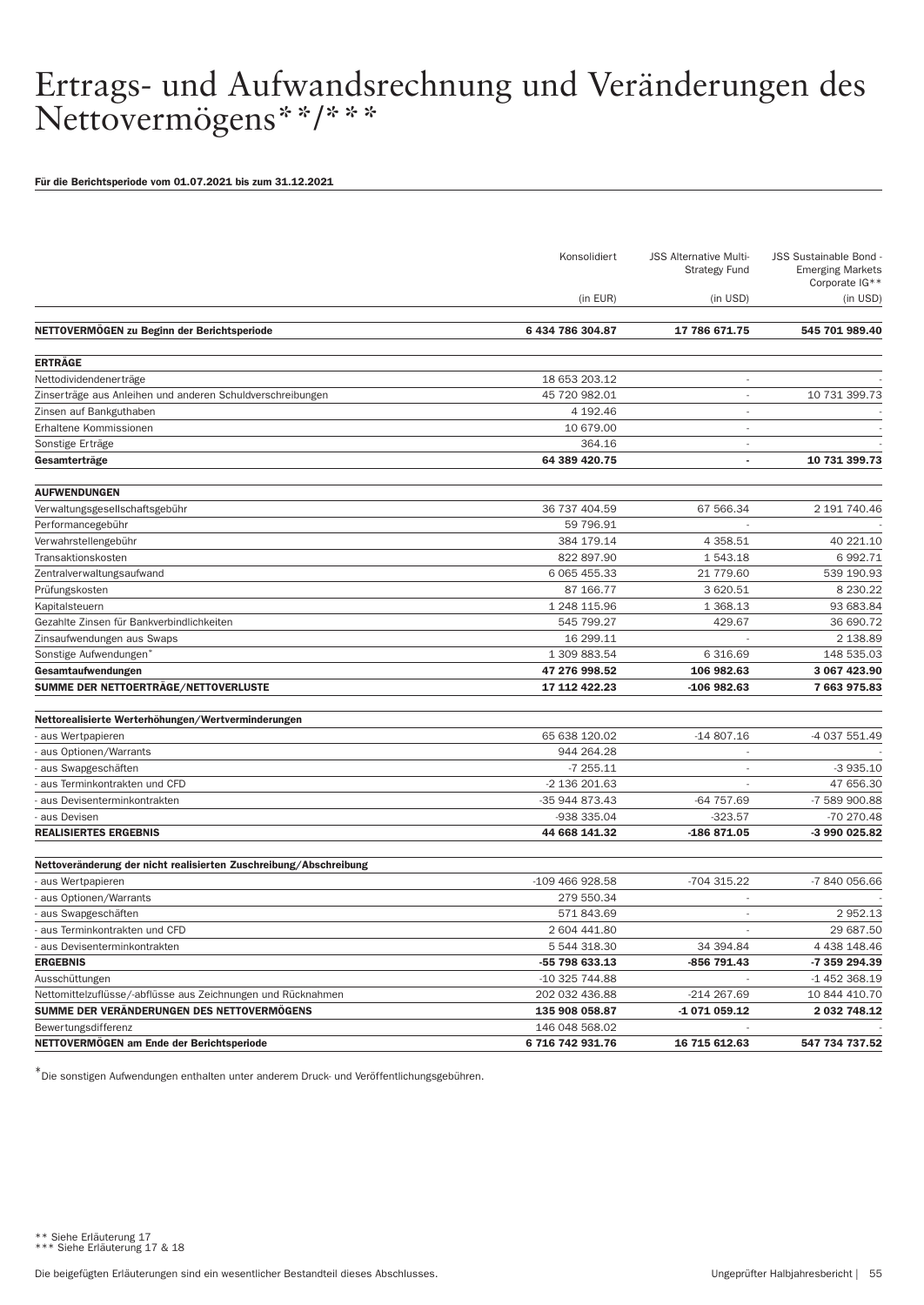#### Für die Berichtsperiode vom 01.07.2021 bis zum 31.12.2021

|                                                                   | <b>JSS Sustainable Equity</b><br>-Systematic Emerging<br>Markets | JSS Sustainable Equity -<br>Global Dividend | <b>JSS Quant Portfolio</b><br>Global (EUR)** |
|-------------------------------------------------------------------|------------------------------------------------------------------|---------------------------------------------|----------------------------------------------|
|                                                                   | (in USD)                                                         | (in USD)                                    | (in EUR)                                     |
| NETTOVERMÖGEN zu Beginn der Berichtsperiode                       | 51 264 113.24                                                    | 127 388 996.78                              | 11 966 956.18                                |
| <b>ERTRÄGE</b>                                                    |                                                                  |                                             |                                              |
| Nettodividendenerträge                                            | 556 412.68                                                       | 1 289 386.63                                | 63 900.06                                    |
| Zinserträge aus Anleihen und anderen Schuldverschreibungen        |                                                                  | $\overline{\phantom{a}}$                    | 1 679.39                                     |
| Zinsen auf Bankguthaben                                           | 289.96                                                           |                                             |                                              |
| Erhaltene Kommissionen                                            |                                                                  | $\overline{\phantom{a}}$                    |                                              |
| Sonstige Erträge                                                  |                                                                  |                                             |                                              |
| Gesamterträge                                                     | 556 702.64                                                       | 1 289 386.63                                | 65 579.45                                    |
| <b>AUFWENDUNGEN</b>                                               |                                                                  |                                             |                                              |
| Verwaltungsgesellschaftsgebühr                                    | 368 520.23                                                       | 782 210.54                                  | 11 175.24                                    |
| Performancegebühr                                                 |                                                                  |                                             |                                              |
| Verwahrstellengebühr                                              | 4 584.63                                                         | 5 898.30                                    | 471.93                                       |
| Transaktionskosten                                                | 5 0 64.39                                                        | 8 797.67                                    | 3 208.65                                     |
| Zentralverwaltungsaufwand                                         | 53 686.10                                                        | 150 432.33                                  | 2 808.05                                     |
| Prüfungskosten                                                    | 3 049.31                                                         | 4 4 6 2.18                                  | 508.80                                       |
| Kapitalsteuern                                                    | 11 092.68                                                        | 41 185.75                                   | 238.06                                       |
| Gezahlte Zinsen für Bankverbindlichkeiten                         | $\sim$                                                           | 4 9 38.22                                   | 374.39                                       |
| Zinsaufwendungen aus Swaps                                        |                                                                  |                                             |                                              |
| Sonstige Aufwendungen <sup>*</sup>                                | 9 7 1 3.25                                                       | 16 155.13                                   | 1 393.04                                     |
| Gesamtaufwendungen                                                | 455 710.59                                                       | 1 014 080.12                                | 20 178.16                                    |
| SUMME DER NETTOERTRÄGE/NETTOVERLUSTE                              | 100 992.05                                                       | 275 306.51                                  | 45 401.29                                    |
| Nettorealisierte Werterhöhungen/Wertverminderungen                |                                                                  |                                             |                                              |
| - aus Wertpapieren                                                | 1 0 1 2.78                                                       | 1 070 730.69                                | 379 937.98                                   |
| aus Optionen/Warrants                                             |                                                                  | 139 067.00                                  |                                              |
| aus Swapgeschäften                                                | $\overline{\phantom{a}}$                                         |                                             |                                              |
| aus Terminkontrakten und CFD                                      |                                                                  |                                             | $-13806.36$                                  |
| aus Devisenterminkontrakten                                       | $-2064.75$                                                       | $-6.75$                                     | 29 852.81                                    |
| aus Devisen                                                       | -69 440.08                                                       | $-22485.54$                                 | $-16382.91$                                  |
| <b>REALISIERTES ERGEBNIS</b>                                      | 30 500.00                                                        | 1 462 611.91                                | 425 002.81                                   |
| Nettoveränderung der nicht realisierten Zuschreibung/Abschreibung |                                                                  |                                             |                                              |
| - aus Wertpapieren                                                | -9 002 824.49                                                    | 6 865 902.09                                | -451 821.49                                  |
| aus Optionen/Warrants                                             |                                                                  |                                             |                                              |
| aus Swapgeschäften                                                |                                                                  | $\overline{\phantom{a}}$                    |                                              |
| aus Terminkontrakten und CFD                                      |                                                                  |                                             | $-15643.64$                                  |
| - aus Devisenterminkontrakten                                     |                                                                  | 0.02                                        | $-12$ 138.90                                 |
| <b>ERGEBNIS</b>                                                   | -8 972 324.49                                                    | 8 328 514.02                                | -54 601.22                                   |
| Ausschüttungen                                                    |                                                                  | -551 539.86                                 |                                              |
| Nettomittelzuflüsse/-abflüsse aus Zeichnungen und Rücknahmen      | 10 497 876.52                                                    | 43 761 666.03                               | -11 912 354.96                               |
| SUMME DER VERÄNDERUNGEN DES NETTOVERMÖGENS                        | 1 525 552.03                                                     | 51 538 640.19                               | -11 966 956.18                               |
| Bewertungsdifferenz                                               |                                                                  |                                             |                                              |
| NETTOVERMÖGEN am Ende der Berichtsperiode                         | 52 789 665.27                                                    | 178 927 636.97                              |                                              |

\*Die sonstigen Aufwendungen enthalten unter anderem Druck- und Veröffentlichungsgebühren.

\*\* Siehe Erläuterung 17 \*\*\* Siehe Erläuterung 17 & 18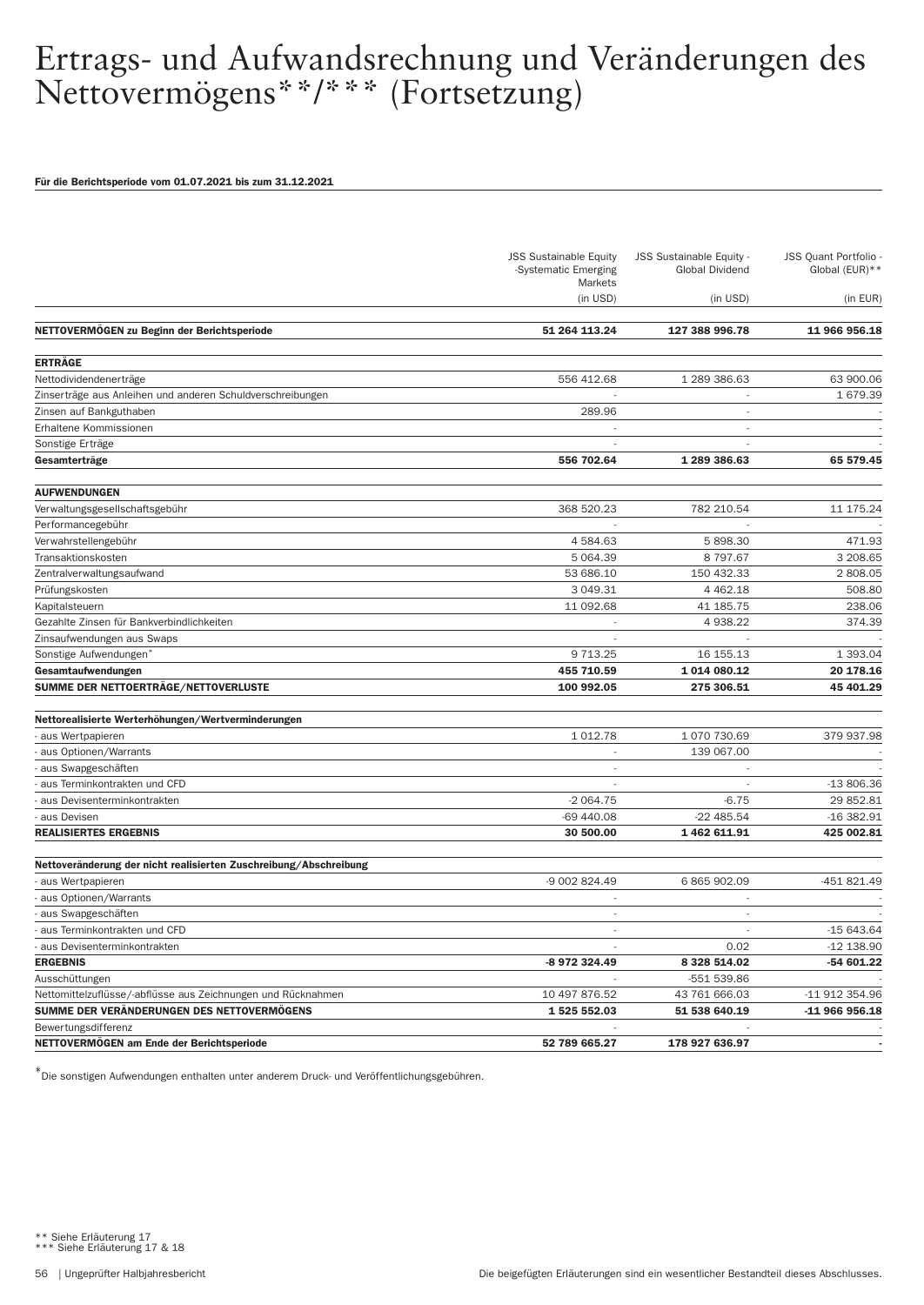#### Für die Berichtsperiode vom 01.07.2021 bis zum 31.12.2021

|                                                                   | <b>JSS Sustainable Multi</b><br>Asset - Thematic<br>Balanced (CH)** | JSS GlobalSar - Balanced<br>(EUR) | JSS GlobalSar - Growth<br>(EUR) |
|-------------------------------------------------------------------|---------------------------------------------------------------------|-----------------------------------|---------------------------------|
|                                                                   | (in CHF)                                                            | (in EUR)                          | (in EUR)                        |
| NETTOVERMÖGEN zu Beginn der Berichtsperiode                       | 186 456 628.35                                                      | 74 175 445.94                     | 27 033 964.15                   |
| <b>ERTRÄGE</b>                                                    |                                                                     |                                   |                                 |
| Nettodividendenerträge                                            | 464 037.34                                                          | 204 461.58                        | 104 876.15                      |
| Zinserträge aus Anleihen und anderen Schuldverschreibungen        | 687 601.28                                                          | 285 256.12                        | 40 353.74                       |
| Zinsen auf Bankguthaben                                           |                                                                     |                                   |                                 |
| Erhaltene Kommissionen                                            |                                                                     |                                   |                                 |
| Sonstige Erträge                                                  |                                                                     |                                   |                                 |
| Gesamterträge                                                     | 1 151 638.62                                                        | 489 717.70                        | 145 229.89                      |
| <b>AUFWENDUNGEN</b>                                               |                                                                     |                                   |                                 |
| Verwaltungsgesellschaftsgebühr                                    | 1 357 956.54                                                        | 516 789.18                        | 205 704.56                      |
| Performancegebühr                                                 | 28 910.42                                                           | 16.17                             | 1.14                            |
| Verwahrstellengebühr                                              | 9 7 6 5 . 0 8                                                       | 5 326.72                          | 3 067.20                        |
| Transaktionskosten                                                | 3 863.34                                                            | 2 5 64.41                         | 2 172.23                        |
| Zentralverwaltungsaufwand                                         | 183 745.88                                                          | 78 016.70                         | 30 961.31                       |
| Prüfungskosten                                                    | 2 805.13                                                            | 2 625.97                          | 2 625.97                        |
| Kapitalsteuern                                                    | 44 725.08                                                           | 18 683.75                         | 6 493.03                        |
| Gezahlte Zinsen für Bankverbindlichkeiten                         | 37 096.38                                                           | 15 527.75                         | 2971.88                         |
| Zinsaufwendungen aus Swaps                                        |                                                                     |                                   |                                 |
| Sonstige Aufwendungen <sup>3</sup>                                | 20 837.80                                                           | 9 9 0 5.84                        | 5 161.92                        |
| Gesamtaufwendungen                                                | 1689 705.65                                                         | 649 456.49                        | 259 159.24                      |
| SUMME DER NETTOERTRÄGE/NETTOVERLUSTE                              | -538 067.03                                                         | -159 738.79                       | -113 929.35                     |
| Nettorealisierte Werterhöhungen/Wertverminderungen                |                                                                     |                                   |                                 |
| - aus Wertpapieren                                                | 8 145 760.10                                                        | 3 110 510.56                      | 1752 240.82                     |
| aus Optionen/Warrants                                             | -247 580.07                                                         | -85 919.03                        | -34 384.51                      |
| aus Swapgeschäften                                                |                                                                     |                                   |                                 |
| aus Terminkontrakten und CFD                                      |                                                                     |                                   |                                 |
| aus Devisenterminkontrakten                                       | 3 286 813.35                                                        | -1 013 520.69                     | -458 727.34                     |
| aus Devisen                                                       | -578 504.22                                                         | $-9161.81$                        | -4 923.44                       |
| <b>REALISIERTES ERGEBNIS</b>                                      | 10 068 422.13                                                       | 1842 170.24                       | 1 140 276.18                    |
| Nettoveränderung der nicht realisierten Zuschreibung/Abschreibung |                                                                     |                                   |                                 |
| - aus Wertpapieren                                                | -15 059 071.00                                                      | -1 478 661.02                     | -803 209.37                     |
| aus Optionen/Warrants                                             | 37 614.73                                                           | 15 695.64                         | 335.89                          |
| aus Swapgeschäften                                                | $\sim$                                                              | $\overline{\phantom{a}}$          |                                 |
| aus Terminkontrakten und CFD                                      |                                                                     |                                   |                                 |
| - aus Devisenterminkontrakten                                     | 1976 172.30                                                         | 308 772.31                        | 154 347.15                      |
| <b>ERGEBNIS</b>                                                   | -2 976 861.84                                                       | 687 977.17                        | 491 749.85                      |
| Ausschüttungen                                                    |                                                                     |                                   |                                 |
| Nettomittelzuflüsse/-abflüsse aus Zeichnungen und Rücknahmen      | -980 266.18                                                         | 2 272 593.11                      | -693 279.32                     |
| SUMME DER VERÄNDERUNGEN DES NETTOVERMÖGENS                        | -3 957 128.02                                                       | 2 960 570.28                      | -201 529.47                     |
| Bewertungsdifferenz                                               |                                                                     |                                   |                                 |
| NETTOVERMOGEN am Ende der Berichtsperiode                         | 182 499 500.33                                                      | 77 136 016.22                     | 26 832 434.68                   |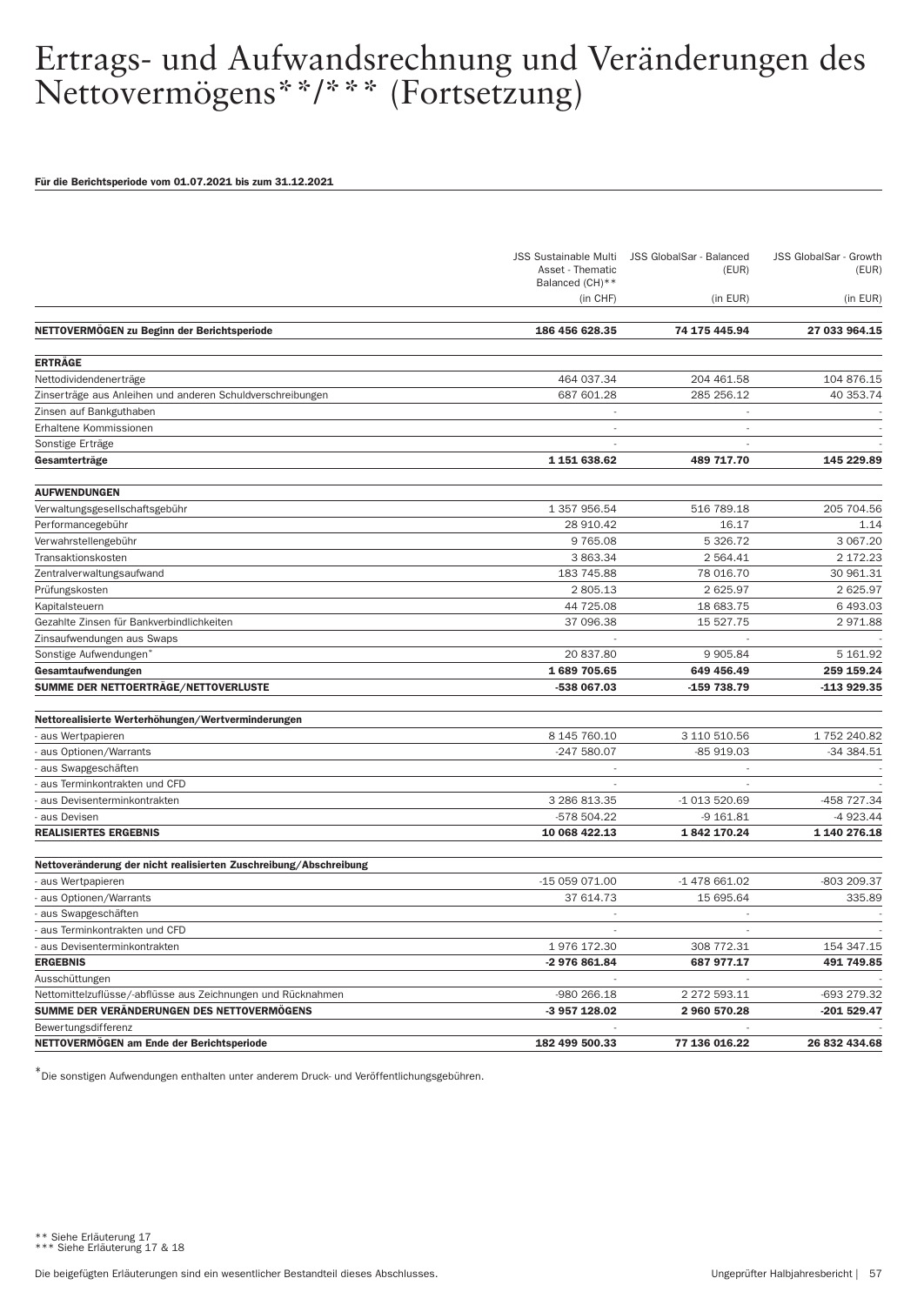#### Für die Berichtsperiode vom 01.07.2021 bis zum 31.12.2021

|                                                                   | <b>JSS Twelve Sustainable</b><br>Insurance Bond** | JSS Sustainable Equity -<br><b>Global Thematic</b> | <b>JSS Responsible Equity</b><br>Brazil*** |
|-------------------------------------------------------------------|---------------------------------------------------|----------------------------------------------------|--------------------------------------------|
|                                                                   | (in EUR)                                          | (in EUR)                                           | $(in$ USD)                                 |
| NETTOVERMÖGEN zu Beginn der Berichtsperiode                       | 485 225 888.42                                    | 1 526 937 262.25                                   | 26 342 600.38                              |
| <b>ERTRÄGE</b>                                                    |                                                   |                                                    |                                            |
| Nettodividendenerträge                                            |                                                   | 5 442 627.72                                       | 107 373.59                                 |
| Zinserträge aus Anleihen und anderen Schuldverschreibungen        | 10 746 549.93                                     | $\overline{\phantom{a}}$                           |                                            |
| Zinsen auf Bankguthaben                                           |                                                   | ٠                                                  |                                            |
| Erhaltene Kommissionen                                            | $\overline{\phantom{a}}$                          | $\overline{\phantom{a}}$                           |                                            |
| Sonstige Erträge                                                  |                                                   |                                                    |                                            |
| Gesamterträge                                                     | 10 746 549.93                                     | 5 442 627.72                                       | 107 373.59                                 |
| <b>AUFWENDUNGEN</b>                                               |                                                   |                                                    |                                            |
| Verwaltungsgesellschaftsgebühr                                    | 1 440 235.59                                      | 10 630 511.92                                      | 129 315.07                                 |
| Performancegebühr                                                 | 31 470.45                                         |                                                    |                                            |
| Verwahrstellengebühr                                              | 33 534.29                                         | 49 067.14                                          | 7 343.10                                   |
| Transaktionskosten                                                | 3 497.80                                          | 2 2 8 7 . 7 5                                      | 9 0 66.16                                  |
| Zentralverwaltungsaufwand                                         | 222 196.40                                        | 1 603 003.48                                       | 19 375.49                                  |
| Prüfungskosten                                                    | 2873.82                                           | 2 625.97                                           | 2 7 7 4 . 7 2                              |
| Kapitalsteuern                                                    | 47 789.64                                         | 269 436.50                                         | 2 168.32                                   |
| Gezahlte Zinsen für Bankverbindlichkeiten                         | 111 083.82                                        | 151 822.88                                         | 552.75                                     |
| Zinsaufwendungen aus Swaps                                        | 13 251.60                                         | $\overline{a}$                                     |                                            |
| Sonstige Aufwendungen <sup>®</sup>                                | 238 392.39                                        | 312 516.98                                         | 4 585.43                                   |
| Gesamtaufwendungen                                                | 2 144 325.80                                      | 13 021 272.62                                      | 175 181.04                                 |
| SUMME DER NETTOERTRÄGE/NETTOVERLUSTE                              | 8 602 224.13                                      | -7 578 644.90                                      | -67 807.45                                 |
| Nettorealisierte Werterhöhungen/Wertverminderungen                |                                                   |                                                    |                                            |
| aus Wertpapieren                                                  | 2 075 226.53                                      | 42 682 067.95                                      | -2 837 262.71                              |
| aus Optionen/Warrants                                             |                                                   |                                                    |                                            |
| aus Swapgeschäften                                                |                                                   | ÷,                                                 |                                            |
| aus Terminkontrakten und CFD                                      | -79 660.00                                        |                                                    |                                            |
| aus Devisenterminkontrakten                                       | 13 318 401.86                                     | -26 605 653.38                                     | 22 914.99                                  |
| aus Devisen                                                       | 146 392.09                                        | -98 347.40                                         | -232 747.03                                |
| <b>REALISIERTES ERGEBNIS</b>                                      | 24 062 584.61                                     | 8 399 422.27                                       | -3 114 902.20                              |
| Nettoveränderung der nicht realisierten Zuschreibung/Abschreibung |                                                   |                                                    |                                            |
| aus Wertpapieren                                                  | -5 926 348.48                                     | -7 428 460.74                                      | -4 034 864.74                              |
| aus Optionen/Warrants                                             |                                                   | ٠                                                  |                                            |
| aus Swapgeschäften                                                | 13 135.10                                         | ÷                                                  |                                            |
| aus Terminkontrakten und CFD                                      | 22 400.00                                         |                                                    |                                            |
| aus Devisenterminkontrakten                                       | -4 254 825.98                                     | -10 368 826.44                                     | $-6.31$                                    |
| <b>ERGEBNIS</b>                                                   | 13 916 945.25                                     | -9 397 864.91                                      | -7 149 773.25                              |
| Ausschüttungen                                                    | -2 248 950.11                                     |                                                    |                                            |
| Nettomittelzuflüsse/-abflüsse aus Zeichnungen und Rücknahmen      | 28 224 314.52                                     | 229 571 482.99                                     | -19 192 827.13                             |
| SUMME DER VERÄNDERUNGEN DES NETTOVERMÖGENS                        | 39 892 309.66                                     | 220 173 618.08                                     | -26 342 600.38                             |
| Bewertungsdifferenz                                               |                                                   |                                                    |                                            |
| NETTOVERMÖGEN am Ende der Berichtsperiode                         | 525 118 198.08                                    | 1747110880.33                                      |                                            |

<sup>\*\*</sup> Siehe Erläuterung 17 \*\*\* Siehe Erläuterung 17 & 18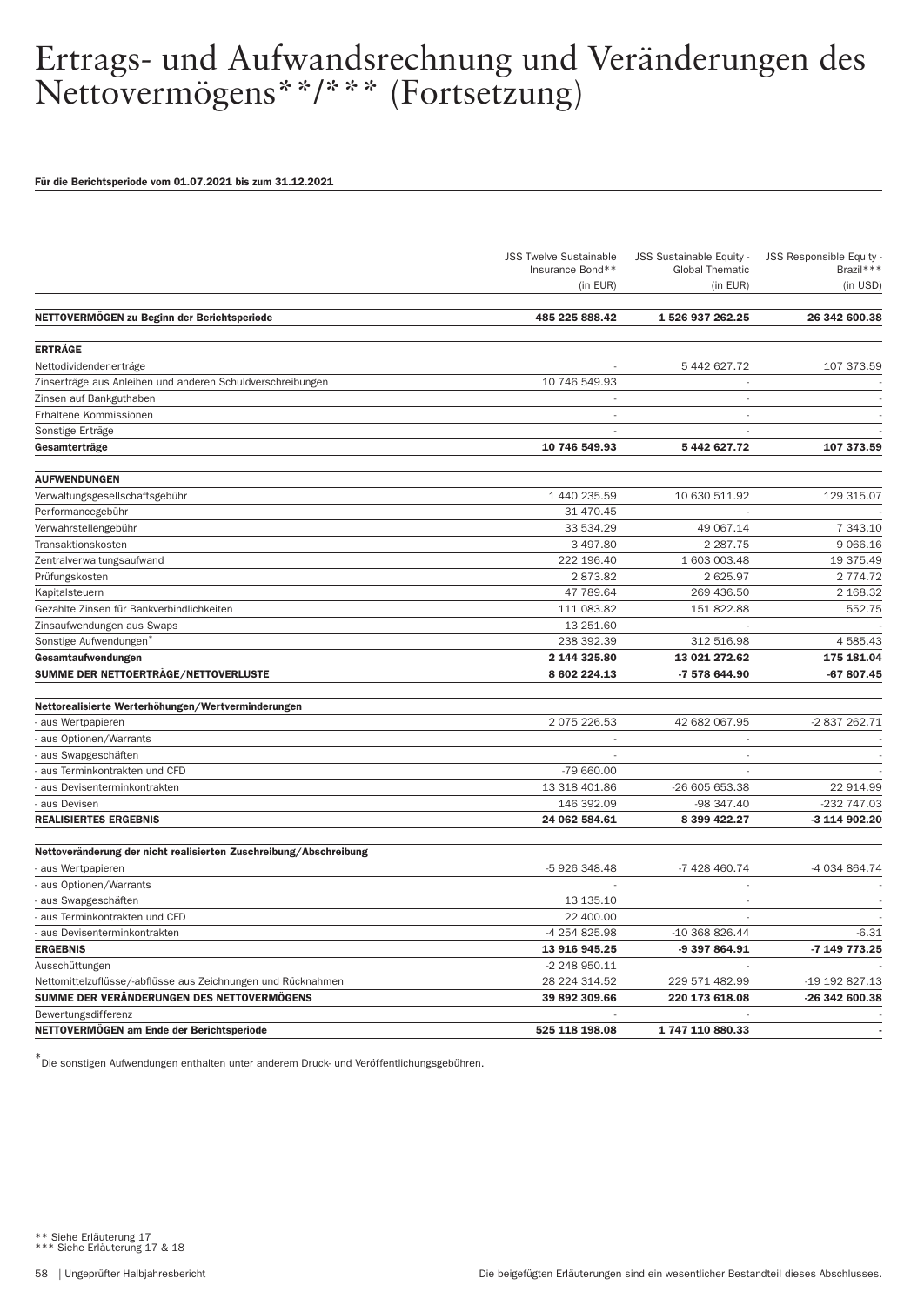#### Für die Berichtsperiode vom 01.07.2021 bis zum 31.12.2021

|                                                                   | JSS Sustainable Bond -<br>Global Short-term**<br>(in USD) | <b>JSS Sustainable Bond</b><br><b>CHF</b> | <b>JSS Sustainable Bond</b><br>- Euro Broad |
|-------------------------------------------------------------------|-----------------------------------------------------------|-------------------------------------------|---------------------------------------------|
|                                                                   |                                                           | (in CHF)                                  | (in EUR)                                    |
| NETTOVERMOGEN zu Beginn der Berichtsperiode                       | 382 991 562.06                                            | 21 270 297.59                             | 138 766 341.41                              |
| <b>ERTRÄGE</b>                                                    |                                                           |                                           |                                             |
| Nettodividendenerträge                                            |                                                           |                                           |                                             |
| Zinserträge aus Anleihen und anderen Schuldverschreibungen        | 5 954 643.12                                              | 97 446.34                                 | 610 842.63                                  |
| Zinsen auf Bankguthaben                                           |                                                           |                                           |                                             |
| Erhaltene Kommissionen                                            | $\sim$                                                    | ÷,                                        |                                             |
| Sonstige Erträge                                                  |                                                           |                                           |                                             |
| Gesamterträge                                                     | 5954643.12                                                | 97 446.34                                 | 610 842.63                                  |
| <b>AUFWENDUNGEN</b>                                               |                                                           |                                           |                                             |
| Verwaltungsgesellschaftsgebühr                                    | 1 340 924.2                                               | 68 394.16                                 | 426 806.51                                  |
| Performancegebühr                                                 |                                                           |                                           |                                             |
| Verwahrstellengebühr                                              | 22 815.24                                                 | 2805.85                                   | 11 263.72                                   |
| Transaktionskosten                                                | 1 3 1 4 . 3 8                                             | 512.54                                    | 8 2 6 5 . 0 9                               |
| Zentralverwaltungsaufwand                                         | 355 463.24                                                | 23 287.87                                 | 5 374.62                                    |
| Prüfungskosten                                                    | 8 2 3 0.2 2                                               | 3 0 5 3 . 8 1                             | 2873.82                                     |
| Kapitalsteuern                                                    | 85 710.31                                                 | 4 9 3 4 . 20                              | 31 984.76                                   |
| Gezahlte Zinsen für Bankverbindlichkeiten                         | 24 276.20                                                 | 1 400.72                                  | 22 561.76                                   |
| Zinsaufwendungen aus Swaps                                        |                                                           |                                           | 1 166.67                                    |
| Sonstige Aufwendungen <sup>*</sup>                                | 37 626.83                                                 | 4 4 4 7 .5 2                              | 144 878.22                                  |
| Gesamtaufwendungen                                                | 1876360.62                                                | 108 836.67                                | 655 175.17                                  |
| SUMME DER NETTOERTRÄGE/NETTOVERLUSTE                              | 4 078 282.50                                              | -11 390.33                                | -44 332.54                                  |
| Nettorealisierte Werterhöhungen/Wertverminderungen                |                                                           |                                           |                                             |
| aus Wertpapieren                                                  | -722 451.24                                               | 16 909.24                                 | 31 598.45                                   |
| aus Optionen/Warrants                                             | $\overline{\phantom{a}}$                                  | $\overline{\phantom{a}}$                  | 881 890.03                                  |
| aus Swapgeschäften                                                | ÷                                                         | J.                                        | -3 794.77                                   |
| aus Terminkontrakten und CFD                                      | ÷                                                         | L,                                        | -1 788 471.86                               |
| aus Devisenterminkontrakten                                       | -3 594 389.54                                             | $-4.08$                                   | 1 383 923.21                                |
| aus Devisen                                                       | 16 463.92                                                 | $-268.57$                                 | $-1601.97$                                  |
| <b>REALISIERTES ERGEBNIS</b>                                      | -222 094.36                                               | 5 246.26                                  | 459 210.55                                  |
| Nettoveränderung der nicht realisierten Zuschreibung/Abschreibung |                                                           |                                           |                                             |
| aus Wertpapieren                                                  | -4 761 209.15                                             | -205 017.82                               | -3 014 168.07                               |
| aus Optionen/Warrants                                             |                                                           |                                           |                                             |
| aus Swapgeschäften                                                | $\overline{\phantom{a}}$                                  | L.                                        | 499 545.32                                  |
| aus Terminkontrakten und CFD                                      |                                                           | ٠                                         | 1 329 921.97                                |
| aus Devisenterminkontrakten                                       | 1 676 415.17                                              | L,                                        | 678 390.88                                  |
| <b>ERGEBNIS</b>                                                   | -3 306 888.34                                             | -199 771.56                               | -47 099.35                                  |
| Ausschüttungen                                                    | -2 297 518.32                                             |                                           |                                             |
| Nettomittelzuflüsse/-abflüsse aus Zeichnungen und Rücknahmen      | -32 008 219.61                                            | $-251336.45$                              | 4 502 441.53                                |
| SUMME DER VERÄNDERUNGEN DES NETTOVERMÖGENS                        | -37 612 626.27                                            | -451 108.01                               | 4 4 5 5 3 4 2.18                            |
| Bewertungsdifferenz                                               |                                                           |                                           |                                             |
| NETTOVERMÖGEN am Ende der Berichtsperiode                         | 345 378 935.79                                            | 20 819 189.58                             | 143 221 683.59                              |

<sup>\*\*</sup> Siehe Erläuterung 17 \*\*\* Siehe Erläuterung 17 & 18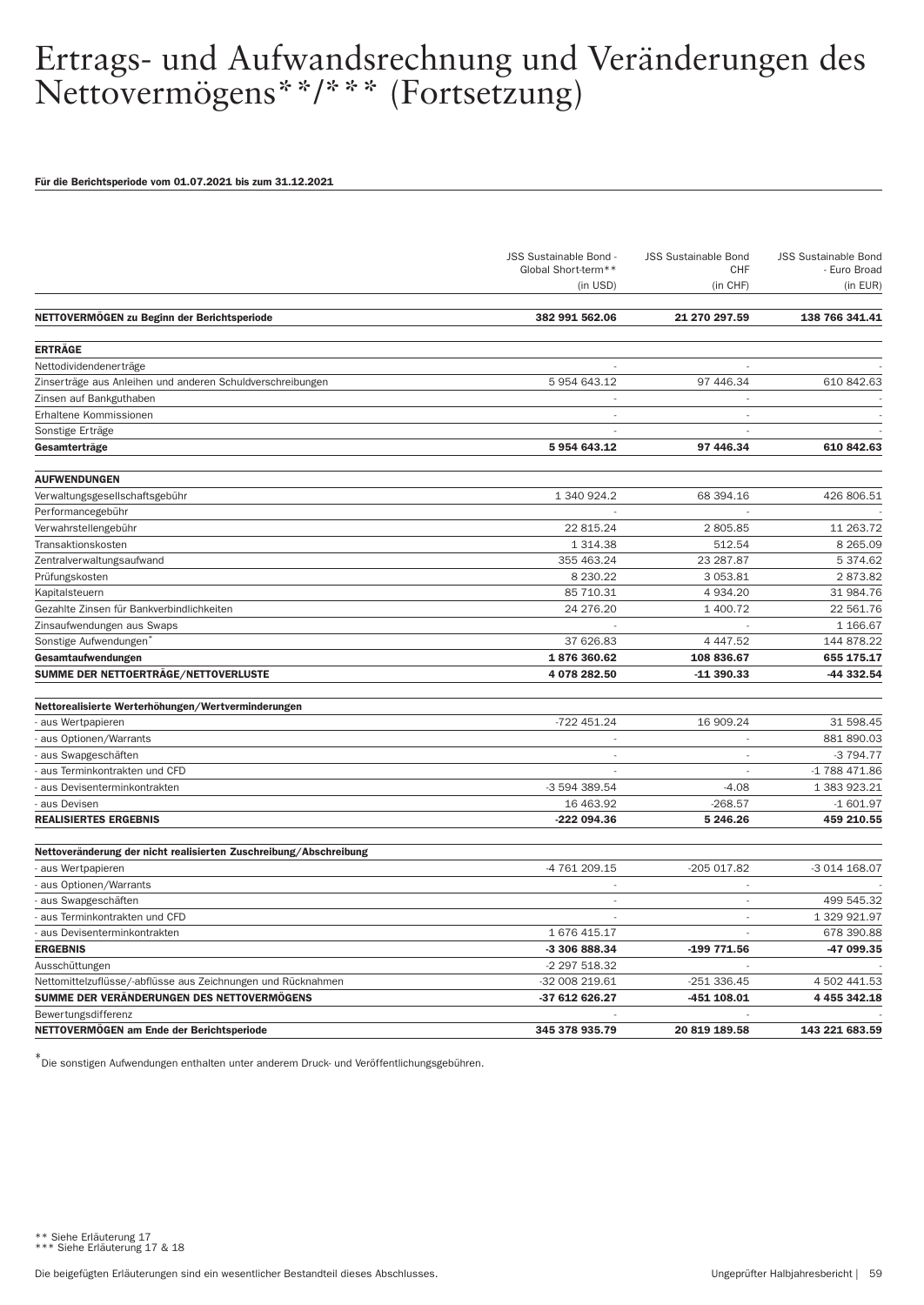#### Für die Berichtsperiode vom 01.07.2021 bis zum 31.12.2021

|                                                                   | JSS Sustainable Bond -<br><b>EUR Corporates</b><br>(in EUR) | <b>JSS Sustainable Green</b><br>Bond - Global<br>(in EUR) | <b>JSS Sustainable Equity</b><br>Europe<br>(in EUR) |
|-------------------------------------------------------------------|-------------------------------------------------------------|-----------------------------------------------------------|-----------------------------------------------------|
| NETTOVERMÖGEN zu Beginn der Berichtsperiode                       | 127 985 203.02                                              | 25 434 825.11                                             | 45 119 301.40                                       |
|                                                                   |                                                             |                                                           |                                                     |
| <b>ERTRÄGE</b>                                                    |                                                             |                                                           |                                                     |
| Nettodividendenerträge                                            |                                                             |                                                           | 455 191.62                                          |
| Zinserträge aus Anleihen und anderen Schuldverschreibungen        | 954 184.00                                                  | 163 243.85                                                |                                                     |
| Zinsen auf Bankguthaben                                           |                                                             |                                                           |                                                     |
| Erhaltene Kommissionen                                            | $\sim$                                                      | 10 679.00                                                 |                                                     |
| Sonstige Erträge                                                  |                                                             |                                                           |                                                     |
| Gesamterträge                                                     | 954 184.00                                                  | 173 922.85                                                | 455 191.62                                          |
| <b>AUFWENDUNGEN</b>                                               |                                                             |                                                           |                                                     |
| Verwaltungsgesellschaftsgebühr                                    | 305 484.78                                                  | 92 165.15                                                 | 280 266.01                                          |
| Performancegebühr                                                 | $\sim$                                                      |                                                           |                                                     |
| Verwahrstellengebühr                                              | 8 602.12                                                    | 3 4 2 2.40                                                | 3 902.54                                            |
| Transaktionskosten                                                | 2 507.55                                                    | 1842.97                                                   | 2 800.00                                            |
| Zentralverwaltungsaufwand                                         | 128 864.55                                                  | 27 025.86                                                 | 46 119.61                                           |
| Prüfungskosten                                                    | 2873.82                                                     | 2873.82                                                   | 2 625.95                                            |
| Kapitalsteuern                                                    | 26 288.82                                                   | 5 502.84                                                  | 11 099.13                                           |
| Gezahlte Zinsen für Bankverbindlichkeiten                         | 29 944.00                                                   | 4 540.91                                                  | 728.66                                              |
| Zinsaufwendungen aus Swaps                                        |                                                             | J.                                                        |                                                     |
| Sonstige Aufwendungen                                             | 14 929.63                                                   | 4 620.51                                                  | 6 574.60                                            |
| Gesamtaufwendungen                                                | 519 495.27                                                  | 141 994.46                                                | 354 116.50                                          |
| SUMME DER NETTOERTRÄGE/NETTOVERLUSTE                              | 434 688.73                                                  | 31 928.39                                                 | 101 075.12                                          |
|                                                                   |                                                             |                                                           |                                                     |
| Nettorealisierte Werterhöhungen/Wertverminderungen                |                                                             |                                                           |                                                     |
| aus Wertpapieren                                                  | 498 453.94                                                  | 307 254.93                                                | 330 698.15                                          |
| aus Optionen/Warrants                                             | 112 450.00                                                  | 51 350.00                                                 |                                                     |
| aus Swapgeschäften                                                |                                                             |                                                           |                                                     |
| aus Terminkontrakten und CFD                                      | 173 840.01                                                  | -38 730.30                                                |                                                     |
| aus Devisenterminkontrakten                                       | 820 819.83                                                  | -286 200.99                                               | $-177.14$                                           |
| aus Devisen                                                       | 1 583.14                                                    | -24 874.57                                                | -5 053.34                                           |
| <b>REALISIERTES ERGEBNIS</b>                                      | 2 041 835.65                                                | 40 727.46                                                 | 426 542.79                                          |
| Nettoveränderung der nicht realisierten Zuschreibung/Abschreibung |                                                             |                                                           |                                                     |
| aus Wertpapieren                                                  | -2 429 089.56                                               | -379 281.22                                               | 2077456.90                                          |
| aus Optionen/Warrants                                             |                                                             |                                                           |                                                     |
| aus Swapgeschäften                                                | 56 567.31                                                   |                                                           |                                                     |
| aus Terminkontrakten und CFD                                      | 23 650.00                                                   | 57 960.00                                                 |                                                     |
| aus Devisenterminkontrakten                                       | 173 821.57                                                  | 56 061.01                                                 |                                                     |
| <b>ERGEBNIS</b>                                                   | -133 215.03                                                 | -224 532.75                                               | 2 503 999.69                                        |
| Ausschüttungen                                                    | -256 136.19                                                 |                                                           |                                                     |
| Nettomittelzuflüsse/-abflüsse aus Zeichnungen und Rücknahmen      | -11 331 531.47                                              | -3 698 886.41                                             | -2 899 738.96                                       |
| SUMME DER VERÄNDERUNGEN DES NETTOVERMÖGENS                        | -11 720 882.69                                              | -3 923 419.16                                             | -395 739.27                                         |
| Bewertungsdifferenz                                               |                                                             |                                                           |                                                     |
| NETTOVERMÖGEN am Ende der Berichtsperiode                         | 116 264 320.33                                              | 21 511 405.95                                             | 44 723 562.13                                       |

<sup>\*\*</sup> Siehe Erläuterung 17 \*\*\* Siehe Erläuterung 17 & 18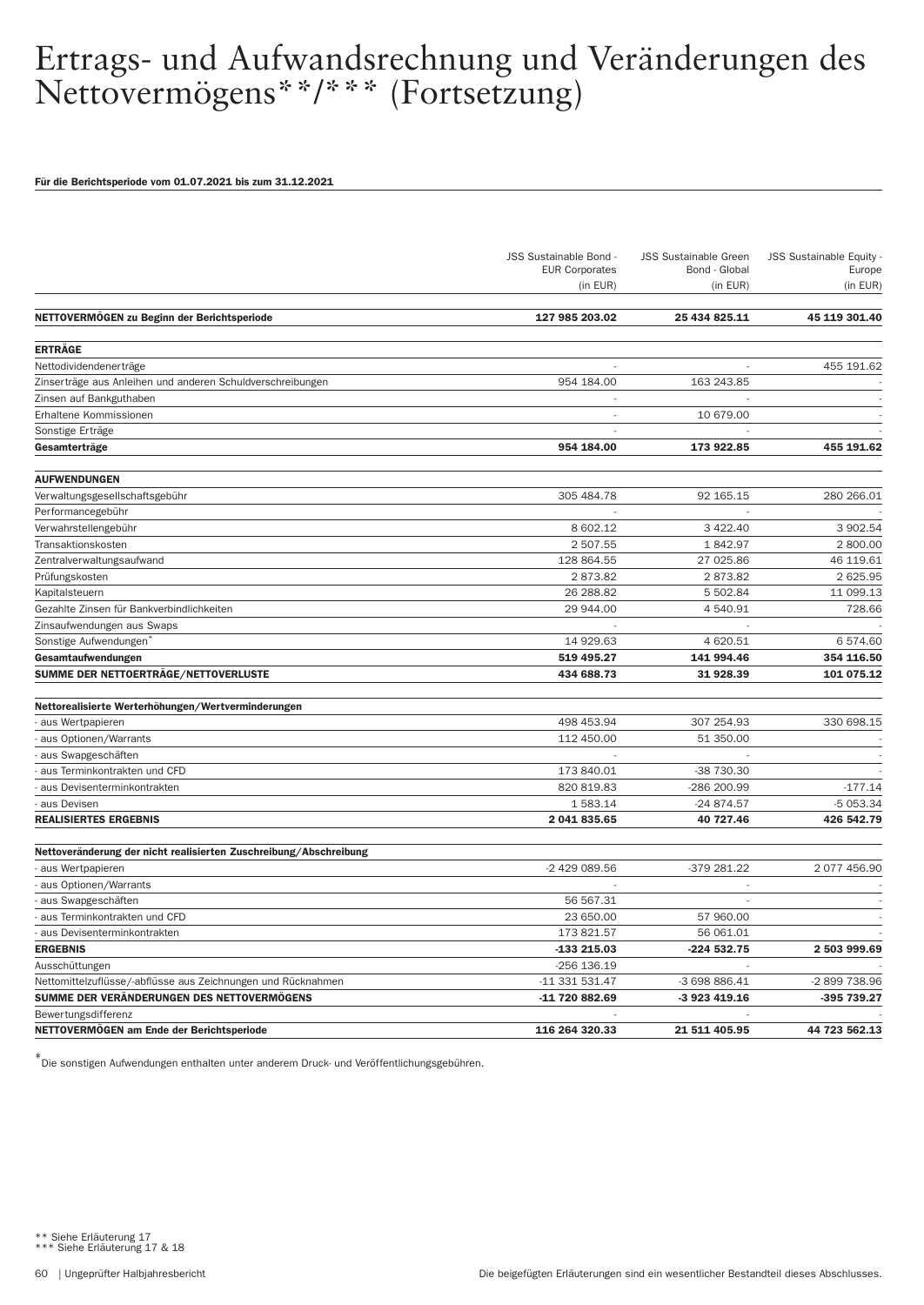#### Für die Berichtsperiode vom 01.07.2021 bis zum 31.12.2021

|                                                                                                            | JSS Sustainable Equity -<br>Global Climate 2035 | JSS Sustainable Equity -<br><b>Real Estate Global</b> | <b>JSS Sustainable Equity</b><br><b>USA</b> |
|------------------------------------------------------------------------------------------------------------|-------------------------------------------------|-------------------------------------------------------|---------------------------------------------|
|                                                                                                            | (in EUR)                                        | (in EUR)                                              | (in USD)                                    |
| NETTOVERMOGEN zu Beginn der Berichtsperiode                                                                | 88 904 224.93                                   | 32 999 093.12                                         | 147 027 799.06                              |
| <b>ERTRÄGE</b>                                                                                             |                                                 |                                                       |                                             |
| Nettodividendenerträge                                                                                     | 370 919.56                                      | 313 012.46                                            | 542 926.92                                  |
| Zinserträge aus Anleihen und anderen Schuldverschreibungen                                                 | $\overline{\phantom{a}}$                        | $\overline{\phantom{a}}$                              |                                             |
| Zinsen auf Bankguthaben                                                                                    |                                                 | $\overline{\phantom{a}}$                              |                                             |
| Erhaltene Kommissionen                                                                                     | $\overline{\phantom{a}}$                        | $\overline{\phantom{a}}$                              |                                             |
| Sonstige Erträge                                                                                           |                                                 |                                                       | 407.38                                      |
| Gesamterträge                                                                                              | 370 919.56                                      | 313 012.46                                            | 543 334.30                                  |
| <b>AUFWENDUNGEN</b>                                                                                        |                                                 |                                                       |                                             |
| Verwaltungsgesellschaftsgebühr                                                                             | 752 142.62                                      | 225 059.54                                            | 747 270.62                                  |
| Performancegebühr                                                                                          |                                                 | 407.65                                                |                                             |
| Verwahrstellengebühr                                                                                       | 4 520.37                                        | 3 2 2 4 . 9 5                                         | 5 189.01                                    |
| Transaktionskosten                                                                                         | 2 3 6 6.25                                      | 1 667.00                                              | 1816.62                                     |
| Zentralverwaltungsaufwand                                                                                  | 93 897.67                                       | 37 454.93                                             | 154 541.39                                  |
| Prüfungskosten                                                                                             | 2 6 2 6 .0 1                                    | 2 625.97                                              | 3 049.17                                    |
| Kapitalsteuern                                                                                             | 22 304.49                                       | 6 154.21                                              | 36 378.35                                   |
| Gezahlte Zinsen für Bankverbindlichkeiten                                                                  | 4 122.40                                        | 3765.05                                               | 2 618.75                                    |
| Zinsaufwendungen aus Swaps                                                                                 | $\overline{\phantom{a}}$                        | $\overline{\phantom{a}}$                              |                                             |
| Sonstige Aufwendungen <sup>*</sup>                                                                         | 11 608.25                                       | 5 662.48                                              | 16 920.26                                   |
| Gesamtaufwendungen                                                                                         | 893 588.06                                      | 286 021.78                                            | 967 784.17                                  |
| SUMME DER NETTOERTRÄGE/NETTOVERLUSTE                                                                       | -522 668.50                                     | 26 990.68                                             | -424 449.87                                 |
| Nettorealisierte Werterhöhungen/Wertverminderungen                                                         |                                                 |                                                       |                                             |
| aus Wertpapieren                                                                                           | 734 164.81                                      | 937 018.16                                            | 7 622 214.38                                |
| aus Optionen/Warrants                                                                                      | ÷,                                              |                                                       |                                             |
| aus Swapgeschäften                                                                                         |                                                 | $\overline{\phantom{a}}$                              |                                             |
| aus Terminkontrakten und CFD                                                                               | ÷,                                              | L.                                                    |                                             |
| aus Devisenterminkontrakten                                                                                | $-82.53$                                        | 284.55                                                | $-3.72$                                     |
| aus Devisen                                                                                                | 64 628.73                                       | $-3539.55$                                            | $-593.21$                                   |
| <b>REALISIERTES ERGEBNIS</b>                                                                               | 276 042.51                                      | 960 753.84                                            | 7 197 167.58                                |
| Nettoveränderung der nicht realisierten Zuschreibung/Abschreibung                                          |                                                 |                                                       |                                             |
| aus Wertpapieren                                                                                           | 8 951 719.22                                    | 2 701 300.67                                          | 6 539 047.20                                |
| aus Optionen/Warrants                                                                                      |                                                 | ÷                                                     |                                             |
| aus Swapgeschäften                                                                                         | $\sim$                                          | $\sim$                                                |                                             |
| aus Terminkontrakten und CFD                                                                               | ÷,                                              | $\sim$                                                |                                             |
| aus Devisenterminkontrakten                                                                                | 1.55                                            | 407.75                                                |                                             |
| <b>ERGEBNIS</b>                                                                                            | 9 227 763.28                                    | 3 662 462.26                                          | 13 736 214.78                               |
| Ausschüttungen                                                                                             |                                                 | $-137.12$                                             |                                             |
|                                                                                                            | 6 789 109.32                                    | 1892 528.80                                           | 51 528 746.15                               |
| Nettomittelzuflüsse/-abflüsse aus Zeichnungen und Rücknahmen<br>SUMME DER VERÄNDERUNGEN DES NETTOVERMÖGENS | 16 016 872.60                                   | 5 554 853.94                                          | 65 264 960.93                               |
| Bewertungsdifferenz                                                                                        |                                                 |                                                       |                                             |
|                                                                                                            |                                                 |                                                       |                                             |
| NETTOVERMOGEN am Ende der Berichtsperiode                                                                  | 104 921 097.53                                  | 38 553 947.06                                         | 212 292 759.99                              |

<sup>\*\*</sup> Siehe Erläuterung 17 \*\*\* Siehe Erläuterung 17 & 18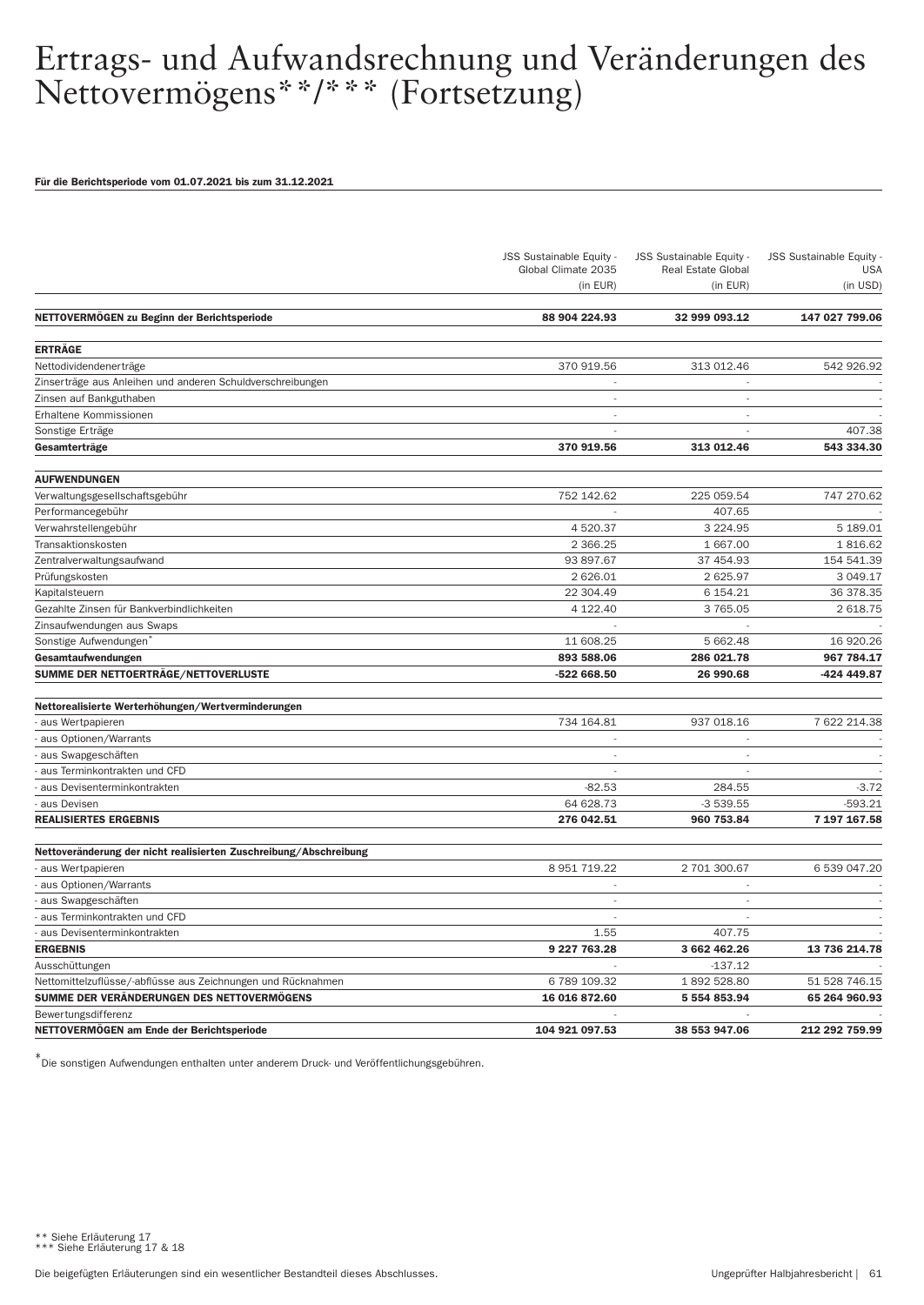#### Für die Berichtsperiode vom 01.07.2021 bis zum 31.12.2021

|                                                                   | <b>JSS Sustainable Multi</b><br>Asset - Global<br>Opportunities | <b>JSS Sustainable Equity -</b><br><b>Green Planet</b> | JSS Bond - USD High<br>Yield |
|-------------------------------------------------------------------|-----------------------------------------------------------------|--------------------------------------------------------|------------------------------|
|                                                                   | (in EUR)                                                        | (in EUR)                                               | (in USD)                     |
| NETTOVERMÖGEN zu Beginn der Berichtsperiode                       | 201 039 985.41                                                  | 305 707 781.88                                         | 279 365 071.12               |
| <b>ERTRÄGE</b>                                                    |                                                                 |                                                        |                              |
| Nettodividendenerträge                                            | 627 661.02                                                      | 3 958 548.78                                           | 183 096.28                   |
| Zinserträge aus Anleihen und anderen Schuldverschreibungen        | 1861393.71                                                      |                                                        | 6 955 575.40                 |
| Zinsen auf Bankguthaben                                           |                                                                 |                                                        |                              |
| Erhaltene Kommissionen                                            | $\sim$                                                          | L,                                                     |                              |
| Sonstige Erträge                                                  |                                                                 |                                                        |                              |
| Gesamterträge                                                     | 2 489 054.73                                                    | 3 958 548.78                                           | 7 138 671.68                 |
| <b>AUFWENDUNGEN</b>                                               |                                                                 |                                                        |                              |
| Verwaltungsgesellschaftsgebühr                                    | 1 657 391.31                                                    | 2 938 556.25                                           | 1909998.86                   |
| Performancegebühr                                                 |                                                                 |                                                        |                              |
| Verwahrstellengebühr                                              | 12 794.39                                                       | 17 391.48                                              | 10 134.28                    |
| Transaktionskosten                                                | 32 336.79                                                       | 3 295.75                                               | 10 291.74                    |
| Zentralverwaltungsaufwand                                         | 209 171.05                                                      | 332 106.93                                             | 277 852.35                   |
| Prüfungskosten                                                    | 3 120.64                                                        | 3 1 2 0 . 6 4                                          | 3 909.81                     |
| Kapitalsteuern                                                    | 51 452.02                                                       | 86 070.47                                              | 66 165.22                    |
| Gezahlte Zinsen für Bankverbindlichkeiten                         | 23 994.93                                                       | 27 777.93                                              | 4 4 7 9 . 4 7                |
| Zinsaufwendungen aus Swaps                                        |                                                                 |                                                        |                              |
| Sonstige Aufwendungen <sup>7</sup>                                | 22 841.90                                                       | 34 706.10                                              | 77 850.05                    |
| Gesamtaufwendungen                                                | 2 013 103.03                                                    | 3 443 025.55                                           | 2 360 681.78                 |
| SUMME DER NETTOERTRÄGE/NETTOVERLUSTE                              | 475 951.70                                                      | 515 523.23                                             | 4777989.90                   |
|                                                                   |                                                                 |                                                        |                              |
| Nettorealisierte Werterhöhungen/Wertverminderungen                |                                                                 |                                                        |                              |
| - aus Wertpapieren                                                | 11 574 944.17                                                   | 5 596 478.73                                           | 4 050 313.56                 |
| aus Optionen/Warrants                                             | -447 194.70                                                     | ٠                                                      | -94 358.36                   |
| aus Swapgeschäften                                                |                                                                 | ٠                                                      |                              |
| aus Terminkontrakten und CFD                                      |                                                                 |                                                        |                              |
| aus Devisenterminkontrakten<br>aus Devisen                        | -4 354 006.27<br>85 763.48                                      | 965 528.40<br>141 139.90                               | -1 219 235.99<br>1 281.60    |
| <b>REALISIERTES ERGEBNIS</b>                                      | 7 335 458.38                                                    | 7 218 670.26                                           | 7 515 990.71                 |
|                                                                   |                                                                 |                                                        |                              |
| Nettoveränderung der nicht realisierten Zuschreibung/Abschreibung |                                                                 |                                                        |                              |
| - aus Wertpapieren                                                | -184 068.75                                                     | 40 282 446.95                                          | -7 234 938.27                |
| aus Optionen/Warrants                                             | 227 216.76                                                      |                                                        |                              |
| aus Swapgeschäften                                                | $\overline{\phantom{a}}$                                        | $\sim$                                                 |                              |
| aus Terminkontrakten und CFD                                      |                                                                 |                                                        |                              |
| - aus Devisenterminkontrakten                                     | 1 190 282.54                                                    | -139 397.23                                            | 387 127.80                   |
| <b>ERGEBNIS</b>                                                   | 8 568 888.93                                                    | 47 361 719.98                                          | 668 180.24                   |
| Ausschüttungen                                                    |                                                                 |                                                        | -1 754 673.34                |
| Nettomittelzuflüsse/-abflüsse aus Zeichnungen und Rücknahmen      | 7838605.13                                                      | 27 531 853.23                                          | 3 838 170.74                 |
| SUMME DER VERÄNDERUNGEN DES NETTOVERMÖGENS                        | 16 407 494.06                                                   | 74 893 573.21                                          | 2 751 677.64                 |
| Bewertungsdifferenz                                               |                                                                 |                                                        |                              |
| NETTOVERMÖGEN am Ende der Berichtsperiode                         | 217 447 479.47                                                  | 380 601 355.09                                         | 282 116 748.76               |

\*Die sonstigen Aufwendungen enthalten unter anderem Druck- und Veröffentlichungsgebühren.

\*\* Siehe Erläuterung 17 \*\*\* Siehe Erläuterung 17 & 18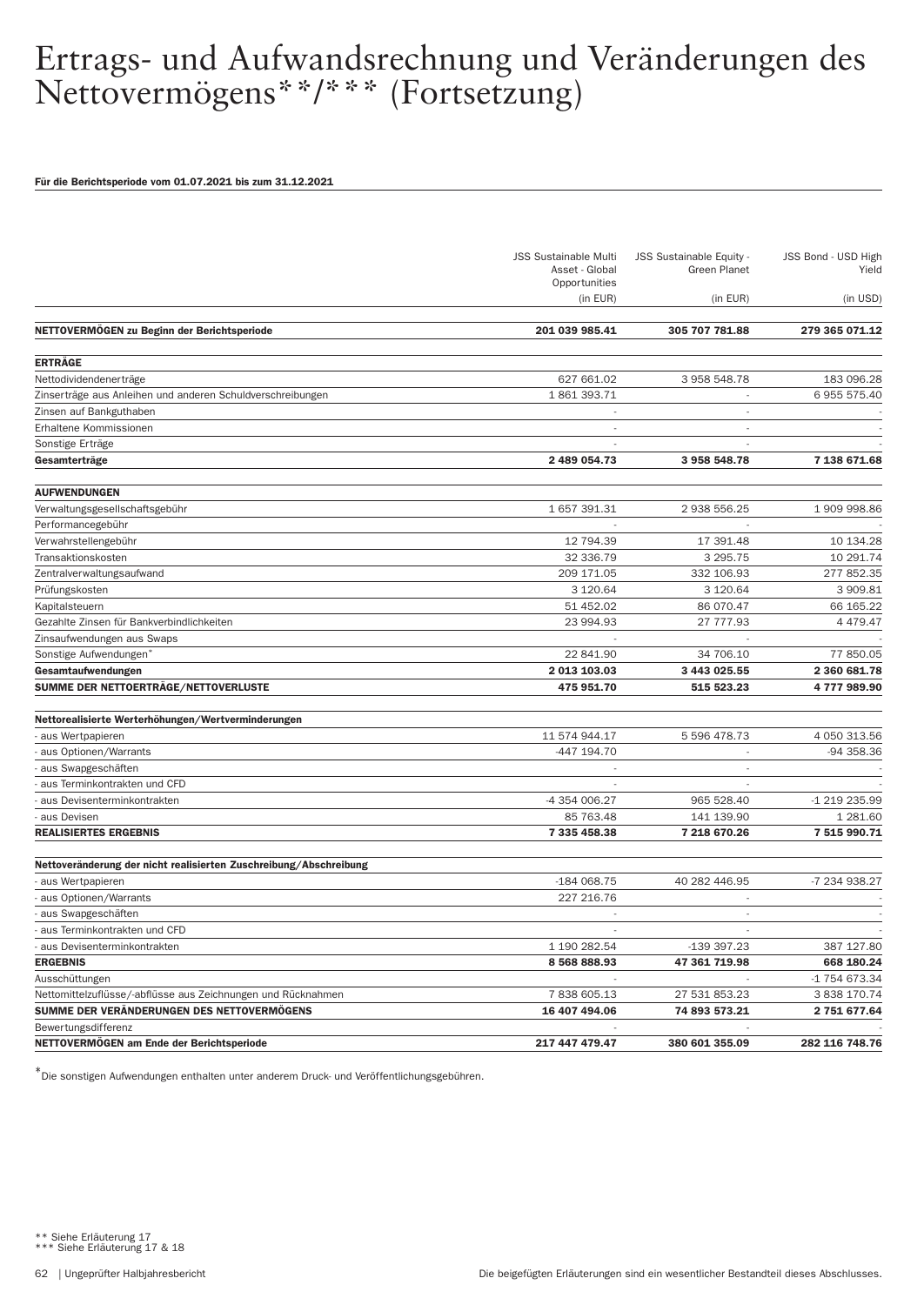#### Für die Berichtsperiode vom 01.07.2021 bis zum 31.12.2021

|                                                                   | JSS Bond - Emerging<br>Markets High Yield** | JSS Sustainable Bond -<br><b>Total Return</b><br>Global | <b>JSS Sustainable Equity</b><br><b>Consumer Brands</b> |
|-------------------------------------------------------------------|---------------------------------------------|---------------------------------------------------------|---------------------------------------------------------|
|                                                                   | (in USD)                                    | (in USD)                                                | (in USD)                                                |
| NETTOVERMÖGEN zu Beginn der Berichtsperiode                       | 8 010 725.98                                | 741 771 578.22                                          | 34 228 572.00                                           |
| <b>ERTRÄGE</b>                                                    |                                             |                                                         |                                                         |
| Nettodividendenerträge                                            |                                             |                                                         | 74 036.78                                               |
| Zinserträge aus Anleihen und anderen Schuldverschreibungen        | 16 573.24                                   | 8775349.92                                              |                                                         |
| Zinsen auf Bankguthaben                                           | 3 643.35                                    |                                                         |                                                         |
| Erhaltene Kommissionen                                            |                                             | $\overline{\phantom{a}}$                                |                                                         |
| Sonstige Erträge                                                  | 6.74                                        |                                                         |                                                         |
| Gesamterträge                                                     | 20 223.33                                   | 8775349.92                                              | 74 036.78                                               |
|                                                                   |                                             |                                                         |                                                         |
| <b>AUFWENDUNGEN</b><br>Verwaltungsgesellschaftsgebühr             | 4 4 6 2.4 2                                 | 2 181 409.11                                            | 233 280.67                                              |
| Performancegebühr                                                 |                                             |                                                         |                                                         |
| Verwahrstellengebühr                                              | 65.88                                       | 43 272.55                                               | 3 480.35                                                |
| Transaktionskosten                                                |                                             | 189 432.26                                              | 69 411.74                                               |
| Zentralverwaltungsaufwand                                         | 625.77                                      | 696 309.68                                              | 37 438.83                                               |
| Prüfungskosten                                                    | 325.21                                      | 3 910.01                                                | 3 049.17                                                |
| Kapitalsteuern                                                    | 165.88                                      | 128 541.82                                              | 6918.91                                                 |
| Gezahlte Zinsen für Bankverbindlichkeiten                         | ٠                                           | 19 673.51                                               | 1 179.57                                                |
| Zinsaufwendungen aus Swaps                                        |                                             |                                                         |                                                         |
| Sonstige Aufwendungen <sup>®</sup>                                |                                             | 70 643.38                                               | 7 698.12                                                |
| Gesamtaufwendungen                                                | 5 645.16                                    | 3 333 192.32                                            | 362 457.36                                              |
| SUMME DER NETTOERTRÄGE/NETTOVERLUSTE                              | 14 578.17                                   | 5 442 157.60                                            | -288 420.58                                             |
| Nettorealisierte Werterhöhungen/Wertverminderungen                |                                             |                                                         |                                                         |
| - aus Wertpapieren                                                | 3 1 2 6 .00                                 | 2 148 128.63                                            | 2923847.00                                              |
| aus Optionen/Warrants                                             |                                             | 757 031.40                                              |                                                         |
| aus Swapgeschäften                                                | $\sim$                                      |                                                         |                                                         |
| aus Terminkontrakten und CFD                                      |                                             | -486 232.57                                             |                                                         |
| aus Devisenterminkontrakten                                       | -86 996.33                                  | -12 868 362.09                                          | $-1708.40$                                              |
| aus Devisen                                                       | 2.12                                        | 152 792.47                                              | -24 111.36                                              |
| <b>REALISIERTES ERGEBNIS</b>                                      | -69 290.04                                  | -4 854 484.56                                           | 2 609 606.66                                            |
| Nettoveränderung der nicht realisierten Zuschreibung/Abschreibung |                                             |                                                         |                                                         |
| - aus Wertpapieren                                                | 7 907.59                                    | -24 191 192.98                                          | -1 923 641.78                                           |
| aus Optionen/Warrants                                             |                                             |                                                         |                                                         |
| aus Swapgeschäften                                                |                                             |                                                         |                                                         |
| aus Terminkontrakten und CFD                                      |                                             | 1 321 705.91                                            |                                                         |
| - aus Devisenterminkontrakten                                     | 78 931.69                                   | 11 154 878.50                                           | 17.58                                                   |
| <b>ERGEBNIS</b>                                                   | 17 549.24                                   | -16 569 093.13                                          | 685 982.46                                              |
| Ausschüttungen                                                    |                                             | -2 131 127.22                                           |                                                         |
| Nettomittelzuflüsse/-abflüsse aus Zeichnungen und Rücknahmen      | -8 028 275.22                               | -42 615 628.97                                          | -6 347 639.33                                           |
| SUMME DER VERÄNDERUNGEN DES NETTOVERMÖGENS                        | -8 010 725.98                               | -61 315 849.32                                          | -5 661 656.87                                           |
| Bewertungsdifferenz                                               |                                             |                                                         |                                                         |
| NETTOVERMÖGEN am Ende der Berichtsperiode                         |                                             | 680 455 728.90                                          | 28 566 915.13                                           |

\*Die sonstigen Aufwendungen enthalten unter anderem Druck- und Veröffentlichungsgebühren.

\*\* Siehe Erläuterung 17 \*\*\* Siehe Erläuterung 17 & 18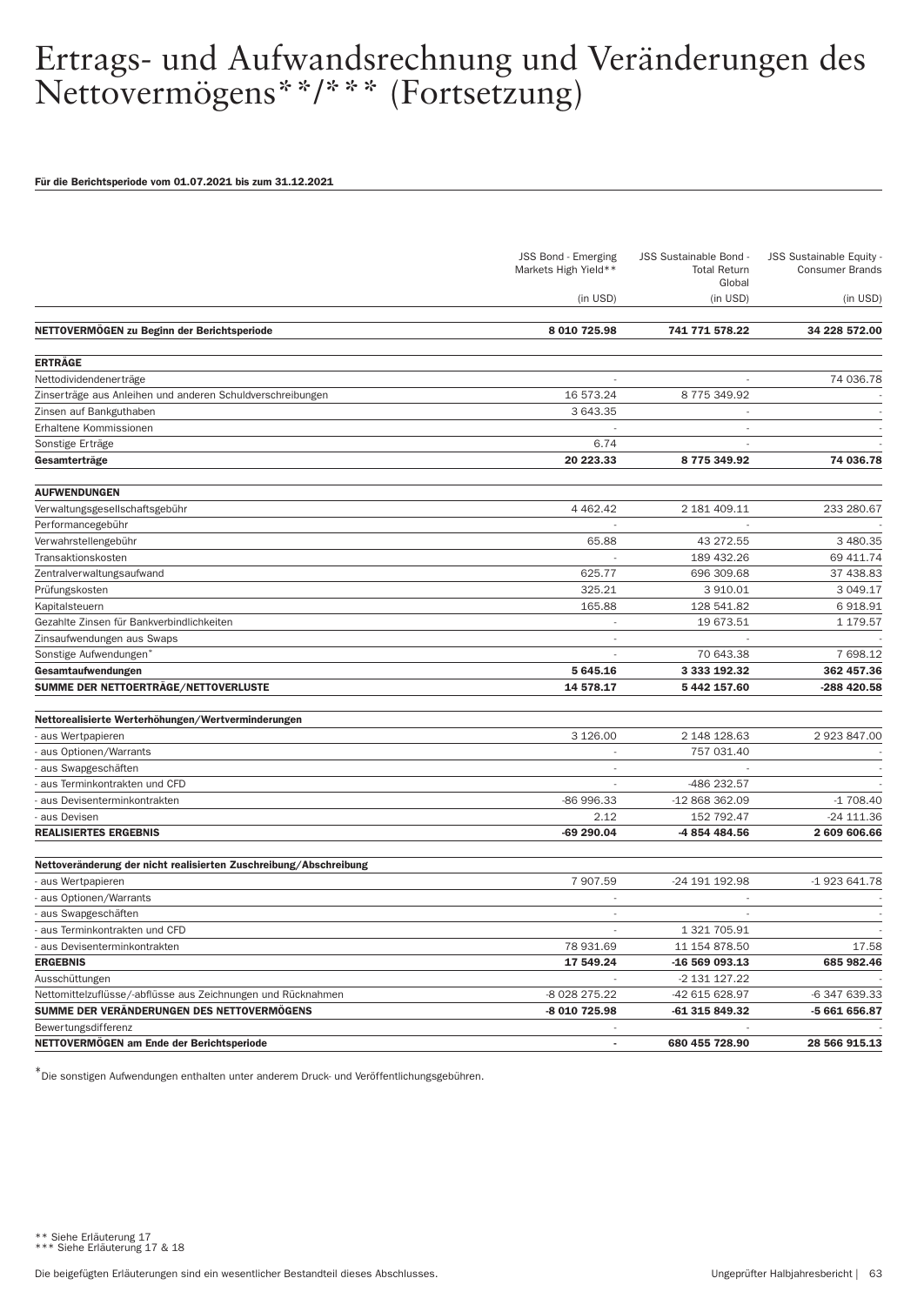#### Für die Berichtsperiode vom 01.07.2021 bis zum 31.12.2021

|                                                                   | JSS Sustainable Equity -<br><b>Tech Disruptors</b> | JSS Sustainable Bond -<br><b>Emerging Markets</b><br>Local Currency** | JSS Equity - All China |
|-------------------------------------------------------------------|----------------------------------------------------|-----------------------------------------------------------------------|------------------------|
|                                                                   | (in USD)                                           | (in USD)                                                              | (in USD)               |
| NETTOVERMÖGEN zu Beginn der Berichtsperiode                       | 446 955 966.75                                     | 75 584 989.94                                                         | 855 898 584.37         |
| <b>ERTRÄGE</b>                                                    |                                                    |                                                                       |                        |
| Nettodividendenerträge                                            | 865 893.39                                         |                                                                       | 3 959 355.64           |
| Zinserträge aus Anleihen und anderen Schuldverschreibungen        |                                                    | 2 023 414.57                                                          |                        |
| Zinsen auf Bankguthaben                                           |                                                    | 834.36                                                                |                        |
| Erhaltene Kommissionen                                            |                                                    |                                                                       |                        |
| Sonstige Erträge                                                  |                                                    |                                                                       |                        |
| Gesamterträge                                                     | 865 893.39                                         | 2 024 248.93                                                          | 3 959 355.64           |
| <b>AUFWENDUNGEN</b>                                               |                                                    |                                                                       |                        |
| Verwaltungsgesellschaftsgebühr                                    | 2 889 357.16                                       | 309 342.61                                                            | 4 901 675.51           |
| Performancegebühr                                                 |                                                    |                                                                       |                        |
| Verwahrstellengebühr                                              | 18 972.45                                          | 16 221.06                                                             | 62 461.94              |
| Transaktionskosten                                                | 518 519.61                                         | 15 299.32                                                             | 15 193.65              |
| Zentralverwaltungsaufwand                                         | 444 276.03                                         | 64 407.83                                                             | 651 539.27             |
| Prüfungskosten                                                    | 3 049.17                                           | 3 3 3 7 . 0 8                                                         | 3 0 3 2.8 2            |
| Kapitalsteuern                                                    | 99 104.36                                          | 13 809.20                                                             | 115 009.17             |
| Gezahlte Zinsen für Bankverbindlichkeiten                         | 5789.07                                            |                                                                       | 23 815.02              |
| Zinsaufwendungen aus Swaps                                        |                                                    |                                                                       |                        |
| Sonstige Aufwendungen                                             | 58 698.91                                          | 20 437.44                                                             | 61 906.14              |
| Gesamtaufwendungen                                                | 4 037 766.76                                       | 442 854.54                                                            | 5834633.52             |
| SUMME DER NETTOERTRÄGE/NETTOVERLUSTE                              | -3 171 873.37                                      | 1 581 394.39                                                          | -1875277.88            |
| Nettorealisierte Werterhöhungen/Wertverminderungen                |                                                    |                                                                       |                        |
| - aus Wertpapieren                                                | 24 236 426.98                                      | -2 197 007.49                                                         | -46 177 739.29         |
| aus Optionen/Warrants                                             | $\overline{\phantom{a}}$                           |                                                                       |                        |
| aus Swapgeschäften                                                | $\overline{\phantom{a}}$                           |                                                                       |                        |
| aus Terminkontrakten und CFD                                      | $\overline{\phantom{a}}$                           | -4 218.74                                                             |                        |
| aus Devisenterminkontrakten                                       | -234 870.98                                        | -147 424.51                                                           | -274 879.57            |
| aus Devisen                                                       | $-16437.29$                                        | -87 038.27                                                            | -392 394.21            |
| <b>REALISIERTES ERGEBNIS</b>                                      | 20 813 245.34                                      | -854 294.62                                                           | -48 720 290.95         |
| Nettoveränderung der nicht realisierten Zuschreibung/Abschreibung |                                                    |                                                                       |                        |
| aus Wertpapieren                                                  | 4 420 002.40                                       | -4 128 688.99                                                         | -98 041 272.99         |
| aus Optionen/Warrants                                             |                                                    |                                                                       |                        |
| aus Swapgeschäften                                                | $\overline{\phantom{a}}$                           |                                                                       |                        |
| aus Terminkontrakten und CFD                                      |                                                    | $-2500.00$                                                            |                        |
| - aus Devisenterminkontrakten                                     | 12 352.14                                          | 242 740.85                                                            | $-141.27$              |
| <b>ERGEBNIS</b>                                                   | 25 245 599.88                                      | -4 742 742.76                                                         | -146 761 705.21        |
| Ausschüttungen                                                    |                                                    | -706 268.01                                                           |                        |
| Nettomittelzuflüsse/-abflüsse aus Zeichnungen und Rücknahmen      | 23 212 365.32                                      | -19 527 784.47                                                        | -100 886 277.76        |
| SUMME DER VERÄNDERUNGEN DES NETTOVERMÖGENS                        | 48 457 965.20                                      | -24 976 795.24                                                        | -247 647 982.97        |
| Bewertungsdifferenz                                               |                                                    |                                                                       |                        |
| NETTOVERMOGEN am Ende der Berichtsperiode                         | 495 413 931.95                                     | 50 608 194.70                                                         | 608 250 601.40         |

\*\* Siehe Erläuterung 17 \*\*\* Siehe Erläuterung 17 & 18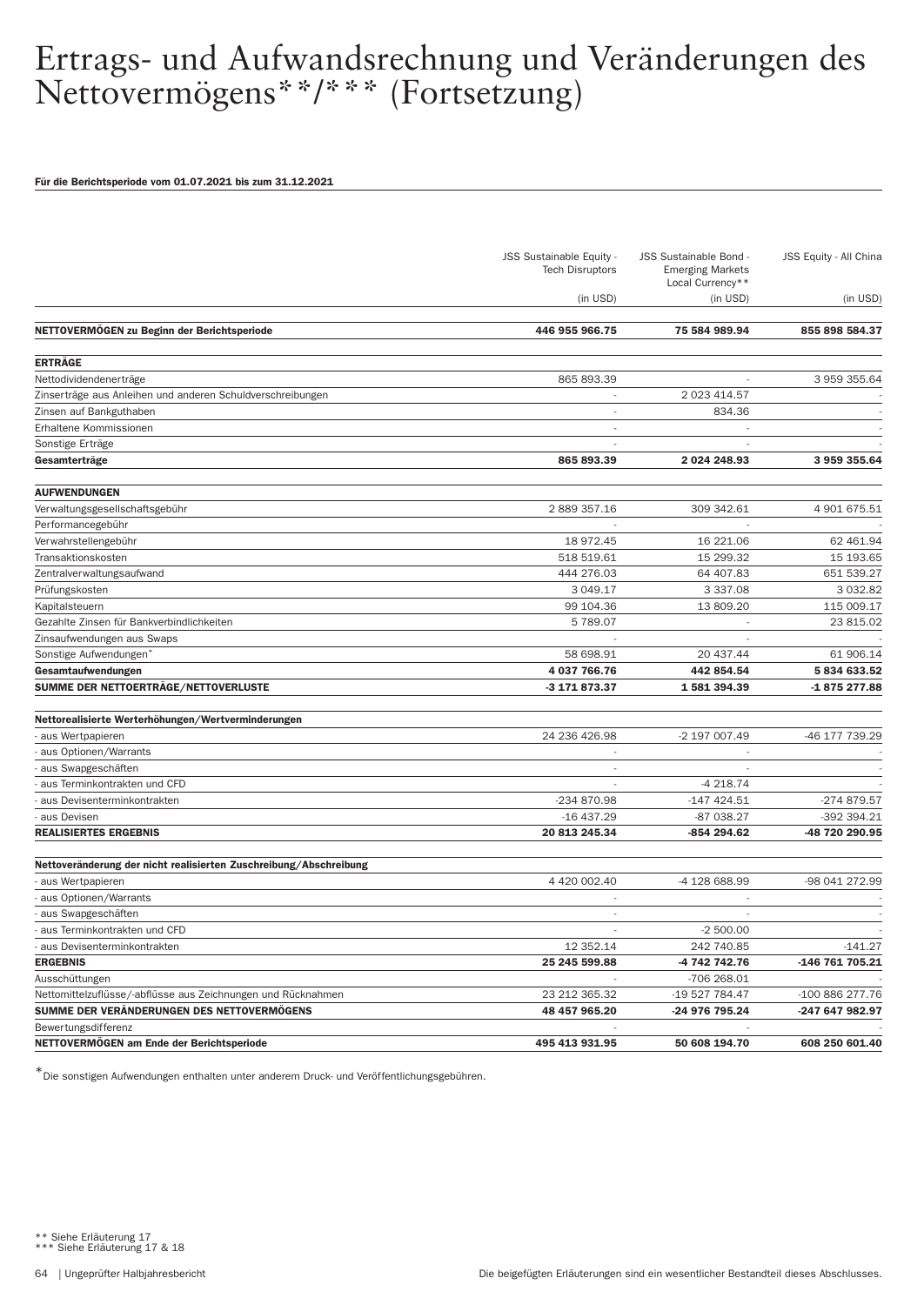### JSS Alternative Multi-Strategy Fund

#### Wertpapierbestand und sonstige Vermögenswerte per 31.12.2021

| Bezeichnung                               | %<br>Fälligkeit | Verfall/ Währung | Anfangsbestand<br>01.07.2021 | Käufe*                   | Verkäufe*      | Schlussbestand<br>31.12.2021 | Marktwert in<br><b>USD</b> | % des<br>Netto-<br>vermögens |
|-------------------------------------------|-----------------|------------------|------------------------------|--------------------------|----------------|------------------------------|----------------------------|------------------------------|
| Sonstige übertragbare Wertpapiere         |                 |                  |                              |                          |                |                              |                            |                              |
| <b>Anlagefonds</b>                        |                 |                  |                              |                          |                |                              |                            |                              |
| Aspect Glb Mac -Inst-A- Usd               |                 | <b>USD</b>       | 24 580                       | 62                       | $\overline{a}$ | 24 642                       | 2 443 742.84               | 14.62                        |
| Blueb Fin Ca Bd -C- Usd/Cap               |                 | <b>USD</b>       | 13 680                       | $\overline{\phantom{a}}$ | $-6163$        | 7517                         | 1 379 824.74               | 8.26                         |
| Iam Bla Usd-I-Acc                         |                 | <b>USD</b>       | 1599                         |                          | $-1599$        |                              |                            | 0.00                         |
| lam Inc GI Usd-I-Ac                       |                 | <b>USD</b>       | 1416                         | $\overline{\phantom{a}}$ |                | 1416                         | 1919643.46                 | 11.48                        |
| Kep KIs Arete-Accum-I-Usd                 |                 | <b>USD</b>       | 25 5 82                      |                          |                | 25 582                       | 3 220 746.96               | 19.27                        |
| Lf Odey Abs Ret-Hia Usd                   |                 | <b>USD</b>       | $\overline{\phantom{a}}$     | 919 605                  | $\overline{a}$ | 919 605                      | 2 344 074.29               | 14.02                        |
| Lyxor Tiedemann Arb Str I/Usd             |                 | <b>USD</b>       |                              | 16 647                   |                | 16 647                       | 2 413 909.75               | 14.44                        |
| Ptr Agora - Hi Usd- Cap                   |                 | <b>USD</b>       | 9928                         | $\overline{\phantom{a}}$ | $-9928$        |                              |                            | 0.00                         |
| S Gaia Ct Eq -C- Usd/Cap                  |                 | <b>USD</b>       | 23 654                       |                          | ٠              | 23 654                       | 2 990 619.47               | 17.89                        |
|                                           |                 |                  |                              |                          |                |                              | 16 712 561.51              | 99.98                        |
| Summe sonstige übertragbare Wertpapiere   |                 |                  |                              |                          |                |                              | 16 712 561.51              | 99.98                        |
| <b>SUMME WERTPAPIERBESTAND</b>            |                 |                  |                              |                          |                |                              | 16 712 561.51              | 99.98                        |
| Liquide Mittel inklusive Geldmarktanlagen |                 |                  |                              |                          |                |                              | 31 340.49                  | 0.19                         |
| <b>Sonstige Aktiven und Passiven</b>      |                 |                  |                              |                          |                |                              | -28 289.37                 | $-0.17$                      |
| <b>GESAMTNETTOVERMÖGEN</b>                |                 |                  |                              |                          |                |                              | 16 715 612.63              | 100.00                       |

\* Käufe und Verkäufe (ungeprüft) umfassen die folgenden Transaktionen:

Ausübung von Bezugs-/Optionsrechten/Umwandlungen/Namensänderungen/Titelaufteilungen/Über tragungen/Umtausch zwischen Gesellschaften/

Gratistiteln/Käufen/"Splits"/Stock/Wahldividenden/Exit infolge von Ver fall/Auslosungen/"Reversesplits"/Rückzahlungen/Verkäufen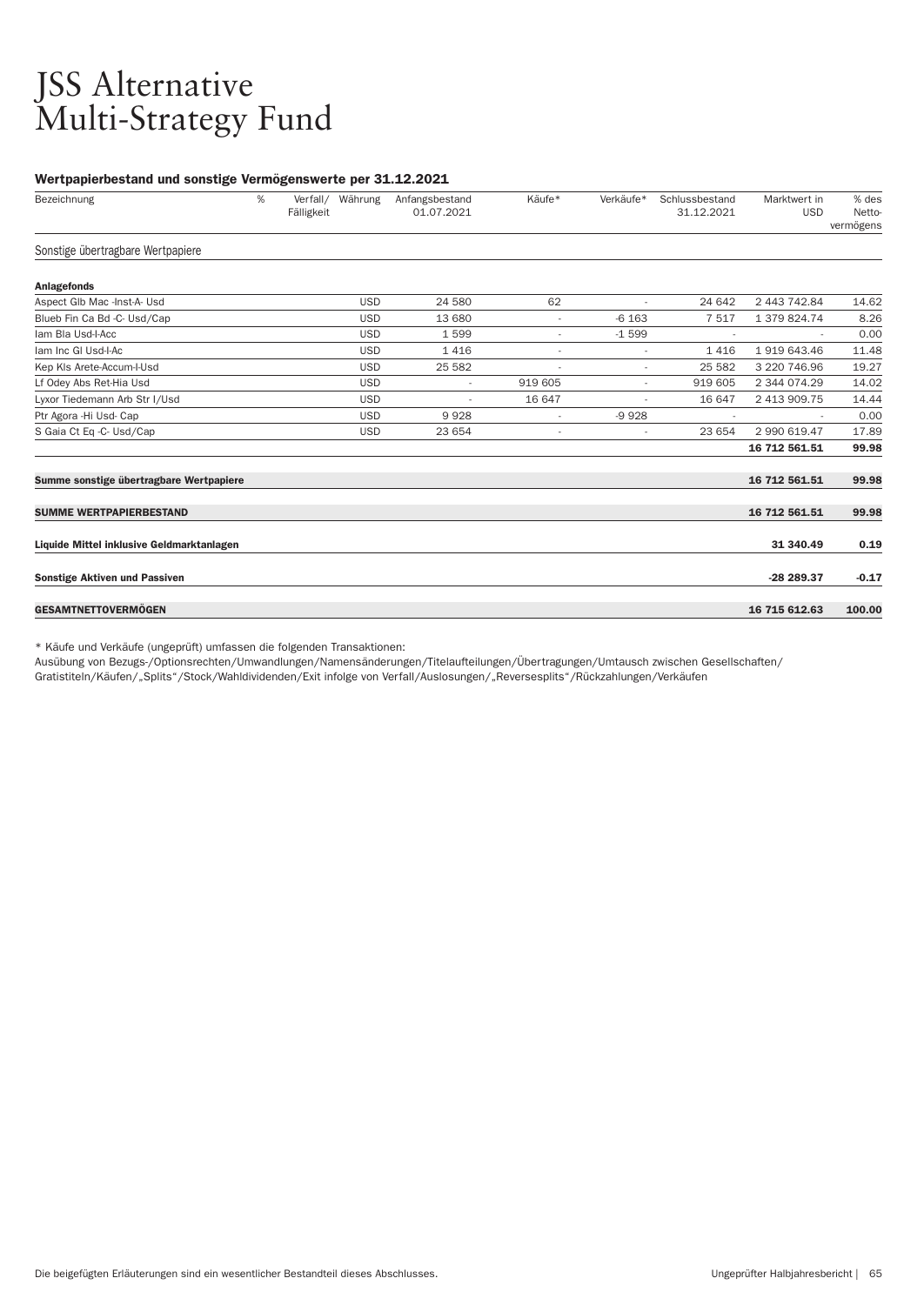### JSS Sustainable Bond - Emerging Markets Corporate IG\*\*

### Wertpapierbestand und sonstige Vermögenswerte per 31.12.2021

| Bezeichnung                                                            | %              | Fälligkeit           | Verfall/ Währung         | Anfangsbestand<br>01.07.2021       | Käufe*                              | Verkäufe*                           | Schlussbestand<br>31.12.2021 | Marktwert in<br><b>USD</b> | % des<br>Netto-<br>vermögens |
|------------------------------------------------------------------------|----------------|----------------------|--------------------------|------------------------------------|-------------------------------------|-------------------------------------|------------------------------|----------------------------|------------------------------|
| Ubertragbare Wertpapiere, die an einer amtlichen Börse zugelassen sind |                |                      |                          |                                    |                                     |                                     |                              |                            |                              |
| Anleihen                                                               |                |                      |                          |                                    |                                     |                                     |                              |                            |                              |
| Abq Finance 2.0% 21-06.07.26                                           | 2.000          | 06.07.26             | <b>USD</b>               | $\overline{\phantom{a}}$           | 500 000                             | $-200000$                           | 300 000                      | 297 300.00                 | 0.05                         |
| Acwa Pwr 5.95% 17-15.12.39 Regs                                        | 5.950          | 15.12.39             | <b>USD</b>               | 700 000                            | 700 000                             | -700 000                            | 700 000                      | 830 369.30                 | 0.15                         |
| Adcb Fin                                                               | 4.500          | 06.03.23             | <b>USD</b>               | 2 100 000                          | $\overline{\phantom{a}}$            | $-1200000$                          | 900 000                      | 930 825.00                 | 0.17                         |
| Afrexbk 3.994% 19-21.09.29                                             | 3.994          | 21.09.29             | <b>USD</b>               | 1 150 000                          |                                     | $-1$ 150 000                        |                              |                            | 0.00                         |
| Afrexbk 4.125% 17-20.06.24                                             | 4.125          | 20.06.24             | <b>USD</b>               | 3 000 000                          | ×,                                  | -3 000 000                          | $\sim$                       | ٠                          | 0.00                         |
| Africa Fina 4.375% 19-17.04.26                                         | 4.375          | 17.04.26             | <b>USD</b>               | 2 500 000                          | 200 000                             | -500 000                            | 2 200 000                    | 2 380 290.00               | 0.43                         |
| Agr Bk Ch 1.25% 21-02.03.26                                            | 1.250          | 02.03.26             | <b>USD</b>               | 2 000 000                          | $\sim$                              | $-1200000$                          | 800 000                      | 785 279.75                 | 0.14                         |
| Aia Group 2.70% 21-Perp                                                | 2.700          | 31.12.99             | <b>USD</b>               | 400 000                            |                                     |                                     | 400 000                      | 399 226.85                 | 0.07                         |
| Aia Group 3.2% 15-11.03.25                                             | 3.200          | 11.03.25             | <b>USD</b>               | 1 800 000                          | 200 000                             | $\overline{\phantom{a}}$            | 2 000 000                    | 2 085 451.20               | 0.38                         |
| Aia Group 3.20% 20-16.09.40                                            | 3.200          | 16.09.40             | <b>USD</b>               | 500 000                            | $\overline{\phantom{a}}$            | $\overline{\phantom{a}}$            | 500 000                      | 512 083.15                 | 0.09                         |
| Alfa Bk 5.95% 19-15.04.30                                              | 5.950          | 15.04.30             | <b>USD</b>               | 500 000                            | $\overline{\phantom{a}}$            |                                     | 500 000                      | 502 216.50                 | 0.09                         |
| Alibaba Grp 4.2% 17-06.12.47                                           | 4.200          | 06.12.47             | <b>USD</b>               | 1 150 000                          | $\overline{\phantom{a}}$            |                                     | 1 150 000                    | 1 271 792.71               | 0.23                         |
| Alpek 3.25% 21-25.02.31                                                | 3.250          | 25.02.31             | <b>USD</b>               | 800 000                            | $\overline{\phantom{a}}$            | $-200000$                           | 600 000                      | 599 361.00                 | 0.11                         |
| Alpha Hld 10% 17-19.12.22 Regs                                         | 10.000         | 19.12.22             | <b>USD</b>               | 1 000 000                          | 200 000                             | $-1200000$                          |                              |                            | 0.00                         |
| Amer Movil 3.625% 19-22.04.29                                          | 3.625          | 22.04.29             | <b>USD</b>               | 500 000                            | 200 000                             | -300 000                            | 400 000                      | 433 360.60                 | 0.08                         |
| Amer Movil 4.375% 19-22.04.49                                          | 4.375          | 22.04.49             | <b>USD</b>               | 1 700 000                          |                                     |                                     | 1 700 000                    | 2 073 456.00               | 0.38                         |
| Amer Movil 6.125% 10-30.03.40                                          | 6.125          | 30.03.40             | <b>USD</b>               | 500 000                            | $\overline{\phantom{a}}$            | $-200000$                           | 300 000                      | 421 463.49                 | 0.08                         |
| Anadolu Efe 3.375% 21-29.6.28 Regs                                     | 3.375          | 29.06.28             | <b>USD</b>               |                                    | 500 000                             |                                     | 500 000                      | 487 425.00                 | 0.09                         |
| Arauco 4.25% 19-30.04.29                                               | 4.250          | 30.04.29             | <b>USD</b>               | 800 000                            | $\overline{\phantom{a}}$            |                                     | 800 000                      | 857 244.00                 | 0.16                         |
| Arauco 5.15% 19-29.01.50                                               | 5.150          | 29.01.50             | <b>USD</b>               | 800 000                            | ٠                                   |                                     | 800 000                      | 912 148.00                 | 0.17                         |
| Arauco 5.50% 19-30.04.49                                               | 5.500          | 30.04.49             | <b>USD</b>               | 1 650 000                          | $\overline{\phantom{a}}$<br>500 000 | $-650000$                           | 1 000 000                    | 1 161 460.00               | 0.21                         |
| Arcelik                                                                | 0.000<br>0.125 | 03.04.23             | <b>USD</b><br><b>EUR</b> | 1 300 000                          |                                     | -200 000                            | 1 600 000                    | 1 608 000.00               | 0.29<br>0.00                 |
| Argent 0.125% 09.07.30 /Pool                                           |                | 09.07.30             | <b>EUR</b>               | 1 440 000                          |                                     | $-1440000$                          |                              |                            | 0.00                         |
| Argent 0.50% 20-09.07.29 /Pool                                         | 0.500          | 09.07.29             | <b>USD</b>               | 42 517<br>$\overline{\phantom{a}}$ | 200 000                             | -42 517<br>$\overline{\phantom{a}}$ | 200 000                      |                            | 0.04                         |
| Axiata Spv2 4.357% 16-24.03.26                                         | 4.357<br>3.064 | 24.03.26<br>19.08.50 | <b>USD</b>               | 300 000                            |                                     |                                     | 300 000                      | 219 647.00<br>288 302.23   | 0.05                         |
| Axiata Spv5 3.064% 20-19.08.50<br>Axtel 6.375% 17-14.11.24             | 6.375          | 14.11.24             | <b>USD</b>               |                                    | 170 000                             |                                     | 170 000                      | 175 615.95                 | 0.03                         |
| Az 5.5% 17-03.11.22                                                    | 5.500          | 03.11.22             | <b>USD</b>               |                                    | 200 000                             | $-200000$                           |                              |                            | 0.00                         |
| Azr Pwr Slr 5.65% 19-24.12.24 Regs                                     | 5.650          | 24.12.24             | <b>USD</b>               | 1 800 000                          | 200 000                             |                                     | 2 000 000                    | 2 103 200.00               | 0.38                         |
| B2W Digital 4.375% 20-20.12.30                                         | 4.375          | 20.12.30             | <b>USD</b>               | 500 000                            | $\overline{\phantom{a}}$            | -500 000                            |                              |                            | 0.00                         |
| Banbra 6.25% 13-Perp                                                   | 6.250          | 31.12.99             | <b>USD</b>               | 3 650 000                          |                                     | -3 650 000                          |                              |                            | 0.00                         |
| Banco 4.375% 11.04.27 Regs                                             | 4.375          | 11.04.27             | <b>USD</b>               | 800 000                            | $\overline{\phantom{a}}$            | $\overline{\phantom{a}}$            | 800 000                      | 848 808.00                 | 0.15                         |
| Banco Con 5.25% 14-22.09.29 Regs                                       | 5.250          | 22.09.29             | <b>USD</b>               | 3 000 000                          | $\sim$                              | $\overline{\phantom{a}}$            | 3 000 000                    | 3 154 635.00               | 0.58                         |
| Banco De 3.5% 17-12.10.27                                              | 3.500          | 12.10.27             | <b>USD</b>               | 1 000 000                          | $\overline{\phantom{a}}$            | $-200000$                           | 800 000                      | 854 808.00                 | 0.16                         |
| Banco Inbur 4.125% 14-06.06.24                                         | 4.125          | 06.06.24             | <b>USD</b>               | 500 000                            |                                     |                                     | 500 000                      | 521 912.50                 | 0.10                         |
| Banco Peru 3.25% 19-04.10.26 Regs                                      | 3.250          | 04.10.26             | <b>USD</b>               | 1 400 000                          | 200 000                             | $-200000$                           | 1 400 000                    | 1 431 241.00               | 0.26                         |
| Bancolombia 3.0% 20-29.01.25                                           | 3.000          | 29.01.25             | <b>USD</b>               | 1 650 000                          |                                     |                                     | 1 650 000                    | 1 658 346.20               | 0.30                         |
| Bangkok Bk                                                             | 5.000          | 03.10.23             | <b>USD</b>               | 500 000                            | $\overline{\phantom{a}}$            | $\overline{\phantom{a}}$            | 500 000                      | 532 824.50                 | 0.10                         |
| Bangkok Bk 4.05% 18-19.03.24                                           | 4.050          | 19.03.24             | <b>USD</b>               | 1 000 000                          |                                     |                                     | 1 000 000                    | 1 057 916.20               | 0.19                         |
| Bangkok Bk 4.45% 18-19.09.28 Regs                                      | 4.450          | 19.09.28             | <b>USD</b>               | 800 000                            | 200 000                             |                                     | 1 000 000                    | 1 141 543.00               | 0.21                         |
| Bank Mandir 2.0% 21-19.04.26                                           | 2.000          | 19.04.26             | <b>USD</b>               | 500 000                            | 200 000                             | $-200000$                           | 500 000                      | 496 077.80                 | 0.09                         |
| Bank Mandir 4.75% 20-13.05.25                                          | 4.750          | 13.05.25             | <b>USD</b>               | 500 000                            | 200 000                             |                                     | 700 000                      | 764 407.28                 | 0.14                         |
| Bank Philip 2.50% 19-10.09.24                                          | 2.500          | 10.09.24             | <b>USD</b>               |                                    | 1 000 000                           |                                     | 1 000 000                    | 1 027 300.00               | 0.19                         |
| Bank Rakyat 3.95% 19-28.3.24 Regs                                      | 3.950          | 28.03.24             | <b>USD</b>               |                                    | 200 000                             |                                     | 200 000                      | 210 754.04                 | 0.04                         |
| Bank Rakyat 4.625% 18-20.07.23                                         | 4.625          | 20.07.23             | <b>USD</b>               | 2 300 000                          | 200 000                             |                                     | 2 500 000                    | 2 649 988.75               | 0.48                         |
| Bankmuscat 4.875% 18-14.03.23                                          | 4.875          | 14.03.23             | <b>USD</b>               |                                    | 200 000                             | $-200000$                           |                              |                            | 0.00                         |
| Banort 7.625% 17-Perp                                                  | 7.625          | 31.12.99             | <b>USD</b>               | 4 150 000                          | 500 000                             |                                     | 4 650 000                    | 4 998 285.00               | 0.91                         |
| Bbltb 3.733% 19-25.09.34                                               | 3.733          | 25.09.34             | <b>USD</b>               | 500 000                            | $\overline{\phantom{a}}$            | $\overline{\phantom{a}}$            | 500 000                      | 512 257.50                 | 0.09                         |
| Bbltb 5.0% 20-Perp                                                     | 5.000          | 31.12.99             | <b>USD</b>               | 2 000 000                          | $\overline{a}$                      | $\overline{\phantom{a}}$            | 2 000 000                    | 2 078 060.00               | 0.38                         |
| Bbva Bancom 5.875% 19-13.09.34                                         | 5.875          | 13.09.34             | <b>USD</b>               |                                    | 200 000                             |                                     | 200 000                      | 218 692.00                 | 0.04                         |
| Bco Bo 4.375% 17-03.08.27 Regs                                         | 4.375          | 03.08.27             | <b>USD</b>               | 1 650 000                          | $\overline{\phantom{a}}$            |                                     | 1 650 000                    | 1 694 979.00               | 0.31                         |
| Bco General 5.25% 21-Perp                                              | 5.250          | 31.12.99             | <b>USD</b>               | 200 000                            | $\overline{\phantom{a}}$            |                                     | 200 000                      | 202 801.00                 | 0.04                         |
| Bea 4% 16-03.11.26                                                     | 4.000          | 03.11.26             | <b>USD</b>               | 1 500 000                          | $\overline{\phantom{a}}$            | $-1500000$                          |                              |                            | 0.00                         |
| Beijing Ent 4.95% 18-02.05.23                                          | 4.950          | 02.05.23             | <b>USD</b>               |                                    | 300 000                             |                                     | 300 000                      | 309 723.69                 | 0.06                         |
| <b>Bharat Petr</b>                                                     | 4.000          | 08.05.25             | <b>USD</b>               | 1 300 000                          |                                     | $-200000$                           | 1 100 000                    | 1 147 267.00               | 0.21                         |
| Bharti A 5.35% 14-20.05.24 Regs                                        | 5.350          | 20.05.24             | <b>USD</b>               | 1 000 000                          | 300 000                             | $\overline{\phantom{a}}$            | 1 300 000                    | 1 398 991.10               | 0.26                         |
| Bharti Airt 3.25% 21-03.06.31                                          | 3.250          | 03.06.31             | <b>USD</b>               | 200 000                            | 1 000 000                           | $\overline{\phantom{a}}$            | 1 200 000                    | 1 215 411.96               | 0.22                         |
| Bharti Airt 4.375% 15-10.06.25                                         | 4.375          | 10.06.25             | <b>USD</b>               | 500 000                            | $\sim$                              | $\overline{\phantom{a}}$            | 500 000                      | 533 350.15                 | 0.10                         |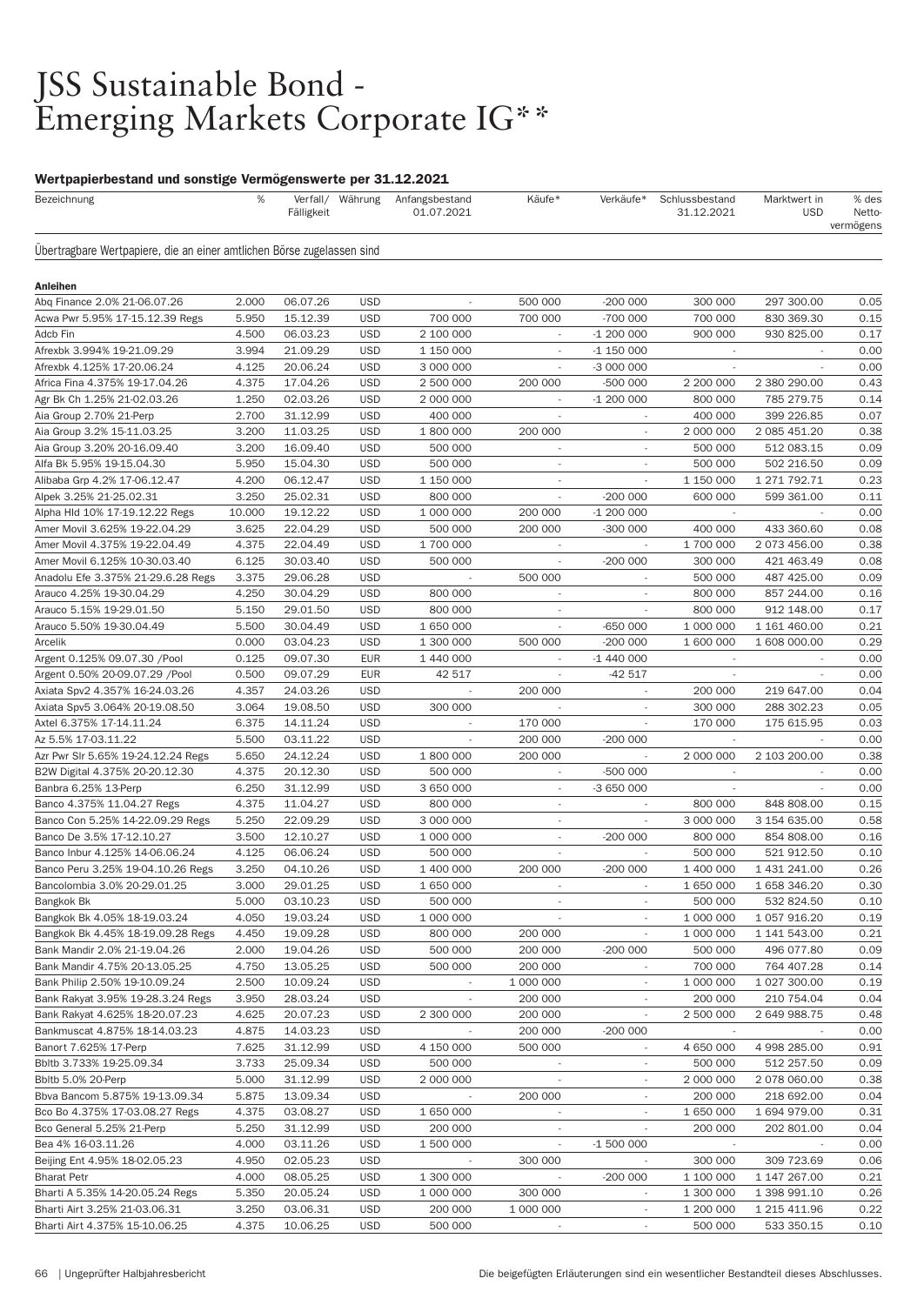| Bezeichnung                         | %     | Verfall/<br>Fälligkeit | Währung    | Anfangsbestand<br>01.07.2021 | Käufe*                   | Verkäufe*                | Schlussbestand<br>31.12.2021 | Marktwert in<br><b>USD</b> | % des<br>Netto-<br>vermögens |
|-------------------------------------|-------|------------------------|------------|------------------------------|--------------------------|--------------------------|------------------------------|----------------------------|------------------------------|
| Biz Fin 9.75% 15-22.01.25/Pool      | 9.750 | 22.01.25               | <b>USD</b> |                              | 200 000                  | $-200000$                |                              |                            | 0.00                         |
| Bk China Hk 3.625% 19-17.04.29      | 3.625 | 17.04.29               | <b>USD</b> | 1 000 000                    |                          | $-1000000$               | $\overline{\phantom{a}}$     |                            | 0.00                         |
| Bk Leumi 3.275% 20-29.01.31         | 3.275 | 29.01.31               | <b>USD</b> | 1850000                      | 400 000                  |                          | 2 250 000                    | 2 258 437.50               | 0.41                         |
| Bk Of China                         | 5.000 | 13.11.24               | <b>USD</b> | 1 650 000                    |                          | $-300000$                | 1 350 000                    | 1 473 557.27               | 0.27                         |
| Bluest Fin 3.375% 19-16.07.24       | 3.375 | 16.07.24               | <b>USD</b> | 200 000                      | 200 000                  | $-300000$                | 100 000                      | 103 545.67                 | 0.02                         |
| Boc Aviat 2.625% 17.09.30 Regs      | 2.625 | 17.09.30               | <b>USD</b> | 1 000 000                    | 200 000                  | $\overline{\phantom{a}}$ | 1 200 000                    | 1 195 260.01               | 0.22                         |
| Boc Aviat 3.5% 17-18.09.27          | 3.500 | 18.09.27               | <b>USD</b> | 2 300 000                    | $\overline{\phantom{a}}$ |                          | 2 300 000                    | 2 426 770.48               | 0.44                         |
| Boc Aviat 3.875% 16-27.04.26        | 3.875 | 27.04.26               | <b>USD</b> | 1 000 000                    |                          |                          | 1 000 000                    | 1 064 838.30               | 0.19                         |
| Boc Aviatio 2.75% 20-02.12.23       | 2.750 | 02.12.23               | <b>USD</b> | 1 000 000                    | $\sim$                   | $\overline{\phantom{a}}$ | 1 000 000                    | 1 023 641.90               | 0.19                         |
| Boc Aviatio 3% 19-11.09.29          | 3.000 | 11.09.29               | <b>USD</b> | 1 200 000                    | $\overline{\phantom{a}}$ | $\sim$                   | 1 200 000                    | 1 228 411.56               | 0.22                         |
| Bos Fund 4% 19-18.09.24 Regs        | 4.000 | 18.09.24               | <b>USD</b> | 2 450 000                    | 700 000                  | $\overline{\phantom{a}}$ | 3 150 000                    | 3 239 460.00               | 0.59                         |
| Boubyan 2.593% 20-18.02.25          | 2.593 | 18.02.25               | <b>USD</b> | 1 000 000                    |                          | $-200000$                | 800 000                      | 822 240.00                 | 0.15                         |
| Btgpbz 2.75% 21-11.01.26 Regs       | 2.750 | 11.01.26               | <b>USD</b> | 2 000 000                    | $\mathcal{L}$            | $-1000000$               | 1 000 000                    | 949 850.00                 | 0.17                         |
| <b>Buenos</b>                       | 0.000 | 16.03.24               | <b>USD</b> | 3 000 000                    | $\overline{\phantom{a}}$ | -3 000 000               | $\overline{\phantom{a}}$     |                            | 0.00                         |
| Burgan Bank 2.75% 20-15.12.31       | 2.750 | 15.12.31               | <b>USD</b> | 1 000 000                    | 200 000                  | $-200000$                | 1 000 000                    | 907 500.00                 | 0.17                         |
| Cbq Finance 1.115% 18-17.10.22      | 1.115 | 17.10.22               | <b>CHF</b> | 2 000 000                    | $\overline{\phantom{a}}$ | $\sim$                   | 2 000 000                    | 2 220 292.77               | 0.41                         |
| Celeo Rede 5.2% 22.06.47 / Pool     | 5.200 | 22.06.47               | <b>USD</b> | $\overline{\phantom{a}}$     | 1 000 000                | -500 000                 | 500 000                      | 540 058.44                 | 0.10                         |
| Cencosud 5.15% 15-12.02.25          | 5.150 | 12.02.25               | <b>USD</b> | 3 150 000                    | $\overline{\phantom{a}}$ | $\overline{\phantom{a}}$ | 3 150 000                    | 3 409 197.75               | 0.62                         |
| Cencosud 6.625% 15-12.02.45         | 6.625 | 12.02.45               | <b>USD</b> | 500 000                      | $\overline{\phantom{a}}$ | $\overline{\phantom{a}}$ | 500 000                      | 643 325.00                 | 0.12                         |
| Cerro 4.125% 17-16.08.27 Regs       | 4.125 | 16.08.27               | <b>USD</b> | 1 650 000                    | $\sim$                   |                          | 1 650 000                    | 1 709 400.00               | 0.31                         |
| Chi Gr Wall 3.95% 19-Perp           | 3.950 | 31.12.99               | <b>USD</b> | 500 000                      | $\overline{\phantom{a}}$ | $\overline{\phantom{a}}$ | 500 000                      | 514 176.15                 | 0.09                         |
| China 4.75% 18-08.02.28             | 4.750 | 08.02.28               | <b>USD</b> | 700 000                      | $\overline{\phantom{a}}$ | $\overline{\phantom{a}}$ | 700 000                      | 774 183.90                 | 0.14                         |
| China Cinda 3.0% 20-18.03.27        | 3.000 | 18.03.27               | <b>USD</b> | 400 000                      |                          |                          | 400 000                      | 404 522.20                 | 0.07                         |
| China Cinda 3.125% 20-18.03.30      | 3.125 | 18.03.30               | <b>USD</b> | 500 000                      |                          |                          | 500 000                      | 503 682.40                 | 0.09                         |
| China O&G 4.625% 17-20.04.22        | 4.625 | 20.04.22               | <b>USD</b> | $\overline{\phantom{a}}$     | 200 000                  | $-200000$                |                              |                            | 0.00                         |
| Ck Hutchiso 4% 17-Perp              | 4.000 | 31.12.99               | <b>USD</b> | 1 000 000                    | $\overline{\phantom{a}}$ | $\overline{\phantom{a}}$ | 1 000 000                    | 1 008 891.70               | 0.18                         |
| Clean 4.25% 21-25.03.27 /Pool       | 4.250 | 25.03.27               | <b>USD</b> | 850 000                      | $\overline{\phantom{a}}$ |                          | 850 000                      | 871 938.50                 | 0.16                         |
| Cn Citic Bk 4.625% 19-28.02.29      | 4.625 | 28.02.29               | <b>USD</b> | 750 000                      | $\overline{\phantom{a}}$ |                          | 750 000                      | 784 640.03                 | 0.14                         |
| Cn Const Hk 2.45% 20-24.06.30       | 2.450 | 24.06.30               | <b>USD</b> | 2 500 000                    | $\overline{\phantom{a}}$ | -2 000 000               | 500 000                      | 507 012.80                 | 0.09                         |
| Cnac Hk Fin 4.125% 17-19.07.27      | 4.125 | 19.07.27               | <b>USD</b> | 2 650 000                    | $\overline{\phantom{a}}$ | $-300000$                | 2 350 000                    | 2 554 607.92               | 0.47                         |
| Colbun Sa 3.15% 20-06.03.30         | 3.150 | 06.03.30               | <b>USD</b> | 500 000                      | 1 700 000                |                          | 2 200 000                    | 2 203 575.00               | 0.40                         |
| Compet Team 4.25% 19-12.03.29       | 4.250 | 12.03.29               | <b>USD</b> | 500 000                      |                          |                          | 500 000                      | 559 777.35                 | 0.10                         |
| Contnm E 4.5% 9.2.27/Pool Regs      | 4.500 | 09.02.27               | <b>USD</b> | 2 150 000                    | 2 550 000                | -2 350 000               | 2 350 000                    | 2 387 768.67               | 0.44                         |
| Cosl Sg Cap 2.50% 20-24.06.30       | 2.500 | 24.06.30               | <b>USD</b> | 500 000                      | $\overline{\phantom{a}}$ |                          | 500 000                      | 485 516.11                 | 0.09                         |
| Count Gard 5.125% 18-17.01.25       | 5.125 | 17.01.25               | <b>USD</b> | 2 500 000                    |                          |                          | 2 500 000                    | 2 388 316.25               | 0.44                         |
| Count Gard 7.25% 19-08.04.26        | 7.250 | 08.04.26               | <b>USD</b> | 1 500 000                    |                          |                          | 1 500 000                    | 1 483 337.12               | 0.27                         |
| Cred Real 7.25% 16-20.7.23 Regs     | 7.250 | 20.07.23               | <b>USD</b> |                              | 200 000                  | ÷.                       | 200 000                      | 156 682.00                 | 0.03                         |
| Credit Real 2.875% 18-09.02.22      | 2.875 | 09.02.22               | CHF        | 2 000 000                    | $\overline{\phantom{a}}$ |                          | 2 000 000                    | 2 079 591.48               | 0.38                         |
| Credit Real 8% 21-21.01.28          | 8.000 | 21.01.28               | <b>USD</b> | 2 150 000                    | $\overline{\phantom{a}}$ | $-200000$                | 1 950 000                    | 1 172 788.50               | 0.21                         |
| Credito 2.7% 19-11.01.25 Regs       | 2.700 | 11.01.25               | <b>USD</b> | 800 000                      |                          | $-200000$                | 600 000                      | 611 961.00                 | 0.11                         |
| Credito 3.125% 20-01.07.30          | 3.125 | 01.07.30               | <b>USD</b> | 2 100 000                    | 200 000                  | $\overline{\phantom{a}}$ | 2 300 000                    | 2 275 079.50               | 0.42                         |
| Credito 3.25% 21-30.09.31           | 3.250 | 30.09.31               | <b>USD</b> | 1 000 000                    |                          |                          | 1 000 000                    | 988 945.00                 | 0.18                         |
| Cscec 3.5% 17-05.07.27              | 3.500 | 05.07.27               | <b>USD</b> | 850 000                      | $\overline{\phantom{a}}$ | -500 000                 | 350 000                      | 367 689.11                 | 0.07                         |
| Csn 6.75% 20-28.01.28               | 6.750 | 28.01.28               | <b>USD</b> |                              | 200 000                  | $-200000$                |                              |                            | 0.00                         |
| Dbs Group                           | 3.600 | 31.12.99               | <b>USD</b> | 2 500 000                    | $\overline{\phantom{a}}$ | -2 500 000               | $\overline{\phantom{a}}$     | $\sim$                     | 0.00                         |
| Dbs Group 3.30% 20-Perp             | 3.300 | 31.12.99               | <b>USD</b> | 1 500 000                    | 1 000 000                | $\overline{\phantom{a}}$ | 2 500 000                    | 2 548 025.00               | 0.47                         |
| Dib Sukuk 2.95% 19-20.02.25         | 2.950 | 20.02.25               | <b>USD</b> | 2 150 000                    | $\overline{\phantom{a}}$ | $\sim$                   | 2 150 000                    | 2 222 111.00               | 0.41                         |
| Dib Sukuk 2.95% 20-16.01.26         | 2.950 | 16.01.26               | <b>USD</b> | 1 000 000                    |                          |                          | 1 000 000                    | 1 034 450.00               | 0.19                         |
| Digicel 6.75% 15-01.03.23           | 6.750 | 01.03.23               | <b>USD</b> | $\overline{\phantom{a}}$     | 200 000                  | $-200000$                | $\overline{\phantom{a}}$     | $\overline{\phantom{a}}$   | 0.00                         |
| Doha Fin 2.375% 21-31.03.26         | 2.375 | 31.03.26               | <b>USD</b> | $\overline{\phantom{a}}$     | 500 000                  | $\overline{\phantom{a}}$ | 500 000                      | 503 750.00                 | 0.09                         |
| Dp World                            | 6.850 | 02.07.37               | <b>USD</b> | 1 950 000                    | 500 000                  | $\sim$                   | 2 450 000                    | 3 232 819.10               | 0.59                         |
| Emaar Sukuk 3.875% 19-17.09.29      | 3.875 | 17.09.29               | <b>USD</b> |                              | 1 000 000                |                          | 1 000 000                    | 1 041 760.00               | 0.19                         |
| Emirate Frn 3.25% 17-14.11.22       | 3.250 | 14.11.22               | <b>USD</b> | $\overline{\phantom{a}}$     | 1 000 000                | $\sim$                   | 1 000 000                    | 1 021 300.00               | 0.19                         |
| Emirate Nbd 6.125% 19-Perp Regs     | 6.125 | 31.12.99               | <b>USD</b> | 1 000 000                    | 1 000 000                | $\overline{\phantom{a}}$ | 2 000 000                    | 2 100 450.00               | 0.38                         |
| Emirate20 Frn 2.625% 18.02.25       | 2.625 | 18.02.25               | <b>USD</b> | 850 000                      | 200 000                  | $\overline{\phantom{a}}$ | 1 050 000                    | 1 086 739.50               | 0.20                         |
| Ena Master 4% 20-19.05.48 Pool Regs | 4.000 | 19.05.49               | <b>USD</b> | 500 000                      | 200 000                  | $-200000$                | 500 000                      | 503 087.50                 | 0.09                         |
| Enersis 4% 16-25.10.26              | 4.000 | 25.10.26               | <b>USD</b> | $\overline{\phantom{a}}$     | 300 000                  |                          | 300 000                      | 319 816.50                 | 0.06                         |
| Enersis Chi 4.875% 18-12.06.28      | 4.875 | 12.06.28               | <b>USD</b> | 1 500 000                    | 200 000                  | $-300000$                | 1 400 000                    | 1 542 149.00               | 0.28                         |
| Entel 4.875% 13-30.10.24 /Pool      | 4.875 | 30.10.24               | <b>USD</b> | 2 000 000                    | 200 000                  | $-2000000$               | 200 000                      | 211 063.00                 | 0.04                         |
| Equate Petr 2.625% 21-28.04.28 Regs | 2.625 | 28.04.28               | <b>USD</b> |                              | 1 000 000                |                          | 1 000 000                    | 1 003 750.00               | 0.18                         |
| Equate Petr 4.25% 16-03.11.26       | 4.250 | 03.11.26               | <b>USD</b> | 2 500 000                    | $\overline{\phantom{a}}$ | $-200000$                | 2 300 000                    | 2 505 185.30               | 0.46                         |
| Equate Suku 3.944% 17-21.02.24      | 3.944 | 21.02.24               | <b>USD</b> | 500 000                      | $\overline{\phantom{a}}$ |                          | 500 000                      | 528 750.00                 | 0.10                         |
|                                     |       |                        |            |                              |                          |                          |                              |                            |                              |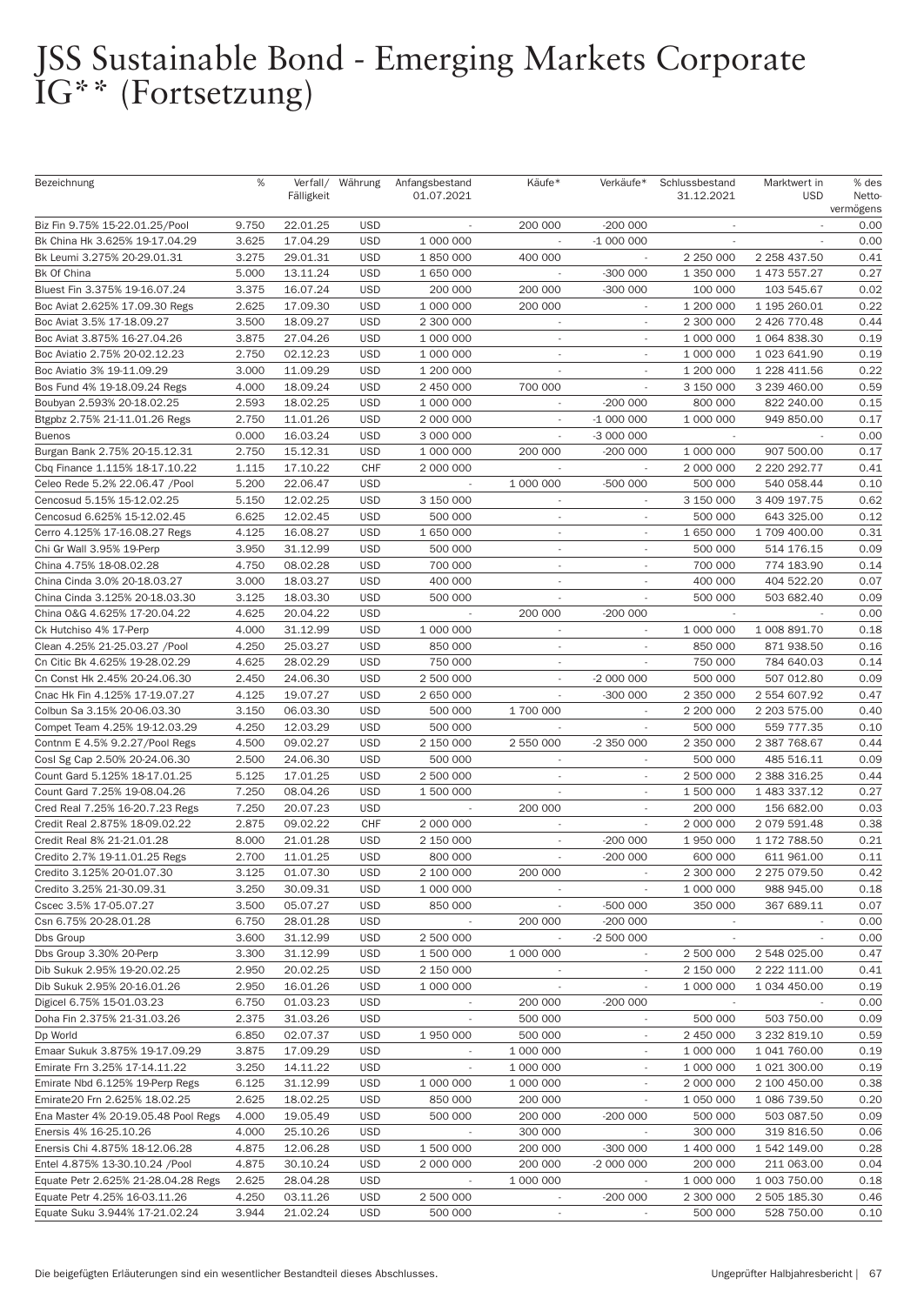| Bezeichnung                         | %     | Verfall/   | Währung    | Anfangsbestand           | Käufe*                   | Verkäufe*                | Schlussbestand           | Marktwert in             | % des     |
|-------------------------------------|-------|------------|------------|--------------------------|--------------------------|--------------------------|--------------------------|--------------------------|-----------|
|                                     |       | Fälligkeit |            | 01.07.2021               |                          |                          | 31.12.2021               | <b>USD</b>               | Netto-    |
|                                     |       |            |            |                          |                          |                          |                          |                          | vermögens |
| Falabella                           | 4.375 | 27.01.25   | <b>USD</b> | 500 000                  |                          | -500 000                 |                          |                          | 0.00      |
| Far East Ho 2.625% 21-03.03.24      | 2.625 | 03.03.24   | <b>USD</b> | 1 650 000                | $\overline{\phantom{a}}$ | $\sim$                   | 1 650 000                | 1 613 925.87             | 0.29      |
| Fgb Sukuk K 3.875% 19-22.01.24      | 3.875 | 22.01.24   | <b>USD</b> | 500 000                  | $\sim$                   | $\sim$                   | 500 000                  | 529 948.50               | 0.10      |
| Flex Ltd 4.875% 19-15.06.29         | 4.875 | 15.06.29   | <b>USD</b> | 1 150 000                | $\overline{\phantom{a}}$ |                          | 1 150 000                | 1 306 906.69             | 0.24      |
| Flex Ltd 4.875% 20-12.05.30         | 4.875 | 12.05.30   | <b>USD</b> | 1 000 000                | 400 000                  |                          | 1 400 000                | 1599683.68               | 0.29      |
| Flextronics 4.75% 15-15.06.25       | 4.750 | 15.06.25   | <b>USD</b> | 500 000                  | 200 000                  | -500 000                 | 200 000                  | 217 941.04               | 0.04      |
| Fnix 4.317% 17-20.9.27/Pl Regs      | 4.317 | 20.09.27   | <b>USD</b> | 1 950 000                | 1 950 000                | -1 950 000               | 1 950 000                | 1 650 288.41             | 0.30      |
| Fomento Eco 3.50% 20-16.01.50       | 3.500 | 16.01.50   | <b>USD</b> | 1 000 000                | $\overline{\phantom{a}}$ |                          | 1 000 000                | 1 050 200.00             | 0.19      |
| Formosa                             | 3.375 | 22.04.25   | <b>USD</b> | 1 500 000                |                          |                          | 1 500 000                | 1 567 496.40             | 0.29      |
| Foxcon 2.50% 20-28.10.30            | 2.500 | 28.10.30   | <b>USD</b> | 1 000 000                | 200 000                  | $\sim$                   | 1 200 000                | 1 196 633.23             | 0.22      |
| Galaxy 3.25% 20-30.09.40/Pool       | 3.250 | 30.09.40   | <b>USD</b> | 1 000 000                |                          | $-200000$                | 800 000                  | 810 502.72               | 0.15      |
| Galaxy Pipe 1.75% 30.09.27 Regs     | 1.750 | 30.09.27   | <b>USD</b> | 1 500 000                | 1 500 000                | $-1500000$               | 1 500 000                | 1 472 655.79             | 0.27      |
| Galaxy Pipe 2.625% 31.3.36Pool      | 2.625 | 31.03.36   | <b>USD</b> | 2 500 000                |                          |                          | 2 500 000                | 2 448 743.28             | 0.45      |
|                                     |       | 06.03.23   | CHF        |                          |                          |                          | 2 000 000                |                          | 0.40      |
| Gaz Cap 1.45% 18-06.03.23           | 1.450 |            |            | 2 000 000                | $\sim$                   | $\overline{\phantom{a}}$ |                          | 2 204 938.55             |           |
| Gaz Cap 5.15% 19-11.02.26 Regs      | 5.150 | 11.02.26   | <b>USD</b> | 2 630 000                | $\overline{\phantom{a}}$ |                          | 2 630 000                | 2818936.57               | 0.51      |
| Gazprom 7.288%07-16.8.37 Reg        | 7.288 | 16.08.37   | <b>USD</b> | 2 650 000                | $\overline{\phantom{a}}$ |                          | 2 650 000                | 3 530 873.25             | 0.64      |
| Gazprom Cap                         | 4.375 | 19.09.22   | <b>USD</b> | 1 000 000                |                          | $-1000000$               |                          |                          | 0.00      |
| Gazprom Pjs 2.95% 21-27.01.29       | 2.950 | 27.01.29   | <b>USD</b> | $\overline{\phantom{a}}$ | 1 000 000                | $\overline{\phantom{a}}$ | 1 000 000                | 958 226.00               | 0.17      |
| Gazprom Pjs 3.0% 20-29.06.27        | 3.000 | 29.06.27   | <b>USD</b> | 3 600 000                |                          | $\overline{\phantom{a}}$ | 3 600 000                | 3 542 616.00             | 0.65      |
| Gazprom Pjs 3.25% 20-25.02.30       | 3.250 | 25.02.30   | <b>USD</b> | 2 500 000                | 200 000                  |                          | 2 700 000                | 2 614 153.50             | 0.48      |
| Gbl Log 3.875% 15-04.06.25          | 3.875 | 04.06.25   | <b>USD</b> | 1 500 000                | 200 000                  |                          | 1 700 000                | 1775 952.09              | 0.32      |
| Gc Treasr C 2.98% 21-18.03.31       | 2.980 | 18.03.31   | <b>USD</b> | $\overline{\phantom{a}}$ | 1 000 000                | $\sim$                   | 1 000 000                | 1 012 594.50             | 0.18      |
| Geely Auto 4.0% 19-Perp             | 4.000 | 31.12.99   | <b>USD</b> | 1 700 000                | 200 000                  |                          | 1 900 000                | 1 960 272.94             | 0.36      |
| Geely Finan 3.0% 20-05.03.25        | 3.000 | 05.03.25   | <b>USD</b> | 2 500 000                |                          |                          | 2 500 000                | 2 512 405.25             | 0.46      |
| Genm Capita 3.882% 21-19.04.31      | 3.882 | 19.04.31   | <b>USD</b> | 1 800 000                | 200 000                  | L.                       | 2 000 000                | 1 953 176.22             | 0.36      |
| Gja Tg 8.375% 17-10.08.22 (Rta)     | 8.375 | 10.08.22   | <b>USD</b> | $\overline{\phantom{a}}$ | 200 000                  | $-200000$                | $\overline{\phantom{a}}$ | $\overline{\phantom{a}}$ | 0.00      |
| Glo Com Par 4.875% 20-22.01.30      | 4.875 | 22.01.30   | <b>USD</b> | $\overline{\phantom{a}}$ | 200 000                  | $-200000$                | $\overline{\phantom{a}}$ |                          | 0.00      |
| Global Bank 5.25% 19-16.04.29       | 5.250 | 16.04.29   | <b>USD</b> | 500 000                  | 200 000                  |                          | 700 000                  | 725 788.00               | 0.13      |
| Glp China 4.974% 19-26.02.24        | 4.974 | 26.02.24   | <b>USD</b> |                          | 200 000                  | $-200000$                | $\mathcal{L}$            | $\sim$                   | 0.00      |
| Gnl Quinter 4.634% 14-29 / Pool     | 4.634 | 31.07.29   | <b>USD</b> | 1 000 000                | 1 000 000                | $-1000000$               | 1 000 000                | 1 000 312.07             | 0.18      |
| Gohl Cap 4.25% 17-24.01.27 Regs     | 4.250 | 24.01.27   | <b>USD</b> | 4 300 000                |                          | -500 000                 | 3 800 000                | 3 911 233.98             | 0.71      |
| Gol Finance 7% 17-31.01.25          | 7.000 | 31.01.25   | <b>USD</b> | 1 500 000                |                          | $-1500000$               | $\overline{\phantom{a}}$ |                          | 0.00      |
| Gpn Capital 6% 13-27.11.23          | 6.000 | 27.11.23   | <b>USD</b> | 1 000 000                |                          | $-1000000$               | $\mathcal{L}$            | ÷.                       | 0.00      |
| Greenko 3.85% 29.03.26 / Pool       | 3.850 | 29.03.26   | <b>USD</b> | 2 000 000                | 2 000 000                | $-2000000$               | 2 000 000                | 1 994 349.20             | 0.36      |
| Grupo Bimbo 4% 19-06.09.49          | 4.000 | 06.09.49   | <b>USD</b> | 1 350 000                |                          | -300 000                 | 1 050 000                | 1 125 301.91             | 0.21      |
| Grupo Bimbo 5.95% 18-Perp           | 5.950 | 31.12.99   | <b>USD</b> | 1 000 000                |                          |                          | 1 000 000                | 1 036 380.00             | 0.19      |
| Grupo Energ 4.875% 20-15.05.30 Regs |       |            | <b>USD</b> |                          | 200 000                  | $\sim$                   |                          |                          |           |
|                                     | 4.875 | 15.05.30   |            | 1 100 000                |                          |                          | 1 300 000                | 1 402 602.50             | 0.26      |
| Gruposura                           | 5.500 | 29.04.26   | <b>USD</b> | 3 000 000                | 300 000                  | $-200000$                | 3 100 000                | 3 292 231.00             | 0.60      |
| Gs-Caltex 1.625% 20-27.07.25        | 1.625 | 27.07.25   | <b>USD</b> | 600 000                  |                          | $\sim$                   | 600 000                  | 598 431.58               | 0.11      |
| Hana Bank 4.375% 14-30.09.24        | 4.375 | 30.09.24   | <b>USD</b> | 700 000                  |                          | $-200000$                | 500 000                  | 536 464.05               | 0.10      |
| Hidrovias I 4.95% 8.02.31 Regs      | 4.950 | 08.02.31   | <b>USD</b> | 3 000 000                |                          | $-1000000$               | 2 000 000                | 1 829 420.00             | 0.33      |
| Hk Land Fin 4.625% 14-16.01.24      | 4.625 | 16.01.24   | <b>USD</b> | 500 000                  |                          |                          | 500 000                  | 532 049.50               | 0.10      |
| <b>Hkt Capital</b>                  | 3.625 | 02.04.25   | <b>USD</b> | 1 200 000                | 300 000                  |                          | 1 500 000                | 1 578 141.75             | 0.29      |
| Huarong 3.75% 19-29.05.24           | 3.750 | 29.05.24   | <b>USD</b> | 500 000                  | $\overline{\phantom{a}}$ |                          | 500 000                  | 505 000.00               | 0.09      |
| Huarong Fin                         | 4.875 | 22.11.26   | <b>USD</b> | 3 000 000                | $\overline{\phantom{a}}$ | $-1000000$               | 2 000 000                | 2 078 020.00             | 0.38      |
| Huarong Fin 4% 17-Perp Regs         | 4.000 | 31.12.99   | <b>USD</b> | 200 000                  | $\overline{\phantom{a}}$ |                          | 200 000                  | 199 750.00               | 0.04      |
| Huarong Fin 4.25% 17-07.11.27       | 4.250 | 07.11.27   | <b>USD</b> | 3 150 000                | $\overline{\phantom{a}}$ | $-1000000$               | 2 150 000                | 2 177 799.50             | 0.40      |
| Huarong Fin 4.95% 17-07.11.47       | 4.950 | 07.11.47   | <b>USD</b> | 500 000                  | $\overline{\phantom{a}}$ |                          | 500 000                  | 483 125.00               | 0.09      |
| Hut Wha Int 7.45% 24.11.33 Regs     | 7.450 | 24.11.33   | <b>USD</b> | 500 000                  | $\overline{\phantom{a}}$ |                          | 500 000                  | 744 054.35               | 0.14      |
| Hyucap 3.75% 18-05.03.23 Regs       | 3.750 | 05.03.23   | <b>USD</b> | 500 000                  | $\overline{\phantom{a}}$ |                          | 500 000                  | 514 818.85               | 0.09      |
| Icbc 4.875% 15-21.09.25             | 4.875 | 21.09.25   | <b>USD</b> | 1 500 000                | $\overline{\phantom{a}}$ | $-1000000$               | 500 000                  | 549 440.40               | 0.10      |
| Icici Bk D 4% 16-18.03.26           | 4.000 | 18.03.26   | <b>USD</b> | 1 700 000                |                          |                          | 1 700 000                | 1818008.22               | 0.33      |
| lctsi 5.875% 13-17.09.25            | 5.875 | 17.09.25   | <b>USD</b> |                          | 200 000                  | $\overline{\phantom{a}}$ | 200 000                  | 229 093.92               | 0.04      |
| lenova 3.75% 17-14.01.28            | 3.750 | 14.01.28   | <b>USD</b> | 1 300 000                | $\overline{\phantom{a}}$ | $\overline{\phantom{a}}$ | 1 300 000                | 1 361 496.50             | 0.25      |
| lenova 4.75% 20-15.01.51 Regs       | 4.750 | 15.01.51   | <b>USD</b> | 1 300 000                |                          |                          | 1 300 000                | 1 290 607.50             | 0.24      |
| lenova 4.875% 17-14.01.48 Regs      | 4.875 | 14.01.48   | <b>USD</b> | 2 800 000                | 400 000                  |                          | 3 200 000                | 3 237 984.00             | 0.59      |
|                                     | 4.750 | 16.01.24   | <b>USD</b> | 1 200 000                | $\overline{\phantom{a}}$ | $-1200000$               | $\overline{\phantom{a}}$ | $\overline{\phantom{a}}$ | 0.00      |
| Indian Oil 4.75% 19-16.01.24 Regs   |       |            |            |                          |                          |                          |                          |                          |           |
| Indian Rail 3.249% 20-13.02.30      | 3.249 | 13.02.30   | <b>USD</b> | 1 000 000                | $\overline{\phantom{a}}$ | $-200000$                | 800 000                  | 814 142.88               | 0.15      |
| Indonesia A 5.45% 20-15.05.30       | 5.450 | 15.05.30   | <b>USD</b> | 2 300 000                | 200 000                  | $\sim$                   | 2 500 000                | 2 854 050.00             | 0.52      |
| Inkia En 5.875% 17-09.11.27 Regs    | 5.875 | 09.11.27   | <b>USD</b> | 1 650 000                |                          | $-1650000$               |                          |                          | 0.00      |
| Intl Fin 7.5% 17-09.05.22           | 7.500 | 09.05.22   | <b>BRL</b> |                          | 1 000 000                | $-1000000$               | $\overline{\phantom{a}}$ | $\overline{\phantom{a}}$ | 0.00      |
| Inversion 4.375% 17-04.04.27 Regs   | 4.375 | 04.04.27   | <b>USD</b> | 500 000                  | 200 000                  | $-200000$                | 500 000                  | 551 750.00               | 0.10      |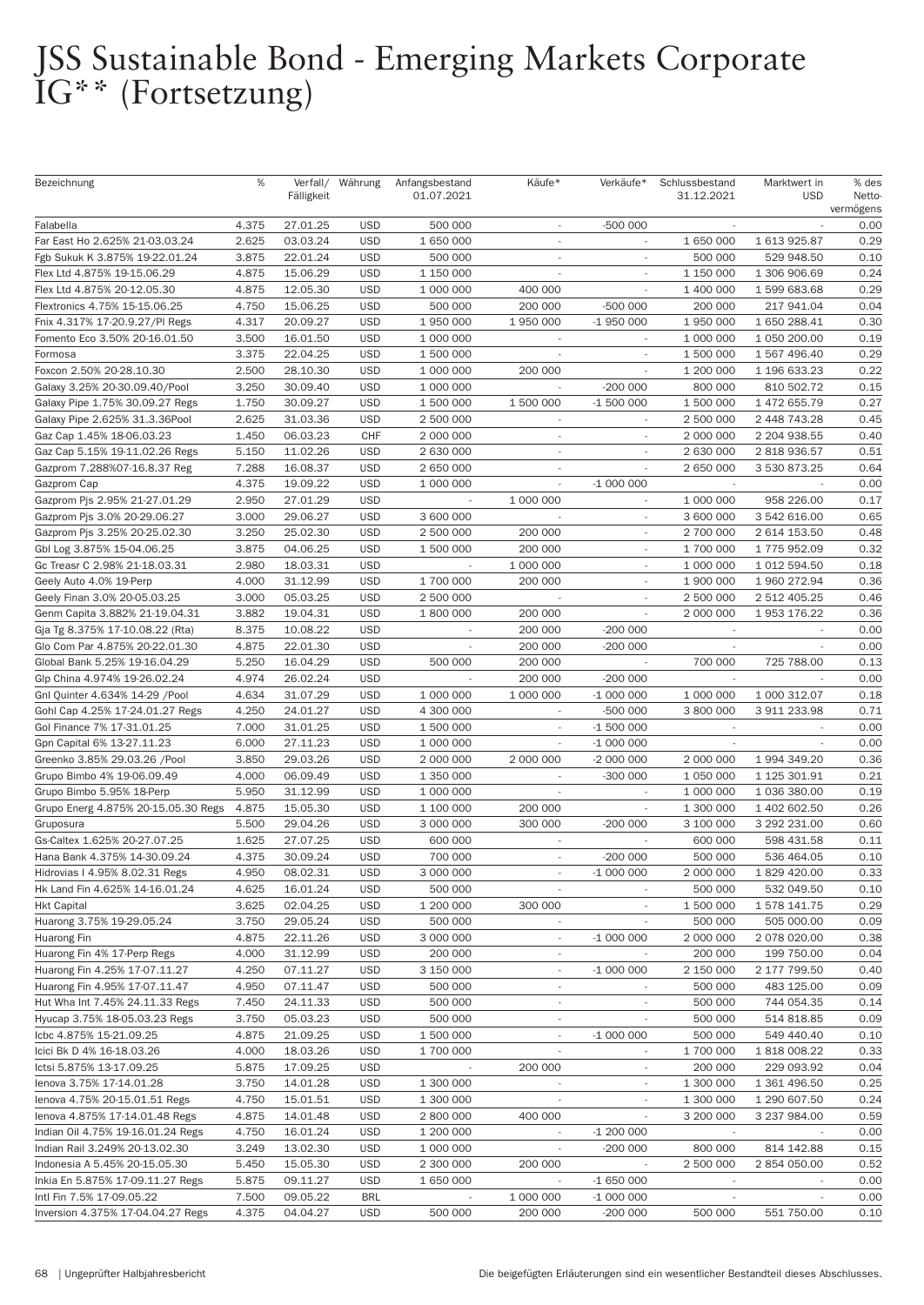| Bezeichnung                          | %     | Verfall/<br>Fälligkeit | Währung    | Anfangsbestand<br>01.07.2021 | Käufe*                   | Verkäufe*                | Schlussbestand<br>31.12.2021 | Marktwert in<br><b>USD</b> | % des<br>Netto-<br>vermögens |
|--------------------------------------|-------|------------------------|------------|------------------------------|--------------------------|--------------------------|------------------------------|----------------------------|------------------------------|
| Itau Uni 6.5% 18-Perp                | 6.500 | 31.12.99               | <b>USD</b> | 1 150 000                    |                          | $-1$ 150 000             |                              |                            | 0.00                         |
| Itauun H Bz 3.875% 21-15.04.31       | 3.875 | 15.04.31               | <b>USD</b> | 1 000 000                    | $\sim$                   |                          | 1 000 000                    | 959 465.00                 | 0.18                         |
| Jsl Europe 5.20% 21-26.01.31         | 5.200 | 26.01.31               | <b>USD</b> | 4 000 000                    | 200 000                  | $-1200000$               | 3 000 000                    | 2 801 850.00               | 0.51                         |
| Jsm Global 4.75% 20-20.10.30 Regs    | 4.750 | 20.10.30               | <b>USD</b> | 1 000 000                    |                          | $-1000000$               |                              |                            | 0.00                         |
| Kbank Hk 3.343% 19-02.10.31          | 3.343 | 02.10.31               | <b>USD</b> | 1 000 000                    | 400 000                  |                          | 1 400 000                    | 1 401 925.00               | 0.26                         |
| Klabin Aust 3.20% 21-12.01.31 Regs   | 3.200 | 12.01.31               | <b>USD</b> | 500 000                      |                          | -500 000                 | $\overline{\phantom{a}}$     |                            | 0.00                         |
| Klabin Aust 5.75% 19-03.04.29 Regs   | 5.750 | 03.04.29               | <b>USD</b> | 500 000                      | 200 000                  | $-200000$                | 500 000                      | 545 105.00                 | 0.10                         |
| Klabin Aust 7% 19-03.04.49           | 7.000 | 03.04.49               | <b>USD</b> | 500 000                      | 300 000                  |                          | 800 000                      | 922 132.00                 | 0.17                         |
| Koc Holdng 6.5% 19-11.3.25 Regs      | 6.500 | 11.03.25               | <b>USD</b> |                              | 200 000                  | $-200000$                |                              |                            | 0.00                         |
| Korea Exch 4.25% 14-14.10.24         | 4.250 | 14.10.24               | <b>USD</b> | 500 000                      | $\overline{\phantom{a}}$ | $\overline{\phantom{a}}$ | 500 000                      | 535 281.35                 | 0.10                         |
| Korea Gas 6.25% 12-20.01.42          | 6.250 | 20.01.42               | <b>USD</b> | 500 000                      | $\overline{\phantom{a}}$ | $\overline{\phantom{a}}$ | 500 000                      | 777 217.55                 | 0.14                         |
| Kosmos Eng 7.125% 19-04.04.26 Regs   | 7.125 | 04.04.26               | <b>USD</b> | 200 000                      | 200 000                  | $-400000$                |                              |                            | 0.00                         |
| Latam Fin 6.875% 11.04.24 Regs/Deflt | 6.875 | 11.04.24               | <b>USD</b> | $\sim$                       | 200 000                  | $-200000$                | $\mathcal{L}$                | ÷                          | 0.00                         |
| Lenovo Grp 3.421% 20-02.11.30        | 3.421 | 02.11.30               | <b>USD</b> | 1 000 000                    | $\overline{\phantom{a}}$ | $-200000$                | 800 000                      | 808 054.88                 | 0.15                         |
| Lg Chem 3.625% 19-15.04.29           | 3.625 | 15.04.29               | <b>USD</b> | 800 000                      | 200 000                  | $\overline{\phantom{a}}$ | 1 000 000                    | 1 093 937.70               | 0.20                         |
|                                      | 7.250 | 03.05.23               | <b>USD</b> |                              | 130 000                  | $-130000$                |                              |                            | 0.00                         |
| Light Se 7.25% 3.5.23 Regs (Rta)     |       |                        |            |                              |                          |                          |                              |                            |                              |
| Lima Me 5.875% 05.07.34 /Pool        | 5.875 | 05.07.34               | <b>USD</b> | 800 000                      | 800 000                  | -800 000                 | 800 000                      | 460 619.71                 | 0.08                         |
| Lima Metro 4.35% 19-05.04.36 Regs    | 4.350 | 05.04.36               | <b>USD</b> | 250 000                      | 250 000                  | $-250000$                | 250 000                      | 258 399.30                 | 0.05                         |
| Logan Prop 7.5% 19-25.08.22          | 7.500 | 25.08.22               | <b>USD</b> |                              | 200 000                  | $\overline{\phantom{a}}$ | 200 000                      | 199 700.00                 | 0.04                         |
| Longfor Ppt 3.95% 19-16.09.29        | 3.950 | 16.09.29               | <b>USD</b> | 200 000                      |                          |                          | 200 000                      | 207 361.58                 | 0.04                         |
| Lukoil Int                           | 4.750 | 02.11.26               | <b>USD</b> | 2 600 000                    | $\sim$                   | $\overline{\phantom{a}}$ | 2 600 000                    | 2 783 690.00               | 0.51                         |
| Lukoil Sec 3.875% 20-06.05.30 Regs   | 3.875 | 06.05.30               | <b>USD</b> | 1 500 000                    | 200 000                  | $\overline{\phantom{a}}$ | 1 700 000                    | 1 734 051.00               | 0.32                         |
| Maf Glb 5.5% (Frn) 17-Perp Regs      | 5.500 | 31.12.99               | <b>USD</b> | $\overline{\phantom{a}}$     | 200 000                  | $\overline{\phantom{a}}$ | 200 000                      | 203 122.00                 | 0.04                         |
| Maf Glb Sec 6.375% 18-Perp           | 6.375 | 31.12.99               | <b>USD</b> |                              | 1 000 000                |                          | 1 000 000                    | 1 095 338.30               | 0.20                         |
| Marb Bond 3.95% 21-29.01.31          | 3.950 | 29.01.31               | <b>USD</b> | 1 150 000                    | $\overline{\phantom{a}}$ | $\overline{\phantom{a}}$ | 1 150 000                    | 1 100 124.50               | 0.20                         |
| Mashreqbk 4.25% 19-26.02.24          | 4.250 | 26.02.24               | <b>USD</b> | 200 000                      | $\overline{\phantom{a}}$ |                          | 200 000                      | 210 760.00                 | 0.04                         |
| Meglobal 5.875% 20-18.5.30 Regs      | 5.875 | 18.05.30               | <b>USD</b> | 1 650 000                    |                          | $-200000$                | 1 450 000                    | 1760843.75                 | 0.32                         |
| Meglobal Can Ulc 5% 20-18.05.25      | 5.000 | 18.05.25               | <b>USD</b> | 850 000                      |                          | $-200000$                | 650 000                      | 710 474.05                 | 0.13                         |
| Meituan Dnp 3.05% 20-28.10.30        | 3.050 | 28.10.30               | <b>USD</b> | 200 000                      | $\overline{\phantom{a}}$ | $\overline{\phantom{a}}$ | 200 000                      | 185 508.38                 | 0.03                         |
| Melco 5.625% 19-17.07.27             | 5.625 | 17.07.27               | <b>USD</b> | 1 650 000                    |                          |                          | 1 650 000                    | 1 630 497.00               | 0.30                         |
| Metalloinv 3.375% 21-22.10.28        | 3.375 | 22.10.28               | <b>USD</b> | $\sim$                       | 1 000 000                |                          | 1 000 000                    | 993 100.00                 | 0.18                         |
| Millicom 6.25% 19-25.03.29 Regs      | 6.250 | 25.03.29               | <b>USD</b> | 1 500 000                    | 2 000 000                | $-1700000$               | 1 800 000                    | 1763880.30                 | 0.32                         |
| Minejesa 5.625% 17-10.08.37 Regs     | 5.625 | 10.08.37               | <b>USD</b> | 3 300 000                    | 3 300 000                | -3 300 000               | 3 300 000                    | 3 453 483.00               | 0.63                         |
| Minerva 5.875% 17-19.01.28 Regs      | 5.875 | 19.01.28               | <b>USD</b> | 1 000 000                    | $\overline{\phantom{a}}$ | -500 000                 | 500 000                      | 533 815.00                 | 0.10                         |
| Minerva Lux 4.375% 21-18.03.31       | 4.375 | 18.03.31               | <b>USD</b> | 2 500 000                    |                          |                          | 2 500 000                    | 2 382 037.50               | 0.43                         |
| Mizrahi Tef 3.077% 21-07.04.31       | 3.077 | 07.04.31               | <b>USD</b> |                              | 1 200 000                |                          | 1 200 000                    | 1 195 500.00               | 0.22                         |
| Multibank 4.375% 17-09.11.22         | 4.375 | 09.11.22               | <b>USD</b> | 500 000                      |                          | $\mathcal{L}$            | 500 000                      | 509 907.50                 | 0.09                         |
| Myriad Intl 4.85% 17-06.07.27 Regs   | 4.850 | 06.07.27               | <b>USD</b> | 2 075 000                    | 200 000                  | $-200000$                | 2 075 000                    | 2 324 145.25               | 0.42                         |
| Nakilat 6.067% 06-31.12.33 Regs      | 6.067 | 31.12.33               | <b>USD</b> |                              | 400 000                  | $-200000$                | 200 000                      | 233 343.70                 | 0.04                         |
| Nanyang Com 5% 17-Perp               | 5.000 | 31.12.99               | <b>USD</b> |                              | 200 000                  | $-200000$                | $\overline{\phantom{a}}$     |                            | 0.00                         |
| Nat Kazak 3.25% 18-05.12.23          | 3.250 | 05.12.23               | CHF        | 1 000 000                    | $\overline{\phantom{a}}$ | $-200000$                | 800 000                      | 925 024.31                 | 0.17                         |
| Nbk Tier 1 3.625% 21-Perp Regs       | 3.625 | 31.12.99               | <b>USD</b> | 1 200 000                    | 500 000                  |                          | 1 700 000                    | 1 684 747.60               | 0.31                         |
|                                      | 4.500 | 31.12.99               | <b>USD</b> | 2 500 000                    | $\overline{\phantom{a}}$ |                          | 2 500 000                    |                            | 0.47                         |
| Nbk Tier 1 4.50% 19-Perp Regs        |       | 06.08.29               |            |                              | 200 000                  |                          |                              | 2 553 375.00               |                              |
| Nbm Us Hold 6.625% 19-06.08.29       | 6.625 |                        | <b>USD</b> | 4 000 000                    |                          | $-1000000$               | 3 200 000                    | 3 504 592.00               | 0.64                         |
| Nbm Us Hold 7% 19-14.05.26 Regs      | 7.000 | 14.05.26               | <b>USD</b> | $\sim$                       | 200 000                  | $\overline{\phantom{a}}$ | 200 000                      | 210 005.00                 | 0.04                         |
| Network I2I 5.65% 19-Perp            | 5.650 | 31.12.99               | <b>USD</b> | 1 500 000                    |                          | $\overline{\phantom{a}}$ | 1 500 000                    | 1 577 917.50               | 0.29                         |
| Nexa Res 5.375% 17-4.5.27 Regs       | 5.375 | 04.05.27               | <b>USD</b> |                              | 200 000                  |                          | 200 000                      | 212 452.00                 | 0.04                         |
| Nexa Res 6.50% 20-18.1.28 Regs       | 6.500 | 18.01.28               | <b>USD</b> | 2 150 000                    | 1 200 000                | $-300000$                | 3 050 000                    | 3 359 483.50               | 0.61                         |
| Ocbc 1.832% 20-10.09.30              | 1.832 | 10.09.30               | <b>USD</b> | 800 000                      | 200 000                  | $\overline{\phantom{a}}$ | 1 000 000                    | 992 860.00                 | 0.18                         |
| Ocbc 4.25% 14-19.06.24               | 4.250 | 19.06.24               | <b>USD</b> | 500 000                      | $\overline{\phantom{a}}$ |                          | 500 000                      | 532 189.00                 | 0.10                         |
| Office Cher 4.5% 15-22.10.25         | 4.500 | 22.10.25               | <b>USD</b> | $\sim$                       | 200 000                  | $-200000$                | $\overline{\phantom{a}}$     |                            | 0.00                         |
| Office Cher 5.125% 21-23.06.51       | 5.125 | 23.06.51               | <b>USD</b> | 1850000                      |                          |                          | 1850000                      | 1 752 440.25               | 0.32                         |
| Ooredoo Int                          | 3.750 | 22.06.26               | <b>USD</b> | 2 000 000                    | 200 000                  | $-1200000$               | 1 000 000                    | 1 085 273.00               | 0.20                         |
| Pakuwon Jat 4.875% 21-29.04.28       | 4.875 | 29.04.28               | <b>USD</b> | 1 000 000                    |                          | $-200000$                | 800 000                      | 817 918.80                 | 0.15                         |
| Perus Gas                            | 5.125 | 16.05.24               | <b>USD</b> | 2 000 000                    | 200 000                  |                          | 2 200 000                    | 2 381 623.64               | 0.43                         |
| Philippne N 3.28% 19-27.09.24        | 3.280 | 27.09.24               | <b>USD</b> | 1 300 000                    | 200 000                  |                          | 1 500 000                    | 1529682.90                 | 0.28                         |
| Phosagro Bd 3.05% 20-23.01.25        | 3.050 | 23.01.25               | <b>USD</b> | 1 350 000                    | $\overline{\phantom{a}}$ | $-200000$                | 1 150 000                    | 1 168 773.75               | 0.21                         |
| Pla Adm 4.962% 19-18.07.29 Regs      | 4.962 | 18.07.29               | <b>USD</b> | 1 000 000                    | $\overline{\phantom{a}}$ | $\overline{\phantom{a}}$ | 1 000 000                    | 1 081 435.00               | 0.20                         |
| Polyus Fin 3.25% 21-14.10.28         | 3.250 | 14.10.28               | <b>USD</b> | $\overline{\phantom{a}}$     | 1 000 000                |                          | 1 000 000                    | 974 700.00                 | 0.18                         |
| Polyus Gold 5.25% 17-07.02.23        | 5.250 | 07.02.23               | <b>USD</b> | 1 000 000                    | $\sim$                   |                          | 1 000 000                    | 1 034 823.00               | 0.19                         |
| Posco 2.50% 20-17.01.25 Regs         | 2.500 | 17.01.25               | <b>USD</b> | 300 000                      | $\sim$                   | $\overline{\phantom{a}}$ | 300 000                      | 307 785.27                 | 0.06                         |
| Posco 2.75% 19-15.07.24              | 2.750 | 15.07.24               | <b>USD</b> | 500 000                      | $\overline{\phantom{a}}$ | $\overline{\phantom{a}}$ | 500 000                      | 515 952.15                 | 0.09                         |
|                                      |       |                        |            |                              |                          |                          |                              |                            |                              |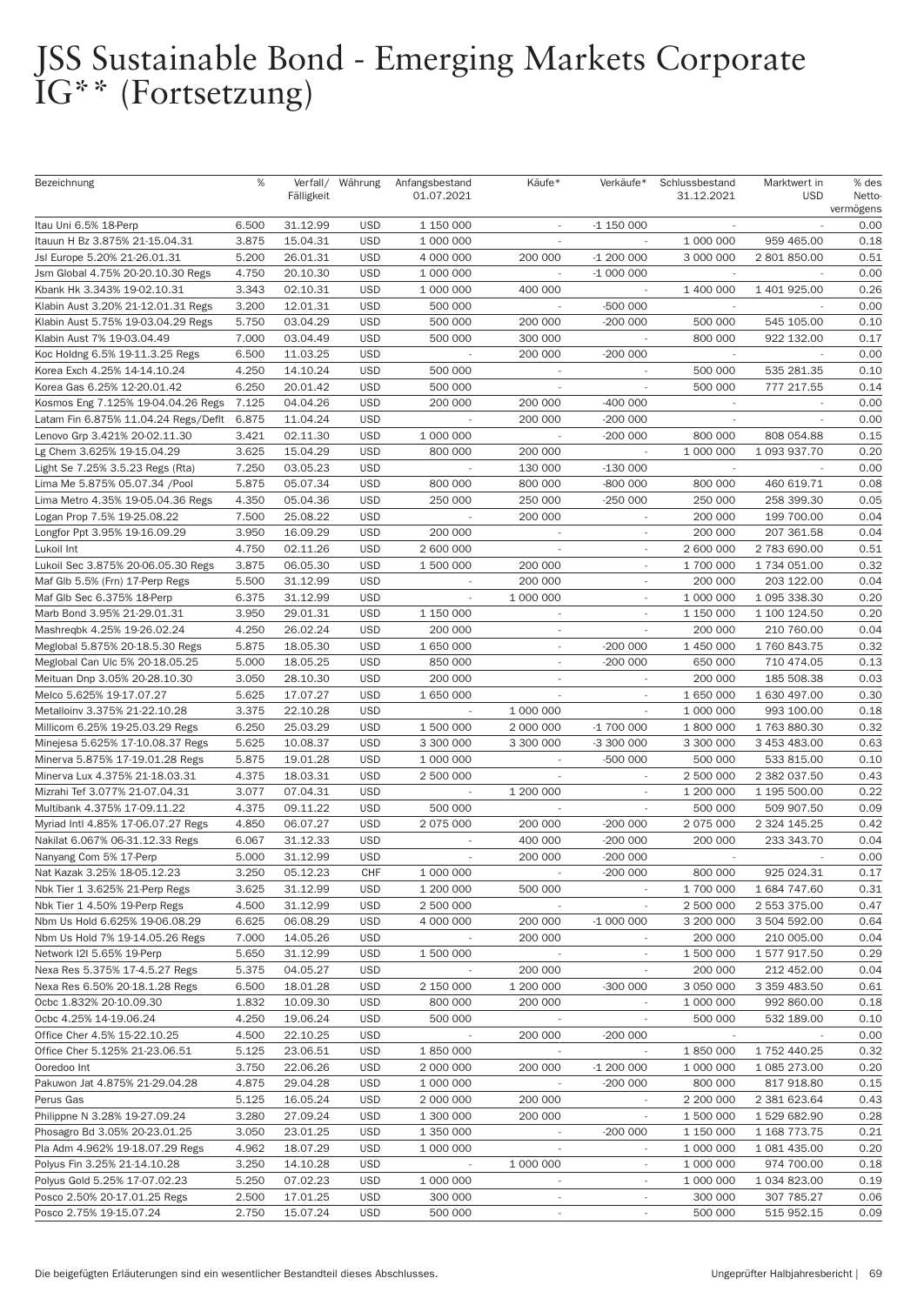| Bezeichnung                       | %     |            | Verfall/ Währung | Anfangsbestand           | Käufe*                   | Verkäufe*                | Schlussbestand | Marktwert in | % des     |
|-----------------------------------|-------|------------|------------------|--------------------------|--------------------------|--------------------------|----------------|--------------|-----------|
|                                   |       | Fälligkeit |                  | 01.07.2021               |                          |                          | 31.12.2021     | <b>USD</b>   | Netto-    |
|                                   |       |            |                  |                          |                          |                          |                |              | vermögens |
| Pow Fin 3.95% 20-23.04.30         | 3.950 | 23.04.30   | <b>USD</b>       | 1 200 000                |                          |                          | 1 200 000      | 1 242 694.32 | 0.23      |
| Prosus 3.68% 20-21.01.30          | 3.680 | 21.01.30   | <b>USD</b>       | 1 900 000                | $\sim$                   | $\sim$                   | 1 900 000      | 1 959 248.08 | 0.36      |
| Prov Buenos 2.8499% 21-1.9.37     | 2.850 | 01.09.37   | <b>EUR</b>       |                          | 407 802                  | -407 802                 |                |              | 0.00      |
| Pttep Treas 3.903% 19-06.12.59    | 3.903 | 06.12.59   | <b>USD</b>       | 1 600 000                | $\overline{\phantom{a}}$ |                          | 1 600 000      | 1 687 088.32 | 0.31      |
| Qatar Reins 4.95% 17-Perp Regs    | 4.950 | 31.12.99   | <b>USD</b>       |                          | 500 000                  |                          | 500 000        | 505 875.00   | 0.09      |
| Qib Sukuk L 3.982% 19-26.03.24    | 3.982 | 26.03.24   | <b>USD</b>       | 1 200 000                | $\overline{\phantom{a}}$ | $\overline{\phantom{a}}$ | 1 200 000      | 1 269 300.00 | 0.23      |
| Qnb Fin 1.375% 21-26.01.26        | 1.375 | 26.01.26   | <b>USD</b>       | 1 300 000                | 1 000 000                | $-300000$                | 2 000 000      | 1 954 500.00 | 0.36      |
| Qnb Fin 2.75% 20-12.02.27         | 2.750 | 12.02.27   | <b>USD</b>       | 500 000                  | 200 000                  | $\sim$                   | 700 000        | 719 939.50   | 0.13      |
| Qnb Fin 3.5% 19-28.03.24          | 3.500 | 28.03.24   | <b>USD</b>       | 1 500 000                | $\sim$                   |                          | 1 500 000      | 1 573 462.50 | 0.29      |
| Qtel Int Fi 4.5% 13-31.01.43      | 4.500 | 31.01.43   | <b>USD</b>       | 1 000 000                | $\sim$                   | $\sim$                   | 1 000 000      | 1 210 283.00 | 0.22      |
| Qtel Int Fi 5% 10-19.10.25 Reg-S  | 5.000 | 19.10.25   | <b>USD</b>       | 1 500 000                | $\sim$                   |                          | 1 500 000      | 1 687 800.00 | 0.31      |
| Raizn Fuel 5.3% 17-20.01.27 Regs  | 5.300 | 20.01.27   | <b>USD</b>       | 4 000 000                | $\sim$                   | $-300000$                | 3 700 000      | 4 027 616.50 | 0.74      |
| Ras Laff.L.3 5.838% 05-27 Reg     | 5.838 | 30.09.27   | <b>USD</b>       | 500 000                  | 500 000                  | -500 000                 | 500 000        | 515 225.64   | 0.09      |
| Rec Ltd 5.25% 18-13.11.23         | 5.250 | 13.11.23   | <b>USD</b>       | 800 000                  | 200 000                  | $\overline{\phantom{a}}$ | 1 000 000      | 1 059 581.60 | 0.19      |
| Reliance In                       | 4.125 | 28.01.25   | <b>USD</b>       | 1 750 000                |                          | -1 750 000               |                |              | 0.00      |
| Reliance In 4.875% 15-10.02.45    | 4.875 | 10.02.45   | <b>USD</b>       | 250 000                  |                          | $-250000$                |                |              | 0.00      |
| Rh Int L 4.50% 18-27.03.28        | 4.500 | 27.03.28   | <b>USD</b>       |                          | 1 000 000                |                          | 1 000 000      | 1 112 742.40 | 0.20      |
| Riyad Bank 3.174% 20-25.02.30     | 3.174 | 25.02.30   | <b>USD</b>       | 1 700 000                | ÷.                       | $-200000$                | 1 500 000      | 1 536 562.50 | 0.28      |
| Rizal Commer Bk 3% 19-11.09.24    | 3.000 | 11.09.24   | <b>USD</b>       | 500 000                  | 200 000                  |                          | 700 000        | 720 171.76   | 0.13      |
|                                   | 4.199 | 06.03.22   | <b>USD</b>       |                          | $\sim$                   |                          | 1 000 000      |              | 0.18      |
| Rosneft 4.199% 12-06.03.22        |       |            | <b>USD</b>       | 1 000 000                | $\overline{\phantom{a}}$ | ÷,                       | 1 500 000      | 1 003 722.00 | 0.28      |
| Rumo Lux Sa 5.875% 18-18.01.25    | 5.875 | 18.01.25   |                  | 1 500 000                |                          |                          |                | 1 543 162.50 |           |
| Rural Elec 3.50% 19-12.12.24      | 3.500 | 12.12.24   | <b>USD</b>       | 850 000                  | $\overline{\phantom{a}}$ | $\sim$                   | 850 000        | 882 655.98   | 0.16      |
| Sa Global S 0.946% 17.6.24 Regs   | 0.946 | 17.06.24   | <b>USD</b>       | $\overline{\phantom{a}}$ | 1 000 000                |                          | 1 000 000      | 986 026.00   | 0.18      |
| Sa Global S 2.694% 21-17.06.31    | 2.694 | 17.06.31   | <b>USD</b>       | 2 100 000                | $\sim$                   |                          | 2 100 000      | 2 116 228.80 | 0.39      |
| Sabic Ca 4.5% 18-10.10.28 Regs    | 4.500 | 10.10.28   | <b>USD</b>       | 1 000 000                | $\overline{\phantom{a}}$ | $\sim$                   | 1 000 000      | 1 130 465.00 | 0.21      |
| Sabic Capit 4% 18-10.10.23        | 4.000 | 10.10.23   | <b>USD</b>       | 500 000                  | $\overline{\phantom{a}}$ | $\overline{\phantom{a}}$ | 500 000        | 525 028.00   | 0.10      |
| Samba Fdg 2.75% 19-02.10.24       | 2.750 | 02.10.24   | <b>USD</b>       | 500 000                  | 200 000                  |                          | 700 000        | 719 596.50   | 0.13      |
| Sands China 3.80% 21-08.01.26     | 3.800 | 08.01.26   | <b>USD</b>       | 1 000 000                |                          | $-200000$                | 800 000        | 804 956.00   | 0.15      |
| Sands China 5.125% 18-08.08.25    | 5.125 | 08.08.25   | <b>USD</b>       | 2 500 000                | $\overline{\phantom{a}}$ | $\mathcal{L}$            | 2 500 000      | 2 625 437.50 | 0.48      |
| Sands China 5.4% 18-08.08.28      | 5.400 | 08.08.28   | <b>USD</b>       | 4 400 000                | $\sim$                   | $-300000$                | 4 100 000      | 4 423 428.50 | 0.81      |
| Santander                         | 4.125 | 09.11.22   | <b>USD</b>       | 200 000                  | $\overline{\phantom{a}}$ |                          | 200 000        | 205 013.00   | 0.04      |
| Santander 5.375% 20-17.4.25 Regs  | 5.375 | 17.04.25   | <b>USD</b>       | 1 000 000                |                          |                          | 1 000 000      | 1 092 560.00 | 0.20      |
| Santander 5.95% 18-1.10.28 Regs   | 5.950 | 01.10.28   | <b>USD</b>       | 1 000 000                | 300 000                  | $-300000$                | 1 000 000      | 1 053 825.00 | 0.19      |
| Saudi Elec                        | 4.000 | 08.04.24   | <b>USD</b>       | 2 650 000                | $\overline{\phantom{a}}$ | $\overline{\phantom{a}}$ | 2 650 000      | 2 809 026.50 | 0.51      |
| Saudi Elec 5.5% 14-08.04.44       | 5.500 | 08.04.44   | <b>USD</b>       | 1 000 000                | $\overline{\phantom{a}}$ | $\overline{\phantom{a}}$ | 1 000 000      | 1 296 994.00 | 0.24      |
| Saudi Elec 4.723% 18-27.09.28     | 4.723 | 27.09.28   | <b>USD</b>       | 1 500 000                | 200 000                  |                          | 1 700 000      | 1 964 161.30 | 0.36      |
| Saudi Elec 5.06% 08.04.43/Regs    | 5.060 | 08.04.43   | <b>USD</b>       | 1 000 000                | ÷.                       | $\overline{\phantom{a}}$ | 1 000 000      | 1 228 775.00 | 0.22      |
| Saudi Elect 4.211% 12-03.04.22    | 4.211 | 03.04.22   | <b>USD</b>       | 500 000                  | $\overline{\phantom{a}}$ | $\overline{\phantom{a}}$ | 500 000        | 505 466.50   | 0.09      |
| Saudi Oil 2.25% 20-24.11.30       | 2.250 | 24.11.30   | <b>USD</b>       | 700 000                  | 1 000 000                |                          | 1 700 000      | 1 657 372.50 | 0.30      |
| Saudi Oil 2.875% 19-16.04.24      | 2.875 | 16.04.24   | <b>USD</b>       | 1 650 000                | $\overline{\phantom{a}}$ |                          | 1 650 000      | 1705 245.30  | 0.31      |
| Saudi Oil 3.25% 20-24.11.50 Regs  | 3.250 | 24.11.50   | <b>USD</b>       | 1 650 000                | $\overline{\phantom{a}}$ | $\overline{\phantom{a}}$ | 1 650 000      | 1 612 084.65 | 0.29      |
| Saudi Oil 3.5% 19-16.04.29        | 3.500 | 16.04.29   | <b>USD</b>       | 1 500 000                | $\overline{\phantom{a}}$ | $\overline{\phantom{a}}$ | 1 500 000      | 1 605 997.50 | 0.29      |
| Saudi Oil 3.50% 20-24.11.70       | 3.500 | 24.11.70   | <b>USD</b>       | 2 250 000                | $\overline{\phantom{a}}$ | $\overline{\phantom{a}}$ | 2 250 000      | 2 197 800.00 | 0.40      |
| Saudi Oil 4.25% 19-16.04.39 Regs  | 4.250 | 16.04.39   | <b>USD</b>       | 3 500 000                | $\overline{\phantom{a}}$ |                          | 3 500 000      | 3 954 443.50 | 0.72      |
| Saudi Oil 4.375% 19-16.04.49 Regs | 4.375 | 16.04.49   | <b>USD</b>       | 3 000 000                | $\overline{\phantom{a}}$ | $\overline{\phantom{a}}$ | 3 000 000      | 3 484 068.00 | 0.64      |
| Sb Capital 5.25% 13-23.05.23      | 5.250 | 23.05.23   | <b>USD</b>       | 1 500 000                | $\overline{\phantom{a}}$ | $\overline{\phantom{a}}$ | 1 500 000      | 1 554 600.00 | 0.28      |
| Shenzhn Int 3.95% 17-Perp Regs    | 3.950 | 31.12.99   | <b>USD</b>       | 3 000 000                | $\overline{\phantom{a}}$ |                          | 3 000 000      | 3 064 982.10 | 0.56      |
| Shimao Pro 4.60% 20-13.07.30      | 4.600 | 13.07.30   | <b>USD</b>       | 200 000                  |                          |                          | 200 000        | 120 000.00   | 0.02      |
| Shimao Pro 5.20% 21-16.01.27      | 5.200 | 16.01.27   | <b>USD</b>       |                          | 800 000                  | $\overline{\phantom{a}}$ | 800 000        | 490 000.00   | 0.09      |
| Shimao Prop 5.2% 18-30.01.25      | 5.200 | 30.01.25   | <b>USD</b>       | 1 500 000                | $\overline{\phantom{a}}$ | $\overline{\phantom{a}}$ | 1 500 000      | 941 250.00   | 0.17      |
| Shimao Prop 6.125% 19-21.02.24    | 6.125 | 21.02.24   | <b>USD</b>       | 1 150 000                |                          |                          | 1 150 000      | 745 775.00   | 0.14      |
| Shinhan Bk                        | 3.875 | 24.03.26   | <b>USD</b>       | 2 300 000                |                          |                          | 2 300 000      | 2 461 605.36 | 0.45      |
| Shinhan Fg 2.875% 21-Perp         | 2.875 | 31.12.99   | <b>USD</b>       | 2 000 000                | 1 200 000                | $\overline{\phantom{a}}$ | 3 200 000      | 3 162 960.00 | 0.58      |
| Shinhan Fg 3.34% 19-05.02.30      | 3.340 | 05.02.30   | <b>USD</b>       | 1 100 000                | 200 000                  | $\overline{\phantom{a}}$ | 1 300 000      | 1 339 052.13 | 0.24      |
| Shk Prop 3.75% 19-25.02.29        | 3.750 | 25.02.29   | <b>USD</b>       | 500 000                  | 200 000                  |                          | 700 000        | 765 323.86   | 0.14      |
| Shriram 4.40% 21-13.03.24         | 4.400 | 13.03.24   | <b>USD</b>       | 2 000 000                |                          |                          | 2 000 000      | 2 027 500.00 | 0.37      |
| Siam Commer 2.75% 17-16.05.23     | 2.750 | 16.05.23   | <b>USD</b>       | $\overline{\phantom{a}}$ | 200 000                  | $\overline{\phantom{a}}$ | 200 000        | 204 236.12   | 0.04      |
| Sibur Sec L 2.95% 20-08.07.25     | 2.950 | 08.07.25   | <b>USD</b>       | 2 150 000                | 1 000 000                | $\overline{\phantom{a}}$ | 3 150 000      | 3 170 900.25 | 0.58      |
| Singapore Tele. 7.375% 01-31      | 7.375 | 01.12.31   | <b>USD</b>       | 500 000                  | $\overline{\phantom{a}}$ | $\overline{\phantom{a}}$ | 500 000        | 720 778.45   | 0.13      |
|                                   |       | 03.10.26   |                  |                          |                          |                          | 300 000        |              |           |
| Singtel Grp 2.375% 16-03.10.26    | 2.375 |            | <b>USD</b>       |                          | 300 000                  |                          |                | 310 655.67   | 0.06      |
| Sino-Ocean 4.75% 20-14.01.30      | 4.750 | 14.01.30   | <b>USD</b>       | 500 000                  | $\overline{\phantom{a}}$ | $\overline{\phantom{a}}$ | 500 000        | 450 119.85   | 0.08      |
| Sk Hynix 1.50% 21-19.01.26        | 1.500 | 19.01.26   | <b>USD</b>       | 200 000                  | $\overline{\phantom{a}}$ | $\overline{\phantom{a}}$ | 200 000        | 195 922.75   | 0.04      |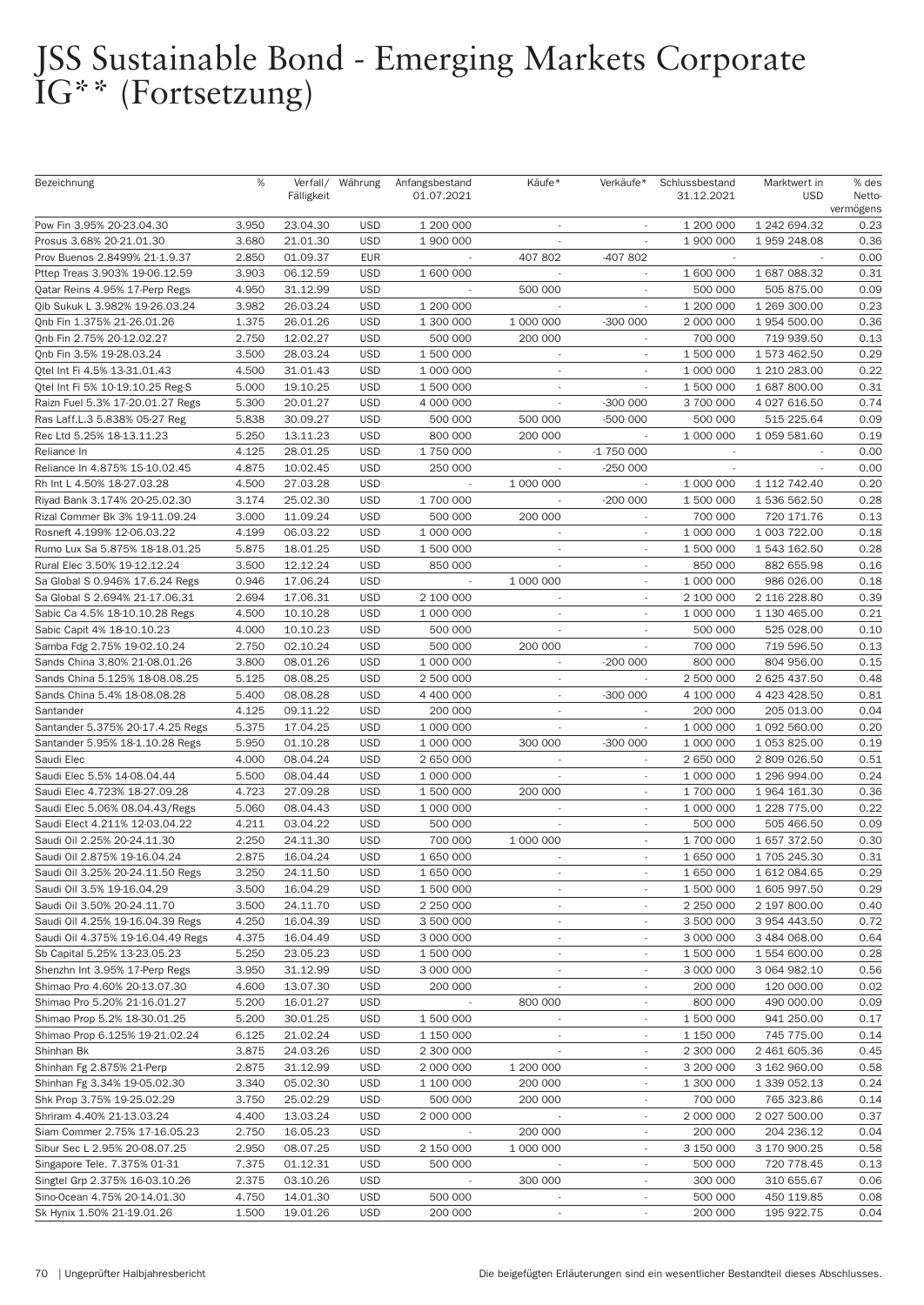| Bezeichnung                        | %     | Verfall/   | Währung    | Anfangsbestand           | Käufe*                   | Verkäufe*                | Schlussbestand           | Marktwert in   | % des     |
|------------------------------------|-------|------------|------------|--------------------------|--------------------------|--------------------------|--------------------------|----------------|-----------|
|                                    |       | Fälligkeit |            | 01.07.2021               |                          |                          | 31.12.2021               | <b>USD</b>     | Netto-    |
|                                    |       |            |            |                          |                          |                          |                          |                | vermögens |
| St Bk India 1.80% 21-13.07.26      | 1.800 | 13.07.26   | <b>USD</b> | 1 000 000                | $\sim$                   | $-300000$                | 700 000                  | 689 794.27     | 0.13      |
| St Marys 5.75% 16-28.01.27         | 5.750 | 28.01.27   | <b>USD</b> | 1 650 000                | ÷                        | $-300000$                | 1 350 000                | 1 519 425.00   | 0.28      |
| Steel Fdg 4.7% 19-30.05.26         | 4.700 | 30.05.26   | <b>USD</b> | 1 300 000                | ÷.                       |                          | 1 300 000                | 1 400 584.90   | 0.26      |
| Suzano Aust 5% 19-15.01.30         | 5.000 | 15.01.30   | <b>USD</b> | 2 300 000                |                          |                          | 2 300 000                | 2 525 216.00   | 0.46      |
| Suzano Aust 7% 17-16.03.47 Regs    | 7.000 | 16.03.47   | <b>USD</b> | 2 800 000                | $\overline{\phantom{a}}$ | $\sim$                   | 2 800 000                | 3 551 170.00   | 0.65      |
| Swire Pac 3.875% 15-21.09.25       | 3.875 | 21.09.25   | <b>USD</b> | 1 700 000                | 300 000                  | $-300000$                | 1 700 000                | 1 822 412.92   | 0.33      |
| Tabreed Suk 5.5% 18-31.10.25       | 5.500 | 31.10.25   | <b>USD</b> | 1 800 000                | $\overline{\phantom{a}}$ | ÷.                       | 1 800 000                | 2 036 925.00   | 0.37      |
| Talent Y 1.3% 17-21.04.22          | 1.300 | 21.04.22   | <b>EUR</b> | 1 800 000                | ÷.                       | ÷.                       | 1 800 000                | 2 053 227.79   | 0.37      |
| Tc Ziraat B 5.125% 17-29.09.23     | 5.125 | 29.09.23   | <b>USD</b> |                          | 200 000                  | $-200000$                |                          |                | 0.00      |
| Telvis 6.625% 10-15.01.40          | 6.625 | 15.01.40   | <b>USD</b> | 2 500 000                |                          |                          | 2 500 000                | 3 399 191.25   | 0.62      |
| Tenc Hol 3.595% 18-19.01.28Regs    | 3.595 | 19.01.28   | <b>USD</b> | 500 000                  |                          | $-500000$                |                          |                | 0.00      |
| Tencent 3.29% 20-03.06.60 Regs     | 3.290 | 03.06.60   | <b>USD</b> | 400 000                  | $\sim$                   | $\overline{\phantom{a}}$ | 400 000                  | 372 258.33     | 0.07      |
| Tencent HI 4.525% 19-11.04.49 Regs | 4.525 | 11.04.49   | <b>USD</b> | 1 150 000                | 200 000                  | $-500000$                | 850 000                  | 999 243.77     | 0.18      |
| Tencent Music 2% 20-03.09.30       | 2.000 | 03.09.30   | <b>USD</b> | 1 000 000                | $\overline{\phantom{a}}$ | $-200000$                | 800 000                  | 749 725.51     | 0.14      |
| Thaioil 3.625% 18-23.01.23 Regs    | 3.625 | 23.01.23   | <b>USD</b> | 300 000                  | 200 000                  |                          | 500 000                  | 509 020.30     | 0.09      |
| Thaioil Trs 3.50% 19-17.10.49      | 3.500 | 17.10.49   | <b>USD</b> | 1 550 000                |                          | $\sim$                   | 1 550 000                | 1 344 668.00   | 0.25      |
| Thaioil Trs 3.75% 20-18.06.50      | 3.750 | 18.06.50   | <b>USD</b> | 1 000 000                | ÷,                       | ×.                       | 1 000 000                | 887 428.57     | 0.16      |
| Thaioil Trs 4.875% 18-23.01.43     | 4.875 | 23.01.43   | <b>USD</b> | 800 000                  | 400 000                  |                          | 1 200 000                | 1 263 034.80   | 0.23      |
| Thaioil Trs 5.375% - 20.11.48      | 5.375 | 20.11.48   | <b>USD</b> | 1 350 000                | $\overline{\phantom{a}}$ | $\sim$                   | 1 350 000                | 1 482 817.32   | 0.27      |
| Tmb Bank 4.90% 19-Perp             | 4.900 | 31.12.99   | <b>USD</b> | 1 000 000                | 200 000                  | $\sim$                   | 1 200 000                | 1 211 405.16   | 0.22      |
| Tower B Inf 2.75% 21-20.01.26      | 2.750 | 20.01.26   | <b>USD</b> | 2 800 000                | 200 000                  | $-300000$                | 2 700 000                | 2 704 819.23   | 0.49      |
| Tower B Inf 4.25% 20-21.01.25      | 4.250 | 21.01.25   | <b>USD</b> | 500 000                  |                          |                          | 500 000                  | 521 262.25     | 0.10      |
| Trans Peru 4.25% 30.04.28 Regs     | 4.250 | 30.04.28   | <b>USD</b> | 1 800 000                | 1 000 000                | $-300000$                | 2 500 000                | 2 650 575.00   | 0.48      |
| Transmantaro 4.375% 13-7.5.23      | 4.375 | 07.05.23   | <b>USD</b> |                          | 200 000                  | $\overline{\phantom{a}}$ | 200 000                  | 206 526.00     | 0.04      |
| Transport 5.55% 18-01.11.28 Regs   | 5.550 | 01.11.28   | <b>USD</b> | 1 800 000                | 200 000                  |                          | 2 000 000                | 2 207 780.00   | 0.40      |
| Trust 4.869% 20-15.01.30           | 4.869 | 15.01.30   | <b>USD</b> | 500 000                  | $\overline{\phantom{a}}$ | $\sim$                   | 500 000                  | 528 840.00     | 0.10      |
| Turkcell 5.8% 18-11.04.28 Regs     | 5.800 | 11.04.28   | <b>USD</b> | $\overline{\phantom{a}}$ | 200 000                  |                          | 200 000                  | 192 100.00     | 0.03      |
| Turkiye Gar 5.25% 12-13.9.22       | 5.250 | 13.09.22   | <b>USD</b> | $\mathbf{r}$             | 200 000                  | $-200000$                | $\sim$                   | $\sim$         | 0.00      |
| Turkiyi Is                         | 5.375 | 06.10.21   | <b>USD</b> | 1 200 000                |                          | $-1200000$               | $\overline{\phantom{a}}$ | $\sim$         | 0.00      |
| Ukraine 7.75% 15-01.09.21          | 7.750 | 01.09.21   | <b>USD</b> |                          | 200 000                  | $-200000$                | $\overline{\phantom{a}}$ |                | 0.00      |
| Ultra Int 5.25% 19-06.06.29        | 5.250 | 06.06.29   | <b>USD</b> |                          | 200 000                  |                          | 200 000                  | 207 008.00     | 0.04      |
| Unifin Fin 7% 17-15.01.25          | 7.000 | 15.01.25   | <b>USD</b> | 2 150 000                |                          | -2 150 000               |                          |                | 0.00      |
| Unigel Lux 8.75% 19-01.10.26       | 8.750 | 01.10.26   | <b>USD</b> | 500 000                  | 200 000                  | -700 000                 | $\sim$                   |                | 0.00      |
| Uobsp 1.75% 20-16.03.31            | 1.750 | 16.03.31   | <b>USD</b> | 1 000 000                | $\overline{\phantom{a}}$ | $\sim$                   | 1 000 000                | 987 140.00     | 0.18      |
| Uobsp 3.75% 19-15.04.29 Regs       | 3.750 | 15.04.29   | <b>USD</b> | 500 000                  | 200 000                  | $\overline{\phantom{a}}$ | 700 000                  | 733 370.54     | 0.13      |
| Uobsp 3.875% 17-Perp               | 3.875 | 31.12.99   | <b>USD</b> | 1 500 000                |                          | ÷.                       | 1 500 000                | 1 540 027.50   | 0.28      |
| Vanke 3.975% 17-09.11.27           | 3.975 | 09.11.27   | <b>USD</b> |                          | 400 000                  | $\sim$                   | 400 000                  | 420 740.20     | 0.08      |
| Vigorous Ch 2.95% 21-25.02.31      | 2.950 | 25.02.31   | <b>USD</b> | 250 000                  |                          | L.                       | 250 000                  | 241 586.65     | 0.04      |
| Vimpelc 4.95% 17-16.6.24 Regs      | 4.950 | 16.06.24   | <b>USD</b> |                          | 200 000                  | $-200000$                |                          |                | 0.00      |
| Votorantim 7.25% 11-05.04.41       | 7.250 | 05.04.41   | <b>USD</b> | 1 650 000                |                          | $\sim$                   | 1 650 000                | 2 155 675.50   | 0.39      |
| Vtb Cap 6.95% 12-17.10.22          | 6.950 | 17.10.22   | <b>USD</b> |                          | 200 000                  | $\sim$                   | 200 000                  | 205 444.40     | 0.04      |
| Weibo 3.375% 20-08.07.30           | 3.375 | 08.07.30   | <b>USD</b> | 1 000 000                | 200 000                  | $-500000$                | 700 000                  | 694 331.07     | 0.13      |
| Woori Bk                           | 4.750 | 30.04.24   | <b>USD</b> | 1 000 000                |                          |                          | 1 000 000                | 1 073 423.40   | 0.20      |
| Yuexiu Property 4.5%13-24.1.23     | 4.500 | 24.01.23   | <b>USD</b> | 1 000 000                | $\overline{\phantom{a}}$ | $-1000000$               |                          |                | 0.00      |
|                                    |       |            |            |                          |                          |                          |                          | 399 729 705.57 | 72.98     |
|                                    |       |            |            |                          |                          |                          |                          |                |           |

#### Summe Übertragbare Wertpapiere, die an einer amtlichen Börse zugelassen sind 399 729 705.57 72.98

### Übertragbare Wertpapiere, die an einem anderen geregelten Markt gehandelt werden

#### Anleihen

| Abg Finance 1.875% 20-08.09.25      | 1.875 | 08.09.25 | <b>USD</b> | $\,$      | 1 000 000 | $\,$                     | 1 000 000 | 992 935.00   | 0.18 |
|-------------------------------------|-------|----------|------------|-----------|-----------|--------------------------|-----------|--------------|------|
| Abg Finance 3.125% 19-24.09.24      | 3.125 | 24.09.24 | <b>USD</b> | 1 300 000 |           |                          | 1 300 000 | 1 348 392.50 | 0.25 |
| Agile Grp H 7.875% 19-Perp          | 7.875 | 31.12.99 | <b>USD</b> | 500 000   | $\,$      | $-200000$                | 300 000   | 144 075.00   | 0.03 |
| Amaggi Lux 5.25% 21-28.01.28        | 5.250 | 28.01.28 | <b>USD</b> | 3 000 000 | $\,$      | $-500000$                | 2 500 000 | 2 528 762.50 | 0.46 |
| Antofagasta 2.375% 20-14.10.30 Regs | 2.375 | 14.10.30 | <b>USD</b> | 700 000   |           |                          | 700 000   | 666 004.50   | 0.12 |
| Arauco 4.20% 19-29.01.30            | 4.200 | 29.01.30 | <b>USD</b> | 3 000 000 | ۰         | $-1500000$               | 1 500 000 | 1 603 402.50 | 0.29 |
| Arcos Dor 5.875% 17-04.04.27 Regs   | 5.875 | 04.04.27 | <b>USD</b> | 1 659 000 | 400 000   | $-200000$                | 1859000   | 1 924 864.37 | 0.35 |
| Banco Peru 3.375% 18-18.01.23       | 3.375 | 18.01.23 | <b>USD</b> | 500 000   |           | $\overline{\phantom{a}}$ | 500 000   | 507 407.50   | 0.09 |
| Bancolombia 4.625% 19-18.12.29      | 4.625 | 18.12.29 | <b>USD</b> | $\,$      | 400 000   | $-300000$                | 100 000   | 100 151.50   | 0.02 |
| Banistmo 4.25% 20-31.07.27          | 4.250 | 31.07.27 | <b>USD</b> | 2 730 000 | 400 000   | $-300000$                | 2 830 000 | 2882383.30   | 0.53 |
| Bc Sant CI 2.70% 20-10.01.25        | 2.700 | 10.01.25 | <b>USD</b> | 1 150 000 |           | $\sim$                   | 1 150 000 | 1 175 662.25 | 0.21 |
|                                     |       |          |            |           |           |                          |           |              |      |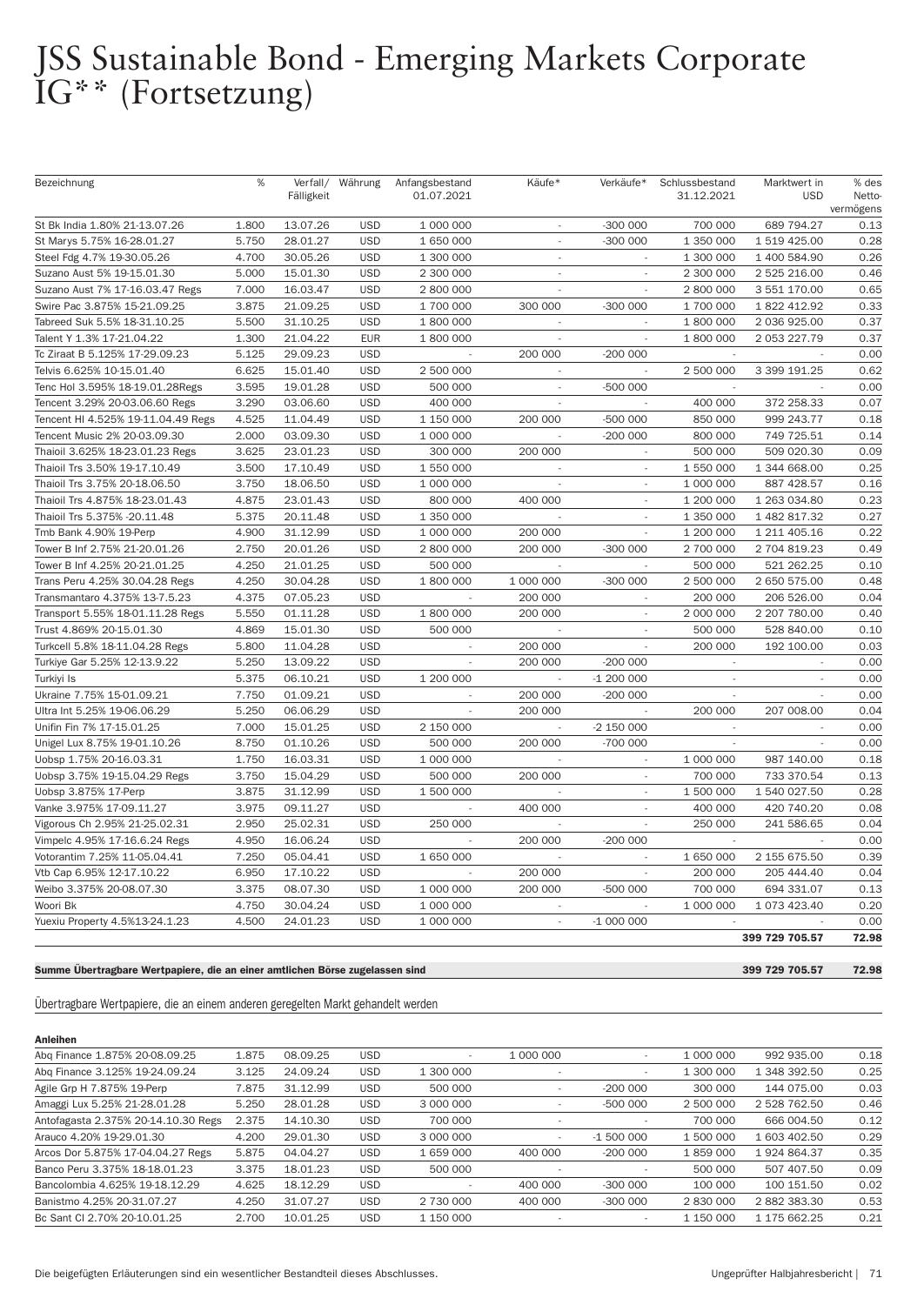| Bezeichnung                         | %     | Verfall/<br>Fälligkeit | Währung    | Anfangsbestand<br>01.07.2021 | Käufe*                   | Verkäufe*                   | Schlussbestand<br>31.12.2021 | Marktwert in<br><b>USD</b> | % des<br>Netto-<br>vermögens |
|-------------------------------------|-------|------------------------|------------|------------------------------|--------------------------|-----------------------------|------------------------------|----------------------------|------------------------------|
| Bdo Unibank 2.125% 20-13.01.26      | 2.125 | 13.01.26               | <b>USD</b> | 2 600 000                    | 400 000                  |                             | 3 000 000                    | 3 013 177.80               | 0.55                         |
| Bea 5.825% 20-Perp                  | 5.825 | 31.12.99               | <b>USD</b> | 500 000                      | $\overline{\phantom{a}}$ | $\overline{\phantom{a}}$    | 500 000                      | 526 550.00                 | 0.10                         |
| Boc Aviatio 1.625% 21-29.04.24      | 1.625 | 29.04.24               | <b>USD</b> | 1 000 000                    | $\overline{\phantom{a}}$ |                             | 1 000 000                    | 999 116.51                 | 0.18                         |
| Boc Aviatio 1.75% 21-21.01.26       | 1.750 | 21.01.26               | <b>USD</b> | 1 000 000                    |                          | $-500000$                   | 500 000                      | 490 843.50                 | 0.09                         |
| Boc Aviatio 3.25% 20-29.04.25 Regs  | 3.250 | 29.04.25               | <b>USD</b> | 1 700 000                    | $\sim$                   |                             | 1 700 000                    | 1767930.81                 | 0.32                         |
| Btgpbz 7.75% 19-15.02.29            | 7.750 | 15.02.29               | <b>USD</b> | 1 200 000                    | $\overline{\phantom{a}}$ | $-1200000$                  |                              |                            | 0.00                         |
| Buenos Aires St-Up 01.09.37         | 3.900 | 01.09.37               | <b>USD</b> | $\overline{\phantom{a}}$     | 3 329 356                | -3 329 356                  | $\sim$                       |                            | 0.00                         |
| Cdb Leasing 2.875% 20-28.09.30      | 2.875 | 28.09.30               | <b>USD</b> | 500 000                      |                          |                             | 500 000                      | 508 150.00                 | 0.09                         |
| Cfld 8.60% 19-08.04.24/Flat         | 8.600 | 08.04.24               | <b>USD</b> | $\sim$                       | 200 000                  | $-200000$                   | $\sim$                       | $\mathcal{L}$              | 0.00                         |
| China Gr Wa 2.375% 20-18.08.30      | 2.375 | 18.08.30               | <b>USD</b> | 200 000                      | $\overline{\phantom{a}}$ | $-200000$                   | $\sim$                       | $\overline{\phantom{a}}$   | 0.00                         |
| China Me Bk 1.20% 20-10.09.25       | 1.200 | 10.09.25               | <b>USD</b> | 500 000                      | $\overline{\phantom{a}}$ | -500 000                    | $\sim$                       |                            | 0.00                         |
| China 0&G 4.70% 21-30.06.26         | 4.700 | 30.06.26               | <b>USD</b> | 500 000                      |                          |                             | 500 000                      | 508 252.95                 | 0.09                         |
| China Overs 2.75% 20-02.03.30       | 2.750 | 02.03.30               | <b>USD</b> |                              | 200 000                  |                             | 200 000                      | 198 675.91                 | 0.04                         |
| Ck Hutchiso                         | 2.750 | 03.10.26               | <b>USD</b> | 1 000 000                    | 300 000                  | -500 000                    | 800 000                      | 835 496.80                 | 0.15                         |
| Ck Hutchiso 2.75% 19-06.09.29       | 2.750 | 06.09.29               | <b>USD</b> | 1 150 000                    |                          | $-200000$                   | 950 000                      | 987 888.76                 | 0.18                         |
| Cn Min 3.75% 17-Perp                | 3.750 | 31.12.99               | <b>USD</b> | 1 000 000                    |                          | $-200000$                   | 800 000                      | 818 797.44                 | 0.15                         |
| Coca Co F 2.75% 20-22.01.30         | 2.750 | 22.01.30               | <b>USD</b> | 500 000                      | 200 000                  | $\mathcal{L}_{\mathcal{A}}$ | 700 000                      | 717 010.00                 | 0.13                         |
| Cometa 6.375% 24.04.35 / Pool       | 6.375 | 24.04.35               | <b>USD</b> | 3 650 000                    | 4 050 000                | -3 850 000                  | 3 850 000                    | 3 946 455.15               | 0.72                         |
| Cosan Ltd 5.50% 19-20.09.29         | 5.500 | 20.09.29               | <b>USD</b> | 1 500 000                    |                          | $-200000$                   | 1 300 000                    | 1 355 536.00               | 0.25                         |
| Crcc Chenga 3.97% 19-Perp           | 3.970 | 31.12.99               | <b>USD</b> | 500 000                      |                          |                             | 500 000                      | 517 352.40                 | 0.09                         |
| Dib Sukuk 1.959% 21-22.06.26        | 1.959 | 22.06.26               | <b>USD</b> | 1 000 000                    | 1 000 000                | $-200000$                   | 1 800 000                    | 1803153.60                 | 0.33                         |
| Dp World Sa 6.0% 20-Perp            | 6.000 | 31.12.99               | <b>USD</b> |                              | 1 000 000                |                             | 1 000 000                    | 1 083 592.00               | 0.20                         |
| Eib Sukuk 2.082% 21-02.11.26        | 2.082 | 02.11.26               | <b>USD</b> |                              | 750 000                  |                             | 750 000                      | 751 668.75                 | 0.14                         |
| Elect Globa 4.10% 20-Perp           | 4.100 | 31.12.99               | <b>USD</b> | 3 200 000                    | 200 000                  |                             | 3 400 000                    | 3 431 688.00               | 0.63                         |
| Enfragen En 5.375% 20-30.12.30      | 5.375 | 30.12.30               | <b>USD</b> | 2 000 000                    | 1 000 000                | ÷.                          | 3 000 000                    | 2 741 820.00               | 0.50                         |
| Falabella 3.75% 17-30.10.27         | 3.750 | 30.10.27               | <b>USD</b> | 1 300 000                    | 400 000                  | -500 000                    | 1 200 000                    | 1 251 222.00               | 0.23                         |
| Far East Ho 3.375% 20-18.02.25      | 3.375 | 18.02.25               | <b>USD</b> | 500 000                      | 500 000                  | $\overline{\phantom{a}}$    | 1 000 000                    | 976 292.62                 | 0.18                         |
| Fel Energy 5.75% 01.12.40/Pool Regs | 5.750 | 01.12.40               | <b>USD</b> | 1 800 000                    | 1 800 000                | $-1800000$                  | 1 800 000                    | 1 742 767.33               | 0.32                         |
| First 4.50% 20-Perp                 | 4.500 | 31.12.99               | <b>USD</b> | $\overline{\phantom{a}}$     | 1 300 000                | $\overline{\phantom{a}}$    | 1 300 000                    | 1 363 212.50               | 0.25                         |
| Gazprom Pjs 4.598% 20-Perp          | 4.598 | 31.12.99               | <b>USD</b> | $\overline{\phantom{a}}$     | 1 000 000                | $\overline{\phantom{a}}$    | 1 000 000                    | 1 022 658.00               | 0.19                         |
| Geely Auto 3.625% 18-25.01.23       | 3.625 | 25.01.23               | <b>USD</b> |                              | 200 000                  |                             | 200 000                      | 203 427.66                 | 0.04                         |
| Gusap lii 4.25% 19-21.01.30         | 4.250 | 21.01.30               | <b>USD</b> | 2 100 000                    |                          |                             | 2 100 000                    | 2 226 388.50               | 0.41                         |
| Heungk 4.475% 09.11.47 Perp         | 4.475 | 31.12.99               | <b>USD</b> | 200 000                      | $\overline{\phantom{a}}$ | ÷                           | 200 000                      | 202 071.42                 | 0.04                         |
| Huarong 3.375% 20-24.02.30          | 3.375 | 24.02.30               | <b>USD</b> | 500 000                      | $\overline{\phantom{a}}$ | $-200000$                   | 300 000                      | 289 122.00                 | 0.05                         |
| Ifh Peru-B 3.875% 19-15.08.29       | 3.875 | 15.08.29               | <b>USD</b> | 500 000                      |                          |                             | 500 000                      | 487 107.50                 | 0.09                         |
| Ind Gr En H 5.375% 20-29.04.24      | 5.375 | 29.04.24               | <b>USD</b> | 1 900 000                    |                          | $-1000000$                  | 900 000                      | 927 280.08                 | 0.17                         |
| Intcrp 4.125% 17-19.10.27 Regs      | 4.125 | 19.10.27               | <b>USD</b> | 800 000                      | $\sim$                   | $\sim$                      | 800 000                      | 800 044.00                 | 0.15                         |
| Inver Cmpc 3.85% 20-13.01.30        | 3.850 | 13.01.30               | <b>USD</b> | 500 000                      | 500 000                  |                             | 1 000 000                    | 1 043 435.00               | 0.19                         |
| Itau Uni 6.125% 17-31.12.99 Regs    | 6.125 | 31.12.99               | <b>USD</b> | 1 000 000                    | $\sim$                   | $-1000000$                  |                              |                            | 0.00                         |
| Itauun H Bz 4.625% 20-Perp          | 4.625 | 31.12.99               | <b>USD</b> | 1 500 000                    |                          | $-1500000$                  |                              |                            | 0.00                         |
| Kallpa 4.875% 16-24.05.26           | 4.875 | 24.05.26               | <b>USD</b> | 800 000                      | 200 000                  | $\overline{\phantom{a}}$    | 1 000 000                    | 1 059 800.00               | 0.19                         |
| Kookmin Bank 4.35% 19-Perp          | 4.350 | 31.12.99               | <b>USD</b> | 1 800 000                    |                          | $\overline{\phantom{a}}$    | 1 800 000                    | 1878336.00                 | 0.34                         |
| Korealife 4.70% 18-Perp             | 4.700 | 31.12.99               | <b>USD</b> | 1 000 000                    | $\overline{\phantom{a}}$ | $\overline{\phantom{a}}$    | 1 000 000                    | 1 032 791.20               | 0.19                         |
| Krung Thai 4.40% 21-Perp            | 4.400 | 31.12.99               | <b>USD</b> | 1 000 000                    |                          |                             | 1 000 000                    | 1 007 210.00               | 0.18                         |
| Kt Corp 1.375% 21-21.01.27          | 1.375 | 21.01.27               | <b>USD</b> | $\overline{\phantom{a}}$     | 1 000 000                | $\sim$                      | 1 000 000                    | 977 737.82                 | 0.18                         |
| Li & F Ltd 4.50% 20-18.08.25        | 4.500 | 18.08.25               | <b>USD</b> | 1 500 000                    |                          | $\overline{\phantom{a}}$    | 1 500 000                    | 1 536 371.40               | 0.28                         |
| Maf Sukuk                           | 4.500 | 03.11.25               | <b>USD</b> | 1 800 000                    | 200 000                  | $\overline{\phantom{a}}$    | 2 000 000                    | 2 170 000.00               | 0.40                         |
| Meituan Dnp 2.125% 28.10.25 Regs    | 2.125 | 28.10.25               | <b>USD</b> | 500 000                      |                          |                             | 500 000                      | 482 902.91                 | 0.09                         |
| Melco 5.75% 20-21.07.28 Regs        | 5.750 | 21.07.28               | <b>USD</b> | 500 000                      | 600 000                  | $-300000$                   | 800 000                      | 805 552.00                 | 0.15                         |
| Metalsa Sa 3.75% 21-04.05.31        | 3.750 | 04.05.31               | <b>USD</b> | 1 300 000                    | $\overline{\phantom{a}}$ | $\overline{\phantom{a}}$    | 1 300 000                    | 1 256 430.50               | 0.23                         |
| Millicom Ic 4.50% 20-27.04.31 Regs  | 4.500 | 27.04.31               | <b>USD</b> | 2 550 000                    | $\overline{\phantom{a}}$ | $\overline{\phantom{a}}$    | 2 550 000                    | 2 573 013.75               | 0.47                         |
| Mirae Asset 2.625% 20-30.07.25      | 2.625 | 30.07.25               | <b>USD</b> | 500 000                      |                          |                             | 500 000                      | 510 344.35                 | 0.09                         |
|                                     | 5.250 | 08.02.31               | <b>USD</b> | 900 000                      |                          | $-900000$                   |                              |                            | 0.00                         |
| Movida 5.25% 21-08.02.31 Regs       |       |                        |            |                              | $\overline{\phantom{a}}$ |                             | $\overline{\phantom{a}}$     |                            |                              |
| Nan Fung Tr 3.625% 20-27.08.30      | 3.625 | 27.08.30               | <b>USD</b> | 1 500 000                    | $\overline{\phantom{a}}$ | $\sim$                      | 1 500 000                    | 1 515 465.60               | 0.28                         |
| Nanyang Com 3.8% 19-20.11.29        | 3.800 | 20.11.29               | <b>USD</b> | 3 000 000                    | 250 000                  | $\sim$                      | 3 250 000                    | 3 325 702.90               | 0.61                         |
| Natura Cosm 4.125% 21-03.05.28      | 4.125 | 03.05.28               | <b>USD</b> | 1850000                      |                          | $-1850000$                  |                              |                            | 0.00                         |
| Odebrec 6.35% 17-1.12.21/Pool       | 6.350 | 01.12.21               | <b>USD</b> | $\overline{\phantom{a}}$     | 200 000                  | $-200000$                   | $\sim$                       | $\overline{\phantom{a}}$   | 0.00                         |
| Pldt 2.50% 20-23.01.31              | 2.500 | 23.01.31               | <b>USD</b> |                              | 300 000                  |                             | 300 000                      | 298 122.73                 | 0.05                         |
| Pow Fin 4.50% 19-18.06.29           | 4.500 | 18.06.29               | <b>USD</b> | 1850000                      |                          | $-200000$                   | 1 650 000                    | 1762029.72                 | 0.32                         |
| Promigas/Ga 3.75% 19-16.10.29 Regs  | 3.750 | 16.10.29               | <b>USD</b> | 800 000                      | 1 300 000                | $-300000$                   | 1 800 000                    | 1769355.00                 | 0.32                         |
| Ptt Treasur 4.50% 19-25.10.42       | 4.500 | 25.10.42               | <b>USD</b> | 500 000                      |                          | $\overline{\phantom{a}}$    | 500 000                      | 567 463.10                 | 0.10                         |
| Pttep Treas 2.993% 20-15.01.30      | 2.993 | 15.01.30               | <b>USD</b> | 500 000                      | 1 000 000                | $\overline{\phantom{a}}$    | 1 500 000                    | 1 567 057.80               | 0.29                         |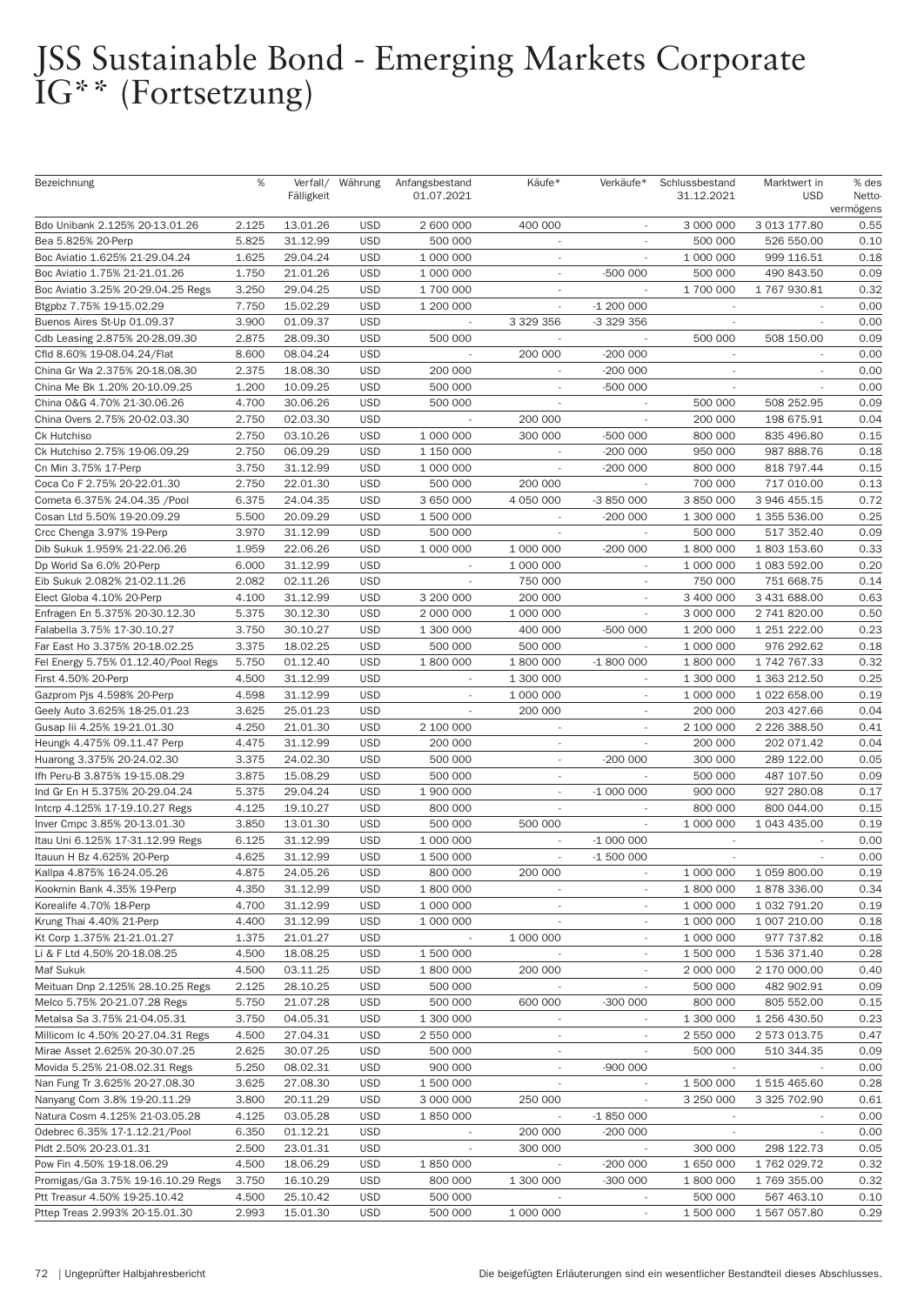# JSS Sustainable Bond - Emerging Markets Corporate<br>IG\*\* (Fortsetzung)

| Bezeichnung                                                                       | $\%$  | Verfall/   | Währung    | Anfangsbestand           | Käufe*                   | Verkäufe*  | Schlussbestand | Marktwert in   | % des               |
|-----------------------------------------------------------------------------------|-------|------------|------------|--------------------------|--------------------------|------------|----------------|----------------|---------------------|
|                                                                                   |       | Fälligkeit |            | 01.07.2021               |                          |            | 31.12.2021     | <b>USD</b>     | Netto-<br>vermögens |
| Qib Sukuk Frn 20-07.02.25                                                         | 0.000 | 07.02.25   | <b>USD</b> | 1 500 000                |                          |            | 1 500 000      | 1 519 650.00   | 0.28                |
| Rede D Or 4.95% 18-17.01.28 Regs                                                  | 4.950 | 17.01.28   | <b>USD</b> | 2 150 000                | 200 000                  | $-300000$  | 2 050 000      | 2 087 443.25   | 0.38                |
| Rural Elec 2.25% 21-01.09.26                                                      | 2.250 | 01.09.26   | <b>USD</b> | 1 000 000                | 200 000                  | $-300000$  | 900 000        | 880 376.55     | 0.16                |
| Rural Elec 2.75% 21-13.01.27                                                      | 2.750 | 13.01.27   | <b>USD</b> | $\sim$                   | 4 000 000                |            | 4 000 000      | 3 965 695.72   | 0.72                |
| Rural Elec 4.625% 18-22.03.28                                                     | 4.625 | 22.03.28   | <b>USD</b> |                          | 200 000                  |            | 200 000        | 216 677.40     | 0.04                |
| Sands China 4.375% 20-18.06.30                                                    | 4.375 | 18.06.30   | <b>USD</b> | 1 000 000                | 200 000                  | ÷.         | 1 200 000      | 1 226 178.00   | 0.22                |
| Saudi Telec 3.89% 19-13.05.29                                                     | 3.890 | 13.05.29   | <b>USD</b> | 1 650 000                | $\overline{\phantom{a}}$ | $-200000$  | 1 450 000      | 1 597 762.25   | 0.29                |
| Sd Hi-Sp Gr 2.437% 20-19.11.23                                                    | 2.437 | 19.11.23   | <b>USD</b> | 2 500 000                | $\overline{\phantom{a}}$ |            | 2 500 000      | 2 459 803.38   | 0.45                |
| Shimao Prop 5.6% 19-15.7.26                                                       | 5.600 | 15.07.26   | <b>USD</b> | 500 000                  | ٠                        |            | 500 000        | 310 000.00     | 0.06                |
| Sibur Sec L 3.45% 19-23.09.24                                                     | 3.450 | 23.09.24   | <b>USD</b> | 1 000 000                | $\overline{\phantom{a}}$ | $\sim$     | 1 000 000      | 1 025 105.00   | 0.19                |
| Singtel Grp 1.875% 20-10.06.30                                                    | 1.875 | 10.06.30   | <b>USD</b> |                          | 1 000 000                |            | 1 000 000      | 986 193.15     | 0.18                |
| Sino-Ocean 4.75% 19-05.08.29                                                      | 4.750 | 05.08.29   | <b>USD</b> | 3 000 000                | 1 000 000                | -2 000 000 | 2 000 000      | 1810487.20     | 0.33                |
| Sk Hynix 2.375% 21-19.01.31                                                       | 2.375 | 19.01.31   | <b>USD</b> |                          | 1 000 000                |            | 1 000 000      | 964 247.98     | 0.18                |
| Sk Telecom 6.625% 07-20.07.27                                                     | 6.625 | 20.07.27   | <b>USD</b> | 800 000                  |                          | $\sim$     | 800 000        | 995 662.64     | 0.18                |
| Soquimich 4.25% 19-07.05.29 Regs                                                  | 4.250 | 07.05.29   | <b>USD</b> |                          | 200 000                  | $\sim$     | 200 000        | 221 111.00     | 0.04                |
| Soquimich 4.25% 20-22.01.50                                                       | 4.250 | 22.01.50   | <b>USD</b> | 800 000                  |                          |            | 800 000        | 866 340.00     | 0.16                |
| Tencent Hol 2.39% 20-03.06.30 Regs                                                | 2.390 | 03.06.30   | <b>USD</b> |                          | 200 000                  |            | 200 000        | 196 289.89     | 0.03                |
| Tfci 2.625% 20-15.08.25                                                           | 2.625 | 15.08.25   | <b>USD</b> | 1 500 000                | $\overline{\phantom{a}}$ | ÷.         | 1 500 000      | 1 505 469.00   | 0.27                |
| Tfci 3.25% 20-15.08.30                                                            | 3.250 | 15.08.30   | <b>USD</b> | 2 850 000                | 200 000                  | $-200000$  | 2 850 000      | 2 853 491.25   | 0.52                |
| Transmanta 4.7% 19-16.04.34                                                       | 4.700 | 16.04.34   | <b>USD</b> | 1 600 000                | $\overline{\phantom{a}}$ |            | 1 600 000      | 1 760 312.00   | 0.32                |
| Trust F/140 6.39% 19-15.01.50                                                     | 6.390 | 15.01.50   | <b>USD</b> | 900 000                  | ÷,                       | ÷.         | 900 000        | 1 052 559.00   | 0.19                |
| Unifin Fin 8.375% 19-27.01.28                                                     | 8.375 | 27.01.28   | <b>USD</b> | $\overline{\phantom{a}}$ | 200 000                  | $-200000$  |                |                | 0.00                |
| Union 2.125% 20-22.10.25                                                          | 2.125 | 22.10.25   | <b>USD</b> | $\overline{\phantom{a}}$ | 1 000 000                |            | 1 000 000      | 1 012 535.00   | 0.18                |
| Veon Hold 4% 19-09.04.25 Regs                                                     | 4.000 | 09.04.25   | <b>USD</b> |                          | 200 000                  |            | 200 000        | 203 958.00     | 0.04                |
| Vigorous Ch 4.25% 19-28.05.29                                                     | 4.250 | 28.05.29   | <b>USD</b> | $\overline{\phantom{a}}$ | 300 000                  | ÷.         | 300 000        | 316 935.72     | 0.06                |
| Wealth 5.5% 16-17.08.23                                                           | 5.500 | 17.08.23   | <b>USD</b> |                          | 200 000                  |            | 200 000        | 199 600.00     | 0.04                |
| Westwood Gr 3.80% 21-20.01.31                                                     | 3.800 | 20.01.31   | <b>USD</b> | 1 500 000                | $\overline{\phantom{a}}$ |            | 1 500 000      | 1 473 306.83   | 0.27                |
| Xp 3.25% 21-01.07.26                                                              | 3.250 | 01.07.26   | <b>USD</b> | 2 000 000                | ×,                       | $-1000000$ | 1 000 000      | 964 325.00     | 0.18                |
| Yunda Holdi 2.25% 20-19.08.25                                                     | 2.250 | 19.08.25   | <b>USD</b> | 200 000                  | $\overline{\phantom{a}}$ | ÷.         | 200 000        | 193 917.50     | 0.03                |
|                                                                                   |       |            |            |                          |                          |            |                | 112 373 345.40 | 20.52               |
|                                                                                   |       |            |            |                          |                          |            |                |                |                     |
| Summe der an einem anderen geregelten Markt gehandelten übertragbaren Wertpapiere |       |            |            |                          |                          |            |                | 112 373 345.40 | 20.52               |
|                                                                                   |       |            |            |                          |                          |            |                |                |                     |
| <b>SUMME WERTPAPIERBESTAND</b>                                                    |       |            |            |                          |                          |            |                | 512 103 050.97 | 93.49               |
| Liquide Mittel inklusive Geldmarktanlagen                                         |       |            |            |                          |                          |            |                | 29 391 090.43  | 5.37                |
| <b>Sonstige Aktiven und Passiven</b>                                              |       |            |            |                          |                          |            |                | 6 240 596.12   | 1.14                |
| <b>GESAMTNETTOVERMÖGEN</b>                                                        |       |            |            |                          |                          |            |                | 547 734 737.52 | 100.00              |

\* Käufe und Verkäufe (ungeprüft) umfassen die folgenden Transaktionen:

Ausübung von Bezugs-/Optionsrechten/Umwandlungen/Namensänderungen/Titelaufteilungen/Übertragungen/Umtausch zwischen Gesellschaften/ Gratistiteln/Käufen/"Splits"/Stock/Wahldividenden/Exit infolge von Verfall/Auslosungen/"Reversesplits"/Rückzahlungen/Verkäufen

\*\* Siehe Erläuterung 17.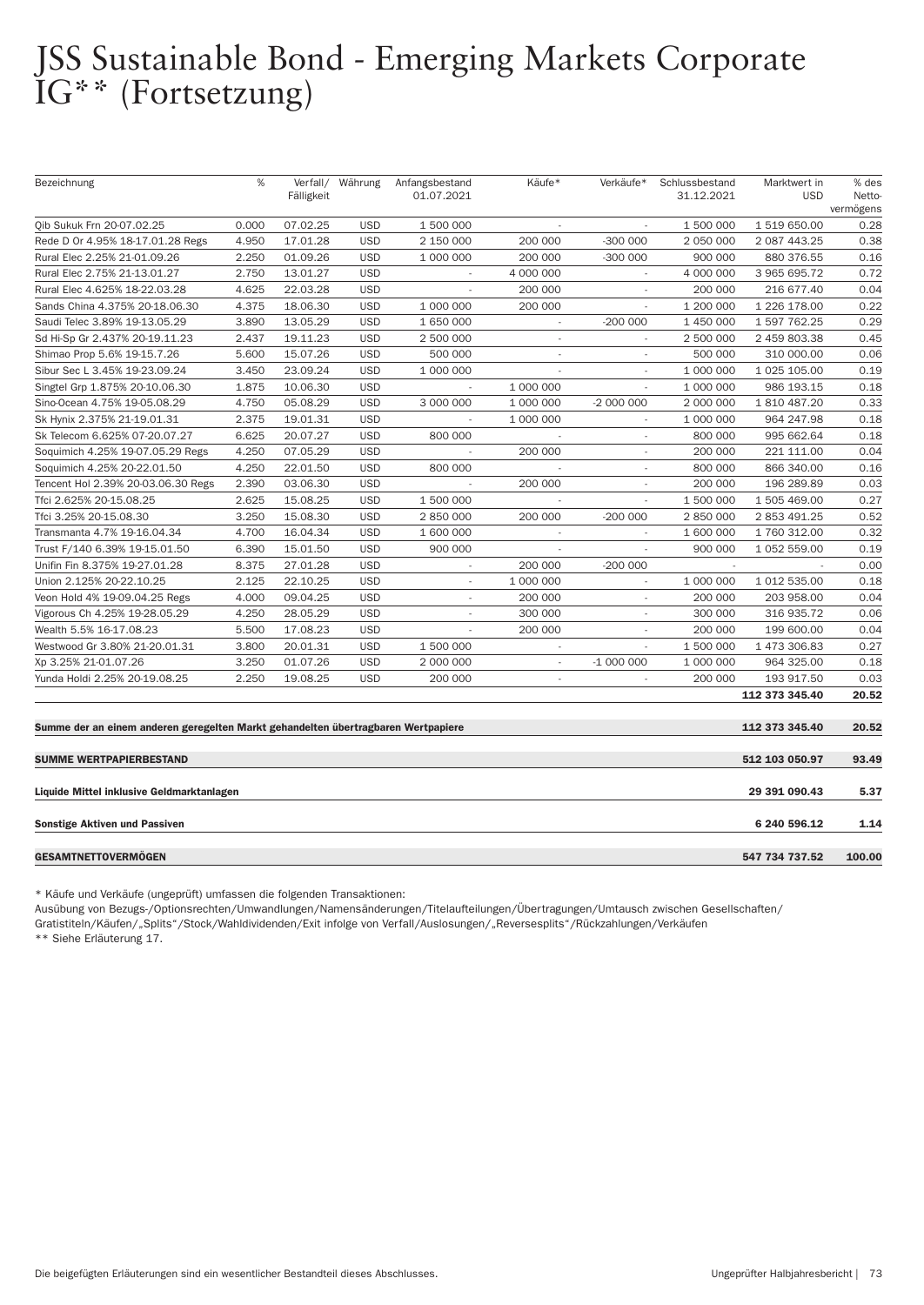### JSS Sustainable Equity - Systematic Emerging Markets

| Bezeichnung                                                            | % | Fälligkeit | Verfall/ Währung         | Anfangsbestand<br>01.07.2021 | Käufe*                   | Verkäufe*                                            | Schlussbestand<br>31.12.2021 | Marktwert in<br><b>USD</b> | % des<br>Netto-<br>vermögens |
|------------------------------------------------------------------------|---|------------|--------------------------|------------------------------|--------------------------|------------------------------------------------------|------------------------------|----------------------------|------------------------------|
| Übertragbare Wertpapiere, die an einer amtlichen Börse zugelassen sind |   |            |                          |                              |                          |                                                      |                              |                            |                              |
| Aktien                                                                 |   |            |                          |                              |                          |                                                      |                              |                            |                              |
| Ak Medical Holdings Ltd                                                |   |            | <b>HKD</b>               | $\overline{\phantom{a}}$     | 150 000                  | $-150000$                                            |                              |                            | 0.00                         |
| Alibaba Group Holding Ltd / Adr                                        |   |            | <b>USD</b>               | 11 300                       |                          |                                                      | 11 300                       | 1 342 327.00               | 2.54                         |
| Alibaba Healt Info Technology                                          |   |            | <b>HKD</b>               | ä,                           | 186 000                  | $\overline{\phantom{a}}$                             | 186 000                      | 157 220.77                 | 0.30                         |
| A-Living Services Co Ltd -H- Shs                                       |   |            | <b>HKD</b>               | ×,                           | 64 000                   | $\overline{\phantom{a}}$                             | 64 000                       | 109 180.02                 | 0.21                         |
| Ambev Sa Sadr                                                          |   |            | <b>USD</b>               | 580 000                      |                          | $\overline{a}$                                       | 580 000                      | 1 624 000.00               | 3.08                         |
| Asian Paints                                                           |   |            | <b>INR</b>               | 7 000                        | 6 0 0 0                  |                                                      | 13 000                       | 591 596.76                 | 1.12                         |
| Axis Bank Ltd                                                          |   |            | <b>INR</b>               | i,                           | 15 000                   | $\overline{\phantom{a}}$                             | 15 000                       | 136 917.82                 | 0.26                         |
| Baidu Inc -A-/Adr                                                      |   |            | <b>USD</b>               | 4 9 0 0                      |                          | $\overline{\phantom{a}}$                             | 4 9 0 0                      | 729 071.00                 | 1.38                         |
| Banco Bradesco / Sadr                                                  |   |            | <b>USD</b>               | 444 550                      | $\overline{\phantom{a}}$ | $\overline{a}$                                       | 444 550                      | 1 520 361.00               | 2.88                         |
| Baozun Inc / Sadr                                                      |   |            | <b>USD</b>               | 4 0 0 0                      |                          | $-4000$                                              |                              |                            | 0.00                         |
| Bradespar Sa Brasil / Pref.                                            |   |            | <b>BRL</b>               | $\overline{\phantom{a}}$     | 20895                    | $\overline{\phantom{a}}$                             | 20895                        | 93 746.04                  | 0.18                         |
| Byd Company Limited -H-                                                |   |            | <b>HKD</b>               |                              | 7 500                    | $\overline{\phantom{a}}$                             | 7 500                        | 256 467.87                 | 0.49                         |
| Byd Electronic Co Ltd                                                  |   |            | <b>HKD</b>               | 48 000                       |                          | $\overline{\phantom{a}}$                             | 48 000                       | 175 775.73                 | 0.33                         |
| Cansino Biologics Inc. - H- 144A                                       |   |            | <b>HKD</b>               |                              | 6 0 0 0                  |                                                      | 6 0 0 0                      | 138 681.20                 | 0.26                         |
| Cathay Financial Holding                                               |   |            | <b>TWD</b>               | 129 000                      |                          | $\overline{\phantom{a}}$                             | 129 000                      | 291 411.00                 | 0.55                         |
| Chailease                                                              |   |            | <b>TWD</b>               |                              | 33 600                   | $\overline{\phantom{a}}$                             | 33 600                       | 320 004.52                 | 0.61                         |
| China                                                                  |   |            | <b>HKD</b>               | $\overline{\phantom{a}}$     | 140 000                  | $\overline{\phantom{a}}$                             | 140 000                      | 227 338.66                 | 0.43                         |
| China Development Fin. Hld Co                                          |   |            | <b>TWD</b>               |                              | 530 000                  |                                                      | 530 000                      | 335 235.60                 | 0.63                         |
| China Everbright Intl Ltd                                              |   |            | <b>HKD</b>               | 487 000                      | $\overline{\phantom{a}}$ | $\overline{\phantom{a}}$                             | 487 000                      | 391 034.29                 | 0.74                         |
| China Lesso Group Holdings Ltd                                         |   |            | <b>HKD</b>               |                              | 130 000                  | $\overline{\phantom{a}}$                             | 130 000                      | 186 755.30                 | 0.35                         |
| China Longyuan Power H                                                 |   |            | <b>HKD</b>               | 304 000                      | $\overline{\phantom{a}}$ | ×,                                                   | 304 000                      | 709 670.12                 | 1.34                         |
| China Overseas Land+Investment                                         |   |            | <b>HKD</b>               | 339 600                      | $\overline{\phantom{a}}$ |                                                      | 339 600                      | 804 101.61                 | 1.52                         |
| China Overseas Property Hld Ltd                                        |   |            | <b>HKD</b>               | 480 000                      | $\overline{\phantom{a}}$ | $\overline{a}$                                       | 480 000                      | 509 164.71                 | 0.96                         |
| China Paci Insu (Group) Ltd -H-                                        |   |            | <b>HKD</b>               | 308 700                      | $\overline{\phantom{a}}$ | -308 700                                             |                              |                            | 0.00                         |
| China Vanke -H-                                                        |   |            | <b>HKD</b>               | 350 300                      | $\overline{\phantom{a}}$ | ٠                                                    | 350 300                      | 815 058.86                 | 1.54                         |
| Clicks Grp                                                             |   |            | ZAR                      |                              | 14 200                   |                                                      | 14 200                       | 280 736.32                 | 0.53                         |
| Cosan Sa Industria E Comercio                                          |   |            | <b>BRL</b>               | ٠                            | 46 400                   | $-46400$                                             | $\overline{\phantom{a}}$     |                            | 0.00                         |
| <b>Country Garden Services</b>                                         |   |            | <b>HKD</b>               | 102 000                      |                          | $\overline{\phantom{a}}$                             | 102 000                      | 610 982.26                 | 1.16                         |
| Coway Co Ltd                                                           |   |            | <b>KRW</b>               | $\overline{\phantom{a}}$     | 3 600                    | $\overline{\phantom{a}}$                             | 3 600                        | 225 253.44                 | 0.43                         |
| Dabur India Ltd/Dematerialised                                         |   |            | <b>INR</b>               | $\overline{\phantom{a}}$     | 32 400                   | $\overline{\phantom{a}}$                             | 32 400                       | 252 811.78                 | 0.48                         |
| Daqo New Energy/Sadr                                                   |   |            | <b>USD</b>               | $\overline{\phantom{a}}$     | 4 9 0 0                  | $\overline{\phantom{a}}$                             | 4 9 0 0                      | 197 568.00                 | 0.37                         |
| Delta Electronic Industrial                                            |   |            | <b>TWD</b>               | $\overline{a}$               | 26 000                   | $\overline{\phantom{a}}$                             | 26 000                       | 258 429.60                 | 0.49                         |
| Eclat Textile Co Ltd                                                   |   |            | <b>TWD</b>               | ٠                            | 11 000                   | ٠                                                    | 11 000                       | 250 875.50                 | 0.48                         |
| Enel Americas Sa / Spons. Adr                                          |   |            | <b>USD</b>               | 110 000                      |                          | ÷,                                                   | 110 000                      | 598 400.00                 | 1.13                         |
| Far East Horizon                                                       |   |            | <b>HKD</b>               | 308 000                      |                          | $\overline{\phantom{a}}$                             | 308 000                      | 273 381.02                 | 0.52                         |
| Far Eastern Nc                                                         |   |            | <b>TWD</b>               |                              | 265 000                  |                                                      | 265 000                      | 280 640.09                 | 0.53                         |
| Firstrand Ltd /New                                                     |   |            | ZAR                      |                              | 70 000                   |                                                      | 70 000                       | 266 668.19                 | 0.51                         |
| Fomento Economico Mexicano / Adr                                       |   |            | <b>USD</b>               | 22 800                       |                          |                                                      | 22 800                       | 1771788.00                 | 3.36                         |
| Geely Automobile HId Ltd                                               |   |            | <b>HKD</b>               | 539 700                      | $\overline{\phantom{a}}$ | $\overline{\phantom{a}}$                             | 539 700                      | 1 474 495.91               | 2.79                         |
| Genscript Biotech Corp                                                 |   |            | <b>HKD</b>               | 76 000                       | $\overline{\phantom{a}}$ |                                                      | 76 000                       | 336 313.45                 | 0.64                         |
| Grupo Fin Banorte -O-                                                  |   |            | <b>MXN</b>               | 47 000                       |                          |                                                      | 47 000                       | 305 839.29                 | 0.58                         |
| Guodian Nari Technology Co -A-                                         |   |            | <b>CNH</b>               |                              | 20 000                   |                                                      | 20 000                       | 125 616.64                 | 0.24                         |
| Haier Smart Home Co Ltd H                                              |   |            | <b>HKD</b>               | 58 200                       |                          | $\overline{\phantom{a}}$                             | 58 200                       | 245 974.43                 | 0.47                         |
| Hanwha Chemical Corp                                                   |   |            | <b>KRW</b>               |                              | 16 000                   | $\overline{\phantom{a}}$                             | 16 000                       | 477 688.00                 | 0.90                         |
| Housing Devt. Fin. Corp / Adr                                          |   |            | <b>USD</b>               | 22 500                       |                          |                                                      | 22 500                       | 1 464 075.00               | 2.77                         |
| Infosys Sadr                                                           |   |            | <b>USD</b>               | 108 400                      |                          |                                                      | 108 400                      | 2 743 604.00               | 5.20                         |
| Kakao                                                                  |   |            | <b>KRW</b>               | 2 2 0 0                      | 2 9 0 7                  |                                                      | 5 107                        | 483 186.04                 | 0.92                         |
| Kasikornbank Plc /For Reg                                              |   |            | THB                      | 30 000                       | 80 000                   | $-110000$                                            |                              |                            | 0.00                         |
| Kasikornbk Pub.Comp.Local Reg                                          |   |            | THB                      | ÷,                           | 80 000                   | -80 000<br>$\mathcal{L}_{\mathcal{A}}$               | $\overline{\phantom{a}}$     |                            | 0.00                         |
| Klabin Riocell Sa<br>Kumba Iron Ore Ltd                                |   |            | <b>BRL</b><br>ZAR        | $\overline{\phantom{a}}$     | 50 400<br>9720           | $\overline{\phantom{a}}$                             | 50 400<br>9720               | 232 183.57<br>280 206.79   | 0.44<br>0.53                 |
|                                                                        |   |            | <b>HKD</b>               |                              |                          |                                                      |                              |                            | 0.44                         |
| Lenovo Group Ltd                                                       |   |            |                          | 202 000                      |                          | $\overline{\phantom{a}}$                             | 202 000                      | 232 151.20                 |                              |
| Lg Chem Ltd / Pfd Shs / 101                                            |   |            | <b>KRW</b><br><b>KRW</b> | 300                          | 800                      | $\overline{\phantom{m}}$<br>$\overline{\phantom{a}}$ | 800                          | 193 093.60                 | 0.37<br>0.29                 |
| Lg Chemical Ltd                                                        |   |            | <b>KRW</b>               | $\overline{\phantom{a}}$     |                          | $\overline{\phantom{a}}$                             | 300                          | 155 164.50                 | 0.40                         |
| Lg Electronics Inc                                                     |   |            | <b>KRW</b>               | $\overline{\phantom{a}}$     | 1800<br>190              | $\overline{\phantom{a}}$                             | 1800<br>190                  | 208 904.40                 | 0.33                         |
| Lg Household & Healthcare Ltd<br>Lg Household & Healthcare Pref        |   |            | <b>KRW</b>               | 400                          |                          |                                                      | 400                          | 175 289.63<br>207 222.40   | 0.39                         |
| Localiza Renta A Car                                                   |   |            | <b>BRL</b>               | 21 000                       | $\overline{\phantom{a}}$ | $\overline{\phantom{a}}$                             | 21 000                       | 199 820.23                 | 0.38                         |
|                                                                        |   |            |                          |                              |                          |                                                      |                              |                            |                              |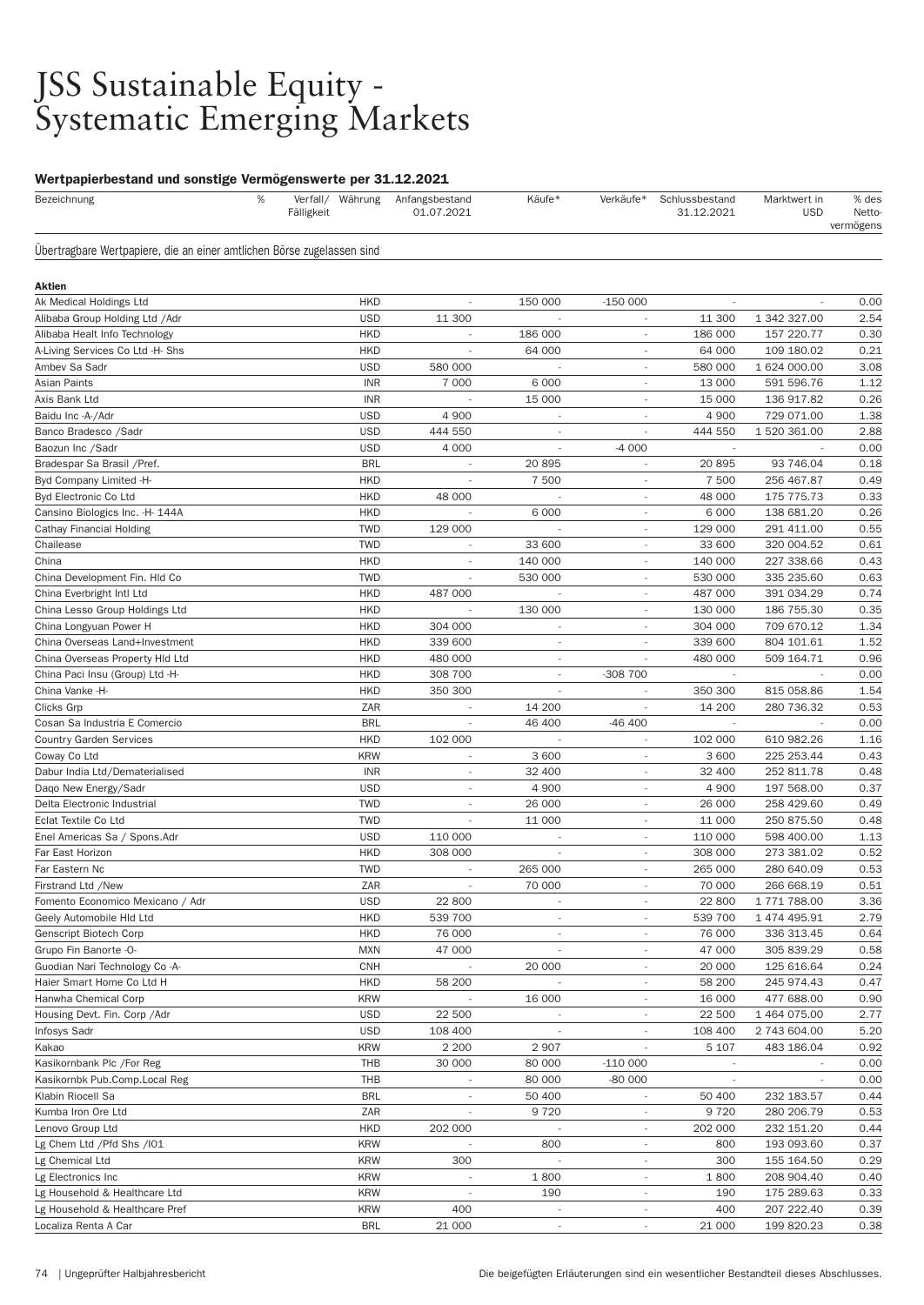## JSS Sustainable Equity - Systematic Emerging Markets (Fortsetzung)

| Bezeichnung                                                                  | $\%$ | Fälligkeit | Verfall/ Währung | Anfangsbestand<br>01.07.2021 | Käufe*                   | Verkäufe*                | Schlussbestand<br>31.12.2021 | Marktwert in<br><b>USD</b> | % des<br>Netto- |
|------------------------------------------------------------------------------|------|------------|------------------|------------------------------|--------------------------|--------------------------|------------------------------|----------------------------|-----------------|
|                                                                              |      |            |                  |                              |                          |                          |                              |                            | vermögens       |
| Lojas Renner Sa                                                              |      |            | <b>BRL</b>       |                              | 39 050                   | $\overline{\phantom{a}}$ | 39 050                       | 171 343.06                 | 0.32            |
| Media Tek Incorporation                                                      |      |            | <b>TWD</b>       | 1 0 0 0                      | 17 000                   | $\overline{\phantom{a}}$ | 18 000                       | 774 204.48                 | 1.47            |
| Meituan Dianping                                                             |      |            | <b>HKD</b>       | 26 700                       | $\overline{\phantom{a}}$ |                          | 26 700                       | 771 927.88                 | 1.46            |
| Naspers Ltd -N-/Sadr                                                         |      |            | <b>USD</b>       | 43 200                       |                          |                          | 43 200                       | 1 339 200.00               | 2.54            |
| Nestle India /Dematerialised                                                 |      |            | <b>INR</b>       |                              | 1 0 4 0                  | $\sim$                   | 1 0 4 0                      | 275 684.32                 | 0.52            |
| Netease Inc/Adr                                                              |      |            | <b>USD</b>       | 9 0 0 0                      |                          | $-4000$                  | 5 0 0 0                      | 508 900.00                 | 0.96            |
| Nio Inc                                                                      |      |            | <b>USD</b>       | 10 000                       |                          | $\overline{\phantom{a}}$ | 10 000                       | 316 800.00                 | 0.60            |
| Notre Dame                                                                   |      |            | <b>BRL</b>       |                              | 17 500                   |                          | 17 500                       | 189 609.29                 | 0.36            |
| Pinduoduo Inc / Adr                                                          |      |            | <b>USD</b>       | 7 200                        | $\overline{\phantom{a}}$ | $\overline{\phantom{a}}$ | 7 200                        | 419 760.00                 | 0.80            |
| Ping An Hithcare Tech Co                                                     |      |            | <b>HKD</b>       | 78 300                       | $\overline{\phantom{a}}$ | $\overline{\phantom{a}}$ | 78 300                       | 284 725.51                 | 0.54            |
| Ping An Insur.(Grp) Co -H-                                                   |      |            | <b>HKD</b>       | 104 700                      | $\sim$                   | $\overline{\phantom{a}}$ | 104 700                      | 754 063.63                 | 1.43            |
| Rand Merchant Investment                                                     |      |            | ZAR              |                              | 113 700                  |                          | 113 700                      | 321 795.64                 | 0.61            |
| Samsung Biologics Co. Ltd.                                                   |      |            | <b>KRW</b>       | ÷,                           | 350                      | $-350$                   | $\overline{\phantom{a}}$     | $\sim$                     | 0.00            |
| Samsung El./Sp.Gdr (1/2Vot144A)                                              |      |            | <b>USD</b>       | 2 0 0 0                      |                          | $\overline{\phantom{a}}$ | 2 0 0 0                      | 3 298 000.00               | 6.25            |
| Samsung Fire&Marine Insur.                                                   |      |            | <b>KRW</b>       |                              | 1500                     |                          | 1500                         | 254 823.00                 | 0.48            |
| Sanlam Ltd                                                                   |      |            | ZAR              | 65 000                       |                          |                          | 65 000                       | 241 755.77                 | 0.46            |
| Shenzhou Intl Group Ltd                                                      |      |            | <b>HKD</b>       | 28 300                       |                          |                          | 28 300                       | 544 126.18                 | 1.03            |
| Siam Cement Pub Co / Forein                                                  |      |            | THB              |                              | 30 000                   |                          | 30 000                       | 346 658.88                 | 0.66            |
| Siam Cement Pub Co(Local)                                                    |      |            | THB              |                              | 30 000                   | $-30000$                 |                              |                            | 0.00            |
| Sk Hynix Inc                                                                 |      |            | <b>KRW</b>       | 2 2 0 0                      | 750                      |                          | 2950                         | 325 004.45                 | 0.62            |
| Sunny Optical Technology                                                     |      |            | <b>HKD</b>       |                              | 9 0 0 0                  | $\overline{\phantom{a}}$ | 9 0 0 0                      | 284 673.56                 | 0.54            |
| Supermax                                                                     |      |            | <b>MYR</b>       | 100 000                      | 3 3 3 3                  | $\overline{\phantom{a}}$ | 103 333                      | 36 461.65                  | 0.07            |
| Taiwan Semiconduct. Manuf/Sadr                                               |      |            | <b>USD</b>       | 34 200                       | $\overline{\phantom{a}}$ | $\overline{\phantom{a}}$ | 34 200                       | 4 114 602.00               | 7.79            |
| Tata Consultancy Serv/Demat.                                                 |      |            | <b>INR</b>       | 6800                         |                          |                          | 6800                         | 341 960.33                 | 0.65            |
| <b>Tencent Holdings Ltd</b>                                                  |      |            | <b>HKD</b>       | 39 100                       | $\overline{\phantom{a}}$ | $\overline{\phantom{a}}$ | 39 100                       | 2 290 943.63               | 4.34            |
| Thai Oil Public Co /For. Reg.                                                |      |            | THB              |                              | 200 000                  | $\overline{\phantom{a}}$ | 200 000                      | 296 366.40                 | 0.56            |
| Thai Oil Public Co Ltd                                                       |      |            | THB              | $\overline{\phantom{a}}$     | 200 000                  | $-200000$                | $\overline{\phantom{a}}$     |                            | 0.00            |
| <b>Titan Com Shs</b>                                                         |      |            | <b>INR</b>       | 10 500                       |                          | $-10500$                 |                              |                            | 0.00            |
| <b>Totvs Sa</b>                                                              |      |            | <b>BRL</b>       |                              | 32 600                   | $\overline{\phantom{a}}$ | 32 600                       | 167 623.50                 | 0.32            |
| United Microelectr./Sadr                                                     |      |            | <b>USD</b>       | 200 300                      |                          | $\overline{\phantom{a}}$ | 200 300                      | 2 343 510.00               | 4.44            |
| Vale /Nam.                                                                   |      |            | <b>BRL</b>       | $\overline{a}$               | 6945                     | $-1$                     | 6944                         | 97 190.95                  | 0.18            |
| Wal Mart De Mexico/Sadr S.V                                                  |      |            | <b>USD</b>       | 39 000                       |                          |                          | 39 000                       | 1 452 750.00               | 2.75            |
| Weichai Power Co Ltd /-H-                                                    |      |            | <b>HKD</b>       | $\overline{\phantom{a}}$     | 112 000                  | $\overline{\phantom{a}}$ | 112 000                      | 219 221.99                 | 0.42            |
| Weifu Hi-Tech Group Co Ltd -A-                                               |      |            | <b>CNH</b>       | $\overline{\phantom{a}}$     | 20 000                   | $\overline{\phantom{a}}$ | 20 000                       | 67 593.86                  | 0.13            |
| Wuxi Apptec Co Ltd.                                                          |      |            | <b>HKD</b>       | $\overline{\phantom{a}}$     | 11 600                   | $\overline{\phantom{a}}$ | 11 600                       | 200 864.56                 | 0.38            |
| Wuxi Biologics Rg                                                            |      |            | <b>HKD</b>       | 77 100                       |                          |                          | 77 100                       | 915 255.51                 | 1.73            |
| Xinyi Solar Holdings Shs                                                     |      |            | <b>HKD</b>       | $\overline{\phantom{a}}$     | 130 000                  | $\overline{\phantom{a}}$ | 130 000                      | 220 437.95                 | 0.42            |
| Xpeng Inc / Adr                                                              |      |            | <b>USD</b>       | $\overline{\phantom{a}}$     | 6 0 0 0                  | $\overline{\phantom{a}}$ | 6 0 0 0                      | 301 980.00                 | 0.57            |
| Yadea Group Holdings Ltd                                                     |      |            | <b>HKD</b>       |                              | 140 000                  | $\overline{\phantom{a}}$ | 140 000                      | 272 950.05                 | 0.52            |
| Yum China Holdings Inc                                                       |      |            | <b>USD</b>       | 10 000                       | $\sim$                   |                          | 10 000                       | 498 400.00                 | 0.94            |
| Zai Lab Ltd / Adr                                                            |      |            | <b>USD</b>       | 750                          | 1 200                    | $\overline{\phantom{a}}$ | 1950                         | 122 557.50                 | 0.23            |
| Zhejiang Supor Cookware Co-A-                                                |      |            | <b>CNH</b>       |                              | 5 0 0 0                  | $\overline{\phantom{a}}$ | 5 0 0 0                      | 48 828.25                  | 0.09            |
| Zoomlion Heavy Shs H                                                         |      |            | <b>HKD</b>       | 180 000                      | $\overline{\phantom{a}}$ | $\overline{\phantom{a}}$ | 180 000                      | 113 361.49                 | 0.21            |
|                                                                              |      |            |                  |                              |                          |                          |                              | 51 819 398.43              | 98.16           |
|                                                                              |      |            |                  |                              |                          |                          |                              |                            |                 |
| Summe Übertragbare Wertpapiere, die an einer amtlichen Börse zugelassen sind |      |            |                  |                              |                          |                          |                              | 51 819 398.43              | 98.16           |
| <b>SUMME WERTPAPIERBESTAND</b>                                               |      |            |                  |                              |                          |                          |                              | 51 819 398.43              | 98.16           |
| Liquide Mittel inklusive Geldmarktanlagen                                    |      |            |                  |                              |                          |                          |                              | 945 065.42                 |                 |
|                                                                              |      |            |                  |                              |                          |                          |                              |                            | 1.79            |
| Sonstige Aktiven und Passiven                                                |      |            |                  |                              |                          |                          |                              | 25 201.42                  | 0.05            |
| GESAMTNETTOVERMÖGEN                                                          |      |            |                  |                              |                          |                          |                              | 52 789 665.27              | 100.00          |

\* Käufe und Verkäufe (ungeprüft) umfassen die folgenden Transaktionen:

Ausübung von Bezugs-/Optionsrechten/Umwandlungen/Namensänderungen/Titelaufteilungen/Über tragungen/Umtausch zwischen Gesellschaften/

Gratistiteln/Käufen/"Splits"/Stock/Wahldividenden/Exit infolge von Ver fall/Auslosungen/"Reversesplits"/Rückzahlungen/Verkäufen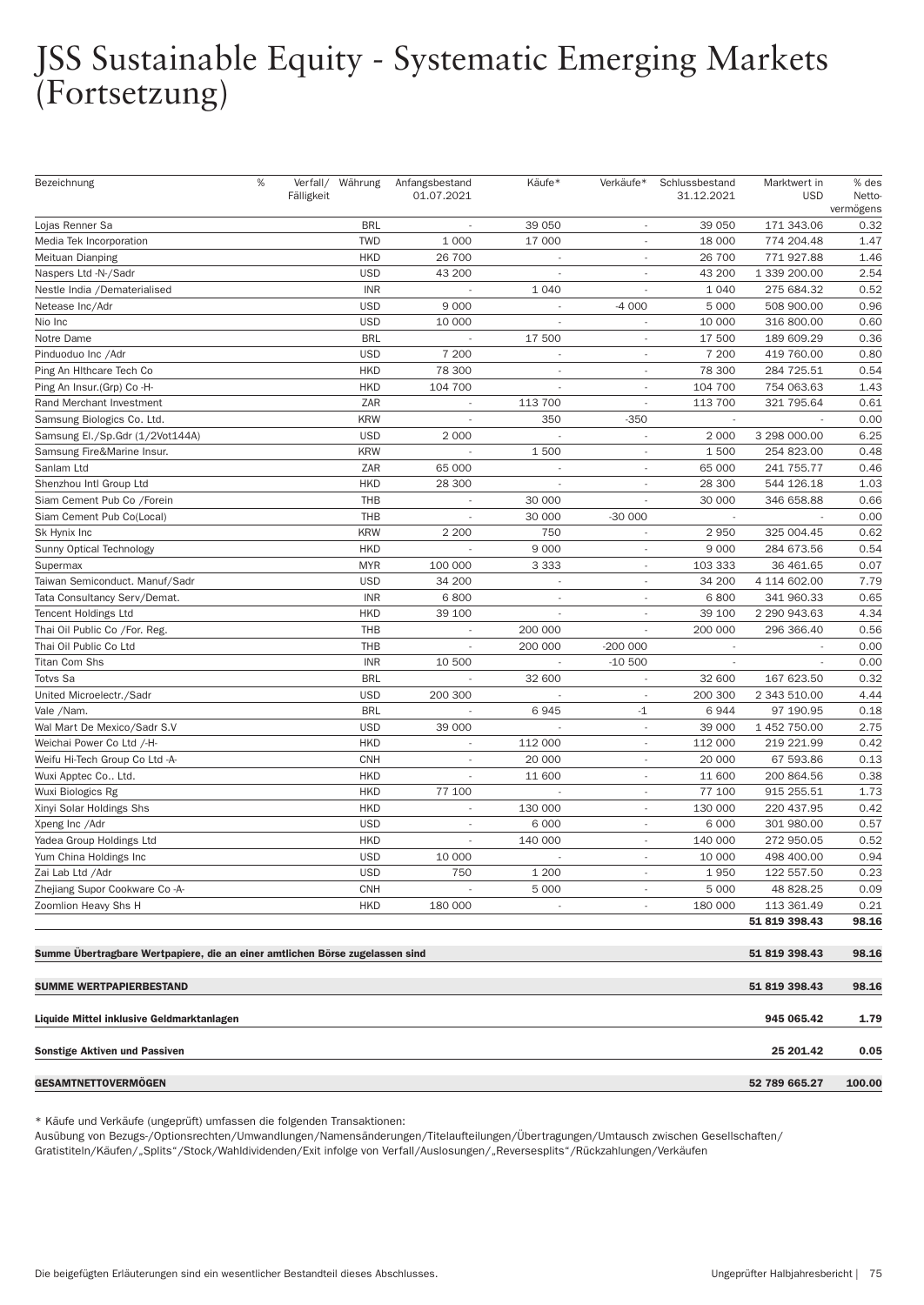### JSS Sustainable Equity - Global Dividend

#### Wertpapierbestand und sonstige Vermögenswerte per 31.12.2021

| Bezeichnung                                                            | %<br>Fälligkeit |                          | Verfall/ Währung Anfangsbestand<br>01.07.2021 | Käufe*           | Verkäufe*                | Schlussbestand<br>31.12.2021 | Marktwert in<br><b>USD</b>   | % des<br><b>Netto</b><br>vermögens |
|------------------------------------------------------------------------|-----------------|--------------------------|-----------------------------------------------|------------------|--------------------------|------------------------------|------------------------------|------------------------------------|
| Übertragbare Wertpapiere, die an einer amtlichen Börse zugelassen sind |                 |                          |                                               |                  |                          |                              |                              |                                    |
| Aktien                                                                 |                 |                          |                                               |                  |                          |                              |                              |                                    |
| 3M Co                                                                  |                 | <b>USD</b>               | 14 136                                        | 3 1 7 7          | $-17313$                 |                              |                              | 0.00                               |
| Allianz Se/Nam.Vinkuliert                                              |                 | <b>EUR</b>               | 6908                                          | 4540             |                          | 11 448                       | 2 703 325.91                 | 1.51                               |
| Amgen Inc                                                              |                 | <b>USD</b>               | 14 652                                        | 5 0 4 6          | $\overline{\phantom{a}}$ | 19 698                       | 4 431 459.06                 | 2.48                               |
| Asr Nederland Nv                                                       |                 | <b>EUR</b>               | 42 368                                        | 14 689           | $\overline{\phantom{a}}$ | 57 057                       | 2 627 851.43                 | 1.47                               |
| Аха                                                                    |                 | <b>EUR</b>               | 67837                                         | 23 696           | $\sim$                   | 91 533                       | 2 725 631.42                 | 1.52                               |
| Bristol Myers Squibb Co                                                |                 | <b>USD</b>               | 50 729                                        | 41 268           |                          | 91 997                       | 5 736 012.95                 | 3.21                               |
| Caterpillar Inc.                                                       |                 | <b>USD</b>               | 12 4 30                                       | 15 314           | $\sim$                   | 27 744                       | 5 735 794.56                 | 3.21                               |
| Cme Group Inc                                                          |                 | <b>USD</b>               | 23 257                                        | 6 1 8 6          | $\overline{\phantom{a}}$ | 29 4 43                      | 6726547.78                   | 3.76                               |
| Darden Restaurants                                                     |                 | <b>USD</b>               |                                               | 45 879           | $\sim$                   | 45 879                       | 6 911 212.56                 | 3.86                               |
| Deutsche Post Ag                                                       |                 | <b>EUR</b>               | 31 651                                        | 11 135           | $\sim$                   | 42 786                       | 2 751 023.76                 | 1.54                               |
| Deutsche Telekom /Nam.                                                 |                 | <b>EUR</b>               | 78 811                                        | 27 121           | $\overline{\phantom{a}}$ | 105 932                      | 1 963 593.69                 | 1.10                               |
| Emerson Electric Co.                                                   |                 | <b>USD</b>               | 51 150                                        | 19 974           | $\overline{\phantom{a}}$ | 71 124                       | 6 612 398.28                 | 3.70                               |
| Ferrovial Sa                                                           |                 | <b>EUR</b>               | 63 880                                        | 23 4 76          | $\overline{\phantom{a}}$ | 87 356                       | 2 737 844.66                 | 1.53                               |
| Home Depot Inc.                                                        |                 | <b>USD</b>               | 15 0 39                                       | 3584             | $-1938$                  | 16 685                       | 6 924 441.85                 | 3.87                               |
| Ibm                                                                    |                 | <b>USD</b>               | 22 857                                        | 8 1 1 9          | $\overline{\phantom{a}}$ | 30 976                       | 4 140 252.16                 | 2.31                               |
| Inditex                                                                |                 | <b>EUR</b>               |                                               | 83 243           |                          | 83 243                       | 2 700 762.20                 | 1.51                               |
| Intel Corp.                                                            |                 | <b>USD</b>               | 25 7 7 3                                      |                  | $-25773$                 |                              |                              | 0.00                               |
| Johnson & Johnson                                                      |                 | <b>USD</b>               | 21 669                                        | 12 987           |                          | 34 656                       | 5 928 601.92                 | 3.31                               |
| Johnson Matthey Plc                                                    |                 | GBP                      | 35 212                                        | 4677             | -39 889                  | $\overline{\phantom{a}}$     |                              | 0.00                               |
| Keycorp                                                                |                 | <b>USD</b>               | 203 301                                       | 79 479           |                          | 282 780                      | 6 540 701.40                 | 3.65                               |
| Koninklijke Ahold Delhaize N.V.                                        |                 | <b>EUR</b>               | 59 271                                        | 20 887           |                          | 80 158                       | 2 746 976.34                 | 1.53                               |
| Kuehne +Nagel International                                            |                 | CHF                      | 2 4 0 1                                       | 2 157            |                          | 4558                         | 1 472 726.82                 | 0.82                               |
| Kyndryl Hldg Rg-Wi                                                     |                 | <b>USD</b>               |                                               | 5 6 5 0          | $-5650$                  | $\sim$                       |                              | 0.00                               |
| Mcdonald S Corp.                                                       |                 | <b>USD</b>               | 11 641                                        | 4 1 2 4          |                          | 15 7 65                      | 4 226 123.55                 | 2.36                               |
| Merck                                                                  |                 | <b>USD</b>               | 39 453                                        | 13774            |                          | 53 227                       | 4 079 317.28                 | 2.28                               |
| Michelin B /Nom.                                                       |                 | <b>EUR</b>               | 14 917                                        | 5 1 6 8          |                          | 20 085                       | 3 292 481.43                 | 1.84                               |
| Microsoft Corp                                                         |                 | <b>USD</b>               | 11 253                                        | 2 0 0 9          | $-13262$                 | $\sim$                       |                              | 0.00                               |
| Nestle / Act Nom                                                       |                 | CHF                      | 13 958                                        | 4946             |                          | 18 904                       | 2 644 049.25                 | 1.48                               |
| Nexity $/ -A$ -                                                        |                 | <b>EUR</b>               | 37 067                                        | 13 140           |                          | 50 207                       | 2 360 323.85                 | 1.32                               |
| Novartis Ag Basel/Nam.                                                 |                 | CHF                      | 15 844                                        | 19 4 96          |                          | 35 340                       | 3 113 751.70                 | 1.74                               |
| Novo Nordisk A/S /-B-                                                  |                 | <b>DKK</b><br><b>USD</b> | 20825                                         | 6756             | $-3737$                  | 23844                        | 2679606.96                   | 1.50<br>2.71                       |
| Paccar Inc.<br>Pepsico Inc                                             |                 | <b>USD</b>               | 40 450<br>24 955                              | 14 548<br>12 912 |                          | 54 998<br>37 867             | 4 854 123.48<br>6 577 876.57 | 3.68                               |
| Pnc Financial Services Gp                                              |                 | <b>USD</b>               | 24 614                                        | 8 9 0 1          |                          | 33 515                       | 6720427.80                   | 3.76                               |
| Procter & Gamble Co.                                                   |                 | <b>USD</b>               | 27 239                                        | 16 638           |                          | 43 877                       | 7 177 399.66                 | 4.01                               |
| <b>Rockwell Automation</b>                                             |                 | <b>USD</b>               | 14 450                                        | 5 5 1 5          | $-2359$                  | 17 606                       | 6 141 853.10                 | 3.43                               |
| Royal Bank Of Canada                                                   |                 | CAD                      | 50 283                                        | 15 5 69          | $\overline{\phantom{a}}$ | 65 852                       | 6 998 880.03                 | 3.91                               |
| Sanofi                                                                 |                 | <b>EUR</b>               | 16 352                                        | 5949             |                          | 22 301                       | 2 246 450.56                 | 1.26                               |
| Schneider Electric Se                                                  |                 | <b>EUR</b>               | 12 000                                        | 4 3 9 0          | $\overline{\phantom{a}}$ | 16 390                       | 3 214 431.58                 | 1.80                               |
| Sodexo                                                                 |                 | <b>EUR</b>               | 22 233                                        | 9 2 2 0          | $\overline{\phantom{a}}$ | 31 453                       | 2 756 309.17                 | 1.54                               |
| Te Connectivity / Reg Shs                                              |                 | <b>USD</b>               | 16 775                                        | 5828             |                          | 22 603                       | 3 646 768.02                 | 2.04                               |
| Texas Instruments Inc                                                  |                 | <b>USD</b>               | 28 559                                        | 8790             | $\overline{\phantom{a}}$ | 37 349                       | 7 039 166.03                 | 3.93                               |
| <b>Total Sa</b>                                                        |                 | <b>EUR</b>               | 34 998                                        | 12 143           | $\overline{\phantom{a}}$ | 47 141                       | 2 392 558.30                 | 1.34                               |
| Upm-Kymmene Corp                                                       |                 | <b>EUR</b>               | 45 084                                        | 14 8 29          | $\overline{\phantom{a}}$ | 59 913                       | 2 279 732.31                 | 1.27                               |
| Utd Parcel Service Inc B                                               |                 | <b>USD</b>               | 20 382                                        | 10853            |                          | 31 235                       | 6 694 909.90                 | 3.74                               |
| Vodafone Group Plc                                                     |                 | GBP                      | 1 075 470                                     | 400 775          | $\overline{\phantom{a}}$ | 1 476 245                    | 2 244 638.75                 | 1.25                               |
| Wood Group                                                             |                 | GBP                      | 142 642                                       | 70 549           | $-213191$                | $\overline{\phantom{a}}$     | $\overline{\phantom{a}}$     | 0.00                               |
| Zurich Insurance Group/Nam                                             |                 | <b>CHF</b>               | 3 9 0 1                                       | 327              | $-1460$                  | 2768                         | 1 216 382.67                 | 0.68                               |
|                                                                        |                 |                          |                                               |                  |                          |                              | 176 714 720.70               | 98.76                              |

| Darden | $\sim$<br>$\mathbf{u}$<br>. . <u>.</u> | <b>USD</b> | $\sim$<br>$\overline{\phantom{a}}$ | $\sim$<br>. |  | 0.00           |
|--------|----------------------------------------|------------|------------------------------------|-------------|--|----------------|
| Merck  | $\bigcap$<br>.                         | USD        | $\cap \cap$                        | nor<br>⊶دے  |  | $\sim$<br>U.UC |
|        |                                        |            |                                    |             |  | 0.00           |

Summe Übertragbare Wertpapiere, die an einer amtlichen Börse zugelassen sind 176 714 720.70 98.76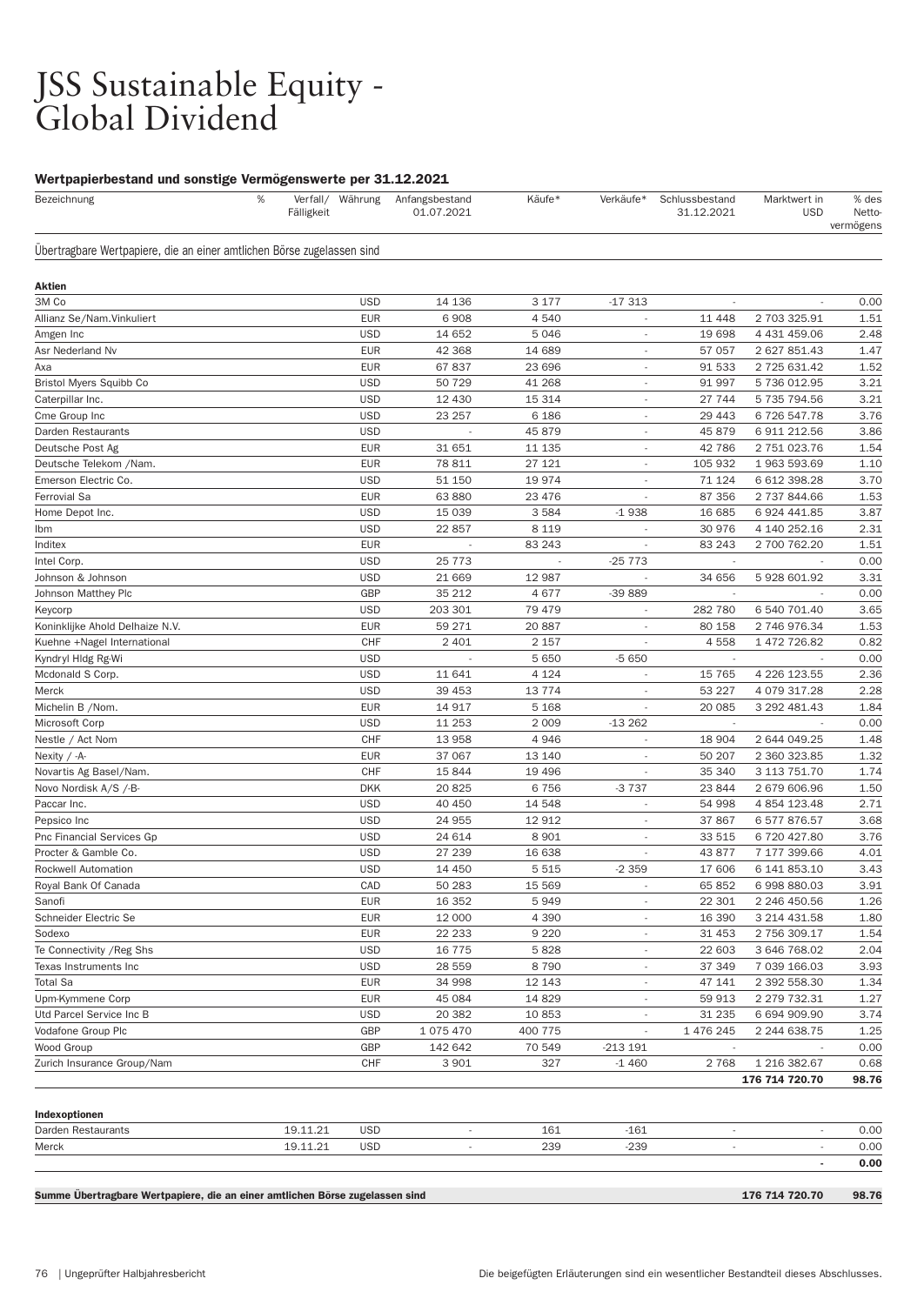## JSS Sustainable Equity - Global Dividend (Fortsetzung)

| Bezeichnung                               | % | Verfall/<br>Fälligkeit | Währung    | Anfangsbestand<br>01.07.2021 | Käufe* | Verkäufe* | Schlussbestand<br>31.12.2021 | Marktwert in<br><b>USD</b> | % des<br>Netto- |
|-------------------------------------------|---|------------------------|------------|------------------------------|--------|-----------|------------------------------|----------------------------|-----------------|
|                                           |   |                        |            |                              |        |           |                              |                            | vermögens       |
| Sonstige übertragbare Wertpapiere         |   |                        |            |                              |        |           |                              |                            |                 |
| Aktien                                    |   |                        |            |                              |        |           |                              |                            |                 |
| Ferrovial Br-Wi21                         |   |                        | <b>EUR</b> | ٠                            | 820    | $-820$    |                              | $\overline{\phantom{a}}$   | 0.00            |
|                                           |   |                        |            |                              |        |           |                              | ۰                          | 0.00            |
| Summe sonstige übertragbare Wertpapiere   |   |                        |            |                              |        |           |                              | $\sim$                     | 0.00            |
| <b>SUMME WERTPAPIERBESTAND</b>            |   |                        |            |                              |        |           |                              | 176 714 720.70             | 98.76           |
| Liquide Mittel inklusive Geldmarktanlagen |   |                        |            |                              |        |           |                              | 2 417 936.06               | 1.35            |
| <b>Sonstige Aktiven und Passiven</b>      |   |                        |            |                              |        |           |                              | $-205019.79$               | $-0.11$         |
| <b>GESAMTNETTOVERMÖGEN</b>                |   |                        |            |                              |        |           |                              | 178 927 636.97             | 100.00          |

\* Käufe und Verkäufe (ungeprüft) umfassen die folgenden Transaktionen:

Ausübung von Bezugs-/Optionsrechten/Umwandlungen/Namensänderungen/Titelaufteilungen/Über tragungen/Umtausch zwischen Gesellschaften/ Gratistiteln/Käufen/"Splits"/Stock/Wahldividenden/Exit infolge von Ver fall/Auslosungen/"Reversesplits"/Rückzahlungen/Verkäufen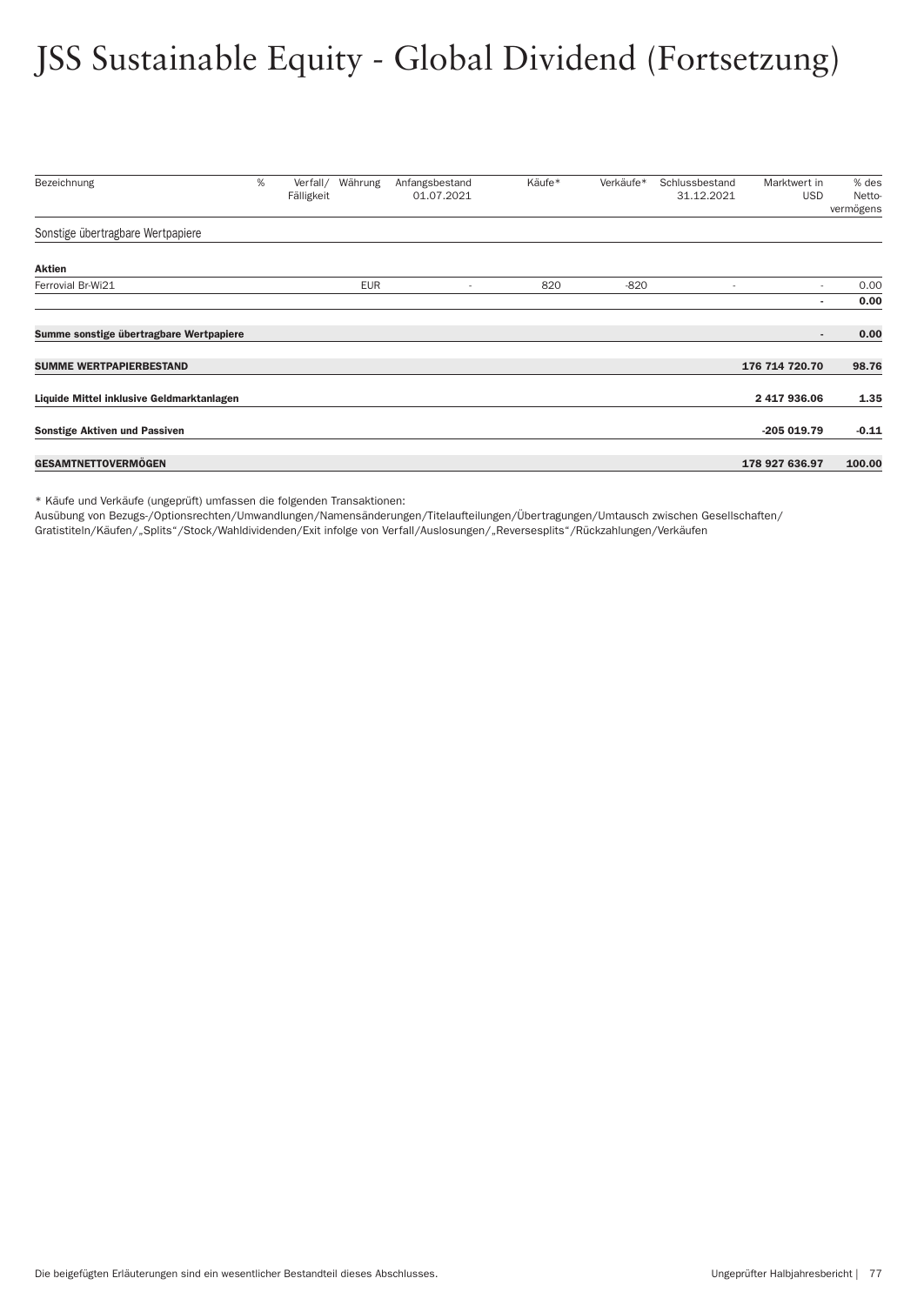### JSS Sustainable Multi Asset - Thematic Balanced (CH)\*\*

| . .<br>$\%$<br>Bezeichnung                                             | Verfall/ Währung<br>Fälligkeit | Anfangsbestand<br>01.07.2021 | Käufe*                   | Verkäufe*                | Schlussbestand<br>31.12.2021 | Marktwert in<br><b>CHF</b> | % des<br>Netto-<br>vermögens |
|------------------------------------------------------------------------|--------------------------------|------------------------------|--------------------------|--------------------------|------------------------------|----------------------------|------------------------------|
| Übertragbare Wertpapiere, die an einer amtlichen Börse zugelassen sind |                                |                              |                          |                          |                              |                            |                              |
| Aktien                                                                 |                                |                              |                          |                          |                              |                            |                              |
| Accenture Plc                                                          | <b>USD</b>                     | 9 0 4 0                      | $\sim$                   | $-3320$                  | 5720                         | 2 160 542.83               | 1.18                         |
| Aia Group Ltd                                                          | <b>HKD</b>                     | 280 800                      | $\overline{\phantom{a}}$ | $\overline{\phantom{a}}$ | 280 800                      | 2 579 414.47               | 1.41                         |
| Air Liquide                                                            | <b>EUR</b>                     | 13 215                       | $\overline{\phantom{a}}$ | ä,                       | 13 215                       | 2 099 388.24               | 1.15                         |
| Alibaba Group Holding Ltd                                              | <b>HKD</b>                     | 76 140                       | $\overline{\phantom{a}}$ |                          | 76 140                       | 1 058 025.68               | 0.58                         |
| Alphabet Inc -C-                                                       | <b>USD</b>                     | 1554                         | $\overline{\phantom{a}}$ | $\overline{\phantom{a}}$ | 1554                         | 4 097 112.98               | 2.25                         |
| Alstom                                                                 | <b>EUR</b>                     | 49835                        | $\overline{\phantom{a}}$ | $\overline{\phantom{a}}$ | 49835                        | 1 612 108.04               | 0.88                         |
| Amazon Com Inc                                                         | <b>USD</b>                     | 1 2 9 5                      | 169                      |                          | 1 4 6 4                      | 4 447 755.35               | 2.44                         |
| American Tower Corp                                                    | <b>USD</b>                     | 10 780                       |                          | $-2621$                  | 8 1 5 9                      | 2 174 466.57               | 1.19                         |
| Amgen Inc                                                              | <b>USD</b>                     | 9805                         | 2 1 9 9                  |                          | 12 004                       | 2 460 597.20               | 1.35                         |
| Aramark Holdings Corp                                                  | <b>USD</b>                     | 55 440                       | $\overline{\phantom{a}}$ | $-200050$                | 35 390                       | 1 188 250.45               | 0.65                         |
| Asml Holding Nv                                                        | <b>EUR</b>                     | 5 5 9 0                      | $\overline{a}$           | $-965$                   | 4 6 25                       | 3 386 675.69               | 1.86                         |
| Ass.British Foods Plc                                                  | GBP                            | 34 110                       | $\overline{a}$           | $-34110$                 |                              |                            | 0.00                         |
| Bacit-Shs-                                                             | GBP                            | 294 863                      | $\overline{\phantom{a}}$ |                          | 294 863                      | 771 452.25                 | 0.42                         |
| Broadcom Inc                                                           | <b>USD</b>                     | 4840                         | $\overline{\phantom{a}}$ | -4 840                   |                              |                            | 0.00                         |
| Cme Group Inc                                                          | <b>USD</b>                     | 16 287                       |                          |                          | 16 287                       | 3 390 323.97               | 1.86                         |
| Colgate-Palmolive Co.                                                  | <b>USD</b>                     | 25 225                       | 15 3 69                  |                          | 40 594                       | 3 156 489.99               | 1.73                         |
| Costco Wholesale Corp                                                  | <b>USD</b>                     | 4 4 0 5                      | $\overline{\phantom{a}}$ | $-4405$                  | $\overline{\phantom{a}}$     | $\sim$                     | 0.00                         |
| Csl Ltd                                                                | <b>AUD</b>                     | 6820                         | $\overline{a}$           | $-6820$                  | $\overline{\phantom{a}}$     |                            | 0.00                         |
| D S Smith Plc                                                          | GBP                            | 355 200                      |                          |                          | 355 200                      | 1 682 406.11               | 0.92                         |
| Daikin Industries Ltd                                                  | <b>JPY</b>                     | 6 300                        | 3800                     |                          | 10 100                       | 2 084 983.86               | 1.14                         |
| Deere & Co.                                                            | <b>USD</b>                     | 5 0 6 5                      |                          |                          | 5 0 6 5                      | 1 582 428.88               | 0.87                         |
| Dong Energy A/S                                                        | <b>DKK</b>                     | 18 900                       | $\overline{\phantom{a}}$ | $-17451$                 | 1 4 4 9                      | 168 598.40                 | 0.09                         |
| Draper Esprit Plc                                                      | GBP                            | 41 435                       | 17 365                   | $\overline{\phantom{a}}$ | 58 800                       | 738 716.86                 | 0.40                         |
| Enel                                                                   | <b>EUR</b>                     | 296 778                      |                          |                          | 296 778                      | 2 166 711.68               | 1.19                         |
| Equinix Inc / Reit                                                     | <b>USD</b>                     | 3074                         | $\overline{a}$           | $-788$                   | 2 2 8 6                      | 1761790.96                 | 0.97                         |
| <b>Essilor International</b>                                           | <b>EUR</b>                     |                              | 10 4 21                  |                          | 10 4 21                      | 2 021 784.26               | 1.11                         |
| Givaudan Sa / Reg.                                                     | CHF                            | 456                          | $\overline{\phantom{a}}$ | $-456$                   | $\overline{\phantom{a}}$     |                            | 0.00                         |
|                                                                        | <b>USD</b>                     | 13540                        | 3 4 2 0                  |                          | 16 960                       | 2 580 514.14               | 1.41                         |
| Henry Jack & Associates Inc.                                           | <b>USD</b>                     | 7765                         | 1646                     | $\overline{\phantom{a}}$ | 9 4 1 1                      |                            | 1.95                         |
| Home Depot Inc.                                                        |                                |                              |                          |                          |                              | 3 558 641.72               |                              |
| Housing Devt. Fin. Corp / Adr                                          | <b>USD</b>                     | 35 050                       |                          | -7729                    | 27 321                       | 1 619 822.13               | 0.89                         |
| Illumina Inc                                                           | <b>USD</b>                     | 6 2 1 0                      | 1824                     | $\overline{\phantom{a}}$ | 8 0 3 4                      | 2 784 889.27               | 1.53                         |
| Inv Rg-B                                                               | <b>SEK</b>                     | 79 480                       |                          |                          | 79 480                       | 1821679.18                 | 1.00                         |
| Jpmorgan Chase & Co                                                    | <b>USD</b>                     | 21 544                       | $\overline{\phantom{a}}$ | $-21544$                 | $\sim$                       | $\overline{\phantom{a}}$   | 0.00                         |
| Koninklijke Dsm Nv                                                     | <b>EUR</b>                     | 9970                         | $\overline{\phantom{a}}$ | $-2492$                  | 7478                         | 1 534 183.94               | 0.84                         |
| Lse Group                                                              | GBP                            | 26 770                       | 7775                     | ٠                        | 34 545                       | 2 954 413.92               | 1.62                         |
| Mastercard Inc. Shs-A-                                                 | <b>USD</b>                     | 8873                         | 3614                     |                          | 12 487                       | 4 088 174.58               | 2.24                         |
| Medtronic Holdings Limited                                             | <b>USD</b>                     | 16 910                       | 5 5 0 6                  | $\overline{\phantom{a}}$ | 22 4 16                      | 2 112 898.06               | 1.16                         |
| Merck                                                                  | <b>USD</b>                     | 28 940                       | 4 2 9 7                  | $\overline{\phantom{a}}$ | 33 237                       | 2 320 957.80               | 1.27                         |
| Microsoft Corp                                                         | <b>USD</b>                     | 14 7 25                      | 2 0 0 5                  | $\overline{\phantom{a}}$ | 16 730                       | 5 126 707.81               | 2.81                         |
| <b>Middleby Corp</b>                                                   | <b>USD</b>                     | 10 230                       |                          |                          | 10 230                       | 1834012.87                 | 1.00                         |
| Msci Inc -A-                                                           | <b>USD</b>                     |                              | 3 2 1 2                  | $\overline{\phantom{a}}$ | 3 2 1 2                      | 1 793 107.22               | 0.98                         |
| Otis Worldwide Corporation                                             | <b>USD</b>                     | 27 560                       |                          | $\overline{\phantom{a}}$ | 27 560                       | 2 186 440.63               | 1.20                         |
| Service Corp International                                             | <b>USD</b>                     | 41 160                       |                          | $-41160$                 |                              |                            | 0.00                         |
| Siemens Ag /Nam.                                                       | <b>EUR</b>                     | 10 600                       |                          |                          | 10 600                       | 1676929.48                 | 0.92                         |
| Splunk Inc                                                             | <b>USD</b>                     | 9715                         | 6778                     | $\overline{\phantom{a}}$ | 16 4 93                      | 1738 993.73                | 0.95                         |
| Taiwan Semiconduct. Manuf/Sadr                                         | <b>USD</b>                     | 18 990                       |                          | $\overline{\phantom{a}}$ | 18 990                       | 2 081 692.72               | 1.14                         |
| Teleflex Inc                                                           | <b>USD</b>                     |                              | 5818                     | $\overline{\phantom{a}}$ | 5818                         | 1 741 295.91               | 0.95                         |
| <b>Tencent Holdings Ltd</b>                                            | <b>HKD</b>                     | 22 300                       | 7 500                    |                          | 29 800                       | 1 590 903.52               | 0.87                         |
| Unilever Plc                                                           | <b>EUR</b>                     | 29 460                       |                          | $\overline{\phantom{a}}$ | 29 460                       | 1 436 366.62               | 0.79                         |
| Vonovia Se /Namen                                                      | <b>EUR</b>                     |                              | 30 846                   | $\overline{\phantom{a}}$ | 30 846                       | 1 550 127.34               | 0.85                         |
| Walt Disney / Disney Ser                                               | <b>USD</b>                     | 13 210                       | 6 6 4 0                  | $\overline{\phantom{a}}$ | 19850                        | 2 801 391.60               | 1.54                         |
|                                                                        |                                |                              |                          |                          |                              | 97 724 168.91              | 53.55                        |

| Anleihen               |       |          |            |            |  |            |            |      |
|------------------------|-------|----------|------------|------------|--|------------|------------|------|
| Adb 6.15% 20-25.02.30  | 6.150 | 25.02.30 | <b>INR</b> | 68 000 000 |  | 68 000 000 | 857 812.39 | 0.47 |
| Allianz 2.625% 20-Perp | 2.625 | 31.12.99 | EUR        | 800 000    |  | 800 000    | 824 644.02 | 0.45 |
| Alpha Train            | 2.064 | 30.06.25 | EUR        | 800 000    |  | 800 000    | 863 257.97 | 0.47 |
|                        |       |          |            |            |  |            |            |      |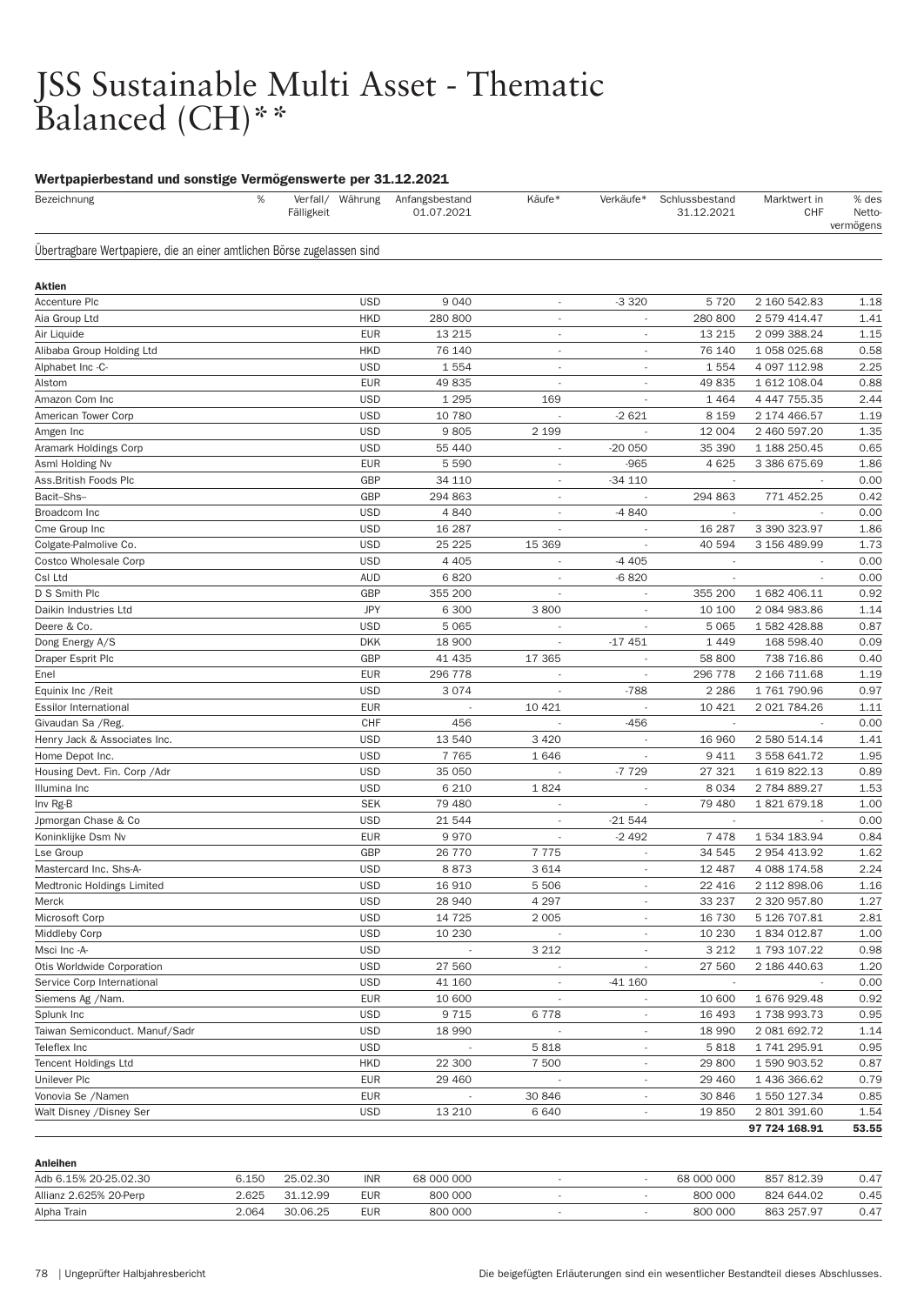## JSS Sustainable Multi Asset - Thematic Balanced (CH)\*\* (Fortsetzung)

| Bezeichnung                     | %     | Fälligkeit | Verfall/ Währung | Anfangsbestand<br>01.07.2021 | Käufe*                   | Verkäufe*                | Schlussbestand<br>31.12.2021 | Marktwert in<br><b>CHF</b> | % des<br>Netto-<br>vermögens |
|---------------------------------|-------|------------|------------------|------------------------------|--------------------------|--------------------------|------------------------------|----------------------------|------------------------------|
| Ascendas Re 0.75% 21-23.06.28   | 0.750 | 23.06.28   | <b>EUR</b>       | 830 000                      | $\overline{\phantom{a}}$ |                          | 830 000                      | 836 680.57                 | 0.46                         |
| Austria 2.1% 17-20.09.2117      | 2.100 | 20.09.17   | <b>EUR</b>       | 200 000                      | $\overline{\phantom{a}}$ |                          | 200 000                      | 321 520.36                 | 0.18                         |
| Bco Sab 0.875% 19-22.07.25      | 0.875 | 22.07.25   | <b>EUR</b>       | 200 000                      | $\sim$                   | $\sim$                   | 200 000                      | 209 526.25                 | 0.12                         |
| Bnp Par 1.125% 20-15.01.32 Regs | 1.125 | 15.01.32   | <b>EUR</b>       | 600 000                      | $\sim$                   | $\sim$                   | 600 000                      | 622 708.06                 | 0.34                         |
| Btps 1.65% 15-01.03.32 / Btp    | 1.650 | 01.03.32   | <b>EUR</b>       | 1 020 000                    | $\sim$                   | $\overline{\phantom{a}}$ | 1 020 000                    | 1 108 345.81               | 0.61                         |
| Chile 0.83% 19-02.07.31         | 0.830 | 02.07.31   | <b>EUR</b>       | 665 000                      | $\sim$                   |                          | 665 000                      | 686 979.20                 | 0.38                         |
| Comcast 0.75% 20-20.02.32       | 0.750 | 20.02.32   | <b>EUR</b>       | 700 000                      | $\overline{\phantom{a}}$ | $\sim$                   | 700 000                      | 723 419.59                 | 0.40                         |
| Cs Group 1% 19-24.06.27         | 1.000 | 24.06.27   | <b>EUR</b>       | 580 000                      |                          |                          | 580 000                      | 609 079.87                 | 0.33                         |
| Deut Bk 1.375% 21-17.02.32      | 1.375 | 17.02.32   | <b>EUR</b>       | 200 000                      | 700 000                  |                          | 900 000                      | 932 634.37                 | 0.51                         |
| Deutschland 0.0% 20-15.08.50    | 0.000 | 15.08.50   | <b>EUR</b>       |                              | 1 200 000                |                          | 1 200 000                    | 1 204 890.25               | 0.66                         |
| Digital Dut 1.0% 20-15.01.32    | 1.000 | 15.01.32   | <b>EUR</b>       | 171 000                      | $\overline{\phantom{a}}$ | $\sim$                   | 171 000                      | 172 173.49                 | 0.09                         |
| Digital Int 0.625% 21-15.07.31  | 0.625 | 15.07.31   | <b>EUR</b>       | 650 000                      | $\sim$                   |                          | 650 000                      | 636 430.24                 | 0.35                         |
| Edf 2% 18-02.10.30              | 2.000 | 02.10.30   | <b>EUR</b>       | 400 000                      | $\sim$                   | $-400000$                |                              |                            | 0.00                         |
| Edf 3.375% 20-Perp              | 3.375 | 31.12.99   | <b>EUR</b>       | 600 000                      | ٠                        | -600 000                 |                              |                            | 0.00                         |
| Enel Fin 1.125% 19-17.10.34     | 1.125 | 17.10.34   | <b>EUR</b>       | 300 000                      | $\sim$                   | $\overline{\phantom{a}}$ | 300 000                      | 312 986.92                 | 0.17                         |
| Eu 0.0% 20-04.07.35             | 0.000 | 04.07.35   | <b>EUR</b>       | 900 000                      | ٠                        |                          | 900 000                      | 892 525.66                 | 0.49                         |
| Fidelity NI 1% 19-03.12.28      | 1.000 | 03.12.28   | <b>EUR</b>       | 300 000                      | $\sim$                   |                          | 300 000                      | 316 601.46                 | 0.17                         |
| Fluxys                          | 2.750 | 27.11.29   | <b>EUR</b>       | 800 000                      | $\overline{\phantom{a}}$ |                          | 800 000                      | 902 495.28                 | 0.49                         |
| France 4.75% 04-25.4.35 Oat     | 4.750 | 25.04.35   | <b>EUR</b>       | 1 180 000                    | ٠                        | $\sim$                   | 1 180 000                    | 1 924 108.82               | 1.05                         |
| Germany                         | 5.500 | 04.01.31   | <b>EUR</b>       |                              | 1 930 000                |                          | 1 930 000                    | 3 068 971.60               | 1.68                         |
| Germany                         | 4.750 | 04.07.34   | <b>EUR</b>       | 3 095 000                    | 1 130 000                |                          | 4 225 000                    | 7 127 684.08               | 3.91                         |
| Germany                         | 4.750 | 04.07.28   | <b>EUR</b>       | 3 950 000                    | 1 600 000                | -520 000                 | 5 030 000                    | 7 010 443.05               | 3.84                         |
| Germany 4.25% 07-04.07.39       | 4.250 | 04.07.39   | <b>EUR</b>       | 5 5 2 5 0 0 0                | $\overline{\phantom{a}}$ | $\overline{\phantom{a}}$ | 5 525 000                    | 10 093 743.56              | 5.53                         |
| <b>Heathrow Fd</b>              | 0.500 | 17.05.24   | <b>CHF</b>       | 1 250 000                    | $\overline{a}$           |                          | 1 250 000                    | 1 261 262.50               | 0.69                         |
| Iberdrola 1.825% 21-Perp        | 1.825 | 31.12.99   | <b>EUR</b>       | 300 000                      | $\overline{\phantom{a}}$ |                          | 300 000                      | 309 351.55                 | 0.17                         |
| Illinois To 3% 14-19.05.34      | 3.000 | 19.05.34   | <b>EUR</b>       | 400 000                      | $\overline{\phantom{a}}$ |                          | 400 000                      | 516 654.61                 | 0.28                         |
| Ing Groep 1.625% 17-26.09.29    | 1.625 | 26.09.29   | <b>EUR</b>       | 1 000 000                    | $\sim$                   | $\overline{\phantom{a}}$ | 1 000 000                    | 1 064 959.97               | 0.58                         |
| Intl Bk Rec 5.75% 21-14.01.28   | 5.750 | 14.01.28   | <b>BRL</b>       | 3 750 000                    | $\overline{\phantom{a}}$ |                          | 3 750 000                    | 502 344.51                 | 0.28                         |
| Kkr Group Fin 1.625%22.05.29    | 1.625 | 22.05.29   | <b>EUR</b>       | 980 000                      | $\overline{\phantom{a}}$ |                          | 980 000                      | 1 073 027.20               | 0.59                         |
| Lloyds Bank 2.375% 20-09.04.26  | 2.375 | 09.04.26   | <b>EUR</b>       | 994 000                      | $\overline{\phantom{a}}$ | $\overline{\phantom{a}}$ | 994 000                      | 1 123 598.74               | 0.62                         |
| Merck                           | 1.875 | 15.10.26   | <b>EUR</b>       | 500 000                      | $\overline{\phantom{a}}$ | $\overline{\phantom{a}}$ | 500 000                      | 559 747.57                 | 0.31                         |
| Mexico Cete 1.125% 20-17.01.30  | 1.125 | 17.01.30   | <b>EUR</b>       | 430 000                      | ÷,                       |                          | 430 000                      | 432 783.79                 | 0.24                         |
| Ndaq 0.875% 20-13.02.30         | 0.875 | 13.02.30   | <b>EUR</b>       | 790 000                      | $\overline{\phantom{a}}$ |                          | 790 000                      | 821 004.01                 | 0.45                         |
| Ny Life GbI 0.25% 20-23.01.27   | 0.250 | 23.01.27   | <b>EUR</b>       | 1 500 000                    |                          | $\overline{\phantom{a}}$ | 1 500 000                    | 1 554 277.16               | 0.85                         |
| Orange 1.75% 20-Perp            | 1.750 | 31.12.99   | <b>EUR</b>       | 500 000                      | 300 000                  | $\overline{\phantom{a}}$ | 800 000                      | 842 841.48                 | 0.46                         |
| Orsted 1.50% 21-18.02.21        | 1.500 | 18.02.21   | <b>EUR</b>       | 1 000 000                    | ÷,                       |                          | 1 000 000                    | 1 021 631.91               | 0.56                         |
| Orsted 1.75% 19-09.12.3019      | 1.750 | 09.12.19   | <b>EUR</b>       | 240 000                      | $\overline{\phantom{a}}$ |                          | 240 000                      | 254 717.53                 | 0.14                         |
| Phoenix Gr 4.375% 18-24.01.29   | 4.375 | 24.01.29   | <b>EUR</b>       | 560 000                      | $\overline{\phantom{a}}$ |                          | 560 000                      | 673 730.65                 | 0.37                         |
| Portugal 4.1% 15-15.02.45       | 4.100 | 15.02.45   | <b>EUR</b>       | 600 000                      | $\overline{\phantom{a}}$ |                          | 600 000                      | 1 007 250.01               | 0.55                         |
| Rabobk Ny 0.875% 20-05.05.28    | 0.875 | 05.05.28   | <b>EUR</b>       | 200 000                      | ÷,                       |                          | 200 000                      | 212 236.22                 | 0.12                         |
| Rte                             | 2.000 | 18.04.36   | EUR              | 1 100 000                    | $\overline{\phantom{a}}$ |                          | 1 100 000                    | 1 297 920.94               | 0.71                         |
| Santander 0.391% 20-28.02.25    | 0.391 | 28.02.25   | <b>EUR</b>       | 260 000                      | $\overline{\phantom{a}}$ |                          | 260 000                      | 271 296.28                 | 0.15                         |
| Selp Financ 0.875% 21-27.05.29  | 0.875 | 27.05.29   | <b>EUR</b>       | 1 400 000                    | $\overline{\phantom{a}}$ | $-310000$                | 1 090 000                    | 1 106 882.48               | 0.61                         |
| Spain 5.9% 11-30.7.26           | 5.900 | 30.07.26   | <b>EUR</b>       | $\overline{\phantom{a}}$     | 1 460 000                |                          | 1 460 000                    | 1933843.21                 | 1.06                         |
| Sr-Bolig 0.01% 20-25.02.30      | 0.010 | 25.02.30   | <b>EUR</b>       | 1 386 000                    | $\overline{\phantom{a}}$ |                          | 1 386 000                    | 1 411 669.16               | 0.77                         |
| Sse 1.75% 20-16.04.30           | 1.750 | 16.04.30   | <b>EUR</b>       | 550 000                      | $\overline{\phantom{a}}$ | $\overline{\phantom{a}}$ | 550 000                      | 615 130.78                 | 0.34                         |
| Sse 3.125% 20-Perp              | 3.125 | 31.12.99   | <b>EUR</b>       | 667 000                      | $\overline{\phantom{a}}$ | $\overline{\phantom{a}}$ | 667 000                      | 741 660.16                 | 0.41                         |
| Standard Frn 20-09.09.30        | 0.000 | 09.09.30   | <b>EUR</b>       | 587 000                      | $\overline{\phantom{a}}$ |                          | 587 000                      | 637 910.33                 | 0.35                         |
| Std Chart 3.885% 18-15.03.24    | 3.885 | 15.03.24   | <b>USD</b>       | 300 000                      | $\overline{\phantom{a}}$ |                          | 300 000                      | 281 824.11                 | 0.15                         |
| Swiss Life                      | 3.750 | 31.12.99   | CHF              | 750 000                      | $\overline{\phantom{a}}$ | -750 000                 | $\overline{\phantom{a}}$     | $\overline{\phantom{a}}$   | 0.00                         |
| Tennet 2% 18-05.06.34           | 2.000 | 05.06.34   | <b>EUR</b>       | 600 000                      | $\overline{\phantom{a}}$ |                          | 600 000                      | 704 793.06                 | 0.39                         |
| Thermo Fish 1.75% 20-15.04.27   | 1.750 | 15.04.27   | <b>EUR</b>       | 197 000                      | $\overline{\phantom{a}}$ |                          | 197 000                      | 219 272.73                 | 0.12                         |
| Unicredit 2.20% 20-22.07.27     | 2.200 | 22.07.27   | <b>EUR</b>       | 600 000                      |                          | -600 000                 |                              |                            | 0.00                         |
| Verbund 0.90% 21-01.04.41       | 0.900 | 01.04.41   | <b>EUR</b>       | 400 000                      | $\overline{\phantom{a}}$ | $\overline{\phantom{a}}$ | 400 000                      | 419 902.14                 | 0.23                         |
| Verizon Com 1.50% 19-19.09.39   | 1.500 | 19.09.39   | <b>EUR</b>       | 800 000                      | $\overline{\phantom{a}}$ |                          | 800 000                      | 826 820.79                 | 0.45                         |
| Virgin Mney 2.875% 20-24.06.25  | 2.875 | 24.06.25   | <b>EUR</b>       | 1 520 000                    | $\overline{a}$           |                          | 1 520 000                    | 1 668 681.23               | 0.91                         |
| Wells Fargo 0.625% 20-14.08.30  | 1.625 | 02.06.25   | <b>EUR</b>       | 1 000 000                    |                          | $-1000000$               |                              |                            | 0.00                         |
| York Build 0.625% 20-21.09.25   | 0.625 | 21.09.25   | <b>EUR</b>       | 625 000                      | $\overline{\phantom{a}}$ |                          | 625 000                      | 657 659.76                 | 0.36                         |
|                                 |       |            |                  |                              |                          |                          |                              | 68 286 349.44              | 37.42                        |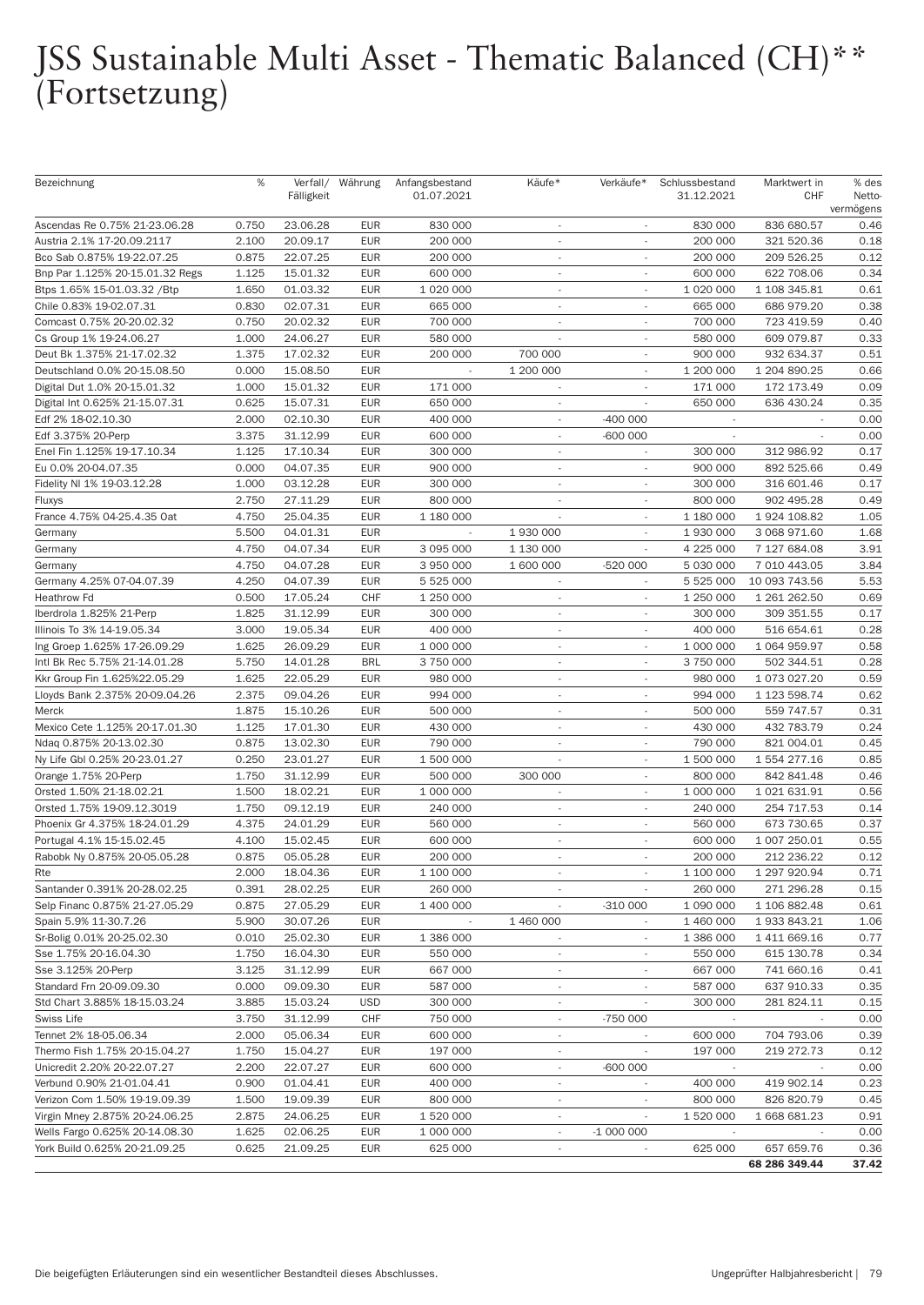## JSS Sustainable Multi Asset - Thematic Balanced (CH)\*\* (Fortsetzung)

| Bezeichnung                                                                       | $\%$  | Verfall/   | Währung    | Anfangsbestand           | Käufe*                   | Verkäufe*                | Schlussbestand           | Marktwert in                 | % des               |
|-----------------------------------------------------------------------------------|-------|------------|------------|--------------------------|--------------------------|--------------------------|--------------------------|------------------------------|---------------------|
|                                                                                   |       | Fälligkeit |            | 01.07.2021               |                          |                          | 31.12.2021               | <b>CHF</b>                   | Netto-<br>vermögens |
|                                                                                   |       |            |            |                          |                          |                          |                          |                              |                     |
| <b>Anlagefonds</b><br>Sar-Dg Op-Zgbpi                                             |       |            | <b>GBP</b> | 1 383 000                | $\overline{\phantom{a}}$ | $-914594$                | 468 406                  | 545 576.37                   | 0.30                |
|                                                                                   |       |            |            |                          |                          |                          |                          | 545 576.37                   | 0.30                |
| Indexoptionen                                                                     |       |            |            |                          |                          |                          |                          |                              |                     |
| Msci Worl Net Index - M1wo                                                        |       | 20.09.21   | <b>USD</b> | 113                      | $\overline{\phantom{a}}$ | $-113$                   | $\overline{\phantom{a}}$ |                              | 0.00                |
| Msci Worl Net Index - M1wo                                                        |       | 20.09.21   | <b>USD</b> | $-113$                   | 113                      |                          | $\overline{\phantom{a}}$ |                              | 0.00                |
| Msci Worl Net Index - M1wo                                                        |       | 21.03.22   | <b>USD</b> | $\overline{\phantom{a}}$ | 59                       |                          | 59                       | 64 616.94                    | 0.03                |
| Msci Worl Net Index - M1wo                                                        |       | 21.03.22   | <b>USD</b> | $\overline{\phantom{a}}$ | 59                       | $-59$                    | $\overline{\phantom{a}}$ | 64 616.94                    | 0.00<br>0.03        |
|                                                                                   |       |            |            |                          |                          |                          |                          |                              |                     |
| Optionen auf Wertpapiere<br>Right Vonovia 07.12.21 / Sous                         |       | 07.12.21   | <b>EUR</b> | $\overline{\phantom{a}}$ | 22 849                   | $-22849$                 | $\overline{\phantom{a}}$ |                              | 0.00                |
|                                                                                   |       |            |            |                          |                          |                          |                          | $\sim$                       | 0.00                |
| Summe Übertragbare Wertpapiere, die an einer amtlichen Börse zugelassen sind      |       |            |            |                          |                          |                          |                          | 166 620 711.66               | 91.30               |
|                                                                                   |       |            |            |                          |                          |                          |                          |                              |                     |
| Übertragbare Wertpapiere, die an einem anderen geregelten Markt gehandelt werden  |       |            |            |                          |                          |                          |                          |                              |                     |
| Anleihen                                                                          |       |            |            |                          |                          |                          |                          |                              |                     |
| Spain 3.45% 16-30.07.66                                                           | 3.450 | 30.07.66   | <b>EUR</b> | 530 000                  | $\overline{\phantom{a}}$ |                          | 530 000                  | 829 381.00                   | 0.45                |
| Ubs Ag Lond 1.75% 20-21.04.22                                                     | 1.750 | 21.04.22   | <b>USD</b> | 615 000                  | $\overline{\phantom{a}}$ |                          | 615 000                  | 562 143.90<br>1 391 524.90   | 0.31<br>0.76        |
|                                                                                   |       |            |            |                          |                          |                          |                          |                              |                     |
| <b>Anlagefonds</b><br>Schieha Fd Usd-C-Ac                                         |       |            | <b>USD</b> | 473 765                  | 763 081                  | $\overline{\phantom{a}}$ | 1 236 846                | 1 465 038.08                 | 0.80                |
|                                                                                   |       |            |            |                          |                          |                          |                          | 1465038.08                   | 0.80                |
| Summe der an einem anderen geregelten Markt gehandelten übertragbaren Wertpapiere |       |            |            |                          |                          |                          |                          | 2856562.98                   | 1.56                |
|                                                                                   |       |            |            |                          |                          |                          |                          |                              |                     |
| Sonstige übertragbare Wertpapiere                                                 |       |            |            |                          |                          |                          |                          |                              |                     |
| Anleihen                                                                          |       |            |            |                          |                          |                          |                          |                              |                     |
| Intl Fin 4.25% 20-16.07.25                                                        | 4.250 | 16.07.25   | <b>BRL</b> | 1 800 000                | $\overline{\phantom{a}}$ | $\overline{\phantom{a}}$ | 1 800 000                | 243 929.41                   | 0.14                |
|                                                                                   |       |            |            |                          |                          |                          |                          | 243 929.41                   | 0.14                |
| <b>Anlagefonds</b>                                                                |       |            |            |                          |                          |                          |                          |                              |                     |
| Quaer C Argon - B- Eur/Cap                                                        |       |            | <b>EUR</b> | 8 0 0 5                  |                          |                          | 8 0 0 5                  | 2 724 730.12                 | 1.49                |
| Sar Foo Agr Opp -P- Gbp/Dis                                                       |       |            | GBP        | 124 112                  | $\overline{\phantom{a}}$ | $\overline{\phantom{a}}$ | 124 112                  | 1 695 569.92<br>4 420 300.04 | 0.93<br>2.42        |
|                                                                                   |       |            |            |                          |                          |                          |                          |                              |                     |
| Summe sonstige übertragbare Wertpapiere                                           |       |            |            |                          |                          |                          |                          | 4 664 229.45                 | 2.56                |
| <b>SUMME WERTPAPIERBESTAND</b>                                                    |       |            |            |                          |                          |                          |                          | 174 141 504.09               | 95.42               |
| Liquide Mittel inklusive Geldmarktanlagen                                         |       |            |            |                          |                          |                          |                          | 7 178 072.63                 | 3.93                |
| <b>Sonstige Aktiven und Passiven</b>                                              |       |            |            |                          |                          |                          |                          | 1 179 923.61                 | 0.65                |
| <b>GESAMTNETTOVERMÖGEN</b>                                                        |       |            |            |                          |                          |                          |                          | 182 499 500.33               | 100.00              |

\* Käufe und Verkäufe (ungeprüft) umfassen die folgenden Transaktionen:

Ausübung von Bezugs-/Optionsrechten/Umwandlungen/Namensänderungen/Titelaufteilungen/Übertragungen/Umtausch zwischen Gesellschaften/

Gratistiteln/Käufen/"Splits"/Stock/Wahldividenden/Exit infolge von Verfall/Auslosungen/"Reversesplits"/Rückzahlungen/Verkäufen

\*\* Siehe Erläuterung 17.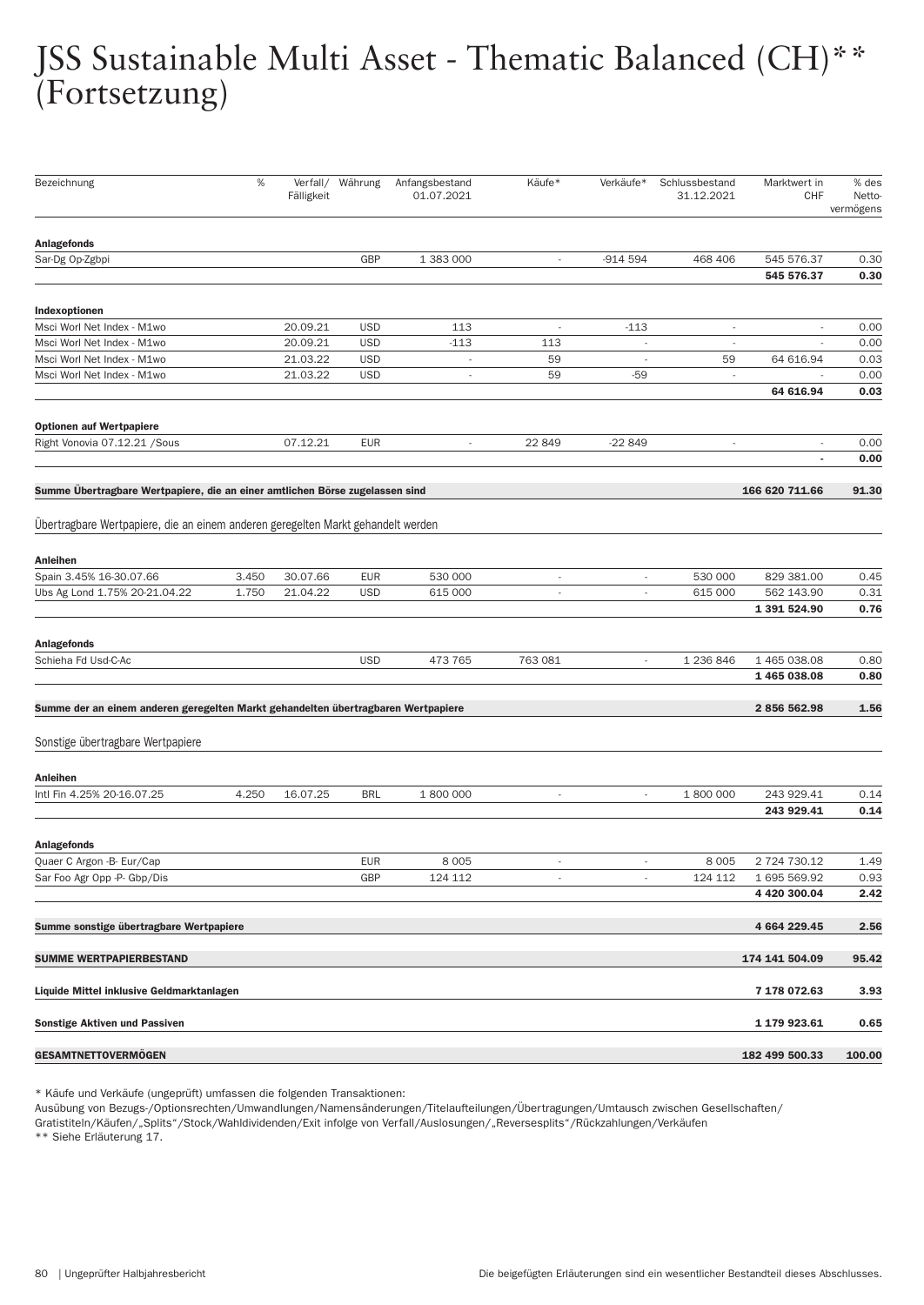## JSS GlobalSar - Balanced (EUR)

| . .<br>%<br>Bezeichnung                                                | Verfall/ Währung<br>Fälligkeit | Anfangsbestand<br>01.07.2021 | Käufe*                   | Verkäufe*                | Schlussbestand<br>31.12.2021 | Marktwert in<br><b>EUR</b> | % des<br>Netto-<br>vermögens |
|------------------------------------------------------------------------|--------------------------------|------------------------------|--------------------------|--------------------------|------------------------------|----------------------------|------------------------------|
| Übertragbare Wertpapiere, die an einer amtlichen Börse zugelassen sind |                                |                              |                          |                          |                              |                            |                              |
| Aktien                                                                 |                                |                              |                          |                          |                              |                            |                              |
| <b>Accenture Plc</b>                                                   | <b>USD</b>                     | 3974                         | $\sim$                   | $-1439$                  | 2 5 3 5                      | 924 098.00                 | 1.20                         |
| Aia Group Ltd                                                          | <b>HKD</b>                     | 123 400                      | $\overline{\phantom{a}}$ | $\overline{\phantom{a}}$ | 123 400                      | 1 093 987.62               | 1.42                         |
| Air Liquide                                                            | <b>EUR</b>                     | 5780                         | $\overline{\phantom{a}}$ | $\overline{a}$           | 5780                         | 886 189.60                 | 1.15                         |
| Alibaba Group Holding Ltd                                              | <b>HKD</b>                     | 33 200                       | $\overline{\phantom{a}}$ |                          | 33 200                       | 445 240.48                 | 0.58                         |
| Alphabet Inc -C-                                                       | <b>USD</b>                     | 685                          | ÷,                       | $\overline{\phantom{a}}$ | 685                          | 1 742 973.22               | 2.26                         |
| Alstom                                                                 | <b>EUR</b>                     | 21 830                       | $\overline{\phantom{a}}$ | $\overline{\phantom{a}}$ | 21830                        | 681 532.60                 | 0.88                         |
| Amazon Com Inc                                                         | <b>USD</b>                     | 565                          | 82                       |                          | 647                          | 1897043.60                 | 2.46                         |
| American Tower Corp                                                    | <b>USD</b>                     | 4700                         | ÷,                       | $-1083$                  | 3617                         | 930 331.08                 | 1.21                         |
| Amgen Inc                                                              | <b>USD</b>                     | 4 2 6 5                      | 915                      |                          | 5 1 8 0                      | 1 024 749.03               | 1.33                         |
| Aramark Holdings Corp                                                  | <b>USD</b>                     | 24 285                       | $\overline{\phantom{a}}$ | $-8384$                  | 15 901                       | 515 258.40                 | 0.67                         |
| Asml Holding Nv                                                        | <b>EUR</b>                     | 2 4 6 0                      | $\overline{\phantom{a}}$ | $-418$                   | 2 0 4 2                      | 1 443 081.40               | 1.87                         |
| Ass.British Foods Plc                                                  | GBP                            | 14 690                       | $\overline{\phantom{a}}$ | $-14690$                 |                              |                            | 0.00                         |
| Bacit-Shs-                                                             | GBP                            | 128 972                      | $\overline{\phantom{a}}$ |                          | 128 972                      | 325 654.75                 | 0.42                         |
| Broadcom Inc                                                           | <b>USD</b>                     | 2 1 2 0                      | $\overline{\phantom{a}}$ | $-2120$                  |                              |                            | 0.00                         |
| Cme Group Inc                                                          | <b>USD</b>                     | 7 1 3 5                      | $\overline{\phantom{a}}$ |                          | 7 1 3 5                      | 1 433 399.67               | 1.86                         |
| Colgate-Palmolive Co.                                                  | <b>USD</b>                     | 11 060                       | $\overline{\phantom{a}}$ |                          | 11 060                       | 829 986.28                 | 1.08                         |
| <b>Costco Wholesale Corp</b>                                           | <b>USD</b>                     | 1925                         | $\overline{\phantom{a}}$ | $\sim$                   | 1925                         | 960 976.52                 | 1.25                         |
| Csl Ltd                                                                | <b>AUD</b>                     | 3 0 1 9                      | $\overline{\phantom{a}}$ | $-3019$                  | $\overline{\phantom{a}}$     |                            | 0.00                         |
| D S Smith Plc                                                          | GBP                            | 155 560                      | $\overline{\phantom{a}}$ | $\overline{a}$           | 155 560                      | 711 097.30                 | 0.92                         |
| Daikin Industries Ltd                                                  | <b>JPY</b>                     | 2800                         | 1 600                    |                          | 4 4 0 0                      | 876 611.61                 | 1.14                         |
| Deere & Co.                                                            | <b>USD</b>                     | 2 2 6 0                      |                          |                          | 2 2 6 0                      | 681 438.09                 | 0.88                         |
| Dong Energy A/S                                                        | <b>DKK</b>                     | 8 2 2 5                      | $\overline{\phantom{a}}$ | $-7604$                  | 621                          | 69 734.85                  | 0.09                         |
| Draper Esprit Plc                                                      | GBP                            | 17928                        | 8 1 7 2                  | $\overline{\phantom{a}}$ | 26 100                       | 316 456.79                 | 0.41                         |
| Enel                                                                   | <b>EUR</b>                     | 129 461                      |                          |                          | 129 461                      | 912 182.21                 | 1.18                         |
| Equinix Inc / Reit                                                     | <b>USD</b>                     | 1 3 4 5                      | $\overline{\phantom{a}}$ | $-336$                   | 1 0 0 9                      | 750 485.90                 | 0.97                         |
| <b>Essilor International</b>                                           | <b>EUR</b>                     |                              | 4575                     |                          | 4575                         | 856 623.00                 | 1.11                         |
| Givaudan Sa / Reg.                                                     | <b>CHF</b>                     | 203                          | $\overline{\phantom{a}}$ | $-203$                   | $\sim$                       |                            | 0.00                         |
| Henry Jack & Associates Inc.                                           | <b>USD</b>                     | 5920                         | 1614                     |                          | 7 5 3 4                      | 1 106 316.09               | 1.43                         |
| Home Depot Inc.                                                        | <b>USD</b>                     | 3 3 9 0                      | 742                      | $\overline{\phantom{a}}$ | 4 1 3 2                      | 1507932.92                 | 1.95                         |
| Housing Devt. Fin. Corp / Adr                                          | <b>USD</b>                     | 15 400                       |                          | $-3118$                  | 12 2 8 2                     | 702 769.73                 | 0.91                         |
| Illumina Inc                                                           | <b>USD</b>                     | 2720                         | 828                      | $\overline{\phantom{a}}$ | 3548                         | 1 186 951.39               | 1.54                         |
| Inv Rg-B                                                               | <b>SEK</b>                     | 34 560                       |                          |                          | 34 560                       | 764 470.95                 | 0.99                         |
| Jpmorgan Chase & Co                                                    | <b>USD</b>                     | 9 3 9 5                      | $\overline{\phantom{a}}$ | $-9395$                  | $\sim$                       | $\overline{\phantom{a}}$   | 0.00                         |
| Koninklijke Dsm Nv                                                     | <b>EUR</b>                     | 4 4 8 5                      | $\overline{\phantom{a}}$ | $-1166$                  | 3 3 1 9                      | 657 162.00                 | 0.85                         |
| Lse Group                                                              | <b>GBP</b>                     | 11 750                       | 3542                     | ٠                        | 15 29 2                      | 1 262 186.85               | 1.64                         |
| Mastercard Inc. Shs-A-                                                 | <b>USD</b>                     | 3875                         | 1639                     |                          | 5 5 1 4                      | 1 742 253.32               | 2.26                         |
| <b>Medtronic Holdings Limited</b>                                      | <b>USD</b>                     | 7 3 8 0                      | 2 5 5 8                  | $\overline{\phantom{a}}$ | 9938                         | 904 050.39                 | 1.17                         |
| Merck                                                                  | <b>USD</b>                     | 12 640                       | 1953                     | $\overline{\phantom{a}}$ | 14 593                       | 983 474.78                 | 1.27                         |
| Microsoft Corp                                                         | <b>USD</b>                     | 6430                         | $\overline{\phantom{a}}$ | $\overline{\phantom{a}}$ | 6 4 3 0                      | 1 901 633.49               | 2.47                         |
| <b>Middleby Corp</b>                                                   | <b>USD</b>                     | 4 4 9 0                      |                          |                          | 4 4 9 0                      | 776 866.34                 | 1.01                         |
| Msci Inc -A-                                                           | <b>USD</b>                     |                              | 1424                     | $\overline{\phantom{a}}$ | 1424                         | 767 209.43                 | 0.99                         |
| Otis Worldwide Corporation                                             | <b>USD</b>                     | 12 110                       |                          | $\overline{\phantom{a}}$ | 12 110                       | 927 205.15                 | 1.20                         |
| Service Corp International                                             | <b>USD</b>                     | 18 000                       |                          | $-18000$                 |                              |                            | 0.00                         |
| Siemens Ag /Nam.                                                       | <b>EUR</b>                     | 4 6 5 5                      |                          |                          | 4655                         | 710 725.40                 | 0.92                         |
| Splunk Inc                                                             | <b>USD</b>                     | 4 3 9 0                      | 1 1 5 0                  | $\overline{\phantom{a}}$ | 5 5 4 0                      | 563 743.23                 | 0.73                         |
| Taiwan Semiconduct. Manuf/Sadr                                         | <b>USD</b>                     | 8 2 6 5                      |                          | $\overline{\phantom{a}}$ | 8 2 6 5                      | 874 395.14                 | 1.13                         |
| Teleflex Inc                                                           | <b>USD</b>                     |                              | 2562                     | $\overline{\phantom{a}}$ | 2562                         | 740 033.20                 | 0.96                         |
| <b>Tencent Holdings Ltd</b>                                            | <b>HKD</b>                     | 9800                         | 3500                     |                          | 13 300                       | 685 255.35                 | 0.89                         |
| Unilever Plc                                                           | <b>EUR</b>                     | 13 2 30                      |                          | ÷                        | 13 2 30                      | 622 537.65                 | 0.81                         |
| Vonovia Se /Namen                                                      | <b>EUR</b>                     |                              | 13 691                   | $\overline{\phantom{a}}$ | 13 691                       | 664 013.50                 | 0.86                         |
| Walt Disney / Disney Ser                                               | <b>USD</b>                     | 5750                         | 2914                     | $\overline{\phantom{a}}$ | 8 6 6 4                      | 1 180 062.40               | 1.53                         |
|                                                                        |                                |                              |                          |                          |                              | 41 540 380.70              | 53.85                        |

|  | Anleihen |
|--|----------|
|  |          |

| Adb 6.15% 20-25.02.30  | 6.150 | 25.02.30 | <b>INR</b> | 30 000 000 |  | 30 000 000 | 365 239.61 | 0.47 |
|------------------------|-------|----------|------------|------------|--|------------|------------|------|
| Allianz 2.625% 20-Perp | 2.625 | 31 12 99 | <b>EUR</b> | 400 000    |  | 400 000    | 397 932.80 | 0.52 |
| Alpha Train            | 2.064 | 30.06.25 | <b>EUR</b> | 250 000    |  | 250 000    | 260 353.75 | 0.34 |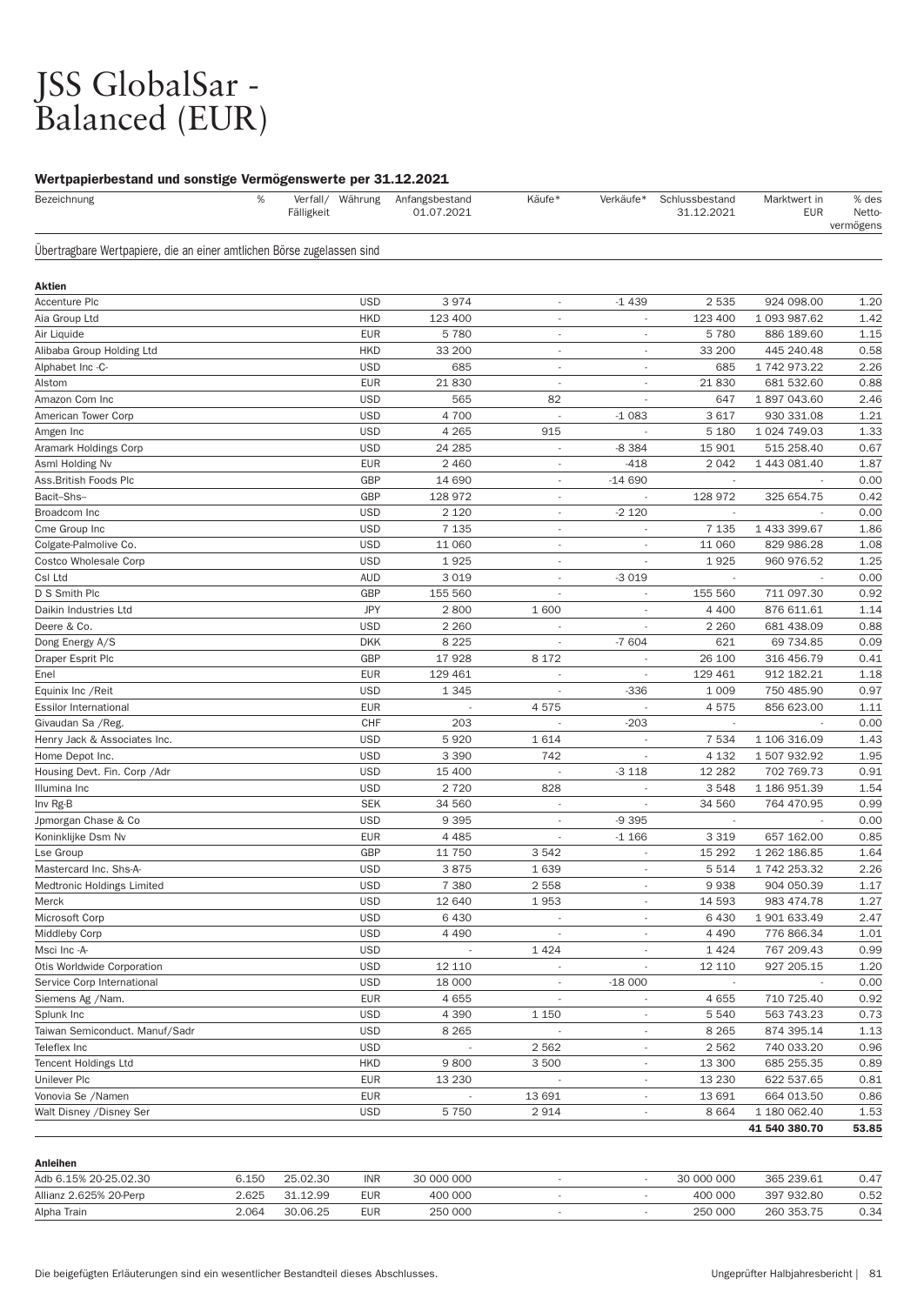# JSS GlobalSar - Balanced (EUR) (Fortsetzung)

| Bezeichnung                    | %     | Fälligkeit | Verfall/ Währung | Anfangsbestand<br>01.07.2021 | Käufe*                   | Verkäufe*                | Schlussbestand<br>31.12.2021 | Marktwert in<br><b>EUR</b> | % des<br>Netto-   |
|--------------------------------|-------|------------|------------------|------------------------------|--------------------------|--------------------------|------------------------------|----------------------------|-------------------|
| Amer Movil 2.125% 16-10.03.28  | 2.125 | 10.03.28   | <b>EUR</b>       | 400 000                      | $\overline{\phantom{a}}$ |                          | 400 000                      | 437 339.60                 | vermögens<br>0.57 |
| Ascendas Re 0.75% 21-23.06.28  | 0.750 | 23.06.28   | <b>EUR</b>       | 390 000                      |                          |                          | 390 000                      | 379 419.30                 | 0.49              |
| Austria 2.1% 17-20.09.2117     | 2.100 | 20.09.17   | <b>EUR</b>       | 100 000                      | $\overline{\phantom{a}}$ | ٠                        | 100 000                      | 155 149.97                 | 0.20              |
| Bco Sab 0.875% 19-22.07.25     | 0.875 | 22.07.25   | <b>EUR</b>       | 200 000                      | $\sim$                   |                          | 200 000                      | 202 214.20                 | 0.26              |
| Belgium Olo                    | 2.250 | 22.06.23   | <b>EUR</b>       | 490 000                      |                          | $-490000$                |                              |                            | 0.00              |
| Bng                            | 0.050 | 13.07.24   | <b>EUR</b>       | 330 000                      |                          | -330 000                 |                              |                            | 0.00              |
| Bng 0.625% 17-19.06.27 Regs    | 0.625 | 19.06.27   | <b>EUR</b>       | 300 000                      | $\overline{\phantom{a}}$ | $\overline{\phantom{a}}$ | 300 000                      | 311 289.60                 | 0.40              |
| Btps 1.65% 15-01.03.32 / Btp   | 1.650 | 01.03.32   | <b>EUR</b>       | 400 000                      | $\sim$                   | $\overline{\phantom{a}}$ | 400 000                      | 419 477.16                 | 0.54              |
| Chile 0.83% 19-02.07.31        | 0.830 | 02.07.31   | <b>EUR</b>       | 265 000                      |                          |                          | 265 000                      | 264 205.00                 | 0.34              |
| Clef 1.761% 17-30.6.50 /Pool   | 1.761 | 30.06.50   | <b>EUR</b>       | 400 000                      | $\overline{\phantom{a}}$ |                          | 400 000                      | 401 949.20                 | 0.52              |
| Comcast 0.75% 20-20.02.32      | 0.750 | 20.02.32   | <b>EUR</b>       | 200 000                      | $\overline{\phantom{a}}$ | $\overline{\phantom{a}}$ | 200 000                      | 199 478.20                 | 0.26              |
| Cs Group 1.25% 17-17.07.25     | 1.250 | 17.07.25   | <b>EUR</b>       | 280 000                      | $\sim$                   | $\overline{\phantom{a}}$ | 280 000                      | 286 337.80                 | 0.37              |
| Dbs Group 1.5% 18-11.04.28     | 1.500 | 11.04.28   | <b>EUR</b>       | 250 000                      |                          |                          | 250 000                      | 254 520.25                 | 0.33              |
| Deut Bk 1.375% 21-17.02.32     | 1.375 | 17.02.32   | <b>EUR</b>       | 100 000                      | 300 000                  |                          | 400 000                      | 400 038.80                 | 0.52              |
| Deutschland 0.0% 20-15.08.50   | 0.000 | 15.08.50   | <b>EUR</b>       | $\sim$                       | 1 050 000                | $\overline{\phantom{a}}$ | 1 050 000                    | 1 017 486.75               | 1.32              |
| Digital Dut 1.0% 20-15.01.32   | 1.000 | 15.01.32   | <b>EUR</b>       | 113 000                      | $\overline{\phantom{a}}$ | $\overline{a}$           | 113 000                      | 109 804.93                 | 0.14              |
| Digital Int 0.625% 21-15.07.31 | 0.625 | 15.07.31   | <b>EUR</b>       | 300 000                      |                          | ٠                        | 300 000                      | 283 486.20                 | 0.37              |
| Edf 2% 18-02.10.30             | 2.000 | 02.10.30   | <b>EUR</b>       | 500 000                      |                          | $-500000$                |                              |                            | 0.00              |
| Eib                            | 3.500 | 15.04.27   | <b>EUR</b>       | 490 000                      | $\overline{\phantom{a}}$ | $\overline{\phantom{a}}$ | 490 000                      | 586 299.70                 | 0.76              |
| Eib                            | 0.125 | 15.04.25   | <b>EUR</b>       | 300 000                      | $\sim$                   | $\overline{\phantom{a}}$ | 300 000                      | 304 428.60                 | 0.40              |
| Eu 0.0% 20-04.07.35            | 0.000 | 04.07.35   | <b>EUR</b>       | 320 000                      | $\sim$                   | ٠                        | 320 000                      | 306 267.84                 | 0.40              |
| Fer D Stato 1.5% 17-27.06.25   | 1.500 | 27.06.25   | <b>EUR</b>       | 250 000                      | $\sim$                   |                          | 250 000                      | 262 158.75                 | 0.34              |
| Fidelity NI 1% 19-03.12.28     | 1.000 | 03.12.28   | <b>EUR</b>       | 400 000                      | $\overline{\phantom{a}}$ | $\overline{\phantom{a}}$ | 400 000                      | 407 403.60                 | 0.53              |
| Fluxys                         | 2.750 | 27.11.29   | <b>EUR</b>       | 300 000                      |                          | $\overline{\phantom{a}}$ | 300 000                      | 326 625.00                 | 0.42              |
| France                         | 2.750 | 25.10.27   | <b>EUR</b>       | 430 000                      | 370 000                  | ٠                        | 800 000                      | 942 289.60                 | 1.22              |
| France 4.75% 04-25.4.35 Oat    | 4.750 | 25.04.35   | <b>EUR</b>       | 575 000                      |                          |                          | 575 000                      | 904 875.20                 | 1.17              |
| Germany                        | 5.500 | 04.01.31   | <b>EUR</b>       | 515 000                      | 260 000                  | $\overline{\phantom{a}}$ | 775 000                      | 1 189 352.20               | 1.54              |
| Germany                        | 4.750 | 04.07.34   | <b>EUR</b>       | 930 000                      | 750 000                  | $\overline{\phantom{a}}$ | 1 680 000                    | 2 735 295.36               | 3.55              |
| Germany                        | 4.750 | 04.07.28   | <b>EUR</b>       | 710 000                      | 1 000 000                | ٠                        | 1 710 000                    | 2 300 100.48               | 2.98              |
| Germany 4.25% 07-04.07.39      | 4.250 | 04.07.39   | <b>EUR</b>       | 730 000                      | 270 000                  |                          | 1 000 000                    | 1763166.00                 | 2.29              |
| Gldm Sachs G 3.375% 27.03.25   | 3.375 | 27.03.25   | <b>EUR</b>       | 550 000                      | $\overline{\phantom{a}}$ | $\overline{\phantom{a}}$ | 550 000                      | 606 401.40                 | 0.79              |
| Iberdrola 1.825% 21-Perp       | 1.825 | 31.12.99   | <b>EUR</b>       | 100 000                      | $\sim$                   | $\overline{\phantom{a}}$ | 100 000                      | 99 518.60                  | 0.13              |
| Illinois To 2.125% 15-22.05.30 | 2.125 | 22.05.30   | <b>EUR</b>       | 400 000                      | $\sim$                   | ×.                       | 400 000                      | 449 862.00                 | 0.58              |
| Ing Groep 1.625% 17-26.09.29   | 1.625 | 26.09.29   | <b>EUR</b>       | 400 000                      |                          | $-400000$                |                              |                            | 0.00              |
| Innogy Fin 5.75% 03-14.02.33   | 5.750 | 14.02.33   | <b>EUR</b>       | 200 000                      | $\overline{\phantom{a}}$ | $\sim$                   | 200 000                      | 302 607.00                 | 0.39              |
| Intl Bk Rec 5.75% 21-14.01.28  | 5.750 | 14.01.28   | <b>BRL</b>       | 1 650 000                    | $\overline{\phantom{a}}$ | $\overline{\phantom{a}}$ | 1 650 000                    | 213 318.03                 | 0.28              |
| Ireland                        | 0.800 | 15.03.22   | <b>EUR</b>       | 300 000                      | $\sim$                   | $-300000$                |                              |                            | 0.00              |
| Kkr Group Fin 1.625%22.05.29   | 1.625 | 22.05.29   | <b>EUR</b>       | 440 000                      |                          |                          | 440 000                      | 464 954.60                 | 0.60              |
| Lloyds Bank 2.375% 20-09.04.26 | 2.375 | 09.04.26   | <b>EUR</b>       | 217 000                      | $\sim$                   | $\overline{\phantom{a}}$ | 217 000                      | 236 732.46                 | 0.31              |
| Lse 0.875% 17-19.09.24         | 0.875 | 19.09.24   | <b>EUR</b>       | 300 000                      |                          |                          | 300 000                      | 307 809.00                 | 0.40              |
| Merck                          | 1.875 | 15.10.26   | <b>EUR</b>       | 250 000                      | $\sim$                   | $\overline{\phantom{a}}$ | 250 000                      | 270 106.75                 | 0.35              |
| Mexico Cete 1.125% 20-17.01.30 | 1.125 | 17.01.30   | <b>EUR</b>       | 165 000                      | $\sim$                   |                          | 165 000                      | 160 272.75                 | 0.21              |
| Ndaq 0.875% 20-13.02.30        | 0.875 | 13.02.30   | <b>EUR</b>       | 505 000                      | $\sim$                   | $\overline{\phantom{a}}$ | 505 000                      | 506 503.89                 | 0.66              |
| Netherlands                    | 4.000 | 15.01.37   | <b>EUR</b>       | 430 000                      | $\overline{\phantom{a}}$ | $\overline{\phantom{a}}$ | 430 000                      | 681 040.88                 | 0.88              |
| Orange 1.625% 20-07.04.32      | 1.625 | 07.04.32   | <b>EUR</b>       | 100 000                      | $\sim$                   | $\overline{\phantom{a}}$ | 100 000                      | 109 176.40                 | 0.14              |
| Orange 1.75% 20-Perp           | 1.750 | 31.12.99   | <b>EUR</b>       | 200 000                      | $\sim$                   |                          | 200 000                      | 203 357.00                 | 0.26              |
| Orsted 1.50% 21-18.02.21       | 1.500 | 18.02.21   | <b>EUR</b>       | 500 000                      | $\overline{\phantom{a}}$ | -500 000                 |                              |                            | 0.00              |
| Phoenix Gr 4.375% 18-24.01.29  | 4.375 | 24.01.29   | <b>EUR</b>       | 250 000                      | $\overline{\phantom{a}}$ |                          | 250 000                      | 290 276.25                 | 0.38              |
| Portugal 4.1% 15-15.02.45      | 4.100 | 15.02.45   | <b>EUR</b>       | 210 000                      | $\sim$                   |                          | 210 000                      | 340 234.65                 | 0.44              |
| Rabobk Ny 0.875% 20-05.05.28   | 0.875 | 05.05.28   | <b>EUR</b>       | 400 000                      | $\sim$                   |                          | 400 000                      | 409 659.20                 | 0.53              |
| Rte                            | 2.000 | 18.04.36   | <b>EUR</b>       | 300 000                      | $\overline{\phantom{a}}$ | $\overline{\phantom{a}}$ | 300 000                      | 341 625.30                 | 0.44              |
| Selp Financ 0.875% 21-27.05.29 | 0.875 | 27.05.29   | <b>EUR</b>       | 700 000                      | $\sim$                   |                          | 700 000                      | 686 035.00                 | 0.89              |
| Spain 1.5% 17-30.04.27         | 1.500 | 30.04.27   | <b>EUR</b>       | 900 000                      | $\overline{\phantom{a}}$ | $-440000$                | 460 000                      | 498 541.10                 | 0.65              |
| Spain 5.9% 11-30.7.26          | 5.900 | 30.07.26   | <b>EUR</b>       |                              | 970 000                  |                          | 970 000                      | 1 239 976.22               | 1.61              |
| Sr-Bolig 0.01% 20-25.02.30     | 0.010 | 25.02.30   | <b>EUR</b>       | 292 000                      | $\sim$                   | $\overline{\phantom{a}}$ | 292 000                      | 287 028.99                 | 0.37              |
| Sse 1.75% 20-16.04.30          | 1.750 | 16.04.30   | <b>EUR</b>       | 300 000                      | $\overline{\phantom{a}}$ | $\overline{\phantom{a}}$ | 300 000                      | 323 816.70                 | 0.42              |
| Sse 3.125% 20-Perp             | 3.125 | 31.12.99   | <b>EUR</b>       | 400 000                      | $\sim$                   |                          | 400 000                      | 429 252.00                 | 0.56              |
| Standard Frn 20-09.09.30       | 0.000 | 09.09.30   | <b>EUR</b>       | 152 000                      | $\overline{\phantom{a}}$ |                          | 152 000                      | 159 418.36                 | 0.21              |
| Tennet 2% 18-05.06.34          | 2.000 | 05.06.34   | <b>EUR</b>       | 200 000                      | $\sim$                   |                          | 200 000                      | 226 732.40                 | 0.29              |
| Thermo Fish 1.75% 20-15.04.27  | 1.750 | 15.04.27   | <b>EUR</b>       | 102 000                      | $\overline{\phantom{a}}$ |                          | 102 000                      | 109 570.03                 | 0.14              |
| Unicredit 2.20% 20-22.07.27    | 2.200 | 22.07.27   | <b>EUR</b>       | 300 000                      | $\sim$                   | $-300000$                | $\sim$                       |                            | 0.00              |
| Verbund 0.90% 21-01.04.41      | 0.900 | 01.04.41   | <b>EUR</b>       | 200 000                      | $\overline{\phantom{a}}$ | $\overline{\phantom{a}}$ | 200 000                      | 202 624.20                 | 0.26              |
|                                |       |            |                  |                              |                          |                          |                              |                            |                   |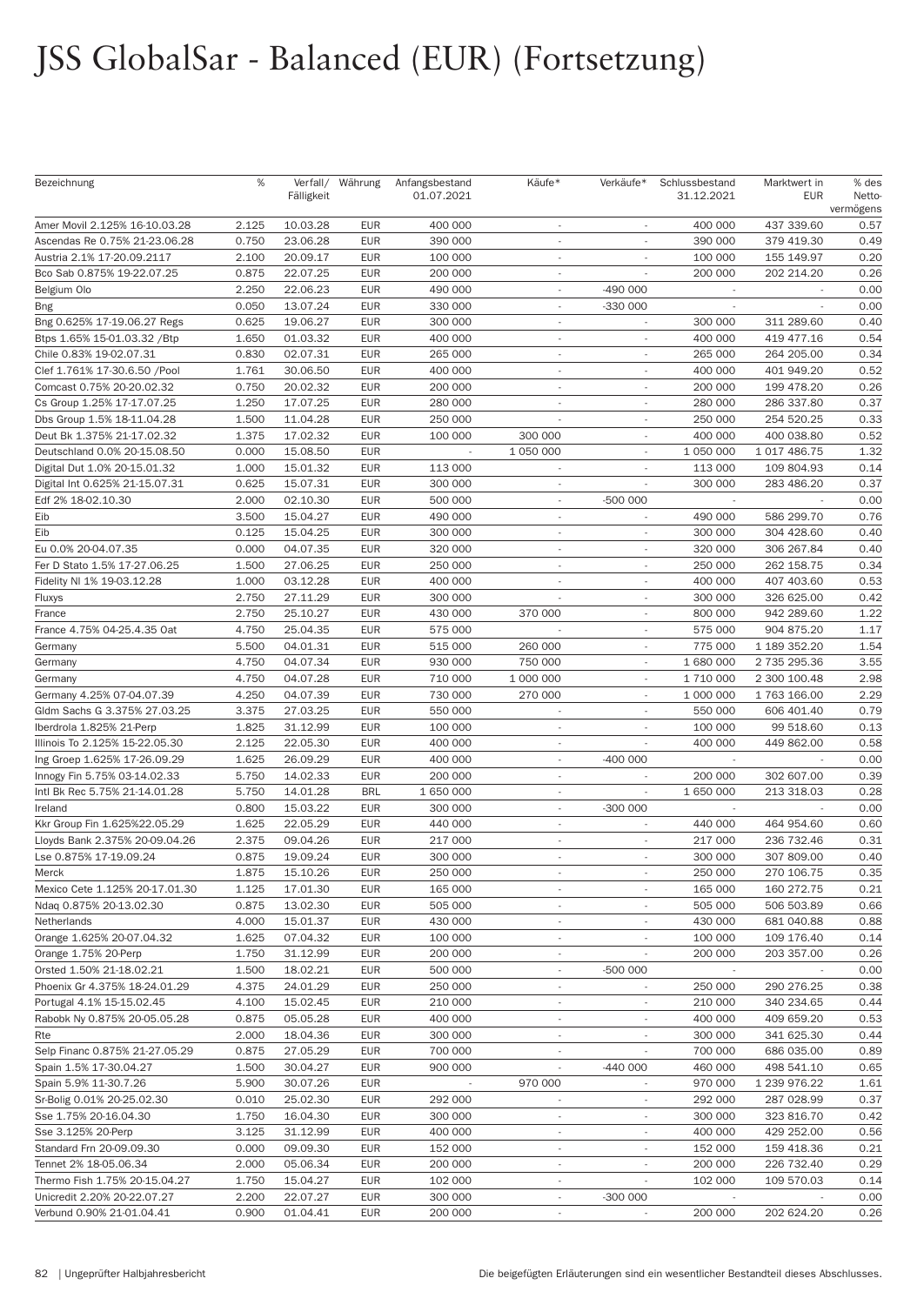# JSS GlobalSar - Balanced (EUR) (Fortsetzung)

| Bezeichnung                                                                       | $\%$  | Verfall/<br>Fälligkeit | Währung    | Anfangsbestand<br>01.07.2021 | Käufe*                   | Verkäufe*                | Schlussbestand<br>31.12.2021 | Marktwert in<br><b>EUR</b> | % des<br>Netto-<br>vermögens |
|-----------------------------------------------------------------------------------|-------|------------------------|------------|------------------------------|--------------------------|--------------------------|------------------------------|----------------------------|------------------------------|
| Virgin Mney 2.875% 20-24.06.25                                                    | 2.875 | 24.06.25               | <b>EUR</b> | 700 000                      | $\overline{a}$           |                          | 700 000                      | 741 653.50                 | 0.96                         |
| York Build 0.625% 20-21.09.25                                                     | 0.625 | 21.09.25               | <b>EUR</b> | 125 000                      | $\overline{a}$           |                          | 125 000                      | 126 941.75                 | 0.16                         |
|                                                                                   |       |                        |            |                              |                          |                          |                              | 29 199 031.86              | 37.85                        |
| <b>Anlagefonds</b>                                                                |       |                        |            |                              |                          |                          |                              |                            |                              |
| Sar-Dg Op-Zgbpi                                                                   |       |                        | GBP        | 625 830                      | $\overline{\phantom{a}}$ | -426 195                 | 199 635                      | 224 409.76<br>224 409.76   | 0.29<br>0.29                 |
| Indexoptionen                                                                     |       |                        |            |                              |                          |                          |                              |                            |                              |
| Msci Worl Net Index - M1wo                                                        |       | 20.09.21               | <b>USD</b> | 51                           | $\overline{\phantom{a}}$ | $-51$                    | $\overline{\phantom{a}}$     | $\overline{\phantom{a}}$   | 0.00                         |
| Msci Worl Net Index - M1wo                                                        |       | 20.09.21               | <b>USD</b> | $-51$                        | 51                       | $\overline{\phantom{a}}$ | $\overline{\phantom{a}}$     |                            | 0.00                         |
| Msci Worl Net Index - M1wo                                                        |       | 21.03.22               | <b>USD</b> | $\overline{a}$               | 26                       |                          | 26                           | 27 481.53                  | 0.04                         |
| Msci Worl Net Index - M1wo                                                        |       | 21.03.22               | <b>USD</b> | $\overline{\phantom{a}}$     | 26                       | $-26$                    | $\overline{\phantom{a}}$     |                            | 0.00                         |
|                                                                                   |       |                        |            |                              |                          |                          |                              | 27 481.53                  | 0.04                         |
| <b>Optionen auf Wertpapiere</b>                                                   |       | 07.12.21               | <b>EUR</b> | ×,                           | 10 142                   | $-10142$                 | $\overline{\phantom{a}}$     |                            | 0.00                         |
| Right Vonovia 07.12.21 / Sous                                                     |       |                        |            |                              |                          |                          |                              | $\blacksquare$             | 0.00                         |
| Summe Übertragbare Wertpapiere, die an einer amtlichen Börse zugelassen sind      |       |                        |            |                              |                          |                          |                              | 70 991 303.85              | 92.03                        |
| Übertragbare Wertpapiere, die an einem anderen geregelten Markt gehandelt werden  |       |                        |            |                              |                          |                          |                              |                            |                              |
| <b>Anleihen</b>                                                                   |       |                        |            |                              |                          |                          |                              |                            |                              |
| Spain 3.45% 16-30.07.66                                                           | 3.450 | 30.07.66               | <b>EUR</b> | 360 000                      | $\overline{\phantom{a}}$ | $\overline{\phantom{a}}$ | 360 000                      | 543 693.24<br>543 693.24   | 0.71<br>0.71                 |
| <b>Anlagefonds</b>                                                                |       |                        |            |                              |                          |                          |                              |                            |                              |
| Schieha Fd Usd-C-Ac                                                               |       |                        | <b>USD</b> | 210 562                      | 332 064                  | $\overline{\phantom{a}}$ | 542 626                      | 620 307.60                 | 0.80                         |
|                                                                                   |       |                        |            |                              |                          |                          |                              | 620 307.60                 | 0.80                         |
| Summe der an einem anderen geregelten Markt gehandelten übertragbaren Wertpapiere |       |                        |            |                              |                          |                          |                              | 1 164 000.84               | 1.51                         |
| Sonstige übertragbare Wertpapiere                                                 |       |                        |            |                              |                          |                          |                              |                            |                              |
| Anleihen                                                                          |       |                        |            |                              |                          |                          |                              |                            |                              |
| Intl Fin 4.25% 20-16.07.25                                                        | 4.250 | 16.07.25               | <b>BRL</b> | 700 000                      | $\sim$                   | $\overline{\phantom{a}}$ | 700 000                      | 91 550.96<br>91 550.96     | 0.12<br>0.12                 |
|                                                                                   |       |                        |            |                              |                          |                          |                              |                            |                              |
| <b>Anlagefonds</b>                                                                |       |                        |            |                              |                          |                          |                              |                            |                              |
| Quaer C Argon - B- Eur/Cap                                                        |       |                        | <b>EUR</b> | 3 6 6 0                      | $\overline{\phantom{a}}$ |                          | 3 6 6 0                      | 1 202 310.00               | 1.56                         |
| Sar Foo Agr Opp -P- Gbp/Dis                                                       |       |                        | GBP        | 54 531                       | $\overline{\phantom{a}}$ |                          | 54 531                       | 718 974.60<br>1921284.60   | 0.93<br>2.49                 |
| Summe sonstige übertragbare Wertpapiere                                           |       |                        |            |                              |                          |                          |                              | 2 012 835.56               | 2.61                         |
|                                                                                   |       |                        |            |                              |                          |                          |                              |                            |                              |
| <b>SUMME WERTPAPIERBESTAND</b>                                                    |       |                        |            |                              |                          |                          |                              | 74 168 140.25              | 96.15                        |
| Liquide Mittel inklusive Geldmarktanlagen                                         |       |                        |            |                              |                          |                          |                              | 2 632 196.58               | 3.41                         |
| Sonstige Aktiven und Passiven                                                     |       |                        |            |                              |                          |                          |                              | 335 679.39                 | 0.44                         |
| <b>GESAMTNETTOVERMOGEN</b>                                                        |       |                        |            |                              |                          |                          |                              | 77 136 016.22              | 100.00                       |

\* Käufe und Verkäufe (ungeprüft) umfassen die folgenden Transaktionen:

Ausübung von Bezugs-/Optionsrechten/Umwandlungen/Namensänderungen/Titelaufteilungen/Übertragungen/Umtausch zwischen Gesellschaften/ Gratistiteln/Käufen/"Splits"/Stock/Wahldividenden/Exit infolge von Verfall/Auslosungen/"Reversesplits"/Rückzahlungen/Verkäufen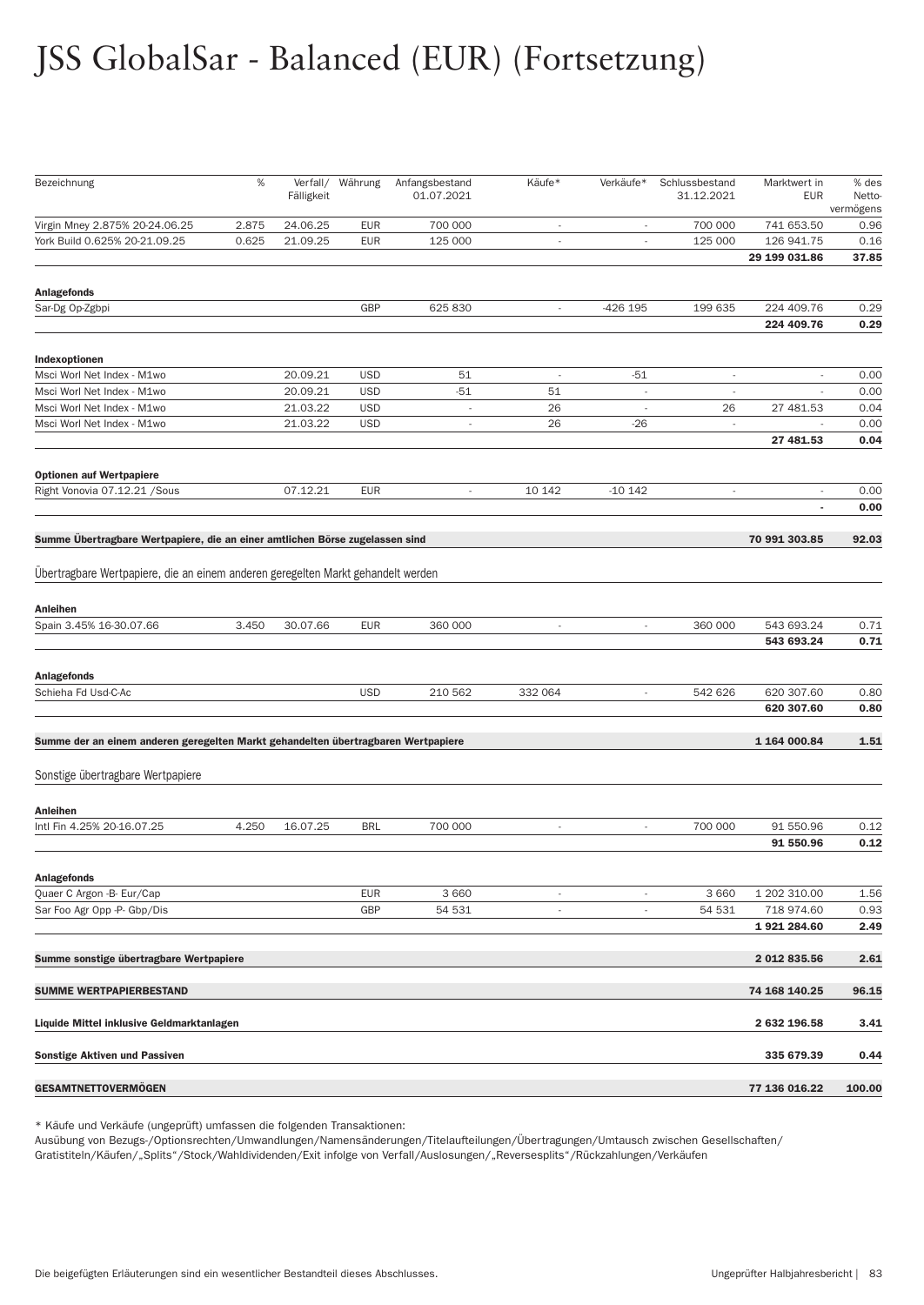## JSS GlobalSar - Growth (EUR)

| Bezeichnung                                                            | % | Fälligkeit | Verfall/ Währung | Anfangsbestand<br>01.07.2021 | Käufe*                   | Verkäufe* | Schlussbestand<br>31.12.2021 | Marktwert in<br><b>EUR</b> | % des<br>Netto-<br>vermögens |
|------------------------------------------------------------------------|---|------------|------------------|------------------------------|--------------------------|-----------|------------------------------|----------------------------|------------------------------|
| Ubertragbare Wertpapiere, die an einer amtlichen Börse zugelassen sind |   |            |                  |                              |                          |           |                              |                            |                              |
| Aktien                                                                 |   |            |                  |                              |                          |           |                              |                            |                              |
| <b>Accenture Plc</b>                                                   |   |            | <b>USD</b>       | 2022                         | $\overline{\phantom{a}}$ | $-752$    | 1 2 7 0                      | 462 960.34                 | 1.73                         |
| Aia Group Ltd                                                          |   |            | <b>HKD</b>       | 65 200                       | $\overline{\phantom{a}}$ | $-2000$   | 63 200                       | 560 291.88                 | 2.09                         |
| Air Liquide                                                            |   |            | <b>EUR</b>       | 3 0 9 0                      | $\overline{\phantom{a}}$ | $-95$     | 2 9 9 5                      | 459 193.40                 | 1.71                         |
| Alibaba Group Holding Ltd                                              |   |            | <b>HKD</b>       | 19 380                       | $\overline{\phantom{a}}$ | $-2200$   | 17 180                       | 230 398.54                 | 0.86                         |
| Alphabet Inc -C-                                                       |   |            | <b>USD</b>       | 356                          | $\overline{\phantom{a}}$ | $-11$     | 345                          | 877 847.83                 | 3.27                         |
| Alstom                                                                 |   |            | <b>EUR</b>       | 12 0 20                      | $\overline{\phantom{a}}$ | $-370$    | 11 650                       | 363 713.00                 | 1.36                         |
| Amazon Com Inc                                                         |   |            | <b>USD</b>       | 297                          | 30                       | -9        | 318                          | 932 395.46                 | 3.47                         |
| American Tower Corp                                                    |   |            | <b>USD</b>       | 2570                         |                          | $-761$    | 1809                         | 465 294.14                 | 1.73                         |
| Amgen Inc                                                              |   |            | <b>USD</b>       | 2 3 0 0                      | 293                      | $-80$     | 2 5 1 3                      | 497 141.76                 | 1.85                         |
| Aramark Holdings Corp                                                  |   |            | <b>USD</b>       | 13 1 25                      | $\overline{\phantom{a}}$ | $-5146$   | 7979                         | 258 552.72                 | 0.96                         |
| Asml Holding Nv                                                        |   |            | <b>EUR</b>       | 1 2 9 5                      | $\overline{\phantom{a}}$ | $-271$    | 1 0 2 4                      | 723 660.80                 | 2.70                         |
| Ass.British Foods Plc                                                  |   |            | GBP              | 8 4 2 5                      |                          | $-8425$   |                              |                            | 0.00                         |
| Bacit-Shs-                                                             |   |            | GBP              | 47 141                       | 23 869                   |           | 71 010                       | 179 300.50                 | 0.67                         |
| Broadcom Inc                                                           |   |            | <b>USD</b>       | 835                          | $\overline{\phantom{a}}$ | $-835$    |                              |                            | 0.00                         |
| Cme Group Inc                                                          |   |            | <b>USD</b>       | 3885                         | $\overline{\phantom{a}}$ | $-120$    | 3765                         | 756 376.98                 | 2.82                         |
| Colgate-Palmolive Co.                                                  |   |            | <b>USD</b>       | 6 0 9 5                      |                          | $-188$    | 5 9 0 7                      | 443 284.72                 | 1.65                         |
| Costco Wholesale Corp                                                  |   |            | <b>USD</b>       | 1 0 4 0                      | $\sim$                   | $-32$     | 1 0 0 8                      | 503 202.25                 | 1.88                         |
| Csl Ltd                                                                |   |            | <b>AUD</b>       | 1630                         | $\overline{\phantom{a}}$ | $-1630$   |                              |                            | 0.00                         |
| D S Smith Plc                                                          |   |            | <b>GBP</b>       | 85 525                       | $\overline{\phantom{a}}$ | $-2643$   | 82 882                       | 378 870.97                 | 1.41                         |
| Daikin Industries Ltd                                                  |   |            | <b>JPY</b>       | 1 400                        | 900                      | $-100$    | 2 200                        | 438 305.81                 | 1.63                         |
| Deere & Co.                                                            |   |            | <b>USD</b>       | 1 2 2 5                      | $\overline{\phantom{a}}$ | $-37$     | 1 1 8 8                      | 358 207.28                 | 1.33                         |
| Dong Energy A/S                                                        |   |            | <b>DKK</b>       | 4 4 1 0                      | $\overline{\phantom{a}}$ | $-4108$   | 302                          | 33 912.92                  | 0.13                         |
|                                                                        |   |            | <b>GBP</b>       | 6574                         | 2536                     |           | 9 1 1 0                      | 110 456.76                 | 0.41                         |
| Draper Esprit Plc<br>Enel                                              |   |            | <b>EUR</b>       | 75 811                       |                          | $-10032$  | 65 7 7 9                     | 463 478.83                 | 1.73                         |
|                                                                        |   |            | <b>USD</b>       |                              | $\overline{\phantom{a}}$ |           | 506                          |                            |                              |
| Equinix Inc / Reit                                                     |   |            |                  | 735                          |                          | $-229$    |                              | 376 358.64                 | 1.40                         |
| <b>Essilor International</b>                                           |   |            | <b>EUR</b>       |                              | 2 3 4 8                  |           | 2 3 4 8                      | 439 639.52                 | 1.64                         |
| Givaudan Sa / Reg.                                                     |   |            | CHF              | 113                          | $\overline{\phantom{a}}$ | $-113$    | $\overline{\phantom{a}}$     |                            | 0.00                         |
| Henry Jack & Associates Inc.                                           |   |            | <b>USD</b>       | 3 2 1 0                      |                          | $-99$     | 3 1 1 1                      | 456 828.96                 | 1.70                         |
| Home Depot Inc.                                                        |   |            | <b>USD</b>       | 1860                         | 313                      | $-67$     | 2 1 0 6                      | 768 564.07                 | 2.86                         |
| Housing Devt. Fin. Corp / Adr                                          |   |            | <b>USD</b>       | 8 1 1 0                      |                          | $-1949$   | 6 1 6 1                      | 352 529.26                 | 1.31                         |
| Illumina Inc                                                           |   |            | <b>USD</b>       | 1 4 6 0                      | 355                      | $-45$     | 1770                         | 592 137.53                 | 2.21                         |
| Inv Rg-B                                                               |   |            | <b>SEK</b>       | 18 860                       | $\overline{\phantom{a}}$ | $-1502$   | 17 358                       | 383 960.85                 | 1.43                         |
| Jpmorgan Chase & Co                                                    |   |            | <b>USD</b>       | 3 1 3 5                      | $\overline{\phantom{a}}$ | $-3135$   | $\overline{\phantom{a}}$     |                            | 0.00                         |
| Koninklijke Dsm Nv                                                     |   |            | <b>EUR</b>       | 2 4 4 0                      | $\overline{\phantom{a}}$ | $-782$    | 1658                         | 328 284.00                 | 1.22                         |
| Lse Group                                                              |   |            | <b>GBP</b>       | 6 2 1 0                      | 1557                     | $-240$    | 7 5 2 7                      | 621 271.28                 | 2.32                         |
| Mastercard Inc. Shs-A-                                                 |   |            | <b>USD</b>       | 2 1 2 5                      | 639                      | $-85$     | 2679                         | 846 481.08                 | 3.15                         |
| <b>Medtronic Holdings Limited</b>                                      |   |            | <b>USD</b>       | 4 0 5 5                      | 1 1 7 6                  | $-378$    | 4853                         | 441 472.78                 | 1.65                         |
| Merck                                                                  |   |            | <b>USD</b>       | 6880                         | 1 1 8 5                  | $-573$    | 7492                         | 504 912.84                 | 1.88                         |
| Microsoft Corp                                                         |   |            | <b>USD</b>       | 3 4 6 5                      |                          | $-212$    | 3 2 5 3                      | 962 055.01                 | 3.59                         |
| <b>Middleby Corp</b>                                                   |   |            | <b>USD</b>       | 2 3 6 5                      |                          | $-73$     | 2 2 9 2                      | 396 565.18                 | 1.48                         |
| Msci Inc -A-                                                           |   |            | <b>USD</b>       |                              | 747                      |           | 747                          | 402 461.69                 | 1.50                         |
| Otis Worldwide Corporation                                             |   |            | <b>USD</b>       | 6 3 6 5                      |                          | $-196$    | 6 169                        | 472 331.01                 | 1.76                         |
| Service Corp International                                             |   |            | <b>USD</b>       | 6 3 9 0                      |                          | $-6390$   |                              |                            | 0.00                         |
| Siemens Ag /Nam.                                                       |   |            | <b>EUR</b>       | 2 4 6 0                      |                          | $-76$     | 2 3 8 4                      | 363 989.12                 | 1.36                         |
| Splunk Inc                                                             |   |            | <b>USD</b>       | 2 4 0 0                      | 459                      | $-74$     | 2 7 8 5                      | 283 398.00                 | 1.06                         |
| Taiwan Semiconduct. Manuf/Sadr                                         |   |            | <b>USD</b>       | 4 5 6 0                      |                          | $-140$    | 4 4 2 0                      | 467 613.61                 | 1.74                         |
| Teleflex Inc                                                           |   |            | <b>USD</b>       |                              | 1 3 1 8                  |           | 1 3 1 8                      | 380 704.05                 | 1.42                         |
| <b>Tencent Holdings Ltd</b>                                            |   |            | <b>HKD</b>       | 5 600                        | 1 200                    | $-100$    | 6700                         | 345 203.82                 | 1.29                         |
| Unilever Plc                                                           |   |            | EUR              | 7 3 8 0                      |                          | $-228$    | 7 1 5 2                      | 336 537.36                 | 1.25                         |
| Vonovia Se /Namen                                                      |   |            | <b>EUR</b>       |                              | 6997                     | $-161$    | 6836                         | 331 546.00                 | 1.24                         |
| Walt Disney / Disney Ser                                               |   |            | <b>USD</b>       | 3 1 4 5                      | 1 4 0 5                  | $-140$    | 4 4 1 0                      | 600 655.03                 | 2.24                         |
|                                                                        |   |            |                  |                              |                          |           |                              | 20 952 347.58              | 78.09                        |

| 2.064 | 30.06.25 | <b>EUR</b> | 100 000 |  | 100 000 | 104 141.50 | 0.39 |
|-------|----------|------------|---------|--|---------|------------|------|
| 0.750 | 23.06.28 | <b>EUR</b> | 140 000 |  | 140 000 | 136 201.80 | 0.51 |
| 0.875 | 22.07.25 | <b>EUR</b> | 100 000 |  | 100 000 | 101 107.10 | 0.38 |
|       |          |            |         |  |         |            |      |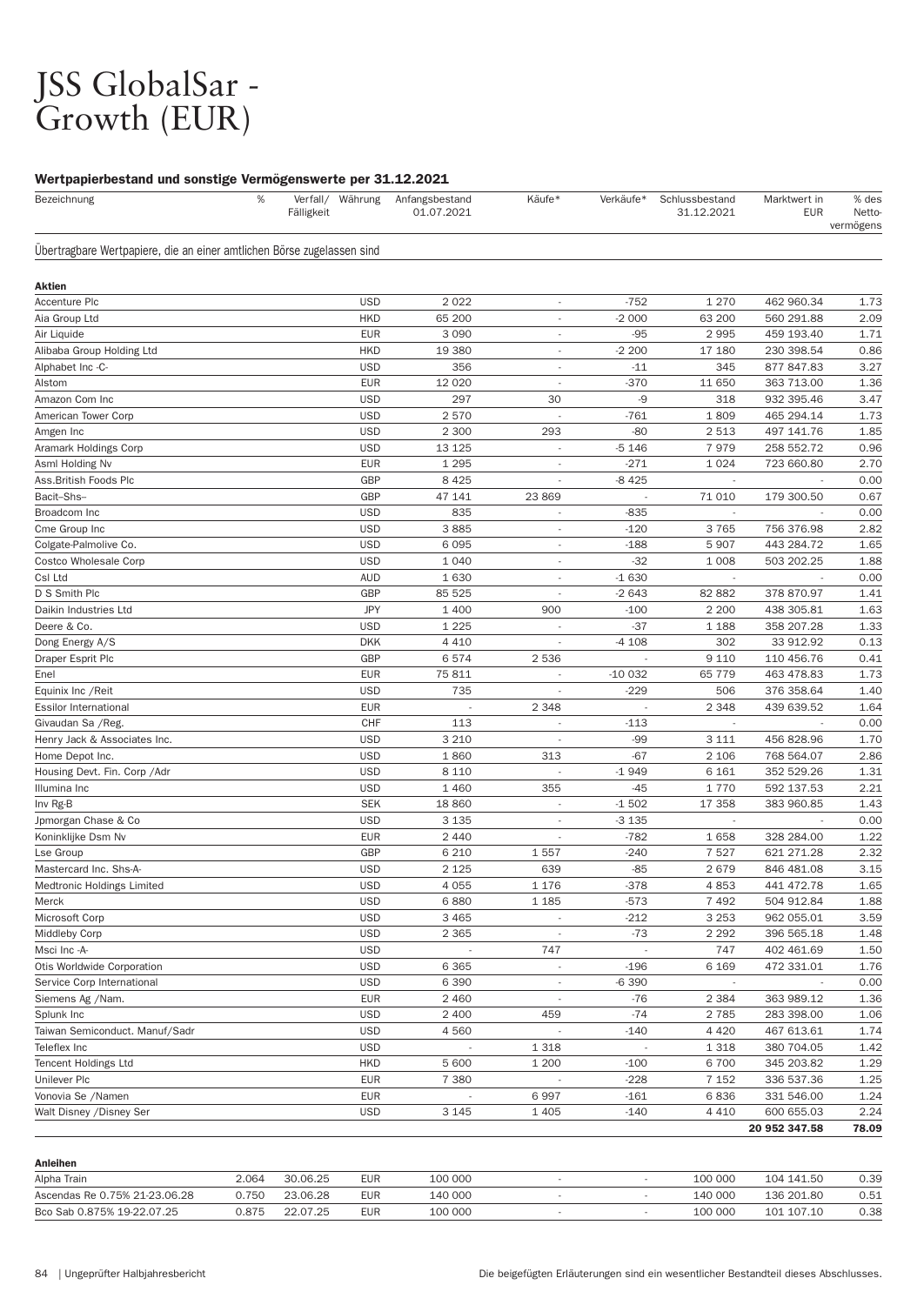# JSS GlobalSar - Growth (EUR) (Fortsetzung)

| Bezeichnung                                                                       | %     | Fälligkeit | Verfall/ Währung | Anfangsbestand<br>01.07.2021 | Käufe*                         | Verkäufe*                | Schlussbestand<br>31.12.2021 | Marktwert in<br><b>EUR</b>    | % des<br>Netto-<br>vermögens |
|-----------------------------------------------------------------------------------|-------|------------|------------------|------------------------------|--------------------------------|--------------------------|------------------------------|-------------------------------|------------------------------|
| Clef 1.761% 17-30.6.50 /Pool                                                      | 1.761 | 30.06.50   | <b>EUR</b>       | 100 000                      | $\overline{\phantom{a}}$       |                          | 100 000                      | 100 487.30                    | 0.38                         |
| Dbs Group 1.5% 18-11.04.28                                                        | 1.500 | 11.04.28   | <b>EUR</b>       | 100 000                      |                                |                          | 100 000                      | 101 808.10                    | 0.38                         |
| Deutschland 0.0% 20-15.08.50                                                      | 0.000 | 15.08.50   | <b>EUR</b>       |                              | 125 000                        | $\overline{\phantom{a}}$ | 125 000                      | 121 129.38                    | 0.45                         |
| Digital Int 0.625% 21-15.07.31                                                    | 0.625 | 15.07.31   | <b>EUR</b>       | 100 000                      | $\overline{\phantom{a}}$       | $\overline{a}$           | 100 000                      | 94 495.40                     | 0.35                         |
| Edf 2% 18-02.10.30                                                                | 2.000 | 02.10.30   | <b>EUR</b>       | 100 000                      | $\overline{\phantom{a}}$       |                          | 100 000                      | 110 812.40                    | 0.41                         |
| Edf 3.375% 20-Perp                                                                | 3.375 | 31.12.99   | <b>EUR</b>       | 200 000                      | $\overline{\phantom{a}}$       |                          | 200 000                      | 207 110.00                    | 0.77                         |
| Fidelity NI 1% 19-03.12.28                                                        | 1.000 | 03.12.28   | <b>EUR</b>       | 100 000                      | $\sim$                         | $\overline{\phantom{a}}$ | 100 000                      | 101 850.90                    | 0.38                         |
| Fluxys                                                                            | 2.750 | 27.11.29   | <b>EUR</b>       | 100 000                      | $\overline{\phantom{a}}$       | $\overline{a}$           | 100 000                      | 108 875.00                    | 0.41                         |
| France 4.75% 04-25.4.35 Oat                                                       | 4.750 | 25.04.35   | <b>EUR</b>       | 95 000                       | $\overline{\phantom{a}}$       |                          | 95 000                       | 149 501.12                    | 0.56                         |
| Germany                                                                           | 5.500 | 04.01.31   | <b>EUR</b>       | 20 000                       | $\overline{\phantom{a}}$       | $\overline{\phantom{a}}$ | 20 000                       | 30 692.96                     | 0.11                         |
| Germany                                                                           | 4.750 | 04.07.34   | <b>EUR</b>       | 200 000                      | $\overline{\phantom{a}}$       |                          | 200 000                      | 325 630.40                    | 1.21                         |
| Germany                                                                           | 4.750 | 04.07.28   | <b>EUR</b>       | 50 000                       | 170 000                        | $-100000$                | 120 000                      | 161 410.56                    | 0.60                         |
| Germany 4.25% 07-04.07.39                                                         | 4.250 | 04.07.39   | <b>EUR</b>       | 50 000                       |                                |                          | 50 000                       | 88 158.30                     | 0.33                         |
| Italy 3.1% 11-15.9.26 Btp/Infl                                                    | 3.500 | 15.09.26   | <b>EUR</b>       | 160 000                      | $\overline{\phantom{a}}$       | $\overline{a}$           | 160 000                      | 224 900.16                    | 0.84                         |
| Kkr Group Fin 1.625%22.05.29                                                      | 1.625 | 22.05.29   | <b>EUR</b>       | 100 000                      | $\sim$                         | $\overline{\phantom{a}}$ | 100 000                      | 105 671.50                    | 0.39                         |
| Lloyds Bk 1.75% 18-07.09.28                                                       | 1.750 | 07.09.28   | <b>EUR</b>       | 100 000                      | $\overline{\phantom{a}}$       | ÷,                       | 100 000                      | 102 745.50                    | 0.38                         |
| Mexico Cete 1.125% 20-17.01.30                                                    | 1.125 | 17.01.30   | <b>EUR</b>       | 100 000                      | $\overline{\phantom{a}}$       | $\overline{\phantom{a}}$ | 100 000                      | 97 135.00                     | 0.36                         |
| Netherlands                                                                       | 4.000 | 15.01.37   | <b>EUR</b>       | 150 000                      | $\overline{\phantom{a}}$       | $\overline{\phantom{a}}$ | 150 000                      | 237 572.40                    | 0.89                         |
| Portugal 4.1% 15-15.02.45                                                         | 4.100 | 15.02.45   | <b>EUR</b>       | 45 000                       | $\overline{\phantom{a}}$       | $\overline{\phantom{a}}$ | 45 000                       | 72 907.43                     | 0.27                         |
| Rbs Group 0.75% 19-15.11.25                                                       | 0.750 | 15.11.25   | <b>EUR</b>       | 100 000                      | $\overline{\phantom{a}}$       | $\overline{\phantom{a}}$ | 100 000                      | 101 455.80                    | 0.38                         |
| Rte                                                                               | 2.000 | 18.04.36   | <b>EUR</b>       | 100 000                      | $\overline{\phantom{a}}$       |                          | 100 000                      | 113 875.10                    | 0.42                         |
| Spain 1.5% 17-30.04.27                                                            | 1.500 | 30.04.27   | <b>EUR</b>       | 200 000                      | $\overline{\phantom{a}}$       | ÷.                       | 200 000                      | 216 757.00                    | 0.81                         |
| Sse 1.75% 20-16.04.30                                                             | 1.750 | 16.04.30   | <b>EUR</b>       | 100 000                      | $\overline{\phantom{a}}$       | $\overline{\phantom{a}}$ | 100 000                      | 107 938.90                    | 0.40                         |
| Sse 3.125% 20-Perp                                                                | 3.125 | 31.12.99   | <b>EUR</b>       | 133 000                      | $\overline{\phantom{a}}$       | ÷,                       | 133 000                      | 142 726.29                    | 0.53                         |
| Verizom Com 1.85% 20-18.05.40                                                     | 1.850 | 18.05.40   | <b>EUR</b>       | 106 000                      | $\overline{\phantom{a}}$       |                          | 106 000                      | 111 318.55                    | 0.42                         |
| Virgin Mney 2.875% 20-24.06.25                                                    | 2.875 | 24.06.25   | <b>EUR</b>       | 200 000                      | $\overline{\phantom{a}}$       | $\overline{\phantom{a}}$ | 200 000                      | 211 901.00                    | 0.79                         |
|                                                                                   |       |            |                  |                              |                                |                          |                              | 3 890 316.85                  | 14.50                        |
| <b>Anlagefonds</b>                                                                |       |            |                  |                              |                                |                          |                              |                               |                              |
| Sar-Dg Op-Zgbpi                                                                   |       |            | GBP              | 343 085                      |                                | -238 367                 | 104 718                      | 117 713.28<br>117 713.28      | 0.44<br>0.44                 |
|                                                                                   |       |            |                  |                              |                                |                          |                              |                               |                              |
| Indexoptionen                                                                     |       | 20.09.21   | <b>USD</b>       | 18                           |                                |                          |                              | ٠                             | 0.00                         |
| Msci Worl Net Index - M1wo<br>Msci Worl Net Index - M1wo                          |       | 20.09.21   | <b>USD</b>       | $-18$                        | $\overline{\phantom{a}}$<br>18 | $-18$                    | $\overline{\phantom{a}}$     |                               | 0.00                         |
|                                                                                   |       | 21.03.22   | <b>USD</b>       | i,                           | 13                             | $\sim$                   | 13                           |                               |                              |
| Msci Worl Net Index - M1wo<br>Msci Worl Net Index - M1wo                          |       | 21.03.22   | <b>USD</b>       | $\overline{\phantom{a}}$     | 13                             | $-13$                    | $\overline{\phantom{a}}$     | 13 740.77                     | 0.05<br>0.00                 |
|                                                                                   |       |            |                  |                              |                                |                          |                              | 13 740.77                     | 0.05                         |
| <b>Optionen auf Wertpapiere</b>                                                   |       |            |                  |                              |                                |                          |                              |                               |                              |
| Right Vonovia 07.12.21 / Sous                                                     |       | 07.12.21   | <b>EUR</b>       | i,                           | 5 0 6 4                        | $-5064$                  | $\overline{\phantom{a}}$     | $\overline{\phantom{a}}$<br>٠ | 0.00<br>0.00                 |
|                                                                                   |       |            |                  |                              |                                |                          |                              |                               |                              |
| Summe Übertragbare Wertpapiere, die an einer amtlichen Börse zugelassen sind      |       |            |                  |                              |                                |                          |                              | 24 974 118.48                 | 93.08                        |
| Ubertragbare Wertpapiere, die an einem anderen geregelten Markt gehandelt werden  |       |            |                  |                              |                                |                          |                              |                               |                              |
| Anleihen                                                                          |       |            |                  |                              |                                |                          |                              |                               |                              |
| Spain 3.45% 16-30.07.66                                                           | 3.450 | 30.07.66   | EUR              | 10 000                       |                                |                          | 10 000                       | 15 102.59                     | 0.05                         |
|                                                                                   |       |            |                  |                              |                                |                          |                              | 15 102.59                     | 0.05                         |
| <b>Anlagefonds</b>                                                                |       |            |                  |                              |                                |                          |                              |                               |                              |
| Schieha Fd Usd-C-Ac                                                               |       |            | <b>USD</b>       | 76 568                       | 112 767                        | $\overline{\phantom{a}}$ | 189 335                      | 216 439.94<br>216 439.94      | 0.81<br>0.81                 |
| Summe der an einem anderen geregelten Markt gehandelten übertragbaren Wertpapiere |       |            |                  |                              |                                |                          |                              | 231 542.53                    | 0.86                         |
|                                                                                   |       |            |                  |                              |                                |                          |                              |                               |                              |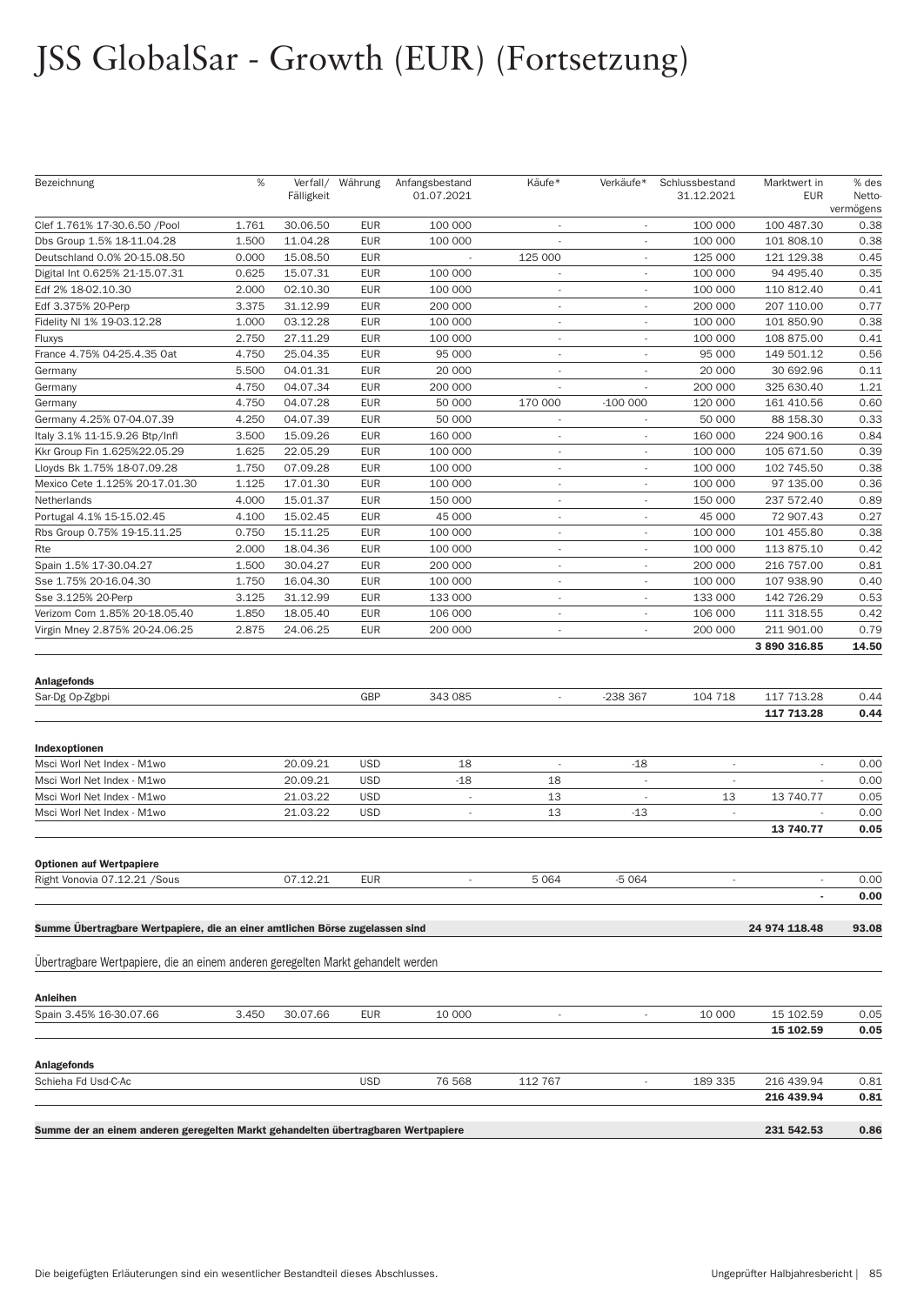# JSS GlobalSar - Growth (EUR) (Fortsetzung)

| Bezeichnung                               | % | Verfall/<br>Fälligkeit | Währung    | Anfangsbestand<br>01.07.2021 | Käufe*                   | Verkäufe* | Schlussbestand<br>31.12.2021 | Marktwert in<br><b>EUR</b> | % des<br>Netto-<br>vermögens |
|-------------------------------------------|---|------------------------|------------|------------------------------|--------------------------|-----------|------------------------------|----------------------------|------------------------------|
| Sonstige übertragbare Wertpapiere         |   |                        |            |                              |                          |           |                              |                            |                              |
| <b>Anlagefonds</b>                        |   |                        |            |                              |                          |           |                              |                            |                              |
| Quaer C Argon -B- Eur/Cap                 |   |                        | <b>EUR</b> | 1935                         | $\overline{\phantom{a}}$ | $-60$     | 1875                         | 615 937.50                 | 2.29                         |
| Sar Foo Agr Opp -P- Gbp/Dis               |   |                        | GBP        | 26 8 20                      | $\overline{\phantom{a}}$ | $-829$    | 25 991                       | 342 683.39                 | 1.28                         |
|                                           |   |                        |            |                              |                          |           |                              | 958 620.89                 | 3.57                         |
| Summe sonstige übertragbare Wertpapiere   |   |                        |            |                              |                          |           |                              | 958 620.89                 | 3.57                         |
| <b>SUMME WERTPAPIERBESTAND</b>            |   |                        |            |                              |                          |           |                              | 26 164 281.90              | 97.51                        |
| Liquide Mittel inklusive Geldmarktanlagen |   |                        |            |                              |                          |           |                              | 645 927.64                 | 2.41                         |
| <b>Sonstige Aktiven und Passiven</b>      |   |                        |            |                              |                          |           |                              | 22 225.14                  | 0.08                         |
| <b>GESAMTNETTOVERMÖGEN</b>                |   |                        |            |                              |                          |           |                              | 26 832 434.68              | 100.00                       |

\* Käufe und Verkäufe (ungeprüft) umfassen die folgenden Transaktionen:

Ausübung von Bezugs-/Optionsrechten/Umwandlungen/Namensänderungen/Titelaufteilungen/Über tragungen/Umtausch zwischen Gesellschaften/

Gratistiteln/Käufen/"Splits"/Stock/Wahldividenden/Exit infolge von Ver fall/Auslosungen/"Reversesplits"/Rückzahlungen/Verkäufen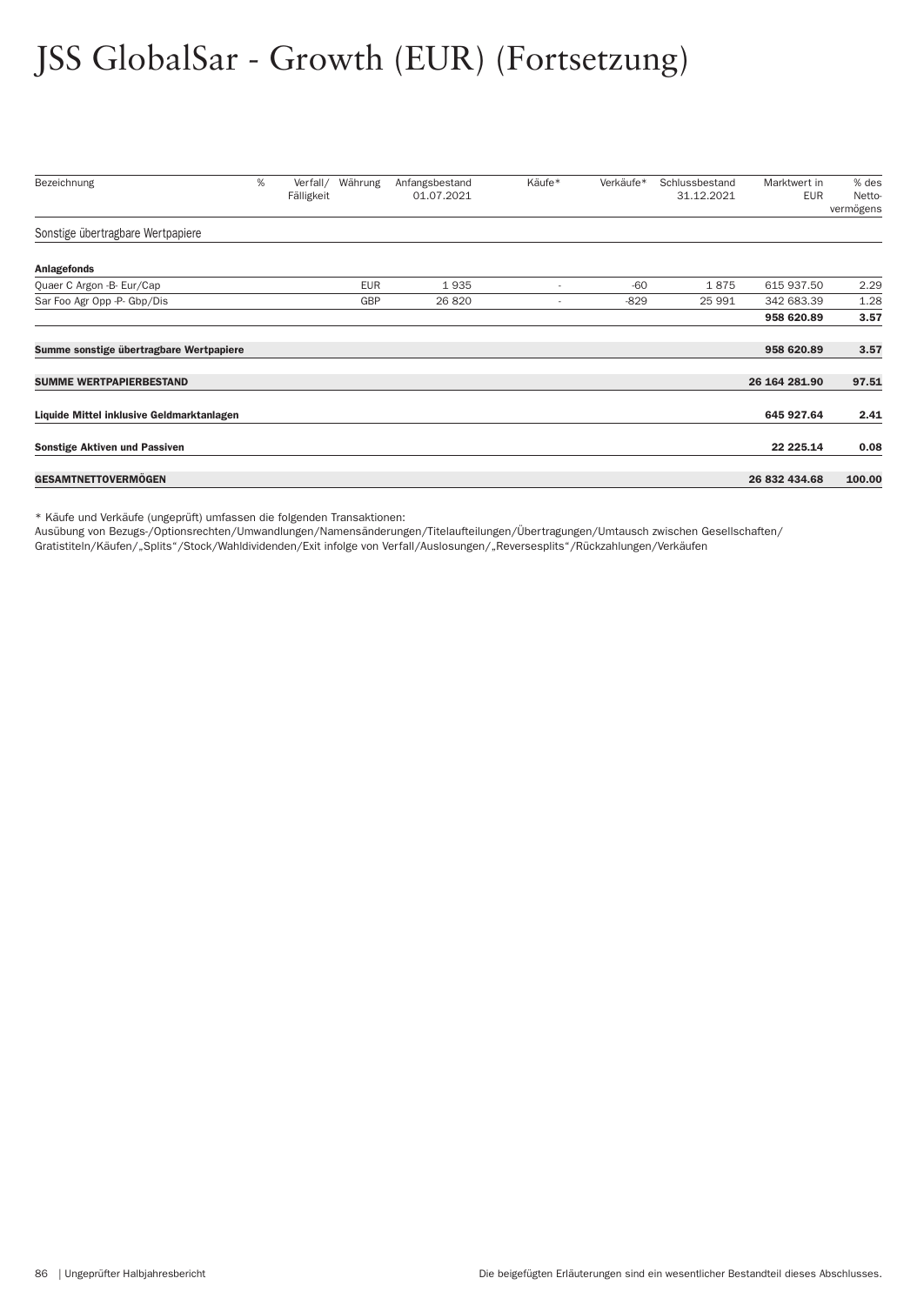# JSS Twelve Sustainable<br>Insurance Bond\*\*

| Bezeichnung                                                            | %              | Fälligkeit           | Verfall/ Währung         | Anfangsbestand<br>01.07.2021 | Käufe*                                               | Verkäufe*                | Schlussbestand<br>31.12.2021 | Marktwert in<br><b>EUR</b>    | % des<br>Netto-<br>vermögens |
|------------------------------------------------------------------------|----------------|----------------------|--------------------------|------------------------------|------------------------------------------------------|--------------------------|------------------------------|-------------------------------|------------------------------|
| Übertragbare Wertpapiere, die an einer amtlichen Börse zugelassen sind |                |                      |                          |                              |                                                      |                          |                              |                               |                              |
| <b>Anleihen</b>                                                        |                |                      |                          |                              |                                                      |                          |                              |                               |                              |
| Achmea Bv 2.50% 19-24.09.39                                            | 2.500          | 24.09.39             | EUR                      | 5 000 000                    | $\overline{\phantom{a}}$                             | $\overline{\phantom{a}}$ | 5 000 000                    | 5 109 895.00                  | 0.97                         |
| Achmea Bv 4.25% 15-Perp                                                | 4.250          | 31.12.99             | <b>EUR</b>               | 3 800 000                    | 7 234 000                                            | $\sim$                   | 11 034 000                   | 12 027 060.00                 | 2.29                         |
| Achmea By 4.625% 19-Perp Regs                                          | 4.625          | 31.12.99             | <b>EUR</b>               | 5 981 000                    |                                                      |                          | 5 981 000                    | 6 359 100.88                  | 1.21                         |
| Aegon 5.185% 96-                                                       | 1.425          | 31.12.99             | <b>NLG</b>               | 15 980 000                   | $\overline{\phantom{a}}$                             | $\overline{\phantom{a}}$ | 15 980 000                   | 6 997 608.58                  | 1.33                         |
| Aegon Nv 1.506% / Stp-Dwn                                              | 1.506          | 31.12.99             | <b>NLG</b>               | 11 460 000                   | $\overline{\phantom{a}}$                             | $\overline{\phantom{a}}$ | 11 460 000                   | 5 072 341.37                  | 0.97                         |
| Aegon Nv 4.26%                                                         | 4.260          | 31.12.99             | <b>NLG</b>               | 7 500 000                    | ٠                                                    | $\sim$                   | 7 500 000                    | 3 080 033.22                  | 0.59                         |
| Aegon Nv Frn                                                           | 0.000          | 31.12.99             | <b>EUR</b>               |                              | 1 000 000                                            | $\overline{\phantom{a}}$ | 1 000 000                    | 906 250.00                    | 0.17                         |
| Allianz Se                                                             | 3.375          | 31.12.99             | <b>EUR</b>               | 6 700 000                    | $\overline{\phantom{a}}$                             | $\sim$                   | 6 700 000                    | 7 209 267.00                  | 1.37                         |
| Asr                                                                    | 5.125          | 29.09.45             | <b>EUR</b>               | 6 440 000                    | $\overline{\phantom{a}}$                             | $\overline{\phantom{a}}$ | 6 440 000                    | 7 470 747.76                  | 1.42                         |
| Asr 3.375% 19-02.05.49                                                 | 3.375          | 02.05.49             | <b>EUR</b>               | 2 934 000                    | $\overline{\phantom{a}}$                             | $\overline{\phantom{a}}$ | 2 934 000                    | 3 240 236.25                  | 0.62                         |
| Asr 4.625% 17-Perp                                                     | 4.625          | 31.12.99             | <b>EUR</b>               | 1 587 000                    | ٠                                                    |                          | 1 587 000                    | 1730 821.88                   | 0.33                         |
| Asr 5% 14-Perp                                                         | 5.000          | 31.12.99             | <b>EUR</b>               | 5 000 000                    | $\overline{\phantom{a}}$                             | -5 000 000               |                              |                               | 0.00                         |
| Assgen                                                                 | 5.500          | 27.10.47             | <b>EUR</b>               | 3 000 000                    | 8 000 000                                            |                          | 11 000 000                   | 13 377 122.00                 | 2.55                         |
| Assgen 2.429% 20-14.07.31                                              | 2.429          | 14.07.31             | <b>EUR</b>               | 5 200 000                    | ٠                                                    | -5 200 000               |                              |                               | 0.00                         |
| Assicur. Gen.                                                          | 6.416          | 31.12.99             | <b>GBP</b>               | 1 100 000                    |                                                      | $-1$ 100 000             |                              |                               | 0.00                         |
| Assicuraz Gen.6.269% 06-Perp                                           | 6.269          | 31.12.99             | <b>GBP</b>               | 2 350 000                    | 200 000                                              | $\overline{\phantom{a}}$ | 2 550 000                    | 3 422 527.19                  | 0.65                         |
| Atradius Fi 5.25% 14-23.09.44                                          | 5.250          | 23.09.44             | <b>EUR</b>               | 1850000                      | 5 377 000                                            |                          | 7 227 000                    | 8 011 129.50                  | 1.53                         |
| Aviva 3.875% 14-03.07.44                                               | 3.875          | 03.07.44             | <b>EUR</b>               | 2 400 000                    | $\overline{\phantom{a}}$                             | $-2400000$               |                              |                               | 0.00                         |
| Aviva 4.0% 20-03.06.55                                                 | 4.000          | 03.06.55             | <b>GBP</b>               | 1 300 000                    | $\overline{\phantom{a}}$                             |                          | 1 300 000                    | 1 673 605.08                  | 0.32                         |
| Aviva 6.125% 01-14.11.36                                               | 6.125          | 14.11.36             | <b>GBP</b>               | 3 000 000                    | $\sim$                                               | $\overline{\phantom{a}}$ | 3 000 000                    | 4 180 177.03                  | 0.80                         |
| Aviva Plc                                                              | 6.125          | 31.12.99             | GBP                      | 4 710 000                    | $\overline{\phantom{a}}$                             | $\overline{\phantom{a}}$ | 4 710 000                    | 5 796 500.77                  | 1.10                         |
| Axa                                                                    | 3.875          | 31.12.99             | <b>EUR</b>               | 10 000 000                   | ÷,                                                   |                          | 10 000 000                   | 11 146 710.00                 | 2.12                         |
| Аха                                                                    | 0.000          | 31.12.99             | <b>EUR</b>               | 2 033 000                    | ÷,                                                   |                          | 2 033 000                    | 1891706.50                    | 0.36                         |
| Axa 3.941%(Frn) 14-Perp                                                | 3.941          | 31.12.99             | EUR                      | 1 500 000                    |                                                      | $\overline{\phantom{a}}$ | 1 500 000                    | 1 644 375.00                  | 0.31                         |
| Axa 5.453% (Frn) 14-Perp                                               | 5.453          | 31.12.99             | <b>GBP</b>               | i,                           | 9 500 000                                            |                          | 9 500 000                    | 12 776 337.36                 | 2.43                         |
| Axa 6.6862% 06-Perp                                                    | 6.686          | 31.12.99             | <b>GBP</b>               | 2 500 000                    |                                                      |                          | 2 500 000                    | 3 565 614.64                  | 0.68                         |
| Bupa Fin 4.0% 21-Perp                                                  | 4.000          | 31.12.99             | <b>GBP</b>               | ٠                            | 1 100 000                                            | $\sim$                   | 1 100 000                    | 1 262 341.44                  | 0.24                         |
| Cattol Ass 4.25% 17-14.12.47                                           | 4.250          | 14.12.47             | <b>EUR</b>               | $\overline{\phantom{a}}$     | 1 400 000                                            | $\sim$                   | 1 400 000                    | 1 589 508.20                  | 0.30                         |
| Cloverie PI                                                            | 4.500          | 11.09.44             | <b>USD</b>               | 1 515 000                    | 2 000 000                                            | $\overline{\phantom{a}}$ | 3 515 000                    | 3 290 852.30                  | 0.63                         |
| Cnp Assurances                                                         | 0.000          | 31.12.99             | <b>EUR</b>               | 5921000                      |                                                      |                          | 5 921 000                    | 5 365 906.25                  | 1.02                         |
| Cnp Assurances                                                         | 4.500          | 10.06.47             | <b>EUR</b>               | 3 700 000                    | $\overline{\phantom{a}}$                             | $-1700000$               | 2 000 000                    | 2 378 750.00                  | 0.45                         |
| Crdt Agr As                                                            | 4.750          | 27.09.48             | <b>EUR</b>               | 10 200 000                   | $\overline{\phantom{a}}$                             | $-200000$                | 10 000 000                   | 12 054 950.00                 | 2.30                         |
| Crdt Agr As 2.0% 20-17.07.30                                           | 2.000          | 17.07.30             | <b>EUR</b>               | 4 300 000                    | $\overline{\phantom{a}}$                             | -4 300 000               |                              |                               | 0.00                         |
| Crdt Agr As 4.5% 14-Perp                                               | 4.500          | 31.12.99             | <b>EUR</b>               | 3 800 000                    | $\sim$                                               |                          | 3 800 000                    | 4 284 500.00                  | 0.82                         |
| Delta Lloyd                                                            | 4.375          | 31.12.99             | <b>EUR</b>               | 10 871 000                   | $\overline{\phantom{a}}$                             | $-10871000$              |                              |                               | 0.00                         |
| Direct Line 4.0% 20-05.06.32                                           | 4.000          | 05.06.32             | <b>GBP</b>               | 4 760 000                    | $\overline{\phantom{a}}$                             | $\overline{\phantom{a}}$ | 4 760 000                    | 6 161 541.56                  | 1.17                         |
| Direct Line 4.75% 17-Perp Regs                                         | 4.750          | 31.12.99             | GBP                      | 5 990 000                    |                                                      |                          | 5 990 000                    | 7 239 735.64                  | 1.38                         |
| Esure                                                                  | 6.750          | 19.12.24             | <b>GBP</b>               | 3 300 000                    |                                                      |                          | 3 300 000                    | 4 4 2 5 4 1 2 . 6 4           | 0.84                         |
| Fidelidade 4.25% 21-04.09.31                                           | 4.250          | 04.09.31             | <b>EUR</b>               | 7 500 000                    | 3 000 000                                            |                          | 10 500 000                   | 11 277 525.00                 | 2.15                         |
| Fondiaria                                                              | 5.750          | 31.12.99             | <b>EUR</b>               | 14 202 000                   |                                                      | $\overline{\phantom{a}}$ | 14 202 000                   | 15 482 381.31                 | 2.95                         |
| Fondiaria 3.875% 18-01.03.28                                           | 3.875          | 01.03.28             | <b>EUR</b>               | 6 500 000                    | $\overline{\phantom{a}}$                             | $-300000$                | 6 200 000                    | 6 723 311.00                  | 1.28                         |
| Generali Fi 4.596% 14-Perp Regs                                        | 4.596          | 31.12.99             | <b>EUR</b>               | 6 700 000                    | 3 000 000                                            | $-2000000$               | 7 700 000                    | 8 566 465.60                  | 1.63                         |
| Groupama                                                               | 6.375          | 31.12.99             | <b>EUR</b>               | 11 700 000<br>3 000 000      | $\overline{\phantom{a}}$                             | -5 200 000               | 6 500 000                    | 7 367 880.00                  | 1.40                         |
| Hanno Rueck 1.125% 19-09.10.39                                         | 1.125          | 09.10.39             | <b>EUR</b>               |                              | $\overline{\phantom{a}}$<br>$\overline{\phantom{a}}$ |                          | 3 000 000                    | 2 950 014.00                  | 0.56                         |
| Hiscox Ltd                                                             | 6.125          | 24.11.45             | <b>GBP</b><br>GBP        | 8 797 000                    |                                                      |                          | 8 797 000                    | 11 770 684.25                 | 2.24                         |
| Just Grp 5% (Frn) 21-Perp Regs                                         | 5.000          | 31.12.99             |                          |                              | 5 900 000                                            | $-900000$                | 5 000 000                    | 5826266.96                    | 1.11                         |
| Just Grp 8.125% 19-26.10.29<br>Just Grp 9.375%(Frn) 19-Perp Regs       | 8.125<br>9.375 | 26.10.29             | GBP<br><b>GBP</b>        | 3700000<br>330 000           | $\overline{\phantom{a}}$                             | $-330000$                | 3 700 000                    | 5 787 387.15                  | 1.10<br>0.00                 |
|                                                                        |                | 31.12.99             |                          |                              | $\overline{\phantom{a}}$                             |                          |                              |                               |                              |
| <b>Just Retirement</b>                                                 | 9.000<br>5.250 | 26.10.26             | GBP                      | 4 411 000<br>7 631 000       | $\overline{\phantom{a}}$                             |                          | 4 411 000                    | 6 729 516.08                  | 1.28<br>1.39                 |
| L&G Grp 5.25%(Frn) 17-21.03.47                                         |                | 21.03.47             | <b>USD</b>               |                              |                                                      |                          | 7 631 000                    | 7 304 937.81                  |                              |
| L&G Grp Plc 5.125% 18-14.11.48                                         | 5.125          | 14.11.48             | <b>GBP</b>               |                              | 3 500 000                                            | $\overline{\phantom{a}}$ | 3 500 000                    | 4 760 659.50                  | 0.91                         |
| L&G Grp Plc 5.375% 15-27.10.45                                         | 5.375          | 27.10.45             | GBP                      | 3 000 000                    | $\overline{\phantom{a}}$                             | $\overline{\phantom{a}}$ | 3 000 000                    | 3 967 704.77                  | 0.76                         |
| La Mondiale                                                            | 5.050<br>3.750 | 31.12.99             | <b>EUR</b><br><b>GBP</b> | 12 000 000                   | $\overline{\phantom{a}}$                             |                          | 12 000 000                   | 13 867 500.00                 | 2.64<br>0.45                 |
| Lg Grp Plc 3.75% 19-26.11.49                                           | 4.375          | 26.11.49<br>31.03.47 | <b>EUR</b>               | 1 900 000<br>12 700 000      | $\overline{\phantom{a}}$                             | $\overline{\phantom{a}}$ | 1 900 000<br>12 700 000      | 2 367 316.32<br>14 447 266.00 | 2.75                         |
| Mapfre 4.375%(Frn) 17-31.03.47<br>Munich Re 3.25% 18-26.05.49          | 3.250          | 26.05.49             | <b>EUR</b>               | 7 300 000                    | $\overline{\phantom{a}}$                             |                          | 7 300 000                    | 8 268 089.50                  | 1.58                         |
| Nn Group                                                               | 4.500          | 31.12.99             | <b>EUR</b>               | 4 600 000                    | $\overline{\phantom{a}}$                             | $\overline{\phantom{a}}$ | 4 600 000                    | 5 196 790.20                  | 0.99                         |
| Nn Group 4.625% 17-13.01.48                                            | 4.625          | 13.01.48             | <b>EUR</b>               | 7 732 000                    |                                                      |                          | 7 732 000                    | 9 056 105.00                  | 1.73                         |
|                                                                        |                |                      |                          |                              |                                                      |                          |                              |                               |                              |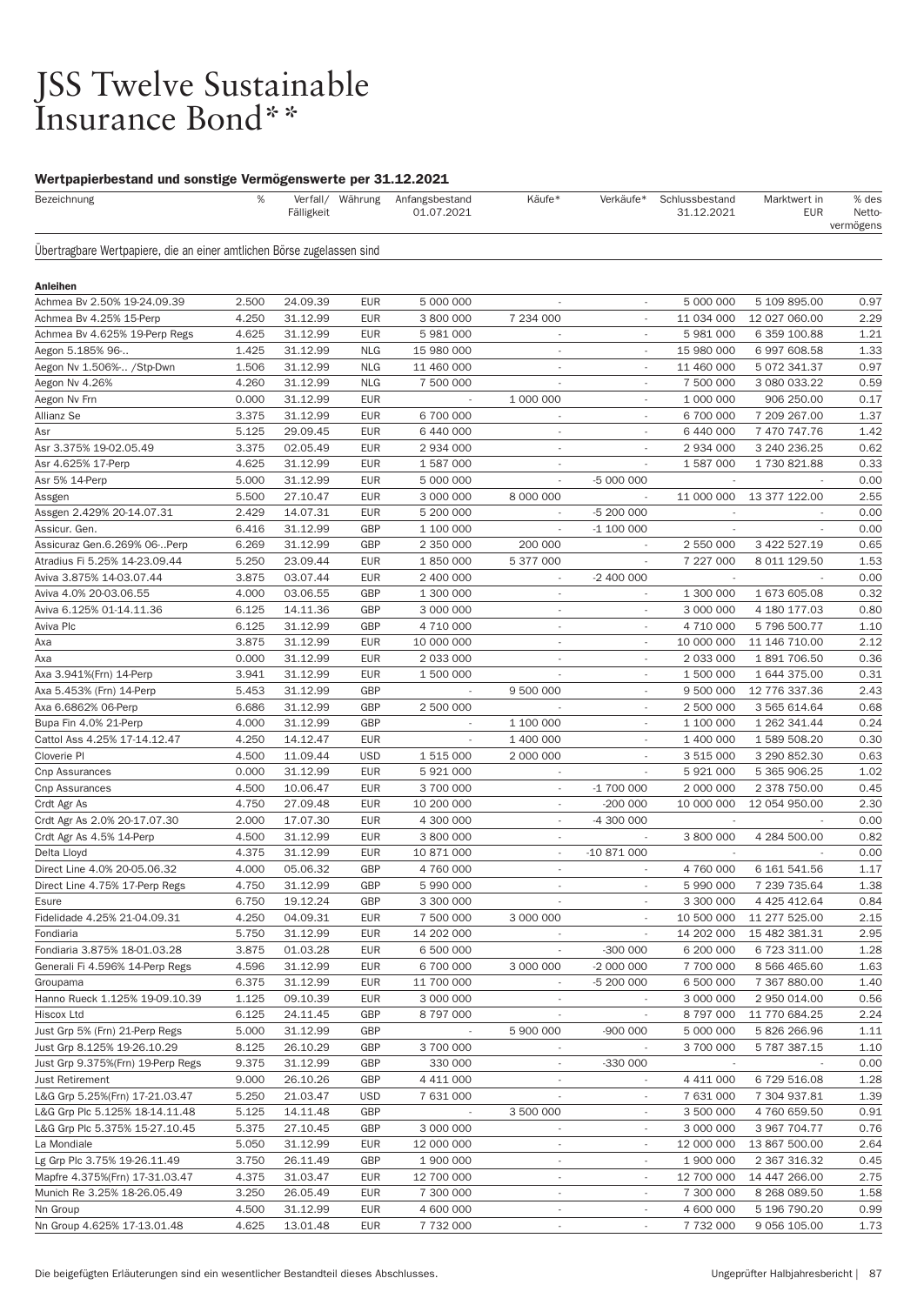## JSS Twelve Sustainable Insurance Bond\*\* (Fortsetzung)

| Bezeichnung                                                                       | %     | Verfall/   | Währung    | Anfangsbestand | Käufe*                   | Verkäufe*                | Schlussbestand | Marktwert in   | % des     |
|-----------------------------------------------------------------------------------|-------|------------|------------|----------------|--------------------------|--------------------------|----------------|----------------|-----------|
|                                                                                   |       | Fälligkeit |            | 01.07.2021     |                          |                          | 31.12.2021     | <b>EUR</b>     | Netto-    |
|                                                                                   |       |            |            |                |                          |                          |                |                | vermögens |
| Pension Ins                                                                       | 8.000 | 23.11.26   | GBP        | 6 511 000      | 2 000 000                |                          | 8 511 000      | 12 834 222.99  | 2.44      |
| Pension Ins 7.375% 19-Perp                                                        | 7.375 | 31.12.99   | GBP        | 2 000 000      |                          | ÷,                       | 2 000 000      | 2 840 993.42   | 0.54      |
| Pgh Capital 6.625% 15-18.12.25                                                    | 6.625 | 18.12.25   | GBP        | 3 000 000      | 700 000                  |                          | 3 700 000      | 5 113 116.39   | 0.97      |
| Phoenix Gr 4.375% 18-24.01.29                                                     | 4.375 | 24.01.29   | <b>EUR</b> | 8 237 000      | ÷,                       | ÷,                       | 8 237 000      | 9 564 021.89   | 1.82      |
| Phoenix Gr 5.375% 17-06.07.27                                                     | 5.375 | 06.07.27   | <b>USD</b> | 2 800 000      | $\sim$                   | $\sim$                   | 2 800 000      | 2 737 679.56   | 0.52      |
| Phoenix Gr 5.75% 18-Perp                                                          | 5.750 | 31.12.99   | GBP        | 2 000 000      | $\sim$                   | ÷,                       | 2 000 000      | 2 543 831.47   | 0.48      |
| Prudential 4.375% 16-Perp                                                         | 4.375 | 31.12.99   | <b>USD</b> | 3 010 000      | $\sim$                   | ÷.                       | 3 010 000      | 2 650 610.45   | 0.51      |
| Prudential 5.25% 13-Perp Emtn Regs                                                | 5.250 | 31.12.99   | <b>USD</b> | 1 500 000      | $\sim$                   | $-1500000$               |                |                | 0.00      |
| Prudential 5.25% 16-Perp                                                          | 5.250 | 31.12.99   | <b>USD</b> | 4 044 000      | ÷,                       | $\sim$                   | 4 044 000      | 3 565 903.32   | 0.68      |
| Qbe Ins 2.50% 13.09.38 Regs                                                       | 2.500 | 13.09.38   | GBP        |                | 8 950 000                | ÷,                       | 8 950 000      | 10 223 112.58  | 1.95      |
| Qbe Ins 6.75% 14-02.12.44                                                         | 6.750 | 02.12.44   | <b>USD</b> |                | 2 000 000                | $\overline{\phantom{a}}$ | 2 000 000      | 1 950 800.21   | 0.37      |
| Rothesay Li                                                                       | 8.000 | 30.10.25   | GBP        | 11 320 000     | 1 000 000                |                          | 12 320 000     | 17 700 693.83  | 3.37      |
| Rothesay Li 3.375% 19-12.7.26 Regs                                                | 3.375 | 12.07.26   | <b>GBP</b> |                | 3 860 000                | $\overline{\phantom{a}}$ | 3 860 000      | 4 805 008.21   | 0.92      |
| Rothesay Li 6.875% 18-Perp                                                        | 6.875 | 31.12.99   | GBP        | 2 848 000      |                          |                          | 2 848 000      | 3 845 635.24   | 0.73      |
| Rsa Ins Grp                                                                       | 5.125 | 10.10.45   | GBP        | 8 077 000      | 1 600 000                | -6 779 000               | 2 898 000      | 3 829 799.89   | 0.73      |
| Sanpaolo Vi 4.75%/Frn 14-Perp                                                     | 4.750 | 31.12.99   | <b>EUR</b> | 6 400 000      | 5700000                  | $\overline{\phantom{a}}$ | 12 100 000     | 13 117 077.60  | 2.50      |
| Scor Se 5.25% 18-Perp                                                             | 5.250 | 31.12.99   | <b>USD</b> | 4 000 000      | $\overline{\phantom{a}}$ | $\overline{\phantom{a}}$ | 4 000 000      | 3 671 649.67   | 0.70      |
| Swiss Life                                                                        | 4.375 | 31.12.99   | <b>EUR</b> | 5 000 000      | $\sim$                   | $\sim$                   | 5 000 000      | 5 559 375.00   | 1.06      |
| Unipolsai 6.375% 20-Perp                                                          | 6.375 | 31.12.99   | <b>EUR</b> | 6 400 000      | $\mathcal{L}$            | $\overline{a}$           | 6 400 000      | 7 289 280.00   | 1.39      |
| Uniqa                                                                             | 6.000 | 27.07.46   | <b>EUR</b> | 12 400 000     | ÷,                       | $-10900000$              | 1 500 000      | 1838928.00     | 0.35      |
| Uniqa 2.375% 21-09.12.41                                                          | 2.375 | 09.12.41   | <b>EUR</b> |                | 6 000 000                | $\sim$                   | 6 000 000      | 5 969 550.00   | 1.14      |
| Uniga 3.25% 20-09.10.35                                                           | 3.250 | 09.10.35   | <b>EUR</b> | 5 000 000      |                          |                          | 5 000 000      | 5 318 430.00   | 1.01      |
| Utmost Grp 4.0% 21-15.12.31                                                       | 4.000 | 15.12.31   | GBP        |                | 5 000 000                | ÷,                       | 5 000 000      | 5 944 030.98   | 1.13      |
| Xlit 3.25%(Frn) 17-29.06.47                                                       | 3.250 | 29.06.47   | <b>EUR</b> | 12 777 000     | 2 000 000                | $-1500000$               | 13 277 000     | 14 601 101.93  | 2.78      |
| Zuerich Ver                                                                       | 3.500 | 01.10.46   | <b>EUR</b> | 4 800 000      | ÷,                       |                          | 4 800 000      | 5 367 787.20   | 1.02      |
| Zurich Fin Uk 6.625% 03-Perp                                                      | 6.625 | 31.12.99   | GBP        | 3 000 000      | $\sim$                   | $\sim$                   | 3 000 000      | 3 709 471.95   | 0.71      |
|                                                                                   |       |            |            |                |                          |                          |                | 483 052 577.27 | 91.99     |
| Summe Übertragbare Wertpapiere, die an einer amtlichen Börse zugelassen sind      |       |            |            |                |                          |                          |                | 483 052 577.27 | 91.99     |
| Ubertragbare Wertpapiere, die an einem anderen geregelten Markt gehandelt werden  |       |            |            |                |                          |                          |                |                |           |
| Anleihen                                                                          |       |            |            |                |                          |                          |                |                |           |
| Beazley Re 5.50% 19-10.09.29                                                      | 5.500 | 10.09.29   | <b>USD</b> | 3 800 000      | 1 350 000                |                          | 5 150 000      | 5 097 014.60   | 0.97      |
| Just Grp 7.0% 20-15.04.31                                                         | 7.000 | 15.04.31   | GBP        | 5 450 000      | ÷,                       | $\overline{\phantom{a}}$ | 5 450 000      | 7 386 602.70   | 1.41      |
|                                                                                   |       |            |            |                |                          |                          |                | 12 483 617.30  | 2.38      |
| Summe der an einem anderen geregelten Markt gehandelten übertragbaren Wertpapiere |       |            |            |                |                          |                          |                | 12 483 617.30  | 2.38      |
| <b>SUMME WERTPAPIERBESTAND</b>                                                    |       |            |            |                |                          |                          |                | 495 536 194.57 | 94.37     |
| Liquide Mittel inklusive Geldmarktanlagen                                         |       |            |            |                |                          |                          |                | 25 338 261.77  | 4.83      |
| <b>Sonstige Aktiven und Passiven</b>                                              |       |            |            |                |                          |                          |                | 4 243 741.74   | 0.80      |
| <b>GESAMTNETTOVERMÖGEN</b>                                                        |       |            |            |                |                          |                          |                | 525 118 198.08 | 100.00    |

\* Käufe und Verkäufe (ungeprüft) umfassen die folgenden Transaktionen:

Ausübung von Bezugs-/Optionsrechten/Umwandlungen/Namensänderungen/Titelaufteilungen/Über tragungen/Umtausch zwischen Gesellschaften/

Gratistiteln/Käufen/"Splits"/Stock/Wahldividenden/Exit infolge von Ver fall/Auslosungen/"Reversesplits"/Rückzahlungen/Verkäufen

\*\* Siehe Erläuterung 17.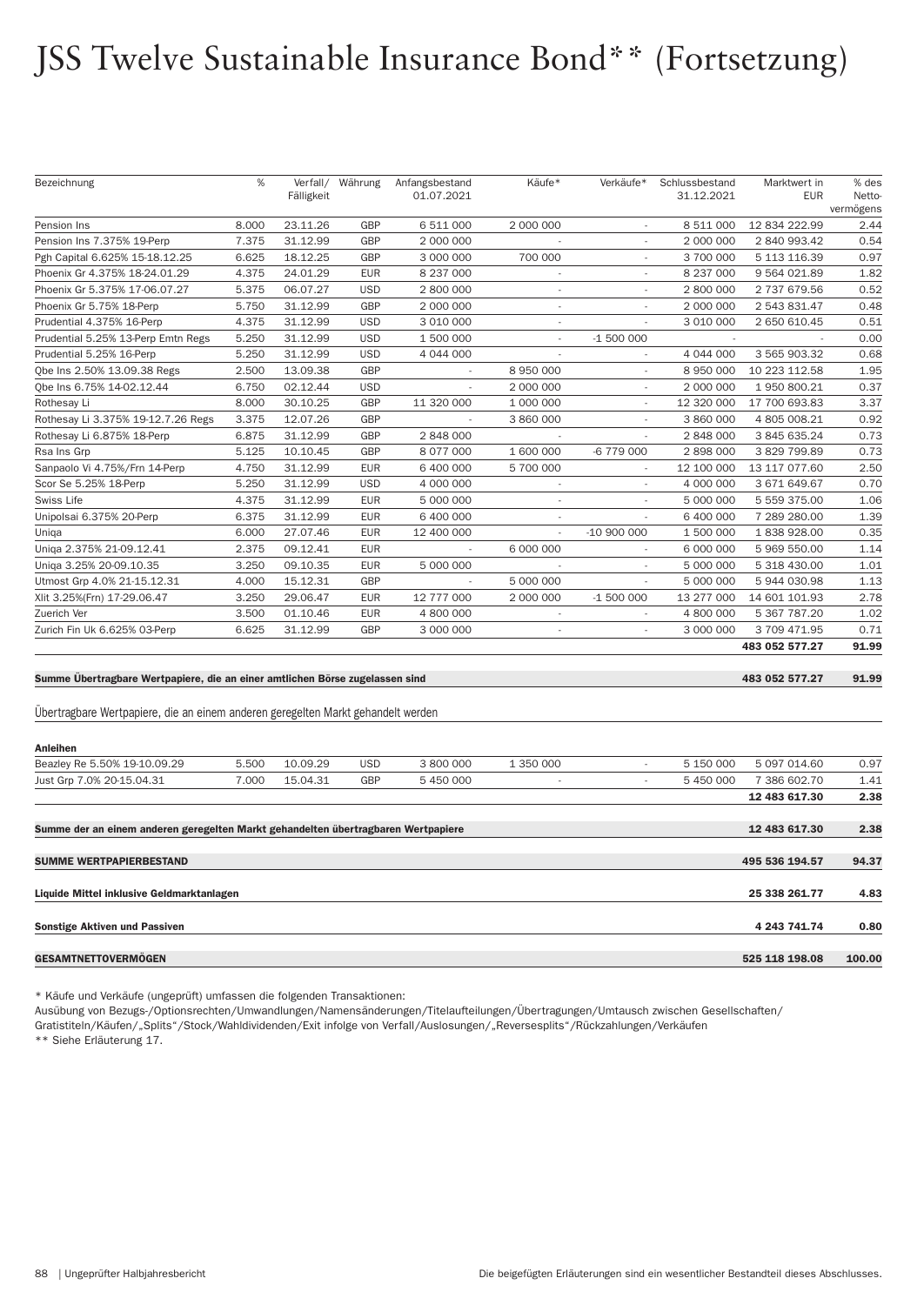### JSS Sustainable Equity - Global Thematic

| Bezeichnung                                                            | % | Fälligkeit | Verfall/ Währung | Anfangsbestand<br>01.07.2021 | Käufe*                   | Verkäufe*                | Schlussbestand<br>31.12.2021 | Marktwert in<br><b>EUR</b> | % des<br>Netto-<br>vermögens |
|------------------------------------------------------------------------|---|------------|------------------|------------------------------|--------------------------|--------------------------|------------------------------|----------------------------|------------------------------|
| Ubertragbare Wertpapiere, die an einer amtlichen Börse zugelassen sind |   |            |                  |                              |                          |                          |                              |                            |                              |
| Aktien                                                                 |   |            |                  |                              |                          |                          |                              |                            |                              |
| Activision Blizzard Inc                                                |   |            | <b>USD</b>       | $\sim$                       | 764 686                  | $\overline{\phantom{a}}$ | 764 686                      | 44 736 686.23              | 2.56                         |
| Aia Group Ltd                                                          |   |            | <b>HKD</b>       | 3 041 800                    |                          |                          | 3 041 800                    | 26 966 706.10              | 1.54                         |
| Alibaba Group Holding Ltd                                              |   |            | <b>HKD</b>       | 844 900                      | 213 400                  |                          | 1 058 300                    | 14 192 710.73              | 0.81                         |
| Alphabet Inc -A-                                                       |   |            | <b>USD</b>       | 23 996                       |                          |                          | 23 996                       | 61 130 295.32              | 3.50                         |
| Alstom                                                                 |   |            | <b>EUR</b>       | 573 123                      | $\overline{\phantom{a}}$ | $\overline{\phantom{a}}$ | 573 123                      | 17 892 900.06              | 1.02                         |
| Amazon Com Inc                                                         |   |            | <b>USD</b>       | 19 131                       | 4 0 3 2                  | $\overline{\phantom{a}}$ | 23 163                       | 67 915 333.64              | 3.89                         |
| American Tower Corp                                                    |   |            | <b>USD</b>       | 119 246                      | $\overline{\phantom{a}}$ | $\overline{\phantom{a}}$ | 119 246                      | 30 671 346.29              | 1.76                         |
| Aramark Holdings Corp                                                  |   |            | <b>USD</b>       | 744 933                      | 74 851                   |                          | 819 784                      | 26 564 404.15              | 1.52                         |
| Asml Holding Nv                                                        |   |            | <b>EUR</b>       | 33 147                       | $\overline{\phantom{a}}$ | $\overline{\phantom{a}}$ | 33 147                       | 23 424 984.90              | 1.34                         |
| Asos Plc                                                               |   |            | <b>GBP</b>       | 691 847                      | 645 369                  | $\overline{\phantom{a}}$ | 1 337 216                    | 38 080 905.53              | 2.18                         |
| Cme Group Inc                                                          |   |            | <b>USD</b>       | 221888                       | 42 706                   | $\sim$                   | 264 594                      | 53 156 124.90              | 3.04                         |
| Colgate-Palmolive Co.                                                  |   |            | <b>USD</b>       | 281 036                      | 119 447                  |                          | 400 483                      | 30 053 833.29              | 1.72                         |
| Daikin Industries Ltd                                                  |   |            | <b>JPY</b>       | 95 205                       | $\overline{\phantom{a}}$ | $\overline{\phantom{a}}$ | 95 205                       | 18 967 683.74              | 1.09                         |
| Deere & Co.                                                            |   |            | <b>USD</b>       | 61 525                       | 26 793                   | $\overline{\phantom{a}}$ | 88 318                       | 26 629 756.44              | 1.52                         |
| Ebay Inc                                                               |   |            | <b>USD</b>       | 774 713                      | $\overline{\phantom{a}}$ | $\overline{\phantom{a}}$ | 774 713                      | 45 302 861.85              | 2.59                         |
| <b>Edwards Lifesciences</b>                                            |   |            | <b>USD</b>       | 243 606                      |                          |                          | 243 606                      | 27 751 633.22              | 1.59                         |
| Entegris Inc                                                           |   |            | <b>USD</b>       | $\overline{\phantom{a}}$     | 244 031                  | $\overline{\phantom{a}}$ | 244 031                      | 29 737 791.05              | 1.70                         |
| <b>Essilor International</b>                                           |   |            | <b>EUR</b>       | 275 311                      |                          | $\overline{\phantom{a}}$ | 275 311                      | 51 549 231.64              | 2.95                         |
| Facebook Inc -A-                                                       |   |            | <b>USD</b>       | 148 230                      | 53 645                   | $\overline{\phantom{a}}$ | 201 875                      | 59 708 631.95              | 3.42                         |
| Fomento Economico Mexicano / Adr                                       |   |            | <b>USD</b>       | 365 726                      | 107 529                  |                          | 473 255                      | 32 339 646.54              | 1.85                         |
| Henry Jack & Associates Inc.                                           |   |            | <b>USD</b>       | 145 226                      | 24 247                   | $-169473$                |                              |                            | 0.00                         |
| Home Depot Inc.                                                        |   |            | <b>USD</b>       | 90 500                       |                          |                          | 90 500                       | 33 027 088.46              | 1.89                         |
| Illumina Inc                                                           |   |            | <b>USD</b>       | 82 198                       | 14 094                   |                          | 96 29 2                      | 32 213 619.84              | 1.84                         |
| Keyence Corp                                                           |   |            | <b>JPY</b>       | 48 500                       |                          | $-11400$                 | 37 100                       | 20 477 291.69              | 1.17                         |
| Koninklijke Dsm Nv                                                     |   |            | <b>EUR</b>       | 117859                       | $\overline{\phantom{a}}$ | $-117859$                | $\sim$                       | $\overline{\phantom{a}}$   | 0.00                         |
| Lilly (Eli) & Co                                                       |   |            | <b>USD</b>       | 122 273                      | $\overline{\phantom{a}}$ |                          | 122 273                      | 29 699 479.48              | 1.70                         |
| Lse Group                                                              |   |            | GBP              | 483 477                      | ٠                        |                          | 483 477                      | 39 905 722.64              | 2.28                         |
| Mastercard Inc. Shs-A-                                                 |   |            | <b>USD</b>       | 67 209                       | 6485                     | -73 694                  |                              |                            | 0.00                         |
| Medtronic Holdings Limited                                             |   |            | <b>USD</b>       | 223 196                      | ÷,                       | $\overline{\phantom{a}}$ | 223 196                      | 20 303 927.37              | 1.16                         |
| Merck                                                                  |   |            | <b>USD</b>       | 301 735                      | 60 484                   | $\overline{\phantom{a}}$ | 362 219                      | 24 411 241.79              | 1.40                         |
| Microsoft Corp                                                         |   |            | <b>USD</b>       | 309 785                      | 19 438                   | $\overline{\phantom{a}}$ | 329 223                      | 97 365 704.68              | 5.57                         |
| Middleby Corp                                                          |   |            | <b>USD</b>       |                              | 163 109                  |                          | 163 109                      | 28 221 356.70              | 1.62                         |
| Mondelez International Inc Wi                                          |   |            | <b>USD</b>       | 398 120                      | 30 177                   | $\sim$                   | 428 297                      | 24 973 948.36              | 1.43                         |
| Msci Inc -A-                                                           |   |            | <b>USD</b>       | 47 779                       |                          | $\overline{\phantom{a}}$ | 47 779                       | 25 741 923.59              | 1.47                         |
| Otis Worldwide Corporation                                             |   |            | <b>USD</b>       | 291 327                      | 84 135                   | $\sim$                   | 375 462                      | 28 747 341.14              | 1.65                         |
| Owens Corning Inc                                                      |   |            | <b>USD</b>       | 238 401                      | 110 143                  |                          | 348 544                      | 27 737 629.26              | 1.59                         |
| Paypal Holdings Inc                                                    |   |            | <b>USD</b>       | 137 877                      | 112 492                  | $\sim$                   | 250 369                      | 41 518 278.24              | 2.38                         |
| Reckitt Benckiser Group Plc                                            |   |            | GBP              | 540 185                      | 203 542                  |                          | 743 727                      | 56 177 953.26              | 3.22                         |
| Roche Holding Ag / Genussschein                                        |   |            | CHF              | 70818                        |                          |                          | 70 818                       | 25 910 193.70              | 1.48                         |
| Sealed Air Corp (New)                                                  |   |            | <b>USD</b>       | 887 493                      | 169 532                  |                          | 1 057 025                    | 62 713 222.61              | 3.59                         |
| Servicenow Inc                                                         |   |            | <b>USD</b>       | 64 453                       | $\overline{\phantom{a}}$ | $-19267$                 | 45 186                       | 25 792 019.40              | 1.48                         |
| Shimano Inc.                                                           |   |            | <b>JPY</b>       | 110 700                      |                          |                          | 110 700                      | 25 917 925.35              | 1.48                         |
| Shiseido Co.Ltd                                                        |   |            | <b>JPY</b>       | 328 596                      | 206 000                  |                          | 534 596                      | 26 183 947.63              | 1.50                         |
| Siemens Ag / Nam.                                                      |   |            | <b>EUR</b>       | 219 382                      |                          | $\overline{\phantom{a}}$ | 219 382                      | 33 495 243.76              | 1.92                         |
| Smith And Nephew Plc                                                   |   |            | GBP              | 1713602                      | ÷,                       | $\sim$                   | 1713602                      | 26 399 914.47              | 1.51                         |
| Splunk Inc                                                             |   |            | <b>USD</b>       | 226 493                      | 186 310                  | $\overline{\phantom{a}}$ | 412 803                      | 42 006 298.94              | 2.41                         |
| Statoil Asa                                                            |   |            | <b>NOK</b>       | 567 593                      | 741 321                  |                          | 1 308 914                    | 30 790 666.30              | 1.76                         |
| Teleflex Inc                                                           |   |            | <b>USD</b>       | 77873                        | 24 605                   |                          | 102 478                      | 29 600 750.47              | 1.69                         |
| Under Armour Inc /-A-                                                  |   |            | <b>USD</b>       | 1679699                      | 883 317                  | $\overline{\phantom{a}}$ | 2 563 016                    | 47 757 922.12              | 2.73                         |
| Unicharm Corp                                                          |   |            | JPY              | 486 440                      |                          | -486 440                 |                              |                            | 0.00                         |
| Walt Disney / Disney Ser                                               |   |            | <b>USD</b>       | 287 871                      | 97 519                   |                          |                              | 385 390 52 491 256.68      | 3.01                         |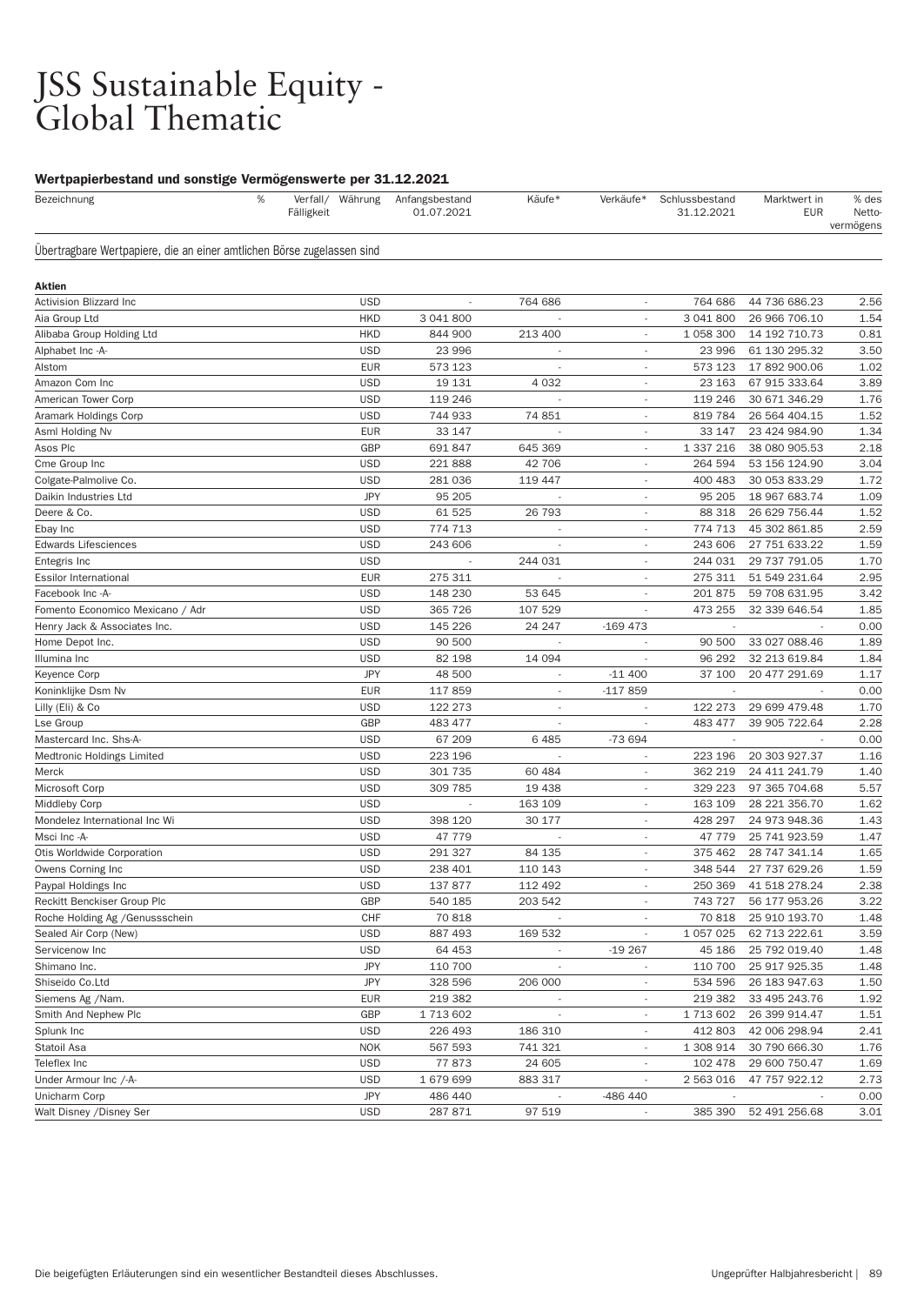## JSS Sustainable Equity - Global Thematic (Fortsetzung)

| Bezeichnung                                                                  | % | Verfall/   | Währung    | Anfangsbestand | Käufe* | Verkäufe*  | Schlussbestand | Marktwert in    | % des     |
|------------------------------------------------------------------------------|---|------------|------------|----------------|--------|------------|----------------|-----------------|-----------|
|                                                                              |   | Fälligkeit |            | 01.07.2021     |        |            | 31.12.2021     | <b>EUR</b>      | Netto-    |
|                                                                              |   |            |            |                |        |            |                |                 | vermögens |
| Welbilt                                                                      |   |            | <b>USD</b> | 2 170 620      | $\sim$ | -2 170 620 |                | $\sim$          | 0.00      |
| Zoetis Inc -A-                                                               |   |            | <b>USD</b> | 160 752        |        | ۰          | 160 752        | 34 495 524.59   | 1.98      |
|                                                                              |   |            |            |                |        |            |                | 1720 850 860.09 | 98.50     |
|                                                                              |   |            |            |                |        |            |                |                 |           |
| Summe Übertragbare Wertpapiere, die an einer amtlichen Börse zugelassen sind |   |            |            |                |        |            |                | 1720850860.09   | 98.50     |
|                                                                              |   |            |            |                |        |            |                |                 |           |
| <b>SUMME WERTPAPIERBESTAND</b>                                               |   |            |            |                |        |            |                | 1720850860.09   | 98.50     |
|                                                                              |   |            |            |                |        |            |                |                 |           |
| Liquide Mittel inklusive Geldmarktanlagen                                    |   |            |            |                |        |            |                | 25 571 546.53   | 1.46      |
| <b>Sonstige Aktiven und Passiven</b>                                         |   |            |            |                |        |            |                | 688 473.71      | 0.04      |
|                                                                              |   |            |            |                |        |            |                |                 |           |
| <b>GESAMTNETTOVERMOGEN</b>                                                   |   |            |            |                |        |            |                | 1747110880.33   | 100.00    |

\* Käufe und Verkäufe (ungeprüft) umfassen die folgenden Transaktionen:

Ausübung von Bezugs-/Optionsrechten/Umwandlungen/Namensänderungen/Titelaufteilungen/Über tragungen/Umtausch zwischen Gesellschaften/

Gratistiteln/Käufen/"Splits"/Stock/Wahldividenden/Exit infolge von Verfall/Auslosungen/"Reversesplits"/Rückzahlungen/Verkäufen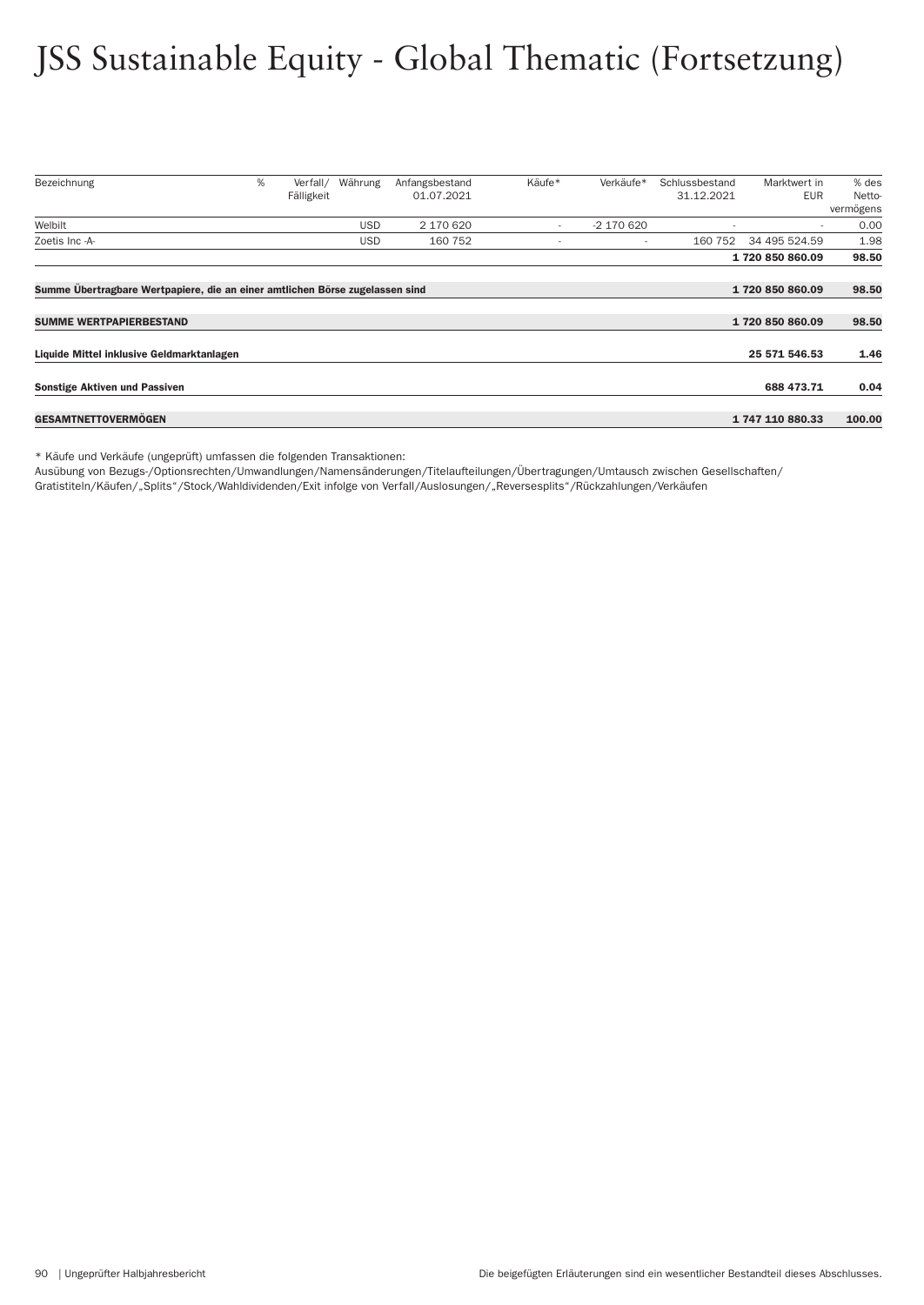# JSS Sustainable Bond -<br>Global Short-term\*\*

| Bezeichnung                                                            | %              | Fälligkeit           | Verfall/ Währung         | Anfangsbestand<br>01.07.2021 | Käufe*                   | Verkäufe*                | Schlussbestand<br>31.12.2021 | Marktwert in<br><b>USD</b> | % des<br>Netto-<br>vermögens |
|------------------------------------------------------------------------|----------------|----------------------|--------------------------|------------------------------|--------------------------|--------------------------|------------------------------|----------------------------|------------------------------|
| Ubertragbare Wertpapiere, die an einer amtlichen Börse zugelassen sind |                |                      |                          |                              |                          |                          |                              |                            |                              |
| <b>Anleihen</b>                                                        |                |                      |                          |                              |                          |                          |                              |                            |                              |
| Abg Finance 3.5% 17-22.02.22                                           | 3.500          | 22.02.22             | <b>USD</b>               | 780 000                      | $\overline{\phantom{a}}$ | $\overline{\phantom{a}}$ | 780 000                      | 783 129.36                 | 0.23                         |
| Adcb Fin                                                               | 4.500          | 06.03.23             | <b>USD</b>               | 300 000                      | $\overline{a}$           |                          | 300 000                      | 310 275.00                 | 0.09                         |
| Afrexbk 4.125% 17-20.06.24                                             | 4.125          | 20.06.24             | <b>USD</b>               | 1 500 000                    |                          | $-1500000$               |                              |                            | 0.00                         |
| Afrexbk 5.25% 18-11.10.23                                              | 5.250          | 11.10.23             | <b>USD</b>               | 500 000                      | 1 000 000                | $-1500000$               | $\sim$                       | $\sim$                     | 0.00                         |
| Aia Group 3.2% 15-11.03.25                                             | 3.200          | 11.03.25             | <b>USD</b>               | 300 000                      | $\overline{\phantom{a}}$ | $\overline{\phantom{a}}$ | 300 000                      | 312 817.68                 | 0.09                         |
| Al Ahli B 3.5% 17-05.04.22                                             | 3.500          | 05.04.22             | <b>USD</b>               | 300 000                      | $\overline{\phantom{a}}$ |                          | 300 000                      | 302 283.00                 | 0.09                         |
| Alpek                                                                  | 4.500          | 20.11.22             | <b>USD</b>               | 282 000                      | $\overline{\phantom{a}}$ |                          | 282 000                      | 289 691.55                 | 0.08                         |
| Anadolu 3.375% 12-1.11.22 Regs                                         | 3.375          | 01.11.22             | <b>USD</b>               | 200 000                      | $\overline{\phantom{a}}$ | $-200000$                | $\sim$                       | $\overline{\phantom{a}}$   | 0.00                         |
| Arcelik                                                                | 0.000          | 03.04.23             | <b>USD</b>               |                              | 1 000 000                | $\overline{\phantom{a}}$ | 1 000 000                    | 1 005 000.00               | 0.29                         |
| At&T Inc 3% 15-30.06.22                                                | 3.000          | 30.06.22             | <b>USD</b>               | 2 000 000                    | $\overline{\phantom{a}}$ | ٠                        | 2 000 000                    | 2 015 391.20               | 0.58                         |
| Axiata Spv2 4.357% 16-24.03.26                                         | 4.357          | 24.03.26             | <b>USD</b>               | 300 000                      | $\sim$                   |                          | 300 000                      | 329 470.50                 | 0.10                         |
| Az 5.5% 17-03.11.22                                                    | 5.500          | 03.11.22             | <b>USD</b>               | 1 000 000                    | $\sim$                   | $-1000000$               | $\sim$                       |                            | 0.00                         |
| Azure Nova                                                             | 2.625          | 01.11.21             | <b>USD</b>               | 500 000                      | $\sim$                   | $-500000$                |                              |                            | 0.00                         |
| Banbra 3.875% 10.10.22 144A                                            | 3.875          | 10.10.22             | <b>USD</b>               | 1 500 000                    | $\overline{\phantom{a}}$ | $\overline{\phantom{a}}$ | 1 500 000                    | 1 527 862.50               | 0.44                         |
| Banbra 4.625% 17-15.01.25                                              | 4.625          | 15.01.25             | <b>USD</b>               | 2 000 000                    | $\overline{\phantom{a}}$ |                          | 2 000 000                    | 2 087 680.00               | 0.60                         |
| Banco Bilba 0.75% 17-11.09.22                                          | 0.750          | 11.09.22             | <b>EUR</b>               | 1 000 000                    | $\overline{\phantom{a}}$ | $\overline{\phantom{a}}$ | 1 000 000                    | 1 146 472.73               | 0.33                         |
| Banco Inbur 4.125% 14-06.06.24                                         | 4.125          | 06.06.24             | <b>USD</b>               |                              | 500 000                  | ٠                        | 500 000                      | 521 912.50                 | 0.15                         |
| Banco Vot 4.375% 29.07.25 Regs                                         | 4.375          | 29.07.25             | <b>USD</b>               | 2 000 000                    | ÷.                       | ٠                        | 2 000 000                    | 2 047 110.00               | 0.59                         |
| Bancolombia 3.0% 20-29.01.25                                           | 3.000          | 29.01.25             | <b>USD</b>               | 3 000 000                    | 500 000                  | ×,                       | 3 500 000                    | 3 517 704.05               | 1.02                         |
| Bangkok Bk 4.05% 18-19.03.24                                           | 4.050          | 19.03.24             | <b>USD</b>               | 500 000                      | $\overline{\phantom{a}}$ | $\sim$                   | 500 000                      | 528 958.10                 | 0.15                         |
| Bank Mandir 2.0% 21-19.04.26                                           | 2.000          | 19.04.26             | <b>USD</b>               | 500 000                      | $\overline{\phantom{a}}$ | $\overline{\phantom{a}}$ | 500 000                      | 496 077.80                 | 0.14                         |
| Bank Mandir 4.75% 20-13.05.25                                          | 4.750          | 13.05.25             | <b>USD</b>               | 300 000                      | 500 000                  |                          | 800 000                      | 873 608.32                 | 0.25                         |
| Bank Of Frn 20-20.07.25                                                | 0.000          | 20.07.25             | <b>USD</b>               | 4 000 000                    |                          | -4 000 000               |                              |                            | 0.00                         |
| Bank Philip 2.50% 19-10.09.24                                          | 2.500          | 10.09.24             | <b>USD</b>               | 1 000 000                    | 2 000 000                | $\overline{\phantom{a}}$ | 3 000 000                    | 3 081 900.00               | 0.89                         |
| Bank Rakyat 4.625% 18-20.07.23                                         | 4.625          | 20.07.23             | <b>USD</b>               | 2 000 000                    | $\overline{\phantom{a}}$ | $\overline{a}$           | 2 000 000                    | 2 119 991.00               | 0.61                         |
| Barclays 4.61% 18-15.02.23                                             | 4.610          | 15.02.23             | <b>USD</b>               | 3 500 000                    | $\overline{\phantom{a}}$ |                          | 3 500 000                    | 3 515 093.05               | 1.02                         |
| Bbva 5% 12-26.08.22                                                    | 5.000          | 26.08.22             | <b>USD</b>               | 1 500 000                    | $\overline{\phantom{a}}$ | $\sim$                   | 1 500 000                    | 1 536 195.00               | 0.45                         |
| Bbva Bancom 4.375% 14-10.04.24                                         | 4.375          | 10.04.24             | <b>USD</b>               | 300 000                      | $\sim$                   | $\overline{\phantom{a}}$ | 300 000                      | 319 069.50                 | 0.09                         |
| Bc Sant CI                                                             | 3.875          | 20.09.22             | <b>USD</b>               | 2 500 000                    | $\overline{\phantom{a}}$ | $\overline{\phantom{a}}$ | 2 500 000                    | 2 547 937.50               | 0.74                         |
| Bdo Unibk 2.95% 17-06.03.23 Regs                                       | 2.950          | 06.03.23             | <b>USD</b>               | 500 000                      |                          |                          | 500 000                      | 509 670.00                 | 0.15                         |
| <b>Bharat Petr</b>                                                     | 4.000          | 08.05.25             | <b>USD</b>               |                              | 800 000                  | $\overline{\phantom{a}}$ | 800 000                      | 834 376.00                 | 0.24                         |
| <b>Bharat Petr</b>                                                     | 4.625          | 25.10.22             | <b>USD</b>               | 1 000 000                    | $\overline{\phantom{a}}$ | ÷                        | 1 000 000                    | 1 025 993.80               | 0.30                         |
| Bharti A 5.35% 14-20.05.24 Regs                                        | 5.350          | 20.05.24             | <b>USD</b>               | 1 500 000                    | $\overline{\phantom{a}}$ | $\overline{\phantom{a}}$ | 1 500 000                    | 1 614 220.50               | 0.47                         |
| Bk India 3.25% 17-24.1.22 Regs                                         | 3.250          | 24.01.22             | <b>USD</b>               | 1 500 000                    | $\overline{\phantom{a}}$ |                          | 1 500 000                    | 1 501 785.00               | 0.44                         |
| Blue Bright 2.50% 20-04.06.25                                          | 2.500          | 04.06.25             | <b>USD</b>               |                              | 300 000                  | $\overline{\phantom{a}}$ | 300 000                      | 298 428.05                 | 0.09                         |
| Boc Aviat 2.625% 17.09.30 Regs                                         | 2.625          | 17.09.30             | <b>USD</b>               | 1 000 000                    | $\overline{\phantom{a}}$ | $\overline{\phantom{a}}$ | 1 000 000                    | 996 050.01                 | 0.29                         |
| Boc Aviatio 2.625% 20-17.01.25                                         | 2.625          | 17.01.25             | <b>USD</b>               |                              | 300 000                  |                          | 300 000                      | 306 274.83                 | 0.09                         |
| Boc Aviatio 2.75% 20-02.12.23                                          | 2.750          | 02.12.23             | <b>USD</b>               | 2 500 000                    |                          |                          | 2 500 000                    | 2 559 104.75               | 0.74                         |
| Bos Fund 4% 19-18.09.24 Regs                                           | 4.000          | 18.09.24             | <b>USD</b>               | 2 500 000                    | $\overline{\phantom{a}}$ |                          | 2 500 000                    | 2 571 000.00               | 0.74                         |
| Bradesco 3.20% 20-27.01.25                                             | 3.200          | 27.01.25             | <b>USD</b>               | 1 500 000                    | $\sim$                   | ٠                        | 1 500 000                    | 1 521 360.00               | 0.44                         |
| Bradesco 5.75% 12-1.3.22                                               | 5.750          | 01.03.22             | <b>USD</b>               | 3 500 000                    | $\overline{\phantom{a}}$ | $\overline{\phantom{a}}$ | 3 500 000                    | 3 527 212.50               | 1.02                         |
| Btgpbz 4.50% 19-10.01.25                                               | 4.500          | 10.01.25             | <b>USD</b>               | 2 500 000                    | $\overline{\phantom{a}}$ |                          | 2 500 000                    | 2 524 900.25               | 0.73                         |
| Btgpbz 5.5% 17-31.01.23 Regs                                           | 5.500          | 31.01.23             | <b>USD</b>               | 2 000 000                    | $\overline{\phantom{a}}$ | ÷.                       | 2 000 000                    | 2 073 070.00               | 0.60                         |
| Burgan Seni 3.125% 16-14.09.21                                         | 3.125          | 14.09.21             | <b>USD</b>               | 1 500 000                    | $\sim$                   | $-1500000$               | $\sim$                       |                            | 0.00                         |
| Cbq Finance 1.115% 18-17.10.22                                         | 1.115          | 17.10.22             | CHF                      | 2 000 000                    | $\overline{\phantom{a}}$ | $\overline{\phantom{a}}$ | 2 000 000                    | 2 220 292.77               | 0.64                         |
| Cbq Finance 5% 18-24.05.23                                             | 5.000          | 24.05.23             | <b>USD</b>               | 300 000                      | $\overline{\phantom{a}}$ |                          | 300 000                      | 316 357.20                 | 0.09                         |
| Cicc Hk Fin 1.625% 21-26.01.24                                         | 1.625          | 26.01.24             | <b>USD</b>               | 1 000 000                    | $\overline{\phantom{a}}$ | $\overline{\phantom{a}}$ | 1 000 000                    | 996 671.34                 | 0.29                         |
| Citic Securities 2% 20-3.6.25                                          | 2.000          | 03.06.25             | <b>USD</b>               |                              | 300 000                  | ٠                        | 300 000                      | 298 737.01                 | 0.09                         |
| Ck Hut 2.75% 17-29.03.23                                               | 2.750          | 29.03.23             | <b>USD</b>               | 500 000                      | $\overline{\phantom{a}}$ | $\overline{\phantom{a}}$ | 500 000                      | 510 359.45                 | 0.15                         |
| Cn Const Hk 3% 17-04.12.22                                             | 3.000          | 04.12.22             | <b>USD</b>               | 500 000                      |                          |                          | 500 000                      | 508 965.15                 | 0.15                         |
| Colbun Sa 3.95% 17-11.10.27 Regs                                       | 3.950          | 11.10.27             | <b>USD</b>               |                              | 300 000                  | $\overline{\phantom{a}}$ | 300 000                      | 318 160.50                 | 0.09                         |
| Count Gard 5.125% 18-17.01.25                                          | 5.125          | 17.01.25             | <b>USD</b>               | 2 000 000                    | $\overline{\phantom{a}}$ | ۰                        | 2 000 000                    | 1 910 653.00               | 0.55                         |
| Count Gard 7.125% 18-27.01.22                                          | 7.125          | 27.01.22             | <b>USD</b>               | 1 000 000                    |                          |                          | 1 000 000                    | 998 631.21                 | 0.29                         |
| Cred Real 7.25% 16-20.7.23 Regs                                        | 7.250          | 20.07.23             | <b>USD</b>               | 3 000 000                    |                          |                          | 3 000 000                    | 2 350 230.00               | 0.68                         |
| Credito 2.7% 19-11.01.25 Regs                                          | 2.700          | 11.01.25             | <b>USD</b>               | 1 500 000                    | 500 000                  |                          | 2 000 000                    | 2 039 870.00               | 0.59                         |
| Credito 4.25% 13-01.04.23                                              | 4.250          | 01.04.23             | <b>USD</b>               | 2 000 000                    |                          | $\overline{\phantom{a}}$ | 2 000 000                    | 2 069 130.00               | 0.60                         |
| Cssc 4.125% 18-27.09.21<br>Cssc Cap 15 2.50% 20-13.02.25               | 4.125<br>2.500 | 27.09.21<br>13.02.25 | <b>USD</b><br><b>USD</b> | 500 000                      | 300 000                  | -500 000                 | 300 000                      | 302 114.25                 | 0.00<br>0.09                 |
|                                                                        |                |                      |                          |                              |                          |                          |                              |                            |                              |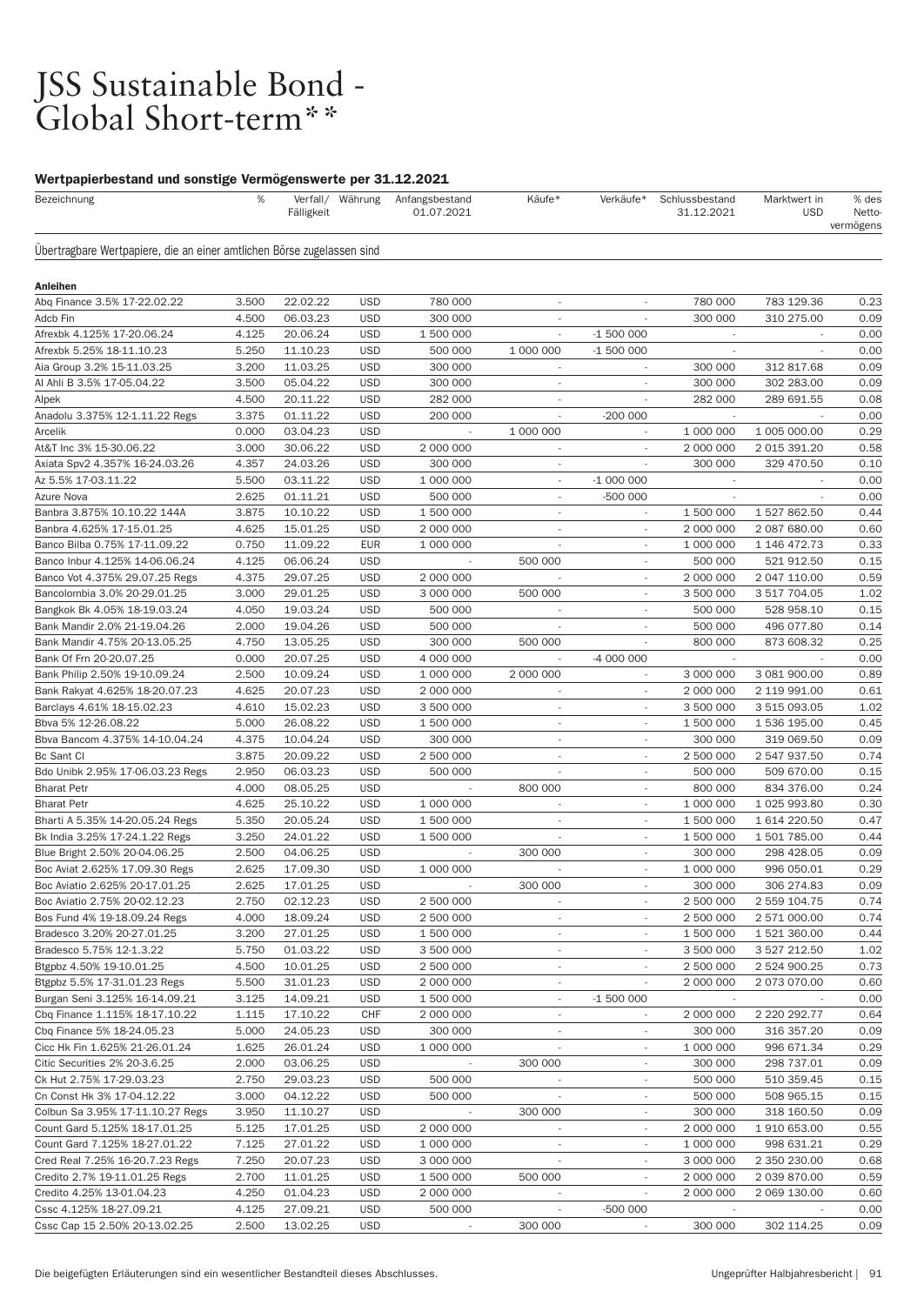## JSS Sustainable Bond - Global Short-term\*\* (Fortsetzung)

| Bezeichnung                       | %     |            | Verfall/ Währung | Anfangsbestand | Käufe*                   | Verkäufe*                   | Schlussbestand              | Marktwert in | % des     |
|-----------------------------------|-------|------------|------------------|----------------|--------------------------|-----------------------------|-----------------------------|--------------|-----------|
|                                   |       | Fälligkeit |                  | 01.07.2021     |                          |                             | 31.12.2021                  | <b>USD</b>   | Netto-    |
|                                   |       |            |                  |                |                          |                             |                             |              | vermögens |
| Dbs Group 4.52% 18-11.12.28       | 4.520 | 11.12.28   | <b>USD</b>       | 300 000        | $\overline{\phantom{a}}$ | $\overline{\phantom{a}}$    | 300 000                     | 317 167.08   | 0.09      |
| Dib Sukuk 2.95% 19-20.02.25       | 2.950 | 20.02.25   | <b>USD</b>       | 1 500 000      | $\sim$                   |                             | 1 500 000                   | 1 550 310.00 | 0.45      |
| Dolphin 5.5% 12-15.12.21          | 5.500 | 15.12.21   | <b>USD</b>       | 1 000 000      | $\overline{\phantom{a}}$ | $-1000000$                  |                             |              | 0.00      |
| Doosan Inf 1.0% 20-21.07.23       | 1.000 | 21.07.23   | <b>USD</b>       | 6 000 000      | $\overline{\phantom{a}}$ |                             | 6 000 000                   | 5 985 112.20 | 1.73      |
| Dp World Cr 3.908% 16-31.05.23    | 3.908 | 31.05.23   | <b>USD</b>       | 1 750 000      | $\overline{\phantom{a}}$ | $\overline{\phantom{a}}$    | 1 750 000                   | 1811937.75   | 0.52      |
| Dsk Bk 5% 19-12.01.22             | 5.000 | 12.01.22   | <b>USD</b>       | 1 500 000      | $\overline{\phantom{a}}$ | $\overline{\phantom{a}}$    | 1 500 000                   | 1 501 335.90 | 0.43      |
| Emg Sukuk                         | 4.564 | 18.06.24   | <b>USD</b>       | 1 000 000      |                          |                             | 1 000 000                   | 1 058 612.00 | 0.31      |
| Emirate Frn 3.25% 17-14.11.22     | 3.250 | 14.11.22   | <b>USD</b>       |                | 2 000 000                |                             | 2 000 000                   | 2 042 600.00 | 0.59      |
| Emirate20 Frn 2.625% 18.02.25     | 2.625 | 18.02.25   | <b>USD</b>       | 300 000        | $\overline{\phantom{a}}$ | $\overline{\phantom{a}}$    | 300 000                     | 310 497.00   | 0.09      |
| Entel 4.75% 14-01.08.26 /Pool     | 4.750 | 01.08.26   | <b>USD</b>       |                | 300 000                  |                             | 300 000                     | 325 846.50   | 0.09      |
| Entel 4.875% 13-30.10.24 /Pool    | 4.875 | 30.10.24   | <b>USD</b>       | 2 300 000      | $\overline{\phantom{a}}$ | -2 300 000                  |                             |              | 0.00      |
| Equate Petr 4.25% 16-03.11.26     | 4.250 | 03.11.26   | <b>USD</b>       | 1 500 000      |                          |                             | 1 500 000                   | 1 633 816.50 | 0.47      |
| Falabella                         | 4.375 | 27.01.25   | <b>USD</b>       |                | 800 000                  | $-300000$                   | 500 000                     | 530 702.50   | 0.15      |
| Falabella 3.75% 13-30.04.23       | 3.750 | 30.04.23   | <b>USD</b>       | 1 000 000      | $\overline{\phantom{a}}$ | $\overline{\phantom{a}}$    | 1 000 000                   | 1 028 990.00 | 0.30      |
|                                   |       |            | <b>USD</b>       |                |                          |                             |                             |              | 0.31      |
| Fgb Sukuk K 3.875% 19-22.01.24    | 3.875 | 22.01.24   |                  | 1 000 000      |                          | $\overline{\phantom{a}}$    | 1 000 000                   | 1 059 897.00 |           |
| Fibria 4% 17-14.01.25             | 4.000 | 14.01.25   | <b>USD</b>       |                | 800 000                  |                             | 800 000                     | 841 124.00   | 0.24      |
| Fibria 5.5% 17-17.01.27           | 5.500 | 17.01.27   | <b>USD</b>       | 1 500 000      | $\overline{\phantom{a}}$ | $\overline{\phantom{a}}$    | 1 500 000                   | 1 683 390.00 | 0.49      |
| Fomento Eco 2.875% 13-10.5.23     | 2.875 | 10.05.23   | <b>USD</b>       | 300 000        | $\overline{\phantom{a}}$ | $\overline{\phantom{a}}$    | 300 000                     | 306 413.28   | 0.09      |
| Formosa                           | 3.375 | 22.04.25   | <b>USD</b>       | 500 000        | 1 000 000                |                             | 1 500 000                   | 1 567 496.40 | 0.45      |
| Franshion B 4% 19-21.06.24        | 4.000 | 21.06.24   | <b>USD</b>       | 3 745 000      |                          |                             | 3 745 000                   | 3 754 410.81 | 1.09      |
| Gaz Cap 1.45% 18-06.03.23         | 1.450 | 06.03.23   | CHF              | 3 000 000      | $\overline{\phantom{a}}$ | $\overline{\phantom{a}}$    | 3 000 000                   | 3 307 407.83 | 0.96      |
| Gaz Cap 2.25% 17-19.07.22         | 2.250 | 19.07.22   | <b>CHF</b>       | 3 130 000      | $\sim$                   | $\overline{\phantom{a}}$    | 3 130 000                   | 3 463 160.89 | 1.00      |
| Gaz Cap 4.95% 12-19.7.22          | 4.950 | 19.07.22   | <b>USD</b>       | 2 000 000      | $\sim$                   | ٠                           | 2 000 000                   | 2 037 466.00 | 0.59      |
| Gaz Cap 5.15% 19-11.02.26 Regs    | 5.150 | 11.02.26   | <b>USD</b>       | 1 000 000      | 300 000                  |                             | 1 300 000                   | 1 393 390.70 | 0.40      |
| Gbl Log 3.875% 15-04.06.25        | 3.875 | 04.06.25   | <b>USD</b>       | 300 000        | 500 000                  | $\sim$                      | 800 000                     | 835 742.16   | 0.24      |
| Geely Finan 3.0% 20-05.03.25      | 3.000 | 05.03.25   | <b>USD</b>       | 500 000        | $\overline{\phantom{a}}$ | $\overline{\phantom{a}}$    | 500 000                     | 502 481.05   | 0.15      |
| Gfb 6.75% 12-30.09.22             | 6.750 | 30.09.22   | <b>USD</b>       | 1 300 000      | $\sim$                   | $\overline{\phantom{a}}$    | 1 300 000                   | 1 347 157.50 | 0.39      |
| Global Bank 4.5% 16-20.10.21      | 4.500 | 20.10.21   | <b>USD</b>       | 3 500 000      | $\overline{\phantom{a}}$ | -3 500 000                  |                             |              | 0.00      |
| Glp China 4.974% 19-26.02.24      | 4.974 | 26.02.24   | <b>USD</b>       | 300 000        | $\sim$                   | $-300000$                   | $\sim$                      | $\sim$       | 0.00      |
| Gohl Cap 4.25% 17-24.01.27 Regs   | 4.250 | 24.01.27   | <b>USD</b>       | 2 000 000      | $\overline{\phantom{a}}$ | $\overline{\phantom{a}}$    | 2 000 000                   | 2 058 544.20 | 0.60      |
| Gpn Capital 6% 13-27.11.23        | 6.000 | 27.11.23   | <b>USD</b>       | 1 500 000      | $\overline{\phantom{a}}$ | $-1500000$                  | $\sim$                      |              | 0.00      |
| Grupo Aval                        | 4.750 | 26.09.22   | <b>USD</b>       | 3 000 000      | 1920000                  |                             | 4 920 000                   | 5 014 119.60 | 1.45      |
| Grupo Bimbo                       | 3.875 | 27.06.24   | <b>USD</b>       | 2 000 000      | $\sim$                   | $\overline{\phantom{a}}$    | 2 000 000                   | 2 111 088.60 | 0.61      |
| Gruposura                         | 5.500 | 29.04.26   | <b>USD</b>       | 1 000 000      | $\overline{\phantom{a}}$ | $\overline{\phantom{a}}$    | 1 000 000                   | 1 062 010.00 | 0.31      |
| Hankook Tir 3.5% 18-30.01.23      | 3.500 | 30.01.23   | <b>USD</b>       | 4 000 000      | $\overline{\phantom{a}}$ | ×.                          | 4 000 000                   | 4 093 376.00 | 1.19      |
| Hpht Fi 2.875% 19-05.11.24        | 2.875 | 05.11.24   | <b>USD</b>       | 500 000        | $\sim$                   |                             | 500 000                     | 517 143.65   | 0.15      |
| Huarong 3.375% 19-29.05.22        | 3.375 | 29.05.22   | <b>USD</b>       | 1 000 000      | $\sim$                   | $\mathcal{L}_{\mathcal{A}}$ | 1 000 000                   | 1 003 900.00 | 0.29      |
| Huarong Fin 3.625% 16-22.11.21    | 3.625 | 22.11.21   | <b>USD</b>       | 3 000 000      | $\overline{\phantom{a}}$ | $-3000000$                  |                             |              | 0.00      |
| Huarong Fin 5.5% 15-16.01.25      | 5.500 | 16.01.25   | <b>USD</b>       | 1 500 000      | $\sim$                   |                             | 1 500 000                   | 1576875.00   | 0.46      |
| Hutch Wh 4.625% 12-13.01.22 Regs  | 4.625 | 13.01.22   | <b>USD</b>       | 1 500 000      | $\sim$                   |                             | 1 500 000                   | 1 501 448.25 | 0.43      |
| Hyucap 3% 17-06.03.22             | 3.000 | 06.03.22   | <b>USD</b>       | 3 000 000      | $\sim$                   | $\overline{\phantom{a}}$    | 3 000 000                   | 3 011 117.10 | 0.87      |
| Hyund Cap 2.375% 20-10.02.23      | 2.375 | 10.02.23   | <b>USD</b>       | 250 000        | $\sim$                   |                             | 250 000                     | 253 545.85   | 0.07      |
|                                   |       |            |                  |                |                          | ۰                           |                             |              | 0.15      |
| Hyund Cap 2.65% 20-10.02.25       | 2.650 | 10.02.25   | <b>USD</b>       | 500 000        | $\overline{\phantom{a}}$ |                             | 500 000                     | 512 967.50   |           |
| Hyund Cap 2.85% 19-01.11.22       | 2.850 | 01.11.22   | <b>USD</b>       | 1 500 000      | $\sim$                   |                             | 1 500 000                   | 1 526 152.95 | 0.44      |
| Icbcil Fin 1.75% 20-25.08.25      | 1.750 | 25.08.25   | <b>USD</b>       | 1 000 000      | $\overline{\phantom{a}}$ | $-1000000$                  |                             |              | 0.00      |
| Icici Bk 3.25% 17-9.9.22 Regs     | 3.250 | 09.09.22   | <b>USD</b>       | 2 000 000      | $\overline{\phantom{a}}$ |                             | 2 000 000                   | 2 024 101.00 | 0.59      |
| Icici Bk D 4% 16-18.03.26         | 4.000 | 18.03.26   | <b>USD</b>       |                | 300 000                  |                             | 300 000                     | 320 824.98   | 0.09      |
| lenova 3.75% 17-14.01.28          | 3.750 | 14.01.28   | <b>USD</b>       | 1 000 000      |                          |                             | 1 000 000                   | 1 047 305.00 | 0.30      |
| Ind & Comm Frn 17-24.04.22        | 0.000 | 24.04.22   | <b>USD</b>       | 1 000 000      | $\overline{\phantom{a}}$ | ÷.                          | 1 000 000                   | 1 002 048.70 | 0.29      |
| Indian Oil 4.75% 19-16.01.24 Regs | 4.750 | 16.01.24   | <b>USD</b>       | 2 000 000      | $\overline{\phantom{a}}$ | $-2000000$                  |                             |              | 0.00      |
| Indian Rail 3.73% 19-29.03.24     | 3.730 | 29.03.24   | <b>USD</b>       |                | 500 000                  |                             | 500 000                     | 521 096.45   | 0.15      |
| Indonesia 5.23% 18-15.11.21 Regs  | 5.230 | 15.11.21   | <b>USD</b>       | 3 000 000      |                          | -3 000 000                  | $\mathcal{L}_{\mathcal{A}}$ |              | 0.00      |
| Indu & Com                        | 2.452 | 20.10.21   | <b>USD</b>       | 2 500 000      | $\overline{\phantom{a}}$ | -2 500 000                  | $\overline{\phantom{a}}$    |              | 0.00      |
| Inversion 4.375% 17-04.04.27 Regs | 4.375 | 04.04.27   | <b>USD</b>       | 1 000 000      | 300 000                  | $\sim$                      | 1 300 000                   | 1 434 550.00 | 0.42      |
| Inversiones4.375%13-15.5.23Regs   | 4.375 | 15.05.23   | <b>USD</b>       | 1 000 000      |                          |                             | 1 000 000                   | 1 033 440.00 | 0.30      |
| Israel Elec 7.75% 15.12.27 Regs   | 7.750 | 15.12.27   | <b>USD</b>       |                | 300 000                  | $-300000$                   |                             |              | 0.00      |
| Italy 0.05% 19-15.01.23 / Btp     | 0.050 | 15.01.23   | <b>EUR</b>       | 1 000 000      | $\overline{\phantom{a}}$ | $\overline{\phantom{a}}$    | 1 000 000                   | 1 143 479.62 | 0.33      |
| Itauun H Bz 2.90% 20-24.01.23     | 2.900 | 24.01.23   | <b>USD</b>       | 2 000 000      | $\overline{\phantom{a}}$ | $\overline{\phantom{a}}$    | 2 000 000                   | 2 023 500.00 | 0.59      |
| Itauunibanco                      | 6.200 | 21.12.21   | <b>USD</b>       | 3 500 000      |                          | -3 500 000                  |                             |              | 0.00      |
| Itauunibanco 5.65% 12-19.3.22     | 5.650 | 19.03.22   | <b>USD</b>       | 1 000 000      |                          | $\mathcal{L}_{\mathcal{A}}$ | 1 000 000                   | 1 011 830.00 | 0.29      |
| Johnson Ele 4.125% 19-30.07.24    | 4.125 | 30.07.24   | <b>USD</b>       |                | 1 000 000                | $\overline{\phantom{a}}$    | 1 000 000                   | 1 054 067.50 | 0.31      |
|                                   |       |            |                  |                |                          |                             |                             |              |           |
| Jpm 3.125% 15-23.01.25            | 3.125 | 23.01.25   | <b>USD</b>       | 1 000 000      |                          | $\overline{\phantom{a}}$    | 1 000 000                   | 1 051 115.10 | 0.30      |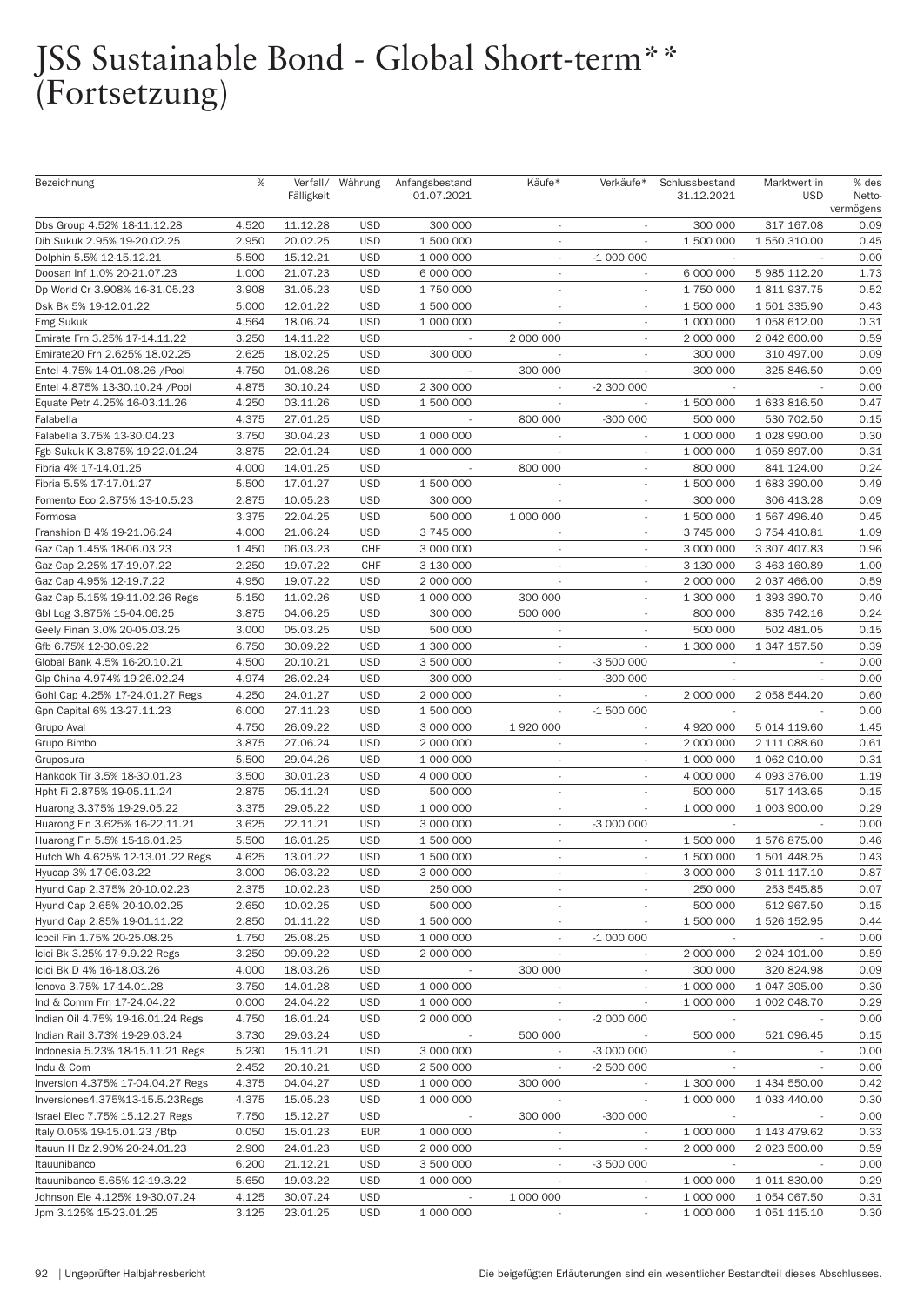# JSS Sustainable Bond - Global Short-term\*\*<br>(Fortsetzung)

| Bezeichnung                        | %              |            | Verfall/ Währung         | Anfangsbestand | Käufe*                   | Verkäufe*                | Schlussbestand           | Marktwert in             | % des     |
|------------------------------------|----------------|------------|--------------------------|----------------|--------------------------|--------------------------|--------------------------|--------------------------|-----------|
|                                    |                | Fälligkeit |                          | 01.07.2021     |                          |                          | 31.12.2021               | <b>USD</b>               | Netto-    |
|                                    |                |            |                          |                |                          |                          |                          |                          | vermögens |
| Kaisa Grp 11.25% 19-09.04.22       | 11.250         | 09.04.22   | <b>USD</b>               | 500 000        | $\sim$                   | $\sim$                   | 500 000                  | 137 500.00               | 0.04      |
| Kbank Hk 3.256% 18-12.7.23 Regs    | 3.256          | 12.07.23   | <b>USD</b>               | 300 000        | $\overline{\phantom{a}}$ |                          | 300 000                  | 309 450.75               | 0.09      |
| Klab Fn 4.875% 17-19.09.27Regs     | 4.875          | 19.09.27   | <b>USD</b>               | 1 000 000      | $\sim$                   | $-1000000$               |                          |                          | 0.00      |
| Kookmin Bk Frn 17-09.06.22         | 0.000          | 09.06.22   | <b>USD</b>               | 2 500 000      | $\sim$                   |                          | 2 500 000                | 2 507 133.00             | 0.73      |
| Kr Land & H 0.625% 20-03.11.23     | 0.625          | 03.11.23   | <b>USD</b>               | 500 000        | $\sim$                   | $\overline{\phantom{a}}$ | 500 000                  | 496 652.48               | 0.14      |
| Kt Corp 2.625% 19-07.08.22 Regs    | 2.625          | 07.08.22   | <b>USD</b>               | 500 000        | $\sim$                   | $\sim$                   | 500 000                  | 505 079.85               | 0.15      |
| Kuwait Pro                         | 5.000          | 15.03.23   | <b>USD</b>               | 1 000 000      | $\sim$                   |                          | 1 000 000                | 997 185.00               | 0.29      |
|                                    |                |            |                          |                |                          |                          |                          |                          |           |
| Lg Chem 3.25% 19-15.10.24          | 3.250          | 15.10.24   | <b>USD</b>               | 300 000        | $\sim$                   |                          | 300 000                  | 315 995.52               | 0.09      |
| Li & F Ltd 4.375% 19-04.10.24      | 4.375          | 04.10.24   | <b>USD</b>               | 300 000        | $\sim$                   | $\overline{\phantom{a}}$ | 300 000                  | 308 219.40               | 0.09      |
| Lloyds Bk 3.1% 16-06.07.21         | 3.100          | 06.07.21   | <b>USD</b>               | 2 000 000      | $\overline{\phantom{a}}$ | $-2000000$               |                          |                          | 0.00      |
| Lukoil Int 6.656% 07-7.6.22Reg     | 6.656          | 07.06.22   | <b>USD</b>               | 2 000 000      | $\sim$                   |                          | 2 000 000                | 2 044 540.00             | 0.59      |
| Lukoil Intl 4.563% 13-24.04.23     | 4.563          | 24.04.23   | <b>USD</b>               | 1 000 000      | $\sim$                   |                          | 1 000 000                | 1 034 782.00             | 0.30      |
| Maf Glb 5.5% (Frn) 17-Perp Regs    | 5.500          | 31.12.99   | <b>USD</b>               | 2 500 000      | $\sim$                   | $\overline{\phantom{a}}$ | 2 500 000                | 2 539 025.00             | 0.74      |
| Meglobal Can Ulc 5% 20-18.05.25    | 5.000          | 18.05.25   | <b>USD</b>               | 1 000 000      | 500 000                  |                          | 1 500 000                | 1 639 555.50             | 0.47      |
| Millicom Ic 6.625% 18-15.10.26     | 6.625          | 15.10.26   | <b>USD</b>               | 2 000 000      | 1 800 000                | $-1800000$               | 2 000 000                | 1891961.82               | 0.55      |
| Minsur Sa                          | 6.250          | 07.02.24   | <b>USD</b>               | 500 000        |                          | -500 000                 |                          |                          | 0.00      |
| Mor St 2.625% 16-17.11.21          | 2.625          | 17.11.21   | <b>USD</b>               | 3 000 000      | ÷.                       | -3 000 000               | $\overline{\phantom{a}}$ |                          | 0.00      |
| Myriad Intl 4.85% 17-06.07.27 Regs | 4.850          | 06.07.27   | <b>USD</b>               |                | 300 000                  | $\overline{\phantom{a}}$ | 300 000                  | 336 021.00               | 0.10      |
| Nat Kazak 3.25% 18-05.12.23        | 3.250          | 05.12.23   | CHF                      | 500 000        | $\sim$                   |                          | 500 000                  | 578 140.19               | 0.17      |
| Nbk Spc 2.75% 17-30.05.22 Regs     | 2.750          | 30.05.22   | <b>USD</b>               | 1 000 000      | $\sim$                   |                          | 1 000 000                | 1 009 344.00             | 0.29      |
| Office Cher 5.625% 14-25.04.24     | 5.625          | 25.04.24   | <b>USD</b>               | 2 500 000      | $\sim$                   | $\overline{\phantom{a}}$ | 2 500 000                | 2 682 862.50             | 0.78      |
|                                    |                |            |                          |                |                          |                          |                          | 514 219.50               |           |
| Pccw Hkt Cap N5 3.75%13-8.3.23     | 3.750          | 08.03.23   | <b>USD</b>               | 500 000        | $\sim$                   |                          | 500 000                  |                          | 0.15      |
| Perus Gas                          | 5.125          | 16.05.24   | <b>USD</b>               | 2 500 000      |                          |                          | 2 500 000                | 2 706 390.50             | 0.78      |
| Phosagro Bd 3.05% 20-23.01.25      | 3.050          | 23.01.25   | <b>USD</b>               | 1 500 000      | 500 000                  |                          | 2 000 000                | 2 032 650.00             | 0.59      |
| Pko Fin 4.63% 12-26.9.22 Regs      | 4.630          | 26.09.22   | <b>USD</b>               | 500 000        | $\overline{\phantom{a}}$ | $\overline{\phantom{a}}$ | 500 000                  | 513 106.00               | 0.15      |
| Prov Buenos 2.8499% 21-1.9.37      | 2.850          | 01.09.37   | <b>EUR</b>               |                | 265 958                  | $-265958$                |                          |                          | 0.00      |
| Qib Sukuk L 3.982% 19-26.03.24     | 3.982          | 26.03.24   | <b>USD</b>               | 1 500 000      |                          |                          | 1 500 000                | 1 586 625.00             | 0.46      |
| Qnb Fin                            | 2.125          | 07.09.21   | <b>USD</b>               | 3 000 000      | $\overline{\phantom{a}}$ | -3 000 000               |                          |                          | 0.00      |
| Qnb Fin 1.375% 21-26.01.26         | 1.375          | 26.01.26   | <b>USD</b>               | 1 000 000      | $\overline{\phantom{a}}$ | $\overline{\phantom{a}}$ | 1 000 000                | 977 250.00               | 0.28      |
| Qnb Fin 3.5% 19-28.03.24           | 3.500          | 28.03.24   | <b>USD</b>               | 1 000 000      | ÷.                       | ÷.                       | 1 000 000                | 1 048 975.00             | 0.30      |
| Qtel Int Fi                        | 3.250          | 21.02.23   | <b>USD</b>               | 3 000 000      |                          |                          | 3 000 000                | 3 078 819.00             | 0.89      |
| Rakfunding 4.125% 19-09.04.24      | 4.125          | 09.04.24   | <b>USD</b>               |                | 500 000                  | $\overline{\phantom{a}}$ | 500 000                  | 528 162.50               | 0.15      |
| Rbs Grp Frn 18-25.06.24            | 0.000          | 25.06.24   | <b>USD</b>               | 3 000 000      | $\overline{\phantom{a}}$ | $\overline{\phantom{a}}$ | 3 000 000                | 3 048 543.90             | 0.88      |
| Rec Ltd 5.25% 18-13.11.23          | 5.250          | 13.11.23   | <b>USD</b>               | 3 000 000      | $\overline{\phantom{a}}$ | $\overline{\phantom{a}}$ | 3 000 000                | 3 178 744.80             | 0.92      |
| Reliance In                        | 4.125          | 28.01.25   | <b>USD</b>               | 1 000 000      | $\overline{\phantom{a}}$ | $-1000000$               |                          |                          | 0.00      |
| Rizal Commer Bk 3% 19-11.09.24     | 3.000          | 11.09.24   | <b>USD</b>               | 300 000        | 500 000                  | $\overline{\phantom{a}}$ | 800 000                  | 823 053.44               | 0.24      |
| Rosneft 4.199% 12-06.03.22         | 4.199          | 06.03.22   | <b>USD</b>               | 2 000 000      | $\overline{\phantom{a}}$ | $\overline{\phantom{a}}$ | 2 000 000                | 2 007 444.00             | 0.58      |
|                                    |                |            |                          | 500 000        |                          | $\overline{\phantom{a}}$ |                          |                          |           |
| Rumo Lux Sa 5.875% 18-18.01.25     | 5.875<br>3.375 | 18.01.25   | <b>USD</b><br><b>USD</b> |                |                          |                          | 500 000                  | 514 387.50<br>515 620.55 | 0.15      |
| Rural Elec 3.375% 19-25.07.24      |                | 25.07.24   |                          |                | 500 000                  |                          | 500 000                  |                          | 0.15      |
| Sa Global S 0.946% 17.6.24 Regs    | 0.946          | 17.06.24   | <b>USD</b>               | $\sim$         | 2 000 000                | $\overline{\phantom{a}}$ | 2 000 000                | 1 972 052.00             | 0.57      |
| Safra 4.125% 18-08.02.23           | 4.125          | 08.02.23   | <b>USD</b>               | 1 500 000      |                          | $\overline{\phantom{a}}$ | 1 500 000                | 1 536 847.50             | 0.45      |
| Sands China 3.80% 21-08.01.26      | 3.800          | 08.01.26   | <b>USD</b>               | 1 000 000      | 300 000                  |                          | 1 300 000                | 1 308 053.50             | 0.38      |
| Sands China 5.125% 18-08.08.25     | 5.125          | 08.08.25   | <b>USD</b>               | 500 000        |                          |                          | 500 000                  | 525 087.50               | 0.15      |
| Santander                          | 4.125          | 09.11.22   | <b>USD</b>               | 2 300 000      | $\overline{\phantom{a}}$ | ÷.                       | 2 300 000                | 2 357 649.50             | 0.68      |
| Santander 4.45% 18-03.12.21        | 4.450          | 03.12.21   | <b>USD</b>               | 4 000 000      | $\overline{\phantom{a}}$ | -4 000 000               |                          |                          | 0.00      |
| Santander 5.375% 20-17.4.25 Regs   | 5.375          | 17.04.25   | <b>USD</b>               |                | 500 000                  | $\overline{\phantom{a}}$ | 500 000                  | 546 280.00               | 0.16      |
| Santander Frn 17-23.02.23          | 0.000          | 23.02.23   | <b>USD</b>               | 1 000 000      |                          |                          | 1 000 000                | 1 008 863.70             | 0.29      |
| Saudi Elec                         | 4.000          | 08.04.24   | <b>USD</b>               | 2 500 000      | $\overline{\phantom{a}}$ | ÷.                       | 2 500 000                | 2 650 025.00             | 0.77      |
| Saudi Elec 4.22% 27.01.24 Regs     | 4.222          | 27.01.24   | <b>USD</b>               | 2 435 000      | $\overline{\phantom{a}}$ | $\overline{\phantom{a}}$ | 2 435 000                | 2 579 349.24             | 0.75      |
| Sb Capital 5.25% 13-23.05.23       | 5.250          | 23.05.23   | <b>USD</b>               | 2 500 000      | $\overline{\phantom{a}}$ |                          | 2 500 000                | 2 591 000.00             | 0.75      |
| Sberbank                           | 6.125          | 07.02.22   | <b>USD</b>               | 2 500 000      |                          |                          | 2 500 000                | 2 508 725.00             | 0.73      |
| Scotiabk Peru 4.5% (Frn) 13.12.27  | 4.500          | 13.12.27   | <b>USD</b>               |                | 300 000                  | ÷.                       | 300 000                  | 306 058.50               | 0.09      |
| Shenzhn Int 3.95% 17-Perp Regs     | 3.950          | 31.12.99   | <b>USD</b>               | 3 000 000      |                          | $\overline{\phantom{a}}$ | 3 000 000                | 3 064 982.10             | 0.89      |
|                                    |                |            |                          |                | $\overline{\phantom{a}}$ |                          |                          |                          | 0.59      |
| Shriram 4.40% 21-13.03.24          | 4.400          | 13.03.24   | <b>USD</b>               | 2 000 000      |                          |                          | 2 000 000                | 2 027 500.00             |           |
| Siam Comm 3.9% 19-11.02.24         | 3.900          | 11.02.24   | <b>USD</b>               | 1 500 000      |                          |                          | 1 500 000                | 1 578 949.05             | 0.46      |
| Sibur Sec L 2.95% 20-08.07.25      | 2.950          | 08.07.25   | <b>USD</b>               |                | 2 000 000                | ÷.                       | 2 000 000                | 2 013 270.00             | 0.58      |
| Singtel Grp 3.25% 15-30.06.25      | 3.250          | 30.06.25   | <b>USD</b>               | 300 000        | $\overline{\phantom{a}}$ | $\overline{\phantom{a}}$ | 300 000                  | 318 008.73               | 0.09      |
| Sk Brdband 3.875% 18-13.08.23      | 3.875          | 13.08.23   | <b>USD</b>               | 300 000        | $\overline{\phantom{a}}$ | $\overline{\phantom{a}}$ | 300 000                  | 313 407.69               | 0.09      |
| Spdb Hk Frn 20-27.07.23            | 0.000          | 27.07.23   | <b>USD</b>               | 1 000 000      |                          |                          | 1 000 000                | 1 002 650.50             | 0.29      |
| Spic Mtn 1.625% 20-27.07.25        | 1.625          | 27.07.25   | <b>USD</b>               | 200 000        | $\overline{\phantom{a}}$ | $\overline{\phantom{a}}$ | 200 000                  | 197 825.09               | 0.06      |
| St Bk India 1.80% 21-13.07.26      | 1.800          | 13.07.26   | <b>USD</b>               | 500 000        |                          | $\overline{\phantom{a}}$ | 500 000                  | 492 710.19               | 0.14      |
| St Marys 5.75% 16-28.01.27         | 5.750          | 28.01.27   | <b>USD</b>               | 1 500 000      | 300 000                  | $\overline{\phantom{a}}$ | 1 800 000                | 2 025 900.00             | 0.59      |
|                                    |                |            |                          |                |                          |                          |                          |                          |           |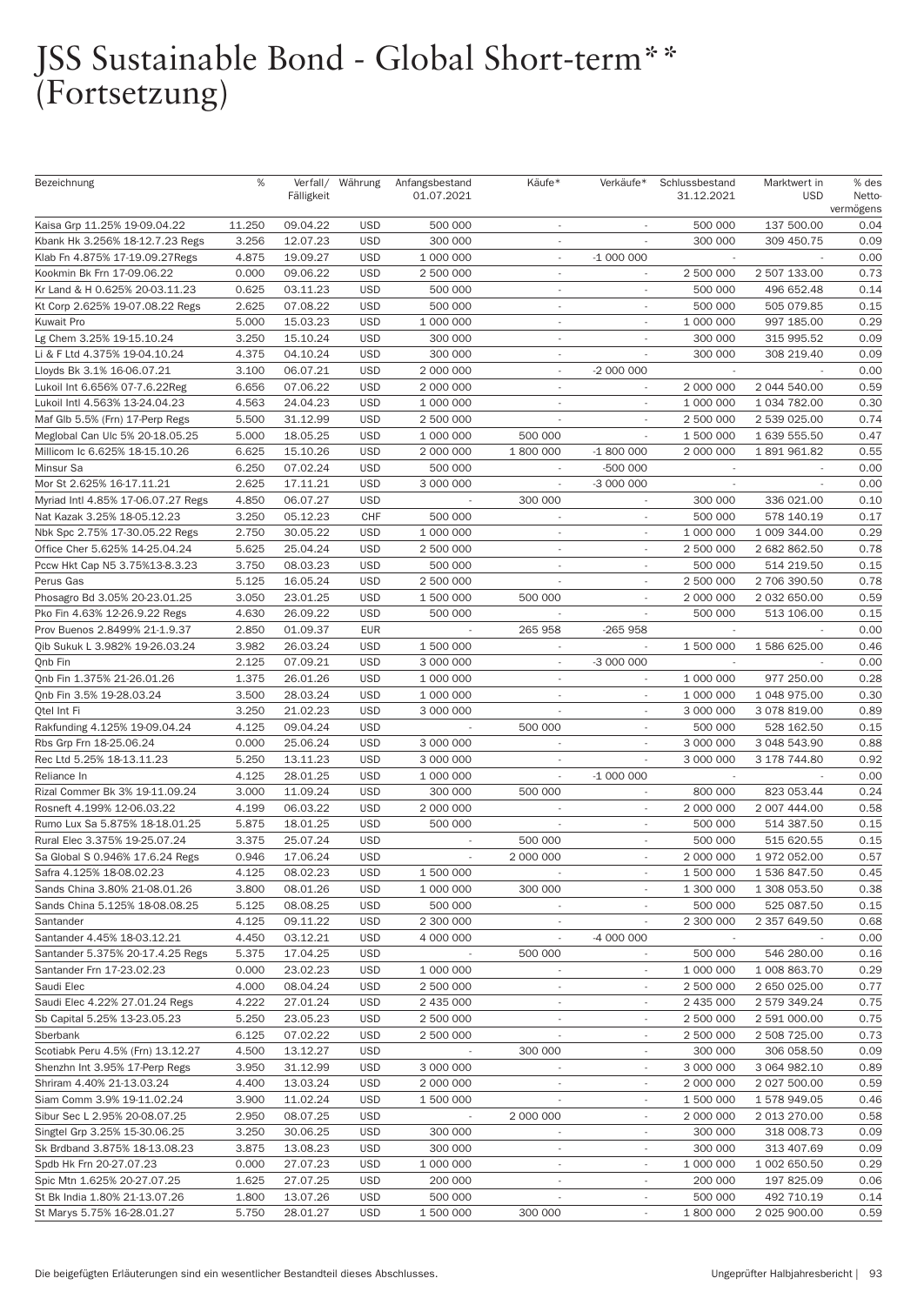## JSS Sustainable Bond - Global Short-term\*\* (Fortsetzung)

| Bezeichnung                     | %     | Verfall/   | Währung    | Anfangsbestand | Käufe*                   | Verkäufe*                | Schlussbestand | Marktwert in<br><b>USD</b> | % des               |
|---------------------------------|-------|------------|------------|----------------|--------------------------|--------------------------|----------------|----------------------------|---------------------|
|                                 |       | Fälligkeit |            | 01.07.2021     |                          |                          | 31.12.2021     |                            | Netto-<br>vermögens |
| Steel Cap 3.85% 17-27.08.21     | 3.850 | 27.08.21   | <b>USD</b> | 1 000 000      | $\sim$                   | $-1000000$               |                |                            | 0.00                |
| Suam Fin 4.875% 14-17.04.24     | 4.875 | 17.04.24   | <b>USD</b> | 800 000        |                          |                          | 800 000        | 844 424,00                 | 0.24                |
| Sunshine 4.5% 16-20.04.26       | 4.500 | 20.04.26   | <b>USD</b> |                | 300 000                  |                          | 300 000        | 304 673.85                 | 0.09                |
| Susano Aust 5.75% 16-14.07.26   | 5.750 | 14.07.26   | <b>USD</b> |                | 300 000                  |                          | 300 000        | 342 829.50                 | 0.10                |
| Swire Pac 4.5% 13-09.10.23      | 4.500 | 09.10.23   | <b>USD</b> | 500 000        | $\overline{\phantom{a}}$ | $\sim$                   | 500 000        | 527 812.85                 | 0.15                |
| Swire Pro Fi4.375% 12-18.06.22  | 4.375 | 18.06.22   | <b>USD</b> | 500 000        |                          |                          | 500 000        | 506 870.00                 | 0.15                |
| Tabreed Suk 5.5% 18-31.10.25    | 5.500 | 31.10.25   | <b>USD</b> | 500 000        | $\overline{\phantom{a}}$ | ÷.                       | 500 000        | 565 812.50                 | 0.16                |
| Talent Y 1.3% 17-21.04.22       | 1.300 | 21.04.22   | <b>EUR</b> | 3 500 000      |                          |                          | 3 500 000      | 3 992 387.37               | 1.16                |
| Tencent Hol 1.81% 20-26.01.26   | 1.810 | 26.01.26   | <b>USD</b> | 1 000 000      | $\sim$                   | $-1000000$               |                |                            | 0.00                |
| Tencent Mus 1.375% 20-03.09.25  | 1.375 | 03.09.25   | <b>USD</b> | 1 000 000      | $\overline{\phantom{a}}$ | $\sim$                   | 1 000 000      | 977 482.01                 | 0.28                |
| Thaioil 3.625% 18-23.01.23 Regs | 3.625 | 23.01.23   | <b>USD</b> | 3 500 000      |                          |                          | 3 500 000      | 3 563 142.10               | 1.03                |
| Tower B Inf 2.75% 21-20.01.26   | 2.750 | 20.01.26   | <b>USD</b> | 1 500 000      |                          | $\overline{\phantom{a}}$ | 1 500 000      | 1 502 677.35               | 0.44                |
| Tower B Inf 4.25% 20-21.01.25   | 4.250 | 21.01.25   | <b>USD</b> | 500 000        | 500 000                  | $\overline{\phantom{a}}$ | 1 000 000      | 1 042 524.50               | 0.30                |
| Transmantaro 4.375% 13-7.5.23   | 4.375 | 07.05.23   | <b>USD</b> | 800 000        | $\overline{\phantom{a}}$ | ٠                        | 800 000        | 826 104.00                 | 0.24                |
| Turkiy 6.125% 17-25.04.24 Regs  | 6.125 | 25.04.24   | <b>USD</b> | 3 000 000      | $\sim$                   | $\sim$                   | 3 000 000      | 2 924 790.00               | 0.85                |
| Turkiye Gar 5.875% 17-16.03.23  | 5.875 | 16.03.23   | <b>USD</b> | 3 000 000      |                          |                          | 3 000 000      | 3 012 822.00               | 0.87                |
| Ubs Group 3.491% 23.5.23 Regs   | 3.491 | 23.05.23   | <b>USD</b> | 2 000 000      |                          |                          | 2 000 000      | 2 020 483.00               | 0.59                |
| Ubs Grp Frn 17-15.08.23 Regs    | 0.000 | 15.08.23   | <b>USD</b> | 1 000 000      | $\sim$                   | ٠                        | 1 000 000      | 1 004 557.30               | 0.29                |
| Unifin Fin 7% 17-15.01.25       | 7.000 | 15.01.25   | <b>USD</b> | 1 000 000      | $\sim$                   | $-1000000$               |                |                            | 0.00                |
| Union Natio 4% 18-13.03.23      | 4.000 | 13.03.23   | <b>USD</b> | 300 000        |                          | ٠                        | 300 000        | 310 440.00                 | 0.09                |
| Uobsp 2.88% 16-08.03.27         | 2.880 | 08.03.27   | <b>USD</b> | 300 000        |                          | ٠                        | 300 000        | 301 551.00                 | 0.09                |
| Vigorous Ch 2.75% 20-02.06.25   | 2.750 | 02.06.25   | <b>USD</b> |                | 300 000                  |                          | 300 000        | 299 473.57                 | 0.09                |
| Westwood Gr 2.80% 21-20.01.26   | 2.800 | 20.01.26   | <b>USD</b> | 2 000 000      | $\sim$                   | $\overline{\phantom{a}}$ | 2 000 000      | 1 939 002.60               | 0.56                |
| Woori Bk                        | 4.750 | 30.04.24   | <b>USD</b> | 3 000 000      |                          | ٠                        | 3 000 000      | 3 220 270.20               | 0.93                |
| Xp Imp B Id Frn 17-21.08.22     | 0.000 | 21.08.22   | <b>USD</b> | 3 140 000      | $\overline{\phantom{a}}$ | $-3$ 140 000             |                |                            | 0.00                |
|                                 |       |            |            |                |                          |                          |                | 251 388 124.20             | 72.79               |

#### Summe Übertragbare Wertpapiere, die an einer amtlichen Börse zugelassen sind

251 388 124.20 72.79

Übertragbare Wertpapiere, die an einem anderen geregelten Markt gehandelt werden

#### Anleihen

| Abg Finance 1.875% 20-08.09.25      | 1.875 | 08.09.25 | <b>USD</b> | ÷.        | 2 000 000                |                          | 2 000 000 | 1985870.00   | 0.57 |
|-------------------------------------|-------|----------|------------|-----------|--------------------------|--------------------------|-----------|--------------|------|
| Abg Finance 3.125% 19-24.09.24      | 3.125 | 24.09.24 | <b>USD</b> | 1 500 000 | $\sim$                   |                          | 1 500 000 | 1 555 837.50 | 0.45 |
| Anhui 4.875% 18-18.10.21            | 4.875 | 18.10.21 | <b>USD</b> | 500 000   |                          | $-500000$                |           |              | 0.00 |
| Antofagasta 2.375% 20-14.10.30 Regs | 2.375 | 14.10.30 | <b>USD</b> | 500 000   | $\sim$                   | $\overline{\phantom{a}}$ | 500 000   | 475 717.50   | 0.14 |
| Arauco                              | 4.500 | 01.08.24 | <b>USD</b> | 2 000 000 |                          |                          | 2 000 000 | 2 127 500.00 | 0.62 |
| Arcos Dor 5.875% 17-04.04.27 Regs   | 5.875 | 04.04.27 | <b>USD</b> | 2 110 000 | $\overline{\phantom{a}}$ |                          | 2 110 000 | 2 184 757.30 | 0.63 |
| Azure Orbit 3.75% 18-25.01.23       | 3.750 | 25.01.23 | <b>USD</b> | 2 000 000 | $\overline{\phantom{a}}$ | $-1000000$               | 1 000 000 | 1 022 488.50 | 0.30 |
| Banco Peru 3.375% 18-18.01.23       | 3.375 | 18.01.23 | <b>USD</b> | 800 000   | $\overline{\phantom{a}}$ |                          | 800 000   | 811 852.00   | 0.23 |
| Banco Voto 4% 19-24.09.22           | 4.000 | 24.09.22 | <b>USD</b> | 1 000 000 | ٠                        | ٠                        | 1 000 000 | 1 019 515.00 | 0.29 |
| Banistmo 4.25% 20-31.07.27          | 4.250 | 31.07.27 | <b>USD</b> | 1 000 000 |                          |                          | 1 000 000 | 1 018 510.00 | 0.29 |
| Bc Sant Cl 2.70% 20-10.01.25        | 2.700 | 10.01.25 | <b>USD</b> | 500 000   | $\overline{\phantom{a}}$ |                          | 500 000   | 511 157.50   | 0.15 |
| Bdo Unibank 2.125% 20-13.01.26      | 2.125 | 13.01.26 | <b>USD</b> | 1 500 000 |                          |                          | 1 500 000 | 1506588.90   | 0.44 |
| Bk Cn Macau Frn 19-17.10.22 Regs    | 0.000 | 17.10.22 | <b>USD</b> | 5 000 000 | $\overline{\phantom{a}}$ | $-2000000$               | 3 000 000 | 3 012 300.00 | 0.87 |
| Boc Aviatio 3.25% 20-29.04.25 Regs  | 3.250 | 29.04.25 | <b>USD</b> | 2 500 000 | 500 000                  |                          | 3 000 000 | 3 119 877.90 | 0.90 |
| Boc Hk Frn 20-24.06.23              | 0.000 | 24.06.23 | <b>USD</b> | 5 000 000 | $\overline{\phantom{a}}$ | $-2000000$               | 3 000 000 | 3 015 232.50 | 0.87 |
| Bocom Leasi Frn 20-02.03.25         | 0.000 | 02.03.25 | <b>USD</b> | 2 500 000 |                          | $-1500000$               | 1 000 000 | 989 718.46   | 0.29 |
| Ccbl 1.99% 20-21.07.25              | 1.990 | 21.07.25 | <b>USD</b> | 4 000 000 | $\overline{\phantom{a}}$ | $-2000000$               | 2 000 000 | 1 997 960.82 | 0.58 |
| Cdbl Fundin 1.50% 20-04.11.23       | 1.500 | 04.11.23 | <b>USD</b> | 3 000 000 |                          | $-1000000$               | 2 000 000 | 1991363.04   | 0.58 |
| China Me Bk 1.20% 20-10.09.25       | 1.200 | 10.09.25 | <b>USD</b> | 1 000 000 | $\overline{\phantom{a}}$ | $-1000000$               |           |              | 0.00 |
| China Overs 2.375% 20-02.03.25      | 2.375 | 02.03.25 | <b>USD</b> | 200 000   | $\sim$                   | $-200000$                |           |              | 0.00 |
| Cicc Hk Fin Frn 20-18.02.23         | 0.000 | 18.02.23 | <b>USD</b> | 2 500 000 | $\overline{\phantom{a}}$ | $\overline{\phantom{a}}$ | 2 500 000 | 2 491 496.60 | 0.72 |
| Cn Const Hk 1.0% 20-04.08.23        | 1.000 | 04.08.23 | <b>USD</b> | 200 000   | $\overline{\phantom{a}}$ | $-200000$                |           |              | 0.00 |
| Cnpc Global 1.125% 20-23.06.23      | 1.125 | 23.06.23 | <b>USD</b> | 2 500 000 | $\overline{\phantom{a}}$ | $\overline{\phantom{a}}$ | 2 500 000 | 2 500 659.25 | 0.72 |
| Credicorp 2.75% 20-17.06.25 Regs    | 2.750 | 17.06.25 | <b>USD</b> | 500 000   |                          |                          | 500 000   | 505 423.10   | 0.15 |
| Dib Sukuk 1.959% 21-22.06.26        | 1.959 | 22.06.26 | <b>USD</b> | 2 000 000 | 2 000 000                |                          | 4 000 000 | 4 007 008.00 | 1.16 |
| Eib Sukuk 2.082% 21-02.11.26        | 2.082 | 02.11.26 | <b>USD</b> | $\sim$    | 750 000                  | ÷.                       | 750 000   | 751 668.75   | 0.22 |
| Falabella 3.75% 17-30.10.27         | 3.750 | 30.10.27 | <b>USD</b> | 500 000   |                          |                          | 500 000   | 521 342.50   | 0.15 |
| Far East Ho 3.375% 20-18.02.25      | 3.375 | 18.02.25 | <b>USD</b> | $\sim$    | 300 000                  | ٠                        | 300 000   | 292 887.79   | 0.08 |
| Fgb Sukuk K 2.50% 20-21.01.25       | 2.500 | 21.01.25 | <b>USD</b> | 1 000 000 | $\overline{\phantom{a}}$ |                          | 1 000 000 | 1 032 925.60 | 0.30 |
| Geelv Auto 3.625% 18-25.01.23       | 3.625 | 25.01.23 | <b>USD</b> | 300 000   | $\sim$                   | $\sim$                   | 300 000   | 305 141.49   | 0.09 |
|                                     |       |          |            |           |                          |                          |           |              |      |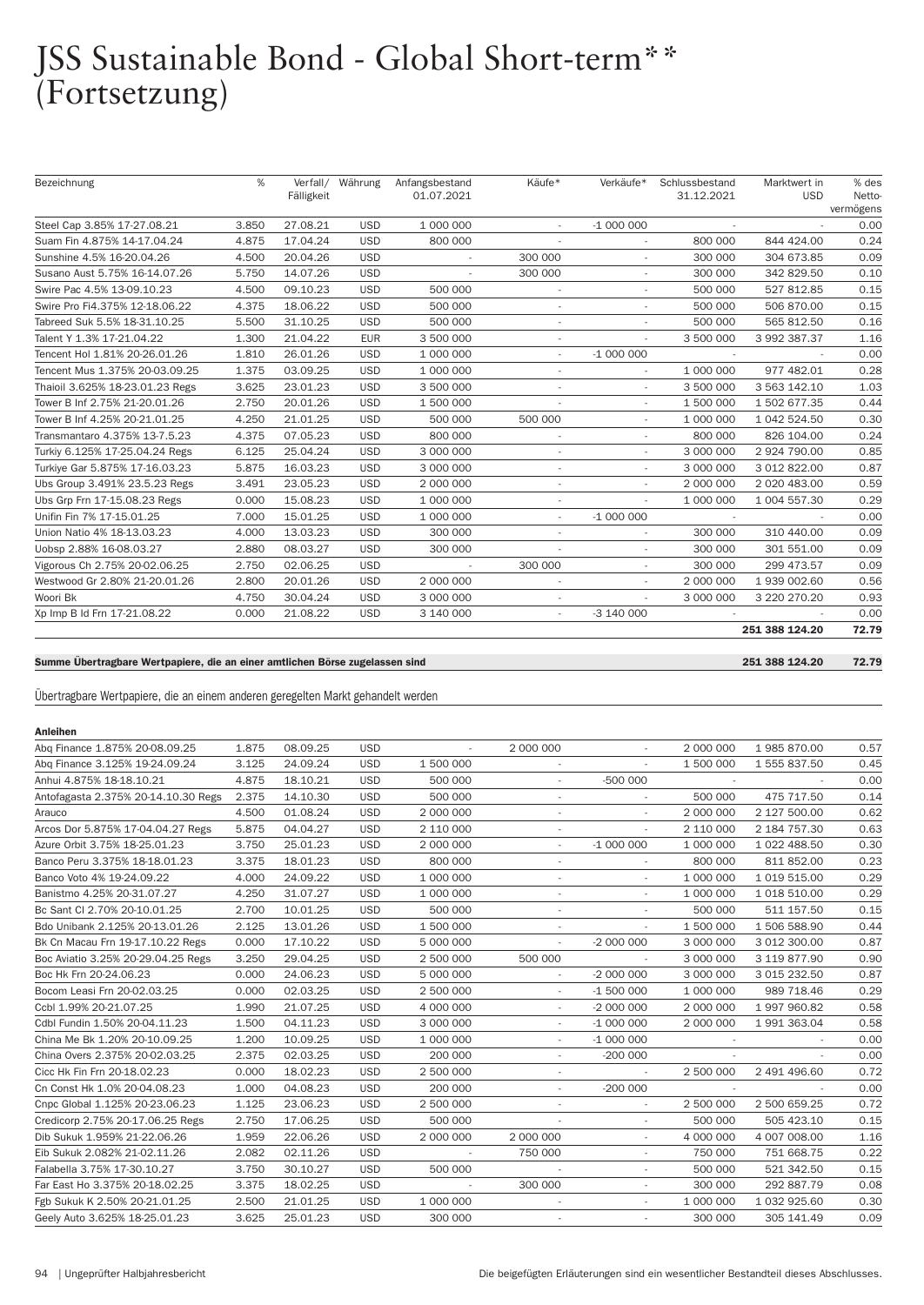## JSS Sustainable Bond - Global Short-term\*\* (Fortsetzung)

| Bezeichnung                                                                       | %     | Verfall/<br>Fälligkeit | Währung    | Anfangsbestand<br>01.07.2021 | Käufe*                   | Verkäufe*                | Schlussbestand<br>31.12.2021 | Marktwert in<br><b>USD</b> | % des<br>Netto- |
|-----------------------------------------------------------------------------------|-------|------------------------|------------|------------------------------|--------------------------|--------------------------|------------------------------|----------------------------|-----------------|
|                                                                                   |       |                        |            |                              |                          |                          |                              |                            | vermögens       |
| Horse Gall 1.70% 20-28.07.25                                                      | 1.700 | 28.07.25               | <b>USD</b> | 1 000 000                    | $\sim$                   | $-1000000$               |                              |                            | 0.00            |
| Huarong Frn 20-24.02.23                                                           | 0.000 | 24.02.23               | <b>USD</b> | 2 000 000                    | $\overline{\phantom{a}}$ |                          | 2 000 000                    | 1 960 000.00               | 0.57            |
| Icbc Hk 1.0% 20-20.07.23                                                          | 1.000 | 20.07.23               | <b>USD</b> | 5 000 000                    | $\overline{\phantom{a}}$ | -3 000 000               | 2 000 000                    | 1 997 660.56               | 0.58            |
| Indbk Korea Frn 19-23.10.22                                                       | 0.000 | 23.10.22               | <b>USD</b> | 2 000 000                    | $\sim$                   | $-1000000$               | 1 000 000                    | 1 003 355.00               | 0.29            |
| Inversiones                                                                       | 4.500 | 25.04.22               | <b>USD</b> | 2 500 000                    | $\overline{\phantom{a}}$ | $\sim$                   | 2 500 000                    | 2 509 650.00               | 0.73            |
| Keb Frn 19-02.10.22 Regs                                                          | 0.000 | 02.10.22               | <b>USD</b> | 2 500 000                    | $\overline{\phantom{a}}$ | $\overline{\phantom{a}}$ | 2 500 000                    | 2 507 928.75               | 0.73            |
| Kt Corp 1.0% 20-01.09.25                                                          | 1.000 | 01.09.25               | <b>USD</b> | 1 000 000                    | $\sim$                   | $\sim$                   | 1 000 000                    | 981 433.95                 | 0.28            |
| Levc Fin 1.375% 21-25.03.24                                                       | 1.375 | 25.03.24               | <b>USD</b> | 200 000                      | $\sim$                   | $-200000$                |                              |                            | 0.00            |
| Maf Sukuk                                                                         | 4.500 | 03.11.25               | <b>USD</b> | 500 000                      | $\overline{\phantom{a}}$ | $\overline{\phantom{a}}$ | 500 000                      | 542 500.00                 | 0.16            |
| Meituan Dnp 2.125% 28.10.25 Regs                                                  | 2.125 | 28.10.25               | <b>USD</b> | 200 000                      | $\overline{\phantom{a}}$ | $\overline{\phantom{a}}$ | 200 000                      | 193 161.16                 | 0.06            |
| Melco 5.375% 19-04.12.29                                                          | 5.375 | 04.12.29               | <b>USD</b> | 500 000                      | $\overline{\phantom{a}}$ |                          | 500 000                      | 485 775.00                 | 0.14            |
| Melco 5.75% 20-21.07.28 Regs                                                      | 5.750 | 21.07.28               | <b>USD</b> | 1 000 000                    | $\overline{\phantom{a}}$ |                          | 1 000 000                    | 1 006 940.00               | 0.29            |
| Mirae Asset 2.125% 20-30.07.23                                                    | 2.125 | 30.07.23               | <b>USD</b> | 500 000                      | $\overline{\phantom{a}}$ | ÷.                       | 500 000                      | 504 545.00                 | 0.15            |
| Posco 2.375% 19-12.11.22                                                          | 2.375 | 12.11.22               | <b>USD</b> | 350 000                      | $\overline{\phantom{a}}$ | ä,                       | 350 000                      | 354 216.00                 | 0.10            |
| Posco 2.375% 20-17.01.23                                                          | 2.375 | 17.01.23               | <b>USD</b> | 1 500 000                    | $\overline{\phantom{a}}$ | ÷,                       | 1 500 000                    | 1 517 213.10               | 0.44            |
| Oib Sukuk Frn 20-07.02.25                                                         | 0.000 | 07.02.25               | <b>USD</b> |                              | 1 300 000                |                          | 1 300 000                    | 1 317 030.00               | 0.38            |
| Rural Elec 2.25% 21-01.09.26                                                      | 2.250 | 01.09.26               | <b>USD</b> | 500 000                      | 300 000                  | ÷.                       | 800 000                      | 782 556.94                 | 0.23            |
| Sd Hi-Sp Gr 2.437% 20-19.11.23                                                    | 2.437 | 19.11.23               | <b>USD</b> | 2 500 000                    | $\overline{\phantom{a}}$ | $\overline{\phantom{a}}$ | 2 500 000                    | 2 459 803.38               | 0.71            |
| Shanghai El 2.30% 20-21.02.25                                                     | 2.300 | 21.02.25               | <b>USD</b> | 1 500 000                    | $\overline{\phantom{a}}$ | ÷.                       | 1 500 000                    | 1 495 155.09               | 0.43            |
| Shanghai Pu 1.0% 21-19.01.24                                                      | 1.000 | 19.01.24               | <b>USD</b> | 1 000 000                    |                          | $-1000000$               |                              |                            | 0.00            |
| Shimao Prop 5.6% 19-15.7.26                                                       | 5.600 | 15.07.26               | <b>USD</b> | 500 000                      | $\overline{\phantom{a}}$ | -500 000                 | $\overline{\phantom{a}}$     | $\sim$                     | 0.00            |
| Shinhan Bk Frn 20-24.04.25 Regs                                                   | 0.000 | 24.04.25               | <b>USD</b> | 200 000                      |                          |                          | 200 000                      | 208 388.88                 | 0.06            |
| Sibur Sec L 3.45% 19-23.09.24                                                     | 3.450 | 23.09.24               | <b>USD</b> | 2 000 000                    | 500 000                  | ٠                        | 2 500 000                    | 2 562 762.50               | 0.74            |
| Sura 4.375% 17-11.04.27                                                           | 4.375 | 11.04.27               | <b>USD</b> |                              | 300 000                  |                          | 300 000                      | 323 412.00                 | 0.09            |
| Vanke 3.15% 19-12.05.25                                                           | 3.150 | 12.05.25               | <b>USD</b> | $\overline{\phantom{a}}$     | 300 000                  | $-300000$                | $\overline{\phantom{a}}$     |                            | 0.00            |
| Vena Energy 3.133% 20-26.02.25                                                    | 3.133 | 26.02.25               | <b>USD</b> |                              | 800 000                  | ÷,                       | 800 000                      | 816 578.64                 | 0.24            |
| Warba Sukuk 2.982% 19-24.09.24                                                    | 2.982 | 24.09.24               | <b>USD</b> | 500 000                      |                          |                          | 500 000                      | 520 034.50                 | 0.15            |
| Wharf Reic 2.375% 20-07.05.25                                                     | 2.375 | 07.05.25               | <b>USD</b> | 300 000                      | 1 000 000                | L.                       | 1 300 000                    | 1 320 432.88               | 0.38            |
| Xp 3.25% 21-01.07.26                                                              | 3.250 | 01.07.26               | <b>USD</b> | 2 000 000                    | $\overline{\phantom{a}}$ | $\overline{\phantom{a}}$ | 2 000 000                    | 1 928 650.00               | 0.56            |
|                                                                                   |       |                        |            |                              |                          |                          |                              | 70 053 983.33              | 20.28           |
|                                                                                   |       |                        |            |                              |                          |                          |                              |                            |                 |
| Summe der an einem anderen geregelten Markt gehandelten übertragbaren Wertpapiere |       |                        |            |                              |                          |                          |                              | 70 053 983.33              | 20.28           |
| <b>SUMME WERTPAPIERBESTAND</b>                                                    |       |                        |            |                              |                          |                          |                              | 321 442 107.53             | 93.07           |
|                                                                                   |       |                        |            |                              |                          |                          |                              |                            |                 |
| Liquide Mittel inklusive Geldmarktanlagen                                         |       |                        |            |                              |                          |                          |                              | 20 491 681.32              | 5.93            |
| <b>Sonstige Aktiven und Passiven</b>                                              |       |                        |            |                              |                          |                          |                              | 3 445 146.94               | 1.00            |
| <b>GESAMTNETTOVERMÖGEN</b>                                                        |       |                        |            |                              |                          |                          |                              | 345 378 935.79             | 100.00          |

\* Käufe und Verkäufe (ungeprüft) umfassen die folgenden Transaktionen:

Ausübung von Bezugs-/Optionsrechten/Umwandlungen/Namensänderungen/Titelaufteilungen/Übertragungen/Umtausch zwischen Gesellschaften/ Gratistiteln/Käufen/"Splits"/Stock/Wahldividenden/Exit infolge von Verfall/Auslosungen/"Reversesplits"/Rückzahlungen/Verkäufen

\*\* Siehe Erläuterung 17.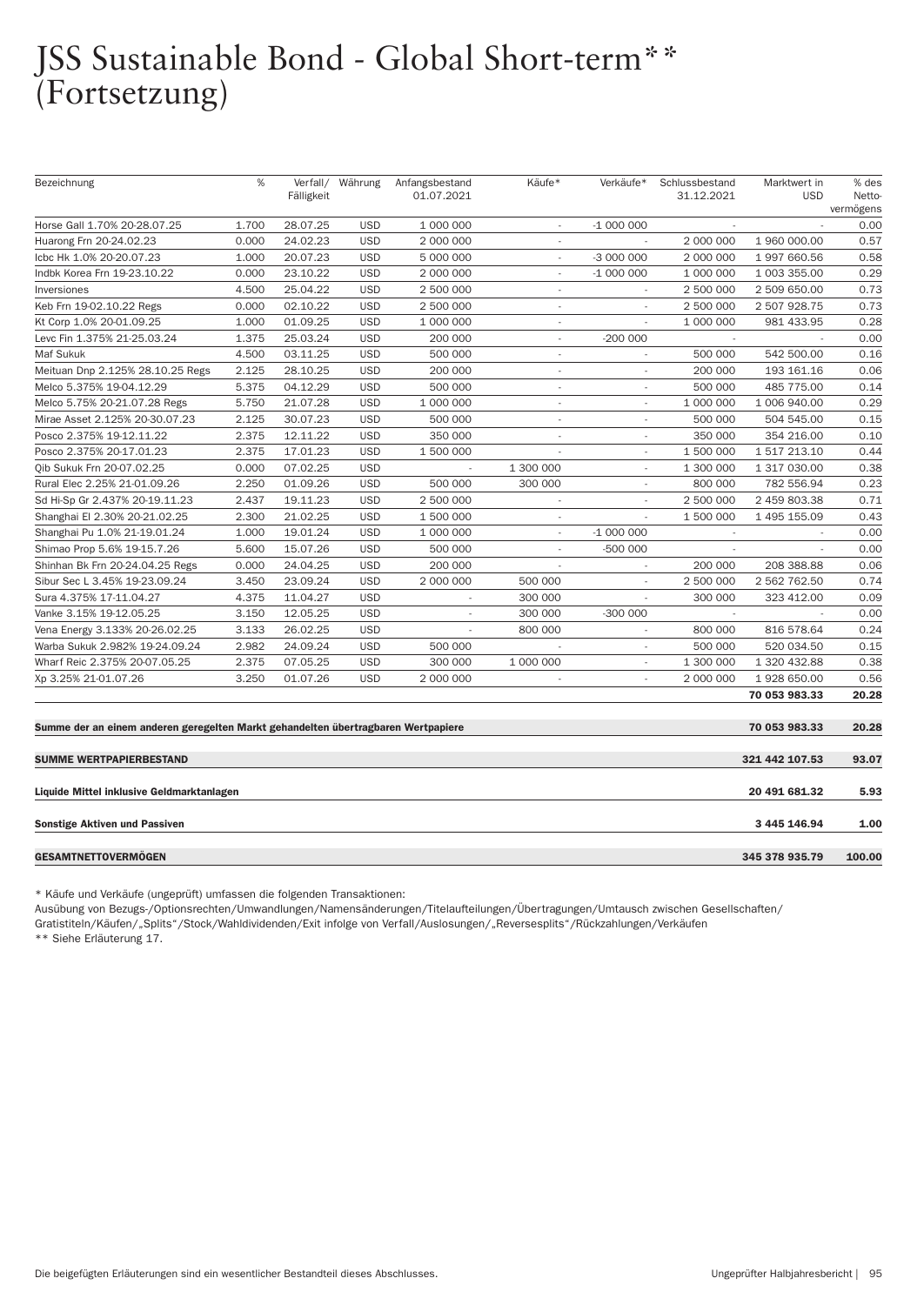# JSS Sustainable<br>Bond CHF

| Bezeichnung                                                            | %              | Fälligkeit           | Verfall/ Währung  | Anfangsbestand<br>01.07.2021 | Käufe*                                               | Verkäufe*                | Schlussbestand<br>31.12.2021 | Marktwert in<br><b>CHF</b> | % des<br>Netto-<br>vermögens |
|------------------------------------------------------------------------|----------------|----------------------|-------------------|------------------------------|------------------------------------------------------|--------------------------|------------------------------|----------------------------|------------------------------|
| Übertragbare Wertpapiere, die an einer amtlichen Börse zugelassen sind |                |                      |                   |                              |                                                      |                          |                              |                            |                              |
| <b>Anleihen</b>                                                        |                |                      |                   |                              |                                                      |                          |                              |                            |                              |
| Adcb 0.375% 18-23.01.23                                                | 0.375          | 23.01.23             | <b>CHF</b>        | 500 000                      | $\overline{\phantom{a}}$                             | $\overline{\phantom{a}}$ | 500 000                      | 503 850.00                 | 2.42                         |
| Adcb Ky 0.50%% 19-29.11.24                                             | 0.500          | 29.11.24             | CHF               | 300 000                      | $\overline{\phantom{a}}$                             |                          | 300 000                      | 303 450.00                 | 1.46                         |
| Afd 2.625% 12-18.02.25                                                 | 2.625          | 18.02.25             | CHF               | 300 000                      |                                                      |                          | 300 000                      | 328 875.00                 | 1.58                         |
| Akademiska 0.3% 17-08.10.29                                            | 0.300          | 08.10.29             | <b>CHF</b>        | 200 000                      | $\overline{\phantom{a}}$                             | $\overline{\phantom{a}}$ | 200 000                      | 203 600.00                 | 0.98                         |
| Akademiska 0.65% 18-08.02.44                                           | 0.650          | 08.02.44             | <b>CHF</b>        | 300 000                      | $\overline{\phantom{a}}$                             | $\overline{\phantom{a}}$ | 300 000                      | 324 300.00                 | 1.56                         |
| Amgen                                                                  | 0.410          | 08.03.23             | CHF               | 500 000                      | $\overline{\phantom{a}}$                             | ٠                        | 500 000                      | 504 075.00                 | 2.42                         |
| Apple Inc                                                              | 0.375          | 25.11.24             | CHF               | 350 000                      | $\overline{\phantom{a}}$                             |                          | 350 000                      | 357 350.00                 | 1.72                         |
| At&T Inc 1.375% 14-04.12.24                                            | 1.375          | 04.12.24             | <b>CHF</b>        | 500 000                      | $\overline{\phantom{a}}$                             | $\overline{\phantom{a}}$ | 500 000                      | 520 250.00                 | 2.50                         |
| Auchan                                                                 | 1.500          | 03.06.24             | <b>CHF</b>        | 500 000                      | $\overline{\phantom{a}}$                             |                          | 500 000                      | 517 750.00                 | 2.49                         |
| Bank Philip 0% 19-24.09.21                                             | 0.000          | 24.09.21             | <b>CHF</b>        | 400 000                      | $\sim$                                               | $-400000$                | $\overline{\phantom{a}}$     |                            | 0.00                         |
| Banort 0.875% 18-14.12.21                                              | 0.875          | 14.12.21             | CHF               | 700 000                      |                                                      | -700 000                 |                              |                            | 0.00                         |
| Banort 1.55% 19-11.10.22                                               | 1.550          | 11.10.22             | <b>CHF</b>        | 200 000                      | $\overline{\phantom{a}}$                             | $\overline{\phantom{a}}$ | 200 000                      | 201 990.00                 | 0.97                         |
| Bc Sant Cl                                                             | 0.375          | 19.05.22             | <b>CHF</b>        | 300 000                      | $\overline{\phantom{a}}$                             | $\overline{\phantom{a}}$ | 300 000                      | 301 011.00                 | 1.44                         |
| Bc Sant Cl 0.33% 21-22.06.27                                           | 0.330          | 22.06.27             | <b>CHF</b>        | 200 000                      | $\overline{\phantom{a}}$                             | ٠                        | 200 000                      | 198 700.00                 | 0.95                         |
| Bco Chile 0.575% 17-07.04.27                                           | 0.575          | 07.04.27             | CHF               | 300 000                      | $\overline{\phantom{a}}$                             |                          | 300 000                      | 302 550.00                 | 1.45                         |
| Bei 3.125% 06-30.06.36                                                 | 3.125          | 30.06.36             | <b>CHF</b>        | 400 000                      | $\overline{\phantom{a}}$                             |                          | 400 000                      | 573 800.00                 | 2.76                         |
| Black Sea T 0.45% 19-13.06.23                                          | 0.450          | 13.06.23             | <b>CHF</b>        | 300 000                      | $\overline{\phantom{a}}$                             | $-300000$                |                              |                            | 0.00                         |
| Cabei                                                                  | 1.875          | 25.02.22             | <b>CHF</b>        | 250 000                      | ٠                                                    | $-250000$                | ٠                            |                            | 0.00                         |
| Cabei                                                                  | 1.125          | 24.02.23             | <b>CHF</b>        | 250 000                      |                                                      | $-250000$                |                              |                            | 0.00                         |
| Cabei 0.17% 21-29.09.31                                                | 0.170          | 29.09.31             | <b>CHF</b>        | $\overline{\phantom{a}}$     | 300 000                                              | $\overline{\phantom{a}}$ | 300 000                      | 295 125.00                 | 1.42                         |
| Cbq Finance 0.735% 20-27.11.24                                         | 0.735          | 27.11.24             | <b>CHF</b>        | 400 000                      |                                                      | $\overline{\phantom{a}}$ | 400 000                      | 406 100.00                 | 1.95                         |
| Cellnex Tel 0.775% 20-18.02.27                                         | 0.775          | 18.02.27             | <b>CHF</b>        | 500 000                      | $\sim$                                               | ٠                        | 500 000                      | 495 125.00                 | 2.38                         |
| Cff                                                                    | 2.500          | 24.02.31             | CHF               | 200 000                      | $\overline{\phantom{a}}$                             | ٠                        | 200 000                      | 243 950.00                 | 1.17                         |
| Corp Andina 0.70% 20-04.09.25                                          | 0.700          | 04.09.25             | <b>CHF</b>        | 300 000                      | $\sim$                                               | $\sim$                   | 300 000                      | 307 275.00                 | 1.48                         |
| Crh                                                                    | 1.750          | 26.06.25             | <b>CHF</b>        | 300 000                      | $\overline{\phantom{a}}$                             | $\overline{\phantom{a}}$ | 300 000                      | 322 050.00                 | 1.55                         |
| Deutsch Bah 0.5% 18-18.07.28                                           | 0.500          | 18.07.28             | CHF               | 300 000                      | $\overline{\phantom{a}}$                             | ٠                        | 300 000                      | 311 400.00                 | 1.49                         |
| Dh Switzerl 0.5% 15-08.12.23                                           | 0.500          | 08.12.23             | CHF               | 500 000                      | $\sim$                                               | ٠                        | 500 000                      | 507 375.00                 | 2.44                         |
| Dvb Bank Se 0.575% 15-17.06.22                                         | 0.575          | 17.06.22             | <b>CHF</b>        | 300 000                      | $\sim$                                               | $\overline{\phantom{a}}$ | 300 000                      | 301 035.00                 | 1.45                         |
| Ebn                                                                    | 1.125          | 04.07.24             | <b>CHF</b>        | 200 000                      | $\sim$                                               | $\overline{\phantom{a}}$ | 200 000                      | 208 100.00                 | 1.00                         |
| Ebn                                                                    | 0.875          | 22.09.26             | <b>CHF</b>        | 250 000                      | $\overline{\phantom{a}}$                             | ٠                        | 250 000                      | 262 187.50                 | 1.26                         |
| Eib                                                                    | 1.500          | 02.08.24             | CHF               | 200 000                      | $\overline{\phantom{a}}$                             | ٠                        | 200 000                      | 210 900.00                 | 1.01                         |
| Eli Lilly                                                              | 0.150          | 24.05.24             | <b>CHF</b>        | 400 000                      | $\overline{\phantom{a}}$                             | $\sim$                   | 400 000                      | 404 600.00                 | 1.94                         |
| Eli Lilly                                                              | 0.450          | 24.05.28             | <b>CHF</b>        | 250 000                      | ٠                                                    | ٠                        | 250 000                      | 255 562.50                 | 1.23                         |
| Erste Bk 0.25% 21-02.10.28                                             | 0.250          | 02.10.28             | CHF               |                              | 200 000                                              | ٠                        | 200 000                      | 199 750.00                 | 0.96                         |
| First 0.205% 19-04.12.25                                               | 0.205          | 04.12.25             | CHF               | 300 000                      |                                                      |                          | 300 000                      | 302 475.00                 | 1.45                         |
| Hypo Noe Gr 0.10%% 19-27.11.24                                         | 0.100          | 27.11.24             | <b>CHF</b>        | 200 000                      | $\overline{\phantom{a}}$                             | ٠                        | 200 000                      | 200 900.00                 | 0.96                         |
| Ico                                                                    | 3.250          | 28.06.24             | CHF               | 700 000                      |                                                      | $\overline{\phantom{a}}$ | 700 000                      | 761 775.00                 | 3.66                         |
| Kfw                                                                    | 2.500          | 25.08.25             | <b>CHF</b>        | 500 000                      | $\overline{\phantom{a}}$                             |                          | 500 000                      | 554 625.00                 | 2.66                         |
| Kfw 2.75% 07-16.02.37                                                  | 2.750          | 16.02.37             | <b>CHF</b>        | 100 000                      | $\overline{\phantom{a}}$                             |                          | 100 000                      | 140 325.00                 | 0.67                         |
| Kommkrdt                                                               | 2.875          | 13.10.31             | <b>CHF</b>        | 300 000                      | $\overline{\phantom{a}}$                             | $\overline{\phantom{a}}$ | 300 000                      | 384 750.00                 | 1.85                         |
| Macquarie G 0.395% 21-20.07.28                                         | 0.395          | 20.07.28             | <b>CHF</b>        |                              | 300 000                                              |                          | 300 000                      | 299 400.00                 | 1.44                         |
| Mondelez                                                               | 0.625          | 30.12.21             | CHF               | 250 000                      |                                                      | $-250000$                |                              |                            | 0.00                         |
| Munhyp 0.25% 19-10.05.30                                               | 0.250          | 10.05.30             | CHF               | 400 000<br>400 000           | $\overline{\phantom{a}}$                             | $\overline{\phantom{a}}$ | 400 000                      | 405 115.20                 | 1.95                         |
| Munhyp 0.35% 18-12.12.23                                               | 0.350          | 12.12.23             | <b>CHF</b>        |                              | $\overline{\phantom{a}}$                             | $\overline{\phantom{a}}$ | 400 000                      | 403 800.00                 | 1.94                         |
| Munhyp 0.55% 19-15.03.34                                               | 0.550          | 15.03.34             | <b>CHF</b>        | 200 000                      | $\overline{\phantom{a}}$                             | $\overline{\phantom{a}}$ | 200 000                      | 207 700.00                 | 1.00                         |
| Muni Fin                                                               | 1.375          | 08.06.27             | CHF               | 300 000                      | $\overline{\phantom{a}}$                             |                          | 300 000                      | 326 400.00<br>607 171.20   | 1.57                         |
| Nbaduh 0.3225% 18-27.09.23<br>North Am 0.55% 20-27.05.33               | 0.323          | 27.09.23             | <b>CHF</b>        | 600 000                      | $\overline{\phantom{a}}$                             | $\overline{\phantom{a}}$ | 600 000<br>300 000           |                            | 2.92<br>1.48                 |
|                                                                        | 0.550          | 27.05.33             | <b>CHF</b>        | 300 000                      | $\overline{\phantom{a}}$                             | ÷                        |                              | 308 475.00                 |                              |
| Nth Rhine-W                                                            | 0.875          | 29.07.24             | <b>CHF</b>        | 250 000                      | $\overline{\phantom{a}}$                             | $\overline{\phantom{a}}$ | 250 000                      | 258 812.50                 | 1.24                         |
| Oekb                                                                   | 2.875          | 25.02.30             | <b>CHF</b>        | 300 000                      | $\overline{\phantom{a}}$                             |                          | 300 000                      | 370 425.00                 | 1.78                         |
| Oekb                                                                   | 1.750          | 24.05.23             | <b>CHF</b>        | 300 000                      | $\overline{\phantom{a}}$                             | $-300000$                | $\sim$                       |                            | 0.00                         |
| Rbc 0.20% 21-22.09.31                                                  | 0.200          | 22.09.31             | CHF               | $\sim$                       | 200 000                                              |                          | 200 000                      | 195 850.00                 | 0.94                         |
| Rci Bq 0.5% 17-20.04.22                                                | 0.500<br>0.125 | 20.04.22<br>11.12.25 | <b>CHF</b><br>CHF | 400 000                      | $\overline{\phantom{a}}$<br>$\overline{\phantom{a}}$ | $-100000$                | 300 000                      | 300 645.00                 | 1.44<br>1.45                 |
| Spbk 1 0.125%% 19-11.12.25<br>Transurban 0.875% 21-19.11.31            | 0.875          | 19.11.31             | CHF               | 300 000<br>400 000           | $\overline{\phantom{a}}$                             |                          | 300 000<br>400 000           | 301 950.00<br>408 700.00   | 1.96                         |
| Unibail Rod                                                            | 2.000          | 20.11.23             | CHF               | 500 000                      | $\overline{\phantom{a}}$                             |                          | 500 000                      | 522 125.00                 | 2.51                         |
| Verizon 0.375% 31.05.23 Regs                                           | 0.375          | 31.05.23             | <b>CHF</b>        | 600 000                      | $\overline{\phantom{a}}$                             | ۰                        | 600 000                      | 605 880.00                 | 2.91                         |
| Verizon Com 1% 17-30.11.27                                             | 1.000          | 30.11.27             | CHF               | 200 000                      |                                                      | $\overline{\phantom{a}}$ | 200 000                      | 208 600.00                 | 1.00                         |
|                                                                        |                |                      |                   |                              |                                                      |                          |                              |                            |                              |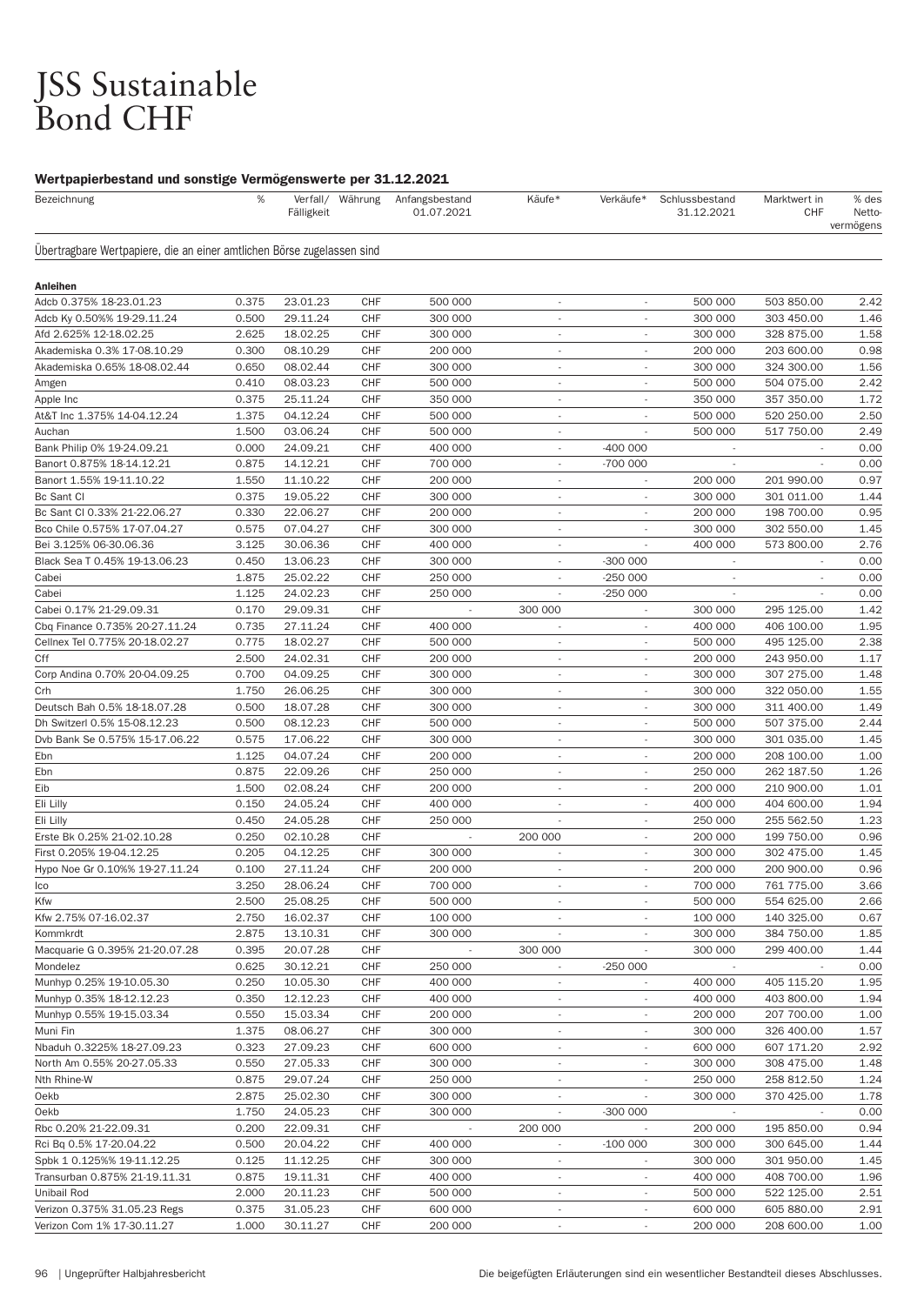# JSS Sustainable Bond CHF (Fortsetzung)

| Bezeichnung                                                                       | %     | Verfall/<br>Fälligkeit | Währung | Anfangsbestand<br>01.07.2021 | Käufe*                   | Verkäufe*                | Schlussbestand<br>31.12.2021 | Marktwert in<br><b>CHF</b> | % des<br>Netto-<br>vermögens |
|-----------------------------------------------------------------------------------|-------|------------------------|---------|------------------------------|--------------------------|--------------------------|------------------------------|----------------------------|------------------------------|
| Vodafone 0.375% 16-03.12.24                                                       | 0.375 | 03.12.24               | CHF     | 200 000                      | $\overline{\phantom{a}}$ | $\overline{a}$           | 200 000                      | 202 950.00                 | 0.97                         |
| Westpac Bk 0.4% 15-09.06.23                                                       | 0.400 | 09.06.23               | CHF     | 500 000                      |                          | $-500000$                |                              |                            | 0.00                         |
| Wplau                                                                             | 1.000 | 11.12.23               | CHF     | 500 000                      |                          | $\overline{\phantom{a}}$ | 500 000                      | 511 375.00                 | 2.46                         |
|                                                                                   |       |                        |         |                              |                          |                          |                              | 18 662 309.90              | 89.64                        |
| Summe Übertragbare Wertpapiere, die an einer amtlichen Börse zugelassen sind      |       |                        |         |                              |                          |                          |                              | 18 662 309.90              | 89.64                        |
| Übertragbare Wertpapiere, die an einem anderen geregelten Markt gehandelt werden  |       |                        |         |                              |                          |                          |                              |                            |                              |
| <b>Anleihen</b>                                                                   |       |                        |         |                              |                          |                          |                              |                            |                              |
| Cibc 0.18% 21-20.04.29                                                            | 0.180 | 20.04.29               | CHF     | $\overline{\phantom{a}}$     | 200 000                  | $\overline{\phantom{a}}$ | 200 000                      | 198 750.00                 | 0.95                         |
|                                                                                   |       |                        |         |                              |                          |                          |                              | 198 750.00                 | 0.95                         |
| Summe der an einem anderen geregelten Markt gehandelten übertragbaren Wertpapiere |       |                        |         |                              |                          |                          |                              | 198 750.00                 | 0.95                         |
| Sonstige übertragbare Wertpapiere                                                 |       |                        |         |                              |                          |                          |                              |                            |                              |
| <b>Anleihen</b>                                                                   |       |                        |         |                              |                          |                          |                              |                            |                              |
| Black Sea T 0.35% 21-15.03.27                                                     | 0.350 | 15.03.27               | CHF     | $\sim$                       | 300 000                  | $\overline{\phantom{a}}$ | 300 000                      | 299 325.00                 | 1.44                         |
|                                                                                   |       |                        |         |                              |                          |                          |                              | 299 325.00                 | 1.44                         |
| Summe sonstige übertragbare Wertpapiere                                           |       |                        |         |                              |                          |                          |                              | 299 325.00                 | 1.44                         |
| <b>SUMME WERTPAPIERBESTAND</b>                                                    |       |                        |         |                              |                          |                          |                              | 19 160 384.90              | 92.03                        |
| Liquide Mittel inklusive Geldmarktanlagen                                         |       |                        |         |                              |                          |                          |                              | 1 604 419.61               | 7.71                         |
| <b>Sonstige Aktiven und Passiven</b>                                              |       |                        |         |                              |                          |                          |                              | 54 385.07                  | 0.26                         |
| <b>GESAMTNETTOVERMÖGEN</b>                                                        |       |                        |         |                              |                          |                          |                              | 20 819 189.58              | 100.00                       |
|                                                                                   |       |                        |         |                              |                          |                          |                              |                            |                              |

\* Käufe und Verkäufe (ungeprüft) umfassen die folgenden Transaktionen:

Ausübung von Bezugs-/Optionsrechten/Umwandlungen/Namensänderungen/Titelaufteilungen/Über tragungen/Umtausch zwischen Gesellschaften/

Gratistiteln/Käufen/"Splits"/Stock/Wahldividenden/Exit infolge von Ver fall/Auslosungen/"Reversesplits"/Rückzahlungen/Verkäufen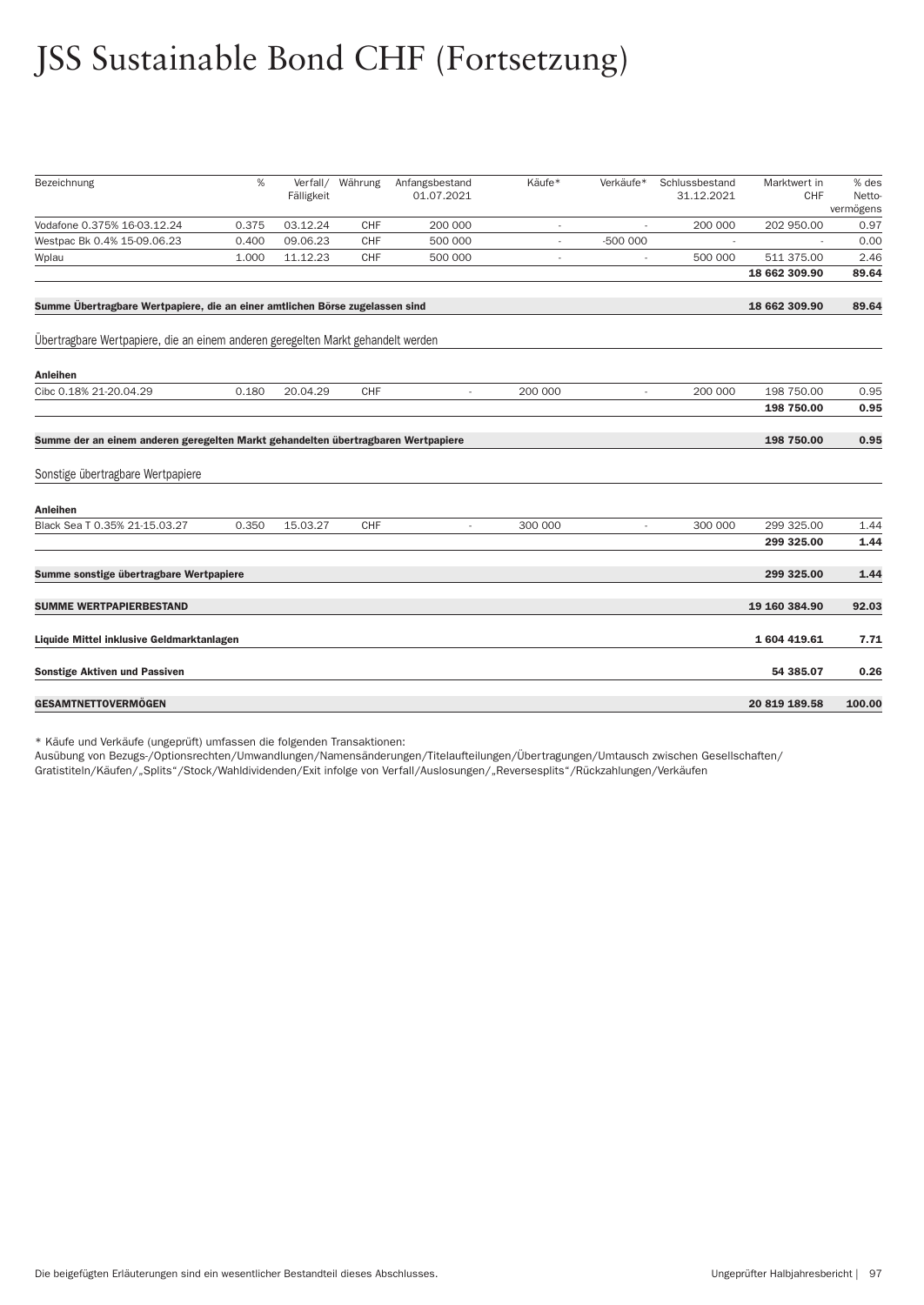# JSS Sustainable Bond<br>- Euro Broad

| Bezeichnung                                                            | %              | Fälligkeit           | Verfall/ Währung         | Anfangsbestand<br>01.07.2021                         | Käufe*                   | Verkäufe*                              | Schlussbestand<br>31.12.2021 | Marktwert in<br><b>EUR</b> | % des<br>Netto-<br>vermögens |
|------------------------------------------------------------------------|----------------|----------------------|--------------------------|------------------------------------------------------|--------------------------|----------------------------------------|------------------------------|----------------------------|------------------------------|
| Übertragbare Wertpapiere, die an einer amtlichen Börse zugelassen sind |                |                      |                          |                                                      |                          |                                        |                              |                            |                              |
| <b>Anleihen</b>                                                        |                |                      |                          |                                                      |                          |                                        |                              |                            |                              |
| Abbott II F 0.375% 19-19.11.27                                         | 0.375          | 19.11.27             | <b>EUR</b>               | 1 000 000                                            | $\overline{\phantom{a}}$ | $\overline{\phantom{a}}$               | 1 000 000                    | 1 007 683.00               | 0.70                         |
| Achmea Bv 4.625% 19-Perp Regs                                          | 4.625          | 31.12.99             | <b>EUR</b>               | 500 000                                              | $\overline{\phantom{a}}$ | $-500000$                              |                              |                            | 0.00                         |
| Adidas 0.625% 20-10.09.35                                              | 0.625          | 10.09.35             | <b>EUR</b>               | 600 000                                              |                          |                                        | 600 000                      | 590 129.40                 | 0.41                         |
| Adif Alta V 0.55% 20-30.04.30                                          | 0.550          | 30.04.30             | <b>EUR</b>               | 1 100 000                                            | $\sim$                   | $\overline{\phantom{a}}$               | 1 100 000                    | 1 109 506.20               | 0.78                         |
| Adif Alta V 0.95% 19-30.04.27                                          | 0.950          | 30.04.27             | <b>EUR</b>               | 1 800 000                                            | $\overline{\phantom{a}}$ | $\overline{\phantom{a}}$               | 1 800 000                    | 1883374.20                 | 1.32                         |
| Aegon Nv Frn                                                           | 0.000          | 31.12.99             | <b>EUR</b>               | 500 000                                              | 600 000                  | ٠                                      | 1 100 000                    | 996 875.00                 | 0.70                         |
| Aeroporti R 1.75% 21-30.07.31                                          | 1.750          | 30.07.31             | <b>EUR</b>               | 600 000                                              |                          |                                        | 600 000                      | 614 028.00                 | 0.43                         |
| Ageas Fin 3.875% 19-Perp Regs                                          | 3.875          | 31.12.99             | <b>EUR</b>               | 1 000 000                                            | $\overline{\phantom{a}}$ | $-1000000$                             | $\sim$                       | $\overline{\phantom{a}}$   | 0.00                         |
| Aib Grp 2.875% 20-30.05.31                                             | 2.875          | 30.05.31             | <b>EUR</b>               | 1 000 000                                            | $\overline{\phantom{a}}$ | $-1000000$                             | $\overline{\phantom{a}}$     | $\overline{\phantom{a}}$   | 0.00                         |
| Aib Grp 6.25% 20-Perp                                                  | 6.250          | 31.12.99             | <b>EUR</b>               | 750 000                                              | 250 000                  | $-1000000$                             | ٠                            | $\sim$                     | 0.00                         |
| Allianz 2.60% 21-Perp                                                  | 2.600          | 31.12.99             | <b>EUR</b>               |                                                      | 200 000                  | $-200000$                              |                              |                            | 0.00                         |
| Asr 4.625% 17-Perp                                                     | 4.625          | 31.12.99             | <b>EUR</b>               | 500 000                                              | $\overline{\phantom{a}}$ | -500 000                               | $\sim$                       | $\sim$                     | 0.00                         |
| Astrazeneca 0.375% 21-03.06.29                                         | 0.375          | 03.06.29             | <b>EUR</b>               | 500 000                                              | $\overline{\phantom{a}}$ |                                        | 500 000                      | 499 115.00                 | 0.35                         |
| Auchan Sa 2.375% 19-25.04.25                                           | 2.375          | 25.04.25             | <b>EUR</b>               | 400 000                                              | $\overline{\phantom{a}}$ | $-400000$                              | $\sim$                       |                            | 0.00                         |
| Banc Ifis 4.5% 17-17.10.27 Regs                                        | 4.500          | 17.10.27             | <b>EUR</b>               | 400 000                                              |                          |                                        | 400 000                      | 401 600.00                 | 0.28                         |
| Banco Cred 1.75% 21-09.03.28                                           | 1.750          | 09.03.28             | <b>EUR</b>               | $\overline{\phantom{a}}$                             | 500 000                  | $\sim$                                 | 500 000                      | 481 104.00                 | 0.34                         |
| Basque Ctry 0.25% 20-30.04.31                                          | 0.250          | 30.04.31             | <b>EUR</b>               | 1 500 000                                            | $\overline{\phantom{a}}$ | $-1500000$                             |                              |                            | 0.00                         |
| Bawag Group 5% 18-Perp                                                 | 5.000          | 31.12.99             | <b>EUR</b>               | $\sim$                                               | 1 000 000                | ٠                                      | 1 000 000                    | 1 046 250.00               | 0.73                         |
| Bayern 0.01% 20-18.01.35                                               | 0.010          | 18.01.35             | <b>EUR</b>               | 2 000 000                                            | 3 000 000                |                                        | 5 000 000                    | 4 752 610.00               | 3.32                         |
| Bbva 0.125% 21-24.03.27                                                | 0.125          | 24.03.27             | <b>EUR</b>               | 500 000                                              | $\overline{\phantom{a}}$ | ٠                                      | 500 000                      | 493 912.00                 | 0.35                         |
| Bbva 6.0% 20-Perp                                                      | 6.000          | 31.12.99             | <b>EUR</b>               |                                                      | 1 000 000                | $-1000000$                             | $\overline{\phantom{a}}$     |                            | 0.00                         |
| Bco Sab 1.125% 20-11.03.27                                             | 1.125          | 11.03.27             | <b>EUR</b>               | 1 000 000                                            |                          | $-1000000$                             | $\overline{\phantom{a}}$     | ٠                          | 0.00                         |
| Bco Sab 5.75% 21-Perp                                                  | 5.750          | 31.12.99             | <b>EUR</b>               | 1 400 000                                            |                          | $-1400000$                             |                              |                            | 0.00                         |
| Belfius Bk 3.125% 16-11.05.26                                          | 3.125          | 11.05.26             | <b>EUR</b>               | 500 000                                              | $\overline{\phantom{a}}$ | -500 000                               | $\sim$                       | $\sim$                     | 0.00                         |
| Belfius Bk 3.625% 18-Perp                                              | 3.625          | 31.12.99             | <b>EUR</b>               | 1 400 000                                            | 1 000 000                | -2 400 000                             | $\sim$                       |                            | 0.00                         |
| Bfcm 0.01% 21-07.03.25                                                 | 0.010          | 07.03.25             | <b>EUR</b>               | $\sim$                                               | 500 000                  | ٠                                      | 500 000                      | 499 125.50                 | 0.35                         |
| Bfcm Frn 05-Perp.                                                      | 0.000          | 31.12.99             | <b>EUR</b>               | 600 000                                              |                          |                                        | 600 000                      | 576 900.00                 | 0.40                         |
| Bng 0.875% 19-17.10.35                                                 | 0.875          | 17.10.35             | <b>EUR</b><br><b>EUR</b> | 2 000 000                                            | $\overline{\phantom{a}}$ | $\overline{\phantom{a}}$               | 2 000 000                    | 2 111 612.00               | 1.47<br>0.00                 |
| Bge Postale 3.0% 21-Perp                                               | 3.000<br>3.875 | 31.12.99<br>31.12.49 | <b>EUR</b>               | $\overline{\phantom{a}}$<br>$\overline{\phantom{a}}$ | 1 000 000<br>1 000 000   | $-1000000$<br>$\overline{\phantom{a}}$ | 1 000 000                    | 1 032 500.00               | 0.72                         |
| Bqe Postale 3.875% (Frn) 19-Perp<br>Btps 1.65% 15-01.03.32 / Btp       | 1.650          | 01.03.32             | <b>EUR</b>               | $\overline{\phantom{a}}$                             | 750 000                  |                                        | 750 000                      | 786 519.68                 | 0.55                         |
| Bundesobl-1 0% 20-27.10.21 Tb                                          | 0.000          | 27.10.21             | <b>EUR</b>               | $\overline{\phantom{a}}$                             | 6 000 000                | -6 000 000                             | $\sim$                       | $\overline{\phantom{a}}$   | 0.00                         |
| By Lbk 1.0% 21-23.09.31                                                | 1.000          | 23.09.31             | <b>EUR</b>               | 500 000                                              |                          | -500 000                               |                              |                            | 0.00                         |
| By Lbk 1.375% 21-22.11.32                                              | 1.375          | 22.11.32             | <b>EUR</b>               | ٠                                                    | 1 000 000                | $\overline{\phantom{a}}$               | 1 000 000                    | 1 003 965.00               | 0.70                         |
| Caixabank 3.625% 21-Perp                                               | 3.625          | 31.12.99             | <b>EUR</b>               |                                                      | 1 200 000                | $-1200000$                             |                              |                            | 0.00                         |
| Caixabank 5.25% 18-Perp                                                | 5.250          | 31.12.99             | <b>EUR</b>               | 1 400 000                                            | $\overline{\phantom{a}}$ | $-1400000$                             | $\overline{\phantom{a}}$     | $\overline{\phantom{a}}$   | 0.00                         |
| Carmila 1.625% 21-01.04.29                                             | 1.625          | 01.04.29             | <b>EUR</b>               | 800 000                                              |                          |                                        | 800 000                      | 810 533.92                 | 0.57                         |
| Cassa Depo 1.0% 20-11.02.30                                            | 1.000          | 11.02.30             | <b>EUR</b>               | 3 000 000                                            | $\overline{\phantom{a}}$ |                                        | 3 000 000                    | 2 999 706.00               | 2.09                         |
| Cassa Depo 1.0% 20-21.09.28                                            | 1.000          | 21.09.28             | <b>EUR</b>               | 2 300 000                                            | ÷.                       |                                        | 2 300 000                    | 2 339 231.10               | 1.63                         |
| Cellnex Fin 1.50% 21-08.06.28                                          | 1.500          | 08.06.28             | <b>EUR</b>               | 400 000                                              | $\overline{\phantom{a}}$ |                                        | 400 000                      | 392 315.20                 | 0.27                         |
| Coca-Cola 0.625% 19-21.11.29                                           | 0.625          | 21.11.29             | <b>EUR</b>               | 300 000                                              | $\overline{\phantom{a}}$ | $-300000$                              |                              |                            | 0.00                         |
| Colgpalm 0.30% 21-10.11.29                                             | 0.300          | 10.11.29             | <b>EUR</b>               |                                                      | 1 000 000                |                                        | 1 000 000                    | 995 394.00                 | 0.70                         |
| Comcast 0.75% 20-20.02.32                                              | 0.750          | 20.02.32             | <b>EUR</b>               | 1 500 000                                            |                          | L.                                     | 1 500 000                    | 1 496 086.50               | 1.04                         |
| Comzbk 1.375% 21-29.12.31                                              | 1.375          | 29.12.31             | <b>EUR</b>               |                                                      | 500 000                  | $\sim$                                 | 500 000                      | 490 523.50                 | 0.34                         |
| Comzbk 6.125% 20-Perp                                                  | 6.125          | 31.12.99             | <b>EUR</b>               | $\overline{\phantom{a}}$                             | 800 000                  |                                        | 800 000                      | 873 000.00                 | 0.61                         |
| Cppib Capit 0.875% 19-06.02.29                                         | 0.875          | 06.02.29             | EUR                      | 2 500 000                                            | $\sim$                   |                                        | 2 500 000                    | 2 616 180.00               | 1.83                         |
| Delta Lloyd                                                            | 4.375          | 31.12.99             | <b>EUR</b>               | 500 000                                              | $\sim$                   | -500 000                               |                              |                            | 0.00                         |
| Deut Kredbk 0.01% 21-23.02.26                                          | 0.010          | 23.02.26             | EUR                      | 1 000 000                                            | $\overline{\phantom{a}}$ |                                        | 1 000 000                    | 993 844.00                 | 0.69                         |
| Deutschland 0% 21-19.10.22 Tb                                          | 0.000          | 19.10.22             | <b>EUR</b>               | $\overline{\phantom{a}}$                             | 6 000 000                | -6 000 000                             |                              |                            | 0.00                         |
| Dexia Clf 0.01% 20-22.01.27                                            | 0.010          | 22.01.27             | <b>EUR</b>               | 500 000                                              |                          | -500 000                               |                              |                            | 0.00                         |
| Diageo Cap 0.125% 20-28.09.28                                          | 0.125          | 28.09.28             | <b>EUR</b>               | 1 000 000                                            | $\sim$                   | $\sim$                                 | 1 000 000                    | 986 476.77                 | 0.69                         |
| E.On 0.375% 20-29.09.27                                                | 0.375          | 29.09.27             | <b>EUR</b>               | 1 000 000                                            | $\overline{\phantom{a}}$ | $\overline{\phantom{a}}$               | 1 000 000                    | 1 007 856.00               | 0.70                         |
| Edp 1.70% 20-20.07.80 Regs                                             | 1.700          | 20.07.80             | <b>EUR</b>               | 500 000                                              | $\sim$                   | $\overline{\phantom{a}}$               | 500 000                      | 497 178.00                 | 0.35                         |
| Eli Lilly 0.50% 21-14.09.33                                            | 0.500          | 14.09.33             | EUR                      |                                                      | 1 000 000                | $-1000000$                             |                              |                            | 0.00                         |
| Enel 1.375% 21-Perp                                                    | 1.375          | 31.12.99             | <b>EUR</b>               | 400 000                                              | $\sim$                   | $-400000$                              | $\overline{\phantom{a}}$     |                            | 0.00                         |
| Enexis 0.75%% 19-02.07.31 Regs                                         | 0.750          | 02.07.31             | EUR                      | 400 000                                              | $\overline{\phantom{a}}$ | $\overline{\phantom{a}}$               | 400 000                      | 408 872.00                 | 0.29                         |
| Erg 0.50% 20-11.09.27                                                  | 0.500          | 11.09.27             | EUR                      | 400 000                                              |                          |                                        | 400 000                      | 399 528.00                 | 0.28                         |
| Erste Bk 3.375% 20-Perp                                                | 3.375          | 31.12.99             | EUR                      |                                                      | 800 000                  | -800 000                               |                              |                            | 0.00                         |
|                                                                        |                |                      |                          |                                                      |                          |                                        |                              |                            |                              |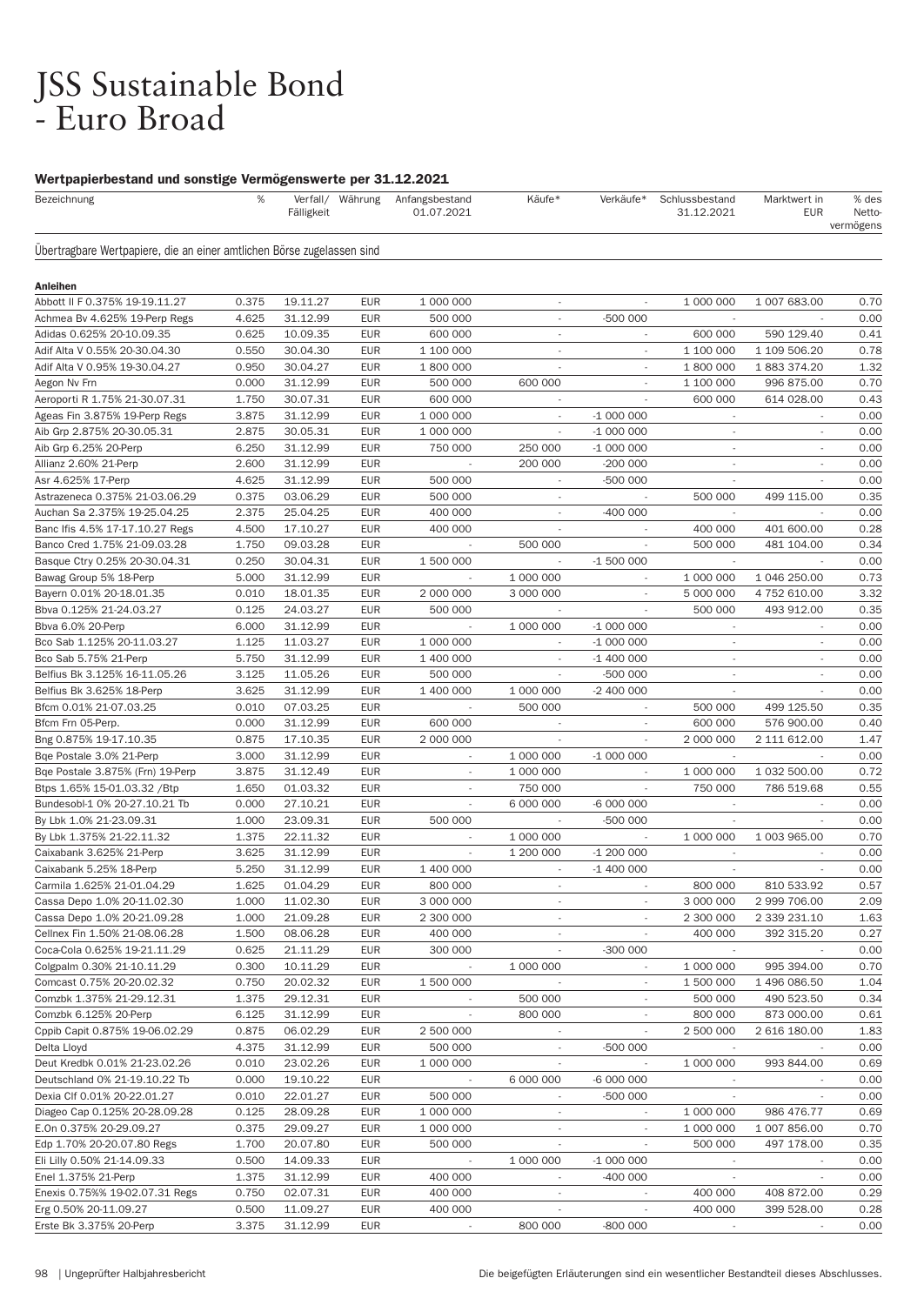## JSS Sustainable Bond - Euro Broad (Fortsetzung)

| Bezeichnung                        | %     | Fälligkeit | Verfall/ Währung | Anfangsbestand<br>01.07.2021 | Käufe*                      | Verkäufe*                | Schlussbestand<br>31.12.2021 | Marktwert in<br><b>EUR</b>  | % des<br>Netto-<br>vermögens |
|------------------------------------|-------|------------|------------------|------------------------------|-----------------------------|--------------------------|------------------------------|-----------------------------|------------------------------|
| Erste Bk 4.25% 20-Perp             | 4.250 | 31.12.99   | <b>EUR</b>       | 1 600 000                    | $\sim$                      | $-1600000$               | $\overline{\phantom{a}}$     |                             | 0.00                         |
| Esb Fin 1.125% 19-11.06.30         | 1.125 | 11.06.30   | <b>EUR</b>       | 840 000                      |                             | -840 000                 |                              |                             | 0.00                         |
| Eu 0.20% 21-04.06.36               | 0.200 | 04.06.36   | <b>EUR</b>       | 3 000 000                    | $\overline{\phantom{a}}$    | -3 000 000               | $\overline{\phantom{a}}$     | $\overline{\phantom{a}}$    | 0.00                         |
| Eu 0.30% 20-04.11.50               | 0.300 | 04.11.50   | <b>EUR</b>       | 4 000 000                    | 5 000 000                   | -4 000 000               | 5 000 000                    | 4 632 052.30                | 3.23                         |
| Eu 0.40% 21-04.02.37               | 0.400 | 04.02.37   | <b>EUR</b>       |                              | 1 200 000                   | $-1200000$               |                              |                             | 0.00                         |
| Eurofima 0.15% 19-10.10.34         | 0.150 | 10.10.34   | <b>EUR</b>       | 500 000                      |                             | -500 000                 |                              |                             | 0.00                         |
| Eutelsat 2.25% 19-13.07.27 Regs    | 2.250 | 13.07.27   | <b>EUR</b>       | 800 000                      | $\sim$                      | $\overline{\phantom{a}}$ | 800 000                      | 834 572.80                  | 0.58                         |
| Exor N.V. 1.75% 19-14.10.34        | 1.750 | 14.10.34   | <b>EUR</b>       | 400 000                      | $\overline{\phantom{a}}$    | $-400000$                |                              |                             | 0.00                         |
| Fastighets 1.125% 19-29.01.27 Regs | 1.125 | 29.01.27   | <b>EUR</b>       | 550 000                      |                             |                          | 550 000                      | 555 900.95                  | 0.39                         |
| Fonciere De 1.0% 21-27.07.29       | 1.000 | 27.07.29   | <b>EUR</b>       |                              | 500 000                     | -500 000                 |                              |                             | 0.00                         |
| Gn St Nord 0.875% 21-25.11.24      | 0.875 | 25.11.24   | <b>EUR</b>       | $\overline{\phantom{a}}$     | 500 000                     | $\overline{\phantom{a}}$ | 500 000                      | 502 545.20                  | 0.35                         |
| Iberdrola 1.874% 20-Perp           | 1.874 | 31.12.99   | <b>EUR</b>       | 500 000                      |                             | -500 000                 |                              |                             | 0.00                         |
| Ing Group 1.0% 21-16.11.32         | 1.000 | 16.11.32   | <b>EUR</b>       |                              | 1 000 000                   |                          | 1 000 000                    | 992 298.00                  | 0.69                         |
| Investec 0.50% 21-17.02.27         | 0.500 | 17.02.27   | <b>EUR</b>       | 1 000 000                    |                             |                          | 1 000 000                    | 989 000.00                  | 0.69                         |
| Ireland 1.35% 18-18.03.31          | 1.350 | 18.03.31   | <b>EUR</b>       | 2 000 000                    | $\overline{\phantom{a}}$    | $\overline{\phantom{a}}$ | 2 000 000                    | 2 229 620.00                | 1.56                         |
| Iren 0.25% 20-17.01.31             | 0.250 | 17.01.31   | <b>EUR</b>       |                              | 1 000 000                   |                          | 1 000 000                    | 942 150.00                  | 0.66                         |
| Iren 0.25% 20-17.01.31             | 0.250 | 17.01.31   | <b>EUR</b>       |                              | 1 000 000                   | $-1000000$               | $\overline{\phantom{a}}$     |                             | 0.00                         |
| Iren 0.875% 19-14.10.29 Regs       | 0.875 | 14.10.29   | <b>EUR</b>       | 540 000                      |                             | -540 000                 |                              |                             | 0.00                         |
| Iren 1.95% 18-19.09.25             | 1.950 | 19.09.25   | <b>EUR</b>       | 800 000                      | $\sim$                      |                          | 800 000                      | 846 177.60                  | 0.59                         |
| Isp 0.75% 21-16.03.28              | 0.750 | 16.03.28   | <b>EUR</b>       | 1 250 000                    | $\overline{\phantom{a}}$    | $-1250000$               | ٠                            |                             | 0.00                         |
| Isp 3.75% 20-Perp Regs             | 3.750 | 31.12.99   | <b>EUR</b>       |                              | 1 500 000                   | $-1500000$               | $\overline{\phantom{a}}$     |                             | 0.00                         |
| Isp 4.125% 20-Perp                 | 4.125 | 31.12.99   | <b>EUR</b>       | 1 000 000                    |                             | $-1000000$               | $\overline{\phantom{a}}$     |                             | 0.00                         |
| Isp 5.50% 20-Perp Regs             | 5.500 | 31.12.99   | <b>EUR</b>       | 1 000 000                    | $\overline{\phantom{a}}$    | $-1000000$               | $\sim$                       | $\overline{\phantom{a}}$    | 0.00                         |
| Italy 0% 20-28.09.22 / Ctz         | 0.000 | 28.09.22   | <b>EUR</b>       | 4 000 000                    |                             | -4 000 000               |                              |                             | 0.00                         |
| Italy 0% 21-29.04.22 Bot           | 0.000 | 29.04.22   | <b>EUR</b>       |                              | 6 000 000                   |                          | 6 000 000                    | 6 011 893.80                | 4.20                         |
| Italy 0.25% 21-15.03.28 / Btp      | 0.250 | 15.03.28   | <b>EUR</b>       |                              | 1 422 000                   | $\sim$                   | 1 422 000                    | 1 387 054.83                | 0.97                         |
| Italy 0.50% 20-01.02.26 / Btp      | 0.500 | 01.02.26   | <b>EUR</b>       | 3 500 000                    |                             | $\overline{\phantom{a}}$ | 3 500 000                    | 3 527 962.20                | 2.46                         |
| Italy 0.95% 21-01.03.37 / Btp      | 0.950 | 01.03.37   | <b>EUR</b>       |                              | 1 000 000                   | $\overline{\phantom{a}}$ | 1 000 000                    | 921 422.35                  | 0.64                         |
| Italy 1.50% 20-30.04.45 / Btp      | 1.500 | 30.04.45   | <b>EUR</b>       | 4 500 000                    |                             |                          | 4 500 000                    | 4 229 955.90                | 2.95                         |
| Johnson Ctr 1.0% 20-15.09.32       | 1.000 | 15.09.32   | <b>EUR</b>       | 1 000 000                    | $\sim$                      |                          | 1 000 000                    | 1 003 929.00                | 0.70                         |
| Jyske Bk 0.25% 21-17.02.28         | 0.250 | 17.02.28   | <b>EUR</b>       | $\overline{\phantom{a}}$     | 1 000 000                   | $\overline{\phantom{a}}$ | 1 000 000                    | 987 886.00                  | 0.69                         |
| Jyske Bk 3.625% 21-Perp            | 3.625 | 31.12.99   | <b>EUR</b>       | $\overline{\phantom{a}}$     | 1 200 000                   | -1 200 000               |                              |                             | 0.00                         |
| Kaernt Aus 0% 16-14.01.32          | 0.000 | 14.01.32   | <b>EUR</b>       | 1 500 000                    | $\overline{\phantom{a}}$    | -1 500 000               |                              |                             | 0.00                         |
| Kbc 0.75% 21-31.05.31              | 0.750 | 31.05.31   | <b>EUR</b>       | 800 000                      | $\mathcal{L}_{\mathcal{A}}$ | $-800000$                | $\overline{\phantom{a}}$     | $\mathcal{L}_{\mathcal{A}}$ | 0.00                         |
| Kbc 4.25% 18-Perp                  | 4.250 | 31.12.99   | <b>EUR</b>       | 1 000 000                    | $\overline{\phantom{a}}$    | $-1000000$               | $\sim$                       |                             | 0.00                         |
| Ldkr B-W 0.375% 19-29.07.26        | 0.375 | 29.07.26   | <b>EUR</b>       | 700 000                      |                             |                          | 700 000                      | 705 005.00                  | 0.49                         |
| Ldkr B-W 4.0% 19-Perp              | 4.000 | 31.12.99   | <b>EUR</b>       |                              | 1 400 000                   | $-400000$                | 1 000 000                    | 1 021 625.00                | 0.71                         |
| Leaseplan 7.375% 19-Perp           | 7.375 | 31.12.99   | <b>EUR</b>       | $\mathcal{L}_{\mathcal{A}}$  | 1 600 000                   | $\overline{\phantom{a}}$ | 1 600 000                    | 1 770 000.00                | 1.24                         |
| Leg Immobi 0.75% 21-30.06.31       | 0.750 | 30.06.31   | <b>EUR</b>       | 500 000                      |                             | $\overline{\phantom{a}}$ | 500 000                      | 489 530.50                  | 0.34                         |
| Luxemburg 0.0% 20-14.09.32         | 0.000 | 14.09.32   | <b>EUR</b>       | 6 000 000                    | 160 000                     | $\sim$                   | 6 160 000                    | 6 016 064.64                | 4.20                         |
| Munhyp 0.01% 21-19.10.39           | 0.010 | 19.10.39   | <b>EUR</b>       | 2 000 000                    | 400 000                     |                          | 2 400 000                    | 2 184 600.31                | 1.53                         |
| Munhyp 0.375% 21-09.03.29          | 0.375 | 09.03.29   | <b>EUR</b>       | 1 000 000                    | $\overline{\phantom{a}}$    | $\overline{\phantom{a}}$ | 1 000 000                    | 989 540.00                  | 0.69                         |
| Natl Grid P 0.553% 20-18.09.29     | 0.553 | 18.09.29   | <b>EUR</b>       | 500 000                      | $\overline{\phantom{a}}$    | ÷                        | 500 000                      | 496 903.50                  | 0.35                         |
| Nether Gove 0.5% 19-15.1.40        | 0.500 | 15.01.40   | <b>EUR</b>       | 6 500 000                    | $\overline{\phantom{a}}$    |                          | 6 500 000                    | 6 928 197.25                | 4.84                         |
| Nibc Bank N 0.5% 19-19.03.27       | 0.500 | 19.03.27   | <b>EUR</b>       | 500 000                      |                             |                          | 500 000                      | 510 550.00                  | 0.36                         |
| Nibc Bk Nv 0.25% 21-09.09.26       | 0.250 | 09.09.26   | <b>EUR</b>       |                              | 700 000                     | $\overline{\phantom{a}}$ | 700 000                      | 690 417.00                  | 0.48                         |
| Nibc Bk Nv 0.875% 19-08.07.25      | 0.875 | 08.07.25   | <b>EUR</b>       | 800 000                      | $\overline{\phantom{a}}$    | $\overline{\phantom{a}}$ | 800 000                      | 816 547.20                  | 0.57                         |
| Nidec Corp 0.046% 21-30.03.26      | 0.046 | 30.03.26   | <b>EUR</b>       | 500 000                      | $\overline{\phantom{a}}$    |                          | 500 000                      | 497 076.00                  | 0.35                         |
| Nordea Bank 3.5% 17-Perp           | 3.500 | 31.12.99   | <b>EUR</b>       |                              | 400 000                     | $-400000$                |                              |                             | 0.00                         |
| Nordea Bk 1% 19-27.06.29           | 1.000 | 27.06.29   | <b>EUR</b>       | 1705 000                     | $\overline{\phantom{a}}$    | $-1200000$               | 505 000                      | 512 862.85                  | 0.36                         |
| Novartis                           | 1.625 | 09.11.26   | <b>EUR</b>       | 350 000                      | $\overline{\phantom{a}}$    | $-350000$                | $\overline{\phantom{a}}$     |                             | 0.00                         |
| Nrw Bk 0.0% 20-18.02.30            | 0.000 | 18.02.30   | <b>EUR</b>       | 3 000 000                    | $\overline{\phantom{a}}$    | $\overline{\phantom{a}}$ | 3 000 000                    | 2 962 062.00                | 2.07                         |
| Nth Rhine-W 0% 19-26.11.29         | 0.000 | 26.11.29   | <b>EUR</b>       | 3 000 000                    |                             |                          | 3 000 000                    | 2 978 691.00                | 2.08                         |
| Nth Rhine-W 0.0% 20-12.10.35       | 0.000 | 12.10.35   | <b>EUR</b>       | 3 500 000                    | $\overline{\phantom{a}}$    |                          | 3 500 000                    | 3 284 777.93                | 2.29                         |
| Nth Rhine-W 0.95% 21-10.01.21      | 0.950 | 10.01.21   | <b>EUR</b>       | 5 000 000                    | 6 000 000                   | $\overline{\phantom{a}}$ | 11 000 000                   | 8 803 869.03                | 6.15                         |
| Nth Rhine-W 1.375% 15.01.20 Regs   | 1.375 | 15.01.20   | <b>EUR</b>       | 2 000 000                    |                             | $-2000000$               |                              |                             | 0.00                         |
| Nwb 0.50% 21-26.04.51              | 0.500 | 26.04.51   | <b>EUR</b>       | 2 000 000                    |                             | $-400000$                | 1 600 000                    | 1579974.40                  | 1.10                         |
| Omv 2.50% 20-Perp                  | 2.500 | 31.12.99   | <b>EUR</b>       | 1 600 000                    | $\overline{\phantom{a}}$    | $-1600000$               | $\overline{\phantom{a}}$     |                             | 0.00                         |
| Orange 1.75% 19-Perp               | 1.750 | 31.12.99   | <b>EUR</b>       |                              | 500 000                     |                          | 500 000                      | 511 376.00                  | 0.36                         |
| Orange 1.75% 20-Perp               | 1.750 | 31.12.99   | <b>EUR</b>       | 500 000                      | $\overline{\phantom{a}}$    | $-500000$                | $\sim$                       |                             | 0.00                         |
| Phoenix Gr 4.375% 18-24.01.29      | 4.375 | 24.01.29   | <b>EUR</b>       | 1 000 000                    |                             |                          | 1 000 000                    | 1 161 105.00                | 0.81                         |
| Prcrho 6.0% 16-06.05.26            | 6.000 | 06.05.26   | <b>EUR</b>       | 1 000 000                    | $\overline{\phantom{a}}$    | $\overline{\phantom{a}}$ | 1 000 000                    | 1 113 100.00                | 0.78                         |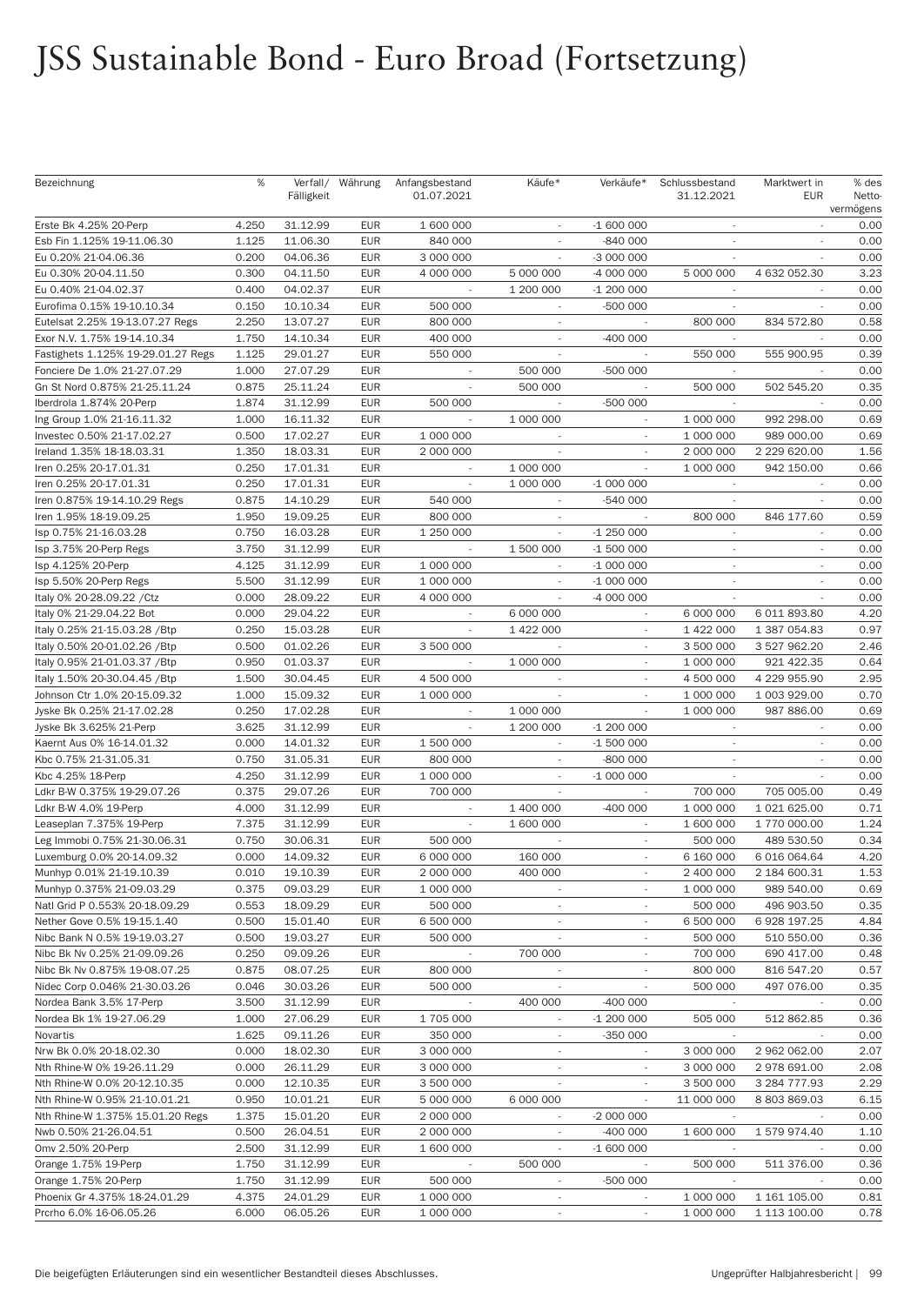## JSS Sustainable Bond - Euro Broad (Fortsetzung)

| Bezeichnung                                                                       | %     |            | Verfall/ Währung | Anfangsbestand           | Käufe*                   | Verkäufe*                | Schlussbestand           | Marktwert in   | % des             |
|-----------------------------------------------------------------------------------|-------|------------|------------------|--------------------------|--------------------------|--------------------------|--------------------------|----------------|-------------------|
|                                                                                   |       | Fälligkeit |                  | 01.07.2021               |                          |                          | 31.12.2021               | EUR            | Netto-            |
| Regiao Dos 1.095% 21-27.09.36                                                     | 1.095 | 27.09.36   | <b>EUR</b>       | $\overline{\phantom{a}}$ | 2 000 000                | $-1000000$               | 1 000 000                | 981 434.00     | vermögens<br>0.69 |
| Sampo Bk 2.50% 20-03.09.52                                                        | 2.500 | 03.09.52   | <b>EUR</b>       |                          | 1 000 000                |                          | 1 000 000                | 1 048 205.00   | 0.73              |
| Simon Intl 1.125% 21-19.03.33                                                     | 1.125 | 19.03.33   | <b>EUR</b>       | 500 000                  |                          |                          | 500 000                  | 492 552.00     | 0.34              |
| Solvay 2.50% 20-Perp Regs                                                         | 2.500 | 31.12.99   | <b>EUR</b>       | $\overline{\phantom{a}}$ | 800 000                  | ×,                       | 800 000                  | 817 196.80     | 0.57              |
| Spanish Gov 0.0% 21-31.01.28                                                      | 0.000 | 31.01.28   | <b>EUR</b>       | $\overline{\phantom{a}}$ | 1 410 000                | $-1410000$               |                          |                | 0.00              |
| Spanish Gov 1.0% 20-31.10.50 144A                                                 | 1.000 | 31.10.50   | <b>EUR</b>       | $\overline{\phantom{a}}$ | 1 000 000                | $\overline{\phantom{a}}$ | 1 000 000                | 908 989.20     | 0.63              |
| Spanish Gov 1.20% 20-31.10.40 Regs                                                | 1.200 | 31.10.40   | <b>EUR</b>       |                          | 500 000                  | -500 000                 |                          |                | 0.00              |
| Standard Frn 20-09.09.30                                                          | 0.000 | 09.09.30   | <b>EUR</b>       | 1 000 000                | $\overline{\phantom{a}}$ | $-1000000$               | $\overline{\phantom{a}}$ |                | 0.00              |
| Swiss Life 0.50% 21-15.09.31                                                      | 0.500 | 15.09.31   | <b>EUR</b>       |                          | 500 000                  |                          | 500 000                  | 486 826.50     | 0.34              |
| Technipfmc 3.75% 13-07.10.33                                                      | 3.750 | 07.10.33   | <b>EUR</b>       | 300 000                  | $\overline{\phantom{a}}$ |                          | 300 000                  | 278 085.00     | 0.19              |
| Telia 1.375% 20-11.05.81 Regs                                                     | 1.375 | 11.05.81   | <b>EUR</b>       | 500 000                  |                          | -500 000                 |                          |                | 0.00              |
| Triodos Bk 2.25% 21-05.02.32                                                      | 2.250 | 05.02.32   | <b>EUR</b>       | $\overline{\phantom{a}}$ | 500 000                  | $\overline{\phantom{a}}$ | 500 000                  | 498 766.00     | 0.35              |
| Unibail Rod 2.125% 18-Perp                                                        | 2.125 | 31.12.99   | <b>EUR</b>       | 1 000 000                | 500 000                  | $-1000000$               | 500 000                  | 495 510.00     | 0.35              |
| Valeo Sa 1.0% 21-03.08.28                                                         | 1.000 | 03.08.28   | <b>EUR</b>       | $\overline{\phantom{a}}$ | 400 000                  |                          | 400 000                  | 390 291.20     | 0.27              |
| Verizon Com 0.75% 21-22.03.32                                                     | 0.750 | 22.03.32   | <b>EUR</b>       | 1 000 000                |                          |                          | 1 000 000                | 978 444.00     | 0.68              |
| Vf Corp 0.25% 20-25.02.28                                                         | 0.250 | 25.02.28   | <b>EUR</b>       | 1 000 000                | $\overline{\phantom{a}}$ | $\overline{\phantom{a}}$ | 1 000 000                | 980 705.00     | 0.69              |
| Vodafone 3.1% 18-03.01.79                                                         | 3.100 | 03.01.79   | <b>EUR</b>       |                          | 500 000                  | $\overline{\phantom{a}}$ | 500 000                  | 516 687.50     | 0.36              |
| Volksbank 7.75% 19-Perp                                                           | 7.750 | 31.12.99   | <b>EUR</b>       | $\sim$                   | 800 000                  | $\overline{\phantom{a}}$ | 800 000                  | 877 160.80     | 0.61              |
| Westpac Bk 0.766% 21-13.05.31                                                     | 0.766 | 13.05.31   | <b>EUR</b>       | 1 000 000                |                          |                          | 1 000 000                | 988 412.00     | 0.69              |
| Zuercher Kb 0.0% 21-15.05.26                                                      | 0.000 | 15.05.26   | <b>EUR</b>       | $\overline{\phantom{a}}$ | 1 500 000                | $\overline{\phantom{a}}$ | 1 500 000                | 1 495 762.50   | 1.04              |
|                                                                                   |       |            |                  |                          |                          |                          |                          | 126 046 857.01 | 88.01             |
|                                                                                   |       |            |                  |                          |                          |                          |                          |                |                   |
| Indexoptionen<br>Euro Bund                                                        |       | 24.09.21   | <b>EUR</b>       |                          | 325                      | $-325$                   |                          |                | 0.00              |
| Euro Bund                                                                         |       | 23.12.21   | <b>EUR</b>       | $\sim$                   | 800                      | $-800$                   | $\sim$                   | $\sim$         | 0.00              |
|                                                                                   |       |            |                  |                          |                          |                          |                          |                | 0.00              |
|                                                                                   |       |            |                  |                          |                          |                          |                          |                |                   |
| <b>Schatzwechsel</b>                                                              |       |            |                  |                          |                          |                          |                          |                |                   |
| Bundesobl-1 0% 20-25.08.21 Tb                                                     |       | 25.08.21   | <b>EUR</b>       | 5 000 000                |                          | -5 000 000               | $\sim$                   | $\sim$         | 0.00              |
|                                                                                   |       |            |                  |                          |                          |                          |                          |                | 0.00              |
| Summe Übertragbare Wertpapiere, die an einer amtlichen Börse zugelassen sind      |       |            |                  |                          |                          |                          |                          | 126 046 857.01 | 88.01             |
| Übertragbare Wertpapiere, die an einem anderen geregelten Markt gehandelt werden  |       |            |                  |                          |                          |                          |                          |                |                   |
|                                                                                   |       |            |                  |                          |                          |                          |                          |                |                   |
| <b>Anleihen</b>                                                                   |       |            |                  |                          |                          |                          |                          |                |                   |
| Bpce 1.50% 21-13.01.42                                                            | 1.500 | 13.01.42   | <b>EUR</b>       | $\overline{\phantom{a}}$ | 600 000                  |                          | 600 000                  | 596 158.80     | 0.42              |
| Bge Postale 0.75% 21-23.06.31                                                     | 0.750 | 23.06.31   | <b>EUR</b>       | 600 000                  |                          | $-600000$                |                          |                | 0.00              |
| Erg 0.875% 21-15.09.31                                                            | 0.875 | 15.09.31   | <b>EUR</b>       |                          | 400 000                  |                          | 400 000                  | 394 537.60     | 0.27              |
| Fonciere De 1.0% 21-27.07.29                                                      | 1.000 | 27.07.29   | <b>EUR</b>       |                          | 900 000                  |                          | 900 000                  | 897 788.70     | 0.63              |
| France O.A. 0% 16-25.05.52                                                        | 0.000 | 25.05.52   | <b>EUR</b>       | $\overline{\phantom{a}}$ | 5 000 000                | $\overline{\phantom{a}}$ | 5 000 000                | 3 753 750.00   | 2.62              |
| Jfm 0.05% 20-12.02.27                                                             | 0.050 | 12.02.27   | <b>EUR</b>       | 1 000 000                |                          |                          | 1 000 000                | 996 979.91     | 0.70              |
| Met Tenerif 1.229% 21-30.07.36                                                    | 1.229 | 30.07.36   | <b>EUR</b>       | $\sim$                   | 1 000 000                |                          | 1 000 000                | 976 372.24     | 0.68              |
| Spbk Bolikr 0.05% 21-03.11.28                                                     | 0.050 | 03.11.28   | EUR              | $\overline{\phantom{a}}$ | 1 000 000                | $\overline{\phantom{a}}$ | 1 000 000                | 994 015.00     | 0.69              |
|                                                                                   |       |            |                  |                          |                          |                          |                          | 8 609 602.25   | 6.01              |
| Summe der an einem anderen geregelten Markt gehandelten übertragbaren Wertpapiere |       |            |                  |                          |                          |                          |                          | 8 609 602.25   | 6.01              |
|                                                                                   |       |            |                  |                          |                          |                          |                          |                |                   |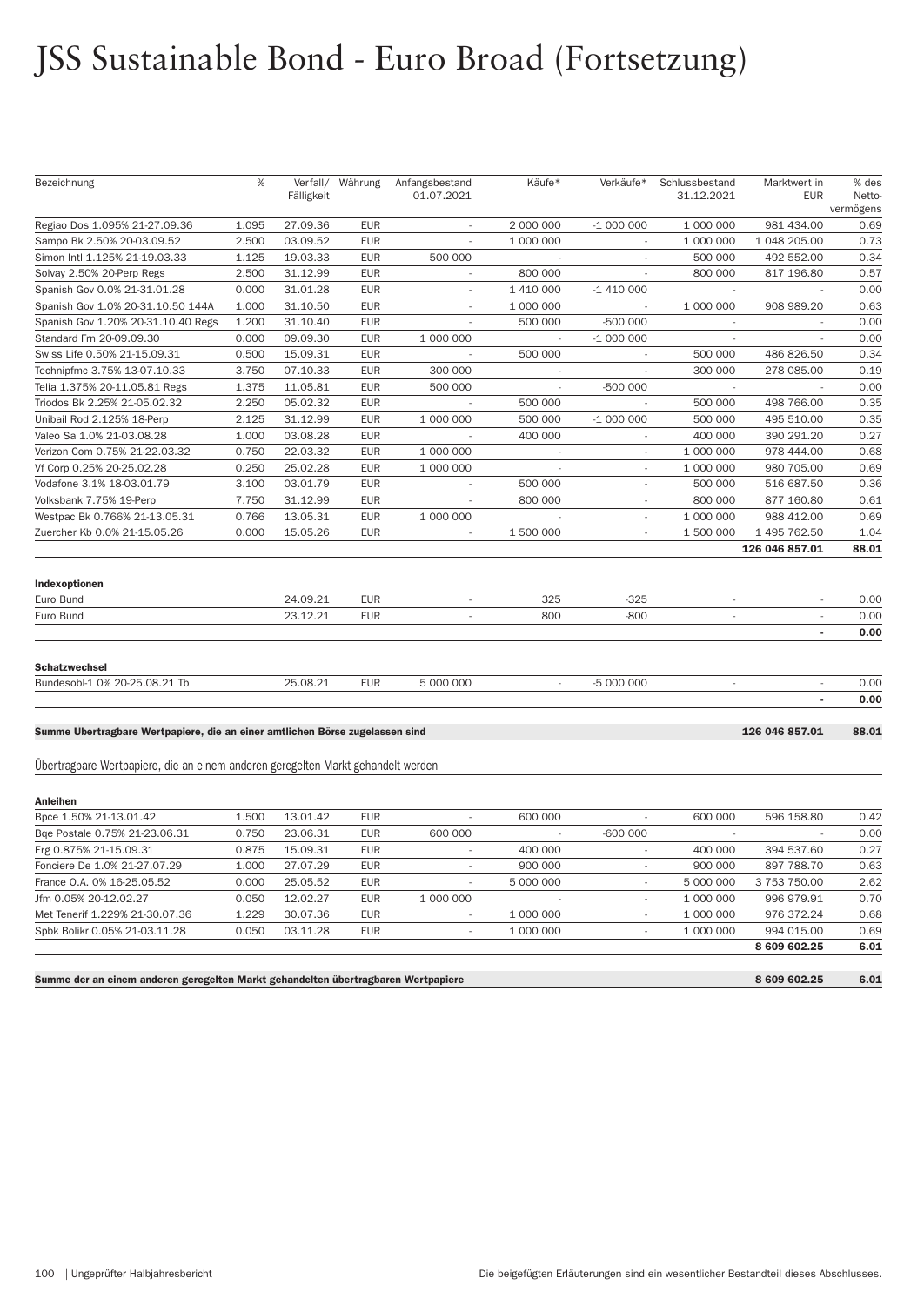## JSS Sustainable Bond - Euro Broad (Fortsetzung)

| Bezeichnung                               | %     | Verfall/   | Währung | Anfangsbestand | Käufe* | Verkäufe*                | Schlussbestand | Marktwert in   | % des               |
|-------------------------------------------|-------|------------|---------|----------------|--------|--------------------------|----------------|----------------|---------------------|
|                                           |       | Fälligkeit |         | 01.07.2021     |        |                          | 31.12.2021     | <b>EUR</b>     | Netto-<br>vermögens |
| Sonstige übertragbare Wertpapiere         |       |            |         |                |        |                          |                |                |                     |
| Anleihen                                  |       |            |         |                |        |                          |                |                |                     |
| Lbk Berlin 1.75% 19-01.10.29              | 1.750 | 01.10.29   | EUR     | 500 000        |        | $\overline{\phantom{a}}$ | 500 000        | 497 336.99     | 0.35                |
|                                           |       |            |         |                |        |                          |                | 497 336.99     | 0.35                |
| Summe sonstige übertragbare Wertpapiere   |       |            |         |                |        |                          |                | 497 336.99     | 0.35                |
| <b>SUMME WERTPAPIERBESTAND</b>            |       |            |         |                |        |                          |                | 135 153 796.25 | 94.37               |
| Liquide Mittel inklusive Geldmarktanlagen |       |            |         |                |        |                          |                | 6 664 406.30   | 4.65                |
| <b>Sonstige Aktiven und Passiven</b>      |       |            |         |                |        |                          |                | 1 403 481.04   | 0.98                |
| <b>GESAMTNETTOVERMÖGEN</b>                |       |            |         |                |        |                          |                | 143 221 683.59 | 100.00              |

\* Käufe und Verkäufe (ungeprüft) umfassen die folgenden Transaktionen:

Ausübung von Bezugs-/Optionsrechten/Umwandlungen/Namensänderungen/Titelaufteilungen/Über tragungen/Umtausch zwischen Gesellschaften/ Gratistiteln/Käufen/"Splits"/Stock/Wahldividenden/Exit infolge von Ver fall/Auslosungen/"Reversesplits"/Rückzahlungen/Verkäufen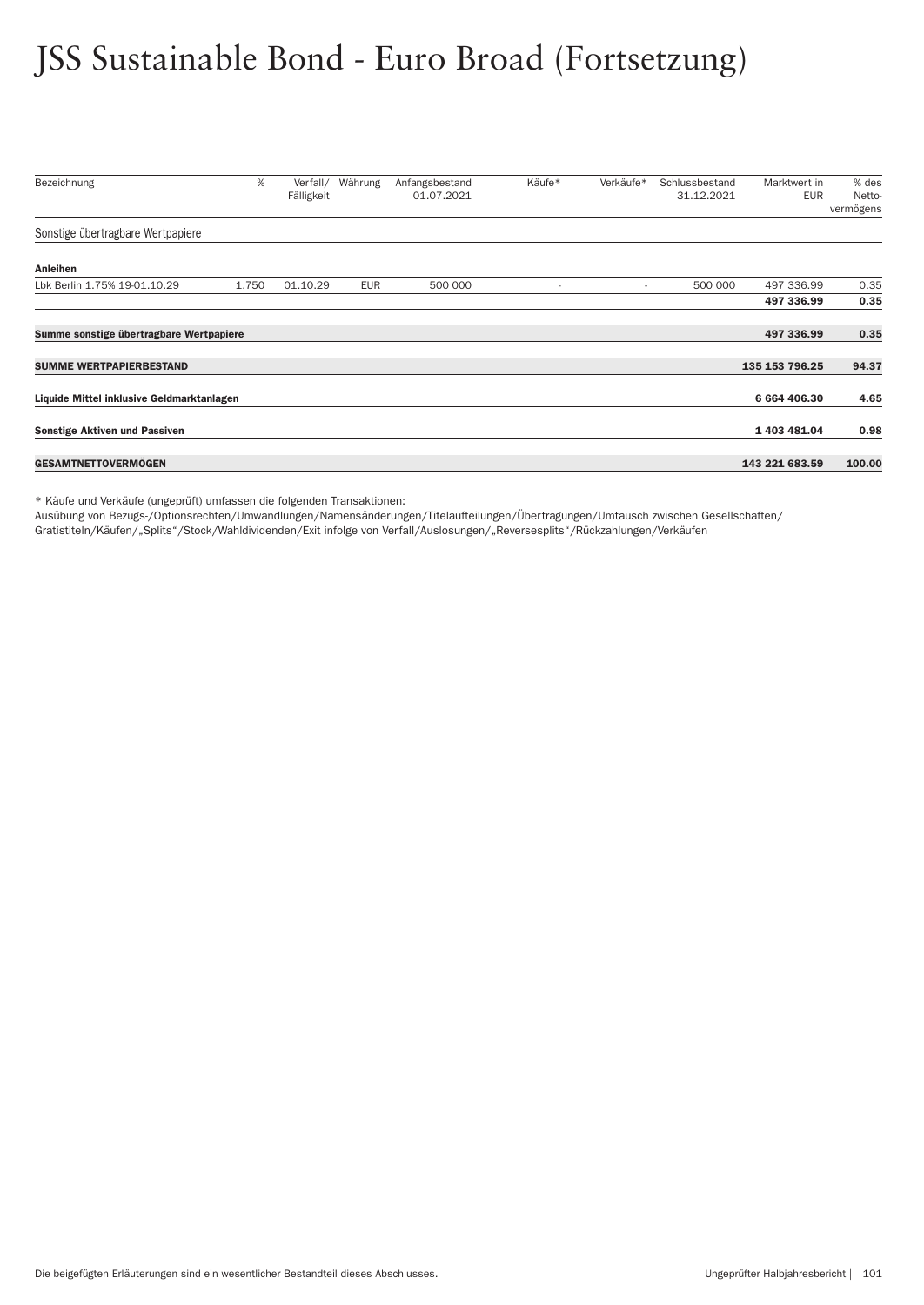# JSS Sustainable Bond -<br>EUR Corporates

| Bezeichnung                                                            | $\%$           | Fälligkeit           | Verfall/ Währung         | Anfangsbestand<br>01.07.2021 | Käufe*                   | Verkäufe*                | Schlussbestand<br>31.12.2021 | Marktwert in<br><b>EUR</b> | % des<br>Netto-<br>vermögens |
|------------------------------------------------------------------------|----------------|----------------------|--------------------------|------------------------------|--------------------------|--------------------------|------------------------------|----------------------------|------------------------------|
| Übertragbare Wertpapiere, die an einer amtlichen Börse zugelassen sind |                |                      |                          |                              |                          |                          |                              |                            |                              |
| <b>Anleihen</b>                                                        |                |                      |                          |                              |                          |                          |                              |                            |                              |
| A2A 0.625% 21-15.07.31                                                 | 0.625          | 15.07.31             | <b>EUR</b>               |                              | 500 000                  | $\overline{\phantom{a}}$ | 500 000                      | 483 555.00                 | 0.42                         |
| Ab Inbev 2% 18-23.01.35                                                | 2.000          | 23.01.35             | <b>EUR</b>               | 1 000 000                    | $\overline{\phantom{a}}$ |                          | 1 000 000                    | 1 099 410.00               | 0.95                         |
| Abbott II F 0.375% 19-19.11.27                                         | 0.375          | 19.11.27             | <b>EUR</b>               | 1 000 000                    | $\overline{\phantom{a}}$ |                          | 1 000 000                    | 1 007 683.00               | 0.87                         |
| Abertis                                                                | 1.375          | 20.05.26             | <b>EUR</b>               | 700 000                      | $\sim$                   |                          | 700 000                      | 726 653.20                 | 0.62                         |
| Abn Amro Ba 0.60% 20-15.01.27                                          | 0.600          | 15.01.27             | <b>EUR</b>               | 1 000 000                    | $\overline{\phantom{a}}$ | $-1000000$               | $\overline{\phantom{a}}$     |                            | 0.00                         |
| Accor 1.75% 19-04.02.26                                                | 3.000          | 04.02.26             | <b>EUR</b>               | 500 000                      | $\overline{\phantom{a}}$ |                          | 500 000                      | 522 292.50                 | 0.45                         |
| Aegon 5.625% 19-Perp                                                   | 5.625          | 31.12.99             | <b>EUR</b>               | 750 000                      |                          | -750 000                 |                              |                            | 0.00                         |
| Aegon Nv Frn                                                           | 0.000          | 31.12.99             | <b>EUR</b>               | 1 000 000                    | $\overline{\phantom{a}}$ |                          | 1 000 000                    | 906 250.00                 | 0.78                         |
| Aeroporti R 1.75% 21-30.07.31                                          | 1.750          | 30.07.31             | <b>EUR</b>               | 1 000 000                    | $\overline{\phantom{a}}$ |                          | 1 000 000                    | 1 023 380.00               | 0.88                         |
| Ageas Fin 3.875% 19-Perp Regs                                          | 3.875          | 31.12.99             | <b>EUR</b>               | 1 000 000                    | $\overline{\phantom{a}}$ | $-1000000$               |                              |                            | 0.00                         |
| Aib Grp 6.25% 20-Perp                                                  | 6.250          | 31.12.99             | <b>EUR</b>               | 1 000 000                    |                          | $-1000000$               |                              |                            | 0.00                         |
| Allianz 2.60% 21-Perp                                                  | 2.600          | 31.12.99             | <b>EUR</b>               |                              | 400 000                  | $-400000$                |                              |                            | 0.00                         |
| Amadeus It 2.50% 20-20.05.24                                           | 2.500          | 20.05.24             | <b>EUR</b>               | 1 500 000                    | $\overline{\phantom{a}}$ | $\overline{\phantom{a}}$ | 1 500 000                    | 1 577 247.00               | 1.36                         |
| Amp Tech Hd 0.75% 20-04.05.26                                          | 0.750          | 04.05.26             | <b>EUR</b>               | 500 000                      | $\overline{\phantom{a}}$ | $\overline{\phantom{a}}$ | 500 000                      | 510 775.50                 | 0.44                         |
| Amp Tech Hd 2% 18-08.10.28                                             | 2.000          | 08.10.28             | <b>EUR</b>               | 500 000                      |                          |                          | 500 000                      | 552 089.00                 | 0.47                         |
| Apple Inc 0.50% 19-15.11.31                                            | 0.500          | 15.11.31             | <b>EUR</b>               | ÷,                           | 1 500 000                | $\overline{\phantom{a}}$ | 1 500 000                    | 1 506 549.00               | 1.30                         |
| Apt Pipelin 2.0% 20-15.07.30                                           | 2.000          | 15.07.30             | <b>EUR</b>               | 800 000                      | $\overline{\phantom{a}}$ |                          | 800 000                      | 847 249.60                 | 0.73                         |
| Asr 4.625% 17-Perp                                                     | 4.625          | 31.12.99             | <b>EUR</b>               | 750 000                      | $\overline{\phantom{a}}$ | $-750000$                |                              |                            | 0.00                         |
| Astrazeneca 0.375% 21-03.06.29                                         | 0.375          | 03.06.29             | <b>EUR</b>               | 500 000                      | $\overline{\phantom{a}}$ |                          | 500 000                      | 499 115.00                 | 0.43                         |
| At&T Inc 2.875% 20-Perp                                                | 2.875          | 31.12.99             | <b>EUR</b>               | 1 000 000                    | $\overline{\phantom{a}}$ | $-1000000$               |                              |                            | 0.00                         |
| Auchan 3.25% 20-23.07.27                                               | 3.250          | 23.07.27             | <b>EUR</b>               | 1 000 000                    | $\overline{\phantom{a}}$ | $\overline{\phantom{a}}$ | 1 000 000                    | 1 124 785.00               | 0.97                         |
| Axa-Uap Frn 04                                                         | 0.000          | 31.12.99             | <b>EUR</b>               |                              | 250 000                  | $\overline{\phantom{a}}$ | 250 000                      | 232 937.50                 | 0.20                         |
| Banc Ifis 4.5% 17-17.10.27 Regs                                        | 4.500          | 17.10.27             | <b>EUR</b>               | 400 000                      |                          |                          | 400 000                      | 401 600.00                 | 0.34                         |
| Banco Cred 1.75% 21-09.03.28                                           | 1.750          | 09.03.28             | <b>EUR</b>               | $\overline{\phantom{a}}$     | 500 000                  | $\overline{\phantom{a}}$ | 500 000                      | 481 104.00                 | 0.41                         |
| Bawag Group 5% 18-Perp                                                 | 5.000          | 31.12.99             | <b>EUR</b>               | $\overline{\phantom{a}}$     | 1 000 000                | $\overline{\phantom{a}}$ | 1 000 000                    | 1 046 250.00               | 0.90                         |
| Bbva 0.50% 20-14.01.27<br>Bbva 1.0% 20-16.01.30                        | 0.500<br>1.000 | 14.01.27<br>16.01.30 | <b>EUR</b><br><b>EUR</b> | 700 000<br>1 000 000         |                          |                          | 700 000                      | 696 101.00                 | 0.60<br>0.86                 |
|                                                                        |                | 31.12.99             | <b>EUR</b>               |                              | 800 000                  |                          | 1 000 000                    | 999 622.00                 | 0.00                         |
| Bbva 6.0% 20-Perp<br>Bco Sab 1.125% 20-11.03.27                        | 6.000<br>1.125 | 11.03.27             | <b>EUR</b>               | 1 000 000                    |                          | -800 000                 | 1 000 000                    | 1 018 710.00               | 0.88                         |
| Bco Sab 5.75% 21-Perp                                                  | 5.750          | 31.12.99             | <b>EUR</b>               | 1 000 000                    | $\overline{\phantom{a}}$ | $-1000000$               |                              |                            | 0.00                         |
| Belfius Bk 3.625% 18-Perp                                              | 3.625          | 31.12.99             | <b>EUR</b>               | 1 000 000                    | 1 400 000                | -2 400 000               |                              |                            | 0.00                         |
| Bfcm 0.01% 21-07.03.25                                                 | 0.010          | 07.03.25             | <b>EUR</b>               |                              | 100 000                  | $\overline{\phantom{a}}$ | 100 000                      | 99 825.10                  | 0.09                         |
| Bfcm Frn 05-Perp.                                                      | 0.000          | 31.12.99             | <b>EUR</b>               | 1 000 000                    | $\overline{\phantom{a}}$ | $\overline{\phantom{a}}$ | 1 000 000                    | 961 500.00                 | 0.83                         |
| <b>Bmw Fin</b>                                                         | 2.625          | 17.01.24             | <b>EUR</b>               | 600 000                      |                          |                          | 600 000                      | 634 793.40                 | 0.55                         |
| Bmw Us Cap 1% 15-20.04.27                                              | 1.000          | 20.04.27             | <b>EUR</b>               | 1 000 000                    |                          |                          | 1 000 000                    | 1 046 878.00               | 0.90                         |
| Bp Sondrio 1.25% 21-13.07.27                                           | 1.250          | 13.07.27             | <b>EUR</b>               |                              | 500 000                  |                          | 500 000                      | 487 133.00                 | 0.42                         |
| Bpce 1% 19-01.04.25                                                    | 1.000          | 01.04.25             | EUR                      | 600 000                      |                          |                          | 600 000                      | 616 364.40                 | 0.53                         |
| Bge Postale 3.0% 21-Perp                                               | 3.000          | 31.12.99             | <b>EUR</b>               |                              | 1 000 000                | $-1000000$               |                              |                            | 0.00                         |
| Bge Postale 3.875% (Frn) 19-Perp                                       | 3.875          | 31.12.49             | <b>EUR</b>               |                              | 1 000 000                |                          | 1 000 000                    | 1 032 500.00               | 0.89                         |
| Brisa C Rod 2.375% 17-10.05.27                                         | 2.375          | 10.05.27             | <b>EUR</b>               | 500 000                      | $\sim$                   | $\overline{\phantom{a}}$ | 500 000                      | 551 614.00                 | 0.47                         |
| Britel 1.5% 17-23.06.27                                                | 1.500          | 23.06.27             | <b>EUR</b>               | 500 000                      | $\overline{\phantom{a}}$ |                          | 500 000                      | 516 790.00                 | 0.44                         |
| Britel 1.874% 20-18.08.80                                              | 1.874          | 18.08.80             | <b>EUR</b>               | 700 000                      | $\overline{\phantom{a}}$ | $-700000$                | $\overline{\phantom{a}}$     |                            | 0.00                         |
| Bundesobl-1 0% 20-27.10.21 Tb                                          | 0.000          | 27.10.21             | <b>EUR</b>               |                              | 6 000 000                | -6 000 000               |                              |                            | 0.00                         |
| By Lbk 1.0% 21-23.09.31                                                | 1.000          | 23.09.31             | <b>EUR</b>               | 500 000                      | $\overline{\phantom{a}}$ | $-500000$                | $\overline{\phantom{a}}$     | $\overline{\phantom{a}}$   | 0.00                         |
| By Lbk 1.375% 21-22.11.32                                              | 1.375          | 22.11.32             | <b>EUR</b>               |                              | 1 000 000                | $\overline{\phantom{a}}$ | 1 000 000                    | 1 003 965.00               | 0.86                         |
| Caixabank 0.625% 19-01.10.24                                           | 0.625          | 01.10.24             | <b>EUR</b>               | 1 000 000                    | $\overline{\phantom{a}}$ | $\overline{\phantom{a}}$ | 1 000 000                    | 1 012 179.00               | 0.87                         |
| Caixabank 3.625% 21-Perp                                               | 3.625          | 31.12.99             | <b>EUR</b>               |                              | 800 000                  | -800 000                 |                              |                            | 0.00                         |
| Caixabank 5.25% 18-Perp                                                | 5.250          | 31.12.99             | <b>EUR</b>               | 1 000 000                    | $\overline{\phantom{a}}$ | $-1000000$               | $\sim$                       | $\overline{\phantom{a}}$   | 0.00                         |
| Carrefour 1% 19-17.05.27 Regs                                          | 1.000          | 17.05.27             | <b>EUR</b>               | 500 000                      | $\overline{\phantom{a}}$ | $\overline{\phantom{a}}$ | 500 000                      | 513 543.00                 | 0.44                         |
| Castellum 0.75% 19-04.09.26                                            | 0.750          | 04.09.26             | <b>EUR</b>               | 400 000                      | $\overline{\phantom{a}}$ | $\overline{\phantom{a}}$ | 400 000                      | 402 115.60                 | 0.35                         |
| Castellum 2.125% 18-20.11.23 Regs                                      | 2.125          | 20.11.23             | <b>EUR</b>               | 400 000                      | $\overline{a}$           |                          | 400 000                      | 415 024.80                 | 0.36                         |
| Cellnex Fin 1.50% 21-08.06.28                                          | 1.500          | 08.06.28             | <b>EUR</b>               | 700 000                      | $\overline{\phantom{a}}$ |                          | 700 000                      | 686 551.60                 | 0.59                         |
| Chorus Ltd 0.875% 19-05.12.26                                          | 0.875          | 05.12.26             | <b>EUR</b>               | 1 000 000                    | $\overline{\phantom{a}}$ | $-1000000$               | $\overline{\phantom{a}}$     |                            | 0.00                         |
| Ck Hutchiso 0.75% 19-17.04.26                                          | 0.750          | 17.04.26             | <b>EUR</b>               | 900 000                      | $\overline{\phantom{a}}$ | $-900000$                |                              |                            | 0.00                         |
| Ckh Fin                                                                | 1.250          | 06.04.23             | <b>EUR</b>               | 600 000                      |                          | $-600000$                |                              |                            | 0.00                         |
| Colgpalm 0.30% 21-10.11.29                                             | 0.300          | 10.11.29             | <b>EUR</b>               | $\overline{\phantom{a}}$     | 1 000 000                | $\overline{\phantom{a}}$ | 1 000 000                    | 995 394.00                 | 0.86                         |
| Comcast 0.75% 20-20.02.32                                              | 0.750          | 20.02.32             | <b>EUR</b>               | 1 000 000                    |                          | $\overline{\phantom{a}}$ | 1 000 000                    | 997 391.00                 | 0.86                         |
| Comzbk 1.375% 21-29.12.31                                              | 1.375          | 29.12.31             | <b>EUR</b>               |                              | 500 000                  |                          | 500 000                      | 490 523.50                 | 0.42                         |
|                                                                        |                |                      |                          |                              |                          |                          |                              |                            |                              |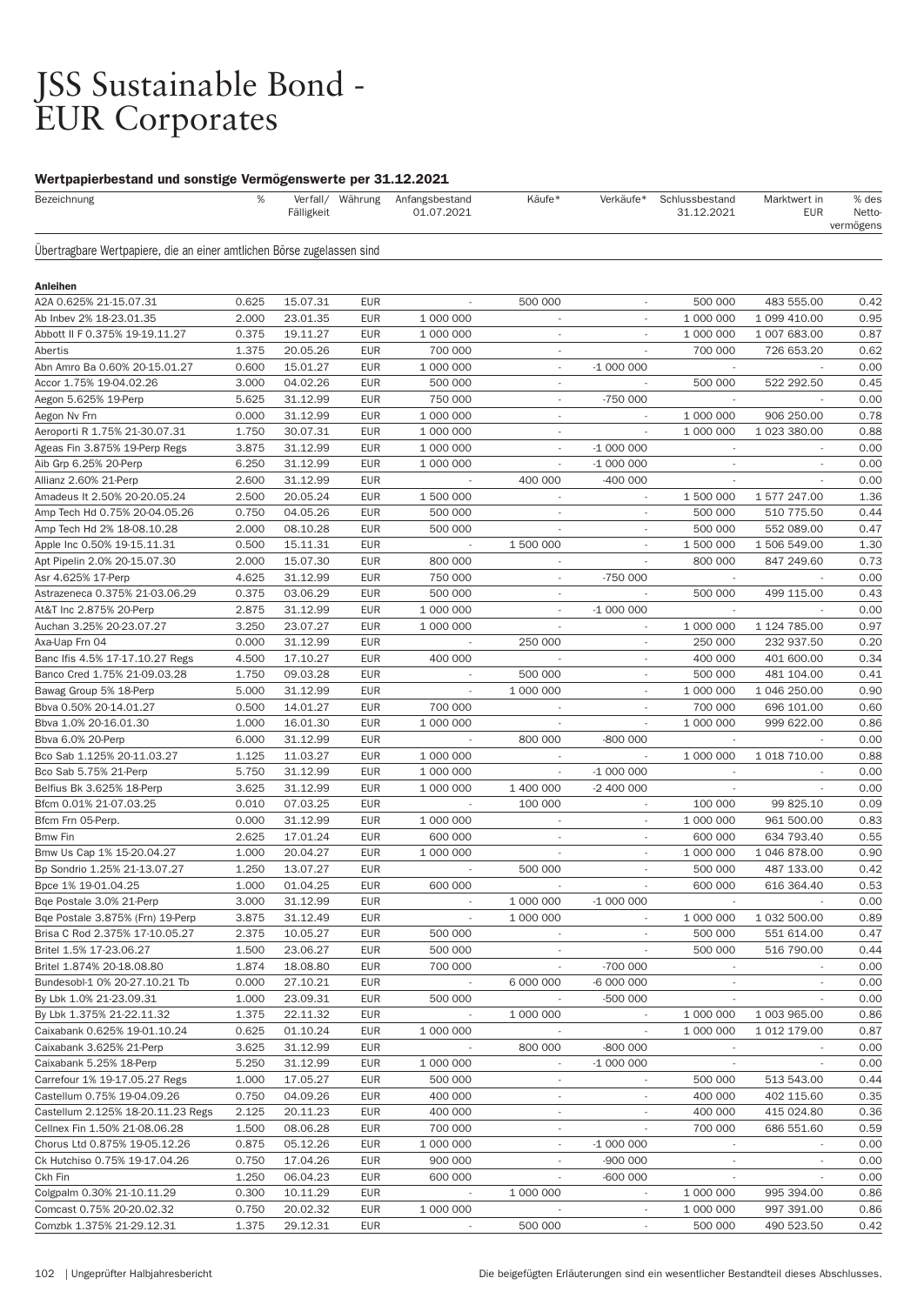# JSS Sustainable Bond - EUR Corporates (Fortsetzung)

| Bezeichnung                                      | %     | Fälligkeit           | Verfall/ Währung         | Anfangsbestand<br>01.07.2021 | Käufe*                   | Verkäufe*                   | Schlussbestand<br>31.12.2021 | Marktwert in<br><b>EUR</b> | % des<br>Netto-<br>vermögens |
|--------------------------------------------------|-------|----------------------|--------------------------|------------------------------|--------------------------|-----------------------------|------------------------------|----------------------------|------------------------------|
| Covivio 1.875% 18-24.09.25                       | 1.875 | 24.09.25             | <b>EUR</b>               | 500 000                      |                          | -500 000                    |                              |                            | 0.00                         |
| Dbs Group 1.5% 18-11.04.28                       | 1.500 | 11.04.28             | <b>EUR</b>               | 1 000 000                    |                          |                             | 1 000 000                    | 1 018 081.00               | 0.88                         |
| Dell Bank 0.50% 27.10.26 Regs                    | 0.500 | 27.10.26             | <b>EUR</b>               | $\sim$                       | 500 000                  | $\mathcal{L}_{\mathcal{A}}$ | 500 000                      | 497 204.00                 | 0.43                         |
| Dell Bank 1.625% 20-24.06.24                     | 1.625 | 24.06.24             | <b>EUR</b>               | 500 000                      |                          | -500 000                    |                              |                            | 0.00                         |
| Delta Lloyd                                      | 4.375 | 31.12.99             | <b>EUR</b>               | 1 000 000                    | $\overline{\phantom{a}}$ | $-1000000$                  | $\sim$                       |                            | 0.00                         |
| Deut Post 1.0% 20-20.05.32                       | 1.000 | 20.05.32             | <b>EUR</b>               | 1 400 000                    |                          | $-1400000$                  |                              |                            | 0.00                         |
| Deutsch 1.375% 18-28.03.31 Regs                  | 1.375 | 28.03.31             | <b>EUR</b>               | 2 000 000                    | $\sim$                   | $\sim$                      | 2 000 000                    | 2 158 640.00               | 1.86                         |
| Deutschland 0% 21-19.10.22 Tb                    | 0.000 | 19.10.22             | <b>EUR</b>               |                              | 6 000 000                | -6 000 000                  |                              |                            | 0.00                         |
| Diageo Cap 0.125% 20-28.09.28                    | 0.125 | 28.09.28             | <b>EUR</b>               | 1 000 000                    | $\sim$                   | $\sim$                      | 1 000 000                    | 986 476.77                 | 0.85                         |
| Ds Smith 0.875% 12.09.26 Regs                    | 0.875 | 12.09.26             | <b>EUR</b>               | 400 000                      |                          |                             | 400 000                      | 405 988.80                 | 0.35                         |
| Dt Bahn Fin 0.35% 21-29.09.31                    | 0.350 | 29.09.31             | <b>EUR</b>               | $\sim$                       | 600 000                  | $-600000$                   | $\sim$                       | $\sim$                     | 0.00                         |
| Dt Bahn Fin 0.625% 20-08.12.50                   | 0.625 | 08.12.50             | <b>EUR</b>               | 1 000 000                    | $\overline{\phantom{a}}$ | $\sim$                      | 1 000 000                    | 866 024.00                 | 0.74                         |
| Dtch Wohnen 1.0% 20-30.04.25                     | 1.000 | 30.04.25             | <b>EUR</b>               | 1 000 000                    | $\overline{\phantom{a}}$ | $\overline{\phantom{a}}$    | 1 000 000                    | 1 021 467.00               | 0.88                         |
| East Japan 0.773% 15.9.34 Regs                   | 0.773 | 15.09.34             | <b>EUR</b>               |                              | 900 000                  |                             | 900 000                      | 892 783.07                 | 0.77                         |
| Edenred 1.375% 20-18.06.29                       | 1.375 | 18.06.29             | <b>EUR</b>               | 1 000 000                    | $\overline{\phantom{a}}$ | $\overline{\phantom{a}}$    | 1 000 000                    | 1 055 965.00               | 0.91                         |
| Edp 4.496% 19-30.04.79                           | 4.496 | 30.04.79             | <b>EUR</b>               | 400 000                      | $\overline{\phantom{a}}$ | $\overline{\phantom{a}}$    | 400 000                      | 428 024.00                 | 0.37                         |
| Eli Lilly 0.50% 21-14.09.33                      | 0.500 | 14.09.33             | <b>EUR</b>               | $\sim$                       | 1 000 000                | $-1000000$                  | $\sim$                       |                            | 0.00                         |
| Eli Lilly 0.625% 19-01.11.31                     | 0.625 | 01.11.31             | <b>EUR</b>               | 300 000                      |                          |                             | 300 000                      | 303 681.30                 | 0.26                         |
| Emerson El 1.25% 19-15.10.25                     | 1.250 | 15.10.25             | <b>EUR</b>               | 700 000                      | $\sim$                   | $\sim$                      | 700 000                      | 726 985.00                 | 0.62                         |
| Enel 1.375% 21-Perp                              | 1.375 | 31.12.99             | <b>EUR</b>               | 750 000                      | $\overline{\phantom{a}}$ | -750 000                    |                              |                            | 0.00                         |
| Eqt 0.875% 21-14.05.31                           | 0.875 | 14.05.31             | <b>EUR</b>               | 500 000                      | $\sim$                   |                             | 500 000                      | 491 282.50                 | 0.42                         |
| Erste Bk 0.10% 20-16.11.28                       | 0.100 | 16.11.28             | <b>EUR</b>               | 1 000 000                    |                          |                             | 1 000 000                    | 976 825.00                 | 0.84                         |
| Erste Bk 3.375% 20-Perp                          | 3.375 | 31.12.99             | <b>EUR</b>               | $\sim$                       | 1 000 000                | $-1000000$                  | $\sim$                       | $\overline{\phantom{a}}$   | 0.00                         |
| Erste Bk 4.25% 20-Perp                           | 4.250 | 31.12.99             | <b>EUR</b>               | 1 400 000                    |                          | $-1400000$                  |                              |                            | 0.00                         |
| Esb Fin 1.125% 19-11.06.30                       | 1.125 | 11.06.30             | <b>EUR</b>               | 1 500 000                    | $\sim$                   | $-1500000$                  | $\sim$                       |                            | 0.00                         |
| Eurofins 3.75% 20-17.07.26                       | 3.750 | 17.07.26             | <b>EUR</b>               | 500 000                      | $\sim$                   |                             | 500 000                      | 575 735.00                 | 0.49                         |
| Eutelsat 2.25% 19-13.07.27 Regs                  | 2.250 | 13.07.27             | <b>EUR</b>               | 1 500 000                    | $\sim$                   | $\sim$                      | 1 500 000                    | 1 564 824.00               | 1.35                         |
| Evonik 2.125% 17-07.07.77 Regs                   | 2.125 | 07.07.77             | <b>EUR</b>               | 400 000                      | $\overline{\phantom{a}}$ | $-400000$                   |                              |                            | 0.00                         |
| Fastighets 1.25% 20-28.01.28                     | 1.250 | 28.01.28             | <b>EUR</b>               | 600 000                      | $\sim$                   | $\sim$                      | 600 000                      | 599 333.40                 | 0.52                         |
| Fonciere De 1.0% 21-27.07.29                     | 1.000 | 27.07.29             | <b>EUR</b>               |                              | 500 000                  | $-500000$                   |                              |                            | 0.00                         |
| Fresenius M 1.50% 20-29.05.30                    | 1.500 | 29.05.30             | <b>EUR</b>               | 500 000                      | $\sim$                   | $\overline{\phantom{a}}$    | 500 000                      | 521 655.00                 | 0.45                         |
| Glbwr Re Es 3% 18-29.03.25 Regs                  | 3.000 | 29.03.25             | <b>EUR</b>               | 1 000 000                    | $\sim$                   |                             | 1 000 000                    | 1 053 435.00               | 0.91                         |
| Gr City Pr 1.50% 20-Perp                         | 1.500 | 31.12.99             | <b>EUR</b>               | 1 300 000                    | $\sim$                   |                             | 1 300 000                    | 1 264 143.40               | 1.09                         |
| Hella Hueck 0.50% 19-26.01.27                    | 0.500 | 26.01.27             | <b>EUR</b>               | 600 000                      | $\overline{\phantom{a}}$ | $-600000$                   |                              |                            | 0.00                         |
| Hld Inf Tr 2.5% 20-04.05.27                      | 2.500 | 04.05.27             | <b>EUR</b>               | 300 000                      | $\sim$                   | $\overline{\phantom{a}}$    | 300 000                      | 327 851.40                 | 0.28                         |
| Hld Inf Tra 1.625% 20-18.09.29                   | 1.625 | 18.09.29             | <b>EUR</b>               | 800 000                      | $\sim$                   | $\overline{\phantom{a}}$    | 800 000                      | 835 135.20                 | 0.72                         |
| Iberdrola I 2.625% 18-Perp                       | 2.625 | 31.12.99             | <b>EUR</b>               | 500 000                      | $\overline{\phantom{a}}$ |                             | 500 000                      | 525 319.00                 | 0.45                         |
| Icade Sa 1.5% 17-13.09.27 Regs                   | 1.500 | 13.09.27             | <b>EUR</b>               | 500 000                      |                          |                             | 500 000                      | 526 396.50                 | 0.45                         |
| Iliad 2.375% 20-17.06.26                         | 2.375 | 17.06.26             | <b>EUR</b>               | 400 000                      | $\overline{\phantom{a}}$ | $-400000$                   | $\sim$                       |                            | 0.00                         |
| Imerys 1.0% 21-15.07.31                          | 1.000 | 15.07.31             | <b>EUR</b>               | 500 000                      |                          |                             | 500 000                      | 488 885.50                 | 0.42                         |
| Ing Group 1.0% 21-16.11.32                       | 1.000 | 16.11.32             | <b>EUR</b>               |                              | 1 000 000                |                             | 1 000 000                    | 992 298.00                 | 0.85                         |
| Investor 1.5% 18-12.09.30                        | 1.500 | 12.09.30             | <b>EUR</b>               | 2 000 000                    |                          |                             | 2 000 000                    | 2 165 494.00               | 1.86                         |
| Iren 0.25% 20-17.01.31                           | 0.250 | 17.01.31             | <b>EUR</b>               | $\sim$                       | 1 000 000                |                             | 1 000 000                    | 942 150.00                 | 0.81                         |
| Iren 0.25% 20-17.01.31                           | 0.250 | 17.01.31             | <b>EUR</b>               | $\overline{\phantom{a}}$     | 1 000 000                | $-1000000$                  | $\sim$                       |                            | 0.00                         |
| Isp 1% 19-19.11.26 Regs                          | 1.000 | 19.11.26             | <b>EUR</b>               | 500 000                      |                          |                             | 500 000                      | 509 109.00                 | 0.44                         |
| Isp 3.75% 20-Perp Regs                           | 3.750 | 31.12.99             | <b>EUR</b>               | 1 000 000                    | 1 000 000                | $-2000000$                  | $\sim$                       |                            | 0.00                         |
| Italy 0% 21-29.04.22 Bot                         | 0.000 | 29.04.22             | <b>EUR</b>               |                              | 3 000 000                | -3 000 000                  | $\sim$                       | $\overline{\phantom{a}}$   | 0.00                         |
| Itv 1.375% 19-26.09.26                           | 1.375 | 26.09.26             | <b>EUR</b>               | 400 000                      | $\overline{\phantom{a}}$ | $\overline{\phantom{a}}$    | 400 000                      | 410 684.80                 | 0.35                         |
| Itv 2% 16-01.12.23                               | 2.000 | 01.12.23             | <b>EUR</b>               | 500 000                      |                          |                             | 500 000                      | 516 376.50                 | 0.44                         |
| John Deere 1.375% 20-02.04.24                    | 1.375 | 02.04.24             | <b>EUR</b>               | 1 000 000                    |                          | $\overline{\phantom{a}}$    | 1 000 000                    | 1 033 551.00               | 0.89                         |
| Jyske Bk 0.25% 21-17.02.28                       | 0.250 | 17.02.28             | <b>EUR</b>               | $\overline{\phantom{a}}$     | 1 000 000                | $\overline{\phantom{a}}$    | 1 000 000                    | 987 886.00                 | 0.85                         |
|                                                  | 3.625 |                      | <b>EUR</b>               | 750 000                      | 450 000                  | $-1200000$                  |                              |                            | 0.00                         |
| Jyske Bk 3.625% 21-Perp<br>Kbc 0.75% 21-31.05.31 | 0.750 | 31.12.99<br>31.05.31 | <b>EUR</b>               | 1 000 000                    | $\sim$                   |                             | $\sim$<br>1 000 000          | 994 095.62                 | 0.85                         |
|                                                  |       |                      |                          |                              |                          |                             |                              |                            |                              |
| Kbc 4.25% 18-Perp                                | 4.250 | 31.12.99             | <b>EUR</b>               | 1 000 000                    | $\overline{\phantom{a}}$ | $-1000000$                  | $\sim$                       |                            | 0.00                         |
| Klepierre 1.375% 17-16.02.27                     | 1.375 | 16.02.27             | <b>EUR</b>               | 1 000 000                    | $\overline{\phantom{a}}$ | $\sim$                      | 1 000 000                    | 1 046 340.00               | 0.90                         |
| Lbk Bw 3.625% 15-16.06.25                        | 3.625 | 16.06.25             | <b>EUR</b><br><b>EUR</b> | 1 000 000                    | $\overline{\phantom{a}}$ | $\overline{\phantom{a}}$    | 1 000 000                    | 1 095 445.00               | 0.94                         |
| Ldkr B-W 2.20%% 19-09.05.29 Regs                 | 2.200 | 09.05.29<br>31.12.99 |                          | 1 200 000<br>$\sim$          | 1 600 000                | $-600000$                   | 1 200 000                    | 1 257 482.40               | 1.08<br>0.88                 |
| Ldkr B-W 4.0% 19-Perp                            | 4.000 |                      | <b>EUR</b>               |                              |                          |                             | 1 000 000                    | 1 021 625.00               |                              |
| Leaseplan 7.375% 19-Perp                         | 7.375 | 31.12.99             | <b>EUR</b>               | $\overline{\phantom{a}}$     | 1 600 000                | $\overline{\phantom{a}}$    | 1 600 000                    | 1 770 000.00               | 1.52                         |
| Leg Immo 0.875% 19-28.11.27                      | 0.875 | 28.11.27             | <b>EUR</b>               | 300 000                      | $\overline{\phantom{a}}$ | $\overline{\phantom{a}}$    | 300 000                      | 304 492.50                 | 0.26                         |
| Leg Immobi 0.75% 21-30.06.31                     | 0.750 | 30.06.31<br>20.05.30 | <b>EUR</b>               | 500 000<br>900 000           | $\overline{\phantom{a}}$ | $\overline{\phantom{a}}$    | 500 000<br>900 000           | 489 530.50<br>930 863.70   | 0.42<br>0.80                 |
| Legrand Sa 0.75% 20-20.05.30                     | 0.750 |                      | <b>EUR</b>               |                              | $\overline{\phantom{a}}$ |                             |                              |                            |                              |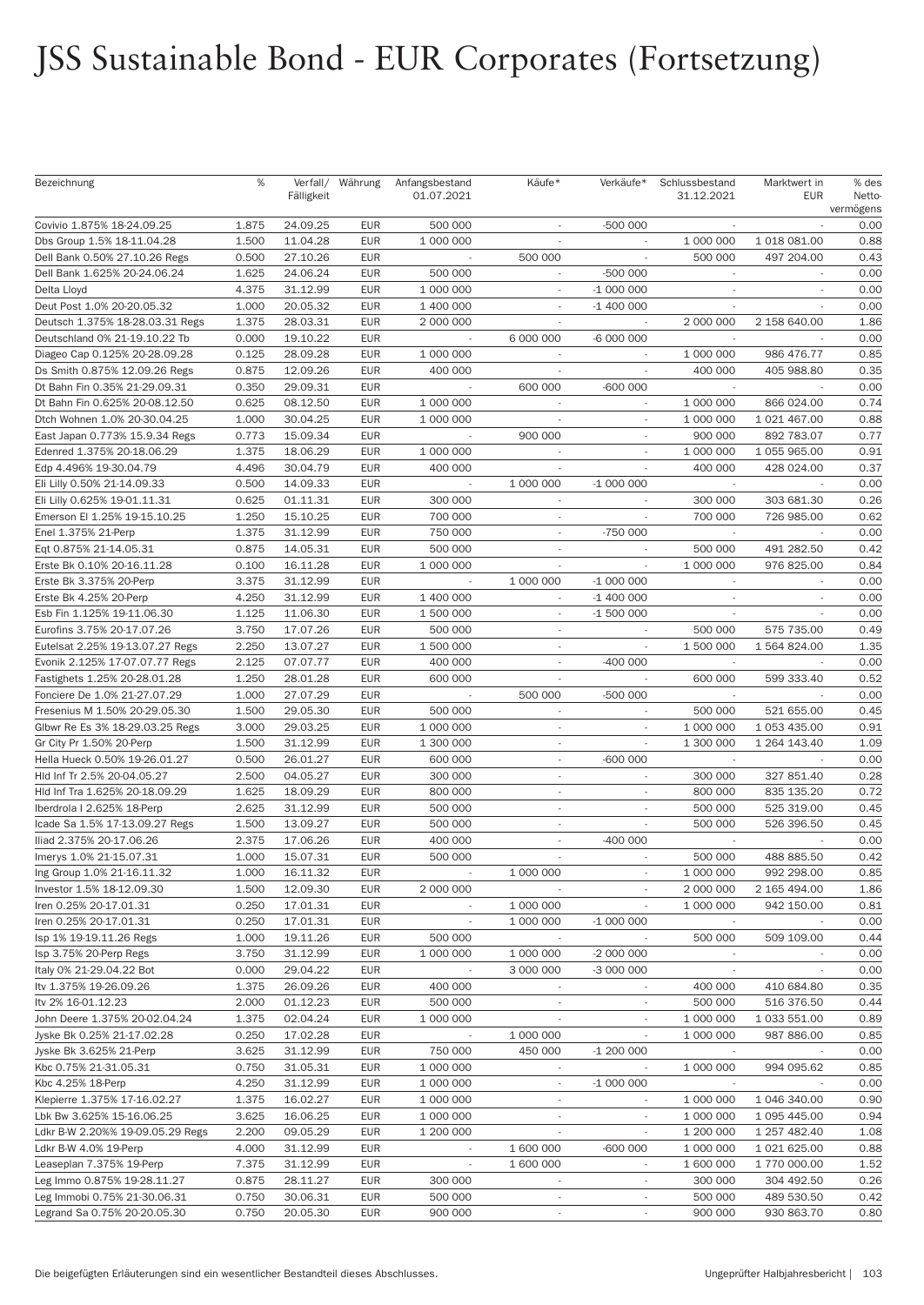# JSS Sustainable Bond - EUR Corporates (Fortsetzung)

| Bezeichnung                                           | %              | Fälligkeit           | Verfall/ Währung         | Anfangsbestand<br>01.07.2021 | Käufe*                                               | Verkäufe*                | Schlussbestand<br>31.12.2021 | Marktwert in<br><b>EUR</b> | % des<br>Netto-<br>vermögens |
|-------------------------------------------------------|----------------|----------------------|--------------------------|------------------------------|------------------------------------------------------|--------------------------|------------------------------|----------------------------|------------------------------|
| Lvmh 0.375% 20-11.02.31 Regs                          | 0.375          | 11.02.31             | EUR                      | 1 000 000                    | $\overline{\phantom{a}}$                             |                          | 1 000 000                    | 996 640.00                 | 0.86                         |
| Macquarie G 0.95% 21-21.05.31                         | 0.950          | 21.05.31             | <b>EUR</b>               | 1 500 000                    |                                                      |                          | 1 500 000                    | 1 494 630.00               | 1.29                         |
| Madrilena R 1.375% 17-11.04.25                        | 1.375          | 11.04.25             | <b>EUR</b>               | 600 000                      | $\sim$                                               | $\overline{\phantom{a}}$ | 600 000                      | 615 376.80                 | 0.53                         |
| Madrilena R 2.25% 17-11.04.29                         | 2.250          | 11.04.29             | <b>EUR</b>               | 1 000 000                    | $\overline{\phantom{a}}$                             | $\overline{\phantom{a}}$ | 1 000 000                    | 1 052 974.00               | 0.91                         |
| Manpower 1.75% 18-22.06.26                            | 1.750          | 22.06.26             | <b>EUR</b>               | 500 000                      | $\sim$                                               | $\overline{\phantom{a}}$ | 500 000                      | 531 705.00                 | 0.46                         |
| Medtrnc 1.125% 19-07.03.27                            | 1.125          | 07.03.27             | <b>EUR</b>               | 900 000                      |                                                      |                          | 900 000                      | 939 433.50                 | 0.81                         |
| Medtrnc 1.375% 20-15.10.40                            | 1.375          | 15.10.40             | <b>EUR</b>               | $\overline{\phantom{a}}$     | 1 500 000                                            | $\overline{\phantom{a}}$ | 1 500 000                    | 1 499 554.50               | 1.29                         |
| Merck Kgaa 1.625% 20-09.09.80                         | 1.625          | 09.09.80             | <b>EUR</b>               | 1 400 000                    |                                                      | $\overline{\phantom{a}}$ | 1 400 000                    | 1 433 999.00               | 1.23                         |
| Metsa Board 2.75% 17-29.09.27                         | 2.750          | 29.09.27             | <b>EUR</b>               | 700 000                      | $\overline{\phantom{a}}$                             | $\overline{\phantom{a}}$ | 700 000                      | 781 707.50                 | 0.67                         |
| Munhyp 0.01% 21-19.10.39                              | 0.010          | 19.10.39             | <b>EUR</b>               |                              | 600 000                                              |                          | 600 000                      | 546 150.08                 | 0.47                         |
| Nat Bui Soc 1.5% 18-08.03.26                          | 1.500          | 08.03.26             | <b>EUR</b>               | 700 000                      | $\overline{\phantom{a}}$                             | $\overline{\phantom{a}}$ | 700 000                      | 727 666.10                 | 0.63                         |
| Neopost 2.25% 20-03.02.25                             | 2.250          | 03.02.25             | <b>EUR</b>               | 800 000                      | $\overline{\phantom{a}}$                             | -800 000                 |                              |                            | 0.00                         |
| Nibc Bk Nv 0.25% 21-09.09.26                          | 0.250          | 09.09.26             | <b>EUR</b>               | $\sim$                       | 700 000                                              | $\sim$                   | 700 000                      | 690 417.00                 | 0.59                         |
| Nokia Oyj 2% 19-11.03.26                              | 2.000          | 11.03.26             | <b>EUR</b>               | 500 000                      |                                                      |                          | 500 000                      | 523 217.50                 | 0.45                         |
| Nordea 0.625% 21-18.08.31                             | 0.625          | 18.08.31             | <b>EUR</b>               | 1 500 000                    | $\sim$                                               | $\sim$                   | 1 500 000                    | 1 488 939.00               | 1.28                         |
| Nordea Bank 3.5% 17-Perp                              | 3.500          | 31.12.99             | <b>EUR</b>               |                              | 500 000                                              | -500 000                 |                              |                            | 0.00                         |
| Nordea Bk 1% 19-27.06.29                              | 1.000          | 27.06.29             | <b>EUR</b>               | 500 000                      | $\sim$                                               | -500 000                 | $\overline{\phantom{a}}$     |                            | 0.00                         |
| 0mv 2.50% 20-Perp                                     | 2.500          | 31.12.99             | <b>EUR</b>               | 1 400 000                    |                                                      | $-1400000$               |                              |                            | 0.00                         |
| Orange 1.75% 19-Perp                                  | 1.750          | 31.12.99             | <b>EUR</b>               | 400 000                      | 100 000                                              | $\sim$                   | 500 000                      | 511 376.00                 | 0.44                         |
| Orsted 1.75% 19-09.12.3019                            | 1.750          | 09.12.19             | <b>EUR</b>               | 1 000 000                    |                                                      | $\overline{\phantom{a}}$ | 1 000 000                    | 1 024 285.00               | 0.88                         |
| Pepsico 0.875% 19-16.10.39                            | 0.875          | 16.10.39             | <b>EUR</b>               |                              | 500 000                                              | $\overline{\phantom{a}}$ | 500 000                      | 490 365.00                 | 0.42                         |
| Phoenix Gr 4.375% 18-24.01.29                         | 4.375          | 24.01.29             | <b>EUR</b>               | 1 000 000                    |                                                      |                          | 1 000 000                    | 1 161 105.00               | 1.00                         |
| Prologis In 2.375% 18-14.11.30                        | 2.375          | 14.11.30             | <b>EUR</b>               | 600 000                      | $\sim$                                               | $\overline{\phantom{a}}$ | 600 000                      | 674 822.40                 | 0.58                         |
| Prolos Eu 0.625% 19-10.09.31                          | 0.625          | 10.09.31             | <b>EUR</b>               | 400 000                      | ٠                                                    | $\overline{\phantom{a}}$ | 400 000                      | 388 021.20                 | 0.33                         |
| Red Elec Fi 0.50% 21-24.05.33                         | 0.500          | 24.05.33             | <b>EUR</b>               | 300 000                      | $\sim$                                               | $\overline{\phantom{a}}$ | 300 000                      | 298 757.70                 | 0.26                         |
| Red Elec Fi 1.25% 18-13.03.27                         | 1.250          | 13.03.27             | <b>EUR</b>               | 500 000                      | $\sim$                                               |                          | 500 000                      | 528 214.50                 | 0.45                         |
| Renault 2.375% 20-25.05.26                            | 2.375          | 25.05.26             | <b>EUR</b>               | 500 000                      | $\sim$                                               | $\sim$                   | 500 000                      | 504 725.50                 | 0.43                         |
| Rentokil In 0.50% 20-14.10.28                         | 0.500          | 14.10.28             | <b>EUR</b>               | 500 000                      |                                                      |                          | 500 000                      | 495 596.50                 | 0.43                         |
| Repsol Euro 0.375% 21-06.07.29                        | 0.375          | 06.07.29             | <b>EUR</b>               |                              | 2 000 000                                            | $-1000000$               | 1 000 000                    | 985 467.42                 | 0.85                         |
| Sagax 2.25% 19-13.03.25                               | 2.250          | 13.03.25             | <b>EUR</b>               | 400 000                      |                                                      |                          | 400 000                      | 420 965.20                 | 0.36                         |
| Sampo Bk 2.50% 20-03.09.52                            | 2.500          | 03.09.52             | <b>EUR</b>               |                              | 1 500 000                                            | $\sim$                   | 1 500 000                    | 1 572 307.50               | 1.35                         |
| Schneid El 1.5% 19-15.01.28                           | 1.500          | 15.01.28             | <b>EUR</b>               | 500 000                      |                                                      |                          | 500 000                      | 536 572.00                 | 0.46                         |
| Scor Se                                               | 3.000          | 08.06.46             | <b>EUR</b>               | 1 000 000                    |                                                      |                          | 1 000 000                    | 1 097 010.00               | 0.94                         |
| Siemens Fin 2.875% 13-10.03.28                        | 2.875          | 10.03.28             | <b>EUR</b>               |                              | 1 000 000                                            |                          | 1 000 000                    | 1 173 156.00               | 1.01                         |
| Signify N.V 2.375% 20-11.05.27                        | 2.375          | 11.05.27             | <b>EUR</b>               | 300 000                      | $\overline{\phantom{a}}$                             | $\sim$                   | 300 000                      | 325 460.70                 | 0.28                         |
| Sixt 1.75% 20-09.12.24                                | 1.750          | 09.12.24             | <b>EUR</b>               | 1 000 000                    | ٠                                                    | $\overline{\phantom{a}}$ | 1 000 000                    | 1 032 056.50               | 0.89                         |
| Smithkline                                            | 1.375          | 02.12.24             | <b>EUR</b>               | 500 000                      | ٠                                                    |                          | 500 000                      | 522 056.50                 | 0.45                         |
| Sodexo 1.0% 20-17.07.28                               | 1.000          | 17.07.28             | <b>EUR</b>               | 200 000                      |                                                      |                          | 200 000                      | 208 786.80                 | 0.18                         |
| Solvay 2.50% 20-Perp Regs                             | 2.500          | 31.12.99             | <b>EUR</b>               | 400 000                      | 700 000                                              | $-400000$                | 700 000                      | 715 047.20                 | 0.61                         |
| Statoil 1.625% 16-09.11.36                            | 1.625          | 09.11.36             | <b>EUR</b>               |                              | 500 000                                              | -500 000                 |                              |                            | 0.00                         |
| Suez Sa 1.625% 19-Perp                                | 1.625          | 31.12.99             | <b>EUR</b>               | 800 000                      |                                                      |                          | 800 000                      | 804 948.00                 | 0.69                         |
| Swiss Life 0.50% 21-15.09.31                          | 0.500          | 15.09.31             | <b>EUR</b>               |                              | 500 000                                              |                          | 500 000                      | 486 826.50                 | 0.42                         |
| Telenor                                               | 2.625          | 06.12.24             | <b>EUR</b>               | 500 000                      | $\overline{\phantom{a}}$                             |                          | 500 000                      | 540 854.00                 | 0.46                         |
| Telia 1.375% 20-11.05.81 Regs                         | 1.375          | 11.05.81             | <b>EUR</b>               | 300 000                      | $\overline{\phantom{a}}$                             | $-300000$                |                              |                            | 0.00                         |
| Tlg Immobil 1.5% 19-28.05.26                          | 1.500          | 28.05.26             | <b>EUR</b>               | 700 000                      |                                                      | -700 000                 |                              |                            | 0.00                         |
| Transurban 1.45% 19-16.05.29                          | 1.450          | 16.05.29             | <b>EUR</b>               | 500 000                      |                                                      | $\sim$                   | 500 000                      | 521 183.50                 | 0.45                         |
| Triodos Bk 2.25% 21-05.02.32                          | 2.250          | 05.02.32             | <b>EUR</b>               |                              | 500 000                                              | $\overline{\phantom{a}}$ | 500 000                      | 498 766.00                 | 0.43                         |
| Tyco Intl                                             | 1.375          | 25.02.25             | <b>EUR</b>               | 600 000                      | $\overline{\phantom{a}}$                             |                          | 600 000                      | 598 693.80                 | 0.51                         |
| Ubisoft Ent 0.878% 20-24.11.27                        | 0.878          | 24.11.27             | <b>EUR</b>               | 600 000                      |                                                      |                          | 600 000                      | 588 197.40                 | 0.51                         |
| Unibail Rod                                           | 1.000          | 14.03.25             | <b>EUR</b>               | 500 000                      |                                                      | -500 000                 | $\sim$                       |                            | 0.00                         |
| Unibail Rod 2.125% 18-Perp                            | 2.125          | 31.12.99             | <b>EUR</b>               | 1 000 000                    | 500 000                                              | $-1000000$               | 500 000                      | 495 510.00                 | 0.43                         |
| Valeo Sa 1.0% 21-03.08.28                             | 1.000          | 03.08.28             | EUR                      |                              | 400 000                                              |                          | 400 000                      | 390 291.20                 | 0.34                         |
| Veolia 2.25% 20-Perp                                  | 2.250          | 31.12.99             | <b>EUR</b>               | 1 000 000                    | $\overline{\phantom{a}}$                             | $-1000000$               |                              |                            | 0.00                         |
| Verizon Com 1.30% 20-18.05.33                         | 1.300          | 18.05.33             | EUR                      | 1 000 000                    | $\overline{\phantom{a}}$                             | $\overline{\phantom{a}}$ | 1 000 000                    | 1 025 241.00               | 0.88                         |
| Virgin Mney 2.875% 20-24.06.25                        | 2.875          | 24.06.25             | <b>EUR</b>               | 750 000                      | $\overline{\phantom{a}}$                             | $\overline{\phantom{a}}$ | 750 000                      | 794 628.75                 | 0.68                         |
| Vodafone                                              | 1.600          | 29.07.31             | <b>EUR</b>               | 1 000 000                    | $\overline{\phantom{a}}$                             | $\overline{\phantom{a}}$ | 1 000 000<br>500 000         | 1 061 367.00               | 0.91                         |
| Vodafone 3.1% 18-03.01.79                             | 3.100<br>7.750 | 03.01.79<br>31.12.99 | <b>EUR</b>               | ÷,                           | 500 000<br>600 000                                   |                          | 600 000                      | 516 687.50<br>657 870.60   | 0.44<br>0.57                 |
| Volksbank 7.75% 19-Perp<br>Volvo Car A 2% 17-24.01.25 |                | 24.01.25             | <b>EUR</b>               |                              |                                                      | $\overline{\phantom{a}}$ | 500 000                      | 520 531.50                 | 0.45                         |
| Westpac Bk 0.766% 21-13.05.31                         | 2.000<br>0.766 | 13.05.31             | <b>EUR</b><br><b>EUR</b> | 500 000<br>1 000 000         | $\overline{\phantom{a}}$                             | $\sim$                   | 1 000 000                    | 988 412.00                 | 0.85                         |
| Wolters Klu 0.75% 20-03.07.30                         | 0.750          | 03.07.30             | <b>EUR</b>               | 300 000                      | $\overline{\phantom{a}}$<br>$\overline{\phantom{a}}$ | $\overline{\phantom{a}}$ | 300 000                      | 301 558.20                 | 0.26                         |
|                                                       |                |                      |                          |                              |                                                      |                          |                              |                            |                              |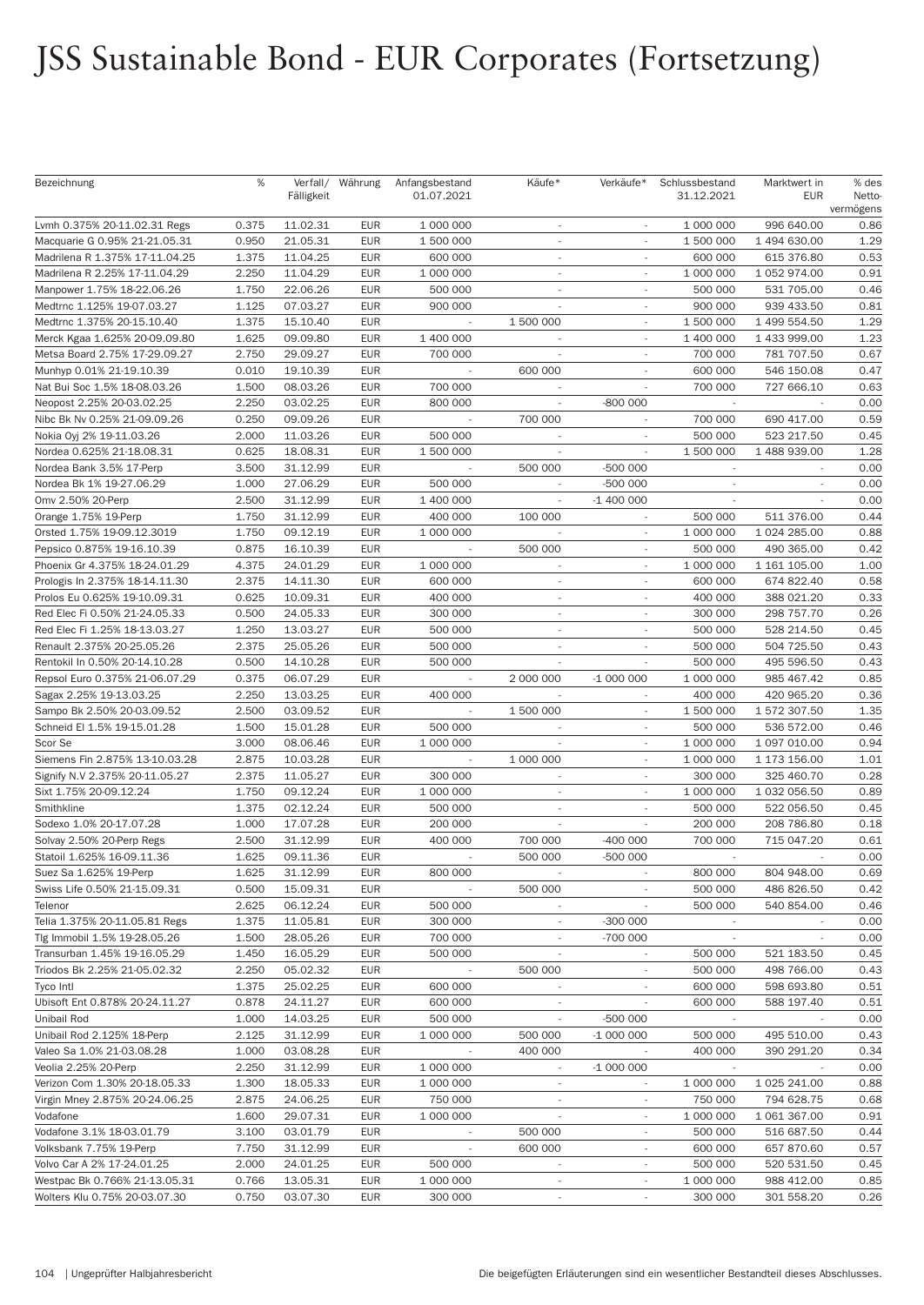# JSS Sustainable Bond - EUR Corporates (Fortsetzung)

| Bezeichnung                                                                       | %     | Fälligkeit | Verfall/ Währung | Anfangsbestand<br>01.07.2021 | Käufe*    | Verkäufe*                | Schlussbestand<br>31.12.2021 | Marktwert in<br><b>EUR</b> | % des<br>Netto- |
|-----------------------------------------------------------------------------------|-------|------------|------------------|------------------------------|-----------|--------------------------|------------------------------|----------------------------|-----------------|
|                                                                                   |       |            |                  |                              |           |                          |                              |                            | vermögens       |
| Wpp Finance 2.375% 20-19.05.27                                                    | 2.375 | 19.05.27   | <b>EUR</b>       | 1 000 000                    |           |                          | 1 000 000                    | 1 104 585.00               | 0.95            |
| Zuercher Kb 0.0% 21-15.05.26                                                      | 0.000 | 15.05.26   | <b>EUR</b>       |                              | 1 500 000 |                          | 1 500 000                    | 1 495 762.50               | 1.29            |
|                                                                                   |       |            |                  |                              |           |                          |                              | 107 687 487.61             | 92.63           |
| Indexoptionen                                                                     |       |            |                  |                              |           |                          |                              |                            |                 |
| Euro Bund                                                                         |       | 24.09.21   | EUR              | $\overline{\phantom{a}}$     | 150       | $-150$                   | $\overline{\phantom{a}}$     |                            | 0.00            |
|                                                                                   |       |            |                  |                              |           |                          |                              |                            | 0.00            |
|                                                                                   |       |            |                  |                              |           |                          |                              |                            |                 |
| Summe Übertragbare Wertpapiere, die an einer amtlichen Börse zugelassen sind      |       |            |                  |                              |           |                          |                              | 107 687 487.61             | 92.63           |
|                                                                                   |       |            |                  |                              |           |                          |                              |                            |                 |
| Übertragbare Wertpapiere, die an einem anderen geregelten Markt gehandelt werden  |       |            |                  |                              |           |                          |                              |                            |                 |
|                                                                                   |       |            |                  |                              |           |                          |                              |                            |                 |
| Anleihen                                                                          |       |            |                  |                              |           |                          |                              |                            |                 |
| Aviva 0.625 16-27.10.23                                                           | 0.625 | 27.10.23   | <b>EUR</b>       | 800 000                      |           |                          | 800 000                      | 812 524.80                 | 0.70            |
| Bpce 1.50% 21-13.01.42                                                            | 1.500 | 13.01.42   | <b>EUR</b>       |                              | 400 000   |                          | 400 000                      | 397 439.20                 | 0.34            |
| Bqe Postale 0.75% 21-23.06.31                                                     | 0.750 | 23.06.31   | <b>EUR</b>       | 600 000                      |           |                          | 600 000                      | 587 319.00                 | 0.51            |
| Erg 0.875% 21-15.09.31                                                            | 0.875 | 15.09.31   | <b>EUR</b>       |                              | 400 000   |                          | 400 000                      | 394 537.60                 | 0.34            |
| Fonciere De 1.0% 21-27.07.29                                                      | 1.000 | 27.07.29   | <b>EUR</b>       |                              | 1 000 000 |                          | 1 000 000                    | 997 543.00                 | 0.86            |
| Ldkr B-W 0.25% 21-21.07.28                                                        | 0.250 | 21.07.28   | <b>EUR</b>       |                              | 700 000   | -700 000                 |                              |                            | 0.00            |
| Met Tenerif 1.229% 21-30.07.36                                                    | 1.229 | 30.07.36   | <b>EUR</b>       |                              | 1 000 000 |                          | 1 000 000                    | 976 372.24                 | 0.84            |
| Seb                                                                               | 1.375 | 31.10.28   | <b>EUR</b>       | 1 000 000                    |           |                          | 1 000 000                    | 1 021 606.00               | 0.88            |
| Spbk Bolikr 0.05% 21-03.11.28                                                     | 0.050 | 03.11.28   | <b>EUR</b>       |                              | 1 000 000 |                          | 1 000 000                    | 994 015.00                 | 0.85            |
| Takeda Phar 1.375% 20-09.07.32                                                    | 1.375 | 09.07.32   | <b>EUR</b>       | 1 000 000                    |           | $\overline{\phantom{a}}$ | 1 000 000                    | 1 039 539.00               | 0.89            |
|                                                                                   |       |            |                  |                              |           |                          |                              | 7 220 895.84               | 6.21            |
| Summe der an einem anderen geregelten Markt gehandelten übertragbaren Wertpapiere |       |            |                  |                              |           |                          |                              | 7 220 895.84               | 6.21            |
|                                                                                   |       |            |                  |                              |           |                          |                              |                            |                 |
| <b>SUMME WERTPAPIERBESTAND</b>                                                    |       |            |                  |                              |           |                          |                              | 114 908 383.45             | 98.83           |
| Liquide Mittel inklusive Geldmarktanlagen                                         |       |            |                  |                              |           |                          |                              | 609 400.46                 | 0.52            |
|                                                                                   |       |            |                  |                              |           |                          |                              |                            |                 |
| <b>Sonstige Aktiven und Passiven</b>                                              |       |            |                  |                              |           |                          |                              | 746 536.42                 | 0.65            |
| <b>GESAMTNETTOVERMÖGEN</b>                                                        |       |            |                  |                              |           |                          |                              | 116 264 320.33             | 100.00          |

\* Käufe und Verkäufe (ungeprüft) umfassen die folgenden Transaktionen:

Ausübung von Bezugs-/Optionsrechten/Umwandlungen/Namensänderungen/Titelaufteilungen/Übertragungen/Umtausch zwischen Gesellschaften/ Gratistiteln/Käufen/"Splits"/Stock/Wahldividenden/Exit infolge von Verfall/Auslosungen/"Reversesplits"/Rückzahlungen/Verkäufen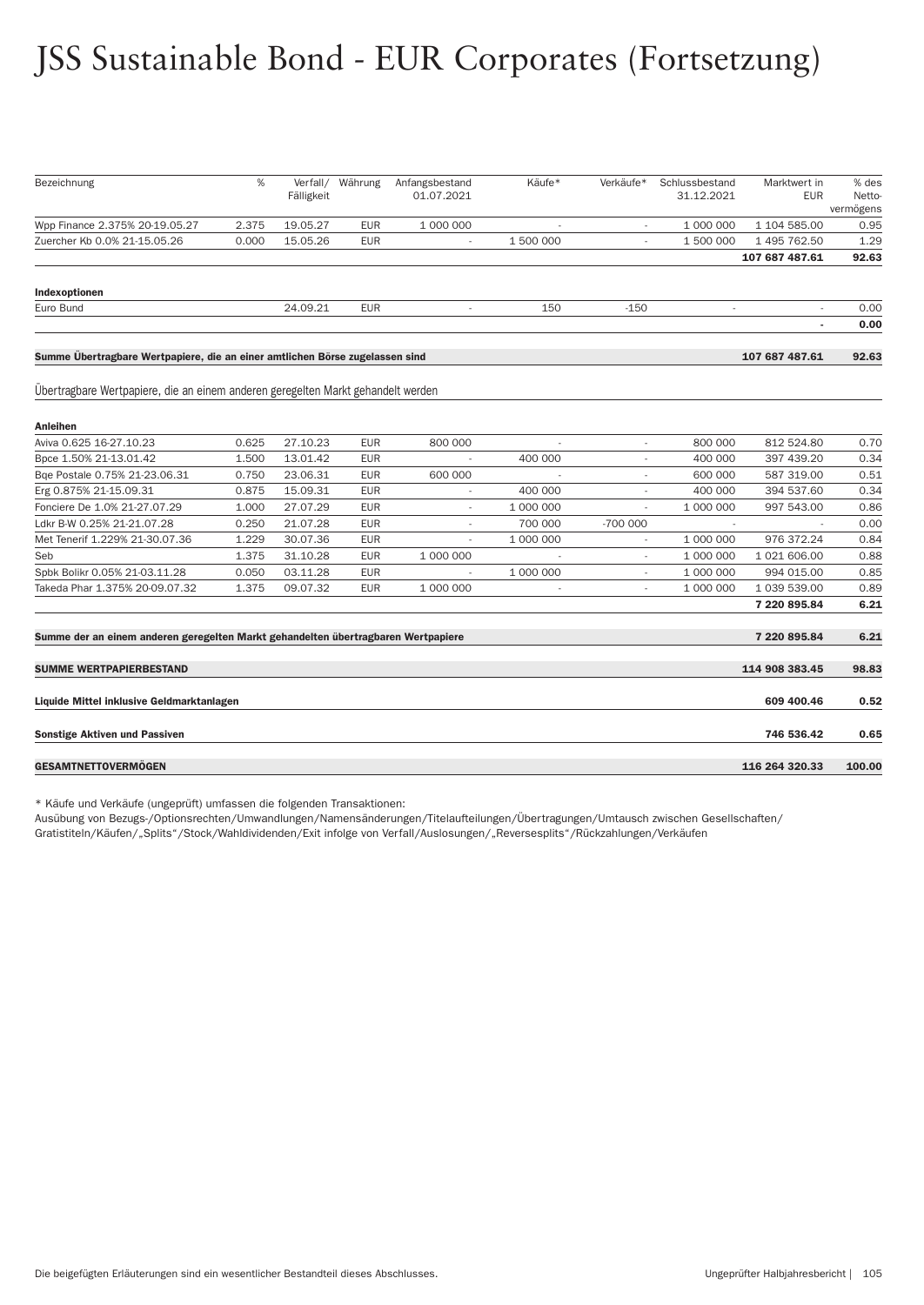# JSS Sustainable Green Bond -<br>Global

| Bezeichnung                                                            | %     | Fälligkeit | Verfall/ Währung | Anfangsbestand<br>01.07.2021 | Käufe*                   | Verkäufe*                | Schlussbestand<br>31.12.2021 | Marktwert in<br><b>EUR</b> | % des<br>Netto-<br>vermögens |
|------------------------------------------------------------------------|-------|------------|------------------|------------------------------|--------------------------|--------------------------|------------------------------|----------------------------|------------------------------|
| Ubertragbare Wertpapiere, die an einer amtlichen Börse zugelassen sind |       |            |                  |                              |                          |                          |                              |                            |                              |
| <b>Anleihen</b>                                                        |       |            |                  |                              |                          |                          |                              |                            |                              |
| Acea 0.25% 21-28.07.30                                                 | 0.250 | 28.07.30   | <b>EUR</b>       | 500 000                      | $\overline{\phantom{a}}$ | $-500000$                | $\overline{\phantom{a}}$     | $\sim$                     | 0.00                         |
| Adb 2.375% 17-10.08.27                                                 | 2.375 | 10.08.27   | <b>USD</b>       | 191 000                      | $\overline{\phantom{a}}$ | $-191000$                |                              |                            | 0.00                         |
| Adif Alta V 0.55% 20-30.04.30                                          | 0.550 | 30.04.30   | <b>EUR</b>       | 200 000                      | $\overline{\phantom{a}}$ |                          | 200 000                      | 201 728.40                 | 0.94                         |
| Adif Alta V 0.95% 19-30.04.27                                          | 0.950 | 30.04.27   | <b>EUR</b>       | 100 000                      | $\overline{\phantom{a}}$ |                          | 100 000                      | 104 631.90                 | 0.49                         |
| Alliander 0.875% 16-22.04.26                                           | 0.875 | 22.04.26   | <b>EUR</b>       | 200 000                      | $\overline{\phantom{a}}$ | $-200000$                | $\overline{\phantom{a}}$     |                            | 0.00                         |
| Apple Inc 2.85% 16-23.02.23                                            | 2.850 | 23.02.23   | <b>USD</b>       | 200 000                      | $\overline{\phantom{a}}$ | $-200000$                | $\overline{\phantom{a}}$     |                            | 0.00                         |
| Apple Inc 3% 17-20.06.27                                               | 3.000 | 20.06.27   | <b>USD</b>       | 200 000                      |                          | $-200000$                |                              |                            | 0.00                         |
| Assgen 2.124% 19-01.10.30                                              | 2.124 | 01.10.30   | <b>EUR</b>       | 300 000                      | $\overline{\phantom{a}}$ | $\overline{\phantom{a}}$ | 300 000                      | 314 634.90                 | 1.46                         |
| Assgen 2.429% 20-14.07.31                                              | 2.429 | 14.07.31   | <b>EUR</b>       | 500 000                      | $\sim$                   |                          | 500 000                      | 531 226.00                 | 2.47                         |
|                                                                        | 3.800 | 01.06.29   | <b>USD</b>       | 400 000                      | $\overline{\phantom{a}}$ | $-400000$                |                              |                            | 0.00                         |
| Avangrid 3.80% 19-01.06.29<br>Banco Bilba 1.375% 18-14.05.25           | 1.375 | 14.05.25   | <b>EUR</b>       | 200 000                      |                          |                          | 200 000                      | 207 617.20                 | 0.96                         |
|                                                                        |       | 31.12.99   | <b>EUR</b>       |                              | 400 000                  | $-600000$                |                              |                            | 2.07                         |
| Bbva 6.0% 20-Perp                                                      | 6.000 |            |                  | 600 000                      |                          |                          | 400 000                      | 445 500.00                 |                              |
| Bco Sab 0.875% 21-16.06.28                                             | 0.875 | 16.06.28   | <b>EUR</b>       | 500 000                      | $\overline{\phantom{a}}$ |                          | 500 000                      | 482 595.50                 | 2.24                         |
| Bxp 4.5% 18-01.12.28                                                   | 4.500 | 01.12.28   | <b>USD</b>       | 200 000                      | $\overline{\phantom{a}}$ | $-200000$                |                              |                            | 0.00                         |
| By Lbk 1.0% 21-23.09.31                                                | 1.000 | 23.09.31   | <b>EUR</b>       | 200 000                      | $\overline{\phantom{a}}$ |                          | 200 000                      | 199 199.60                 | 0.93                         |
| Caixabank 1.25% 21-18.06.31                                            | 1.250 | 18.06.31   | <b>EUR</b>       | 300 000                      | $\overline{\phantom{a}}$ |                          | 300 000                      | 300 475.20                 | 1.40                         |
| Cassa Depo 1.0% 20-21.09.28                                            | 1.000 | 21.09.28   | <b>EUR</b>       | 500 000                      | $\overline{\phantom{a}}$ |                          | 500 000                      | 508 528.50                 | 2.36                         |
| Chile 2.55% 20-27.01.32                                                | 2.550 | 27.01.32   | <b>USD</b>       | 1 000 000                    | $\overline{\phantom{a}}$ | $-1000000$               |                              |                            | 0.00                         |
| Chile 3.5% 19-25.01.50                                                 | 3.500 | 25.01.50   | <b>USD</b>       | 300 000                      | $\overline{\phantom{a}}$ | $-300000$                |                              |                            | 0.00                         |
| Cnp Assuran 2% 19-27.07.50                                             | 2.000 | 27.07.50   | <b>EUR</b>       | 400 000                      | $\overline{\phantom{a}}$ | $\overline{\phantom{a}}$ | 400 000                      | 414 211.28                 | 1.92                         |
| Cppib Capit 0.875% 19-06.02.29                                         | 0.875 | 06.02.29   | <b>EUR</b>       | 750 000                      | $\sim$                   |                          | 750 000                      | 784 854.00                 | 3.65                         |
| Dbj 2.5% 17-18.10.22                                                   | 2.500 | 18.10.22   | <b>USD</b>       | 200 000                      | $\overline{\phantom{a}}$ | $-200000$                |                              |                            | 0.00                         |
| Deut Kredbk 0.75% 17-26.09.24                                          | 0.750 | 26.09.24   | <b>EUR</b>       | 200 000                      | $\overline{\phantom{a}}$ |                          | 200 000                      | 204 293.60                 | 0.95                         |
| Dnb 0.625% 18-19.06.25 Regs                                            | 0.625 | 19.06.25   | <b>EUR</b>       | 400 000                      | $\overline{\phantom{a}}$ | $-400000$                |                              |                            | 0.00                         |
| E.On 0.375% 20-29.09.27                                                | 0.375 | 29.09.27   | <b>EUR</b>       | 200 000                      | $\overline{\phantom{a}}$ | $\overline{\phantom{a}}$ | 200 000                      | 201 571.20                 | 0.94                         |
| Edp 1.875% 21-02.08.81                                                 | 1.875 | 02.08.81   | <b>EUR</b>       | 300 000                      | 200 000                  |                          | 500 000                      | 496 187.50                 | 2.31                         |
| Eib 1.5% 17-15.11.47                                                   | 1.500 | 15.11.47   | <b>EUR</b>       | 1 000 000                    | $\overline{\phantom{a}}$ |                          | 1 000 000                    | 1 227 185.10               | 5.70                         |
| Eib 2.125% 16-13.04.26                                                 | 2.125 | 13.04.26   | <b>USD</b>       | 500 000                      | $\overline{\phantom{a}}$ | $-500000$                |                              |                            | 0.00                         |
| Enel Fin 1% 17-16.09.24                                                | 1.000 | 16.09.24   | <b>EUR</b>       | 200 000                      | $\overline{\phantom{a}}$ |                          | 200 000                      | 205 292.60                 | 0.95                         |
| Esb Fin 1.125% 19-11.06.30                                             | 1.125 | 11.06.30   | <b>EUR</b>       | 100 000                      | $\overline{\phantom{a}}$ | $\overline{\phantom{a}}$ | 100 000                      | 104 758.20                 | 0.49                         |
| Eu 0.30% 20-04.11.50                                                   | 0.300 | 04.11.50   | <b>EUR</b>       | 600 000                      |                          | $-600000$                |                              |                            | 0.00                         |
| Eu 0.40% 21-04.02.37                                                   | 0.400 | 04.02.37   | <b>EUR</b>       | $\overline{\phantom{a}}$     | 1 200 000                | $\overline{\phantom{a}}$ | 1 200 000                    | 1 213 436.40               | 5.64                         |
| Eurofima 0.15% 19-10.10.34                                             | 0.150 | 10.10.34   | <b>EUR</b>       | 600 000                      | $\overline{\phantom{a}}$ | $\overline{\phantom{a}}$ | 600 000                      | 572 479.20                 | 2.66                         |
| Fonciere Re 1.875% 16-20.05.26                                         | 1.875 | 20.05.26   | <b>EUR</b>       | 200 000                      | $\overline{\phantom{a}}$ |                          | 200 000                      | 214 004.40                 | 0.99                         |
| Gas Nat 0.875% 17-15.05.25 Regs                                        | 0.875 | 15.05.25   | <b>EUR</b>       | 100 000                      | $\overline{\phantom{a}}$ |                          | 100 000                      | 102 737.90                 | 0.48                         |
| Hera Spa 0.875%% 19-05.07.27                                           | 0.875 | 05.07.27   | <b>EUR</b>       | 200 000                      | $\overline{\phantom{a}}$ | ٠                        | 200 000                      | 204 413.00                 | 0.95                         |
| Iberdrola 1.125% 16-21.4.26 Regs                                       | 1.125 | 21.04.26   | <b>EUR</b>       | 400 000                      | $\overline{\phantom{a}}$ | $-400000$                |                              |                            | 0.00                         |
| Iberdrola 3.15% 17-01.12.24                                            | 3.150 | 01.12.24   | <b>USD</b>       | 300 000                      |                          | $-300000$                |                              |                            | 0.00                         |
| Iberdrola Int 1.45% 21-Perp                                            | 1.450 | 31.12.99   | <b>EUR</b>       |                              | 800 000                  |                          | 800 000                      | 802 048.00                 | 3.73                         |
| Icade Sa 1.5% 17-13.09.27 Regs                                         | 1.500 | 13.09.27   | <b>EUR</b>       | 500 000                      | $\overline{\phantom{a}}$ | ٠                        | 500 000                      | 526 396.50                 | 2.45                         |
| Intl Fin 2.125% 16-07.04.26                                            | 2.125 | 07.04.26   | <b>USD</b>       | 300 000                      | $\overline{\phantom{a}}$ | $-300000$                | $\overline{\phantom{a}}$     |                            | 0.00                         |
| Ireland 1.35% 18-18.03.31                                              | 1.350 | 18.03.31   | <b>EUR</b>       | 600 000                      | $\overline{\phantom{a}}$ | $\overline{\phantom{a}}$ | 600 000                      | 668 886.00                 | 3.11                         |
| Iren 0.25% 20-17.01.31                                                 | 0.250 | 17.01.31   | <b>EUR</b>       | 300 000                      | $\overline{\phantom{a}}$ |                          | 300 000                      | 282 645.00                 | 1.31                         |
| Iren 0.875% 19-14.10.29 Regs                                           | 0.875 | 14.10.29   | <b>EUR</b>       | 300 000                      | $\overline{\phantom{a}}$ | $\overline{\phantom{a}}$ | 300 000                      | 302 496.00                 | 1.41                         |
| Iren 1.95% 18-19.09.25                                                 | 1.950 | 19.09.25   | <b>EUR</b>       | 150 000                      | $\overline{\phantom{a}}$ | $\overline{\phantom{a}}$ | 150 000                      | 158 658.30                 | 0.74                         |
| Isp 0.75% 21-16.03.28                                                  | 0.750 | 16.03.28   | <b>EUR</b>       | 250 000                      | $\overline{\phantom{a}}$ | $\overline{\phantom{a}}$ | 250 000                      | 249 701.25                 | 1.16                         |
| Kfw 0.75% 20-30.09.30                                                  | 0.750 | 30.09.30   | <b>USD</b>       | 300 000                      |                          | $-300000$                |                              |                            | 0.00                         |
| Kfw 2% 16-30.11.21                                                     | 2.000 | 30.11.21   | <b>USD</b>       | 400 000                      | $\overline{\phantom{a}}$ | $-400000$                | $\sim$                       | $\overline{\phantom{a}}$   | 0.00                         |
| Kommkrdt 0.75% 18-05.07.28                                             |       |            |                  |                              |                          |                          | 200 000                      |                            | 0.97                         |
|                                                                        | 0.750 | 05.07.28   | <b>EUR</b>       | 200 000                      | $\overline{\phantom{a}}$ |                          |                              | 208 858.00                 |                              |
| Leaseplan 1.375% 19-7.3.24 Regs                                        | 1.375 | 07.03.24   | <b>EUR</b>       | 500 000                      | $\overline{\phantom{a}}$ | $\overline{\phantom{a}}$ | 500 000                      | 515 412.00                 | 2.40                         |
| Lg Display 3.875% 18-15.11.21 Regs                                     | 3.875 | 15.11.21   | <b>USD</b>       | 250 000                      |                          | $-250000$                |                              |                            | 0.00                         |
| Lietuvos En 2% 17-14.07.27 Regs                                        | 2.000 | 14.07.27   | <b>EUR</b>       | 100 000                      | $\overline{\phantom{a}}$ |                          | 100 000                      | 107 664.50                 | 0.50                         |
| Luxemburg 0.0% 20-14.09.32                                             | 0.000 | 14.09.32   | <b>EUR</b>       | 160 000                      | $\overline{\phantom{a}}$ | $-16000$                 | $\overline{\phantom{a}}$     |                            | 0.00                         |
| Muni Fin 1.375% 16-21.09.21                                            | 1.375 | 21.09.21   | <b>USD</b>       | 300 000                      | $\overline{\phantom{a}}$ | $-300000$                | $\overline{\phantom{a}}$     |                            | 0.00                         |
| Munich Re 1.25% 20-26.05.41                                            | 1.250 | 26.05.41   | <b>EUR</b>       | 300 000                      |                          |                          | 300 000                      | 296 215.50                 | 1.38                         |
| Nbaduh 3% 17-30.03.22                                                  | 3.000 | 30.03.22   | <b>USD</b>       | 500 000                      | $\overline{\phantom{a}}$ | -500 000                 | $\sim$                       |                            | 0.00                         |
| Nether Gove 0.5% 19-15.1.40                                            | 0.500 | 15.01.40   | <b>EUR</b>       | 1 100 000                    | 1 500 000                | -600 000                 | 2 000 000                    | 2 131 753.00               | 9.91                         |
| Nstar El 3.25% 19-15.05.29                                             | 3.250 | 15.05.29   | <b>USD</b>       | 400 000                      |                          | $-400000$                |                              |                            | 0.00                         |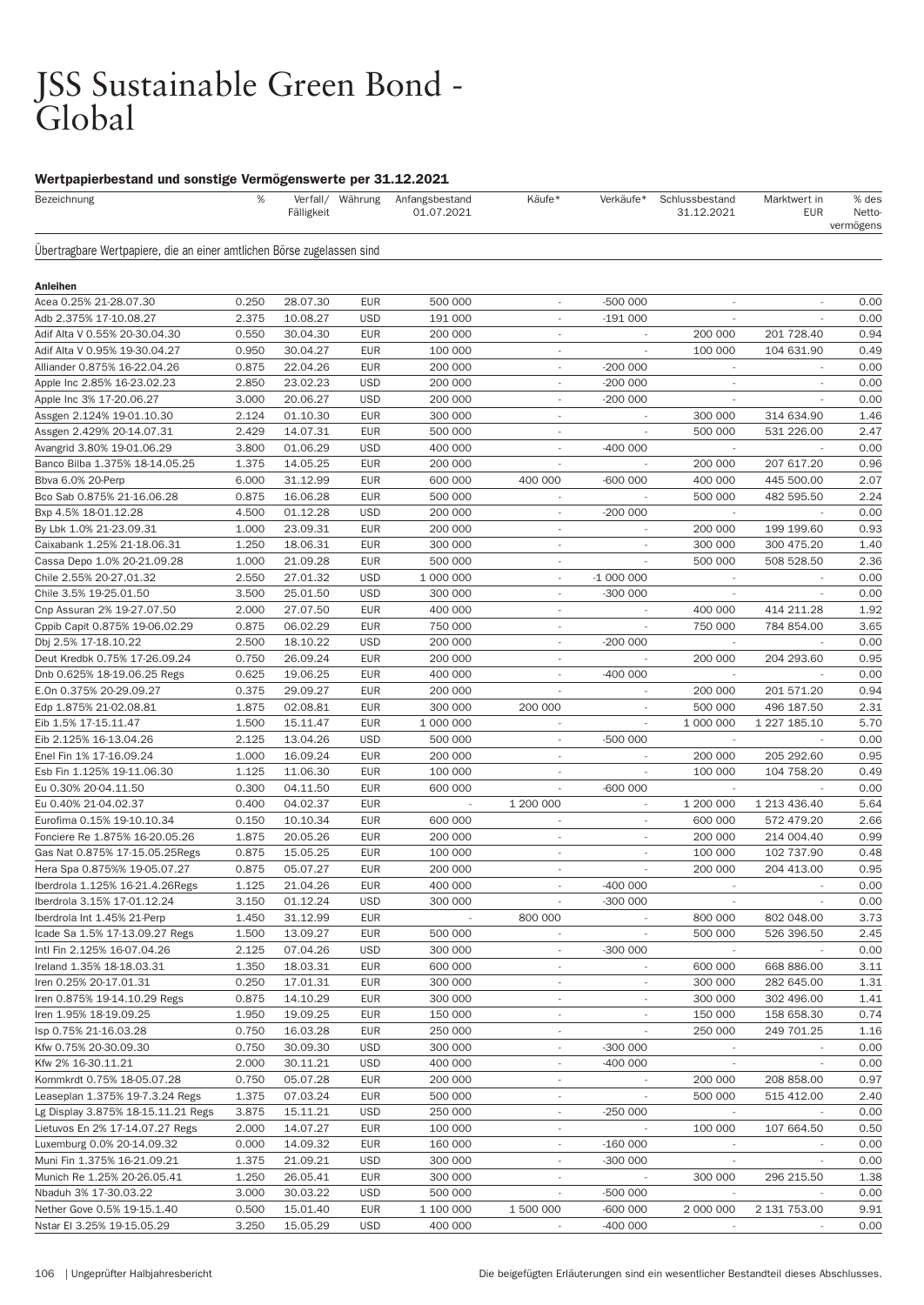# JSS Sustainable Green Bond - Global (Fortsetzung)

| Bezeichnung                                                                       | %     | Verfall/   | Währung    | Anfangsbestand           | Käufe*                   | Verkäufe*                | Schlussbestand           | Marktwert in             | % des               |
|-----------------------------------------------------------------------------------|-------|------------|------------|--------------------------|--------------------------|--------------------------|--------------------------|--------------------------|---------------------|
|                                                                                   |       | Fälligkeit |            | 01.07.2021               |                          |                          | 31.12.2021               | <b>EUR</b>               | Netto-<br>vermögens |
| Nwb 0.50% 21-26.04.51                                                             | 0.500 | 26.04.51   | <b>EUR</b> | 200 000                  | 400 000                  | ÷,                       | 600 000                  | 592 490.40               | 2.75                |
| Ont Teach 0.95% 21-24.11.51                                                       | 0.950 | 24.11.51   | <b>EUR</b> |                          | 400 000                  |                          | 400 000                  | 383 795.04               | 1.78                |
| Orsted 1.5% 17-26.11.29                                                           | 1.500 | 26.11.29   | <b>EUR</b> | 200 000                  | $\sim$                   | $\overline{\phantom{a}}$ | 200 000                  | 215 404.58               | 1.00                |
| Red Elec Fi 0.50% 21-24.05.33                                                     | 0.500 | 24.05.33   | <b>EUR</b> | 200 000                  | $\overline{\phantom{a}}$ | i,                       | 200 000                  | 199 171.80               | 0.93                |
| Royal Phil 0.5%% 19-22.05.26                                                      | 0.500 | 22.05.26   | <b>EUR</b> | 200 000                  | $\sim$                   | $\sim$                   | 200 000                  | 203 416.00               | 0.95                |
| Sncf Reseau 0.75% 19-25.05.36                                                     | 0.750 | 25.05.36   | <b>EUR</b> | 200 000                  | $\sim$                   | $\overline{\phantom{a}}$ | 200 000                  | 202 044.20               | 0.94                |
| Societe Par 1.125% 18-22.10.28                                                    | 1.125 | 22.10.28   | <b>EUR</b> | 200 000                  | $\sim$                   | ×,                       | 200 000                  | 214 701.40               | 1.00                |
| Spbk Bolikr 0.5% 18-30.01.25                                                      | 0.500 | 30.01.25   | <b>EUR</b> | 200 000                  | $\sim$                   | ٠                        | 200 000                  | 204 050.60               | 0.95                |
| Sse 0.875% 17-06.09.25 Regs                                                       | 0.875 | 06.09.25   | <b>EUR</b> | 200 000                  |                          |                          | 200 000                  | 204 751.20               | 0.95                |
| Swire Pro M 3.5% 18-10.01.28                                                      | 3.500 | 10.01.28   | <b>USD</b> | 200 000                  | $\sim$                   | $-200000$                |                          |                          | 0.00                |
| Terna 1% 18-23.07.23                                                              | 1.000 | 23.07.23   | <b>EUR</b> | 400 000                  | $\overline{\phantom{a}}$ | $-400000$                | ÷,                       |                          | 0.00                |
| Terna 1% 19-10.04.26                                                              | 1.000 | 10.04.26   | <b>EUR</b> | 100 000                  | $\overline{\phantom{a}}$ | $\overline{\phantom{a}}$ | 100 000                  | 103 273.60               | 0.48                |
| Unibail Rod                                                                       | 1.000 | 14.03.25   | <b>EUR</b> | 200 000                  | $\sim$                   | ÷.                       | 200 000                  | 205 087.00               | 0.95                |
| Vestas Wind 2.75% 15-11.03.22                                                     | 2.750 | 11.03.22   | <b>EUR</b> | 200 000                  |                          | $-200000$                | $\overline{\phantom{a}}$ |                          | 0.00                |
| Westpac Bk 0.766% 21-13.05.31                                                     | 0.766 | 13.05.31   | <b>EUR</b> | 250 000                  | $\sim$                   | $\overline{a}$           | 250 000                  | 247 103.00               | 1.15                |
|                                                                                   |       |            |            |                          |                          |                          |                          | 18 467 584.45            | 85.85               |
| Indexoptionen                                                                     |       |            |            |                          |                          |                          |                          |                          |                     |
| Euro Bund                                                                         |       | 24.09.21   | <b>EUR</b> | ÷,                       | 15                       | $-15$                    | ä,                       | $\overline{\phantom{a}}$ | 0.00                |
| Euro Bund                                                                         |       | 23.12.21   | <b>EUR</b> | $\overline{\phantom{a}}$ | 30                       | $-30$                    | ٠                        | $\overline{\phantom{a}}$ | 0.00                |
|                                                                                   |       |            |            |                          |                          |                          |                          | ÷                        | 0.00                |
|                                                                                   |       |            |            |                          |                          |                          |                          |                          |                     |
| Summe Übertragbare Wertpapiere, die an einer amtlichen Börse zugelassen sind      |       |            |            |                          |                          |                          |                          | 18 467 584.45            | 85.85               |
|                                                                                   |       |            |            |                          |                          |                          |                          |                          |                     |
| Übertragbare Wertpapiere, die an einem anderen geregelten Markt gehandelt werden  |       |            |            |                          |                          |                          |                          |                          |                     |
| Anleihen                                                                          |       |            |            |                          |                          |                          |                          |                          |                     |
| Erg 0.875% 21-15.09.31                                                            | 0.875 | 15.09.31   | <b>EUR</b> | $\overline{\phantom{a}}$ | 200 000                  | $\sim$                   | 200 000                  | 197 268.80               | 0.92                |
| Ldkr B-W 0.25% 21-21.07.28                                                        | 0.250 | 21.07.28   | <b>EUR</b> | $\sim$                   | 300 000                  |                          | 300 000                  | 294 785.70               | 1.37                |
| Met Tenerif 1.229% 21-30.07.36                                                    | 1.229 | 30.07.36   | <b>EUR</b> |                          | 400 000                  |                          | 400 000                  | 390 548.90               | 1.81                |
| Stockland 1.5% 14-03.11.21                                                        | 1.500 | 03.11.21   | <b>EUR</b> | 500 000                  | $\overline{\phantom{a}}$ | $-500000$                | $\sim$                   |                          | 0.00                |
| Unipol 3.25% 20-23.09.30                                                          | 3.250 | 23.09.30   | <b>EUR</b> | 300 000                  | 140 000                  | $\mathcal{L}$            | 440 000                  | 500 425.20               | 2.33                |
|                                                                                   |       |            |            |                          |                          |                          |                          | 1 383 028.60             | 6.43                |
| Summe der an einem anderen geregelten Markt gehandelten übertragbaren Wertpapiere |       |            |            |                          |                          |                          |                          | 1 383 028.60             | 6.43                |
| <b>SUMME WERTPAPIERBESTAND</b>                                                    |       |            |            |                          |                          |                          |                          | 19 850 613.05            | 92.28               |
| Liquide Mittel inklusive Geldmarktanlagen                                         |       |            |            |                          |                          |                          |                          | 1 648 074.50             | 7.66                |
| <b>Sonstige Aktiven und Passiven</b>                                              |       |            |            |                          |                          |                          |                          | 12 718.40                | 0.06                |
| <b>GESAMTNETTOVERMÖGEN</b>                                                        |       |            |            |                          |                          |                          |                          | 21 511 405.95            | 100.00              |
|                                                                                   |       |            |            |                          |                          |                          |                          |                          |                     |

\* Käufe und Verkäufe (ungeprüft) umfassen die folgenden Transaktionen:

Ausübung von Bezugs-/Optionsrechten/Umwandlungen/Namensänderungen/Titelaufteilungen/Übertragungen/Umtausch zwischen Gesellschaften/ Gratistiteln/Käufen/"Splits"/Stock/Wahldividenden/Exit infolge von Verfall/Auslosungen/"Reversesplits"/Rückzahlungen/Verkäufen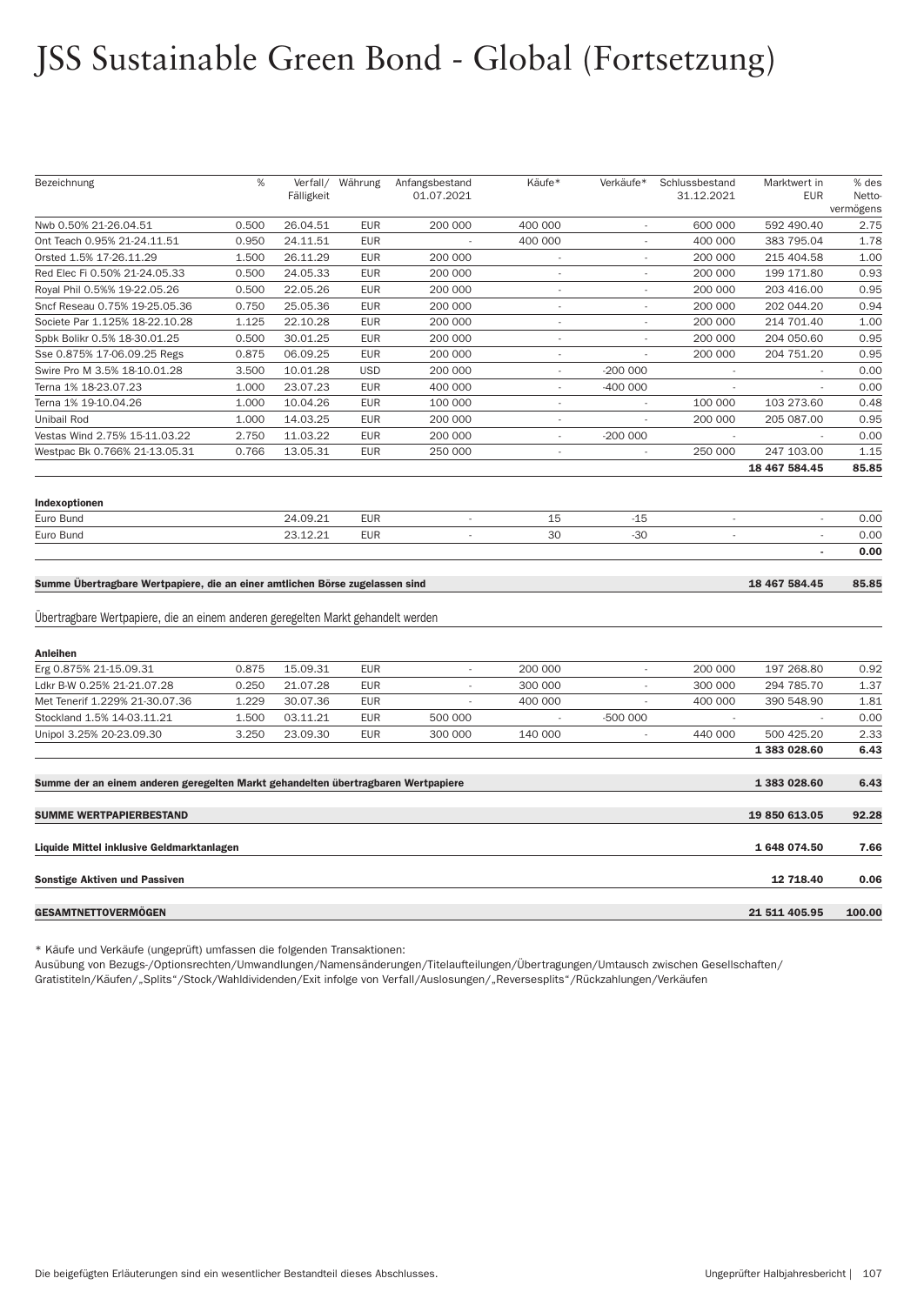## JSS Sustainable Equity - Europe

| Bezeichnung                                                            | % | Fälligkeit | Verfall/ Währung | Anfangsbestand<br>01.07.2021 | Käufe*                   | Verkäufe*                | Schlussbestand<br>31.12.2021 | Marktwert in<br><b>EUR</b> | % des<br>Netto-<br>vermögens |
|------------------------------------------------------------------------|---|------------|------------------|------------------------------|--------------------------|--------------------------|------------------------------|----------------------------|------------------------------|
| Ubertragbare Wertpapiere, die an einer amtlichen Börse zugelassen sind |   |            |                  |                              |                          |                          |                              |                            |                              |
| Aktien                                                                 |   |            |                  |                              |                          |                          |                              |                            |                              |
| Abb                                                                    |   |            | CHF              | 45 000                       | $\overline{\phantom{a}}$ | $-8000$                  | 37 000                       | 1 246 236.22               | 2.79                         |
| Air Liquide                                                            |   |            | <b>EUR</b>       | 8500                         | $\overline{\phantom{a}}$ | $-3000$                  | 5 500                        | 843 260.00                 | 1.88                         |
| Alcon Inc.                                                             |   |            | CHF              | 16 000                       | 2 0 0 0                  | $-6500$                  | 11 500                       | 896 106.86                 | 2.00                         |
| Anheuser-Busch Inbev Sa/Nv                                             |   |            | <b>EUR</b>       | 10 800                       | 8 1 0 0                  |                          | 18 900                       | 1 004 913.00               | 2.25                         |
| Antofagasta Plc                                                        |   |            | <b>GBP</b>       | 51 500                       | $\overline{\phantom{a}}$ | $\overline{\phantom{a}}$ | 51 500                       | 821 016.21                 | 1.84                         |
| Asml Holding Nv                                                        |   |            | <b>EUR</b>       | 2 170                        | 1 0 0 0                  | $-220$                   | 2950                         | 2 084 765.00               | 4.66                         |
| Asos Plc                                                               |   |            | <b>GBP</b>       | 14 500                       | ÷,                       | $-14500$                 | $\overline{\phantom{a}}$     |                            | 0.00                         |
| Astrazeneca Plc                                                        |   |            | <b>GBP</b>       | 16 500                       | 1 0 0 0                  | $-3800$                  | 13 700                       | 1 416 010.06               | 3.17                         |
| Axa                                                                    |   |            | <b>EUR</b>       | 45 000                       | 7 0 0 0                  | $-10500$                 | 41 500                       | 1 086 677.50               | 2.43                         |
| <b>Bankinter Sa</b>                                                    |   |            | <b>EUR</b>       | 150 000                      |                          |                          | 150 000                      | 676 350.00                 | 1.51                         |
| Befesa S.A.                                                            |   |            | <b>EUR</b>       | 12 3 5 0                     | $\overline{\phantom{a}}$ | $\overline{\phantom{a}}$ | 12 3 5 0                     | 832 390.00                 | 1.86                         |
| <b>Berkeley Group Holdings</b>                                         |   |            | GBP              | 17 000                       | $\overline{\phantom{a}}$ | $-17000$                 |                              |                            | 0.00                         |
| Berkeley Grp Rg                                                        |   |            | <b>GBP</b>       | $\overline{\phantom{a}}$     | 15 699                   |                          | 15 699                       | 892 835.59                 | 2.00                         |
| Coca-Cola Hbc                                                          |   |            | GBP              | 33 900                       |                          | $-6000$                  | 27 900                       | 849 026.48                 | 1.90                         |
| Cond Hidgs Rg-Unty                                                     |   |            | GBP              | 100 000                      |                          |                          | 100 000                      | 515 124.54                 | 1.15                         |
| Deutsche Post Ag                                                       |   |            | <b>EUR</b>       |                              | 8 0 0 0                  |                          | 8 0 0 0                      | 452 320.00                 | 1.01                         |
| Drax Group Plc                                                         |   |            | <b>GBP</b>       | 195 400                      | J,                       | $-30000$                 | 165 400                      | 1 191 837.39               | 2.66                         |
| E.On - Namen Akt.                                                      |   |            | <b>EUR</b>       | 55 000                       | 45 000                   | $-8000$                  | 92 000                       | 1 121 664.00               | 2.51                         |
| Elis Sa                                                                |   |            | <b>EUR</b>       | 59 150                       | $\overline{\phantom{a}}$ |                          | 59 150                       | 900 263.00                 | 2.01                         |
| Ericsson Tel. B                                                        |   |            | <b>SEK</b>       | 79 500                       |                          | -79 500                  |                              |                            | 0.00                         |
| <b>Essilor International</b>                                           |   |            | <b>EUR</b>       | $\overline{\phantom{a}}$     | 5 600                    | $\overline{\phantom{a}}$ | 5 600                        | 1 048 544.00               | 2.34                         |
| Glaxosmithkline Plc                                                    |   |            | GBP              |                              | 36 000                   |                          | 36 000                       | 688 868.60                 | 1.54                         |
| Hera Spa                                                               |   |            | <b>EUR</b>       | 165 000                      | 40 134                   | $-205$ 134               |                              |                            | 0.00                         |
| Intertek Group Plc                                                     |   |            | GBP              | 13 000                       | $\overline{\phantom{a}}$ | $-13000$                 |                              |                            | 0.00                         |
| Intesa Sanpaolo Spa                                                    |   |            | <b>EUR</b>       | 490 000                      | $\overline{\phantom{a}}$ |                          | 490 000                      | 1 114 260.00               | 2.49                         |
| Julius Baer Grp *Opr*                                                  |   |            | <b>CHF</b>       | 18 000                       | $\overline{\phantom{a}}$ | $-2800$                  | 15 200                       | 897 483.10                 | 2.01                         |
| Kerry Group A                                                          |   |            | <b>EUR</b>       | 8 0 0 0                      | $\overline{\phantom{a}}$ |                          | 8 0 0 0                      | 906 000.00                 | 2.03                         |
| Koninklijke Dsm Nv                                                     |   |            | <b>EUR</b>       | 6800                         | $\overline{\phantom{a}}$ |                          | 6800                         | 1 346 400.00               | 3.01                         |
| Lundin Petroleum Ab                                                    |   |            | <b>SEK</b>       | 34 500                       | $\overline{\phantom{a}}$ | $\overline{a}$           | 34 500                       | 1 087 333.24               | 2.43                         |
| Lvmh Act.                                                              |   |            | <b>EUR</b>       | 2800                         | $\overline{\phantom{a}}$ | $-200$                   | 2 600                        | 1890 200.00                | 4.23                         |
| Marine Harvest Asa                                                     |   |            | <b>NOK</b>       | 23 000                       | $\overline{\phantom{a}}$ | $-23000$                 | $\overline{\phantom{a}}$     |                            | 0.00                         |
| Michelin B / Nom.                                                      |   |            | <b>EUR</b>       | 7 0 0 0                      | $\overline{\phantom{a}}$ | $-7000$                  | $\overline{\phantom{a}}$     |                            | 0.00                         |
| Nestle / Act Nom                                                       |   |            | <b>CHF</b>       | 15 100                       | $\overline{\phantom{a}}$ | $-1000$                  | 14 100                       | 1 734 195.65               | 3.88                         |
| Nordea Bank Abp                                                        |   |            | <b>SEK</b>       | 143 000                      | $\overline{\phantom{a}}$ | $-9000$                  | 134 000                      | 1 438 122.71               | 3.22                         |
| Novartis Ag Basel/Nam.                                                 |   |            | CHF              | 10 500                       | $\overline{\phantom{a}}$ | $-10500$                 |                              |                            | 0.00                         |
| Novo Nordisk A/S /-B-                                                  |   |            | <b>DKK</b>       | ÷,                           | 7 700                    | $\overline{\phantom{a}}$ | 7 700                        | 760 932.02                 | 1.70                         |
| Omv Ag                                                                 |   |            | <b>EUR</b>       | 25 000                       | $\overline{\phantom{a}}$ | $-3500$                  | 21 500                       | 1 073 925.00               | 2.40                         |
| Osb Grp Rg                                                             |   |            | <b>GBP</b>       | 79 518                       | 46 4 29                  |                          | 125 947                      | 831 793.47                 | 1.86                         |
| Plastic Omnium                                                         |   |            | <b>EUR</b>       | 15 000                       |                          |                          | 15 000                       | 342 900.00                 | 0.77                         |
| Prosus Bearer Rg Shs -N-                                               |   |            | <b>EUR</b>       | 7 500                        | $\overline{\phantom{a}}$ | $-7500$                  | $\sim$                       |                            | 0.00                         |
| Puma Se                                                                |   |            | <b>EUR</b>       | $\sim$                       | 8 5 0 0                  | $\sim$                   | 8500                         | 913 750.00                 | 2.04                         |
| Qiagen N.V.                                                            |   |            | <b>EUR</b>       | $\overline{\phantom{a}}$     | 20 000                   |                          | 20 000                       | 979 800.00                 | 2.19                         |
| Reckitt Benckiser Group Plc                                            |   |            | GBP              | 13 300                       | 3 3 0 0                  |                          | 16 600                       | 1 253 892.93               | 2.80                         |
| Sap Se                                                                 |   |            | <b>EUR</b>       | 12 200                       | 1800                     | $\overline{\phantom{a}}$ | 14 000                       | 1 748 600.00               | 3.91                         |
| Sig Combibloc Group Ag                                                 |   |            | CHF              |                              | 40 000                   |                          | 40 000                       | 982 859.88                 | 2.20                         |
| Smith And Nephew Plc                                                   |   |            | <b>GBP</b>       | 57 000                       | $\overline{\phantom{a}}$ | $-57000$                 | $\sim$                       |                            | 0.00                         |
| Swiss Life Holding /Nam                                                |   |            | CHF              | 2 2 0 0                      |                          |                          | 2 2 0 0                      | 1 186 882.45               | 2.65                         |
| <b>Ubisoft Entertainment</b>                                           |   |            | <b>EUR</b>       | 11 300                       | $\overline{\phantom{a}}$ | $-11300$                 | $\overline{\phantom{a}}$     |                            | 0.00                         |
| Ucb                                                                    |   |            | <b>EUR</b>       | 8800                         | 3700                     | $\overline{\phantom{a}}$ | 12 500                       | 1 254 375.00               | 2.80                         |
| Univ Mu Gr Br Rg                                                       |   |            | <b>EUR</b>       |                              | 39 000                   |                          | 39 000                       | 966 420.00                 | 2.16                         |
| Upm-Kymmene Corp                                                       |   |            | <b>EUR</b>       | 27 500                       |                          |                          | 27 500                       | 920 150.00                 | 2.06                         |
| Valmet Corporation                                                     |   |            | <b>EUR</b>       | 21 300                       | 5 200                    | $-26500$                 | $\overline{\phantom{a}}$     | $\overline{\phantom{a}}$   | 0.00                         |
| Vifor Pharma Ag                                                        |   |            | CHF              | 7 500                        |                          | $-7500$                  | $\overline{\phantom{a}}$     |                            | 0.00                         |
| Vinci                                                                  |   |            | <b>EUR</b>       | 12 250                       | 2750                     | $\overline{\phantom{a}}$ | 15 000                       | 1 393 650.00               | 3.12                         |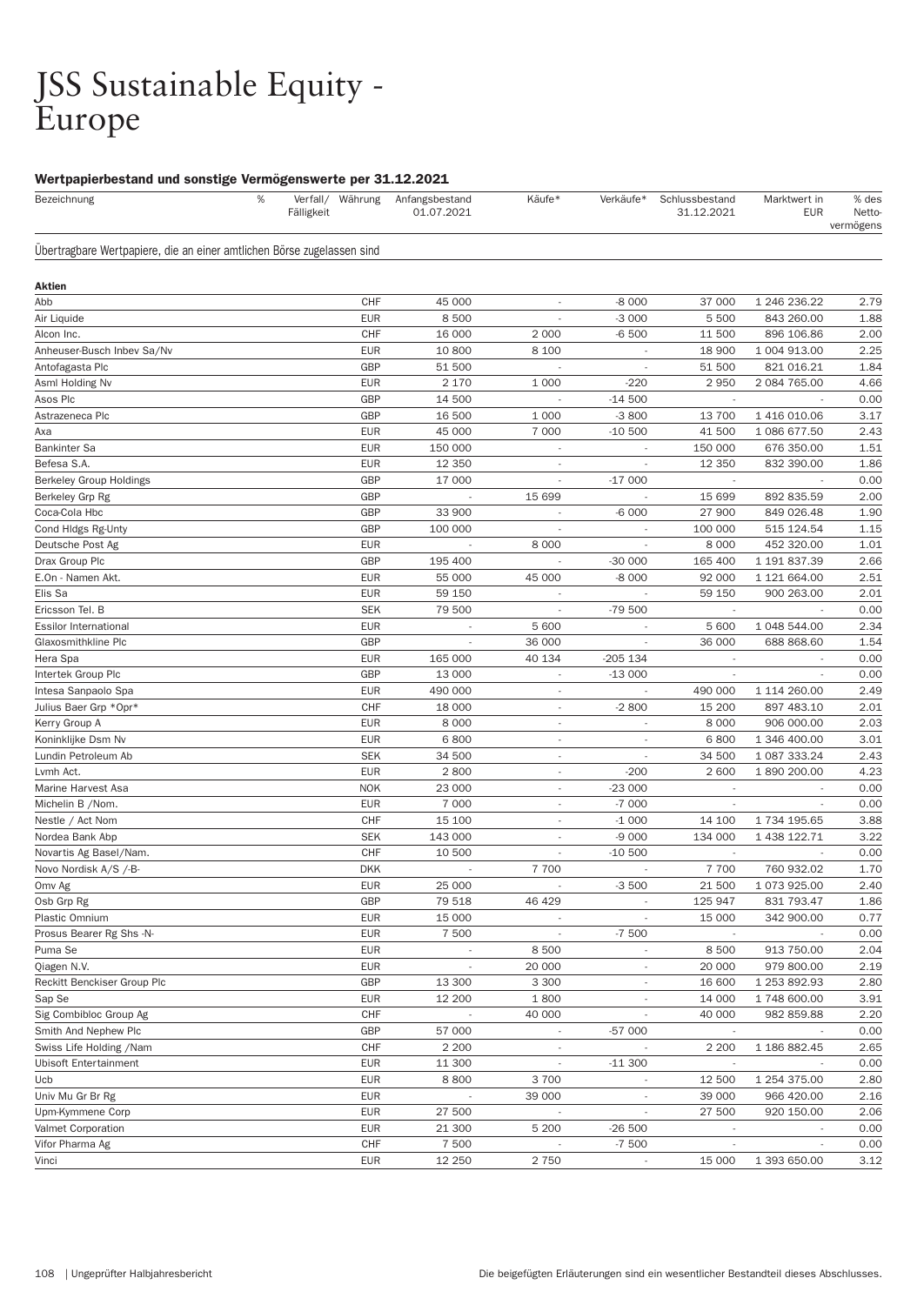## JSS Sustainable Equity - Europe (Fortsetzung)

| Bezeichnung                                                                  | % | Verfall/   | Währung    | Anfangsbestand | Käufe*                   | Verkäufe* | Schlussbestand | Marktwert in             | % des     |
|------------------------------------------------------------------------------|---|------------|------------|----------------|--------------------------|-----------|----------------|--------------------------|-----------|
|                                                                              |   | Fälligkeit |            | 01.07.2021     |                          |           | 31.12.2021     | <b>EUR</b>               | Netto-    |
|                                                                              |   |            |            |                |                          |           |                |                          | vermögens |
| Vodafone Group Plc                                                           |   |            | <b>GBP</b> | 750 000        | $\overline{\phantom{a}}$ | $-750000$ |                | $\overline{\phantom{a}}$ | 0.00      |
| Weir Group Plc                                                               |   |            | <b>GBP</b> | 38 300         | 4 700                    |           | 43 000         | 876 539.49               | 1.96      |
|                                                                              |   |            |            |                |                          |           |                | 44 468 673.39            | 99.43     |
| Summe Übertragbare Wertpapiere, die an einer amtlichen Börse zugelassen sind |   |            |            |                |                          |           |                | 44 468 673.39            | 99.43     |
|                                                                              |   |            |            |                |                          |           |                |                          |           |
| <b>SUMME WERTPAPIERBESTAND</b>                                               |   |            |            |                |                          |           |                | 44 468 673.39            | 99.43     |
| Liquide Mittel inklusive Geldmarktanlagen                                    |   |            |            |                |                          |           |                | 219 237.20               | 0.49      |
| <b>Sonstige Aktiven und Passiven</b>                                         |   |            |            |                |                          |           |                | 35 651.54                | 0.08      |
|                                                                              |   |            |            |                |                          |           |                |                          |           |
| <b>GESAMTNETTOVERMÖGEN</b>                                                   |   |            |            |                |                          |           |                | 44 723 562.13            | 100.00    |

\* Käufe und Verkäufe (ungeprüft) umfassen die folgenden Transaktionen:

Ausübung von Bezugs-/Optionsrechten/Umwandlungen/Namensänderungen/Titelaufteilungen/Über tragungen/Umtausch zwischen Gesellschaften/

Gratistiteln/Käufen/"Splits"/Stock/Wahldividenden/Exit infolge von Verfall/Auslosungen/"Reversesplits"/Rückzahlungen/Verkäufen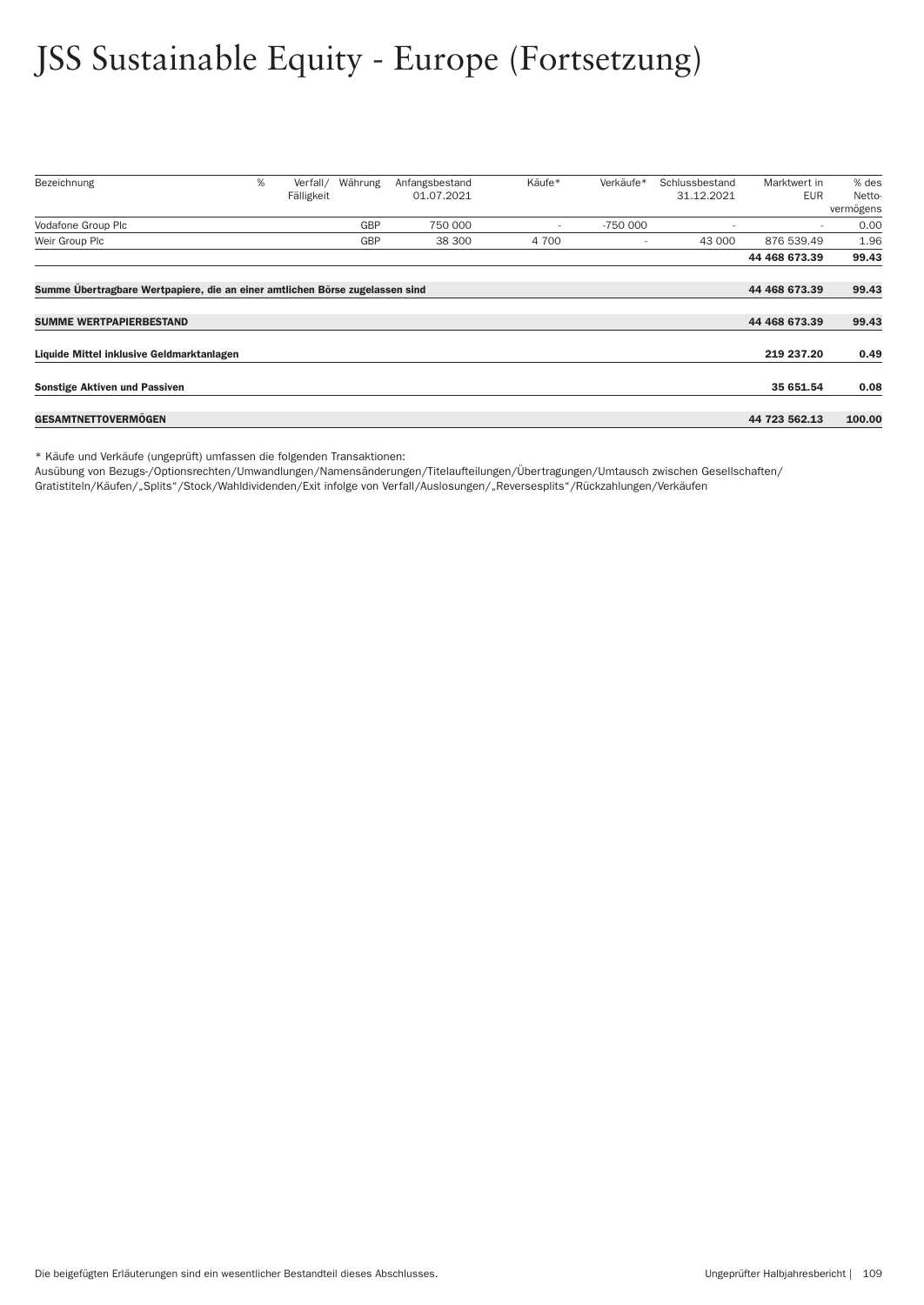#### JSS Sustainable Equity - Global Climate 2035

#### Wertpapierbestand und sonstige Vermögenswerte per 31.12.2021

| Bezeichnung                                                            | % | Verfall/ Währung<br>Fälligkeit | Anfangsbestand<br>01.07.2021 | Käufe*                   | Verkäufe*                | Schlussbestand<br>31.12.2021 | Marktwert in<br><b>EUR</b> | % des<br><b>Netto</b><br>vermögens |
|------------------------------------------------------------------------|---|--------------------------------|------------------------------|--------------------------|--------------------------|------------------------------|----------------------------|------------------------------------|
| Übertragbare Wertpapiere, die an einer amtlichen Börse zugelassen sind |   |                                |                              |                          |                          |                              |                            |                                    |
| <b>Aktien</b>                                                          |   |                                |                              |                          |                          |                              |                            |                                    |
| Alibaba Group Holding Ltd                                              |   | <b>HKD</b>                     | 50 464                       | $\overline{\phantom{a}}$ | $-50464$                 | $\overline{\phantom{a}}$     |                            | 0.00                               |
| Ally Financial Inc                                                     |   | <b>USD</b>                     | 58 017                       | 3 1 4 8                  |                          | 61 165                       | 2 560 733.07               | 2.44                               |
| Alphabet Inc -A-                                                       |   | <b>USD</b>                     | 1 1 1 0                      | 60                       |                          | 1 1 7 0                      | 2 980 598.66               | 2.84                               |
| American Water Works Co Inc                                            |   | <b>USD</b>                     | 8695                         | 3673                     | $\sim$                   | 12 3 68                      | 2 054 010.27               | 1.96                               |
| Analog Devices Inc                                                     |   | <b>USD</b>                     | 14 815                       | 528                      | $-5059$                  | 10 284                       | 1 589 534.54               | 1.52                               |
| Applied Materials Inc                                                  |   | <b>USD</b>                     | $\overline{\phantom{a}}$     | 12 312                   | $\overline{\phantom{a}}$ | 12 312                       | 1703672.46                 | 1.62                               |
| Aptiv Plc                                                              |   | <b>USD</b>                     | 17 280                       | 720                      | $-3949$                  | 14 051                       | 2 038 086.92               | 1.94                               |
| Arch Capital Gp Ltd Bermuda                                            |   | <b>USD</b>                     | $\overline{\phantom{a}}$     | 45 323                   |                          | 45 323                       | 1 771 550.61               | 1.69                               |
| Asos Plc                                                               |   | GBP                            |                              | 19579                    | $-19579$                 | $\overline{\phantom{a}}$     |                            | 0.00                               |
| Autodesk Inc.                                                          |   | <b>USD</b>                     | 9534                         | 515                      | $\overline{\phantom{a}}$ | 10 049                       | 2 484 768.12               | 2.37                               |
| Bristol Myers Squibb Co                                                |   | <b>USD</b>                     | 24 002                       | 8945                     |                          | 32 947                       | 1 806 406.48               | 1.72                               |
| Cadence Design Systems                                                 |   | <b>USD</b>                     | 21 197                       | 1 0 2 7                  | $-2194$                  | 20 030                       | 3 282 263.89               | 3.13                               |
| Carrier Global Corporation                                             |   | <b>USD</b>                     | 48 097                       | 2 5 9 9                  |                          | 50 696                       | 2 418 001.27               | 2.30                               |
| Cerner Corp                                                            |   | <b>USD</b>                     | 20 616                       |                          | $-20616$                 |                              |                            | 0.00                               |
| Cme Group Inc                                                          |   | <b>USD</b>                     | 8 1 2 2                      | 439                      |                          | 8561                         | 1719878.70                 | 1.64                               |
| Colgate-Palmolive Co.                                                  |   | <b>USD</b>                     | 21 284                       | 8 4 9 6                  | $\overline{\phantom{a}}$ | 29 780                       | 2 234 809.36               | 2.13                               |
| Danaher Corp                                                           |   | <b>USD</b>                     | 8 0 6 5                      | 436                      | $\overline{\phantom{a}}$ | 8 5 0 1                      | 2 459 474.16               | 2.34                               |
| Dong Energy A/S                                                        |   | <b>DKK</b>                     | 9974                         | 539                      |                          | 10 513                       | 1 180 551.52               | 1.13                               |
| Equinix Inc / Reit                                                     |   | <b>USD</b>                     | 3 1 4 9                      | 134                      | $-680$                   | 2 603                        | 1936089.98                 | 1.85                               |
| Estee Lauder Co -A-                                                    |   | <b>USD</b>                     | 8 0 0 4                      | 371                      | $-1640$                  | 6735                         | 2 192 487.69               | 2.09                               |
| Facebook Inc -A-                                                       |   | <b>USD</b>                     | 8 0 6 9                      | 436                      |                          | 8505                         | 2 515 526.51               | 2.40                               |
| First Solar Inc                                                        |   | <b>USD</b>                     | 6653                         | 1565                     | $-8218$                  | $\sim$                       |                            | 0.00                               |
| Flextronics Intl Ltd                                                   |   | <b>USD</b>                     | 50 650                       | 64 161                   |                          | 114 811                      | 1850 585.32                | 1.76                               |
| Fortive Corp                                                           |   | <b>USD</b>                     | 30 338                       | 1639                     | $\overline{\phantom{a}}$ | 31 977                       | 2 145 203.42               | 2.04                               |
| Gamesa Corp. Tecnologica Sa                                            |   | <b>EUR</b>                     | 39 4 20                      |                          | $-39420$                 |                              |                            | 0.00                               |
| Hera Spa                                                               |   | <b>EUR</b>                     | 456 270                      | 24 636                   | $\overline{\phantom{a}}$ | 480 906                      | 1760 596.87                | 1.68                               |
| Infineon Technologies /Nam.                                            |   | <b>EUR</b>                     | 56 113                       | 3 0 4 5                  |                          | 59 158                       | 2 411 280.08               | 2.30                               |
| Johnson Matthey Plc                                                    |   | GBP                            | 24 461                       | $\overline{\phantom{a}}$ | $-24461$                 | $\sim$                       | $\overline{\phantom{a}}$   | 0.00                               |
| Keycorp                                                                |   | <b>USD</b>                     | 106 918                      | 5778                     | $\overline{\phantom{a}}$ | 112 696                      | 2 292 172.42               | 2.18                               |
| Kilroy Realty Corporation                                              |   | <b>USD</b>                     | 23 1 25                      | 1 2 5 0                  | ٠                        | 24 375                       | 1 424 518.55               | 1.36                               |
| Kingspan Group Plc                                                     |   | <b>EUR</b>                     | 19 350                       | 1 0 4 5                  |                          | 20 395                       | 2 141 475.00               | 2.04                               |
| Koninklijke Dsm Nv                                                     |   | <b>EUR</b>                     | 8985                         | 490                      | $\overline{\phantom{a}}$ | 9475                         | 1876050.00                 | 1.79                               |
| Lam Research Corp                                                      |   | <b>USD</b>                     | 4 2 3 5                      |                          | $-4235$                  |                              |                            | 0.00                               |
| Lkq                                                                    |   | <b>USD</b>                     | 37 136                       | 2 0 0 7                  | $\overline{\phantom{a}}$ | 39 143                       | 2 066 263.01               | 1.97                               |
| Lowe S Companies Inc.                                                  |   | <b>USD</b>                     | 11862                        | 538                      | $-1900$                  | 10 500                       | 2 386 598.66               | 2.27                               |
| Masco Corp.                                                            |   | <b>USD</b>                     | $\overline{\phantom{a}}$     | 34 328                   | $\overline{\phantom{a}}$ | 34 328                       | 2 119 690.61               | 2.02                               |
| Mastercard Inc. Shs-A-                                                 |   | <b>USD</b>                     | $\overline{\phantom{a}}$     | 5 2 9 7                  |                          | 5 2 9 7                      | 1 673 688.04               | 1.60                               |
| Medtronic Holdings Limited                                             |   | <b>USD</b>                     | 8 3 7 1                      | 4767                     | $\overline{\phantom{a}}$ | 13 138                       | 1 195 151.34               | 1.14                               |
| Microsoft Corp                                                         |   | <b>USD</b>                     | 16976                        | 917                      |                          | 17893                        | 5 291 746.18               | 5.04                               |
| Nexon Co Ltd                                                           |   | <b>JPY</b>                     | 32 380                       | 1 600                    | $\overline{\phantom{a}}$ | 33 980                       | 577 083.45                 | 0.55                               |
| Novartis Ag Basel/Nam.                                                 |   | CHF                            | 21 552                       |                          | $-21552$                 | $\overline{\phantom{a}}$     |                            | 0.00                               |
| Nvidia Corp.                                                           |   | <b>USD</b>                     | $\overline{\phantom{a}}$     | 3691                     | $\overline{\phantom{a}}$ | 3691                         | 954 590.23                 | 0.91                               |
| Owens Corning Inc                                                      |   | <b>USD</b>                     | 18 391                       | 994                      |                          | 19 385                       | 1 542 685.98               | 1.47                               |
| Pnc Financial Services Gp                                              |   | <b>USD</b>                     | 12 496                       | 675                      | $\overline{\phantom{a}}$ | 13 17 1                      | 2 322 413.75               | 2.21                               |
| Progressive Corp                                                       |   | <b>USD</b>                     | 18 917                       |                          | $-18917$                 |                              |                            | 0.00                               |
| Reckitt Benckiser Group Plc                                            |   | GBP                            | 19 7 98                      | 1 0 7 0                  |                          | 20 868                       | 1576279.37                 | 1.50                               |
| Reinsurance Grp America Inc                                            |   | <b>USD</b>                     | 11 294                       | 610                      |                          | 11 904                       | 1 146 121.14               | 1.09                               |
| Sap Se                                                                 |   | <b>EUR</b>                     | 11 964                       | 646                      | $\overline{\phantom{a}}$ | 12 610                       | 1574989.00                 | 1.50                               |
| Schneider Electric Se                                                  |   | <b>EUR</b>                     | 19 0 24                      | 1 0 2 7                  | $\overline{\phantom{a}}$ | 20 051                       | 3 457 995.46               | 3.30                               |
| Sealed Air Corp (New)                                                  |   | USD                            | 57 038                       | 3 0 8 2                  | $\overline{\phantom{a}}$ | 60 120                       | 3 566 915.58               | 3.40                               |
| Shimano Inc.                                                           |   | <b>JPY</b>                     | 11 963                       | 400                      | $-2000$                  | 10 363                       | 2 426 264.32               | 2.31                               |
| Smith And Nephew Plc                                                   |   | GBP                            | 65 699                       | 33 455                   | $\overline{\phantom{a}}$ | 99 154                       | 1 527 575.90               | 1.46                               |
| Stantec Inc                                                            |   | CAD                            | 63 188                       | 3 4 1 4                  |                          | 66 602                       | 3 295 201.83               | 3.14                               |
| Sunrun Inc                                                             |   | <b>USD</b>                     | 8 2 4 2                      |                          | $-8242$                  |                              |                            | 0.00                               |
| <b>Tesla Mtrs</b>                                                      |   | <b>USD</b>                     |                              | 1981                     |                          | 1981                         | 1840908.53                 | 1.75                               |
| Ucb                                                                    |   | <b>EUR</b>                     | $\overline{\phantom{a}}$     | 16 470                   | $\overline{\phantom{a}}$ | 16 470                       | 1 652 764.50               | 1.58                               |
| Umicore Sa                                                             |   | <b>EUR</b>                     | 18 978                       |                          | $-18978$                 |                              |                            | 0.00                               |
| Unicharm Corp                                                          |   | <b>JPY</b>                     | 26 300                       | 16 100                   |                          | 42 400                       | 1 618 562.43               | 1.54                               |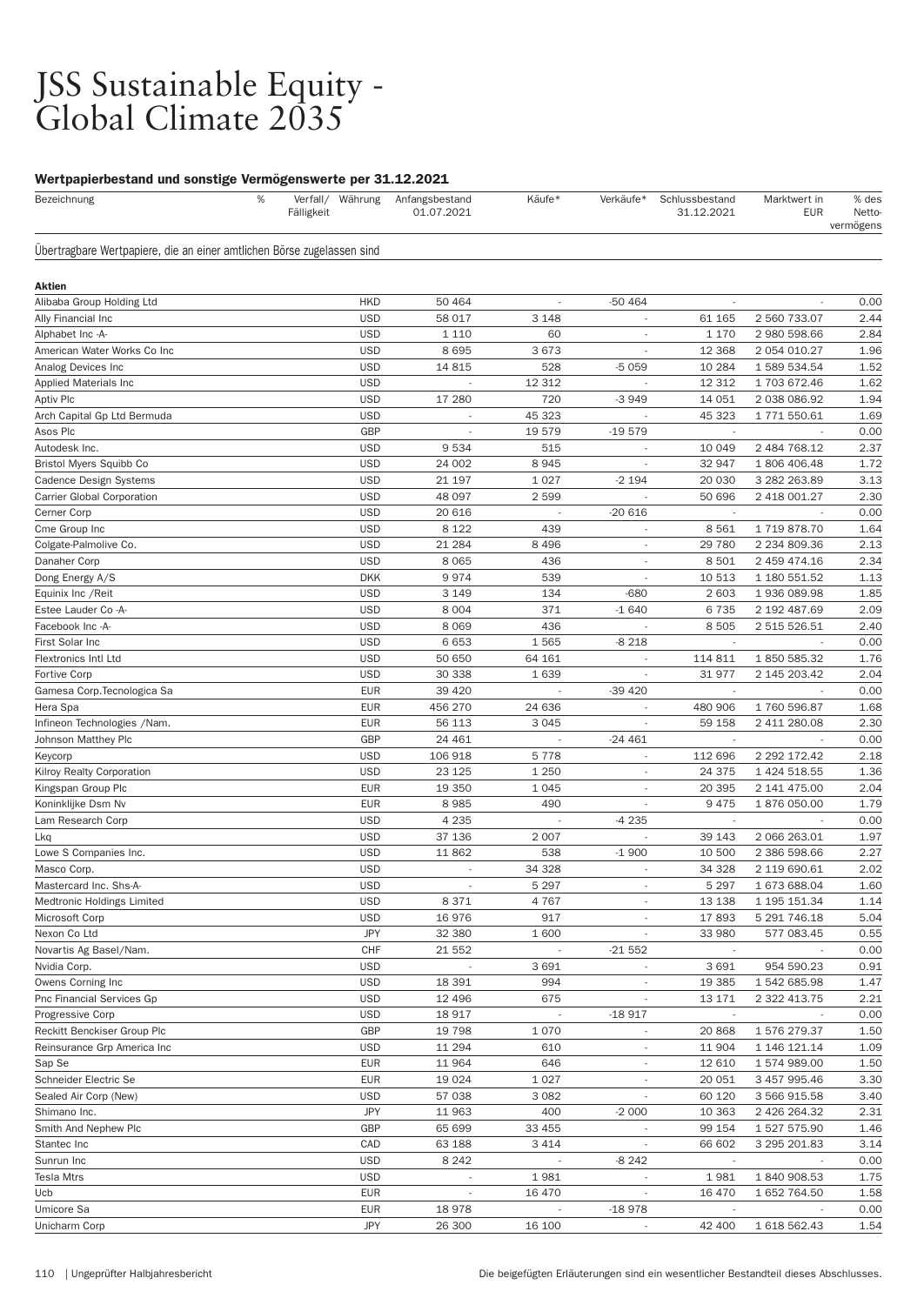#### JSS Sustainable Equity - Global Climate 2035 (Fortsetzung)

| Bezeichnung                                                                  | % | Verfall/   | Währung    | Anfangsbestand | Käufe* | Verkäufe* | Schlussbestand | Marktwert in   | % des     |
|------------------------------------------------------------------------------|---|------------|------------|----------------|--------|-----------|----------------|----------------|-----------|
|                                                                              |   | Fälligkeit |            | 01.07.2021     |        |           | 31.12.2021     | EUR            | Netto-    |
|                                                                              |   |            |            |                |        |           |                |                | vermögens |
| Unitedhealth Group Inc                                                       |   |            | <b>USD</b> | 4 8 6 0        | 262    |           | 5 1 2 2        | 2 261 661.17   | 2.16      |
| Vestas Wind Br/Rg                                                            |   |            | <b>DKK</b> | 36 234         | 1958   |           | 38 192         | 1 026 999.40   | 0.98      |
| Xylem Inc                                                                    |   |            | <b>USD</b> | 13 668         | 738    | ٠         | 14 40 6        | 1 519 141.33   | 1.45      |
|                                                                              |   |            |            |                |        |           |                | 103 451 617.08 | 98.60     |
|                                                                              |   |            |            |                |        |           |                |                |           |
| Summe Übertragbare Wertpapiere, die an einer amtlichen Börse zugelassen sind |   |            |            |                |        |           |                | 103 451 617.08 | 98.60     |
|                                                                              |   |            |            |                |        |           |                |                |           |
| <b>SUMME WERTPAPIERBESTAND</b>                                               |   |            |            |                |        |           |                | 103 451 617.08 | 98.60     |
|                                                                              |   |            |            |                |        |           |                |                |           |
| Liquide Mittel inklusive Geldmarktanlagen                                    |   |            |            |                |        |           |                | 1625856.33     | 1.55      |
|                                                                              |   |            |            |                |        |           |                |                |           |
| <b>Sonstige Aktiven und Passiven</b>                                         |   |            |            |                |        |           |                | -156 375.88    | $-0.15$   |
|                                                                              |   |            |            |                |        |           |                |                |           |
| <b>GESAMTNETTOVERMOGEN</b>                                                   |   |            |            |                |        |           |                | 104 921 097.53 | 100.00    |

\* Käufe und Verkäufe (ungeprüft) umfassen die folgenden Transaktionen:

Ausübung von Bezugs-/Optionsrechten/Umwandlungen/Namensänderungen/Titelaufteilungen/Über tragungen/Umtausch zwischen Gesellschaften/ Gratistiteln/Käufen/"Splits"/Stock/Wahldividenden/Exit infolge von Ver fall/Auslosungen/"Reversesplits"/Rückzahlungen/Verkäufen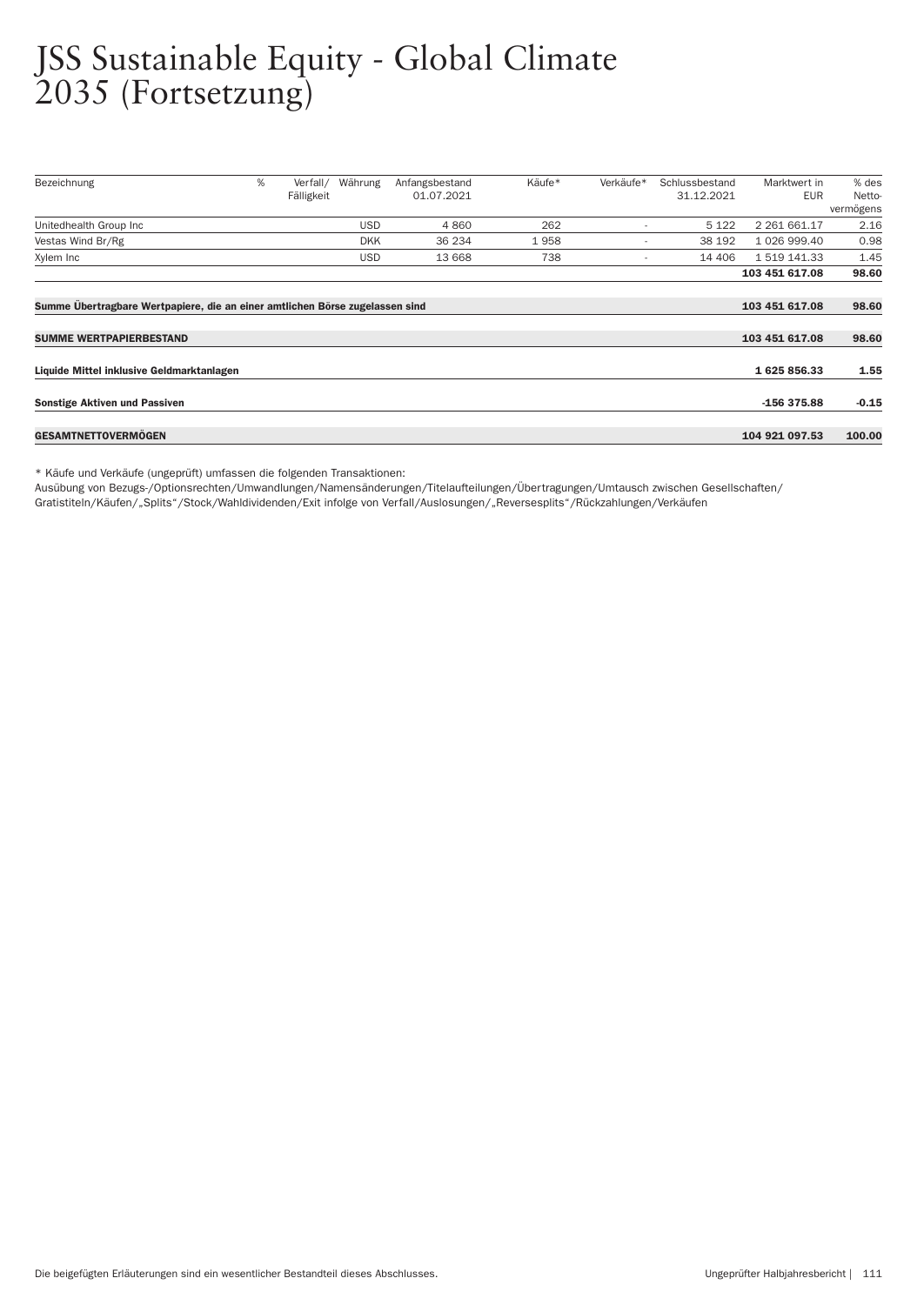#### JSS Sustainable Equity - Real Estate Global

#### Wertpapierbestand und sonstige Vermögenswerte per 31.12.2021

| we the processuing and sometige vermogenswered for officially<br>Bezeichnung | %     | Fälligkeit |                          | Verfall/ Währung Anfangsbestand<br>01.07.2021 | Käufe*        | Verkäufe*       | Schlussbestand<br>31.12.2021 | Marktwert in<br><b>EUR</b>  | % des<br>Netto-<br>vermögens |
|------------------------------------------------------------------------------|-------|------------|--------------------------|-----------------------------------------------|---------------|-----------------|------------------------------|-----------------------------|------------------------------|
| Übertragbare Wertpapiere, die an einer amtlichen Börse zugelassen sind       |       |            |                          |                                               |               |                 |                              |                             |                              |
| Aktien                                                                       |       |            |                          |                                               |               |                 |                              |                             |                              |
| Ado Properties S.A. / Reit                                                   |       |            | <b>EUR</b>               |                                               | 37 492        | -499            | 36 993                       | 403 223.70                  | 1.05                         |
| Alexandria Real Estate Eq.                                                   |       |            | <b>USD</b>               | 8 5 0 4                                       | 367           | $-118$          | 8753                         | 1 716 117.55                | 4.45                         |
| American Campus Communit / Reit                                              |       |            | <b>USD</b>               | 17 244                                        | 745           | $-239$          | 17 750                       | 894 211.66                  | 2.32                         |
| American Tower Corp                                                          |       |            | <b>USD</b>               | 6924                                          | 279           | $-1518$         | 5 6 8 5                      | 1 462 242.79                | 3.79                         |
| Avalonbay Communities Inc.                                                   |       |            | <b>USD</b>               | 2807                                          | 121           | $-39$           | 2889                         | 641 692.32                  | 1.66                         |
| <b>Boston Properties</b>                                                     |       |            | <b>USD</b>               | 10 004                                        | 433           | $-139$          | 10 298                       | 1 043 021.14                | 2.71                         |
| Camden Property Tr./Benef.Int.                                               |       |            | <b>USD</b>               | 9018                                          | 389           | $-1136$         | 8 2 7 1                      | 1 299 562.33                | 3.37                         |
| <b>City Developments Ltd</b>                                                 |       |            | SGD                      | 168 900                                       | 51 700        | $-3000$         | 217 600                      | 966 564.42                  | 2.51                         |
| Ck Asset Hidgs                                                               |       |            | <b>HKD</b>               | 238 500                                       | 9 500         | -26 500         | 221 500                      | 1 227 925.32                | 3.18                         |
| Covivio Act                                                                  |       |            | <b>EUR</b>               | 1 1 8 7                                       | 52            | $-1239$         |                              | ÷,                          | 0.00                         |
| Crown Castle International Shs                                               |       |            | <b>USD</b>               | 8 1 7 5                                       | 334           | $-528$          | 7981                         | 1 464 961.26                | 3.80                         |
| Ctp Br Rg                                                                    |       |            | <b>EUR</b>               | 19 984                                        | 54 300        | $-989$          | 73 295                       | 1 370 616.50                | 3.56                         |
| Daiwa H. Industr.Co. Ltd                                                     |       |            | <b>JPY</b>               | 27 900                                        | 1 200         | $-400$          | 28 700                       | 724 983.06                  | 1.88                         |
| Deutsche Euroshop/Namenakt.                                                  |       |            | <b>EUR</b>               | 32 629                                        | 36 218        | $-916$          | 67 931                       | 994 509.84                  | 2.58                         |
| Deutsche Wohnen Ag                                                           |       |            | <b>EUR</b>               | 6436                                          | 6 7 1 4       | $-13150$        | $\overline{\phantom{a}}$     |                             | 0.00                         |
| Deutsche Wohnen I N                                                          |       |            | <b>EUR</b>               |                                               | 6 7 1 4       | $-6714$         | $\overline{\phantom{a}}$     |                             | 0.00                         |
| Equinix Inc / Reit                                                           |       |            | <b>USD</b>               | 4 0 4 0                                       | 166           | $-520$          | 3686                         | 2 741 616.46                | 7.11                         |
| <b>Equity Residential Sbi</b>                                                |       |            | <b>USD</b>               | 7 1 0 5                                       | 307           | $-98$           | 7 3 1 4                      | 582 058.56                  | 1.51                         |
| <b>Essex Property Trust</b>                                                  |       |            | <b>USD</b>               | 1 3 2 3                                       | 57            | $-17$           | 1 3 6 3                      | 422 168.04                  | 1.09                         |
| Gecina /Act.Nom.                                                             |       |            | <b>EUR</b>               | 5783                                          | 249           | $-80$           | 5952                         | 731 500.80                  | 1.90                         |
| Goodman Group                                                                |       |            | <b>AUD</b>               | 155 004                                       | 6697          | -33 280         | 128 421                      | 2 175 751.79                | 5.64                         |
| Healthpeak Properties Inc / Reit                                             |       |            | <b>USD</b>               | 23 240                                        | 25 321        | $-646$          | 47 915                       | 1 520 622.89                | 3.94                         |
| Kilroy Realty Corporation                                                    |       |            | <b>USD</b>               | 11 030                                        | 477           | $-153$          | 11 354                       | 663 548.05                  | 1.72                         |
| Leg Immobilien                                                               |       |            | <b>EUR</b>               | 12893                                         | 1 0 5 5       | $-984$          | 12 964                       | 1590682.80                  | 4.13                         |
| Life Storage Inc / Reit                                                      |       |            | <b>USD</b>               | 9809                                          | 423           | $-136$          | 10 096                       | 1 359 923.74                | 3.53                         |
| Mid-America Apartment Commun.                                                |       |            | <b>USD</b>               | 7 3 5 0                                       | 317           | $-102$          | 7 5 6 5                      | 1 526 304.61                | 3.96                         |
| Mitsubishi Estate Co.                                                        |       |            | <b>JPY</b>               | 56 700                                        | 10 000        | $-800$          | 65 900                       | 802 399.04                  | 2.08                         |
| Mitsui Fudosan Co                                                            |       |            | <b>JPY</b>               | 40 400                                        | 5 600         | $-700$          | 45 300                       | 788 184.15                  | 2.04                         |
| Prologis Inc                                                                 |       |            | <b>USD</b>               | 29 4 68                                       | 1 2 1 8       | $-6670$         | 24 016                       | 3 555 516.85                | 9.22                         |
| Sabra Hc Reit / When Iss                                                     |       |            | <b>USD</b>               | 43 419                                        | 29 068        | $-965$          | 71522                        | 851 572.18                  | 2.21                         |
| Sino Land Co Ltd                                                             |       |            | <b>HKD</b>               | 536 000                                       | 24 000        | $-8000$         | 552 000                      | 604 551.09                  | 1.57                         |
| The Link Reit                                                                |       |            | <b>HKD</b><br><b>EUR</b> | 126 700<br>40 143                             | 5 500         | $-1800$         | 130 400<br>55 780            | 1 009 701.11                | 2.62                         |
| Vonovia Se /Namen                                                            |       |            | <b>USD</b>               | 6 2 3 2                                       | 16 390<br>270 | $-753$<br>$-86$ | 6416                         | 2 705 330.00                | 7.02                         |
| Welltower Inc /Reit                                                          |       |            |                          |                                               |               |                 |                              | 483 908.13<br>38 324 972.18 | 1.26<br>99.41                |
| <b>Anleihen</b>                                                              |       |            |                          |                                               |               |                 |                              |                             |                              |
| Deutsche Wohnen Se /Reit                                                     | 0.000 | 31.12.99   | <b>EUR</b>               |                                               | 6436          | -6 436          |                              |                             | 0.00                         |
|                                                                              |       |            |                          |                                               |               |                 |                              | ٠                           | 0.00                         |
| <b>Optionen auf Wertpapiere</b>                                              |       |            |                          |                                               |               |                 |                              |                             |                              |
| Right Vonovia 07.12.21 / Sous                                                |       | 07.12.21   | <b>EUR</b>               | $\overline{\phantom{a}}$                      | 41877         | -41 877         | $\overline{\phantom{a}}$     | $\overline{\phantom{a}}$    | 0.00                         |
|                                                                              |       |            |                          |                                               |               |                 |                              |                             | 0.00                         |
| Summe Übertragbare Wertpapiere, die an einer amtlichen Börse zugelassen sind |       |            |                          |                                               |               |                 |                              | 38 324 972.18               | 99.41                        |
| <b>SUMME WERTPAPIERBESTAND</b>                                               |       |            |                          |                                               |               |                 |                              | 38 324 972.18               | 99.41                        |
| Liquide Mittel inklusive Geldmarktanlagen                                    |       |            |                          |                                               |               |                 |                              | 862 983.39                  | 2.24                         |
| <b>Sonstige Aktiven und Passiven</b>                                         |       |            |                          |                                               |               |                 |                              | -634 008.51                 | -1.65                        |

\* Käufe und Verkäufe (ungeprüft) umfassen die folgenden Transaktionen:

Ausübung von Bezugs-/Optionsrechten/Umwandlungen/Namensänderungen/Titelaufteilungen/Über tragungen/Umtausch zwischen Gesellschaften/ Gratistiteln/Käufen/"Splits"/Stock/Wahldividenden/Exit infolge von Ver fall/Auslosungen/"Reversesplits"/Rückzahlungen/Verkäufen

GESAMTNETTOVERMÖGEN 38 553 947.06 100.00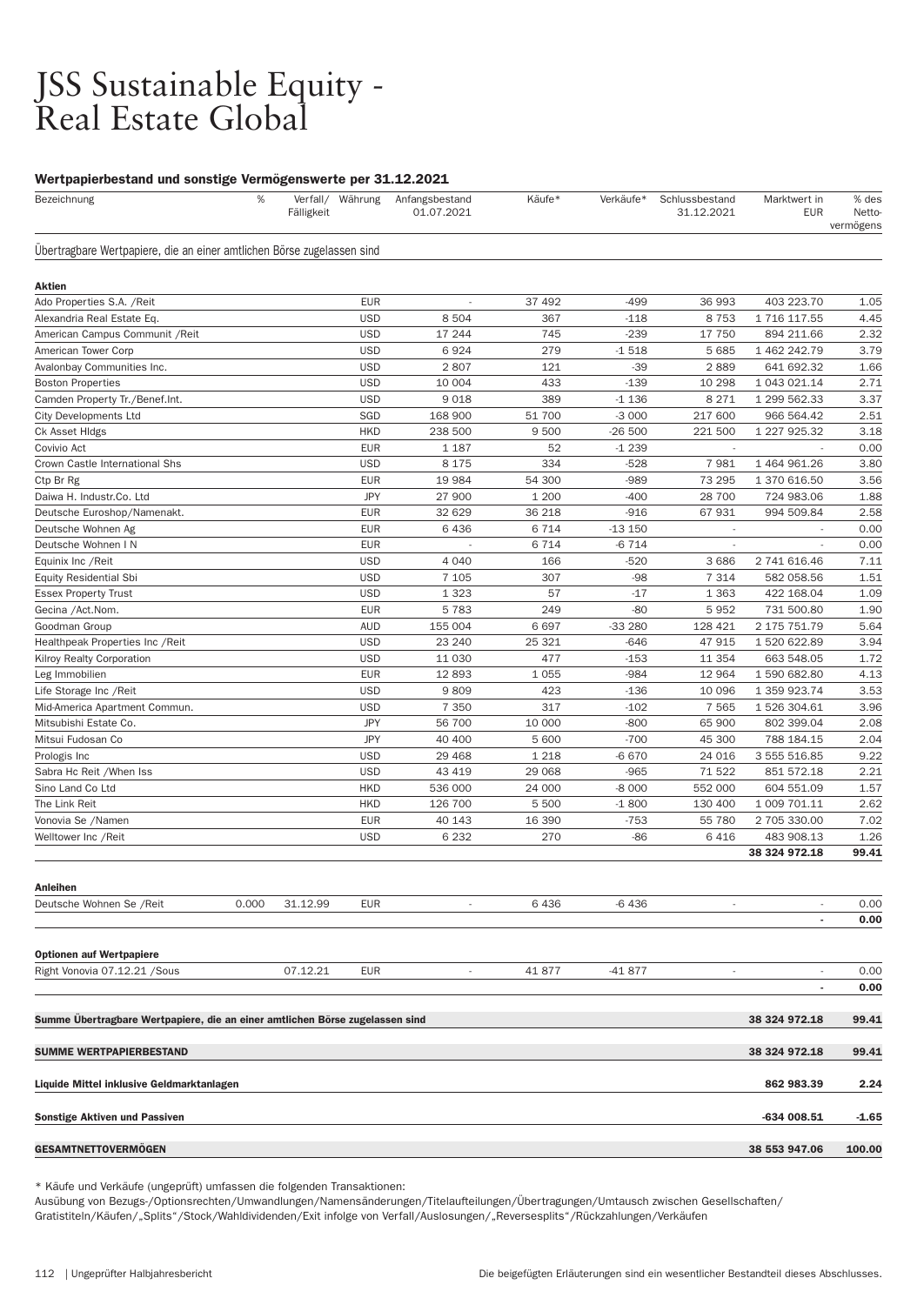#### JSS Sustainable Equity - USA

#### Wertpapierbestand und sonstige Vermögenswerte per 31.12.2021

| Bezeichnung                                                            | % | Verfall/<br>Fälligkeit | Währung    | Anfangsbestand<br>01.07.2021 | Käufe*  | Verkäufe* | Schlussbestand<br>31.12.2021 | Marktwert in<br><b>USD</b> | % des<br>Netto-<br>vermögens |
|------------------------------------------------------------------------|---|------------------------|------------|------------------------------|---------|-----------|------------------------------|----------------------------|------------------------------|
| Übertragbare Wertpapiere, die an einer amtlichen Börse zugelassen sind |   |                        |            |                              |         |           |                              |                            |                              |
| Aktien                                                                 |   |                        |            |                              |         |           |                              |                            |                              |
| Activision Blizzard Inc                                                |   |                        | <b>USD</b> | 33 943                       | 14 976  | $-3041$   | 45 878                       | 3 052 263.34               | 1.44                         |
| Ally Financial Inc                                                     |   |                        | <b>USD</b> | 49 586                       | 21889   | $-4442$   | 67 033                       | 3 191 441.13               | 1.50                         |
| Alphabet Inc -C-                                                       |   |                        | <b>USD</b> | 3 0 4 9                      | 1 3 4 0 | $-273$    | 4 1 1 6                      | 11 910 016.44              | 5.61                         |
| Amazon Com Inc                                                         |   |                        | <b>USD</b> | 1999                         | 755     | $-512$    | 2 2 4 2                      | 7 475 590.28               | 3.52                         |
| American Tower Corp                                                    |   |                        | <b>USD</b> | 14 791                       | 6530    | $-1325$   | 19 996                       | 5 848 830.00               | 2.76                         |
| Analog Devices Inc                                                     |   |                        | <b>USD</b> | 7654                         | 9 3 7 8 | $-1058$   | 15 974                       | 2807749.98                 | 1.32                         |
| Apple Inc                                                              |   |                        | <b>USD</b> | 48 827                       | 21 553  | $-4374$   | 66 006                       | 11 720 685.42              | 5.52                         |
| <b>Applied Materials Inc</b>                                           |   |                        | <b>USD</b> |                              | 21 659  | $-1346$   | 20 313                       | 3 196 453.68               | 1.51                         |
| <b>Aptiv Plc</b>                                                       |   |                        | <b>USD</b> | 23 657                       | 8 0 6 4 | -8 389    | 23 332                       | 3 848 613.40               | 1.81                         |
| Arch Capital Gp Ltd Bermuda                                            |   |                        | <b>USD</b> |                              | 118 406 | $-7358$   | 111 048                      | 4 936 083.60               | 2.33                         |
| Avantor Inc                                                            |   |                        | <b>USD</b> | 68 695                       | 30 323  | $-6152$   | 92 866                       | 3 913 373.24               | 1.84                         |
| Bristol Myers Squibb Co                                                |   |                        | <b>USD</b> | 39 316                       | 17 365  | $-3523$   | 53 158                       | 3 314 401.30               | 1.56                         |
| <b>Cadence Design Systems</b>                                          |   |                        | <b>USD</b> | 22 300                       | 9849    | $-1997$   | 30 152                       | 5 618 825.20               | 2.65                         |
| <b>Carrier Global Corporation</b>                                      |   |                        | <b>USD</b> | 80 544                       | 35 394  | $-7204$   | 108 734                      | 5 897 732.16               | 2.78                         |
| Cerner Corp                                                            |   |                        | <b>USD</b> | 24 927                       | 11 006  | $-2232$   | 33 701                       | 3 129 811.87               | 1.47                         |
| Cme Group Inc                                                          |   |                        | <b>USD</b> | 10 444                       | 4 6 1 0 | $-935$    | 14 119                       | 3 225 626.74               | 1.52                         |
| Colgate-Palmolive Co.                                                  |   |                        | <b>USD</b> | 32 684                       | 14 4 29 | $-2928$   | 44 185                       | 3770747.90                 | 1.78                         |
| Conocophillips                                                         |   |                        | <b>USD</b> | 50 909                       | 22 500  | $-4560$   | 68 849                       | 4 969 520.82               | 2.34                         |
| Estee Lauder Co -A-                                                    |   |                        | <b>USD</b> | 8 3 0 6                      | 3 6 6 8 | $-744$    | 11 230                       | 4 157 346.00               | 1.96                         |
| Facebook Inc -A-                                                       |   |                        | <b>USD</b> | 12 703                       | 5 60 6  | $-1138$   | 17 17 1                      | 5 775 465.85               | 2.72                         |
| <b>Flextronics Intl Ltd</b>                                            |   |                        | <b>USD</b> | 65 036                       | 119 356 | $-11457$  | 172 935                      | 3 169 898.55               | 1.49                         |
| Godaddy Inc                                                            |   |                        | <b>USD</b> | 26 868                       | 1 2 8 9 | $-28157$  |                              |                            | 0.00                         |
| Horizon Pharma Shs                                                     |   |                        | <b>USD</b> | 40 578                       | 17913   | $-3634$   | 54 857                       | 5 911 390.32               | 2.78                         |
| Intra-Cellular Therapies Inc                                           |   |                        | <b>USD</b> | 19 070                       | 8506    | $-1481$   | 26 095                       | 1 365 812.30               | 0.64                         |
| Keycorp                                                                |   |                        | <b>USD</b> | 88 191                       | 38 994  | $-7902$   | 119 283                      | 2 759 015.79               | 1.30                         |
| Kla Tencor Corporation                                                 |   |                        | <b>USD</b> | 7 241                        | 3 1 9 8 | $-649$    | 9 7 9 0                      | 4 210 776.90               | 1.98                         |
| Lam Research Corp                                                      |   |                        | <b>USD</b> | 3 3 4 9                      | 160     | $-3509$   | $\overline{\phantom{a}}$     |                            | 0.00                         |
| Lkq                                                                    |   |                        | <b>USD</b> | 49 246                       | 21 740  | $-4411$   | 66 575                       | 3 996 497.25               | 1.88                         |
| Lowe S Companies Inc.                                                  |   |                        | <b>USD</b> | 15 7 7 5                     | 5899    | $-4247$   | 17 427                       | 4 504 530.96               | 2.12                         |
| Masco Corp.                                                            |   |                        | <b>USD</b> |                              | 64 336  | $-3998$   | 60 338                       | 4 236 934.36               | 2.00                         |
| Mastercard Inc. Shs-A-                                                 |   |                        | <b>USD</b> | 12 206                       | 5 3 9 3 | $-1094$   | 16 505                       | 5 930 576.60               | 2.79                         |
| Medtronic Holdings Limited                                             |   |                        | <b>USD</b> | 24 080                       | 10 634  | $-2157$   | 32 557                       | 3 368 021.65               | 1.59                         |
| Microsoft Corp                                                         |   |                        | <b>USD</b> | 44 157                       | 18923   | $-3955$   | 59 1 25                      | 19 884 920.00              | 9.37                         |
| Mondelez International Inc Wi                                          |   |                        | <b>USD</b> | 49 160                       | 21 701  | $-4402$   | 66 459                       | 4 406 896.29               | 2.08                         |
| Motorola Soltn/Ex-Distr                                                |   |                        | <b>USD</b> | 14 5 62                      | 6415    | $-1304$   | 19673                        | 5 345 154.10               | 2.52                         |
| Nike Inc B                                                             |   |                        | <b>USD</b> | 19832                        | 8754    | $-1777$   | 26 809                       | 4 468 256.03               | 2.10                         |
| Nvidia Corp.                                                           |   |                        | <b>USD</b> | $\overline{\phantom{a}}$     | 7 9 0 0 | -69       | 7831                         | 2 303 175.41               | 1.08                         |
| Owens Corning Inc                                                      |   |                        | <b>USD</b> | 26 054                       | 11 501  | $-2334$   | 35 221                       | 3 187 500.50               | 1.50                         |
| Pnc Financial Services Gp                                              |   |                        | <b>USD</b> | 18 615                       | 8 2 1 6 | $-1667$   | 25 164                       | 5 045 885.28               | 2.38                         |
| Progressive Corp                                                       |   |                        | <b>USD</b> | 38 246                       | 2635    | -40 881   |                              |                            | 0.00                         |
| Reinsurance Grp America Inc                                            |   |                        | <b>USD</b> | 15 969                       | 7 0 5 1 | $-1430$   | 21 590                       | 2 363 889.10               | 1.11                         |
| Sealed Air Corp (New)                                                  |   |                        | <b>USD</b> | 68 087                       | 30 056  | $-6098$   | 92 045                       | 6 210 276.15               | 2.93                         |
| Tesla Mtrs                                                             |   |                        | <b>USD</b> |                              | 3 3 5 4 | $-29$     | 3 3 2 5                      | 3 513 793.50               | 1.66                         |
| T-Mobile Us Inc                                                        |   |                        | <b>USD</b> | 15 972                       | 1 1 0 1 | $-17073$  |                              |                            | 0.00                         |
| United Rentals Inc.                                                    |   |                        | <b>USD</b> | 11 700                       | 5 1 6 4 | $-1048$   | 15816                        | 5 255 498.64               | 2.48                         |
| Unitedhealth Group Inc                                                 |   |                        | <b>USD</b> | 6 0 4 1                      | 2666    | $-542$    | 8 1 6 5                      | 4 099 973.10               | 1.93                         |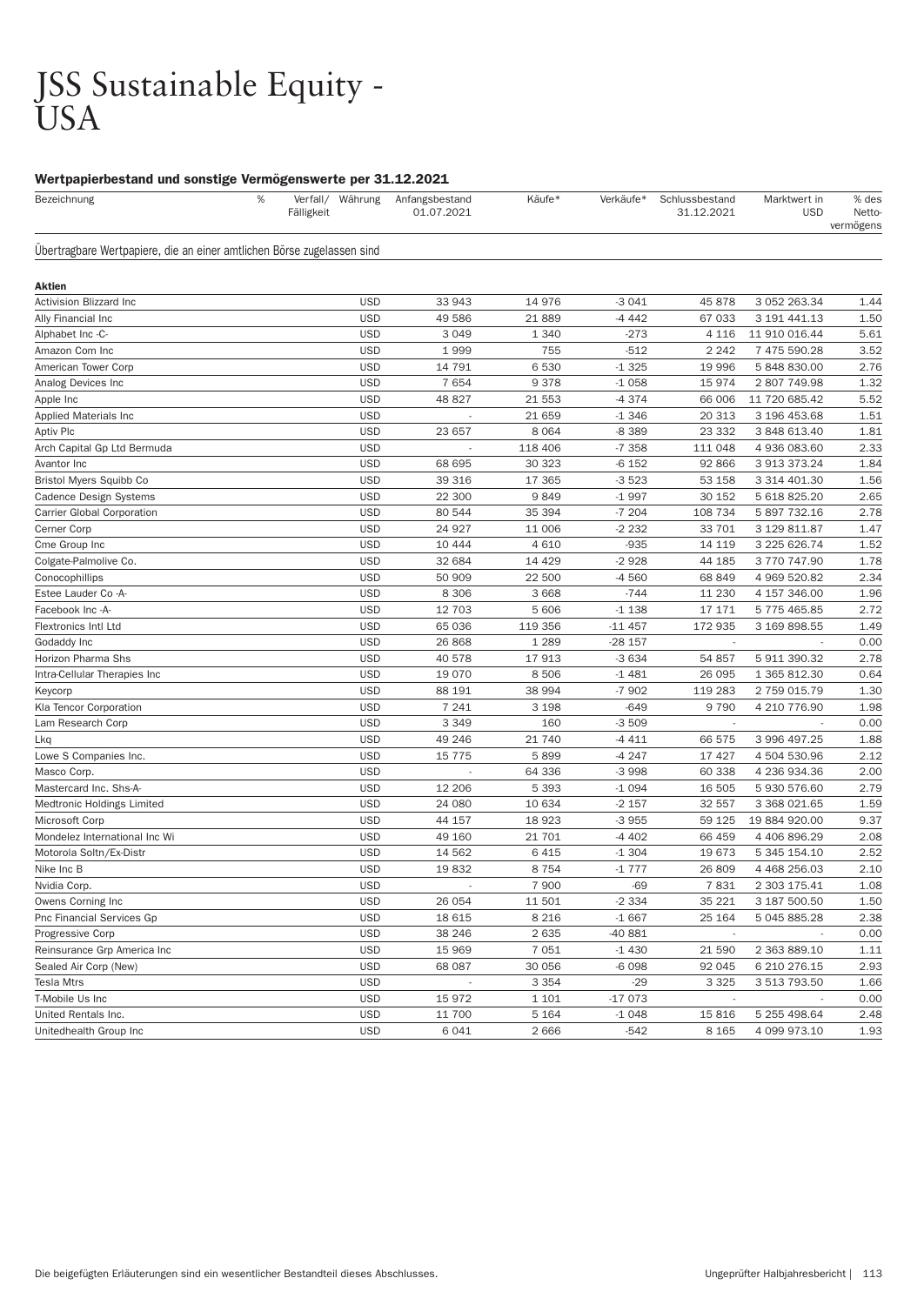# JSS Sustainable Equity - USA (Fortsetzung)

| Bezeichnung                                                                  | % | Verfall/   | Währung    | Anfangsbestand | Käufe*  | Verkäufe* | Schlussbestand | Marktwert in   | % des     |
|------------------------------------------------------------------------------|---|------------|------------|----------------|---------|-----------|----------------|----------------|-----------|
|                                                                              |   | Fälligkeit |            | 01.07.2021     |         |           | 31.12.2021     | <b>USD</b>     | Netto-    |
|                                                                              |   |            |            |                |         |           |                |                | vermögens |
| <b>Vertex Pharmaceuticals</b>                                                |   |            | <b>USD</b> | 10 228         | 4 5 1 4 | $-916$    | 13826          | 3 036 189.60   | 1.43      |
| Ww Grainger Inc                                                              |   |            | <b>USD</b> | 6 2 6 1        | 187     | -6 448    |                | $\sim$         | 0.00      |
|                                                                              |   |            |            |                |         |           |                | 210 335 440.73 | 99.08     |
|                                                                              |   |            |            |                |         |           |                |                |           |
| Summe Übertragbare Wertpapiere, die an einer amtlichen Börse zugelassen sind |   |            |            |                |         |           |                | 210 335 440.73 | 99.08     |
| <b>SUMME WERTPAPIERBESTAND</b>                                               |   |            |            |                |         |           |                | 210 335 440.73 | 99.08     |
|                                                                              |   |            |            |                |         |           |                |                |           |
| Liquide Mittel inklusive Geldmarktanlagen                                    |   |            |            |                |         |           |                | 2 031 572.24   | 0.96      |
|                                                                              |   |            |            |                |         |           |                |                |           |
| <b>Sonstige Aktiven und Passiven</b>                                         |   |            |            |                |         |           |                | $-74252.98$    | $-0.04$   |
|                                                                              |   |            |            |                |         |           |                |                |           |
| <b>GESAMTNETTOVERMOGEN</b>                                                   |   |            |            |                |         |           |                | 212 292 759.99 | 100.00    |

\* Käufe und Verkäufe (ungeprüft) umfassen die folgenden Transaktionen:

Ausübung von Bezugs-/Optionsrechten/Umwandlungen/Namensänderungen/Titelaufteilungen/Über tragungen/Umtausch zwischen Gesellschaften/

Gratistiteln/Käufen/"Splits"/Stock/Wahldividenden/Exit infolge von Verfall/Auslosungen/"Reversesplits"/Rückzahlungen/Verkäufen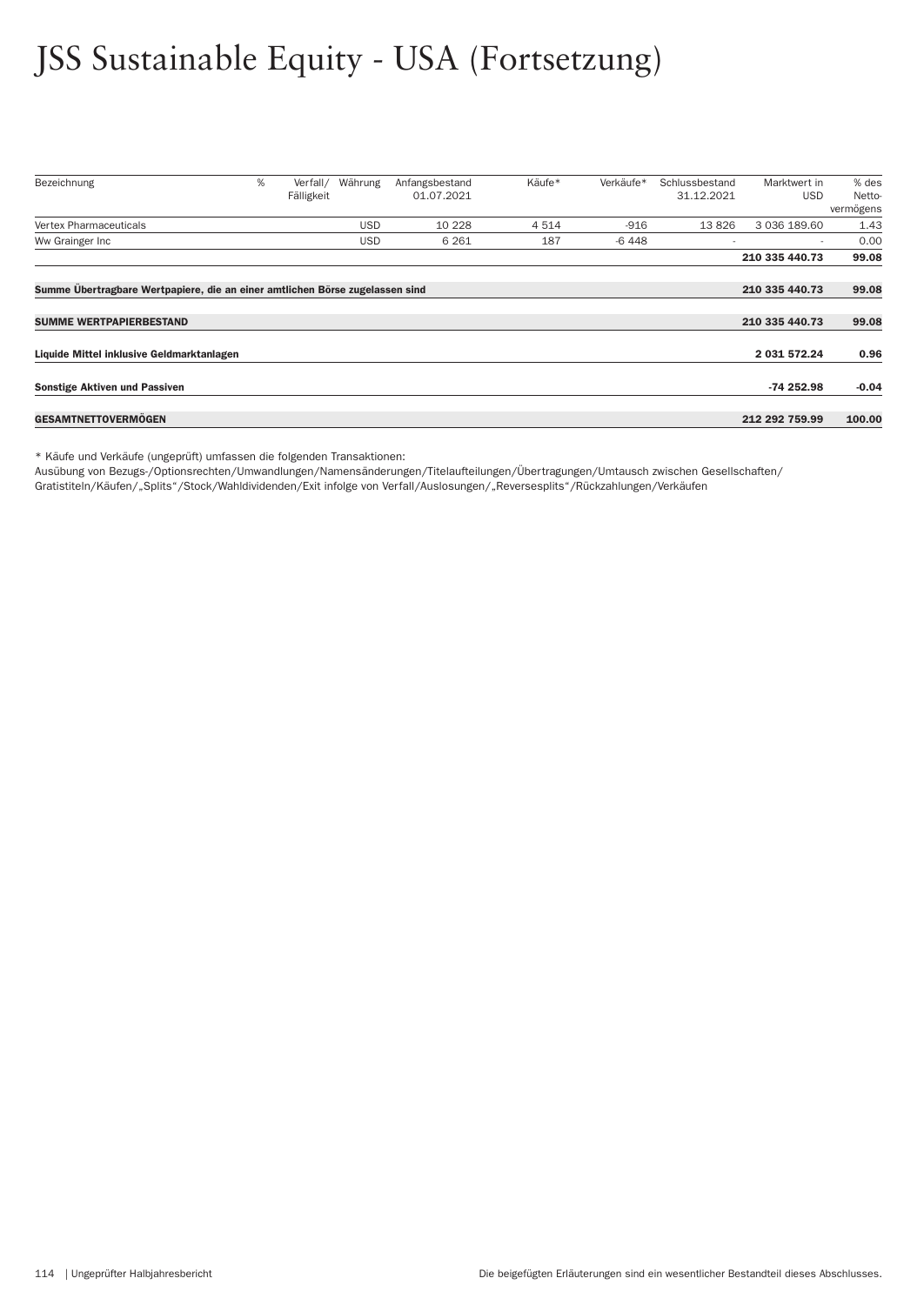#### JSS Sustainable Multi Asset - Global Opportunities

#### Wertpapierbestand und sonstige Vermögenswerte per 31.12.2021

| Bezeichnung                                                            | % | Fälligkeit | Verfall/ Währung         | Anfangsbestand<br>01.07.2021       | Käufe*             | Verkäufe*         | Schlussbestand<br>31.12.2021       | Marktwert in<br><b>EUR</b> | % des<br><b>Netto</b><br>vermögens |
|------------------------------------------------------------------------|---|------------|--------------------------|------------------------------------|--------------------|-------------------|------------------------------------|----------------------------|------------------------------------|
| Übertragbare Wertpapiere, die an einer amtlichen Börse zugelassen sind |   |            |                          |                                    |                    |                   |                                    |                            |                                    |
| Aktien                                                                 |   |            |                          |                                    |                    |                   |                                    |                            |                                    |
| 3M Co                                                                  |   |            | <b>USD</b>               | 1594                               | 151                | $-437$            | 1 3 0 8                            | 204 308.86                 | 0.09                               |
| A.P. Moeller - Maersk A/S A                                            |   |            | <b>DKK</b>               | 350                                | 17                 | $-367$            |                                    |                            | 0.00                               |
| A.P. Moeller - Maersk A/S B                                            |   |            | <b>DKK</b>               | 112                                | 227                | $-224$            | 115                                | 362 583.87                 | 0.17                               |
| Abbvie Inc                                                             |   |            | <b>USD</b>               | 5816                               | 65                 | $-5881$           |                                    |                            | 0.00                               |
| <b>Accenture Plc</b>                                                   |   |            | <b>USD</b>               | 1 1 5 0                            | 1809               | $-654$            | 2 3 0 5                            | 840 254.79                 | 0.39                               |
| Activision Blizzard Inc                                                |   |            | <b>USD</b>               | 3 3 9 6                            | 614                | $-4010$           |                                    |                            | 0.00                               |
| Adecco Group Sa / Act. Nom.                                            |   |            | <b>CHF</b>               | $\overline{\phantom{a}}$           | 7458               | $-204$            | 7 2 5 4                            | 326 239.61                 | 0.15                               |
| <b>Adobe Systems</b>                                                   |   |            | <b>USD</b>               | 653                                | 6                  | $-287$            | 372                                | 185 496.24                 | 0.09                               |
| Adyen B.V. 144A                                                        |   |            | <b>EUR</b>               | $\sim$                             | 81                 | $-2$              | 79                                 | 182 608.50                 | 0.08                               |
| Aegon Nv                                                               |   |            | <b>EUR</b>               |                                    | 72 409             | $-1981$           | 70 428                             | 309 390.20                 | 0.14                               |
| Aflac Inc.                                                             |   |            | <b>USD</b>               | 11 338                             |                    | $-4859$           | 6479                               | 332 666.91                 | 0.15                               |
| Agilent Technologies                                                   |   |            | <b>USD</b>               |                                    | 3 9 6 0            | $-189$            | 3771                               | 529 405.69                 | 0.24                               |
| Air Liquide                                                            |   |            | <b>EUR</b>               | 1887                               | 126                | $-2013$           |                                    |                            | 0.00                               |
| Aisin Seiki Co Ltd                                                     |   |            | <b>JPY</b>               | 14 500                             | 1800               | $-6300$           | 10 000                             | 336 758.88                 | 0.15                               |
| Ajinomoto Co. Inc                                                      |   |            | <b>JPY</b>               |                                    | 21 200             | $-1400$           | 19800                              | 528 738.93                 | 0.24                               |
| Akamai Technologies Inc                                                |   |            | <b>USD</b>               | 5 6 3 9                            | 405                | $-6044$           |                                    |                            | 0.00                               |
| Alcon Inc.                                                             |   |            | CHF                      |                                    | 7803               | $-819$            | 6984                               | 544 209.59                 | 0.25                               |
| Alexion Pharmaceuticals Inc                                            |   |            | <b>USD</b>               | 3692                               |                    | $-3692$           |                                    |                            | 0.00                               |
| Align Technology Inc                                                   |   |            | <b>USD</b>               | 563                                | 497                | $-1060$           | $\overline{\phantom{a}}$           |                            | 0.00                               |
| Allegion Plc                                                           |   |            | <b>USD</b>               | 2 3 4 2                            | 112                | $-639$            | 1815                               | 211 377.59                 | 0.10                               |
| <b>Allstate Corp</b>                                                   |   |            | <b>USD</b>               | 4 6 9 1                            | 81                 | $-4772$           |                                    |                            | 0.00                               |
| Ally Financial Inc                                                     |   |            | <b>USD</b>               | 17 462                             | 4683               | $-2750$           | 19 395                             | 811 990.81                 | 0.37                               |
| Alnylam Pharmaceuticals Inc                                            |   |            | <b>USD</b>               | $\overline{a}$                     | 3650               | $-100$            | 3550                               | 529 378.30                 | 0.24                               |
| Alphabet Inc -A-                                                       |   |            | <b>USD</b>               | 274                                | 97                 | $-84$             | 287                                | 731 138.30                 | 0.34                               |
| Alphabet Inc -C-                                                       |   |            | <b>USD</b>               | 134                                |                    | $-52$             | 82                                 | 208 647.89                 | 0.10                               |
| Amazon Com Inc                                                         |   |            | <b>USD</b>               | 100                                | 3                  | $-31$             | 72                                 | 211 108.41                 | 0.10                               |
| Amc Entertainment Holdings Inc                                         |   |            | <b>USD</b>               |                                    | 16 125             | $-781$            | 15 344                             | 367 003.87                 | 0.17                               |
| Amerco                                                                 |   |            | <b>USD</b>               | 1 1 3 4                            |                    | $-1134$           |                                    |                            | 0.00                               |
| American Express Co.                                                   |   |            | <b>USD</b>               | 1974                               | 1944               | $-3918$           | $\overline{\phantom{a}}$           |                            | 0.00                               |
| American Tower Corp                                                    |   |            | <b>USD</b>               | 1 2 3 3                            | 17                 | $-408$            | 842                                | 216 571.40                 | 0.10                               |
| American Water Works Co Inc                                            |   |            | <b>USD</b>               | $\overline{\phantom{a}}$           | 1 3 8 5            | $-38$             | 1 3 4 7                            | 223 702.44                 | 0.10                               |
| Amgen Inc                                                              |   |            | <b>USD</b>               | $\overline{\phantom{a}}$           | 1714               | $-47$             | 1667                               | 329 779.27                 | 0.15                               |
| Analog Devices Inc                                                     |   |            | <b>USD</b>               |                                    | 3683               | $-338$            | 3 3 4 5                            | 517 016.05                 | 0.24                               |
| Anheuser-Busch Inbev Sa/Nv                                             |   |            | <b>EUR</b>               | 4 2 0 7                            | 4 7 3 4            | $-8941$           | $\overline{\phantom{a}}$           |                            | 0.00                               |
| Annaly Capital Management Inc                                          |   |            | <b>USD</b>               | 68 860                             | 2 1 8 0            | $-29025$          | 42 015                             | 288 917.78                 | 0.13                               |
| Anthem Inc                                                             |   |            | <b>USD</b>               | 1647                               |                    | $-797$            | 850                                | 346 472.92                 | 0.16                               |
| Anz Banking Group                                                      |   |            | AUD                      |                                    | 30 088             | $-1943$           | 28 145                             | 495 016.04                 | 0.23                               |
| Aon Plc -A-                                                            |   |            | <b>USD</b>               | 1 2 8 0                            |                    | $-1280$           |                                    |                            | 0.00                               |
| Apple Inc                                                              |   |            | <b>USD</b>               | 2 5 9 0                            | 2 1 3 7            | $-4727$           | $\overline{\phantom{a}}$           |                            | 0.00                               |
| Applied Materials Inc                                                  |   |            | <b>USD</b>               | 2 3 3 1                            | 2723               | $-839$            | 4 2 1 5                            | 583 250.44                 | 0.27                               |
| Aramark Holdings Corp                                                  |   |            | <b>USD</b>               |                                    | 16 799             | $-824$            | 15 975                             | 517 656.31                 | 0.24                               |
| Arrow Electronics Inc.                                                 |   |            | <b>USD</b><br>GBP        | 7991                               | 1 1 0 9            | $-982$            | 8 1 1 8<br>7 0 0 4                 | 958 497.94                 | 0.44                               |
| Ashtead Group Plc                                                      |   |            | <b>EUR</b>               | 4 3 7 2<br>999                     | 4 2 5 9<br>972     | $-1627$<br>$-723$ | 1 2 4 8                            | 495 684.01                 | 0.23<br>0.22                       |
| Asm International Reg Nv                                               |   |            | <b>EUR</b>               |                                    |                    | -8                | 292                                | 485 097.60                 |                                    |
| Asml Holding Nv<br>Astrazeneca / Spons. Adr                            |   |            |                          | $\overline{\phantom{a}}$           | 300                |                   |                                    | 206 356.40                 | 0.09                               |
|                                                                        |   |            | <b>USD</b><br><b>USD</b> |                                    | 4 4 9 0<br>1784    | -4 490<br>$-9512$ | $\sim$                             |                            | 0.00<br>0.14                       |
| At & T<br>Atlas Copco Ab                                               |   |            | <b>SEK</b>               | 21883<br>$\sim$                    | 3819               | $-104$            | 14 155<br>3715                     | 306 202.08<br>225 799.64   |                                    |
| Atlas Copco Ab                                                         |   |            | <b>SEK</b>               | 6 1 3 3                            | 79                 | $-6212$           |                                    |                            | 0.10<br>0.00                       |
| Atos Act.                                                              |   |            | <b>EUR</b>               | 9878                               | 1 206              | $-11084$          | $\overline{\phantom{a}}$           | ÷.                         | 0.00                               |
| Auto Trader Group Plc                                                  |   |            | GBP                      | 40 976                             | 2956               | $-14739$          | 29 193                             | 257 298.10                 | 0.12                               |
|                                                                        |   |            |                          |                                    |                    |                   |                                    |                            |                                    |
| Avalonbay Communities Inc.<br>Avantor Inc                              |   |            | <b>USD</b><br><b>USD</b> | $\overline{\phantom{a}}$<br>10 367 | 1 0 3 9<br>8 2 2 2 | $-28$<br>$-3645$  | 1011<br>14 944                     | 224 559.00<br>553 763.77   | 0.10<br>0.25                       |
| Avery Dennison Corp                                                    |   |            | <b>USD</b>               | 2953                               | 1 3 5 8            | $-456$            | 3855                               | 734 151.73                 |                                    |
| Aviva Plc                                                              |   |            | GBP                      | 111 467                            | 2 1 1 7            | $-113584$         |                                    |                            | 0.34<br>0.00                       |
| Bank Of Ny Mellon Corp Shs                                             |   |            | <b>USD</b>               | 12 433                             |                    | $-12433$          | $\sim$<br>$\overline{\phantom{a}}$ | $\overline{\phantom{a}}$   | 0.00                               |
| <b>Barratt Devel.Plc</b>                                               |   |            | GBP                      |                                    | 41 388             | $-1132$           | 40 256                             | 358 639.68                 | 0.16                               |
| Barry Callebaut Ag /Nam.                                               |   |            | CHF                      | 142                                | 136                | $-278$            | $\overline{\phantom{a}}$           | $\overline{\phantom{a}}$   | 0.00                               |
|                                                                        |   |            |                          |                                    |                    |                   |                                    |                            |                                    |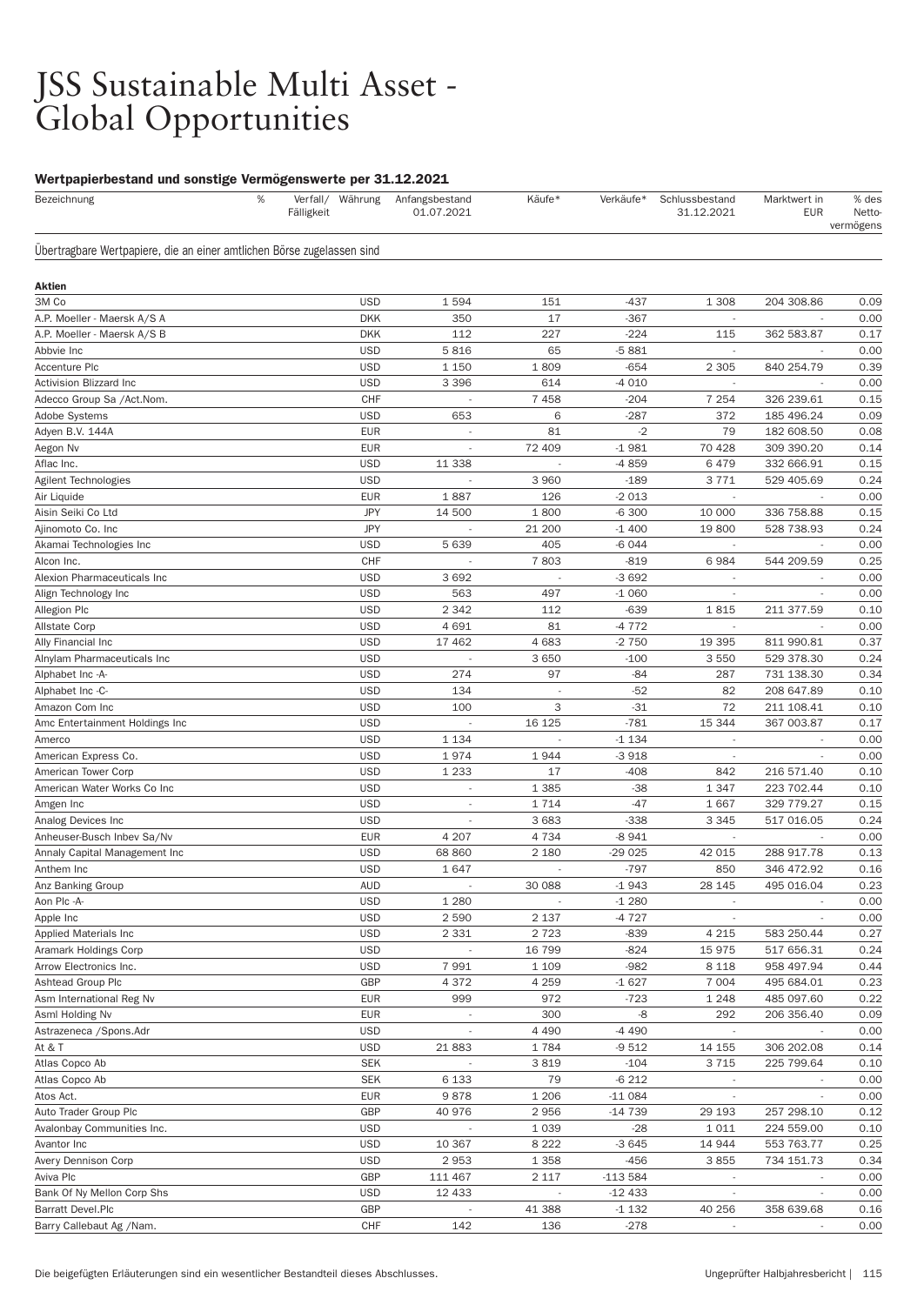| Bezeichnung                    | % | Fälligkeit | Verfall/ Währung | Anfangsbestand<br>01.07.2021 | Käufe*         | Verkäufe* | Schlussbestand<br>31.12.2021 | Marktwert in<br><b>EUR</b> | % des<br>Netto-<br>vermögens |
|--------------------------------|---|------------|------------------|------------------------------|----------------|-----------|------------------------------|----------------------------|------------------------------|
| Becton Dickinson & Co.         |   |            | <b>USD</b>       | 2 7 1 5                      | 15             | $-1259$   | 1471                         | 325 296.41                 | 0.15                         |
| <b>Bentley System-B</b>        |   |            | <b>USD</b>       |                              | 10 489         | $-287$    | 10 20 2                      | 433 576.03                 | 0.20                         |
| Best Buy Co Inc.               |   |            | <b>USD</b>       | 5 4 7 5                      | 234            | -5 709    |                              |                            | 0.00                         |
| Biogen Inc                     |   |            | <b>USD</b>       | 2 4 0 5                      | 285            | $-1380$   | 1 3 1 0                      | 276 376.36                 | 0.13                         |
| Blackstone Group Inc Npv CI A  |   |            | <b>USD</b>       | 3513                         |                | $-1859$   | 1654                         | 188 191.22                 | 0.09                         |
| Bmw-Bayer.Motorenwerke         |   |            | <b>EUR</b>       | 5828                         | 353            | $-2702$   | 3 4 7 9                      | 307 856.71                 | 0.14                         |
| Boliden Rg                     |   |            | <b>SEK</b>       |                              | 10 562         | $-289$    | 10 273                       | 349 216.05                 | 0.16                         |
| <b>Bouygues</b>                |   |            | <b>EUR</b>       | 15 706                       | $\overline{7}$ | $-6966$   | 8747                         | 275 443.03                 | 0.13                         |
| <b>Bristol Myers Squibb Co</b> |   |            | <b>USD</b>       | $\overline{\phantom{a}}$     | 6 2 6 3        | $-171$    | 6 0 9 2                      | 334 010.02                 | 0.15                         |
| Broadcom Inc                   |   |            | <b>USD</b>       | $\overline{\phantom{a}}$     | 1 2 4 5        | $-137$    | 1 1 0 8                      | 648 324.20                 | 0.30                         |
| <b>Brother Industries Ltd</b>  |   |            | <b>JPY</b>       | 31 000                       | 1 200          | $-14200$  | 18 000                       | 303 907.71                 | 0.14                         |
| Brown & Brown Inc              |   |            | <b>USD</b>       |                              | 3 9 0 2        | $-107$    | 3795                         | 234 534.47                 | 0.11                         |
| Brwn-Frman Corp. B / Non-Vot   |   |            | <b>USD</b>       | 4 0 0 4                      | 357            | $-1041$   | 3 3 2 0                      | 212 711.22                 | 0.10                         |
| <b>Bt Group Plc</b>            |   |            | <b>GBP</b>       | 261 330                      | 48 649         | -309 979  | $\sim$                       | $\overline{\phantom{a}}$   | 0.00                         |
| Cable One Inc                  |   |            | <b>USD</b>       | $\overline{\phantom{a}}$     | 358            | $-10$     | 348                          | 539 641.75                 | 0.25                         |
| Cadence Design Systems         |   |            | <b>USD</b>       |                              | 1 3 9 4        | $-38$     | 1 3 5 6                      | 222 204.19                 | 0.10                         |
| Caixabank                      |   |            | <b>EUR</b>       | ÷,                           | 126 629        | $-3464$   | 123 165                      | 297 320.31                 | 0.14                         |
| Camden Property Tr./Benef.Int. |   |            | <b>USD</b>       | 2494                         |                | $-1020$   | 1474                         | 231 598.94                 | 0.11                         |
| Campbell Soup Co.              |   |            | <b>USD</b>       |                              | 9 0 9 3        | $-249$    | 8844                         | 337 988.25                 | 0.16                         |
| Canadian National Railway      |   |            | CAD              | 2 9 0 8                      |                | $-2908$   |                              |                            | 0.00                         |
| Canadian T.Corp A N-Vot.       |   |            | CAD              | 3835                         | 220            | $-1589$   | 2 4 6 6                      | 311 483.14                 | 0.14                         |
| Carl Zeiss Meditec Ag          |   |            | <b>EUR</b>       |                              | 3 2 7 1        | $-388$    | 2883                         | 532 922.55                 | 0.24                         |
| Carrefour S.A.                 |   |            | <b>EUR</b>       | 31 017                       | 1916           | $-13042$  | 19891                        | 320 344.56                 | 0.15                         |
| Catalent Inc                   |   |            | <b>USD</b>       | 3 2 1 7                      | 2 7 7 1        | $-1623$   | 4 3 6 5                      | 491 427.15                 | 0.23                         |
| Cbre Group -A-                 |   |            | <b>USD</b>       | 7 1 9 9                      | 3 3 7 3        | $-2413$   | 8 1 5 9                      | 778 520.13                 | 0.36                         |
| Centene Corp. De               |   |            | <b>USD</b>       | 8924                         | 729            | $-4503$   | 5 1 5 0                      | 373 162.15                 | 0.17                         |
| Cerner Corp                    |   |            | <b>USD</b>       | 4 1 5 1                      | 344            | -4 495    |                              |                            | 0.00                         |
| Check Point Software Techno    |   |            | <b>USD</b>       | 8 3 3 3                      |                | $-3251$   | 5 0 8 2                      | 520 891.59                 | 0.24                         |
| Cigna Corporation              |   |            | <b>USD</b>       | 2537                         | 252            | $-1126$   | 1 6 6 3                      | 335 802.58                 | 0.15                         |
| Cisco Systems Inc.             |   |            | <b>USD</b>       | 12 2 35                      | 10 951         | $-6658$   | 16 5 28                      | 921 015.97                 | 0.42                         |
| Citizens Financial Group Inc   |   |            | <b>USD</b>       | 19 4 66                      | 3 3 0 9        | $-15212$  | 7 5 6 3                      | 314 238.26                 | 0.14                         |
| Ck Asset Hidgs                 |   |            | <b>HKD</b>       | 100 000                      | 9 500          | $-109500$ |                              |                            | 0.00                         |
| Clorox Co                      |   |            | <b>USD</b>       | 1821                         | 129            | $-1950$   | $\overline{\phantom{a}}$     |                            | 0.00                         |
| Cnh Industrial Reg Shs         |   |            | <b>EUR</b>       |                              | 37 176         | $-3723$   | 33 453                       | 571 042.71                 | 0.26                         |
| Cnp Assurances                 |   |            | <b>EUR</b>       | 36 075                       | 1539           | -37 614   |                              |                            | 0.00                         |
| Cognizant Technology Sol A     |   |            | <b>USD</b>       | 9089                         |                | $-4547$   | 4542                         | 354 349.49                 | 0.16                         |
| Colgate-Palmolive Co.          |   |            | <b>USD</b>       | 3 9 0 9                      | 243            | $-1031$   | 3 1 2 1                      | 234 212.22                 | 0.11                         |
| Comcast Corp/-A-               |   |            | <b>USD</b>       | 5 7 1 5                      | 5 6 3 9        | $-11354$  | $\overline{\phantom{a}}$     |                            | 0.00                         |
| Conocophillips                 |   |            | <b>USD</b>       |                              | 8 600          | $-450$    | 8 1 5 0                      | 517 294.23                 | 0.24                         |
| Copart Inc                     |   |            | <b>USD</b>       | 2 603                        | 4 2 5 4        | $-1447$   | 5 4 1 0                      | 721 301.62                 | 0.33                         |
| Corning Inc.                   |   |            | <b>USD</b>       | 22 667                       | 2659           | $-15664$  | 9662                         | 316 317.50                 | 0.15                         |
| Covestro Ag - Usd Equiv.       |   |            | <b>EUR</b>       | 13 901                       | 2 1 7 1        | $-10434$  | 5 6 3 8                      | 305 579.60                 | 0.14                         |
| Croda International Plc        |   |            | GBP              |                              | 5412           | $-841$    | 4571                         | 550 957.20                 | 0.25                         |
| Crown Castle International Shs |   |            | <b>USD</b>       | 1659                         | 167            | $-524$    | 1 3 0 2                      | 238 990.05                 | 0.11                         |
| Cummins Inc                    |   |            | <b>USD</b>       | 2 4 9 4                      | 63             | $-1083$   | 1474                         | 282 745.66                 | 0.13                         |
| Cyberagent Inc                 |   |            | <b>JPY</b>       |                              | 14 200         | $-400$    | 13800                        | 201 697.95                 | 0.09                         |
| Dai-Ichi Life HIdgs Shs        |   |            | <b>JPY</b>       | $\overline{\phantom{a}}$     | 28 700         | $-800$    | 27 900                       | 495 451.34                 | 0.23                         |
| Daito Trust Construct.         |   |            | <b>JPY</b>       | 6 200                        |                | $-6200$   |                              |                            | 0.00                         |
| Danaher Corp                   |   |            | <b>USD</b>       | 1 3 3 9                      | 1073           | $-511$    | 1901                         | 549 989.46                 | 0.25                         |
| Davita Inc - Shs               |   |            | <b>USD</b>       | 5418                         | 6 3 5 8        | $-2624$   | 9 1 5 2                      | 915 521.91                 | 0.42                         |
| Deere & Co.                    |   |            | <b>USD</b>       |                              | 1884           | $-209$    | 1675                         | 505 048.14                 | 0.23                         |
| Dell Technologies Inc          |   |            | <b>USD</b>       | 6429                         | 14 24 2        | $-3233$   | 17 438                       | 861 319.43                 | 0.40                         |
| Denso Corp-Usd Eq              |   |            | <b>JPY</b>       | 4 500                        | 5 0 0 0        | $-9500$   | $\overline{\phantom{a}}$     |                            | 0.00                         |
| Deutsche Post Ag               |   |            | <b>EUR</b>       |                              | 9879           | $-547$    | 9 3 3 2                      | 527 631.28                 | 0.24                         |
| Diageo Plc                     |   |            | GBP              | 6766                         | 6622           | $-13388$  |                              |                            | 0.00                         |
| Discovery Inc/-A-              |   |            | <b>USD</b>       | 20 155                       | 2977           | $-8585$   | 14 547                       | 301 122.39                 | 0.14                         |
| Duke Realty Corp               |   |            | <b>USD</b>       |                              | 4 3 6 3        | $-119$    | 4 2 4 4                      | 244 966.73                 | 0.11                         |
| Ebay Inc                       |   |            | <b>USD</b>       | 10 219                       |                | $-10219$  |                              |                            | 0.00                         |
| Ecolab Inc.                    |   |            | <b>USD</b>       |                              | 1 0 7 9        | $-30$     | 1 0 4 9                      | 216 395.45                 | 0.10                         |
| <b>Edwards Lifesciences</b>    |   |            | <b>USD</b>       | 3 4 6 9                      |                | $-3469$   |                              |                            | 0.00                         |
| Electrolux Ab B                |   |            | <b>SEK</b>       | 22 958                       |                | $-22958$  | $\overline{\phantom{a}}$     | $\overline{\phantom{a}}$   | 0.00                         |
| Electrolux Rg-B                |   |            | <b>SEK</b>       |                              | 17 626         | $-17626$  | $\overline{\phantom{a}}$     | $\overline{\phantom{a}}$   | 0.00                         |
|                                |   |            |                  |                              |                |           |                              |                            |                              |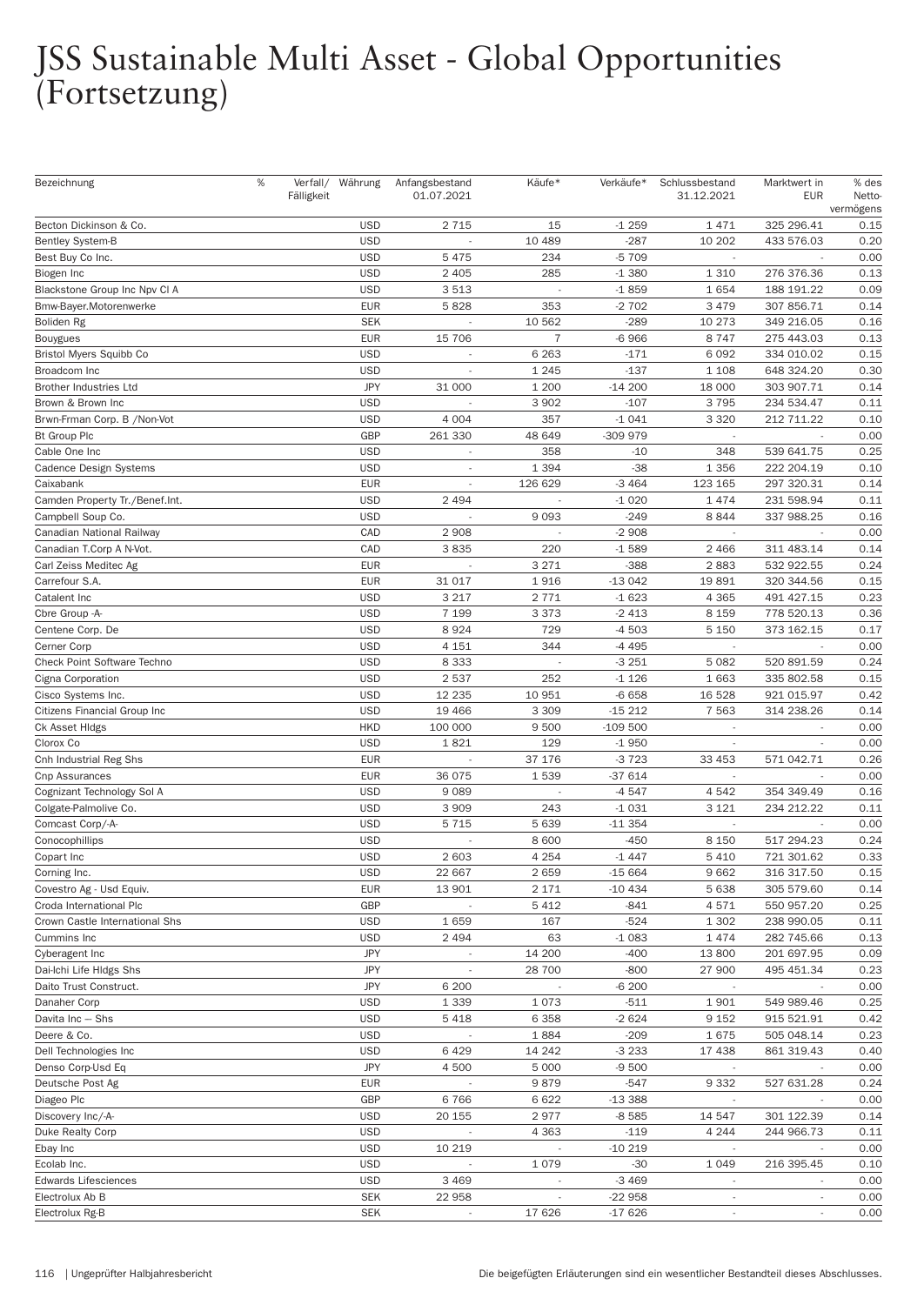| Bezeichnung                     | % | Fälligkeit | Verfall/ Währung | Anfangsbestand<br>01.07.2021 | Käufe*                   | Verkäufe* | Schlussbestand<br>31.12.2021 | Marktwert in<br><b>EUR</b> | % des<br>Netto-<br>vermögens |
|---------------------------------|---|------------|------------------|------------------------------|--------------------------|-----------|------------------------------|----------------------------|------------------------------|
| Electrolux Rg-B I21             |   |            | <b>SEK</b>       |                              | 13 189                   | $-13189$  |                              |                            | 0.00                         |
| <b>Electronic Arts</b>          |   |            | <b>USD</b>       | 2 2 9 1                      | 85                       | $-2376$   | $\overline{\phantom{a}}$     | $\frac{1}{2}$              | 0.00                         |
| Elisa Corporation A             |   |            | <b>EUR</b>       | 5 4 5 5                      | 33                       | $-1619$   | 3869                         | 209 390.28                 | 0.10                         |
| Emerson Electric Co.            |   |            | <b>USD</b>       |                              | 8 5 5 4                  | $-234$    | 8 3 2 0                      | 680 188.53                 | 0.31                         |
| Epam Systems                    |   |            | <b>USD</b>       |                              | 1 0 3 4                  | $-152$    | 882                          | 518 442.58                 | 0.24                         |
| Eqt Rg                          |   |            | <b>SEK</b>       | 8759                         | 8834                     | $-17593$  | $\overline{\phantom{a}}$     | ÷,                         | 0.00                         |
| Equinix Inc / Reit              |   |            | <b>USD</b>       | 427                          | 16                       | $-443$    | $\overline{\phantom{a}}$     |                            | 0.00                         |
| Erie Indemnity Company CI.A     |   |            | <b>USD</b>       | 1626                         | 47                       | $-1673$   |                              |                            | 0.00                         |
| Erste Group Bank Ag             |   |            | <b>EUR</b>       | 7 7 8 3                      | 9658                     | $-17441$  | $\overline{\phantom{a}}$     |                            | 0.00                         |
| <b>Essential Util Rg</b>        |   |            | <b>USD</b>       | 6866                         | 7 300                    | $-1574$   | 12 5 92                      | 594 499.19                 | 0.27                         |
| <b>Essex Property Trust</b>     |   |            | <b>USD</b>       |                              | 728                      | $-20$     | 708                          | 219 291.98                 | 0.10                         |
| Estee Lauder Co -A-             |   |            | <b>USD</b>       | 1 0 6 7                      | 997                      | $-306$    | 1758                         | 572 293.00                 | 0.26                         |
| Etsy Inc                        |   |            | <b>USD</b>       | 1850                         | 2787                     | $-1174$   | 3 4 6 3                      | 666 715.81                 | 0.31                         |
| Eurofins Scientific             |   |            | <b>EUR</b>       | 3 1 6 4                      | 2 4 9 5                  | $-5659$   | $\sim$                       | $\overline{\phantom{a}}$   | 0.00                         |
| Expeditors Intl Wash.           |   |            | <b>USD</b>       | 2638                         | 194                      | $-879$    | 1953                         | 230 626.42                 | 0.11                         |
| <b>Experian Plc</b>             |   |            | <b>GBP</b>       |                              | 5 3 0 8                  | $-145$    | 5 1 6 3                      | 223 343.90                 | 0.10                         |
| Extra Space Storage Inc         |   |            | <b>USD</b>       |                              | 1 2 1 2                  | $-33$     | 1 1 7 9                      | 235 063.90                 | 0.11                         |
| Facebook Inc -A-                |   |            | <b>USD</b>       | 1969                         | 638                      | $-1881$   | 726                          | 214 729.25                 | 0.10                         |
|                                 |   |            | <b>USD</b>       |                              |                          | $-443$    | 546                          |                            | 0.11                         |
| Factset Research System Inc     |   |            |                  | 989                          |                          |           |                              | 233 346.34                 |                              |
| Fair Isaac Corp                 |   |            | <b>USD</b>       | 655                          | 140                      | $-185$    | 610                          | 232 622.85                 | 0.11                         |
| Fastenal                        |   |            | <b>USD</b>       | 6 179                        |                          | $-2033$   | 4 1 4 6                      | 233 549.74                 | 0.11                         |
| Fidelity Natl Inform Serv       |   |            | <b>USD</b>       |                              | 3 3 6 3                  | $-92$     | 3 2 7 1                      | 313 955.02                 | 0.14                         |
| Firstservice - Registered Shs   |   |            | CAD              | 1993                         | 1778                     | $-3771$   | $\sim$                       |                            | 0.00                         |
| Fiserv Inc.                     |   |            | <b>USD</b>       |                              | 3695                     | $-101$    | 3594                         | 328 017.29                 | 0.15                         |
| Fortescue Metals Group Ltd      |   |            | <b>AUD</b>       | L.                           | 34 375                   | $-940$    | 33 4 35                      | 410 635.15                 | 0.19                         |
| Fortinet                        |   |            | <b>USD</b>       | 2995                         | 810                      | $-3805$   | $\overline{\phantom{a}}$     |                            | 0.00                         |
| Fuji Electric Co Ltd            |   |            | <b>JPY</b>       | 6800                         | 7 100                    | $-13900$  | $\sim$                       |                            | 0.00                         |
| Fujifilm Holdings Corp          |   |            | <b>JPY</b>       |                              | 7 900                    | $-400$    | 7 500                        | 488 300.37                 | 0.22                         |
| Gallagher+Co Arthur J.          |   |            | <b>USD</b>       | 2 2 0 9                      | ÷,                       | $-749$    | 1 4 6 0                      | 217 831.69                 | 0.10                         |
| Garmin                          |   |            | <b>USD</b>       | 2 2 8 4                      | 1697                     | $-2330$   | 1651                         | 197 693.17                 | 0.09                         |
| Geberit Ag/Namen-Aktien         |   |            | CHF              | 442                          | 4                        | $-145$    | 301                          | 216 477.40                 | 0.10                         |
| General Hidg                    |   |            | <b>USD</b>       | 1011                         | 548                      | $-329$    | 1 2 3 0                      | 380 638.06                 | 0.17                         |
| General Mills Inc               |   |            | <b>USD</b>       |                              | 16 047                   | $-6543$   | 9 5 0 4                      | 563 119.52                 | 0.26                         |
| Gildan Activewear               |   |            | CAD              | 8876                         | 15 1 26                  | $-17704$  | 6 2 9 8                      | 235 135.87                 | 0.11                         |
| Gilead Sciences Inc.            |   |            | <b>USD</b>       | 9814                         | 235                      | $-4629$   | 5 4 2 0                      | 346 065.95                 | 0.16                         |
| Glaxosmithkline Plc             |   |            | GBP              | 17 097                       | 15 680                   | $-32777$  |                              |                            | 0.00                         |
| H.K. Exchanges And Clearing Ltd |   |            | <b>HKD</b>       | 5 300                        | 5 600                    | $-10900$  | $\overline{\phantom{a}}$     | ÷,                         | 0.00                         |
| Henry Jack & Associates Inc.    |   |            | <b>USD</b>       | 2083                         | 38                       | $-626$    | 1495                         | 219 530.47                 | 0.10                         |
| Henry Schein Inc.               |   |            | <b>USD</b>       | 8591                         | 64                       | -4 090    | 4565                         | 311 224.45                 | 0.14                         |
| Hermes International            |   |            | <b>EUR</b>       | 228                          | 437                      | $-150$    | 515                          | 791 040.00                 | 0.36                         |
| <b>Hess Corp</b>                |   |            | <b>USD</b>       | 3 6 6 5                      | 3749                     | $-7414$   | $\sim$                       | $\overline{\phantom{a}}$   | 0.00                         |
| Hewlett Packard Ent Co          |   |            | <b>USD</b>       | 40 322                       | 41 416                   | $-19249$  | 62 489                       | 866 559.56                 | 0.40                         |
| Hikma Pharmaceuticals Plc       |   |            | GBP              | $\overline{\phantom{a}}$     | 19 29 3                  | $-1617$   | 17676                        | 467 161.91                 | 0.21                         |
| Hologic Inc                     |   |            | <b>USD</b>       | 10 583                       | 33                       | $-5580$   | 5 0 3 6                      | 339 039.89                 | 0.16                         |
| Home Depot Inc.                 |   |            | <b>USD</b>       | 1 0 3 5                      |                          | $-387$    | 648                          | 236 481.25                 | 0.11                         |
| Honda Motor Co. Ltd             |   |            | <b>JPY</b>       |                              | 12 100                   | $-300$    | 11 800                       | 291 048.25                 | 0.13                         |
| Hongkong & China Gas            |   |            | <b>HKD</b>       | 197 500                      | 6 0 0 0                  | -47 000   | 156 500                      | 214 292.87                 | 0.10                         |
| Horizon Pharma Shs              |   |            | <b>USD</b>       | 3 6 6 5                      | 3 2 4 9                  | $-6914$   |                              |                            | 0.00                         |
| Hoya Corp                       |   |            | <b>JPY</b>       | $\sim$                       | 4 200                    | $-300$    | 3 9 0 0                      | 509 559.71                 | 0.23                         |
| Hp Inc                          |   |            | <b>USD</b>       | 32 638                       | 4 2 9 2                  | $-6220$   | 30 710                       | 1 017 275.50               | 0.47                         |
| Humana Inc.                     |   |            | <b>USD</b>       | 1511                         | 85                       | $-1596$   | $\sim$                       |                            | 0.00                         |
| Hydro One Ltd                   |   |            | CAD              | 12 7 13                      |                          | $-12713$  |                              |                            | 0.00                         |
| Iberdrola Sa                    |   |            | <b>EUR</b>       | $\sim$                       | 651                      | $-651$    | $\overline{\phantom{a}}$     | $\frac{1}{2}$              | 0.00                         |
| Ibm                             |   |            | <b>USD</b>       | 4 4 4 7                      | 403                      | $-2020$   | 2830                         | 332 622.05                 | 0.15                         |
| Idex Corp                       |   |            | <b>USD</b>       | 1 4 5 0                      | 37                       | $-460$    | 1 0 2 7                      | 213 419.49                 | 0.10                         |
| Idexx Laboratories Inc.         |   |            | <b>USD</b>       | 1 1 8 4                      | 251                      | $-1435$   |                              |                            | 0.00                         |
| Illinois Tool Works             |   |            | <b>USD</b>       | 1 3 8 6                      | 47                       | $-1433$   | $\overline{\phantom{a}}$     | $\overline{\phantom{a}}$   | 0.00                         |
| Ing Group Nv                    |   |            | <b>EUR</b>       |                              | 42 235                   | $-3710$   | 38 5 25                      | 471 623.05                 | 0.22                         |
| Inpex Corp                      |   |            | <b>JPY</b>       | 88 300                       | $\overline{\phantom{a}}$ | $-88300$  | $\sim$                       |                            | 0.00                         |
| Intact Fin                      |   |            | CAD              | 2 3 8 8                      | 57                       | $-653$    | 1792                         |                            | 0.09                         |
|                                 |   |            | <b>USD</b>       |                              |                          |           |                              | 205 116.73                 |                              |
| Intel Corp.                     |   |            |                  | 11 273                       | 818                      | $-4928$   | 7 1 6 3                      | 324 388.41                 | 0.15                         |
| International Paper Co          |   |            | <b>USD</b>       | 10 247                       | 1507                     | $-4458$   | 7 2 9 6                      | 301 412.31                 | 0.14                         |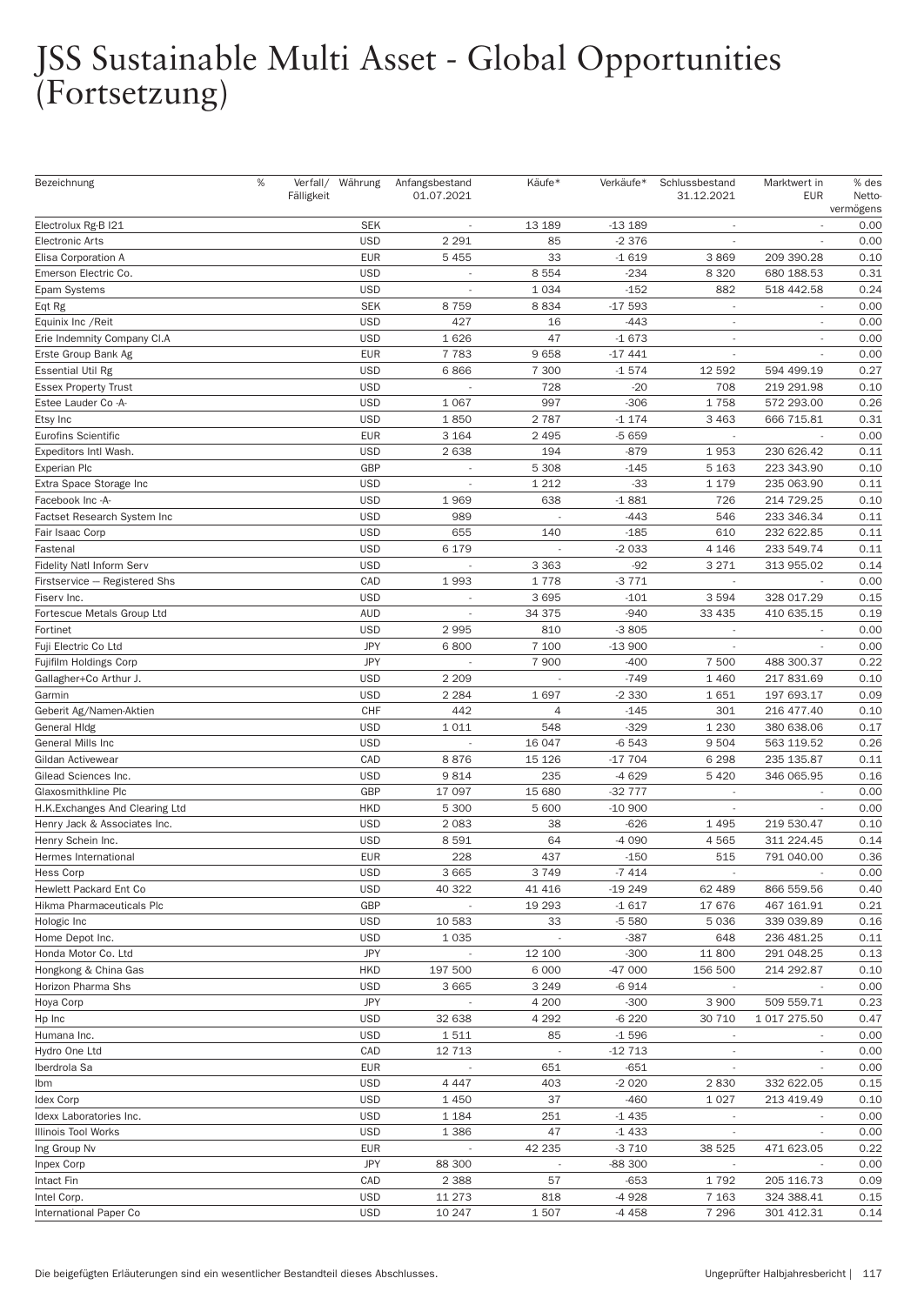| Bezeichnung                    | % | Verfall/ Währung |            | Anfangsbestand           | Käufe*   | Verkäufe* | Schlussbestand           | Marktwert in             | % des     |
|--------------------------------|---|------------------|------------|--------------------------|----------|-----------|--------------------------|--------------------------|-----------|
|                                |   | Fälligkeit       |            | 01.07.2021               |          |           | 31.12.2021               | <b>EUR</b>               | Netto-    |
|                                |   |                  |            |                          |          |           |                          |                          | vermögens |
| Interpublic Group              |   |                  | <b>USD</b> | 9548                     | 11 235   | $-4091$   | 16 692                   | 549 696.98               | 0.25      |
| Intertek Group Plc             |   |                  | GBP        | 4 2 7 3                  | 500      | $-1309$   | 3 4 6 4                  | 232 280.31               | 0.11      |
| Intuit                         |   |                  | <b>USD</b> | 728                      |          | $-343$    | 385                      | 217 762.66               | 0.10      |
| Invesco Ltd                    |   |                  | <b>USD</b> | 34 1 28                  | 6746     | $-4650$   | 36 224                   | 733 271.61               | 0.34      |
| Iqvia Holdings Inc             |   |                  | <b>USD</b> | 1 379                    | 1 2 9 3  | $-2672$   |                          |                          | 0.00      |
| J.Sainsbury Plc                |   |                  | GBP        | ÷,                       | 153 820  | -4 720    | 149 100                  | 489 776.60               | 0.23      |
| Jazz Pharmaceuticals Plc       |   |                  | <b>USD</b> | 3728                     | 647      | $-1733$   | 2642                     | 295 982.06               | 0.14      |
| Johnson & Johnson              |   |                  | <b>USD</b> | 3899                     | 1600     | $-5499$   | $\overline{\phantom{a}}$ |                          | 0.00      |
| Johnson Matthey Plc            |   |                  | GBP        | 7 3 4 7                  | 7 7 3 2  | $-15079$  |                          |                          | 0.00      |
| Juniper Networks Inc.          |   |                  | <b>USD</b> | 24 479                   |          | $-13040$  | 11 439                   | 359 203.91               | 0.17      |
| Kajima Corp.                   |   |                  | <b>JPY</b> |                          | 29 600   | $-800$    | 28 800                   | 290 519.82               | 0.13      |
| Kakaku Com Inc Tokyo           |   |                  | <b>JPY</b> | 10 200                   | 500      | $-3200$   | 7 500                    | 175 824.79               | 0.08      |
| Kao Corp.                      |   |                  | <b>JPY</b> |                          | 4 300    | $-100$    | 4 200                    | 193 043.02               | 0.09      |
| Kesko Oyj /-B-                 |   |                  | <b>EUR</b> | 9 2 1 9                  | 8 1 8 9  | $-17408$  | $\overline{\phantom{a}}$ | ÷,                       | 0.00      |
|                                |   |                  | <b>USD</b> | 42 333                   | 7829     | $-24867$  | 25 29 5                  | 514 485.89               | 0.24      |
| Keycorp                        |   |                  |            |                          |          |           |                          |                          |           |
| Keyera                         |   |                  | CAD        | 12 273                   | 13 312   | $-2357$   | 23 228                   | 461 340.97               | 0.21      |
| Keysight Technologies Inc      |   |                  | <b>USD</b> |                          | 3768     | $-547$    | 3 2 2 1                  | 584 917.97               | 0.27      |
| Kikkoman Corp.                 |   |                  | <b>JPY</b> | 5 0 0 0                  | 4 9 0 0  | $-9900$   | $\overline{\phantom{a}}$ | $\overline{\phantom{a}}$ | 0.00      |
| Kimberly Clark Corp            |   |                  | <b>USD</b> | 2 4 7 8                  |          | $-2478$   | $\overline{\phantom{a}}$ |                          | 0.00      |
| Kingfisher Plc                 |   |                  | GBP        | 132 789                  | 12 3 5 7 | -67 055   | 78 091                   | 314 650.99               | 0.14      |
| Kla Tencor Corporation         |   |                  | <b>USD</b> | 1 0 2 6                  | 971      | $-1997$   |                          |                          | 0.00      |
| Knorr-Bremse Ag                |   |                  | <b>EUR</b> | 2 6 0 5                  | 179      | $-2784$   | $\overline{\phantom{a}}$ | $\overline{\phantom{a}}$ | 0.00      |
| Kobayashi Pharmaceutical Co    |   |                  | <b>JPY</b> | 3800                     | 300      | $-4100$   | $\overline{\phantom{a}}$ |                          | 0.00      |
| Konami HIds Shs                |   |                  | <b>JPY</b> |                          | 11 000   | $-300$    | 10 700                   | 451 027.81               | 0.21      |
| Kone Oyj -B-                   |   |                  | <b>EUR</b> | 3959                     | 615      | $-1078$   | 3 4 9 6                  | 220 387.84               | 0.10      |
| Kyndryl Hldg Rg-Wi             |   |                  | <b>USD</b> |                          | 582      | $-582$    | $\sim$                   |                          | 0.00      |
| L Oreal                        |   |                  | <b>EUR</b> | 715                      | 1512     | $-428$    | 1799                     | 750 093.05               | 0.34      |
| La Francaise Des Jeux Saem     |   |                  | <b>EUR</b> | 5 6 5 3                  | 692      | $-1755$   | 4590                     | 178 734.60               | 0.08      |
| Laboratory Corp Of Amer.HId    |   |                  | <b>USD</b> | $\overline{\phantom{a}}$ | 3 4 2 1  | $-94$     | 3 3 2 7                  | 919 254.90               | 0.42      |
| Lam Research Corp              |   |                  | <b>USD</b> | 499                      | 660      | $-122$    | 1 0 3 7                  | 655 784.87               | 0.30      |
| Lawson Inc                     |   |                  | <b>JPY</b> | 14 3 38                  |          | $-14300$  | 38                       | 1 581.47                 | 0.00      |
| Lennox International Inc.      |   |                  | <b>USD</b> | 938                      | 1800     | $-1959$   | 779                      | 222 191.73               | 0.10      |
| Liberty Global Plc -A-         |   |                  | <b>USD</b> | 24 3 68                  | 135      | $-12226$  | 12 277                   | 299 475.89               | 0.14      |
| Liberty Global Plc -C-         |   |                  | <b>USD</b> | 24 314                   | 155      | $-12205$  | 12 2 64                  | 302 933.31               | 0.14      |
| Lincoln National Corp.         |   |                  | <b>USD</b> | 9 1 3 6                  | 7771     | $-4056$   | 12851                    | 771 376.42               | 0.35      |
| Lindt & Spruengli / Reg        |   |                  | CHF        |                          | 5        |           | 5                        | 589 677.33               | 0.27      |
| Lkq                            |   |                  | <b>USD</b> | 19 330                   | 1715     | $-14727$  | 6 3 1 8                  | 333 511.73               | 0.15      |
| Lloyds Banking Group Plc       |   |                  | GBP        |                          | 528 644  | $-14463$  | 514 181                  | 292 731.90               | 0.13      |
| Logitech Intl Sa               |   |                  | CHF        | 2472                     | 2895     | $-5367$   |                          |                          | 0.00      |
| Lowe S Companies Inc.          |   |                  | <b>USD</b> | 3 3 9 6                  | 1 277    | $-2119$   | 2 5 5 4                  | 580 511.71               | 0.27      |
| Lululemon Athletica Inc        |   |                  | <b>USD</b> | 1 0 1 0                  |          | $-497$    | 513                      | 176 586.22               | 0.08      |
| Lumen Tech Rg                  |   |                  | <b>USD</b> |                          | 30 0 22  | $-821$    | 29 201                   | 322 258.66               | 0.15      |
|                                |   |                  | <b>EUR</b> |                          |          | $-127$    |                          |                          |           |
| Lvmh Act.                      |   |                  | <b>JPY</b> | 402                      | 476      |           | 751                      | 545 977.00               | 0.25      |
| M3 Inc                         |   |                  |            | 4800                     | 4 200    | $-9000$   |                          |                          | 0.00      |
| Magellan Financial Group Ltd   |   |                  | <b>AUD</b> | 8 5 5 0                  | 3929     | $-3156$   | 9 3 2 3                  | 126 601.14               | 0.06      |
| Manulife Financial Corp        |   |                  | CAD        | 31 101                   | 301      | $-13340$  | 18 062                   | 303 159.71               | 0.14      |
| Marketaxess Holding Inc        |   |                  | <b>USD</b> |                          | 601      | $-16$     | 585                      | 211 566.08               | 0.10      |
| Marsh & Mc-Lennan Cos Inc      |   |                  | <b>USD</b> | 2 3 2 5                  |          | $-874$    | 1 4 5 1                  | 221 784.05               | 0.10      |
| Martin Marietta Materials Inc. |   |                  | <b>USD</b> |                          | 1705     | $-244$    | 1 4 6 1                  | 565 951.21               | 0.26      |
| Marubeni Corp.                 |   |                  | <b>JPY</b> |                          | 75 900   | $-75900$  | $\overline{\phantom{a}}$ |                          | 0.00      |
| Masco Corp.                    |   |                  | <b>USD</b> | 10 911                   | 3 3 1 0  | -4 934    | 9 2 8 7                  | 573 455.10               | 0.26      |
| Mcdonald S Holdings Co (Japan) |   |                  | <b>JPY</b> |                          | 5 5 0 0  | $-200$    | 5 300                    | 206 003.27               | 0.09      |
| Medibank Private Ltd           |   |                  | <b>AUD</b> | $\overline{\phantom{a}}$ | 96 639   | $-2644$   | 93 995                   | 201 315.39               | 0.09      |
| Mercadolibre Inc               |   |                  | <b>USD</b> |                          | 406      | $-11$     | 395                      | 468 359.13               | 0.22      |
| Merck                          |   |                  | <b>USD</b> | 8 5 4 0                  |          | $-4528$   | 4 0 1 2                  | 270 383.12               | 0.12      |
| Metlife Inc                    |   |                  | <b>USD</b> | 9804                     | 9 2 3 2  | $-4084$   | 14 952                   | 821 623.71               | 0.38      |
| Mettler Toledo Intl Inc.       |   |                  | <b>USD</b> | 509                      | 145      | $-492$    | 162                      | 241 776.31               | 0.11      |
| Micron Technology Inc          |   |                  | <b>USD</b> | 7683                     | 906      | $-3542$   | 5 0 4 7                  | 413 408.42               | 0.19      |
| Microsoft Corp                 |   |                  | <b>USD</b> | 1 3 1 0                  |          | $-595$    | 715                      | 211 456.91               | 0.10      |
| Mid-America Apartment Commun.  |   |                  | <b>USD</b> | 1955                     |          | $-785$    | 1 1 7 0                  | 236 057.69               | 0.11      |
| Misumi Group Inc               |   |                  | <b>JPY</b> | $\overline{\phantom{a}}$ | 15 400   | $-1100$   | 14 300                   | 515 416.72               | 0.24      |
| Mizuho Financial Groupinc      |   |                  | <b>JPY</b> | $\overline{\phantom{a}}$ | 27 200   | $-700$    | 26 500                   | 296 053.82               | 0.14      |
|                                |   |                  |            |                          |          |           |                          |                          |           |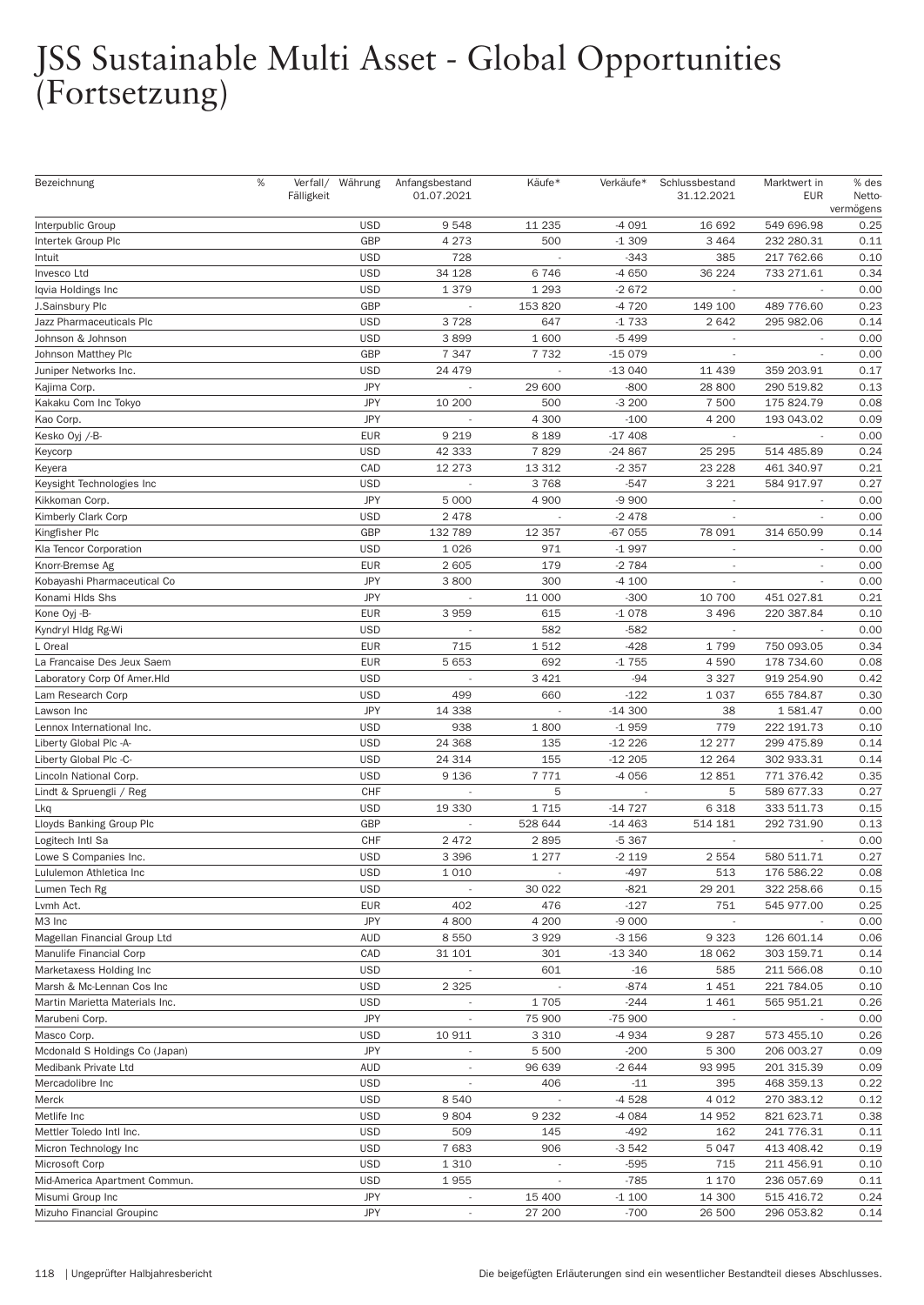| Bezeichnung                    | $\%$ | Fälligkeit | Verfall/ Währung | Anfangsbestand<br>01.07.2021 | Käufe*                   | Verkäufe* | Schlussbestand<br>31.12.2021 | Marktwert in<br><b>EUR</b> | % des<br>Netto-<br>vermögens |
|--------------------------------|------|------------|------------------|------------------------------|--------------------------|-----------|------------------------------|----------------------------|------------------------------|
| Mohawk Industries              |      |            | <b>USD</b>       | 4793                         | 1 1 1 4                  | $-445$    | 5462                         | 875 015.09                 | 0.40                         |
| Molina Healthcare Inc          |      |            | <b>USD</b>       |                              | 1 2 4 7                  | $-34$     | 1 2 1 3                      | 339 281.60                 | 0.16                         |
| Molson Coors Registered Shs B  |      |            | <b>USD</b>       | 16 173                       | 3 3 5 0                  | $-11693$  | 7830                         | 319 135.16                 | 0.15                         |
| Mondi Plc                      |      |            | GBP              | 11858                        | 734                      | $-12592$  | $\overline{\phantom{a}}$     |                            | 0.00                         |
| Moody S Corp                   |      |            | <b>USD</b>       | 967                          |                          | $-357$    | 610                          | 209 509.15                 | 0.10                         |
| Morgan Stanley                 |      |            | <b>USD</b>       | 3 4 9 2                      | 3569                     | $-1374$   | 5 6 8 7                      | 490 886.32                 | 0.23                         |
| Msci Inc -A-                   |      |            | <b>USD</b>       | 691                          |                          | $-327$    | 364                          | 196 112.52                 | 0.09                         |
| National Bank Of Canada        |      |            | CAD              | 4 2 2 6                      | 4 4 1 6                  | $-8642$   | $\sim$                       |                            | 0.00                         |
| Neste Oil Oyj                  |      |            | <b>EUR</b>       | 4791                         | 501                      | $-1000$   | 4 2 9 2                      | 186 101.12                 | 0.09                         |
| Netapp Inc                     |      |            | <b>USD</b>       |                              | 6780                     | $-185$    | 6595                         | 533 480.52                 | 0.25                         |
| Netflix Inc                    |      |            | <b>USD</b>       | 649                          | 577                      | $-1226$   |                              |                            | 0.00                         |
| Newell Brands Inc              |      |            | <b>USD</b>       | 22 649                       | 3028                     | $-10716$  | 14 961                       | 287 326.98                 | 0.13                         |
| Nike Inc B                     |      |            | <b>USD</b>       | 2 4 1 4                      | 34                       | $-1029$   | 1419                         | 207 971.10                 | 0.10                         |
| Nippon Yusen K K               |      |            | <b>JPY</b>       | 7 500                        | 5800                     | $-13300$  | $\sim$                       | $\overline{\phantom{a}}$   | 0.00                         |
| Nitori Holdings Co Ltd         |      |            | <b>JPY</b>       | 1900                         |                          | $-1900$   |                              |                            | 0.00                         |
| Nitto Denko Corp               |      |            | <b>JPY</b>       | 4 100                        | 400                      | $-4500$   |                              |                            | 0.00                         |
| Nn Group N.V.                  |      |            | <b>EUR</b>       | 12 672                       |                          | $-12672$  | $\overline{\phantom{a}}$     | ÷.                         | 0.00                         |
| Nortonlifelock Rg              |      |            | <b>USD</b>       |                              | 14 553                   | $-398$    | 14 155                       | 323 379.26                 | 0.15                         |
| Novartis Ag Basel/Nam.         |      |            | CHF              | 7 2 6 4                      | 456                      | $-3469$   | 4 2 5 1                      | 329 360.63                 | 0.15                         |
| Novo Nordisk A/S /-B-          |      |            | <b>DKK</b>       | 4 0 9 8                      | 4 200                    | $-8298$   | $\overline{\phantom{a}}$     |                            | 0.00                         |
| Novozymes Shs-B-               |      |            | <b>DKK</b>       |                              | 3 2 6 9                  | $-89$     | 3 1 8 0                      | 229 684.09                 | 0.11                         |
| Nvidia Corp.                   |      |            | <b>USD</b>       | 483                          | 2753                     | $-981$    | 2 2 5 5                      | 583 202.65                 | 0.27                         |
| Obayashi Corp.                 |      |            | <b>JPY</b>       | 76 600                       | ÷,                       | $-76600$  | $\overline{\phantom{a}}$     |                            | 0.00                         |
| Omnicom Group Inc              |      |            | <b>USD</b>       | 3920                         | 10 942                   | $-831$    | 14 0 31                      | 904 019.85                 | 0.42                         |
| Omv Ag                         |      |            | <b>EUR</b>       | 10 662                       |                          | $-4908$   | 5 7 5 4                      | 287 412.30                 | 0.13                         |
| On Semiconductor Corp          |      |            | <b>USD</b>       | 8 2 2 5                      | 8687                     | $-16912$  | $\overline{\phantom{a}}$     |                            | 0.00                         |
| Oneok Inc (New)                |      |            | <b>USD</b>       | 5972                         | 5 6 6 4                  | $-2346$   | 9 2 9 0                      | 480 021.46                 | 0.22                         |
| Oracle Corp                    |      |            | <b>USD</b>       |                              | 6 6 6 2                  | $-454$    | 6 2 0 8                      | 476 081.32                 | 0.22                         |
| Orange                         |      |            | <b>EUR</b>       | 50 634                       | 1927                     | $-52561$  | $\overline{\phantom{a}}$     | $\overline{\phantom{a}}$   | 0.00                         |
| Orion Corp (New)- Shs-B-       |      |            | <b>EUR</b>       | 7 5 8 8                      | 557                      | $-8145$   | $\overline{\phantom{a}}$     |                            | 0.00                         |
| Otis Worldwide Corporation     |      |            | <b>USD</b>       | 4 1 3 9                      | 103                      | $-1307$   | 2935                         | 224 719.00                 | 0.10                         |
| Owens Corning Inc              |      |            | <b>USD</b>       | 9 2 7 3                      | 1 3 0 8                  | $-6750$   | 3831                         | 304 876.45                 | 0.14                         |
| Paccar Inc.                    |      |            | <b>USD</b>       | 7 0 2 1                      | 327                      | $-7348$   | $\sim$                       |                            | 0.00                         |
| Partners Group Holding         |      |            | CHF              | 429                          | 169                      | $-260$    | 338                          | 493 384.27                 | 0.23                         |
| Paychex Inc.                   |      |            | <b>USD</b>       |                              | 6941                     | $-190$    | 6751                         | 810 333.71                 | 0.37                         |
| Paypal Holdings Inc            |      |            | <b>USD</b>       | 1 2 3 5                      | 986                      | $-2221$   |                              |                            | 0.00                         |
| Pepsico Inc                    |      |            | <b>USD</b>       | 2 186                        | 2 1 8 3                  | -4 369    | $\overline{\phantom{a}}$     | ä,                         | 0.00                         |
| Pool Corp                      |      |            | <b>USD</b>       | 735                          | 1 0 0 3                  | $-121$    | 1617                         | 804 803.03                 | 0.37                         |
| Power Corp.Canada              |      |            | CAD              |                              | 18 277                   | $-500$    | 17 777                       | 517 300.85                 | 0.24                         |
| Principal Financial Group Inc  |      |            | <b>USD</b>       | 14 848                       | 1545                     | $-111163$ | 5 2 3 0                      | 332 646.76                 | 0.15                         |
| Procter & Gamble Co.           |      |            | <b>USD</b>       | 2 4 2 7                      | $\overline{\phantom{a}}$ | $-774$    | 1653                         | 237 775.01                 | 0.11                         |
| Progressive Corp               |      |            | <b>USD</b>       | 3 2 2 5                      | 204                      | $-913$    | 2516                         | 227 108.16                 | 0.10                         |
| Prologis Inc                   |      |            | <b>USD</b>       | 2 6 6 1                      |                          | $-2661$   | $\sim$                       |                            | 0.00                         |
| Prudential Financial Inc       |      |            | <b>USD</b>       | 5998                         |                          | $-2785$   | 3 2 1 3                      | 305 817.02                 | 0.14                         |
| Ptc Inc Shs                    |      |            | <b>USD</b>       | 2478                         | 2 1 0 5                  | $-4583$   | $\sim$                       |                            | 0.00                         |
| <b>Public Storage</b>          |      |            | <b>USD</b>       |                              | 725                      | $-20$     | 705                          | 232 206.12                 | 0.11                         |
| Qualcomm Inc.                  |      |            | <b>USD</b>       | $\overline{\phantom{a}}$     | 2 7 1 5                  | $-74$     | 2641                         | 424 691.94                 | 0.20                         |
| Quest Diagnostics Inc.         |      |            | <b>USD</b>       | 5 0 8 1                      | 3 500                    | $-2605$   | 5976                         | 909 169.68                 | 0.42                         |
| Rational Ag. Landsberg Am Lech |      |            | <b>EUR</b>       | $\sim$                       | 243                      | $-7$      | 236                          | 212 494.40                 | 0.10                         |
| Rea Group Ltd                  |      |            | <b>AUD</b>       | 2 5 6 4                      | 201                      | $-2765$   | $\overline{\phantom{a}}$     |                            | 0.00                         |
| Recruit Holdings Co. Ltd.      |      |            | <b>JPY</b>       | $\sim$                       | 10 000                   | $-1200$   | 8800                         | 468 511.78                 | 0.22                         |
| Regeneron Pharma. Inc.         |      |            | <b>USD</b>       | 1 2 8 2                      | 10                       | $-1292$   |                              |                            | 0.00                         |
| Regions Financial Corp         |      |            | <b>USD</b>       | 41 804                       | 9527                     | -26 489   | 24 842                       | 476 218.43                 | 0.22                         |
| Renaissancere HId Ltd          |      |            | <b>USD</b>       |                              | 2 4 0 2                  | $-66$     | 2 3 3 6                      | 347 832.29                 | 0.16                         |
| Resmed Inc                     |      |            | <b>USD</b>       | 1592                         | 2 3 8 4                  | $-1710$   | 2 2 6 6                      | 519 035.95                 | 0.24                         |
| Resona Holdings Inc            |      |            | <b>JPY</b>       |                              | 96 200                   | $-2600$   | 93 600                       | 319 780.73                 | 0.15                         |
| Roche Holding Ag / Bearer      |      |            | CHF              | 870                          |                          | $-870$    | $\sim$                       | $\overline{\phantom{a}}$   | 0.00                         |
| Rockwell Automation            |      |            | <b>USD</b>       |                              | 713                      | $-20$     | 693                          | 212 586.22                 | 0.10                         |
| Rockwool International A/S B   |      |            | <b>DKK</b>       | 650                          | 669                      | $-1319$   | $\sim$                       |                            | 0.00                         |
| Rollins Inc                    |      |            | <b>USD</b>       |                              | 6968                     | $-191$    | 6777                         | 203 870.18                 | 0.09                         |
| Royal Bank Of Scotland Group   |      |            | <b>GBP</b>       | $\overline{\phantom{a}}$     | 201 259                  | $-5506$   | 195 753                      | 526 218.50                 | 0.24                         |
| S&P Global Shs                 |      |            | <b>USD</b>       | 853                          |                          | $-853$    |                              |                            | 0.00                         |
|                                |      |            |                  |                              |                          |           |                              |                            |                              |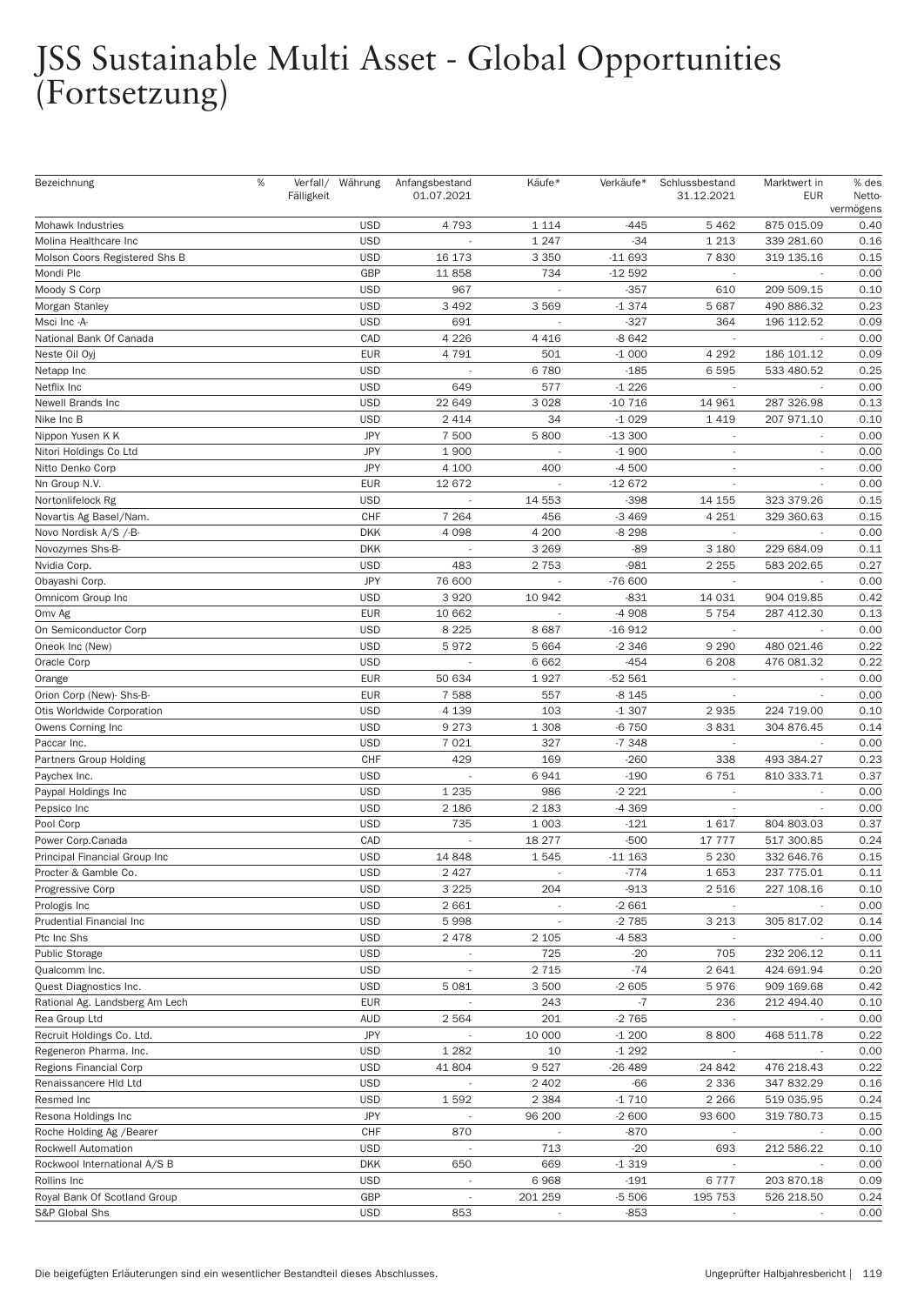| 9 2 4 8<br><b>EUR</b><br>$-9248$<br>Saint-Gobain<br><b>USD</b><br>Sba Communications Corp/Reit<br>683<br>$-19$<br>664<br>227 144.99<br><b>AUD</b><br>297 519<br>-297 519<br>Scentre Group / Reit<br>CHF<br>934<br>$-26$<br>214 170.80<br>908<br>Schindler Hld Sa /Nom.<br>CHF<br>$-25$<br>920<br>895<br>212 054.63<br>Schindler Holding/Partic<br><b>USD</b><br>$-705$<br>Sea Ltd /Adr<br>1 2 5 4<br>1 1 0 4<br>1653<br>325 178.18<br><b>USD</b><br>2 3 8 5<br>2776<br>$-512$<br>4649<br>540 775.34<br>Sempra Energy<br>$-172$<br><b>USD</b><br>6 3 0 3<br>6 1 3 1<br>332 590.04<br>Sensata Tec<br><b>JPY</b><br>2 100<br>$-700$<br>1500<br>2 9 0 0<br>Shimano Inc.<br>678 970.04<br><b>USD</b><br>$-443$<br>Shopify Inc<br>263<br>180<br>$\overline{\phantom{a}}$<br>SGD<br>41 300<br>5 4 0 0<br>$-13100$<br>33 600<br>203 820.11<br>Singapore Exchange Ltd<br><b>HKD</b><br>Sino Land Co Ltd<br>290 000<br>$-8000$<br>282 000<br>308 846.75<br>3771<br><b>USD</b><br>358<br>$-2038$<br>2 0 9 1<br>285 260.06<br><b>Skyworks Solutions Inc</b><br><b>EUR</b><br>$-373$<br>Smurfit Kappa Group Plc<br>11 672<br>11 299<br>547 323.56<br><b>USD</b><br>3822<br>2948<br>$-2127$<br>4 6 4 3<br>Snap-On Inc<br>879 361.01<br><b>JPY</b><br>0.00<br>4 300<br>5 0 0 0<br>$-9300$<br>Softbank Group Shs<br>$\sim$<br><b>AUD</b><br>23 975<br>$-12116$<br>11859<br>353 541.92<br>0.16<br>Sonic Healthcare<br>GBP<br>1792<br>2984<br>$-934$<br>3842<br>0.34<br>Spirax-Sarco Engineering Plc<br>734 443.72<br><b>USD</b><br>8867<br>130<br>0.00<br>Ss&C Technologies Holdings Inc<br>-8 997<br>GBP<br>15 533<br>St James Place Plc<br>16 068<br>$-31601$<br>0.00<br>$\overline{\phantom{a}}$<br><b>JPY</b><br>9 2 0 0<br>900<br>7 600<br>0.10<br><b>Start Today</b><br>$-2500$<br>208 347.60<br><b>USD</b><br>0.00<br><b>State Street Corp</b><br>7 4 4 2<br>$-7442$<br>$\overline{\phantom{a}}$<br><b>EUR</b><br>10 801<br>$-295$<br>317 333.73<br>10 506<br>0.15<br>Ste Gen.Paris -A-<br>$\overline{\phantom{a}}$<br>CHF<br>205<br>198<br>$-403$<br>0.00<br>Straumann Holding Ag/Nom.<br>CHF<br>1 2 5 6<br>$-1256$<br>0.00<br>Swiss Life Holding / Nam<br>$\overline{\phantom{a}}$<br>÷,<br>$\overline{\phantom{a}}$<br>CHF<br>$-1137$<br>0.00<br>Swisscom /Nam.<br>1 1 3 7<br>$\overline{\phantom{a}}$<br>$\overline{\phantom{a}}$<br><b>USD</b><br>544<br>$-544$<br>0.00<br>Sylvamo Corporation<br>$\overline{\phantom{a}}$<br>$-353$<br><b>USD</b><br>12 916<br>12 5 63<br>512 484.67<br>0.24<br>Synchrony Financial<br><b>USD</b><br>2 0 6 1<br>$-274$<br>1787<br>579 062.17<br>0.27<br>Synopsys Inc.<br>$\overline{\phantom{a}}$<br><b>USD</b><br>7885<br>$-216$<br>0.24<br>7669<br>529 722.08<br>Sysco Corp.<br>$\qquad \qquad \blacksquare$<br><b>USD</b><br>1 1 2 9<br>$-31$<br>1 0 9 8<br>189 861.70<br>0.09<br>T Rowe Price Group Inc.<br>÷,<br><b>JPY</b><br>200<br>$-18700$<br>0.00<br>Taisei Corp.<br>18 500<br><b>USD</b><br>1419<br>2 7 3 3<br>$-950$<br>3 2 0 2<br>0.30<br>651 662.75<br>Target Corp<br><b>USD</b><br>2 4 2 6<br>-4788<br>2 3 6 2<br>0.00<br>Te Connectivity / Reg Shs<br><b>EUR</b><br>87 345<br>85 042<br>327 581.78<br>$-2303$<br>0.15<br>Telefonica Sa<br><b>EUR</b><br>849<br>735<br>$-1584$<br>0.00<br>Teleperform.Se<br>2 3 6 0<br><b>USD</b><br>2 4 7 3<br>$-4833$<br>0.00<br>Teradyne Inc<br>L,<br>$\overline{\phantom{a}}$<br><b>USD</b><br>775<br>$-267$<br>0.22<br><b>Tesla Mtrs</b><br>508<br>472 075.48<br><b>USD</b><br>1 2 9 3<br>$-35$<br>1 2 5 8<br>208 490.38<br>0.10<br>Texas Instruments Inc<br>×,<br>CHF<br>1 3 3 3<br>$-36$<br>1 2 9 7<br>The Swatch Group Ag<br>349 234.71<br>0.16<br>2078<br>CAD<br>$-57$<br>2 0 2 1<br>212 827.41<br>0.10<br>Thomson Reuters Corp<br>$\overline{\phantom{a}}$<br><b>USD</b><br>T-Mobile Us Inc<br>5 2 8 5<br>$-145$<br>5 1 4 0<br>524 214.91<br>0.24<br><b>JPY</b><br>Tokyo Century C Shs<br>5 600<br>6400<br>$-12000$<br>0.00<br>$\overline{\phantom{a}}$<br><b>JPY</b><br>Tokyo Electron Co Ltd<br>700<br>800<br>$-1500$<br>0.00<br><b>USD</b><br>3577<br>1 2 9 4<br><b>Tractor Supply Co</b><br>$-4871$<br>0.00<br>$\overline{\phantom{a}}$<br>$\overline{\phantom{a}}$<br>Trane Technologies Plc<br><b>USD</b><br>1750<br>1766<br>$-3516$<br>$\overline{\phantom{a}}$<br><b>JPY</b><br>4 3 0 0<br>$-100$<br>4 200<br>204 941.83<br>Trend Micro IncTokyo<br><b>USD</b><br>4 1 3 1<br>3781<br><b>Trimble Navigation Ltd</b><br>$-1181$<br>6731<br>516 070.96<br><b>USD</b><br>$-1705$<br>United Rentals Inc.<br>2871<br>376<br>1542<br>450 572.62<br>Unitedhealth Group Inc<br><b>USD</b><br>1596<br>$-1596$<br>$\overline{\phantom{a}}$<br><b>JPY</b><br>19 300<br>1 200<br>$-20500$<br>Uss Co Ltd Tokai<br>$\overline{\phantom{a}}$<br><b>USD</b><br>Vail Resorts Inc<br>981<br>1 0 6 4<br>$-2045$<br>45 130<br>Venture Corporation Ltd<br>SGD<br>2 4 0 0<br>-47 530<br>$\overline{\phantom{a}}$<br>Verbund Ag/-A-<br><b>EUR</b><br>3582<br>3 3 4 6<br>$-1214$<br>565 114.60<br>5 7 1 4<br><b>USD</b><br>1 4 9 3<br>99<br>$-538$<br>235 249.98<br>Verisign Inc<br>1 0 5 4<br><b>USD</b><br>1876<br>Verisk Anlytcs<br>$-739$<br>1 1 3 7<br>228 689.77<br><b>USD</b><br>Verizon Communications Inc<br>11 439<br>425<br>$-5071$<br>6793<br>310 380.13<br><b>USD</b><br>1540<br>809<br>$-380$<br>1969<br>380 225.47<br>Vertex Pharmaceuticals<br>9825<br>Viacomcbs Inc CI-B<br><b>USD</b><br>$-269$<br>9556<br>253 605.42<br><b>USD</b><br>Vici Properties Inc Reit<br>12 4 34<br>$-340$<br>12 094<br>320 216.62<br><b>USD</b><br>Vmware Inc<br>4 0 5 0<br>$-4050$<br>$\overline{\phantom{a}}$<br>GBP<br>Vodafone Group Plc<br>358 286<br>30 4 88<br>$-146854$<br>241 920<br>323 461.75 | Bezeichnung | $\%$ | Fälligkeit | Verfall/ Währung | Anfangsbestand<br>01.07.2021 | Käufe* | Verkäufe* | Schlussbestand<br>31.12.2021 | Marktwert in<br><b>EUR</b> | % des<br>Netto-<br>vermögens |
|---------------------------------------------------------------------------------------------------------------------------------------------------------------------------------------------------------------------------------------------------------------------------------------------------------------------------------------------------------------------------------------------------------------------------------------------------------------------------------------------------------------------------------------------------------------------------------------------------------------------------------------------------------------------------------------------------------------------------------------------------------------------------------------------------------------------------------------------------------------------------------------------------------------------------------------------------------------------------------------------------------------------------------------------------------------------------------------------------------------------------------------------------------------------------------------------------------------------------------------------------------------------------------------------------------------------------------------------------------------------------------------------------------------------------------------------------------------------------------------------------------------------------------------------------------------------------------------------------------------------------------------------------------------------------------------------------------------------------------------------------------------------------------------------------------------------------------------------------------------------------------------------------------------------------------------------------------------------------------------------------------------------------------------------------------------------------------------------------------------------------------------------------------------------------------------------------------------------------------------------------------------------------------------------------------------------------------------------------------------------------------------------------------------------------------------------------------------------------------------------------------------------------------------------------------------------------------------------------------------------------------------------------------------------------------------------------------------------------------------------------------------------------------------------------------------------------------------------------------------------------------------------------------------------------------------------------------------------------------------------------------------------------------------------------------------------------------------------------------------------------------------------------------------------------------------------------------------------------------------------------------------------------------------------------------------------------------------------------------------------------------------------------------------------------------------------------------------------------------------------------------------------------------------------------------------------------------------------------------------------------------------------------------------------------------------------------------------------------------------------------------------------------------------------------------------------------------------------------------------------------------------------------------------------------------------------------------------------------------------------------------------------------------------------------------------------------------------------------------------------------------------------------------------------------------------------------------------------------------------------------------------------------------------------------------------------------------------------------------------------------------------------------------------------------------------------------------------------------------------------------------------------------------------------------------------------------------------------------------------------------------------------------------------------------------------------------------------------------------------------------------------------------------------------------------------------------------------------------------------------------------------------------------------------------------------------------------------------------------------------------------------------------------------------------------------------------------------------------------------------------------------------------------------------------------------------------------------------------------------------------------------------------------------------------------------------------------------------------------------------------------------------------------------------------------------------------------------------------------------------------------------------------------------------------------------------------------------------------------------------------------------------------------------------------|-------------|------|------------|------------------|------------------------------|--------|-----------|------------------------------|----------------------------|------------------------------|
|                                                                                                                                                                                                                                                                                                                                                                                                                                                                                                                                                                                                                                                                                                                                                                                                                                                                                                                                                                                                                                                                                                                                                                                                                                                                                                                                                                                                                                                                                                                                                                                                                                                                                                                                                                                                                                                                                                                                                                                                                                                                                                                                                                                                                                                                                                                                                                                                                                                                                                                                                                                                                                                                                                                                                                                                                                                                                                                                                                                                                                                                                                                                                                                                                                                                                                                                                                                                                                                                                                                                                                                                                                                                                                                                                                                                                                                                                                                                                                                                                                                                                                                                                                                                                                                                                                                                                                                                                                                                                                                                                                                                                                                                                                                                                                                                                                                                                                                                                                                                                                                                                                                                                                                                                                                                                                                                                                                                                                                                                                                                                                                                                                                                           |             |      |            |                  |                              |        |           |                              |                            | 0.00                         |
|                                                                                                                                                                                                                                                                                                                                                                                                                                                                                                                                                                                                                                                                                                                                                                                                                                                                                                                                                                                                                                                                                                                                                                                                                                                                                                                                                                                                                                                                                                                                                                                                                                                                                                                                                                                                                                                                                                                                                                                                                                                                                                                                                                                                                                                                                                                                                                                                                                                                                                                                                                                                                                                                                                                                                                                                                                                                                                                                                                                                                                                                                                                                                                                                                                                                                                                                                                                                                                                                                                                                                                                                                                                                                                                                                                                                                                                                                                                                                                                                                                                                                                                                                                                                                                                                                                                                                                                                                                                                                                                                                                                                                                                                                                                                                                                                                                                                                                                                                                                                                                                                                                                                                                                                                                                                                                                                                                                                                                                                                                                                                                                                                                                                           |             |      |            |                  |                              |        |           |                              |                            | 0.10                         |
|                                                                                                                                                                                                                                                                                                                                                                                                                                                                                                                                                                                                                                                                                                                                                                                                                                                                                                                                                                                                                                                                                                                                                                                                                                                                                                                                                                                                                                                                                                                                                                                                                                                                                                                                                                                                                                                                                                                                                                                                                                                                                                                                                                                                                                                                                                                                                                                                                                                                                                                                                                                                                                                                                                                                                                                                                                                                                                                                                                                                                                                                                                                                                                                                                                                                                                                                                                                                                                                                                                                                                                                                                                                                                                                                                                                                                                                                                                                                                                                                                                                                                                                                                                                                                                                                                                                                                                                                                                                                                                                                                                                                                                                                                                                                                                                                                                                                                                                                                                                                                                                                                                                                                                                                                                                                                                                                                                                                                                                                                                                                                                                                                                                                           |             |      |            |                  |                              |        |           |                              |                            | 0.00                         |
|                                                                                                                                                                                                                                                                                                                                                                                                                                                                                                                                                                                                                                                                                                                                                                                                                                                                                                                                                                                                                                                                                                                                                                                                                                                                                                                                                                                                                                                                                                                                                                                                                                                                                                                                                                                                                                                                                                                                                                                                                                                                                                                                                                                                                                                                                                                                                                                                                                                                                                                                                                                                                                                                                                                                                                                                                                                                                                                                                                                                                                                                                                                                                                                                                                                                                                                                                                                                                                                                                                                                                                                                                                                                                                                                                                                                                                                                                                                                                                                                                                                                                                                                                                                                                                                                                                                                                                                                                                                                                                                                                                                                                                                                                                                                                                                                                                                                                                                                                                                                                                                                                                                                                                                                                                                                                                                                                                                                                                                                                                                                                                                                                                                                           |             |      |            |                  |                              |        |           |                              |                            | 0.10                         |
|                                                                                                                                                                                                                                                                                                                                                                                                                                                                                                                                                                                                                                                                                                                                                                                                                                                                                                                                                                                                                                                                                                                                                                                                                                                                                                                                                                                                                                                                                                                                                                                                                                                                                                                                                                                                                                                                                                                                                                                                                                                                                                                                                                                                                                                                                                                                                                                                                                                                                                                                                                                                                                                                                                                                                                                                                                                                                                                                                                                                                                                                                                                                                                                                                                                                                                                                                                                                                                                                                                                                                                                                                                                                                                                                                                                                                                                                                                                                                                                                                                                                                                                                                                                                                                                                                                                                                                                                                                                                                                                                                                                                                                                                                                                                                                                                                                                                                                                                                                                                                                                                                                                                                                                                                                                                                                                                                                                                                                                                                                                                                                                                                                                                           |             |      |            |                  |                              |        |           |                              |                            | 0.10                         |
|                                                                                                                                                                                                                                                                                                                                                                                                                                                                                                                                                                                                                                                                                                                                                                                                                                                                                                                                                                                                                                                                                                                                                                                                                                                                                                                                                                                                                                                                                                                                                                                                                                                                                                                                                                                                                                                                                                                                                                                                                                                                                                                                                                                                                                                                                                                                                                                                                                                                                                                                                                                                                                                                                                                                                                                                                                                                                                                                                                                                                                                                                                                                                                                                                                                                                                                                                                                                                                                                                                                                                                                                                                                                                                                                                                                                                                                                                                                                                                                                                                                                                                                                                                                                                                                                                                                                                                                                                                                                                                                                                                                                                                                                                                                                                                                                                                                                                                                                                                                                                                                                                                                                                                                                                                                                                                                                                                                                                                                                                                                                                                                                                                                                           |             |      |            |                  |                              |        |           |                              |                            | 0.15                         |
|                                                                                                                                                                                                                                                                                                                                                                                                                                                                                                                                                                                                                                                                                                                                                                                                                                                                                                                                                                                                                                                                                                                                                                                                                                                                                                                                                                                                                                                                                                                                                                                                                                                                                                                                                                                                                                                                                                                                                                                                                                                                                                                                                                                                                                                                                                                                                                                                                                                                                                                                                                                                                                                                                                                                                                                                                                                                                                                                                                                                                                                                                                                                                                                                                                                                                                                                                                                                                                                                                                                                                                                                                                                                                                                                                                                                                                                                                                                                                                                                                                                                                                                                                                                                                                                                                                                                                                                                                                                                                                                                                                                                                                                                                                                                                                                                                                                                                                                                                                                                                                                                                                                                                                                                                                                                                                                                                                                                                                                                                                                                                                                                                                                                           |             |      |            |                  |                              |        |           |                              |                            | 0.25                         |
|                                                                                                                                                                                                                                                                                                                                                                                                                                                                                                                                                                                                                                                                                                                                                                                                                                                                                                                                                                                                                                                                                                                                                                                                                                                                                                                                                                                                                                                                                                                                                                                                                                                                                                                                                                                                                                                                                                                                                                                                                                                                                                                                                                                                                                                                                                                                                                                                                                                                                                                                                                                                                                                                                                                                                                                                                                                                                                                                                                                                                                                                                                                                                                                                                                                                                                                                                                                                                                                                                                                                                                                                                                                                                                                                                                                                                                                                                                                                                                                                                                                                                                                                                                                                                                                                                                                                                                                                                                                                                                                                                                                                                                                                                                                                                                                                                                                                                                                                                                                                                                                                                                                                                                                                                                                                                                                                                                                                                                                                                                                                                                                                                                                                           |             |      |            |                  |                              |        |           |                              |                            | 0.15                         |
|                                                                                                                                                                                                                                                                                                                                                                                                                                                                                                                                                                                                                                                                                                                                                                                                                                                                                                                                                                                                                                                                                                                                                                                                                                                                                                                                                                                                                                                                                                                                                                                                                                                                                                                                                                                                                                                                                                                                                                                                                                                                                                                                                                                                                                                                                                                                                                                                                                                                                                                                                                                                                                                                                                                                                                                                                                                                                                                                                                                                                                                                                                                                                                                                                                                                                                                                                                                                                                                                                                                                                                                                                                                                                                                                                                                                                                                                                                                                                                                                                                                                                                                                                                                                                                                                                                                                                                                                                                                                                                                                                                                                                                                                                                                                                                                                                                                                                                                                                                                                                                                                                                                                                                                                                                                                                                                                                                                                                                                                                                                                                                                                                                                                           |             |      |            |                  |                              |        |           |                              |                            | 0.31                         |
|                                                                                                                                                                                                                                                                                                                                                                                                                                                                                                                                                                                                                                                                                                                                                                                                                                                                                                                                                                                                                                                                                                                                                                                                                                                                                                                                                                                                                                                                                                                                                                                                                                                                                                                                                                                                                                                                                                                                                                                                                                                                                                                                                                                                                                                                                                                                                                                                                                                                                                                                                                                                                                                                                                                                                                                                                                                                                                                                                                                                                                                                                                                                                                                                                                                                                                                                                                                                                                                                                                                                                                                                                                                                                                                                                                                                                                                                                                                                                                                                                                                                                                                                                                                                                                                                                                                                                                                                                                                                                                                                                                                                                                                                                                                                                                                                                                                                                                                                                                                                                                                                                                                                                                                                                                                                                                                                                                                                                                                                                                                                                                                                                                                                           |             |      |            |                  |                              |        |           |                              |                            | 0.00                         |
|                                                                                                                                                                                                                                                                                                                                                                                                                                                                                                                                                                                                                                                                                                                                                                                                                                                                                                                                                                                                                                                                                                                                                                                                                                                                                                                                                                                                                                                                                                                                                                                                                                                                                                                                                                                                                                                                                                                                                                                                                                                                                                                                                                                                                                                                                                                                                                                                                                                                                                                                                                                                                                                                                                                                                                                                                                                                                                                                                                                                                                                                                                                                                                                                                                                                                                                                                                                                                                                                                                                                                                                                                                                                                                                                                                                                                                                                                                                                                                                                                                                                                                                                                                                                                                                                                                                                                                                                                                                                                                                                                                                                                                                                                                                                                                                                                                                                                                                                                                                                                                                                                                                                                                                                                                                                                                                                                                                                                                                                                                                                                                                                                                                                           |             |      |            |                  |                              |        |           |                              |                            | 0.09                         |
|                                                                                                                                                                                                                                                                                                                                                                                                                                                                                                                                                                                                                                                                                                                                                                                                                                                                                                                                                                                                                                                                                                                                                                                                                                                                                                                                                                                                                                                                                                                                                                                                                                                                                                                                                                                                                                                                                                                                                                                                                                                                                                                                                                                                                                                                                                                                                                                                                                                                                                                                                                                                                                                                                                                                                                                                                                                                                                                                                                                                                                                                                                                                                                                                                                                                                                                                                                                                                                                                                                                                                                                                                                                                                                                                                                                                                                                                                                                                                                                                                                                                                                                                                                                                                                                                                                                                                                                                                                                                                                                                                                                                                                                                                                                                                                                                                                                                                                                                                                                                                                                                                                                                                                                                                                                                                                                                                                                                                                                                                                                                                                                                                                                                           |             |      |            |                  |                              |        |           |                              |                            | 0.14                         |
|                                                                                                                                                                                                                                                                                                                                                                                                                                                                                                                                                                                                                                                                                                                                                                                                                                                                                                                                                                                                                                                                                                                                                                                                                                                                                                                                                                                                                                                                                                                                                                                                                                                                                                                                                                                                                                                                                                                                                                                                                                                                                                                                                                                                                                                                                                                                                                                                                                                                                                                                                                                                                                                                                                                                                                                                                                                                                                                                                                                                                                                                                                                                                                                                                                                                                                                                                                                                                                                                                                                                                                                                                                                                                                                                                                                                                                                                                                                                                                                                                                                                                                                                                                                                                                                                                                                                                                                                                                                                                                                                                                                                                                                                                                                                                                                                                                                                                                                                                                                                                                                                                                                                                                                                                                                                                                                                                                                                                                                                                                                                                                                                                                                                           |             |      |            |                  |                              |        |           |                              |                            | 0.13                         |
|                                                                                                                                                                                                                                                                                                                                                                                                                                                                                                                                                                                                                                                                                                                                                                                                                                                                                                                                                                                                                                                                                                                                                                                                                                                                                                                                                                                                                                                                                                                                                                                                                                                                                                                                                                                                                                                                                                                                                                                                                                                                                                                                                                                                                                                                                                                                                                                                                                                                                                                                                                                                                                                                                                                                                                                                                                                                                                                                                                                                                                                                                                                                                                                                                                                                                                                                                                                                                                                                                                                                                                                                                                                                                                                                                                                                                                                                                                                                                                                                                                                                                                                                                                                                                                                                                                                                                                                                                                                                                                                                                                                                                                                                                                                                                                                                                                                                                                                                                                                                                                                                                                                                                                                                                                                                                                                                                                                                                                                                                                                                                                                                                                                                           |             |      |            |                  |                              |        |           |                              |                            | 0.25                         |
|                                                                                                                                                                                                                                                                                                                                                                                                                                                                                                                                                                                                                                                                                                                                                                                                                                                                                                                                                                                                                                                                                                                                                                                                                                                                                                                                                                                                                                                                                                                                                                                                                                                                                                                                                                                                                                                                                                                                                                                                                                                                                                                                                                                                                                                                                                                                                                                                                                                                                                                                                                                                                                                                                                                                                                                                                                                                                                                                                                                                                                                                                                                                                                                                                                                                                                                                                                                                                                                                                                                                                                                                                                                                                                                                                                                                                                                                                                                                                                                                                                                                                                                                                                                                                                                                                                                                                                                                                                                                                                                                                                                                                                                                                                                                                                                                                                                                                                                                                                                                                                                                                                                                                                                                                                                                                                                                                                                                                                                                                                                                                                                                                                                                           |             |      |            |                  |                              |        |           |                              |                            | 0.40                         |
|                                                                                                                                                                                                                                                                                                                                                                                                                                                                                                                                                                                                                                                                                                                                                                                                                                                                                                                                                                                                                                                                                                                                                                                                                                                                                                                                                                                                                                                                                                                                                                                                                                                                                                                                                                                                                                                                                                                                                                                                                                                                                                                                                                                                                                                                                                                                                                                                                                                                                                                                                                                                                                                                                                                                                                                                                                                                                                                                                                                                                                                                                                                                                                                                                                                                                                                                                                                                                                                                                                                                                                                                                                                                                                                                                                                                                                                                                                                                                                                                                                                                                                                                                                                                                                                                                                                                                                                                                                                                                                                                                                                                                                                                                                                                                                                                                                                                                                                                                                                                                                                                                                                                                                                                                                                                                                                                                                                                                                                                                                                                                                                                                                                                           |             |      |            |                  |                              |        |           |                              |                            |                              |
|                                                                                                                                                                                                                                                                                                                                                                                                                                                                                                                                                                                                                                                                                                                                                                                                                                                                                                                                                                                                                                                                                                                                                                                                                                                                                                                                                                                                                                                                                                                                                                                                                                                                                                                                                                                                                                                                                                                                                                                                                                                                                                                                                                                                                                                                                                                                                                                                                                                                                                                                                                                                                                                                                                                                                                                                                                                                                                                                                                                                                                                                                                                                                                                                                                                                                                                                                                                                                                                                                                                                                                                                                                                                                                                                                                                                                                                                                                                                                                                                                                                                                                                                                                                                                                                                                                                                                                                                                                                                                                                                                                                                                                                                                                                                                                                                                                                                                                                                                                                                                                                                                                                                                                                                                                                                                                                                                                                                                                                                                                                                                                                                                                                                           |             |      |            |                  |                              |        |           |                              |                            |                              |
|                                                                                                                                                                                                                                                                                                                                                                                                                                                                                                                                                                                                                                                                                                                                                                                                                                                                                                                                                                                                                                                                                                                                                                                                                                                                                                                                                                                                                                                                                                                                                                                                                                                                                                                                                                                                                                                                                                                                                                                                                                                                                                                                                                                                                                                                                                                                                                                                                                                                                                                                                                                                                                                                                                                                                                                                                                                                                                                                                                                                                                                                                                                                                                                                                                                                                                                                                                                                                                                                                                                                                                                                                                                                                                                                                                                                                                                                                                                                                                                                                                                                                                                                                                                                                                                                                                                                                                                                                                                                                                                                                                                                                                                                                                                                                                                                                                                                                                                                                                                                                                                                                                                                                                                                                                                                                                                                                                                                                                                                                                                                                                                                                                                                           |             |      |            |                  |                              |        |           |                              |                            |                              |
|                                                                                                                                                                                                                                                                                                                                                                                                                                                                                                                                                                                                                                                                                                                                                                                                                                                                                                                                                                                                                                                                                                                                                                                                                                                                                                                                                                                                                                                                                                                                                                                                                                                                                                                                                                                                                                                                                                                                                                                                                                                                                                                                                                                                                                                                                                                                                                                                                                                                                                                                                                                                                                                                                                                                                                                                                                                                                                                                                                                                                                                                                                                                                                                                                                                                                                                                                                                                                                                                                                                                                                                                                                                                                                                                                                                                                                                                                                                                                                                                                                                                                                                                                                                                                                                                                                                                                                                                                                                                                                                                                                                                                                                                                                                                                                                                                                                                                                                                                                                                                                                                                                                                                                                                                                                                                                                                                                                                                                                                                                                                                                                                                                                                           |             |      |            |                  |                              |        |           |                              |                            |                              |
|                                                                                                                                                                                                                                                                                                                                                                                                                                                                                                                                                                                                                                                                                                                                                                                                                                                                                                                                                                                                                                                                                                                                                                                                                                                                                                                                                                                                                                                                                                                                                                                                                                                                                                                                                                                                                                                                                                                                                                                                                                                                                                                                                                                                                                                                                                                                                                                                                                                                                                                                                                                                                                                                                                                                                                                                                                                                                                                                                                                                                                                                                                                                                                                                                                                                                                                                                                                                                                                                                                                                                                                                                                                                                                                                                                                                                                                                                                                                                                                                                                                                                                                                                                                                                                                                                                                                                                                                                                                                                                                                                                                                                                                                                                                                                                                                                                                                                                                                                                                                                                                                                                                                                                                                                                                                                                                                                                                                                                                                                                                                                                                                                                                                           |             |      |            |                  |                              |        |           |                              |                            |                              |
|                                                                                                                                                                                                                                                                                                                                                                                                                                                                                                                                                                                                                                                                                                                                                                                                                                                                                                                                                                                                                                                                                                                                                                                                                                                                                                                                                                                                                                                                                                                                                                                                                                                                                                                                                                                                                                                                                                                                                                                                                                                                                                                                                                                                                                                                                                                                                                                                                                                                                                                                                                                                                                                                                                                                                                                                                                                                                                                                                                                                                                                                                                                                                                                                                                                                                                                                                                                                                                                                                                                                                                                                                                                                                                                                                                                                                                                                                                                                                                                                                                                                                                                                                                                                                                                                                                                                                                                                                                                                                                                                                                                                                                                                                                                                                                                                                                                                                                                                                                                                                                                                                                                                                                                                                                                                                                                                                                                                                                                                                                                                                                                                                                                                           |             |      |            |                  |                              |        |           |                              |                            |                              |
|                                                                                                                                                                                                                                                                                                                                                                                                                                                                                                                                                                                                                                                                                                                                                                                                                                                                                                                                                                                                                                                                                                                                                                                                                                                                                                                                                                                                                                                                                                                                                                                                                                                                                                                                                                                                                                                                                                                                                                                                                                                                                                                                                                                                                                                                                                                                                                                                                                                                                                                                                                                                                                                                                                                                                                                                                                                                                                                                                                                                                                                                                                                                                                                                                                                                                                                                                                                                                                                                                                                                                                                                                                                                                                                                                                                                                                                                                                                                                                                                                                                                                                                                                                                                                                                                                                                                                                                                                                                                                                                                                                                                                                                                                                                                                                                                                                                                                                                                                                                                                                                                                                                                                                                                                                                                                                                                                                                                                                                                                                                                                                                                                                                                           |             |      |            |                  |                              |        |           |                              |                            |                              |
|                                                                                                                                                                                                                                                                                                                                                                                                                                                                                                                                                                                                                                                                                                                                                                                                                                                                                                                                                                                                                                                                                                                                                                                                                                                                                                                                                                                                                                                                                                                                                                                                                                                                                                                                                                                                                                                                                                                                                                                                                                                                                                                                                                                                                                                                                                                                                                                                                                                                                                                                                                                                                                                                                                                                                                                                                                                                                                                                                                                                                                                                                                                                                                                                                                                                                                                                                                                                                                                                                                                                                                                                                                                                                                                                                                                                                                                                                                                                                                                                                                                                                                                                                                                                                                                                                                                                                                                                                                                                                                                                                                                                                                                                                                                                                                                                                                                                                                                                                                                                                                                                                                                                                                                                                                                                                                                                                                                                                                                                                                                                                                                                                                                                           |             |      |            |                  |                              |        |           |                              |                            |                              |
|                                                                                                                                                                                                                                                                                                                                                                                                                                                                                                                                                                                                                                                                                                                                                                                                                                                                                                                                                                                                                                                                                                                                                                                                                                                                                                                                                                                                                                                                                                                                                                                                                                                                                                                                                                                                                                                                                                                                                                                                                                                                                                                                                                                                                                                                                                                                                                                                                                                                                                                                                                                                                                                                                                                                                                                                                                                                                                                                                                                                                                                                                                                                                                                                                                                                                                                                                                                                                                                                                                                                                                                                                                                                                                                                                                                                                                                                                                                                                                                                                                                                                                                                                                                                                                                                                                                                                                                                                                                                                                                                                                                                                                                                                                                                                                                                                                                                                                                                                                                                                                                                                                                                                                                                                                                                                                                                                                                                                                                                                                                                                                                                                                                                           |             |      |            |                  |                              |        |           |                              |                            |                              |
|                                                                                                                                                                                                                                                                                                                                                                                                                                                                                                                                                                                                                                                                                                                                                                                                                                                                                                                                                                                                                                                                                                                                                                                                                                                                                                                                                                                                                                                                                                                                                                                                                                                                                                                                                                                                                                                                                                                                                                                                                                                                                                                                                                                                                                                                                                                                                                                                                                                                                                                                                                                                                                                                                                                                                                                                                                                                                                                                                                                                                                                                                                                                                                                                                                                                                                                                                                                                                                                                                                                                                                                                                                                                                                                                                                                                                                                                                                                                                                                                                                                                                                                                                                                                                                                                                                                                                                                                                                                                                                                                                                                                                                                                                                                                                                                                                                                                                                                                                                                                                                                                                                                                                                                                                                                                                                                                                                                                                                                                                                                                                                                                                                                                           |             |      |            |                  |                              |        |           |                              |                            |                              |
|                                                                                                                                                                                                                                                                                                                                                                                                                                                                                                                                                                                                                                                                                                                                                                                                                                                                                                                                                                                                                                                                                                                                                                                                                                                                                                                                                                                                                                                                                                                                                                                                                                                                                                                                                                                                                                                                                                                                                                                                                                                                                                                                                                                                                                                                                                                                                                                                                                                                                                                                                                                                                                                                                                                                                                                                                                                                                                                                                                                                                                                                                                                                                                                                                                                                                                                                                                                                                                                                                                                                                                                                                                                                                                                                                                                                                                                                                                                                                                                                                                                                                                                                                                                                                                                                                                                                                                                                                                                                                                                                                                                                                                                                                                                                                                                                                                                                                                                                                                                                                                                                                                                                                                                                                                                                                                                                                                                                                                                                                                                                                                                                                                                                           |             |      |            |                  |                              |        |           |                              |                            |                              |
|                                                                                                                                                                                                                                                                                                                                                                                                                                                                                                                                                                                                                                                                                                                                                                                                                                                                                                                                                                                                                                                                                                                                                                                                                                                                                                                                                                                                                                                                                                                                                                                                                                                                                                                                                                                                                                                                                                                                                                                                                                                                                                                                                                                                                                                                                                                                                                                                                                                                                                                                                                                                                                                                                                                                                                                                                                                                                                                                                                                                                                                                                                                                                                                                                                                                                                                                                                                                                                                                                                                                                                                                                                                                                                                                                                                                                                                                                                                                                                                                                                                                                                                                                                                                                                                                                                                                                                                                                                                                                                                                                                                                                                                                                                                                                                                                                                                                                                                                                                                                                                                                                                                                                                                                                                                                                                                                                                                                                                                                                                                                                                                                                                                                           |             |      |            |                  |                              |        |           |                              |                            |                              |
|                                                                                                                                                                                                                                                                                                                                                                                                                                                                                                                                                                                                                                                                                                                                                                                                                                                                                                                                                                                                                                                                                                                                                                                                                                                                                                                                                                                                                                                                                                                                                                                                                                                                                                                                                                                                                                                                                                                                                                                                                                                                                                                                                                                                                                                                                                                                                                                                                                                                                                                                                                                                                                                                                                                                                                                                                                                                                                                                                                                                                                                                                                                                                                                                                                                                                                                                                                                                                                                                                                                                                                                                                                                                                                                                                                                                                                                                                                                                                                                                                                                                                                                                                                                                                                                                                                                                                                                                                                                                                                                                                                                                                                                                                                                                                                                                                                                                                                                                                                                                                                                                                                                                                                                                                                                                                                                                                                                                                                                                                                                                                                                                                                                                           |             |      |            |                  |                              |        |           |                              |                            |                              |
|                                                                                                                                                                                                                                                                                                                                                                                                                                                                                                                                                                                                                                                                                                                                                                                                                                                                                                                                                                                                                                                                                                                                                                                                                                                                                                                                                                                                                                                                                                                                                                                                                                                                                                                                                                                                                                                                                                                                                                                                                                                                                                                                                                                                                                                                                                                                                                                                                                                                                                                                                                                                                                                                                                                                                                                                                                                                                                                                                                                                                                                                                                                                                                                                                                                                                                                                                                                                                                                                                                                                                                                                                                                                                                                                                                                                                                                                                                                                                                                                                                                                                                                                                                                                                                                                                                                                                                                                                                                                                                                                                                                                                                                                                                                                                                                                                                                                                                                                                                                                                                                                                                                                                                                                                                                                                                                                                                                                                                                                                                                                                                                                                                                                           |             |      |            |                  |                              |        |           |                              |                            |                              |
|                                                                                                                                                                                                                                                                                                                                                                                                                                                                                                                                                                                                                                                                                                                                                                                                                                                                                                                                                                                                                                                                                                                                                                                                                                                                                                                                                                                                                                                                                                                                                                                                                                                                                                                                                                                                                                                                                                                                                                                                                                                                                                                                                                                                                                                                                                                                                                                                                                                                                                                                                                                                                                                                                                                                                                                                                                                                                                                                                                                                                                                                                                                                                                                                                                                                                                                                                                                                                                                                                                                                                                                                                                                                                                                                                                                                                                                                                                                                                                                                                                                                                                                                                                                                                                                                                                                                                                                                                                                                                                                                                                                                                                                                                                                                                                                                                                                                                                                                                                                                                                                                                                                                                                                                                                                                                                                                                                                                                                                                                                                                                                                                                                                                           |             |      |            |                  |                              |        |           |                              |                            |                              |
|                                                                                                                                                                                                                                                                                                                                                                                                                                                                                                                                                                                                                                                                                                                                                                                                                                                                                                                                                                                                                                                                                                                                                                                                                                                                                                                                                                                                                                                                                                                                                                                                                                                                                                                                                                                                                                                                                                                                                                                                                                                                                                                                                                                                                                                                                                                                                                                                                                                                                                                                                                                                                                                                                                                                                                                                                                                                                                                                                                                                                                                                                                                                                                                                                                                                                                                                                                                                                                                                                                                                                                                                                                                                                                                                                                                                                                                                                                                                                                                                                                                                                                                                                                                                                                                                                                                                                                                                                                                                                                                                                                                                                                                                                                                                                                                                                                                                                                                                                                                                                                                                                                                                                                                                                                                                                                                                                                                                                                                                                                                                                                                                                                                                           |             |      |            |                  |                              |        |           |                              |                            |                              |
|                                                                                                                                                                                                                                                                                                                                                                                                                                                                                                                                                                                                                                                                                                                                                                                                                                                                                                                                                                                                                                                                                                                                                                                                                                                                                                                                                                                                                                                                                                                                                                                                                                                                                                                                                                                                                                                                                                                                                                                                                                                                                                                                                                                                                                                                                                                                                                                                                                                                                                                                                                                                                                                                                                                                                                                                                                                                                                                                                                                                                                                                                                                                                                                                                                                                                                                                                                                                                                                                                                                                                                                                                                                                                                                                                                                                                                                                                                                                                                                                                                                                                                                                                                                                                                                                                                                                                                                                                                                                                                                                                                                                                                                                                                                                                                                                                                                                                                                                                                                                                                                                                                                                                                                                                                                                                                                                                                                                                                                                                                                                                                                                                                                                           |             |      |            |                  |                              |        |           |                              |                            |                              |
|                                                                                                                                                                                                                                                                                                                                                                                                                                                                                                                                                                                                                                                                                                                                                                                                                                                                                                                                                                                                                                                                                                                                                                                                                                                                                                                                                                                                                                                                                                                                                                                                                                                                                                                                                                                                                                                                                                                                                                                                                                                                                                                                                                                                                                                                                                                                                                                                                                                                                                                                                                                                                                                                                                                                                                                                                                                                                                                                                                                                                                                                                                                                                                                                                                                                                                                                                                                                                                                                                                                                                                                                                                                                                                                                                                                                                                                                                                                                                                                                                                                                                                                                                                                                                                                                                                                                                                                                                                                                                                                                                                                                                                                                                                                                                                                                                                                                                                                                                                                                                                                                                                                                                                                                                                                                                                                                                                                                                                                                                                                                                                                                                                                                           |             |      |            |                  |                              |        |           |                              |                            |                              |
|                                                                                                                                                                                                                                                                                                                                                                                                                                                                                                                                                                                                                                                                                                                                                                                                                                                                                                                                                                                                                                                                                                                                                                                                                                                                                                                                                                                                                                                                                                                                                                                                                                                                                                                                                                                                                                                                                                                                                                                                                                                                                                                                                                                                                                                                                                                                                                                                                                                                                                                                                                                                                                                                                                                                                                                                                                                                                                                                                                                                                                                                                                                                                                                                                                                                                                                                                                                                                                                                                                                                                                                                                                                                                                                                                                                                                                                                                                                                                                                                                                                                                                                                                                                                                                                                                                                                                                                                                                                                                                                                                                                                                                                                                                                                                                                                                                                                                                                                                                                                                                                                                                                                                                                                                                                                                                                                                                                                                                                                                                                                                                                                                                                                           |             |      |            |                  |                              |        |           |                              |                            |                              |
|                                                                                                                                                                                                                                                                                                                                                                                                                                                                                                                                                                                                                                                                                                                                                                                                                                                                                                                                                                                                                                                                                                                                                                                                                                                                                                                                                                                                                                                                                                                                                                                                                                                                                                                                                                                                                                                                                                                                                                                                                                                                                                                                                                                                                                                                                                                                                                                                                                                                                                                                                                                                                                                                                                                                                                                                                                                                                                                                                                                                                                                                                                                                                                                                                                                                                                                                                                                                                                                                                                                                                                                                                                                                                                                                                                                                                                                                                                                                                                                                                                                                                                                                                                                                                                                                                                                                                                                                                                                                                                                                                                                                                                                                                                                                                                                                                                                                                                                                                                                                                                                                                                                                                                                                                                                                                                                                                                                                                                                                                                                                                                                                                                                                           |             |      |            |                  |                              |        |           |                              |                            |                              |
|                                                                                                                                                                                                                                                                                                                                                                                                                                                                                                                                                                                                                                                                                                                                                                                                                                                                                                                                                                                                                                                                                                                                                                                                                                                                                                                                                                                                                                                                                                                                                                                                                                                                                                                                                                                                                                                                                                                                                                                                                                                                                                                                                                                                                                                                                                                                                                                                                                                                                                                                                                                                                                                                                                                                                                                                                                                                                                                                                                                                                                                                                                                                                                                                                                                                                                                                                                                                                                                                                                                                                                                                                                                                                                                                                                                                                                                                                                                                                                                                                                                                                                                                                                                                                                                                                                                                                                                                                                                                                                                                                                                                                                                                                                                                                                                                                                                                                                                                                                                                                                                                                                                                                                                                                                                                                                                                                                                                                                                                                                                                                                                                                                                                           |             |      |            |                  |                              |        |           |                              |                            |                              |
|                                                                                                                                                                                                                                                                                                                                                                                                                                                                                                                                                                                                                                                                                                                                                                                                                                                                                                                                                                                                                                                                                                                                                                                                                                                                                                                                                                                                                                                                                                                                                                                                                                                                                                                                                                                                                                                                                                                                                                                                                                                                                                                                                                                                                                                                                                                                                                                                                                                                                                                                                                                                                                                                                                                                                                                                                                                                                                                                                                                                                                                                                                                                                                                                                                                                                                                                                                                                                                                                                                                                                                                                                                                                                                                                                                                                                                                                                                                                                                                                                                                                                                                                                                                                                                                                                                                                                                                                                                                                                                                                                                                                                                                                                                                                                                                                                                                                                                                                                                                                                                                                                                                                                                                                                                                                                                                                                                                                                                                                                                                                                                                                                                                                           |             |      |            |                  |                              |        |           |                              |                            |                              |
|                                                                                                                                                                                                                                                                                                                                                                                                                                                                                                                                                                                                                                                                                                                                                                                                                                                                                                                                                                                                                                                                                                                                                                                                                                                                                                                                                                                                                                                                                                                                                                                                                                                                                                                                                                                                                                                                                                                                                                                                                                                                                                                                                                                                                                                                                                                                                                                                                                                                                                                                                                                                                                                                                                                                                                                                                                                                                                                                                                                                                                                                                                                                                                                                                                                                                                                                                                                                                                                                                                                                                                                                                                                                                                                                                                                                                                                                                                                                                                                                                                                                                                                                                                                                                                                                                                                                                                                                                                                                                                                                                                                                                                                                                                                                                                                                                                                                                                                                                                                                                                                                                                                                                                                                                                                                                                                                                                                                                                                                                                                                                                                                                                                                           |             |      |            |                  |                              |        |           |                              |                            |                              |
|                                                                                                                                                                                                                                                                                                                                                                                                                                                                                                                                                                                                                                                                                                                                                                                                                                                                                                                                                                                                                                                                                                                                                                                                                                                                                                                                                                                                                                                                                                                                                                                                                                                                                                                                                                                                                                                                                                                                                                                                                                                                                                                                                                                                                                                                                                                                                                                                                                                                                                                                                                                                                                                                                                                                                                                                                                                                                                                                                                                                                                                                                                                                                                                                                                                                                                                                                                                                                                                                                                                                                                                                                                                                                                                                                                                                                                                                                                                                                                                                                                                                                                                                                                                                                                                                                                                                                                                                                                                                                                                                                                                                                                                                                                                                                                                                                                                                                                                                                                                                                                                                                                                                                                                                                                                                                                                                                                                                                                                                                                                                                                                                                                                                           |             |      |            |                  |                              |        |           |                              |                            |                              |
|                                                                                                                                                                                                                                                                                                                                                                                                                                                                                                                                                                                                                                                                                                                                                                                                                                                                                                                                                                                                                                                                                                                                                                                                                                                                                                                                                                                                                                                                                                                                                                                                                                                                                                                                                                                                                                                                                                                                                                                                                                                                                                                                                                                                                                                                                                                                                                                                                                                                                                                                                                                                                                                                                                                                                                                                                                                                                                                                                                                                                                                                                                                                                                                                                                                                                                                                                                                                                                                                                                                                                                                                                                                                                                                                                                                                                                                                                                                                                                                                                                                                                                                                                                                                                                                                                                                                                                                                                                                                                                                                                                                                                                                                                                                                                                                                                                                                                                                                                                                                                                                                                                                                                                                                                                                                                                                                                                                                                                                                                                                                                                                                                                                                           |             |      |            |                  |                              |        |           |                              |                            |                              |
|                                                                                                                                                                                                                                                                                                                                                                                                                                                                                                                                                                                                                                                                                                                                                                                                                                                                                                                                                                                                                                                                                                                                                                                                                                                                                                                                                                                                                                                                                                                                                                                                                                                                                                                                                                                                                                                                                                                                                                                                                                                                                                                                                                                                                                                                                                                                                                                                                                                                                                                                                                                                                                                                                                                                                                                                                                                                                                                                                                                                                                                                                                                                                                                                                                                                                                                                                                                                                                                                                                                                                                                                                                                                                                                                                                                                                                                                                                                                                                                                                                                                                                                                                                                                                                                                                                                                                                                                                                                                                                                                                                                                                                                                                                                                                                                                                                                                                                                                                                                                                                                                                                                                                                                                                                                                                                                                                                                                                                                                                                                                                                                                                                                                           |             |      |            |                  |                              |        |           |                              |                            |                              |
|                                                                                                                                                                                                                                                                                                                                                                                                                                                                                                                                                                                                                                                                                                                                                                                                                                                                                                                                                                                                                                                                                                                                                                                                                                                                                                                                                                                                                                                                                                                                                                                                                                                                                                                                                                                                                                                                                                                                                                                                                                                                                                                                                                                                                                                                                                                                                                                                                                                                                                                                                                                                                                                                                                                                                                                                                                                                                                                                                                                                                                                                                                                                                                                                                                                                                                                                                                                                                                                                                                                                                                                                                                                                                                                                                                                                                                                                                                                                                                                                                                                                                                                                                                                                                                                                                                                                                                                                                                                                                                                                                                                                                                                                                                                                                                                                                                                                                                                                                                                                                                                                                                                                                                                                                                                                                                                                                                                                                                                                                                                                                                                                                                                                           |             |      |            |                  |                              |        |           |                              |                            |                              |
|                                                                                                                                                                                                                                                                                                                                                                                                                                                                                                                                                                                                                                                                                                                                                                                                                                                                                                                                                                                                                                                                                                                                                                                                                                                                                                                                                                                                                                                                                                                                                                                                                                                                                                                                                                                                                                                                                                                                                                                                                                                                                                                                                                                                                                                                                                                                                                                                                                                                                                                                                                                                                                                                                                                                                                                                                                                                                                                                                                                                                                                                                                                                                                                                                                                                                                                                                                                                                                                                                                                                                                                                                                                                                                                                                                                                                                                                                                                                                                                                                                                                                                                                                                                                                                                                                                                                                                                                                                                                                                                                                                                                                                                                                                                                                                                                                                                                                                                                                                                                                                                                                                                                                                                                                                                                                                                                                                                                                                                                                                                                                                                                                                                                           |             |      |            |                  |                              |        |           |                              |                            |                              |
|                                                                                                                                                                                                                                                                                                                                                                                                                                                                                                                                                                                                                                                                                                                                                                                                                                                                                                                                                                                                                                                                                                                                                                                                                                                                                                                                                                                                                                                                                                                                                                                                                                                                                                                                                                                                                                                                                                                                                                                                                                                                                                                                                                                                                                                                                                                                                                                                                                                                                                                                                                                                                                                                                                                                                                                                                                                                                                                                                                                                                                                                                                                                                                                                                                                                                                                                                                                                                                                                                                                                                                                                                                                                                                                                                                                                                                                                                                                                                                                                                                                                                                                                                                                                                                                                                                                                                                                                                                                                                                                                                                                                                                                                                                                                                                                                                                                                                                                                                                                                                                                                                                                                                                                                                                                                                                                                                                                                                                                                                                                                                                                                                                                                           |             |      |            |                  |                              |        |           |                              |                            |                              |
|                                                                                                                                                                                                                                                                                                                                                                                                                                                                                                                                                                                                                                                                                                                                                                                                                                                                                                                                                                                                                                                                                                                                                                                                                                                                                                                                                                                                                                                                                                                                                                                                                                                                                                                                                                                                                                                                                                                                                                                                                                                                                                                                                                                                                                                                                                                                                                                                                                                                                                                                                                                                                                                                                                                                                                                                                                                                                                                                                                                                                                                                                                                                                                                                                                                                                                                                                                                                                                                                                                                                                                                                                                                                                                                                                                                                                                                                                                                                                                                                                                                                                                                                                                                                                                                                                                                                                                                                                                                                                                                                                                                                                                                                                                                                                                                                                                                                                                                                                                                                                                                                                                                                                                                                                                                                                                                                                                                                                                                                                                                                                                                                                                                                           |             |      |            |                  |                              |        |           |                              |                            | 0.00                         |
|                                                                                                                                                                                                                                                                                                                                                                                                                                                                                                                                                                                                                                                                                                                                                                                                                                                                                                                                                                                                                                                                                                                                                                                                                                                                                                                                                                                                                                                                                                                                                                                                                                                                                                                                                                                                                                                                                                                                                                                                                                                                                                                                                                                                                                                                                                                                                                                                                                                                                                                                                                                                                                                                                                                                                                                                                                                                                                                                                                                                                                                                                                                                                                                                                                                                                                                                                                                                                                                                                                                                                                                                                                                                                                                                                                                                                                                                                                                                                                                                                                                                                                                                                                                                                                                                                                                                                                                                                                                                                                                                                                                                                                                                                                                                                                                                                                                                                                                                                                                                                                                                                                                                                                                                                                                                                                                                                                                                                                                                                                                                                                                                                                                                           |             |      |            |                  |                              |        |           |                              |                            | 0.09                         |
|                                                                                                                                                                                                                                                                                                                                                                                                                                                                                                                                                                                                                                                                                                                                                                                                                                                                                                                                                                                                                                                                                                                                                                                                                                                                                                                                                                                                                                                                                                                                                                                                                                                                                                                                                                                                                                                                                                                                                                                                                                                                                                                                                                                                                                                                                                                                                                                                                                                                                                                                                                                                                                                                                                                                                                                                                                                                                                                                                                                                                                                                                                                                                                                                                                                                                                                                                                                                                                                                                                                                                                                                                                                                                                                                                                                                                                                                                                                                                                                                                                                                                                                                                                                                                                                                                                                                                                                                                                                                                                                                                                                                                                                                                                                                                                                                                                                                                                                                                                                                                                                                                                                                                                                                                                                                                                                                                                                                                                                                                                                                                                                                                                                                           |             |      |            |                  |                              |        |           |                              |                            | 0.24                         |
|                                                                                                                                                                                                                                                                                                                                                                                                                                                                                                                                                                                                                                                                                                                                                                                                                                                                                                                                                                                                                                                                                                                                                                                                                                                                                                                                                                                                                                                                                                                                                                                                                                                                                                                                                                                                                                                                                                                                                                                                                                                                                                                                                                                                                                                                                                                                                                                                                                                                                                                                                                                                                                                                                                                                                                                                                                                                                                                                                                                                                                                                                                                                                                                                                                                                                                                                                                                                                                                                                                                                                                                                                                                                                                                                                                                                                                                                                                                                                                                                                                                                                                                                                                                                                                                                                                                                                                                                                                                                                                                                                                                                                                                                                                                                                                                                                                                                                                                                                                                                                                                                                                                                                                                                                                                                                                                                                                                                                                                                                                                                                                                                                                                                           |             |      |            |                  |                              |        |           |                              |                            | 0.21                         |
|                                                                                                                                                                                                                                                                                                                                                                                                                                                                                                                                                                                                                                                                                                                                                                                                                                                                                                                                                                                                                                                                                                                                                                                                                                                                                                                                                                                                                                                                                                                                                                                                                                                                                                                                                                                                                                                                                                                                                                                                                                                                                                                                                                                                                                                                                                                                                                                                                                                                                                                                                                                                                                                                                                                                                                                                                                                                                                                                                                                                                                                                                                                                                                                                                                                                                                                                                                                                                                                                                                                                                                                                                                                                                                                                                                                                                                                                                                                                                                                                                                                                                                                                                                                                                                                                                                                                                                                                                                                                                                                                                                                                                                                                                                                                                                                                                                                                                                                                                                                                                                                                                                                                                                                                                                                                                                                                                                                                                                                                                                                                                                                                                                                                           |             |      |            |                  |                              |        |           |                              |                            | 0.00                         |
|                                                                                                                                                                                                                                                                                                                                                                                                                                                                                                                                                                                                                                                                                                                                                                                                                                                                                                                                                                                                                                                                                                                                                                                                                                                                                                                                                                                                                                                                                                                                                                                                                                                                                                                                                                                                                                                                                                                                                                                                                                                                                                                                                                                                                                                                                                                                                                                                                                                                                                                                                                                                                                                                                                                                                                                                                                                                                                                                                                                                                                                                                                                                                                                                                                                                                                                                                                                                                                                                                                                                                                                                                                                                                                                                                                                                                                                                                                                                                                                                                                                                                                                                                                                                                                                                                                                                                                                                                                                                                                                                                                                                                                                                                                                                                                                                                                                                                                                                                                                                                                                                                                                                                                                                                                                                                                                                                                                                                                                                                                                                                                                                                                                                           |             |      |            |                  |                              |        |           |                              |                            | 0.00                         |
|                                                                                                                                                                                                                                                                                                                                                                                                                                                                                                                                                                                                                                                                                                                                                                                                                                                                                                                                                                                                                                                                                                                                                                                                                                                                                                                                                                                                                                                                                                                                                                                                                                                                                                                                                                                                                                                                                                                                                                                                                                                                                                                                                                                                                                                                                                                                                                                                                                                                                                                                                                                                                                                                                                                                                                                                                                                                                                                                                                                                                                                                                                                                                                                                                                                                                                                                                                                                                                                                                                                                                                                                                                                                                                                                                                                                                                                                                                                                                                                                                                                                                                                                                                                                                                                                                                                                                                                                                                                                                                                                                                                                                                                                                                                                                                                                                                                                                                                                                                                                                                                                                                                                                                                                                                                                                                                                                                                                                                                                                                                                                                                                                                                                           |             |      |            |                  |                              |        |           |                              |                            | 0.00                         |
|                                                                                                                                                                                                                                                                                                                                                                                                                                                                                                                                                                                                                                                                                                                                                                                                                                                                                                                                                                                                                                                                                                                                                                                                                                                                                                                                                                                                                                                                                                                                                                                                                                                                                                                                                                                                                                                                                                                                                                                                                                                                                                                                                                                                                                                                                                                                                                                                                                                                                                                                                                                                                                                                                                                                                                                                                                                                                                                                                                                                                                                                                                                                                                                                                                                                                                                                                                                                                                                                                                                                                                                                                                                                                                                                                                                                                                                                                                                                                                                                                                                                                                                                                                                                                                                                                                                                                                                                                                                                                                                                                                                                                                                                                                                                                                                                                                                                                                                                                                                                                                                                                                                                                                                                                                                                                                                                                                                                                                                                                                                                                                                                                                                                           |             |      |            |                  |                              |        |           |                              |                            | 0.00                         |
|                                                                                                                                                                                                                                                                                                                                                                                                                                                                                                                                                                                                                                                                                                                                                                                                                                                                                                                                                                                                                                                                                                                                                                                                                                                                                                                                                                                                                                                                                                                                                                                                                                                                                                                                                                                                                                                                                                                                                                                                                                                                                                                                                                                                                                                                                                                                                                                                                                                                                                                                                                                                                                                                                                                                                                                                                                                                                                                                                                                                                                                                                                                                                                                                                                                                                                                                                                                                                                                                                                                                                                                                                                                                                                                                                                                                                                                                                                                                                                                                                                                                                                                                                                                                                                                                                                                                                                                                                                                                                                                                                                                                                                                                                                                                                                                                                                                                                                                                                                                                                                                                                                                                                                                                                                                                                                                                                                                                                                                                                                                                                                                                                                                                           |             |      |            |                  |                              |        |           |                              |                            | 0.26                         |
|                                                                                                                                                                                                                                                                                                                                                                                                                                                                                                                                                                                                                                                                                                                                                                                                                                                                                                                                                                                                                                                                                                                                                                                                                                                                                                                                                                                                                                                                                                                                                                                                                                                                                                                                                                                                                                                                                                                                                                                                                                                                                                                                                                                                                                                                                                                                                                                                                                                                                                                                                                                                                                                                                                                                                                                                                                                                                                                                                                                                                                                                                                                                                                                                                                                                                                                                                                                                                                                                                                                                                                                                                                                                                                                                                                                                                                                                                                                                                                                                                                                                                                                                                                                                                                                                                                                                                                                                                                                                                                                                                                                                                                                                                                                                                                                                                                                                                                                                                                                                                                                                                                                                                                                                                                                                                                                                                                                                                                                                                                                                                                                                                                                                           |             |      |            |                  |                              |        |           |                              |                            | 0.11                         |
|                                                                                                                                                                                                                                                                                                                                                                                                                                                                                                                                                                                                                                                                                                                                                                                                                                                                                                                                                                                                                                                                                                                                                                                                                                                                                                                                                                                                                                                                                                                                                                                                                                                                                                                                                                                                                                                                                                                                                                                                                                                                                                                                                                                                                                                                                                                                                                                                                                                                                                                                                                                                                                                                                                                                                                                                                                                                                                                                                                                                                                                                                                                                                                                                                                                                                                                                                                                                                                                                                                                                                                                                                                                                                                                                                                                                                                                                                                                                                                                                                                                                                                                                                                                                                                                                                                                                                                                                                                                                                                                                                                                                                                                                                                                                                                                                                                                                                                                                                                                                                                                                                                                                                                                                                                                                                                                                                                                                                                                                                                                                                                                                                                                                           |             |      |            |                  |                              |        |           |                              |                            | 0.10                         |
|                                                                                                                                                                                                                                                                                                                                                                                                                                                                                                                                                                                                                                                                                                                                                                                                                                                                                                                                                                                                                                                                                                                                                                                                                                                                                                                                                                                                                                                                                                                                                                                                                                                                                                                                                                                                                                                                                                                                                                                                                                                                                                                                                                                                                                                                                                                                                                                                                                                                                                                                                                                                                                                                                                                                                                                                                                                                                                                                                                                                                                                                                                                                                                                                                                                                                                                                                                                                                                                                                                                                                                                                                                                                                                                                                                                                                                                                                                                                                                                                                                                                                                                                                                                                                                                                                                                                                                                                                                                                                                                                                                                                                                                                                                                                                                                                                                                                                                                                                                                                                                                                                                                                                                                                                                                                                                                                                                                                                                                                                                                                                                                                                                                                           |             |      |            |                  |                              |        |           |                              |                            | 0.14                         |
|                                                                                                                                                                                                                                                                                                                                                                                                                                                                                                                                                                                                                                                                                                                                                                                                                                                                                                                                                                                                                                                                                                                                                                                                                                                                                                                                                                                                                                                                                                                                                                                                                                                                                                                                                                                                                                                                                                                                                                                                                                                                                                                                                                                                                                                                                                                                                                                                                                                                                                                                                                                                                                                                                                                                                                                                                                                                                                                                                                                                                                                                                                                                                                                                                                                                                                                                                                                                                                                                                                                                                                                                                                                                                                                                                                                                                                                                                                                                                                                                                                                                                                                                                                                                                                                                                                                                                                                                                                                                                                                                                                                                                                                                                                                                                                                                                                                                                                                                                                                                                                                                                                                                                                                                                                                                                                                                                                                                                                                                                                                                                                                                                                                                           |             |      |            |                  |                              |        |           |                              |                            | 0.17                         |
|                                                                                                                                                                                                                                                                                                                                                                                                                                                                                                                                                                                                                                                                                                                                                                                                                                                                                                                                                                                                                                                                                                                                                                                                                                                                                                                                                                                                                                                                                                                                                                                                                                                                                                                                                                                                                                                                                                                                                                                                                                                                                                                                                                                                                                                                                                                                                                                                                                                                                                                                                                                                                                                                                                                                                                                                                                                                                                                                                                                                                                                                                                                                                                                                                                                                                                                                                                                                                                                                                                                                                                                                                                                                                                                                                                                                                                                                                                                                                                                                                                                                                                                                                                                                                                                                                                                                                                                                                                                                                                                                                                                                                                                                                                                                                                                                                                                                                                                                                                                                                                                                                                                                                                                                                                                                                                                                                                                                                                                                                                                                                                                                                                                                           |             |      |            |                  |                              |        |           |                              |                            | 0.12                         |
|                                                                                                                                                                                                                                                                                                                                                                                                                                                                                                                                                                                                                                                                                                                                                                                                                                                                                                                                                                                                                                                                                                                                                                                                                                                                                                                                                                                                                                                                                                                                                                                                                                                                                                                                                                                                                                                                                                                                                                                                                                                                                                                                                                                                                                                                                                                                                                                                                                                                                                                                                                                                                                                                                                                                                                                                                                                                                                                                                                                                                                                                                                                                                                                                                                                                                                                                                                                                                                                                                                                                                                                                                                                                                                                                                                                                                                                                                                                                                                                                                                                                                                                                                                                                                                                                                                                                                                                                                                                                                                                                                                                                                                                                                                                                                                                                                                                                                                                                                                                                                                                                                                                                                                                                                                                                                                                                                                                                                                                                                                                                                                                                                                                                           |             |      |            |                  |                              |        |           |                              |                            | 0.15                         |
|                                                                                                                                                                                                                                                                                                                                                                                                                                                                                                                                                                                                                                                                                                                                                                                                                                                                                                                                                                                                                                                                                                                                                                                                                                                                                                                                                                                                                                                                                                                                                                                                                                                                                                                                                                                                                                                                                                                                                                                                                                                                                                                                                                                                                                                                                                                                                                                                                                                                                                                                                                                                                                                                                                                                                                                                                                                                                                                                                                                                                                                                                                                                                                                                                                                                                                                                                                                                                                                                                                                                                                                                                                                                                                                                                                                                                                                                                                                                                                                                                                                                                                                                                                                                                                                                                                                                                                                                                                                                                                                                                                                                                                                                                                                                                                                                                                                                                                                                                                                                                                                                                                                                                                                                                                                                                                                                                                                                                                                                                                                                                                                                                                                                           |             |      |            |                  |                              |        |           |                              |                            | 0.00                         |
|                                                                                                                                                                                                                                                                                                                                                                                                                                                                                                                                                                                                                                                                                                                                                                                                                                                                                                                                                                                                                                                                                                                                                                                                                                                                                                                                                                                                                                                                                                                                                                                                                                                                                                                                                                                                                                                                                                                                                                                                                                                                                                                                                                                                                                                                                                                                                                                                                                                                                                                                                                                                                                                                                                                                                                                                                                                                                                                                                                                                                                                                                                                                                                                                                                                                                                                                                                                                                                                                                                                                                                                                                                                                                                                                                                                                                                                                                                                                                                                                                                                                                                                                                                                                                                                                                                                                                                                                                                                                                                                                                                                                                                                                                                                                                                                                                                                                                                                                                                                                                                                                                                                                                                                                                                                                                                                                                                                                                                                                                                                                                                                                                                                                           |             |      |            |                  |                              |        |           |                              |                            | 0.15                         |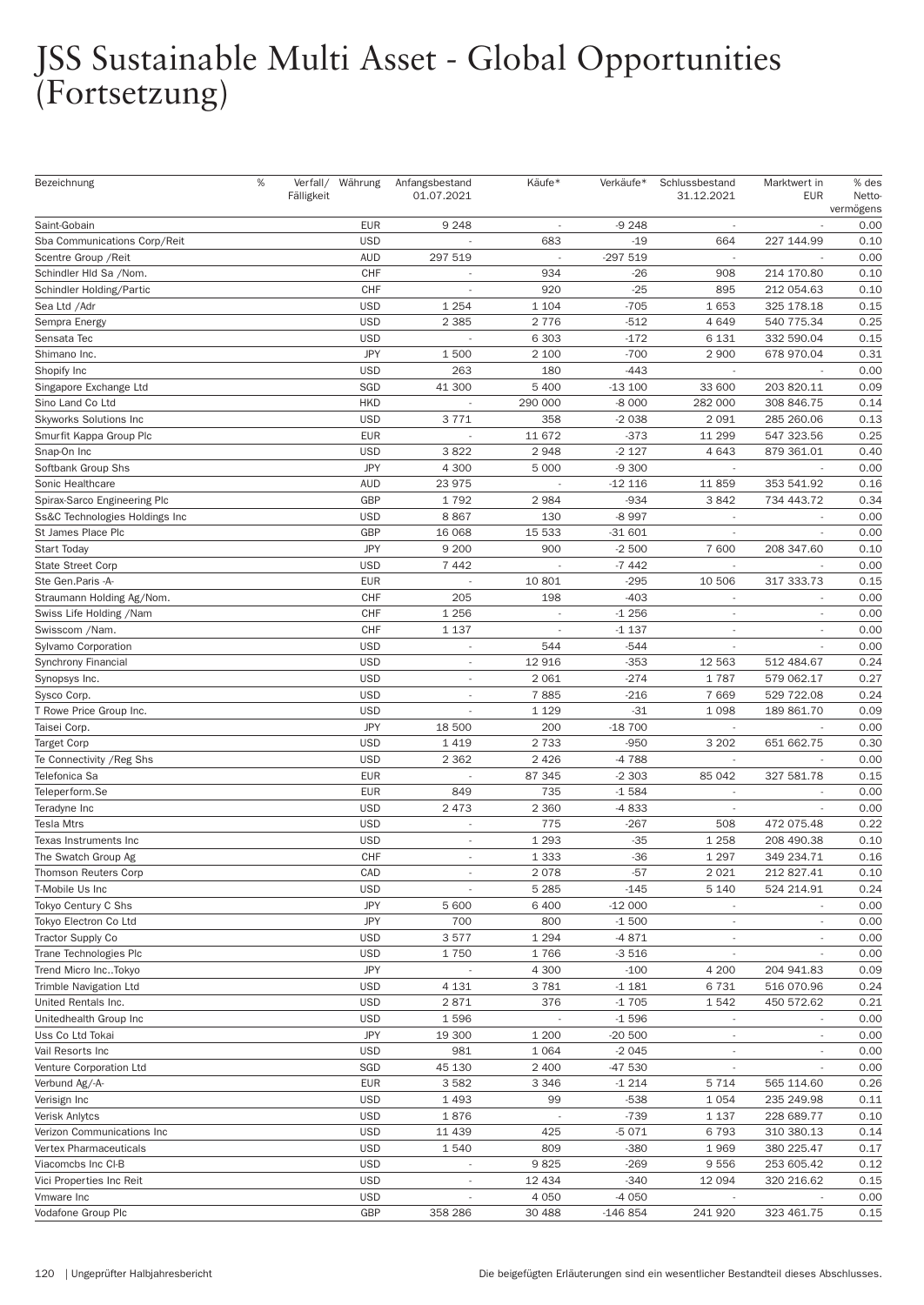| Bezeichnung                                                | %              |                      | Verfall/ Währung         | Anfangsbestand           | Käufe*                             | Verkäufe*                | Schlussbestand           | Marktwert in                 | % des               |
|------------------------------------------------------------|----------------|----------------------|--------------------------|--------------------------|------------------------------------|--------------------------|--------------------------|------------------------------|---------------------|
|                                                            |                | Fälligkeit           |                          | 01.07.2021               |                                    |                          | 31.12.2021               | <b>EUR</b>                   | Netto-<br>vermögens |
| Voya Financial                                             |                |                      | <b>USD</b>               |                          | 5 2 6 9                            | $-144$                   | 5 1 2 5                  | 298 838.16                   | 0.14                |
| Walgreens Boots Alliance Inc                               |                |                      | <b>USD</b>               | $\overline{\phantom{a}}$ | 20 505                             | $-561$                   | 19 944                   | 914 772.28                   | 0.42                |
| Walt Disney / Disney Ser                                   |                |                      | <b>USD</b>               | 1830                     | 1995                               | $-321$                   | 3 5 0 4                  | 477 255.15                   | 0.22                |
| Waste Management Inc                                       |                |                      | <b>USD</b>               | $\overline{\phantom{a}}$ | 1518                               | $-42$                    | 1476                     | 216 623.64                   | 0.10                |
| <b>Waters Corporation</b>                                  |                |                      | <b>USD</b>               | 1 0 2 2                  |                                    | $-339$                   | 683                      | 223 782.80                   | 0.10                |
| West Fraser Timber Co                                      |                |                      | CAD                      | 12 901                   | 1792                               | $-10232$                 | 4 4 6 1                  | 374 779.61                   | 0.17                |
| West Pharmaceutical Services                               |                |                      | <b>USD</b>               | 1941                     | 583                                | $-2524$                  |                          |                              | 0.00                |
| Western Digital Corp.                                      |                |                      | <b>USD</b>               | $\overline{\phantom{a}}$ | 6672                               | $-183$                   | 6489                     | 372 096.10                   | 0.17                |
| Western Union Company                                      |                |                      | <b>USD</b>               |                          | 20 097                             | $-550$                   | 19 547                   | 306 646.57                   | 0.14                |
| <b>Westpac Banking Corp</b>                                |                |                      | <b>AUD</b>               | 15 7 7 4                 | 17846                              | -33 620                  | $\overline{\phantom{a}}$ |                              | 0.00                |
| Weyerhaeuser Co                                            |                |                      | <b>USD</b>               | 8580                     |                                    | $-1994$                  | 6586                     | 238 490.57                   | 0.11                |
| Whirlpool Corp.                                            |                |                      | <b>USD</b>               | 4 1 0 5                  | 646                                | $-3094$                  | 1657                     | 341 920.17                   | 0.16                |
| Wolters Kluwer Nv                                          |                |                      | <b>EUR</b>               | 3 3 7 7                  |                                    | $-1177$                  | 2 2 0 0                  | 227 920.00                   | 0.10                |
| Ww Grainger Inc                                            |                |                      | <b>USD</b>               | 702                      | 32                                 | $-228$                   | 506                      | 230 592.19                   | 0.11                |
| Yamada Denki Co Ltd                                        |                |                      | <b>JPY</b>               |                          | 96 100                             | $-2600$                  | 93 500                   | 280 598.03                   | 0.13                |
| Zalando Se                                                 |                |                      | <b>EUR</b>               | 2886                     | 2 4 2 4                            | $-5310$                  | $\sim$                   |                              | 0.00                |
| Zebra Technologies A                                       |                |                      | <b>USD</b>               | 642                      | 581                                | $-1223$                  |                          |                              | 0.00                |
|                                                            |                |                      |                          |                          |                                    |                          |                          | 105 781 260.65               | 48.65               |
|                                                            |                |                      |                          |                          |                                    |                          |                          |                              |                     |
| <b>Anleihen</b>                                            |                |                      |                          |                          |                                    |                          |                          |                              |                     |
| Adcb Fin                                                   | 4.500          | 06.03.23             | <b>USD</b>               | 1 600 000                |                                    |                          | 1 600 000                | 1 455 153.01                 | 0.67                |
| Arcelik                                                    | 0.000          | 03.04.23             | <b>USD</b>               | 1 300 000                |                                    |                          | 1 300 000                | 1 148 874.43                 | 0.53                |
| Ashtead Cap 4.25% 19-01.11.29                              | 4.250          | 01.11.29             | <b>USD</b>               | $\overline{\phantom{a}}$ | 1 100 000                          | $\overline{\phantom{a}}$ | 1 100 000                | 1 032 681.01                 | 0.48                |
| At&T Inc 2.875% 20-Perp                                    | 2.875          | 31.12.99             | <b>EUR</b>               | 1 000 000                | $\overline{\phantom{a}}$           | $-1000000$               |                          |                              | 0.00                |
| Axtel 6.375% 17-14.11.24                                   | 6.375          | 14.11.24             | <b>USD</b>               |                          | 1 100 000                          |                          | 1 100 000                | 999 242.44                   | 0.46                |
| Azr Pwr Slr 5.65% 19-24.12.24 Regs                         | 5.650          | 24.12.24             | <b>USD</b>               | 1 260 000                | 200 000                            |                          | 1 460 000                | 1 350 102.00                 | 0.62                |
| Baidu Inc 3.875% 18-29.09.23                               | 3.875          | 29.09.23             | <b>USD</b>               | 1 600 000                | $\overline{\phantom{a}}$           | $-1600000$               |                          |                              | 0.00                |
| Banco Bvacs 4.875% 15-21.04.25                             | 4.875          | 21.04.25             | <b>USD</b>               | 1 240 000                | 200 000                            | $\overline{\phantom{a}}$ | 1 440 000                | 1 310 840.66                 | 0.60                |
| Banco Peru 3.25% 19-04.10.26 Regs                          | 3.250          | 04.10.26             | <b>USD</b>               | 690 000                  | $\overline{\phantom{a}}$           |                          | 690 000                  | 620 293.13                   | 0.29                |
| Bank Mandir 3.75% 19-11.04.24                              | 3.750          | 11.04.24             | <b>USD</b>               | 1 490 000                | $\sim$                             | $\overline{\phantom{a}}$ | 1 490 000                | 1 369 857.29                 | 0.63                |
| Bank Rakyat 4.625% 18-20.07.23                             | 4.625          | 20.07.23             | <b>USD</b>               | 1 600 000                | $\overline{\phantom{a}}$           | $\overline{\phantom{a}}$ | 1 600 000                | 1 491 376.01                 | 0.69                |
| Bbva 5% 12-26.08.22                                        | 5.000          | 26.08.22             | <b>USD</b>               | ÷,                       | 1 600 000                          | $\overline{\phantom{a}}$ | 1 600 000                | 1 440 914.53                 | 0.66                |
| Bbva 6.0% 20-Perp                                          | 6.000          | 31.12.99             | <b>EUR</b>               | 800 000                  | $\overline{\phantom{a}}$           | $-800000$                | $\sim$                   |                              | 0.00                |
| Bdo Unibk 2.95% 17-06.03.23 Regs                           | 2.950          | 06.03.23             | <b>USD</b>               | 1 600 000                | $\overline{\phantom{a}}$           | $\overline{\phantom{a}}$ | 1 600 000                | 1 434 175.17                 | 0.66                |
| Bgeo Group 6% 16-26.07.23                                  | 6.000          | 26.07.23             | <b>USD</b>               | 1 240 000                | 200 000                            | $\overline{\phantom{a}}$ | 1 440 000                | 1 351 107.98                 | 0.62                |
| Bk Leumi 3.275% 20-29.01.31                                | 3.275          | 29.01.31             | <b>USD</b>               |                          | 1700 000                           | $\overline{\phantom{a}}$ | 1 700 000                | 1 500 505.63                 | 0.69                |
| Bk Tabungan 4.2% 23.1.25                                   | 4.200          | 23.01.25             | <b>USD</b>               | 827 000                  | 650 000                            |                          | 1 477 000                | 1 329 277.53                 | 0.61                |
| Boardwalk 4.45% 17-15.07.27                                | 4.450          | 15.07.27             | <b>USD</b>               | 1 600 000                | $\sim$                             | $-1600000$               |                          |                              | 0.00                |
| Bos Fund 4% 19-18.09.24 Regs                               | 4.000          | 18.09.24             | <b>USD</b>               | 1510000<br>1 600 000     | $\overline{\phantom{a}}$           | $\overline{\phantom{a}}$ | 1 510 000<br>1 600 000   | 1 365 532.89<br>1 416 194.16 | 0.63                |
| Bos Funding 4.23% 17-07.03.22                              | 4.230          | 07.03.22             | <b>USD</b>               |                          | $\overline{\phantom{a}}$           | $\overline{\phantom{a}}$ |                          |                              | 0.65                |
| Bp Sondrio 6.25% 19-30.07.29                               | 6.250          | 30.07.29             | EUR                      | 900 000                  |                                    | $-900000$                |                          | $\overline{a}$               | 0.00                |
| Cattol Ass 4.25% 17-14.12.47<br>Cbq Finance 5% 18-24.05.23 | 4.250<br>5.000 | 14.12.47<br>24.05.23 | <b>EUR</b><br><b>USD</b> | 900 000<br>1 570 000     | $\overline{\phantom{a}}$           | -900 000                 | 1 570 000                | 1 455 858.85                 | 0.00<br>0.67        |
| Cdbl Fundin 3% 17-24.04.23 Regs                            | 3.000          | 24.04.23             | <b>USD</b>               | 1 700 000                | $\sim$<br>$\overline{\phantom{a}}$ | $\overline{\phantom{a}}$ | 1 700 000                | 1519656.94                   | 0.70                |
| China Overs 4.25% 18-26.04.23                              | 4.250          | 26.04.23             | <b>USD</b>               | 1 620 000                |                                    |                          | 1 620 000                | 1 467 680.97                 | 0.68                |
| China Water 5.25% 17-7.2.22Regs                            | 5.250          | 07.02.22             | <b>USD</b>               | 810 000                  | 5 110 000                          | -2 960 000               | 2 960 000                | 1 297 538.08                 | 0.60                |
| Ck Hut 2.75% 17-29.03.23                                   | 2.750          | 29.03.23             | <b>USD</b>               | 1 600 000                | $\overline{\phantom{a}}$           | $-1600000$               |                          |                              | 0.00                |
| Demeter Inv 4.625% 17-Perp                                 | 4.625          | 31.12.99             | <b>USD</b>               | 1 700 000                | $\overline{\phantom{a}}$           | $-1700000$               | $\sim$                   |                              | 0.00                |
| Ebay 3.6% 17-05.06.27                                      | 3.600          | 05.06.27             | <b>USD</b>               |                          | 1 300 000                          |                          | 1 300 000                | 1 244 673.29                 | 0.57                |
| Edp 4.496% 19-30.04.79                                     | 4.496          | 30.04.79             | <b>EUR</b>               | 700 000                  | $\overline{\phantom{a}}$           |                          | 700 000                  | 749 042.00                   | 0.34                |
| Enel 2.25% 20-Perp                                         | 2.250          | 31.12.99             | <b>EUR</b>               | 1 400 000                | $\overline{\phantom{a}}$           | $-1400000$               | $\overline{\phantom{a}}$ |                              | 0.00                |
| Entel 4.875% 13-30.10.24 /Pool                             | 4.875          | 30.10.24             | <b>USD</b>               | 1 470 000                | $\overline{\phantom{a}}$           | -600 000                 | 870 000                  | 807 354.95                   | 0.37                |
| Erste Bk 3.375% 20-Perp                                    | 3.375          | 31.12.99             | <b>EUR</b>               | 800 000                  |                                    | -800 000                 |                          |                              | 0.00                |
| Eurofins 3.25% 17-Perp Regs                                | 3.250          | 31.12.99             | <b>EUR</b>               | 780 000                  | $\overline{\phantom{a}}$           | $\overline{\phantom{a}}$ | 780 000                  | 818 181.78                   | 0.38                |
| Falabella 3.75% 13-30.04.23                                | 3.750          | 30.04.23             | <b>USD</b>               | 1 630 000                | $\overline{\phantom{a}}$           | $\overline{\phantom{a}}$ | 1 630 000                | 1 474 897.73                 | 0.68                |
| Flex Ltd 4.875% 20-12.05.30                                | 4.875          | 12.05.30             | <b>USD</b>               | 1 340 000                | $\overline{\phantom{a}}$           | $\overline{\phantom{a}}$ | 1 340 000                | 1 346 399.76                 | 0.62                |
| Fondiaria                                                  | 5.750          | 31.12.99             | <b>EUR</b>               | 900 000                  |                                    | $-900000$                |                          |                              | 0.00                |
| Fondiaria 3.875% 18-01.03.28                               | 3.875          | 01.03.28             | <b>EUR</b>               | 870 000                  | $\overline{\phantom{a}}$           | -870 000                 | $\overline{\phantom{a}}$ | $\overline{\phantom{a}}$     | 0.00                |
| Fortune 5.95% 20-19.10.25                                  | 5.950          | 19.10.25             | <b>USD</b>               | $\overline{\phantom{a}}$ | 2 200 000                          | $\overline{\phantom{a}}$ | 2 200 000                | 1 945 761.48                 | 0.90                |
| Glbl Ports 6.5% 16-22.09.23                                | 6.500          | 22.09.23             | <b>USD</b>               | 720 000                  | 630 000                            | $\overline{\phantom{a}}$ | 1 350 000                | 1 271 709.02                 | 0.59                |
| Gpi 4.0% 20-15.08.28                                       | 4.000          | 15.08.28             | <b>USD</b>               |                          | 1 200 000                          |                          | 1 200 000                | 1 053 023.21                 | 0.48                |
| Haitong Int 3.375% 19-19.07.24                             | 3.375          | 19.07.24             | <b>USD</b>               | $\overline{\phantom{a}}$ | 1 700 000                          | $\overline{\phantom{a}}$ | 1 700 000                | 1 551 051.03                 | 0.71                |
|                                                            |                |                      |                          |                          |                                    |                          |                          |                              |                     |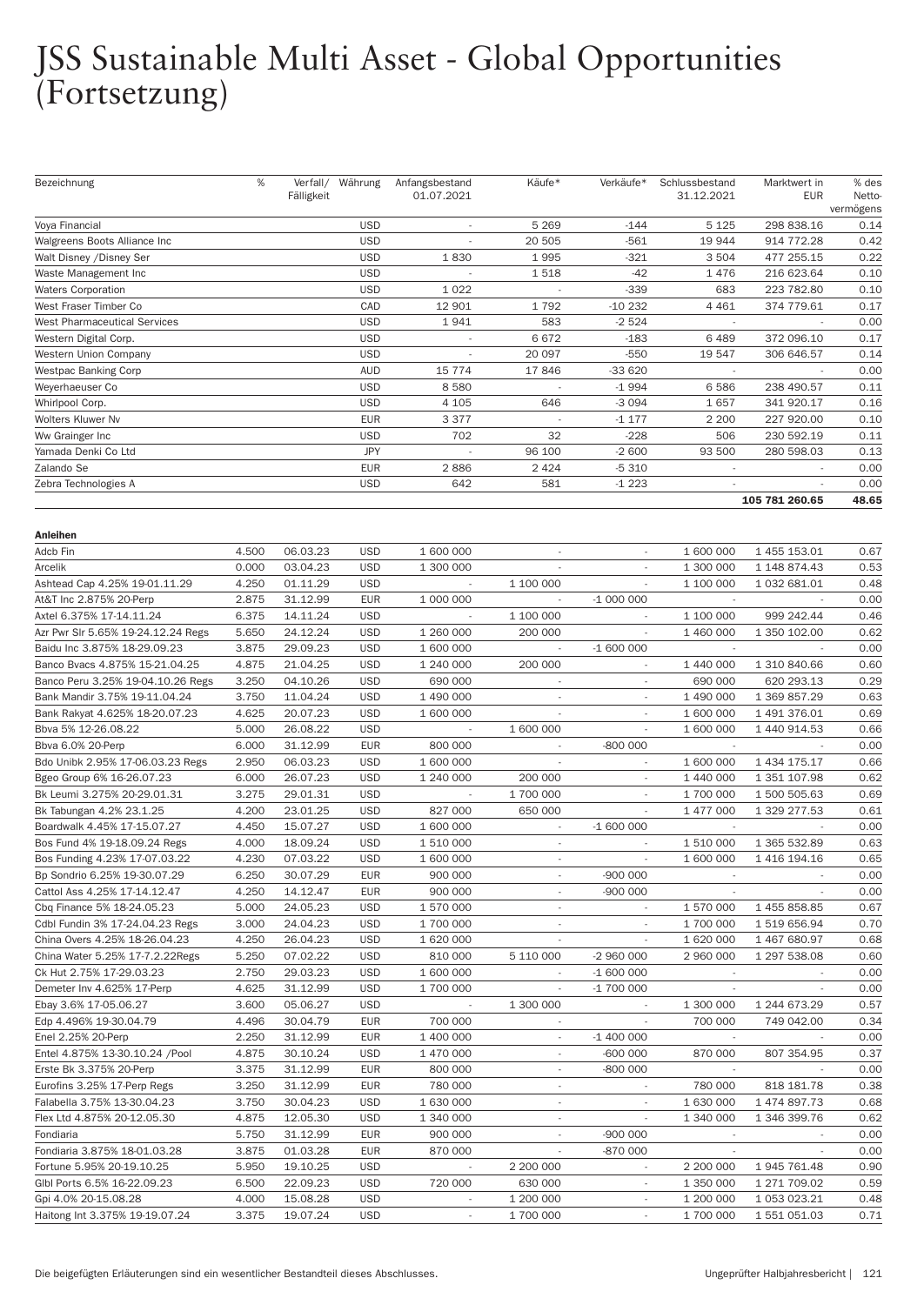| Bezeichnung                        | %     | Fälligkeit | Verfall/ Währung | Anfangsbestand<br>01.07.2021 | Käufe*                   | Verkäufe*                | Schlussbestand<br>31.12.2021 | Marktwert in<br>EUR      | % des<br>Netto-   |
|------------------------------------|-------|------------|------------------|------------------------------|--------------------------|--------------------------|------------------------------|--------------------------|-------------------|
| Hess Midstr 5.125% 19-15.06.28     | 5.125 | 15.06.28   | <b>USD</b>       | $\sim$                       | 1 100 000                |                          | 1 100 000                    | 1 008 600.95             | vermögens<br>0.46 |
| Ing Groep 3.95% 17-29.03.27        | 3.950 | 29.03.27   | <b>USD</b>       |                              | 1 100 000                |                          | 1 100 000                    | 1 058 717.79             | 0.49              |
| Intesa San 3.928% 14-15.09.26      | 3.928 | 15.09.26   | <b>EUR</b>       | 1 000 000                    | $\sim$                   | $\overline{\phantom{a}}$ | 1 000 000                    | 1 103 540.00             | 0.51              |
| Intl Bk Rec 6.75% 19-14.11.22      | 6.750 | 14.11.22   | <b>RUB</b>       | $\overline{\phantom{a}}$     | 180 000 000              | $\overline{\phantom{a}}$ | 180 000 000                  | 2 080 982.06             | 0.96              |
| Isp 3.75% 20-Perp Regs             | 3.750 | 31.12.99   | <b>EUR</b>       | 1 000 000                    |                          |                          | 1 000 000                    | 990 597.00               | 0.46              |
| Japfa Comfd 5.375% 21-23.03.26     | 5.375 | 23.03.26   | <b>USD</b>       |                              | 2 100 000                |                          | 2 100 000                    | 1 911 258.90             | 0.88              |
| Jsl Europe 5.20% 21-26.01.31       | 5.200 | 26.01.31   | <b>USD</b>       | $\overline{\phantom{a}}$     | 1 200 000                | $\overline{\phantom{a}}$ | 1 200 000                    | 985 525.85               | 0.45              |
| Kosmos Eng 7.125% 19-04.04.26 Regs | 7.125 | 04.04.26   | <b>USD</b>       | 1 0 3 2 0 0 0                | $\overline{\phantom{a}}$ | $-1032000$               |                              |                          | 0.00              |
| Lab Corp 3.6% 17-01.09.27          | 3.600 | 01.09.27   | <b>USD</b>       | $\sim$                       | 1 100 000                | $\sim$                   | 1 100 000                    | 1 046 281.56             | 0.48              |
| Lenovo Grp 3.421% 20-02.11.30      | 3.421 | 02.11.30   | <b>USD</b>       |                              | 1 700 000                |                          | 1 700 000                    | 1 509 951.30             | 0.69              |
| Lg Chem 3.625% 19-15.04.29         | 3.625 | 15.04.29   | <b>USD</b>       | 1 400 000                    | $\sim$                   | $\sim$                   | 1 400 000                    | 1 346 740.05             | 0.62              |
| Lundin Ener 2.0% 21-15.07.26       | 2.000 | 15.07.26   | <b>USD</b>       | $\overline{\phantom{a}}$     | 1 200 000                | $\overline{\phantom{a}}$ | 1 200 000                    | 1 049 501.49             | 0.48              |
| Moh 4.375% 20-15.06.28             | 4.375 | 15.06.28   | <b>USD</b>       | $\sim$                       | 1 100 000                | ٠                        | 1 100 000                    | 997 955.94               | 0.46              |
| Nbm Us Hold 7% 19-14.05.26 Regs    | 7.000 | 14.05.26   | <b>USD</b>       | 970 000                      | 430 000                  |                          | 1 400 000                    | 1 292 679.39             | 0.59              |
| Nokia Oyj 2% 19-11.03.26           | 2.000 | 11.03.26   | <b>EUR</b>       | 920 000                      | $\overline{\phantom{a}}$ | $\overline{\phantom{a}}$ | 920 000                      | 962 720.20               | 0.44              |
| Rizal Co C 4.125% 18-16.03.23      | 4.125 | 16.03.23   | <b>USD</b>       | 1 610 000                    | $\sim$                   | $\overline{\phantom{a}}$ | 1 610 000                    | 1 460 937.53             | 0.67              |
|                                    | 4.125 | 09.11.22   | <b>USD</b>       | $\sim$                       | 1 600 000                | ٠                        | 1 600 000                    | 1 442 230.04             | 0.66              |
| Santander                          |       |            |                  |                              |                          |                          |                              |                          |                   |
| Sk Brdband 3.875% 18-13.08.23      | 3.875 | 13.08.23   | <b>USD</b>       | 1 580 000                    |                          |                          | 1 580 000                    | 1 451 471.89             | 0.67              |
| Sk Telecom 3.75% 18-16.04.23       | 3.750 | 16.04.23   | <b>USD</b>       | 1 600 000                    | $\overline{\phantom{a}}$ | $-1600000$               | $\sim$                       | $\sim$                   | 0.00              |
| Solvay 2.50% 20-Perp Regs          | 2.500 | 31.12.99   | <b>EUR</b>       | 1 000 000                    | $\overline{\phantom{a}}$ | $-1000000$               | $\overline{\phantom{a}}$     |                          | 0.00              |
| Sunny Op 3.75% 18-23.1.23 Regs     | 3.750 | 23.01.23   | <b>USD</b>       | 1 600 000                    | $\sim$                   |                          | 1 600 000                    | 1 439 448.61             | 0.66              |
| Telefonica                         | 5.875 | 31.12.99   | <b>EUR</b>       | 700 000                      | $\sim$                   |                          | 700 000                      | 769 107.50               | 0.35              |
| Tenc Hol 3.595% 18-19.01.28Regs    | 3.595 | 19.01.28   | <b>USD</b>       | 770 000                      | $\overline{\phantom{a}}$ | $-770000$                | $\sim$                       | $\overline{\phantom{a}}$ | 0.00              |
| Transmantaro 4.375% 13-7.5.23      | 4.375 | 07.05.23   | <b>USD</b>       | 1 600 000                    | $\sim$                   |                          | 1 600 000                    | 1 452 873.72             | 0.67              |
| Transport 5.55% 18-01.11.28 Regs   | 5.550 | 01.11.28   | <b>USD</b>       | 1 350 000                    | $\sim$                   |                          | 1 350 000                    | 1 310 456.82             | 0.60              |
| Turk Telek 6.875% 19-28.2.25 Regs  | 6.875 | 28.02.25   | <b>USD</b>       |                              | 1 300 000                |                          | 1 300 000                    | 1 162 466.58             | 0.53              |
| Turkcell 5.8% 18-11.04.28 Regs     | 5.800 | 11.04.28   | <b>USD</b>       | 1 270 000                    | $\sim$                   | $\overline{\phantom{a}}$ | 1 270 000                    | 1 072 665.32             | 0.49              |
| Unibail Rod 2.125% 18-Perp         | 2.125 | 31.12.99   | <b>EUR</b>       | 1 000 000                    | $\overline{\phantom{a}}$ | $-1000000$               |                              |                          | 0.00              |
| Vittoria As 5.75% 18-11.07.28      | 5.750 | 11.07.28   | <b>EUR</b>       | 500 000                      | $\sim$                   | ×.                       | 500 000                      | 585 215.50               | 0.27              |
| Vmware Inc 3.9% 17-21.08.27        | 3.900 | 21.08.27   | <b>USD</b>       | 1 600 000                    |                          |                          | 1 600 000                    | 1 533 901.51             | 0.71              |
| Wanda Prop 7.25% 14-29.01.24       | 7.250 | 29.01.24   | <b>USD</b>       | $\overline{\phantom{a}}$     | 2 300 000                | $\overline{\phantom{a}}$ | 2 300 000                    | 1 923 327.47             | 0.88              |
| Weibo 3.375% 20-08.07.30           | 3.375 | 08.07.30   | <b>USD</b>       | 1 595 000                    |                          | ٠                        | 1 595 000                    | 1 391 209.06             | 0.64              |
| Weichai Int 3.75% 17-Perp          | 3.750 | 31.12.99   | <b>USD</b>       | 1 600 000                    | 200 000                  | ٠                        | 1 800 000                    | 1 607 635.37             | 0.74              |
| Weyerhaeuser 6.95% 97-1.10.27      | 6.950 | 01.10.27   | <b>USD</b>       |                              | 900 000                  |                          | 900 000                      | 1 001 954.92             | 0.46              |
| Xylem 1.95% 20-30.01.28            | 1.950 | 30.01.28   | <b>USD</b>       | $\sim$                       | 1 500 000                | $\sim$                   | 1 500 000                    | 1 306 272.04             | 0.60              |
| Zoomlion 6.125% 20.12.22 Regs      | 6.125 | 20.12.22   | <b>USD</b>       | $\sim$                       | 2 100 000                | $\overline{\phantom{a}}$ | 2 100 000                    | 1894376.54               | 0.87              |
|                                    |       |            |                  |                              |                          |                          |                              | 78 769 559.86            | 36.22             |
| <b>Anlagefonds</b>                 |       |            |                  |                              |                          |                          |                              |                          |                   |
| Jss In S Eq Td I10C                |       |            | <b>USD</b>       |                              | 25 337                   |                          | 25 337                       | 2 216 653.30             | 1.02              |
| Jss In Sueq Sem Shs I Usd Acc Cap  |       |            | <b>USD</b>       | $\overline{\phantom{a}}$     | 133 124                  | $\overline{\phantom{a}}$ | 133 124                      | 9 960 887.41             | 4.58              |
| Simon Property/Paired Shs          |       |            | <b>USD</b>       |                              | 4589                     | $-845$                   | 3744                         | 526 010.27               | 0.24              |
|                                    |       |            |                  |                              |                          |                          |                              | 12 703 550.98            | 5.84              |
| Indexoptionen                      |       |            |                  |                              |                          |                          |                              |                          |                   |
| Euro Stoxx 50 Pr                   |       | 18.03.22   | <b>EUR</b>       | 48                           | $\overline{\phantom{a}}$ | $-30$                    | 18                           | 1 350.00                 | 0.00              |
| Euro Stoxx 50 Pr                   |       | 18.03.22   | <b>EUR</b>       | 48                           | $\overline{\phantom{a}}$ | -30                      | 18                           | 1782.00                  | 0.00              |
| Euro Stoxx 50 Pr                   |       | 17.06.22   | <b>EUR</b>       | $\sim$                       | 36                       | $\sim$                   | 36                           | 17820.00                 | 0.01              |
| Euro Stoxx 50 Pr                   |       | 17.12.21   | EUR              | 47                           | $\overline{\phantom{a}}$ | -47                      | $\sim$                       |                          | 0.00              |
| Euro Stoxx 50 Pr                   |       | 16.07.21   | EUR              | $-143$                       | 143                      | $\overline{\phantom{a}}$ | ÷                            | $\overline{\phantom{a}}$ | 0.00              |
| Euro Stoxx 50 Pr                   |       | 20.08.21   | <b>EUR</b>       |                              | 143                      | $-143$                   | $\overline{\phantom{a}}$     |                          | 0.00              |
| Euro Stoxx 50 Pr                   |       | 17.09.21   | <b>EUR</b>       | $\overline{\phantom{a}}$     | 143                      | $-143$                   | $\overline{\phantom{a}}$     |                          | 0.00              |
| Euro Stoxx 50 Pr                   |       |            |                  |                              |                          | $-143$                   |                              | $\overline{\phantom{a}}$ | 0.00              |
|                                    |       | 17.12.21   | <b>EUR</b>       | $\overline{\phantom{a}}$     | 143                      |                          | $\sim$                       |                          |                   |
| Euro Stoxx 50 Pr                   |       | 21.01.22   | EUR              | $\overline{\phantom{a}}$     | $\overline{\phantom{a}}$ | $-144$                   | $-144$                       | -10 080.00               | 0.00              |
| Euro Stoxx 50 Pr                   |       | 16.09.22   | <b>EUR</b>       | $\overline{\phantom{a}}$     | 36                       | $\overline{\phantom{a}}$ | 36                           | 28 800.00                | 0.01              |
| Euro Stoxx 50 Pr                   |       | 16.12.22   | <b>EUR</b>       | $\overline{\phantom{a}}$     | 36                       | $\overline{\phantom{a}}$ | 36                           | 39 960.00                | 0.02              |
| Nikkei 225 Indices D               |       | 10.09.21   | JPY              | 9                            | $\sim$                   | -9                       |                              |                          | 0.00              |
| Nikkei 225 Indices D               |       | 11.03.22   | JPY              | $\overline{7}$               | $\overline{\phantom{a}}$ | -1                       | 6                            | 8 9 3 4.42               | 0.00              |
| Nikkei 225 Indices D               |       | 11.03.22   | JPY              | $\overline{7}$               | $\overline{\phantom{a}}$ | $-1$                     | 6                            | 5956.28                  | 0.00              |
| Nikkei 225 Indices D               |       | 09.07.21   | JPY              | $-23$                        | 23                       | $\overline{\phantom{a}}$ | $\overline{\phantom{a}}$     | $\overline{\phantom{a}}$ | 0.00              |
| Nikkei 225 Indices D               |       | 13.08.21   | JPY              | $\overline{\phantom{a}}$     | 23                       | -23                      | $\sim$                       | $\overline{\phantom{a}}$ | 0.00              |
| Nikkei 225 Indices D               |       | 08.10.21   | <b>JPY</b>       |                              | 23                       | $-23$                    |                              |                          | 0.00              |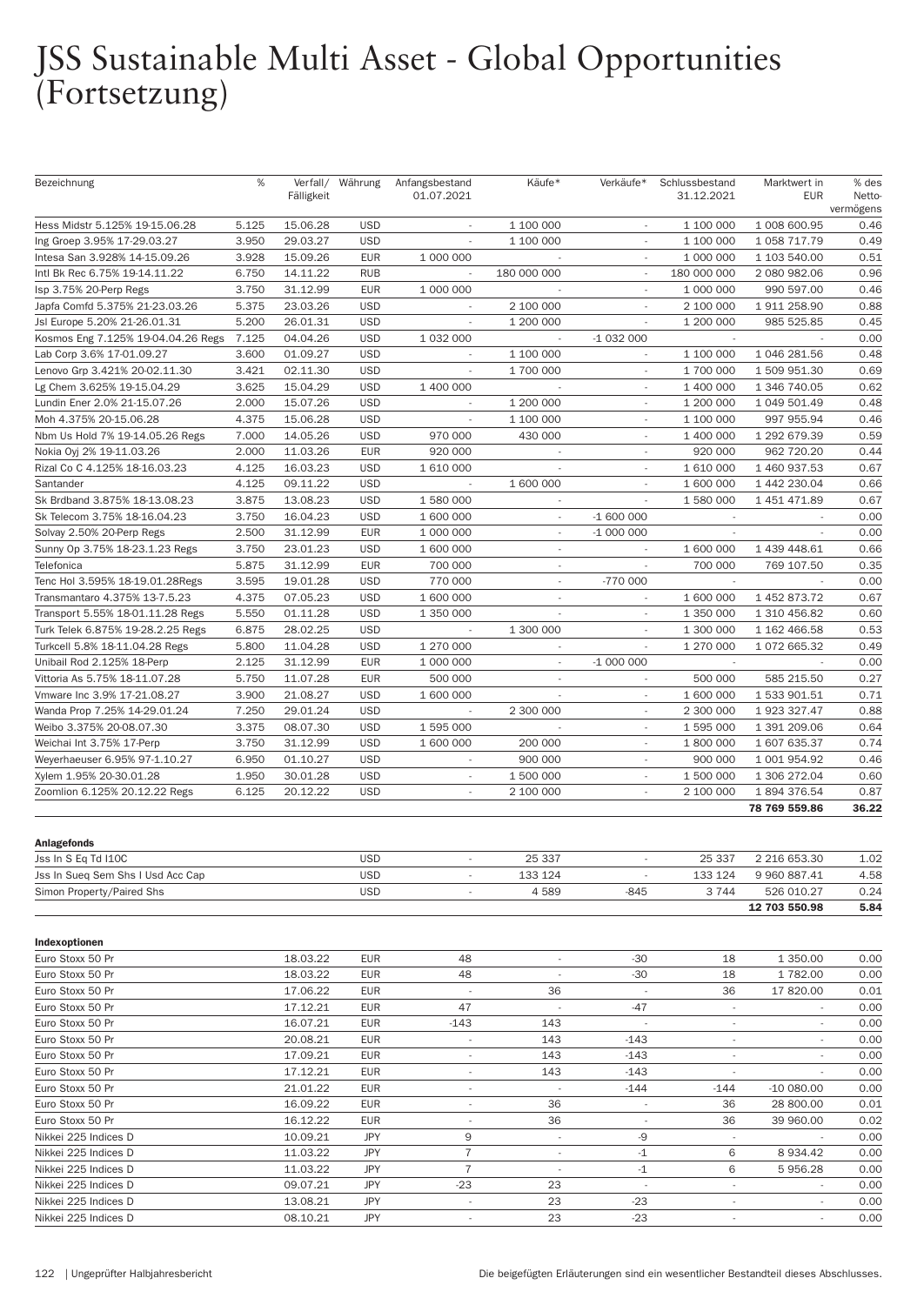| Bezeichnung                                                                       | %     | Fälligkeit | Verfall/ Währung | Anfangsbestand<br>01.07.2021        | Käufe*                   | Verkäufe*                | Schlussbestand<br>31.12.2021 | Marktwert in<br><b>EUR</b>    | % des<br>Netto- |
|-----------------------------------------------------------------------------------|-------|------------|------------------|-------------------------------------|--------------------------|--------------------------|------------------------------|-------------------------------|-----------------|
|                                                                                   |       |            |                  |                                     |                          |                          |                              |                               | vermögens       |
| Nikkei 225 Indices D                                                              |       | 10.12.21   | JPY              | $\overline{\phantom{a}}$            | 9                        | -9                       | i,                           |                               | 0.00            |
| Nikkei 225 Indices D                                                              |       | 10.12.21   | <b>JPY</b>       | ×,                                  | 23                       | $-23$                    | $\overline{\phantom{a}}$     |                               | 0.00            |
| Nikkei 225 Indices D                                                              |       | 14.01.22   | <b>JPY</b>       | $\overline{\phantom{a}}$            | $\overline{\phantom{a}}$ | $-28$                    | $-28$                        | -4 703.93                     | 0.00            |
| Nikkei 225 Indices D                                                              |       | 11.03.22   | <b>JPY</b>       | $\overline{\phantom{a}}$            | 16                       | J.                       | 16                           | 10 140.95                     | 0.01            |
| Spx - S&P 500 Indices                                                             |       | 18.03.22   | <b>USD</b>       | 33                                  | $\overline{\phantom{a}}$ | $-21$                    | 12                           | 6 120.30                      | 0.00            |
| Spx - S&P 500 Indices                                                             |       | 18.03.22   | <b>USD</b>       | 33                                  | $\overline{\phantom{a}}$ | $-21$                    | 12                           | 7 597.61                      | 0.00            |
| Spx - S&P 500 Indices                                                             |       | 16.07.21   | <b>USD</b>       | $-98$                               | 98                       | $\sim$                   | $\overline{\phantom{a}}$     | $\overline{\phantom{a}}$      | 0.00            |
| Spx - S&P 500 Indices                                                             |       | 17.12.21   | <b>USD</b>       | 32                                  | $\overline{\phantom{a}}$ | $-32$                    | $\overline{\phantom{a}}$     | $\overline{\phantom{a}}$      | 0.00            |
| Spx - S&P 500 Indices                                                             |       | 20.08.21   | <b>USD</b>       | $\overline{\phantom{a}}$            | 98                       | $-98$                    | $\overline{\phantom{a}}$     |                               | 0.00            |
| Spx - S&P 500 Indices                                                             |       | 17.12.21   | <b>USD</b>       | $\overline{\phantom{a}}$            | 98                       | $-98$                    | $\overline{\phantom{a}}$     |                               | 0.00            |
| Spx - S&P 500 Indices                                                             |       | 17.06.22   | <b>USD</b>       | $\overline{\phantom{a}}$            | 23                       | $\overline{\phantom{a}}$ | 23                           | 105 575.10                    | 0.05            |
| Spx - S&P 500 Indices                                                             |       | 21.01.22   | <b>USD</b>       | $\overline{\phantom{a}}$            | 5                        | $-98$                    | $-93$                        | -35 001.76                    | (0.02)          |
| Spx - S&P 500 Indices                                                             |       | 16.12.22   | <b>USD</b>       | $\overline{\phantom{a}}$            | 23                       | $\overline{a}$           | 23                           | 260 903.97                    | 0.12            |
| Spx - S&P 500 Indices                                                             |       | 16.09.22   | <b>USD</b>       | $\overline{\phantom{a}}$            | 23                       |                          | 23                           | 187 486.81                    | 0.09            |
| Ukx Ftse 100 Index                                                                |       | 17.09.21   | GBP              | 12                                  | $\overline{\phantom{a}}$ | $-12$                    | $\overline{\phantom{a}}$     |                               | 0.00            |
| Ukx Ftse 100 Index                                                                |       | 17.12.21   | <b>GBP</b>       | 12                                  | 12                       | $-24$                    | $\overline{\phantom{a}}$     | $\overline{\phantom{a}}$      | 0.00            |
| Ukx Ftse 100 Index                                                                |       | 18.03.22   | GBP              | 12                                  | $\overline{7}$           | $\overline{\phantom{a}}$ | 19                           | 2 7 1 5.57                    | 0.00            |
| Ukx Ftse 100 Index                                                                |       | 16.07.21   | GBP              | $-36$                               | 36                       |                          | $\overline{\phantom{a}}$     |                               | 0.00            |
| Ukx Ftse 100 Index                                                                |       | 20.08.21   | GBP              | $\overline{\phantom{a}}$            | 36                       | -36                      | ÷,                           | i,                            | 0.00            |
| Ukx Ftse 100 Index                                                                |       | 17.09.21   | GBP              | $\overline{\phantom{a}}$            | 36                       | $-36$                    | $\overline{\phantom{a}}$     | $\overline{\phantom{a}}$      | 0.00            |
| Ukx Ftse 100 Index                                                                |       | 17.12.21   | <b>GBP</b>       | $\overline{\phantom{a}}$            | 36                       | $-36$                    | $\overline{\phantom{a}}$     | ÷,                            | 0.00            |
| Ukx Ftse 100 Index                                                                |       | 21.01.22   | GBP              |                                     |                          | -38                      | $-38$                        | $-3620.76$                    | 0.00            |
| Ukx Ftse 100 Index                                                                |       | 17.06.22   | <b>GBP</b>       | $\overline{\phantom{a}}$            | 19                       | $\overline{\phantom{a}}$ | 19                           | 13 577.85                     | 0.01            |
|                                                                                   |       |            |                  |                                     |                          |                          |                              | 645 314.41                    | 0.30            |
|                                                                                   |       |            |                  |                                     |                          |                          |                              |                               |                 |
| <b>Optionen auf Wertpapiere</b>                                                   |       |            |                  |                                     |                          |                          |                              |                               |                 |
| Right Telefonica 15.12.21                                                         |       | 15.12.21   | <b>EUR</b>       |                                     | 81892                    | $-81892$                 |                              | $\blacksquare$                | 0.00<br>0.00    |
|                                                                                   |       |            |                  |                                     |                          |                          |                              |                               |                 |
| Summe Übertragbare Wertpapiere, die an einer amtlichen Börse zugelassen sind      |       |            |                  |                                     |                          |                          |                              | 197 899 685.90                | 91.01           |
|                                                                                   |       |            |                  |                                     |                          |                          |                              |                               |                 |
| Übertragbare Wertpapiere, die an einem anderen geregelten Markt gehandelt werden  |       |            |                  |                                     |                          |                          |                              |                               |                 |
| <b>Anleihen</b>                                                                   |       |            |                  |                                     |                          |                          |                              |                               |                 |
| Allstate                                                                          | 5.750 | 15.08.53   | <b>USD</b>       | 1 600 000                           | $\overline{\phantom{a}}$ | $-1600000$               | $\overline{\phantom{a}}$     | $\overline{\phantom{a}}$      | 0.00            |
| Arcos Dor 5.875% 17-04.04.27 Regs                                                 | 5.875 | 04.04.27   | <b>USD</b>       | 1 000 000                           | 410 000                  | $-1410000$               | $\overline{\phantom{a}}$     |                               | 0.00            |
| Banco Peru 3.375% 18-18.01.23                                                     | 3.375 | 18.01.23   | <b>USD</b>       | 1 700 000                           |                          |                          | 1 700 000                    | 1517046.69                    | 0.70            |
| Cosan Ltd 5.50% 19-20.09.29                                                       | 5.500 | 20.09.29   | <b>USD</b>       | 1 210 000                           | 200 000                  | $\overline{\phantom{a}}$ | 1 410 000                    | 1 292 855.43                  | 0.60            |
| Gartner Inc 3.625% 21-15.06.29                                                    | 3.625 | 15.06.29   | <b>USD</b>       |                                     | 1 200 000                | $\overline{\phantom{a}}$ | 1 200 000                    | 1 068 598.31                  | 0.49            |
| Gas Lima 4.375% 13-1.4.23 Reg S                                                   | 4.375 | 01.04.23   | <b>USD</b>       | 1 600 000                           | $\overline{\phantom{a}}$ | $\sim$                   | 1 600 000                    | 1 455 483.64                  | 0.67            |
| Movida 5.25% 21-08.02.31 Regs                                                     | 5.250 | 08.02.31   | <b>USD</b>       |                                     | 1 200 000                | $\overline{\phantom{a}}$ | 1 200 000                    | 982 275.77                    | 0.45            |
| Promigas/Ga 3.75% 19-16.10.29 Regs                                                | 3.750 | 16.10.29   | <b>USD</b>       | 1 500 000                           |                          | $\overline{\phantom{a}}$ | 1 500 000                    | 1 296 572.72                  | 0.60            |
| Soquimich 3.625% 13-03.04.23                                                      | 3.625 | 03.04.23   | <b>USD</b>       | 220 000                             | 1 400 000                |                          | 1 620 000                    | 1 459 702.34                  | 0.67            |
|                                                                                   |       |            |                  |                                     |                          | $\overline{\phantom{a}}$ |                              |                               |                 |
| Teleflex 4.25% 20-01.06.28 Regs                                                   | 4.250 | 01.06.28   | <b>USD</b>       | $\overline{\phantom{a}}$<br>690 000 | 1 200 000                | $\overline{\phantom{a}}$ | 1 200 000                    | 1 088 594.79                  | 0.50            |
| Telekom Malay.7.875% 95-25Reg.S                                                   | 7.875 | 01.08.25   | <b>USD</b>       |                                     |                          |                          | 690 000                      | 725 201.65                    | 0.33            |
| Truist Finl 1.125% 20-03.08.27                                                    | 1.125 | 03.08.27   | <b>USD</b>       | $\overline{\phantom{a}}$            | 1 200 000                | $\overline{\phantom{a}}$ | 1 200 000                    | 1 021 659.18<br>11 907 990.52 | 0.47<br>5.48    |
|                                                                                   |       |            |                  |                                     |                          |                          |                              |                               |                 |
| Summe der an einem anderen geregelten Markt gehandelten übertragbaren Wertpapiere |       |            |                  |                                     |                          |                          |                              | 11 907 990.52                 | 5.48            |
| <b>SUMME WERTPAPIERBESTAND</b>                                                    |       |            |                  |                                     |                          |                          |                              | 209 807 676.42                | 96.49           |
|                                                                                   |       |            |                  |                                     |                          |                          |                              |                               |                 |
| Liquide Mittel inklusive Geldmarktanlagen                                         |       |            |                  |                                     |                          |                          |                              | 6 103 187.41                  | 2.81            |
| <b>Sonstige Aktiven und Passiven</b>                                              |       |            |                  |                                     |                          |                          |                              | 1 536 615.64                  | 0.70            |
| <b>GESAMTNETTOVERMÖGEN</b>                                                        |       |            |                  |                                     |                          |                          |                              | 217 447 479.47                | 100.00          |
|                                                                                   |       |            |                  |                                     |                          |                          |                              |                               |                 |

\* Käufe und Verkäufe (ungeprüft) umfassen die folgenden Transaktionen:

Ausübung von Bezugs-/Optionsrechten/Umwandlungen/Namensänderungen/Titelaufteilungen/Über tragungen/Umtausch zwischen Gesellschaften/ Gratistiteln/Käufen/"Splits"/Stock/Wahldividenden/Exit infolge von Ver fall/Auslosungen/"Reversesplits"/Rückzahlungen/Verkäufen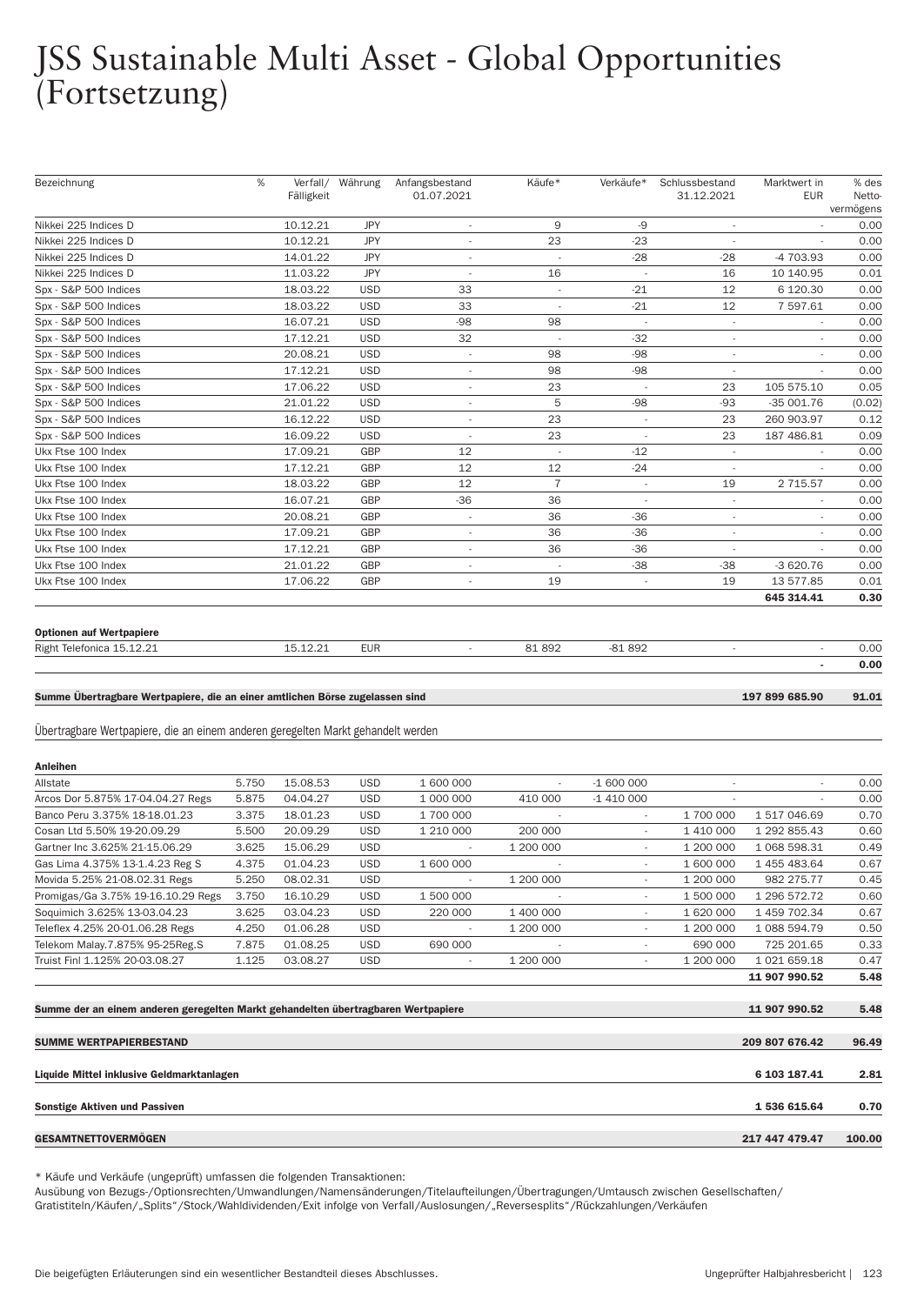#### JSS Sustainable Equity - Green Planet

#### Wertpapierbestand und sonstige Vermögenswerte per 31.12.2021

| Bezeichnung                                                            | % | Fälligkeit | Verfall/ Währung | Anfangsbestand<br>01.07.2021 | Käufe*  | Verkäufe*                | Schlussbestand<br>31.12.2021 | Marktwert in<br><b>EUR</b> | % des<br>Netto-<br>vermögens |
|------------------------------------------------------------------------|---|------------|------------------|------------------------------|---------|--------------------------|------------------------------|----------------------------|------------------------------|
| Übertragbare Wertpapiere, die an einer amtlichen Börse zugelassen sind |   |            |                  |                              |         |                          |                              |                            |                              |
| Aktien                                                                 |   |            |                  |                              |         |                          |                              |                            |                              |
| Aalberts - Bearer Shs                                                  |   |            | <b>EUR</b>       | 144 325                      | 7 4 9 7 |                          | 151 822                      | 8 845 149.72               | 2.32                         |
| Acea                                                                   |   |            | <b>EUR</b>       | 189 217                      | 5677    |                          | 194 894                      | 3 656 211.44               | 0.96                         |
| Advanced Drainage Systems                                              |   |            | <b>USD</b>       | 75 850                       | 2 2 7 6 |                          | 78 126                       | 9 352 174.09               | 2.46                         |
| Af Poyry Ab                                                            |   |            | <b>SEK</b>       | 140 452                      |         |                          | 140 452                      | 3 478 539.81               | 0.91                         |
| Agilent Technologies                                                   |   |            | <b>USD</b>       | 93 056                       | 1939    | $-28430$                 | 66 565                       | 9 344 972.08               | 2.46                         |
| Aker Carbon Rg                                                         |   |            | <b>NOK</b>       | 588 956                      | 17 669  |                          | 606 625                      | 1 670 193.33               | 0.44                         |
| American Water Works Co Inc                                            |   |            | <b>USD</b>       | 23 1 28                      | 26 051  | $\overline{\phantom{a}}$ | 49 179                       | 8 167 381.23               | 2.15                         |
| Analog Devices Inc                                                     |   |            | <b>USD</b>       | 19 794                       | 3653    | $\overline{\phantom{a}}$ | 23 447                       | 3 624 058.38               | 0.95                         |
| Arcadis N.V.                                                           |   |            | <b>EUR</b>       | 165 811                      | 4975    | $\overline{\phantom{a}}$ | 170 786                      | 7 231 079.24               | 1.90                         |
| Aurubis Ag                                                             |   |            | <b>EUR</b>       | 40 042                       | 17 4 22 |                          | 57 464                       | 5 060 279.84               | 1.33                         |
| Autodesk Inc.                                                          |   |            | <b>USD</b>       | 35 719                       | 1072    | $\overline{\phantom{a}}$ | 36 791                       | 9 097 134.44               | 2.39                         |
| <b>Ballard Power Systems Inc</b>                                       |   |            | CAD              | 70 684                       | 2 1 1 5 | $\overline{\phantom{a}}$ | 72 799                       | 805 300.08                 | 0.21                         |
| Cadeler Rg                                                             |   |            | <b>NOK</b>       | 358 623                      | 7 5 6 6 | $\overline{\phantom{a}}$ | 366 189                      | 1 332 110.21               | 0.35                         |
| Carbios Sa                                                             |   |            | <b>EUR</b>       | 12 6 29                      | 379     |                          | 13 008                       | 486 239.04                 | 0.13                         |
| Cimc Enric Hldg                                                        |   |            | <b>HKD</b>       | 4 956 726                    | 149 033 | $\overline{\phantom{a}}$ | 5 105 759                    | 6 530 524.55               | 1.72                         |
| Clean Harbors Inc                                                      |   |            | <b>USD</b>       | 76 522                       | 2 2 9 6 | $\overline{\phantom{a}}$ | 78 818                       | 6 914 941.84               | 1.82                         |
| Coca-Cola Europ Prntr                                                  |   |            | <b>USD</b>       | 164 722                      | 4934    | $\overline{\phantom{a}}$ | 169 656                      | 8 344 055.65               | 2.19                         |
| Danaher Corp                                                           |   |            | <b>USD</b>       | 56 500                       | 1695    |                          | 58 195                       | 16 836 736.68              | 4.42                         |
| Daqo New Energy/Sadr                                                   |   |            | <b>USD</b>       | 23 213                       | 696     | $\overline{\phantom{a}}$ | 23 909                       | 847 705.66                 | 0.22                         |
| Duerr Ag                                                               |   |            | <b>EUR</b>       | 72 806                       | 55 051  | $\overline{\phantom{a}}$ | 127 857                      | 5 129 622.84               | 1.35                         |
| Ebara Corp.                                                            |   |            | <b>JPY</b>       | 105 149                      | 3 100   | ٠                        | 108 249                      | 5 282 082.92               | 1.39                         |
| Ecolab Inc.                                                            |   |            | <b>USD</b>       | 32 932                       | 988     |                          | 33 9 20                      | 6 997 267.68               | 1.84                         |
| Elis Sa                                                                |   |            | <b>EUR</b>       | 472 176                      | 49 772  | $-251907$                | 270 041                      | 4 110 024.02               | 1.08                         |
| Entegris Inc                                                           |   |            | <b>USD</b>       | 125 292                      | 2886    | $-29091$                 | 99 087                       | 12 074 812.22              | 3.17                         |
| Evoqua Water Technologies Corp                                         |   |            | <b>USD</b>       | 122 763                      | 11 411  | ٠                        | 134 174                      | 5 515 858.69               | 1.45                         |
| Fischer Georg Ag/Nam.                                                  |   |            | CHF              | 6 2 8 5                      | 189     |                          | 6474                         | 8 653 577.48               | 2.27                         |
| Flsmidth & Co. A/S B                                                   |   |            | <b>DKK</b>       | 39 669                       | 54 266  | $\overline{\phantom{a}}$ | 93 935                       | 3 085 451.33               | 0.81                         |
| Fortune Brands Home & Security                                         |   |            | <b>USD</b>       | 55 701                       | 1671    | $\overline{\phantom{a}}$ | 57 372                       | 5 393 129.44               | 1.42                         |
| <b>Idex Corp</b>                                                       |   |            | <b>USD</b>       | 16 061                       | 482     | ٠                        | 16 543                       | 3 437 778.54               | 0.90                         |
| Infineon Technologies /Nam.                                            |   |            | <b>EUR</b>       | 151 506                      | 30 913  | ٠                        | 182 419                      | 7 435 398.44               | 1.95                         |
| Kubota Corp                                                            |   |            | <b>JPY</b>       | 143 903                      | 4 3 0 0 | $\overline{\phantom{a}}$ | 148 203                      | 2 889 836.82               | 0.76                         |
| Kurita Water Ind.Ltd                                                   |   |            | <b>JPY</b>       | 237 228                      | 7 100   | ٠                        | 244 328                      | 10 187 000.93              | 2.68                         |
| Masco Corp.                                                            |   |            | <b>USD</b>       | 174 697                      | 5 2 4 1 | ٠                        | 179 938                      | 11 110 839.22              | 2.92                         |
| Medmix N                                                               |   |            | CHF              |                              | 68 372  | -68 372                  |                              |                            | 0.00                         |
| Microsoft Corp                                                         |   |            | <b>USD</b>       |                              | 38 487  | $\overline{\phantom{a}}$ | 38 487                       | 11 382 296.73              | 2.99                         |
| Norma Group                                                            |   |            | <b>EUR</b>       | 110 176                      |         | ٠                        | 110 176                      | 3732762.88                 | 0.98                         |
| On Semiconductor Corp                                                  |   |            | <b>USD</b>       | 214 884                      | 5 1 1 3 | -44 446                  | 175 551                      | 10 484 896.17              | 2.75                         |
| Outotec Oyj                                                            |   |            | <b>EUR</b>       | 825 867                      | 82 142  |                          | 908 009                      | 8 488 068.13               | 2.23                         |
| Pennon Group Plc                                                       |   |            | GBP              | 714 420                      |         | $-714420$                |                              |                            | 0.00                         |
| Pennon Grp Rg                                                          |   |            | GBP              |                              | 628 846 |                          | 628 846                      | 8 740 600.79               | 2.30                         |
| Proton Motor Power Systems Plc                                         |   |            | GBP              | 303 824                      |         | -303 824                 |                              |                            | 0.00                         |
| Ptc Inc Shs                                                            |   |            | <b>USD</b>       | 54 046                       | 4 7 5 4 |                          | 58 800                       | 6 264 175.17               | 1.65                         |
| Republic Services Inc.                                                 |   |            | <b>USD</b>       | 97 527                       | 2926    | $\overline{\phantom{a}}$ | 100 453                      | 12 318 124.21              | 3.24                         |
| Roper Technologies Inc                                                 |   |            | <b>USD</b>       | 9932                         | 298     | $\overline{\phantom{a}}$ | 10 230                       | 4 424 663.91               | 1.16                         |
| Rotork Plc                                                             |   |            | GBP              | 1 258 093                    | 37 744  |                          | 1 295 837                    | 5 512 999.49               | 1.45                         |
| Samsung Sdi / Sgdr 144A                                                |   |            | <b>EUR</b>       | 36 616                       | 1 0 9 9 |                          | 37 715                       | 4 510 714.00               | 1.18                         |
| Siemens Ag /Nam.                                                       |   |            | <b>EUR</b>       | 49 790                       | 12 180  | $\sim$                   | 61 970                       | 9 461 579.60               | 2.49                         |
| Sika Ltd                                                               |   |            | CHF              | 22 543                       | 676     | $\overline{\phantom{a}}$ | 23 219                       | 8 519 789.05               | 2.24                         |
| Stantec Inc                                                            |   |            | CAD              | 122 067                      | 28 878  |                          | 150 945                      | 7 468 157.72               | 1.96                         |
| Stmicroelectronics Nv                                                  |   |            | <b>EUR</b>       | 127 609                      | 3828    |                          | 131 437                      | 5 700 422.69               | 1.50                         |
| Sulzer Ag/ Namensaktien                                                |   |            | CHF              | 68 372                       | 2051    | $\overline{\phantom{a}}$ | 70 423                       | 6 106 689.26               | 1.60                         |
| Tetra Tech Inc.                                                        |   |            | <b>USD</b>       | 59 703                       | 1466    | $-10852$                 | 50 317                       | 7 513 037.81               | 1.97                         |
| Thermo Fisher Scientific Inc                                           |   |            | <b>USD</b>       | 7 7 0 6                      | 12 860  | $\overline{\phantom{a}}$ | 20 566                       | 12 066 881.67              | 3.17                         |
| <b>Trimble Navigation Ltd</b>                                          |   |            | <b>USD</b>       | 127 863                      | 3836    | $\overline{\phantom{a}}$ | 131 699                      | 10 097 463.78              | 2.65                         |
| Valeo Sa                                                               |   |            | <b>EUR</b>       | 106 534                      | 3 1 9 6 | $\overline{\phantom{a}}$ | 109 730                      | 2 916 623.40               | 0.77                         |
| Valmont Ind.Inc                                                        |   |            | <b>USD</b>       | 14 010                       | 8851    |                          | 22 861                       | 5 035 772.51               | 1.32                         |
| Veolia Environnement                                                   |   |            | <b>EUR</b>       | 409 396                      | 92 602  |                          | 501 998                      | 16 194 455.48              | 4.25                         |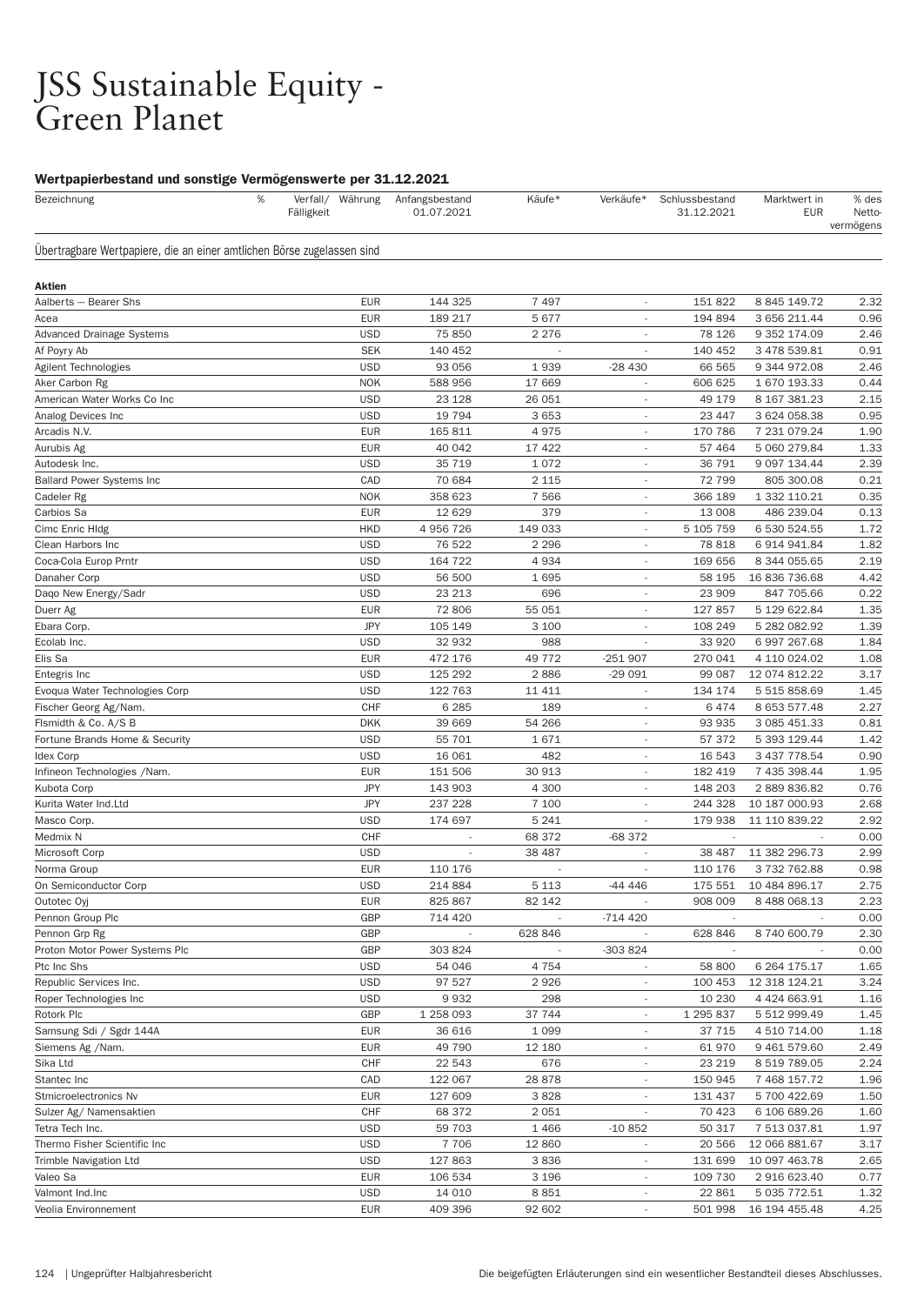# JSS Sustainable Equity - Green Planet (Fortsetzung)

| Bezeichnung                                                                  | % | Verfall/<br>Fälligkeit | Währung    | Anfangsbestand<br>01.07.2021 | Käufe*                   | Verkäufe*                | Schlussbestand<br>31.12.2021 | Marktwert in<br><b>EUR</b> | % des<br>Netto- |
|------------------------------------------------------------------------------|---|------------------------|------------|------------------------------|--------------------------|--------------------------|------------------------------|----------------------------|-----------------|
|                                                                              |   |                        |            |                              |                          |                          |                              |                            | vermögens       |
| Washtec Ag                                                                   |   |                        | <b>EUR</b> | 20 1 23                      | $\overline{\phantom{a}}$ | $-20123$                 |                              | ٠                          | 0.00            |
| Xylem Inc                                                                    |   |                        | <b>USD</b> | 30 674                       | 920                      | $\overline{\phantom{a}}$ | 31 594                       | 3 331 650.09               | 0.88            |
|                                                                              |   |                        |            |                              |                          |                          |                              | 373 199 292.42             | 98.05           |
| <b>Optionen auf Wertpapiere</b>                                              |   |                        |            |                              |                          |                          |                              |                            |                 |
| Right Veolia 01.10.21 / Sous                                                 |   | 07.12.21               | <b>EUR</b> | ٠                            | 409 396                  | $-409396$                |                              | ٠                          | 0.00            |
|                                                                              |   |                        |            |                              |                          |                          |                              | ٠                          | 0.00            |
| Summe Übertragbare Wertpapiere, die an einer amtlichen Börse zugelassen sind |   |                        |            |                              |                          |                          |                              | 373 199 292.42             | 98.05           |
| <b>SUMME WERTPAPIERBESTAND</b>                                               |   |                        |            |                              |                          |                          |                              | 373 199 292.42             | 98.06           |
| Liquide Mittel inklusive Geldmarktanlagen                                    |   |                        |            |                              |                          |                          |                              | 7762605.99                 | 2.04            |
| <b>Sonstige Aktiven und Passiven</b>                                         |   |                        |            |                              |                          |                          |                              | -360 543.32                | $-0.10$         |
| <b>GESAMTNETTOVERMÖGEN</b>                                                   |   |                        |            |                              |                          |                          |                              | 380 601 355.09             | 100.00          |

\* Käufe und Verkäufe (ungeprüft) umfassen die folgenden Transaktionen:

Ausübung von Bezugs-/Optionsrechten/Umwandlungen/Namensänderungen/Titelaufteilungen/Über tragungen/Umtausch zwischen Gesellschaften/

Gratistiteln/Käufen/"Splits"/Stock/Wahldividenden/Exit infolge von Ver fall/Auslosungen/"Reversesplits"/Rückzahlungen/Verkäufen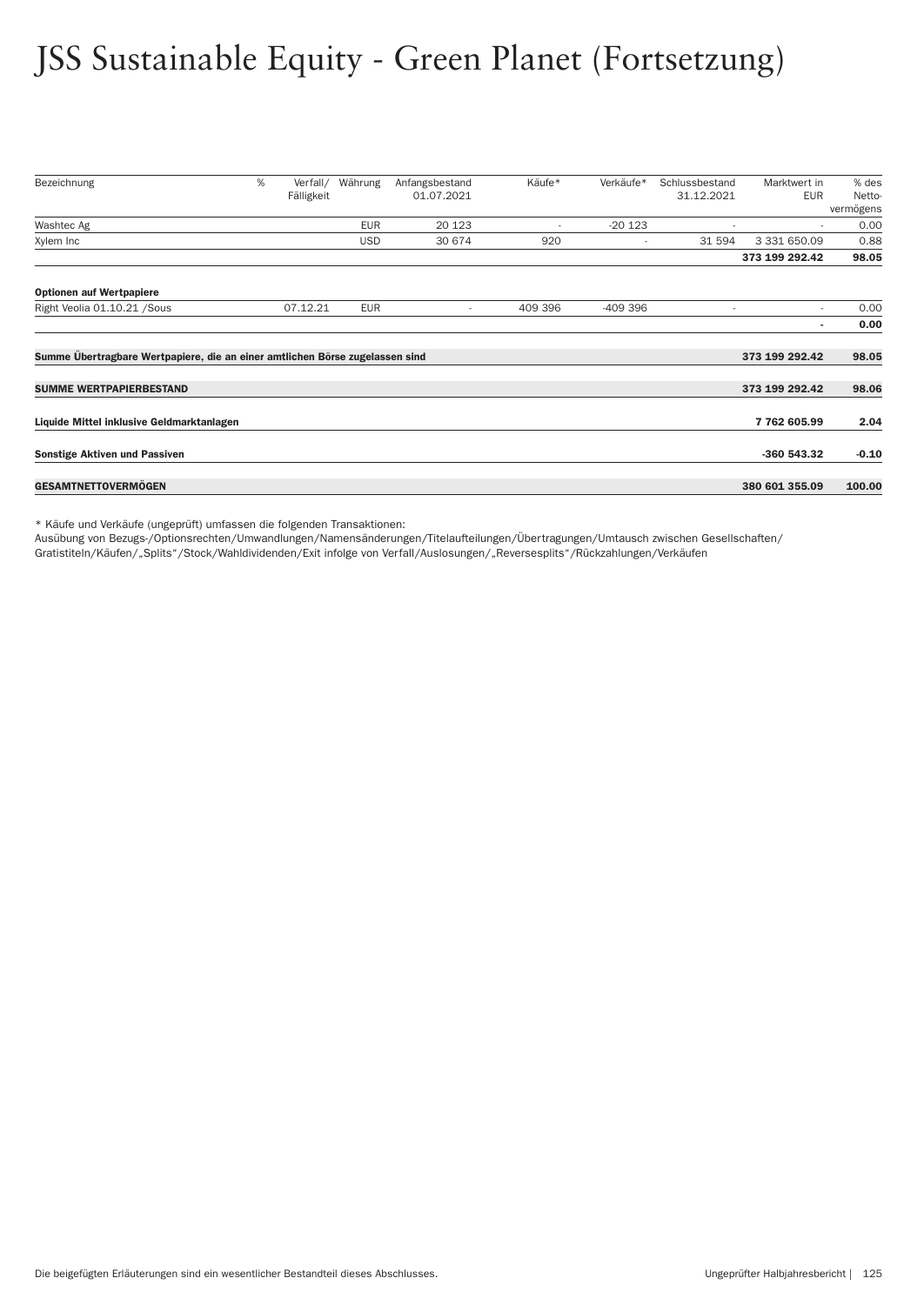# JSS Bond -<br>USD High Yield

#### Wertpapierbestand und sonstige Vermögenswerte per 31.12.2021

| Bezeichnung                                                            | % | Verfall/<br>Fälligkeit | Währung    | Anfangsbestand<br>01.07.2021 | Käufe*                   | Verkäufe* | Schlussbestand<br>31.12.2021 | Marktwert in<br><b>USD</b> | % des<br>Netto-<br>vermögens |
|------------------------------------------------------------------------|---|------------------------|------------|------------------------------|--------------------------|-----------|------------------------------|----------------------------|------------------------------|
| Übertragbare Wertpapiere, die an einer amtlichen Börse zugelassen sind |   |                        |            |                              |                          |           |                              |                            |                              |
| Aktien                                                                 |   |                        |            |                              |                          |           |                              |                            |                              |
| Altice Usa Inc                                                         |   |                        | <b>USD</b> | 23 940                       | 16 4 35                  | $-1270$   | 39 105                       | 632 718.90                 | 0.23                         |
| American Axle & Manufact. HIdgs                                        |   |                        | <b>USD</b> | 47 728                       | 1680                     | $-1925$   | 47 483                       | 443 016.39                 | 0.16                         |
| Audacy Rg-A                                                            |   |                        | <b>USD</b> | 203 620                      | 7 1 4 5                  | $-210765$ |                              |                            | 0.00                         |
| Bausch Health Rg Registered Shs                                        |   |                        | <b>USD</b> | 33 265                       | 3 3 8 5                  | $-685$    | 35 965                       | 992 993.65                 | 0.35                         |
| <b>Boyd Gaming</b>                                                     |   |                        | <b>USD</b> | 8760                         | 305                      | $-910$    | 8 1 5 5                      | 534 723.35                 | 0.19                         |
| Brinks Co.                                                             |   |                        | <b>USD</b> | 11 695                       | 1915                     | $-495$    | 13 115                       | 859 950.55                 | 0.31                         |
| <b>Compass Minerals International</b>                                  |   |                        | <b>USD</b> | 10 385                       | 275                      | $-2930$   | 7 7 3 0                      | 394 848.40                 | 0.14                         |
| Cumulus Media Inc Npv                                                  |   |                        | <b>USD</b> | 164 865                      | 2 1 1 5                  | $-9865$   | 157 115                      | 1 767 543.75               | 0.63                         |
| Dell Technologies Inc                                                  |   |                        | <b>USD</b> | 5 0 1 0                      | 6 4 8 5                  | $-95$     | 11 400                       | 640 338.00                 | 0.23                         |
| Devon Energy Corp.(New)                                                |   |                        | <b>USD</b> | 26 25 2                      | 920                      | $-8485$   | 18 687                       | 823 162.35                 | 0.29                         |
| Diebold Nixdorf Inc                                                    |   |                        | <b>USD</b> |                              | 95 365                   | $-1765$   | 93 600                       | 847 080.00                 | 0.30                         |
| Enviva Partners Lp /Lp                                                 |   |                        | <b>USD</b> | 23 915                       | 765                      | $-9460$   | 15 2 20                      | 1 071 792.40               | 0.38                         |
| Gms Inc                                                                |   |                        | <b>USD</b> | 16 305                       | 570                      | $-1685$   | 15 190                       | 913 070.90                 | 0.32                         |
| Goodyear Tire & Rubber                                                 |   |                        | <b>USD</b> | 23 907                       | 840                      | $-470$    | 24 277                       | 517 585.64                 | 0.18                         |
| Graphic Packaging Holding Co                                           |   |                        | <b>USD</b> | 59 436                       | 2085                     | $-11820$  | 49 701                       | 969 169.50                 | 0.34                         |
| Iheartmedia Registered Shs -A-                                         |   |                        | <b>USD</b> | 35 240                       | 14 265                   | $-2215$   | 47 290                       | 994 981.60                 | 0.35                         |
| <b>Kar Auction Services</b>                                            |   |                        | <b>USD</b> | 54 505                       | 1910                     | $-2700$   | 53 715                       | 839 028.30                 | 0.30                         |
| Koppers Holdings Inc                                                   |   |                        | <b>USD</b> | 27 470                       | 965                      | $-1565$   | 26 870                       | 841 031.00                 | 0.30                         |
| Lear Corp                                                              |   |                        | <b>USD</b> | 2690                         | 95                       | $-130$    | 2655                         | 485 732.25                 | 0.17                         |
| Lumentum Holdings Inc                                                  |   |                        | <b>USD</b> | 13 680                       | 480                      | $-2920$   | 11 240                       | 1 188 854.80               | 0.42                         |
| Ncr Corp                                                               |   |                        | <b>USD</b> | 14 960                       | ÷,                       | $-14960$  |                              |                            | 0.00                         |
| Nexstar Media Group Inc -A-                                            |   |                        | <b>USD</b> | 2 4 6 5                      | 85                       | $-2550$   |                              |                            | 0.00                         |
| Nrg Energy Inc                                                         |   |                        | <b>USD</b> | 19 260                       | 675                      | $-1120$   | 18815                        | 810 550.20                 | 0.29                         |
| Oasis Petroleum Rg                                                     |   |                        | <b>USD</b> | 4851                         | 121                      | $-4972$   | $\sim$                       |                            | 0.00                         |
| O-I Glass Rg                                                           |   |                        | <b>USD</b> | 59 970                       | 2 100                    | $-1170$   | 60 900                       | 732 627.00                 | 0.26                         |
| Pioneer Natural Resources Co                                           |   |                        | <b>USD</b> | 4 4 7 8                      | 155                      | $-865$    | 3768                         | 685 323.84                 | 0.24                         |
| Red Rock Resorts Inc                                                   |   |                        | <b>USD</b> | 24 575                       | 860                      | $-6990$   | 18 4 45                      | 1 014 659.45               | 0.36                         |
| Science Applications Intl Corp                                         |   |                        | <b>USD</b> | 10 295                       | 360                      | $-395$    | 10 260                       | 857 633.40                 | 0.30                         |
| Stagwell Rg-A                                                          |   |                        | <b>USD</b> |                              | 131 707                  |           | 131 707                      | 1 141 899.69               | 0.41                         |
| Suburban Propane Partners Units                                        |   |                        | <b>USD</b> | 52 314                       |                          |           | 52 314                       | 766 400.10                 | 0.27                         |
| Sunoco Lp-Partnership Units                                            |   |                        | <b>USD</b> | 22 470                       | $\overline{\phantom{a}}$ | $-22470$  | $\overline{\phantom{a}}$     |                            | 0.00                         |
| Teck Resources / -B-                                                   |   |                        | <b>USD</b> | 41875                        | 1 4 7 0                  | $-10265$  | 33 080                       | 953 365.60                 | 0.34                         |
| Townsquare Media Inc                                                   |   |                        | <b>USD</b> | 67885                        | 9 3 5 0                  | $-1335$   | 75 900                       | 1 011 747.00               | 0.36                         |
| Urban One Inc                                                          |   |                        | <b>USD</b> | 224 615                      | 7880                     | $-138411$ | 94 084                       | 318 944.76                 | 0.11                         |
| Us Foods Holding Corp                                                  |   |                        | <b>USD</b> | $\sim$                       | 24 035                   | $-450$    | 23 585                       | 821 465.55                 | 0.29                         |
| Vistra Energy Corp                                                     |   |                        | <b>USD</b> | 33 695                       | 1 1 8 0                  | $-1270$   | 33 605                       | 765 185.85                 | 0.27                         |
| Vmware Inc                                                             |   |                        | <b>USD</b> |                              | 2 2 4 2                  | $-2242$   |                              |                            | 0.00                         |
| Westrock Co                                                            |   |                        | <b>USD</b> | 16 675                       | 2 2 8 0                  | $-1120$   | 17835                        | 791 160.60                 | 0.28                         |
|                                                                        |   |                        |            |                              |                          |           |                              | 26 428 584.77              | 9.37                         |

| Anleihen                         |       |          |            |         |                          |                          |                          |              |      |
|----------------------------------|-------|----------|------------|---------|--------------------------|--------------------------|--------------------------|--------------|------|
| Amc Network                      | 5.000 | 01.04.24 | <b>USD</b> | 250 000 | ٠                        | $\overline{\phantom{a}}$ | 250 000                  | 252 137.50   | 0.09 |
| Amc Network 4.25% 21-15.02.29    | 4.250 | 15.02.29 | <b>USD</b> | 575 000 | ٠                        | $-250000$                | 325 000                  | 323 557.00   | 0.11 |
| Amc Network 4.75% 17-01.08.25    | 4.750 | 01.08.25 | <b>USD</b> | 250 000 | $\overline{\phantom{a}}$ | $\overline{\phantom{a}}$ | 250 000                  | 255 621.25   | 0.09 |
| Amerigas                         | 5.500 | 20.05.25 | <b>USD</b> | 175 000 | $\overline{\phantom{a}}$ | $\overline{\phantom{a}}$ | 175 000                  | 187 643.75   | 0.07 |
| Amerigas Fi                      | 5.875 | 20.08.26 | <b>USD</b> | 850 000 | ٠                        | $-150000$                | 700 000                  | 783 657.00   | 0.28 |
| Apache 4.625% 20-15.11.25        | 4.625 | 15.11.25 | <b>USD</b> | 75 000  | ٠                        |                          | 75 000                   | 80 624.25    | 0.03 |
| Apache 4.875% 20-15.11.27        | 4.875 | 15.11.27 | <b>USD</b> | 175 000 | ٠                        | $\overline{\phantom{a}}$ | 175 000                  | 190 999.38   | 0.07 |
| Ard Fin 6.5% 19-30.6.27/Pik 144A | 6.500 | 30.06.27 | <b>USD</b> | 1850000 | 125 000                  |                          | 1975000                  | 2 036 304.00 | 0.72 |
| Ardagh Pck 6% 17-15.02.25 144A   | 6.000 | 15.02.25 | <b>USD</b> | 250 000 | ٠                        | $-250000$                |                          | $\sim$       | 0.00 |
| Ball Corp 2.875% 20-15.08.30     | 2.875 | 15.08.30 | <b>USD</b> | 450 000 | $\overline{\phantom{a}}$ | $-450000$                |                          | $\sim$       | 0.00 |
| Bausch 7.25% 19-30.05.29 144A    | 7.250 | 30.05.29 | <b>USD</b> | 650 000 | ٠                        |                          | 650 000                  | 644 413.25   | 0.23 |
| Berry Plas                       | 5.125 | 15.07.23 | <b>USD</b> | 29 000  | ٠                        | $-29000$                 |                          | $\sim$       | 0.00 |
| Callon Petr 6.125% 17-01.10.24   | 6.125 | 01.10.24 | <b>USD</b> | 150 000 | $\overline{\phantom{a}}$ |                          | 150 000                  | 147 906.00   | 0.05 |
| Calpine 3.75% 20-01.03.31 144A   | 3.750 | 01.03.31 | <b>USD</b> | 475 000 | ٠                        | -475 000                 | $\overline{\phantom{a}}$ | $\sim$       | 0.00 |
| Carrizo                          | 6.250 | 15.04.23 | <b>USD</b> | 275 000 | ٠                        | $-275000$                |                          | $\sim$       | 0.00 |
| Cdw Llc Fin 3.25% 20-15.02.29    | 3.250 | 15.02.29 | <b>USD</b> | 225 000 | ٠                        | $-225000$                |                          |              | 0.00 |
|                                  |       |          |            |         |                          |                          |                          |              |      |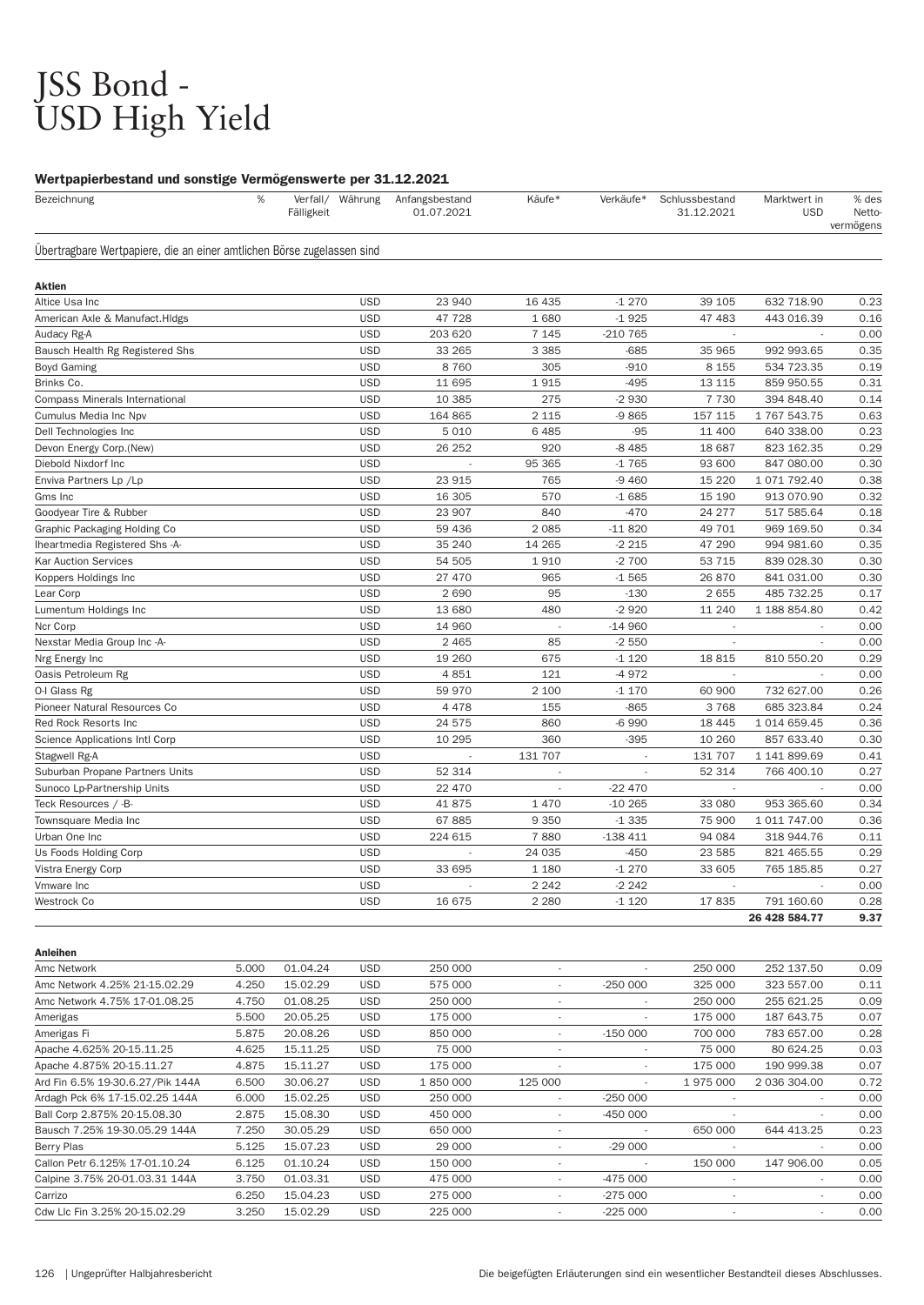| Bezeichnung                                               | %              | Fälligkeit           | Verfall/ Währung         | Anfangsbestand<br>01.07.2021 | Käufe*                                               | Verkäufe*                | Schlussbestand<br>31.12.2021 | Marktwert in<br><b>USD</b> | % des<br>Netto-<br>vermögens |
|-----------------------------------------------------------|----------------|----------------------|--------------------------|------------------------------|------------------------------------------------------|--------------------------|------------------------------|----------------------------|------------------------------|
| Centene Esc 2.45% 21-15.07.28                             | 2.450          | 15.07.28             | <b>USD</b>               |                              | 100 000                                              | $-100000$                |                              |                            | 0.00                         |
| Centene Esc 2.625% 21-01.08.31                            | 2.625          | 01.08.31             | <b>USD</b>               |                              | 250 000                                              | $\overline{\phantom{a}}$ | 250 000                      | 245 416.25                 | 0.09                         |
| Centene Esc 3.0% 20-15.10.30                              | 3.000          | 15.10.30             | <b>USD</b>               | 125 000                      | $\overline{\phantom{a}}$                             |                          | 125 000                      | 127 280.00                 | 0.05                         |
| Cont Res 4.375% 17-15.01.28                               | 4.375          | 15.01.28             | <b>USD</b>               | 250 000                      | $\overline{\phantom{a}}$                             | $-250000$                | $\sim$                       |                            | 0.00                         |
| Csc Hldg 7.5% -01.04.28                                   | 7.500          | 01.04.28             | <b>USD</b>               | 375 000                      |                                                      |                          | 375 000                      | 402 781.88                 | 0.14                         |
| <b>Csc Holding</b>                                        | 5.250          | 01.06.24             | <b>USD</b>               | 525 000                      | $\overline{\phantom{a}}$                             | ÷                        | 525 000                      | 546 645.75                 | 0.19                         |
| Dish Dbs                                                  | 5.875          | 15.11.24             | <b>USD</b>               | 200 000                      | $\overline{\phantom{a}}$                             | $-200000$                | $\overline{\phantom{a}}$     |                            | 0.00                         |
| Dolya Holdc 5.0% 20-15.07.28 144A                         | 5.000          | 15.07.28             | <b>USD</b>               | 350 000                      | $\overline{\phantom{a}}$                             | $\overline{\phantom{a}}$ | 350 000                      | 353 167.50                 | 0.13                         |
| Eqt Corp 3.9% 17-01.10.27                                 | 3.900          | 01.10.27             | <b>USD</b>               | 100 000                      | $\overline{\phantom{a}}$                             |                          | 100 000                      | 107 500.00                 | 0.04                         |
| Eqt Corp 5.0% 20-15.01.29                                 | 5.000          | 15.01.29             | <b>USD</b>               | 50 000                       | $\overline{\phantom{a}}$                             | ÷.                       | 50 000                       | 55 446.25                  | 0.02                         |
| Eqt Corp 6.125% 20-01.02.25                               | 7.875          | 01.02.25             | <b>USD</b>               | 125 000                      | $\overline{\phantom{a}}$                             |                          | 125 000                      | 141 095.63                 | 0.05                         |
| Eqt Corp 7.0% 20-01.02.30                                 | 8.750          | 01.02.30             | <b>USD</b>               | 100 000                      | $\overline{\phantom{a}}$                             | $-100000$                |                              |                            | 0.00                         |
| Eqt Mdstm 4.75% 18-15.07.23                               | 4.750          | 15.07.23             | <b>USD</b>               | 17 000                       |                                                      |                          | 17 000                       | 17 697.94                  | 0.01                         |
| Eqt Mdstm 5.5% 18-15.07.28                                | 5.500          | 15.07.28             | <b>USD</b>               | 625 000                      | $\overline{\phantom{a}}$                             | $\overline{\phantom{a}}$ | 625 000                      | 683 696.88                 | 0.24                         |
| Eqt Mdstm 6.5% 18-15.07.48                                | 6.500          | 15.07.48             | <b>USD</b>               | 325 000                      | $\overline{\phantom{a}}$                             |                          | 325 000                      | 395 331.63                 | 0.14                         |
| Ford Mc 3.096% 16-04.05.23                                | 3.096          | 04.05.23             | <b>USD</b>               | 500 000                      | $\overline{\phantom{a}}$                             |                          | 500 000                      | 510 032.50                 | 0.18                         |
| Ford Mc 3.375% 20-13.11.25                                | 3.375          | 13.11.25             | <b>USD</b>               | 675 000                      |                                                      |                          | 675 000                      | 702 158.63                 | 0.25                         |
| Ford Mc 3.813% 18-12.10.21                                | 3.813          | 12.10.21             | <b>USD</b>               | 475 000                      | $\overline{\phantom{a}}$                             | $-475000$                |                              |                            | 0.00                         |
| Ford Mc 4.0% 20-13.11.30                                  | 4.000          | 13.11.30             | <b>USD</b>               | 850 000                      | $\overline{\phantom{a}}$                             | $\overline{\phantom{a}}$ | 850 000                      | 915 900.50                 | 0.32                         |
| Ford Mc 4.063% 19-01.11.24                                | 4.063          | 01.11.24             | <b>USD</b>               | 400 000                      | $\overline{\phantom{a}}$                             |                          | 400 000                      | 421 394.00                 | 0.15                         |
| Ford Mc 4.125% 20-17.08.27                                | 4.125          | 17.08.27             | <b>USD</b>               | 350 000                      |                                                      |                          | 350 000                      | 378 217.00                 | 0.13                         |
| Ford Mc 4.14% 18-15.02.23                                 | 4.140          | 15.02.23             | <b>USD</b>               | 375 000                      | $\overline{\phantom{a}}$                             | $\sim$                   | 375 000                      | 384 393.75                 | 0.14                         |
| Ford Mc 4.25% 12-20.09.22                                 | 4.250          | 20.09.22             | <b>USD</b>               | 200 000                      | $\overline{\phantom{a}}$                             |                          | 200 000                      | 203 863.00                 | 0.07                         |
| Ford Mc 4.271% 20-09.01.27                                | 4.271          | 09.01.27             | <b>USD</b>               | 475 000                      | $\overline{\phantom{a}}$                             | $\overline{\phantom{a}}$ | 475 000                      | 511 161.75                 | 0.18                         |
| Ford Mc 4.389% 16-08.01.26                                | 4.389          | 08.01.26             | <b>USD</b>               | 450 000                      |                                                      | $-125000$                | 325 000                      | 350 554.75                 | 0.12                         |
| Ford Mc 5.113% 19-03.05.29                                | 5.113          | 03.05.29             | <b>USD</b>               | 500 000                      | $\overline{\phantom{a}}$                             | $\sim$                   | 500 000                      | 568 982.50                 | 0.20                         |
| Ford Mc 5.125% 20-16.06.25                                | 5.125          | 16.06.25             | <b>USD</b>               | 850 000                      | $\overline{\phantom{a}}$                             | $\overline{\phantom{a}}$ | 850 000                      | 925 480.00                 | 0.33                         |
| Freeport Mc                                               | 5.400          | 14.11.34             | <b>USD</b>               | 325 000                      | $\overline{\phantom{a}}$                             | $\sim$                   | 325 000                      | 396 145.75                 | 0.14                         |
| Freeport Mc 4.375% 20-01.08.28                            | 4.375          | 01.08.28             | <b>USD</b>               | 225 000                      | $\overline{\phantom{a}}$                             |                          | 225 000                      | 236 291.63                 | 0.08                         |
| Freeport Mc 4.625% 20-01.08.30                            | 4.625          | 01.08.30             | <b>USD</b>               | 425 000                      | $\overline{\phantom{a}}$                             | $\sim$                   | 425 000                      | 456 518.00                 | 0.16                         |
| Freeport Mc 5% 19-01.09.27                                | 5.000          | 01.09.27             | <b>USD</b>               | 275 000                      | $\overline{\phantom{a}}$                             | $\overline{\phantom{a}}$ | 275 000                      | 286 383.63                 | 0.10                         |
| Freeport Mc 5.25% 19-01.09.29                             | 5.250          | 01.09.29             | <b>USD</b>               | 225 000                      | $\overline{\phantom{a}}$                             | ٠                        | 225 000                      | 246 754.13                 | 0.09                         |
| Graphic Pac 4.75% 19-15.07.27                             | 4.750          | 15.07.27             | <b>USD</b>               | 175 000                      |                                                      |                          | 175 000                      | 189 595.00                 | 0.07                         |
| Graphic Packagn 3.5% 20-01.03.29                          | 3.500          | 01.03.29             | <b>USD</b>               | 75 000                       | $\overline{\phantom{a}}$                             | $\sim$                   | 75 000                       | 74 545.13                  | 0.03                         |
| Grifols 4.75% 21-15.10.28 144A                            | 4.750          | 15.10.28             | <b>USD</b>               |                              | 200 000                                              | $\overline{\phantom{a}}$ | 200 000                      | 204 374.00                 | 0.07                         |
| Hca                                                       | 5.875          | 15.02.26             | <b>USD</b>               | 1 025 000                    | $\overline{\phantom{a}}$                             | $-600000$                | 425 000                      | 480 263.43                 | 0.17                         |
| Hca                                                       | 5.375          | 01.02.25             | <b>USD</b>               | 700 000                      |                                                      |                          | 700 000                      | 770 210.00                 | 0.27                         |
| Hca 3.50% 20-01.09.30                                     | 3.500          | 01.09.30             | <b>USD</b>               | 725 000                      | $\overline{\phantom{a}}$                             | $-50000$                 | 675 000                      | 714 740.63                 | 0.25                         |
| Hca 5.625% 18-01.09.28                                    | 5.625          | 01.09.28             | <b>USD</b>               | 225 000                      | $\overline{\phantom{a}}$                             | $-225000$                |                              |                            | 0.00                         |
| Iheartcomm 6.375%19-1.5.26                                | 6.375          | 01.05.26             | <b>USD</b>               | 50 000                       | $\overline{\phantom{a}}$                             | $\sim$                   | 50 000                       | 51 930.00                  | 0.02                         |
| Iheartcomm 8.375% 19-01.05.27                             | 8.375          | 01.05.27             | <b>USD</b>               | 1 4 1 4 8 9 1                | 325 000                                              |                          | 1739891                      | 1836672.44                 | 0.65                         |
| Iho Verwalt 6%19-15.5.27 / Pik                            | 6.000          | 15.05.27             | <b>USD</b>               | 475 000                      | $\overline{\phantom{a}}$                             |                          | 475 000                      | 490 841.25                 | 0.17                         |
| Ineos Qu 3.375% 21-15.1.26 144A                           | 3.375          | 15.01.26             | <b>USD</b>               | 200 000                      | $\overline{\phantom{a}}$                             | $-200000$                |                              |                            | 0.00                         |
| Intelsat                                                  | 0.000          | 01.08.23             | <b>USD</b>               | 425 000                      | $\overline{\phantom{a}}$                             | $\overline{\phantom{a}}$ | 425 000                      | 192 911.75                 | 0.07                         |
| Mgm Gr 5.625% 16-01.05.24                                 | 5.625          | 01.05.24             | <b>USD</b>               | 275 000                      | $\sim$                                               |                          | 275 000                      | 294 245.88                 | 0.10                         |
| Mgm Resorts                                               | 6.000          | 15.03.23             | <b>USD</b>               | 475 000                      | $\sim$                                               |                          | 475 000                      | 496 975.88                 | 0.18                         |
| Mgm Resorts 4.75% 20-15.10.28                             | 4.750          | 15.10.28             | <b>USD</b>               | 200 000                      | $\overline{\phantom{a}}$                             | $-200000$                | $\overline{\phantom{a}}$     |                            | 0.00                         |
| Mgm Resorts 5.5% 19-15.04.27                              | 5.500          | 15.04.27             | <b>USD</b>               | 66 000                       | $\overline{\phantom{a}}$                             | -66 000                  | $\overline{\phantom{a}}$     |                            | 0.00                         |
| Mgm Resorts 5.75% 18-15.06.25                             | 5.750          | 15.06.25             | <b>USD</b>               | 155 000                      |                                                      | $-155000$                |                              |                            | 0.00                         |
| Navient 5.0% 20-15.03.27                                  | 5.000          | 15.03.27             | <b>USD</b>               | 100 000                      | $\overline{\phantom{a}}$                             | $-100000$                | $\overline{\phantom{a}}$     | $\overline{\phantom{a}}$   | 0.00                         |
| Navient 5.50% 21-15.03.29                                 | 5.500          | 15.03.29             | <b>USD</b>               |                              | 200 000                                              |                          | 200 000                      | 199 819.00                 | 0.07                         |
| Navient 6.75% 17-25.06.25                                 | 6.750          | 25.06.25             | <b>USD</b>               | 275 000                      | $\overline{\phantom{a}}$                             | $-100000$                | 175 000                      | 192 675.00                 | 0.07                         |
| Navient 6.75% 18-15.06.26                                 | 6.750          | 15.06.26             | <b>USD</b>               | 275 000                      | $\sim$                                               |                          | 275 000                      | 304 268.25                 | 0.11                         |
| Nrg Energy 5.75% 18-15.01.28                              | 5.750          | 15.01.28             | <b>USD</b>               | 50 000                       | $\overline{\phantom{a}}$                             |                          | 50 000                       | 52 931.00                  | 0.02                         |
|                                                           |                |                      |                          |                              |                                                      |                          |                              |                            |                              |
| Nrg Energy 7.25% 16-15.05.26<br>Nustar 5.625% 17-28.04.27 | 7.250<br>5.625 | 15.05.26<br>28.04.27 | <b>USD</b><br><b>USD</b> | 275 000<br>975 000           | $\overline{\phantom{a}}$<br>$\overline{\phantom{a}}$ | $-275000$<br>-975 000    | $\sim$                       |                            | 0.00<br>0.00                 |
| Occidental 5.875% 20-01.09.25                             | 5.875          | 01.09.25             | <b>USD</b>               | 300 000                      | $\overline{\phantom{a}}$                             | $\overline{\phantom{a}}$ | 300 000                      | 331 126.50                 | 0.12                         |
| Occidental 6.125% 20-01.01.31                             | 6.125          | 01.01.31             | <b>USD</b>               | 325 000                      | $\overline{\phantom{a}}$                             |                          | 325 000                      | 396 591.00                 | 0.14                         |
| Occidental 6.625% 20-01.09.30                             | 6.625          | 01.09.30             | <b>USD</b>               | 725 000                      |                                                      |                          | 725 000                      |                            | 0.32                         |
|                                                           |                | 15.08.24             |                          | 375 000                      | $\overline{\phantom{a}}$                             | -375 000                 |                              | 898 405.50                 | 0.00                         |
| 0xy 2.9% 19-15.08.24                                      | 2.900          |                      | <b>USD</b><br><b>USD</b> |                              | $\overline{\phantom{a}}$<br>$\overline{\phantom{a}}$ |                          | $\overline{\phantom{a}}$     | ÷,                         |                              |
| 0xy 3.2% 19-15.08.26                                      | 3.200          | 15.08.26             |                          | 100 000<br>375 000           |                                                      | $-100000$<br>$-375000$   |                              |                            | 0.00<br>0.00                 |
| 0xy 3.5% 15-15.06.25                                      | 3.500          | 15.06.25             | <b>USD</b>               |                              | $\overline{\phantom{a}}$                             |                          | $\overline{\phantom{a}}$     | $\overline{\phantom{a}}$   |                              |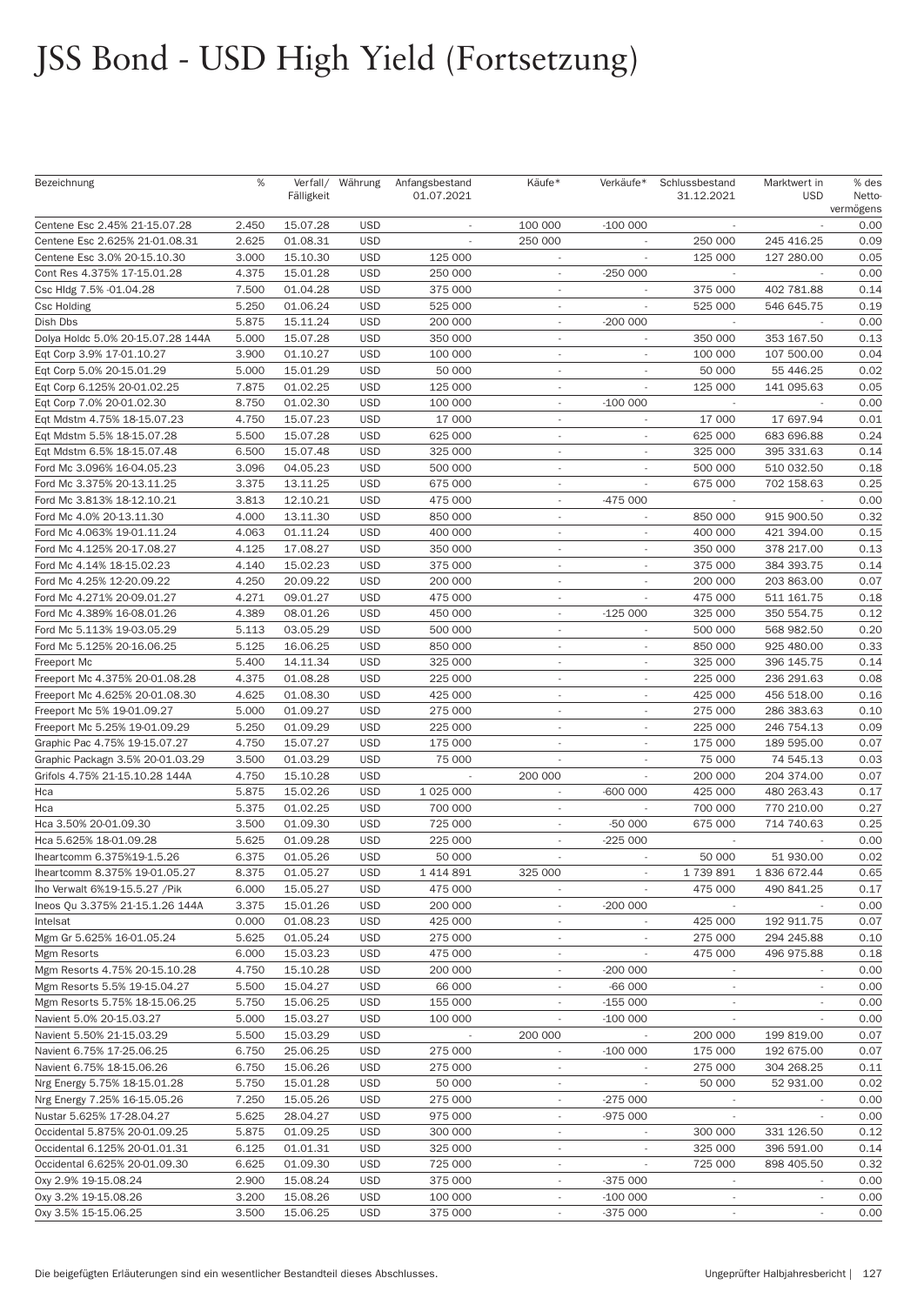| Bezeichnung                     | %     | Fälligkeit | Verfall/ Währung | Anfangsbestand<br>01.07.2021 | Käufe*                   | Verkäufe*                   | Schlussbestand<br>31.12.2021 | Marktwert in<br><b>USD</b> | % des<br>Netto-   |
|---------------------------------|-------|------------|------------------|------------------------------|--------------------------|-----------------------------|------------------------------|----------------------------|-------------------|
| 0xy 4.1% 16-15.02.47            | 4.100 | 15.02.47   | <b>USD</b>       | 175 000                      |                          |                             | 175 000                      | 171 765.13                 | vermögens<br>0.06 |
| 0xy 4.3% 19-15.08.39            | 4.300 | 15.08.39   | <b>USD</b>       | 725 000                      | $\overline{\phantom{a}}$ | $\overline{\phantom{a}}$    | 725 000                      | 724 119.13                 | 0.26              |
| 0xy 4.4% 19-15.08.49            | 4.400 | 15.08.49   | <b>USD</b>       | 250 000                      | $\overline{\phantom{a}}$ |                             | 250 000                      | 253 503.75                 | 0.09              |
| 0xy 8.0% 20-15.07.25            | 8.000 | 15.07.25   | <b>USD</b>       | 250 000                      | $\overline{\phantom{a}}$ |                             | 250 000                      | 292 125.00                 | 0.10              |
| 0xy 8.875% 20-15.07.30          | 8.875 | 15.07.30   | <b>USD</b>       | 450 000                      | $\sim$                   | $-175000$                   | 275 000                      | 371 723.00                 | 0.13              |
| Pattern Enr 4.50% 20-15.08.28   | 4.500 | 15.08.28   | <b>USD</b>       | 150 000                      | $\overline{\phantom{a}}$ | $-150000$                   | $\overline{\phantom{a}}$     |                            | 0.00              |
| Range Resou                     | 4.875 | 15.05.25   | <b>USD</b>       | 125 000                      | $\overline{\phantom{a}}$ |                             | 125 000                      | 129 223.75                 | 0.05              |
| Schaef                          | 0.000 | 15.09.26   | <b>USD</b>       | 650 000                      | $\sim$                   |                             | 650 000                      | 664 400.75                 | 0.24              |
| Sm Energy                       | 5.625 | 01.06.25   | <b>USD</b>       | 275 000                      | $\overline{\phantom{a}}$ | $\mathcal{L}_{\mathcal{A}}$ | 275 000                      | 277 714.25                 | 0.10              |
| Sm Energy                       | 6.750 | 15.09.26   | <b>USD</b>       | 400 000                      | $\overline{\phantom{a}}$ | $\overline{\phantom{a}}$    | 400 000                      | 411 416.00                 | 0.15              |
| Sm Energy 6.50% 21-15.07.28     | 6.500 | 15.07.28   | <b>USD</b>       | 75 000                       | $\overline{\phantom{a}}$ | ÷.                          | 75 000                       | 77 731.50                  | 0.03              |
| Sprint Cap.Corp                 | 6.875 | 15.11.28   | <b>USD</b>       | 125 000                      |                          | $-125000$                   |                              |                            | 0.00              |
| Sprint Corp                     | 7.125 | 15.06.24   | <b>USD</b>       | 700 000                      | $\overline{\phantom{a}}$ | $\overline{\phantom{a}}$    | 700 000                      | 786 744.00                 | 0.28              |
| Starfruit U 8% 18-01.10.26 144A | 8.000 | 01.10.26   | <b>USD</b>       | 1 300 000                    | $\overline{\phantom{a}}$ | $-1300000$                  | $\sim$                       |                            | 0.00              |
| Sthwest En 4.75% 21-01.02.32    | 4.750 | 01.02.32   | <b>USD</b>       | $\overline{\phantom{a}}$     | 200 000                  | $\overline{\phantom{a}}$    | 200 000                      | 210 931.00                 | 0.07              |
| Sthwest En 5.375% 21-15.03.30   | 5.375 | 15.03.30   | <b>USD</b>       |                              | 125 000                  |                             | 125 000                      | 134 155.00                 | 0.05              |
| Targa Res 5.875% 18-15.04.26    | 5.875 | 15.04.26   | <b>USD</b>       | 500 000                      | $\overline{\phantom{a}}$ | $\overline{\phantom{a}}$    | 500 000                      | 522 365.00                 | 0.19              |
| <b>Tenet Hithc</b>              | 6.750 | 15.06.23   | <b>USD</b>       | 550 000                      | $\overline{\phantom{a}}$ | $\sim$                      | 550 000                      | 588 478.00                 | 0.21              |
| Tenet Hlthc 4.25% 21-01.06.29   | 4.250 | 01.06.29   | <b>USD</b>       | 425 000                      | $\overline{\phantom{a}}$ | ÷.                          | 425 000                      | 432 339.75                 | 0.15              |
| Tenet Hithc 4.625% 17-15.07.24  | 4.625 | 15.07.24   | <b>USD</b>       | 125 000                      |                          | $-74000$                    | 51 000                       | 51 701.51                  | 0.02              |
| The Kraft 4.375% 16-01.06.46    | 4.375 | 01.06.46   | <b>USD</b>       | 1 400 000                    | 525 000                  | $\overline{\phantom{a}}$    | 1 925 000                    | 2 262 262.31               | 0.80              |
| T-Mobile Us 2.25% 15.02.26 144A | 2.250 | 15.02.26   | <b>USD</b>       | 400 000                      | $\overline{\phantom{a}}$ | $\overline{\phantom{a}}$    | 400 000                      | 401 610.00                 | 0.14              |
| T-Mobile Us 2.25% 21-15.02.26   | 2.250 | 15.02.26   | <b>USD</b>       | 250 000                      | $\overline{\phantom{a}}$ | $\overline{a}$              | 250 000                      | 251 006.25                 | 0.09              |
| T-Mobile Us 2.625% 21-15.02.29  | 2.625 | 15.02.29   | <b>USD</b>       | 350 000                      | $\overline{\phantom{a}}$ |                             | 350 000                      | 345 355.50                 | 0.12              |
| T-Mobile Us 2.875% 21-15.02.31  | 2.875 | 15.02.31   | <b>USD</b>       | 325 000                      | $\overline{\phantom{a}}$ | $\overline{\phantom{a}}$    | 325 000                      | 321 532.25                 | 0.11              |
| T-Mobile Us 3.375% 21-15.04.29  | 3.375 | 15.04.29   | <b>USD</b>       | 650 000                      | $\overline{\phantom{a}}$ |                             | 650 000                      | 663 435.50                 | 0.24              |
| T-Mobile Us 4.5% 18-01.02.26    | 4.500 | 01.02.26   | <b>USD</b>       | 50 000                       |                          | $-50000$                    |                              |                            | 0.00              |
| Transdi 6.375% 17-15.06.26      | 6.375 | 15.06.26   | <b>USD</b>       | 425 000                      |                          |                             | 425 000                      | 437 152.88                 | 0.15              |
| Transdigm 5.50% 20-15.11.27     | 5.500 | 15.11.27   | <b>USD</b>       | 450 000                      | 200 000                  | $\overline{\phantom{a}}$    | 650 000                      | 670 653.75                 | 0.24              |
| Transdigm 7.50% 19-15.03.27     | 7.500 | 15.03.27   | <b>USD</b>       | 550 000                      | $\overline{\phantom{a}}$ | $\overline{\phantom{a}}$    | 550 000                      | 575 300.00                 | 0.20              |
| Transdigm U 6.875% 18-15.05.26  | 6.875 | 15.05.26   | <b>USD</b>       | 325 000                      |                          |                             | 325 000                      | 339 980.88                 | 0.12              |
| Trivium Pack 5.5% 19-15.08.26   | 5.500 | 15.08.26   | <b>USD</b>       | 200 000                      | $\overline{\phantom{a}}$ |                             | 200 000                      | 208 218.00                 | 0.07              |
| Usacmpr Ptr 6.875% 18-01.04.26  | 6.875 | 01.04.26   | <b>USD</b>       | 975 000                      | $\overline{\phantom{a}}$ | $\sim$                      | 975 000                      | 1 015 067.63               | 0.36              |
| Usagm Holdc 9.75% 19-15.07.27   | 9.750 | 15.07.27   | <b>USD</b>       | 2 075 000                    |                          | $-225000$                   | 1850000                      | 1 978 741.50               | 0.70              |
| Utd Rent Na 3.75% 21-15.01.32   | 3.750 | 15.01.32   | <b>USD</b>       |                              | 175 000                  |                             | 175 000                      | 176 476.56                 | 0.06              |
| Utd Rent Na 3.875% 20-15.02.31  | 3.875 | 15.02.31   | <b>USD</b>       | 300 000                      |                          |                             | 300 000                      | 305 016.00                 | 0.11              |
| Utd Rent Na 4.0% 20-15.07.30    | 4.000 | 15.07.30   | <b>USD</b>       | 525 000                      | $\overline{\phantom{a}}$ | $-275000$                   | 250 000                      | 257 233.75                 | 0.09              |
| Utd Rentals 5.5% 16-15.05.27    | 5.500 | 15.05.27   | <b>USD</b>       | 225 000                      | $\overline{\phantom{a}}$ |                             | 225 000                      | 234 267.75                 | 0.08              |
| Utd Rentals 5.875% 16-15.09.26  | 5.875 | 15.09.26   | <b>USD</b>       | $\overline{\phantom{a}}$     | 400 000                  | $-400000$                   | $\sim$                       |                            | 0.00              |
| Veritas Us 7.50% 20-01.09.25    | 7.500 | 01.09.25   | <b>USD</b>       | 875 000                      | 75 000                   |                             | 950 000                      | 984 489.75                 | 0.35              |
| Vistra Oper 4.375% 21-01.05.29  | 4.375 | 01.05.29   | <b>USD</b>       | 275 000                      | $\overline{\phantom{a}}$ | $-275000$                   | $\overline{\phantom{a}}$     | $\overline{\phantom{a}}$   | 0.00              |
| Western Gas 4.5% 18-01.03.28    | 4.500 | 01.03.28   | <b>USD</b>       | 150 000                      | $\overline{\phantom{a}}$ |                             | 150 000                      | 163 581.00                 | 0.06              |
| Western Gas 4.65% 16-01.07.26   | 4.650 | 01.07.26   | <b>USD</b>       | 50 000                       | $\overline{\phantom{a}}$ |                             | 50 000                       | 54 472.25                  | 0.02              |
| Western Gas 4.75% 18-15.08.28   | 4.750 | 15.08.28   | <b>USD</b>       | 125 000                      |                          |                             | 125 000                      | 138 304.38                 | 0.05              |
| Western Gas 5.3% 18-01.03.48    | 5.300 | 01.03.48   | <b>USD</b>       | 1 0 25 0 00                  | $\overline{\phantom{a}}$ | $-300000$                   | 725 000                      | 874 679.88                 | 0.31              |
| Western Gas 5.45% 14-01.04.44   | 5.450 | 01.04.44   | <b>USD</b>       | 225 000                      | $\overline{\phantom{a}}$ |                             | 225 000                      | 269 194.50                 | 0.10              |
| Western Gas 5.5% 18-15.08.48    | 5.500 | 15.08.48   | <b>USD</b>       | 200 000                      | $\overline{\phantom{a}}$ | $\sim$                      | 200 000                      | 239 487.00                 | 0.08              |
| Yum Brands 3.625% 20-15.03.31   | 3.625 | 15.03.31   | <b>USD</b>       | 75 000                       | $\overline{\phantom{a}}$ |                             | 75 000                       | 74 834.25                  | 0.03              |
| Yum Brands 4.625% 21-31.01.32   | 4.625 | 31.01.32   | <b>USD</b>       | 175 000                      | $\overline{\phantom{a}}$ | $\overline{\phantom{a}}$    | 175 000                      | 186 276.13                 | 0.07              |
| Ziggo                           | 6.000 | 15.01.27   | <b>USD</b>       | 1 000 000                    | $\overline{\phantom{a}}$ | $\overline{\phantom{a}}$    | 1 000 000                    | 1 031 015.00               | 0.37              |
| Ziggo Bv 4.875% 19-15.01.30     | 4.875 | 15.01.30   | <b>USD</b>       | 200 000                      | $\overline{\phantom{a}}$ | $\overline{\phantom{a}}$    | 200 000                      | 205 444.00                 | 0.07              |
| Ziggo Fin                       | 5.500 | 15.01.27   | <b>USD</b>       | 367 000                      |                          |                             | 367 000                      | 377 518.22                 | 0.13              |
|                                 |       |            |                  |                              |                          |                             |                              | 44 789 319.64              | 15.88             |

#### Summe Übertragbare Wertpapiere, die an einer amtlichen Börse zugelassen sind

Übertragbare Wertpapiere, die an einem anderen geregelten Markt gehandelt werden

| Anleihen                                |       |          |     |         |         |           |              |      |
|-----------------------------------------|-------|----------|-----|---------|---------|-----------|--------------|------|
| 1011778 Bc 3.50% 20-15.02.29 144A 3.500 |       | 15.02.29 | USD | 100 000 | 125 000 | 225 000   | 223 005.38   | 0.08 |
| 1011778 Bc 3.875% 19-15.1.28 144A 3.875 |       | 15.01.28 | USD | 375 000 |         | 375 000   | 380 433.75   |      |
| 1011778 Bc 4.0% 20-15.10.30             | 4.000 | 15.10.30 | USD | 2425000 |         | 2 425 000 | 2 387 606.50 | 0.85 |
|                                         |       |          |     |         |         |           |              |      |

71 304 297.93

25.28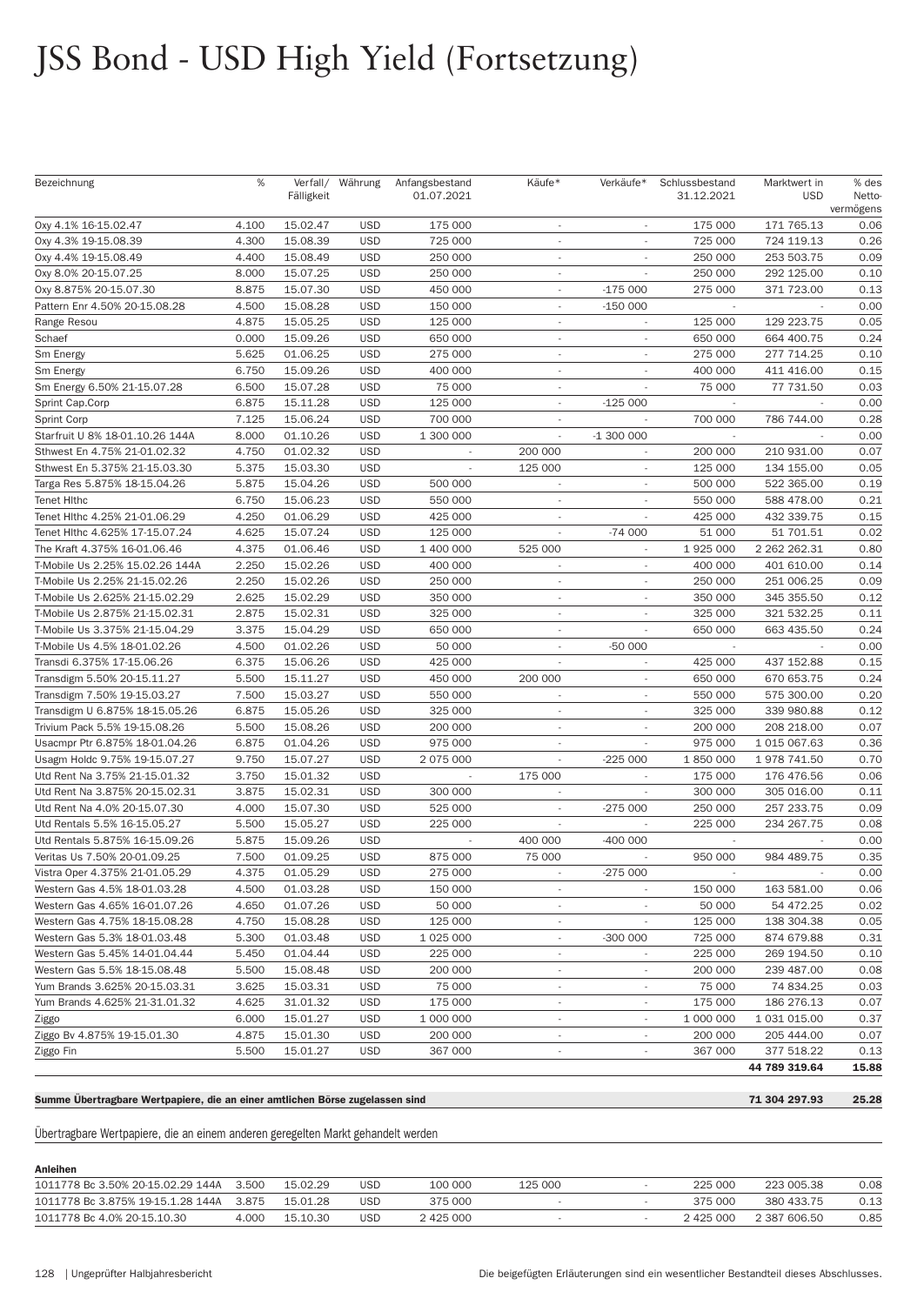| Bezeichnung                         | %     | Fälligkeit | Verfall/ Währung | Anfangsbestand<br>01.07.2021 | Käufe*                   | Verkäufe*                | Schlussbestand<br>31.12.2021 | Marktwert in<br><b>USD</b> | % des<br>Netto- |
|-------------------------------------|-------|------------|------------------|------------------------------|--------------------------|--------------------------|------------------------------|----------------------------|-----------------|
|                                     |       |            |                  |                              |                          |                          |                              |                            | vermögens       |
| 1011778 Bc 4.25% 17-15.5.24 144A    | 4.250 | 15.05.24   | <b>USD</b>       | 65 000                       |                          | $-65000$                 |                              |                            | 0.00            |
| Academy Ltd 6.0% 20-15.11.27 144A   | 6.000 | 15.11.27   | <b>USD</b>       | 275 000                      | $\sim$                   | $\overline{\phantom{a}}$ | 275 000                      | 293 753.63                 | 0.10            |
| Acadia Hlth 5.0% 20-15.04.29        | 5.000 | 15.04.29   | <b>USD</b>       | 75 000                       |                          | $\overline{\phantom{a}}$ | 75 000                       | 77 176.50                  | 0.03            |
| Acadia Hlth 5.50% 20-01.07.28       | 5.500 | 01.07.28   | <b>USD</b>       | 50 000                       |                          | $\overline{\phantom{a}}$ | 50 000                       | 52 627.00                  | 0.02            |
| Adapthealth 4.625% 21-01.08.29      | 4.625 | 01.08.29   | <b>USD</b>       | 400 000                      | 200 000                  |                          | 600 000                      | 600 909.00                 | 0.21            |
| Adapthealth 5.125% 21-01.03.30      | 5.125 | 01.03.30   | <b>USD</b>       | $\sim$                       | 350 000                  | $\sim$                   | 350 000                      | 356 653.50                 | 0.13            |
| <b>Adient Glob</b>                  | 4.875 | 15.08.26   | <b>USD</b>       | 900 000                      | 250 000                  | $\overline{\phantom{a}}$ | 1 150 000                    | 1 174 483.50               | 0.42            |
| Adient Us L 9.0% 20-15.04.25        | 9.000 | 15.04.25   | <b>USD</b>       | 125 000                      | 175 000                  | $-300000$                |                              |                            | 0.00            |
| Affinity 6.875% 15.12.28 144A       | 6.875 | 15.12.27   | <b>USD</b>       | 675 000                      |                          |                          | 675 000                      | 702 958.50                 | 0.25            |
| Albertsons 3.50% 20-15.03.29 144A   | 3.500 | 15.03.29   | <b>USD</b>       | 725 000                      | $\sim$                   | $-175000$                | 550 000                      | 552 029.50                 | 0.20            |
| Albertsons 4.875% 15.02.30          | 4.875 | 15.02.30   | <b>USD</b>       | 50 000                       | $\overline{\phantom{a}}$ |                          | 50 000                       | 54 063.00                  | 0.02            |
| Albertsons 5.75% 17-15.03.25        | 5.750 | 15.03.25   | <b>USD</b>       | 159 000                      | $\sim$                   | $-159000$                | $\sim$                       |                            | 0.00            |
| Albertsons 5.875% 15.2.28 144A      | 5.875 | 15.02.28   | <b>USD</b>       | 250 000                      |                          |                          | 250 000                      | 265 345.00                 | 0.09            |
| Albertsons 7.5% 19-15.3.26 144A     | 7.500 | 15.03.26   | <b>USD</b>       | 175 000                      | $\overline{\phantom{a}}$ | $\overline{\phantom{a}}$ | 175 000                      | 187 019.88                 | 0.07            |
| Albertsons C 3.25% 15.3.26 144A     | 3.250 | 15.03.26   | <b>USD</b>       | 175 000                      | $\overline{\phantom{a}}$ |                          | 175 000                      | 178 465.88                 | 0.06            |
| Allied Univ 6.0% 21-01.06.29 144A   | 6.000 | 01.06.29   | <b>USD</b>       | 400 000                      | 425 000                  | $\sim$                   | 825 000                      | 803 562.38                 | 0.28            |
| Aint Hidgs 6.75% 19-15.10.27 144A   | 6.750 | 15.10.27   | <b>USD</b>       | 950 000                      |                          | $-200000$                | 750 000                      | 778 905.00                 | 0.28            |
| Am Axle & M 6.5% 17-01.04.27        | 6.500 | 01.04.27   | <b>USD</b>       | 300 000                      | $\sim$                   | $-300000$                | $\sim$                       |                            | 0.00            |
| Amer Bld 4.0% 19-15.01.28 144A      | 4.000 | 15.01.28   | <b>USD</b>       | 250 000                      | $\overline{\phantom{a}}$ | $\overline{\phantom{a}}$ | 250 000                      | 256 166.25                 | 0.09            |
| American Ai 5.50% 20.04.26 144A     | 5.500 | 20.04.26   | <b>USD</b>       | 625 000                      | $\sim$                   |                          | 625 000                      | 650 893.75                 | 0.23            |
| American Ai 5.75% 20.04.29 P 144A   | 5.750 | 20.04.29   | <b>USD</b>       | 475 000                      |                          |                          | 475 000                      | 508 071.88                 | 0.18            |
| Ams 7.0% 20-31.07.25 144A           | 7.000 | 31.07.25   | <b>USD</b>       | 450 000                      | $\sim$                   | $-150000$                | 300 000                      | 318 468.75                 | 0.11            |
| Amwins Grou 4.875% 30.6.29 144A     | 4.875 | 30.06.29   | <b>USD</b>       | $\overline{\phantom{a}}$     | 850 000                  |                          | 850 000                      | 859 957.75                 | 0.30            |
| Amwins Grou 7.75% 18-01.07.26       | 7.750 | 01.07.26   | <b>USD</b>       | 1 350 000                    | $\sim$                   | $-1350000$               | $\overline{\phantom{a}}$     |                            | 0.00            |
| Antero 5.75% 19-01.03.27 144A       | 5.750 | 01.03.27   | <b>USD</b>       | 1 125 000                    | $\sim$                   |                          | 1 125 000                    | 1 166 906.25               | 0.41            |
| Antero 5.75% 19-15.01.28            | 5.750 | 15.01.28   | <b>USD</b>       | 750 000                      | $\sim$                   | $\overline{\phantom{a}}$ | 750 000                      | 787 567.50                 | 0.28            |
| Antero 7.625% 21-01.02.29 144A      | 7.625 | 01.02.29   | <b>USD</b>       | 225 000                      | $\sim$                   | $-37000$                 | 188 000                      | 208 977.98                 | 0.07            |
| Antero 7.875% 20-15.05.26 144A      | 7.875 | 15.05.26   | <b>USD</b>       | 225 000                      | $\sim$                   | ×.                       | 225 000                      | 248 185.13                 | 0.09            |
| Antero Mid 5.375% 21-15.06.29       | 5.375 | 15.06.29   | <b>USD</b>       | 500 000                      | $\sim$                   |                          | 500 000                      | 523 342.50                 | 0.19            |
| Antero Res 5.375% 21-01.03.30       | 5.375 | 01.03.30   | <b>USD</b>       | 175 000                      | $\sim$                   | $\overline{\phantom{a}}$ | 175 000                      | 187 369.88                 | 0.07            |
| Antero Res 8.375% 21-15.07.26       | 8.375 | 15.07.26   | <b>USD</b>       | 81 000                       |                          | ٠                        | 81 000                       | 92 327.04                  | 0.03            |
| Aramark Ser 6.375% 20-01.05.25 144A | 6.375 | 01.05.25   | <b>USD</b>       | 250 000                      | 300 000                  | ٠                        | 550 000                      | 575 451.25                 | 0.20            |
| Aramark Svc 5% 18-01.2.28 144A      | 5.000 | 01.02.28   | <b>USD</b>       | 850 000                      |                          | $-425000$                | 425 000                      | 440 089.63                 | 0.16            |
| Archrock 6.25% 19-01.04.28          | 6.250 | 01.04.28   | <b>USD</b>       | 725 000                      | $\sim$                   | $\overline{\phantom{a}}$ | 725 000                      | 757 001.50                 | 0.27            |
| Archrock P 6.875% 19-01.04.27       | 6.875 | 01.04.27   | <b>USD</b>       | 1 000 000                    |                          | $\overline{\phantom{a}}$ | 1 000 000                    | 1 051 000.00               | 0.37            |
| Ardagh Meta 4.0% 21-01.09.29        | 4.000 | 01.09.29   | <b>USD</b>       | 350 000                      | 225 000                  | $\overline{\phantom{a}}$ | 575 000                      | 569 551.88                 | 0.20            |
| Ardagh Pck 5.25% 19-15.08.27 144A   | 5.250 | 15.08.27   | <b>USD</b>       | 250 000                      | 200 000                  |                          | 450 000                      | 453 318.75                 | 0.16            |
| Ardagh Pck 5.25% 20-15.08.27 144A   | 5.250 | 15.08.27   | <b>USD</b>       | 350 000                      |                          | $\sim$                   | 350 000                      | 352 581.25                 | 0.12            |
| Ardent H S 5.75% 21-15.07.29        | 5.750 | 15.07.29   | <b>USD</b>       | 100 000                      | 225 000                  |                          | 325 000                      | 322 627.50                 | 0.11            |
| Asbury Auto 4.625% 21-15.11.29      | 4.625 | 15.11.29   | <b>USD</b>       | $\overline{\phantom{a}}$     | 150 000                  |                          | 150 000                      | 153 063.00                 | 0.05            |
| Asbury Auto 5.0% 21-15.02.32        | 5.000 | 15.02.32   | <b>USD</b>       |                              | 300 000                  | $\overline{\phantom{a}}$ | 300 000                      | 311 761.50                 | 0.11            |
| Ascent Reso 5.875% 21-30.06.29      | 5.875 | 30.06.29   | <b>USD</b>       | 200 000                      | 100 000                  | $\overline{\phantom{a}}$ | 300 000                      | 289 078.50                 | 0.10            |
| Ascent Reso 7% 18-1.11.26 144A      | 7.000 | 01.11.26   | <b>USD</b>       | 575 000                      | $\overline{\phantom{a}}$ | $\overline{\phantom{a}}$ | 575 000                      | 583 604.88                 | 0.21            |
| Ascent Reso 8.25% 20-31.12.28       | 8.250 | 31.12.28   | <b>USD</b>       | 250 000                      |                          |                          | 250 000                      | 260 980.00                 | 0.09            |
| Ashland 3.375% 21-01.09.31 144A     | 3.375 | 01.09.31   | <b>USD</b>       |                              | 300 000                  | $-300000$                | $\sim$                       |                            | 0.00            |
| Assuredpart 5.625% 20-15.01.29      | 5.625 | 15.01.29   | <b>USD</b>       | 275 000                      | 75 000                   | $\sim$                   | 350 000                      | 340 961.25                 | 0.12            |
| Assuredpart 7% 17-15.08.25 144A     | 7.000 | 15.08.25   | <b>USD</b>       |                              | 200 000                  | $\overline{\phantom{a}}$ | 200 000                      | 201 708.00                 | 0.07            |
| Avantor 4.625% 20-15.7.28 144A      | 4.625 | 15.07.28   | <b>USD</b>       | 775 000                      |                          |                          | 775 000                      | 809 227.88                 | 0.29            |
| Avantor Fdg 3.875% 21-01.11.29      | 3.875 | 01.11.29   | <b>USD</b>       |                              | 750 000                  |                          | 750 000                      | 759 258.75                 | 0.27            |
| Axalta 4.75% 20-15.06.27 144A       | 4.750 | 15.06.27   | <b>USD</b>       | 150 000                      | $\overline{\phantom{a}}$ | $-15000$                 | $\sim$                       | $\overline{\phantom{a}}$   | 0.00            |
| Axalta Coat 3.375% 20-15.02.29      | 3.375 | 15.02.29   | <b>USD</b>       | 150 000                      | $\overline{\phantom{a}}$ | $\overline{\phantom{a}}$ | 150 000                      | 145 346.25                 | 0.05            |
| Ball Corp 3.125% 21-15.09.31        | 3.125 | 15.09.31   | <b>USD</b>       |                              | 525 000                  | $-250000$                | 275 000                      | 271 965.38                 | 0.10            |
| Bally S Corp 6.75% 19-1.6.27 144A   | 6.750 | 01.06.27   | <b>USD</b>       | 225 000                      | $\overline{\phantom{a}}$ | $-225000$                | $\sim$                       | $\sim$                     | 0.00            |
| Banff Mer 9.75% 18-1.9.26 144A      | 9.750 | 01.09.26   | <b>USD</b>       | 625 000                      | $\overline{\phantom{a}}$ | $-625000$                | $\sim$                       | $\overline{\phantom{a}}$   | 0.00            |
| Bausch 4.875% 21-01.06.28           | 4.875 | 01.06.28   | <b>USD</b>       | 100 000                      | $\overline{\phantom{a}}$ | $\overline{\phantom{a}}$ | 100 000                      | 102 431.00                 | 0.04            |
| Bausch 5.0% 19-30.01.28             | 5.000 | 30.01.28   | <b>USD</b>       | 200 000                      |                          |                          | 200 000                      | 184 315.00                 | 0.07            |
| Bausch 5.0% 20-15.02.29             | 5.000 | 15.02.29   | <b>USD</b>       | 350 000                      | 150 000                  | ÷.                       | 500 000                      | 442 032.50                 | 0.16            |
| Bausch 5.25% 19-30.01.30            | 5.250 | 30.01.30   | <b>USD</b>       | 675 000                      |                          | ٠                        | 675 000                      | 595 046.25                 | 0.21            |
| Bausch 5.25% 20-15.02.31 144A       | 5.250 | 15.02.31   | <b>USD</b>       | 225 000                      | 125 000                  | $\overline{\phantom{a}}$ | 350 000                      | 308 105.00                 | 0.11            |
| Bausch 6.25% 20-15.2.29 144A        | 6.250 | 15.02.29   | <b>USD</b>       | 250 000                      |                          |                          | 250 000                      | 237 970.00                 | 0.08            |
| Bausch HI 5.75% 19-15.08.27         | 5.750 | 15.08.27   | <b>USD</b>       | 175 000                      | $\overline{\phantom{a}}$ | $\overline{\phantom{a}}$ | 175 000                      | 181 825.00                 | 0.06            |
| Bcpe 7.625% 21-01.05.27 144A        | 7.625 | 01.05.27   | <b>USD</b>       | 975 000                      | 200 000                  | ۰                        | 1 175 000                    | 1 200 932.25               | 0.43            |
|                                     |       |            |                  |                              |                          |                          |                              |                            |                 |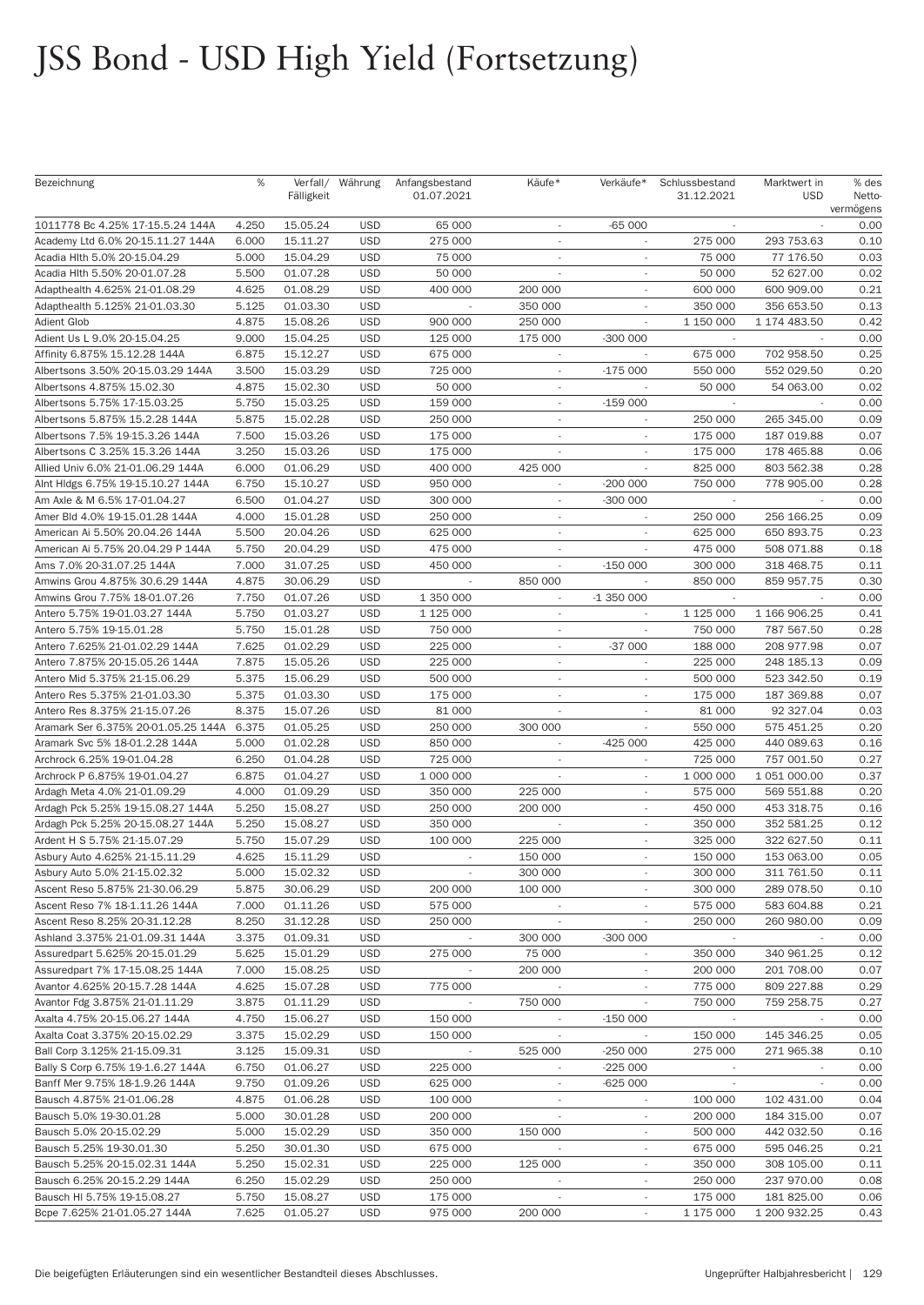| Bezeichnung                                                         | %              | Fälligkeit           | Verfall/ Währung         | Anfangsbestand<br>01.07.2021 | Käufe*                              | Verkäufe*                   | Schlussbestand<br>31.12.2021 | Marktwert in<br><b>USD</b> | % des<br>Netto-<br>vermögens |
|---------------------------------------------------------------------|----------------|----------------------|--------------------------|------------------------------|-------------------------------------|-----------------------------|------------------------------|----------------------------|------------------------------|
| Berry Glb 4.875% 19-15.7.26 144A                                    | 4.875          | 15.07.26             | <b>USD</b>               | 200 000                      | $\overline{\phantom{a}}$            | $-200000$                   | $\overline{\phantom{a}}$     |                            | 0.00                         |
| Berry Glb 5.625% 19-15.7.27 144A                                    | 5.625          | 15.07.27             | <b>USD</b>               | 575 000                      | $\overline{\phantom{a}}$            |                             | 575 000                      | 602 177.38                 | 0.21                         |
| Berry Petr 7% 18-15.02.26                                           | 7.000          | 15.02.26             | <b>USD</b>               | 250 000                      | $\sim$                              | $\overline{\phantom{a}}$    | 250 000                      | 247 760.00                 | 0.09                         |
| Booz Allen 3.875% 20-01.09.28                                       | 3.875          | 01.09.28             | <b>USD</b>               | 100 000                      | $\sim$                              | $\overline{\phantom{a}}$    | 100 000                      | 101 893.50                 | 0.04                         |
| Booz Allen 4.0% 21-01.07.29                                         | 4.000          | 01.07.29             | <b>USD</b>               | 75 000                       | $\sim$                              |                             | 75 000                       | 77 545.13                  | 0.03                         |
| Boxer 9.125% 20-01.03.26 144A                                       | 9.125          | 01.03.26             | <b>USD</b>               | 250 000                      |                                     |                             | 250 000                      | 261 401.23                 | 0.09                         |
| Boyd Gam 4.75% 19-01.12.27 144A                                     | 4.750          | 01.12.27             | <b>USD</b>               | 250 000                      | 150 000                             | $\overline{\phantom{a}}$    | 400 000                      | 408 714.00                 | 0.14                         |
| Boyd Gam 4.75% 21-15.06.31                                          | 4.750          | 15.06.31             | <b>USD</b>               | 150 000                      | $\overline{\phantom{a}}$            |                             | 150 000                      | 153 261.75                 | 0.05                         |
| Boyd Gam 8.625% 20-01.06.25                                         | 8.625          | 01.06.25             | <b>USD</b>               | 75 000                       | $\sim$                              | $-38000$                    | 37 000                       | 39 690.64                  | 0.01                         |
| Brinks Co 5.50% 20-15.07.25 144A                                    | 5.500          | 15.07.25             | <b>USD</b>               | 100 000                      | $\sim$                              |                             | 100 000                      | 104 100.00                 | 0.04                         |
| Bway 5.5% 17-15.04.24 144A                                          | 5.500          | 15.04.24             | <b>USD</b>               | 400 000                      | $\sim$                              |                             | 400 000                      | 404 188.00                 | 0.14                         |
| Bway 7.25% 17-15.04.25 144A                                         | 7.250          | 15.04.25             | <b>USD</b>               | 1 000 000                    | $\sim$                              | $-250000$                   | 750 000                      | 752 737.50                 | 0.27                         |
| By Crown/By 4.25% 20-31.01.26 144A                                  | 4.250          | 31.01.26             | <b>USD</b>               | 68 000                       |                                     | -68 000                     |                              |                            | 0.00                         |
| Caesars 4.625% 21-15.10.29 144A                                     | 4.625          | 15.10.29             | <b>USD</b>               |                              | 225 000                             |                             | 225 000                      | 225 471.35                 | 0.08                         |
| Callon Petr 6.375% 18-01.07.26                                      | 6.375          | 01.07.26             | <b>USD</b>               | 100 000                      | $\overline{\phantom{a}}$            | $\overline{\phantom{a}}$    | 100 000                      | 95 104.00                  | 0.03                         |
| Calpine 4.625% 20-1.2.29 144A                                       | 4.625          | 01.02.29             | <b>USD</b>               | 225 000                      | $\sim$                              | ٠                           | 225 000                      | 222 247.13                 | 0.08                         |
| Calpine 5.0% 20-01.02.31                                            | 5.000          | 01.02.31             | <b>USD</b>               | 225 000                      | $\sim$                              |                             | 225 000                      | 225 347.63                 | 0.08                         |
| Calpine 5.125% 19-15.03.28 144A                                     | 5.125          | 15.03.28             | <b>USD</b>               | 275 000                      | $\sim$                              |                             | 275 000                      | 279 614.50                 | 0.10                         |
| Calpine 5.25% 16-01.06.26 144A                                      | 5.250          | 01.06.26             | <b>USD</b>               | 252 000                      | $\sim$                              | $-127000$                   | 125 000                      | 128 401.88                 | 0.05                         |
| Carrizo 8.25% 17-15.07.25                                           | 8.250          | 15.07.25             | <b>USD</b>               | 100 000                      | $\overline{\phantom{a}}$            |                             | 100 000                      | 98 504.00                  | 0.03                         |
| Cars.Com 6.375% 20-01.11.28                                         | 6.375          | 01.11.28             | <b>USD</b>               | 600 000                      |                                     |                             | 600 000                      | 639 861.00                 | 0.23                         |
| Catalent Phar 3.50% 01.04.30                                        | 3.500          | 01.04.30             | <b>USD</b>               |                              | 225 000                             |                             | 225 000                      | 223 270.88                 | 0.08                         |
| Cbs Out Am 4.625% 19-15.03.30                                       | 4.625          | 15.03.30             | <b>USD</b>               | 150 000                      | $\overline{\phantom{a}}$            | $\overline{\phantom{a}}$    | 150 000                      | 149 852.25                 | 0.05                         |
| Cbs Radio I 6.5% 19-01.05.27 144A                                   | 6.500          | 01.05.27             | <b>USD</b>               | 650 000                      |                                     |                             | 650 000                      | 643 630.00                 | 0.23                         |
| Cbs Radio I 6.75% 21-31.03.29                                       | 6.750          | 31.03.29             | <b>USD</b>               | 300 000                      | 150 000                             |                             | 450 000                      | 440 266.50                 | 0.16                         |
| Ccm Merger 6.375% 20-01.05.26                                       | 6.375          | 01.05.26             | <b>USD</b>               | 75 000                       | $\overline{\phantom{a}}$            |                             | 75 000                       | 78 315.38                  | 0.03                         |
| Cco HIdgs                                                           | 5.750          | 15.02.26             | <b>USD</b>               | 710 000                      | $\overline{\phantom{a}}$            | $-710000$                   | $\overline{\phantom{a}}$     |                            | 0.00                         |
| Cco Hldgs 4.25% 20-1.2.31 144A                                      | 4.250          | 01.02.31             | <b>USD</b>               | 775 000                      | $\overline{\phantom{a}}$            |                             | 775 000                      | 783 389.38                 | 0.28                         |
| Cco Hldgs 4.25% 21-15.01.34 144A                                    | 4.250          | 15.01.34             | <b>USD</b>               |                              | 575 000                             |                             | 575 000                      | 566 741.56                 | 0.20                         |
| Cco Hldgs 4.50% 20-01.05.32                                         | 4.500          | 01.05.32             | <b>USD</b>               | 725 000                      | $\overline{\phantom{a}}$            | ÷.                          | 725 000                      | 747 050.88                 | 0.26                         |
| Cco Hldgs 4.50% 20-15.08.30                                         | 4.500          | 15.08.30             | <b>USD</b>               | 825 000                      | $\overline{\phantom{a}}$            | $-100000$                   | 725 000                      | 743 295.38                 | 0.26                         |
| Cco Hldgs 4.50% 21-01.06.33                                         | 4.500          | 01.06.33             | <b>USD</b>               | 325 000                      | $\sim$                              | $\sim$                      | 325 000                      | 332 089.88                 | 0.12                         |
| Cco Hldgs 4.75% 19-1.3.30 144A                                      | 4.750          | 01.03.30             | <b>USD</b>               | 500 000                      |                                     | $\mathcal{L}_{\mathcal{A}}$ | 500 000                      | 520 887.50                 | 0.18                         |
| Cco Hldgs 5% 17-01.02.28 144A                                       | 5.000          | 01.02.28             | <b>USD</b><br><b>USD</b> | 925 000<br>425 000           | 175 000<br>$\overline{\phantom{a}}$ | $\overline{\phantom{a}}$    | 1 100 000<br>425 000         | 1 146 200.00               | 0.41<br>0.16                 |
| Cco Hldgs 5.125% 01.05.27 144A<br>Cco Hldgs 5.375% 19-01.06.29 144A | 5.125<br>5.375 | 01.05.27<br>01.06.29 | <b>USD</b>               | 500 000                      | $\overline{\phantom{a}}$            | $\overline{\phantom{a}}$    | 500 000                      | 438 270.63<br>540 425.00   | 0.19                         |
| Cd&R Waterw 6.125% 17-15.08.25 144A 6.125                           |                | 15.08.25             | <b>USD</b>               | 1 100 000                    | $\overline{\phantom{a}}$            | $-1$ 100 000                | $\overline{\phantom{a}}$     |                            | 0.00                         |
| Cdw Llc Fin 4.25% 19-01.04.28                                       | 4.250          | 01.04.28             | <b>USD</b>               | 100 000                      | $\overline{\phantom{a}}$            | $-100000$                   | $\overline{\phantom{a}}$     | $\mathcal{L}$              | 0.00                         |
| Centene 5.375% 18-01.06.26 144A                                     | 5.375          | 01.06.26             | <b>USD</b>               | 425 000                      | $\overline{\phantom{a}}$            | $-425000$                   | $\overline{\phantom{a}}$     | $\overline{\phantom{a}}$   | 0.00                         |
| Centene 5.375% 19-15.8.26 144A                                      | 5.375          | 15.08.26             | <b>USD</b>               | 250 000                      |                                     | $-250000$                   | $\overline{\phantom{a}}$     | $\sim$                     | 0.00                         |
| Centene Esc 3.375% 20-15.02.30                                      | 3.375          | 15.02.30             | <b>USD</b>               | 275 000                      | $\overline{\phantom{a}}$            | $-275000$                   |                              |                            | 0.00                         |
| Centene Esc 4.25% 19-15.12.27                                       | 4.250          | 15.12.27             | <b>USD</b>               | 1 050 000                    | $\overline{\phantom{a}}$            | $\sim$                      | 1 050 000                    | 1 096 441.50               | 0.39                         |
| Centene Esc 4.625% 19-15.12.29                                      | 4.625          | 15.12.29             | <b>USD</b>               | 725 000                      |                                     | ٠                           | 725 000                      | 783 137.75                 | 0.28                         |
| Centenn 5.375% 17-15.01.26 144A                                     | 5.375          | 15.01.26             | <b>USD</b>               |                              | 25 000                              |                             | 25 000                       | 24 586.25                  | 0.01                         |
| Centennial 6.875% 01.04.27 144A                                     | 6.875          | 01.04.27             | <b>USD</b>               | 400 000                      | 175 000                             |                             | 575 000                      | 587 075.00                 | 0.21                         |
| Charles Lab 3.75% 21-15.03.29                                       | 3.750          | 15.03.29             | <b>USD</b>               | 150 000                      | $\overline{\phantom{a}}$            | $-150000$                   | $\overline{\phantom{a}}$     |                            | 0.00                         |
| Charles Lab 4.0% 21-15.03.31                                        | 4.000          | 15.03.31             | <b>USD</b>               | 175 000                      | $\overline{\phantom{a}}$            | $\overline{\phantom{a}}$    | 175 000                      | 179 557.88                 | 0.06                         |
| Chen Eng 3.25% 21-31.01.32                                          | 3.250          | 31.01.32             | <b>USD</b>               |                              | 200 000                             |                             | 200 000                      | 202 400.00                 | 0.07                         |
| Chen Eng 4.0% 21-01.03.31                                           | 4.000          | 01.03.31             | <b>USD</b>               | 575 000                      |                                     | -575 000                    |                              |                            | 0.00                         |
| Chen Eng 4.0% 21-01.03.31                                           | 4.000          | 01.03.31             | <b>USD</b>               |                              | 575 000                             | $\overline{\phantom{a}}$    | 575 000                      | 604 575.13                 | 0.21                         |
| Chen Eng 4.50% 20-01.10.29                                          | 4.500          | 01.10.29             | <b>USD</b>               | 325 000                      |                                     |                             | 325 000                      | 345 062.25                 | 0.12                         |
| Chen Eng 5.625% 19-01.10.26                                         | 5.625          | 01.10.26             | <b>USD</b>               | 325 000                      |                                     | $-325000$                   |                              |                            | 0.00                         |
| Cheniere En 4.625% 20-15.10.28                                      | 4.625          | 15.10.28             | <b>USD</b>               | 275 000                      |                                     | $-275000$                   |                              |                            | 0.00                         |
| Cheniere En 4.625% 21-15.10.28                                      | 4.625          | 15.10.28             | <b>USD</b>               |                              | 275 000                             | $\overline{\phantom{a}}$    | 275 000                      | 291 259.38                 | 0.10                         |
| Chesapeake 5.875% 21-01.02.29 144A                                  | 5.875          | 01.02.29             | <b>USD</b>               | 75 000                       |                                     |                             | 75 000                       | 80 334.75                  | 0.03                         |
| Chesapeake 5.5% 01.02.26 144A                                       | 5.500          | 01.02.26             | <b>USD</b>               | 50 000                       |                                     | -50 000                     |                              |                            | 0.00                         |
| Chs 5.625% 20-15.03.27                                              | 5.625          | 15.03.27             | <b>USD</b>               | 250 000                      |                                     |                             | 250 000                      | 264 887.50                 | 0.09                         |
| Chs 6.125% 21-01.04.30                                              | 6.125          | 01.04.30             | <b>USD</b>               | 150 000                      | 250 000                             | $\overline{\phantom{a}}$    | 400 000                      | 396 334.00                 | 0.14                         |
| Chs 6.625% 20-15.02.25                                              | 6.625          | 15.02.25             | <b>USD</b>               | 175 000                      | $\overline{\phantom{a}}$            | $\overline{\phantom{a}}$    | 175 000                      | 181 323.63                 | 0.06                         |
| Chs 6.875% 21-15.04.29                                              | 6.875          | 15.04.29             | <b>USD</b>               | 950 000                      | $\overline{\phantom{a}}$            | $\overline{\phantom{0}}$    | 950 000                      | 969 266.00                 | 0.34                         |
| Chs 8% 19-15.03.26 144A                                             | 8.000          | 15.03.26             | <b>USD</b>               | 325 000                      |                                     |                             | 325 000                      | 342 010.50                 | 0.12                         |
| Chs 8.0% 19-15.12.27                                                | 8.000          | 15.12.27             | <b>USD</b>               | 125 000                      | $\overline{\phantom{a}}$            | $\overline{\phantom{a}}$    | 125 000                      | 135 173.75                 | 0.05                         |
|                                                                     |                |                      |                          |                              |                                     |                             |                              |                            |                              |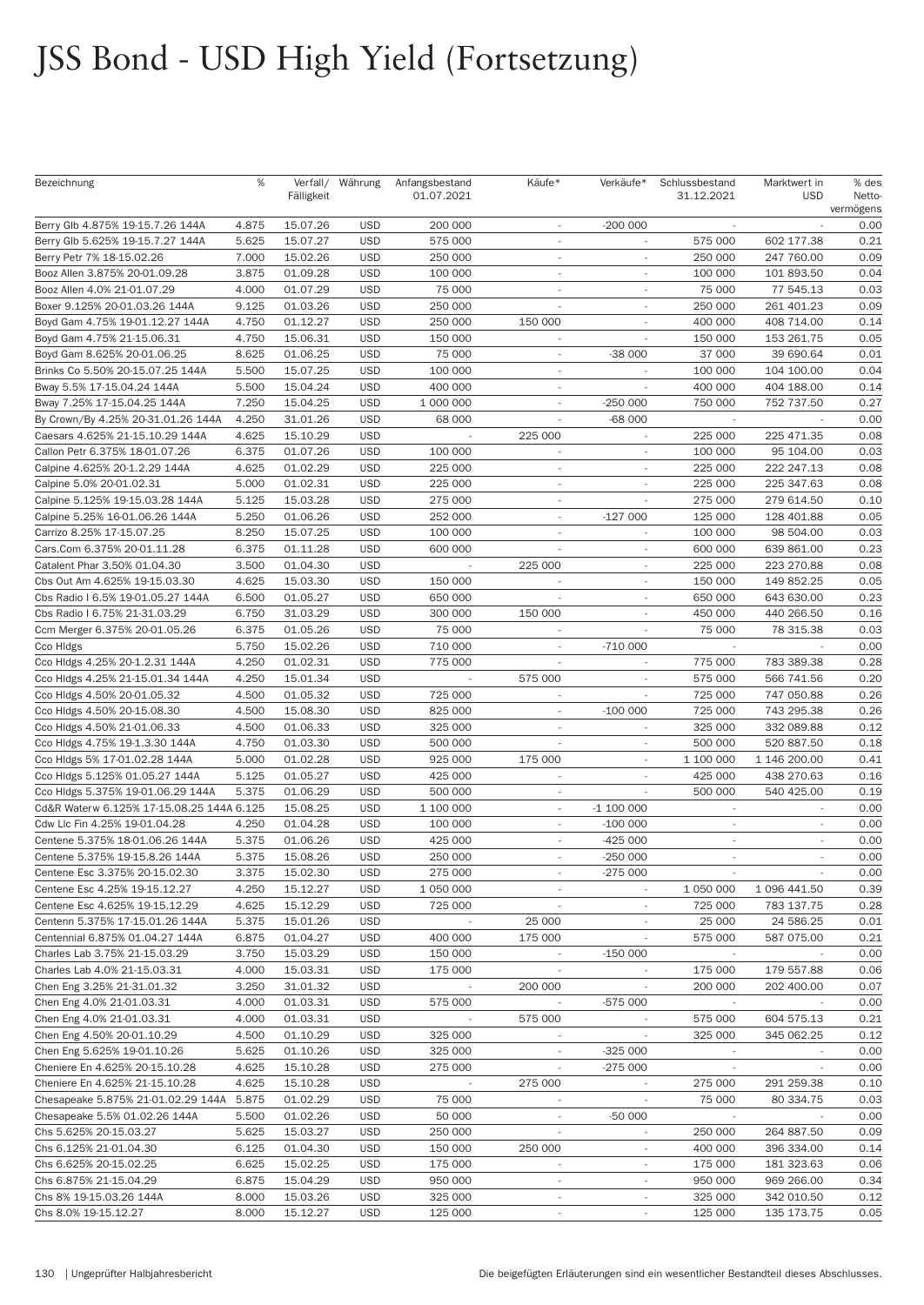|                                           | %      |            |                  |                          |                          |                          |                              |                            |                     |
|-------------------------------------------|--------|------------|------------------|--------------------------|--------------------------|--------------------------|------------------------------|----------------------------|---------------------|
| Bezeichnung                               |        |            | Verfall/ Währung | Anfangsbestand           | Käufe*                   | Verkäufe*                | Schlussbestand<br>31.12.2021 | Marktwert in<br><b>USD</b> | % des               |
|                                           |        | Fälligkeit |                  | 01.07.2021               |                          |                          |                              |                            | Netto-<br>vermögens |
|                                           |        | 30.06.28   | <b>USD</b>       | 100 000                  |                          | $-100000$                |                              |                            | 0.00                |
| Clarivate 3.875% 21-30.6.28 144A          | 3.875  |            |                  |                          |                          |                          |                              |                            |                     |
| Clarivate 4.875% 21-1.7.29 144A           | 4.875  | 01.07.29   | <b>USD</b>       | $\overline{\phantom{a}}$ | 600 000                  | ×.                       | 600 000                      | 610 350.00                 | 0.22                |
| Clarivate S 3.875% 01.07.28 144A          | 3.875  | 01.07.28   | <b>USD</b>       | $\overline{\phantom{a}}$ | 100 000                  |                          | 100 000                      | 100 701.50                 | 0.04                |
| Clarivate S 4.875% 21-30.06.29            | 4.875  | 30.06.29   | <b>USD</b>       | 225 000                  | 375 000                  | $-600000$                | $\overline{\phantom{a}}$     |                            | 0.00                |
| Clearwat                                  | 5.375  | 01.02.25   | <b>USD</b>       | 750 000                  |                          | $-25000$                 | 725 000                      | 783 750.38                 | 0.28                |
| Clearwat 4.75% 20-15.08.28                | 4.750  | 15.08.28   | <b>USD</b>       | 225 000                  | $\overline{\phantom{a}}$ | $\overline{\phantom{a}}$ | 225 000                      | 229 731.75                 | 0.08                |
| Cleveland 4.625% 21-01.03.29 144A         | 4.625  | 01.03.29   | <b>USD</b>       | 525 000                  | $\overline{\phantom{a}}$ | $\overline{\phantom{a}}$ | 525 000                      | 536 277.00                 | 0.19                |
| Cleveland 4.875% 21-1.3.31 144A           | 4.875  | 01.03.31   | <b>USD</b>       | 650 000                  | $\sim$                   | ٠                        | 650 000                      | 676 247.00                 | 0.24                |
| Cm New Hold 6.75% 19-01.07.26             | 6.750  | 01.07.26   | <b>USD</b>       | 376 000                  |                          |                          | 376 000                      | 390 581.28                 | 0.14                |
| Cnx Mdstrm 4.75% 21-15.04.30              | 4.750  | 15.04.30   | <b>USD</b>       | $\sim$                   | 400 000                  | ٠                        | 400 000                      | 399 178.00                 | 0.14                |
| Cnxmd 6.5% 18-15.03.26                    | 6.500  | 15.03.26   | <b>USD</b>       | 1 0 25 0 00              | $\overline{\phantom{a}}$ | $-1025000$               |                              |                            | 0.00                |
| Coeur Minin 5.125% 21-15.02.29            | 5.125  | 15.02.29   | <b>USD</b>       | 525 000                  | $\sim$                   | ٠                        | 525 000                      | 481 892.25                 | 0.17                |
| Colt Merger Sub 6.25% 1.7.25 144A         | 6.250  | 01.07.25   | <b>USD</b>       | 400 000                  | $\sim$                   |                          | 400 000                      | 420 360.00                 | 0.15                |
|                                           |        |            |                  |                          |                          |                          |                              |                            |                     |
| Colt Merger Sub 8.125% 1.7.27 144A        | 8.125  | 01.07.27   | <b>USD</b>       | 675 000                  | $\overline{\phantom{a}}$ | $\overline{\phantom{a}}$ | 675 000                      | 747 778.50                 | 0.26                |
| Compass Min                               | 4.875  | 15.07.24   | <b>USD</b>       | 850 000                  | $\overline{\phantom{a}}$ | $\overline{\phantom{a}}$ | 850 000                      | 872 814.00                 | 0.31                |
| Compass Min 6.75% 19-01.12.27             | 6.750  | 01.12.27   | <b>USD</b>       | 150 000                  | $\overline{\phantom{a}}$ | ٠                        | 150 000                      | 159 036.75                 | 0.06                |
| Comstock Re 5.875% 21-15.01.30 144A 5.875 |        | 15.01.30   | <b>USD</b>       | 225 000                  | 75 000                   |                          | 300 000                      | 307 996.50                 | 0.11                |
| Comstock Re 6.75% 21-01.03.29             | 6.750  | 01.03.29   | <b>USD</b>       | 700 000                  | $\overline{\phantom{a}}$ | $\sim$                   | 700 000                      | 759 486.00                 | 0.27                |
| Consensus 6.0%21-15.10.26 144A            | 6.000  | 15.10.26   | <b>USD</b>       |                          | 325 000                  | $\overline{\phantom{a}}$ | 325 000                      | 338 388.38                 | 0.12                |
| Consensus 6.50%21-15.10.28 144A           | 6.500  | 15.10.28   | <b>USD</b>       | $\overline{\phantom{a}}$ | 375 000                  | $\overline{\phantom{a}}$ | 375 000                      | 392 407.50                 | 0.14                |
| Cont Res 5.75% 20-15.01.31                | 5.750  | 15.01.31   | <b>USD</b>       | 525 000                  |                          | $-525000$                |                              |                            | 0.00                |
| Cornerstone 6.125% 20-15.1.29 144A        | 6.125  | 15.01.29   | <b>USD</b>       | 275 000                  | $\sim$                   | $\overline{\phantom{a}}$ | 275 000                      | 294 316.00                 | 0.10                |
| Cp Atlas Bu 7.0% 20-01.12.28 144A         | 7.000  | 01.12.28   | <b>USD</b>       | 875 000                  | 325 000                  | $\overline{\phantom{a}}$ | 1 200 000                    | 1 195 686.00               | 0.42                |
| Crc Escrow 5.25% 17-15.10.25 144A         | 5.250  | 15.10.25   | <b>USD</b>       | 750 000                  | 175 000                  | $-925000$                |                              |                            | 0.00                |
| Crown Amer/ 4.75% 18-01.02.26             | 4.750  | 01.02.26   | <b>USD</b>       | 200 000                  | $\sim$                   | $\sim$                   | 200 000                      | 205 263.00                 | 0.07                |
| Crrock 5.0% 21-01.05.29                   | 5.000  | 01.05.29   | <b>USD</b>       | 100 000                  | $\sim$                   | $\overline{\phantom{a}}$ | 100 000                      | 103 902.00                 | 0.04                |
|                                           |        |            | <b>USD</b>       |                          | $\sim$                   | $\sim$                   |                              |                            | 0.30                |
| Crrock 5.625% 17-15.10.25 144A            | 5.625  | 15.10.25   |                  | 825 000                  |                          |                          | 825 000                      | 844 527.75                 |                     |
| Csc Hld 4.125% 20-01.12.30 144A           | 4.125  | 01.12.30   | <b>USD</b>       | 900 000                  | $\overline{\phantom{a}}$ | ٠                        | 900 000                      | 880 083.00                 | 0.31                |
| Csc Hld 4.5% 21-15.11.31 144A             | 4.500  | 15.11.31   | <b>USD</b>       |                          | 375 000                  | ٠                        | 375 000                      | 370 920.00                 | 0.13                |
| Csc Hld 4.625% 20-01.12.30 144A           | 4.625  | 01.12.30   | <b>USD</b>       | 400 000                  | $\overline{\phantom{a}}$ | $\sim$                   | 400 000                      | 379 176.00                 | 0.13                |
| Csc Hld Inc 3.375% 15.02.31 144A          | 3.375  | 15.02.31   | <b>USD</b>       | 200 000                  | $\sim$                   | ٠                        | 200 000                      | 187 574.00                 | 0.07                |
| Csc Hld Inc 5.75% 19-15.01.30             | 5.750  | 15.01.30   | <b>USD</b>       | 1 375 000                | $\sim$                   |                          | 1 375 000                    | 1 372 545.63               | 0.49                |
| Csc Hidg                                  | 5.500  | 15.04.27   | <b>USD</b>       | 950 000                  |                          |                          | 950 000                      | 983 193.00                 | 0.35                |
| Dana Fin Lu 5.75% 17-15.04.25             | 5.750  | 15.04.25   | <b>USD</b>       | 300 000                  | 100 000                  | $\overline{\phantom{a}}$ | 400 000                      | 409 900.00                 | 0.15                |
| Dana Inc 4.50% 21-15.02.32                | 4.500  | 15.02.32   | <b>USD</b>       |                          | 175 000                  |                          | 175 000                      | 174 827.63                 | 0.06                |
| Dana Inc 5.625% 20-15.06.28               | 5.625  | 15.06.28   | <b>USD</b>       | 50 000                   | $\overline{\phantom{a}}$ | $-50000$                 |                              |                            | 0.00                |
| Davita 4.625% 20-01.06.30                 | 4.625  | 01.06.30   | <b>USD</b>       | 600 000                  |                          |                          | 600 000                      | 615 336.00                 | 0.22                |
| Diamond 5.375% 19-15.08.26 144A           | 5.375  | 15.08.26   | <b>USD</b>       | 425 000                  | $\overline{\phantom{a}}$ | $-200000$                | 225 000                      | 112 758.75                 | 0.04                |
| Diamond 6.625% 19-15.08.27 144A           | 6.625  | 15.08.27   | <b>USD</b>       | 775 000                  |                          |                          | 775 000                      | 218 937.50                 | 0.08                |
| Diamond Bc 4.625% 21-01.10.29             | 4.625  | 01.10.29   | <b>USD</b>       | $\overline{\phantom{a}}$ | 325 000                  |                          | 325 000                      | 322 882.63                 | 0.11                |
|                                           | 9.375  | 15.07.25   | <b>USD</b>       | 150 000                  |                          |                          | 150 000                      |                            | 0.06                |
| Diebold Nix 9.375% 20-15.07.25            |        |            |                  |                          |                          |                          |                              | 161 675.25                 |                     |
| Directv 5.875% 21-15.08.27                | 5.875  | 15.08.27   | <b>USD</b>       |                          | 650 000                  | -50 000                  | 600 000                      | 614 892.00                 | 0.22                |
| Dish Dbs                                  | 7.750  | 01.07.26   | <b>USD</b>       | 425 000                  | $\overline{\phantom{a}}$ | $\overline{\phantom{a}}$ | 425 000                      | 448 927.50                 | 0.16                |
| Dish Dbs 5.125% 01.06.29 144A             | 5.125  | 01.06.29   | <b>USD</b>       | 850 000                  |                          | -850 000                 | $\sim$                       |                            | 0.00                |
| Dish Dbs 5.125% 21-01.06.29               | 5.125  | 01.06.29   | <b>USD</b>       | $\sim$                   | 1 100 000                | $\sim$                   | 1 100 000                    | 1 002 782.00               | 0.36                |
| Dish Dbs 5.75% 21-01.12.28                | 5.750  | 01.12.28   | <b>USD</b>       | $\sim$                   | 250 000                  | $\sim$                   | 250 000                      | 252 968.75                 | 0.09                |
| Dish Dbs 7.375% 20-01.07.28               | 7.375  | 01.07.28   | <b>USD</b>       | 300 000                  | $\overline{\phantom{a}}$ | $\sim$                   | 300 000                      | 304 231.50                 | 0.11                |
| Dmn                                       | 7.125  | 15.06.24   | <b>USD</b>       | 1 100 000                | $\overline{\phantom{a}}$ | $-1100000$               | $\sim$                       |                            | 0.00                |
| Dornoch Deb 6.625% 21-15.10.29            | 6.625  | 15.10.29   | <b>USD</b>       | $\sim$                   | 900 000                  | $\overline{\phantom{a}}$ | 900 000                      | 889 875.00                 | 0.32                |
| Dt Midstrea 4.375% 21-15.06.31            | 4.375  | 15.06.31   | <b>USD</b>       | 275 000                  | $\sim$                   | $\overline{\phantom{a}}$ | 275 000                      | 286 423.50                 | 0.10                |
| Dun Brads 10.25% 19-15.02.27              | 10.250 | 15.02.27   | <b>USD</b>       | 750 000                  | $\sim$                   | -750 000                 | $\sim$                       |                            | 0.00                |
| Dun Brads 5.0% 21-15.12.29 144A           | 5.000  | 15.12.29   | <b>USD</b>       |                          | 125 000                  |                          | 125 000                      | 128 092.50                 | 0.05                |
| Edgewell Pe 4.125% 21-01.04.29            | 4.125  | 01.04.29   | <b>USD</b>       | 400 000                  | $\sim$                   |                          | 400 000                      | 403 590.00                 | 0.14                |
| Eer 6.625% 20-15.07.25 144A               | 6.625  | 15.07.25   | <b>USD</b>       | 125 000                  | 100 000                  | ٠                        | 225 000                      | 238 323.38                 | 0.08                |
|                                           |        |            |                  |                          |                          |                          |                              |                            |                     |
| Eer Fin 5.5% 17-30.01.26 144A             | 5.500  | 30.01.26   | <b>USD</b>       | 125 000                  | $\overline{\phantom{a}}$ | $-125000$                |                              |                            | 0.00                |
| Eer Fin 5.75% 17-30.01.28 144A            | 5.750  | 30.01.28   | <b>USD</b>       | 250 000                  | $\overline{\phantom{a}}$ |                          | 250 000                      | 265 221.25                 | 0.09                |
| Eldorado 5.75% 20-1.7.25 144A             | 5.750  | 01.07.25   | <b>USD</b>       | 75 000                   | $\overline{\phantom{a}}$ | $\overline{\phantom{a}}$ | 75 000                       | 78 419.25                  | 0.03                |
| Elem Sol 3.875% 20-01.09.28 144A          | 3.875  | 01.09.28   | <b>USD</b>       | 350 000                  | $\overline{\phantom{a}}$ |                          | 350 000                      | 352 252.22                 | 0.12                |
| Endo 6.0% 20-30.06.28 144A                | 6.000  | 30.06.28   | <b>USD</b>       | 656 000                  | $\overline{\phantom{a}}$ | $-300000$                | 356 000                      | 265 764.68                 | 0.09                |
| Endo 9.50% 20-31.07.27 144A               | 9.500  | 31.07.27   | <b>USD</b>       | 400 000                  |                          | $-250000$                | 150 000                      | 152 843.99                 | 0.05                |
| Endo Lux 6.125% 21-1.4.29 144A            | 6.125  | 01.04.29   | <b>USD</b>       | 200 000                  | $\overline{\phantom{a}}$ | $-200000$                | $\sim$                       |                            | 0.00                |
| Energizer 4.375% 20-31.03.29              | 4.375  | 31.03.29   | <b>USD</b>       | 500 000                  | $\overline{\phantom{a}}$ | $\sim$                   | 500 000                      | 488 732.50                 | 0.17                |
|                                           |        |            |                  |                          |                          |                          |                              |                            |                     |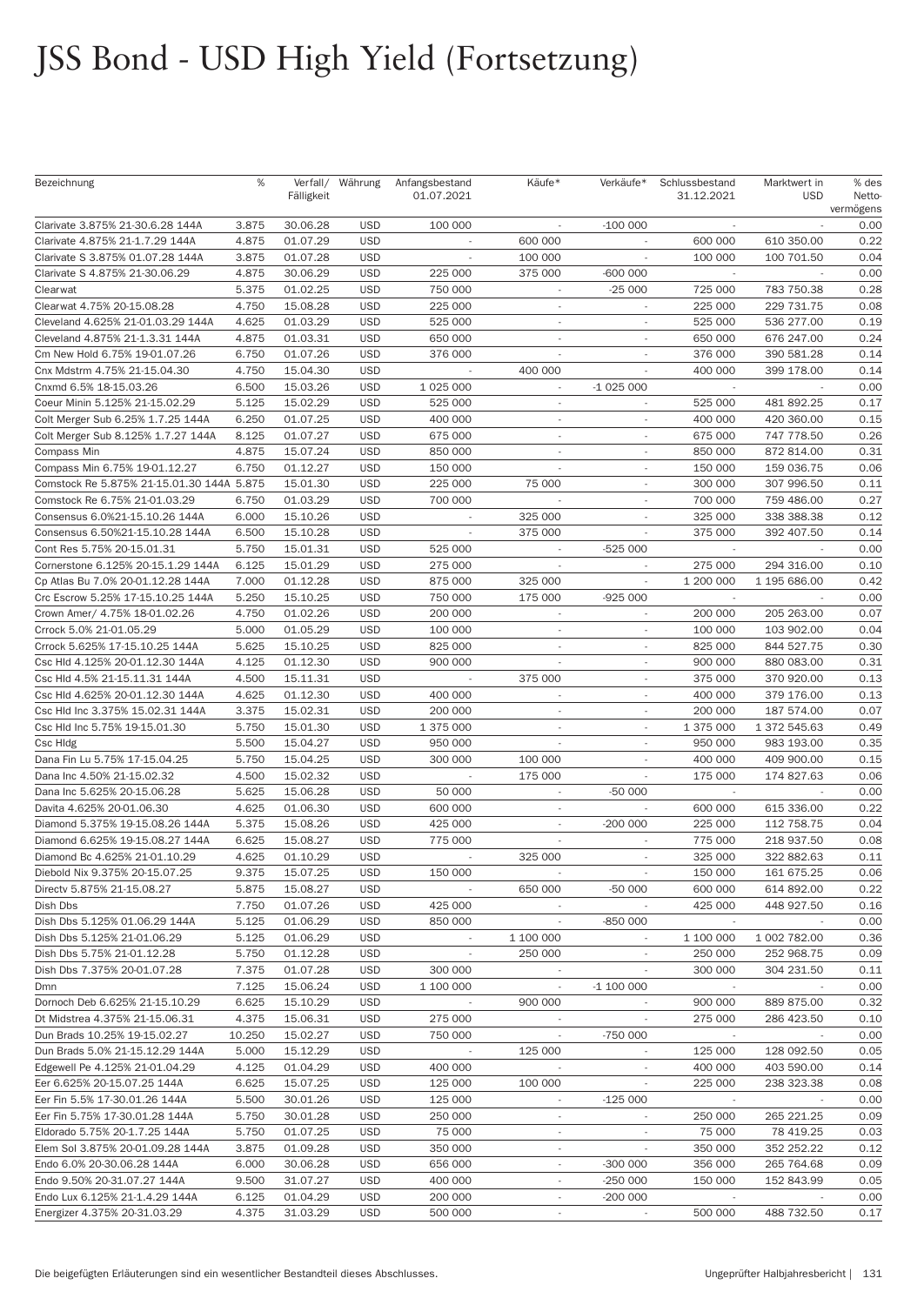| Bezeichnung                        | %     | Fälligkeit | Verfall/ Währung | Anfangsbestand<br>01.07.2021 | Käufe*                   | Verkäufe*                | Schlussbestand<br>31.12.2021 | Marktwert in<br><b>USD</b> | % des<br>Netto-<br>vermögens |
|------------------------------------|-------|------------|------------------|------------------------------|--------------------------|--------------------------|------------------------------|----------------------------|------------------------------|
| Energizer 4.75% 20-15.06.28        | 4.750 | 15.06.28   | <b>USD</b>       | 400 000                      | 200 000                  |                          | 600 000                      | 613 668.00                 | 0.22                         |
| Entegris 3.625% 21-01.05.29 144A   | 3.625 | 01.05.29   | <b>USD</b>       | 275 000                      |                          | $-275000$                |                              |                            | 0.00                         |
| Enviva 6.50% 19-15.01.26 144A      | 6.500 | 15.01.26   | <b>USD</b>       | 1 0 25 0 00                  | $\sim$                   | $\overline{\phantom{a}}$ | 1 025 000                    | 1 059 542.50               | 0.38                         |
| Eqt Corp 3.125% 15.05.26 144A      | 3.125 | 15.05.26   | <b>USD</b>       | 300 000                      | $\sim$                   | $-300000$                |                              |                            | 0.00                         |
| Eqt Corp 3.625% 21-15.5.31 144A    | 3.625 | 15.05.31   | <b>USD</b>       | 250 000                      | $\overline{\phantom{a}}$ |                          | 250 000                      | 259 763.75                 | 0.09                         |
| Eqt Mdstm 4.50% 21-15.01.29        | 4.500 | 15.01.29   | <b>USD</b>       | 325 000                      | $\sim$                   |                          | 325 000                      | 338 479.38                 | 0.12                         |
| Eqt Mdstm 4.75% 21-15.01.31        | 4.750 | 15.01.31   | <b>USD</b>       | 475 000                      | $\sim$                   | $\sim$                   | 475 000                      | 503 065.38                 | 0.18                         |
| Eqt Mdstm 6.0% 20-01.07.25         | 6.000 | 01.07.25   | <b>USD</b>       | 250 000                      | $\sim$                   | $\overline{\phantom{a}}$ | 250 000                      | 272 155.00                 | 0.10                         |
| Eqt Mdstm 6.50% 20-01.07.27        | 6.500 | 01.07.27   | <b>USD</b>       | 600 000                      | $\sim$                   | ٠                        | 600 000                      | 672 756.00                 | 0.24                         |
| Fair Isaac 4.0% 19-15.06.28 144A   | 4.000 | 15.06.28   | <b>USD</b>       |                              | 175 000                  |                          | 175 000                      | 180 124.00                 | 0.06                         |
| Flex Acq 6.875% 17-15.1.25 144A    | 6.875 | 15.01.25   | <b>USD</b>       | 1 350 000                    | 200 000                  | $\sim$                   | 1 550 000                    | 1 553 472.00               | 0.55                         |
| Flex Acquis 7.875% 18-15.07.26     | 7.875 | 15.07.26   | <b>USD</b>       | 1 225 000                    |                          | $\overline{\phantom{a}}$ | 1 225 000                    | 1 272 278.88               | 0.45                         |
| Found 6.0% 21-01.03.29             | 6.000 | 01.03.29   | <b>USD</b>       | 675 000                      | 225 000                  | ٠                        | 900 000                      | 885 514.50                 | 0.31                         |
| Gap Inc 3.625% 21-01.10.29         | 3.625 | 01.10.29   | <b>USD</b>       |                              | 100 000                  |                          | 100 000                      | 99 065.50                  | 0.03                         |
| Gap Inc 3.875% 21-01.10.31         | 3.875 | 01.10.31   | <b>USD</b>       | $\overline{\phantom{a}}$     | 150 000                  | $\overline{\phantom{a}}$ | 150 000                      | 148 183.50                 | 0.05                         |
| Garda Ws 4.625% 20-15.02.27 144A   | 4.625 | 15.02.27   | <b>USD</b>       | 275 000                      |                          | ٠                        | 275 000                      | 273 938.50                 | 0.10                         |
| Garda Ws 6.0% 21-01.06.29 144A     | 6.000 | 01.06.29   | <b>USD</b>       | 450 000                      | 200 000                  |                          | 650 000                      | 621 663.25                 | 0.22                         |
| Gartner Inc 3.75% 20-01.10.30      | 3.750 | 01.10.30   | <b>USD</b>       | 125 000                      |                          |                          | 125 000                      | 127 979.38                 | 0.05                         |
| Gartner Inc 4.50% 20-01.07.28      | 4.500 | 01.07.28   | <b>USD</b>       | 150 000                      | $\sim$                   | $\overline{\phantom{a}}$ | 150 000                      | 156 901.50                 | 0.06                         |
| Gates Glob 6.25% 19-15.01.26       | 6.250 | 15.01.26   | <b>USD</b>       | 1 375 000                    | 225 000                  | $\overline{\phantom{a}}$ | 1 600 000                    | 1 653 752.00               | 0.59                         |
| Glb Med Res 6.50% 20-01.10.25      | 6.500 | 01.10.25   | <b>USD</b>       | 1 125 000                    |                          |                          | 1 125 000                    | 1 139 186.25               | 0.40                         |
| Go Daddy Op 5.25% 19-01.12.27      | 5.250 | 01.12.27   | <b>USD</b>       | 525 000                      |                          |                          | 525 000                      | 543 461.63                 | 0.19                         |
| Graphic Pac 3.75% 21-01.02.30      | 3.750 | 01.02.30   | <b>USD</b>       |                              | 75 000                   | $\overline{\phantom{a}}$ | 75 000                       | 75 910.13                  | 0.03                         |
| Gray 4.75% 20-15.10.30 144A        | 4.750 | 15.10.30   | <b>USD</b>       | 450 000                      |                          | $\overline{\phantom{a}}$ | 450 000                      | 447 954.75                 | 0.16                         |
| Gray Escrow 5.375% 21-15.11.31     | 5.375 | 15.11.31   | <b>USD</b>       |                              | 650 000                  |                          | 650 000                      | 669 854.25                 | 0.24                         |
| Gray Tel Ic                        | 5.875 | 15.07.26   | <b>USD</b>       | 775 000                      | $\overline{\phantom{a}}$ | $\overline{\phantom{a}}$ | 775 000                      | 801 493.38                 | 0.28                         |
| Gtcr Ap Fin 8% 19-15.05.27 144A    | 8.000 | 15.05.27   | <b>USD</b>       | 1 300 000                    | $\overline{\phantom{a}}$ | $\overline{\phantom{a}}$ | 1 300 000                    | 1 350 050.00               | 0.48                         |
| Gw B-Cr 9.50% 19-01.11.27          | 9.500 | 01.11.27   | <b>USD</b>       | 1 670 000                    | 125 000                  | $\overline{\phantom{a}}$ | 1795000                      | 1937882.00                 | 0.69                         |
| Gyp Hldgs I 4.625% 21-01.05.29     | 4.625 | 01.05.29   | <b>USD</b>       | 50 000                       | 275 000                  |                          | 325 000                      | 326 309.75                 | 0.12                         |
| H&E Equip 3.875% 15.12.28 144A     | 3.875 | 15.12.28   | <b>USD</b>       | 925 000                      | $\overline{\phantom{a}}$ | $\mathcal{L}$            | 925 000                      | 919 704.38                 | 0.33                         |
| Hawaiian Br 5.75% 21-20.01.26 144A | 5.750 | 20.01.26   | <b>USD</b>       | 50 000                       | $\overline{\phantom{a}}$ | $-50000$                 | $\overline{\phantom{a}}$     |                            | 0.00                         |
| Hb Fuller 4.25% 20-15.10.28        | 4.250 | 15.10.28   | <b>USD</b>       | 150 000                      |                          | $\sim$                   | 150 000                      | 154 715.25                 | 0.05                         |
| Hcrx Invt 4.50% 21-01.08.29        | 4.500 | 01.08.29   | <b>USD</b>       |                              | 250 000                  | $-250000$                | $\sim$                       |                            | 0.00                         |
| Healtheg 4.50% 01.10.29 144A       | 4.500 | 01.10.29   | <b>USD</b>       | ÷                            | 225 000                  | $\overline{\phantom{a}}$ | 225 000                      | 223 031.25                 | 0.08                         |
| Helios Soft 4.625% 21-1.5.28 144A  | 4.625 | 01.05.28   | <b>USD</b>       | 325 000                      | 200 000                  | $\overline{\phantom{a}}$ | 525 000                      | 516 775.88                 | 0.18                         |
| Hess Midstr 4.25% 21-15.02.30      | 4.250 | 15.02.30   | <b>USD</b>       |                              | 250 000                  |                          | 250 000                      | 248 551.25                 | 0.09                         |
| Hess Midstr 5.125% 19-15.06.28     | 5.125 | 15.06.28   | <b>USD</b>       | 350 000                      | $\overline{\phantom{a}}$ |                          | 350 000                      | 364 948.50                 | 0.13                         |
| Hexion Inc 7.875% 19-15.07.27      | 7.875 | 15.07.27   | <b>USD</b>       | 700 000                      | $\overline{\phantom{a}}$ |                          | 700 000                      | 739 200.00                 | 0.26                         |
| Hilton Dome 3.625% 21-15.02.32     | 3.625 | 15.02.32   | <b>USD</b>       | 200 000                      | $\overline{\phantom{a}}$ | $-50000$                 | 150 000                      | 149 460.75                 | 0.05                         |
| Hilton Dome 4.875% 19-15.01.30     | 4.875 | 15.01.30   | <b>USD</b>       | 175 000                      | $\overline{\phantom{a}}$ |                          | 175 000                      | 187 300.75                 | 0.07                         |
| Hilton Dome 5.75% 20-01.05.28      | 5.750 | 01.05.28   | <b>USD</b>       | 350 000                      |                          |                          | 350 000                      | 374 430.00                 | 0.13                         |
| Holly En 5.0% 20-01.02.28          | 5.000 | 01.02.28   | <b>USD</b>       | 400 000                      |                          |                          | 400 000                      | 399 354.00                 | 0.14                         |
| Hub Inter 5.625% 21-01.12.29       | 5.625 | 01.12.29   | <b>USD</b>       | $\overline{\phantom{a}}$     | 675 000                  | ٠                        | 675 000                      | 696 431.25                 | 0.25                         |
| Hub Inter 7% 18-01.05.26 144A      | 7.000 | 01.05.26   | <b>USD</b>       | 2 975 000                    | 150 000                  |                          | 3 125 000                    | 3 214 921.88               | 1.14                         |
| lheartcomm 4.75% 19-15.01.28       | 4.750 | 15.01.28   | <b>USD</b>       | 375 000                      |                          |                          | 375 000                      | 380 868.75                 | 0.13                         |
| Iheartcomm 5.25% 15.8.27 144A      | 5.250 | 15.08.27   | <b>USD</b>       | 125 000                      | $\overline{\phantom{a}}$ | $\overline{\phantom{a}}$ | 125 000                      | 130 137.50                 | 0.05                         |
| li-Vi Inc 5% 21-15.12.29 144A      | 5.000 | 15.12.29   | <b>USD</b>       |                              | 275 000                  | ٠                        | 275 000                      | 281 303.00                 | 0.10                         |
| Ims Health                         | 5.000 | 15.10.26   | <b>USD</b>       | 425 000                      | $\overline{\phantom{a}}$ |                          | 425 000                      | 436 685.38                 | 0.15                         |
| Intelsat 8.5% 18-15.10.24          | 8.500 | 15.10.24   | <b>USD</b>       | 275 000                      | $\overline{\phantom{a}}$ |                          | 275 000                      | 126 328.13                 | 0.04                         |
| Intelsat 9.75% 17-15.07.25 144A    | 9.750 | 15.07.25   | <b>USD</b>       | 200 000                      | $\overline{\phantom{a}}$ | ÷.                       | 200 000                      | 92 032.00                  | 0.03                         |
| Interface 5.50% 20-01.12.28        | 5.500 | 01.12.28   | <b>USD</b>       | 150 000                      | $\overline{\phantom{a}}$ |                          | 150 000                      | 157 346.25                 | 0.06                         |
| Jaguar HI 4.625% 20-15.06.25 144A  | 4.625 | 15.06.25   | <b>USD</b>       | 300 000                      |                          | $-300000$                |                              |                            | 0.00                         |
| Jaguar HI 5.0% 20-15.06.28 144A    | 5.000 | 15.06.28   | <b>USD</b>       | 250 000                      |                          | $-250000$                |                              |                            | 0.00                         |
| Jazz 4.375% 21-15.01.29 144A       | 4.375 | 15.01.29   | <b>USD</b>       | 525 000                      | 150 000                  |                          | 675 000                      | 700 089.75                 | 0.25                         |
| Jda Ecw                            | 7.375 | 15.10.24   | <b>USD</b>       | 1 175 000                    | $\overline{\phantom{a}}$ | $-1175000$               |                              |                            | 0.00                         |
| Kar Auct5.125% 17-1.6.25 144A      | 5.125 | 01.06.25   | <b>USD</b>       | 825 000                      | $\overline{\phantom{a}}$ |                          | 825 000                      | 838 373.25                 | 0.30                         |
| Kfc Pizza 4.75% 17-01.06.27        | 4.750 | 01.06.27   | <b>USD</b>       | 575 000                      |                          |                          | 575 000                      | 594 981.25                 | 0.21                         |
| Kontoor 4.125% 21-15.11.29         | 4.125 | 15.11.29   | <b>USD</b>       | $\overline{\phantom{a}}$     | 150 000                  | $\overline{\phantom{a}}$ | 150 000                      | 150 250.49                 | 0.05                         |
| Koppers 6% 17-15.02.25 144A        | 6.000 | 15.02.25   | <b>USD</b>       | 1 150 000                    | $\overline{\phantom{a}}$ |                          | 1 150 000                    | 1 171 309.50               | 0.41                         |
| Kraft Heinz 4.25% 20-01.03.31      | 4.250 | 01.03.31   | <b>USD</b>       | 225 000                      |                          | $-225000$                |                              |                            | 0.00                         |
| Lamar 3.625% 21-15.1.31 144A       | 3.625 | 15.01.31   | <b>USD</b>       | 125 000                      |                          | $-125000$                |                              |                            | 0.00                         |
| Lamar Media 3.625% 21-15.01.31     | 3.625 | 15.01.31   | <b>USD</b>       | $\overline{\phantom{a}}$     | 125 000                  | $\sim$                   | 125 000                      | 121 909.38                 | 0.04                         |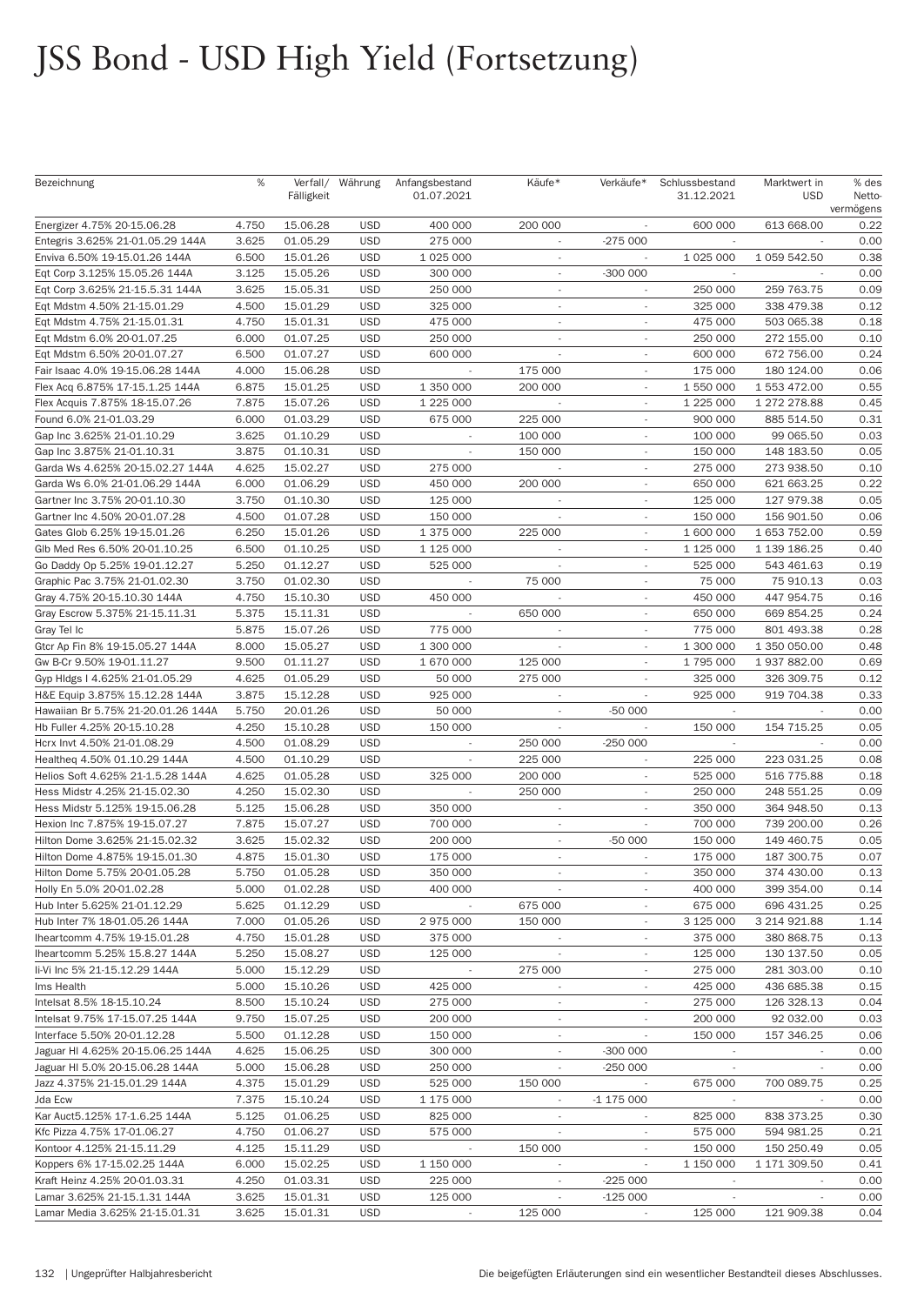| Bezeichnung                               | %     | Fälligkeit | Verfall/ Währung | Anfangsbestand<br>01.07.2021 | Käufe*                   | Verkäufe*                | Schlussbestand<br>31.12.2021 | Marktwert in<br><b>USD</b> | % des<br>Netto-   |
|-------------------------------------------|-------|------------|------------------|------------------------------|--------------------------|--------------------------|------------------------------|----------------------------|-------------------|
| Lamar Media 4.875% 20-15.01.29            | 4.875 | 15.01.29   | <b>USD</b>       | 150 000                      |                          |                          | 150 000                      | 156 776.25                 | vermögens<br>0.06 |
| Ld Holdings 6.125% 21-01.04.28            | 6.125 | 01.04.28   | <b>USD</b>       | 550 000                      |                          |                          | 550 000                      | 519 156.00                 | 0.18              |
| Lender Pro 3.625% 20-01.09.28             | 3.625 | 01.09.28   | <b>USD</b>       | 250 000                      | 225 000                  |                          | 475 000                      | 475 109.25                 | 0.17              |
| Levi 3.50% 21-01.03.31 144A               | 3.500 | 01.03.31   | <b>USD</b>       | 75 000                       |                          | $-75000$                 |                              |                            | 0.00              |
| Lifepoint 6.75% 20-15.04.25 144A          | 6.750 | 15.04.25   | <b>USD</b>       | 400 000                      |                          |                          | 400 000                      | 417 406.00                 | 0.15              |
| Lifepoint 9.75% 18-01.12.26               | 9.750 | 01.12.26   | <b>USD</b>       | 850 000                      | 75 000                   |                          | 925 000                      | 978 626.88                 | 0.35              |
| Logan Merge 5.50% 20-01.09.27 144A        | 5.500 | 01.09.27   | <b>USD</b>       | 625 000                      | 150 000                  | $\overline{\phantom{a}}$ | 775 000                      | 785 106.00                 | 0.28              |
| Madison 4.125% 30.06.28 144A              | 4.125 | 30.06.28   | <b>USD</b>       | 75 000                       |                          |                          | 75 000                       | 75 298.13                  | 0.03              |
| Madison lag 5.875% 21-30.06.29            | 5.875 | 30.06.29   | <b>USD</b>       | 675 000                      | 650 000                  |                          | 1 325 000                    | 1 327 026.99               | 0.47              |
| Mallin                                    | 0.000 | 15.04.25   | <b>USD</b>       | 1 250 000                    | $\overline{\phantom{a}}$ | $\sim$                   | 1 250 000                    | 682 518.75                 | 0.24              |
| Mallin                                    | 0.000 | 15.10.23   | <b>USD</b>       | 725 000                      | $\overline{\phantom{a}}$ |                          | 725 000                      | 395 860.88                 | 0.14              |
| Match 4.125% 20-1.8.30 144A               | 4.125 | 01.08.30   | <b>USD</b>       | 525 000                      | $\overline{\phantom{a}}$ | $-175000$                | 350 000                      | 354 002.22                 | 0.13              |
| Match 4.625% 20-01.06.28 144A             | 4.625 | 01.06.28   | <b>USD</b>       | 150 000                      |                          |                          | 150 000                      | 156 344.25                 | 0.06              |
| Match Group 5% 17-15.12.27 144A           | 5.000 | 15.12.27   | <b>USD</b>       | 450 000                      |                          | $\overline{\phantom{a}}$ | 450 000                      | 468 641.25                 | 0.17              |
| Match Grp H 3.625% 21-01.10.31            | 3.625 | 01.10.31   | <b>USD</b>       | ÷,                           | 350 000                  | $\overline{\phantom{a}}$ | 350 000                      | 340 453.75                 | 0.12              |
| Mednax Inc 6.25% 18-15.01.27 144A         | 6.250 | 15.01.27   | <b>USD</b>       | 375 000                      | $\overline{\phantom{a}}$ | $\overline{\phantom{a}}$ | 375 000                      | 392 797.50                 | 0.14              |
| Mgm Gr 4.625% 20-15.06.25 144A            | 4.625 | 15.06.25   | <b>USD</b>       | 75 000                       |                          |                          | 75 000                       | 80 113.88                  | 0.03              |
| Mgm Growth 3.875% 20-15.02.29             | 3.875 | 15.02.29   | <b>USD</b>       | 50 000                       |                          | $\overline{\phantom{a}}$ | 50 000                       | 52 571.75                  | 0.02              |
| Midas 5.625% 21-15.08.29 144A             | 5.625 | 15.08.29   | <b>USD</b>       |                              | 1 075 000                | $\overline{\phantom{a}}$ | 1 075 000                    | 1 102 235.13               | 0.39              |
| Midwest Gam 4.875% 21-01.05.29            | 4.875 | 01.05.29   | <b>USD</b>       | 275 000                      |                          | $\overline{\phantom{a}}$ | 275 000                      | 276 793.00                 | 0.10              |
| Millenniu 6.625%21-1.8.26 144A            | 6.625 | 01.08.26   | <b>USD</b>       |                              | 350 000                  |                          | 350 000                      | 351 240.75                 | 0.12              |
| Moheg                                     | 7.875 | 15.10.24   | <b>USD</b>       | 200 000                      | $\overline{\phantom{a}}$ | $-50000$                 | 150 000                      | 156 902.25                 | 0.06              |
| Moheg Gam 8.0% 21-01.02.26                | 8.000 | 01.02.26   | <b>USD</b>       | 1 375 000                    |                          | $\overline{\phantom{a}}$ | 1 375 000                    | 1 445 393.13               | 0.51              |
| Mozart Debt 3.875% 21-01.04.29            | 3.875 | 01.04.29   | <b>USD</b>       |                              | 500 000                  |                          | 500 000                      | 499 235.00                 | 0.18              |
| Mozart Debt 5.25% 21-01.10.29             | 5.250 | 01.10.29   | <b>USD</b>       |                              | 1 100 000                |                          | 1 100 000                    | 1 117 292.00               | 0.40              |
| Mph Acqui 5.50% 21-01.09.28 144A          | 5.500 | 01.09.28   | <b>USD</b>       | $\mathcal{L}_{\mathcal{A}}$  | 275 000                  | ÷.                       | 275 000                      | 279 197.88                 | 0.10              |
| Mph Merger                                | 5.750 | 01.11.28   | <b>USD</b>       | 1 525 000                    |                          |                          | 1 525 000                    | 1 452 585.38               | 0.51              |
| Msci Inc 3.25% 21-15.08.33                | 3.250 | 15.08.33   | <b>USD</b>       |                              | 100 000                  | $-100000$                |                              |                            | 0.00              |
| Nabors Ind 7.25% 20-15.1.26 144A          | 7.250 | 15.01.26   | <b>USD</b>       | 425 000                      |                          |                          | 425 000                      | 393 567.00                 | 0.14              |
| Nabors Ind 7.375% 21-15.05.27             | 7.375 | 15.05.27   | <b>USD</b>       |                              | 50 000                   | $\overline{\phantom{a}}$ | 50 000                       | 51 790.50                  | 0.02              |
| Nabors Ind 7.50% 20-15.01.28 144A         | 7.500 | 15.01.28   | <b>USD</b>       | 275 000                      | 75 000                   | $\overline{\phantom{a}}$ | 350 000                      | 317 245.25                 | 0.11              |
| Nationl Fin 4.875% 21-15.08.28            | 4.875 | 15.08.28   | <b>USD</b>       |                              | 150 000                  |                          | 150 000                      | 151 728.00                 | 0.05              |
| Nationl Fin 6.875% 20-15.08.28            | 6.875 | 15.08.28   | <b>USD</b>       | 1 800 000                    | 150 000                  |                          | 1 950 000                    | 1958 385.00                | 0.69              |
| Navient                                   | 5.875 | 25.10.24   | <b>USD</b>       | 1 125 000                    | $\overline{\phantom{a}}$ | $-875000$                | 250 000                      | 266 812.50                 | 0.09              |
| Ncr Corp 5.0% 20-01.10.28                 | 5.000 | 01.10.28   | <b>USD</b>       | 250 000                      | $\overline{\phantom{a}}$ |                          | 250 000                      | 257 880.00                 | 0.09              |
| Ncr Corp 5.125% 21-15.04.29 144A          | 5.125 | 15.04.29   | <b>USD</b>       | 300 000                      | $\overline{\phantom{a}}$ |                          | 300 000                      | 311 103.00                 | 0.11              |
| Ncr Corp 5.25% 20-01.10.30                | 5.250 | 01.10.30   | <b>USD</b>       | 325 000                      |                          |                          | 325 000                      | 334 423.38                 | 0.12              |
| Ncr Corp 5.75% 19-01.09.27 144A           | 5.750 | 01.09.27   | <b>USD</b>       | 375 000                      | $\overline{\phantom{a}}$ | ÷                        | 375 000                      | 392 250.00                 | 0.14              |
| Ncr Corp 6.125% 19-01.09.29 144A          | 6.125 | 01.09.29   | <b>USD</b>       | 150 000                      | $\overline{\phantom{a}}$ |                          | 150 000                      | 160 921.89                 | 0.06              |
| Ncr Corp 8.125% 20-15.04.25 144A          | 8.125 | 15.04.25   | <b>USD</b>       | 25 000                       | $\sim$                   | $-25000$                 | $\overline{\phantom{a}}$     |                            | 0.00              |
| Nexstar 5.625% 19-15.7.27 144A            | 5.625 | 15.07.27   | <b>USD</b>       | 725 000                      |                          |                          | 725 000                      | 758 556.63                 | 0.27              |
| Nexstar Bro 4.75% 20-01.11.28             | 4.750 | 01.11.28   | <b>USD</b>       | 600 000                      | $\overline{\phantom{a}}$ | $-125000$                | 475 000                      | 484 773.13                 | 0.17              |
| Niel Fin 4.50% 21-15.07.29                | 4.500 | 15.07.29   | <b>USD</b>       | 250 000                      | $\overline{\phantom{a}}$ |                          | 250 000                      | 246 313.75                 | 0.09              |
| Niel Fin 4.75% 21-15.07.31                | 4.750 | 15.07.31   | <b>USD</b>       | 250 000                      | 150 000                  | $\overline{\phantom{a}}$ | 400 000                      | 395 606.00                 | 0.14              |
| Niel Fin 5.625% 20-01.10.28               | 5.625 | 01.10.28   | <b>USD</b>       | 125 000                      |                          |                          | 125 000                      | 129 274.38                 | 0.05              |
| Niel Fin 5.875% 20-01.10.30               | 5.875 | 01.10.30   | <b>USD</b>       | 250 000                      | $\overline{\phantom{a}}$ | $\overline{\phantom{a}}$ | 250 000                      | 264 325.00                 | 0.09              |
| Nielsen 5% 17-01.02.25 144A               | 5.000 | 01.02.25   | <b>USD</b>       | 475 000                      | $\overline{\phantom{a}}$ |                          | 475 000                      | 483 075.00                 | 0.17              |
| Nmg Hldg 7.125% 01.04.26 144A             | 7.125 | 01.04.26   | <b>USD</b>       | 375 000                      | $\overline{\phantom{a}}$ | $-25000$                 | 350 000                      | 372 029.00                 | 0.13              |
| Nrg Energy 3.875% 15.02.32                | 3.875 | 15.02.32   | <b>USD</b>       |                              | 800 000                  |                          | 800 000                      | 785 268.00                 | 0.28              |
| Nrg Energy 6.625% 17-15.01.27             | 6.625 | 15.01.27   | <b>USD</b>       | 400 000                      | $\overline{\phantom{a}}$ | $-278000$                | 122 000                      | 126 977.60                 | 0.04              |
| Nuance Com 5.625% 16-15.12.26             | 5.625 | 15.12.26   | <b>USD</b>       | 200 000                      | $\overline{\phantom{a}}$ |                          | 200 000                      | 206 569.00                 | 0.07              |
| Numericable Gp                            | 7.375 | 01.05.26   | <b>USD</b>       | 302 000                      | $\overline{\phantom{a}}$ | $-302000$                | $\sim$                       |                            | 0.00              |
| Nustar 6% 19-01.06.26                     | 6.000 | 01.06.26   | <b>USD</b>       | 25 000                       |                          | $-25000$                 |                              |                            | 0.00              |
| Oasis Midst 8.0% 01.04.29 144A            | 8.000 | 01.04.29   | <b>USD</b>       | 350 000                      | $\overline{\phantom{a}}$ | $\overline{\phantom{a}}$ | 350 000                      | 381 997.00                 | 0.14              |
| Oasis Ptrlm 6.375% 1.6.26 144A            | 6.375 | 01.06.26   | <b>USD</b>       | 100 000                      | $\overline{\phantom{a}}$ | $\overline{\phantom{a}}$ | 100 000                      | 105 147.00                 | 0.04              |
| Oi European 4.75% 15.2.30 144A            | 4.750 | 15.02.30   | <b>USD</b>       |                              | 450 000                  |                          | 450 000                      | 456 754.50                 | 0.16              |
| Olympus Wat 4.25% 21-01.10.28             | 4.250 | 01.10.28   | <b>USD</b>       |                              | 350 000                  |                          | 350 000                      | 348 563.25                 | 0.12              |
| Olympus Wat 6.25% 21-01.10.29             | 6.250 | 01.10.29   | <b>USD</b>       | $\overline{\phantom{a}}$     | 525 000                  |                          | 525 000                      | 512 612.63                 | 0.18              |
| On Semicond 3.875% 20-01.09.28 144A 3.875 |       | 01.09.28   | <b>USD</b>       | 175 000                      |                          | $-175000$                | $\overline{\phantom{a}}$     |                            | 0.00              |
| Open 4.125% 21-01.12.31 144A              | 4.125 | 01.12.31   | <b>USD</b>       |                              | 525 000                  | $\overline{\phantom{a}}$ | 525 000                      | 531 066.38                 | 0.19              |
| Open Text 3.875% 1.12.29 144A             | 3.875 | 01.12.29   | <b>USD</b>       |                              | 225 000                  |                          | 225 000                      | 228 186.00                 | 0.08              |
| Organon 4.125% 21-30.4.28 144A            | 4.125 | 30.04.28   | <b>USD</b>       | 200 000                      | $\overline{\phantom{a}}$ | $\overline{\phantom{0}}$ | 200 000                      | 203 596.00                 | 0.07              |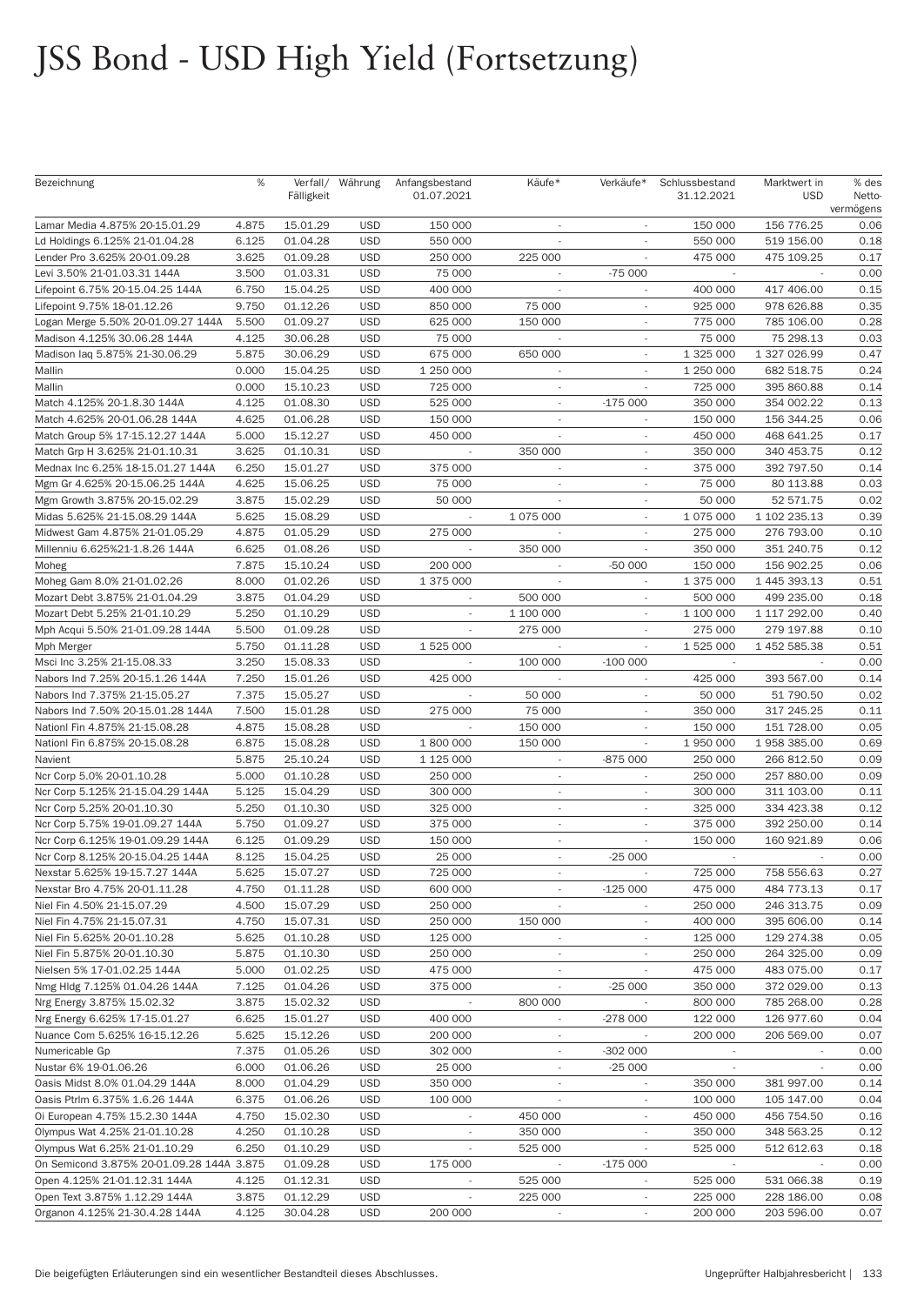| Bezeichnung                       | %     | Fälligkeit | Verfall/ Währung | Anfangsbestand<br>01.07.2021 | Käufe*                   | Verkäufe*                | Schlussbestand<br>31.12.2021 | Marktwert in<br><b>USD</b> | % des<br>Netto-<br>vermögens |
|-----------------------------------|-------|------------|------------------|------------------------------|--------------------------|--------------------------|------------------------------|----------------------------|------------------------------|
| Organon Fin 5.125% 21-30.04.31    | 5.125 | 30.04.31   | <b>USD</b>       | 200 000                      | 350 000                  |                          | 550 000                      | 575 561.25                 | 0.20                         |
| Outfrnt Md 4.25% 21-15.1.29 144A  | 4.250 | 15.01.29   | <b>USD</b>       | 125 000                      |                          |                          | 125 000                      | 125 416.88                 | 0.04                         |
| Ow-Br Gls                         | 6.375 | 15.08.25   | <b>USD</b>       | 50 000                       | $\sim$                   | $\sim$                   | 50 000                       | 53 927.75                  | 0.02                         |
| Ow-Br Gls                         | 5.375 | 15.01.25   | <b>USD</b>       | 600 000                      | $\overline{\phantom{a}}$ | $\overline{\phantom{a}}$ | 600 000                      | 620 127.00                 | 0.22                         |
| Ow-Br Gls 6.625% 20-13.05.27 144A | 6.625 | 13.05.27   | <b>USD</b>       | 125 000                      | $\sim$                   |                          | 125 000                      | 132 000.00                 | 0.05                         |
| 0xy 6.45% 19-15.09.36             | 6.450 | 15.09.36   | <b>USD</b>       | 375 000                      |                          | $-25000$                 | 350 000                      | 446 948.25                 | 0.16                         |
| Panther Bf 6.25% 19-15.05.26      | 6.250 | 15.05.26   | <b>USD</b>       | 113 000                      | $\overline{\phantom{a}}$ | $\overline{\phantom{a}}$ | 113 000                      | 118 369.20                 | 0.04                         |
| Panther Bf 8.5% 19-15.05.27 144A  | 8.500 | 15.05.27   | <b>USD</b>       | 1825000                      | 400 000                  |                          | 2 2 2 5 0 0 0                | 2 361 359.13               | 0.84                         |
| Pbh 3.75% 21-01.04.31             | 3.750 | 01.04.31   | <b>USD</b>       | 175 000                      | $\overline{\phantom{a}}$ |                          | 175 000                      | 170 015.13                 | 0.06                         |
| Pbh 5.125% 19-15.01.28            | 5.125 | 15.01.28   | <b>USD</b>       | 325 000                      | $\sim$                   | $-325000$                |                              |                            | 0.00                         |
| Pdc Energy 5.75% 18-15.05.26      | 5.750 | 15.05.26   | <b>USD</b>       | 400 000                      | $\sim$                   | $\overline{\phantom{a}}$ | 400 000                      | 413 506.00                 | 0.15                         |
| Pdc Energy 6.125% 17-15.09.24     | 6.125 | 15.09.24   | <b>USD</b>       | 175 000                      | $\sim$                   | -88 000                  | 87 000                       | 88 181.46                  | 0.03                         |
| Penn 4.125% 21-01.07.29           | 4.125 | 01.07.29   | <b>USD</b>       | 150 000                      | $\sim$                   |                          | 150 000                      | 145 727.25                 | 0.05                         |
| Penn 5.625% 17-15.01.27 144A      | 5.625 | 15.01.27   | <b>USD</b>       | 50 000                       |                          |                          | 50 000                       | 51 054.75                  | 0.02                         |
| Perf Food G 4.25% 21-01.08.29     | 4.250 | 01.08.29   | <b>USD</b>       | $\overline{\phantom{a}}$     | 350 000                  | $\sim$                   | 350 000                      | 347 788.00                 | 0.12                         |
|                                   |       |            | <b>USD</b>       |                              |                          | ٠                        |                              |                            | 0.27                         |
| Poindexter 7.125% 18-15.04.26     | 7.125 | 15.04.26   |                  | 725 000                      |                          |                          | 725 000                      | 759 651.38                 |                              |
| Polar Us Bo 6.75% 21-15.05.26     | 6.750 | 15.05.26   | <b>USD</b>       | 575 000                      |                          |                          | 575 000                      | 565 535.50                 | 0.20                         |
| Post 4.625% 20-15.4.30 144A       | 4.625 | 15.04.30   | <b>USD</b>       | 100 000                      | 225 000                  |                          | 325 000                      | 331 600.75                 | 0.12                         |
| Post HI 5.625% 17-15.01.28 144A   | 5.625 | 15.01.28   | <b>USD</b>       | 475 000                      | $\overline{\phantom{a}}$ | $\overline{\phantom{a}}$ | 475 000                      | 503 998.75                 | 0.18                         |
| Post Hldg 4.50% 21-15.09.31       | 4.500 | 15.09.31   | <b>USD</b>       | 600 000                      |                          | $\overline{\phantom{a}}$ | 600 000                      | 596 472.00                 | 0.21                         |
| Post Hldg 5.5% 19-15.12.29        | 5.500 | 15.12.29   | <b>USD</b>       |                              | 75 000                   |                          | 75 000                       | 78 893.25                  | 0.03                         |
| Post Hldg 5.75% 17-1.3.27 144A    | 5.750 | 01.03.27   | <b>USD</b>       | 1 075 000                    | 350 000                  | $-200000$                | 1 225 000                    | 1 266 288.63               | 0.45                         |
| Pq Corp 5.75% 17-15.12.25         | 5.750 | 15.12.25   | <b>USD</b>       | 150 000                      | $\overline{\phantom{a}}$ | $-150000$                | $\overline{\phantom{a}}$     |                            | 0.00                         |
| Precisn 6.875% 21-15.01.29        | 6.875 | 15.01.29   | <b>USD</b>       | 450 000                      | $\overline{\phantom{a}}$ |                          | 450 000                      | 459 281.25                 | 0.16                         |
| Ptc 3.625% 20-15.02.25            | 3.625 | 15.02.25   | <b>USD</b>       | 100 000                      |                          | $-100000$                | $\sim$                       |                            | 0.00                         |
| Ptc 4.0% 20-15.02.28              | 4.000 | 15.02.28   | <b>USD</b>       | 125 000                      | $\overline{\phantom{a}}$ |                          | 125 000                      | 127 389.38                 | 0.04                         |
| Qorvo 3.375% 20-01.04.31          | 3.375 | 01.04.31   | <b>USD</b>       | 150 000                      | $\sim$                   | $-150000$                | $\sim$                       |                            | 0.00                         |
| Qorvo 4.375% 20-15.10.29          | 4.375 | 15.10.29   | <b>USD</b>       | 275 000                      |                          | $-275000$                | $\overline{\phantom{a}}$     | $\overline{\phantom{a}}$   | 0.00                         |
| Quicken 5.25% 17-15.1.28 144A     | 5.250 | 15.01.28   | <b>USD</b>       | 800 000                      |                          | -800 000                 |                              |                            | 0.00                         |
| Quicken Loa 3.625% 20-01.03.29    | 3.625 | 01.03.29   | <b>USD</b>       | 200 000                      | $\sim$                   | $\sim$                   | 200 000                      | 201 037.00                 | 0.07                         |
| Quicken Loa 3.875% 20-01.03.31    | 3.875 | 01.03.31   | <b>USD</b>       | 450 000                      | 200 000                  | $\sim$                   | 650 000                      | 660 751.00                 | 0.23                         |
| Quintiles 5% 19-15.05.27 144A     | 5.000 | 15.05.27   | <b>USD</b>       | 200 000                      |                          | $\sim$                   | 200 000                      | 207 270.00                 | 0.07                         |
| Racksp Host 3.50% 21-15.02.28     | 3.500 | 15.02.28   | <b>USD</b>       | 675 000                      |                          |                          | 675 000                      | 643 602.38                 | 0.23                         |
| Racksp Host 5.375% 20-01.12.28    | 5.375 | 01.12.28   | <b>USD</b>       | 350 000                      | 275 000                  | ÷.                       | 625 000                      | 610 275.00                 | 0.22                         |
| Range Resou 5% 17-15.03.23        | 5.000 | 15.03.23   | <b>USD</b>       | 113 000                      | $\overline{\phantom{a}}$ |                          | 113 000                      | 115 662.28                 | 0.04                         |
| Range Resou 8.25% 21-15.01.29     | 8.250 | 15.01.29   | <b>USD</b>       | 150 000                      | $\overline{\phantom{a}}$ | $-150000$                |                              |                            | 0.00                         |
| Range Resou 8.25% 21-15.01.29     | 8.250 | 15.01.29   | <b>USD</b>       |                              | 150 000                  |                          | 150 000                      | 167 511.75                 | 0.06                         |
| Raptor Acqn 4.875% 21-01.11.26    | 4.875 | 01.11.26   | <b>USD</b>       | 50 000                       |                          | $\overline{\phantom{a}}$ | 50 000                       | 50 562.50                  | 0.02                         |
| Rattler Mid 5.625% 20-15.07.25    | 5.625 | 15.07.25   | <b>USD</b>       | 225 000                      |                          | $\overline{\phantom{a}}$ | 225 000                      | 234 225.00                 | 0.08                         |
| Regional 5.375% 20-15.01.29       | 5.375 | 15.01.29   | <b>USD</b>       | 375 000                      | 150 000                  |                          | 525 000                      | 523 131.00                 | 0.19                         |
| Ritchie Bro 4.75% 21-15.12.31     | 4.750 | 15.12.31   | <b>USD</b>       |                              | 100 000                  |                          | 100 000                      | 104 569.00                 | 0.04                         |
| RI Hero Mrg 6.25% 21-01.02.29     | 6.250 | 01.02.29   | <b>USD</b>       | 1 125 000                    | 450 000                  | $\overline{\phantom{a}}$ | 1 575 000                    | 1 574 755.88               | 0.56                         |
| Roblox 3.875% 21-01.05.30         | 3.875 | 01.05.30   | <b>USD</b>       | $\overline{\phantom{a}}$     | 425 000                  | ٠                        | 425 000                      | 431 804.25                 | 0.15                         |
| Rockcliff E 5.50% 15.10.29 144A   | 5.500 | 15.10.29   | <b>USD</b>       |                              | 325 000                  |                          | 325 000                      | 335 291.13                 | 0.12                         |
| Rocket Mort 2.875% 21-15.10.26    | 2.875 | 15.10.26   | <b>USD</b>       |                              | 450 000                  |                          | 450 000                      | 447 228.00                 | 0.16                         |
| Rocket Mort 4.0% 15.10.33 144A    | 4.000 | 15.10.33   | <b>USD</b>       |                              | 350 000                  |                          | 350 000                      | 354 903.50                 | 0.13                         |
| Rocket Soft 6.50% 21-15.02.29     | 6.500 | 15.02.29   | <b>USD</b>       | 875 000                      | 100 000                  |                          | 975 000                      | 952 579.88                 | 0.34                         |
| Roller Bear 4.375% 21-15.10.29    | 4.375 | 15.10.29   | <b>USD</b>       |                              | 75 000                   | $-75000$                 |                              |                            | 0.00                         |
| Sci Games 7.25% 19-15.11.29       | 7.250 | 15.11.29   | <b>USD</b>       | 200 000                      |                          |                          | 200 000                      | 223 331.00                 | 0.08                         |
| Sci Games 8.25% 19-15.03.26       | 8.250 | 15.03.26   | <b>USD</b>       | 500 000                      | 175 000                  | $\overline{\phantom{a}}$ | 675 000                      | 711 298.13                 | 0.25                         |
| Sci Games 8.625% 20-01.07.25      | 8.625 | 01.07.25   | <b>USD</b>       | 175 000                      | 300 000                  | $\overline{\phantom{a}}$ | 475 000                      | 507 632.50                 | 0.18                         |
| Science App 4.875% 20-01.04.28    | 4.875 | 01.04.28   | <b>USD</b>       | 125 000                      | $\overline{\phantom{a}}$ |                          | 125 000                      |                            | 0.05                         |
|                                   |       |            |                  |                              |                          |                          |                              | 128 315.00                 |                              |
| Scripps Esc 3.875% 20-15.01.29    | 3.875 | 15.01.29   | <b>USD</b>       | 125 000                      |                          |                          | 125 000                      | 125 038.13                 | 0.04                         |
| Scripps Esc 5.375% 15.1.31 144A   | 5.375 | 15.01.31   | <b>USD</b>       | 350 000                      | $\overline{\phantom{a}}$ |                          | 350 000                      | 356 210.75                 | 0.13                         |
| Scripps Esc 5.875% 15.7.27 144A   | 5.875 | 15.07.27   | <b>USD</b>       | 625 000                      | $\overline{\phantom{a}}$ |                          | 625 000                      | 657 226.56                 | 0.23                         |
| Seagate Hdd 3.125% 20-15.07.29    | 3.125 | 15.07.29   | <b>USD</b>       | 600 000                      | $\overline{\phantom{a}}$ | -600 000                 |                              |                            | 0.00                         |
| Seagate Hdd 3.125% 20-15.07.29    | 3.125 | 15.07.29   | <b>USD</b>       |                              | 600 000                  |                          | 600 000                      | 587 304.00                 | 0.21                         |
| Seagate Hdd 3.375% 20-15.07.31    | 3.375 | 15.07.31   | <b>USD</b>       | 325 000                      | $\overline{\phantom{a}}$ | $-325000$                | $\overline{\phantom{a}}$     | $\overline{\phantom{a}}$   | 0.00                         |
| Seagate Hdd 3.375% 20-15.07.31    | 3.375 | 15.07.31   | <b>USD</b>       |                              | 325 000                  | $\overline{\phantom{a}}$ | 325 000                      | 317 632.25                 | 0.11                         |
| Sealed Air 4.0% 19-01.12.27       | 4.000 | 01.12.27   | <b>USD</b>       | 325 000                      | $\overline{\phantom{a}}$ |                          | 325 000                      | 339 158.63                 | 0.12                         |
| Seaworld Pa 5.25% 21-15.08.29     | 5.250 | 15.08.29   | <b>USD</b>       |                              | 900 000                  |                          | 900 000                      | 917 784.00                 | 0.33                         |
| Sensata 4.375% 19-15.02.30 144A   | 4.375 | 15.02.30   | <b>USD</b>       | 250 000                      | $\overline{\phantom{a}}$ | $\overline{\phantom{a}}$ | 250 000                      | 262 858.75                 | 0.09                         |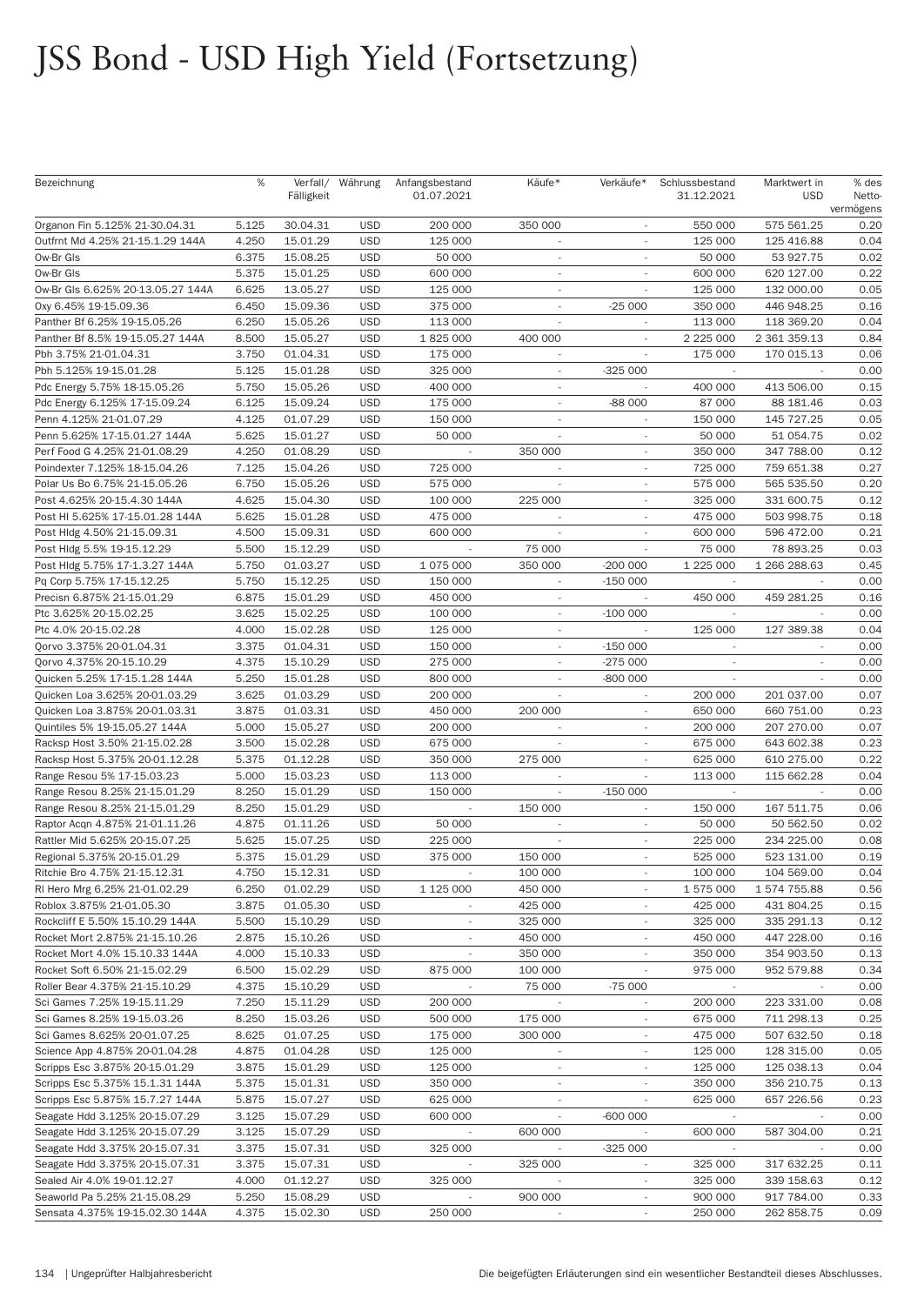| Bezeichnung                        | %     | Fälligkeit | Verfall/ Währung | Anfangsbestand<br>01.07.2021 | Käufe*                   | Verkäufe*                | Schlussbestand<br>31.12.2021 | Marktwert in<br><b>USD</b> | % des<br>Netto-<br>vermögens |
|------------------------------------|-------|------------|------------------|------------------------------|--------------------------|--------------------------|------------------------------|----------------------------|------------------------------|
| Sensata Tec 3.75% 20-15.02.31      | 3.750 | 15.02.31   | <b>USD</b>       | 75 000                       |                          |                          | 75 000                       | 74 920.13                  | 0.03                         |
| Shelf Drl 8.25% 18-15.2.25 144A    | 8.250 | 15.02.25   | <b>USD</b>       | 350 000                      | ×.                       | $-25000$                 | 325 000                      | 237 612.38                 | 0.08                         |
| Signal Pare 6.125% 21-01.04.29     | 6.125 | 01.04.29   | <b>USD</b>       | 650 000                      | $\overline{\phantom{a}}$ | $\overline{\phantom{a}}$ | 650 000                      | 577 902.00                 | 0.20                         |
| Sinclair                           | 5.125 | 15.02.27   | <b>USD</b>       | 925 000                      |                          |                          | 925 000                      | 898 244.38                 | 0.32                         |
| Sinclair                           | 5.875 | 15.03.26   | <b>USD</b>       | 450 000                      |                          |                          | 450 000                      | 457 218.00                 | 0.16                         |
| Sinclair 5.5% 19-01.03.30          | 5.500 | 01.03.30   | <b>USD</b>       | 425 000                      | $\overline{\phantom{a}}$ |                          | 425 000                      | 412 847.13                 | 0.15                         |
| Sirius Xm                          | 5.375 | 15.07.26   | <b>USD</b>       | 625 000                      | $\overline{\phantom{a}}$ | $-625000$                | $\overline{\phantom{a}}$     |                            | 0.00                         |
| Sirius Xm 3.125% 21-01.09.26       | 3.125 | 01.09.26   | <b>USD</b>       |                              | 450 000                  | $\sim$                   | 450 000                      | 450 722.25                 | 0.16                         |
| Sirius Xm 3.875% 21-01.09.31       | 3.875 | 01.09.31   | <b>USD</b>       |                              | 1 325 000                | $-150000$                | 1 175 000                    | 1 154 114.38               | 0.41                         |
| Sirius Xm 4.0% 21-15.07.28         | 4.000 | 15.07.28   | <b>USD</b>       | 300 000                      | $\overline{\phantom{a}}$ | $\overline{\phantom{a}}$ | 300 000                      | 302 196.00                 | 0.11                         |
| Sirius Xm 4.125% 20-01.07.30       | 4.125 | 01.07.30   | <b>USD</b>       | 275 000                      | $\overline{\phantom{a}}$ | $\overline{\phantom{a}}$ | 275 000                      | 275 488.13                 | 0.10                         |
| Sirius Xm 4.625% 19-15.7.24 144A   | 4.625 | 15.07.24   | <b>USD</b>       | 775 000                      |                          | $-775000$                |                              |                            | 0.00                         |
| Sirius Xm 5.50% 19-01.07.29        | 5.500 | 01.07.29   | <b>USD</b>       | 350 000                      | $\overline{\phantom{a}}$ |                          | 350 000                      | 377 713.00                 | 0.13                         |
| Six Flags 5.5% 17-15.04.27         | 5.500 | 15.04.27   | <b>USD</b>       | 650 000                      | $\overline{\phantom{a}}$ | ÷                        | 650 000                      | 673 400.00                 | 0.24                         |
| Six Flags T 7.0% 20-1.7.25 144A    | 7.000 | 01.07.25   | <b>USD</b>       | 75 000                       | $\overline{\phantom{a}}$ | $-75000$                 |                              |                            | 0.00                         |
| Sm Energy 6.625% 18-15.01.27       | 6.625 | 15.01.27   | <b>USD</b>       | 75 000                       |                          | ٠                        | 75 000                       | 77 328.00                  | 0.03                         |
| Solaris Mid 7.625% 21-01.04.26     | 7.625 | 01.04.26   | <b>USD</b>       | 125 000                      |                          |                          | 125 000                      | 131 380.00                 | 0.05                         |
| Spcm Sa 3.375% 21-15.03.30         | 3.375 | 15.03.30   | <b>USD</b>       | $\sim$                       | 200 000                  | $\overline{\phantom{a}}$ | 200 000                      | 193 007.00                 | 0.07                         |
| Srs Distrib 6.0% 21-01.12.29       | 6.000 | 01.12.29   | <b>USD</b>       | $\overline{\phantom{a}}$     | 575 000                  | $\overline{\phantom{a}}$ | 575 000                      | 578 774.88                 | 0.20                         |
| Srs Distrib 6.125% 1.7.29 144A     | 6.125 | 01.07.29   | <b>USD</b>       | 150 000                      | 225 000                  |                          | 375 000                      | 379 282.50                 | 0.13                         |
| Ss&C Tech I 5.5% 19-30.09.27 144A  | 5.500 | 30.09.27   | <b>USD</b>       | 1 025 000                    |                          |                          | 1 0 25 0 00                  | 1 072 360.13               | 0.38                         |
| Stand In 4.75% 17-15.1.28 144A     | 4.750 | 15.01.28   | <b>USD</b>       | 100 000                      | 150 000                  | $\sim$                   | 250 000                      | 258 578.75                 | 0.09                         |
| Stand Ind 5% 17-15.02.27 144A      | 5.000 | 15.02.27   | <b>USD</b>       | 1 050 000                    | 100 000                  | $\overline{\phantom{a}}$ | 1 150 000                    | 1 185 230.25               | 0.42                         |
| Standard In 3.375% 20-15.01.31     | 3.375 | 15.01.31   | <b>USD</b>       | 425 000                      | $\sim$                   | ٠                        | 425 000                      | 410 125.00                 | 0.15                         |
| Standard In 4.375% 20-15.07.30     | 4.375 | 15.07.30   | <b>USD</b>       | 250 000                      |                          |                          | 250 000                      | 255 473.75                 | 0.09                         |
| Stars Group 7% 18-15.7.26 144A     | 7.000 | 15.07.26   | <b>USD</b>       | 1 050 000                    | $\overline{\phantom{a}}$ | $-1050000$               | $\sim$                       | $\sim$                     | 0.00                         |
| Station 4.50% 20-15.02.28          | 4.500 | 15.02.28   | <b>USD</b>       | 150 000                      | 150 000                  |                          | 300 000                      | 302 286.00                 | 0.11                         |
| Station 4.625% 21-01.12.31         | 4.625 | 01.12.31   | <b>USD</b>       | $\overline{\phantom{a}}$     | 400 000                  | $\overline{\phantom{a}}$ | 400 000                      | 403 962.00                 | 0.14                         |
| Station 5% 17-01.10.25 144A        | 5.000 | 01.10.25   | <b>USD</b>       | 357 000                      | 150 000                  | -507 000                 |                              |                            | 0.00                         |
| Stena Intl 6.125% 20-01.02.25 144A | 6.125 | 01.02.25   | <b>USD</b>       | 450 000                      | $\overline{\phantom{a}}$ | $\overline{\phantom{a}}$ | 450 000                      | 462 593.25                 | 0.16                         |
| Sthwest En 8.375% 20-15.09.28      | 8.375 | 15.09.28   | <b>USD</b>       | 275 000                      |                          | $\overline{\phantom{a}}$ | 275 000                      | 307 348.25                 | 0.11                         |
| Suburb Prop 5.0% 21-01.06.31 144A  | 5.000 | 01.06.31   | <b>USD</b>       | 275 000                      | 100 000                  | $\overline{\phantom{a}}$ | 375 000                      | 379 854.38                 | 0.13                         |
| Suburb Prop 5.875% 17-01.03.27     | 5.875 | 01.03.27   | <b>USD</b>       | 250 000                      |                          |                          | 250 000                      | 258 976.25                 | 0.09                         |
| Summit Mid                         | 5.500 | 15.08.22   | <b>USD</b>       | 225 000                      | $\sim$                   | $-225000$                | $\sim$                       | $\sim$                     | 0.00                         |
| Summit Mid 5.75% 17-15.04.25       | 5.750 | 15.04.25   | <b>USD</b>       | 675 000                      | $\overline{\phantom{a}}$ | $\overline{\phantom{a}}$ | 675 000                      | 611 577.00                 | 0.22                         |
| Synaptics 4.0% 21-15.06.29 144A    | 4.000 | 15.06.29   | <b>USD</b>       | 150 000                      | $\overline{\phantom{a}}$ | ٠                        | 150 000                      | 152 465.25                 | 0.05                         |
| Syneos 3.625% 20-15.01.29 144A     | 3.625 | 15.01.29   | <b>USD</b>       | 300 000                      | 175 000                  |                          | 475 000                      | 469 744.13                 | 0.17                         |
| Tap Rock 7.0% 21-01.10.26          | 7.000 | 01.10.26   | <b>USD</b>       | $\overline{\phantom{a}}$     | 375 000                  | ×.                       | 375 000                      | 390 390.00                 | 0.14                         |
| Targa Res 4.875% 20-01.02.31       | 4.875 | 01.02.31   | <b>USD</b>       |                              | 100 000                  |                          | 100 000                      | 108 768.00                 | 0.04                         |
| Targa Res 4.875% 20-01.02.31 144A  | 4.875 | 01.02.31   | <b>USD</b>       | 100 000                      | $\sim$                   | $-100000$                | $\sim$                       | $\sim$                     | 0.00                         |
| Targa Res 5% 17-15.01.28           | 5.000 | 15.01.28   | <b>USD</b>       | 75 000                       | $\overline{\phantom{a}}$ |                          | 75 000                       | 79 148.44                  | 0.03                         |
| Targa Res 5.375% 16-01.02.27       | 5.375 | 01.02.27   | <b>USD</b>       | 1 100 000                    | $\sim$                   |                          | 1 100 000                    | 1 134 969.00               | 0.40                         |
| Targa Res 5.50% 19-01.03.30        | 5.500 | 01.03.30   | <b>USD</b>       | 700 000                      | $\overline{\phantom{a}}$ | $-100000$                | 600 000                      | 656 508.00                 | 0.23                         |
| Targa Res Par 6.5% 19-15.07.27     | 6.500 | 15.07.27   | <b>USD</b>       | 250 000                      | $\overline{\phantom{a}}$ | $\overline{\phantom{a}}$ | 250 000                      | 268 270.00                 | 0.09                         |
| Tegna 4.625% 20-15.03.28           | 4.625 | 15.03.28   | <b>USD</b>       | 75 000                       | $\sim$                   |                          | 75 000                       | 75 964.88                  | 0.03                         |
| Tegna 5% 19-15.09.29               | 5.000 | 15.09.29   | <b>USD</b>       | 1 250 000                    | $\overline{\phantom{a}}$ | ÷                        | 1 250 000                    | 1 280 387.50               | 0.45                         |
| Telenet 5.5% 17-01.03.28           | 5.500 | 01.03.28   | <b>USD</b>       | 1 000 000                    | $\overline{\phantom{a}}$ | $\overline{\phantom{a}}$ | 1 000 000                    | 1 035 000.00               | 0.37                         |
| Tempo Acqst 6.75% 17-01.06.25      | 6.750 | 01.06.25   | <b>USD</b>       | 1925 000                     | $\overline{\phantom{a}}$ | $-1925000$               |                              |                            | 0.00                         |
| Tenet 4.625% 20-15.06.28 144A      | 4.625 | 15.06.28   | <b>USD</b>       | 50 000                       | $\overline{\phantom{a}}$ |                          | 50 000                       | 51 447.25                  | 0.02                         |
| Tenet Hithc 4.875% 19-01.01.26     | 4.875 | 01.01.26   | <b>USD</b>       | 350 000                      | $\overline{\phantom{a}}$ | ÷                        | 350 000                      | 360 032.75                 | 0.13                         |
| Tenet Hithc 5.125% 19-01.11.27     | 5.125 |            | <b>USD</b>       | 425 000                      |                          |                          | 425 000                      | 443 185.75                 | 0.16                         |
|                                    |       | 01.11.27   |                  |                              | $\overline{\phantom{a}}$ |                          |                              |                            |                              |
| Tenet Hithc 6.125% 20-01.10.28     | 6.125 | 01.10.28   | <b>USD</b>       | 750 000                      | $\overline{\phantom{a}}$ |                          | 750 000                      | 793 691.25                 | 0.28                         |
| Tenet Hithc 6.25% 19-1.2.27 144A   | 6.250 | 01.02.27   | <b>USD</b>       | 350 000                      |                          |                          | 350 000                      | 362 724.25                 | 0.13                         |
| Tenn Mrgr 6.375% 17-1.2.25 144A    | 6.375 | 01.02.25   | <b>USD</b>       | 750 000                      | $\overline{\phantom{a}}$ | $-200000$                | 550 000                      | 518 259.50                 | 0.18                         |
| Terex 5.0% 21-15.05.29 144A        | 5.000 | 15.05.29   | <b>USD</b>       | 250 000                      | $\overline{\phantom{a}}$ | $-250000$                |                              |                            | 0.00                         |
| Terraform 4.75% 19-15.01.30        | 4.750 | 15.01.30   | <b>USD</b>       | 550 000                      | $\overline{\phantom{a}}$ |                          | 550 000                      | 577 434.00                 | 0.20                         |
| Terraform 5% 17-31.01.28 144A      | 5.000 | 31.01.28   | <b>USD</b>       | 600 000                      | $\overline{\phantom{a}}$ |                          | 600 000                      | 636 375.00                 | 0.23                         |
| Terrier M B 8.875% 19-15.12.27     | 8.875 | 15.12.27   | <b>USD</b>       | 1 550 000                    | $\overline{\phantom{a}}$ |                          | 1 550 000                    | 1 677 565.00               | 0.59                         |
| Tex Op 5.625% 19-15.02.27 144A     | 5.625 | 15.02.27   | <b>USD</b>       | 350 000                      | $\overline{\phantom{a}}$ |                          | 350 000                      | 360 942.75                 | 0.13                         |
| Townsq Med 6.875% 21-01.02.26      | 6.875 | 01.02.26   | <b>USD</b>       | 175 000                      |                          | $-175000$                |                              |                            | 0.00                         |
| Transdigm 4.625% 21-15.01.29       | 4.625 | 15.01.29   | <b>USD</b>       |                              | 500 000                  |                          | 500 000                      | 499 245.00                 | 0.18                         |
| Transdigm 4.625% 21-15.01.29 144A  | 4.625 | 15.01.29   | <b>USD</b>       | 500 000                      | $\overline{\phantom{a}}$ | -500 000                 | $\sim$                       |                            | 0.00                         |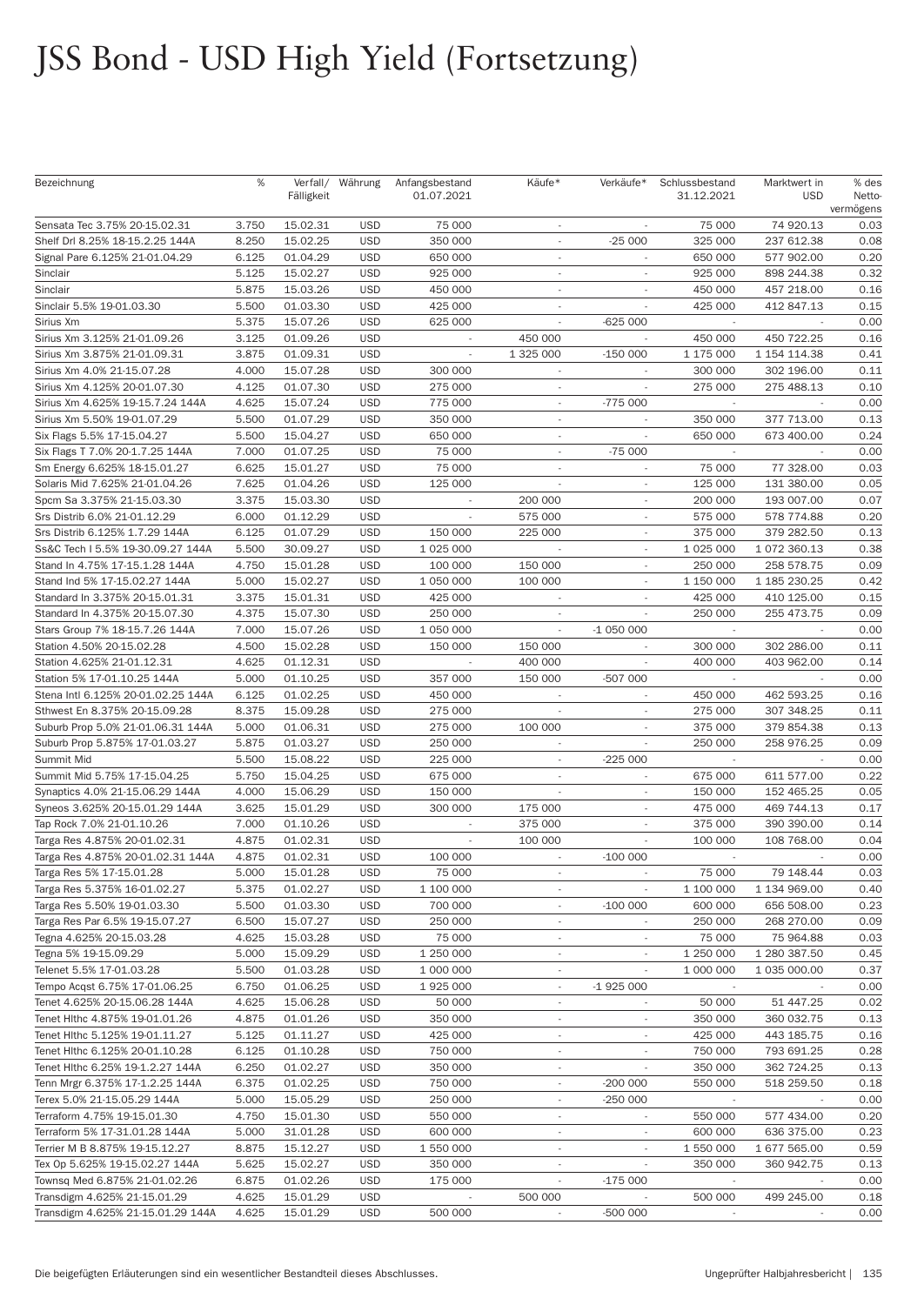| Bezeichnung                                                                       | %     | Fälligkeit | Verfall/ Währung | Anfangsbestand<br>01.07.2021 | Käufe*                   | Verkäufe*                | Schlussbestand<br>31.12.2021 | Marktwert in<br><b>USD</b> | % des<br>Netto-<br>vermögens |
|-----------------------------------------------------------------------------------|-------|------------|------------------|------------------------------|--------------------------|--------------------------|------------------------------|----------------------------|------------------------------|
| Transdigm 4.875% 21-01.05.29                                                      | 4.875 | 01.05.29   | <b>USD</b>       | 525 000                      |                          | $-525000$                |                              |                            | 0.00                         |
| Transdigm 4.875% 21-01.05.29                                                      | 4.875 | 01.05.29   | <b>USD</b>       |                              | 525 000                  | $\overline{\phantom{a}}$ | 525 000                      | 528 047.63                 | 0.19                         |
| Transdigm 6.25% 19-15.3.26 144A                                                   | 6.250 | 15.03.26   | <b>USD</b>       | 825 000                      | 150 000                  | $\overline{\phantom{a}}$ | 975 000                      | 1 014 624.00               | 0.36                         |
| Transmontai 6.125% 18-15.02.26                                                    | 6.125 | 15.02.26   | <b>USD</b>       | 300 000                      | $\overline{\phantom{a}}$ | $\overline{\phantom{a}}$ | 300 000                      | 297 421.50                 | 0.11                         |
| Trident 6.625% 17-1.11.25 144A                                                    | 6.625 | 01.11.25   | <b>USD</b>       | 675 000                      |                          |                          | 675 000                      | 677 389.50                 | 0.24                         |
| Trident Tpi 9.25% 19-1.8.24 144A                                                  | 9.250 | 01.08.24   | <b>USD</b>       | 425 000                      | ÷.                       | $\overline{\phantom{a}}$ | 425 000                      | 444 618.00                 | 0.16                         |
| Trivium Pack 8.50% 15.8.27 144A                                                   | 8.500 | 15.08.27   | <b>USD</b>       | 800 000                      | 200 000                  | $\overline{\phantom{a}}$ | 1 000 000                    | 1 058 500.00               | 0.37                         |
| Ttm Tech 4.0% 21-01.03.29                                                         | 4.000 | 01.03.29   | <b>USD</b>       | 250 000                      |                          |                          | 250 000                      | 248 816.25                 | 0.09                         |
| United Shor 5.50% 20-15.11.25                                                     | 5.500 | 15.11.25   | <b>USD</b>       | 925 000                      |                          |                          | 925 000                      | 943 347.38                 | 0.33                         |
| United Shor 5.50% 21-15.04.29                                                     | 5.500 | 15.04.29   | <b>USD</b>       | 475 000                      | 225 000                  | $\overline{\phantom{a}}$ | 700 000                      | 687 858.50                 | 0.24                         |
| United Shor 5.75% 21-15.06.27                                                     | 5.750 | 15.06.27   | <b>USD</b>       |                              | 250 000                  |                          | 250 000                      | 250 875.00                 | 0.09                         |
| Univision 4.5% 21-01.5.29 144A                                                    | 4.500 | 01.05.29   | <b>USD</b>       | 350 000                      | 200 000                  | $-225000$                | 325 000                      | 328 828.50                 | 0.12                         |
| Upc Broad F 4.875% 21-15.07.31 144A                                               | 4.875 | 15.07.31   | <b>USD</b>       | 1 175 000                    |                          |                          | 1 175 000                    | 1 200 397.63               | 0.43                         |
| Urban One 7.375% 21-1.2.28 144A                                                   | 7.375 | 01.02.28   | <b>USD</b>       | 400 000                      | 100 000                  | $\overline{\phantom{a}}$ | 500 000                      | 515 727.50                 | 0.18                         |
| Us Foods 4.625% 21-01.06.30                                                       | 4.625 | 01.06.30   | <b>USD</b>       |                              | 200 000                  | $\overline{a}$           | 200 000                      | 202 330.00                 | 0.07                         |
| Us Foods 4.75% 21-15.02.29                                                        | 4.750 | 15.02.29   | <b>USD</b>       | 550 000                      | 175 000                  |                          | 725 000                      | 737 963.00                 | 0.26                         |
| Usa Compres 6.875% 19-01.09.27                                                    | 6.875 | 01.09.27   | <b>USD</b>       | 675 000                      |                          |                          | 675 000                      | 713 677.50                 | 0.25                         |
| Usagm Holdc 6.625% 19-15.07.26                                                    | 6.625 | 15.07.26   | <b>USD</b>       | 150 000                      | $\overline{\phantom{a}}$ | $\overline{\phantom{a}}$ | 150 000                      | 157 437.00                 | 0.06                         |
| Usis Me 6.875% 17-01.05.25 144A                                                   | 6.875 | 01.05.25   | <b>USD</b>       | 1 450 000                    | $\sim$                   | $\overline{\phantom{a}}$ | 1 450 000                    | 1 462 462.75               | 0.52                         |
| Valeant 5.5% 17-01.11.25 144A                                                     | 5.500 | 01.11.25   | <b>USD</b>       | 475 000                      | $\overline{\phantom{a}}$ |                          | 475 000                      | 483 319.63                 | 0.17                         |
| Valeant 8.5% 18-31.01.27 144A                                                     | 8.500 | 31.01.27   | <b>USD</b>       | 850 000                      |                          |                          | 850 000                      | 893 728.25                 | 0.32                         |
| Valeant 9% 17-15.12.25 144A                                                       | 9.000 | 15.12.25   | <b>USD</b>       | 275 000                      | $\overline{\phantom{a}}$ | $\overline{\phantom{a}}$ | 275 000                      | 289 982.00                 | 0.10                         |
| Valeant 9.25% 18-01.04.26                                                         | 9.250 | 01.04.26   | <b>USD</b>       | 100 000                      |                          | $\overline{a}$           | 100 000                      | 105 748.50                 | 0.04                         |
| Vertical Ho 7.625% 20-15.07.28 144A                                               | 7.625 | 15.07.28   | <b>USD</b>       | 600 000                      | $\overline{\phantom{a}}$ | $-200000$                | 400 000                      | 429 066.00                 | 0.15                         |
| Vertical Us 5.25% 20-15.07.27                                                     | 5.250 | 15.07.27   | <b>USD</b>       | 400 000                      | 450 000                  |                          | 850 000                      | 894 650.50                 | 0.32                         |
| Viavi Solut 3.75% 21-01.10.29                                                     | 3.750 | 01.10.29   | <b>USD</b>       | $\overline{\phantom{a}}$     | 100 000                  | $\overline{\phantom{a}}$ | 100 000                      | 100 138.50                 | 0.04                         |
| Vici Pro 4.125% 20-15.08.30 144A                                                  | 4.125 | 15.08.30   | <b>USD</b>       | 300 000                      |                          | $\overline{\phantom{a}}$ | 300 000                      | 317 769.00                 | 0.11                         |
| Vici Pro 4.25% 19-01.12.26 144A                                                   | 4.250 | 01.12.26   | <b>USD</b>       | 300 000                      | $\sim$                   | ٠                        | 300 000                      | 312 835.50                 | 0.11                         |
| Vici Prop 3.5% 20-15.02.25                                                        | 3.500 | 15.02.25   | <b>USD</b>       | 50 000                       | $\sim$                   |                          | 50 000                       | 50 802.75                  | 0.02                         |
| Vici Prop 4.625% 19-1.12.29 144A                                                  | 4.625 | 01.12.29   | <b>USD</b>       | 300 000                      | $\sim$                   | $\overline{\phantom{a}}$ | 300 000                      | 319 785.00                 | 0.11                         |
| Virgin Med 5% 20-15.07.30 144A                                                    | 5.000 | 15.07.30   | <b>USD</b>       | 600 000                      | $\sim$                   | $\overline{\phantom{a}}$ | 600 000                      | 597 936.00                 | 0.21                         |
| Vistra Ope 5.5% 18-01.09.26 144A                                                  | 5.500 | 01.09.26   | <b>USD</b>       | 250 000                      | $\sim$                   | ٠                        | 250 000                      | 258 496.25                 | 0.09                         |
| Vistra Oper 5% 19-31.07.27 144A                                                   | 5.000 | 31.07.27   | <b>USD</b>       | 350 000                      | $\sim$                   |                          | 350 000                      | 363 671.00                 | 0.13                         |
| Vizient 6.25% 19-15.05.27 144A                                                    | 6.250 | 15.05.27   | <b>USD</b>       | 425 000                      | $\sim$                   | $\overline{\phantom{a}}$ | 425 000                      | 444 018.75                 | 0.16                         |
| Vmed                                                                              | 5.500 | 15.08.26   | <b>USD</b>       | 525 000                      | $\overline{\phantom{a}}$ | $-525000$                |                              |                            | 0.00                         |
| Vmed 4.50% 20-15.08.30 144A                                                       | 4.500 | 15.08.30   | <b>USD</b>       | 275 000                      | $\sim$                   | $\overline{\phantom{a}}$ | 275 000                      | 277 180.75                 | 0.10                         |
| Vmed 02 Uk 4.25% 20-31.01.31                                                      | 4.250 | 31.01.31   | <b>USD</b>       | 200 000                      |                          |                          | 200 000                      | 196 324.00                 | 0.07                         |
| <b>Vrx Escrow</b>                                                                 | 6.125 | 15.04.25   | <b>USD</b>       | 1 405 000                    | $\sim$                   | $-223000$                | 1 182 000                    | 1 207 117.50               | 0.43                         |
| Watco Comp 6.50% 20-15.06.27                                                      | 6.500 | 15.06.27   | <b>USD</b>       | 600 000                      | $\sim$                   |                          | 600 000                      | 624 600.00                 | 0.22                         |
| Wesco 7.125% 20-15.06.25 144A                                                     | 7.125 | 15.06.25   | <b>USD</b>       | 100 000                      | $\sim$                   |                          | 100 000                      | 106 127.50                 | 0.04                         |
| Wesco 7.25% 20-15.06.28 144A                                                      | 7.250 | 15.06.28   | <b>USD</b>       | 300 000                      | $\sim$                   |                          | 300 000                      | 329 382.00                 | 0.12                         |
| Wesco Dis 5.375% 16-15.06.24                                                      | 5.375 | 15.06.24   | <b>USD</b>       | 650 000                      | $\overline{\phantom{a}}$ | -650 000                 | $\overline{\phantom{a}}$     |                            | 0.00                         |
| Western Gas 4% 12-1.7.22                                                          | 4.000 | 01.07.22   | <b>USD</b>       | 200 000                      | $\overline{\phantom{a}}$ | $\overline{\phantom{a}}$ | 200 000                      | 200 748.00                 | 0.07                         |
| Western Gas 4.05% 20-01.02.30                                                     | 5.050 | 01.02.30   | <b>USD</b>       | 125 000                      | $\overline{\phantom{a}}$ | $\overline{\phantom{a}}$ | 125 000                      | 137 875.63                 | 0.05                         |
| White Cap B 6.875% 20-15.10.28                                                    | 6.875 | 15.10.28   | <b>USD</b>       | 550 000                      | 50 000                   |                          | 600 000                      | 626 352.00                 | 0.22                         |
| William Car 5.50% 20-15.05.25 144A                                                | 5.500 | 15.05.25   | <b>USD</b>       | 100 000                      | $\overline{\phantom{a}}$ | ٠                        | 100 000                      | 103 850.00                 | 0.04                         |
| William Car 5.625% 15.03.27 144A                                                  | 5.625 | 15.03.27   | <b>USD</b>       | 75 000                       | $\overline{\phantom{a}}$ | $\overline{\phantom{a}}$ | 75 000                       | 77 606.25                  | 0.03                         |
| Wmg Acq 3.75% 21-01.12.29                                                         | 3.750 | 01.12.29   | <b>USD</b>       |                              | 275 000                  | $\overline{\phantom{a}}$ | 275 000                      | 274 759.38                 | 0.10                         |
| Wr Grace Ho 5.625% 21-15.08.29                                                    | 5.625 | 15.08.29   | <b>USD</b>       |                              | 375 000                  |                          | 375 000                      | 384 843.75                 | 0.14                         |
| Wyndham 4.375% 20-15.08.28                                                        | 4.375 | 15.08.28   | <b>USD</b>       | 200 000                      | $\sim$                   | $\overline{\phantom{a}}$ | 200 000                      | 206 325.00                 | 0.07                         |
| Yum Brands 4.75% 19-15.01.30                                                      | 4.750 | 15.01.30   | <b>USD</b>       | 100 000                      | $\overline{\phantom{a}}$ | ۰                        | 100 000                      | 108 393.50                 | 0.04                         |
|                                                                                   |       |            |                  |                              |                          |                          |                              | 196 582 574.31             | 69.68                        |
| Summe der an einem anderen geregelten Markt gehandelten übertragbaren Wertpapiere |       |            |                  |                              |                          |                          |                              | 196 582 574.31             | 69.68                        |

Sonstige übertragbare Wertpapiere

| Aktien                         |     |         |         |         |            |      |
|--------------------------------|-----|---------|---------|---------|------------|------|
| <b>Hexion Holdings Corp</b>    | USD | 8 3 7 9 | $-2023$ | 6 3 5 6 | 181 781.60 | 0.06 |
| Party City Holdco Inc          | USD | 25 470  |         | 25 470  | 141 867.90 | 0.05 |
| Superior Energy Services. Inc. | USD | 16821   |         | 16821   |            | 0.00 |
|                                |     |         |         |         | 323 649.50 | 0.11 |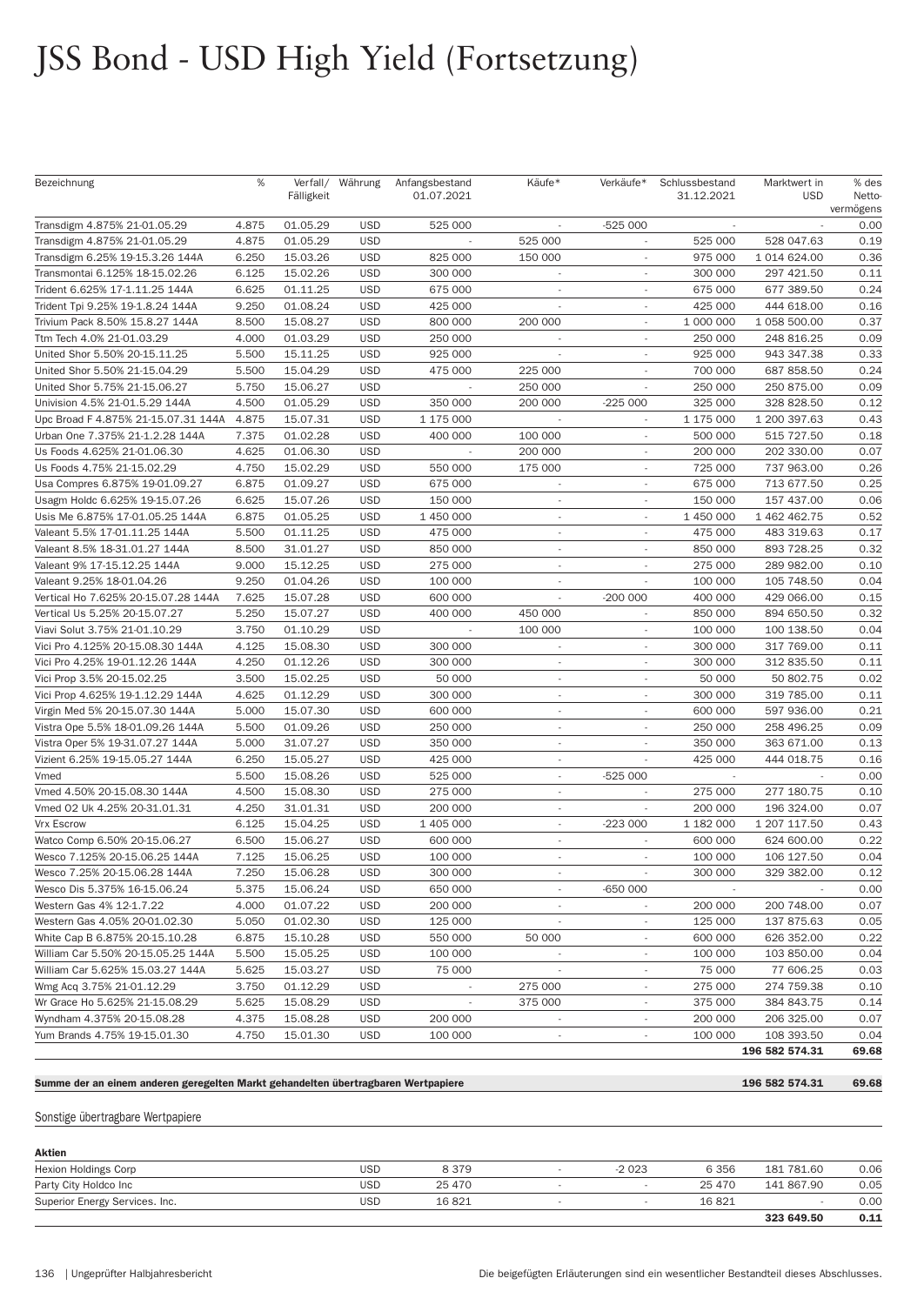| Bezeichnung                                | %     | Verfall/<br>Fälligkeit | Währung    | Anfangsbestand<br>01.07.2021 | Käufe*                   | Verkäufe*                | Schlussbestand<br>31.12.2021 | Marktwert in<br><b>USD</b> | % des<br>Netto-<br>vermögens |
|--------------------------------------------|-------|------------------------|------------|------------------------------|--------------------------|--------------------------|------------------------------|----------------------------|------------------------------|
| <b>Anleihen</b>                            |       |                        |            |                              |                          |                          |                              |                            |                              |
| Ardonagh Mi 11.50% 20-15.01.27 144A 11.500 |       | 15.01.27               | <b>USD</b> | 528 846                      | 746 272                  | $-637559$                | 637 559                      | 712 937.60                 | 0.25                         |
| Broadstreet 5.875% 21-15.04.29             | 5.875 | 15.04.29               | <b>USD</b> | 675 000                      | 725 000                  |                          | 1 400 000                    | 1 377 467.00               | 0.49                         |
| Calpine 4.50% 19-15.02.28                  | 4.500 | 15.02.28               | <b>USD</b> | 150 000                      |                          |                          | 150 000                      | 155 509.50                 | 0.06                         |
| Chs 6.0% 20-15.01.29 144A                  | 6.000 | 15.01.29               | <b>USD</b> | 75 000                       | ٠                        | ٠                        | 75 000                       | 80 087.25                  | 0.03                         |
| Csc Hld Inc 5.0% 21-15.11.31               | 5.000 | 15.11.31               | <b>USD</b> | 300 000                      |                          |                          | 300 000                      | 289 560.00                 | 0.10                         |
| Dana Inc 4.25% 21-01.09.30                 | 4.250 | 01.09.30               | <b>USD</b> | 100 000                      |                          | ٠                        | 100 000                      | 101 522.50                 | 0.04                         |
| Elastic 4.125% 21-15.07.29                 | 4.125 | 15.07.29               | <b>USD</b> | 175 000                      | 150 000                  |                          | 325 000                      | 322 079.88                 | 0.11                         |
| Herens Hold 4.75% 15.05.28 144A            | 4.750 | 15.05.28               | <b>USD</b> | 500 000                      | 300 000                  | $\overline{\phantom{a}}$ | 800 000                      | 785 268,00                 | 0.28                         |
| Illuminate 9.0% 20-01.07.28                | 9.000 | 01.07.28               | <b>USD</b> | 250 000                      | $\overline{\phantom{a}}$ |                          | 250 000                      | 266 958.75                 | 0.09                         |
| Party City 0.01% 20-15.07.25               | 0.010 | 15.07.25               | <b>USD</b> | 200 297                      | $\overline{\phantom{a}}$ | $-200297$                |                              |                            | 0.00                         |
| Range Resou 9.25% 20-01.02.26              | 9.250 | 01.02.26               | <b>USD</b> | 275 000                      |                          |                          | 275 000                      | 296 742.19                 | 0.11                         |
| Ultratech 7.125% 15.4.25 Dflt              | 7.125 | 15.04.25               | <b>USD</b> | 200 000                      |                          | ٠                        | 200 000                      |                            | 0.00                         |
| Vmed 02 Uk 4.75% 15.07.31 144A             | 4.750 | 15.07.31               | <b>USD</b> | 625 000                      | 250 000                  |                          | 875 000                      | 887 521.25                 | 0.31                         |
| White Cap P 8.25%15.03.26/Pik              | 8.250 | 15.03.26               | <b>USD</b> | 575 000                      | $\overline{\phantom{a}}$ | $\overline{\phantom{a}}$ | 575 000                      | 590 786.63                 | 0.21                         |
|                                            |       |                        |            |                              |                          |                          |                              | 5 866 440.55               | 2.08                         |
| Summe sonstige übertragbare Wertpapiere    |       |                        |            |                              |                          |                          |                              | 6 190 090.05               | 2.19                         |
| <b>SUMME WERTPAPIERBESTAND</b>             |       |                        |            |                              |                          |                          |                              | 274 076 962.29             | 97.15                        |
| Liquide Mittel inklusive Geldmarktanlagen  |       |                        |            |                              |                          |                          |                              | 5 030 699.66               | 1.78                         |
| <b>Sonstige Aktiven und Passiven</b>       |       |                        |            |                              |                          |                          |                              | 3 009 086.81               | 1.07                         |
| <b>GESAMTNETTOVERMÖGEN</b>                 |       |                        |            |                              |                          |                          |                              | 282 116 748.76             | 100.00                       |

\* Käufe und Verkäufe (ungeprüft) umfassen die folgenden Transaktionen:

Ausübung von Bezugs-/Optionsrechten/Umwandlungen/Namensänderungen/Titelaufteilungen/Übertragungen/Umtausch zwischen Gesellschaften/ Gratistiteln/Käufen/"Splits"/Stock/Wahldividenden/Exit infolge von Verfall/Auslosungen/"Reversesplits"/Rückzahlungen/Verkäufen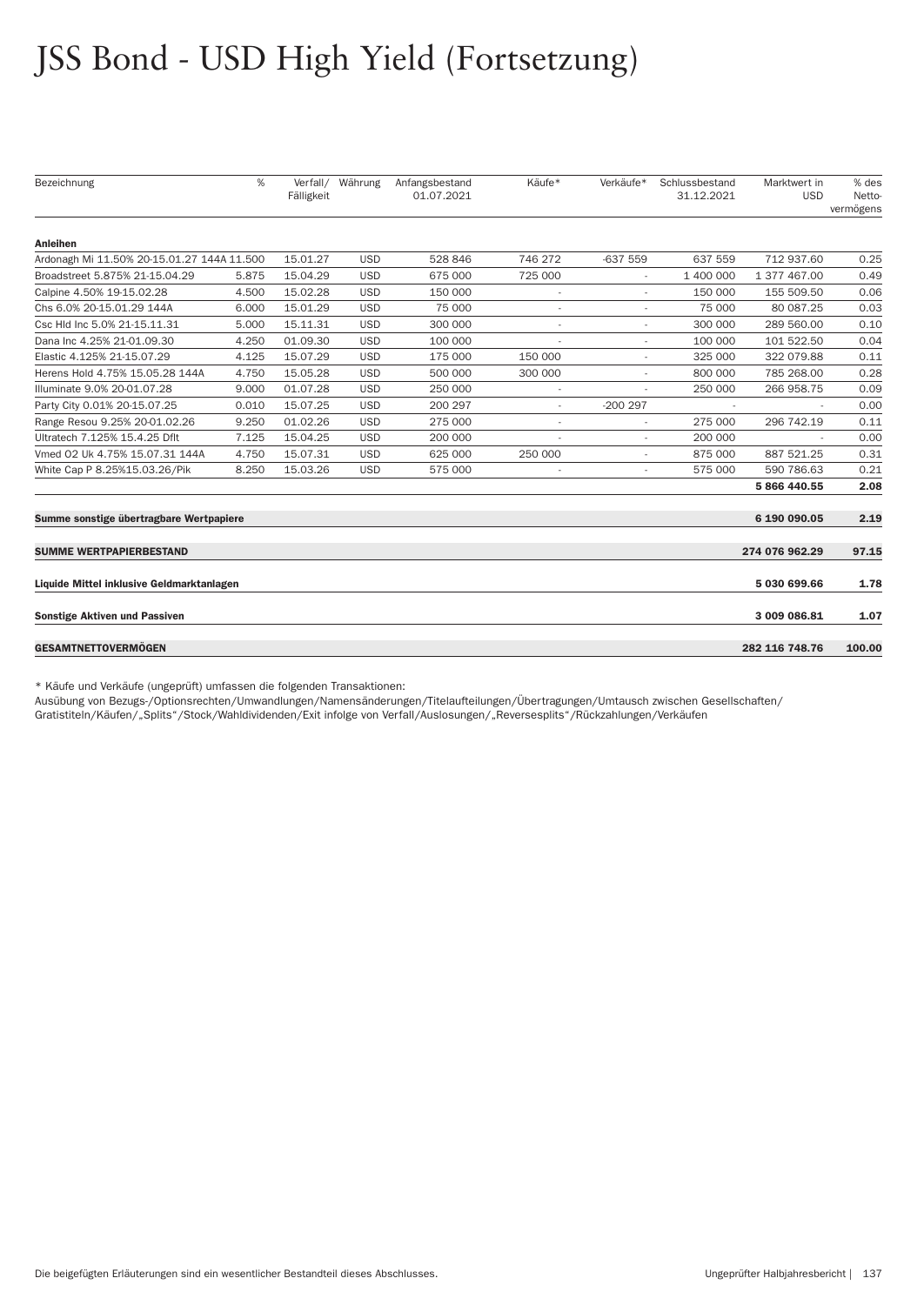# JSS Sustainable Bond -<br>Total Return Global

#### Wertpapierbestand und sonstige Vermögenswerte per 31.12.2021

| Bezeichnung                                                            | %              | Fälligkeit           |                          | Verfall/ Währung Anfangsbestand<br>01.07.2021 | Käufe*                   | Verkäufe*                | Schlussbestand<br>31.12.2021 | Marktwert in<br><b>USD</b> | % des<br>Netto<br>vermögens |
|------------------------------------------------------------------------|----------------|----------------------|--------------------------|-----------------------------------------------|--------------------------|--------------------------|------------------------------|----------------------------|-----------------------------|
| Ubertragbare Wertpapiere, die an einer amtlichen Börse zugelassen sind |                |                      |                          |                                               |                          |                          |                              |                            |                             |
| Anleihen                                                               |                |                      |                          |                                               |                          |                          |                              |                            |                             |
| 7-Eleven In 0.80% 21-10.02.24                                          | 0.800          | 10.02.24             | <b>USD</b>               | 1 000 000                                     | $\overline{\phantom{a}}$ |                          | 1 000 000                    | 989 209.82                 | 0.15                        |
| 7-Eleven In 1.80% 10.2.31 Regs                                         | 1.800          | 10.02.31             | <b>USD</b>               | 3 000 000                                     |                          |                          | 3 000 000                    | 2 845 299.99               | 0.42                        |
| Abbvie 4.875% 18-14.11.48                                              | 4.875          | 14.11.48             | <b>USD</b>               | 1 000 000                                     | ٠                        | $\sim$                   | 1 000 000                    | 1 294 423.40               | 0.19                        |
| Abertis Fin 2.625% 21-Perp                                             | 2.625          | 31.12.99             | <b>EUR</b>               | 2 000 000                                     | 1 000 000                |                          | 3 000 000                    | 3 344 016.20               | 0.49                        |
| Accor 2.375% 21-29.11.28                                               | 2.375          | 29.11.28             | <b>EUR</b>               |                                               | 1 200 000                |                          | 1 200 000                    | 1 369 723.28               | 0.2C                        |
| Alfa                                                                   | 6.875          | 25.03.44             | <b>USD</b>               | 2 000 000                                     |                          |                          | 2 000 000                    | 2 597 920.00               | 0.38                        |
| Alibaba Grp                                                            | 3.600          | 28.11.24             | <b>USD</b>               | 2 000 000                                     | $\overline{\phantom{a}}$ | $\overline{\phantom{a}}$ | 2 000 000                    | 2 105 548.20               | 0.31                        |
| Alibaba Grp 2.70% 21-09.02.41                                          | 2.700          | 09.02.41             | <b>USD</b>               |                                               | 3 000 000                |                          | 3 000 000                    | 2 751 431.91               | 0.40                        |
| Amgen                                                                  | 4.400          | 01.05.45             | <b>USD</b>               | 1 500 000                                     |                          |                          | 1 500 000                    | 1 799 964.45               | 0.26                        |
| Anheuser 4.7% 19-01.02.36                                              | 4.700          | 01.02.36             | <b>USD</b>               | 1 000 000                                     | $\sim$                   | $-1000000$               |                              |                            | 0.00                        |
| Anheuser-Busch Inbev Worldwide Inc                                     | 3.750          | 15.07.42             | <b>USD</b>               | 1 000 000                                     | $\overline{\phantom{a}}$ | $\overline{\phantom{a}}$ | 1 000 000                    | 1 095 755.40               | 0.16                        |
| Arcelik                                                                | 0.000          | 03.04.23             | <b>USD</b>               | 500 000                                       | 500 000                  |                          | 1 000 000                    | 1 005 000.00               | 0.15                        |
| Arcelik 3.0% 21-27.05.26                                               | 3.000          | 27.05.26             | <b>EUR</b>               | 1 000 000                                     |                          |                          | 1 000 000                    | 1 111 824.52               | 0.16                        |
| Auchan 3.25% 20-23.07.27                                               | 3.250          | 23.07.27             | <b>EUR</b>               | 1 000 000                                     | ÷,                       | $-1000000$               |                              |                            | 0.00                        |
| Australia 0.50% 20-21.09.26                                            | 0.500          | 21.09.26             | <b>AUD</b>               | 35 000 000                                    | 30 000 000               | -30 000 000              | 35 000 000                   | 24 496 274.95              | 3.60                        |
| Australia 1.5% 18-21.6.31                                              | 1.500          | 21.06.31             | AUD                      | 30 000 000                                    |                          | -30 000 000              |                              |                            | 0.00                        |
| Australia 1.5%21.11.31                                                 | 1.000          | 21.11.31             | <b>AUD</b>               |                                               | 40 000 000               |                          | 40 000 000                   | 27 363 175.57              | 4.02                        |
| Australia 2.25% 15-21.05.28                                            | 2.250          | 21.05.28             | AUD                      | 5 000 000                                     | $\sim$                   | -5 000 000               |                              |                            | 0.00                        |
| Australia 2.75% 17-21.11.29                                            | 2.750          | 21.11.29             | <b>AUD</b>               | 20 000 000                                    | $\overline{\phantom{a}}$ | -20 000 000              |                              |                            | 0.00                        |
| Australia1% 19-21.12.30                                                | 1.000          | 21.12.30             | <b>AUD</b>               | 35 000 000                                    | 5 000 000                |                          | 40 000 000                   | 27 565 216.08              | 4.05                        |
| Baidu Inc 1.72% 20-09.04.26                                            | 1.720          | 09.04.26             | <b>USD</b>               |                                               | 4 000 000                |                          | 4 000 000                    | 3 957 641.24               | 0.58                        |
| Baidu Inc 2.375% 21-23.08.31                                           | 2.375          | 23.08.31             | <b>USD</b>               | $\sim$                                        | 5 000 000                |                          | 5 000 000                    | 4 820 984.45               | 0.71                        |
| Baidu Inc 3.875% 18-29.09.23                                           | 3.875          | 29.09.23             | <b>USD</b>               | 2 000 000                                     | $\overline{\phantom{a}}$ | $-2000000$               |                              |                            | 0.00                        |
| Ball Corp 2.875% 20-15.08.30                                           | 2.875          | 15.08.30             | <b>USD</b>               | 2 000 000                                     | $\overline{\phantom{a}}$ | $\overline{\phantom{a}}$ | 2 000 000                    | 1 943 460.00               | 0.29                        |
| Ball Corp 5% 12-15.03.22                                               | 5.000          | 15.03.22             | <b>USD</b>               | 1 500 000                                     |                          | $-1500000$               |                              |                            | 0.00                        |
| <b>Bharat Petr</b>                                                     | 4.000          | 08.05.25             | <b>USD</b>               | 1 000 000                                     | $\overline{\phantom{a}}$ | $\overline{\phantom{a}}$ | 1 000 000                    | 1 042 970.00               | 0.15                        |
| Boardwalk 4.45% 17-15.07.27                                            | 4.450          | 15.07.27             | <b>USD</b>               | 500 000                                       | $\overline{\phantom{a}}$ | -500 000                 |                              |                            | 0.00                        |
| Boardwalk 4.80% 19-03.05.29                                            | 4.800          | 03.05.29             | <b>USD</b>               | 1 000 000                                     | $\overline{\phantom{a}}$ |                          | 1 000 000                    | 1 122 403.30               | 0.16                        |
| Bpcm 3.25% 20-Perp                                                     | 3.250          | 31.12.99             | <b>EUR</b>               | 2 000 000                                     | $\overline{\phantom{a}}$ |                          | 2 000 000                    | 2 413 552.34               | 0.35                        |
| Bprl Intern 4.375% 17-18.01.27                                         | 4.375          | 18.01.27             | <b>USD</b>               | 1 300 000                                     | $\overline{\phantom{a}}$ |                          | 1 300 000                    | 1 366 827.54               | 0.2C                        |
| Braskem 4.50% 19-31.01.30 Regs                                         | 4.500          | 31.01.30             | <b>USD</b>               | 2 000 000                                     | $\overline{\phantom{a}}$ | -2 000 000               |                              |                            | 0.00                        |
| Brazil 4.5% 19-30.05.29                                                | 4.500          | 30.05.29             | <b>USD</b>               | 2 000 000                                     | $\overline{\phantom{a}}$ | $-2000000$               |                              |                            | 0.00                        |
| Brf 4.875% 19-24.01.30 Regs                                            | 4.875          | 24.01.30             | <b>USD</b>               | 2 000 000                                     | 1 000 000                |                          | 3 000 000                    | 3 042 795.00               | 0.45                        |
| Brf Gmbh                                                               | 4.350          | 29.09.26             | <b>USD</b>               | 1 000 000                                     | $\overline{\phantom{a}}$ | $\overline{\phantom{a}}$ | 1 000 000                    | 1 011 100.00               | 0.15                        |
| Cat Pac Mtn 4.875% 21-17.08.26                                         | 4.875          | 17.08.26             | <b>USD</b>               | 2 000 000                                     | $\overline{\phantom{a}}$ |                          | 2 000 000                    | 1 986 988.72               | 0.29                        |
| Cbq Finance 2.0% 20-15.09.25<br>Cbq Finance 2.0% 21-12.05.26           | 2.000          | 15.09.25<br>12.05.26 | <b>USD</b><br><b>USD</b> | 2 500 000<br>2 000 000                        | $\overline{\phantom{a}}$ |                          | 2 500 000                    | 2 501 187.50               | 0.37                        |
|                                                                        | 2.000          |                      |                          |                                               |                          |                          | 2 000 000                    | 1 993 024.80               | 0.29                        |
| Ceconomy Ag 1.75% 21-24.06.26                                          | 1.750          | 24.06.26             | EUR                      | 2 000 000                                     | 300 000                  |                          | 2 000 000                    | 2 231 584.42               | 0.33                        |
| Cellnex Fin 1.50% 21-08.06.28<br>Cemex 3.875% 21-11.07.31 Regs         | 1.500<br>3.875 | 08.06.28<br>11.07.31 | <b>EUR</b><br><b>USD</b> | 1 700 000<br>1 000 000                        |                          | $\sim$                   | 2 000 000<br>1 000 000       | 2 230 704.23<br>997 915.00 | 0.33<br>0.15                |
| Charter Com 3.50% 21-01.03.42                                          | 3.500          | 01.03.42             | <b>USD</b>               |                                               | 2 000 000                |                          | 2 000 000                    | 1948848.88                 | 0.29                        |
| Charter Com 3.70% 20-01.04.51                                          | 3.700          | 01.04.51             | <b>USD</b>               | 2 000 000                                     | $\overline{\phantom{a}}$ | $\overline{\phantom{a}}$ | 2 000 000                    | 1 945 802.58               | 0.29                        |
| <b>Citic Pacif</b>                                                     | 2.800          | 14.12.21             | <b>USD</b>               | 2 000 000                                     | $\overline{\phantom{a}}$ | $-2000000$               |                              |                            | 0.00                        |
| Cloverie                                                               | 5.625          | 24.06.46             | <b>USD</b>               | 3 000 000                                     | $\overline{\phantom{a}}$ | $\overline{\phantom{a}}$ | 3 000 000                    | 3 354 522.00               | 0.49                        |
| Cloverie PI                                                            | 4.500          | 11.09.44             | <b>USD</b>               | 400 000                                       |                          |                          | 400 000                      | 425 872.80                 | 0.06                        |
| Cnac Hk Fin 3.0% 20-22.09.30                                           | 3.000          | 22.09.30             | <b>USD</b>               | 1 000 000                                     | $\sim$                   | $\overline{\phantom{a}}$ | 1 000 000                    | 1 014 397.10               | 0.15                        |
| Cnac Hk Fin 3.5% 17-19.07.22                                           | 3.500          | 19.07.22             | <b>USD</b>               | 1 000 000                                     |                          | $\overline{\phantom{a}}$ | 1 000 000                    | 1 011 625.00               | 0.15                        |
| Cnrc Capita 3.9%(Frn) 17-Perp                                          | 3.900          | 31.12.99             | <b>USD</b>               | 1 000 000                                     | 500 000                  | $\overline{\phantom{a}}$ | 1 500 000                    | 1 515 122.55               | 0.22                        |
| Colombia 3.125% 20-15.04.31                                            | 3.125          | 15.04.31             | <b>USD</b>               |                                               | 4 000 000                |                          | 4 000 000                    | 3 597 920.00               | 0.53                        |
| Congr 2.125% 20-27.11.23                                               | 2.125          | 27.11.23             | <b>EUR</b>               | 700 000                                       | $\overline{\phantom{a}}$ | -700 000                 |                              |                            | 0.00                        |
| Contnm E 4.5% 9.2.27/Pool Regs                                         | 4.500          | 09.02.27             | <b>USD</b>               | 200 000                                       | $\overline{\phantom{a}}$ |                          | 200 000                      | 203 214.36                 | 0.03                        |
| Cosan                                                                  | 8.250          | 29.11.49             | <b>USD</b>               | 1 200 000                                     | $\overline{\phantom{a}}$ | $\overline{\phantom{a}}$ | 1 200 000                    | 1 227 186.00               | 0.18                        |
| Count Gard 4.75% 17-25.07.22                                           | 4.750          | 25.07.22             | <b>USD</b>               | 2 000 000                                     |                          | $-2000000$               |                              |                            | 0.00                        |
| Count Gard 6.15% 19-17.09.25                                           | 6.150          | 17.09.25             | <b>USD</b>               | 1 000 000                                     | 1 000 000                | $\overline{\phantom{a}}$ | 2 000 000                    | 1 953 794.84               | 0.29                        |
| Cvs Health 4.78% 18-25.03.38                                           | 4.780          | 25.03.38             | <b>USD</b>               | 1 000 000                                     | $\overline{\phantom{a}}$ | $\overline{\phantom{a}}$ | 1 000 000                    | 1 224 349.70               | 0.18                        |
| Cvs Health 4.875% 15-20.07.35                                          | 4.875          | 20.07.35             | <b>USD</b>               | 500 000                                       | $\overline{\phantom{a}}$ | $\overline{\phantom{a}}$ | 500 000                      | 613 173.30                 | 0.09                        |
| Cvs Health 3.25% 19-15.08.29                                           | 3.250          | 15.08.29             | <b>USD</b>               | 2 000 000                                     |                          |                          | 2 000 000                    | 2 136 463.40               | 0.31                        |
| Cydsa 6.25% 17-04.10.27 Regs                                           | 6.250          | 04.10.27             | <b>USD</b>               | 1 500 000                                     | $\overline{\phantom{a}}$ | $\overline{\phantom{a}}$ | 1 500 000                    | 1 561 500.00               | 0.23                        |
|                                                                        |                |                      |                          |                                               |                          |                          |                              |                            |                             |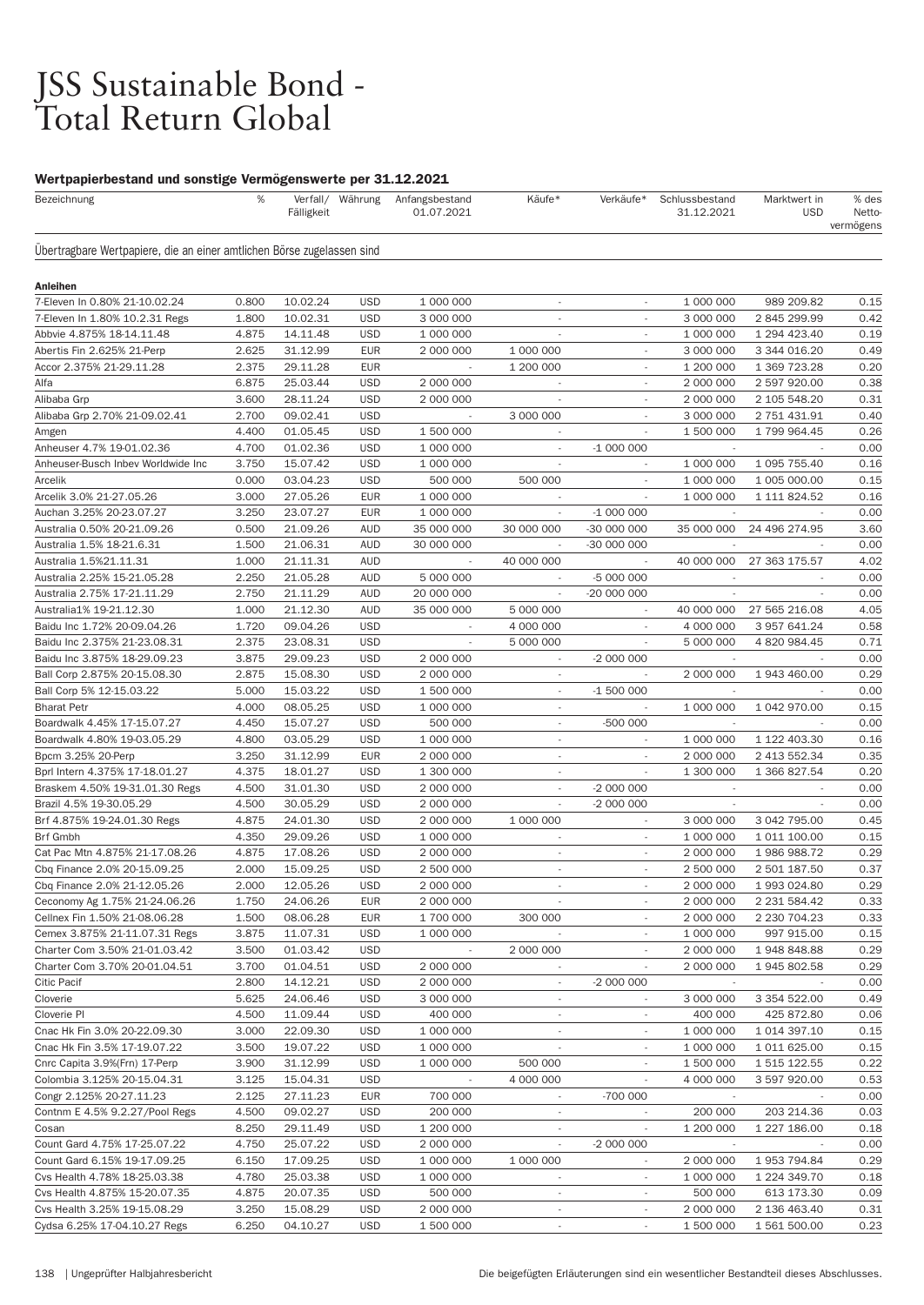| Bezeichnung                     | %     | Fälligkeit | Verfall/ Währung | Anfangsbestand<br>01.07.2021 | Käufe*                   | Verkäufe*                | Schlussbestand<br>31.12.2021 | Marktwert in<br><b>USD</b> | % des<br>Netto-<br>vermögens |
|---------------------------------|-------|------------|------------------|------------------------------|--------------------------|--------------------------|------------------------------|----------------------------|------------------------------|
| Daimler Fin 1.75% 20-10.03.23   | 1.750 | 10.03.23   | <b>USD</b>       | 3 000 000                    | $\overline{\phantom{a}}$ | $-3000000$               | $\overline{\phantom{a}}$     |                            | 0.00                         |
| Demeter                         | 5.625 | 15.08.52   | <b>USD</b>       | 800 000                      |                          |                          | 800 000                      | 903 000.00                 | 0.13                         |
| Demeter Inv 4.625% 17-Perp      | 4.625 | 31.12.99   | <b>USD</b>       | 2 300 000                    | $\sim$                   | $\overline{\phantom{a}}$ | 2 300 000                    | 2 311 212.50               | 0.34                         |
| Deut Lufth 3.0% 20-29.05.26     | 3.000 | 29.05.26   | <b>EUR</b>       | 2 000 000                    | $\sim$                   | $\overline{\phantom{a}}$ | 2 000 000                    | 2 278 664.50               | 0.33                         |
| Deut Lufth 3.75% 21-11.02.28    | 3.750 | 11.02.28   | <b>EUR</b>       | 2 000 000                    | $\sim$                   | $\overline{\phantom{a}}$ | 2 000 000                    | 2 298 731.53               | 0.34                         |
| Diamond1 7.125% 16-15.6.24 Regs | 7.125 | 15.06.24   | <b>USD</b>       | 3 000 000                    | $\overline{\phantom{a}}$ | -3 000 000               |                              |                            | 0.00                         |
| Ebay 3.6% 17-05.06.27           | 3.600 | 05.06.27   | <b>USD</b>       | 1 500 000                    | $\overline{\phantom{a}}$ | $\overline{\phantom{a}}$ | 1 500 000                    | 1 633 202.85               | 0.24                         |
| Ebrd 5.0% 19-05.11.24           | 5.000 | 05.11.24   | <b>RUB</b>       | $\overline{\phantom{a}}$     | 200 000 000              | $\overline{\phantom{a}}$ | 200 000 000                  | 2 480 853.73               | 0.36                         |
| Edp 4.496% 19-30.04.79          | 4.496 | 30.04.79   | <b>EUR</b>       | 2 000 000                    | $\sim$                   |                          | 2 000 000                    | 2 433 744.46               | 0.36                         |
| Elm For Fir 3.75% 20-Perp       | 3.750 | 31.12.99   | <b>EUR</b>       | 2 000 000                    | $\overline{\phantom{a}}$ |                          | 2 000 000                    | 2 409 992.90               | 0.35                         |
| Enel                            | 8.750 | 24.09.73   | <b>USD</b>       | 2 000 000                    | $\sim$                   | $\sim$                   | 2 000 000                    | 2 231 520.00               | 0.33                         |
| Eni 2.625% 20-Perp              | 2.625 | 31.12.99   | <b>EUR</b>       | 1 000 000                    | $\sim$                   | $\overline{\phantom{a}}$ | 1 000 000                    | 1 179 879.12               | 0.17                         |
| Eqt Mdstm 4.125% 16-01.12.26    | 4.125 | 01.12.26   | <b>USD</b>       | 1 500 000                    | $\overline{\phantom{a}}$ | $\overline{\phantom{a}}$ | 1 500 000                    | 1 539 082.50               | 0.23                         |
| Eurofins 3.25% 17-Perp Regs     | 3.250 | 31.12.99   | <b>EUR</b>       | 1 000 000                    |                          |                          | 1 000 000                    | 1 192 867.08               | 0.18                         |
| Evonik Ind 1.375% 21-02.09.81   | 1.375 | 02.09.81   | <b>EUR</b>       | $\overline{\phantom{a}}$     | 1 000 000                | $-1000000$               | $\overline{\phantom{a}}$     | $\overline{\phantom{a}}$   | 0.00                         |
| Expt-Imp 3.375% 16-5.8.26 Regs  | 3.375 | 05.08.26   | <b>USD</b>       | 1 000 000                    | $\overline{\phantom{a}}$ |                          | 1 000 000                    | 1 049 411.50               | 0.15                         |
| Expt-Imp In 3.25% 20-15.01.30   | 3.250 | 15.01.30   | <b>USD</b>       | 1 000 000                    | $\overline{\phantom{a}}$ |                          | 1 000 000                    | 1 019 699.40               | 0.15                         |
| Fedex Corp 4.05% 18-15.02.48    | 4.050 | 15.02.48   | <b>USD</b>       | 2 000 000                    |                          |                          | 2 000 000                    | 2 258 755.20               | 0.33                         |
| Fondo Mivi                      | 3.500 | 31.01.23   | <b>USD</b>       | 500 000                      | $\sim$                   | $\sim$                   | 500 000                      | 510 120.00                 | 0.07                         |
| Fresnillo                       | 5.500 | 13.11.23   | <b>USD</b>       | 1 000 000                    | $\overline{\phantom{a}}$ | $\overline{\phantom{a}}$ | 1 000 000                    | 1 074 895.00               | 0.16                         |
| Frostbite 2% 21-29.09.28 Regs   | 2.000 | 29.09.28   | <b>EUR</b>       |                              | 2 000 000                |                          | 2 000 000                    | 2 241 989.80               | 0.33                         |
| Frs Med Care 2.375% 16.02.31    | 2.375 | 16.02.31   | <b>USD</b>       | 2 300 000                    | ÷.                       |                          | 2 300 000                    | 2 202 996.76               | 0.32                         |
| Gas Nat Fen                     | 4.125 | 30.11.49   | <b>EUR</b>       | 2 500 000                    | $\overline{\phantom{a}}$ | -2 500 000               | $\overline{\phantom{a}}$     |                            | 0.00                         |
| Gazprom Cap                     | 4.375 | 19.09.22   | <b>USD</b>       | 2 000 000                    | $\overline{\phantom{a}}$ |                          | 2 000 000                    | 2 038 676.00               | 0.30                         |
| Greenko 3.85% 29.03.26 /Pool    | 3.850 | 29.03.26   | <b>USD</b>       | 2 000 000                    | 890 000                  |                          | 2 890 000                    | 2 881 834.59               | 0.42                         |
| Grupo Bimbo                     | 3.875 | 27.06.24   | <b>USD</b>       | 1 000 000                    | $\overline{\phantom{a}}$ |                          | 1 000 000                    | 1 055 544.30               | 0.16                         |
| Grupo Bimbo 4.5% 12-25.01.22    | 4.500 | 25.01.22   | <b>USD</b>       | 474 000                      | $\overline{\phantom{a}}$ | $\sim$                   | 474 000                      | 474 998.58                 | 0.07                         |
| Hj Heinz Co 5% 16-15.07.35      | 5.000 | 15.07.35   | <b>USD</b>       | 1 000 000                    | $\overline{\phantom{a}}$ | $-1000000$               |                              |                            | 0.00                         |
| Hpcl-Mittal 5.25% 17-28.04.27   | 5.250 | 28.04.27   | <b>USD</b>       | 2 000 000                    | $\overline{\phantom{a}}$ |                          | 2 000 000                    | 2 085 351.20               | 0.31                         |
| Huarong 3.75% 17-27.04.22       | 3.750 | 27.04.22   | <b>USD</b>       | 1 000 000                    | $\mathcal{L}$            | $-1000000$               |                              | $\sim$                     | 0.00                         |
| Huarong Fin 4.5% 17-Perp        | 4.500 | 31.12.99   | <b>USD</b>       | 2 000 000                    | $\overline{\phantom{a}}$ | -2 000 000               | $\overline{\phantom{a}}$     | $\overline{\phantom{a}}$   | 0.00                         |
| Indonesia                       | 2.625 | 14.06.23   | <b>EUR</b>       | 1 000 000                    | $\overline{\phantom{a}}$ | $-1000000$               | $\overline{\phantom{a}}$     |                            | 0.00                         |
| Informa 2.125% 20-06.10.25      | 2.125 | 06.10.25   | <b>EUR</b>       | 1 000 000                    | $\overline{\phantom{a}}$ |                          | 1 000 000                    | 1 192 542.98               | 0.18                         |
| Infra Foch 1.625% 18-19.04.28   | 1.625 | 19.04.28   | <b>EUR</b>       | 1 000 000                    | $\overline{\phantom{a}}$ | $-1000000$               |                              |                            | 0.00                         |
| Intl Bk Rec 4.25% 21-22.01.26   | 4.250 | 22.01.26   | <b>RUB</b>       | 300 000 000                  | $\sim$                   | $\overline{\phantom{a}}$ | 300 000 000                  | 3 620 017.96               | 0.53                         |
| Intl Bk Rec 5.0% 21-22.01.26    | 5.000 | 22.01.26   | <b>BRL</b>       | 10 000 000                   | 5 000 000                | $\sim$                   | 15 000 000                   | 2 301 430.73               | 0.34                         |
| Intl Fin 5.25% 18-22.03.22      | 5.250 | 22.03.22   | <b>RUB</b>       | 100 000 000                  | $\overline{\phantom{a}}$ | -100 000 000             |                              |                            | 0.00                         |
| Intl Fin 5.5% 18-20.03.23       | 5.500 | 20.03.23   | <b>RUB</b>       | 200 000 000                  | $\overline{\phantom{a}}$ | $\sim$                   | 200 000 000                  | 2 580 639.11               | 0.38                         |
| Intl Fin 6.5% 19-27.03.26       | 6.500 | 27.03.26   | <b>BRL</b>       | 15 000 000                   | $\overline{\phantom{a}}$ | $\overline{\phantom{a}}$ | 15 000 000                   | 2 401 785.35               | 0.35                         |
| Intl Fin 6.75% 19-27.08.24      | 6.750 | 27.08.24   | <b>BRL</b>       | 20 000 000                   | $\overline{\phantom{a}}$ |                          | 20 000 000                   | 3 337 394.23               | 0.49                         |
| Intl Fin 7% 17-20.07.27         | 7.000 | 20.07.27   | <b>MXN</b>       |                              | 80 000 000               |                          | 80 000 000                   | 3 846 994.27               | 0.57                         |
| Intl Fin 7.5% 17-09.05.22       | 7.500 | 09.05.22   | <b>BRL</b>       | 5 000 000                    |                          | $\overline{\phantom{a}}$ | 5 000 000                    | 893 378.65                 | 0.13                         |
| Intl Fin 8.25% 18-30.01.23      | 8.250 | 30.01.23   | <b>BRL</b>       |                              | 10 000 000               | $\overline{\phantom{a}}$ | 10 000 000                   | 1 747 843.52               | 0.26                         |
| Inwit 1.625% 20-21.10.28        | 1.625 | 21.10.28   | <b>EUR</b>       | 1 000 000                    | $\overline{\phantom{a}}$ |                          | 1 000 000                    | 1 152 307.70               | 0.17                         |
| Jsw Hy4.125%18.5.31 /Pool Regs  | 4.125 | 18.05.31   | <b>USD</b>       | 2 000 000                    | $\overline{\phantom{a}}$ |                          | 2 000 000                    | 1928 098.95                | 0.28                         |
| Keppel Corp 2.459% 20-04.06.25  | 2.459 | 04.06.25   | <b>USD</b>       | 2 000 000                    | $\overline{\phantom{a}}$ | $\overline{\phantom{a}}$ | 2 000 000                    | 1 985 407.34               | 0.29                         |
| Kroger Co 4.45% 17-01.02.47     | 4.450 | 01.02.47   | <b>USD</b>       | 1 500 000                    | $\overline{\phantom{a}}$ | $-1500000$               |                              |                            | 0.00                         |
| <b>Kuwait Pro</b>               | 5.000 | 15.03.23   | <b>USD</b>       | 2 000 000                    | $\overline{\phantom{a}}$ | $\overline{\phantom{a}}$ | 2 000 000                    | 1 994 370.00               | 0.29                         |
| Lenovo Grp 5.875% 20-24.04.25   | 5.875 | 24.04.25   | <b>USD</b>       | 1 000 000                    | $\overline{\phantom{a}}$ |                          | 1 000 000                    | 1 103 263.50               | 0.16                         |
| Maf Glb Sec 6.375% 18-Perp      | 6.375 | 31.12.99   | <b>USD</b>       | 1 000 000                    | $\overline{\phantom{a}}$ | $-1000000$               | $\overline{\phantom{a}}$     | $\overline{\phantom{a}}$   | 0.00                         |
| Marathon 4.75% 18-15.12.23      | 4.750 | 15.12.23   | <b>USD</b>       | 1 000 000                    | $\overline{\phantom{a}}$ | $-1000000$               | $\overline{\phantom{a}}$     |                            | 0.00                         |
| Marb Bond 3.95% 21-29.01.31     | 3.950 | 29.01.31   | <b>USD</b>       | $\overline{\phantom{a}}$     | 1 000 000                |                          | 1 000 000                    | 956 630.00                 | 0.14                         |
| Mcdonalds                       | 4.875 | 09.12.45   | <b>USD</b>       | 1 000 000                    |                          |                          | 1 000 000                    | 1 291 872.50               | 0.19                         |
| Mdc 2.875% 19-07.11.29          | 2.875 | 07.11.29   | <b>USD</b>       | 3 000 000                    | $\overline{\phantom{a}}$ | $\overline{\phantom{a}}$ | 3 000 000                    | 3 133 602.00               | 0.46                         |
| Mdc 3% 17-19.04.24              | 3.000 | 19.04.24   | <b>USD</b>       | 1 500 000                    | $\overline{\phantom{a}}$ |                          | 1 500 000                    | 1 559 985.00               | 0.23                         |
| Mexico                          | 5.750 | 05.03.26   | <b>MXN</b>       | 2 000 000                    | 500 000                  | $\overline{\phantom{a}}$ | 2 500 000                    | 11 525 473.01              | 1.69                         |
| Mexico 6.5% 11-9.6.22 Bonos     | 6.500 | 09.06.22   | <b>MXN</b>       | 1 570 000                    |                          | -1 570 000               |                              |                            | 0.00                         |
| Mexico 7.5% 06-3.6.27 Bonos     | 7.500 | 03.06.27   | <b>MXN</b>       | $\overline{\phantom{a}}$     | 1 500 000                | $\overline{\phantom{a}}$ | 1 500 000                    | 7 355 400.19               | 1.08                         |
| Microsoft                       | 3.700 | 08.08.46   | <b>USD</b>       | 900 000                      | $\overline{\phantom{a}}$ | -900 000                 | $\overline{\phantom{a}}$     |                            | 0.00                         |
| Millicom Ic 5.125% 17-15.01.28  | 5.125 | 15.01.28   | <b>USD</b>       | 2 000 000                    | $\overline{\phantom{a}}$ | $\sim$                   | 2 000 000                    | 1868 607.00                | 0.27                         |
| Minerva Lux 4.375% 21-18.03.31  | 4.375 | 18.03.31   | <b>USD</b>       | 3 000 000                    |                          |                          | 3 000 000                    | 2 858 445.00               | 0.42                         |
| Nat Fin 2.374% 21-Perp          | 2.374 | 31.12.99   | <b>EUR</b>       | $\sim$                       | 2 000 000                | $\overline{\phantom{a}}$ | 2 000 000                    | 2 289 570.25               | 0.34                         |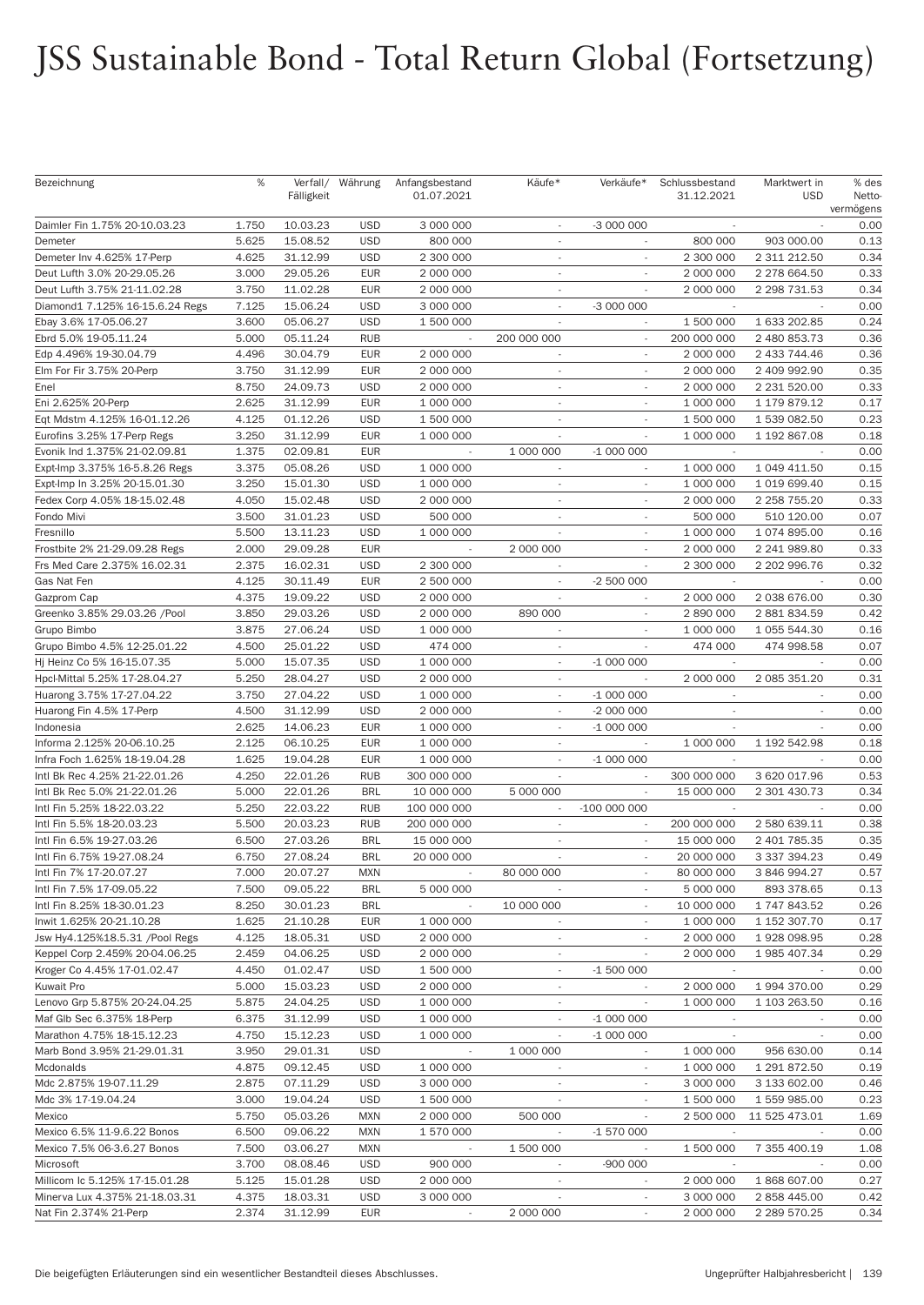| Bezeichnung                                                    | %              | Verfall/<br>Fälligkeit | Währung                  | Anfangsbestand<br>01.07.2021 | Käufe*                                | Verkäufe*                              | Schlussbestand<br>31.12.2021 | Marktwert in<br><b>USD</b> | % des<br>Netto-<br>vermögens |
|----------------------------------------------------------------|----------------|------------------------|--------------------------|------------------------------|---------------------------------------|----------------------------------------|------------------------------|----------------------------|------------------------------|
| Nbaduh Frn 19-16.04.22                                         | 0.000          | 16.04.22               | <b>USD</b>               | 2 000 000                    | ÷.                                    | -2 000 000                             | $\overline{\phantom{a}}$     |                            | 0.00                         |
| Nbm Us Hold 7% 19-14.05.26 Regs                                | 7.000          | 14.05.26               | <b>USD</b>               | 3 000 000                    | 1 000 000                             |                                        | 4 000 000                    | 4 200 100.00               | 0.62                         |
| Network I2I 5.65% 19-Perp                                      | 5.650          | 31.12.99               | <b>USD</b>               | 1 500 000                    | $\overline{\phantom{a}}$              | $\overline{\phantom{a}}$               | 1 500 000                    | 1 577 917.50               | 0.23                         |
| Nomura Hldg 1.653% 21-14.07.26                                 | 1.653          | 14.07.26               | <b>USD</b>               |                              | 2 000 000                             | $\sim$                                 | 2 000 000                    | 1 966 488.70               | 0.29                         |
| Nomura Hldg 2.172% 21-14.07.28                                 | 2.172          | 14.07.28               | <b>USD</b>               | $\sim$                       | 2 000 000                             | $\sim$                                 | 2 000 000                    | 1 965 416.94               | 0.29                         |
| Norwegian G 1.25% 21-17.09.31                                  | 1.250          | 17.09.31               | <b>NOK</b>               | 80 000 000                   |                                       | $\overline{\phantom{a}}$               | 80 000 000                   | 8718268.88                 | 1.28                         |
| Norwegian G 1.375% 20-19.08.30                                 | 1.375          | 19.08.30               | <b>NOK</b>               | 100 000 000                  | $\overline{\phantom{a}}$              | $\overline{\phantom{a}}$               | 100 000 000                  | 11 057 221.21              | 1.62                         |
| Oracle Corp                                                    | 4.000          | 15.07.46               | <b>USD</b>               | 1 500 000                    | 1 000 000                             | $\overline{\phantom{a}}$               | 2 500 000                    | 2 609 577.25               | 0.38                         |
| Parkway Pan 4.25% 17-Perp                                      | 4.250          | 31.12.99               | <b>USD</b>               | 1 500 000                    | $\overline{\phantom{a}}$              |                                        | 1 500 000                    | 1 503 000.00               | 0.22                         |
| Poland                                                         | 2.500          | 25.07.26               | <b>PLN</b>               | 20 000 000                   | 10 000 000                            |                                        | 30 000 000                   | 7 028 609.67               | 1.03                         |
| Poland 1.25% 19-25.10.30                                       | 1.250          | 25.10.30               | <b>PLN</b>               | 10 000 000                   | 10 000 000                            | $\sim$                                 | 20 000 000                   | 4 095 643.16               | 0.60                         |
| Poland 2.5% 16-25.07.27                                        | 2.500          | 25.07.27               | <b>PLN</b>               | 30 000 000                   | 10 000 000                            | $\sim$                                 | 40 000 000                   | 9 213 960.51               | 1.35                         |
| Qatar 3.40% 20-16.04.25 Regs                                   | 3.400          | 16.04.25               | <b>USD</b>               | 1 000 000                    | $\overline{\phantom{a}}$              | $\sim$                                 | 1 000 000                    | 1 062 568.00               | 0.16                         |
| Qatar Reins 4.95% 17-Perp Regs                                 | 4.950          | 31.12.99               | <b>USD</b>               | 1 000 000                    | $\sim$                                |                                        | 1 000 000                    | 1 011 750.00               | 0.15                         |
| Qtel Int Fi                                                    | 3.250          | 21.02.23               | <b>USD</b>               | 1 000 000                    | $\overline{\phantom{a}}$              | $\sim$                                 | 1 000 000                    | 1 026 273.00               | 0.15                         |
| Raizn Fuel 5.3% 17-20.01.27 Regs                               | 5.300          | 20.01.27               | <b>USD</b>               | 2 000 000                    | $\overline{\phantom{a}}$              | $\overline{\phantom{a}}$               | 2 000 000                    | 2 177 090.00               | 0.32                         |
| Sabic 2.15% 20-14.09.30                                        | 2.150          | 14.09.30               | <b>USD</b>               | 2 500 000                    | $\overline{\phantom{a}}$              | ٠                                      | 2 500 000                    | 2 403 210.00               | 0.35                         |
| San M / Ng 3.50% 21-02.08.28                                   | 3.500          | 02.08.28               | <b>USD</b>               |                              | 2 000 000                             |                                        | 2 000 000                    | 1 959 760.00               | 0.29                         |
| Sappi Papie 3.125% 19-15.04.26                                 | 3.125          | 15.04.26               | <b>EUR</b>               | 1 500 000                    | ÷.                                    | $\sim$                                 | 1 500 000                    | 1 731 791.27               | 0.25                         |
| Sappi Papier H 3.625% 15.03.28                                 | 3.625<br>3.125 | 15.03.28<br>15.07.29   | <b>EUR</b><br><b>USD</b> | 1 000 000<br>3 000 000       | $\overline{\phantom{a}}$<br>1 000 000 | $\overline{\phantom{a}}$<br>-4 000 000 | 1 000 000                    | 1 155 537.35               | 0.17<br>0.00                 |
| Seagate Hdd 3.125% 20-15.07.29<br>Shimao Pro 5.20% 21-16.01.27 | 5.200          | 16.01.27               | <b>USD</b>               |                              | 3 000 000                             | $-1000000$                             | 2 000 000                    | 1 225 000.00               | 0.18                         |
| Sigma                                                          | 4.125          | 02.05.26               | <b>USD</b>               | 2 000 000                    | $\overline{\phantom{a}}$              | $\sim$                                 | 2 000 000                    | 2 123 000.00               | 0.31                         |
| Signify N.V 2.0% 20-11.05.24                                   | 2.000          | 11.05.24               | <b>EUR</b>               | 1 000 000                    | $\overline{\phantom{a}}$              | $-1000000$                             |                              |                            | 0.00                         |
| Silgan Hldg 3.25% 17-15.03.25                                  | 3.250          | 15.03.25               | <b>EUR</b>               | 2 000 000                    | $\sim$                                |                                        | 2 000 000                    | 2 289 683.97               | 0.34                         |
| Singapore                                                      | 2.125          | 01.06.26               | SGD                      | 14 000 000                   |                                       |                                        | 14 000 000                   | 10 757 891.07              | 1.58                         |
| Singapore                                                      | 1.250          | 01.10.21               | SGD                      | 10 000 000                   | $\overline{\phantom{a}}$              | $-10000000$                            |                              |                            | 0.00                         |
| Singapore 1.625% 21-01.07.31                                   | 1.625          | 01.07.31               | SGD                      |                              | 35 000 000                            |                                        | 35 000 000                   | 25 904 682.94              | 3.81                         |
| Singapore 2% 19-01.02.24                                       | 2.000          | 01.02.24               | SGD                      | 27 500 000                   | $\sim$                                | $-19500000$                            | 8 000 000                    | 6 070 657.97               | 0.89                         |
| Singapore 2.375% 15-01.06.25                                   | 2.375          | 01.06.25               | SGD                      | 27 000 000                   |                                       |                                        | 27 000 000                   | 20 857 882.77              | 3.07                         |
| Sinopec Grp 2% 16-29.09.21                                     | 2.000          | 29.09.21               | <b>USD</b>               | 1 000 000                    | $\overline{\phantom{a}}$              | $-1000000$                             |                              |                            | 0.00                         |
| Softbank 2.875% 21-06.01.27                                    | 2.875          | 06.01.27               | <b>EUR</b>               |                              | 2 000 000                             |                                        | 2 000 000                    | 2 163 523.00               | 0.32                         |
| Solvay 2.50% 20-Perp Regs                                      | 2.500          | 31.12.99               | <b>EUR</b>               | 2 000 000                    | $\sim$                                |                                        | 2 000 000                    | 2 323 290.50               | 0.34                         |
| Suzano Aust 6% 19-15.01.29                                     | 6.000          | 15.01.29               | <b>USD</b>               | 500 000                      | $\sim$                                |                                        | 500 000                      | 579 500.00                 | 0.09                         |
| Syngenta Fin 3.125% 12-28.03.22                                | 3.125          | 28.03.22               | <b>USD</b>               | 1 000 000                    | $\sim$                                | $\overline{\phantom{a}}$               | 1 000 000                    | 1 003 984.70               | 0.15                         |
| Targa Res 6.875% 19-15.01.29                                   | 6.875          | 15.01.29               | <b>USD</b>               | 500 000                      | $\sim$                                | $\sim$                                 | 500 000                      | 560 080.00                 | 0.08                         |
| Tcom It Cap                                                    | 7.200          | 18.07.36               | <b>USD</b>               | 2 000 000                    | $\sim$                                |                                        | 2 000 000                    | 2 296 400.00               | 0.34                         |
| Telecom It 4% 19-11.04.24                                      | 4.000          | 11.04.24               | <b>EUR</b>               | 1 000 000                    | $\sim$                                | $-1000000$                             |                              |                            | 0.00                         |
| Telefonica                                                     | 5.875          | 31.12.99               | <b>EUR</b>               | 2 500 000                    | $\overline{\phantom{a}}$              | $\overline{\phantom{a}}$               | 2 500 000                    | 3 123 675.18               | 0.46                         |
| Telefonica 2.88% 21-Perp                                       | 2.880          | 31.12.99               | <b>EUR</b>               |                              | 1 500 000                             |                                        | 1 500 000                    | 1 699 346.96               | 0.25                         |
| Tenc Hol 3.595% 18-19.01.28Regs                                | 3.595          | 19.01.28               | <b>USD</b>               | 1 000 000                    | $\overline{\phantom{a}}$              |                                        | 1 000 000                    | 1 062 769.40               | 0.16                         |
| Teva 3.65%11-10.11.21                                          | 3.650          | 10.11.21               | <b>USD</b>               | 1 000 000                    | $\overline{\phantom{a}}$              | $-1000000$                             |                              |                            | 0.00                         |
| Teva Phar 2.8% 16-21.07.23                                     | 2.800          | 21.07.23               | <b>USD</b>               | 1 000 000                    | $\overline{\phantom{a}}$              | $-1000000$                             | $\overline{\phantom{a}}$     | $\overline{\phantom{a}}$   | 0.00                         |
| Teva Phar 6% 18-15.04.24                                       | 6.000          | 15.04.24               | <b>USD</b>               | 500 000                      | $\overline{\phantom{a}}$              | $\sim$                                 | 500 000                      | 524 350.00                 | 0.08                         |
| Teva Pharm 4.5% 18-01.03.25                                    | 4.500          | 01.03.25               | <b>EUR</b>               | 2 000 000                    | $\overline{\phantom{a}}$              | -500 000                               | 1 500 000                    | 1 773 349.68               | 0.26                         |
| The Kraft 4.375% 16-01.06.46                                   | 4.375          | 01.06.46               | <b>USD</b>               | 2 000 000                    | $\overline{\phantom{a}}$              | $\overline{\phantom{a}}$               | 2 000 000                    | 2 350 402.40               | 0.35                         |
| T-Mobile Us 2.25% 21-15.02.26                                  | 2.250          | 15.02.26               | <b>USD</b>               | 1 000 000                    | $\sim$                                | $\sim$                                 | 1 000 000                    | 1 004 025.00               | 0.15                         |
| T-Mobile Us 2.625% 21-15.02.29                                 | 2.625          | 15.02.29               | <b>USD</b>               | 3 000 000                    | $\overline{\phantom{a}}$              | $\sim$                                 | 3 000 000                    | 2 960 190.00               | 0.44                         |
| <b>Total Sa</b>                                                | 3.875          | 31.12.99               | <b>EUR</b>               | 2 500 000                    | $\overline{\phantom{a}}$              |                                        | 2 500 000                    | 2 881 627.84               | 0.42                         |
| Usa                                                            | 2.000          | 15.08.25               | <b>USD</b>               | 16 000 000                   | $\overline{\phantom{a}}$              | $\overline{\phantom{a}}$               | 16 000 000                   | 16 510 000.00              | 2.43                         |
| Usa 0.50% 20-30.06.27 /Tbo                                     | 0.500          | 30.06.27               | <b>USD</b>               | 25 000 000                   | $\sim$                                | $\sim$                                 | 25 000 000                   | 23 946 289.00              | 3.52                         |
| Usa 0.625% 20-15.08.30 /Tbo                                    | 0.625          | 15.08.30               | <b>USD</b>               | 32 000 000                   | $\overline{\phantom{a}}$              | $-11000000$                            | 21 000 000                   | 19 610 390.52              | 2.88                         |
| Usa 0.875% 20-15.11.30 /Tbo                                    | 0.875          | 15.11.30               | <b>USD</b>               | 20 000 000                   | $\overline{\phantom{a}}$              |                                        | 20 000 000                   | 19 040 625.00              | 2.80                         |
| Usa 1.125% 20-15.05.40 /Tbo                                    | 1.125          | 15.05.40               | <b>USD</b>               | 27 000 000                   | $\overline{\phantom{a}}$              | $\sim$                                 | 27 000 000                   | 23 748 398.37              | 3.49                         |
| Usa 1.25% 21-30.06.28 /Tbo                                     | 1.250          | 30.06.28               | <b>USD</b>               | $\overline{\phantom{a}}$     | 10 000 000                            | $\sim$                                 | 10 000 000                   | 9 908 203.10               | 1.46                         |
| Usa 1.375% 16-30.06.23 /Tbo                                    | 1.375          | 30.06.23               | <b>USD</b>               | 20 000 000                   | $\overline{\phantom{a}}$              | $-13000000$                            | 7 000 000                    | 7 084 218.40               | 1.04                         |
| Usa 1.375% 20-15.08.50 /Tbo                                    | 1.375          | 15.08.50               | <b>USD</b>               | 23 000 000                   | $\overline{\phantom{a}}$              | -23 000 000                            |                              |                            | 0.00                         |
| Usa 1.625% 19-30.11.26 /Tbo                                    | 1.625          | 30.11.26               | <b>USD</b>               | 30 000 000                   | $\overline{\phantom{a}}$              |                                        | 30 000 000                   | 30 536 718.00              | 4.49                         |
| Usa 1.875% 21-15.02.41 /Tbo                                    | 1.875          | 15.02.41               | <b>USD</b>               | 10 000 000                   | $\overline{\phantom{a}}$              | $-10000000$                            | $\overline{\phantom{a}}$     |                            | 0.00                         |
| Vmware Inc 2.95% 17-21.08.22                                   | 2.950          | 21.08.22               | <b>USD</b>               | 2 000 000                    | $\overline{\phantom{a}}$              | $-1000000$                             | 1 000 000                    | 1 011 884.70               | 0.15                         |
| Vmware Inc 3.9% 17-21.08.27                                    | 3.900          | 21.08.27               | <b>USD</b>               | 1 000 000                    | $\overline{\phantom{a}}$              |                                        | 1 000 000                    | 1 090 220.50               | 0.16                         |
| Vmware Inc 4.70% 20-15.05.30                                   | 4.700          | 15.05.30               | <b>USD</b>               | 1 000 000                    | $\overline{\phantom{a}}$              | $\overline{\phantom{a}}$               | 1 000 000                    | 1 166 212.00               | 0.17                         |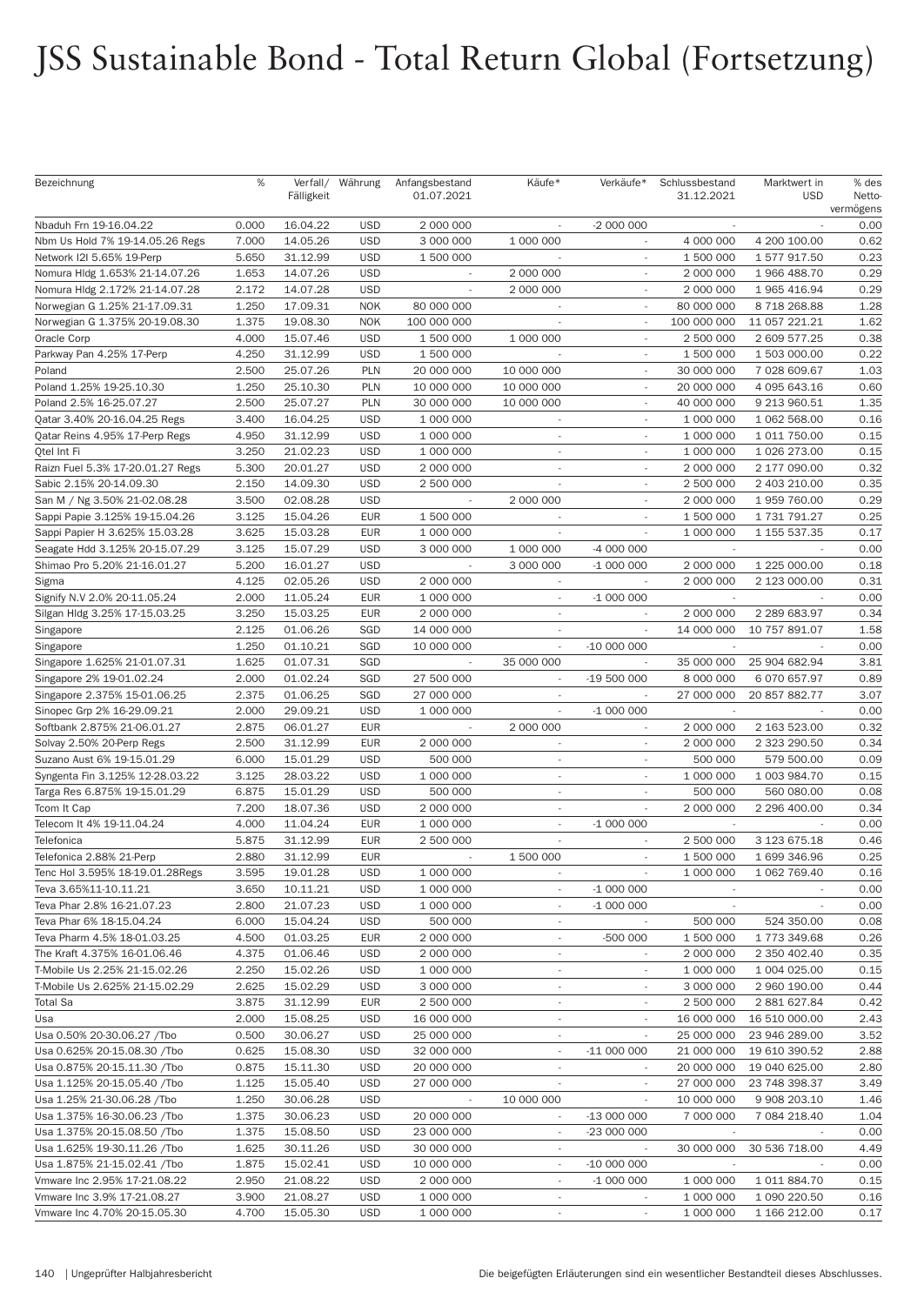| Bezeichnung                                                                      | %     | Fälligkeit | Verfall/ Währung | Anfangsbestand<br>01.07.2021 | Käufe*                   | Verkäufe*                | Schlussbestand<br>31.12.2021 | Marktwert in<br><b>USD</b>    | % des<br>Netto-   |
|----------------------------------------------------------------------------------|-------|------------|------------------|------------------------------|--------------------------|--------------------------|------------------------------|-------------------------------|-------------------|
| Walgreen Co 3.20% 20-15.04.30                                                    | 3.200 | 15.04.30   | <b>USD</b>       | 1 000 000                    | $\overline{\phantom{a}}$ |                          | 1 000 000                    | 1 060 958.10                  | vermögens<br>0.16 |
| Walgrn Bts                                                                       | 3.800 | 18.11.24   | <b>USD</b>       | 2 000 000                    | $\overline{\phantom{a}}$ |                          | 2 000 000                    | 2 126 230.40                  | 0.31              |
| Walgrn Bts 3.3% 14-18.11.21                                                      | 3.300 | 18.11.21   | <b>USD</b>       | 1 000 000                    | $\overline{\phantom{a}}$ | $-1000000$               |                              |                               | 0.00              |
| Weibo 3.5% 19-05.07.24                                                           | 3.500 | 05.07.24   | <b>USD</b>       | 1 500 000                    | $\overline{\phantom{a}}$ | $\overline{\phantom{a}}$ | 1 500 000                    | 1 545 590.70                  | 0.23              |
| Western Dig 4.75% 18-15.02.26                                                    | 4.750 | 15.02.26   | <b>USD</b>       | 3 000 000                    | $\overline{\phantom{a}}$ |                          | 3 000 000                    | 3 281 445.00                  | 0.48              |
| Xp Imp B 3.875% 18-1.2.28 Regs                                                   | 3.875 | 01.02.28   | <b>USD</b>       | 1 000 000                    | $\overline{a}$           |                          | 1 000 000                    | 1 071 677.80                  | 0.16              |
| Xylem 1.95% 20-30.01.28                                                          | 1.950 | 30.01.28   | <b>USD</b>       | 530 000                      | $\overline{\phantom{a}}$ | -530 000                 |                              |                               | 0.00              |
|                                                                                  |       |            |                  |                              |                          |                          |                              | 587 582 355.97                | 86.35             |
|                                                                                  |       |            |                  |                              |                          |                          |                              |                               |                   |
| Indexoptionen                                                                    |       |            |                  |                              |                          |                          |                              |                               |                   |
| 10Y Treasury Notes Usa                                                           |       | 27.08.21   | <b>USD</b>       |                              | 300                      | $-300$                   |                              |                               | 0.00              |
| 10Y Treasury Notes Usa                                                           |       | 27.08.21   | <b>USD</b>       | $\overline{\phantom{a}}$     | 300                      | $-300$                   | $\overline{\phantom{a}}$     | $\overline{\phantom{a}}$      | 0.00              |
| 10Y Treasury Notes Usa                                                           |       | 24.09.21   | <b>USD</b>       | $\overline{\phantom{a}}$     | 800                      | $-800$                   | $\overline{\phantom{a}}$     | $\overline{\phantom{a}}$      | 0.00              |
| 10Y Treasury Notes Usa                                                           |       | 21.01.22   | <b>USD</b>       | $\overline{\phantom{a}}$     | 300                      | $-300$                   | $\overline{\phantom{a}}$     | $\overline{\phantom{a}}$      | 0.00              |
| Treasury Bonds Usa                                                               |       | 23.12.21   | <b>USD</b>       | $\overline{\phantom{a}}$     | 70                       | $-70$                    | $\overline{\phantom{a}}$     |                               | 0.00              |
| Treasury Bonds Usa                                                               |       | 21.01.22   | <b>USD</b>       | $\overline{\phantom{a}}$     | 80                       | $-80$                    | $\overline{\phantom{a}}$     | $\sim$                        | 0.00              |
| Treasury Bonds Usa                                                               |       | 21.01.22   | <b>USD</b>       | $\overline{\phantom{a}}$     | 70                       | $-70$                    | $\overline{\phantom{a}}$     | $\overline{\phantom{a}}$<br>٠ | 0.00<br>0.00      |
|                                                                                  |       |            |                  |                              |                          |                          |                              |                               |                   |
| Summe Übertragbare Wertpapiere, die an einer amtlichen Börse zugelassen sind     |       |            |                  |                              |                          |                          |                              | 587 582 355.97                | 86.35             |
|                                                                                  |       |            |                  |                              |                          |                          |                              |                               |                   |
| Übertragbare Wertpapiere, die an einem anderen geregelten Markt gehandelt werden |       |            |                  |                              |                          |                          |                              |                               |                   |
|                                                                                  |       |            |                  |                              |                          |                          |                              |                               |                   |
| <b>Anleihen</b>                                                                  |       |            |                  |                              |                          |                          |                              |                               |                   |
| Abq Finance 3.125% 19-24.09.24                                                   | 3.125 | 24.09.24   | <b>USD</b>       | 2 000 000                    |                          |                          | 2 000 000                    | 2 074 450.00                  | 0.31              |
| Allstate                                                                         | 5.750 | 15.08.53   | <b>USD</b>       | 3 000 000                    | $\overline{\phantom{a}}$ | $\overline{\phantom{a}}$ | 3 000 000                    | 3 120 750.00                  | 0.46              |
| Amaggi Lux 5.25% 21-28.01.28                                                     | 5.250 | 28.01.28   | <b>USD</b>       | 1 000 000                    | 1 000 000                | $\overline{\phantom{a}}$ | 2 000 000                    | 2 023 010.00                  | 0.30              |
| Asian Infra 4.25% 20-16.07.25                                                    | 4.250 | 16.07.25   | <b>RUB</b>       | 300 000 000                  | $\overline{\phantom{a}}$ | $\overline{\phantom{a}}$ | 300 000 000                  | 3 569 543.01                  | 0.52              |
| Boc Aviatio 3.25% 20-29.04.25 Regs                                               | 3.250 | 29.04.25   | <b>USD</b>       | 3 000 000                    | $\overline{a}$           |                          | 3 000 000                    | 3 119 877.90                  | 0.46              |
| Bpcm 4.375% 20-Perp                                                              | 4.375 | 31.12.99   | <b>USD</b>       | 1 000 000                    | $\overline{\phantom{a}}$ | $\overline{\phantom{a}}$ | 1 000 000                    | 1 045 000.00                  | 0.15              |
| Chen Eng 4.50% 20-01.10.29                                                       | 4.500 | 01.10.29   | <b>USD</b>       | 3 500 000                    | $\overline{\phantom{a}}$ | $\overline{\phantom{a}}$ | 3 500 000                    | 3716055.00                    | 0.55              |
| Com Elec Mx                                                                      | 4.750 | 23.02.27   | <b>USD</b>       | 1 500 000                    | $\overline{\phantom{a}}$ | $\sim$                   | 1 500 000                    | 1 663 650.00                  | 0.24              |
| Cosan Ltd 5.50% 19-20.09.29                                                      | 5.500 | 20.09.29   | <b>USD</b>       |                              | 1 000 000                |                          | 1 000 000                    | 1 042 720.00                  | 0.15              |
| Cosan Lux 7% 16-20.01.27                                                         | 7.000 | 20.01.27   | <b>USD</b>       | 2 000 000                    | 1 000 000                | $\overline{\phantom{a}}$ | 3 000 000                    | 3 115 575.00                  | 0.46              |
| Cosl Sg Cap 1.875% 20-24.06.25                                                   | 1.875 | 24.06.25   | <b>USD</b>       | 2 000 000                    |                          | $\overline{\phantom{a}}$ | 2 000 000                    | 1983976.16                    | 0.29              |
| Count Gard 3.125% 20-22.10.25                                                    | 3.125 | 22.10.25   | <b>USD</b>       | 2 000 000                    | 1 000 000                | $\overline{\phantom{a}}$ | 3 000 000                    | 2 653 275.00                  | 0.39              |
| Entel 3.05% 21-14.09.32 /Pool                                                    | 3.050 | 14.09.32   | <b>USD</b>       |                              | 2 000 000                |                          | 2 000 000                    | 1 968 270.00                  | 0.29              |
| Eqt Mdstm 4.50% 21-15.01.29                                                      | 4.500 | 15.01.29   | <b>USD</b>       | 1 500 000                    | $\sim$                   | $\overline{\phantom{a}}$ | 1 500 000                    | 1 562 212.50                  | 0.23              |
| Flex Ltd 3.75% 20-01.02.26                                                       | 3.750 | 01.02.26   | <b>USD</b>       | 2 000 000                    | $\overline{\phantom{a}}$ |                          | 2 000 000                    | 2 139 120.80                  | 0.31              |
| Kraft Heinz 3.75% 20-01.04.30                                                    | 3.750 | 01.04.30   | <b>USD</b>       | 1 000 000                    |                          |                          | 1 000 000                    | 1 081 450.00                  | 0.16              |
| Lvlt 4.25% 20-01.07.28                                                           | 4.250 | 01.07.28   | <b>USD</b>       | 1 000 000                    |                          |                          | 1 000 000                    | 991 620.00                    | 0.15              |
| Poland 0.25% 20-25.10.26                                                         | 0.250 | 25.10.26   | <b>PLN</b>       | 11 000 000                   | 9 000 000                | $\overline{\phantom{a}}$ | 20 000 000                   | 4 179 232.22                  | 0.61              |
| Rural Elec 2.75% 21-13.01.27                                                     | 2.750 | 13.01.27   | <b>USD</b>       |                              | 2 000 000                | $\overline{\phantom{a}}$ | 2 000 000                    | 1982 847.86                   | 0.29              |
| Sd Hi-Sp Gr 2.437% 20-19.11.23                                                   | 2.437 | 19.11.23   | <b>USD</b>       | 4 000 000                    |                          | $\overline{\phantom{a}}$ | 4 000 000                    | 3 935 685.40                  | 0.58              |
| Seagate Hdd 3.125% 20-15.07.29                                                   | 3.125 | 15.07.29   | <b>USD</b>       |                              | 4 000 000                |                          | 4 000 000                    | 3 915 360.00                  | 0.58              |
| Seagate Hdd 4.25% 17-01.03.22                                                    | 4.250 | 01.03.22   | <b>USD</b>       | 2 000 000                    |                          | $\overline{\phantom{a}}$ | 2 000 000                    | 2 007 750.00                  | 0.30              |
| Shimao Pro 3.975% 21-16.09.23                                                    | 3.975 | 16.09.23   | <b>USD</b>       |                              | 2 000 000                | $\overline{\phantom{a}}$ | 2 000 000                    | 1 345 000.00                  | 0.20              |
| Shimao Prop 5.6% 19-15.7.26                                                      | 5.600 | 15.07.26   | <b>USD</b>       |                              | 3 000 000                | $\overline{\phantom{a}}$ | 3 000 000                    | 1 860 000.00                  | 0.27              |
| Silgan Hldg 4.125% 20-01.02.28                                                   | 4.125 | 01.02.28   | <b>USD</b>       | 700 000                      |                          |                          | 700 000                      | 715 967.00                    | 0.11              |
| Sino-Ocean 3.25% 21-05.05.26                                                     | 3.250 | 05.05.26   | <b>USD</b>       | 2 000 000                    | $\overline{\phantom{a}}$ | $\overline{\phantom{a}}$ | 2 000 000                    | 1845 025.94                   | 0.27              |
|                                                                                  | 1.000 | 05.08.25   | <b>USD</b>       | 1 000 000                    |                          | $-1000000$               |                              |                               | 0.00              |
| State Grid 1.0% 20-05.08.25                                                      |       |            |                  |                              | $\overline{\phantom{a}}$ |                          |                              | 1 570 095.00                  | 0.23              |
| Targa Res 4.0% 21-15.01.32                                                       | 4.000 | 15.01.32   | <b>USD</b>       | 1 500 000                    | $\overline{\phantom{a}}$ |                          | 1 500 000                    |                               |                   |
| Targa Res Par 6.5% 19-15.07.27                                                   | 6.500 | 15.07.27   | <b>USD</b>       | 1 500 000                    | $\overline{\phantom{a}}$ |                          | 1 500 000                    | 1 609 620.00                  | 0.24              |
| Temasek Fin 2.25% 20-06.04.51                                                    | 2.250 | 06.04.51   | <b>USD</b>       | 1 000 000                    | $\overline{\phantom{a}}$ | $\overline{\phantom{a}}$ | 1 000 000                    | 943 884.20                    | 0.14              |
| Ultra Int                                                                        | 5.250 | 06.10.26   | <b>USD</b>       | 1 500 000                    | $\overline{a}$           | $\overline{\phantom{a}}$ | 1 500 000                    | 1 588 417.50                  | 0.23              |
| Western Gas 3.10% 20-01.02.25                                                    | 4.100 | 01.02.25   | <b>USD</b>       | 1 000 000                    |                          |                          | 1 000 000                    | 1 046 260.00                  | 0.15              |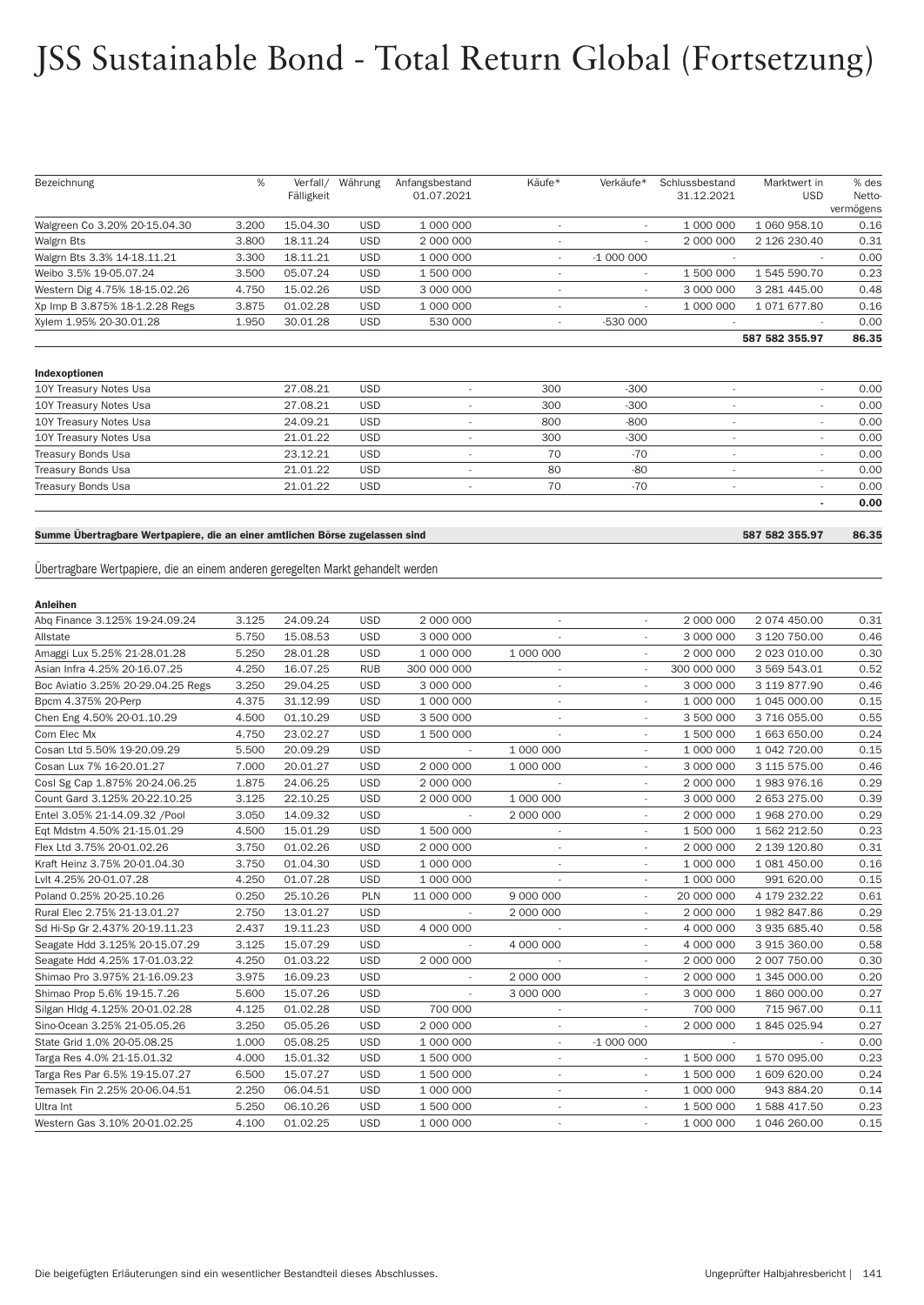| Bezeichnung<br>%<br>Käufe*<br>Verkäufe*<br>Währung<br>Anfangsbestand<br>Schlussbestand<br>Verfall/<br>01.07.2021<br>31.12.2021<br>Fälligkeit | Marktwert in<br>% des<br><b>USD</b><br>Netto- |  |  |  |  |  |  |
|----------------------------------------------------------------------------------------------------------------------------------------------|-----------------------------------------------|--|--|--|--|--|--|
|                                                                                                                                              |                                               |  |  |  |  |  |  |
|                                                                                                                                              |                                               |  |  |  |  |  |  |
|                                                                                                                                              | vermögens                                     |  |  |  |  |  |  |
| Western Gas 4.05% 20-01.02.30<br>01.02.30<br>1 000 000<br>1 000 000<br>5.050<br><b>USD</b><br>$\overline{\phantom{a}}$<br>$\,$               | 0.16<br>1 103 005.00                          |  |  |  |  |  |  |
| Xiaomi Best 3.375% 20-29.04.30<br>3.375<br>29.04.30<br><b>USD</b><br>1 000 000<br>1 000 000<br>$\overline{\phantom{a}}$                      | 0.15<br>1 025 342.60                          |  |  |  |  |  |  |
| 67 544 048.09                                                                                                                                | 9.93                                          |  |  |  |  |  |  |
|                                                                                                                                              |                                               |  |  |  |  |  |  |
| Summe der an einem anderen geregelten Markt gehandelten übertragbaren Wertpapiere<br>67 544 048.09                                           | 9.93                                          |  |  |  |  |  |  |
|                                                                                                                                              |                                               |  |  |  |  |  |  |
| 655 126 404.06<br><b>SUMME WERTPAPIERBESTAND</b>                                                                                             |                                               |  |  |  |  |  |  |
|                                                                                                                                              |                                               |  |  |  |  |  |  |
| Liquide Mittel inklusive Geldmarktanlagen<br>22 391 908.74                                                                                   |                                               |  |  |  |  |  |  |
|                                                                                                                                              |                                               |  |  |  |  |  |  |
| <b>Sonstige Aktiven und Passiven</b>                                                                                                         | 2 937 416.10<br>0.43                          |  |  |  |  |  |  |
|                                                                                                                                              |                                               |  |  |  |  |  |  |
| <b>GESAMTNETTOVERMOGEN</b><br>680 455 728.90                                                                                                 | 100.00                                        |  |  |  |  |  |  |

\* Käufe und Verkäufe (ungeprüft) umfassen die folgenden Transaktionen:

Ausübung von Bezugs-/Optionsrechten/Umwandlungen/Namensänderungen/Titelaufteilungen/Über tragungen/Umtausch zwischen Gesellschaften/

Gratistiteln/Käufen/"Splits"/Stock/Wahldividenden/Exit infolge von Verfall/Auslosungen/"Reversesplits"/Rückzahlungen/Verkäufen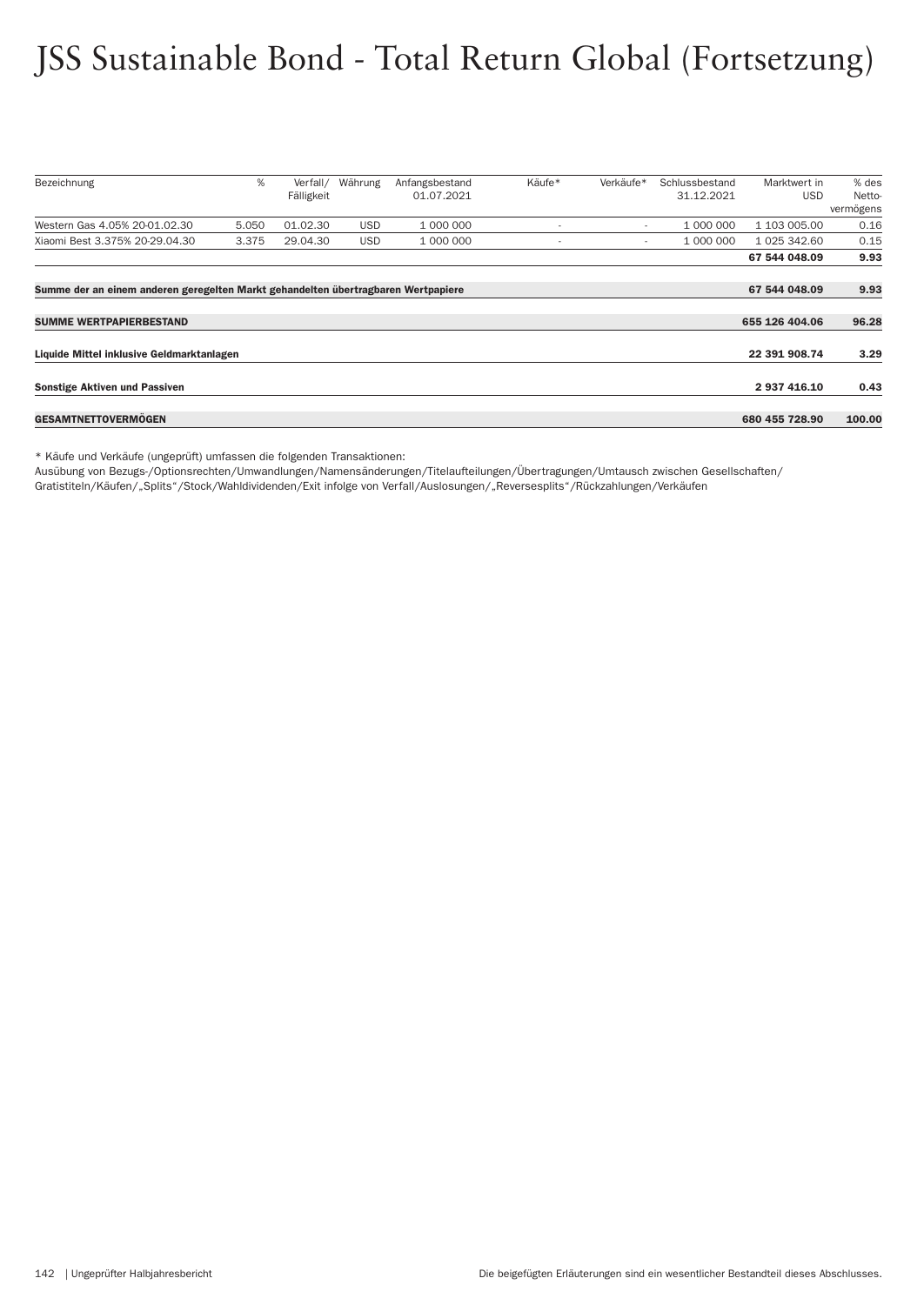#### JSS Sustainable Equity - Consumer Brands

#### Wertpapierbestand und sonstige Vermögenswerte per 31.12.2021

| Bezeichnung                                                            | %<br>Fälligkeit | Verfall/ Währung | Anfangsbestand<br>01.07.2021 | Käufe*         | Verkäufe* | Schlussbestand<br>31.12.2021 | Marktwert in<br><b>USD</b> | % des<br>Netto-<br>vermögens |
|------------------------------------------------------------------------|-----------------|------------------|------------------------------|----------------|-----------|------------------------------|----------------------------|------------------------------|
| Übertragbare Wertpapiere, die an einer amtlichen Börse zugelassen sind |                 |                  |                              |                |           |                              |                            |                              |
| Aktien                                                                 |                 |                  |                              |                |           |                              |                            |                              |
| <b>Activision Blizzard Inc</b>                                         |                 | <b>USD</b>       | 14 783                       | 4 4 4 0        | $-8285$   | 10 938                       | 727 705.14                 | 2.55                         |
| Adidas Ag                                                              |                 | <b>EUR</b>       | 2957                         | 182            | $-3139$   |                              |                            | 0.00                         |
| Adobe Systems                                                          |                 | <b>USD</b>       | 1500                         | 273            | $-410$    | 1 3 6 3                      | 772 902.78                 | 2.71                         |
| Align Technology Inc                                                   |                 | <b>USD</b>       |                              | 1 1 2 6        | $-249$    | 877                          | 576 346.86                 | 2.02                         |
| Alphabet Inc -A-                                                       |                 | <b>USD</b>       | 537                          | 30             | $-249$    | 318                          | 921 258.72                 | 3.23                         |
| Amazon Com Inc                                                         |                 | <b>USD</b>       | 828                          | 101            | $-382$    | 547                          | 1823883.98                 | 6.38                         |
| Chipotle Mexican Grill Inc                                             |                 | <b>USD</b>       | 829                          | 55             | $-206$    | 678                          | 1 185 313.50               | 4.15                         |
| Cie Financiere Richemont Nam-Ak                                        |                 | CHF              | 6514                         | 4 1 5 9        | $-3067$   | 7 606                        | 1 143 216.35               | 4.00                         |
| Columbia Sportswear                                                    |                 | <b>USD</b>       | 8 0 1 6                      | 445            | $-4174$   | 4 2 8 7                      | 417 725.28                 | 1.46                         |
| Darden Restaurants                                                     |                 | <b>USD</b>       | 3585                         | 705            | $-964$    | 3 3 2 6                      | 501 028.64                 | 1.75                         |
| Dav Cam Mil Rg                                                         |                 | <b>EUR</b>       |                              | 68 141         | $-14699$  | 53 442                       | 781 252.89                 | 2.73                         |
| Diageo Plc                                                             |                 | GBP              | 17 472                       | 1 0 0 7        | $-5903$   | 12576                        | 687 474.61                 | 2.41                         |
| Electronic Arts                                                        |                 | <b>USD</b>       |                              | 6783           | $-1514$   | 5 2 6 9                      | 694 981.10                 | 2.43                         |
| <b>Essilor International</b>                                           |                 | <b>EUR</b>       | 5 5 4 3                      | 1 3 9 5        | $-1394$   | 5 5 4 4                      | 1 180 480.19               | 4.13                         |
| Estee Lauder Co -A-                                                    |                 | <b>USD</b>       | 3827                         | 241            | $-1294$   | 2 7 7 4                      | 1 026 934.80               | 3.60                         |
| Flatexdegiro Ag                                                        |                 | <b>EUR</b>       | 3887                         | 20 145         | $-15427$  | 8 6 0 5                      | 198 060.67                 | 0.69                         |
| Hermes International                                                   |                 | <b>EUR</b>       | 449                          | 94             | $-315$    | 228                          | 398 256.54                 | 1.39                         |
| Infineon Technologies /Nam.                                            |                 | <b>EUR</b>       | 18 686                       | 3791           | $-5217$   | 17 260                       | 800 040.21                 | 2.80                         |
| Kerry Group A                                                          |                 | <b>EUR</b>       | 4870                         | 4 4 3 7        | $-2173$   | 7 1 3 4                      | 918 772.88                 | 3.22                         |
| L Occitane International Sa                                            |                 | <b>HKD</b>       | 94 384                       | 100 581        | -43 890   | 151 075                      | 611 369.15                 | 2.14                         |
| L Oreal                                                                |                 | <b>EUR</b>       | 2 3 5 7                      | 153            | $-587$    | 1923                         | 911 801.10                 | 3.19                         |
| Lvmh Act.                                                              |                 | <b>EUR</b>       | 1666                         | 434            | $-818$    | 1 2 8 2                      | 1 059 886.32               | 3.71                         |
| Mad Sq Gdn Spr Rg-A                                                    |                 | <b>USD</b>       | 2 5 9 5                      | 1 3 2 8        | $-2918$   | 1 0 0 5                      | 174 598.65                 | 0.61                         |
| Microsoft Corp                                                         |                 | <b>USD</b>       | 3 4 4 4                      | 446            | $-1163$   | 2727                         | 917 144.64                 | 3.21                         |
| Mondelez International Inc Wi                                          |                 | <b>USD</b>       | 10 562                       | 84             | $-10646$  | ÷                            |                            | 0.00                         |
| Nestle / Act Nom                                                       |                 | CHF              | 9602                         | 1 1 9 6        | $-5331$   | 5 4 6 7                      | 764 653.90                 | 2.68                         |
| Netflix Inc                                                            |                 | <b>USD</b>       | 2 3 4 9                      | 225            | $-1254$   | 1 3 2 0                      | 795 220.80                 | 2.78                         |
| New York Times A                                                       |                 | <b>USD</b>       | 13 638                       | 3501           | $-8025$   | 9 1 1 4                      | 440 206.20                 | 1.54                         |
| Nexon Co Ltd                                                           |                 | <b>JPY</b>       | 15 676                       | 8957           | $-24633$  |                              |                            | 0.00                         |
| Nike Inc B                                                             |                 | <b>USD</b>       | 6852                         | 2927           | $-2092$   | 7687                         | 1 281 192.29               | 4.49                         |
| Novo Nordisk A/S /-B-                                                  |                 | <b>DKK</b>       | ÷                            | 6098           | $-1094$   | 5 0 0 4                      | 562 353.35                 | 1.97                         |
| On Semiconductor Corp                                                  |                 | <b>USD</b>       |                              | 14 6 28        | $-3315$   | 11 313                       | 768 378.96                 | 2.69                         |
| Paypal Holdings Inc                                                    |                 | <b>USD</b>       | 4 4 2 6                      | 1785           | $-2848$   | 3 3 6 3                      | 634 194.54                 | 2.22                         |
| Pepsico Inc                                                            |                 | <b>USD</b>       | 4543                         | $\overline{2}$ | $-4545$   |                              |                            | 0.00                         |
| Pernod-Ricard                                                          |                 | <b>EUR</b>       | 4 9 6 1                      | 148            | $-3236$   | 1873                         | 450 489.84                 | 1.58                         |
| <b>Planet Fitness Inc</b>                                              |                 | <b>USD</b>       | 10 4 14                      | 4937           | $-3492$   | 11859                        | 1074 188.22                | 3.76                         |
| Salesforce Com Inc                                                     |                 | <b>USD</b>       |                              | 2 2 7 7        | $-427$    | 1850                         | 470 140.50                 | 1.65                         |
| Sensient Technologies Co                                               |                 | <b>USD</b>       |                              | 6 4 9 5        | $-1472$   | 5 0 2 3                      | 502 601.38                 | 1.76                         |
| Shimano Inc.                                                           |                 | <b>JPY</b>       | 1 3 2 0                      | 1 1 9 0        | $-773$    | 1737                         | 462 476.09                 | 1.62                         |
| <b>Tencent Holdings Ltd</b>                                            |                 | <b>HKD</b>       | 12 177                       | 1 4 9 1        | $-13668$  |                              |                            | 0.00                         |
| Tjx Companies Inc                                                      |                 | <b>USD</b>       | 7 1 2 1                      |                | $-7121$   |                              |                            | 0.00                         |
| Univ Mu Gr Br Rg                                                       |                 | <b>EUR</b>       |                              | 30 192         | $-6489$   | 23 703                       | 667 946.18                 | 2.34                         |
| Walt Disney / Disney Ser                                               |                 | <b>USD</b>       | 4 2 2 7                      | 831            | $-1656$   | 3 4 0 2                      | 526 935.78                 | 1.84                         |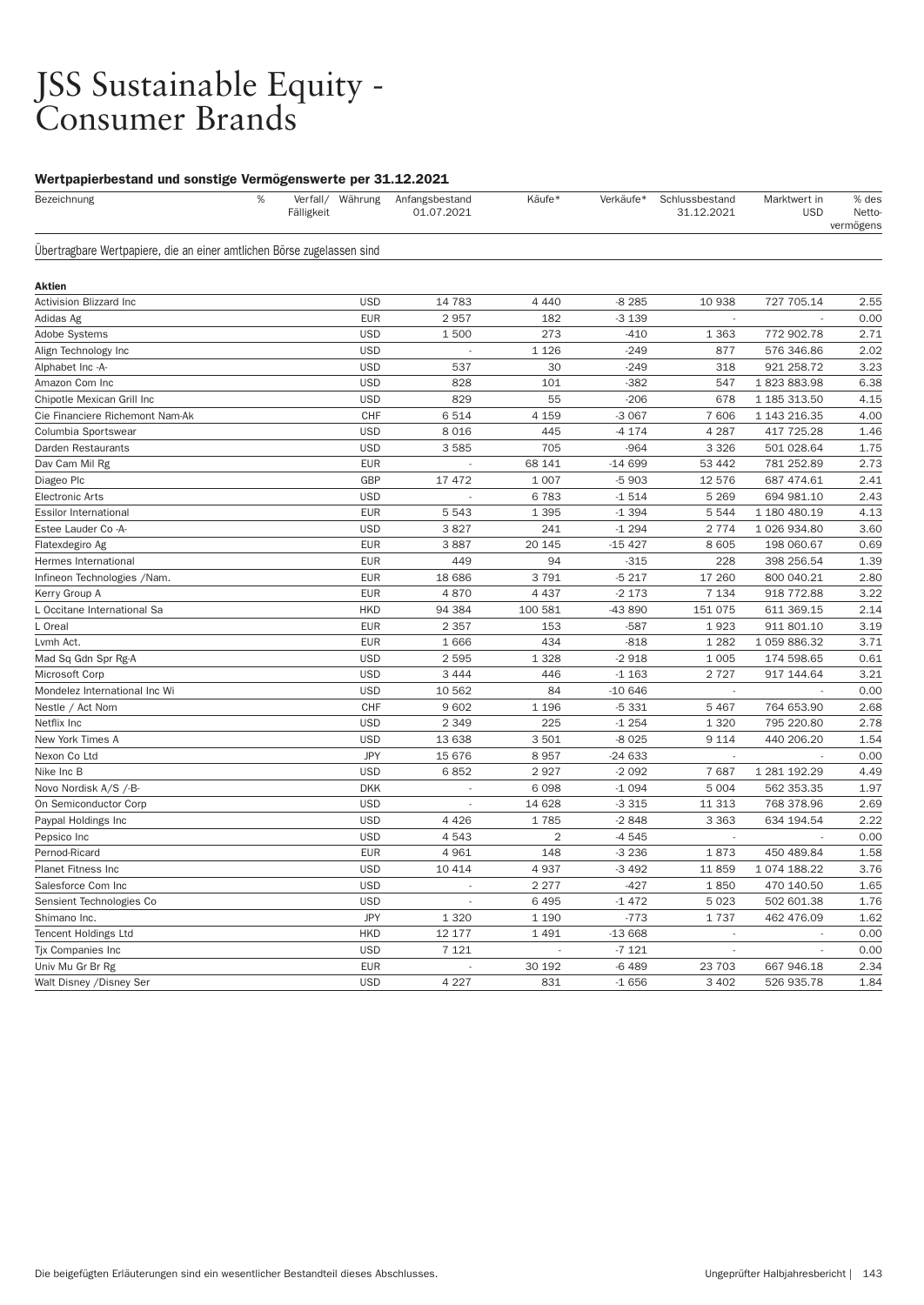# JSS Sustainable Equity - Consumer Brands (Fortsetzung)

| Bezeichnung                                                                  | % | Verfall/   | Währung    | Anfangsbestand | Käufe*  | Verkäufe* | Schlussbestand | Marktwert in  | % des     |
|------------------------------------------------------------------------------|---|------------|------------|----------------|---------|-----------|----------------|---------------|-----------|
|                                                                              |   | Fälligkeit |            | 01.07.2021     |         |           | 31.12.2021     | <b>USD</b>    | Netto-    |
|                                                                              |   |            |            |                |         |           |                |               | vermögens |
| Worldline Sa                                                                 |   |            | <b>EUR</b> | 11 262         | 3787    | $-15049$  |                |               | 0.00      |
| Yeti Holdings Inc                                                            |   |            | <b>USD</b> | 8850           | 4 1 4 4 | $-6368$   | 6 6 2 6        | 548 831.58    | 1.92      |
|                                                                              |   |            |            |                |         |           |                | 28 380 244.61 | 99.35     |
| Summe Übertragbare Wertpapiere, die an einer amtlichen Börse zugelassen sind |   |            |            |                |         |           |                | 28 380 244.61 | 99.35     |
|                                                                              |   |            |            |                |         |           |                |               |           |
| <b>SUMME WERTPAPIERBESTAND</b>                                               |   |            |            |                |         |           |                | 28 380 244.61 | 99.35     |
| Liquide Mittel inklusive Geldmarktanlagen                                    |   |            |            |                |         |           |                | 236 332.79    | 0.83      |
| <b>Sonstige Aktiven und Passiven</b>                                         |   |            |            |                |         |           |                | -49 662.27    | $-0.18$   |
|                                                                              |   |            |            |                |         |           |                |               |           |
| <b>GESAMTNETTOVERMOGEN</b>                                                   |   |            |            |                |         |           |                | 28 566 915.13 | 100.00    |

\* Käufe und Verkäufe (ungeprüft) umfassen die folgenden Transaktionen:

Ausübung von Bezugs-/Optionsrechten/Umwandlungen/Namensänderungen/Titelaufteilungen/Über tragungen/Umtausch zwischen Gesellschaften/

Gratistiteln/Käufen/"Splits"/Stock/Wahldividenden/Exit infolge von Verfall/Auslosungen/"Reversesplits"/Rückzahlungen/Verkäufen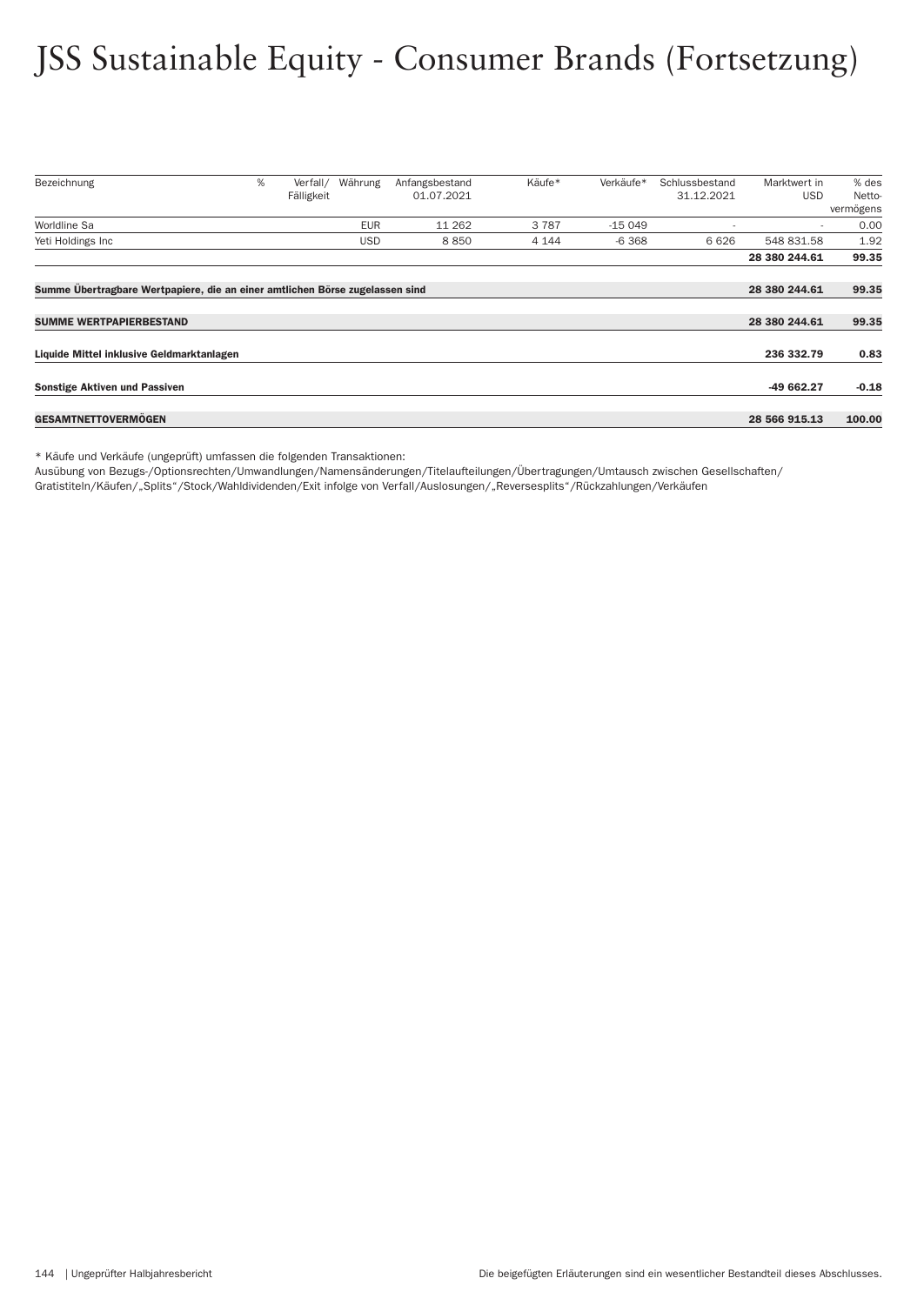# JSS Sustainable Equity - Tech Disruptors

# Wertpapierbestand und sonstige Vermögenswerte per 31.12.2021

| Bezeichnung                                                            | $\%$ | Fälligkeit | Verfall/ Währung | Anfangsbestand<br>01.07.2021 | Käufe*  | Verkäufe*  | Schlussbestand<br>31.12.2021 | Marktwert in<br><b>USD</b> | % des<br>Netto-<br>vermögens |
|------------------------------------------------------------------------|------|------------|------------------|------------------------------|---------|------------|------------------------------|----------------------------|------------------------------|
| Ubertragbare Wertpapiere, die an einer amtlichen Börse zugelassen sind |      |            |                  |                              |         |            |                              |                            |                              |
| Aktien                                                                 |      |            |                  |                              |         |            |                              |                            |                              |
| <b>Adobe Systems</b>                                                   |      |            | <b>USD</b>       | 13 4 04                      | 407     | $-9417$    | 4 3 9 4                      | 2 491 661.64               | 0.50                         |
| Advanced Micro Devices Inc                                             |      |            | <b>USD</b>       | 31 438                       | 50 656  | $-2299$    | 79 795                       | 11 482 500.50              | 2.32                         |
| Alibaba Group Holding Ltd                                              |      |            | <b>HKD</b>       | 144 085                      |         | $-144085$  |                              |                            | 0.00                         |
| Alphabet Inc -A-                                                       |      |            | <b>USD</b>       | 8785                         | 2 6 6 3 | $-799$     | 10 649                       | 30 850 578.96              | 6.23                         |
| Altium                                                                 |      |            | <b>AUD</b>       | 155 909                      | 38 213  | $-81655$   | 112 467                      | 3 695 147.09               | 0.75                         |
| Amazon Com Inc                                                         |      |            | <b>USD</b>       | 2624                         | 1512    | $-595$     | 3541                         | 11 806 897.94              | 2.38                         |
| American Tower Corp                                                    |      |            | <b>USD</b>       | 13 260                       | 1 0 3 4 | $-400$     | 13894                        | 4 063 995.00               | 0.82                         |
| Analog Devices Inc                                                     |      |            | <b>USD</b>       | 75 283                       | 39 741  | $-3221$    | 111 803                      | 19 651 613.31              | 3.97                         |
| Apple Inc                                                              |      |            | <b>USD</b>       | 56 602                       | 27 472  | $-18086$   | 65 988                       | 11 717 489.16              | 2.37                         |
| <b>Applied Materials Inc</b>                                           |      |            | <b>USD</b>       | 104 568                      | 45 714  | $-4208$    | 146 074                      | 22 986 204.64              | 4.64                         |
| Autodesk Inc.                                                          |      |            | <b>USD</b>       | 14 544                       |         | $-14544$   |                              |                            | 0.00                         |
| Ciena Corp                                                             |      |            | <b>USD</b>       | 129 558                      | 46 234  | $-16604$   | 159 188                      | 12 252 700.36              | 2.47                         |
| Dexcom Inc                                                             |      |            | <b>USD</b>       | 11 781                       | 789     | $-6153$    | 6417                         | 3 445 608.15               | 0.70                         |
| Elastic B.V.                                                           |      |            | <b>USD</b>       | 90 713                       | 33 275  | $-4777$    | 119 211                      | 14 673 681.99              | 2.96                         |
| Entegris Inc                                                           |      |            | <b>USD</b>       | 44 888                       | 1 2 2 4 | $-29674$   | 16 438                       | 2 277 978.04               | 0.46                         |
| Equinix Inc / Reit                                                     |      |            | <b>USD</b>       | 10 491                       | 5 3 1 3 | $-443$     | 15 361                       | 12 992 948.24              | 2.62                         |
| Everbridge Inc                                                         |      |            | <b>USD</b>       | 69 587                       | 38 7 31 | -78 569    | 29 749                       | 2 003 000.17               | 0.40                         |
| Facebook Inc -A-                                                       |      |            | <b>USD</b>       | 3589                         |         | $-3589$    |                              |                            | 0.00                         |
| Flsmidth & Co. A/S B                                                   |      |            | <b>DKK</b>       | 93 640                       | 37828   | $-3681$    | 127 787                      | 4773256.65                 | 0.96                         |
| Global Payments Inc                                                    |      |            | <b>USD</b>       | 32 669                       | 57 294  | $-300045$  | 59 918                       | 8 099 715.24               | 1.63                         |
| Godaddy Inc                                                            |      |            | <b>USD</b>       | 60 198                       | 51 412  | $-3125$    | 108 485                      | 9 206 037.10               | 1.86                         |
| li-Vi Inc                                                              |      |            | <b>USD</b>       | 99 379                       | 118 170 | $-6091$    | 211 458                      | 14 448 925.14              | 2.92                         |
| Infineon Technologies / Nam.                                           |      |            | <b>EUR</b>       | 180 777                      | 36 427  | $-41172$   | 176 032                      | 8 159 483.14               | 1.65                         |
| Intel Corp.                                                            |      |            | <b>USD</b>       | 149 788                      | 177 424 | $-84167$   | 243 045                      | 12 516 817.50              | 2.53                         |
| Keysight Technologies Inc                                              |      |            | <b>USD</b>       | 47 968                       | 3742    | $-1448$    | 50 262                       | 10 379 605.62              | 2.10                         |
| Kion Group / Eq Usd                                                    |      |            | <b>EUR</b>       | 72 799                       | 13790   | -29 793    | 56 796                       | 6 231 489.91               | 1.26                         |
| Lundin Mining Corp                                                     |      |            | CAD              | 320 213                      | 94 964  | $-274$ 135 | 141 042                      | 1 103 190.94               | 0.22                         |
| Match Group Rg                                                         |      |            | <b>USD</b>       | 37 431                       | 14 179  | $-23360$   | 28 250                       | 3 736 062.50               | 0.75                         |
| Medtronic Holdings Limited                                             |      |            | <b>USD</b>       | 38 567                       |         | -38 567    |                              |                            | 0.00                         |
| Micron Technology Inc                                                  |      |            | <b>USD</b>       | 60 713                       | 4572    | $-3865$    | 61 4 20                      | 5 721 273.00               | 1.15                         |
| Microsoft Corp                                                         |      |            | <b>USD</b>       | 117 177                      | 27 409  | $-28292$   | 116 294                      | 39 111 998.08              | 7.89                         |
| Nexi S.P.A.                                                            |      |            | <b>EUR</b>       | 229 860                      | ÷,      | -229 860   |                              | ÷,                         | 0.00                         |
| Nexon Co Ltd                                                           |      |            | <b>JPY</b>       | 73 4 25                      | 56 800  | -130 225   | $\overline{\phantom{a}}$     |                            | 0.00                         |
| Nokia Oy                                                               |      |            | <b>EUR</b>       | 837 503                      | 489 001 | -256 425   | 1 070 079                    | 6782966.26                 | 1.37                         |
| Nvidia Corp.                                                           |      |            | <b>USD</b>       | 13 644                       | 54 543  | $-17679$   | 50 508                       | 14 854 907.88              | 3.00                         |
| On Semiconductor Corp                                                  |      |            | <b>USD</b>       | 162 319                      | 14 044  | $-125181$  | 51 182                       | 3 476 281.44               | 0.70                         |
| Outotec Oyj                                                            |      |            | <b>EUR</b>       | 769 277                      | 545 652 | $-36822$   | 1 278 107                    | 13 586 974.75              | 2.74                         |
| Phreesia Inc                                                           |      |            | <b>USD</b>       |                              | 76 681  | $-2147$    | 74 534                       | 3 105 086.44               | 0.63                         |
| Rapid7 Inc                                                             |      |            | <b>USD</b>       | 111 564                      | 21 7 35 | -18 265    | 115 034                      | 13 538 351.46              | 2.73                         |
| Rohm Co.Ltd                                                            |      |            | <b>JPY</b>       | 75 489                       | 28 100  | -36 572    | 67 017                       | 6 093 249.74               | 1.23                         |
| Salesforce Com Inc                                                     |      |            | <b>USD</b>       | 25 591                       | 30 1 25 | $-25388$   | 30 328                       | 7 707 254.64               | 1.56                         |
| Samsung El./Sp.Gdr (1/2Vot144A)                                        |      |            | <b>USD</b>       | 4 1 5 5                      | 558     | $-1884$    | 2829                         | 4 665 021.00               | 0.94                         |
| Servicenow Inc                                                         |      |            | <b>USD</b>       | 18 3 8 3                     | 5 3 2 4 | $-664$     | 23 043                       | 14 957 441.73              | 3.02                         |
| Stmicroelectronics Nv                                                  |      |            | <b>EUR</b>       | 197 642                      | 14 8 35 | $-13100$   | 199 377                      | 9 833 346.21               | 1.98                         |
| Synopsys Inc.                                                          |      |            | <b>USD</b>       | 36 236                       | 9 3 3 2 | $-1276$    | 44 292                       | 16 321 602.00              | 3.29                         |
| Teladoc Health Inc                                                     |      |            | <b>USD</b>       | 23 313                       | 25 688  | $-1372$    | 47 629                       | 4 373 294.78               | 0.88                         |
| <b>Tencent Holdings Ltd</b>                                            |      |            | <b>HKD</b>       | 140 855                      | 103 118 | $-105465$  | 138 508                      | 8 115 448.10               | 1.64                         |
| The Trade Desk Inc                                                     |      |            | <b>USD</b>       | 104 394                      | 8 1 4 3 | $-15443$   | 97 094                       | 8 897 694.16               | 1.80                         |
| Tokyo Electron Co Ltd                                                  |      |            | <b>JPY</b>       | 36 297                       | 5 0 0 0 | $-8451$    | 32 846                       | 18 905 244.68              | 3.82                         |
| Tower Semiconductor Ltd                                                |      |            | <b>USD</b>       | 251818                       | 52 044  | -33 027    | 270 835                      | 10 752 149.50              | 2.17                         |
| Twilio Inc -A-                                                         |      |            | <b>USD</b>       | 19 441                       | 22 277  | $-6525$    | 35 193                       | 9 267 7 24.62              | 1.87                         |
| <b>Ubisoft Entertainment</b>                                           |      |            | <b>EUR</b>       | 80 362                       | 71 044  | $-4240$    | 147 166                      | 7 208 073.54               | 1.46                         |
| Visa Inc -A                                                            |      |            | <b>USD</b>       | 59 173                       |         | -59 173    |                              |                            | 0.00                         |
| Western Digital Corp.                                                  |      |            | <b>USD</b>       | 63724                        | 316     | -59 795    | 4 2 4 5                      | 276 816.45                 | 0.06                         |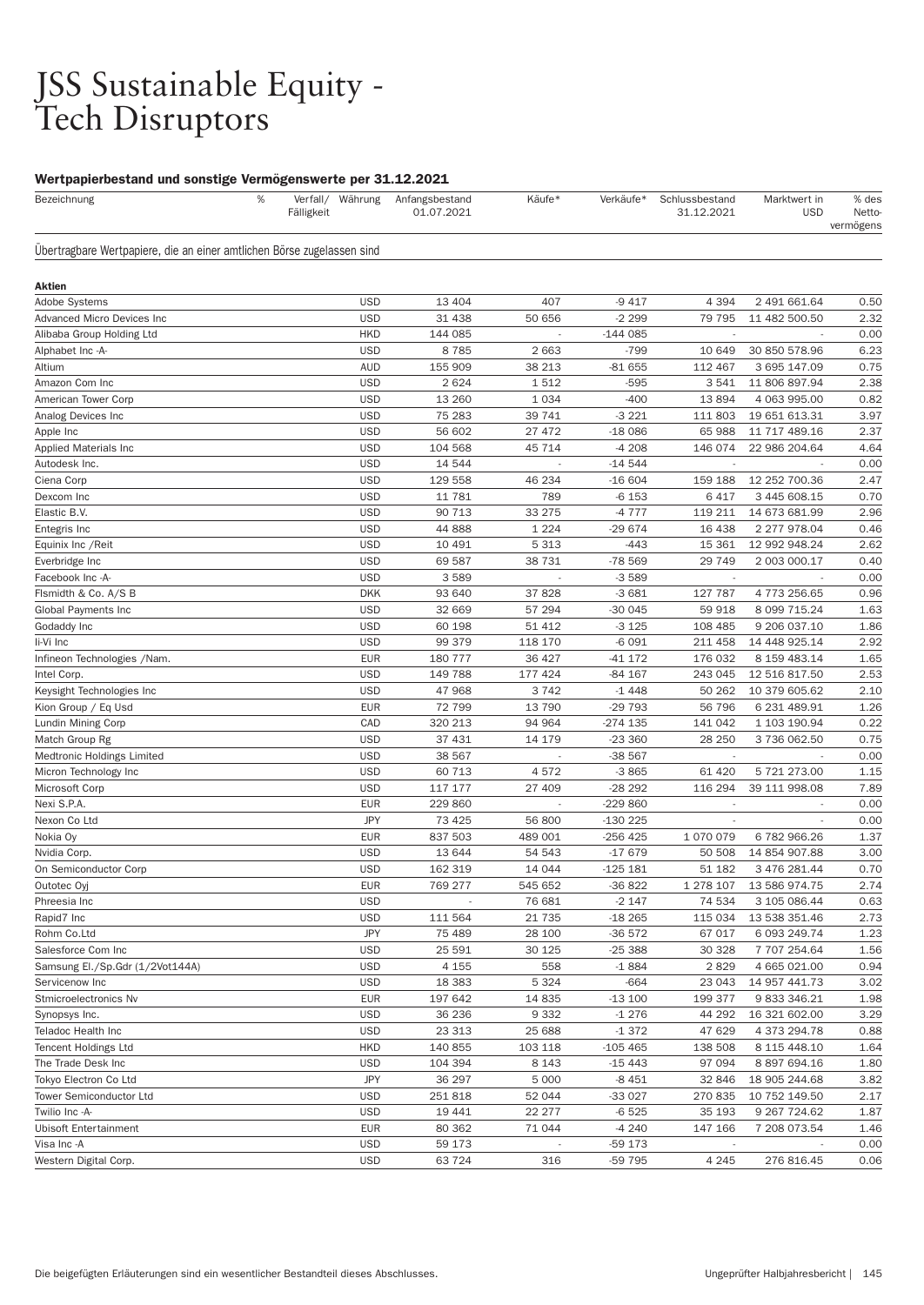# JSS Sustainable Equity - Tech Disruptors (Fortsetzung)

| Bezeichnung                                                                  | % | Verfall/   | Währung    | Anfangsbestand | Käufe*                   | Verkäufe* | Schlussbestand | Marktwert in   | % des     |
|------------------------------------------------------------------------------|---|------------|------------|----------------|--------------------------|-----------|----------------|----------------|-----------|
|                                                                              |   | Fälligkeit |            | 01.07.2021     |                          |           | 31.12.2021     | <b>USD</b>     | Netto-    |
|                                                                              |   |            |            |                |                          |           |                |                | vermögens |
| Worldline Sa                                                                 |   |            | <b>EUR</b> | 132 344        | $\overline{\phantom{a}}$ | $-132344$ |                | $\sim$         | 0.00      |
| Zscaler Inc                                                                  |   |            | <b>USD</b> | 42 645         | 4 0 4 4                  | $-6460$   | 40 229         | 12 926 784.57  | 2.61      |
|                                                                              |   |            |            |                |                          |           |                | 485 525 573.96 | 98.01     |
|                                                                              |   |            |            |                |                          |           |                |                |           |
| Summe Übertragbare Wertpapiere, die an einer amtlichen Börse zugelassen sind |   |            |            |                |                          |           |                | 485 525 573.96 | 98.01     |
|                                                                              |   |            |            |                |                          |           |                |                |           |
| <b>SUMME WERTPAPIERBESTAND</b>                                               |   |            |            |                |                          |           |                | 485 525 573.96 | 98.00     |
| Liquide Mittel inklusive Geldmarktanlagen                                    |   |            |            |                |                          |           |                | 10 504 695.39  | 2.12      |
|                                                                              |   |            |            |                |                          |           |                |                |           |
| <b>Sonstige Aktiven und Passiven</b>                                         |   |            |            |                |                          |           |                | $-616337.40$   | $-0.12$   |
| <b>GESAMTNETTOVERMOGEN</b>                                                   |   |            |            |                |                          |           |                | 495 413 931.95 | 100.00    |

\* Käufe und Verkäufe (ungeprüft) umfassen die folgenden Transaktionen:

Ausübung von Bezugs-/Optionsrechten/Umwandlungen/Namensänderungen/Titelaufteilungen/Über tragungen/Umtausch zwischen Gesellschaften/

Gratistiteln/Käufen/"Splits"/Stock/Wahldividenden/Exit infolge von Verfall/Auslosungen/"Reversesplits"/Rückzahlungen/Verkäufen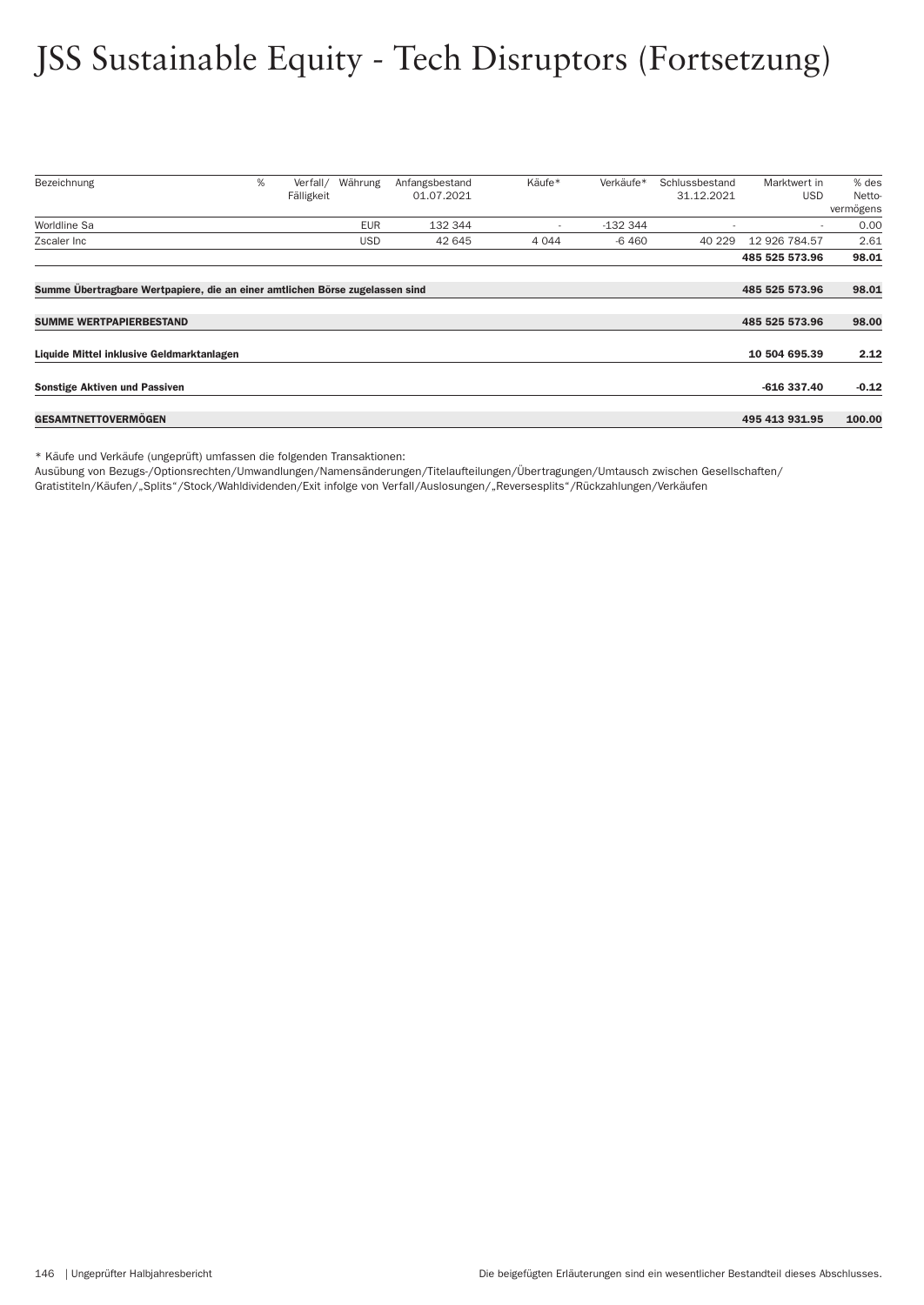# JSS Sustainable Bond - Emerging Markets Local Currency\*\*

# Wertpapierbestand und sonstige Vermögenswerte per 31.12.2021

| Bezeichnung                                                            | %      | Fälligkeit | Verfall/ Währung | Anfangsbestand<br>01.07.2021 | Käufe*                   | Verkäufe*                | Schlussbestand<br>31.12.2021 | Marktwert in<br><b>USD</b> | % des<br>Netto-<br>vermögens |
|------------------------------------------------------------------------|--------|------------|------------------|------------------------------|--------------------------|--------------------------|------------------------------|----------------------------|------------------------------|
| Übertragbare Wertpapiere, die an einer amtlichen Börse zugelassen sind |        |            |                  |                              |                          |                          |                              |                            |                              |
| <b>Anleihen</b>                                                        |        |            |                  |                              |                          |                          |                              |                            |                              |
| Argentina 15.5% 16-17.10.26                                            | 15.500 | 17.10.26   | <b>ARS</b>       | 141 500 000                  |                          |                          | 141 500 000                  | 540 243.07                 | 1.07                         |
| Argentina 16% 16-17.10.23                                              | 16.000 | 17.10.23   | <b>ARS</b>       | 35 100 000                   | $\mathbf{r}$             | ÷                        | 35 100 000                   | 213 969.18                 | 0.42                         |
| Argentina 18.2% 16-03.10.21                                            | 18.200 | 03.10.21   | <b>ARS</b>       | 12 650 000                   | $\sim$                   | $-12650000$              |                              |                            | 0.00                         |
| Brazil 10% 12-01.01.23                                                 | 10.000 | 01.01.23   | <b>BRL</b>       | 11 000                       | $\overline{\phantom{a}}$ | $-4500$                  | 6 500                        | 1 090 529.61               | 2.15                         |
| Chile 4.7% 18-01.09.30                                                 | 4.700  | 01.09.30   | <b>CLP</b>       | 900 000 000                  | $\sim$                   | $\overline{\phantom{a}}$ | 900 000 000                  | 989 262.01                 | 1.95                         |
| China Dv Bk 4.3% 12-02.08.32                                           | 4.300  | 02.08.32   | <b>CNH</b>       | 10 000 000                   | $\sim$                   |                          | 10 000 000                   | 1703 286.91                | 3.37                         |
| Colombia 9.85% 07-27 /Int.Usd                                          | 9.850  | 28.06.27   | COP              | 4 600 000 000                | $\overline{a}$           |                          | 4 600 000 000                | 1 290 345.03               | 2.55                         |
| Czech Rep 0.25% 17-10.02.27                                            | 0.250  | 10.02.27   | <b>CZK</b>       | 22 000 000                   | $\overline{\phantom{a}}$ | -22 000 000              |                              |                            | 0.00                         |
| Czech Rep 2% 17-13.10.33                                               | 2.000  | 13.10.33   | CZK              | 26 000 000                   | $\sim$                   |                          | 26 000 000                   | 1 092 152.30               | 2.16                         |
| Ebrd 6.25% 17-22.12.21                                                 | 6.250  | 22.12.21   | <b>IDR</b>       | 15 000 000 000               |                          | $-15000000000$           |                              |                            | 0.00                         |
| Ebrd 7.50%% 19-15.05.22                                                | 7.500  | 15.05.22   | <b>IDR</b>       | 14 000 000 000               | $\overline{\phantom{a}}$ |                          | $-14000000000$               | 993 128.13                 | 1.96                         |
| Egypt 8.875% 20-29.05.50 Regs                                          | 8.875  | 29.05.50   | <b>USD</b>       | 400 000                      | 800 000                  |                          | 1 200 000                    | 1 092 960.00               | 2.16                         |
| Eib 5.2% 12-01.03.22                                                   | 5.200  | 01.03.22   | <b>IDR</b>       | 15 000 000 000               |                          | $-15000000000$           | $\mathbf{r}$                 | $\mathbf{r}$               | 0.00                         |
| Eib 7.4% 19-24.01.22 Regs                                              | 7.400  | 24.01.22   | IDR              | 10 000 000 000               |                          | $-10000000000$           | $\sim$                       |                            | 0.00                         |
| Emp 8.375% 17-08.11.27 Regs                                            | 8.375  | 08.11.27   | COP              | 3 000 000 000                |                          |                          | 3 000 000 000                | 683 351.10                 | 1.35                         |
| Indonesia 10.5% 09-15.8.30                                             | 10.500 | 15.08.30   | <b>IDR</b>       | 15 000 000 000               |                          | $-15000000000$           | $\sim$                       |                            | 0.00                         |
| Indonesia 8.25% 11-15.6.32                                             | 8.250  | 15.06.32   | <b>IDR</b>       | 29 000 000 000               | $\sim$                   |                          | $-290000000000$              | 2 279 915.85               | 4.51                         |
| Indonesia 8.375% 18-15.04.39                                           | 8.375  | 15.04.39   | <b>IDR</b>       | 15 000 000 000               | $\sim$                   |                          | $-150000000000$              | 1 188 159.60               | 2.35                         |
| Intl Fin 5.85% 17-25.11.22                                             | 5.850  | 25.11.22   | <b>INR</b>       | 45 000 000                   | $\sim$                   | $\overline{\phantom{a}}$ | 45 000 000                   | 609 504.68                 | 1.20                         |
| Mexico 7.5% 06-3.6.27 Bonos                                            | 7.500  | 03.06.27   | <b>MXN</b>       | 430 000                      | $\sim$                   | $-430000$                |                              |                            | 0.00                         |
| Mexico 8.5% 08-18.11.38                                                | 8.500  | 18.11.38   | <b>MXN</b>       | 420 000                      | $\overline{\phantom{a}}$ | $-100000$                | 320 000                      | 1 647 608.70               | 3.26                         |
| Mexico 8.5% 09-31.5.29 Bonos                                           | 8.500  | 31.05.29   | <b>MXN</b>       | 300 000                      | ÷,                       | $-100000$                | 200 000                      | 1 034 944.90               | 2.05                         |
| Peru 6.35% 16-12.08.28                                                 | 6.350  | 12.08.28   | <b>PEN</b>       | 3 600 000                    | $\sim$                   | -2 000 000               | 1 600 000                    | 422 166.16                 | 0.83                         |
| Philippines 3.9% 12-26.11.22                                           | 3.900  | 26.11.22   | PHP              | 10 000 000                   | $\sim$                   |                          | 10 000 000                   | 195 873.78                 | 0.39                         |
| Poland 1.25% 19-25.10.30                                               | 1.250  | 25.10.30   | <b>PLN</b>       | 5 000 000                    | $\overline{\phantom{a}}$ | $\overline{\phantom{a}}$ | 5 000 000                    | 1 023 910.79               | 2.02                         |
| Poland 2.5% 16-25.07.27                                                | 2.500  | 25.07.27   | <b>PLN</b>       | 11 000 000                   | $\overline{\phantom{a}}$ | $-11000000$              |                              |                            | 0.00                         |
| Onb Fin 6.90% 20-23.01.25                                              | 6.900  | 23.01.25   | <b>IDR</b>       | 4 000 000 000                | $\sim$                   | $\sim$                   | 4 000 000 000                | 284 148.00                 | 0.56                         |
| Rabobk Ny 0.50% 14-26.02.29                                            | 0.500  | 26.02.29   | <b>HUF</b>       | 200 000 000                  | $\overline{\phantom{a}}$ | ÷.                       | 200 000 000                  | 472 164.87                 | 0.93                         |
| Russia 7.05% 13-19.01.28                                               | 7.050  | 19.01.28   | <b>RUB</b>       | 140 000 000                  | $\overline{\phantom{a}}$ | -70 000 000              | 70 000 000                   | 878 234.83                 | 1.74                         |
| Russia 8.15% 12-3.2.27 S 26207                                         | 8.150  | 03.02.27   | <b>RUB</b>       | 115 000 000                  | $\sim$                   | $\overline{\phantom{a}}$ | 115 000 000                  | 1 526 501.01               | 3.02                         |
| South Afr 8.25% 13-31.03.32                                            | 8.250  | 31.03.32   | ZAR              | 15 000 000                   | ÷.                       |                          | 15 000 000                   | 848 681.55                 | 1.68                         |
|                                                                        | 8.500  | 31.01.37   | ZAR              | 27 000 000                   | $\overline{a}$           |                          | 27 000 000                   | 1 430 103.43               | 2.83                         |
| South Afr 8.5% 13-31.01.37                                             |        |            |                  |                              |                          |                          |                              |                            |                              |
| South Afr 8.75% 14-31.01.44                                            | 8.750  | 31.01.44   | ZAR              | 60 000 000                   | $\overline{\phantom{a}}$ | -23 000 000              | 37 000 000                   | 1 929 191.08               | 3.81                         |
| South Africa 6.5% 10-28.02.41                                          | 6.500  | 28.02.41   | ZAR              | 17 000 000                   | ÷.                       | ÷.                       | 17 000 000                   | 705 734.97                 | 1.39                         |
| Swiss I 9.85%16.7.32/Pool Regs                                         | 9.850  | 16.07.32   | <b>BRL</b>       | 3 000 000                    | 2 771 400                | -2 771 400               | 3 000 000                    | 480 143.23                 | 0.95                         |
| Thailand Gov 3.775% 12-26.6.32                                         | 3.775  | 25.06.32   | <b>THB</b>       | 56 000 000                   | ÷,                       | $\overline{\phantom{a}}$ | 56 000 000                   | 1 966 061.96               | 3.88                         |
| Turkey 12.4% 18-08.03.28                                               | 12.400 | 08.03.28   | <b>TRY</b>       | 4 000 000                    | $\overline{\phantom{a}}$ | $\overline{\phantom{a}}$ | 4 000 000                    | 191 570.83                 | 0.38                         |
| Turkey 3.25% 13-23.3.2023                                              | 3.250  | 23.03.23   | <b>USD</b>       | $\mathcal{L}_{\mathcal{A}}$  | 500 000                  | ÷.                       | 500 000                      | 487 148.50                 | 0.96                         |
|                                                                        |        |            |                  |                              |                          |                          |                              | 29 290 996.06              | 57.88                        |

Summe Übertragbare Wertpapiere, die an einer amtlichen Börse zugelassen sind 29 290 996.06 57.88

Übertragbare Wertpapiere, die an einem anderen geregelten Markt gehandelt werden

| <b>Anleihen</b>                  |        |          |            |                |                          |                          |                |              |      |
|----------------------------------|--------|----------|------------|----------------|--------------------------|--------------------------|----------------|--------------|------|
| Brazil 10% 14-01.01.25           | 10.000 | 01.01.25 | <b>BRL</b> | 13 000         |                          | $-4000$                  | 9 0 0 0        | 1 511 312.96 | 2.99 |
| Brazil 10% 20-01.01.31           | 10.000 | 01.01.31 | <b>BRL</b> | 2800           | ٠                        | $\overline{\phantom{a}}$ | 2800           | 457 086.72   | 0.90 |
| Columbia 4.375% 21.03.23         | 4.375  | 21.03.23 | COP        | 800 000 000    |                          |                          | 1 800 000 000  | 440 674.56   | 0.87 |
| Dominican R 8.9% 18-15.02.23     | 8.900  | 15.02.23 | <b>DOP</b> | 25 000 000     | ٠                        | $-25000000$              |                |              | 0.00 |
| Dominican R 9.75% 19-5.6.26 Regs | 9.750  | 05.06.26 | <b>DOP</b> | 50 000 000     |                          | $\sim$                   | 50 000 000     | 970 125.20   | 1.92 |
| Ebrd 4.60% 20-09.12.25           | 4.600  | 09.12.25 | IDR        | 17 500 000 000 |                          |                          | $-17500000000$ | 1 206 313.50 | 2.38 |
| Malaysia 3.882% 17-10.03.22      | 3.882  | 10.03.22 | <b>MYR</b> | 1 300 000      | ٠                        | $-1300000$               |                |              | 0.00 |
| Malaysia 3.955% 15-15.09.25      | 3.955  | 15.09.25 | <b>MYR</b> | 7 000 000      |                          | $\sim$                   | 7 000 000      | 1 734 724.43 | 3.43 |
| Malaysia 4.369% 18-31.10.28      | 4.369  | 31.10.28 | <b>MYR</b> | 8 100 000      |                          | $\overline{\phantom{a}}$ | 8 100 000      | 2 053 204.98 | 4.06 |
| Malaysia Gov3.478%14.06.24       | 3.478  | 14.06.24 | <b>MYR</b> | 1 000 000      | $\overline{\phantom{a}}$ | $-1000000$               |                |              | 0.00 |
| Min Fin Ruf 6.9% 18-23.05.29     | 6.900  | 23.05.29 | <b>RUB</b> | 70 000 000     |                          | $\overline{\phantom{a}}$ | 70 000 000     | 863 662.29   | 1.71 |
| Min Fin Ruf 7.70% 19-16.3.39     | 7.700  | 16.03.39 | <b>RUB</b> | 20 000 000     | ۰                        | ۰.                       | 20 000 000     | 253 734.62   | 0.50 |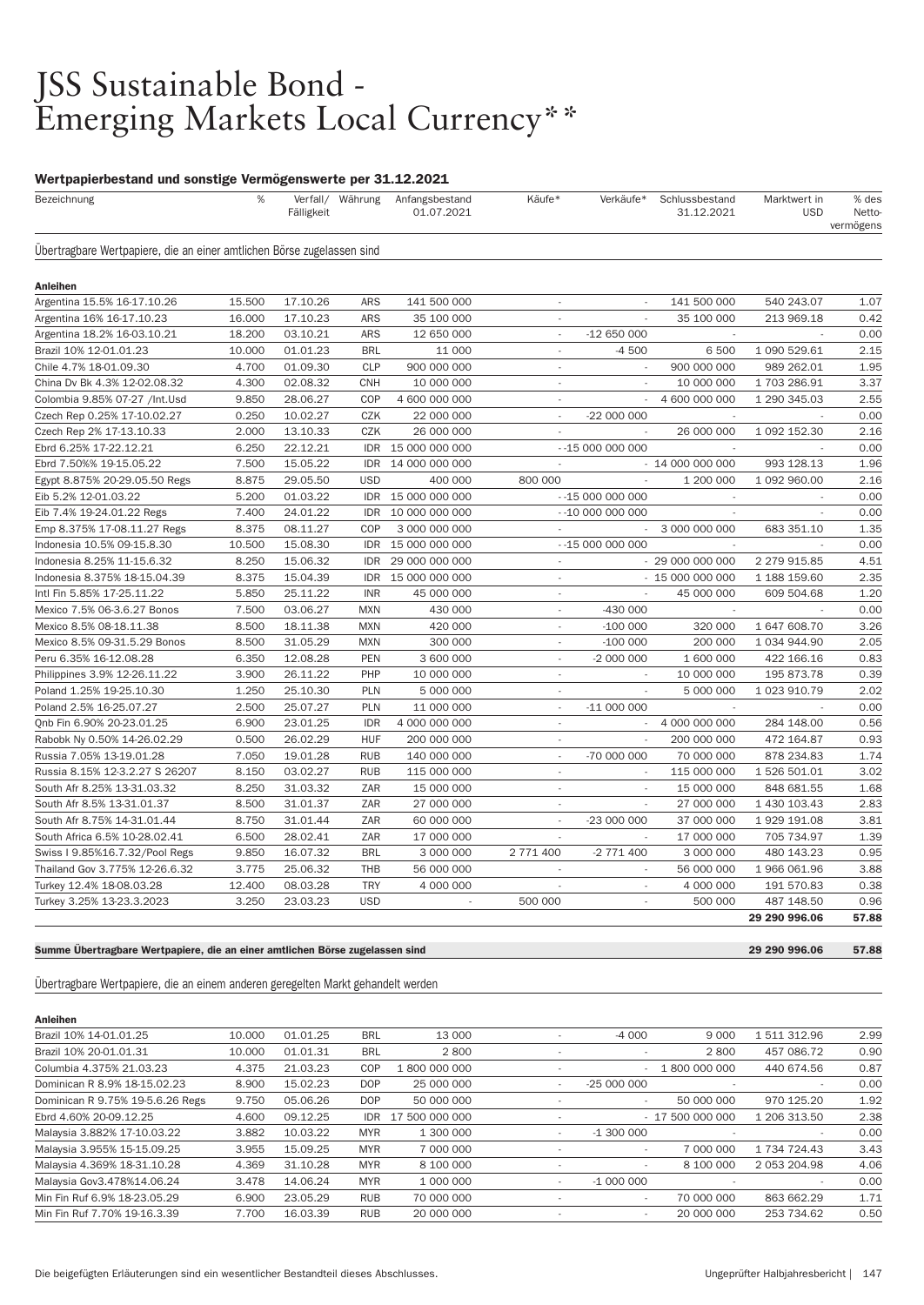# JSS Sustainable Bond - Emerging Markets Local Currency\*\* (Fortsetzung)

| Bezeichnung                                                                       | %      | Verfall/   | Währung    | Anfangsbestand | Käufe*                   | Verkäufe*      | Schlussbestand | Marktwert in  | % des               |
|-----------------------------------------------------------------------------------|--------|------------|------------|----------------|--------------------------|----------------|----------------|---------------|---------------------|
|                                                                                   |        | Fälligkeit |            | 01.07.2021     |                          |                | 31.12.2021     | <b>USD</b>    | Netto-<br>vermögens |
| Russia 7.1% 17-16.10.24                                                           | 7.100  | 16.10.24   | <b>RUB</b> | 100 000 000    | $\overline{\phantom{a}}$ | -50 000 000    | 50 000 000     | 649 348.29    | 1.28                |
| Thailand Go 4.875%09-22.06.29                                                     | 4.875  | 22.06.29   | <b>THB</b> | 50 000 000     | $\overline{\phantom{a}}$ |                | 50 000 000     | 1833760.96    | 3.62                |
| Turkey 11.70% 20-13.11.30                                                         | 11.700 | 13.11.30   | <b>TRY</b> | 17 000 000     | $\overline{\phantom{a}}$ | ٠              | 17 000 000     | 739 927.28    | 1.46                |
|                                                                                   |        |            |            |                |                          |                |                | 12 713 875.79 | 25.12               |
| Summe der an einem anderen geregelten Markt gehandelten übertragbaren Wertpapiere |        |            |            |                |                          |                |                | 12 713 875.79 | 25.12               |
| Sonstige übertragbare Wertpapiere                                                 |        |            |            |                |                          |                |                |               |                     |
| <b>Anleihen</b>                                                                   |        |            |            |                |                          |                |                |               |                     |
| Brazil 0% 20-01.01.24                                                             | 0.000  | 01.01.24   | <b>BRL</b> | 17 000         | ٠                        | ÷,             | 17 000         | 2 476 263.35  | 4.89                |
| Far East Ho 4.70% 21-09.02.24                                                     | 4.700  | 09.02.24   | <b>CNH</b> | 9 000 000      | $\overline{\phantom{a}}$ | ٠              | 9 000 000      | 1 410 138.75  | 2.79                |
| Peru 6.95% 08-12.8.31                                                             | 6.950  | 12.08.31   | <b>PEN</b> | 3 500 000      | ٠                        | ٠              | 3 500 000      | 941 419.36    | 1.86                |
| Simpar Fin 10.75% 12.2.28 Regs                                                    | 10.750 | 12.02.28   | <b>BRL</b> | 6 000 000      | $\overline{\phantom{a}}$ | $\overline{a}$ | 6 000 000      | 914 522.59    | 1.81                |
|                                                                                   |        |            |            |                |                          |                |                | 5 742 344.05  | 11.35               |
| Summe sonstige übertragbare Wertpapiere                                           |        |            |            |                |                          |                |                | 5 742 344.05  | 11.35               |
| <b>SUMME WERTPAPIERBESTAND</b>                                                    |        |            |            |                |                          |                |                | 47 747 215.90 | 94.35               |
| Liquide Mittel inklusive Geldmarktanlagen                                         |        |            |            |                |                          |                |                | 1883797.12    | 3.72                |
| <b>Sonstige Aktiven und Passiven</b>                                              |        |            |            |                |                          |                |                | 977 181.68    | 1.93                |
| <b>GESAMTNETTOVERMÖGEN</b>                                                        |        |            |            |                |                          |                |                | 50 608 194.70 | 100.00              |

\* Käufe und Verkäufe (ungeprüft) umfassen die folgenden Transaktionen:

Ausübung von Bezugs-/Optionsrechten/Umwandlungen/Namensänderungen/Titelaufteilungen/Über tragungen/Umtausch zwischen Gesellschaften/

Gratistiteln/Käufen/"Splits"/Stock/Wahldividenden/Exit infolge von Ver fall/Auslosungen/"Reversesplits"/Rückzahlungen/Verkäufen

\*\* Siehe Erläuterung 17.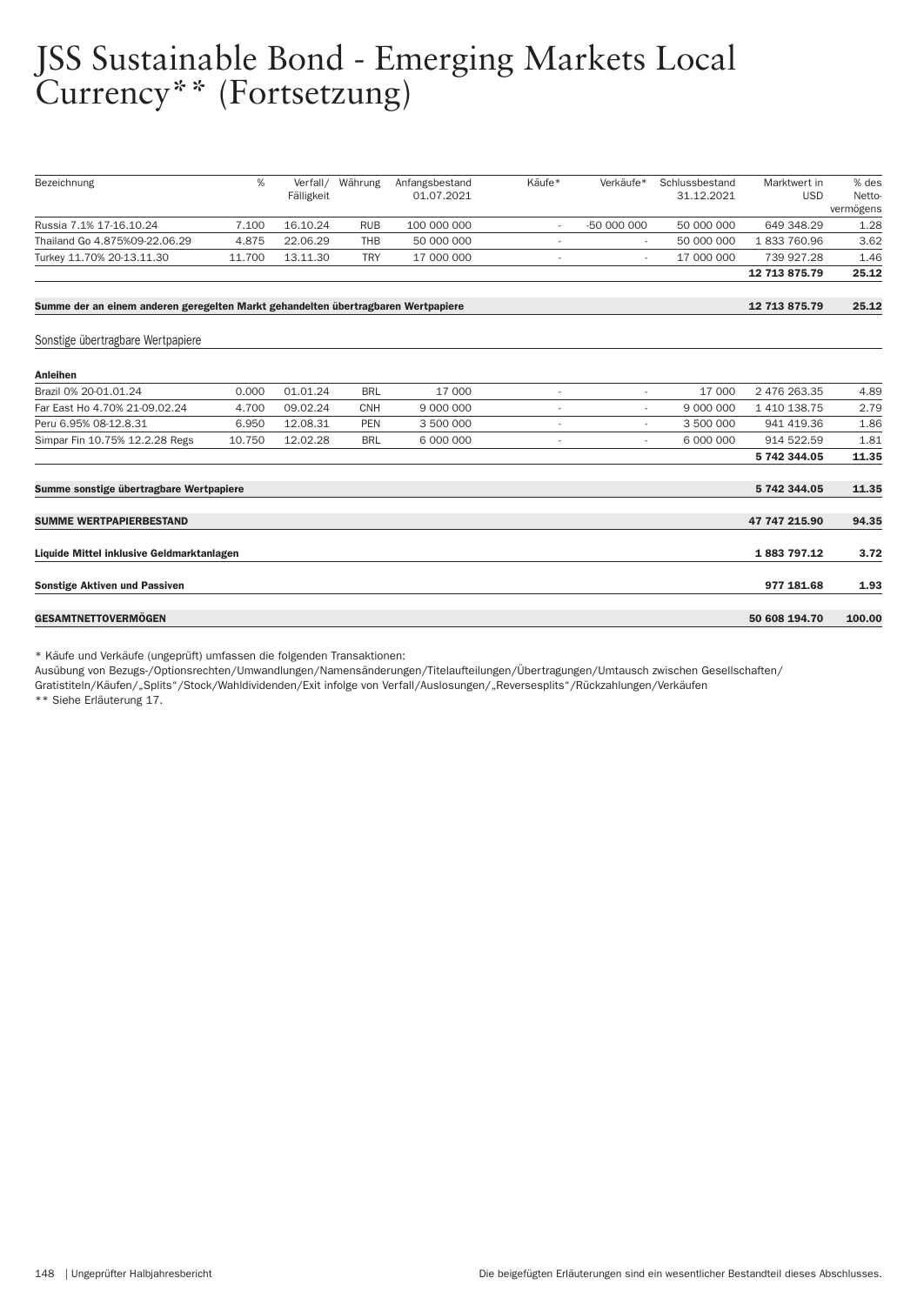# JSS Equity - All China

# Wertpapierbestand und sonstige Vermögenswerte per 31.12.2021

| Bezeichnung                                                            | % | Fälligkeit |                          | Verfall/ Währung Anfangsbestand<br>01.07.2021 | Käufe*                   | Verkäufe*                              | Schlussbestand<br>31.12.2021 | Marktwert in<br><b>USD</b>    | % des<br><b>Netto-</b><br>vermögens |
|------------------------------------------------------------------------|---|------------|--------------------------|-----------------------------------------------|--------------------------|----------------------------------------|------------------------------|-------------------------------|-------------------------------------|
| Übertragbare Wertpapiere, die an einer amtlichen Börse zugelassen sind |   |            |                          |                                               |                          |                                        |                              |                               |                                     |
| Aktien                                                                 |   |            |                          |                                               |                          |                                        |                              |                               |                                     |
| Alibaba Group Holding Ltd                                              |   |            | <b>HKD</b>               | 615 100                                       |                          | $-615100$                              |                              |                               | 0.00                                |
| Anta Sports Products Ltd                                               |   |            | <b>HKD</b>               | 1790000                                       | ÷.                       | $-1$ 158 600                           | 631 400                      | 9 535 303.17                  | 1.57                                |
| Baidu Rg-A                                                             |   |            | <b>HKD</b>               | 115 300                                       | 164 250                  | $-115300$                              | 164 250                      | 2 811 067.55                  | 0.46                                |
| Bank Of Ningbo Co Ltd                                                  |   |            | <b>CNH</b>               | $\overline{\phantom{a}}$                      | 2 299 995                | $-1264508$                             | 1 0 3 5 4 8 7                | 6 203 302.97                  | 1.02                                |
| Baoshan Iron & Steel Co -A-                                            |   |            | <b>CNH</b>               |                                               | 4 150 360                | $-1966860$                             | 2 183 500                    | 2 434 656.77                  | 0.40                                |
| Beij Or Ywt                                                            |   |            | <b>CNH</b>               | 2896462                                       | $\overline{\phantom{a}}$ | -2 162 700                             | 733 762                      | 5 912 406.55                  | 0.97                                |
| Bilibili Inc /Sadr                                                     |   |            | <b>USD</b>               | 129 018                                       | $\overline{\phantom{a}}$ | $-129018$                              |                              |                               | 0.00                                |
| Bilibili-Z Rg                                                          |   |            | <b>HKD</b>               | $\overline{\phantom{a}}$                      | 148 880                  | $-148880$                              | $\overline{\phantom{a}}$     |                               | 0.00                                |
| Bj Geoen                                                               |   |            | <b>CNH</b>               |                                               | 1 172 676                |                                        | 1 172 676                    | 3 231 207.02                  | 0.53                                |
| Boe Technology Group Co Ltd                                            |   |            | <b>CNH</b>               | 14 424 200                                    | $\overline{\phantom{a}}$ | -6 134 200                             | 8 290 000                    | 6 578 396.76                  | 1.08                                |
| Byd Company Ltd -A-                                                    |   |            | <b>CNH</b>               |                                               | 450 900                  | $-180500$                              | 270 400                      | 11 327 767.55                 | 1.86                                |
| Chengdu Fusen Rg-A                                                     |   |            | <b>CNH</b>               | $\overline{\phantom{a}}$                      | 230 900                  | $-230900$                              | $\sim$                       |                               | 0.00                                |
| China Cosco Holdings -H-                                               |   |            | <b>HKD</b>               | 11 352 000                                    | 4 324 600                | $-12906000$                            | 2 770 600                    | 5 356 237.29                  | 0.88                                |
| China Int Travel Serv Corp                                             |   |            | <b>CNH</b>               | 758 603                                       | $\overline{\phantom{a}}$ | $-662400$                              | 96 203                       | 3 281 427.81                  | 0.54                                |
| China Merchants Bank Co -A-                                            |   |            | <b>CNH</b>               | 2 339 380                                     | 814 430                  |                                        | 3 153 810                    | 23 987 900.87                 | 3.94                                |
| China Resources Beer (Holdings)                                        |   |            | <b>HKD</b>               | 1 822 000                                     | $\overline{\phantom{a}}$ | $-1496000$                             | 326 000                      | 2 620 413.20                  | 0.43                                |
| China Telecom Corp Ltd -H-                                             |   |            | <b>HKD</b>               |                                               | 22 380 000               | -22 380 000                            |                              |                               | 0.00                                |
| China Yangtze Power Co Ltd -A-                                         |   |            | <b>CNH</b>               | $\overline{\phantom{a}}$                      | 1 046 800                | $\overline{\phantom{a}}$               | 1 046 800                    | 3 698 621.39                  | 0.61                                |
| Chinasoft International                                                |   |            | <b>HKD</b>               | 2 676 000                                     | 1994000                  | $\overline{\phantom{a}}$               | 4 670 000                    | 5 897 089.90                  | 0.97                                |
| Cn Res Mixc                                                            |   |            | <b>HKD</b>               | 1 255 600                                     | $\overline{\phantom{a}}$ | $-1255600$                             |                              |                               | 0.00                                |
| Contemp                                                                |   |            | <b>CNH</b>               | 528 104                                       | 68 600                   | -97 700                                | 499 004                      | 46 171 184.37                 | 7.59                                |
| <b>Country Garden Services</b>                                         |   |            | <b>HKD</b>               | 800 000                                       | $\overline{\phantom{a}}$ | -800 000                               | $\overline{\phantom{a}}$     |                               | 0.00                                |
| Cspc Pharmaceut - Shs                                                  |   |            | <b>HKD</b>               | 5 274 000                                     | $\overline{\phantom{a}}$ | -5 274 000                             |                              |                               | 0.00                                |
| East Money Information Co -A-                                          |   |            | <b>CNH</b>               | 1 004 760                                     | 3 0 29 9 40              |                                        | 4 034 700                    | 23 436 739.81                 | 3.85                                |
| Flat Glass Group Co Ltd                                                |   |            | <b>HKD</b>               |                                               | 679 000                  |                                        | 679 000                      | 3 081 468.08                  | 0.51                                |
| Frontage Holdings Corp 144A                                            |   |            | <b>HKD</b>               | $\overline{\phantom{a}}$                      | 5 188 000                | -5 188 000                             | $\sim$                       |                               | 0.00                                |
| Fuyao Grp Glass Ind.Co Ltd A                                           |   |            | <b>CNH</b>               | 380 057                                       | 415 500                  | -380 057                               | 415 500                      | 3 095 135.16                  | 0.51                                |
| Gd Huatie Tongd -A-                                                    |   |            | <b>CNH</b>               | 1955367                                       | 2 048 600                | -4 003 967                             | $\overline{\phantom{a}}$     |                               | 0.00                                |
| Geely Automobile HId Ltd                                               |   |            | <b>HKD</b>               | 1 183 000                                     |                          | $-1$ 183 000                           |                              |                               | 0.00                                |
| Gigadevice-A-                                                          |   |            | <b>CNH</b>               | $\overline{\phantom{a}}$                      | 151 416                  | $\overline{\phantom{a}}$               | 151 416                      | 4 190 420.75                  | 0.69                                |
| Ginlong Techno Rg-A                                                    |   |            | <b>CNH</b>               | $\overline{\phantom{a}}$                      | 150 090                  | $-150000$                              |                              |                               | 0.00                                |
| Great Wall Motor Co Ltd -H-                                            |   |            | <b>HKD</b>               | $\overline{\phantom{a}}$                      | 851 500                  | ٠                                      | 851 500                      | 2 925 526.82                  | 0.48                                |
| Guodian Nari Technology Co -A-                                         |   |            | <b>CNH</b>               |                                               | 1 468 800                |                                        | 1 468 800                    | 9 271 361.77                  | 1.53                                |
| H.K. Exchanges And Clearing Ltd                                        |   |            | <b>HKD</b>               | 137 200                                       | 80 300                   | $\overline{\phantom{a}}$               | 217 500                      | 12 664 586.91                 | 2.08                                |
| Hengtong Optic-Electric Co Ltd                                         |   |            | <b>CNH</b>               |                                               | 1 377 300                | $\overline{\phantom{a}}$               | 1 377 300                    | 3 123 286.42                  | 0.51                                |
| Hygeia Healthc Rg                                                      |   |            | <b>HKD</b>               | 320 200                                       |                          | -320 200                               |                              |                               | 0.00                                |
| Hz First Appl-A Rg                                                     |   |            | CNH                      | 529 618                                       | 194 700                  |                                        |                              | 724 318 13 941 034.07         | 2.29                                |
| I-Mab /Sadr                                                            |   |            | <b>USD</b>               | 55 683                                        |                          | -55 683                                |                              |                               | 0.00                                |
| Innocare Pharma Rg                                                     |   |            | <b>HKD</b><br>CNH        | 783 000                                       | 807 000                  | -800 000                               | 790 000                      | 1 496 877.16<br>3 536 564.86  | 0.25<br>0.58                        |
| Ja Solar Tech Registered Shs A                                         |   |            | <b>HKD</b>               |                                               | 245 200<br>320 550       | -320 550                               | 245 200                      |                               | 0.00                                |
| Jd.Com Rg-A                                                            |   |            | <b>CNH</b>               |                                               | 484 748                  | $-91400$                               |                              |                               | 1.40                                |
| Jx Ga                                                                  |   |            | <b>CNH</b>               | $\overline{\phantom{a}}$                      |                          |                                        | 393 348                      | 8 512 772.15                  | 1.53                                |
| Jy Hengrun Hvy-A Rg<br>Kingsoft Corporation Ltd                        |   |            | <b>HKD</b>               | $\overline{\phantom{a}}$<br>2 040 000         | 1 119 634                | $\sim$<br>-2 040 000                   | 1 119 634                    | 9 328 909.36                  | 0.00                                |
| Kintor Pharma Rg                                                       |   |            | <b>HKD</b>               | 577 000                                       | 188 000                  | -765 000                               |                              |                               | 0.00                                |
| Kweichow Moutai Co Ltd -A-                                             |   |            | <b>CNH</b>               | 160 656                                       | 25 200                   | $-26400$                               |                              | 159 456 51 888 837.75         | 8.53                                |
| Lepu Medical Tech -A-                                                  |   |            | <b>CNH</b>               | 4 356 512                                     |                          |                                        |                              |                               | 0.00                                |
| Li Auto Inc - A - Shs                                                  |   |            | <b>HKD</b>               |                                               | 207 900                  | -4 356 512                             | 207 900                      | 3 062 380.53                  | 0.50                                |
| Luxshare Precis                                                        |   |            | <b>CNH</b>               | 1 272 300                                     | $\sim$                   | -1 272 300                             | $\sim$                       |                               | 0.00                                |
| Luzhou Old Cellar Co Ltd-A-                                            |   |            | <b>CNH</b>               | 806 712                                       | 273 400                  | -806 712                               | 273 400                      | 10 890 484.55                 | 1.79                                |
|                                                                        |   |            | <b>CNH</b>               | $\overline{\phantom{a}}$                      |                          |                                        |                              |                               | 0.80                                |
| Maxscend-A Rg                                                          |   |            | <b>HKD</b>               | $\sim$                                        | 172 502<br>205 400       | -79 600                                | 92 902                       | 4 879 565.17                  | 0.00                                |
| Meituan Dianping                                                       |   |            |                          |                                               |                          | $-205400$                              |                              |                               |                                     |
| Midea Group Co Ltd -A-                                                 |   |            | <b>CNH</b><br><b>CNH</b> | 883 326                                       | 519 103                  | -883 326                               | $\sim$                       |                               | 0.00<br>0.34                        |
| Ming Yang Smar-A Rg<br>Naura Technology Group Co Ltd                   |   |            | <b>CNH</b>               | $\overline{\phantom{a}}$<br>$\sim$            | 348 000                  | $\sim$                                 | 519 103<br>348 000           | 2 057 186.94<br>18 561 523.57 | 3.05                                |
|                                                                        |   |            | <b>HKD</b>               | 1 068 000                                     |                          | $\overline{\phantom{a}}$<br>$-1068000$ | $\sim$                       |                               | 0.00                                |
| Nongfu Spring Rg-H                                                     |   |            |                          | $\overline{\phantom{a}}$                      | 523 700                  |                                        |                              |                               |                                     |
| Orient Cable -A-<br>Orient Overseas (International)                    |   |            | <b>CNH</b><br><b>HKD</b> |                                               | 573 000                  | $-285500$                              | 523 700<br>287 500           | 4 090 033.75<br>6 848 070.08  | 0.67                                |
|                                                                        |   |            |                          | $\overline{\phantom{a}}$                      |                          |                                        |                              |                               | 1.13                                |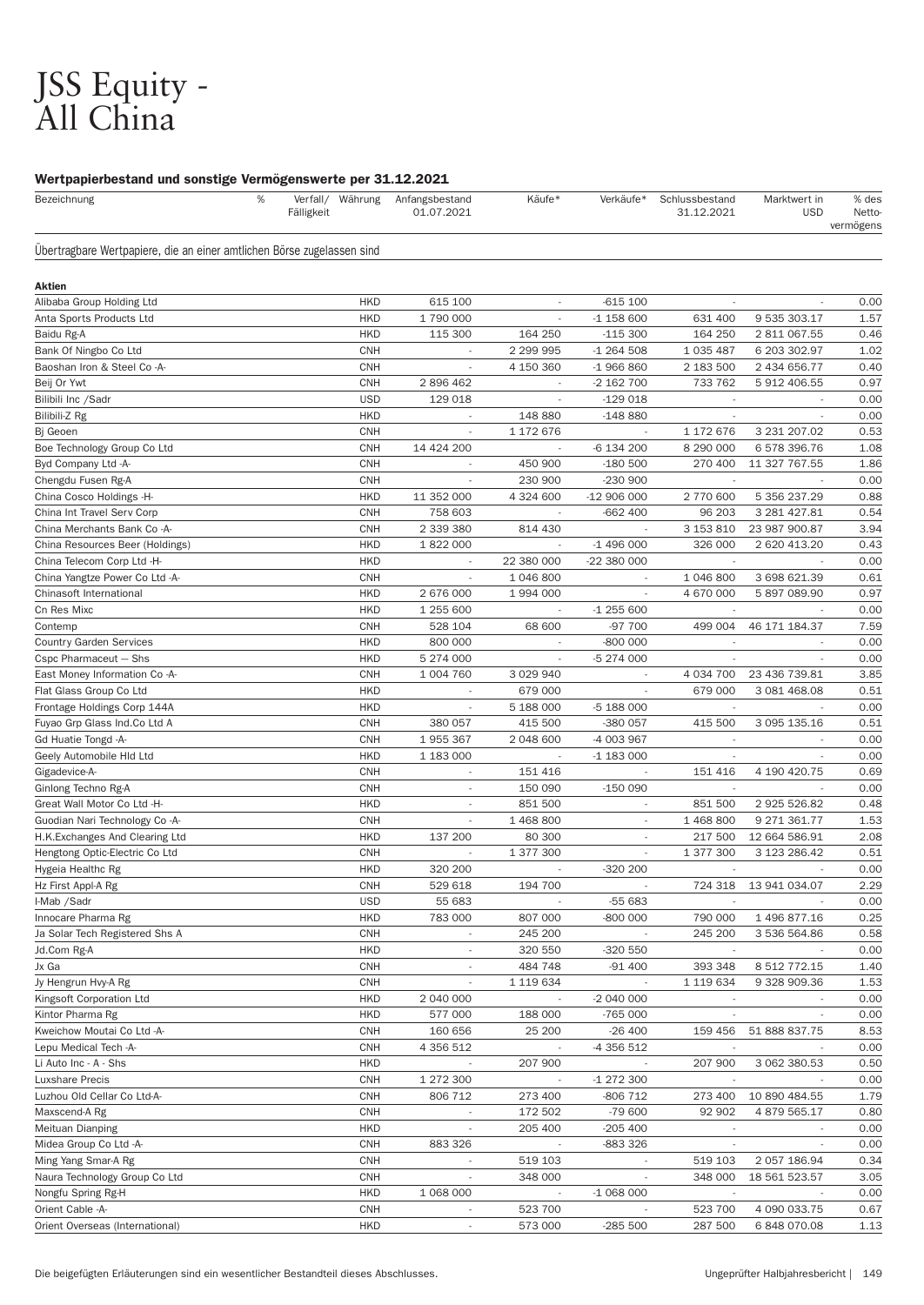# JSS Equity - All China (Fortsetzung)

| Bezeichnung                                                                  | % | Fälligkeit | Verfall/ Währung | Anfangsbestand<br>01.07.2021 | Käufe*    | Verkäufe*   | Schlussbestand<br>31.12.2021 | Marktwert in<br><b>USD</b> | % des<br>Netto-<br>vermögens |
|------------------------------------------------------------------------------|---|------------|------------------|------------------------------|-----------|-------------|------------------------------|----------------------------|------------------------------|
| Pinduoduo Inc / Adr                                                          |   |            | <b>USD</b>       | 282 535                      | 99 888    | -382 423    |                              |                            | 0.00                         |
| Red Ave New-A Rg                                                             |   |            | <b>CNH</b>       |                              | 2 137 509 |             | 2 137 509                    | 17 116 057.74              | 2.82                         |
| Sany Heavy Ind Co Ltd Shs -A-                                                |   |            | <b>CNH</b>       | 6 197 195                    |           | -6 197 195  |                              |                            | 0.00                         |
| Sc Yahua Ind Gp -A-                                                          |   |            | <b>CNH</b>       | $\overline{\phantom{a}}$     | 1 179 613 | -1 179 613  | $\sim$                       | $\sim$                     | 0.00                         |
| Semiconduct                                                                  |   |            | <b>HKD</b>       | $\overline{\phantom{a}}$     | 3 472 500 | -3 472 500  |                              |                            | 0.00                         |
| Sh Putailai-A Rg                                                             |   |            | <b>CNH</b>       |                              | 627 050   | -410 750    | 216 300                      | 5 399 580.22               | 0.89                         |
| Shenzhou Intl Group Ltd                                                      |   |            | <b>HKD</b>       | 503 700                      |           | -503 700    |                              |                            | 0.00                         |
| Sino Biopharma                                                               |   |            | <b>HKD</b>       | 4 239 500                    |           | -4 239 500  |                              |                            | 0.00                         |
| Sungrow Power Supply Co Ltd                                                  |   |            | <b>CNH</b>       | 344 223                      | 158 300   | $-200700$   | 301 823                      | 6 672 583.34               | 1.10                         |
| Sunny Optical Technology                                                     |   |            | <b>HKD</b>       | 514 300                      | 107 300   | $-66600$    | 555 000                      | 17 531 469.65              | 2.88                         |
| Sx Coal & Elec -A-                                                           |   |            | <b>CNH</b>       |                              | 1 455 421 | $-1455421$  | $\sim$                       |                            | 0.00                         |
| Sz Mindray                                                                   |   |            | <b>CNH</b>       | 186 054                      | 230 200   | $-118900$   | 297 354                      | 17 860 250.08              | 2.94                         |
| <b>Tencent Holdings Ltd</b>                                                  |   |            | <b>HKD</b>       | 1 017 700                    | 647 900   | -687 200    | 978 400                      | 55 615 618.37              | 9.14                         |
| Tjin Zh                                                                      |   |            | <b>CNH</b>       | 6 255 148                    | 2 357 631 |             | 8 612 779                    | 54 757 300.05              | 9.00                         |
| Tongwei Co Ltd                                                               |   |            | <b>CNH</b>       | $\sim$                       | 2 219 100 | -1 789 400  | 429 700                      | 2 837 020.19               | 0.47                         |
| Wanhua Chemical Group Co -A-                                                 |   |            | <b>CNH</b>       | $\overline{\phantom{a}}$     | 418 200   |             | 418 200                      | 6 605 637.24               | 1.09                         |
| Will Semico                                                                  |   |            | <b>CNH</b>       | $\overline{\phantom{a}}$     | 118 900   | $-118900$   |                              |                            | 0.00                         |
| Wuliangye Yibin Co Ltd -A-                                                   |   |            | <b>CNH</b>       | 1 197 654                    | 512 900   | -793 300    | 917 254                      | 32 437 781.05              | 5.33                         |
| Wuxi Apptec Co Ltd.                                                          |   |            | <b>CNH</b>       | 349 850                      | 111 565   | -461 415    |                              |                            | 0.00                         |
| Wuxi Biologics Rg                                                            |   |            | <b>HKD</b>       | 951 000                      |           | $-951000$   |                              |                            | 0.00                         |
| Yadea Group Holdings Ltd                                                     |   |            | <b>HKD</b>       | 4 274 000                    |           | -4 274 000  |                              |                            | 0.00                         |
| Yunnan Aluminium Co Ltd                                                      |   |            | <b>CNH</b>       | 4782635                      |           | -4 782 635  | $\overline{\phantom{a}}$     |                            | 0.00                         |
| Yunnan En                                                                    |   |            | <b>CNH</b>       | 194 900                      | 106 700   | $-196000$   | 105 600                      | 4 221 158.82               | 0.70                         |
| Zhejg Yongtai-A-                                                             |   |            | <b>CNH</b>       | $\sim$                       | 997 859   | -997 859    |                              |                            | 0.00                         |
| Zhuzhou Kibing Group Co Ltd                                                  |   |            | <b>CNH</b>       | $\sim$                       | 5 333 583 | $-659500$   | 4 674 083                    | 12 336 600.85              | 2.03                         |
| Zijin Mining Group -H-                                                       |   |            | <b>HKD</b>       | 12 174 000                   |           | -12 174 000 |                              |                            | 0.00                         |
| Zi Jingsheng Me-A-                                                           |   |            | <b>CNH</b>       | $\sim$                       | 689 050   | $-204600$   | 484 450                      | 5 067 453.46               | 0.83                         |
|                                                                              |   |            |                  |                              |           |             |                              | 578 388 259.89             | 95.09                        |
| Summe Übertragbare Wertpapiere, die an einer amtlichen Börse zugelassen sind |   |            |                  |                              |           |             |                              | 578 388 259.89             | 95.09                        |
| <b>SUMME WERTPAPIERBESTAND</b>                                               |   |            |                  |                              |           |             |                              | 578 388 259.89             | 95.09                        |
| Liquide Mittel inklusive Geldmarktanlagen                                    |   |            |                  |                              |           |             |                              | 32 446 275.83              | 5.33                         |
| <b>Sonstige Aktiven und Passiven</b>                                         |   |            |                  |                              |           |             |                              | -2 583 934.32              | $-0.42$                      |
| GESAMTNETTOVERMÖGEN                                                          |   |            |                  |                              |           |             |                              | 608 250 601.40             | 100.00                       |

\* Käufe und Verkäufe (ungeprüft) umfassen die folgenden Transaktionen:

Ausübung von Bezugs-/Optionsrechten/Umwandlungen/Namensänderungen/Titelaufteilungen/Über tragungen/Umtausch zwischen Gesellschaften/ Gratistiteln/Käufen/"Splits"/Stock/Wahldividenden/Exit infolge von Verfall/Auslosungen/"Reversesplits"/Rückzahlungen/Verkäufen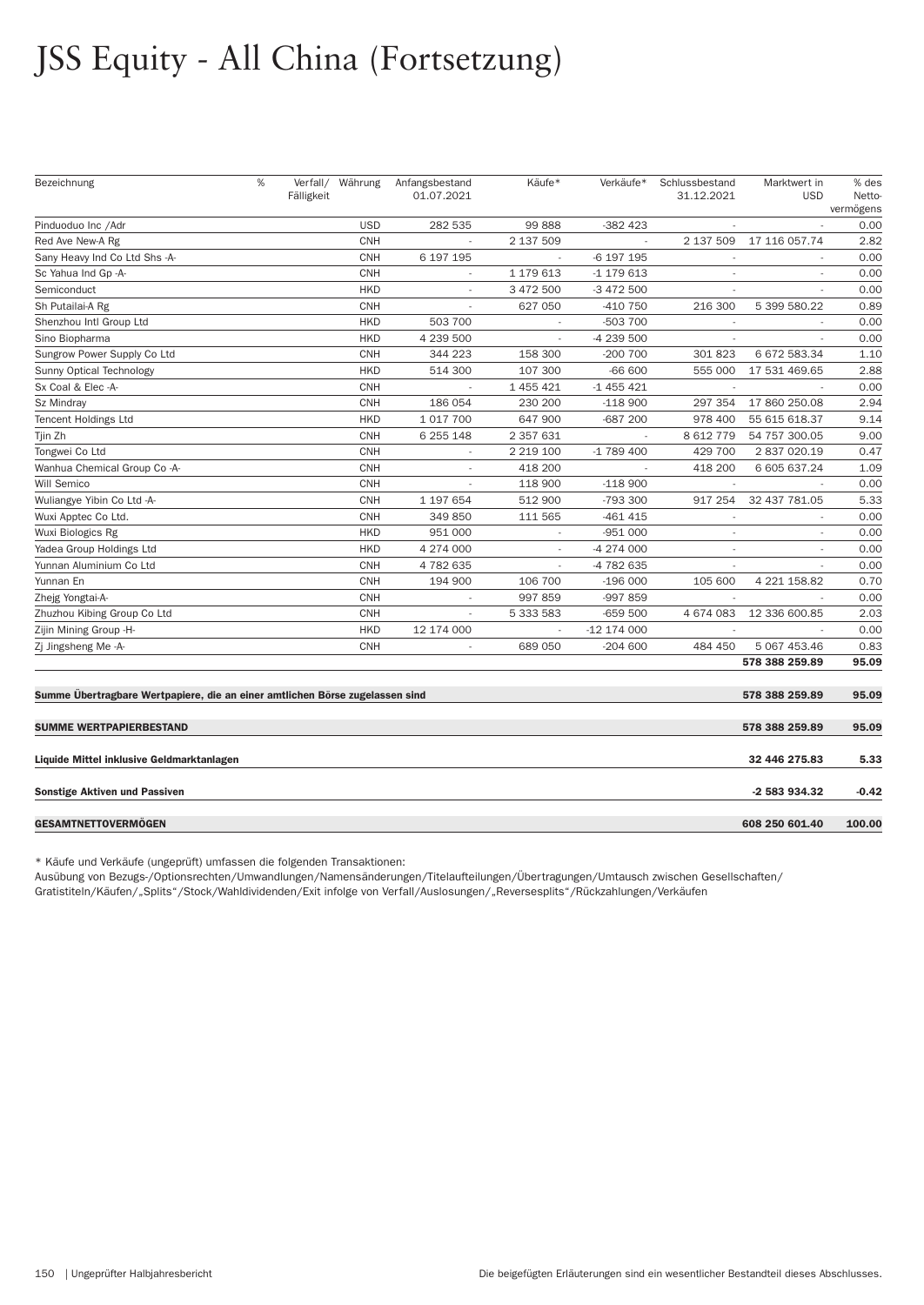# Erläuterungen zum Abschluss per 31.12.2021

#### 1. Gründung der Gesellschaft

JSS Investmentfonds (die "Gesellschaft") ist eine offene Investmentgesellschaft (société d'investissement à capital variable - SICAV), die auf der Grundlage von Teil I des geänderten Gesetzes vom 17.12.2010 (das geänderte "Gesetz von 2010") in der jeweils geltenden Fassung als Organismus für gemeinsame Anlagen in Wertpapieren (OGAW) gegründet wurde. Die Gesellschaft hat J. Safra Sarasin Fund Management (Luxembourg) S.A., welche als Verwaltungsgesellschaft gemäß Kapitel 15 des Gesetzes von 2010 in seiner geänderten Fassung zugelassen ist, als ihre Verwaltungsgesellschaft ernannt.

Die Gesellschaft ist eine Anlagegesellschaft mit verschiedenen Teilfonds (Auflegungsdatum):

- JSS Investmentfonds - JSS Alternative Multi-Strategy Fund (30.09.2014) - JSS Investmentfonds - JSS Sustainable Bond - Emerging Markets Corporate IG (30.09.2014) - JSS Investmentfonds - JSS Sustainable Equity - Systematic Emerging Markets (05.06.1996) - JSS Investmentfonds - JSS Sustainable Equity - Global Dividend (29.10.2010) - JSS Investmentfonds - JSS Sustainable Multi Asset - Thematic Balanced (CH) (02.09.1992) - JSS Investmentfonds - JSS GlobalSar - Balanced (EUR) (05.07.1995) - JSS Investmentfonds - JSS GlobalSar - Growth (EUR) (31.03.2005) - JSS Investmentfonds - JSS Twelve Sustainable Insurance Bond (31.10.2014) - JSS Investmentfonds - JSS Sustainable Equity - Global Thematic (30.09.2005) - JSS Investmentfonds - JSS Sustainable Bond - Global Short-term (31.07.2014) - JSS Investmentfonds - JSS Sustainable Bond CHF (31.01.2001) - JSS Investmentfonds - JSS Sustainable Bond - Euro Broad (06.01.2003) - JSS Investmentfonds - JSS Sustainable Bond - EUR Corporates (02.09.1992) - JSS Investmentfonds - JSS Sustainable Green Bond - Global (30.11.2007) - JSS Investmentfonds - JSS Sustainable Equity - Europe (26.02.1993) - JSS Investmentfonds - JSS Sustainable Equity - Global Climate 2035 (01.06.1999) - JSS Investmentfonds - JSS Sustainable Equity - Real Estate Global (02.04.2007) - JSS Investmentfonds - JSS Sustainable Equity - USA (29.10.2010) - JSS Investmentfonds - JSS Sustainable Multi Asset - Global Opportunities (16.02.1994) - JSS Investmentfonds - JSS Sustainable Equity - Green Planet (27.12.2007) - JSS Investmentfonds - JSS Bond - USD High Yield (30.03.2015) - JSS Investmentfonds - JSS Sustainable Bond - Total Return Global (30.12.2015) - JSS Investmentfonds - JSS Sustainable Equity - Consumer Brands (31.05.2018) - JSS Investmentfonds - JSS Sustainable Equity - Tech Disruptors (31.05.2018)

- JSS Investmentfonds - JSS Sustainable Bond - Emerging Markets Local Currency (18.06.2019)

- JSS Investmentfonds - JSS Equity - All China (17.12.2019)

Die Gesellschaft hat in der Berichtsperiode zwei Teilfonds zusammengelegt:

- JSS Investmentfonds - JSS Bond - Emerging Markets High Yield wurde zum 06.07.2021 mit dem JSS Investmentfonds - JSS Sustainable Bond - Emerging Markets Corporate IG zusammengelegt.

- JSS Investmentfonds - JSS Quant Portfolio - Global (EUR) wurde zum 02.08.2021 mit dem JSS Investmentfonds - JSS Sustainable Multi Asset - Global Opportunities zusammengelegt.

Während der Berichtsperiode führte die Gesellschaft eine Auflösung durch: - JSS Investmentfonds - JSS Responsible Equity - Brazil, die Berechnung des Nettoinventarwerts wurde vor der Auflösung des Teilfonds ausgesetzt.

Eine Liste aller derzeit ausgegebenen Aktienklassen finden Sie im Abschnitt Informationen am Anfang des Berichts.

#### 2. Wichtige Buchführungsgrundsätze

#### Darstellung des Abschlusses

Die Abschlüsse der Gesellschaft werden in Übereinstimmung mit den in Luxemburg allgemein anerkannten Grundsätzen der Rechnungslegung und den luxemburgischen Vorschriften betreffend Organismen für gemeinsame Anlagen in Wer tpapieren erstellt.

Die konsolidier ten Zahlen wurden nicht um Überkreuzinvestitionen von Teilfonds bereinigt. Per 31.12.2021 beliefen sich die Teilfonds-Überkreuzinvestitionen des Teilfonds JSS Investmentfonds - JSS Sustainable Multi Asset - Global Opportunities auf insgesamt 12 177 540.71 EUR. Somit liegt der konsolidierte NIW zum Ende der Berichtsperiode ohne Überkreuzinvestitionen insgesamt bei 6 704 565 391.05 EUR.

#### *a) Umrechnung von Fremdwährungen*

Die Anlagen ebenso wie andere Vermögenswerte und Verbindlichkeiten in Fremdwährungen werden zum Wechselkurs vom 31.12.2021 umgerechnet. Fremdwährungsgeschäfte während der Berichtsperiode werden zu den am Tag der Transaktion geltenden Wechselkursen umgerechnet. Realisierte Nettogewinne und -verluste und die Nettoveränderungen der nicht realisierten Wertsteigerungen und Wertminderungen werden in der Ertrags- und Aufwandsrechnung und in den Veränderungen des Netto-Fondsvermögens der einzelnen Teilfonds ausgewiesen.

### *b) Wer tpapieranlagen*

Wertpapiere, die an einer Börse oder einem anderen regulierten Zweitmarkt gehandelt werden, werden zum letzten bekannten Preis bewertet. Sofern im Wertpapierbestand enthaltene Wertpapiere weder an einer Börse notiert noch auf einem anderen regulierten Markt gehandelt werden oder der erhaltene Preis nicht repräsentativ oder angemessen ist, wird das betreffende Wertpapier aufgrund eines vom Verwaltungsrat der Gesellschaft nach Treu und Glauben festgelegten, angemessenen und zu erwar tenden Verkaufspreises bewer tet.

#### *c) Investmentfonds*

Aktien oder Anteile an offenen Investmentfonds werden auf der Grundlage ihres zuletzt verfügbaren Nettoinventarwertes oder gemäß obigem Absatz b) zum Preis am Ort ihrer Notierung bewertet.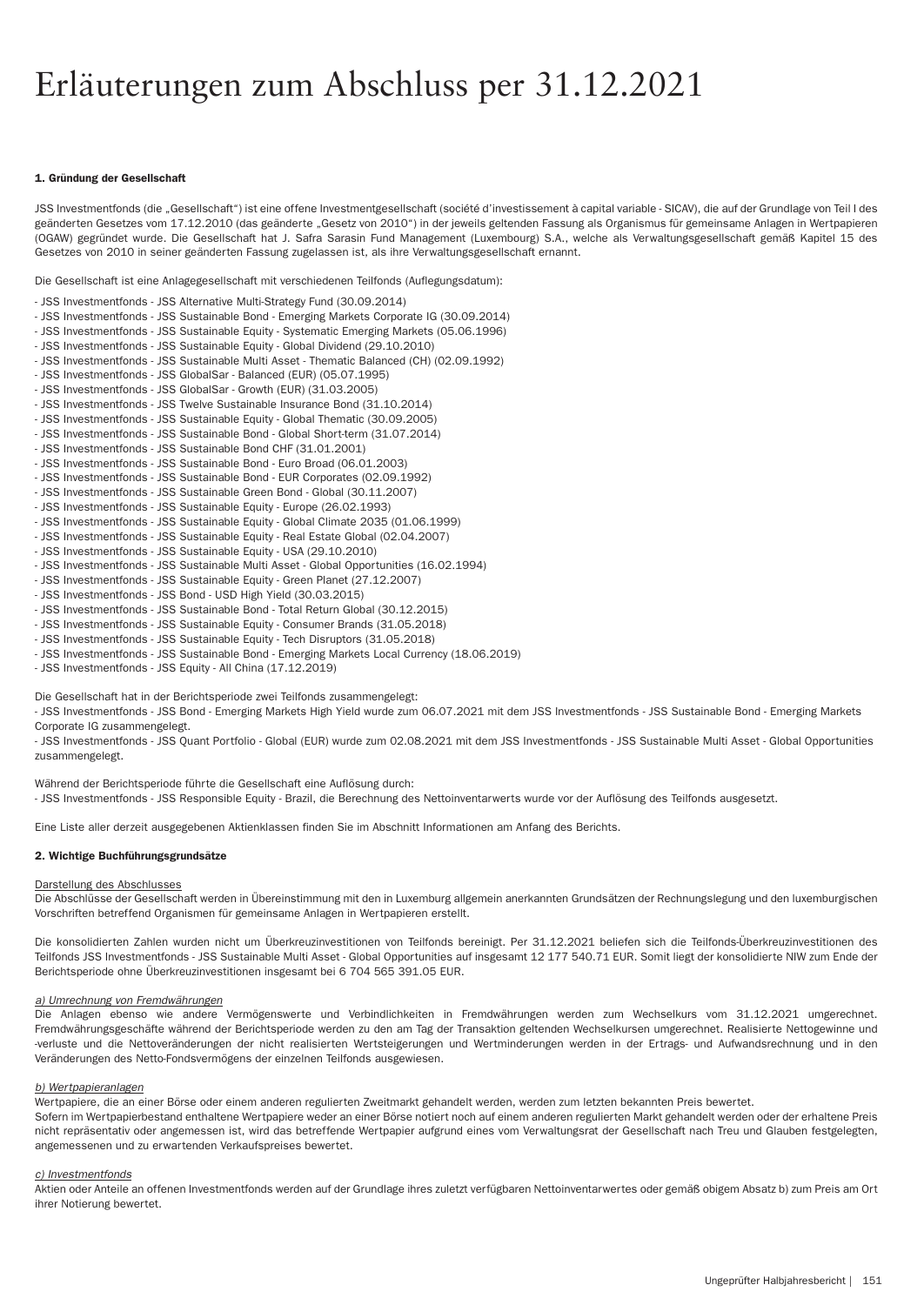# 2. Wichtige Buchführungsgrundsätze (Fortsetzung)

#### *d) Devisentermingeschäfte*

Devisentermingeschäfte werden zu den Terminmarktsätzen für die verbleibende Zeitdauer vom Bewertungsstichtag bis zur Fälligkeit des Kontrakts bewertet. Nicht realisierte Gewinne oder Verluste, welche sich zum Stichtag aus der Bewertung offener Devisentermingeschäfte ergeben, sind in der Nettovermögensaufstellung berücksichtigt; die realisierten Nettogewinne und -verluste sowie Veränderungen bei nicht realisierten Nettogewinnen und -verlusten sind in der Ertrags- und Aufwandsrechnung und der Veränderung des Nettovermögens aufgeführ t.

#### *e) Optionsgeschäfte*

Optionsgeschäfte werden zu dem Marktpreis zum Bewertungsstichtag bewertet. Nicht realisierte Gewinne oder Verluste, welche sich zum Stichtag aus der Bewertung von Optionen ergeben, sind in der Nettovermögensaufstellung berücksichtigt; die realisierten Nettogewinne und -verluste sowie Nettoveränderungen bei nicht realisierten Gewinnen und Verlusten sind in der Ertrags- und Aufwandsrechnung und der Veränderung des Nettovermögens aufgeführt.

#### *f) Terminkontrakte*

Terminkontrakte werden zu dem der jeweiligen Restlaufzeit entsprechenden Marktpreis zum Bewertungsstichtag bewertet. Nicht realisierte Nettogewinne oder -verluste, die sich zum Stichtag aus der Bewertung offener Terminkontrakte ergeben, sind in der Nettovermögensaufstellung berücksichtigt; die realisierten Nettogewinne und -verluste sowie Veränderungen bei nicht realisierten Nettogewinnen und -verlusten sind in der Ertrags- und Aufwandsrechnung und der Veränderung des Nettovermögens aufgeführt.

#### *g) CFD-Kontrakte (Contracts for difference)*

CFD-Kontrakte werden durch den Marktpreis des jeweiligen zugrunde liegenden Wertpapiers (Underlying) zum Bewertungsstichtag bewertet. Nicht realisierte Gewinne oder Verluste, die sich zum Stichtag aus der Bewertung offener CFD-Kontrakte ergeben, sind in der Nettovermögensaufstellung berücksichtigt; die realisierten Nettogewinne und -verluste sowie Veränderungen bei unrealisierten Nettogewinnen und -verlusten sind in der Ertrags- und Aufwandsrechnung und der Veränderung des Nettovermögens aufgeführt. Sofern im Wertpapierbestand enthaltene Derivate weder an einer Börse notiert noch auf einem anderen regulierten Markt gehandelt werden oder sofern der wie oben beschrieben erhaltene Preis nicht repräsentativ ist oder keinen angemessenen Marktpreis des Derivates darstellt, wird das betreffende Derivat aufgrund eines nach Treu und Glauben berechneten, angemessenen und zu erwartenden Verkaufspreises bewertet. Die Zinsen im Zusammenhang mit den CFD-Kontrakten werden unter den sonstigen Er trägen bzw. den sonstigen Aufwendungen er fasst.

#### *h) Swaps*

Swap-Transaktionen werden in der Regel auf Grundlage der von der Gegenpartei der jeweiligen Swap-Transaktion erhaltenen Bewertungen bewertet. Bei diesen Werten kann es sich um Geld-, Brief- oder Mittelkurse handeln, die gemäß den vom Verwaltungsrat der Gesellschaft festgelegten Ver fahren nach Treu und Glauben bestimmt werden können. Sollte der Verwaltungsrat der Gesellschaft der Auffassung sein, dass diese Werte nicht dem realen Marktwert der betreffenden Swap- Transaktionen entsprechen, so wird ihr Wert durch den Verwaltungsrat der Gesellschaft nach Treu und Glauben oder gemäß einer anderen Methode bestimmt, die dieser als angemessen erachtet.

#### *i) Rundungsdifferenzen*

Aus rechnerischen Gründen können in den Tabellen in diesem Jahresbericht, einschließlich des geprüften Abschlusses, Rundungsdifferenzen (Einheit, % usw.) auftreten.

### *j) Realisier ter Nettogewinn/(-verlust) aus dem Wer tpapierpor tfolio*

Der aus dem Wertpapierportfolio realisierte Nettogewinn/(-verlust) wird auf Grundlage der Durchschnittskosten der verkauften Wertpapieranlagen ermittelt.

#### *k) Konsolidier te Zahlen*

Die konsolidier ten Zahlen der Gesellschaft lauten auf EUR und umfassen, ggf. umgerechnet, alle Abschlüsse der einzelnen Teilfonds.

#### *l) Er träge aus Wer tpapieranlagen*

Dividenden werden am Ex-Dividendendatum als Erträge erfasst. Zinserträge laufen täglich auf.

#### 3. Nettoinventarwert

#### a) Berechnung

Der Nettoinventarwert pro Aktie lautet auf die Währung des betreffenden Teilfonds und wird täglich berechnet, außer für den Teilfonds "JSS Alternative Multi-Strategy Fund", dessen Nettoinventarwert nur einmal die Woche und am letzten Bankgeschäftstag des Monats berechnet wird, indem das Netto-Fondsvermögen des betreffenden Teilfonds durch die Anzahl ausgegebener und umlaufender Aktien des Teilfonds dividiert wird. Der Nettoinventarwert des Teilfonds am Tag T ist auf Basis der Marktpreise vom Tag T berechnet, wird aber am Tag T+1 publiziert. Die Einstandskosten von verkauften Wertpapieren werden nach der Methode des gewichteten Durchschnittspreises berechnet.

### b) Rücknahme von Aktien

Der Aktionär eines Teilfonds ist jederzeit berechtigt, die Rücknahme seiner Aktien zum Nettoinventarwer t pro Aktie zu verlangen, abzüglich einer Rücknahmegebühr von maximal 0.40% (Verwässerungsgebühr).

#### c) Ausgabe von Aktien

Der Zeichnungskurs wird wie folgt berechnet:

- Nettoinventarwert pro Aktie des betreffenden Teilfonds
- Kommission von max. 3.00% für die mit der Platzierung und dem Verkauf betraute Ver triebsstelle.

#### d) Umwandlung von Aktien

Der Aktionär ist berechtigt, zwischen den Teilfonds gemäß den im ausführlichen und vereinfachten Verkaufsprospekt enthaltenen Bedingungen hin und her zu wechseln.

#### e) Single Swing Pricing

Ergibt sich an einem beliebigen Handelstag aus der Summe der Zeichnungen oder Rücknahmen aller Aktienklassen eines Teilfonds ein Nettokapitalzufluss oder -abfluss, kann sich der Nettoinventarwert des betreffenden Teilfondsvermögens an diesem Handelstag erhöhen oder reduzieren (Single Swing Pricing). Diese Anpassung führt zu einem Anstieg des Nettoinventarwertes, wenn die Nettobewegungen zu einem Anstieg der Anzahl von Aktien des betreffenden Teilfonds führen. Sie führt zu einer Reduzierung des Nettoinventarwer tes, wenn die Nettobewegungen zu einer Verringerung der Anzahl von Aktien führen.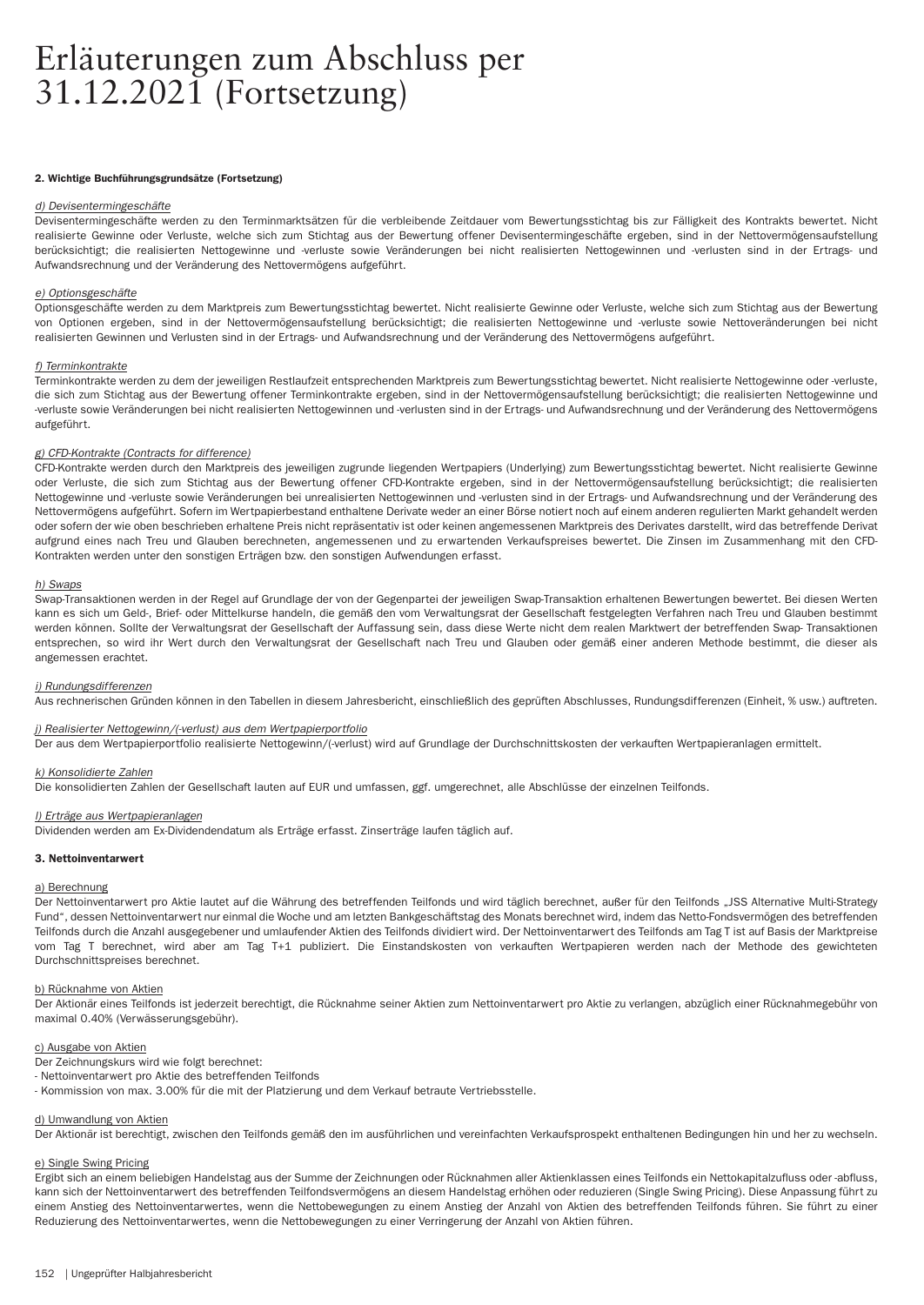### 3. Nettoinventarwert (Fortsetzung)

#### e) Single Swing Pricing *(For tsetzung)*

Der maximale anwendbare Swing-Faktor gemäß dem Prospekt entspricht 3% des Nettoinventarwer ts.

Es wird ein par tieller Single-Swing-Pricing-Mechanism angewandt, d.h. Single Swing Pricing wird nur dann angewandt, wenn die Nettokapitalzuflüsse/-abflüsse eine im Voraus festgelegte Schwelle übersteigen.

Während der Berichtsperiode wurde Swing Pricing angewandt für:

JSS Sustainable Bond - Emerging Markets Corporate IG, JSS Sustainable Equity - Global Dividend, JSS Quant Portfolio - Global (EUR), JSS GlobalSar - Balanced (EUR), JSS GlobalSar - Growth (EUR), JSS Twelve Sustainable Insurance Bond, JSS Sustainable Bond - Global Short-term, JSS Sustainable Bond CHF, JSS Sustainable Bond -Euro Broad, JSS Sustainable Bond - EUR Corporates, JSS Sustainable Green Bond - Global, JSS Sustainable Equity - Europe, JSS Sustainable Equity - Real Estate Global, JSS Sustainable Equity – USA, JSS Sustainable Equity - Green Planet, JSS Bond - USD High Yield, JSS Bond – Emerging Markets High Yield, JSS Sustainable Bond - Total Return Global, JSS Sustainable Equity - Consumer Brands, JSS Sustainable Equity - Tech Disruptors, JSS Sustainable Bond - Emerging Markets Local Currency and JSS Equity - All China.

Per 31.12.2021 wurde für keinen der Teilfonds Swing Pricing angewandt.

# 4. Taxe d'abonnement

Die Gesellschaft unterliegt im Rahmen der gesetzlichen Bestimmungen in Luxemburg einer jährlichen Steuer ("Taxe d'abonnement") von 0.05%, bzw. 0.01% für institutionelle Aktienklassen des Nettovermögens des Fonds, die vierteljährlich jeweils am Ende jedes Quartals zahlbar ist. Die Gesellschaft unterliegt keiner luxemburgischen Einkommens-, Kapitalgewinn- oder Quellensteuer. Die Gesellschaft zahlt keine Steuer auf den Teil des Nettovermögens des Fonds, welcher in anderen Organismen für gemeinsame Anlagen angelegt ist, die bereits im Einklang mit den luxemburgischen gesetzlichen Vorschriften der "Taxe d'abonnement" unterliegen.

### 5. Verwaltungsgesellschaftsgebühr

Die folgenden Vergütungen der Verwaltungsgesellschaft stellen die Höchstsätze gemäß Prospekt dar und basieren auf dem an jedem Bewertungstag errechneten Wert des Nettovermögens des Teilfonds und sind vierteljährlich nachträglich zahlbar (zutreffend für alle Aktienklassen, falls nicht anderweitig vorgegeben):

|                                                             | Klasse              | <b>ISIN</b>  | Maximale Verwaltungsgesellschaftsgebühr p. a. |
|-------------------------------------------------------------|---------------------|--------------|-----------------------------------------------|
| Teilfonds                                                   |                     |              | $(\%)$                                        |
| <b>JSS Alternative Multi-Strategy Fund</b>                  | -C CHF acc hedged-  | LU1111706146 | 0.75%                                         |
| <b>JSS Alternative Multi-Strategy Fund</b>                  | -I USD acc-         | LU1111706575 | 0.65%                                         |
| <b>JSS Alternative Multi-Strategy Fund</b>                  | -P EUR acc hedged-  | LU1111705924 | 1.00%                                         |
| <b>JSS Alternative Multi-Strategy Fund</b>                  | -P USD acc-         | LU1111705767 | 1.00%                                         |
| JSS Sustainable Bond - Emerging Markets Corporate IG        | -C CHF acc hedged-  | LU1073944271 | 0.85%                                         |
| JSS Sustainable Bond - Emerging Markets Corporate IG        | -C EUR acc hedged-  | LU1073944354 | 0.85%                                         |
| JSS Sustainable Bond - Emerging Markets Corporate IG        | -C USD acc-         | LU1073944198 | 0.85%                                         |
| JSS Sustainable Bond - Emerging Markets Corporate IG        | -C USD dist-        | LU1210450364 | 0.85%                                         |
| <b>JSS Sustainable Bond - Emerging Markets Corporate IG</b> | -I CHF acc hedged-  | LU1073944511 | 0.70%                                         |
| JSS Sustainable Bond - Emerging Markets Corporate IG        | -I USD acc-         | LU1073944438 | 0.70%                                         |
| JSS Sustainable Bond - Emerging Markets Corporate IG        | -I USD dist-        | LU1210450448 | 0.70%                                         |
| JSS Sustainable Bond - Emerging Markets Corporate IG        | -P CHF acc hedged-  | LU1073943893 | 1.30%                                         |
| JSS Sustainable Bond - Emerging Markets Corporate IG        | -P EUR acc hedged-  | LU1073943976 | 1.30%                                         |
| JSS Sustainable Bond - Emerging Markets Corporate IG        | -P EUR dist hedged- | LU1244594351 | 1.30%                                         |
| JSS Sustainable Bond - Emerging Markets Corporate IG        | -P USD acc-         | LU1073943620 | 1.30%                                         |
| JSS Sustainable Bond - Emerging Markets Corporate IG        | -P USD dist-        | LU1210450281 | 1.30%                                         |
| JSS Sustainable Bond - Emerging Markets Corporate IG        | -Y CHF acc hedged-  | LU1201473821 | 1.00%                                         |
| JSS Sustainable Bond - Emerging Markets Corporate IG        | -Y CHF dist hedged- | LU1244594948 | 1.00%                                         |
| JSS Sustainable Bond - Emerging Markets Corporate IG        | -Y EUR acc hedged-  | LU1201474043 | 1.00%                                         |
| JSS Sustainable Bond - Emerging Markets Corporate IG        | -Y EUR dist hedged- | LU1244595085 | 1.00%                                         |
| JSS Sustainable Bond - Emerging Markets Corporate IG        | -Y GBP dist hedged- | LU1545798859 | 1.00%                                         |
| JSS Sustainable Bond - Emerging Markets Corporate IG        | -Y USD acc-         | LU1201474126 | 1.00%                                         |
| JSS Sustainable Bond - Emerging Markets Corporate IG        | -Y USD dist-        | LU1210450521 | 1.00%                                         |
| <b>JSS Sustainable Equity - Systematic Emerging Markets</b> | -C USD acc-         | LU0950588334 | 1.15%                                         |
| JSS Sustainable Equity - Systematic Emerging Markets        | -C USD dist-        | LU1732170136 | 1.15%                                         |
| JSS Sustainable Equity - Systematic Emerging Markets        | -P USD dist-        | LU0068337053 | 1.75%                                         |
| JSS Sustainable Equity - Global Dividend                    | -C EUR acc-         | LU0950588763 | 1.00%                                         |
| JSS Sustainable Equity - Global Dividend                    | -C EUR dist-        | LU1732170649 | 1.00%                                         |
| JSS Sustainable Equity - Global Dividend                    | -C USD acc-         | LU1111702822 | 1.00%                                         |
| <b>JSS Sustainable Equity - Global Dividend</b>             | -C USD dist-        | LU2076226567 | 1.00%                                         |
| <b>JSS Sustainable Equity - Global Dividend</b>             | -E USD acc-         | LU2076227615 | 1.50%                                         |
| JSS Sustainable Equity - Global Dividend                    | -E USD dist-        | LU2076227532 | 1.50%                                         |
| JSS Sustainable Equity - Global Dividend                    | -P EUR acc-         | LU0533812276 | 1.50%                                         |
| JSS Sustainable Equity - Global Dividend                    | -P EUR dist-        | LU0375216479 | 1.50%                                         |
| JSS Sustainable Equity - Global Dividend                    | -P USD acc-         | LU1096892549 | 1.50%                                         |
| JSS Sustainable Equity - Global Dividend                    | -P USD dist-        | LU1732170565 | 1.50%                                         |
| JSS Sustainable Equity - Global Dividend                    | -S EUR acc-         | LU1842717297 | 0.75%                                         |
|                                                             |                     |              |                                               |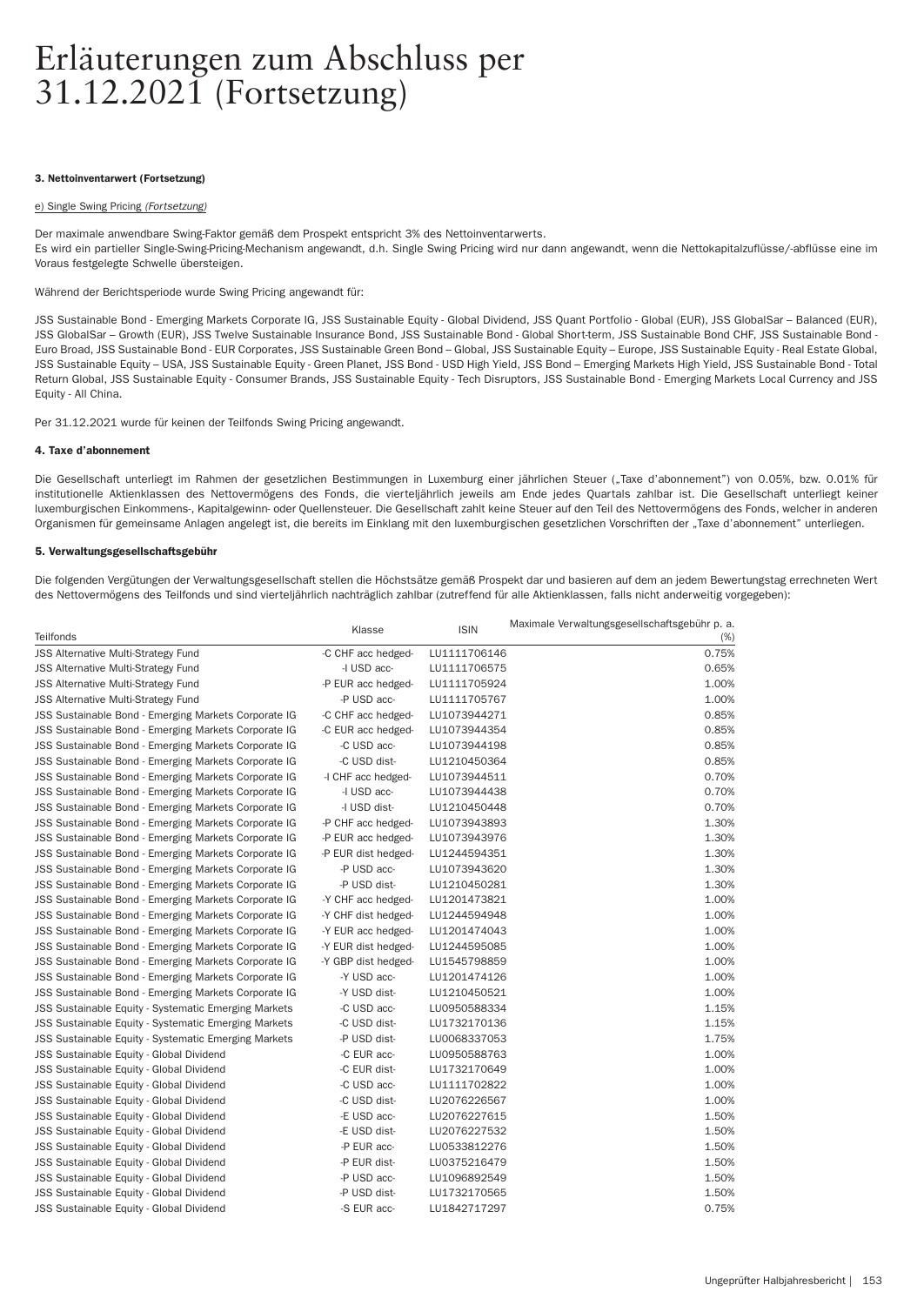# 5. Verwaltungsgesellschaftsgebühr (Fortsetzung)

| Teilfonds                                                   | Klasse                                    | <b>ISIN</b>                  | Maximale Verwaltungsgesellschaftsgebühr p. a.<br>$(\%)$ |
|-------------------------------------------------------------|-------------------------------------------|------------------------------|---------------------------------------------------------|
| JSS Sustainable Equity - Global Dividend                    | -S EUR dist-                              | LU1842717370                 | 0.75%                                                   |
| JSS Sustainable Equity - Global Dividend                    | -Y USD acc-                               | LU2076228001                 | 1.25%                                                   |
| JSS Sustainable Equity - Global Dividend                    | -Y USD dist-                              | LU2076227961                 | 1.25%                                                   |
| JSS Sustainable Multi Asset - Thematic Balanced (CH)        | -C CHF acc-                               | LU0950588920                 | 1.00%                                                   |
| <b>JSS Sustainable Multi Asset - Thematic Balanced (CH)</b> | -C CHF dist-                              | LU1732170995                 | 1.00%                                                   |
| JSS Sustainable Multi Asset - Thematic Balanced (CH)        | -P CHF dist-                              | LU0058890657                 | 1.50%                                                   |
| JSS GlobalSar - Balanced (EUR)                              | -C EUR acc-                               | LU0950589068                 | 1.00%                                                   |
| JSS GlobalSar - Balanced (EUR)                              | -C EUR dist-                              | LU1732171027                 | 1.00%                                                   |
| JSS GlobalSar - Balanced (EUR)                              | -P EUR dist-                              | LU0058893917                 | 1.50%                                                   |
| JSS GlobalSar - Balanced (EUR)                              | -S EUR acc-                               | LU1842716646                 | 0.75%                                                   |
| JSS GlobalSar - Growth (EUR)                                | -P EUR acc-                               | LU0198388380                 | 1.50%                                                   |
| <b>JSS Twelve Sustainable Insurance Bond</b>                | -C CHF acc hedged-                        | LU1111708860                 | 0.90%                                                   |
| <b>JSS Twelve Sustainable Insurance Bond</b>                | -C EUR acc-                               | LU1111708787                 | 0.90%                                                   |
| <b>JSS Twelve Sustainable Insurance Bond</b>                | -C GBP acc hedged-                        | LU1111709082                 | 0.90%                                                   |
| <b>JSS Twelve Sustainable Insurance Bond</b>                | -C USD acc hedged-                        | LU1111708944                 | 0.90%                                                   |
| <b>JSS Twelve Sustainable Insurance Bond</b>                | -I CHF acc hedged-                        | LU1111709322                 | 0.80%                                                   |
| <b>JSS Twelve Sustainable Insurance Bond</b>                | -I EUR acc-                               | LU1111709249                 | 0.80%                                                   |
| <b>JSS Twelve Sustainable Insurance Bond</b>                |                                           | LU1111709595                 | 0.80%                                                   |
| <b>JSS Twelve Sustainable Insurance Bond</b>                | -I USD acc hedged-<br>-I USD dist hedged- |                              | 0.80%                                                   |
|                                                             |                                           | LU1244595754                 | 0.60%                                                   |
| <b>JSS Twelve Sustainable Insurance Bond</b>                | -I10 CHF acc hedged-                      | LU2075973177<br>LU2075973334 |                                                         |
| <b>JSS Twelve Sustainable Insurance Bond</b>                | -I10 EUR acc-                             |                              | 0.60%                                                   |
| <b>JSS Twelve Sustainable Insurance Bond</b>                | -I3 CHF acc hedged-                       | LU2075972286                 | 0.70%                                                   |
| <b>JSS Twelve Sustainable Insurance Bond</b>                | -I30 CHF acc hedged-                      | LU1629314078                 | 0.50%                                                   |
| <b>JSS Twelve Sustainable Insurance Bond</b>                | -I30 EUR acc-                             | LU1629313856                 | 0.50%                                                   |
| <b>JSS Twelve Sustainable Insurance Bond</b>                | -I30 EUR dist-                            | LU1629313930                 | 0.50%                                                   |
| <b>JSS Twelve Sustainable Insurance Bond</b>                | -I30 USD acc hedged-                      | LU1629314235                 | 0.50%                                                   |
| <b>JSS Twelve Sustainable Insurance Bond</b>                | -I30 USD dist hedged-                     | LU1629314318                 | 0.50%                                                   |
| <b>JSS Twelve Sustainable Insurance Bond</b>                | -IZ3 CHF acc hedged-                      | LU2075975206                 | 0.70%                                                   |
| <b>JSS Twelve Sustainable Insurance Bond</b>                | -IZ3 EUR acc-                             | LU2075975461                 | 0.70%                                                   |
| <b>JSS Twelve Sustainable Insurance Bond</b>                | -IZ3 EUR dist-                            | LU2075975545                 | 0.70%                                                   |
| <b>JSS Twelve Sustainable Insurance Bond</b>                | -P CHF acc hedged-                        | LU1111708431                 | 1.10%                                                   |
| <b>JSS Twelve Sustainable Insurance Bond</b>                | -P EUR acc-                               | LU1111708357                 | 1.10%                                                   |
| <b>JSS Twelve Sustainable Insurance Bond</b>                | -P EUR dist-                              | LU1210451099                 | 1.10%                                                   |
| <b>JSS Twelve Sustainable Insurance Bond</b>                | -P USD acc hedged-                        | LU1111708514                 | 1.10%                                                   |
| <b>JSS Twelve Sustainable Insurance Bond</b>                | -P USD dist hedged-                       | LU1244595242                 | 1.10%                                                   |
| <b>JSS Sustainable Equity - Global Thematic</b>             | -C CHF acc-                               | LU2076229074                 | 1.25%                                                   |
| JSS Sustainable Equity - Global Thematic                    | -C EUR acc-                               | LU0950589498                 | 1.25%                                                   |
| JSS Sustainable Equity - Global Thematic                    | -C EUR dist-                              | LU1732171373                 | 1.25%                                                   |
| JSS Sustainable Equity - Global Thematic                    | -C USD acc-                               | LU1111703127                 | 1.25%                                                   |
| JSS Sustainable Equity - Global Thematic                    | -I EUR acc-                               | LU0405184523                 | 1.15%                                                   |
| JSS Sustainable Equity - Global Thematic                    | -I USD (BRL hedged) acc-LU2067136072      |                              | 1.15%                                                   |
| JSS Sustainable Equity - Global Thematic                    | -I USD acc-                               | LU1111703390                 | 1.15%                                                   |
| JSS Sustainable Equity - Global Thematic                    | -I USD dist-                              | LU1991390706                 | 1.15%                                                   |
| JSS Sustainable Equity - Global Thematic                    | -I10 CHF acc-                             | LU2008796604                 | 1.00%                                                   |
| JSS Sustainable Equity - Global Thematic                    | -I10 EUR acc-                             | LU2008796273                 | 1.00%                                                   |
| <b>JSS Sustainable Equity - Global Thematic</b>             | -I10 USD acc-                             | LU2008796430                 | 1.00%                                                   |
| JSS Sustainable Equity - Global Thematic                    | -IH1 NOK acc-                             | LU2076230247                 | 1.15%                                                   |
| JSS Sustainable Equity - Global Thematic                    | -M EUR acc-                               | LU0950589571                 | 0.12%                                                   |
| JSS Sustainable Equity - Global Thematic                    | -P EUR acc-                               | LU0480508919                 | 1.75%                                                   |
| JSS Sustainable Equity - Global Thematic                    | -P EUR dist-                              | LU0229773345                 | 1.75%                                                   |
| JSS Sustainable Equity - Global Thematic                    | -P SGD acc-                               | LU2361429579                 | 1.75%                                                   |
| JSS Sustainable Equity - Global Thematic                    | -P USD acc-                               | LU1111703473                 | 1.75%                                                   |
| <b>JSS Sustainable Equity - Global Thematic</b>             | -P USD dist-                              | LU1732171290                 | 1.75%                                                   |
| JSS Sustainable Equity - Global Thematic                    | -S EUR dist-                              | LU2076230833                 | 0.75%                                                   |
| JSS Sustainable Equity - Global Thematic                    | -Y EUR acc-                               | LU1205684001                 | 1.00%                                                   |
| JSS Sustainable Equity - Global Thematic                    | -Y USD dist-                              | LU2161043588                 | 1.00%                                                   |
| JSS Responsible Equity - Brazil                             | -C USD acc-                               | LU0950591395                 | 1.15%                                                   |
| JSS Responsible Equity - Brazil                             | -I USD acc-                               | LU1109657962                 | 1.05%                                                   |
| JSS Responsible Equity - Brazil                             | -P USD acc-                               | LU0950591122                 | 1.75%                                                   |
| JSS Sustainable Bond - Global Short-term                    | -C CHF acc hedged-                        | LU1073945245                 | 0.75%                                                   |
| JSS Sustainable Bond - Global Short-term                    | -C EUR acc hedged-                        | LU1073945328                 | 0.75%                                                   |
| JSS Sustainable Bond - Global Short-term                    | -C EUR dist hedged-                       | LU1244596133                 | 0.75%                                                   |
| JSS Sustainable Bond - Global Short-term                    | -C USD acc-                               | LU1073945161                 | 0.75%                                                   |
| JSS Sustainable Bond - Global Short-term                    | -C USD dist-                              | LU1210452063                 | 0.75%                                                   |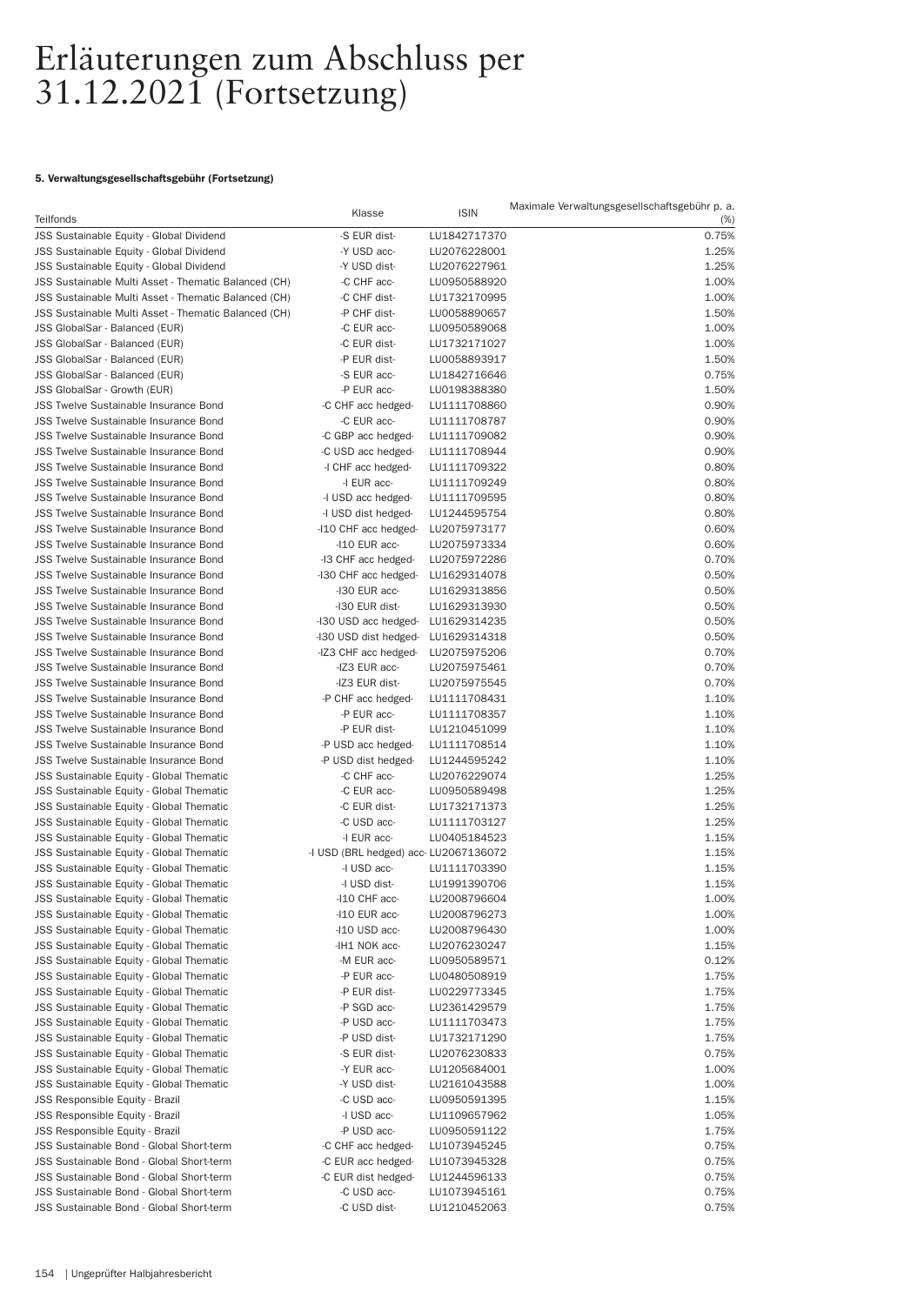# 5. Verwaltungsgesellschaftsgebühr (Fortsetzung)

| Teilfonds                                                                                                       | Klasse                        | <b>ISIN</b>                  | Maximale Verwaltungsgesellschaftsgebühr p. a.<br>$(\%)$ |
|-----------------------------------------------------------------------------------------------------------------|-------------------------------|------------------------------|---------------------------------------------------------|
| JSS Sustainable Bond - Global Short-term                                                                        | -I USD acc-                   | LU1073945591                 | 0.65%                                                   |
| JSS Sustainable Bond - Global Short-term                                                                        | -P CHF acc hedged-            | LU1073944941                 | 1.00%                                                   |
| <b>JSS Sustainable Bond - Global Short-term</b>                                                                 | -P EUR acc hedged-            | LU1073945088                 | 1.00%                                                   |
| <b>JSS Sustainable Bond - Global Short-term</b>                                                                 | -P USD acc-                   | LU1073944867                 | 1.00%                                                   |
| JSS Sustainable Bond - Global Short-term                                                                        | -P USD dist-                  | LU1210451842                 | 1.00%                                                   |
| <b>JSS Sustainable Bond - Global Short-term</b>                                                                 | -Y CHF acc hedged-            | LU1201473581                 | 1.00%                                                   |
| <b>JSS Sustainable Bond - Global Short-term</b>                                                                 | -Y EUR acc hedged-            | LU1201473664                 | 1.00%                                                   |
| JSS Sustainable Bond - Global Short-term                                                                        | -Y USD dist-                  | LU1210452659                 | 1.00%                                                   |
| <b>JSS Sustainable Bond CHF</b>                                                                                 | -C CHF acc-                   | LU0950591809                 | 0.50%                                                   |
| <b>JSS Sustainable Bond CHF</b>                                                                                 | -M CHF acc-                   | LU0950591981                 | 0.10%                                                   |
| <b>JSS Sustainable Bond CHF</b>                                                                                 | -P CHF dist-                  | LU0121751324                 | 0.75%                                                   |
| JSS Sustainable Bond - Euro Broad                                                                               | -C CHF acc hedged-            | LU2076224786                 | 0.70%                                                   |
| JSS Sustainable Bond - Euro Broad                                                                               | -C EUR acc-                   | LU0950592104                 | 0.70%                                                   |
| JSS Sustainable Bond - Euro Broad                                                                               | -C EUR dist-                  | LU1732171969                 | 0.70%                                                   |
| JSS Sustainable Bond - Euro Broad                                                                               | -I EUR acc-                   | LU2076225163                 | 0.70%                                                   |
| JSS Sustainable Bond - Euro Broad                                                                               | -I EUR dist-                  | LU2076225247                 | 0.70%                                                   |
| JSS Sustainable Bond - Euro Broad                                                                               | -P CHF dist hedged-           | LU2076224273                 | 1.00%                                                   |
| JSS Sustainable Bond - Euro Broad                                                                               | -P EUR dist-                  | LU0158938935                 | 1.00%                                                   |
| JSS Sustainable Bond - Euro Broad                                                                               | -Y CHF acc hedged-            | LU2076226054                 | 0.60%                                                   |
| JSS Sustainable Bond - Euro Broad                                                                               | -Y EUR acc-                   | LU1752454568                 | 0.60%                                                   |
| JSS Sustainable Bond - Euro Broad                                                                               | -Y EUR dist-                  | LU1752454485                 | 0.60%                                                   |
| <b>JSS Sustainable Bond - EUR Corporates</b><br><b>JSS Sustainable Bond - EUR Corporates</b>                    | -C EUR acc-                   | LU0950591718                 | 0.80%                                                   |
| JSS Sustainable Bond - EUR Corporates                                                                           | -C EUR dist-<br>-I EUR acc-   | LU1732172009<br>LU0734492860 | 0.80%<br>0.70%                                          |
| <b>JSS Sustainable Bond - EUR Corporates</b>                                                                    | -M EUR acc-                   | LU0776582891                 | 0.10%                                                   |
| <b>JSS Sustainable Bond - EUR Corporates</b>                                                                    | -P EUR dist-                  | LU0045164786                 | 1.00%                                                   |
| <b>JSS Sustainable Bond - EUR Corporates</b>                                                                    | -Y CHF dist hedged-           | LU2312587103                 | 1.00%                                                   |
| <b>JSS Sustainable Bond - EUR Corporates</b>                                                                    | -Y EUR acc-                   | LU1205683706                 | 1.00%                                                   |
| JSS Sustainable Green Bond - Global                                                                             | -C CHF acc hedged-            | LU1698507123                 | 0.70%                                                   |
| JSS Sustainable Green Bond - Global                                                                             | -C EUR dist-                  | LU1698507040                 | 0.70%                                                   |
| JSS Sustainable Green Bond - Global                                                                             | -P EUR acc-                   | LU0288930356                 | 1.00%                                                   |
| JSS Sustainable Equity - Europe                                                                                 | -C EUR acc-                   | LU0950592369                 | 1.15%                                                   |
| JSS Sustainable Equity - Europe                                                                                 | -P EUR acc-                   | LU0484532444                 | 1.75%                                                   |
| JSS Sustainable Equity - Europe                                                                                 | -P EUR dist-                  | LU0058891119                 | 1.75%                                                   |
| JSS Sustainable Equity - Europe                                                                                 | -P USD acc-                   | LU1096900078                 | 1.75%                                                   |
| <b>JSS Sustainable Equity - Europe</b>                                                                          | -Y EUR acc-                   | LU1205683888                 | 1.00%                                                   |
| JSS Sustainable Equity - Global Climate 2035                                                                    | -C CHF acc-                   | LU2273127774                 | 1.15%                                                   |
| JSS Sustainable Equity - Global Climate 2035                                                                    | -C EUR acc-                   | LU0950592443                 | 1.15%                                                   |
| JSS Sustainable Equity - Global Climate 2035                                                                    | -C USD acc-                   | LU1111704364                 | 1.15%                                                   |
| JSS Sustainable Equity - Global Climate 2035                                                                    | -I CHF acc-                   | LU2273128319                 | 1.05%                                                   |
| JSS Sustainable Equity - Global Climate 2035                                                                    | -M EUR acc-                   | LU0749004452                 | 0.12%                                                   |
| JSS Sustainable Equity - Global Climate 2035                                                                    | -P EUR dist-                  | LU0097427784                 | 1.75%                                                   |
| JSS Sustainable Equity - Global Climate 2035                                                                    | -P USD acc-                   | LU1111704448                 | 1.75%                                                   |
| JSS Sustainable Equity - Real Estate Global                                                                     | -C EUR acc-                   | LU0950592872                 | 1.00%                                                   |
| JSS Sustainable Equity - Real Estate Global                                                                     | -C EUR dist-                  | LU1991392827                 | 1.00%                                                   |
| JSS Sustainable Equity - Real Estate Global                                                                     | -I EUR acc-                   | LU0950592955                 | 0.90%                                                   |
| JSS Sustainable Equity - Real Estate Global                                                                     | -P EUR acc-                   | LU0288928376                 | 1.50%                                                   |
| JSS Sustainable Equity - Real Estate Global                                                                     | -P EUR dist-                  | LU1991392074                 | 1.50%                                                   |
| JSS Sustainable Equity - Real Estate Global                                                                     | -P USD acc-                   | LU1111705098                 | 1.50%                                                   |
| <b>JSS Sustainable Equity - USA</b>                                                                             | -C USD acc-                   | LU0950593094                 | 1.15%                                                   |
| <b>JSS Sustainable Equity - USA</b>                                                                             | -I USD acc-                   | LU1111705254                 | 1.05%                                                   |
| <b>JSS Sustainable Equity - USA</b>                                                                             | -I USD dist-                  | LU2076232961                 | 1.05%                                                   |
| <b>JSS Sustainable Equity - USA</b>                                                                             | -P USD acc-                   | LU0526864581                 | 1.75%                                                   |
| JSS Sustainable Equity - USA                                                                                    | -P USD dist-                  | LU2076232706                 | 1.75%                                                   |
| <b>JSS Sustainable Equity - USA</b>                                                                             | -Y USD acc-                   | LU1629314664                 | 1.00%                                                   |
| JSS Sustainable Multi Asset - Global Opportunities                                                              | -C EUR acc-                   | LU0950593177                 | 1.15%                                                   |
| <b>JSS Sustainable Multi Asset - Global Opportunities</b>                                                       | -I H2 CHF dist-               | LU2273130562                 | 1.10%                                                   |
| <b>JSS Sustainable Multi Asset - Global Opportunities</b>                                                       | -I USD H2 acc-                | LU1842720325                 | 1.10%                                                   |
| <b>JSS Sustainable Multi Asset - Global Opportunities</b><br>JSS Sustainable Multi Asset - Global Opportunities | -P CHF H2 acc-<br>-P EUR acc- | LU1111702079<br>LU1111705338 | 1.75%<br>1.75%                                          |
| <b>JSS Sustainable Multi Asset - Global Opportunities</b>                                                       | -P EUR dist-                  | LU0058892943                 | 1.75%                                                   |
| <b>JSS Sustainable Multi Asset - Global Opportunities</b>                                                       | -P USD H2 acc-                | LU1842719665                 | 1.75%                                                   |
| JSS Sustainable Equity - Green Planet                                                                           | -C CHF H1 acc-                | LU1111702236                 | 1.35%                                                   |
| JSS Sustainable Equity - Green Planet                                                                           | -C EUR acc-                   | LU0950593250                 | 1.35%                                                   |
|                                                                                                                 |                               |                              |                                                         |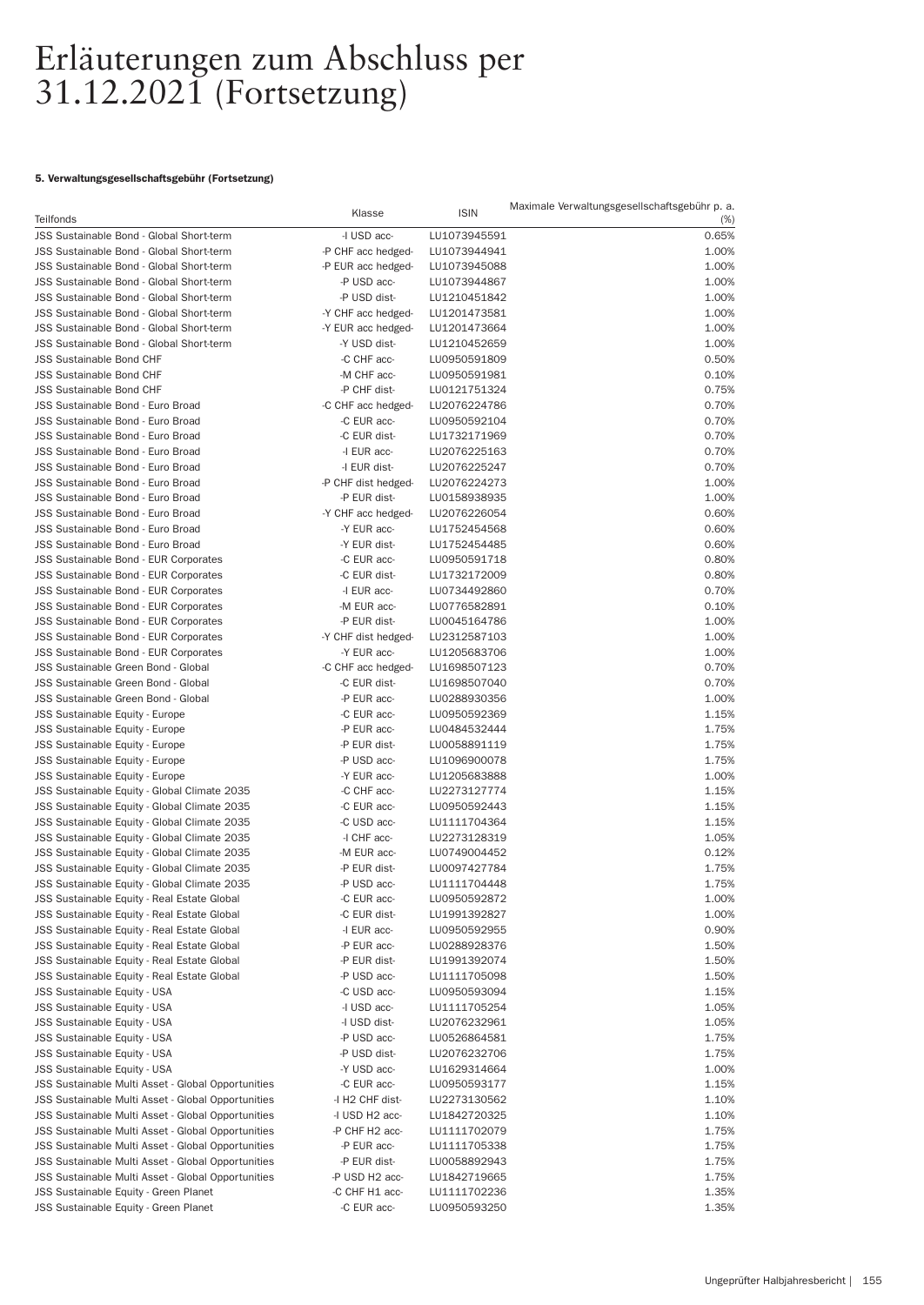# 5. Verwaltungsgesellschaftsgebühr (Fortsetzung)

| Teilfonds                                       | Klasse                               | <b>ISIN</b>  | Maximale Verwaltungsgesellschaftsgebühr p. a.<br>$(\%)$ |
|-------------------------------------------------|--------------------------------------|--------------|---------------------------------------------------------|
| JSS Sustainable Equity - Green Planet           | -C EUR dist-                         | LU1732172694 | 1.35%                                                   |
| JSS Sustainable Equity - Green Planet           | -C USD acc-                          | LU1111705684 | 1.35%                                                   |
| JSS Sustainable Equity - Green Planet           | -C USD dist-                         | LU1732172777 | 1.35%                                                   |
| JSS Sustainable Equity - Green Planet           | -I CHF acc-                          | LU1965939850 | 1.25%                                                   |
| JSS Sustainable Equity - Green Planet           | -I EUR acc-                          | LU0333595519 | 1.25%                                                   |
| JSS Sustainable Equity - Green Planet           | -I EUR dist-                         | LU1732172850 | 1.25%                                                   |
| JSS Sustainable Equity - Green Planet           | -P CHF H1 acc-                       | LU1111702319 | 2.00%                                                   |
|                                                 | -P EUR acc-                          | LU0707700596 | 2.00%                                                   |
| JSS Sustainable Equity - Green Planet           |                                      |              |                                                         |
| JSS Sustainable Equity - Green Planet           | -P EUR dist-                         | LU0333595436 | 2.00%                                                   |
| JSS Sustainable Equity - Green Planet           | -P GBP dist-                         | LU1545800341 | 2.00%                                                   |
| JSS Sustainable Equity - Green Planet           | -P USD H1 acc-                       | LU1120832198 | 2.00%                                                   |
| JSS Sustainable Equity - Green Planet           | -P USD dist-                         | LU0950593417 | 2.00%                                                   |
| JSS Sustainable Equity - Green Planet           | -S EUR dist-                         | LU1842716729 | 1.00%                                                   |
| JSS Sustainable Equity - Green Planet           | -Y EUR acc-                          | LU1205684183 | 1.00%                                                   |
| JSS Bond - USD High Yield                       | -C EUR acc hedged-                   | LU1184841341 | 1.30%                                                   |
| JSS Bond - USD High Yield                       | -C USD acc-                          | LU1184840962 | 1.30%                                                   |
| JSS Bond - USD High Yield                       | -C USD dist-                         | LU1210450109 | 1.30%                                                   |
| JSS Bond - USD High Yield                       | -I CHF acc hedged-                   | LU1184841937 | 1.00%                                                   |
| JSS Bond - USD High Yield                       | -I USD acc-                          | LU1184841770 | 1.00%                                                   |
| JSS Bond - USD High Yield                       | -I USD dist-                         | LU1210450018 | 1.00%                                                   |
| JSS Bond - USD High Yield                       | -P CHF acc hedged-                   | LU1184840293 | 1.50%                                                   |
| JSS Bond - USD High Yield                       | -P CHF dist hedged-                  | LU1184840459 | 1.50%                                                   |
| JSS Bond - USD High Yield                       | -P EUR acc hedged-                   | LU1184840533 | 1.50%                                                   |
| JSS Bond - USD High Yield                       | -P EUR dist hedged-                  | LU1184840707 | 1.50%                                                   |
| JSS Bond - USD High Yield                       | -P USD acc-                          | LU1184840020 | 1.50%                                                   |
| JSS Bond - USD High Yield                       | -P USD dist-                         | LU1210449945 | 1.50%                                                   |
| JSS Sustainable Bond - Total Return Global      | -C CHF acc hedged-                   | LU1332517405 | 0.90%                                                   |
| JSS Sustainable Bond - Total Return Global      | -C EUR acc hedged-                   | LU1332517660 | 0.90%                                                   |
| JSS Sustainable Bond - Total Return Global      | -C GBP dist hedged-                  | LU1545802636 | 0.90%                                                   |
| JSS Sustainable Bond - Total Return Global      | -C USD acc-                          | LU1332517231 | 0.90%                                                   |
| JSS Sustainable Bond - Total Return Global      | -C USD dist-                         | LU1332517314 | 0.90%                                                   |
| JSS Sustainable Bond - Total Return Global      | -I CHF acc hedged-                   | LU1332518122 | 0.70%                                                   |
| JSS Sustainable Bond - Total Return Global      | -I EUR acc hedged-                   | LU1332518478 | 0.70%                                                   |
| JSS Sustainable Bond - Total Return Global      | -I EUR dist hedged-                  | LU1332518551 | 0.70%                                                   |
| JSS Sustainable Bond - Total Return Global      | -I USD acc-                          | LU1332517827 | 0.70%                                                   |
| JSS Sustainable Bond - Total Return Global      | -I USD dist-                         | LU1332518049 | 0.70%                                                   |
| JSS Sustainable Bond - Total Return Global      | -M CHF acc hedged-                   | LU1332518635 | 0.12%                                                   |
| JSS Sustainable Bond - Total Return Global      |                                      | LU1332516852 | 1.40%                                                   |
|                                                 | -P CHF acc hedged-                   |              |                                                         |
| JSS Sustainable Bond - Total Return Global      | -P EUR acc hedged-                   | LU1332517074 | 1.40%                                                   |
| JSS Sustainable Bond - Total Return Global      | -P EUR dist hedged-                  | LU1332517157 | 1.40%                                                   |
| JSS Sustainable Bond - Total Return Global      | -P USD acc-                          | LU1332516696 | 1.40%                                                   |
| JSS Sustainable Bond - Total Return Global      | -P USD dist-                         | LU1332516779 | 1.40%                                                   |
| JSS Sustainable Bond - Total Return Global      | -Y CHF acc hedged-                   | LU1405747244 | 1.00%                                                   |
| JSS Sustainable Bond - Total Return Global      | -Y EUR acc hedged-                   | LU1405747327 | 1.00%                                                   |
| JSS Sustainable Bond - Total Return Global      | -Y GBP dist hedged-                  | LU1405749539 | 1.00%                                                   |
| JSS Sustainable Bond - Total Return Global      | -Y USD acc-                          | LU1405747087 | 1.00%                                                   |
| JSS Sustainable Bond - Total Return Global      | -Y USD dist-                         | LU1405747160 | 1.00%                                                   |
| <b>JSS Sustainable Equity - Consumer Brands</b> | -C EUR acc-                          | LU1752455532 | 1.50%                                                   |
| JSS Sustainable Equity - Consumer Brands        | -C USD acc-                          | LU1752455375 | 1.50%                                                   |
| <b>JSS Sustainable Equity - Consumer Brands</b> | -I USD acc-                          | LU1752455888 | 1.25%                                                   |
| JSS Sustainable Equity - Consumer Brands        | -P EUR acc-                          | LU1752454998 | 1.75%                                                   |
| JSS Sustainable Equity - Consumer Brands        | -P EUR dist-                         | LU1752455292 | 1.75%                                                   |
| JSS Sustainable Equity - Consumer Brands        | -P USD acc-                          | LU1752454642 | 1.75%                                                   |
| JSS Sustainable Equity - Consumer Brands        | -P USD dist-                         | LU1752454725 | 1.75%                                                   |
| JSS Sustainable Equity - Tech Disruptors        | -C CHF acc-                          | LU1842718345 | 1.50%                                                   |
| JSS Sustainable Equity - Tech Disruptors        | -C EUR acc-                          | LU1752457405 | 1.50%                                                   |
| <b>JSS Sustainable Equity - Tech Disruptors</b> | -C USD acc-                          | LU1752456936 | 1.50%                                                   |
| JSS Sustainable Equity - Tech Disruptors        | -C USD dist-                         | LU1752457157 | 1.50%                                                   |
| <b>JSS Sustainable Equity - Tech Disruptors</b> | -E USD acc-                          | LU1842717453 | 1.75%                                                   |
| JSS Sustainable Equity - Tech Disruptors        | -E USD dist-                         | LU1842717537 | 1.75%                                                   |
| JSS Sustainable Equity - Tech Disruptors        | -I CHF acc-                          | LU1842718691 | 1.00%                                                   |
| <b>JSS Sustainable Equity - Tech Disruptors</b> | -I EUR acc-                          | LU2076231567 | 1.00%                                                   |
|                                                 |                                      |              |                                                         |
| JSS Sustainable Equity - Tech Disruptors        | -I USD (BRL hedged) acc-LU1842717883 |              | 1.00%                                                   |
| <b>JSS Sustainable Equity - Tech Disruptors</b> | -I USD acc-                          | LU1752458551 | 1.00%                                                   |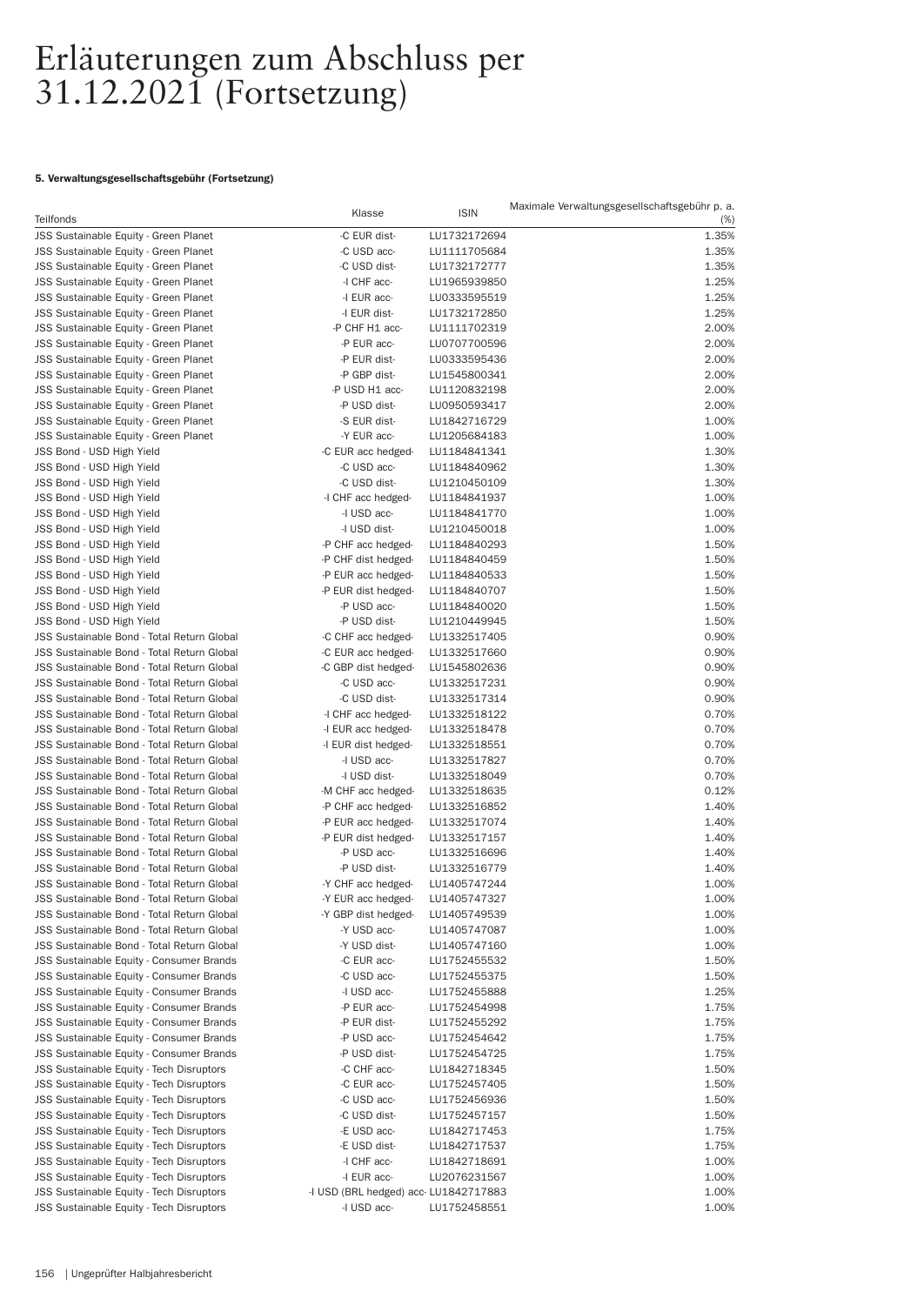### 5. Verwaltungsgesellschaftsgebühr (Fortsetzung)

| Teilfonds                                                     | Klasse        | <b>ISIN</b>  | Maximale Verwaltungsgesellschaftsgebühr p. a.<br>(%) |
|---------------------------------------------------------------|---------------|--------------|------------------------------------------------------|
| JSS Sustainable Equity - Tech Disruptors                      | -I10 USD acc- | LU2273126701 | 0.90%                                                |
| JSS Sustainable Equity - Tech Disruptors                      | -M USD acc-   | LU1842718006 | 0.12%                                                |
| JSS Sustainable Equity - Tech Disruptors                      | -P CHF dist-  | LU1842718261 | 1.75%                                                |
| <b>JSS Sustainable Equity - Tech Disruptors</b>               | -P EUR acc-   | LU1752456696 | 1.75%                                                |
| JSS Sustainable Equity - Tech Disruptors                      | -P EUR dist-  | LU1752456852 | 1.75%                                                |
| JSS Sustainable Equity - Tech Disruptors                      | -P USD acc-   | LU1752456340 | 1.75%                                                |
| JSS Sustainable Equity - Tech Disruptors                      | -P USD dist-  | LU1752456423 | 1.75%                                                |
| JSS Sustainable Equity - Tech Disruptors                      | -Y USD acc-   | LU1752458049 | 1.25%                                                |
| JSS Sustainable Equity - Tech Disruptors                      | -Y USD dist-  | LU1752458478 | 1.25%                                                |
| <b>JSS Sustainable Bond - Emerging Markets Local Currency</b> | -C USD acc-   | LU1835934479 | 1.30%                                                |
| JSS Sustainable Bond - Emerging Markets Local Currency        | -C USD dist-  | LU1835934552 | 1.30%                                                |
| JSS Sustainable Bond - Emerging Markets Local Currency        | -I USD acc-   | LU1835934636 | 1.00%                                                |
| <b>JSS Sustainable Bond - Emerging Markets Local Currency</b> | -I USD dist-  | LU1835934719 | 1.00%                                                |
| JSS Sustainable Bond - Emerging Markets Local Currency        | -M USD acc-   | LU1835935013 | 0.12%                                                |
| JSS Sustainable Bond - Emerging Markets Local Currency        | -P USD acc-   | LU1835934123 | 1.75%                                                |
| JSS Sustainable Bond - Emerging Markets Local Currency        | -P USD dist-  | LU1835934396 | 1.75%                                                |
| JSS Sustainable Bond - Emerging Markets Local Currency        | -Y USD acc-   | LU1835934800 | 1.00%                                                |
| JSS Sustainable Bond - Emerging Markets Local Currency        | -Y USD dist-  | LU1835934982 | 1.00%                                                |
| <b>JSS Equity - All China</b>                                 | -C CHF acc-   | LU1965940783 | 1.50%                                                |
| JSS Equity - All China                                        | -C EUR acc-   | LU1965940510 | 1.50%                                                |
| <b>JSS Equity - All China</b>                                 | -C USD acc-   | LU1900873875 | 1.50%                                                |
| JSS Equity - All China                                        | -C USD dist-  | LU1900873958 | 1.50%                                                |
| JSS Equity - All China                                        | -I CHF acc-   | LU1965941161 | 1.25%                                                |
| <b>JSS Equity - All China</b>                                 | -I EUR acc-   | LU1965940940 | 1.25%                                                |
| JSS Equity - All China                                        | -I USD acc-   | LU1900874097 | 1.25%                                                |
| JSS Equity - All China                                        | -I10 USD acc- | LU2273125992 | 1.10%                                                |
| JSS Equity - All China                                        | -P CHF acc-   | LU1965940353 | 2.00%                                                |
| JSS Equity - All China                                        | -P CHF dist-  | LU1965940437 | 2.00%                                                |
| JSS Equity - All China                                        | -P EUR acc-   | LU1965940197 | 2.00%                                                |
| JSS Equity - All China                                        | -P USD acc-   | LU1900873529 | 2.00%                                                |
| JSS Equity - All China                                        | -P USD dist-  | LU1900873792 | 2.00%                                                |

Folgende Teilfonds unterliegen ferner einer zusätzlichen Performance Fee, die an die Verwaltungsgesellschaft zu zahlen ist und auf Grundlage des Nettoinventarwertes der betreffenden Aktienklasse(n) berechnet wird:

JSS Alternative Multi-Strategy Fund

JSS Sustainable Equity - Systematic Emerging Markets

JSS Quant Portfolio - Global (EUR)

JSS Sustainable Multi Asset - Thematic Balanced (CH)

JSS GlobalSar - Balanced (EUR)

JSS GlobalSar - Growth (EUR)

JSS Twelve Sustainable Insurance Bond

JSS Responsible Equity - Brazil

JSS Sustainable Equity - Real Estate Global

Die Performancegebühr wird fällig, wenn die Performance des Teilfonds über ein Quartal diejenige des Benchmark-Index übertrifft ("Outperformance") und der Nettoinventarwert einer Aktienklasse über jenem liegt, zu dem innerhalb der letzten drei Jahre letztmals eine Performancegebühr fällig wurde ("High Watermark").

Die Performancegebühr ergibt sich aufgrund eines prozentualen Anteils an der positiven Differenz zwischen dem Nettoinventarwert einer Aktienklasse am Ende des Quartals und dem größeren Wert von Benchmark-Indexwert und High Watermark (Outperformance).

# Teilfonds und deren Benchmarks mit 10% Per formancegebühr:

JSS Sustainable Equity - Systematic Emerging Markets: MSCI Emerging Markets (free) index

JSS Sustainable Equity - Global Dividend - Global: MSCI All Countries World

JSS Quant Portfolio - Global (EUR): 3m EUR Libor +2%

JSS Sustainable Multi Asset - Thematic Balanced (CH): ICE BofA Euro Broad Market Index CHF Hedged ab Januar 2020.

JSS GlobalSar - Balanced (EUR): ICE BofAML Euro Broad Market Index ab Januar 2020

JSS GlobalSar - Growth (EUR): ICE BofAML Euro Broad Market Index ab Januar 2020

JSS Twelve Sustainable Insurance Bond: 3m EUR LIBOR +2% p.a. (EUR-Aktienklassen), 3m CHF LIBOR +2% p.a. (CHF-Aktienklassen), 3m USD LIBOR +2% p.a. (USD-Aktienklassen), 3m GBP LIBOR +2% p.a. (GBP-Aktienklassen)

JSS Responsible Equity - Brazil: Corporate Sustainability Index (ISE)

JSS Sustainable Equity - Real Estate Global: S&P Developed Property Index

Die Performancegebühr wird fällig, wenn die absolute Performance des Teilfonds über ein Quartal (Performance-Periode) positiv ist und gleichzeitig der Nettoinventarwert einer Aktienklasse über jenem liegt, zu dem letztmals eine Performancegebühr fällig wurde ("High Watermark").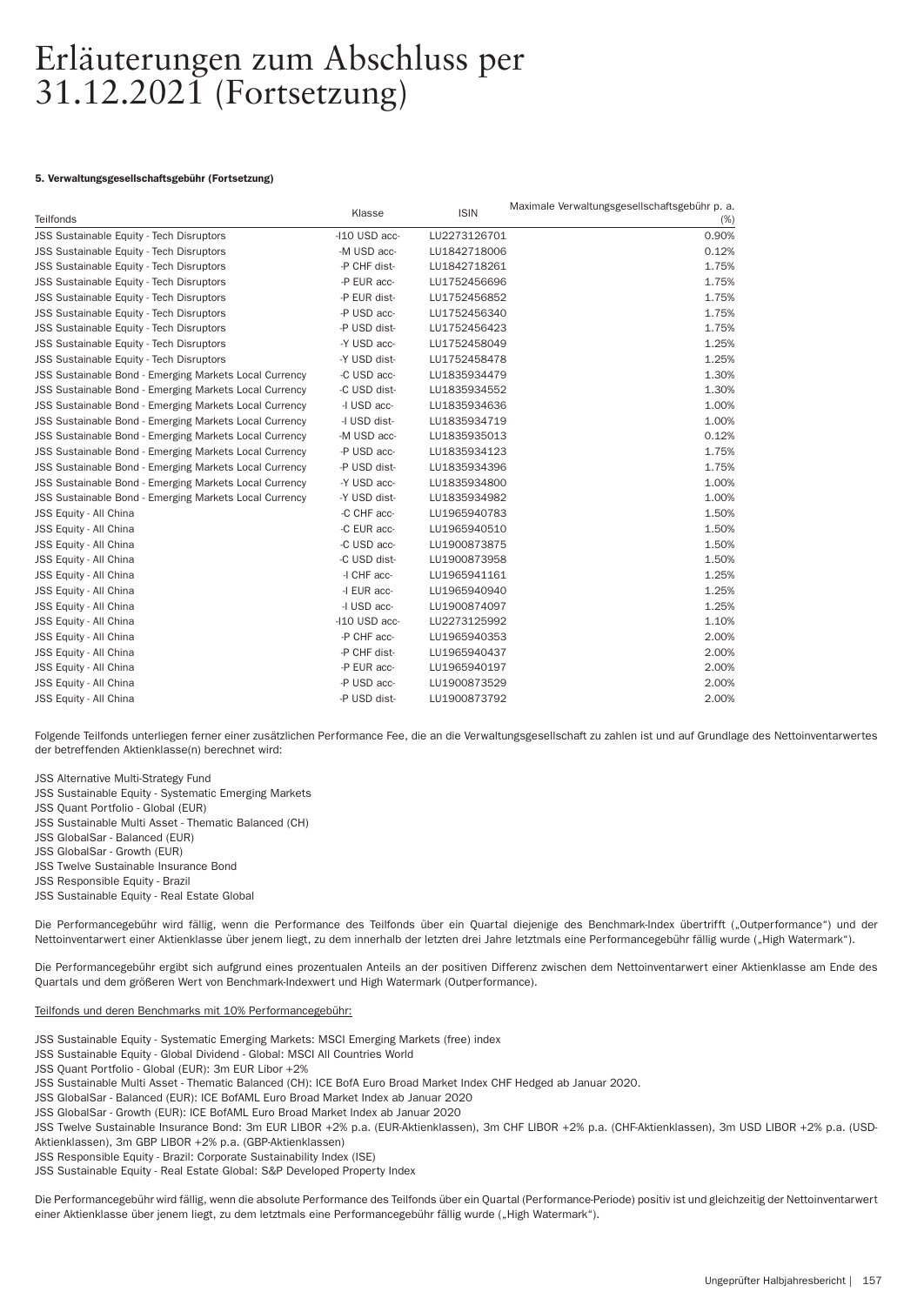# 5. Verwaltungsgesellschaftsgebühr (Fortsetzung)

Die Performancegebühr beträgt 10% der Outperformance für die Teilfonds JSS Alternative Multi-Strategy Fund, JSS Sustainable Equity - Systematic Emerging Markets, JSS Twelve Sustainable Insurance Bond, JSS Quant Portfolio - Global (EUR), JSS Sustainable Multi Asset - Thematic Balanced (CH), JSS GlobalSar - Balanced (EUR), JSS GlobalSar - Growth (EUR), JSS Responsible Equity – Brazil und JSS Sustainable Equity - Real Estate Global.

Für die Berichtsperiode fielen folgende Per formancegebühren an:

| JSS Sustainable Multi Asset - Thematic Balanced (CH) | <b>CHF</b> | 28 910.42 |
|------------------------------------------------------|------------|-----------|
| JSS GlobalSar - Balanced (EUR)                       | <b>EUR</b> | 16.17     |
| JSS GlobalSar - Growth (EUR)                         | <b>FUR</b> | 1.14      |
| <b>JSS Twelve Sustainable Insurance Bond</b>         | <b>FUR</b> | 31 470.45 |
| JSS Sustainable Equity - Real Estate Global          | <b>FUR</b> | 407.65    |
|                                                      |            |           |

### 6. Verwahrstellengebühr

Die Verwahrstelle wird gemäß den normalen Bankusancen in Luxemburg entschädigt.

### 7. Dividendenpolitik

Die Gesellschaft hat entschieden, für die Berichtsperiode auf folgende ausschüttende Aktien eine Dividende auszuzahlen.

|                                                        | Aktienklasse        | <b>ISIN</b>  | Währung    | Betrag  |
|--------------------------------------------------------|---------------------|--------------|------------|---------|
| JSS Sustainable Bond - Emerging Markets Corporate IG   | C USD dist          | LU1210450364 | <b>USD</b> | 1.54    |
| JSS Sustainable Bond - Emerging Markets Corporate IG   | I USD dist          | LU1210450448 | <b>USD</b> | 1.61    |
| JSS Sustainable Bond - Emerging Markets Corporate IG   | P EUR dist hedged   | LU1244594351 | <b>EUR</b> | $1.37*$ |
| JSS Sustainable Bond - Emerging Markets Corporate IG   | P USD dist          | LU1210450281 | <b>USD</b> | 1.28    |
| JSS Sustainable Bond - Emerging Markets Corporate IG   | Y CHF dist hedged   | LU1244594948 | CHF        | $1.19*$ |
| JSS Sustainable Bond - Emerging Markets Corporate IG   | Y EUR dist hedged   | LU1244595085 | <b>EUR</b> | $1.31*$ |
| JSS Sustainable Bond - Emerging Markets Corporate IG   | Y GBP dist hedged   | LU1545798859 | <b>GBP</b> | $1.53*$ |
| JSS Sustainable Bond - Emerging Markets Corporate IG   | Y USD dist          | LU1210450521 | <b>USD</b> | 1.11    |
| JSS Sustainable Equity - Global Dividend               | C EUR dist          | LU1732170649 | <b>EUR</b> | $1.40*$ |
| JSS Sustainable Equity - Global Dividend               | P EUR dist          | LU0375216479 | <b>EUR</b> | $1.46*$ |
| JSS Sustainable Equity - Global Dividend               | S EUR dist          | LU1842717370 | <b>EUR</b> | $1.82*$ |
| JSS Sustainable Equity - Global Dividend               | Y USD dist          | LU2076227961 | <b>USD</b> | 2.14    |
| JSS Twelve Sustainable Insurance Bond                  | I USD dist hedged   | LU1244595754 | <b>EUR</b> | 2.41    |
| JSS Twelve Sustainable Insurance Bond                  | I30 EUR dist        | LU1629313930 | <b>EUR</b> | 3.45    |
| <b>JSS Twelve Sustainable Insurance Bond</b>           | 130 USD dist hedged | LU1629314318 | <b>USD</b> | $2.94*$ |
| <b>JSS Twelve Sustainable Insurance Bond</b>           | IZ3 EUR dist        | LU2075975545 | <b>EUR</b> | 3.31    |
| <b>JSS Twelve Sustainable Insurance Bond</b>           | P EUR dist          | LU1210451099 | <b>EUR</b> | 2.48    |
| <b>JSS Twelve Sustainable Insurance Bond</b>           | P USD dist hedged   | LU1244595242 | <b>USD</b> | $2.21*$ |
| <b>JSS Sustainable Bond - Global Short-term</b>        | C USD dist          | LU1210452063 | <b>USD</b> | 1.21    |
| JSS Sustainable Bond - Global Short-term               | P USD dist          | LU1210451842 | <b>USD</b> | 1.16    |
| JSS Sustainable Bond - Global Short-term               | Y USD dist          | LU1210452659 | <b>USD</b> | 1.38    |
| <b>JSS Sustainable Bond - EUR Corporates</b>           | P EUR dist          | LU0045164786 | <b>EUR</b> | 1.10    |
| JSS Sustainable Equity - Real Estate Global            | C EUR dist          | LU1991392827 | <b>EUR</b> | 1.10    |
| JSS Bond - USD High Yield                              | C USD dist          | LU1210450109 | <b>USD</b> | 2.00    |
| JSS Bond - USD High Yield                              | I USD dist          | LU1210450018 | <b>USD</b> | 2.15    |
| JSS Bond - USD High Yield                              | P CHF dist hedged   | LU1184840459 | CHF        | $1.81*$ |
| JSS Bond - USD High Yield                              | P EUR dist hedged   | LU1184840707 | <b>EUR</b> | $2.00*$ |
| JSS Bond - USD High Yield                              | P USD dist          | LU1210449945 | <b>USD</b> | 1.83    |
| JSS Sustainable Bond - Total Return Global             | C USD dist          | LU1332517314 | <b>USD</b> | 1.59    |
| JSS Sustainable Bond - Total Return Global             | I EUR dist hedged   | LU1332518551 | <b>EUR</b> | 1.98*   |
| <b>JSS Sustainable Bond - Total Return Global</b>      | I USD dist          | LU1332518049 | <b>USD</b> | 1.80    |
| <b>JSS Sustainable Bond - Total Return Global</b>      | P EUR dist hedged   | LU1332517157 | <b>EUR</b> | $1.31*$ |
| <b>JSS Sustainable Bond - Total Return Global</b>      | P USD dist          | LU1332516779 | <b>USD</b> | 1.29    |
| <b>JSS Sustainable Bond - Total Return Global</b>      | Y GBP dist hedged   | LU1405749539 | GBP        | $1.23*$ |
| JSS Sustainable Bond - Total Return Global             | Y USD dist          | LU1405747160 | <b>USD</b> | 1.86    |
| JSS Sustainable Bond - Emerging Markets Local Currency | C USD dist          | LU1835934552 | <b>USD</b> | 2.44    |
| JSS Sustainable Bond - Emerging Markets Local Currency | I USD dist          | LU1835934719 | <b>USD</b> | 2.62    |
| JSS Sustainable Bond - Emerging Markets Local Currency | P USD dist          | LU1835934396 | <b>USD</b> | 2.16    |
| JSS Sustainable Bond - Emerging Markets Local Currency | Y USD dist          | LU1835934982 | <b>USD</b> | 2.65    |

\* Die Ausschüttungsbeträge in Teilfondswährung werden umgerechnet und zum Wechselkurs vom 07.10.2021 (Ex-Tag) in der Währung der Aktienklasse ausgezahlt.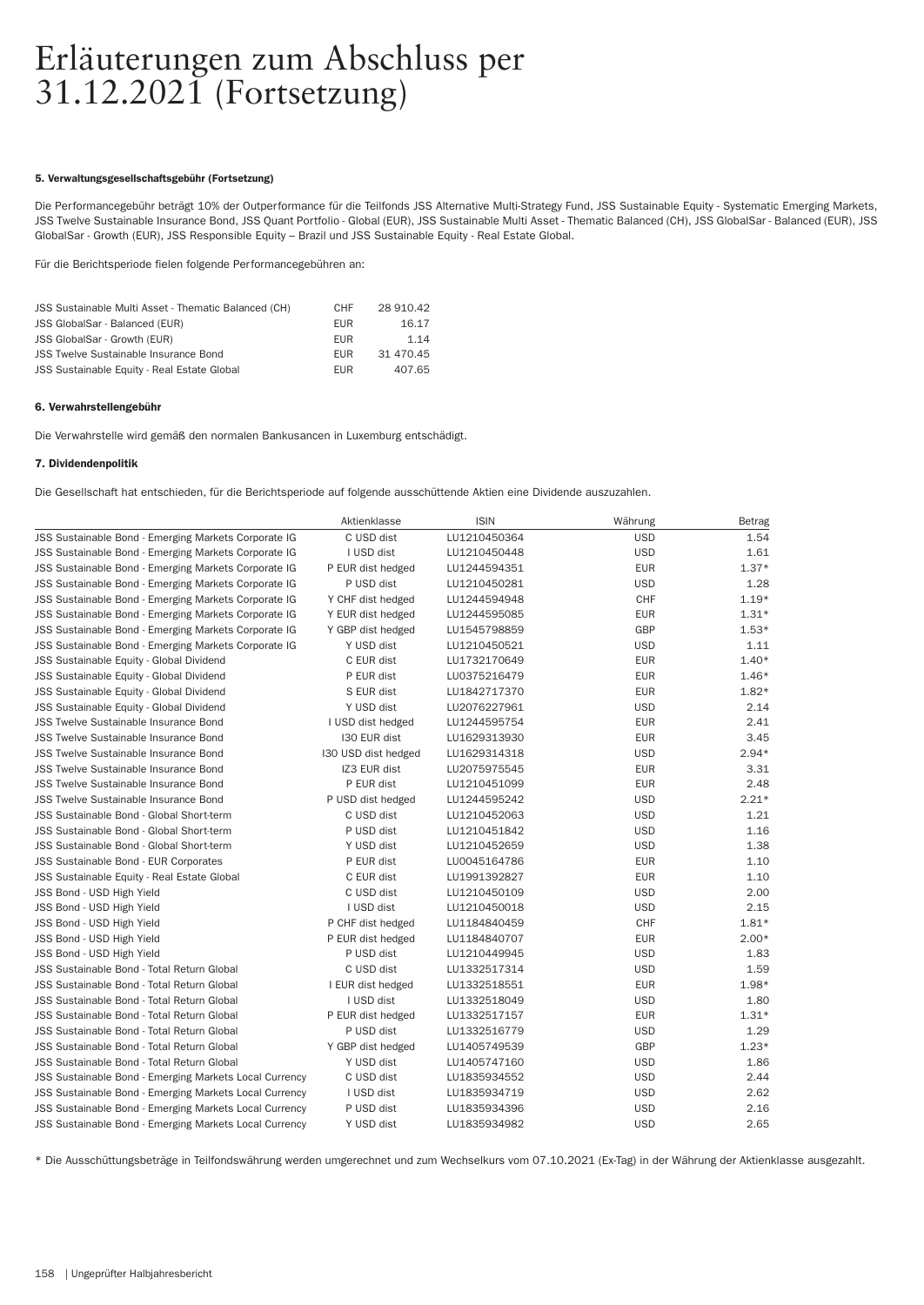### 8. Total Expense Ratio (TER)

Die TER wurde gemäß der "Richtlinie zur Berechnung und Offenlegung der TER" des Schweizerischen Anlagefondsverbands ("Swiss Funds and Asset Management Association", "SFAMA") in der Fassung vom 20.04.2015 ermittelt.

Abhängig von den Umständen sind die Transaktionskosten entweder im Kaufpreis der Wertpapiere enthalten und/oder gesondert in der Ertrags- und Aufwandsrechnung und der Veränderung des Nettovermögens ausgewiesen. Diese Kosten, die gemäß oben genannter Richtlinie nicht zum Betriebsaufwand gehören (vgl. Ziffer 3 der Richtlinie), werden damit nicht bei der TER-Berechnung berücksichtigt.

# 9. Devisentermingeschäfte

Folgende Devisentermingeschäfte standen zum 31.12.2021 offen:

Gegenpar teien: Bank J. Safra Sarasin Ltd, RBC Investor Services Bank S.A., The Bank of New York Mellon S.A., HSBC Bank PLC und RBC Investor Services Bank Luxembourg.

JSS Alternative Multi-Strategy Fund

| Kauf    |            | Verkauf |     | Fälligkeit |
|---------|------------|---------|-----|------------|
| 657800  | CHF.       | 719 548 | USD | 14.01.2022 |
| 626 061 | <b>EUR</b> | 722.523 | USD | 14 01 2022 |

Zum Stichtag entstand aus den offenen Positionen ein nicht realisierter Verlust in Höhe von (7 704.55) USD.

JSS Sustainable Bond - Emerging Markets Corporate IG

| Kauf       |            | Verkauf    |            | Fälligkeit |
|------------|------------|------------|------------|------------|
| 5 1 5 2    | CHF        | 5 640      | <b>USD</b> | 03.01.2022 |
| 40 166     | <b>EUR</b> | 45 591     | <b>USD</b> | 03.01.2022 |
| 222 459    | <b>EUR</b> | 252 063    | <b>USD</b> | 04.01.2022 |
| 33722      | <b>USD</b> | 24 986     | GBP        | 04.01.2022 |
| 60 442 867 | CHF        | 65 544 860 | <b>USD</b> | 15.03.2022 |
| 71 255 545 | <b>EUR</b> | 80 488 950 | <b>USD</b> | 15.03.2022 |
| 6 185 632  | GBP        | 8 198 090  | <b>USD</b> | 15.03.2022 |
| 209 293    | <b>USD</b> | 192845     | CHF        | 15.03.2022 |
| 1 950 436  | <b>USD</b> | 1 724 100  | <b>EUR</b> | 15.03.2022 |
| 1 101 137  | <b>USD</b> | 829 406    | GBP        | 15.03.2022 |
| 9801786    | <b>USD</b> | 9 000 000  | <b>CHF</b> | 16.03.2022 |
| 6 505 950  | <b>USD</b> | 5 500 000  | <b>EUR</b> | 16.03.2022 |
|            |            |            |            |            |

Zum Stichtag entstand aus den offenen Positionen ein nicht realisierter Gewinn in Höhe von 1 872 804.30 USD.

JSS Sustainable Equity - Global Dividend

| aut: |    | rkaut<br>$\sqrt{2}$ |                             |
|------|----|---------------------|-----------------------------|
|      | NK |                     | $'$ , $'$ , $'$ , $'$ , $'$ |

Zum Stichtag entstand aus den offenen Positionen ein nicht realisierter Gewinn in Höhe von 0.02 USD.

JSS Sustainable Multi Asset - Thematic Balanced (CH)

| Kauf       |            | Verkauf    |            | Fälligkeit |
|------------|------------|------------|------------|------------|
| 9          | <b>IPY</b> |            | <b>FUR</b> | 04.01.2022 |
| 87 057 605 | <b>CHF</b> | 83 735 000 | <b>FUR</b> | 17.03.2022 |
| 4 283 580  | <b>CHF</b> | 3 525 000  | GBP        | 17.03.2022 |
| 32 933 438 | <b>CHF</b> | 35 930 000 | <b>USD</b> | 17.03.2022 |

Zum Stichtag entstand aus den offenen Positionen ein nicht realisierter Gewinn in Höhe von 537 283.36 CHF.

JSS GlobalSar - Balanced (EUR)

| Kauf       |            | Verkauf    |            | Fälligkeit |
|------------|------------|------------|------------|------------|
|            | <b>IPY</b> |            | <b>EUR</b> | 04.01.2022 |
| 1836 193   | <b>EUR</b> | 1 570 000  | GBP        | 17.03.2022 |
| 14 206 624 | <b>EUR</b> | 16 115 000 | <b>USD</b> | 17.03.2022 |

Zum Stichtag entstand aus den offenen Positionen ein nicht realisierter Gewinn in Höhe von 27 852.48 EUR.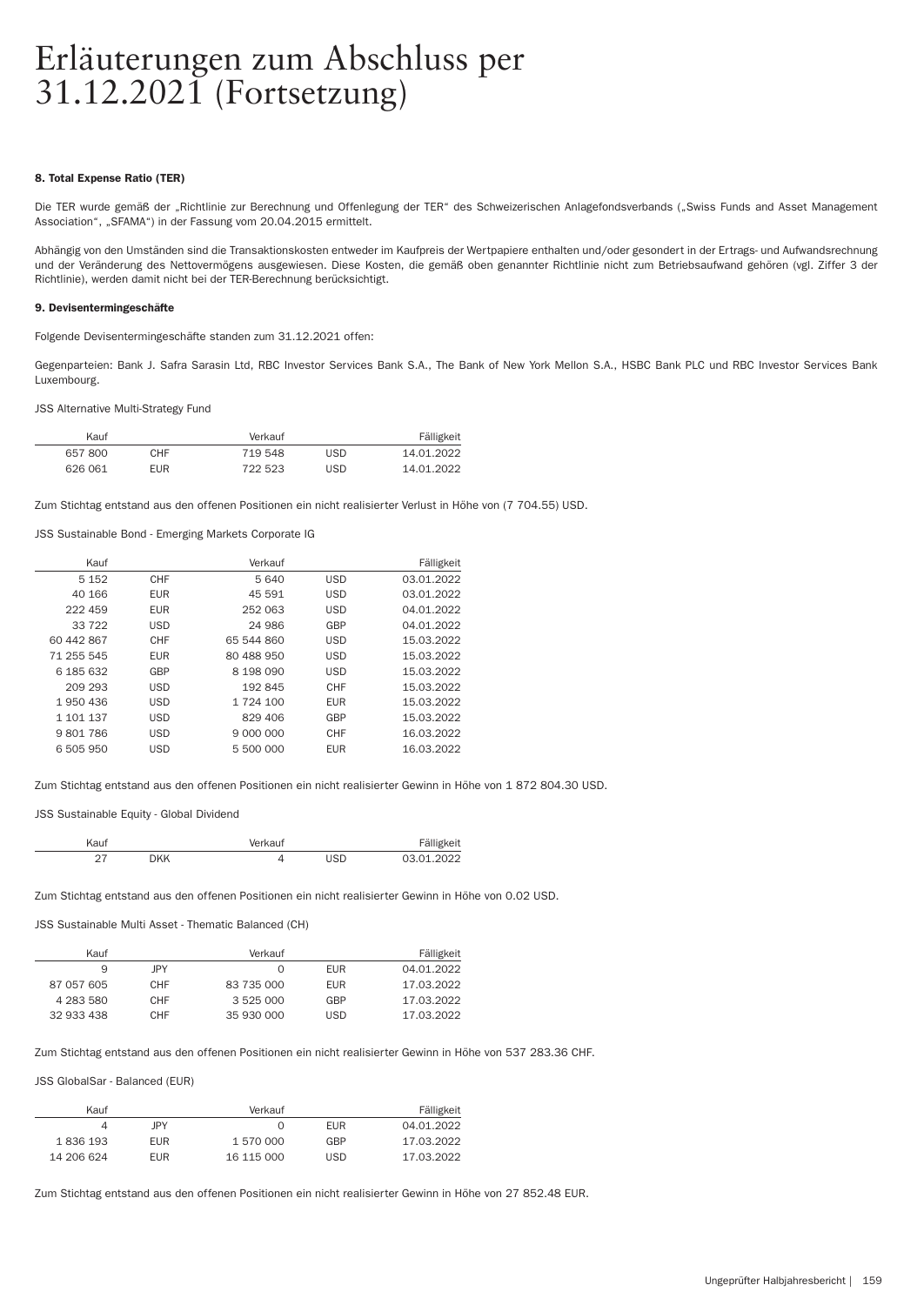# 9. Devisentermingeschäfte (Fortsetzung)

JSS GlobalSar - Growth (EUR)

|            | Verkauf   |            | Fälligkeit |
|------------|-----------|------------|------------|
| <b>IPY</b> |           | <b>FUR</b> | 04.01.2022 |
| <b>EUR</b> | 490 000   | GBP        | 17.03.2022 |
| <b>EUR</b> | 7 285 000 | <b>USD</b> | 17.03.2022 |
|            |           |            |            |

Zum Stichtag entstand aus den offenen Positionen ein nicht realisierter Gewinn in Höhe von 16 823.28 EUR.

JSS Twelve Sustainable Insurance Bond

| Fälligkeit |            | Verkauf     |            | Kauf          |
|------------|------------|-------------|------------|---------------|
| 31.01.2022 | GBP        | 148 041 000 | <b>EUR</b> | 174 155 822   |
| 31.01.2022 | <b>USD</b> | 36 429 000  | <b>EUR</b> | 32 159 135    |
| 09.03.2022 | <b>EUR</b> | 183 188 801 | CHF        | 190 484 534   |
| 09.03.2022 | CHF        | 2886926     | <b>EUR</b> | 2 7 7 2 1 2 8 |
| 09.03.2022 | <b>USD</b> | 1 045 263   | <b>EUR</b> | 925 128       |
| 09.03.2022 | <b>EUR</b> | 1 176 255   | GBP        | 1 000 914     |
| 09.03.2022 | <b>EUR</b> | 120 018 729 | USD        | 135 455 549   |
|            |            |             |            |               |

Zum Stichtag entstand aus den offenen Positionen ein nicht realisierter Verlust in Höhe von (2 241 328.94) EUR.

JSS Sustainable Equity - Global Thematic

| Fälligkeit |            | Verkauf                                       |            | Kauf          |
|------------|------------|-----------------------------------------------|------------|---------------|
| 14.01.2022 | <b>USD</b> | 614 765 737                                   | <b>BRL</b> | 3 457 021 991 |
| 14.01.2022 | <b>NOK</b> | 473 286                                       | CHF        | 48 544        |
| 14.01.2022 | <b>NOK</b> | 13 234 508                                    | <b>EUR</b> | 1 300 038     |
| 14.01.2022 | <b>NOK</b> | 3 5 2 7 1 1 7                                 | GBP        | 294 907       |
| 14.01.2022 | <b>NOK</b> | 1 779 010                                     | <b>HKD</b> | 1 545 985     |
| 14.01.2022 | <b>NOK</b> | 2 110 081                                     | JPY        | 27 081 666    |
| 14.01.2022 | CHF        | 434 096                                       | <b>NOK</b> | 4 108 241     |
| 14.01.2022 | <b>EUR</b> | 3 3 8 4 2 0 2                                 | <b>NOK</b> | 33 766 716    |
| 14.01.2022 | GBP        | 2 2 2 3 3 3 4 1 2 2 2 3 4 3 4 4 5 4 7 2 3 8 1 | <b>NOK</b> | 25 924 216    |
| 14.01.2022 | <b>HKD</b> | 6 798 607                                     | <b>NOK</b> | 7 533 795     |
| 14.01.2022 | <b>JPY</b> | 205 556 585                                   | <b>NOK</b> | 15 610 683    |
| 14.01.2022 | <b>USD</b> | 23 250 229                                    | <b>NOK</b> | 200 880 598   |
| 14.01.2022 | <b>BRL</b> | 320 538 546                                   | <b>USD</b> | 56 148 260    |
| 14.01.2022 | <b>NOK</b> | 25 949 971                                    | USD        | 2902628       |
|            |            |                                               |            |               |

Zum Stichtag entstand aus den offenen Positionen ein nicht realisierter Gewinn in Höhe von 1 729 800.23 EUR.

JSS Sustainable Bond - Global Short-term

| Kauf       |            | Verkauf    |            | Fälligkeit |
|------------|------------|------------|------------|------------|
| 10 123 281 | CHF        | 10 993 098 | <b>USD</b> | 14.03.2022 |
| 37 855 859 | <b>EUR</b> | 42 819 899 | <b>USD</b> | 14.03.2022 |
| 11 218     | USD.       | 10 368     | CHF        | 14.03.2022 |
| 387 373    | USD.       | 341 947    | <b>EUR</b> | 14.03.2022 |
| 10 457 516 | USD        | 9 600 000  | CHF        | 16.03.2022 |
| 7 688 850  | USD        | 6 500 000  | <b>EUR</b> | 16.03.2022 |

Zum Stichtag entstand aus den offenen Positionen ein nicht realisierter Gewinn in Höhe von 616 360.65 USD.

## JSS Sustainable Bond - Euro Broad

| Kauf       |            | Verkauf    |            | Fälligkeit |
|------------|------------|------------|------------|------------|
| 40 554 166 | CHF        | 38 443 211 | <b>FUR</b> | 14.01.2022 |
| 458 239    | <b>EUR</b> | 477.382    | CHF        | 14.01.2022 |

Zum Stichtag entstand aus den offenen Positionen ein nicht realisierter Gewinn in Höhe von 695 000.69 EUR.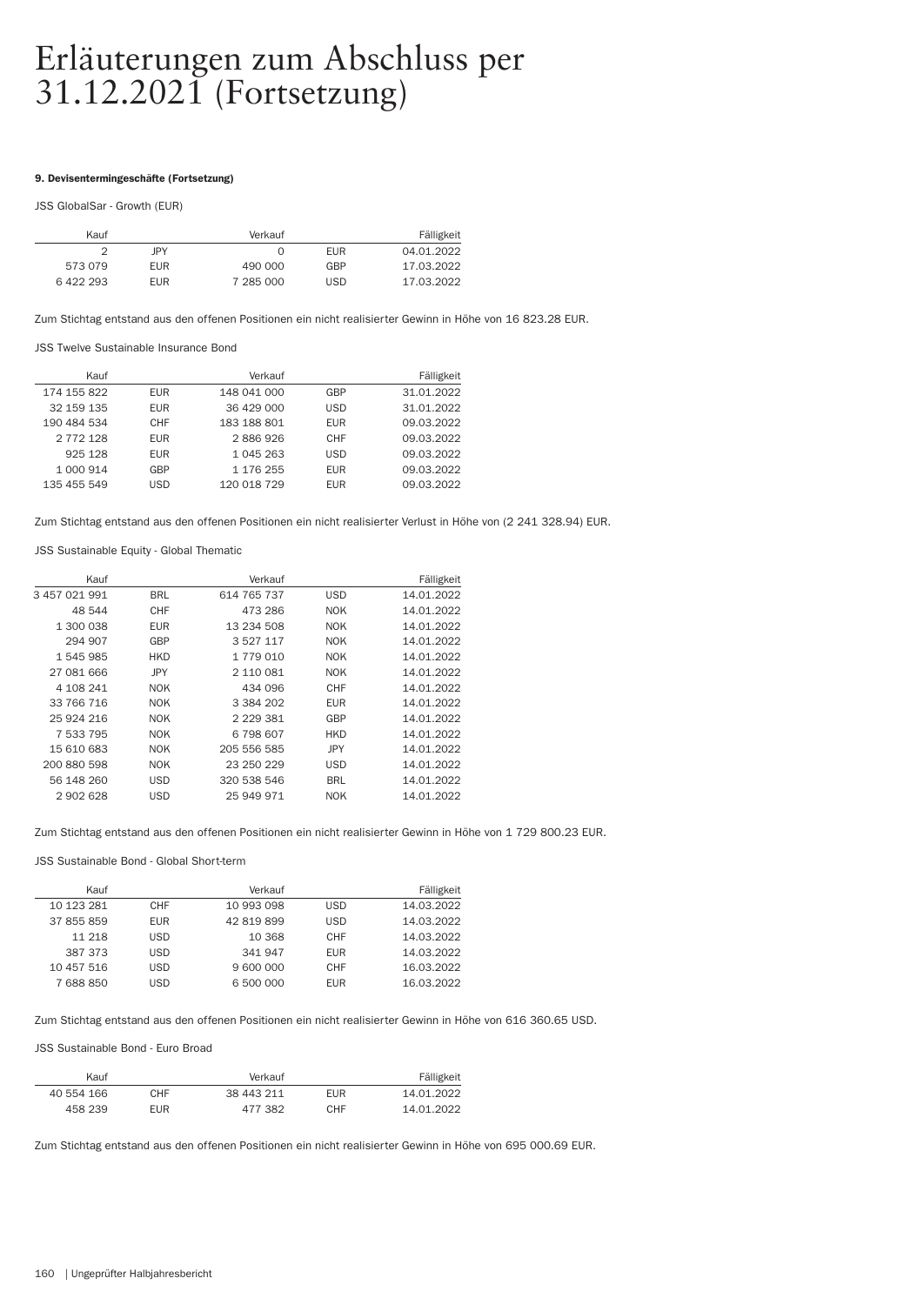### 9. Devisentermingeschäfte (Fortsetzung)

### JSS Sustainable Bond - EUR Corporates

| Kauf       |            | Verkauf    |            | Fälligkeit |  |
|------------|------------|------------|------------|------------|--|
| 19 478 730 | CHF.       | 18 732 748 | <b>FUR</b> | 09.03.2022 |  |
| 225 711    | <b>EUR</b> | 234 959    | CHF        | 09.03.2022 |  |

Zum Stichtag entstand aus den offenen Positionen ein nicht realisierter Gewinn in Höhe von 69 305.33 EUR.

JSS Sustainable Green Bond - Global

| Kauf          |            | Verkauf   |            | Fälligkeit |
|---------------|------------|-----------|------------|------------|
| 379 092       | CHF        | 359 359   | FUR        | 14.01.2022 |
| 21825         | <b>EUR</b> | 22897     | CHF        | 14.01.2022 |
| 5 2 2 1 4 7 3 | <b>EUR</b> | 6 000 000 | <b>USD</b> | 11.02.2022 |
| 5 000 000     | USD        | 4 409 310 | <b>FUR</b> | 11.02.2022 |

Zum Stichtag entstand aus den offenen Positionen ein nicht realisierter Verlust in Höhe von (60 272.96) EUR.

JSS Sustainable Equity - Global Climate 2035

|   |     |                                     | ັ            |
|---|-----|-------------------------------------|--------------|
| . | ۰ον | the contract of the contract of the | $\mathbf{A}$ |

Zum Stichtag entstand aus den offenen Positionen ein nicht realisierter Gewinn in Höhe von 1.55 EUR.

JSS Sustainable Equity - Real Estate Global

| Kauf    |            | Verkauf   |            | Fälligkeit |
|---------|------------|-----------|------------|------------|
| 23759   | <b>EUR</b> | 210 978   | <b>HKD</b> | 03.01.2022 |
| 9684    | <b>EUR</b> | 11 0 21   | <b>USD</b> | 03.01.2022 |
| 29 7 62 | <b>EUR</b> | 46 447    | AUD        | 04.01.2022 |
| 39 576  | <b>EUR</b> | 349 094   | <b>HKD</b> | 04.01.2022 |
| 32 171  | <b>EUR</b> | 4 190 722 | JPY        | 04.01.2022 |
| 13 314  | <b>EUR</b> | 20 404    | SGD        | 04.01.2022 |
| 61      | <b>IPY</b> | 0         | <b>EUR</b> | 04.01.2022 |

Zum Stichtag entstand aus den offenen Positionen ein nicht realisierter Gewinn in Höhe von 407.75 EUR.

JSS Sustainable Multi Asset - Global Opportunities

| Fälligkeit |            | Verkauf    |            | Kauf       |
|------------|------------|------------|------------|------------|
| 14.01.2022 | <b>EUR</b> | 1891890    | <b>CHF</b> | 1986 205   |
| 14.01.2022 | CHF        | 184 421    | EUR.       | 176 720    |
| 14.01.2022 | <b>USD</b> | 74 458     | <b>EUR</b> | 65892      |
| 14.01.2022 | <b>EUR</b> | 575 745    | USD        | 661 947    |
| 18.03.2022 | <b>USD</b> | 93 400 000 | <b>EUR</b> | 82 677 549 |

Zum Stichtag entstand aus den offenen Positionen ein nicht realisierter Gewinn in Höhe von 707 863.42 EUR.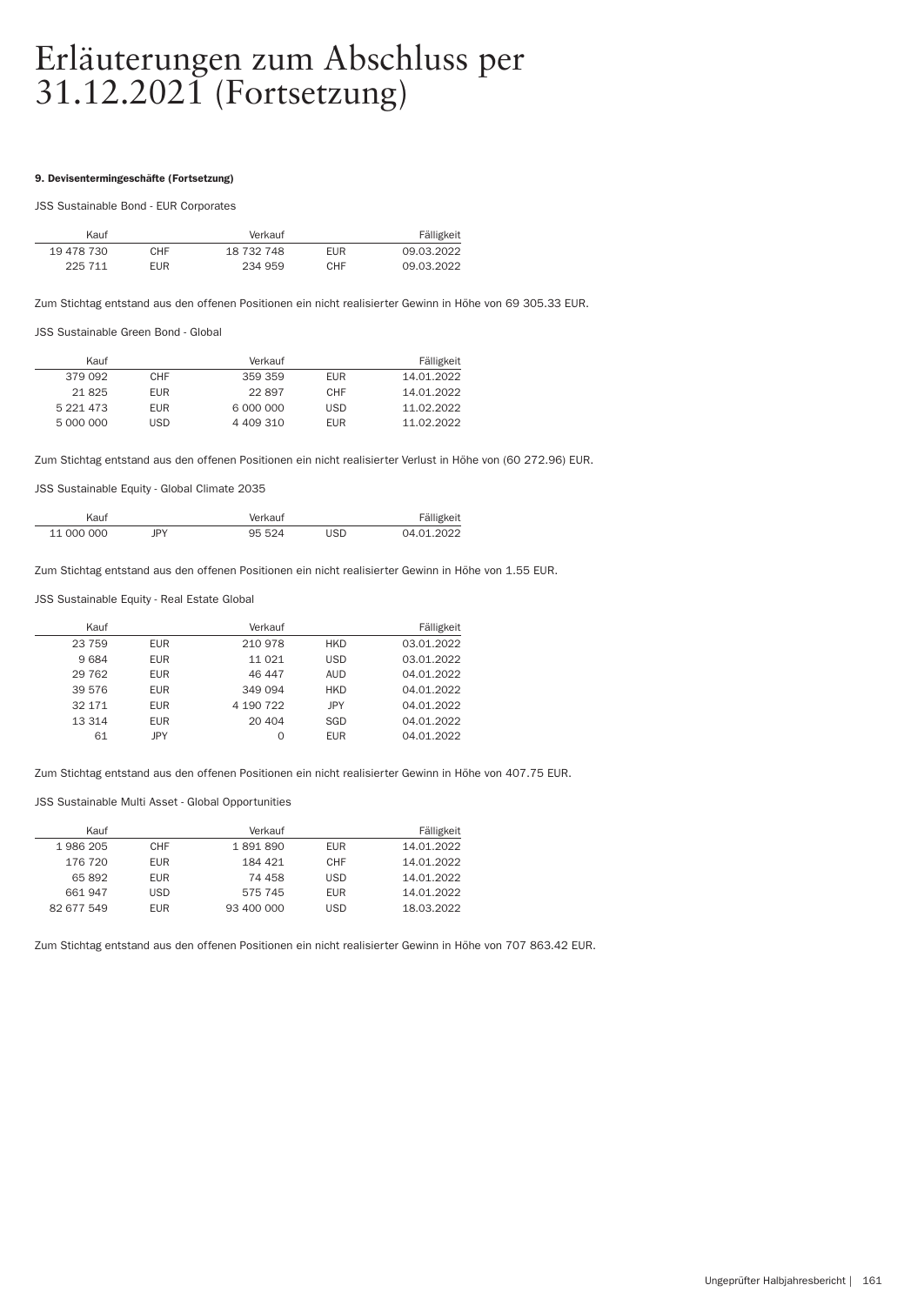# 9. Devisentermingeschäfte (Fortsetzung)

JSS Sustainable Equity - Green Planet

| Kauf         |            | Verkauf     |            | Fälligkeit |
|--------------|------------|-------------|------------|------------|
| 18838        | CAD        | 13 585      | <b>CHF</b> | 14.01.2022 |
| 62832        | CAD        | 49 508      | <b>USD</b> | 14.01.2022 |
| 485 261      | <b>CHF</b> | 662 403     | CAD        | 14.01.2022 |
| 6 0 29 4 7 7 | <b>CHF</b> | 5724687     | <b>EUR</b> | 14.01.2022 |
| 850 354      | <b>CHF</b> | 690 233     | GBP        | 14.01.2022 |
| 464 547      | <b>CHF</b> | 3944789     | <b>HKD</b> | 14.01.2022 |
| 1 201 538    | <b>CHF</b> | 149 395 642 | <b>JPY</b> | 14.01.2022 |
| 407 123      | <b>CHF</b> | 3872293     | <b>SEK</b> | 14.01.2022 |
| 12 304 779   | <b>CHF</b> | 13 446 187  | <b>USD</b> | 14.01.2022 |
| 470 215      | <b>EUR</b> | 490 263     | <b>CHF</b> | 14.01.2022 |
| 691 561      | <b>EUR</b> | 781 305     | <b>USD</b> | 14.01.2022 |
| 41 562       | GBP        | 50 870      | <b>CHF</b> | 14.01.2022 |
| 55 878       | GBP        | 74 120      | <b>USD</b> | 14.01.2022 |
| 808 606      | <b>HKD</b> | 95 807      | <b>CHF</b> | 14.01.2022 |
| 999 821      | <b>HKD</b> | 128 281     | <b>USD</b> | 14.01.2022 |
| 21 259 819   | <b>JPY</b> | 172 216     | CHF        | 14.01.2022 |
| 22 951 623   | <b>JPY</b> | 201 732     | <b>USD</b> | 14.01.2022 |
| 3872293      | <b>SEK</b> | 406 861     | CHF        | 14.01.2022 |
| 4 298 077    | <b>SEK</b> | 488 746     | <b>USD</b> | 14.01.2022 |
| 629 495      | <b>USD</b> | 787 153     | CAD        | 14.01.2022 |
| 2763789      | <b>USD</b> | 2 536 952   | CHF        | 14.01.2022 |
| 7 536 125    | <b>USD</b> | 6 549 923   | <b>EUR</b> | 14.01.2022 |
| 1 0 58 4 17  | <b>USD</b> | 786 030     | GBP        | 14.01.2022 |
| 581 008      | <b>USD</b> | 4 526 991   | <b>HKD</b> | 14.01.2022 |
| 1 464 733    | <b>USD</b> | 166 729 886 | <b>JPY</b> | 14.01.2022 |
| 490 914      | <b>USD</b> | 4 298 077   | <b>SEK</b> | 14.01.2022 |

Zum Stichtag entstand aus den offenen Positionen ein nicht realisierter Gewinn in Höhe von 249 349.13 EUR.

JSS Bond - USD High Yield

| Kauf       |            | Verkauf       |            | Fälligkeit |
|------------|------------|---------------|------------|------------|
| 2494633    | <b>CHF</b> | 2 7 2 8 0 7 6 | <b>USD</b> | 14.01.2022 |
| 16 174 839 | <b>EUR</b> | 18 662 008    | <b>USD</b> | 14.01.2022 |
| 111 228    | <b>USD</b> | 103 417       | CHF        | 14.01.2022 |
| 320 227    | USD        | 281 608       | <b>FUR</b> | 14.01.2022 |
|            |            |               |            |            |

Zum Stichtag entstand aus den offenen Positionen ein nicht realisierter Verlust in Höhe von (254 391.77) USD.

JSS Sustainable Bond - Total Return Global

| Fälligkeit |            | Verkauf     |            | Kauf        |
|------------|------------|-------------|------------|-------------|
| 03.01.2022 | <b>USD</b> | 10 835 405  | <b>EUR</b> | 9 546 175   |
| 04.01.2022 | AUD        | 200 000     | <b>USD</b> | 145 240     |
| 13.01.2022 | <b>PLN</b> | 66 000 000  | <b>USD</b> | 16 156 275  |
| 19.01.2022 | AUD        | 32 000 000  | <b>USD</b> | 23 756 160  |
| 24.01.2022 | <b>EUR</b> | 22 000 000  | <b>USD</b> | 25 666 520  |
| 31.01.2022 | <b>AUD</b> | 37 000 000  | <b>USD</b> | 27 753 700  |
| 22.02.2022 | <b>EUR</b> | 23 500 000  | <b>USD</b> | 26 479 330  |
| 08.03.2022 | <b>USD</b> | 167 755 310 | CHF        | 154 131 202 |
| 08.03.2022 | <b>USD</b> | 186 279 719 | <b>EUR</b> | 164 422 993 |
| 08.03.2022 | <b>USD</b> | 7 508 720   | GBP        | 5 657 248   |
| 08.03.2022 | CHF        | 2 153 200   | <b>USD</b> | 2 334 836   |
| 08.03.2022 | <b>EUR</b> | 12 831 599  | <b>USD</b> | 14 563 398  |
| 08.03.2022 | GBP        | 249 187     | <b>USD</b> | 333 326     |
| 10.03.2022 | <b>USD</b> | 741 807     | SGD        | 1 000 000   |
| 10.03.2022 | SGD        | 34 500 000  | <b>USD</b> | 25 617 227  |
| 21.03.2022 | <b>NOK</b> | 98 000 000  | <b>USD</b> | 11 411 361  |
| 01.04.2022 | SGD        | 52 900 000  | <b>USD</b> | 38 965 822  |
| 23.05.2022 | <b>AUD</b> | 38 200 000  | <b>USD</b> | 27 822 015  |
|            |            |             |            |             |

Zum Stichtag entstand aus den offenen Positionen ein nicht realisierter Gewinn in Höhe von 4 364 947.59 USD.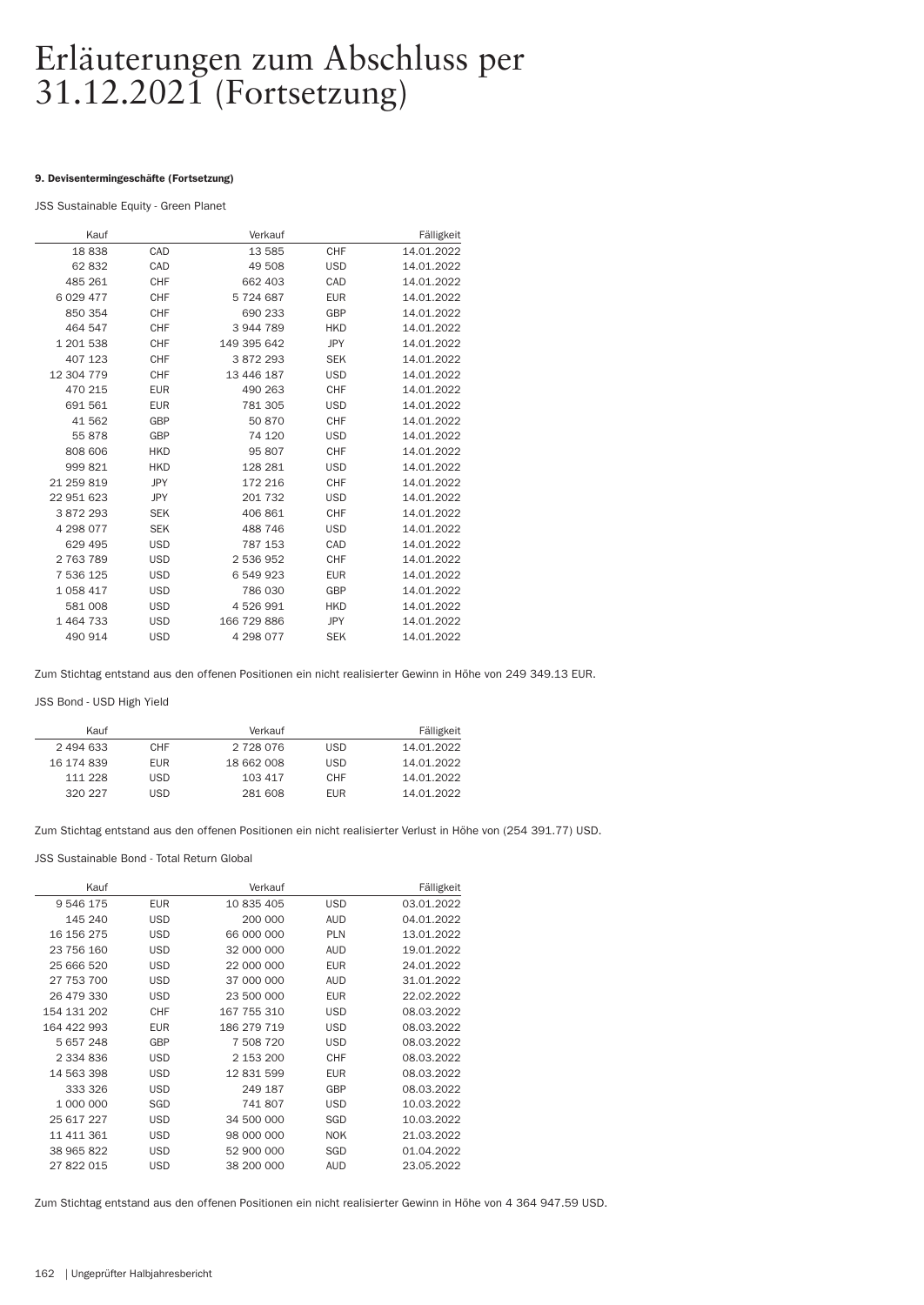### 9. Devisentermingeschäfte (Fortsetzung)

### JSS Sustainable Equity - Tech Disruptors

| Fälligkeit |            | Verkauf   |            | Kauf       |
|------------|------------|-----------|------------|------------|
| 14.01.2022 | <b>USD</b> | 4 372 764 | <b>BRL</b> | 24 600 691 |
| 14.01.2022 | <b>BRI</b> | 3 652 844 | USD        | 636 513    |

Zum Stichtag entstand aus den offenen Positionen ein nicht realisierter Gewinn in Höhe von 12 352.14 USD.

JSS Sustainable Bond - Emerging Markets Local Currency

| Kauf        |            | Verkauf       |            | Fälligkeit |
|-------------|------------|---------------|------------|------------|
| 20 000 000  | <b>CNH</b> | 3 1 2 3 5 3 6 | <b>USD</b> | 16.03.2022 |
| 16 900 000  | CZK        | 746 565       | <b>USD</b> | 16.03.2022 |
| 500 000 000 | <b>HUF</b> | 1 526 764     | <b>USD</b> | 16.03.2022 |
| 35 000 000  | <b>INR</b> | 456 919       | <b>USD</b> | 16.03.2022 |
| 40,000,000  | <b>MXN</b> | 1887238       | <b>USD</b> | 16.03.2022 |
| 10 500 000  | <b>PLN</b> | 2 550 153     | <b>USD</b> | 16.03.2022 |
| 3 600 000   | <b>RON</b> | 813 284       | <b>USD</b> | 16.03.2022 |
| 90 000 000  | <b>RUB</b> | 1 200 760     | <b>USD</b> | 16.03.2022 |
| 15 000 000  | <b>THB</b> | 449 102       | <b>USD</b> | 16.03.2022 |
| 2628581     | <b>USD</b> | 15 000 000    | <b>BRL</b> | 16.03.2022 |
| 688 780     | <b>USD</b> | 10 000 000    | <b>TRY</b> | 16.03.2022 |
| 1 339 809   | <b>USD</b> | 21 725 000    | ZAR        | 16.03.2022 |
|             |            |               |            |            |

Zum Stichtag entstand aus den offenen Positionen ein nicht realisierter Gewinn in Höhe von 67 615.21 USD.

### JSS Equity - All China

| Kauf    |            | Verkauf |            | Fälligkeit |
|---------|------------|---------|------------|------------|
| 340 936 | <b>USD</b> | 2659840 | <b>HKD</b> | 03.01.2022 |
| 87 000  | <b>EUR</b> | 98 853  | <b>USD</b> | 04.01.2022 |
| 7 7 5 8 | <b>USD</b> | 7 0 9 1 | <b>CHF</b> | 04.01.2022 |
| 92 660  | <b>CHF</b> | 101 400 | <b>USD</b> | 05.01.2022 |
| 303 224 | <b>EUR</b> | 343 445 | <b>USD</b> | 05.01.2022 |
| 16 680  | USD        | 15 274  | CHF        | 05.01.2022 |

Zum Stichtag entstand aus den offenen Positionen ein nicht realisierter Verlust in Höhe von (141.27) USD.

# 10. Terminkontrakte

Gegenpartei: Bank J. Safra Sarasin Ltd.

Per 31.12.2021 bestanden für den JSS Sustainable Bond - Euro Broad folgende Verpflichtungen aus offenen Terminkontrakten:

| Bezeichnung                 | Währung    | Anzahl<br>Kontrakte | Verpflichtung<br><b>EUR</b> | Nicht realisierter<br>Gewinn/Verlust:<br><b>EUR</b> |
|-----------------------------|------------|---------------------|-----------------------------|-----------------------------------------------------|
| EURO-BUXL-FUTURES           | <b>EUR</b> | $-110$              | $-17553800.00$              | 780 648.98                                          |
| EURO BUND                   | <b>EUR</b> | -60                 | $-6$ 122 100.00             | 40 800.00                                           |
| EURO BOBL                   | <b>EUR</b> | 90                  | 9 199 800.00                | -63 876.92                                          |
| EURO OAT FUT FRENCH GVT     |            |                     |                             |                                                     |
| <b>BDS</b>                  | <b>EUR</b> | -1.30               | $-14666600.00$              | 138 490.00                                          |
| <b>10Y BTP ITALIAN BOND</b> | <b>EUR</b> | $-30$               | $-3$ 155 250.00             | 13 000.00                                           |
|                             |            |                     |                             | 909 062.06                                          |

Per 31.12.2021 bestanden für den JSS Sustainable Bond - EUR Corporates folgende Verpflichtungen aus offenen Terminkontrakten:

| Bezeichnung | Währung    | Anzahl<br>Kontrakte | Verpflichtung<br><b>EUR</b> | Nicht realisierter<br>Gewinn/Verlust:<br>EUR. |
|-------------|------------|---------------------|-----------------------------|-----------------------------------------------|
| EURO BOBL   | <b>EUR</b> |                     | $-50$ $-5111000.00$         | 2 500.00                                      |
|             |            |                     |                             | 2 500.00                                      |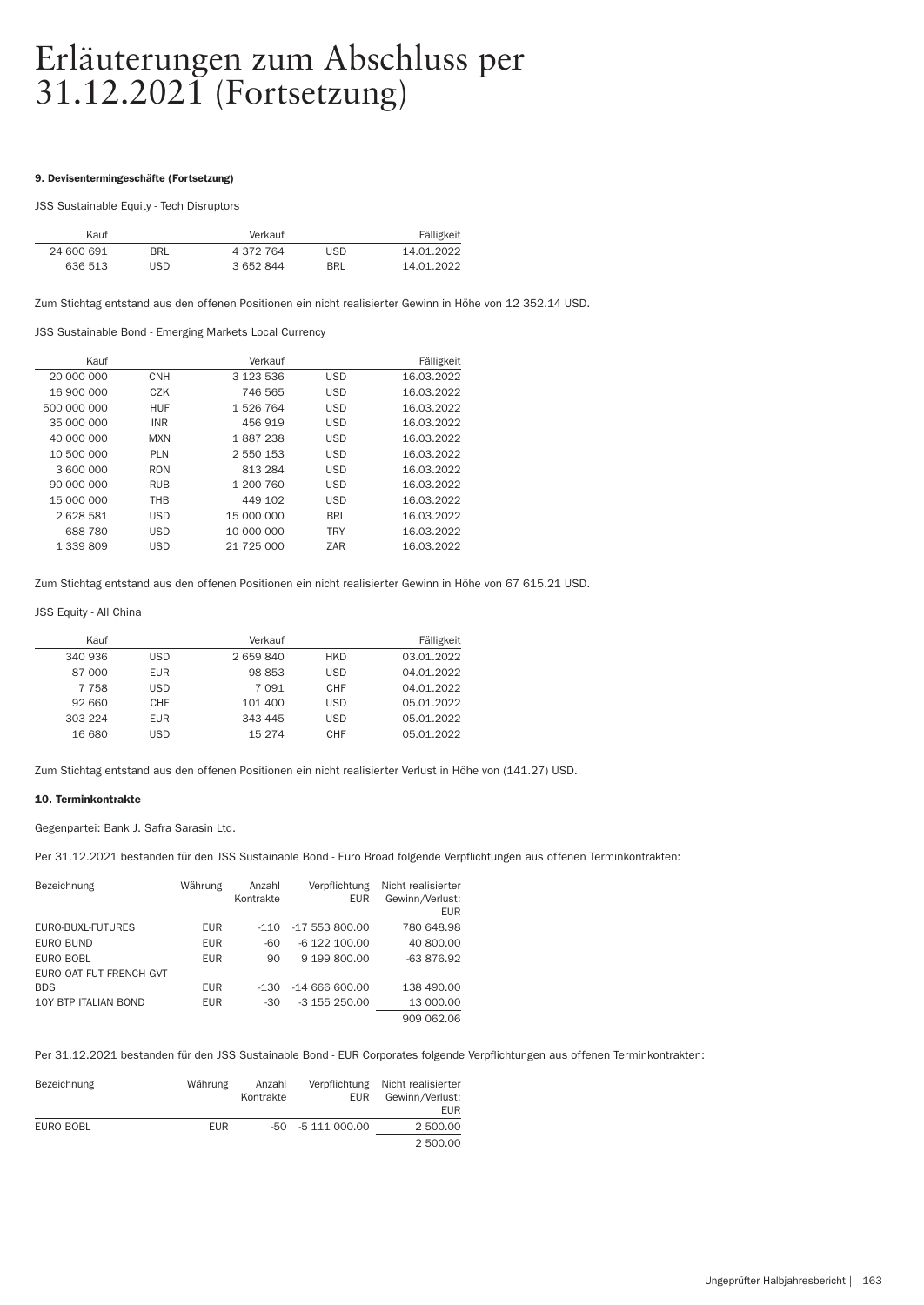### 10. Terminkontrakte (Fortsetzung)

Per 31.12.2021 bestanden für den JSS Sustainable Green Bond - Global folgende Verpflichtungen aus offenen Terminkontrakten:

| Bezeichnung       | Währung    | Anzahl<br>Kontrakte | Verpflichtung<br><b>EUR</b> | Nicht realisierter<br>Gewinn/Verlust:<br>EUR. |
|-------------------|------------|---------------------|-----------------------------|-----------------------------------------------|
| EURO-BUXL-FUTURES | <b>EUR</b> |                     | $-15$ $-2393700.00$         | 23 460.00                                     |
| EURO BUND         | <b>EUR</b> |                     | $-10 - 1020350.00$          | 19 900.00                                     |
|                   |            |                     |                             | 43 360,00                                     |

Per 31.12.2021 bestanden für den JSS Sustainable Bond - Total Return Global folgende Verpflichtungen aus offenen Terminkontrakten:

| Bezeichnung             | Währung    | Anzahl<br>Kontrakte | Verpflichtung<br><b>USD</b> | Nicht realisierter<br>Gewinn/Verlust:<br><b>USD</b> |
|-------------------------|------------|---------------------|-----------------------------|-----------------------------------------------------|
| EURO OAT FUT FRENCH GVT |            |                     |                             |                                                     |
| <b>BDS</b>              | <b>EUR</b> | -100                | -12 829 890.40              | 354 806.40                                          |
| <b>EURO BOBL</b>        | <b>EUR</b> | -260                | -30 223 591.84              | 217 643.43                                          |
| 5Y TREASURY NOTES USA   | <b>USD</b> | 350                 | 34 300 000.00               | 94 171.88                                           |
|                         |            |                     |                             | 666 621.71                                          |

Per 31.12.2021 bestanden für den JSS Sustainable Bond - Emerging Markets Local Currency folgende Verpflichtungen aus offenen Terminkontrakten:

| Bezeichnung            | Währung | Anzahl<br>Kontrakte | <b>USD</b>      | Verpflichtung Nicht realisierter<br>Gewinn/Verlust: |
|------------------------|---------|---------------------|-----------------|-----------------------------------------------------|
|                        |         |                     |                 | USD                                                 |
| 10Y TREASURY NOTES USA | USD     |                     | 10 1 112 400.00 | 3 281.25                                            |
|                        |         |                     |                 | 3 281.25                                            |

# 11. Eventualverpflichtungen aus Optionen

Gegenpar teien: Bank J. Safra Sarasin Ltd and Goldman Sachs International.

Eventualverpflichtungen aus Optionen bestehen per 31.12.21 wie folgt:

| JSS Sustainable Multi Asset - Thematic Balanced (CH) | -1 258 667.96  | CHF        |
|------------------------------------------------------|----------------|------------|
| JSS GlobalSar - Balanced (EUR)                       | -535 310.46    | <b>EUR</b> |
| JSS GlobalSar - Growth (EUR)                         | -267 655.23    | EUR.       |
| JSS Sustainable Multi Asset - Global Opportunities   | $-10224733.93$ | <b>EUR</b> |

Die Gesellschaft hatte zum Stichtag folgende offene Verpflichtungen aus Optionen.

JSS Sustainable Multi Asset - Thematic Balanced (CH)

| Bezeichnung                | Währung Put/Call Strike |            | Fälligkeit             | Anzahl Kontrakte Verpflichtung |                        | Marktwert |
|----------------------------|-------------------------|------------|------------------------|--------------------------------|------------------------|-----------|
| MSCI WORL NET INDEX - M1WO | USD                     | <b>PUT</b> | 9 200.00 21.03.2022 59 |                                | $-1,258667.9664616.94$ |           |

JSS GlobalSar - Balanced (EUR)

| Bezeichnung                | Währung Put/Call Strike |  | Fälligkeit                 | Anzahl Kontrakte Verpflichtung Marktwert |                       |  |
|----------------------------|-------------------------|--|----------------------------|------------------------------------------|-----------------------|--|
| MSCI WORL NET INDEX - M1WO | USD.                    |  | PUT 9 200.00 21.03.2022 26 |                                          | -535 310.46 27 481.53 |  |

JSS GlobalSar - Growth (EUR)

| Bezeichnung                | Währung Put/Call Strike |  | Fälligkeit                 | Anzahl Kontrakte Verpflichtung Marktwert |                       |  |
|----------------------------|-------------------------|--|----------------------------|------------------------------------------|-----------------------|--|
| MSCI WORL NET INDEX - M1WO | USD.                    |  | PUT 9 200.00 21.03.2022 13 |                                          | -267 655.23 13 740.77 |  |

# JSS Sustainable Multi Asset - Global Oppor tunities

| Bezeichnung      | Währung    | Put/Call   | Strike   | Fälligkeit    | Anzahl Kontrakte | Verpflichtung | Marktwert    |
|------------------|------------|------------|----------|---------------|------------------|---------------|--------------|
| EURO STOXX 50 PR | <b>EUR</b> | <b>PUT</b> | 2950.00  | 18.03.2022    | - 18             | $-1844.24$    | 1 350.00     |
| EURO STOXX 50 PR | <b>EUR</b> | <b>PUT</b> | 3 100.00 | 18.03.2022    | - 18             | $-25360.83$   | 1 782.00     |
| EURO STOXX 50 PR | <b>EUR</b> | <b>PUT</b> | 3 350.00 | 17.06.2022 36 |                  | $-189053.46$  | 17820.00     |
| EURO STOXX 50 PR | <b>EUR</b> | CALL       | 4 450.00 | 21.01.2022    | $-144$           | -737 769.60   | $-100080.00$ |
| EURO STOXX 50 PR | <b>EUR</b> | <b>PUT</b> | 3 350.00 | 16.09.2022    | 36.              | $-273589.56$  | 28 800.00    |
| EURO STOXX 50 PR | <b>EUR</b> | <b>PUT</b> | 3 350.00 | 16.12.2022    | -36              | $-276663.60$  | 39 960.00    |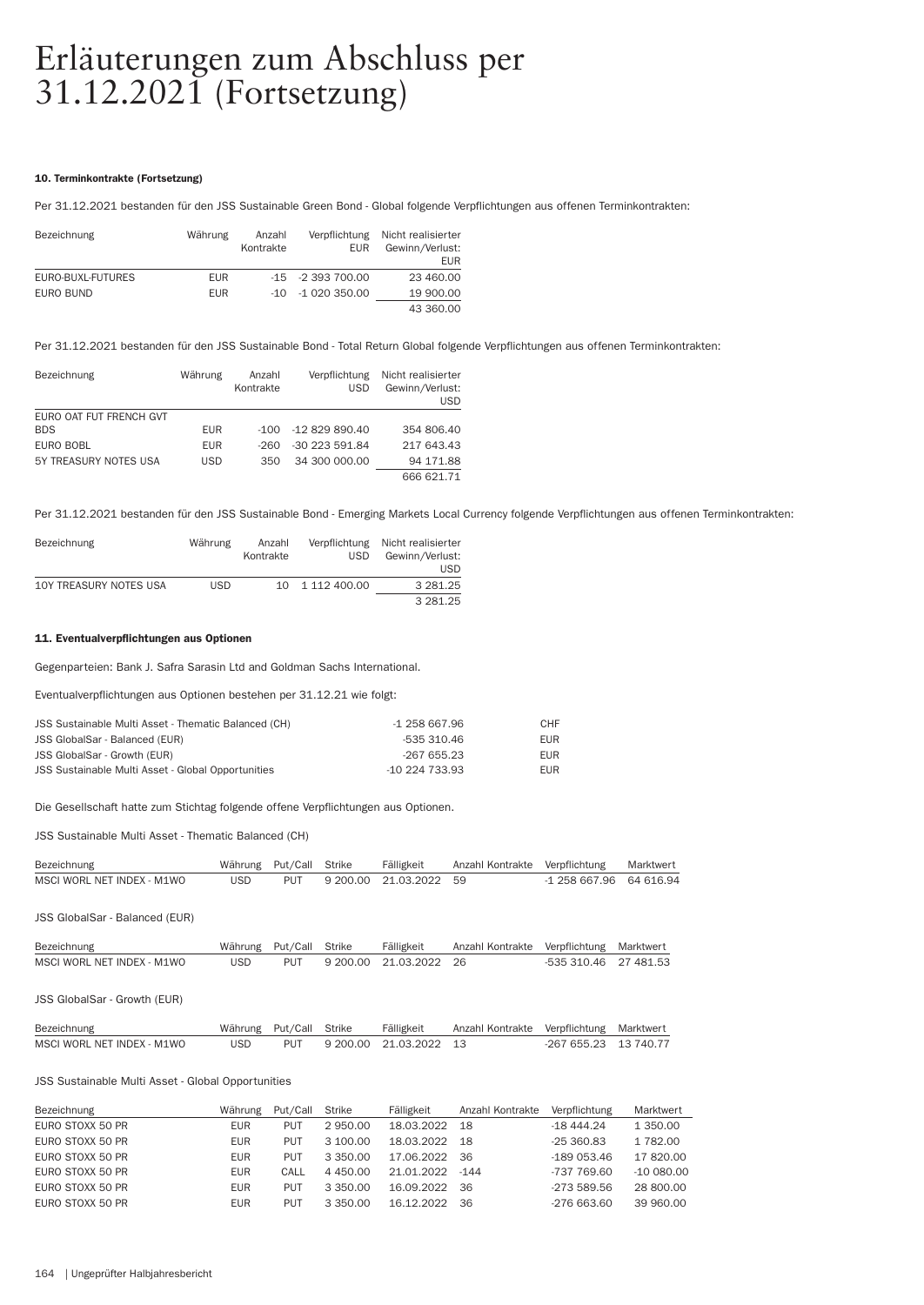# 11. Eventualverpflichtungen aus Optionen (Fortsetzung)

| Bezeichnung           | Währung    | Put/Call   | Strike        | Fälligkeit | Anzahl Kontrakte | Verpflichtung  | Marktwert     |
|-----------------------|------------|------------|---------------|------------|------------------|----------------|---------------|
| NIKKEI 225 INDICES D  | <b>JPY</b> | <b>PUT</b> | 25 000.00     | 11.03.2022 | 6                | -135 317.96    | 8934.42       |
| NIKKEI 225 INDICES D  | <b>JPY</b> | <b>PUT</b> | 24 000.00     | 11.03.2022 | 6                | $-91538.62$    | 5956.28       |
| NIKKEI 225 INDICES D  | JPY        | CALL       | 30 000,00     | 14.01.2022 | $-28$            | -470 517.36    | $-4703.93$    |
| NIKKEI 225 INDICES D  | JPY        | <b>PUT</b> | 23 000.00     | 11.03.2022 | 16               | $-162735.33$   | 10 140.95     |
| SPX - S&P 500 INDICES | <b>USD</b> | <b>PUT</b> | 3 100.00      | 18.03.2022 | 12               | $-75440.77$    | 6 1 2 0 . 3 0 |
| SPX - S&P 500 INDICES | <b>USD</b> | <b>PUT</b> | 3 250.00      | 18.03.2022 | 12               | $-95558.30$    | 7 597.61      |
| SPX - S&P 500 INDICES | <b>USD</b> | <b>PUT</b> | 3 7 5 0 . 0 0 | 17.06.2022 | 23               | $-983244.66$   | 105 575.10    |
| SPX - S&P 500 INDICES | <b>USD</b> | CALL       | 4 9 2 5 .00   | 21.01.2022 | -93              | -3 313 107.01  | $-35001.76$   |
| SPX - S&P 500 INDICES | <b>USD</b> | <b>PUT</b> | 3 750.00      | 16.12.2022 | 23               | -1 523 065.26  | 260 903.97    |
| SPX - S&P 500 INDICES | <b>USD</b> | <b>PUT</b> | 3 750.00      | 16.09.2022 | 23               | $-1.330272.19$ | 187 486.81    |
| UKX FTSE 100 INDEX    | GBP        | <b>PUT</b> | 5 500.00      | 18.03.2022 | 19               | -43 448.67     | 2 7 1 5 . 5 7 |
| UKX FTSE 100 INDEX    | GBP        | CALL       | 7 600.00      | 21.01.2022 | $-38$            | $-330878.36$   | $-3620.76$    |
| UKX FTSE 100 INDEX    | GBP        | <b>PUT</b> | 5800.00       | 17.06.2022 | 19               | $-148728.15$   | 13 577.85     |
|                       |            |            |               |            |                  |                |               |

# 12. Swap-Transaktionen

Der Teilfonds JSS Twelve Sustainable Insurance Bond hatte zum Stichtag folgende Verpflichtungen aus Swap-Kontrakten.

Gegenpar tei: Bank J. Safra Sarasin Ltd.

Zinsswaps

JSS Sustainable Bond - Euro Broad

|            |               | Nicht realisierter |            |
|------------|---------------|--------------------|------------|
| Währung    | Nennwert      | Gewinn/Verlust     | Fälligkeit |
| <b>EUR</b> | $-3000000000$ | 238 735.77         | 11.02.2071 |
| <b>EUR</b> | $-3000000000$ | 250 300.84         | 11.02.2071 |

JSS Sustainable Bond - EUR Corporates

|            |               | Nicht realisierter |            |
|------------|---------------|--------------------|------------|
| Währung    | Nennwert      | Gewinn/Verlust     | Fälligkeit |
| <b>USD</b> | -8 000 000.00 | 56 567.31          | 08.03.2032 |

# 13. Techniken für eine effiziente Portfolioverwaltung und Sicherheiten

Unter "effizienter Portfolioverwaltung" werden folgende Techniken verstanden:

- Wer tpapierleihe

- Pensionsgeschäfte

- Umgekehr te Pensionsgeschäfte

Die Gesellschaft wendet keine dieser Techniken an. Die Gesellschaft berücksichtigt bei der Berechnung der Grenzen für das Kontrahentenrisiko keine erhaltenen Sicherheiten. Aus diesem Grund wird auf Angaben zu zulässigen Arten von Sicherheiten, zum erforderlichen Umfang der Besicherung und zur Haircut-Strategie sowie, im Fall von Barsicherheiten, zur Strategie für das erneute Anlegen (einschließlich der damit verbundenen Risiken) verzichtet.

# 14. Wechselkurse per 31.12.2021

| 1 CHF | $=$ | 6.113160   | BRL        |
|-------|-----|------------|------------|
|       |     | 7.178033   | <b>DKK</b> |
|       |     | 0.965102   | EUR        |
|       |     | 0.810302   | GBP        |
|       |     | 8.556547   | <b>HKD</b> |
|       |     | 81.587422  | INR        |
|       |     | 126.384192 | JPY        |
|       |     | 9.936750   | <b>SEK</b> |
|       |     | 1.097514   | USD        |
| 1 EUR | $=$ | 1.564129   | <b>AUD</b> |
|       |     | 6.334212   | <b>BRL</b> |
|       |     | 1.436453   | CAD        |
|       |     | 1.036160   | CHF        |
|       |     | 7.437590   | <b>DKK</b> |
|       |     | 0.839603   | GBP        |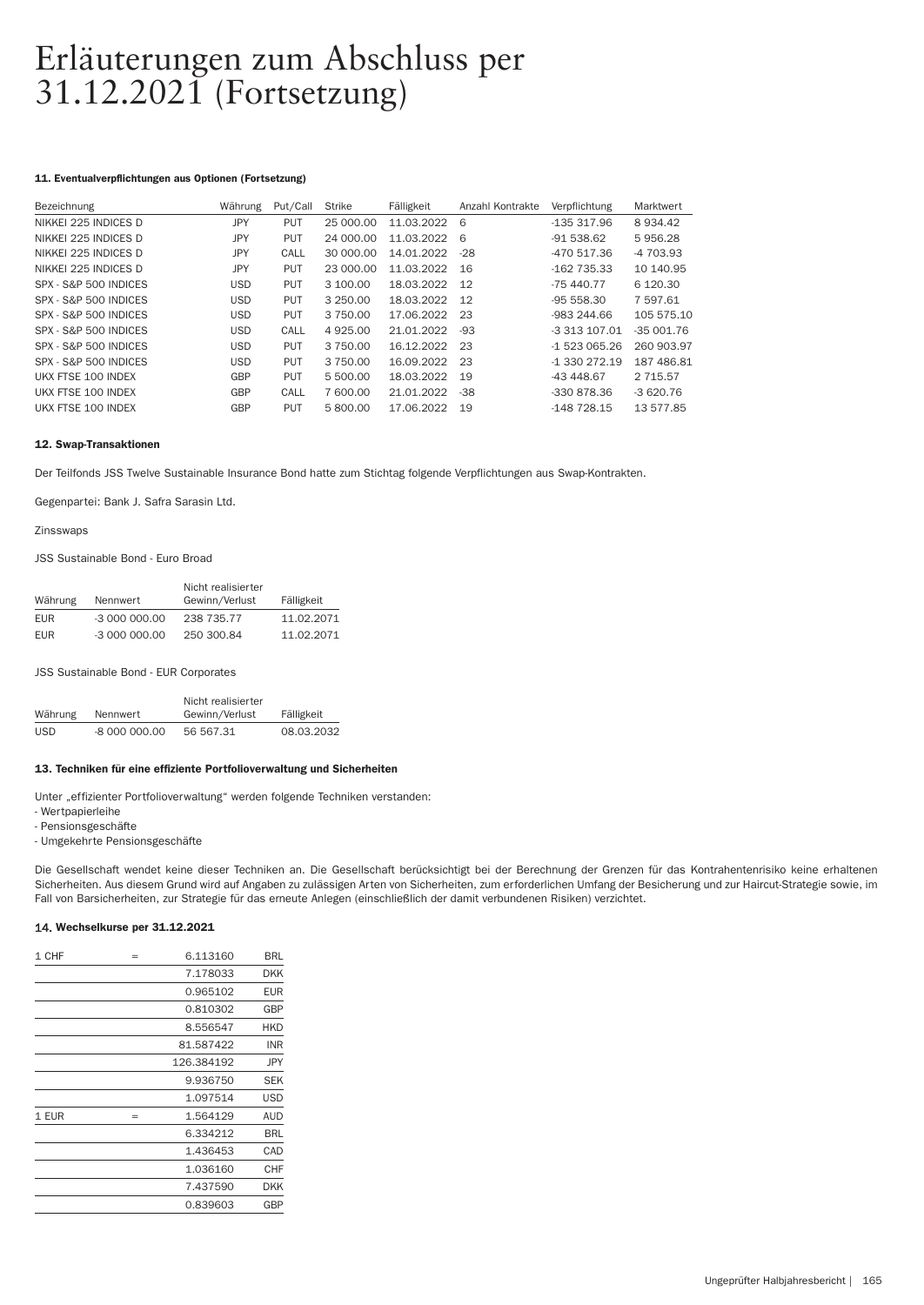# 14. Wechselkurse per 31.12.2021 (Fortsetzung)

|              | 8.865950      | HKD        |
|--------------|---------------|------------|
|              | 84.537615     | <b>INR</b> |
|              | 130.954232    | <b>JPY</b> |
|              | 2.203710      | <b>NLG</b> |
|              | 10.028130     | <b>NOK</b> |
|              | 85.298530     | <b>RUB</b> |
|              | 10.296062     | <b>SEK</b> |
|              | 1.533117      | SGD        |
|              | 1.137200      | USD        |
| 1 USD<br>$=$ | 102.690491    | ARS        |
|              | 1.375421      | <b>AUD</b> |
|              | 5.570007      | <b>BRL</b> |
|              | 1.263149      | CAD        |
|              | 0.911150      | CHF        |
|              | 851.788756    | <b>CLP</b> |
|              | 6.359058      | CNH        |
|              | 4 065.040650  | COP        |
|              | 21.851714     | CZK        |
|              | 6.540265      | <b>DKK</b> |
|              | 57.260650     | <b>DOP</b> |
|              | 0.879353      | <b>EUR</b> |
|              | 0.738307      | GBP        |
|              | 7.796298      | HKD        |
|              | 324.098682    | <b>HUF</b> |
|              | 14 253.135690 | <b>IDR</b> |
|              | 74.338388     | <b>INR</b> |
|              | 115.154970    | <b>JPY</b> |
|              | 1 189.060642  | <b>KRW</b> |
|              | 20.464964     | <b>MXN</b> |
|              | 4.166007      | <b>MYR</b> |
|              | 8.818264      | <b>NOK</b> |
|              | 3.990757      | PEN        |
|              | 50.991790     | PHP        |
|              | 4.030405      | <b>PLN</b> |
|              | 75.007501     | RUB        |
|              | 1.348150      | SGD        |
|              | 33.404596     | THB        |
|              | 13.279683     | <b>TRY</b> |
|              | 27.667109     | <b>TWD</b> |
|              | 15.959909     | ZAR        |

### 15. Wechselkurse zur Konsolidierung

| $1$ FIIR | -<br>= | 1.036160 | <b>۰</b> ⊔ ⊏ |  |
|----------|--------|----------|--------------|--|
|          |        | 1 137200 | cn           |  |

#### 16. Erhaltene Sicherheiten

Per 31.12.2021 hat der Teilfonds JSS Sustainable Bond - Emerging Markets Corporate IG 1 492 934.39 USD als Sicherheiten erhalten.

Gegenpar tei: Bank J. Safra Sarasin LTD

Per 31.12.2021 hat der Teilfonds JSS Quant Portfolio - Global (EUR) 20 000.00 EUR als Sicherheiten erhalten.

Gegenpar tei: Bank J. Safra Sarasin LTD

Per 31.12.2021 hat der Teilfonds JSS Sustainable Multi Asset - Thematic Balanced (CH) 519 355.56 USD als Sicherheiten erhalten.

Gegenpartei: The Bank of New York Mellon S.A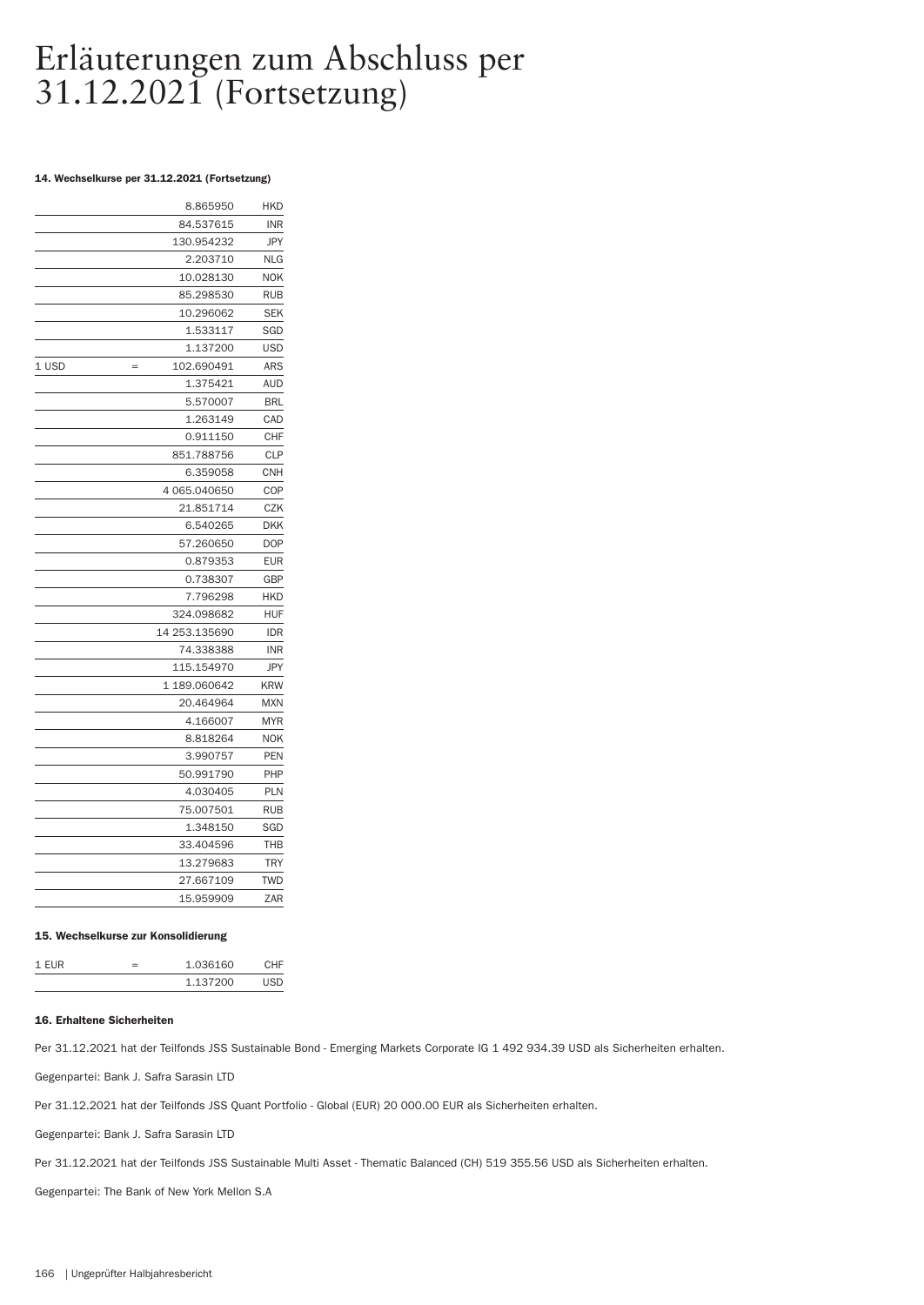#### 16. Erhaltene Sicherheiten (Fortsetzung)

Per 31.12.2021 hat der Teilfonds JSS GlobalSar - Balanced (EUR) -25 000.00 EUR als Sicherheiten gezahlt. Gegenpartei: The Bank of New York Mellon S.A. Per 31.12.2021 hat der Teilfonds JSS GlobalSar - Growth (EUR) -9 000.00 EUR als Sicherheiten gezahlt. Gegenpartei: The Bank of New York Mellon S.A. Per 31.12.2021 hat der Teilfonds JSS Twelve Sustainable Insurance Bond -1 550 000.00 EUR als Sicherheiten gezahlt. Gegenpar tei: RBC Investor Services Bank S.A Per 31.12.2021 hat der Teilfonds JSS Twelve Sustainable Insurance Bond 210 000.00 EUR als Sicherheiten erhalten. Gegenpartei: Bank J. Safra Sarasin LTD Per 31.12.2021 hat der Teilfonds JSS Twelve Sustainable Insurance Bond -260 000.00 EUR als Sicherheiten gezahlt. Gegenpar tei: Bank J. Safra Sarasin LTD Per 31.12.2021 hat der Teilfonds JSS Sustainable Equity - Global Thematic -740 000.00 EUR als Sicherheiten gezahlt. Gegenpar tei: RBC Investor Services Bank S.A Per 31.12.2021 hat der Teilfonds JSS Sustainable Equity - Global Thematic -34.44 EUR als Sicherheiten gezahlt. Gegenpar tei: HSBC Bank PLC Per 31.12.2021 hat der Teilfonds JSS Sustainable Equity - Global Thematic -6 809 000.00 EUR als Sicherheiten gezahlt. Gegenpar tei: HSBC Bank PLC Per 31.12.2021 hat der Teilfonds JSS Sustainable Bond - Global Short-term 395 971.95 USD als Sicherheiten erhalten. Gegenpar tei: Bank J. Safra Sarasin LTD Per 31.12.2021 hat der Teilfonds JSS Sustainable Bond - Euro Broad 329 937.92 EUR als Sicherheiten erhalten. Gegenpar tei: Bank J. Safra Sarasin LTD Per 31.12.2021 hat der Teilfonds JSS Sustainable Bond - EUR Corporates -120.83 EUR als Sicherheiten gezahlt. Gegenpar tei: Bank J. Safra Sarasin LTD Per 31.12.2021 hat der Teilfonds JSS Sustainable Multi Asset - Global Opportunities 400 000.00 EUR als Sicherheiten erhalten. Gegenpartei: Bank J. Safra Sarasin LTD Per 31.12.2021 hat der Teilfonds JSS Sustainable Equity - Green Planet 260 000.00 EUR als Sicherheiten erhalten. Gegenpartei: RBC Investor Services Bank S.A Per 31.12.2021 hat der Teilfonds JSS Bond - USD High Yield -320 000.00 EUR als Sicherheiten gezahlt. Gegenpartei: RBC Investor Services Bank S.A Per 31.12.2021 hat der Teilfonds JSS Sustainable Bond - Total Return Global 3 620 000.00 USD als Sicherheiten erhalten.

Gegenpar tei: Bank J. Safra Sarasin LTD

#### 17. Ereignisse während der Berichtsperiode

Mit Wirkung zum 06.07.2021 wurde der JSS Investmentfonds - JSS Bond - Emerging Markets High Yield mit dem JSS Investmentfonds - JSS Corporate Bond - Emerging Markets IG zusammengelegt.

Mit Wirkung zum 23.07.2021 benannte die Gesellschaft fünf ihrer Teilfonds um:

- Der JSS Investmentfonds - JSS GlobalSar - Balanced (CHF) wurde in JSS Investmentfonds - JSS Sustainable Multi Asset - Thematic Balanced (CH) umbenannt. - Der JSS Investmentfonds - JSS Corporate Bond - Emerging Markets IG wurde in JSS Investmentfonds - JSS Sustainable Bond - Emerging Markets Corporate IG umbenannt.

- Der JSS Investmentfonds - JSS Shor t-Term Bond - Global Oppor tunistic wurde in JSS Investmentfonds - JSS Sustainable Bond - Global Shor t-Term umbenannt. - Der JSS Investmentfonds - JSS Twelve Insurance Bond Opportunities wurde in JSS Investmentfonds - JSS Twelve Sustainable Insurance Bond umbenannt.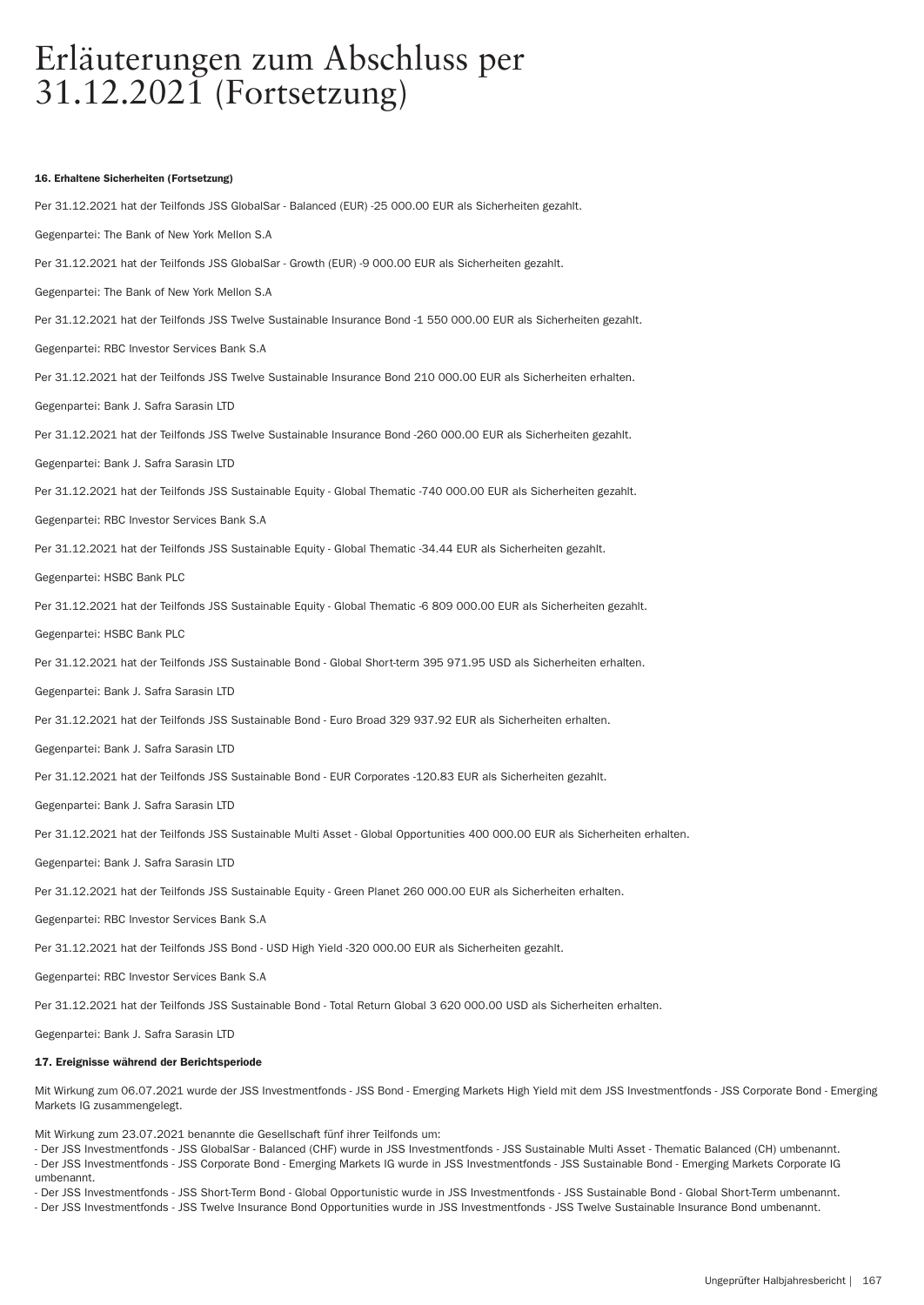### 17. Ereignisse während der Berichtsperiode (Fortsetzung)

- Der JSS Investmentfonds - JSS Bond - Emerging Markets Local Currency wurde in JSS Investmentfonds - JSS Sustainable Bond - Emerging Markets Local Currency umbenannt.

Mit Wirkung zum 15.12.2021, JSS Investmentfonds - JSS Responsible Equity - Brazil, wurde die Berechnung des Nettoinventarwerts vor der Auflösung des Teilfonds ausgesetzt.

Die Anlagepolitik der fünf Teilfonds wurde ebenfalls geändert. Alle Einzelheiten entnehmen Sie bitte dem aktuellen Prospekt.

Mit Wirkung zum 02.08.2021 wurde der JSS Investmentfonds - JSS Quant Por tfolio - Global (EUR) mit dem JSS Investmentfonds - JSS Sustainable Multi Asset - Global Opportunities zusammengelegt.

# 18. Ereignisse nach dem Stichtag

Mit Wirkung zum 01.01.2022 wurden die folgenden Benchmark-Änderungen vorgenommen:

JSS Investmentfonds - JSS Alternative Multi-Strategy Fund

ICE LIBOR USD 3M wurde geändert auf ICE BofA US Dollar 3-Month Deposit Offered Rate Constant Maturity Index ICE LIBOR CHF 3M wurde geändert auf ICE BofA Swiss Franc 3-Month Deposit Offered Rate Constant Maturity Index ICE LIBOR EUR 3M wurde geändert auf ICE BofA Euro 3-Month Deposit Offered Rate Constant Maturity Index

JSS Investmentfonds - JSS Sustainable Bond - Global Short-term

ICE LIBOR USD 3M wurde geändert auf ICE BofA US Dollar 3-Month Deposit Offered Rate Constant Maturity Index ICE LIBOR CHF 3M wurde geändert auf ICE BofA Swiss Franc 3-Month Deposit Offered Rate Constant Maturity Index ICE LIBOR EUR 3M wurde geändert auf ICE BofA Euro 3-Month Deposit Offered Rate Constant Maturity Index ICE LIBOR GBP 3M wurde geändert auf ICE BofA SONIA 3-Month Deposit Offered Rate Constant Maturity Index

JSS Investmentfonds - JSS Twelve Sustainable Insurance Bond wird ohne Bezugnahme auf eine Benchmark verwaltet.

Mit Wirkung zum 01.02.2022 werden die folgenden Teilfonds umbenannt:

- JSS Investmentfonds - JSS Sustainable Equity - Consumer Brands wird in JSS Investmentfonds - JSS Sustainable Equity - Next-Gen Consumer umbenannt.

- JSS Investmentfonds - JSS GlobalSar - Growth (EUR) wird in JSS Investmentfonds - JSS Sustainable Multi Asset - Thematic Growth (EUR) umbenannt. - JSS Investmentfonds - JSS GlobalSar - Balanced (EUR) wird in JSS Investmentfonds - JSS Sustainable Multi Asset - Thematic Balanced (EUR) umbenannt.

Mit Wirkung zum 05.02.2022 wurde der JSS Investmentfonds - JSS Responsible Equity - Brazil aufgelöst.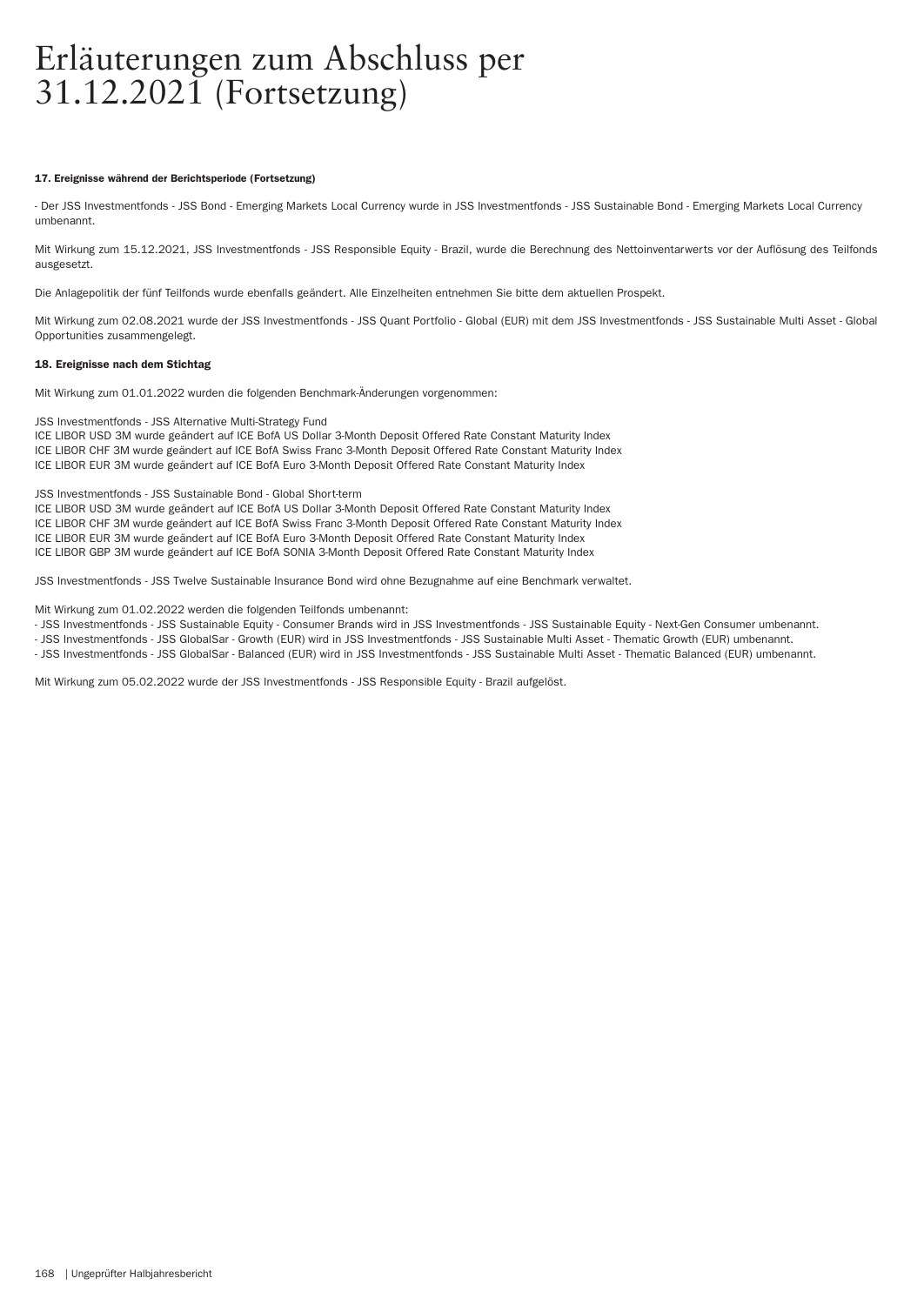# Sonstige Informationen

# Verordnung über Wertpapierfinanzierungsgeschäfte Verordnung (EU 2015/2365)

In dem Zeitraum, auf den sich dieser Bericht bezieht, hat sich die Gesellschaft nicht an Geschäften beteiligt, die der Verordnung (EU) 2015/2365 über die Transparenz von Wertpapier finanzierungsgeschäften und der Weiterverwendung unterliegen. Dementsprechend sind keine Gesamt-, Konzentrations- oder Transaktionsdaten oder Angaben zur Weiterverwendung oder zur Verwahrung von Sicherheiten zu berichten.

### Erklärung zur Vergütungspolitik

Als Verwaltungsgesellschaft des Fonds hat die J. Safra Sarasin Fund Management (Luxembourg) S.A. eine Vergütungspolitik eingeführt, die den Anforderungen des geänderten Gesetzes vom 17.12.2010 betreffend Organismen für gemeinsame Anlagen in seiner geänderten Fassung entspricht. Das Vergütungssystem ist so ausgelegt, dass es in Einklang mit einem soliden und effektiven Risikomanagement steht, sodass es weder zum Eingehen von Risiken ermutigt, die nicht den Risikoprofilen, den vertraglichen Bestimmungen oder den Satzungen der verwalteten Organismen für gemeinsame Anlagen in Wertpapieren ("OGAW") entsprechen, noch verhindert, dass die J. Safra Sarasin Fund Management (Luxembourg) S.A. im besten Interesse der OGAW handelt.

Die Vergütungspolitik steht in Einklang mit der Geschäftsstrategie sowie den Zielen. Werten und Interessen der J. Safra Sarasin Fund Management (Luxembourg) S.A. und der Anleger der von ihr verwalteten OGAW und beinhaltet ferner Maßnahmen zur Vermeidung von Interessenkonflikten.

Außer tarifliche Mitarbeiter unterliegen der Vergütungspolitik für außer tarifliche Mitarbeiter der J. Safra Sarasin Fund Management (Luxembourg) S.A. Die Vergütung von außer tariflichen Mitarbeitern setzt sich aus einem angemessenen jährlichen Fixbetrag und einem variablen leistungs-/ergebnisabhängigen Betrag zusammen. Die Gesamtvergütung außertariflicher Mitarbeiter basiert auf nachhaltigen, quantitativen und qualitativen Kriterien der Leistungsbeurteilung, die so objektiv wie möglich sind, unter Berücksichtigung der inhärenten Risiken und abgestuft nach Verantwortung und bekleideter Position. Je höher der Anteil der variablen Vergütung an der Gesamtvergütung ist, desto größer ist der Einfluss auf das operative Geschäft und die Risikotrends. Die quantitativen und qualitativen Kriterien der Leistungsbeurteilung werden auf die verschiedenen Aufgaben der Mitarbeiter und die verschiedenen Situationen, die im jeweiligen Leistungsbeur teilungszeitraum vorliegen, abgestimmt.

Identifizierte Mitarbeiter unterliegen der Vergütungspolitik für identifizierte Mitarbeiter der J. Safra Sarasin Fund Management (Luxembourg) S.A. Die Vergütung von identifizier ten Mitarbeitern setzt sich aus einem angemessenen jährlichen Fixbetrag und einem variablen leistungs-/ergebnisabhängigen Betrag zusammen. Die Gesamtvergütung identifizierter Mitarbeiter basiert auf nachhaltigen, quantitativen und qualitativen Kriterien der Leistungsbeurteilung, die so objektiv wie möglich sind, unter Berücksichtigung der inhärenten Risiken und abgestuft nach Verantwortung und bekleideter Position. Je höher der Anteil der variablen Vergütung an der Gesamtvergütung ist, desto größer ist der Einfluss auf das operative Geschäft und die Risikotrends. Die quantitativen und qualitativen Kriterien der Leistungsbeurteilung werden auf die verschiedenen Aufgaben der Mitarbeiter und die verschiedenen Situationen, die im jeweiligen Leistungsbeur teilungszeitraum vorliegen, abgestimmt.

Die Gesamtvergütung für das Jahr zum 31.12.2020 für die Mitarbeiter der J. Safra Sarasin Fund Management (Luxembourg) S.A. in Bezug auf die OGAW beläuft sich auf 1 355 069 EUR.

Dieser Betrag setzt sich wie folgt zusammen:

| Fixe Vergütung:         | EUR 1 235 038 |
|-------------------------|---------------|
| Variable Vergütung:     | EUR 120 031   |
| Anzahl der Mitarbeiter: | 11.75         |

Der Gesamtbetrag der Vergütung, aufgeschlüsselt nach Mitgliedern der Geschäftsleitung und Mitarbeitern der Verwaltungsgesellschaft, deren Handlungen wesentliche Auswirkungen auf das Risikoprofil der OGAW haben, stellt sich wie folgt dar:

| Mitglieder der Geschäftsleitung: | EUR 799 491 |  |
|----------------------------------|-------------|--|
| Mitarbeiter:                     | EUR 555 578 |  |

Die genannten Zahlen repräsentieren den Teil der Vergütung, den J. Safra Sarasin Fund Management (Luxembourg) S.A. nach Aufwand für die OGAW gewichtet an seine Mitarbeiter zahlt.

Nähere Einzelheiten zur Vergütungspolitik können kostenlos von der Website [www.jsafrasarasin.com](http://www.jsafrasarasin.com) heruntergeladen werden.

Der Compliance-Officer prüft jährlich, ob die Vergütungspolitik ordnungsgemäß umgesetzt wurde. Für das Geschäftsjahr zum 31.12.2020 wurden keine Unregelmäßigkeiten festgestellt.

Es gab im Geschäftsjahr zum 31.12.2020 keine wesentlichen Änderungen der Vergütungspolitik.

#### Steuerhinweis für JSS Sustainable Equity - Systematic Emerging Markets

Dieser Teilfonds ist aus steuerlicher Sicht für in Deutschland ansässige Anleger nicht geeignet.

#### Informationen für Anleger in der Schweiz

Der Vertreter in der Schweiz ist J. Safra Sarasin Investmentfonds AG, Wallstrasse 9, CH-4002 Basel. Die Zahlstelle in der Schweiz ist Bank J. Safra Sarasin Ltd, Elisabethenstrasse 62, CH-4002 Basel. Der Prospekt und die KIIDs, die Satzung sowie die Jahres- und Halbjahresberichte sind kostenlos beim Vertreter und bei allen Ver triebsstellen erhältlich und auch auf der Website [www.jsafrasarasin.ch/funds](http://www.jsafrasarasin.ch/funds) ver fügbar.

#### Zusätzliche Informationen für Anleger in der Bundesrepublik Deutschland.

Die Gesellschaft hat die Absicht, Investmentanteile zu vertreiben, der Bundesanstalt für Finanzdienstleistungsaufsicht (BaFin) in Bonn angezeigt und ist seit Abschluss des Anzeigever fahrens zum Ver trieb berechtigt.